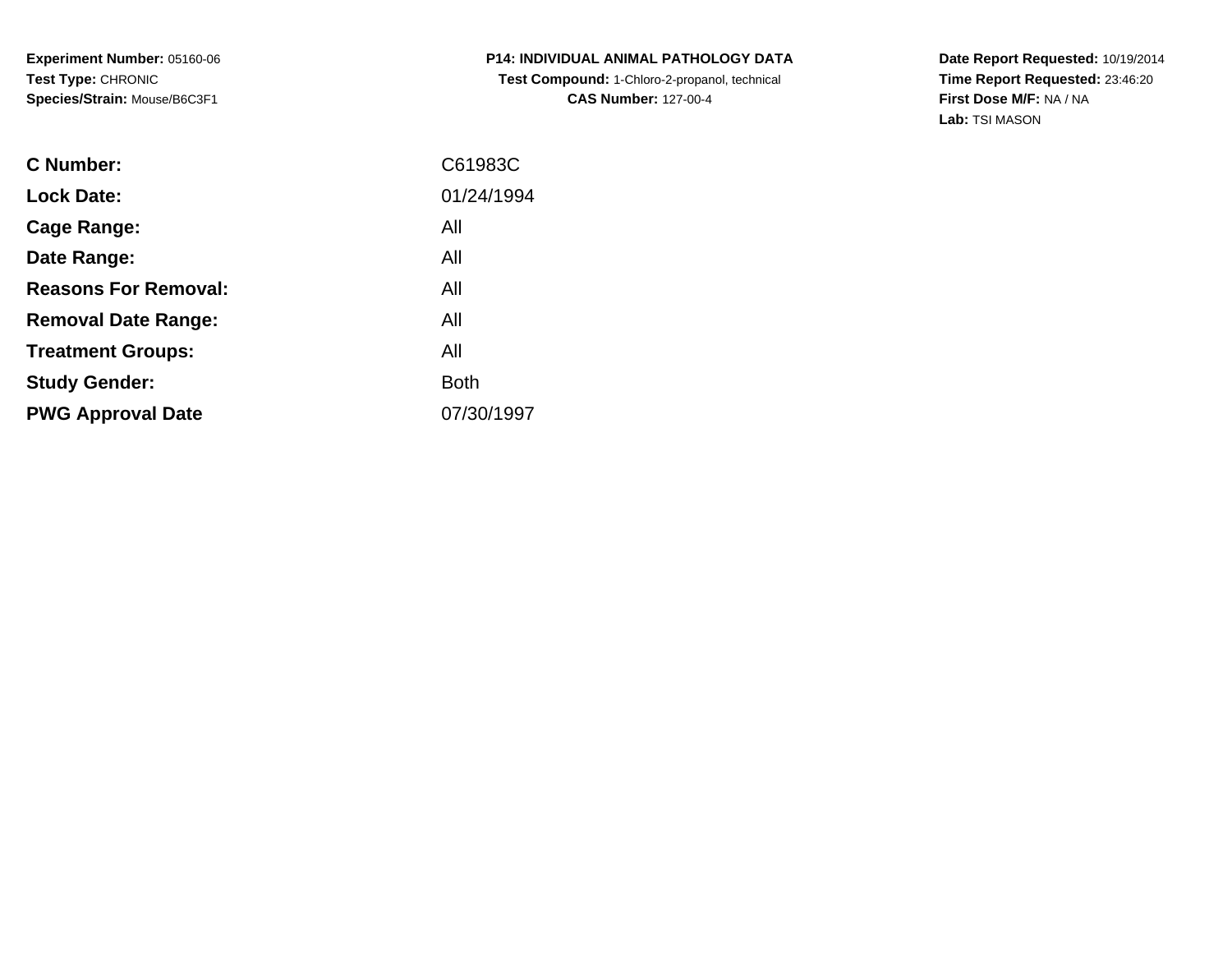## **P14: INDIVIDUAL ANIMAL PATHOLOGY DATA**

**Test Compound:** 1-Chloro-2-propanol, technical

**CAS Number:** 127-00-4

**Date Report Requested:** 10/19/2014**Time Report Requested:** 23:46:20**First Dose M/F:** NA / NA**Lab:** TSI MASON

| <b>ANIMAL ID: 1</b>                   | <b>TRT#: 1</b>            | <b>SEX: Male</b>                  | DAY ON TEST: 729         |
|---------------------------------------|---------------------------|-----------------------------------|--------------------------|
|                                       | DOSE: 0 PPM               | <b>DISP: Terminal Sacrifice</b>   | <b>HISTO: 912351</b>     |
|                                       |                           | ORGAN AND ACCOUNTABLE SITE STATUS |                          |
| <b>NORMAL</b>                         |                           |                                   |                          |
| * Adrenal Medulla                     | * Bone                    | * Bone Marrow                     | * Epididymis             |
| * Esophagus                           | * Gallbladder             | * Heart                           | * Intestine Large, Cecum |
| * Intestine Large, Colon              | * Intestine Large, Rectum | * Intestine Small, Duodenum       | * Intestine Small, Ileum |
| * Intestine Small, Jejunum            | * Lung                    | * Lymph Node, Mandibular          | * Lymph Node, Mesenteric |
| * Nose                                | * Parathyroid Gland       | * Pituitary Gland                 | * Preputial Gland        |
| * Prostate                            | * Salivary Glands         | * Seminal Vesicle                 | * Skin                   |
| * Spleen                              | * Stomach, Forestomach    | * Stomach, Glandular              | * Testes                 |
| * Thymus                              | * Thyroid Gland           | * Trachea                         | * Urinary Bladder        |
| <b>MISSING</b>                        |                           |                                   |                          |
| * Mammary Gland                       |                           |                                   |                          |
| <b>OBSERVATIONS</b>                   |                           |                                   |                          |
| * Adrenal Cortex                      | Capsule                   | Hyperplasia                       | Mild                     |
|                                       |                           | Hypertrophy                       | Focal, Minimal           |
| * Brain                               | Thalamus                  | Mineralization                    | Minimal                  |
| * Islets, Pancreatic                  |                           | Hyperplasia                       | Moderate                 |
| * Kidney                              |                           | Cyst                              | Minimal                  |
|                                       |                           | Nephropathy                       | Chronic, Mild            |
| * Liver                               |                           | Hepatocellular Adenoma            | Multiple                 |
| [Hepatocellular Adenoma TGLS = 1,2-2] |                           |                                   |                          |
| * Pancreas                            | Duct                      | Cyst                              | Minimal                  |
| PRIMARY CAUSE OF DEATH                | ٠                         |                                   |                          |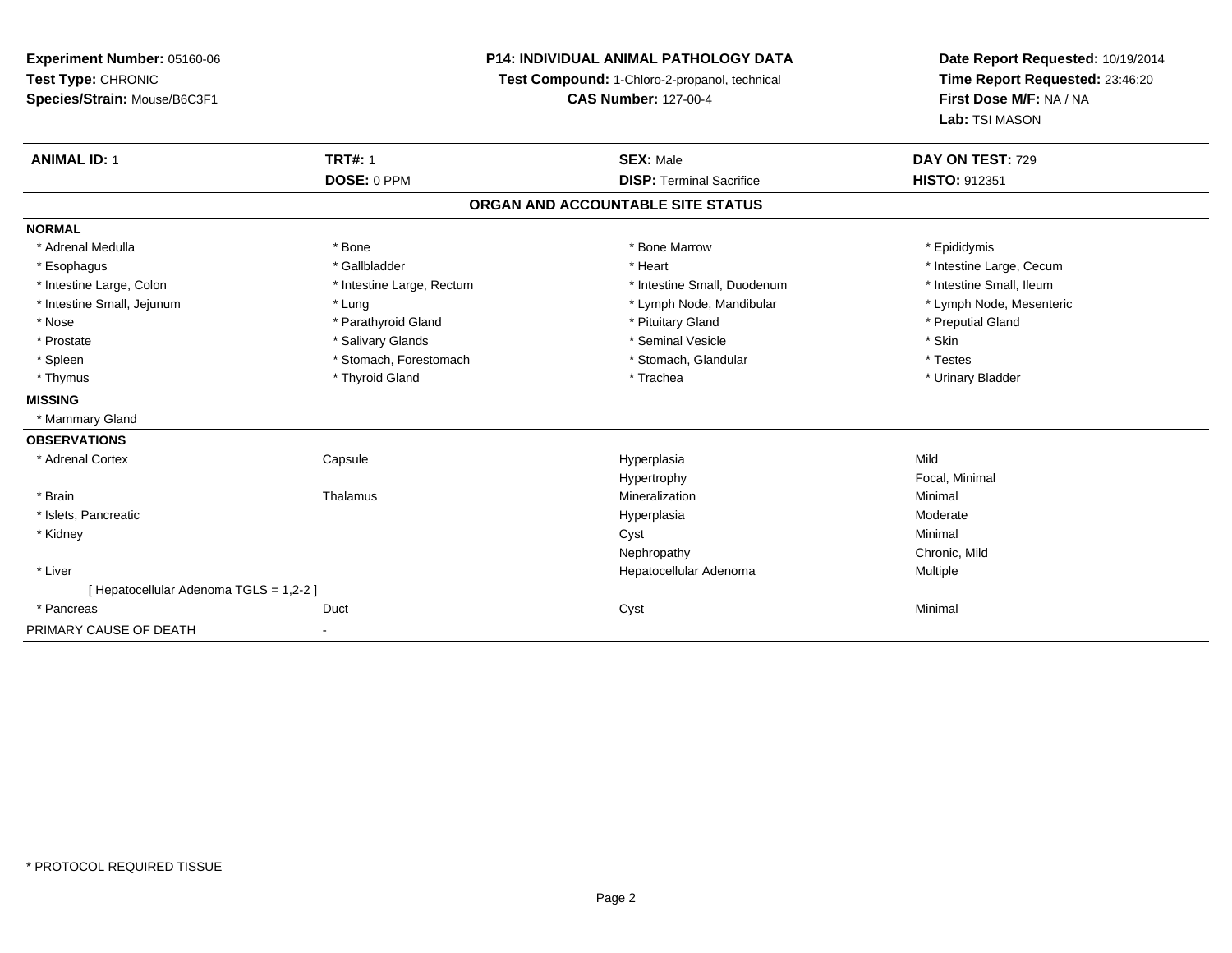**Experiment Number:** 05160-06**Test Type:** CHRONIC **Species/Strain:** Mouse/B6C3F1**P14: INDIVIDUAL ANIMAL PATHOLOGY DATATest Compound:** 1-Chloro-2-propanol, technical **CAS Number:** 127-00-4**Date Report Requested:** 10/19/2014**Time Report Requested:** 23:46:20**First Dose M/F:** NA / NA**Lab:** TSI MASON**ANIMAL ID:** 2**TRT#:** 1 **SEX:** Male **DAY ON TEST:** 730 **DOSE:** 0 PPM**DISP:** Terminal Sacrifice **HISTO:** 912352 **ORGAN AND ACCOUNTABLE SITE STATUSNORMAL**\* Adrenal Medulla \* \* Annual Medulla \* Brain \* Bone \* \* Bone Marrow \* Bone Marrow \* \* Brain \* Brain \* Brain \* Brain \* Brain \* Brain \* Brain \* Brain \* Brain \* Brain \* Brain \* Brain \* Brain \* Brain \* Brain \* Brain \* Brain \* \* Heart \* Epididymis \* Esophagus \* Gallbladder \* Heart\* Intestine Large, Cecum \* Intestine Large, Colon \* Intestine Small, Duodenum \* Intestine Small, Ileum \* Intestine Small, Ileum \* Intestine Small, Jejunum \* The matches of the state of the state of the state of the state of the state of the state of the state of the state of the state of the state of the state of the state of the state of the state \* Salivary Glands \* Parathyroid Gland \* \* \* Pituitary Gland \* \* Prostate \* \* Prostate \* \* Salivary Glands \* Salivary Glands \* Salivary Glands \* Salivary Glands \* Salivary Glands \* Salivary Glands \* Salivary Glands \* Salivary Glands \* Saliva \* Stomach, Glandular \* Seminal Vesicle \* Spleen \* Spleen \* Spleen \* Stomach, Forestomach \* Stomach, Forestomach \* Testes \* Thymus \* Thyroid Gland \* Trachea \* Urinary Bladder**MISSING** \* Mammary Gland**OBSERVATIONS** \* Adrenal Cortex**Capsule**  Hyperplasia Minimal \* Intestine Large, Rectumm and the state of the control of the Historytoma (Skin) and the Metastatic (Skin) and Metastatic (Skin) and Metastatic (Skin) \* Islets, Pancreaticc and the control of the control of the control of the control of the control of the control of the control of the control of the control of the control of the control of the control of the control of the control of the co Hyperplasia Moderate<br>Cyst Minimal \* Kidneyy the control of the control of the control of the control of the control of the control of the control of the control of the control of the control of the control of the control of the control of the control of the contro Nephropathy Chronic, Minimal  $[$  Cyst TGLS = 7-3  $]$  \* Liver Eosinophilic Focus Hepatocellular Adenoma Multiple [ Eosinophilic Focus TGLS = 8-2A ][ Hepatocellular Adenoma TGLS = 5,6,9-2+2A ] \* Lymph Node, Mesenteric Angiectasis Mild[ Angiectasis TGLS = 4-5 ] \* Nosee the contraction of the contraction of the contraction of the contraction of the contraction of the contraction  $\mathsf{Acute},\mathsf{Mild}$  \* Preputial Glandd and the control of the control of the control of the control of the control of the control of the control of the control of the control of the control of the control of the control of the control of the control of the co  $[$  Cyst TGLS = 1-10  $]$  \* Sem Ves Note: TGL 2 red color is caused by minimal hemorrhage, but no corresponding TDMS term for hemorrhage in seminal vesicle. \* SkinSubcut Tiss **Fibrous Histiocytoma** [ Fibrous Histiocytoma TGLS = 3-13 ]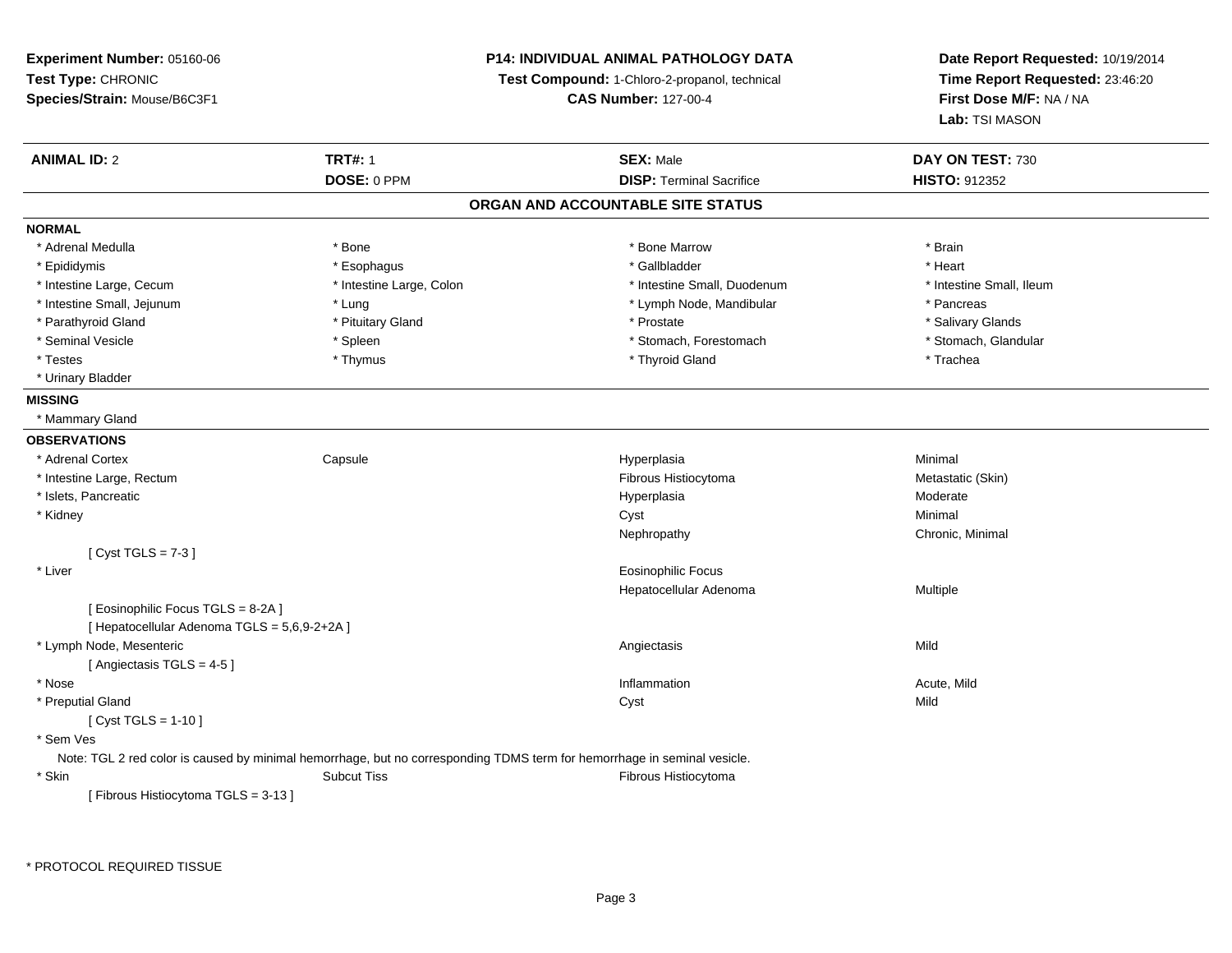| <b>Experiment Number: 05160-06</b><br>Test Type: CHRONIC<br>Species/Strain: Mouse/B6C3F1 |                    | <b>P14: INDIVIDUAL ANIMAL PATHOLOGY DATA</b><br>Test Compound: 1-Chloro-2-propanol, technical<br><b>CAS Number: 127-00-4</b> | Date Report Requested: 10/19/2014<br>Time Report Requested: 23:46:20<br>First Dose M/F: NA / NA<br><b>Lab:</b> TSI MASON |
|------------------------------------------------------------------------------------------|--------------------|------------------------------------------------------------------------------------------------------------------------------|--------------------------------------------------------------------------------------------------------------------------|
| <b>ANIMAL ID: 2</b>                                                                      | <b>TRT#: 1</b>     | <b>SEX: Male</b>                                                                                                             | DAY ON TEST: 730                                                                                                         |
|                                                                                          | <b>DOSE: 0 PPM</b> | <b>DISP: Terminal Sacrifice</b>                                                                                              | <b>HISTO: 912352</b>                                                                                                     |
|                                                                                          |                    | ORGAN AND ACCOUNTABLE SITE STATUS                                                                                            |                                                                                                                          |
| Tooth                                                                                    |                    | Degeneration                                                                                                                 | Marked                                                                                                                   |
| PRIMARY CAUSE OF DEATH                                                                   |                    |                                                                                                                              |                                                                                                                          |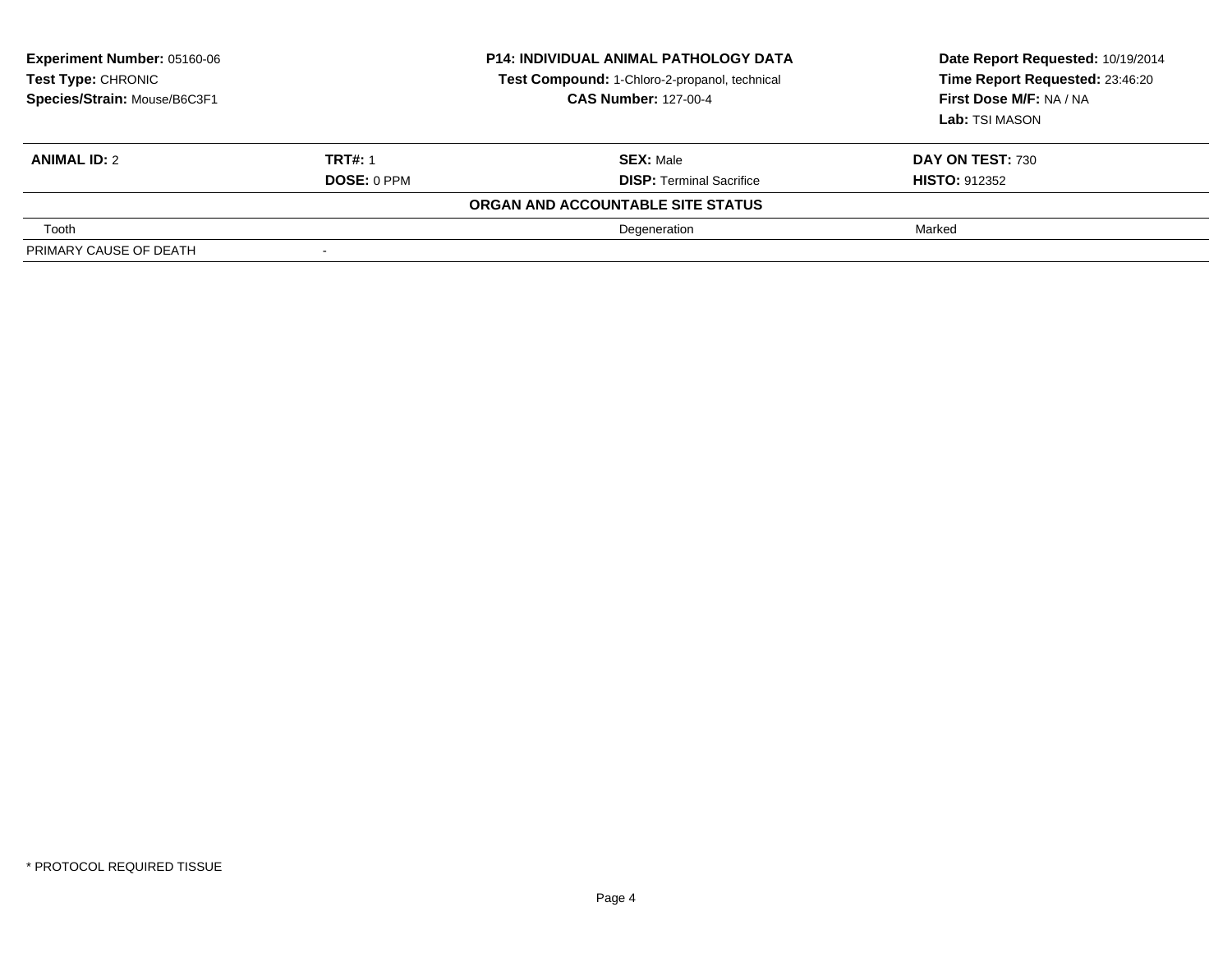**Experiment Number:** 05160-06**Test Type:** CHRONIC **Species/Strain:** Mouse/B6C3F1**P14: INDIVIDUAL ANIMAL PATHOLOGY DATATest Compound:** 1-Chloro-2-propanol, technical **CAS Number:** 127-00-4**Date Report Requested:** 10/19/2014**Time Report Requested:** 23:46:20**First Dose M/F:** NA / NA**Lab:** TSI MASON**ANIMAL ID:** 3**TRT#:** 1 **SEX:** Male **DAY ON TEST:** 220 **DOSE:** 0 PPM **DISP:** Moribund Sacrifice **HISTO:** <sup>912353</sup> **ORGAN AND ACCOUNTABLE SITE STATUSNORMAL**\* Adrenal Cortex \* Adrenal Medulla \* \* \* \* \* \* \* \* \* Bone Marrow \* \* \* \* \* \* \* \* Brain \* Gallbladder Ear \* \* Epididymis \* \* Epididymis \* \* \* Esophagus \* \* Esophagus \* \* Esophagus \* Gallbladder \* Heart **\*** Intestine Large, Cecum \* Intestine Large, Cecum \* Intestine Large, Colon \* <sup>\*</sup> Intestine Large, Rectum \* Intestine Small, Duodenum \* Intestine Small, Ileum \* Intestine Small, Jejunum \* Liver\* Lymph Node, Mandibular \* The state of the second text of the second text of the second text of the second text of the second text of the second text of the second text of the second text of the second text of text of tex \* Prostate \* Parathyroid Gland \* **All and \* Pituitary Gland \* Prostate and \* Preputial Gland** \* Preputial Gland \* Salivary Glands \* The state of the seminal Vesicle \* Skin \* Skin \* Skin \* Stomach, Forestomach, Forestomach, Forestomach, Forestomach, Forestomach, Forestomach, Forestomach, Forestomach, Forestomach, Forestomach, Foresto \* Stomach, Glandular \* Thestes \* Testes \* Thymus \* Thymus \* Thymus \* Thymus \* Thymus \* Thyroid Gland \* Trachea **\*** Urinary Bladder **MISSING** \* Mammary Gland**OBSERVATIONS** \* Bonee de la construction de la construction de la construction de la construction de la construction de la construction<br>La construction de la construction de la construction de la construction de la construction de la construc Note: TGL 1 mass is in bone rather than in skeletal muscle on micro exam.[ Osteosarcoma TGLS = 1-13 ] \* Islets, Pancreaticc and the control of the control of the control of the control of the control of the control of the control of the control of the control of the control of the control of the control of the control of the control of the co a Mild \* Kidneyy the controller of the controller of the controller of the Nephropathy Chronic, Minimal (Chronic, Minimal  $\mu$  \* Lung Alveolar/Bronchiolar Adenoma Necrosis Minimal [ Alveolar/Bronchiolar Adenoma TGLS = 2-1A ] Spinal Cordd and the control of the control of the control of the control of the control of the control of the control of the control of the control of the control of the control of the control of the control of the control of the co \* SpleenHematopoietic Cell Proliferation Marked

- Bone Osteosarcoma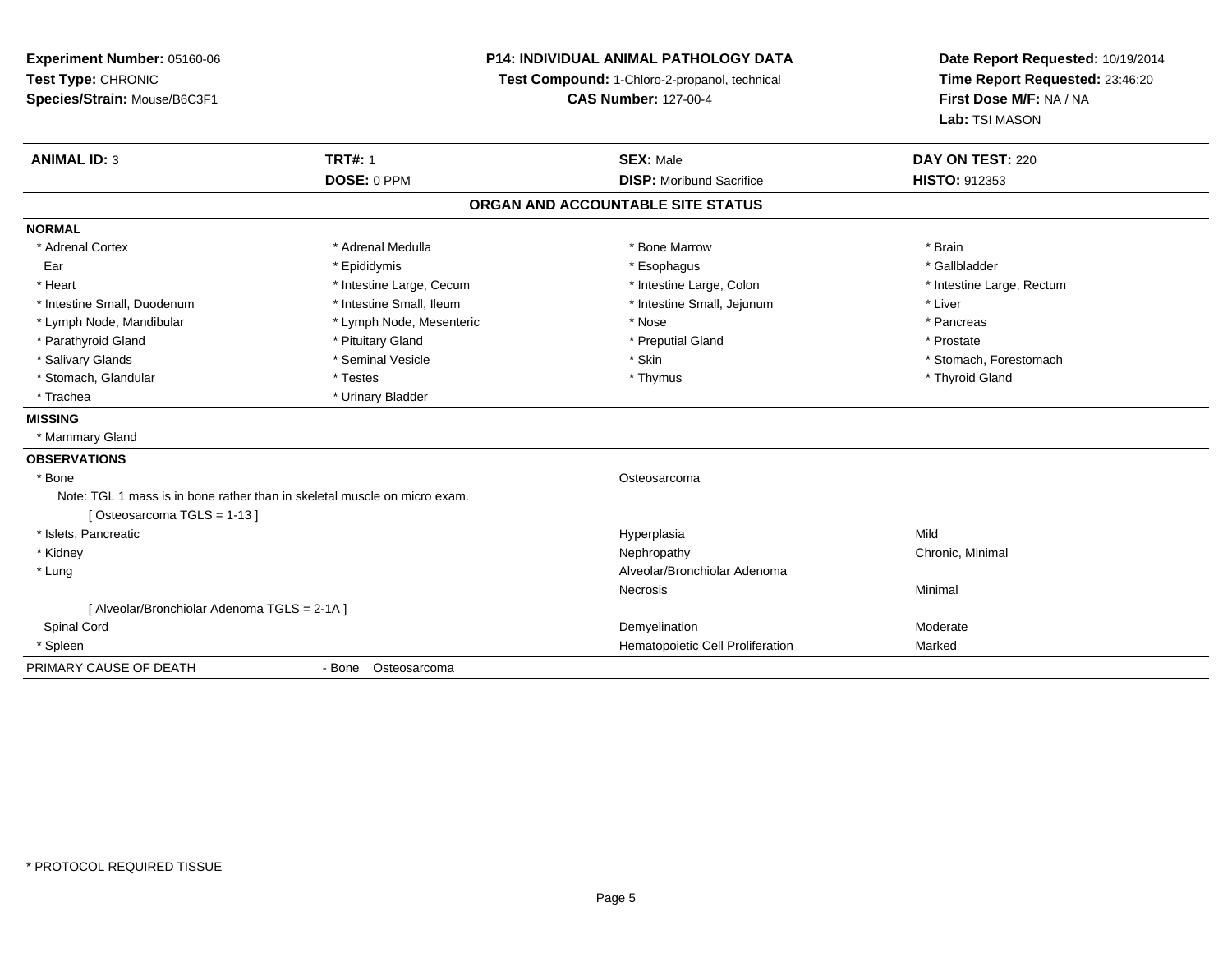**Experiment Number:** 05160-06**Test Type:** CHRONIC **Species/Strain:** Mouse/B6C3F1**P14: INDIVIDUAL ANIMAL PATHOLOGY DATATest Compound:** 1-Chloro-2-propanol, technical **CAS Number:** 127-00-4**Date Report Requested:** 10/19/2014**Time Report Requested:** 23:46:20**First Dose M/F:** NA / NA**Lab:** TSI MASON**ANIMAL ID:** 4**TRT#:** 1 **SEX:** Male **DAY ON TEST:** 729 **DOSE:** 0 PPM**DISP:** Terminal Sacrifice **HISTO:** 912354 **ORGAN AND ACCOUNTABLE SITE STATUSNORMAL**\* Adrenal Medulla \* Adrenal Medulla \* \* The matter of the state of the state of the state of the state of the state of the state of the state of the state of the state of the state of the state of the state of the state of the state of the \* Intestine Large, Colon \* Gallbladder \* The mode of the text \* Heart \* Intestine Large, Cecum \* Intestine Large, Cecum \* Intestine Large, Cecum \* Intestine Small, Jejunum \* Intestine Large, Rectum \* Intestine Small, Duodenum \* Intestine Small, Duodenum \* \* Intestine Small, Ileum \* Lymph Node, Mandibular \* The state of the state of the Parathyroid Gland \* Parathyroid Gland \* Pituitary Gland \* Pituitary Gland \* Prostate \* \* Salivary Glands \* \* Salivary Glands \* \* Seminal Vesicle \* \* \* Seminal Yestrich \* \* Skin \* \* Skin \* Testes \* Spleen \* Stomach, Forestomach \* Stomach, Forestomach \* Stomach, Slandular \* Stomach, Glandular \* Urinary Bladder \* Thymus \* Thyroid Gland \* Trachea \* Urinary Bladder \* **MISSING** \* Mammary Gland**OBSERVATIONS** \* Adrenal Cortex**Capsule**  Hyperplasia Minimal \* Brainn and the matter of the Thalamus and the Minimal of the Minimal of the Minimal of the Minimal of the Minimal o<br>Thalamus and the Minimal of the Minimal of the Minimal of the Minimal of the Minimal of the Minimal of the Min \* Epididymis Granuloma Spermm Mild \* Islets, Pancreaticc and the control of the control of the control of the control of the control of the control of the control of the control of the control of the control of the control of the control of the control of the control of the co Hyperplasia entrants and the Moderate Moderate<br>
Mild Mild \* Kidneyy the control of the control of the control of the control of the control of the control of the control of the control of the control of the control of the control of the control of the control of the control of the contro y Chronic, Marked Nephropathy \* Liver Eosinophilic Focus Hepatocellular Carcinoma[ Eosinophilic Focus TGLS = 5-2 ][ Hepatocellular Carcinoma TGLS = 3-2 ] \* Lung Alveolar/Bronchiolar Adenoma Hepatocellular Carcinoma Metastatic (Liver) [ Hepatocellular Carcinoma TGLS = 4-1 ] \* Lymph Node, Mesenteric Angiectasis Mild \* Nosee and the state of the state of the state of the state of the state of the state of the state of the state of the state of the state of the state of the state of the state of the state of the state of the state of the stat Inflammation Acute, Minimal \* Preputial Glandd and the control of the control of the control of the control of the control of the control of the control of the control of the control of the control of the control of the control of the control of the control of the co  $[$  Cyst TGLS = 2-10  $]$ PRIMARY CAUSE OF DEATH-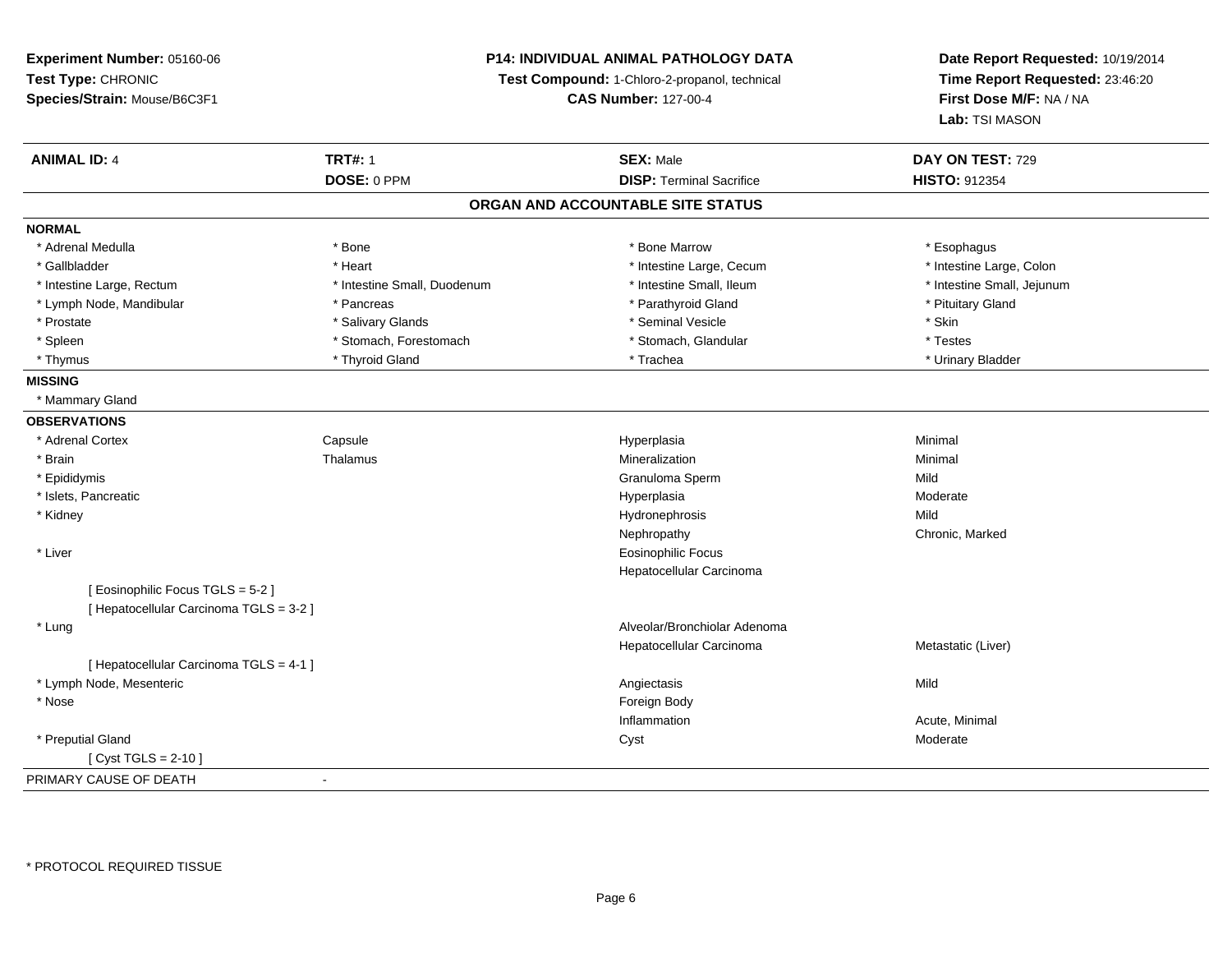**Experiment Number:** 05160-06**Test Type:** CHRONIC **Species/Strain:** Mouse/B6C3F1**P14: INDIVIDUAL ANIMAL PATHOLOGY DATATest Compound:** 1-Chloro-2-propanol, technical **CAS Number:** 127-00-4**Date Report Requested:** 10/19/2014**Time Report Requested:** 23:46:20**First Dose M/F:** NA / NA**Lab:** TSI MASON**ANIMAL ID:** 5 **TRT#:** <sup>1</sup> **SEX:** Male **DAY ON TEST:** <sup>729</sup> **DOSE:** 0 PPM**DISP:** Terminal Sacrifice **HISTO:** 912355 **ORGAN AND ACCOUNTABLE SITE STATUSNORMAL**\* Adrenal Medulla \* Adrenal Medulla \* \* The matter of the state of the state of the Marrow \* Bone Marrow \* Adrenal Medulla \* Epididymis \* Epididymis \* Bone Marrow \* Adrenal Medulla \* Epididymis \* Epididymis \* Epididymis \* Epididymis \* Epidi \* Intestine Large, Colon \* Esophagus \* Intestine Large, Cecum \* Callbladder \* 10 \* Intestine Large, Cecum \* Intestine Large, Cecum \* \* Intestine Large, Rectum \* Thestine Small, Duodenum \* Number of the small, Ileum \* Intestine Small, Jejunum \* Intestine Small, Jejunum \* Lung \* Lymph Node, Mandibular \* Nose \* Lymph Node, Mesenteric \* Nose \* Nose \* Preputial Gland \* Pancreas \* \* Parathyroid Gland \* \* Parathyroid Gland \* \* Pituitary Gland \* \* Preputial Gland \* \* Preputial Gland \* Prostate \* \* Salivary Glands \* \* Salivary Glands \* \* Seminal Vesicle \* \* \* Seminal Yestrich \* \* Skin \* \* Skin \* Thymus \* Stomach, Forestomach \* Testes \* Stomach, Glandular \* Testes \* Testes \* Testes \* Testes \* Testes \* Testes \* T \* Trachea \* Urinary Bladder**MISSING** \* Mammary Gland**OBSERVATIONS** \* Adrenal Cortex**Capsule**  Hyperplasia Minimal Hypertrophy Focal, Minimal \* Brainn and the matter of the Thalamus and the Minimal of the Minimal of the Minimal of the Minimal of the Minimal o<br>Thalamus and the Minimal of the Minimal of the Minimal of the Minimal of the Minimal of the Minimal of the Min \* Heart Cardiomyopathyy Mild Mild \* Islets, Pancreaticc and the control of the control of the control of the control of the control of the control of the control of the control of the control of the control of the control of the control of the control of the control of the co a Mild \* Kidneyy the chronic, Moderate and September 2011 of the Chronic Moderate and September 2012 of the Chronic, Moderate \* Liver Hepatocellular Adenoma Hepatocellular CarcinomaNecrosis Minimal [ Hepatocellular Adenoma TGLS = 3-2 ][ Hepatocellular Carcinoma TGLS = 2-2 ] $[$  Necrosis TGLS = 4-2A  $]$  \* Spleen Hematopoietic Cell Proliferation Moderate \* Thyroid Gland Follicular Cel Hyperplasia Mild PRIMARY CAUSE OF DEATH-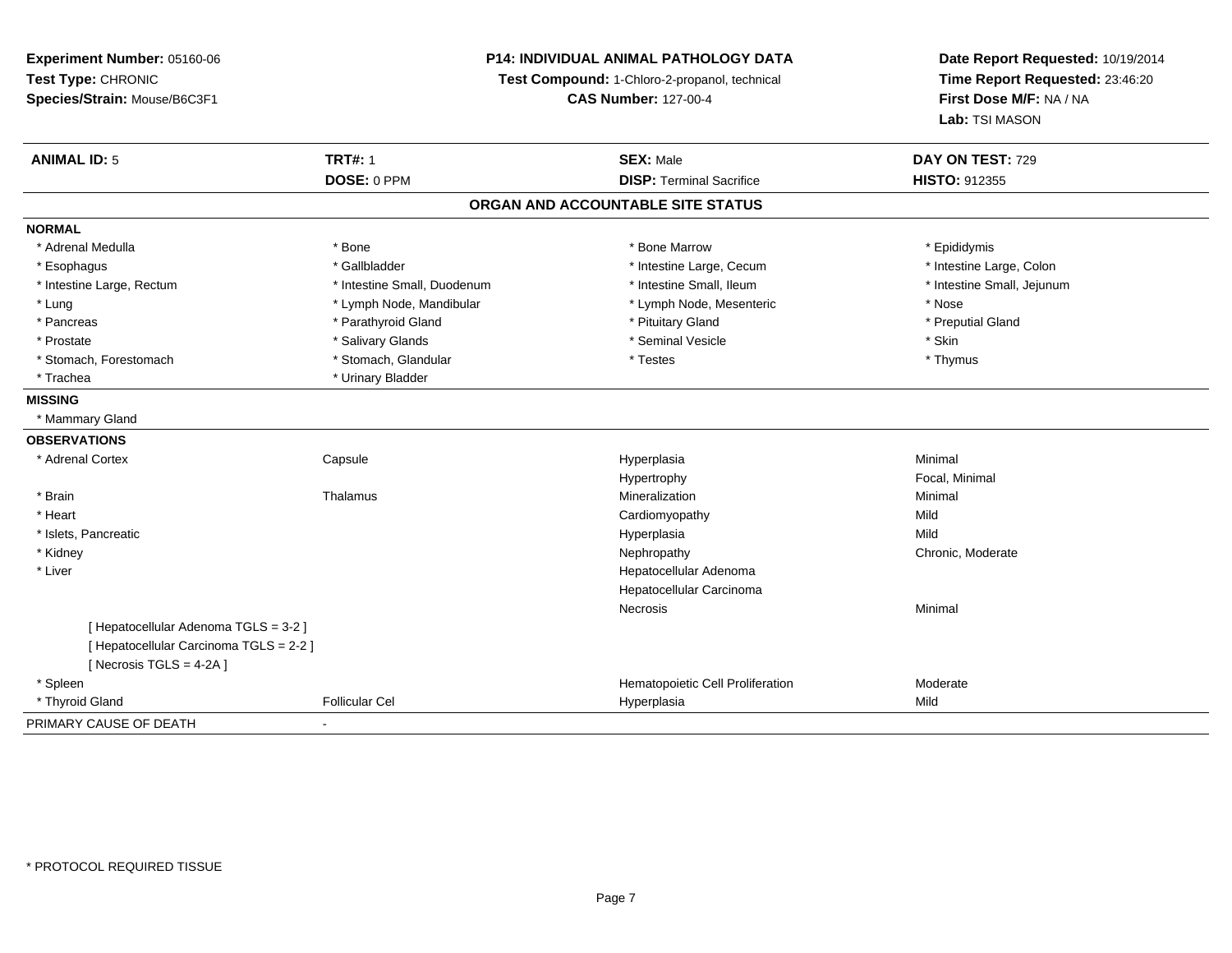**Experiment Number:** 05160-06**Test Type:** CHRONIC **Species/Strain:** Mouse/B6C3F1**P14: INDIVIDUAL ANIMAL PATHOLOGY DATATest Compound:** 1-Chloro-2-propanol, technical **CAS Number:** 127-00-4**Date Report Requested:** 10/19/2014**Time Report Requested:** 23:46:20**First Dose M/F:** NA / NA**Lab:** TSI MASON**ANIMAL ID:** 6**TRT#:** 1 **SEX:** Male **DAY ON TEST:** 730 **DOSE:** 0 PPM**DISP:** Terminal Sacrifice **HISTO:** 912356 **ORGAN AND ACCOUNTABLE SITE STATUSNORMAL**\* Adrenal Medulla \* Adrenal Medulla \* \* The matter of the state of the state of the Marrow \* Bone Marrow \* Adrenal Medulla \* Epididymis \* Epididymis \* Bone Marrow \* Adrenal Medulla \* Epididymis \* Epididymis \* Epididymis \* Epididymis \* Epidi \* Esophagus \* https://www.fragustage.com/web/2019/heart \* Heart \* Heart \* Heart \* Intestine Large, Cecum \* Intestine Large, Cecum \* Gallbladder \* Callbladder \* 11 and 12 and 12 and 12 and 12 and 12 and 12 and 12 and 12 and \* Intestine Small, Ileum \* Intestine Large, Colon \* Intestine Large, Rectum \* Intestine Small, Duodenum \* Intestine Small, Duodenum \* Intestine Small, Jejunum \* Lymph Node, Mandibular \* Lymph Node, Mesenteric \* Nose\* Preputial Gland \* Pancreas \* \* Parathyroid Gland \* \* Parathyroid Gland \* \* Pituitary Gland \* \* Preputial Gland \* \* Preputial Gland \* Prostate \* \* Seminal Vesicle \* \* Seminal Vesicle \* \* Seminal Vesicle \* \* Spleen \* \* Spleen \* \* Spleen \* \* Spleen \* \* Spleen \* \* Spleen \* \* Spleen \* \* Spleen \* \* Spleen \* \* Spleen \* \* Spleen \* \* Spleen \* \* Spleen \* \* Sple \* Thymus \* Stomach, Forestomach \* Testes \* Stomach, Glandular \* Testes \* Testes \* Testes \* Testes \* Testes \* Testes \* T \* Thyroid Gland \* Trachea \* Trachea \* Trachea \* Urinary Bladder **MISSING** \* Mammary Gland**OBSERVATIONS** \* Adrenal Cortex**Capsule**  Hyperplasia Minimal Hypertrophy Focal, Minimal \* Brainn and the matter of the Thalamus and the Minimal of the Minimal of the Minimal of the Minimal of the Minimal o<br>Thalamus and the Minimal of the Minimal of the Minimal of the Minimal of the Minimal of the Minimal of the Min \* Islets, Pancreaticc and the control of the control of the control of the control of the control of the control of the control of the control of the control of the control of the control of the control of the control of the control of the co a Mild \* Kidneyy the controller of the controller of the controller of the Nephropathy Chronic, Minimal (Chronic, Minimal  $\mu$  \* Liver Eosinophilic Focus Hepatocellular Adenoma Multiple [ Hepatocellular Adenoma TGLS = 2,3,4-2+2A ] \* Lung Alveolar Epith Hyperplasia Minimal \* Skinn and the subcut Tiss the Subcut Tiss of the Subcut Tiss and the Hemangiosarcoma [ Hemangiosarcoma TGLS = 1-10 ]PRIMARY CAUSE OF DEATH-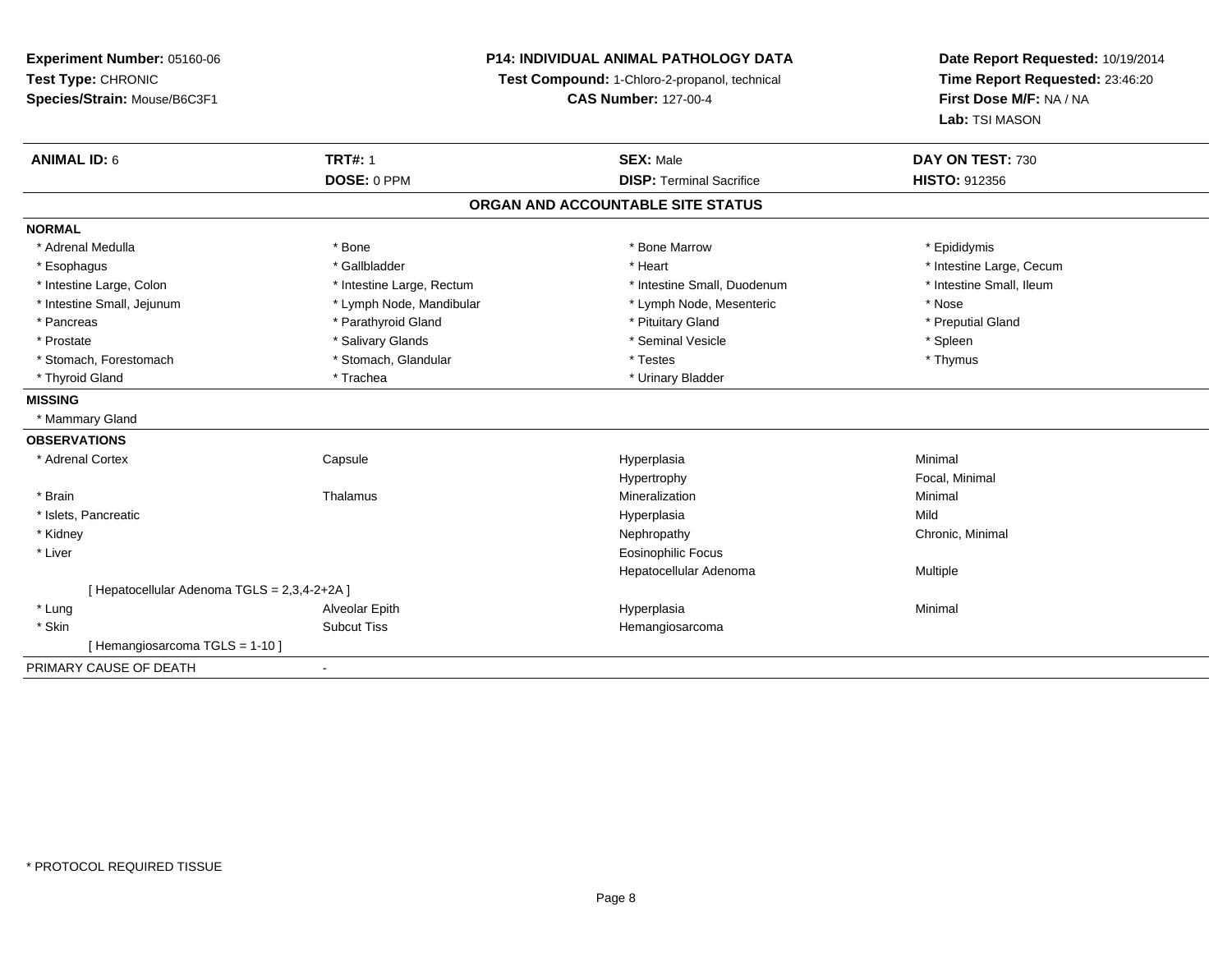| Experiment Number: 05160-06                                    | <b>P14: INDIVIDUAL ANIMAL PATHOLOGY DATA</b><br>Test Compound: 1-Chloro-2-propanol, technical |                                   | Date Report Requested: 10/19/2014<br>Time Report Requested: 23:46:20 |
|----------------------------------------------------------------|-----------------------------------------------------------------------------------------------|-----------------------------------|----------------------------------------------------------------------|
| Test Type: CHRONIC                                             |                                                                                               |                                   |                                                                      |
| Species/Strain: Mouse/B6C3F1                                   | <b>CAS Number: 127-00-4</b>                                                                   |                                   | First Dose M/F: NA / NA                                              |
|                                                                |                                                                                               |                                   | Lab: TSI MASON                                                       |
| <b>ANIMAL ID: 7</b>                                            | <b>TRT#: 1</b>                                                                                | <b>SEX: Male</b>                  | DAY ON TEST: 729                                                     |
|                                                                | DOSE: 0 PPM                                                                                   | <b>DISP: Terminal Sacrifice</b>   | HISTO: 912357                                                        |
|                                                                |                                                                                               | ORGAN AND ACCOUNTABLE SITE STATUS |                                                                      |
| NORMAL                                                         |                                                                                               |                                   |                                                                      |
| * Adrenal Medulla                                              | * Bone                                                                                        | * Bone Marrow                     | * Brain                                                              |
| * Epididymis                                                   | * Esophagus                                                                                   | * Gallbladder                     | * Heart                                                              |
| * Intestine Large, Cecum                                       | * Intestine Large, Colon                                                                      | * Intestine Large, Rectum         | * Intestine Small, Duodenum                                          |
| * Intestine Small, Ileum                                       | * Intestine Small, Jejunum                                                                    | * Lymph Node, Mandibular          | * Lymph Node, Mesenteric                                             |
| * Nose                                                         | * Pancreas                                                                                    | * Parathyroid Gland               | * Pituitary Gland                                                    |
| * Prostate                                                     | * Salivary Glands                                                                             | * Seminal Vesicle                 | * Skin                                                               |
| * Spleen                                                       | * Stomach, Forestomach                                                                        | * Stomach, Glandular              | * Testes                                                             |
| * Thyroid Gland                                                | * Trachea                                                                                     | * Urinary Bladder                 |                                                                      |
| <b>MISSING</b>                                                 |                                                                                               |                                   |                                                                      |
| * Mammary Gland                                                | * Thymus                                                                                      |                                   |                                                                      |
| <b>OBSERVATIONS</b>                                            |                                                                                               |                                   |                                                                      |
| * Adrenal Cortex                                               | Capsule                                                                                       | Hyperplasia                       | Minimal                                                              |
|                                                                |                                                                                               | Hypertrophy                       | Focal, Mild                                                          |
| * Islets, Pancreatic                                           |                                                                                               | Hyperplasia                       | Mild                                                                 |
| * Kidney                                                       | <b>Renal Tubule</b>                                                                           | Hyperplasia                       | Minimal                                                              |
|                                                                |                                                                                               | Nephropathy                       | Chronic, Minimal                                                     |
| * Liver                                                        |                                                                                               | <b>Eosinophilic Focus</b>         |                                                                      |
|                                                                |                                                                                               | Hepatocellular Adenoma            | Multiple                                                             |
| [ Hepatocellular Adenoma TGLS = 3,4-2+2A ]                     |                                                                                               |                                   |                                                                      |
| * Lung                                                         |                                                                                               | Alveolar/Bronchiolar Adenoma      |                                                                      |
| * Preputial Gland                                              |                                                                                               | Inflammation                      | Chronic Active, Mild                                                 |
| [ Inflammation TGLS = 1-10 ]                                   |                                                                                               |                                   |                                                                      |
| * Sem Ves                                                      |                                                                                               |                                   |                                                                      |
| Note: No corresponding microscopic lesion for TGL 2 red color. |                                                                                               |                                   |                                                                      |
| PRIMARY CAUSE OF DEATH                                         |                                                                                               |                                   |                                                                      |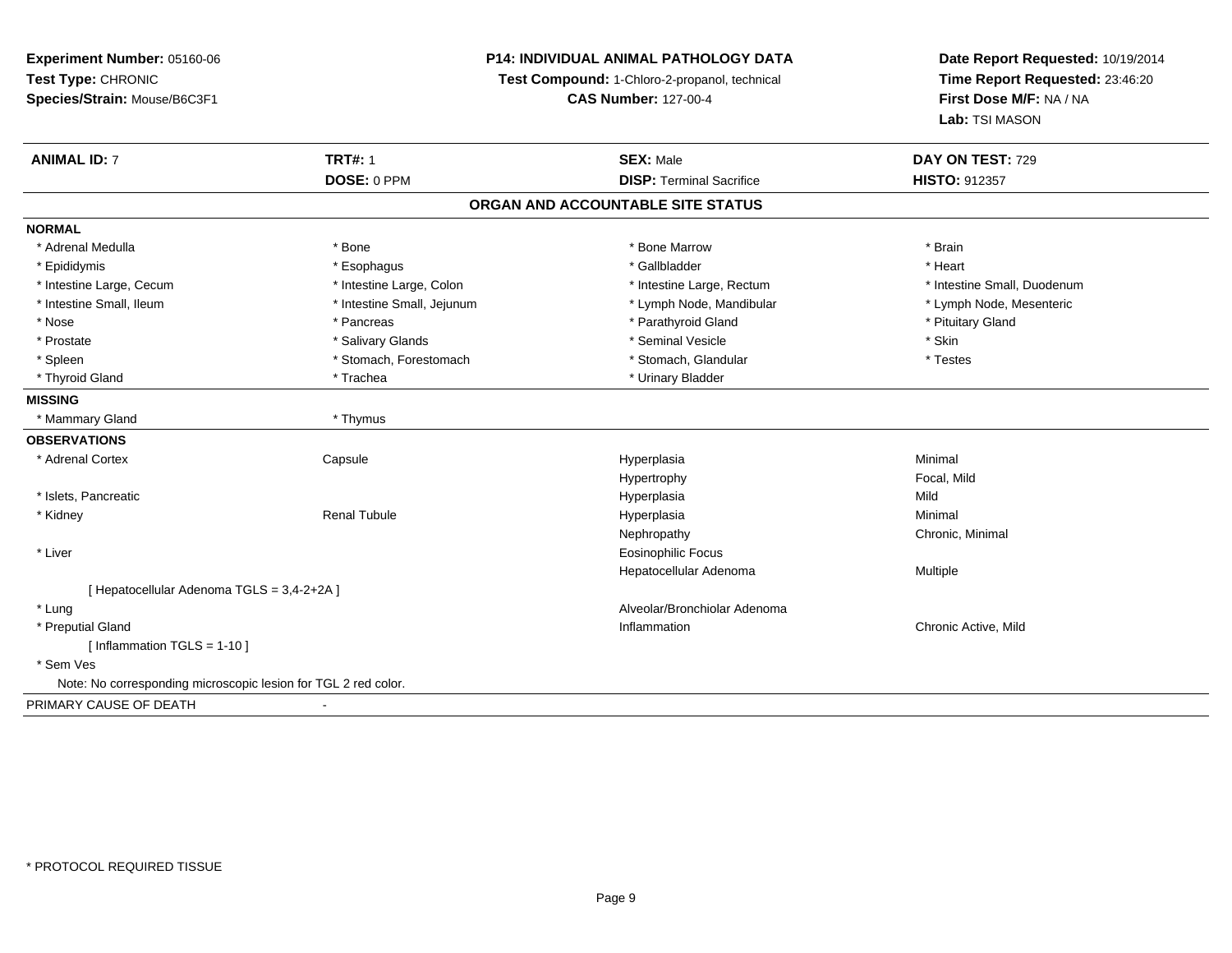## **P14: INDIVIDUAL ANIMAL PATHOLOGY DATA**

**Test Compound:** 1-Chloro-2-propanol, technical

**CAS Number:** 127-00-4

**Date Report Requested:** 10/19/2014 **Time Report Requested:** 23:46:20**First Dose M/F:** NA / NA**Lab:** TSI MASON

| <b>ANIMAL ID: 8</b>                        | <b>TRT#: 1</b>            | <b>SEX: Male</b>                  | DAY ON TEST: 729         |  |
|--------------------------------------------|---------------------------|-----------------------------------|--------------------------|--|
|                                            | DOSE: 0 PPM               | <b>DISP: Terminal Sacrifice</b>   | <b>HISTO: 912358</b>     |  |
|                                            |                           | ORGAN AND ACCOUNTABLE SITE STATUS |                          |  |
| <b>NORMAL</b>                              |                           |                                   |                          |  |
| * Adrenal Medulla                          | * Bone                    | * Bone Marrow                     | * Epididymis             |  |
| * Esophagus                                | * Gallbladder             | * Heart                           | * Intestine Large, Cecum |  |
| * Intestine Large, Colon                   | * Intestine Large, Rectum | * Intestine Small, Duodenum       | * Intestine Small, Ileum |  |
| * Intestine Small, Jejunum                 | * Lung                    | * Lymph Node, Mandibular          | * Lymph Node, Mesenteric |  |
| * Nose                                     | * Pancreas                | * Parathyroid Gland               | * Pituitary Gland        |  |
| * Prostate                                 | * Salivary Glands         | * Seminal Vesicle                 | * Skin                   |  |
| * Spleen                                   | * Stomach, Forestomach    | * Stomach, Glandular              | * Testes                 |  |
| * Thymus                                   | * Thyroid Gland           | * Trachea                         | * Urinary Bladder        |  |
| <b>MISSING</b>                             |                           |                                   |                          |  |
| * Mammary Gland                            |                           |                                   |                          |  |
| <b>OBSERVATIONS</b>                        |                           |                                   |                          |  |
| * Adrenal Cortex                           | Capsule                   | Hyperplasia                       | Minimal                  |  |
|                                            |                           | Hypertrophy                       | Focal, Minimal           |  |
| * Brain                                    | Thalamus                  | Mineralization                    | Minimal                  |  |
| * Islets, Pancreatic                       |                           | Hyperplasia                       | Moderate                 |  |
| * Kidney                                   |                           | Cyst                              | Minimal                  |  |
|                                            | <b>Renal Tubule</b>       | Hyperplasia                       | Minimal                  |  |
|                                            |                           | Nephropathy                       | Chronic, Mild            |  |
| * Liver                                    |                           | <b>Eosinophilic Focus</b>         |                          |  |
|                                            |                           | Hemangiosarcoma                   |                          |  |
|                                            |                           | Hepatocellular Adenoma            | Multiple                 |  |
| [Eosinophilic Focus TGLS = 4-2A]           |                           |                                   |                          |  |
| [Hemangiosarcoma TGLS = 3-2]               |                           |                                   |                          |  |
| [ Hepatocellular Adenoma TGLS = 2,5-2+2A ] |                           |                                   |                          |  |
| * Preputial Gland                          |                           | Cyst                              | Mild                     |  |
| [ Cyst TGLS = $1-10$ ]                     |                           |                                   |                          |  |
| PRIMARY CAUSE OF DEATH                     | $\blacksquare$            |                                   |                          |  |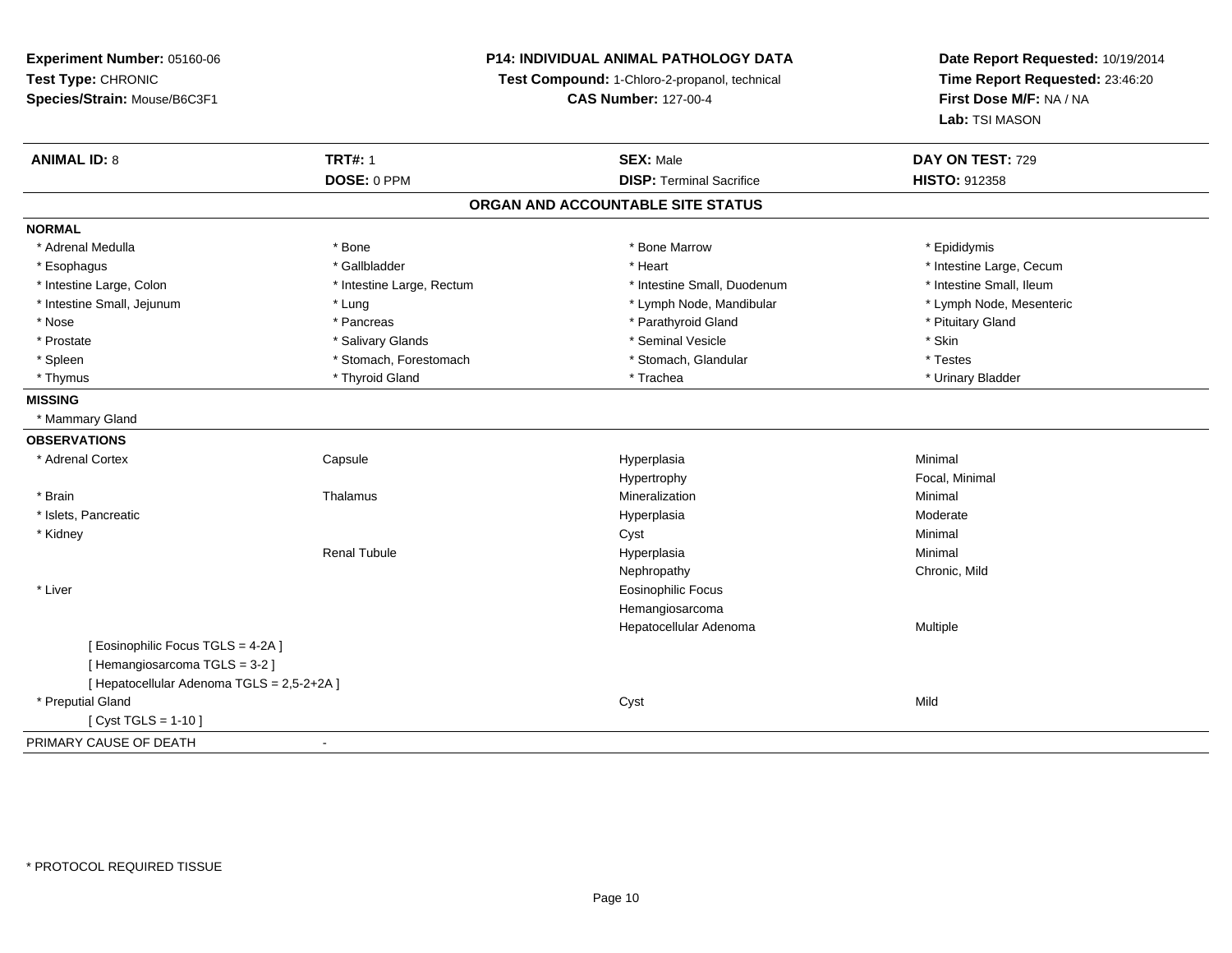| <b>P14: INDIVIDUAL ANIMAL PATHOLOGY DATA</b><br>Experiment Number: 05160-06 |                                               |                                   | Date Report Requested: 10/19/2014<br>Time Report Requested: 23:46:20 |
|-----------------------------------------------------------------------------|-----------------------------------------------|-----------------------------------|----------------------------------------------------------------------|
| Test Type: CHRONIC                                                          | Test Compound: 1-Chloro-2-propanol, technical |                                   |                                                                      |
| Species/Strain: Mouse/B6C3F1                                                |                                               | <b>CAS Number: 127-00-4</b>       | First Dose M/F: NA / NA                                              |
|                                                                             |                                               |                                   | <b>Lab: TSI MASON</b>                                                |
| <b>ANIMAL ID: 9</b>                                                         | <b>TRT#: 1</b>                                | <b>SEX: Male</b>                  | DAY ON TEST: 729                                                     |
|                                                                             | DOSE: 0 PPM                                   | <b>DISP: Terminal Sacrifice</b>   | HISTO: 912359                                                        |
|                                                                             |                                               | ORGAN AND ACCOUNTABLE SITE STATUS |                                                                      |
| <b>NORMAL</b>                                                               |                                               |                                   |                                                                      |
| * Adrenal Cortex                                                            | * Adrenal Medulla                             | * Bone                            | * Bone Marrow                                                        |
| * Epididymis                                                                | * Esophagus                                   | * Heart                           | * Intestine Large, Cecum                                             |
| * Intestine Large, Colon                                                    | * Intestine Large, Rectum                     | * Intestine Small, Duodenum       | * Intestine Small, Ileum                                             |
| * Intestine Small, Jejunum                                                  | * Lymph Node, Mesenteric                      | * Nose                            | * Parathyroid Gland                                                  |
| * Pituitary Gland                                                           | * Prostate                                    | * Salivary Glands                 | * Seminal Vesicle                                                    |
| * Skin                                                                      | * Spleen                                      | * Stomach, Forestomach            | * Stomach, Glandular                                                 |
| * Testes                                                                    | * Thymus                                      | * Thyroid Gland                   | * Trachea                                                            |
| * Urinary Bladder                                                           |                                               |                                   |                                                                      |
| <b>MISSING</b>                                                              |                                               |                                   |                                                                      |
| * Gallbladder                                                               | * Mammary Gland                               |                                   |                                                                      |
| <b>OBSERVATIONS</b>                                                         |                                               |                                   |                                                                      |
| * Brain                                                                     | Thalamus                                      | Mineralization                    | Minimal                                                              |
| * Islets, Pancreatic                                                        |                                               | Hyperplasia                       | Moderate                                                             |
| * Kidney                                                                    |                                               | Nephropathy                       | Chronic, Mild                                                        |
| * Liver                                                                     |                                               | <b>Eosinophilic Focus</b>         |                                                                      |
|                                                                             |                                               | Hepatocellular Adenoma            | Multiple                                                             |
| [ Eosinophilic Focus TGLS = 7-2B]                                           |                                               |                                   |                                                                      |
| [ Hepatocellular Adenoma TGLS = 3,4,5-2A ]                                  |                                               |                                   |                                                                      |
| * Lung                                                                      |                                               | Alveolar/Bronchiolar Carcinoma    |                                                                      |
|                                                                             |                                               | <b>Infiltration Cellular</b>      | Histiocyte, Mild                                                     |
| [ Alveolar/Bronchiolar Carcinoma TGLS = 6-1 ]                               |                                               |                                   |                                                                      |
| * Lymph Node, Mandibular                                                    |                                               | Hyperplasia                       | Lymphoid, Mild                                                       |
| [ Hyperplasia TGLS = 2-5 ]                                                  |                                               |                                   |                                                                      |
| * Pancreas                                                                  | Acinus                                        | Atrophy                           | Minimal                                                              |
| * Preputial Gland                                                           |                                               | Cyst                              | Moderate                                                             |
|                                                                             |                                               | Inflammation                      | Chronic Active, Moderate                                             |
| [Inflammation TGLS = $1-10$ ]                                               |                                               |                                   |                                                                      |
| PPIUIDUQUIQFQFQFIPTU                                                        |                                               |                                   |                                                                      |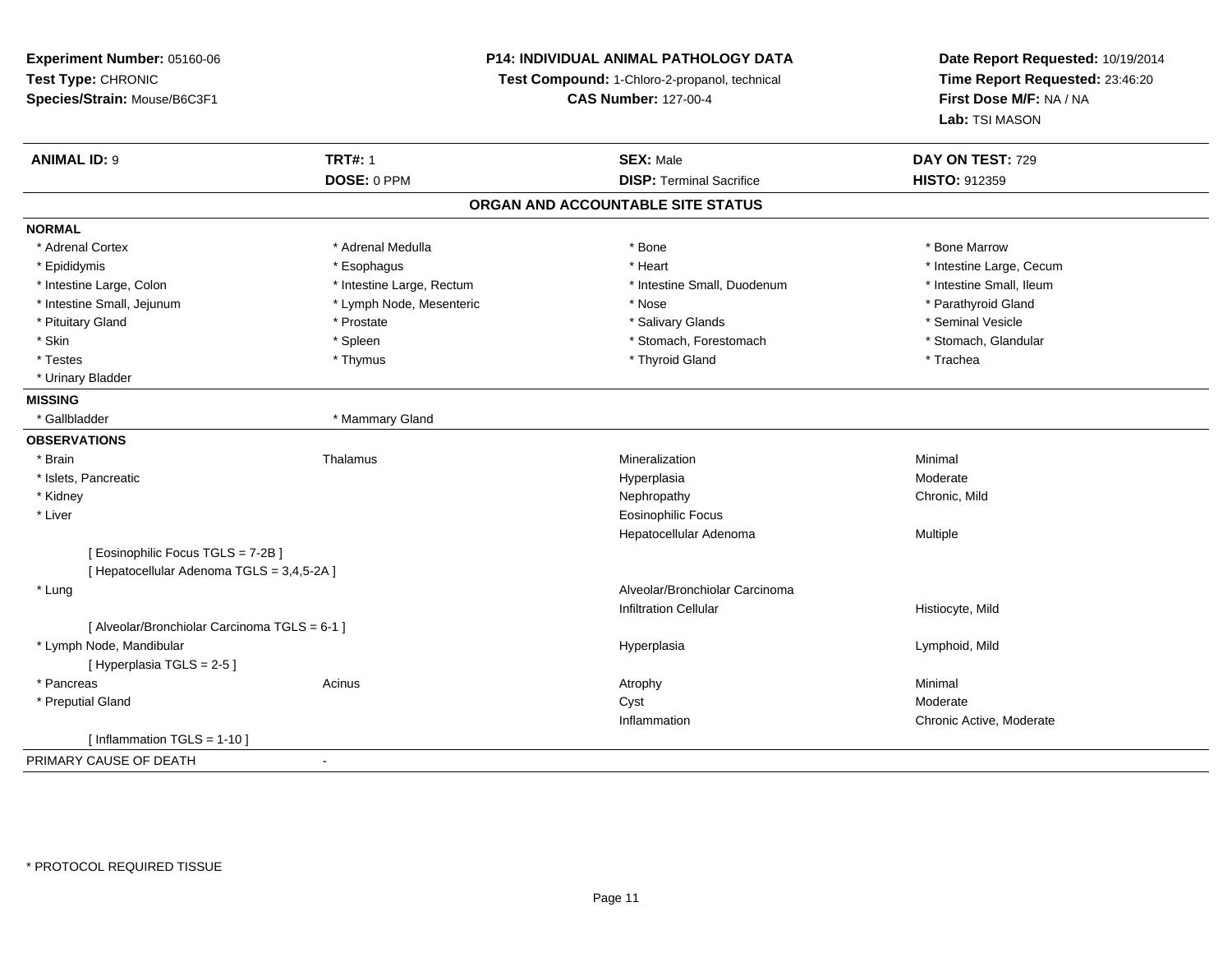**Experiment Number:** 05160-06**Test Type:** CHRONIC **Species/Strain:** Mouse/B6C3F1**P14: INDIVIDUAL ANIMAL PATHOLOGY DATATest Compound:** 1-Chloro-2-propanol, technical **CAS Number:** 127-00-4**Date Report Requested:** 10/19/2014**Time Report Requested:** 23:46:20**First Dose M/F:** NA / NA**Lab:** TSI MASON**ANIMAL ID:** 10**TRT#:** 1 **SEX:** Male **DAY ON TEST:** 729 **DOSE:** 0 PPM**DISP:** Terminal Sacrifice **HISTO:** 912360 **ORGAN AND ACCOUNTABLE SITE STATUSNORMAL**\* Adrenal Medulla \* Adrenal Medulla \* \* The matter of the state of the state of the Marrow \* Bone Marrow \* Adrenal Medulla \* Epididymis \* Epididymis \* Bone Marrow \* Adrenal Medulla \* Epididymis \* Epididymis \* Epididymis \* Epididymis \* Epidi \* Esophagus \* https://www.fragustage.com/web/2019/heart \* Heart \* Heart \* Heart \* Intestine Large, Cecum \* Intestine Large, Cecum \* Gallbladder \* Callbladder \* 11 and 12 and 12 and 12 and 12 and 12 and 12 and 12 and 12 and \* Intestine Small, Ileum \* Intestine Large, Colon \* Intestine Large, Rectum \* Intestine Small, Duodenum \* Intestine Small, Duodenum \* Intestine Small, Jejunum \* The state of the state of the state of the state of the state of the state of the state of the state of the state of the state of the state of the state of the state of the state of the state o \* Pituitary Gland \* \* \* \* Prostate \* \* Prostate \* \* Salivary Glands \* \* Salivary Glands \* \* Seminal Vesicle \* Skin \* Stomach, Forestomach \* Stomach, \* Stomach, \* Stomach, Glandular \* Testes \* Urinary Bladder \* Thymus \* Thyroid Gland \* Trachea \* Urinary Bladder \* **MISSING** \* Mammary Gland**OBSERVATIONS** \* Adrenal Cortex**Capsule**  Hyperplasia Minimal HypertrophyHypertrophy **Example 2018** Focal, Minimal Mineralization **Minimal**  \* Brainn and the matter of the Thalamus and the Minimal of the Minimal of the Minimal of the Minimal of the Minimal o<br>Thalamus and the Minimal of the Minimal of the Minimal of the Minimal of the Minimal of the Minimal of the Min Harderian Glandd and a state of the control of the control of the control of the control of the control of the control of the control of the control of the control of the control of the control of the control of the control of the contro Carcinoma $[$  Adenoma TGLS = 6-14  $]$ [ Carcinoma TGLS = 5-14 ] \* Islets, Pancreaticc and the control of the control of the control of the control of the control of the control of the control of the control of the control of the control of the control of the control of the control of the control of the co Moderate \* Kidneyy the controller of the controller of the controller of the controller of the controller of the chronic, Mild \* Liver Eosinophilic Focus Hepatocellular Adenoma Multiple Mixed Cell Focus[ Hepatocellular Adenoma TGLS = 4,7-2+2A ] \* Lymph Node, Mandibular Hyperplasia Lymphoid, Mild \* Lymph Node, Mesentericc and the contract of the contract of the contract of the contract of the contract of the contract of the contract of the contract of the contract of the contract of the contract of the contract of the contract of the cont Lymphoid, Marked [ Hyperplasia TGLS = 2-5 ] **Mesentery** y the contract of the contract of the contract of the contract of the contract of the contract of the contract of the contract of the contract of the contract of the contract of the contract of the contract of the contract  $[$  Necrosis TGLS = 3-13  $]$  \* Nosee and the contract of the contract of the contract of the contract of the contract of the contract of the contract of the contract of the contract of the contract of the contract of the contract of the contract of the cont [ Carcinoma TGLS = 8-9 ]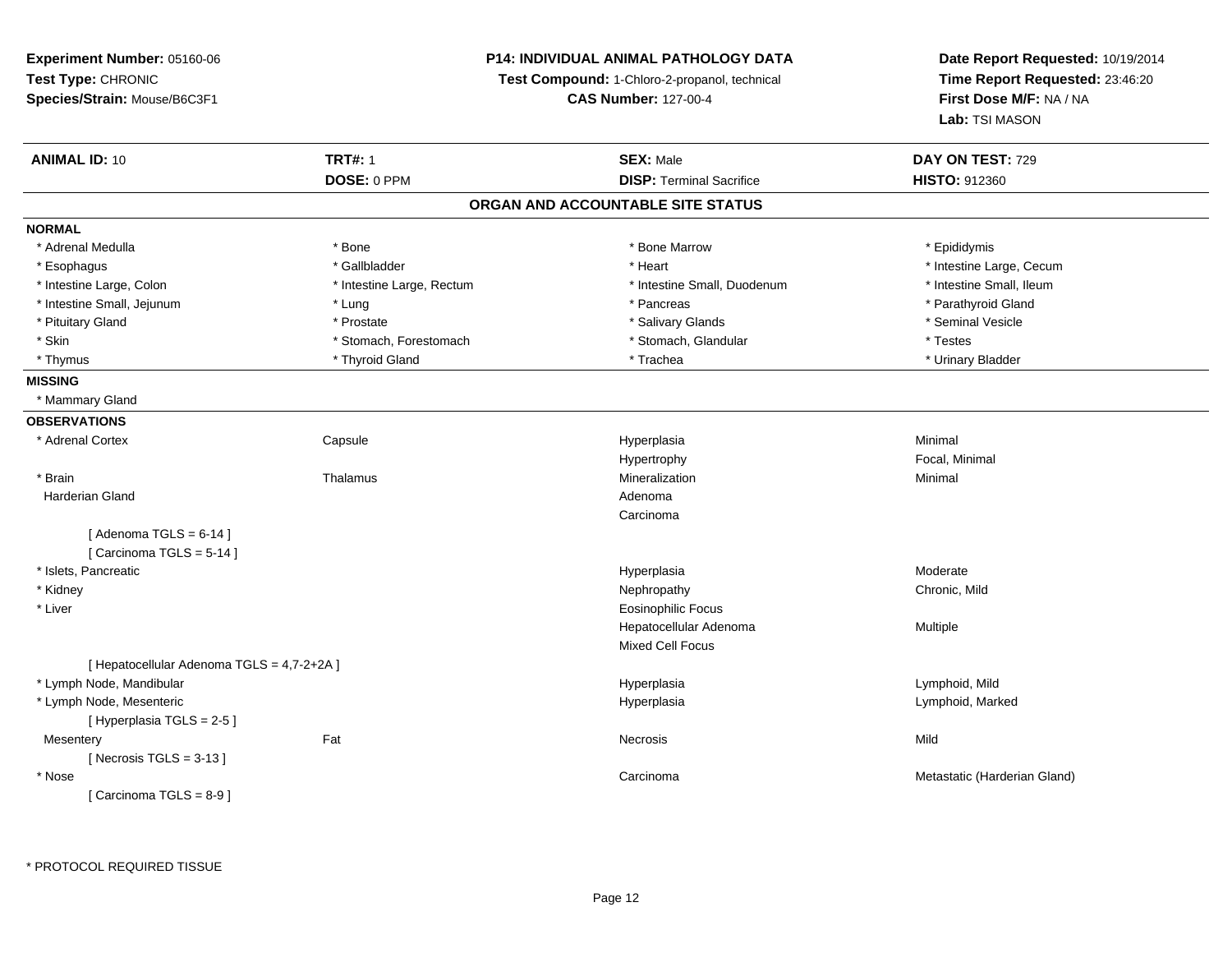| Experiment Number: 05160-06<br>Test Type: CHRONIC |                    | <b>P14: INDIVIDUAL ANIMAL PATHOLOGY DATA</b><br><b>Test Compound: 1-Chloro-2-propanol, technical</b> | Date Report Requested: 10/19/2014<br>Time Report Requested: 23:46:20 |
|---------------------------------------------------|--------------------|------------------------------------------------------------------------------------------------------|----------------------------------------------------------------------|
| Species/Strain: Mouse/B6C3F1                      |                    | <b>CAS Number: 127-00-4</b>                                                                          | First Dose M/F: NA / NA                                              |
|                                                   |                    |                                                                                                      | Lab: TSI MASON                                                       |
| <b>ANIMAL ID: 10</b>                              | <b>TRT#: 1</b>     | <b>SEX: Male</b>                                                                                     | DAY ON TEST: 729                                                     |
|                                                   | <b>DOSE: 0 PPM</b> | <b>DISP:</b> Terminal Sacrifice                                                                      | <b>HISTO: 912360</b>                                                 |
|                                                   |                    | ORGAN AND ACCOUNTABLE SITE STATUS                                                                    |                                                                      |
| * Preputial Gland                                 |                    | Cyst                                                                                                 | Moderate                                                             |
| $Cvst TGLS = 1-10$                                |                    |                                                                                                      |                                                                      |
| * Spleen                                          |                    | Hyperplasia                                                                                          | Lymphoid, Moderate                                                   |
| PRIMARY CAUSE OF DEATH                            |                    |                                                                                                      |                                                                      |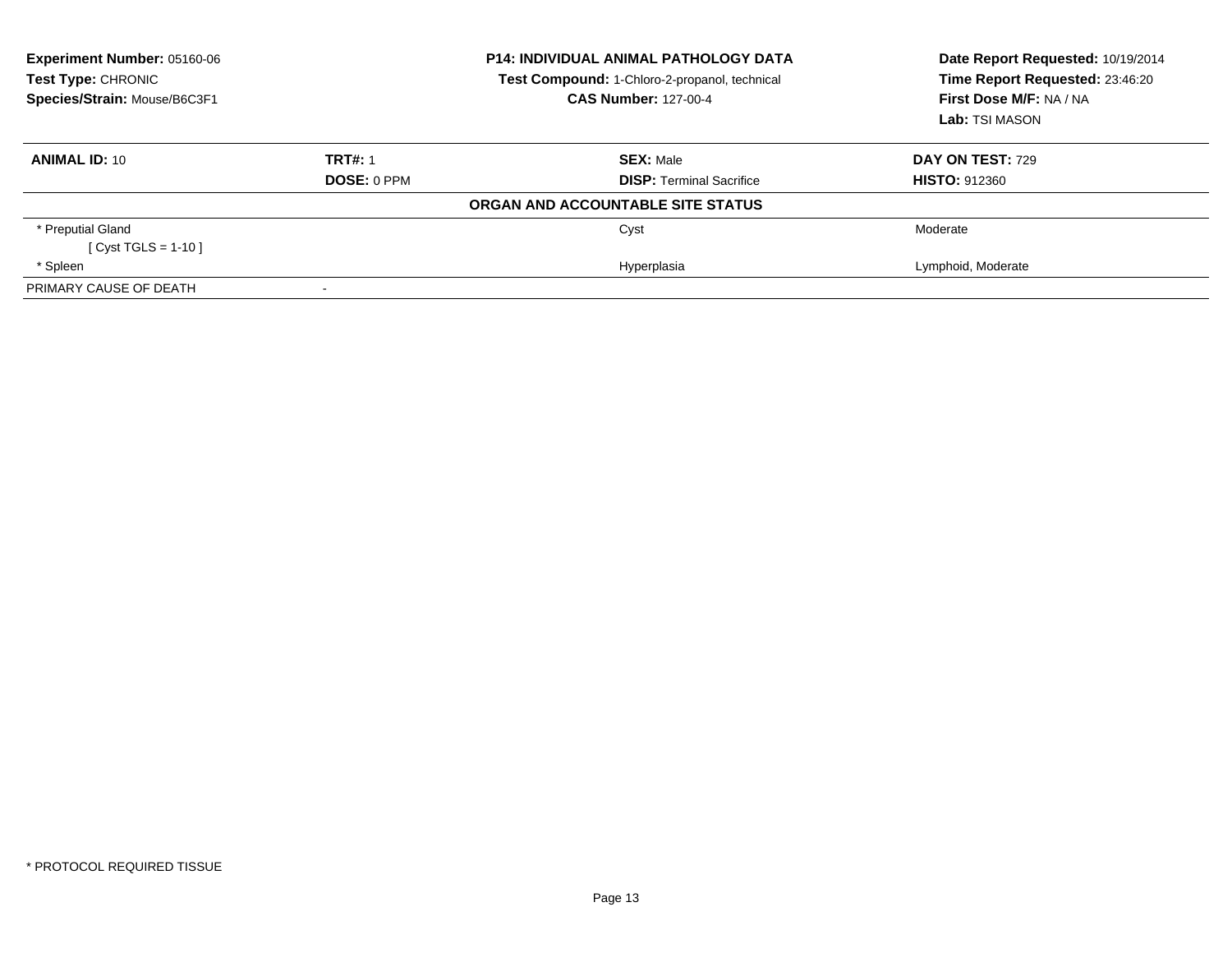| Experiment Number: 05160-06<br>Test Type: CHRONIC<br>Species/Strain: Mouse/B6C3F1 |                            | <b>P14: INDIVIDUAL ANIMAL PATHOLOGY DATA</b><br>Test Compound: 1-Chloro-2-propanol, technical<br><b>CAS Number: 127-00-4</b> | Date Report Requested: 10/19/2014<br>Time Report Requested: 23:46:20<br>First Dose M/F: NA / NA<br>Lab: TSI MASON |
|-----------------------------------------------------------------------------------|----------------------------|------------------------------------------------------------------------------------------------------------------------------|-------------------------------------------------------------------------------------------------------------------|
| <b>ANIMAL ID: 11</b>                                                              | <b>TRT#: 1</b>             | <b>SEX: Male</b>                                                                                                             | DAY ON TEST: 729                                                                                                  |
|                                                                                   | DOSE: 0 PPM                | <b>DISP: Terminal Sacrifice</b>                                                                                              | <b>HISTO: 912361</b>                                                                                              |
|                                                                                   |                            | ORGAN AND ACCOUNTABLE SITE STATUS                                                                                            |                                                                                                                   |
| <b>NORMAL</b>                                                                     |                            |                                                                                                                              |                                                                                                                   |
| * Adrenal Medulla                                                                 | * Bone                     | * Bone Marrow                                                                                                                | * Brain                                                                                                           |
| * Epididymis                                                                      | * Esophagus                | * Gallbladder                                                                                                                | * Heart                                                                                                           |
| * Intestine Large, Cecum                                                          | * Intestine Large, Colon   | * Intestine Large, Rectum                                                                                                    | * Intestine Small, Duodenum                                                                                       |
| * Intestine Small, Ileum                                                          | * Intestine Small, Jejunum | * Lung                                                                                                                       | * Lymph Node, Mandibular                                                                                          |
| * Lymph Node, Mesenteric                                                          | * Nose                     | * Pancreas                                                                                                                   | * Parathyroid Gland                                                                                               |
| * Pituitary Gland                                                                 | * Prostate                 | * Salivary Glands                                                                                                            | * Seminal Vesicle                                                                                                 |
| * Skin                                                                            | * Spleen                   | * Stomach, Forestomach                                                                                                       | * Stomach, Glandular                                                                                              |
| * Testes                                                                          | * Thymus                   | * Trachea                                                                                                                    |                                                                                                                   |
| <b>MISSING</b>                                                                    |                            |                                                                                                                              |                                                                                                                   |
| * Mammary Gland                                                                   |                            |                                                                                                                              |                                                                                                                   |
| <b>OBSERVATIONS</b>                                                               |                            |                                                                                                                              |                                                                                                                   |
| * Adrenal Cortex                                                                  |                            | Hypertrophy                                                                                                                  | Focal, Minimal                                                                                                    |
| * Islets, Pancreatic                                                              |                            | Hyperplasia                                                                                                                  | Moderate                                                                                                          |
| * Kidney                                                                          |                            | Nephropathy                                                                                                                  | Chronic, Minimal                                                                                                  |
| * Liver                                                                           |                            | <b>Eosinophilic Focus</b>                                                                                                    |                                                                                                                   |
|                                                                                   |                            | Hepatocellular Adenoma                                                                                                       | Multiple                                                                                                          |
| [Hepatocellular Adenoma TGLS = 2,3,4-2+2A+13]                                     |                            |                                                                                                                              |                                                                                                                   |
| * Preputial Gland                                                                 |                            | Cyst                                                                                                                         | Mild                                                                                                              |
| [ $Cyst TGLS = 1-10$ ]                                                            |                            |                                                                                                                              |                                                                                                                   |
| * Thyroid Gland                                                                   | <b>Follicular Cel</b>      | Adenoma                                                                                                                      |                                                                                                                   |
| * Urinary Bladder                                                                 |                            | Calculus Micro Observation Only                                                                                              |                                                                                                                   |
| PRIMARY CAUSE OF DEATH                                                            | $\blacksquare$             |                                                                                                                              |                                                                                                                   |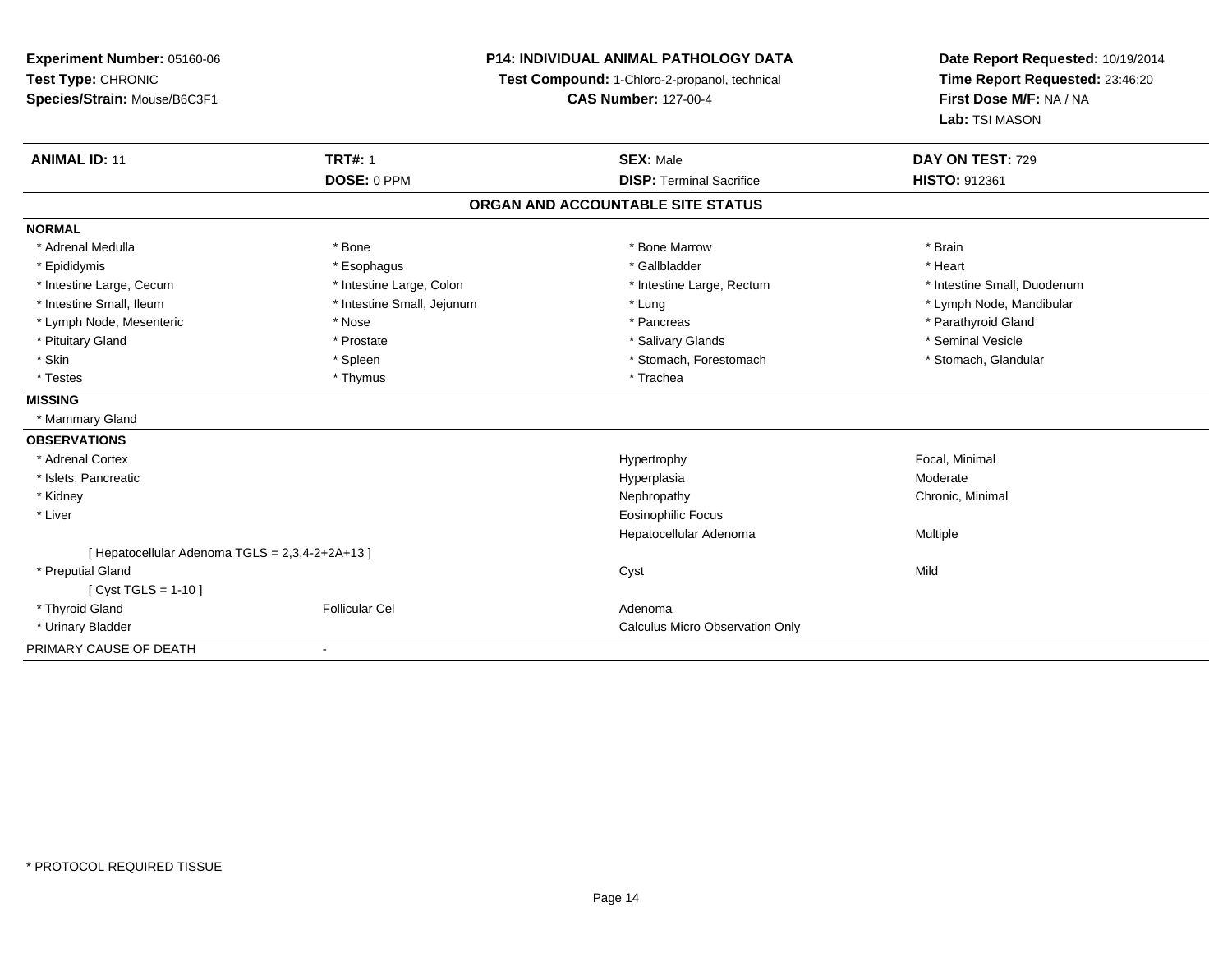| Experiment Number: 05160-06                 | <b>P14: INDIVIDUAL ANIMAL PATHOLOGY DATA</b><br>Test Compound: 1-Chloro-2-propanol, technical<br><b>CAS Number: 127-00-4</b> |                                   | Date Report Requested: 10/19/2014<br>Time Report Requested: 23:46:20 |
|---------------------------------------------|------------------------------------------------------------------------------------------------------------------------------|-----------------------------------|----------------------------------------------------------------------|
| Test Type: CHRONIC                          |                                                                                                                              |                                   |                                                                      |
| Species/Strain: Mouse/B6C3F1                |                                                                                                                              |                                   | First Dose M/F: NA / NA                                              |
|                                             |                                                                                                                              |                                   | Lab: TSI MASON                                                       |
| <b>ANIMAL ID: 12</b>                        | <b>TRT#: 1</b>                                                                                                               | <b>SEX: Male</b>                  | DAY ON TEST: 729                                                     |
|                                             | DOSE: 0 PPM                                                                                                                  | <b>DISP: Terminal Sacrifice</b>   | <b>HISTO: 912362</b>                                                 |
|                                             |                                                                                                                              | ORGAN AND ACCOUNTABLE SITE STATUS |                                                                      |
| <b>NORMAL</b>                               |                                                                                                                              |                                   |                                                                      |
| * Adrenal Medulla                           | * Bone                                                                                                                       | * Bone Marrow                     | * Epididymis                                                         |
| * Esophagus                                 | * Gallbladder                                                                                                                | * Heart                           | * Intestine Large, Cecum                                             |
| * Intestine Large, Colon                    | * Intestine Large, Rectum                                                                                                    | * Intestine Small, Duodenum       | * Intestine Small, Ileum                                             |
| * Intestine Small, Jejunum                  | * Lymph Node, Mandibular                                                                                                     | * Nose                            | * Pancreas                                                           |
| * Parathyroid Gland                         | * Pituitary Gland                                                                                                            | * Prostate                        | * Salivary Glands                                                    |
| * Seminal Vesicle                           | * Skin                                                                                                                       | * Spleen                          | * Stomach, Glandular                                                 |
| * Testes                                    | * Thymus                                                                                                                     | * Thyroid Gland                   | * Trachea                                                            |
| * Urinary Bladder                           |                                                                                                                              |                                   |                                                                      |
| <b>MISSING</b>                              |                                                                                                                              |                                   |                                                                      |
| * Mammary Gland                             |                                                                                                                              |                                   |                                                                      |
| <b>OBSERVATIONS</b>                         |                                                                                                                              |                                   |                                                                      |
| * Adrenal Cortex                            |                                                                                                                              | Hypertrophy                       | Focal, Minimal                                                       |
| * Brain                                     | Thalamus                                                                                                                     | Mineralization                    | Minimal                                                              |
| * Islets, Pancreatic                        |                                                                                                                              | Hyperplasia                       | Mild                                                                 |
| * Kidney                                    |                                                                                                                              | Nephropathy                       | Chronic, Minimal                                                     |
| * Liver                                     |                                                                                                                              | <b>Eosinophilic Focus</b>         |                                                                      |
| [ Eosinophilic Focus TGLS = 1,3-2+2A ]      |                                                                                                                              |                                   |                                                                      |
| * Lung                                      |                                                                                                                              | Alveolar/Bronchiolar Adenoma      |                                                                      |
| [ Alveolar/Bronchiolar Adenoma TGLS = 2-1 ] |                                                                                                                              |                                   |                                                                      |
| * Lymph Node, Mesenteric                    |                                                                                                                              | Angiectasis                       | Minimal                                                              |
| * Preputial Gland                           |                                                                                                                              | Cyst                              | Moderate                                                             |
| [ $Cyst TGLS = 5-10$ ]                      |                                                                                                                              |                                   |                                                                      |
| * Stomach, Forestomach                      |                                                                                                                              | Hyperplasia                       | Squamous, Minimal                                                    |
| [ Hyperplasia TGLS = 4-6A ]                 |                                                                                                                              |                                   |                                                                      |
| PRIMARY CAUSE OF DEATH                      | $\sim$                                                                                                                       |                                   |                                                                      |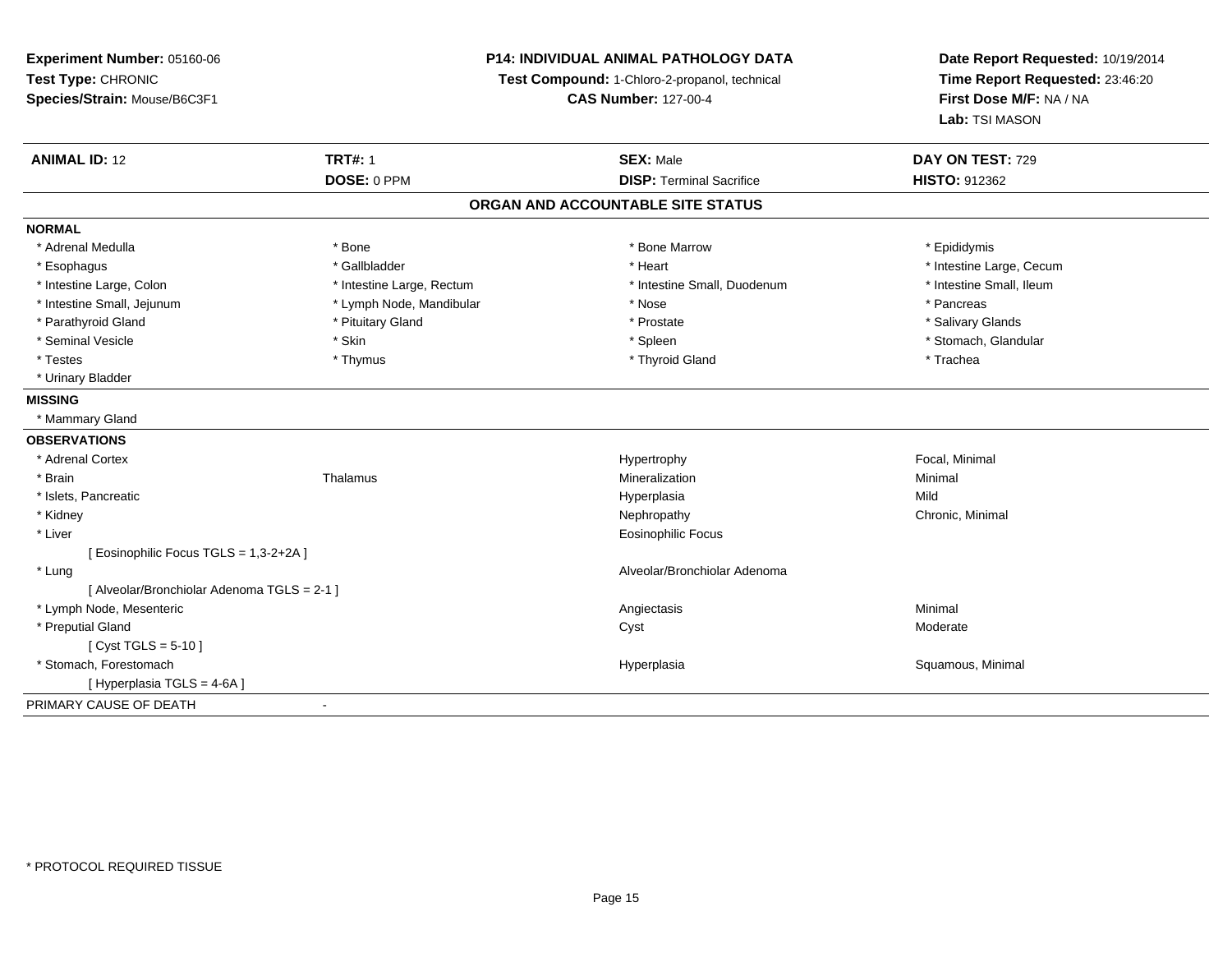| Experiment Number: 05160-06                 | <b>P14: INDIVIDUAL ANIMAL PATHOLOGY DATA</b><br>Test Compound: 1-Chloro-2-propanol, technical<br><b>CAS Number: 127-00-4</b> |                                   | Date Report Requested: 10/19/2014<br>Time Report Requested: 23:46:21 |
|---------------------------------------------|------------------------------------------------------------------------------------------------------------------------------|-----------------------------------|----------------------------------------------------------------------|
| Test Type: CHRONIC                          |                                                                                                                              |                                   |                                                                      |
| Species/Strain: Mouse/B6C3F1                |                                                                                                                              |                                   | First Dose M/F: NA / NA                                              |
|                                             |                                                                                                                              |                                   | Lab: TSI MASON                                                       |
| <b>ANIMAL ID: 13</b>                        | <b>TRT#: 1</b>                                                                                                               | <b>SEX: Male</b>                  | DAY ON TEST: 729                                                     |
|                                             | DOSE: 0 PPM                                                                                                                  | <b>DISP: Terminal Sacrifice</b>   | <b>HISTO: 912363</b>                                                 |
|                                             |                                                                                                                              | ORGAN AND ACCOUNTABLE SITE STATUS |                                                                      |
| <b>NORMAL</b>                               |                                                                                                                              |                                   |                                                                      |
| * Adrenal Medulla                           | * Bone                                                                                                                       | * Bone Marrow                     | * Brain                                                              |
| * Epididymis                                | * Esophagus                                                                                                                  | * Gallbladder                     | * Heart                                                              |
| * Intestine Large, Cecum                    | * Intestine Large, Colon                                                                                                     | * Intestine Large, Rectum         | * Intestine Small. Duodenum                                          |
| * Intestine Small, Ileum                    | * Intestine Small, Jejunum                                                                                                   | * Lymph Node, Mandibular          | * Lymph Node, Mesenteric                                             |
| * Nose                                      | * Pancreas                                                                                                                   | * Parathyroid Gland               | * Pituitary Gland                                                    |
| * Prostate                                  | * Salivary Glands                                                                                                            | * Seminal Vesicle                 | * Skin                                                               |
| * Spleen                                    | * Stomach, Forestomach                                                                                                       | * Stomach, Glandular              | * Testes                                                             |
| * Thyroid Gland                             | * Trachea                                                                                                                    | * Urinary Bladder                 |                                                                      |
| <b>MISSING</b>                              |                                                                                                                              |                                   |                                                                      |
| * Mammary Gland                             | * Thymus                                                                                                                     |                                   |                                                                      |
| <b>OBSERVATIONS</b>                         |                                                                                                                              |                                   |                                                                      |
| * Adrenal Cortex                            | Capsule                                                                                                                      | Hyperplasia                       | Minimal                                                              |
|                                             |                                                                                                                              | Hypertrophy                       | Focal, Minimal                                                       |
| * Islets, Pancreatic                        |                                                                                                                              | Hyperplasia                       | Moderate                                                             |
| * Kidney                                    |                                                                                                                              | Nephropathy                       | Chronic, Minimal                                                     |
| * Liver                                     |                                                                                                                              | Clear Cell Focus                  |                                                                      |
|                                             |                                                                                                                              | <b>Eosinophilic Focus</b>         |                                                                      |
|                                             |                                                                                                                              | Hepatocellular Adenoma            | Multiple                                                             |
| [ Eosinophilic Focus TGLS = 4-2B]           |                                                                                                                              |                                   |                                                                      |
| [ Hepatocellular Adenoma TGLS = 2-2A ]      |                                                                                                                              |                                   |                                                                      |
| * Lung                                      |                                                                                                                              | Alveolar/Bronchiolar Adenoma      | Multiple                                                             |
| [ Alveolar/Bronchiolar Adenoma TGLS = 3-1 ] |                                                                                                                              |                                   |                                                                      |
| * Preputial Gland                           |                                                                                                                              | Cyst                              | Moderate                                                             |
| [ $Cyst TGLS = 1-10$ ]                      |                                                                                                                              |                                   |                                                                      |
| PRIMARY CAUSE OF DEATH                      | $\blacksquare$                                                                                                               |                                   |                                                                      |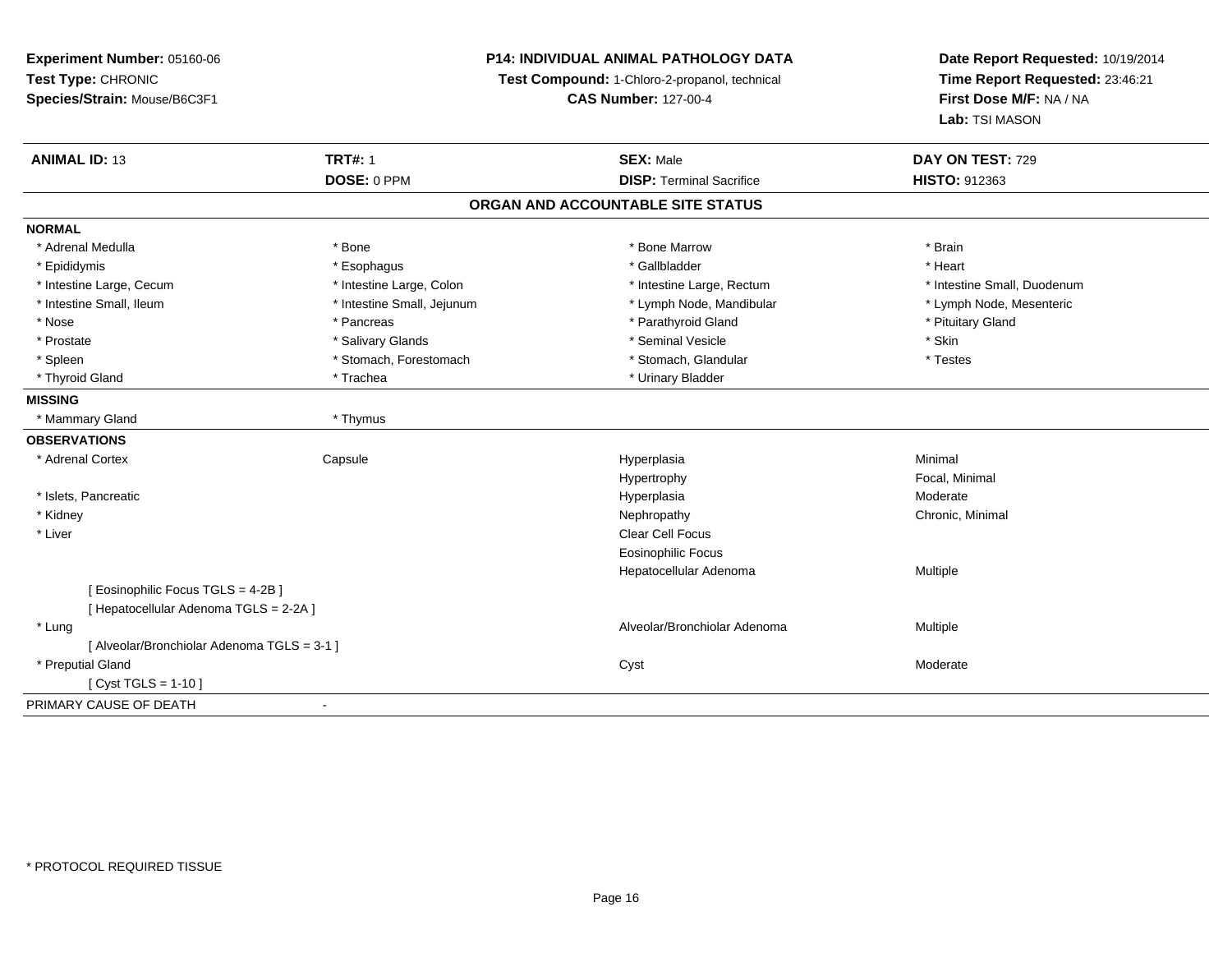**Experiment Number:** 05160-06**Test Type:** CHRONIC **Species/Strain:** Mouse/B6C3F1**P14: INDIVIDUAL ANIMAL PATHOLOGY DATATest Compound:** 1-Chloro-2-propanol, technical **CAS Number:** 127-00-4**Date Report Requested:** 10/19/2014**Time Report Requested:** 23:46:21**First Dose M/F:** NA / NA**Lab:** TSI MASON**ANIMAL ID:** 14**TRT#:** 1 **SEX:** Male **DAY ON TEST:** 729 **DOSE:** 0 PPM**DISP:** Terminal Sacrifice **HISTO:** 912364 **ORGAN AND ACCOUNTABLE SITE STATUSNORMAL**\* Adrenal Medulla \* Adrenal Medulla \* \* The matter of the state of the state of the Marrow \* Bone Marrow \* Adrenal Medulla \* Epididymis \* Epididymis \* Bone Marrow \* Adrenal Medulla \* Epididymis \* Epididymis \* Epididymis \* Epididymis \* Epidi \* Intestine Large, Colon \* Esophagus \* Intestine Large, Cecum \* Callbladder \* 10 \* Intestine Large, Cecum \* Intestine Large, Cecum \* \* Intestine Large, Rectum \* Thestine Small, Duodenum \* Number of the small, Ileum \* Intestine Small, Jejunum \* Intestine Small, Jejunum \* Lung \* Lymph Node, Mandibular \* Nose \* Lymph Node, Mesenteric \* Nose \* Nose \* Prostate \* Pancreas \* Parathyroid Gland \* Parathyroid Gland \* Parathyroid Gland \* Prituitary Gland \* Salivary Glands \* The state of the seminal Vesicle \* Skin \* Skin \* Skin \* Stomach, Forestomach, Forestomach, Forestomach, Forestomach, Forestomach, Forestomach, Forestomach, Forestomach, Forestomach, Forestomach, Foresto \* Stomach, Glandular \* Thyroid Gland \* Testes \* Thyroid Gland \* Thyroid Gland \* Thyroid Gland \* Thyroid Gland \* Trachea \* Urinary Bladder**MISSING** \* Mammary Gland**OBSERVATIONS** \* Adrenal Cortex**Capsule**  Hyperplasia Minimal Hypertrophy Focal, Minimal \* Brainn and the matter of the Thalamus and the Minimal of the Minimal of the Minimal of the Minimal of the Minimal o<br>Thalamus and the Minimal of the Minimal of the Minimal of the Minimal of the Minimal of the Minimal of the Min \* Heart Cardiomyopathy Minimal \* Islets, Pancreaticc and the control of the control of the control of the control of the control of the control of the control of the control of the control of the control of the control of the control of the control of the control of the co a Mild \* Kidneyy the controller of the controller of the controller of the controller of the controller of the chronic, Mild \* Liver Eosinophilic Focus Hepatocellular Adenoma Hepatocellular Carcinoma[ Hepatocellular Adenoma TGLS = 3-2B ][ Hepatocellular Carcinoma TGLS = 4-2A ] \* Preputial Glandd and the control of the control of the control of the control of the control of the control of the control of the control of the control of the control of the control of the control of the control of the control of the co Inflammation Chronic Active, Moderate [ Inflammation TGLS = 1-10 ] \* SpleenHematopoietic Cell Proliferation Moderate [ Hematopoietic Cell Proliferation TGLS = 2-12 ]PRIMARY CAUSE OF DEATH-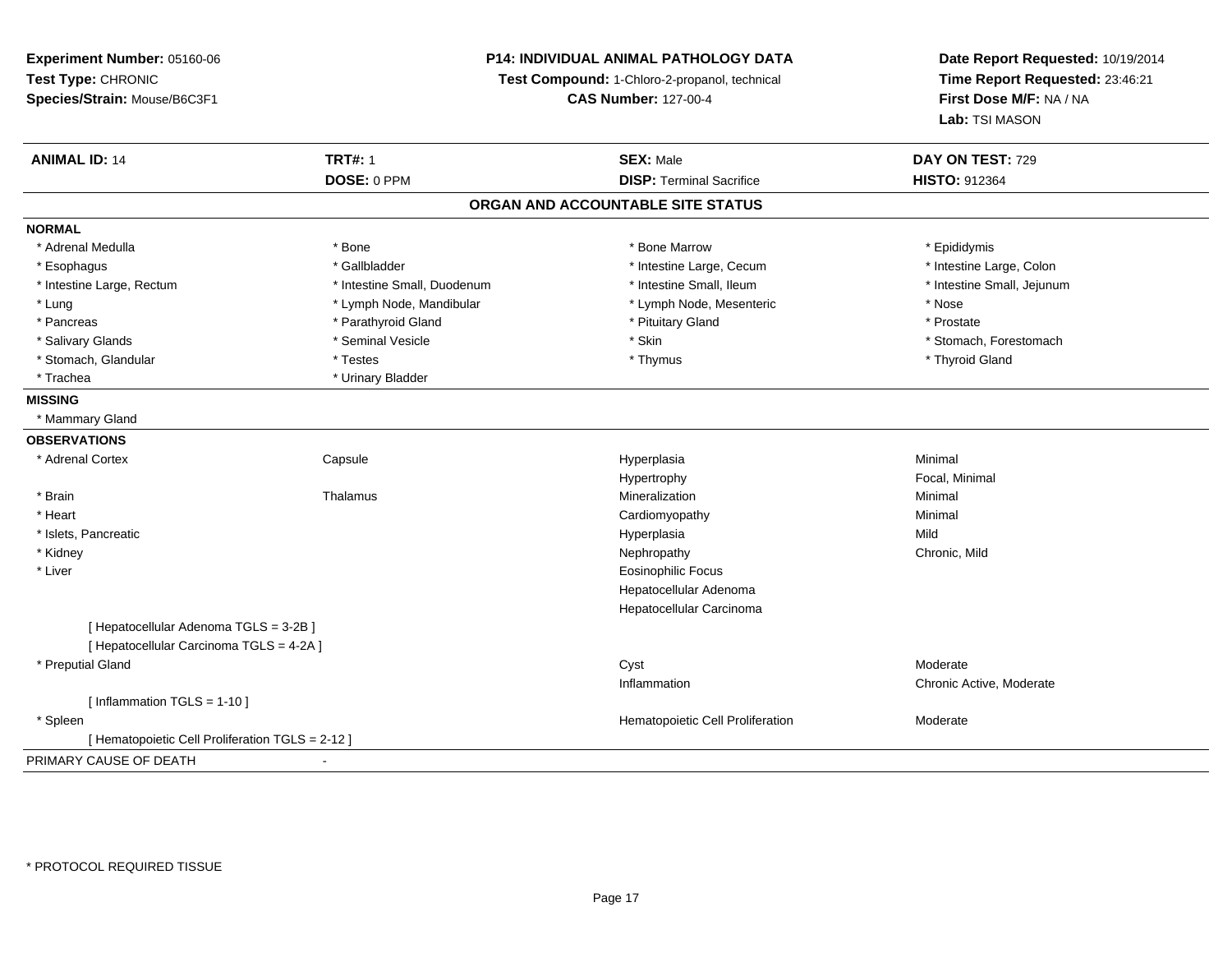**Experiment Number:** 05160-06**Test Type:** CHRONIC **Species/Strain:** Mouse/B6C3F1**P14: INDIVIDUAL ANIMAL PATHOLOGY DATATest Compound:** 1-Chloro-2-propanol, technical **CAS Number:** 127-00-4**Date Report Requested:** 10/19/2014**Time Report Requested:** 23:46:21**First Dose M/F:** NA / NA**Lab:** TSI MASON**ANIMAL ID:** 15**TRT#:** 1 **SEX:** Male **DAY ON TEST:** 730 **DOSE:** 0 PPM**DISP:** Terminal Sacrifice **HISTO:** 912365 **ORGAN AND ACCOUNTABLE SITE STATUSNORMAL**\* Adrenal Medulla \* Adrenal Medulla \* \* The matter of the state of the state of the state of the state of the state of the state of the state of the state of the state of the state of the state of the state of the state of the state of the \* Intestine Large, Colon \* Gallbladder \* The mode of the state of the state of the state of the state of the state of the state of the state of the state of the state of the state of the state of the state of the state of the state of the state of \* Intestine Large, Rectum \* Thestine Small, Duodenum \* Number of the small, Ileum \* Intestine Small, Jejunum \* Intestine Small, Jejunum \* Lung \* Lymph Node, Mandibular \* Nose \* Lymph Node, Mesenteric \* Nose \* Nose \* Prostate \* Parathyroid Gland \* **All and \* Pituitary Gland \* Prostate and \* Preputial Gland** \* Preputial Gland \* Spleen \* Salivary Glands \* \* \* Sheen \* Seminal Vesicle \* \* \* Stan \* \* Skin \* \* Skin \* \* Spleen \* \* Spleen \* \* Spleen \* \* Thyroid Gland \* Stomach, Forestomach \* Testes \* Stomach, Glandular \* Testes \* Testes \* Testes \* Testes \* Testes \* Testes \* T \* Trachea \* Urinary Bladder**MISSING** \* Mammary Gland \* Thymus**OBSERVATIONS** \* Adrenal Cortex**Capsule**  Hyperplasia Mild Hypertrophy Focal, Minimal \* Brainn and the matter of the Thalamus and the Minimal of the Minimal of the Minimal of the Minimal of the Minimal o<br>Thalamus and the Minimal of the Minimal of the Minimal of the Minimal of the Minimal of the Minimal of the Min \* Epididymis Histiocytic Sarcoma[ Histiocytic Sarcoma TGLS = 1-11A ] \* Islets, Pancreaticc and the control of the control of the control of the control of the control of the control of the control of the control of the control of the control of the control of the control of the control of the control of the co a Mild \* Kidneyy and the control of the control of the control of the control of the control of the control of the control of the control of the control of the control of the control of the control of the control of the control of the co y **Chronic, Mild** Nephropathy[ Cyst TGLS = 2-3A ] \* Liver Eosinophilic Focus Histiocytic Sarcoma[ Histiocytic Sarcoma TGLS = 3-2+2A ] \* Pancreass and the control of the control of the control of the control of the control of the control of the control of the control of the control of the control of the control of the control of the control of the control of the co PRIMARY CAUSE OF DEATH-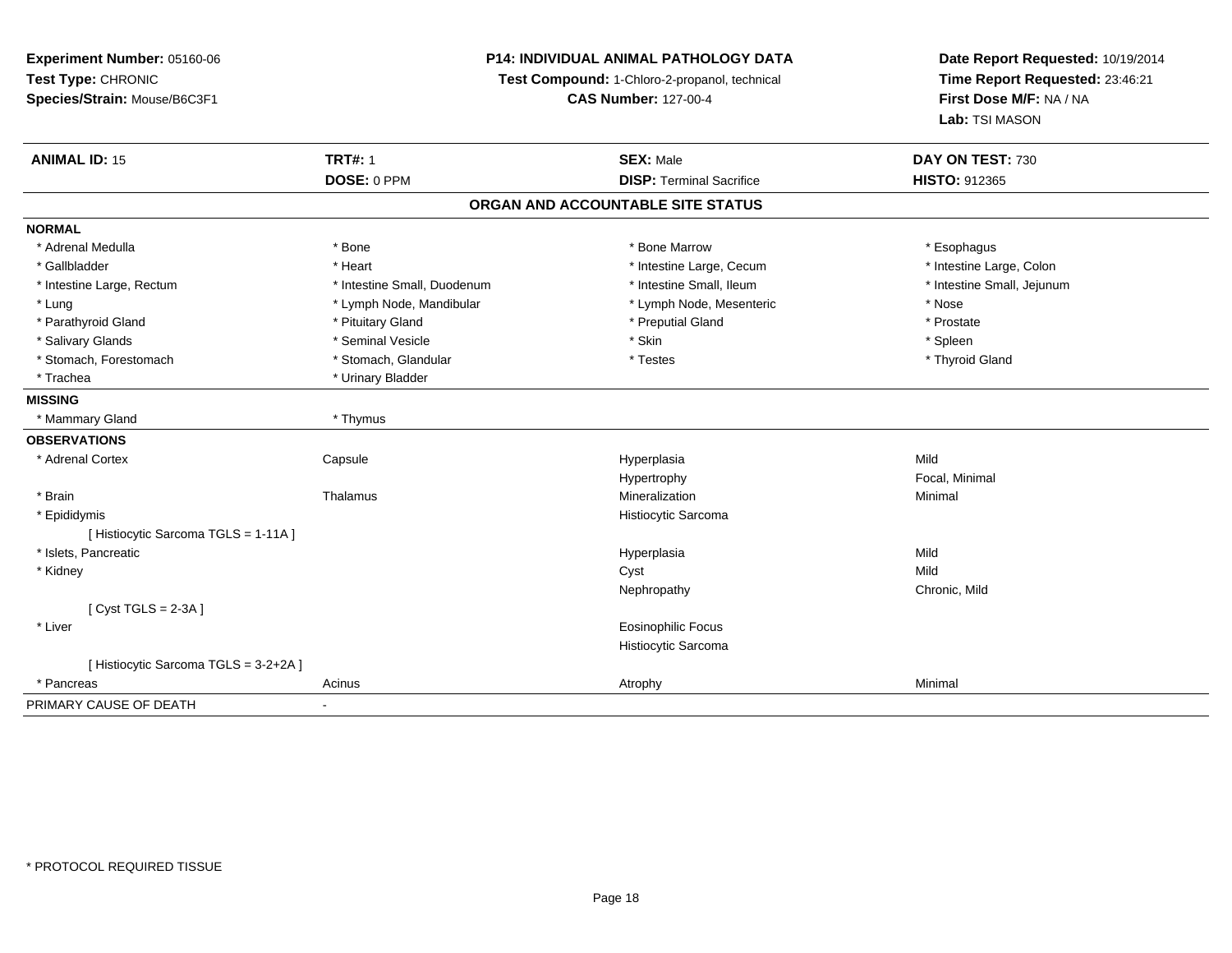| Experiment Number: 05160-06            | <b>P14: INDIVIDUAL ANIMAL PATHOLOGY DATA</b><br>Test Compound: 1-Chloro-2-propanol, technical |                                   | Date Report Requested: 10/19/2014 |
|----------------------------------------|-----------------------------------------------------------------------------------------------|-----------------------------------|-----------------------------------|
| Test Type: CHRONIC                     |                                                                                               |                                   | Time Report Requested: 23:46:21   |
| Species/Strain: Mouse/B6C3F1           |                                                                                               | <b>CAS Number: 127-00-4</b>       | First Dose M/F: NA / NA           |
|                                        |                                                                                               |                                   | Lab: TSI MASON                    |
| <b>ANIMAL ID: 16</b>                   | <b>TRT#: 1</b>                                                                                | <b>SEX: Male</b>                  | DAY ON TEST: 646                  |
|                                        | DOSE: 0 PPM                                                                                   | <b>DISP:</b> Moribund Sacrifice   | <b>HISTO: 912366</b>              |
|                                        |                                                                                               | ORGAN AND ACCOUNTABLE SITE STATUS |                                   |
| <b>NORMAL</b>                          |                                                                                               |                                   |                                   |
| * Adrenal Medulla                      | * Bone                                                                                        | * Bone Marrow                     | * Brain                           |
| * Epididymis                           | * Esophagus                                                                                   | * Gallbladder                     | * Heart                           |
| * Intestine Large, Cecum               | * Intestine Large, Colon                                                                      | * Intestine Large, Rectum         | * Intestine Small, Duodenum       |
| * Intestine Small, Ileum               | * Intestine Small, Jejunum                                                                    | * Kidney                          | * Lymph Node, Mandibular          |
| * Nose                                 | * Pancreas                                                                                    | * Parathyroid Gland               | * Pituitary Gland                 |
| * Prostate                             | * Salivary Glands                                                                             | * Seminal Vesicle                 | * Skin                            |
| * Spleen                               | * Stomach, Forestomach                                                                        | * Stomach, Glandular              | * Testes                          |
| * Thymus                               | * Thyroid Gland                                                                               | * Trachea                         | * Urinary Bladder                 |
| <b>MISSING</b>                         |                                                                                               |                                   |                                   |
| * Lymph Node, Mesenteric               | * Mammary Gland                                                                               |                                   |                                   |
| <b>OBSERVATIONS</b>                    |                                                                                               |                                   |                                   |
| * Adrenal Cortex                       | Capsule                                                                                       | Hyperplasia                       | Minimal                           |
|                                        |                                                                                               | Hypertrophy                       | Focal, Mild                       |
| * Islets, Pancreatic                   |                                                                                               | Hyperplasia                       | Marked                            |
| * Liver                                |                                                                                               | Hepatocellular Carcinoma          |                                   |
| [Hepatocellular Carcinoma TGLS = 2-2A] |                                                                                               |                                   |                                   |
| * Lung                                 |                                                                                               | Hepatocellular Carcinoma          | Metastatic (Liver)                |
| [Hepatocellular Carcinoma TGLS = 3-1]  |                                                                                               |                                   |                                   |
| * Preputial Gland                      |                                                                                               | Cyst                              | Moderate                          |
| PRIMARY CAUSE OF DEATH                 | - Lung Hepatocellular Carcinoma Liver                                                         |                                   |                                   |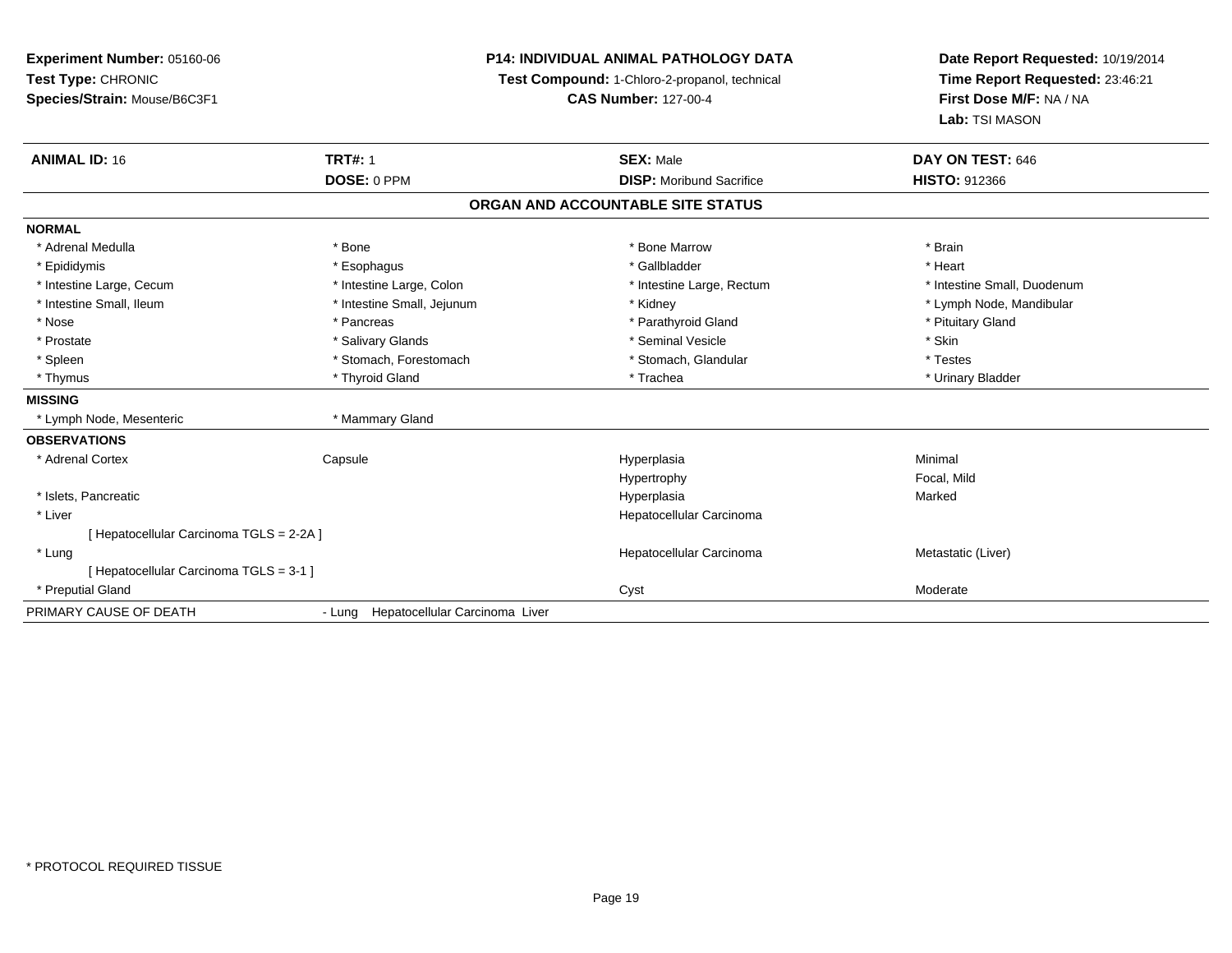| <b>TRT#: 1</b><br><b>ANIMAL ID: 17</b><br><b>SEX: Male</b><br>DAY ON TEST: 729<br>DOSE: 0 PPM<br><b>DISP: Terminal Sacrifice</b><br>HISTO: 912367<br>ORGAN AND ACCOUNTABLE SITE STATUS<br><b>NORMAL</b><br>* Bone Marrow<br>* Adrenal Medulla<br>* Bone<br>* Epididymis<br>* Gallbladder<br>* Intestine Large, Colon<br>* Esophagus<br>* Intestine Large, Cecum<br>* Intestine Small, Ileum<br>* Intestine Small, Jejunum<br>* Intestine Large, Rectum<br>* Intestine Small, Duodenum<br>* Lymph Node, Mandibular<br>* Lymph Node, Mesenteric<br>* Nose<br>* Pancreas<br>* Parathyroid Gland<br>* Pituitary Gland<br>* Salivary Glands<br>* Prostate<br>* Seminal Vesicle<br>* Skin<br>* Stomach, Glandular<br>* Spleen<br>* Testes<br>* Thymus<br>* Thyroid Gland<br>* Trachea<br>* Urinary Bladder<br>* Mammary Gland<br>* Adrenal Cortex<br>Capsule<br>Minimal<br>Hyperplasia<br>Hypertrophy<br>Focal, Minimal<br>* Brain<br>Thalamus<br>Mineralization<br>Minimal<br>* Heart<br>Cardiomyopathy<br>Minimal<br>* Islets, Pancreatic<br>Hyperplasia<br>Moderate<br>* Kidney<br>Nephropathy<br>Chronic, Minimal<br>* Liver<br><b>Eosinophilic Focus</b><br>Hepatocellular Adenoma<br>Multiple<br>[ Eosinophilic Focus TGLS = 3,5-2B+2C ]<br>[ Hepatocellular Adenoma TGLS = 2,3,4-2+2A+2B ]<br>Alveolar/Bronchiolar Adenoma<br>* Lung<br><b>Infiltration Cellular</b><br>Histiocyte, Mild<br>[ Alveolar/Bronchiolar Adenoma TGLS = 6-1 ]<br>* Preputial Gland<br>Cyst<br>Marked<br>[ $Cyst TGLS = 1-10$ ]<br>* Stomach, Forestomach<br>Squamous, Mild<br>Hyperplasia<br>[ Hyperplasia TGLS = 7-6A ]<br>PRIMARY CAUSE OF DEATH<br>$\blacksquare$ | Experiment Number: 05160-06<br>Test Type: CHRONIC<br>Species/Strain: Mouse/B6C3F1 | P14: INDIVIDUAL ANIMAL PATHOLOGY DATA<br>Test Compound: 1-Chloro-2-propanol, technical<br><b>CAS Number: 127-00-4</b> |  | Date Report Requested: 10/19/2014<br>Time Report Requested: 23:46:21<br>First Dose M/F: NA / NA<br>Lab: TSI MASON |
|-------------------------------------------------------------------------------------------------------------------------------------------------------------------------------------------------------------------------------------------------------------------------------------------------------------------------------------------------------------------------------------------------------------------------------------------------------------------------------------------------------------------------------------------------------------------------------------------------------------------------------------------------------------------------------------------------------------------------------------------------------------------------------------------------------------------------------------------------------------------------------------------------------------------------------------------------------------------------------------------------------------------------------------------------------------------------------------------------------------------------------------------------------------------------------------------------------------------------------------------------------------------------------------------------------------------------------------------------------------------------------------------------------------------------------------------------------------------------------------------------------------------------------------------------------------------------------------------------------------------------------------------------|-----------------------------------------------------------------------------------|-----------------------------------------------------------------------------------------------------------------------|--|-------------------------------------------------------------------------------------------------------------------|
|                                                                                                                                                                                                                                                                                                                                                                                                                                                                                                                                                                                                                                                                                                                                                                                                                                                                                                                                                                                                                                                                                                                                                                                                                                                                                                                                                                                                                                                                                                                                                                                                                                                 |                                                                                   |                                                                                                                       |  |                                                                                                                   |
|                                                                                                                                                                                                                                                                                                                                                                                                                                                                                                                                                                                                                                                                                                                                                                                                                                                                                                                                                                                                                                                                                                                                                                                                                                                                                                                                                                                                                                                                                                                                                                                                                                                 |                                                                                   |                                                                                                                       |  |                                                                                                                   |
|                                                                                                                                                                                                                                                                                                                                                                                                                                                                                                                                                                                                                                                                                                                                                                                                                                                                                                                                                                                                                                                                                                                                                                                                                                                                                                                                                                                                                                                                                                                                                                                                                                                 |                                                                                   |                                                                                                                       |  |                                                                                                                   |
|                                                                                                                                                                                                                                                                                                                                                                                                                                                                                                                                                                                                                                                                                                                                                                                                                                                                                                                                                                                                                                                                                                                                                                                                                                                                                                                                                                                                                                                                                                                                                                                                                                                 |                                                                                   |                                                                                                                       |  |                                                                                                                   |
|                                                                                                                                                                                                                                                                                                                                                                                                                                                                                                                                                                                                                                                                                                                                                                                                                                                                                                                                                                                                                                                                                                                                                                                                                                                                                                                                                                                                                                                                                                                                                                                                                                                 |                                                                                   |                                                                                                                       |  |                                                                                                                   |
|                                                                                                                                                                                                                                                                                                                                                                                                                                                                                                                                                                                                                                                                                                                                                                                                                                                                                                                                                                                                                                                                                                                                                                                                                                                                                                                                                                                                                                                                                                                                                                                                                                                 |                                                                                   |                                                                                                                       |  |                                                                                                                   |
|                                                                                                                                                                                                                                                                                                                                                                                                                                                                                                                                                                                                                                                                                                                                                                                                                                                                                                                                                                                                                                                                                                                                                                                                                                                                                                                                                                                                                                                                                                                                                                                                                                                 |                                                                                   |                                                                                                                       |  |                                                                                                                   |
|                                                                                                                                                                                                                                                                                                                                                                                                                                                                                                                                                                                                                                                                                                                                                                                                                                                                                                                                                                                                                                                                                                                                                                                                                                                                                                                                                                                                                                                                                                                                                                                                                                                 |                                                                                   |                                                                                                                       |  |                                                                                                                   |
|                                                                                                                                                                                                                                                                                                                                                                                                                                                                                                                                                                                                                                                                                                                                                                                                                                                                                                                                                                                                                                                                                                                                                                                                                                                                                                                                                                                                                                                                                                                                                                                                                                                 |                                                                                   |                                                                                                                       |  |                                                                                                                   |
|                                                                                                                                                                                                                                                                                                                                                                                                                                                                                                                                                                                                                                                                                                                                                                                                                                                                                                                                                                                                                                                                                                                                                                                                                                                                                                                                                                                                                                                                                                                                                                                                                                                 |                                                                                   |                                                                                                                       |  |                                                                                                                   |
|                                                                                                                                                                                                                                                                                                                                                                                                                                                                                                                                                                                                                                                                                                                                                                                                                                                                                                                                                                                                                                                                                                                                                                                                                                                                                                                                                                                                                                                                                                                                                                                                                                                 |                                                                                   |                                                                                                                       |  |                                                                                                                   |
|                                                                                                                                                                                                                                                                                                                                                                                                                                                                                                                                                                                                                                                                                                                                                                                                                                                                                                                                                                                                                                                                                                                                                                                                                                                                                                                                                                                                                                                                                                                                                                                                                                                 |                                                                                   |                                                                                                                       |  |                                                                                                                   |
|                                                                                                                                                                                                                                                                                                                                                                                                                                                                                                                                                                                                                                                                                                                                                                                                                                                                                                                                                                                                                                                                                                                                                                                                                                                                                                                                                                                                                                                                                                                                                                                                                                                 | <b>MISSING</b>                                                                    |                                                                                                                       |  |                                                                                                                   |
|                                                                                                                                                                                                                                                                                                                                                                                                                                                                                                                                                                                                                                                                                                                                                                                                                                                                                                                                                                                                                                                                                                                                                                                                                                                                                                                                                                                                                                                                                                                                                                                                                                                 |                                                                                   |                                                                                                                       |  |                                                                                                                   |
|                                                                                                                                                                                                                                                                                                                                                                                                                                                                                                                                                                                                                                                                                                                                                                                                                                                                                                                                                                                                                                                                                                                                                                                                                                                                                                                                                                                                                                                                                                                                                                                                                                                 | <b>OBSERVATIONS</b>                                                               |                                                                                                                       |  |                                                                                                                   |
|                                                                                                                                                                                                                                                                                                                                                                                                                                                                                                                                                                                                                                                                                                                                                                                                                                                                                                                                                                                                                                                                                                                                                                                                                                                                                                                                                                                                                                                                                                                                                                                                                                                 |                                                                                   |                                                                                                                       |  |                                                                                                                   |
|                                                                                                                                                                                                                                                                                                                                                                                                                                                                                                                                                                                                                                                                                                                                                                                                                                                                                                                                                                                                                                                                                                                                                                                                                                                                                                                                                                                                                                                                                                                                                                                                                                                 |                                                                                   |                                                                                                                       |  |                                                                                                                   |
|                                                                                                                                                                                                                                                                                                                                                                                                                                                                                                                                                                                                                                                                                                                                                                                                                                                                                                                                                                                                                                                                                                                                                                                                                                                                                                                                                                                                                                                                                                                                                                                                                                                 |                                                                                   |                                                                                                                       |  |                                                                                                                   |
|                                                                                                                                                                                                                                                                                                                                                                                                                                                                                                                                                                                                                                                                                                                                                                                                                                                                                                                                                                                                                                                                                                                                                                                                                                                                                                                                                                                                                                                                                                                                                                                                                                                 |                                                                                   |                                                                                                                       |  |                                                                                                                   |
|                                                                                                                                                                                                                                                                                                                                                                                                                                                                                                                                                                                                                                                                                                                                                                                                                                                                                                                                                                                                                                                                                                                                                                                                                                                                                                                                                                                                                                                                                                                                                                                                                                                 |                                                                                   |                                                                                                                       |  |                                                                                                                   |
|                                                                                                                                                                                                                                                                                                                                                                                                                                                                                                                                                                                                                                                                                                                                                                                                                                                                                                                                                                                                                                                                                                                                                                                                                                                                                                                                                                                                                                                                                                                                                                                                                                                 |                                                                                   |                                                                                                                       |  |                                                                                                                   |
|                                                                                                                                                                                                                                                                                                                                                                                                                                                                                                                                                                                                                                                                                                                                                                                                                                                                                                                                                                                                                                                                                                                                                                                                                                                                                                                                                                                                                                                                                                                                                                                                                                                 |                                                                                   |                                                                                                                       |  |                                                                                                                   |
|                                                                                                                                                                                                                                                                                                                                                                                                                                                                                                                                                                                                                                                                                                                                                                                                                                                                                                                                                                                                                                                                                                                                                                                                                                                                                                                                                                                                                                                                                                                                                                                                                                                 |                                                                                   |                                                                                                                       |  |                                                                                                                   |
|                                                                                                                                                                                                                                                                                                                                                                                                                                                                                                                                                                                                                                                                                                                                                                                                                                                                                                                                                                                                                                                                                                                                                                                                                                                                                                                                                                                                                                                                                                                                                                                                                                                 |                                                                                   |                                                                                                                       |  |                                                                                                                   |
|                                                                                                                                                                                                                                                                                                                                                                                                                                                                                                                                                                                                                                                                                                                                                                                                                                                                                                                                                                                                                                                                                                                                                                                                                                                                                                                                                                                                                                                                                                                                                                                                                                                 |                                                                                   |                                                                                                                       |  |                                                                                                                   |
|                                                                                                                                                                                                                                                                                                                                                                                                                                                                                                                                                                                                                                                                                                                                                                                                                                                                                                                                                                                                                                                                                                                                                                                                                                                                                                                                                                                                                                                                                                                                                                                                                                                 |                                                                                   |                                                                                                                       |  |                                                                                                                   |
|                                                                                                                                                                                                                                                                                                                                                                                                                                                                                                                                                                                                                                                                                                                                                                                                                                                                                                                                                                                                                                                                                                                                                                                                                                                                                                                                                                                                                                                                                                                                                                                                                                                 |                                                                                   |                                                                                                                       |  |                                                                                                                   |
|                                                                                                                                                                                                                                                                                                                                                                                                                                                                                                                                                                                                                                                                                                                                                                                                                                                                                                                                                                                                                                                                                                                                                                                                                                                                                                                                                                                                                                                                                                                                                                                                                                                 |                                                                                   |                                                                                                                       |  |                                                                                                                   |
|                                                                                                                                                                                                                                                                                                                                                                                                                                                                                                                                                                                                                                                                                                                                                                                                                                                                                                                                                                                                                                                                                                                                                                                                                                                                                                                                                                                                                                                                                                                                                                                                                                                 |                                                                                   |                                                                                                                       |  |                                                                                                                   |
|                                                                                                                                                                                                                                                                                                                                                                                                                                                                                                                                                                                                                                                                                                                                                                                                                                                                                                                                                                                                                                                                                                                                                                                                                                                                                                                                                                                                                                                                                                                                                                                                                                                 |                                                                                   |                                                                                                                       |  |                                                                                                                   |
|                                                                                                                                                                                                                                                                                                                                                                                                                                                                                                                                                                                                                                                                                                                                                                                                                                                                                                                                                                                                                                                                                                                                                                                                                                                                                                                                                                                                                                                                                                                                                                                                                                                 |                                                                                   |                                                                                                                       |  |                                                                                                                   |
|                                                                                                                                                                                                                                                                                                                                                                                                                                                                                                                                                                                                                                                                                                                                                                                                                                                                                                                                                                                                                                                                                                                                                                                                                                                                                                                                                                                                                                                                                                                                                                                                                                                 |                                                                                   |                                                                                                                       |  |                                                                                                                   |
|                                                                                                                                                                                                                                                                                                                                                                                                                                                                                                                                                                                                                                                                                                                                                                                                                                                                                                                                                                                                                                                                                                                                                                                                                                                                                                                                                                                                                                                                                                                                                                                                                                                 |                                                                                   |                                                                                                                       |  |                                                                                                                   |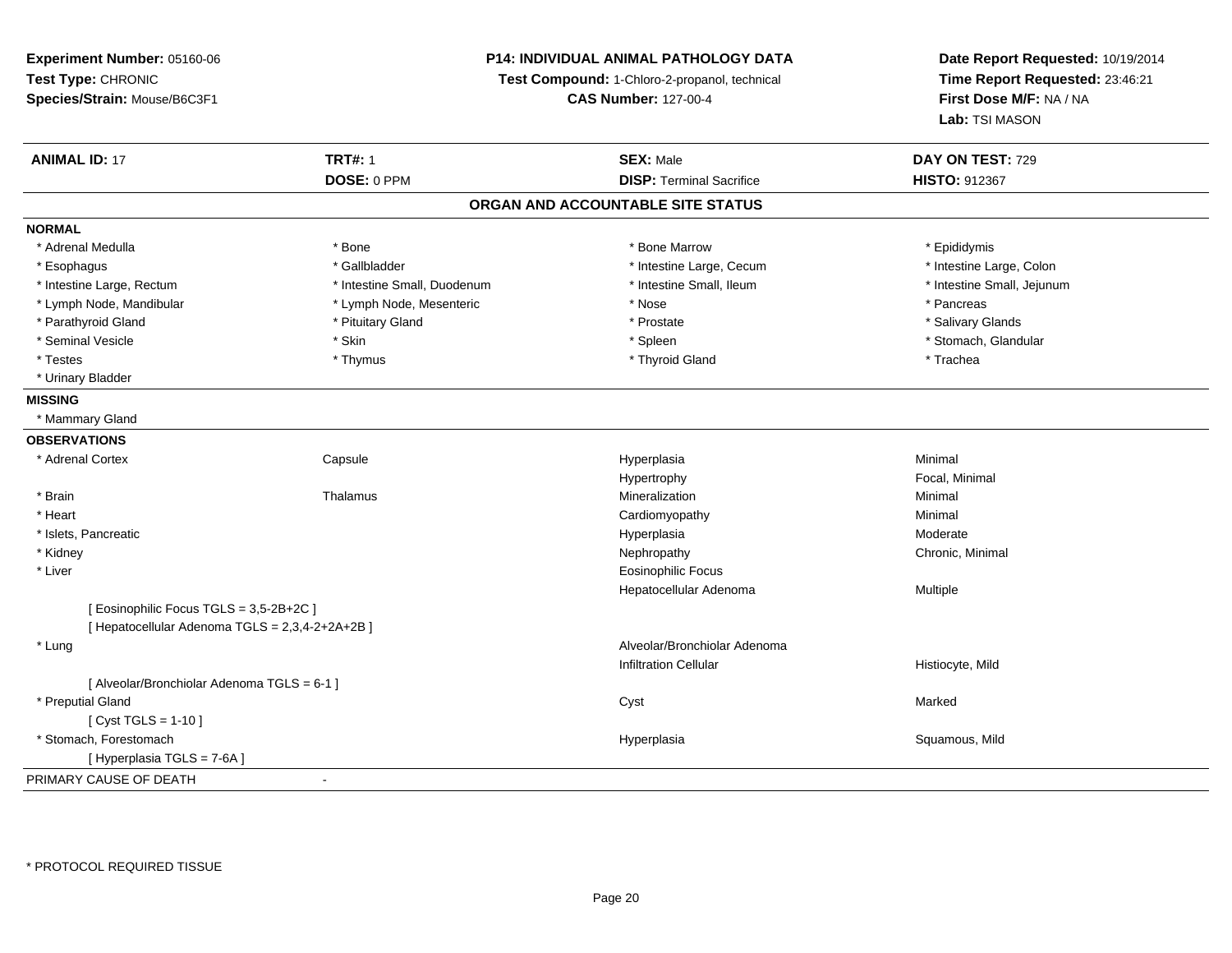## **P14: INDIVIDUAL ANIMAL PATHOLOGY DATA**

**Test Compound:** 1-Chloro-2-propanol, technical

**CAS Number:** 127-00-4

**Date Report Requested:** 10/19/2014**Time Report Requested:** 23:46:21**First Dose M/F:** NA / NA**Lab:** TSI MASON

| <b>ANIMAL ID: 18</b>                         | <b>TRT#: 1</b>            | <b>SEX: Male</b>                | DAY ON TEST: 729         |  |  |
|----------------------------------------------|---------------------------|---------------------------------|--------------------------|--|--|
|                                              | DOSE: 0 PPM               | <b>DISP: Terminal Sacrifice</b> | <b>HISTO: 912368</b>     |  |  |
| ORGAN AND ACCOUNTABLE SITE STATUS            |                           |                                 |                          |  |  |
| <b>NORMAL</b>                                |                           |                                 |                          |  |  |
| * Adrenal Medulla                            | * Bone                    | * Bone Marrow                   | * Epididymis             |  |  |
| * Esophagus                                  | * Gallbladder             | * Heart                         | * Intestine Large, Cecum |  |  |
| * Intestine Large, Colon                     | * Intestine Large, Rectum | * Intestine Small, Duodenum     | * Intestine Small, Ileum |  |  |
| * Intestine Small, Jejunum                   | * Lung                    | * Lymph Node, Mandibular        | * Lymph Node, Mesenteric |  |  |
| * Nose                                       | * Pancreas                | * Parathyroid Gland             | * Pituitary Gland        |  |  |
| * Prostate                                   | * Salivary Glands         | * Seminal Vesicle               | * Skin                   |  |  |
| * Spleen                                     | * Stomach, Forestomach    | * Stomach, Glandular            | * Testes                 |  |  |
| * Thymus                                     | * Thyroid Gland           | * Trachea                       | * Urinary Bladder        |  |  |
| <b>MISSING</b>                               |                           |                                 |                          |  |  |
| * Mammary Gland                              |                           |                                 |                          |  |  |
| <b>OBSERVATIONS</b>                          |                           |                                 |                          |  |  |
| * Adrenal Cortex                             | Capsule                   | Hyperplasia                     | Minimal                  |  |  |
| * Brain                                      | Thalamus                  | Mineralization                  | Minimal                  |  |  |
| * Islets, Pancreatic                         |                           | Hyperplasia                     | Moderate                 |  |  |
| * Kidney                                     |                           | Nephropathy                     | Chronic, Minimal         |  |  |
| * Liver                                      |                           | <b>Eosinophilic Focus</b>       |                          |  |  |
|                                              |                           | Hepatocellular Adenoma          | Multiple                 |  |  |
| [ Eosinophilic Focus TGLS = 2-2 ]            |                           |                                 |                          |  |  |
| [ Hepatocellular Adenoma TGLS = 2,3,4-2+2A ] |                           |                                 |                          |  |  |
| * Preputial Gland                            |                           | Cyst                            | Moderate                 |  |  |
| $Cvst TGLS = 1-10$                           |                           |                                 |                          |  |  |
| PRIMARY CAUSE OF DEATH                       | $\blacksquare$            |                                 |                          |  |  |
|                                              |                           |                                 |                          |  |  |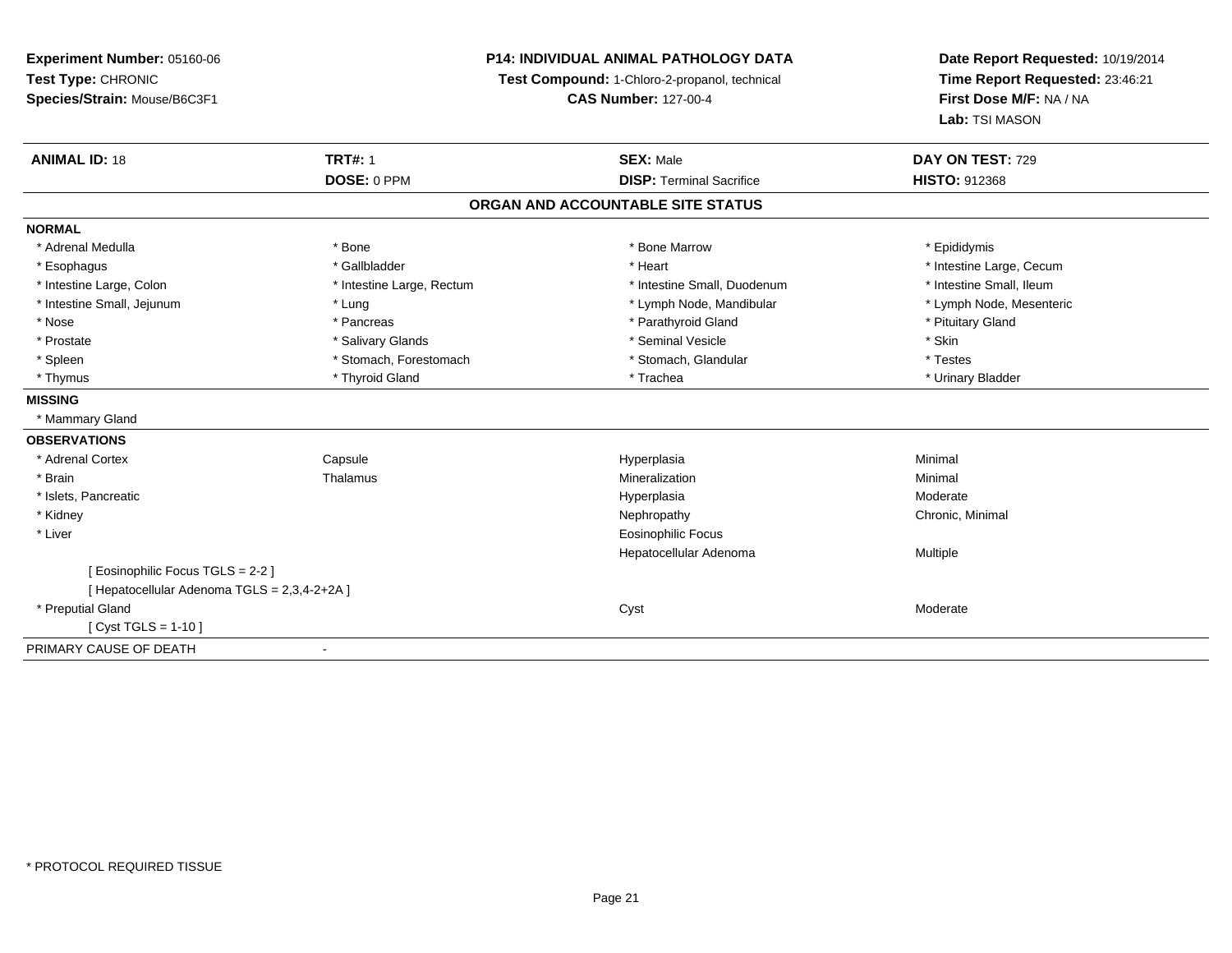**Experiment Number:** 05160-06**Test Type:** CHRONIC **Species/Strain:** Mouse/B6C3F1**P14: INDIVIDUAL ANIMAL PATHOLOGY DATATest Compound:** 1-Chloro-2-propanol, technical **CAS Number:** 127-00-4**Date Report Requested:** 10/19/2014**Time Report Requested:** 23:46:21**First Dose M/F:** NA / NA**Lab:** TSI MASON**ANIMAL ID:** 19 **TRT#:** <sup>1</sup> **SEX:** Male **DAY ON TEST:** <sup>729</sup> **DOSE:** 0 PPM**DISP:** Terminal Sacrifice **HISTO:** 912369 **ORGAN AND ACCOUNTABLE SITE STATUSNORMAL**\* Adrenal Medulla \* Adrenal Medulla \* \* The matter of the state of the state of the Marrow \* Bone Marrow \* Adrenal Medulla \* Epididymis \* Epididymis \* Bone Marrow \* Adrenal Medulla \* Epididymis \* Epididymis \* Epididymis \* Epididymis \* Epidi \* Esophagus \* https://www.fragustage.com/web/2019/heart \* Heart \* Heart \* Heart \* Intestine Large, Cecum \* Intestine Large, Cecum \* Gallbladder \* Callbladder \* 11 and 12 and 12 and 12 and 12 and 12 and 12 and 12 and 12 and \* Intestine Small, Ileum \* Intestine Large, Colon \* Intestine Large, Rectum \* Intestine Small, Duodenum \* Intestine Small, Duodenum \* Intestine Small, Jejunum \* Lung \* Lymph Node, Mandibular \* Pancreas\* Salivary Glands \* Parathyroid Gland \* \* \* Pituitary Gland \* \* Prostate \* \* Prostate \* \* Salivary Glands \* Salivary Glands \* Salivary Glands \* Salivary Glands \* Salivary Glands \* Salivary Glands \* Salivary Glands \* Salivary Glands \* Saliva \* Seminal Vesicle \* The store of the set of the set of the set of the set of the set of the set of the set of the set of the set of the set of the set of the set of the set of the set of the set of the set of the set of th \* Testes \* Thymus \* Thyroid Gland \* Trachea \* Urinary Bladder**MISSING** \* Mammary Gland**OBSERVATIONS** \* Adrenal Cortex**Capsule**  Hyperplasia Mild Hypertrophy Focal, Mild \* Brainn and the matter of the Thalamus and the Minimal of the Minimal of the Minimal of the Minimal of the Minimal o<br>Thalamus and the Minimal of the Minimal of the Minimal of the Minimal of the Minimal of the Minimal of the Min \* Islets, Pancreaticc and the control of the control of the control of the control of the control of the control of the control of the control of the control of the control of the control of the control of the control of the control of the co a **Moderate**  \* Kidneyy the controller of the controller of the controller of the controller of the controller of the chronic, Mild \* Liver Hepatocellular Adenoma Multiple [ Hepatocellular Adenoma TGLS = 5-2 ] Lymph Node Iliac Infiltration Cellular Histiocyte, Mild Iliac Pigmentationn Mild [ Infiltration Cellular TGLS = 3-13 ] [ Pigmentation TGLS = 3-13 ] \* Lymph Node, Mesentericc contract the contract of the contract of the contract of the contract of the contract of the contract of the contract of the contract of the contract of the contract of the contract of the contract of the contract of the [ Angiectasis TGLS = 4-5 ] \* Nosee the contraction of the contraction of the contraction of the contraction of the contraction of the contraction  $\mathsf{Acute}$ , Minimal Note: TGL 7 pale nodule is in tooth rather than in nasal turbinate. \* Preputial Gland Inflammation Chronic Active, Moderate [ Inflammation TGLS = 1-10 ] \* ProstateNote: TGL 2 black focus not visible on micro exam after recut.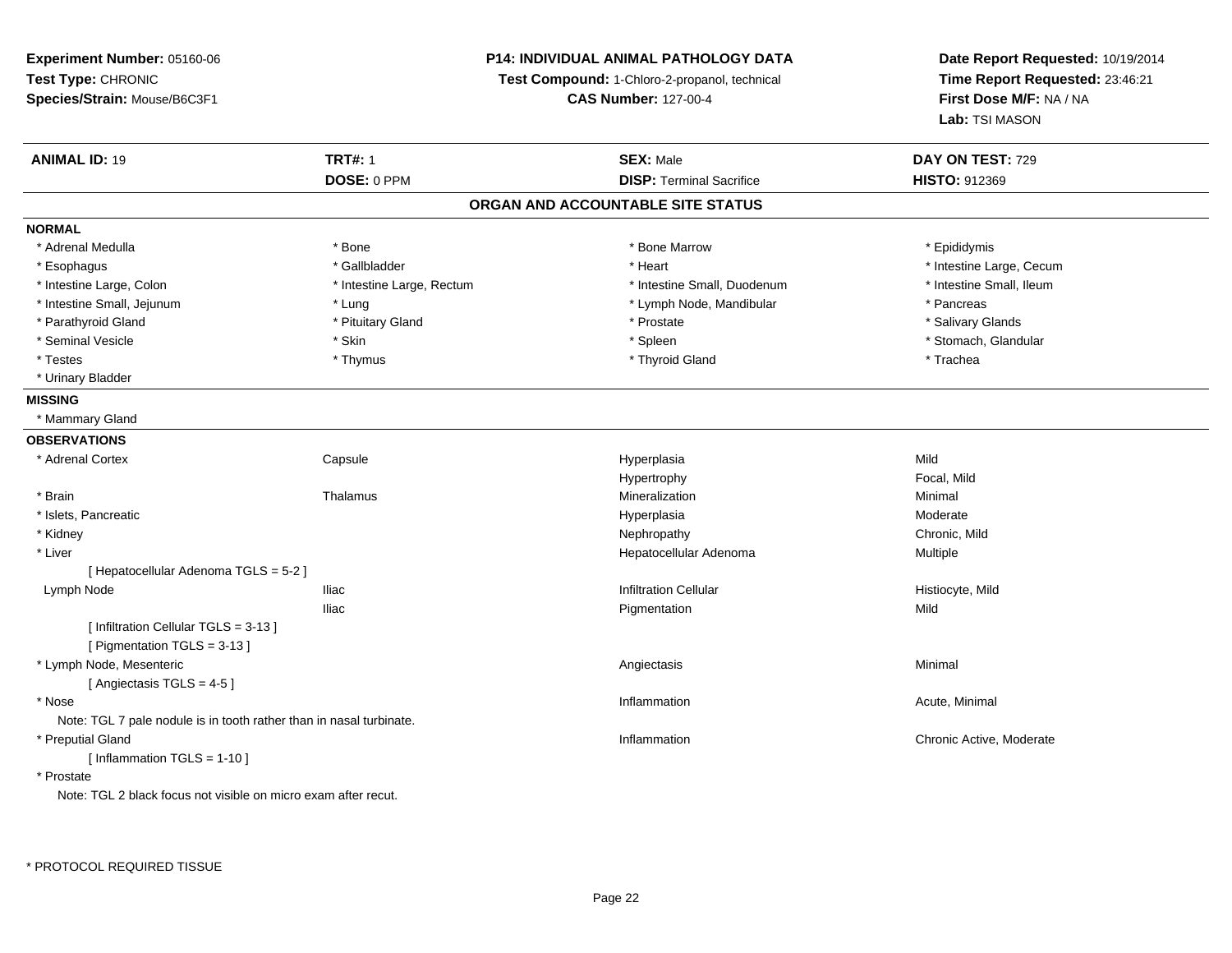| <b>Experiment Number: 05160-06</b><br>Test Type: CHRONIC<br>Species/Strain: Mouse/B6C3F1 |                    | <b>P14: INDIVIDUAL ANIMAL PATHOLOGY DATA</b><br>Test Compound: 1-Chloro-2-propanol, technical<br><b>CAS Number: 127-00-4</b> | Date Report Requested: 10/19/2014<br>Time Report Requested: 23:46:21<br>First Dose M/F: NA / NA<br>Lab: TSI MASON |
|------------------------------------------------------------------------------------------|--------------------|------------------------------------------------------------------------------------------------------------------------------|-------------------------------------------------------------------------------------------------------------------|
| <b>ANIMAL ID: 19</b>                                                                     | <b>TRT#: 1</b>     | <b>SEX: Male</b>                                                                                                             | <b>DAY ON TEST: 729</b>                                                                                           |
|                                                                                          | <b>DOSE: 0 PPM</b> | <b>DISP:</b> Terminal Sacrifice                                                                                              | <b>HISTO: 912369</b>                                                                                              |
|                                                                                          |                    | ORGAN AND ACCOUNTABLE SITE STATUS                                                                                            |                                                                                                                   |
| * Stomach, Forestomach                                                                   |                    | Squamous Cell Papilloma                                                                                                      |                                                                                                                   |
| [Squamous Cell Papilloma TGLS = 6-6A]                                                    |                    |                                                                                                                              |                                                                                                                   |
| Tooth                                                                                    |                    | Degeneration                                                                                                                 | Marked                                                                                                            |
| [Degeneration TGLS = $7-9$ ]                                                             |                    |                                                                                                                              |                                                                                                                   |
| PRIMARY CAUSE OF DEATH                                                                   |                    |                                                                                                                              |                                                                                                                   |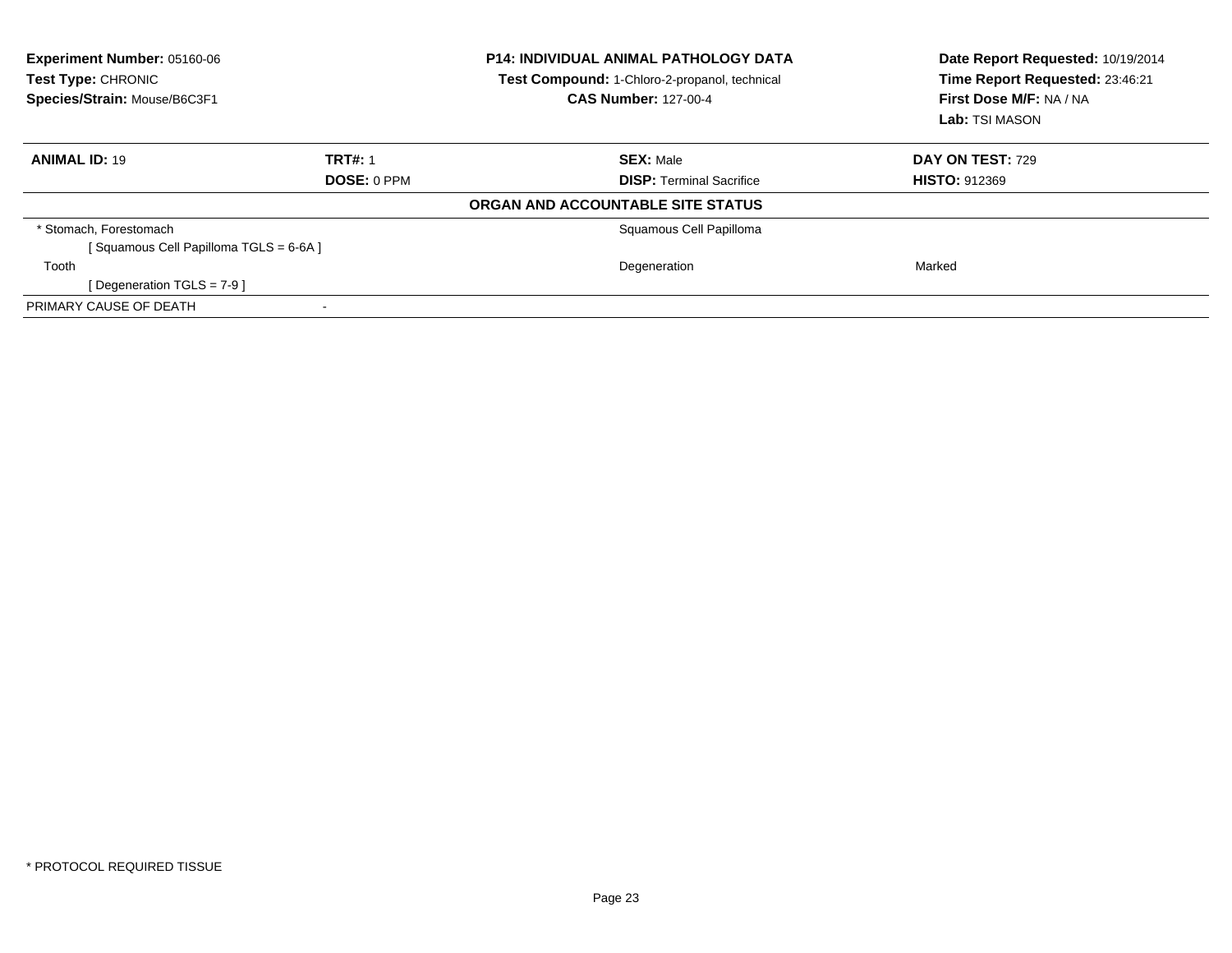**Experiment Number:** 05160-06**Test Type:** CHRONIC **Species/Strain:** Mouse/B6C3F1**P14: INDIVIDUAL ANIMAL PATHOLOGY DATATest Compound:** 1-Chloro-2-propanol, technical **CAS Number:** 127-00-4**Date Report Requested:** 10/19/2014**Time Report Requested:** 23:46:21**First Dose M/F:** NA / NA**Lab:** TSI MASON**ANIMAL ID:** 20**TRT#:** 1 **SEX:** Male **DAY ON TEST:** 729 **DOSE:** 0 PPM**DISP:** Terminal Sacrifice **HISTO:** 912370 **ORGAN AND ACCOUNTABLE SITE STATUSNORMAL**\* Adrenal Cortex \* Adrenal Cortex \* \* Adrenal Medulla \* \* Adrenal Medulla \* \* Bone \* \* Bone \* \* Epididymis \* Intestine Large, Colon \* Esophagus \* **Heart \* Intestine Large, Cecum \* Intestine Large, Cecum \*** Intestine Large, Cecum \* Intestine Large, Rectum \* Thestine Small, Duodenum \* Number of the small, Ileum \* Intestine Small, Jejunum \* Intestine Small, Jejunum \* Lymph Node, Mandibular \* The same \* Lymph Node, Mesenteric \* \* Pancreas \* Pancreas \* \* Pancreas \* \* Parathyroid Gland \* Pituitary Gland \* \* Then the state \* Preputial Gland \* Prosection \* Prostate \* \* Salivary Glands \* Salivary Glands \* Salivary Glands \* Salivary Glands \* Salivary Glands \* Salivary Glands \* Salivary Glands \* Salivary Glan \* Stomach, Glandular \* Seminal Vesicle \* Skin \* Skin \* Skin \* Stomach, Forestomach \* Stomach, Forestomach \* Testes \* \* Thyroid Gland \* \* Thyroid Gland \* \* Trachea \* \* Trachea \* \* \* Trachea \* Urinary Bladder \* \* Urinary Bladder \* \* Urinary Bladder \* \* Urinary Bladder \* \* Urinary Bladder \* \* Urinary Bladder \* \* Urinary Bladder \* **MISSING**\* Gallbladder \* Mammary Gland \* Thymus **OBSERVATIONS** \* Bone Marroww the contract of the contract of the contract of the contract of the Hemangiosarcoma<br>The contract of the contract of the contract of the contract of the contract of the contract of the contract of \* Brainn and the matter of the Thalamus and the Minimal of the Minimal of the Minimal of the Minimal of the Minimal o<br>Thalamus and the Minimal of the Minimal of the Minimal of the Minimal of the Minimal of the Minimal of the Min \* Islets, Pancreaticc and the control of the control of the control of the control of the control of the control of the control of the control of the control of the control of the control of the control of the control of the control of the co a Mild \* Kidneyy the controller of the controller of the controller of the Nephropathy Chronic, Minimal (Chronic, Minimal  $\mu$  \* Liver HemangiosarcomaNecrosiss and the contract of the Mild [ Hemangiosarcoma TGLS = 2-2 ] \* LungAlveolar/Bronchiolar Adenoma<br>Hyperplasia Alveolar Epithh anns an t-Imperplasia anns an t-Imperplasia anns an t-Imperplasia anns an t-Imperplasia anns an t-Imperplasi<br>Iomraidhean \* Nose Glands Amyloid Deposition Mild \* SpleenHematopoietic Cell Proliferation Marked [ Hematopoietic Cell Proliferation TGLS = 1-12 ]PRIMARY CAUSE OF DEATH-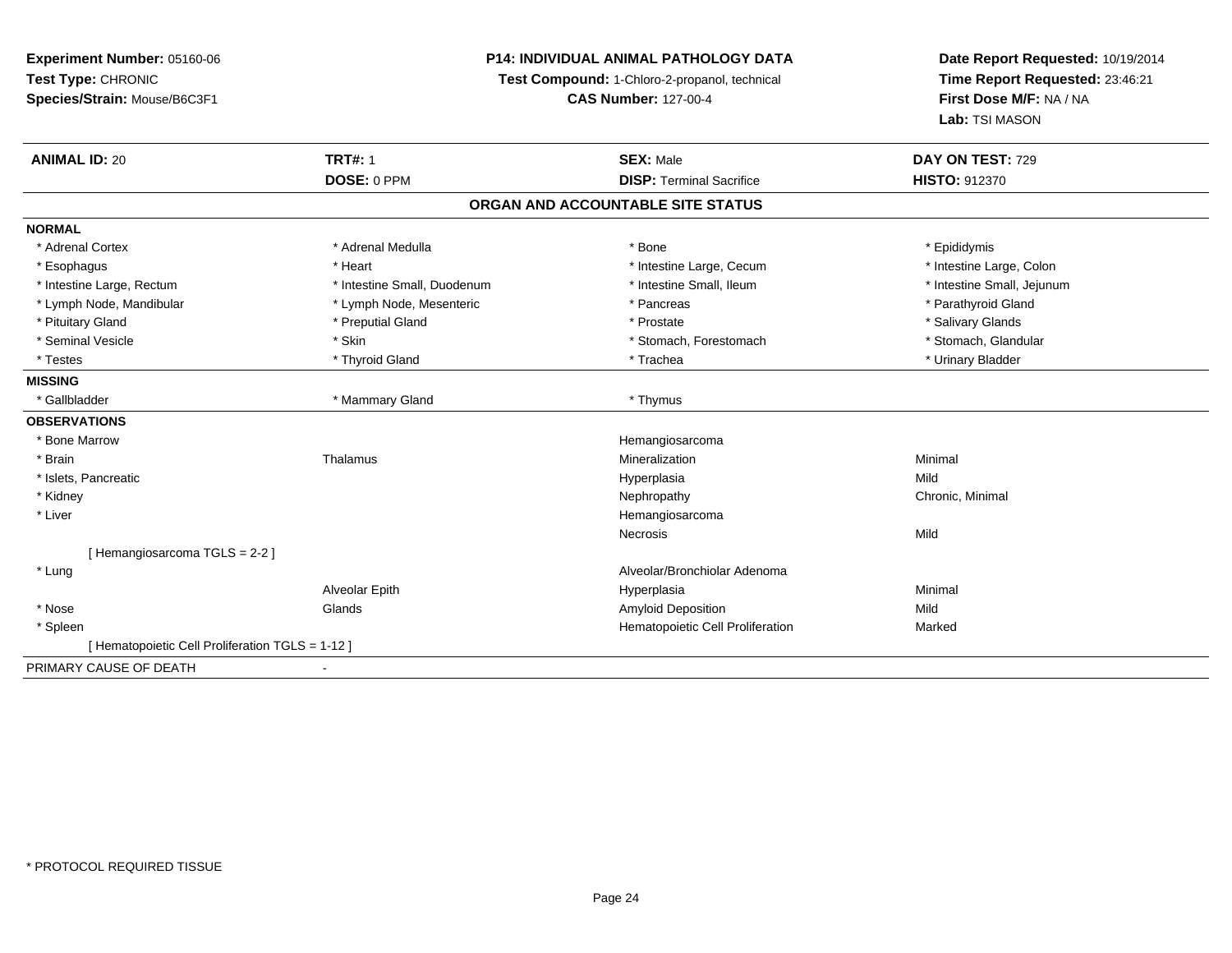**Experiment Number:** 05160-06**Test Type:** CHRONIC **Species/Strain:** Mouse/B6C3F1**P14: INDIVIDUAL ANIMAL PATHOLOGY DATATest Compound:** 1-Chloro-2-propanol, technical **CAS Number:** 127-00-4**Date Report Requested:** 10/19/2014**Time Report Requested:** 23:46:21**First Dose M/F:** NA / NA**Lab:** TSI MASON**ANIMAL ID:** 21**TRT#:** 1 **SEX:** Male **DAY ON TEST:** 729 **DOSE:** 0 PPM**DISP:** Terminal Sacrifice **HISTO:** 912371 **ORGAN AND ACCOUNTABLE SITE STATUSNORMAL**\* Adrenal Medulla \* Adrenal Medulla \* \* The matter of the state of the state of the Marrow \* Bone Marrow \* Adrenal Medulla \* Epididymis \* Epididymis \* Bone Marrow \* Adrenal Medulla \* Epididymis \* Epididymis \* Epididymis \* Epididymis \* Epidi \* Esophagus \* https://www.fragustage.com/web/2019/heart \* Heart \* Heart \* Heart \* Intestine Large, Cecum \* Intestine Large, Cecum \* Gallbladder \* Callbladder \* 11 and 12 and 12 and 12 and 12 and 12 and 12 and 12 and 12 and \* Intestine Small, Ileum \* Intestine Large, Colon \* Intestine Large, Rectum \* Intestine Small, Duodenum \* Intestine Small, Duodenum \* Lymph Node, Mesenteric \* Intestine Small, Jejunum \* The material and the state of the state of the state of the state of the state of the state of the state of the state of the state of the state of the state of the state of the state of the sta \* Nose \* Pancreas \* Pancreas \* Pancreas \* Parathyroid Gland \* Parathyroid Gland \* Pituitary Gland \* Pituitary Gland \* Seminal Vesicle \* Preputial Gland \* \* Annual vesicle \* \* Prostate \* \* Salivary Glands \* \* Salivary Glands \* \* Seminal Vesicle \* \* Stomach. Glandular \* Skin \* Spleen \* Spleen \* Stomach, Forestomach \* Stomach, Forestomach \* Stomach, Forestomach \* Testes \* Thymus \* Thyroid Gland \* Trachea \* Urinary Bladder**MISSING** \* Mammary Gland**OBSERVATIONS** \* Adrenal Cortex Capsule Hyperplasia Mild \* Brainn and the matter of the Thalamus and the Minimal of the Minimal of the Minimal of the Minimal of the Minimal o<br>Thalamus and the Minimal of the Minimal of the Minimal of the Minimal of the Minimal of the Minimal of the Min \* Islets, Pancreaticc and the control of the control of the control of the control of the control of the control of the control of the control of the control of the control of the control of the control of the control of the control of the co a **Moderate**  \* Kidneyy the controller of the controller of the controller of the controller of the controller of the chronic, Mild Note: TGL 1 cyst not seen on micro exam after recut. \* Liver Hepatocellular Adenoma Multiple [ Hepatocellular Adenoma TGLS = 2,3,4-2 ]PRIMARY CAUSE OF DEATH-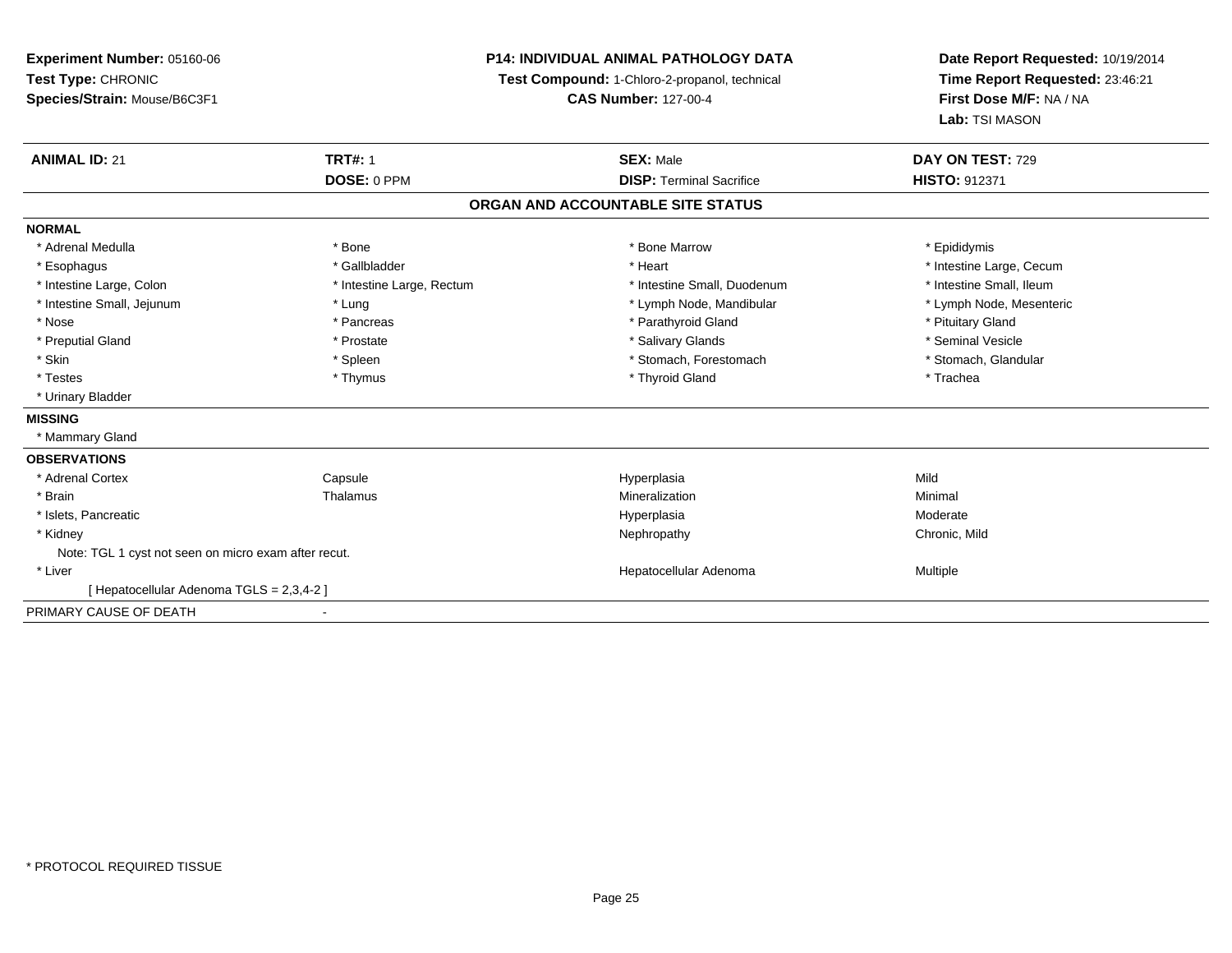**Experiment Number:** 05160-06**Test Type:** CHRONIC **Species/Strain:** Mouse/B6C3F1**P14: INDIVIDUAL ANIMAL PATHOLOGY DATATest Compound:** 1-Chloro-2-propanol, technical **CAS Number:** 127-00-4**Date Report Requested:** 10/19/2014**Time Report Requested:** 23:46:21**First Dose M/F:** NA / NA**Lab:** TSI MASON**ANIMAL ID:** 22 **TRT#:** <sup>1</sup> **SEX:** Male **DAY ON TEST:** <sup>729</sup> **DOSE:** 0 PPM**DISP:** Terminal Sacrifice **HISTO:** 912372 **ORGAN AND ACCOUNTABLE SITE STATUSNORMAL**\* Adrenal Medulla \* Adrenal Medulla \* \* The matter of the state of the state of the Marrow \* Bone Marrow \* Adrenal Medulla \* Epididymis \* Epididymis \* Bone Marrow \* Adrenal Medulla \* Epididymis \* Epididymis \* Epididymis \* Epididymis \* Epidi \* Intestine Large, Colon \* Esophagus \* **Heart \* Intestine Large, Cecum \* Intestine Large, Cecum \*** Intestine Large, Cecum \* Intestine Large, Rectum \* Thestine Small, Duodenum \* Number of the small, Ileum \* Intestine Small, Jejunum \* Intestine Small, Jejunum \* Lymph Node, Mandibular \* The state of the second text of the second text of the second text of the second version of the second of the second version of the second version of the second version of the second version of t \* Salivary Glands \* Parathyroid Gland \* **Example 20** \* Pituitary Gland \* Prostate \* Prostate \* Prostate \* Seminal Vesicle \* The state of the set of the set of the set of the set of the set of the set of the set of the set of the set of the set of the set of the set of the set of the set of the set of the set of the set of th \* Stomach, Glandular \* \* Trachea \* Testes \* Thyroid Gland \* Thyroid Gland \* Trachea \* Trachea \* Trachea \* Trachea \* Urinary Bladder**MISSING**\* Gallbladder \* Mammary Gland \* Thymus **OBSERVATIONS** \* Adrenal Cortex**Capsule**  Hyperplasia Mild Hypertrophy Focal, Mild \* Brainn and the matter of the Thalamus and the Minimal of the Minimal of the Minimal of the Minimal of the Minimal o<br>Thalamus and the Minimal of the Minimal of the Minimal of the Minimal of the Minimal of the Minimal of the Min \* Islets, Pancreaticc and the control of the control of the control of the control of the control of the control of the control of the control of the control of the control of the control of the control of the control of the control of the co a Mild \* Kidneyy the controller of the controller of the controller of the Nephropathy Chronic, Minimal (Chronic, Minimal  $\mu$  \* Liver Hepatocellular Adenoma Multiple Hepatocellular Carcinoma[ Hepatocellular Adenoma TGLS = 2,3,4-2+2A+2B ][ Hepatocellular Carcinoma TGLS = 4-2B ] \* Lung Alveolar/Bronchiolar Carcinoma [ Alveolar/Bronchiolar Carcinoma TGLS = 5-1 ] \* Preputial Glandd and the control of the control of the control of the control of the control of the control of the control of the control of the control of the control of the control of the control of the control of the control of the co [ Cyst TGLS = 1-10 ]PRIMARY CAUSE OF DEATH-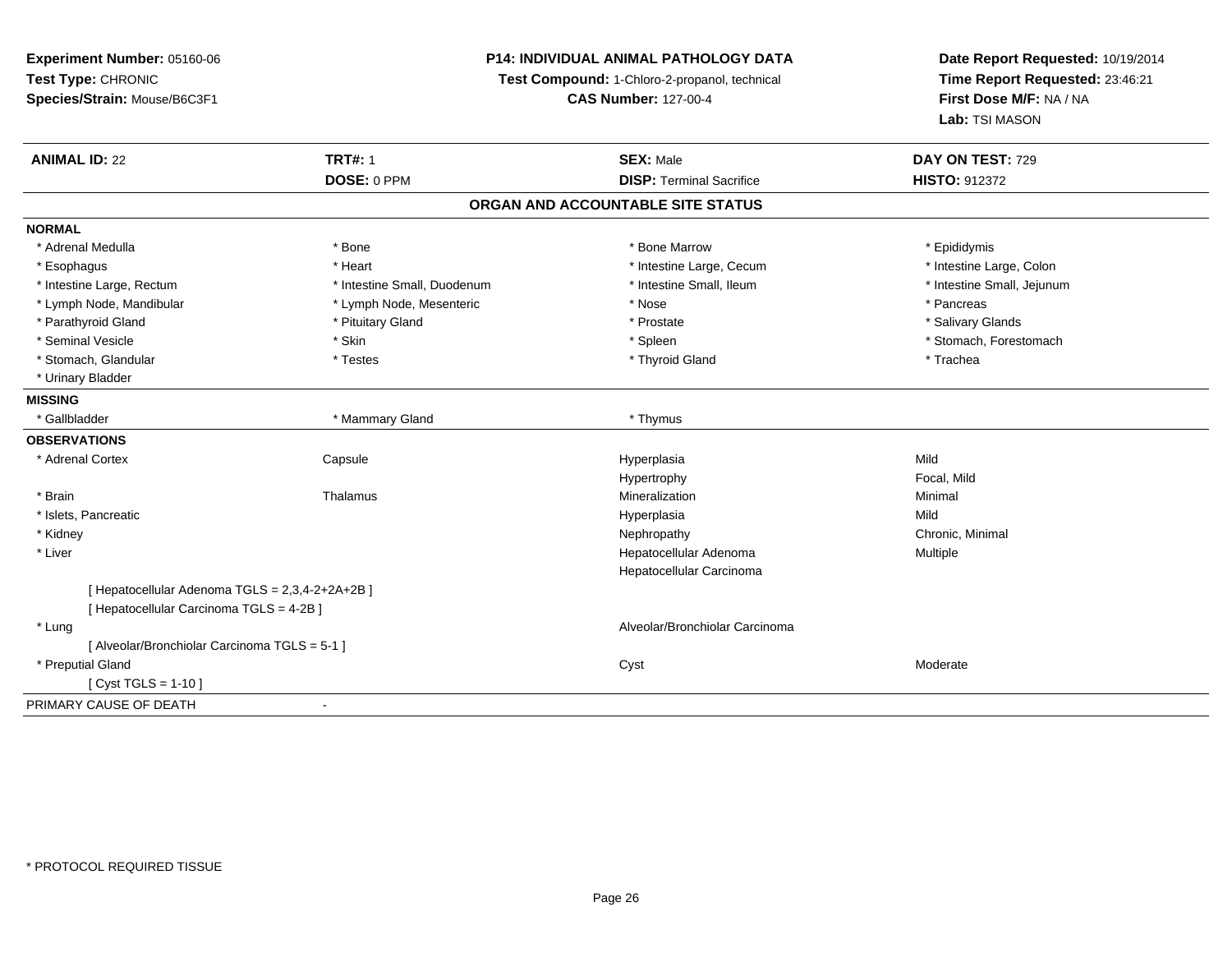| Experiment Number: 05160-06<br>Test Type: CHRONIC<br>Species/Strain: Mouse/B6C3F1 | P14: INDIVIDUAL ANIMAL PATHOLOGY DATA<br>Test Compound: 1-Chloro-2-propanol, technical<br><b>CAS Number: 127-00-4</b> |                                   | Date Report Requested: 10/19/2014<br>Time Report Requested: 23:46:21<br>First Dose M/F: NA / NA<br>Lab: TSI MASON |
|-----------------------------------------------------------------------------------|-----------------------------------------------------------------------------------------------------------------------|-----------------------------------|-------------------------------------------------------------------------------------------------------------------|
| <b>ANIMAL ID: 23</b>                                                              | <b>TRT#: 1</b>                                                                                                        | <b>SEX: Male</b>                  | DAY ON TEST: 578                                                                                                  |
|                                                                                   | DOSE: 0 PPM                                                                                                           | <b>DISP: Natural Death</b>        | HISTO: 912373                                                                                                     |
|                                                                                   |                                                                                                                       | ORGAN AND ACCOUNTABLE SITE STATUS |                                                                                                                   |
| <b>NORMAL</b>                                                                     |                                                                                                                       |                                   |                                                                                                                   |
| * Adrenal Medulla                                                                 | * Bone                                                                                                                | * Bone Marrow                     | * Epididymis                                                                                                      |
| * Esophagus                                                                       | * Gallbladder                                                                                                         | * Heart                           | * Intestine Large, Colon                                                                                          |
| * Intestine Large, Rectum                                                         | * Intestine Small, Duodenum                                                                                           | * Liver                           | * Lung                                                                                                            |
| * Lymph Node, Mandibular                                                          | * Nose                                                                                                                | * Pancreas                        | * Parathyroid Gland                                                                                               |
| * Pituitary Gland                                                                 | * Preputial Gland                                                                                                     | * Prostate                        | * Salivary Glands                                                                                                 |
| * Skin                                                                            | * Spleen                                                                                                              | * Stomach, Forestomach            | * Testes                                                                                                          |
| * Thymus                                                                          | * Thyroid Gland                                                                                                       | * Trachea                         |                                                                                                                   |
| <b>MISSING</b>                                                                    |                                                                                                                       |                                   |                                                                                                                   |
| * Mammary Gland                                                                   |                                                                                                                       |                                   |                                                                                                                   |
| <b>AUTO PRECLUDES DIAG.</b>                                                       |                                                                                                                       |                                   |                                                                                                                   |
| * Intestine Large, Cecum                                                          | * Intestine Small, Ileum                                                                                              | * Intestine Small, Jejunum        |                                                                                                                   |
| <b>OBSERVATIONS</b>                                                               |                                                                                                                       |                                   |                                                                                                                   |
| * Adrenal Cortex                                                                  | Capsule                                                                                                               | Hyperplasia                       | Minimal                                                                                                           |
| * Brain                                                                           | Thalamus                                                                                                              | Mineralization                    | Minimal                                                                                                           |
| * Islets, Pancreatic                                                              |                                                                                                                       | Hyperplasia                       | Marked                                                                                                            |
| * Kidney                                                                          |                                                                                                                       | Cyst                              | Minimal                                                                                                           |
|                                                                                   |                                                                                                                       | Hemorrhage                        | Minimal                                                                                                           |
|                                                                                   |                                                                                                                       | Nephropathy                       | Acute, Marked                                                                                                     |
| [ $Cyst TGLS = 4-3A.1$ ]                                                          |                                                                                                                       |                                   |                                                                                                                   |
| * Liver                                                                           |                                                                                                                       |                                   |                                                                                                                   |
| Note: TGL 5 pale focus not seen on micro exam after recut.                        |                                                                                                                       |                                   |                                                                                                                   |
| * Lymph Node, Mesenteric                                                          |                                                                                                                       | Hemorrhage                        | Moderate                                                                                                          |
| * Seminal Vesicle                                                                 |                                                                                                                       | Inflammation                      | Chronic, Mild                                                                                                     |
| [Inflammation $TGLS = 3-11$ ]                                                     |                                                                                                                       |                                   |                                                                                                                   |
| * Stomach, Glandular                                                              |                                                                                                                       | Erosion                           | Mild                                                                                                              |
| [ Erosion TGLS = $6-6$ ]                                                          |                                                                                                                       |                                   |                                                                                                                   |
| Urethra                                                                           |                                                                                                                       | Inflammation                      | Acute, Mild                                                                                                       |
| * Urinary Bladder                                                                 |                                                                                                                       | Hemorrhage                        | Minimal                                                                                                           |
|                                                                                   |                                                                                                                       | Inflammation                      | Acute, Minimal                                                                                                    |

Note: TGL 1 enlargement seen on micro exam as dilatation, but no corresponding TDMS term.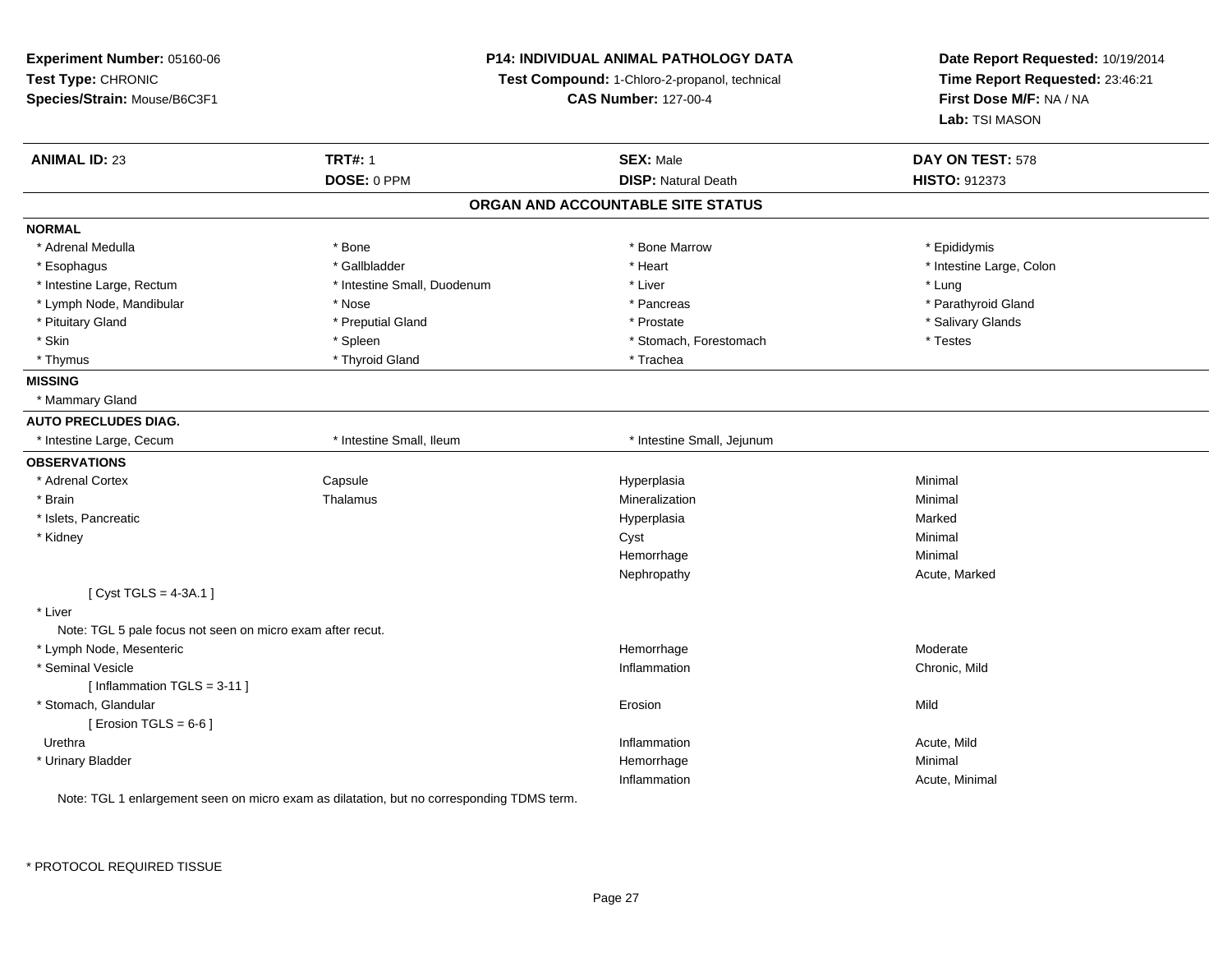| <b>Experiment Number: 05160-06</b><br>Test Type: CHRONIC<br>Species/Strain: Mouse/B6C3F1 |                        | <b>P14: INDIVIDUAL ANIMAL PATHOLOGY DATA</b><br>Test Compound: 1-Chloro-2-propanol, technical<br><b>CAS Number: 127-00-4</b> | Date Report Requested: 10/19/2014<br>Time Report Requested: 23:46:21<br>First Dose M/F: NA / NA<br>Lab: TSI MASON |
|------------------------------------------------------------------------------------------|------------------------|------------------------------------------------------------------------------------------------------------------------------|-------------------------------------------------------------------------------------------------------------------|
| <b>ANIMAL ID: 23</b>                                                                     | <b>TRT#: 1</b>         | <b>SEX: Male</b>                                                                                                             | DAY ON TEST: 578                                                                                                  |
|                                                                                          | DOSE: 0 PPM            | <b>DISP: Natural Death</b>                                                                                                   | <b>HISTO: 912373</b>                                                                                              |
|                                                                                          |                        | ORGAN AND ACCOUNTABLE SITE STATUS                                                                                            |                                                                                                                   |
| [Hemorrhage TGLS = $2-10$ ]                                                              |                        |                                                                                                                              |                                                                                                                   |
| PRIMARY CAUSE OF DEATH                                                                   | - Kidney Nephropathy   |                                                                                                                              |                                                                                                                   |
| CONTRIBUTORY CAUSE OF DEATH                                                              | - Urethra Inflammation |                                                                                                                              |                                                                                                                   |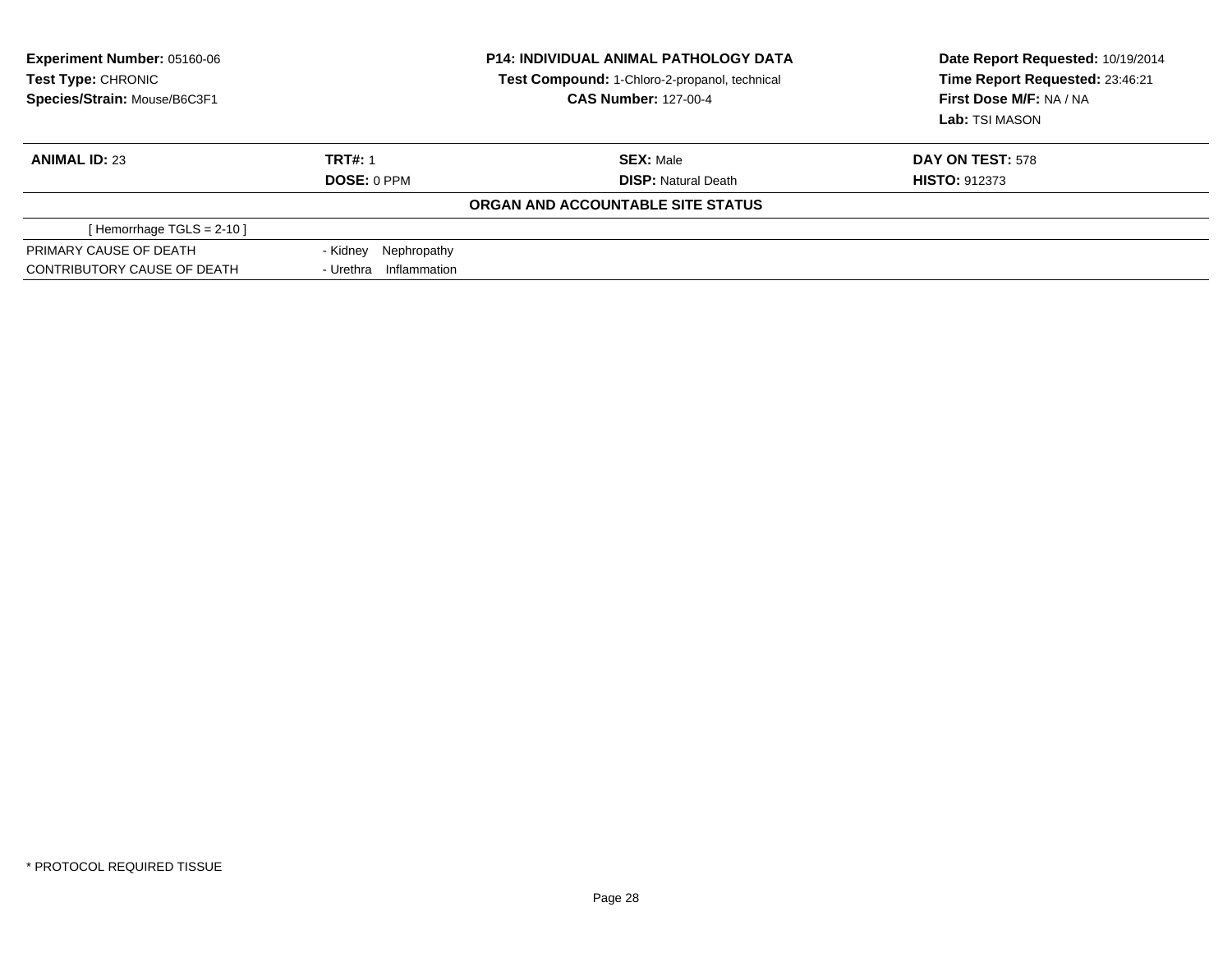**Experiment Number:** 05160-06**Test Type:** CHRONIC **Species/Strain:** Mouse/B6C3F1**P14: INDIVIDUAL ANIMAL PATHOLOGY DATATest Compound:** 1-Chloro-2-propanol, technical **CAS Number:** 127-00-4**Date Report Requested:** 10/19/2014**Time Report Requested:** 23:46:21**First Dose M/F:** NA / NA**Lab:** TSI MASON**ANIMAL ID:** 24**TRT#:** 1 **SEX:** Male **DAY ON TEST:** 464 **DOSE:** 0 PPM **DISP:** Moribund Sacrifice **HISTO:** <sup>912374</sup> **ORGAN AND ACCOUNTABLE SITE STATUSNORMAL**\* Adrenal Medulla \* \* Annual Medulla \* Brain \* Bone \* \* Bone Marrow \* Bone Marrow \* \* Brain \* Brain \* Brain \* Brain \* Brain \* Brain \* Brain \* Brain \* Brain \* Brain \* Brain \* Brain \* Brain \* Brain \* Brain \* Brain \* Brain \* \* Epididymis **\* Exophagus \* Execument \* Execument \* Gallbladder** \* Gallbladder \* \* Thtestine Large, Cecum \* Intestine Small, Ileum \* Intestine Large, Colon \* Intestine Large, Rectum \* Intestine Small, Duodenum \* Intestine Small, Duodenum \* Lymph Node, Mesenteric \* Intestine Small, Jejunum \* The matter of the state of the state of the state of the state of the state of the state of the state of the state of the state of the state of the state of the state of the state of the state \* Nose \* Pancreas \* Pancreas \* Pancreas \* Parathyroid Gland \* Parathyroid Gland \* Pituitary Gland \* Pituitary Gland \* Prostate \* \* Salivary Glands \* \* Salivary Glands \* \* Seminal Vesicle \* \* \* Seminal Yestrich \* \* Skin \* \* Skin \* Thyroid Gland \* Stomach, Forestomach \* Testes \* Testes \* Thymus \* Thymus \* Thymus \* Thymus \* Thymus \* Thymus \* Thymus \* Thymus \* Thymus \* Thymus \* Thymus \* Thymus \* Thymus \* Thymus \* Thymus \* Thymus \* Thymus \* Thymus \* Thymus \* Thymus \* \* Trachea \* Urinary Bladder**MISSING** \* Mammary Gland**OBSERVATIONS** \* Adrenal Cortex**Capsule**  Hyperplasia Minimal \* Heartt to the contract of the contract of the contract of the contract of the contract of the contract of the contract of the contract of the contract of the contract of the contract of the contract of the contract of the contr n Minimal \* Islets, Pancreaticc and the control of the control of the control of the control of the control of the control of the control of the control of the control of the control of the control of the control of the control of the control of the co a Mild \* Kidneyy the controller of the controller of the controller of the controller of the controller of the chronic, Mild \* Liver Hepatocellular AdenomaInflammation Chronic, Mild Necrosiss and the contract of the Mild [ Hepatocellular Adenoma TGLS = 2-2A ] $[$  Inflammation TGLS = 3-2+2B  $]$  \* Preputial Glandd and the control of the control of the control of the control of the control of the control of the control of the control of the control of the control of the control of the control of the control of the control of the co  $[$  Cyst TGLS = 1-10  $]$  \* SpleenHematopoietic Cell Proliferation<br>
Erosion Minimal \* Stomach, Glandularr and the contract of the contract of the contract of the contract of the contract of the contract of the contract of the contract of the contract of the contract of the contract of the contract of the contract of the cont n and a basic control of the Minimal Metaplasia Squamous, Mild PRIMARY CAUSE OF DEATH- Liver Hepatocellular Adenoma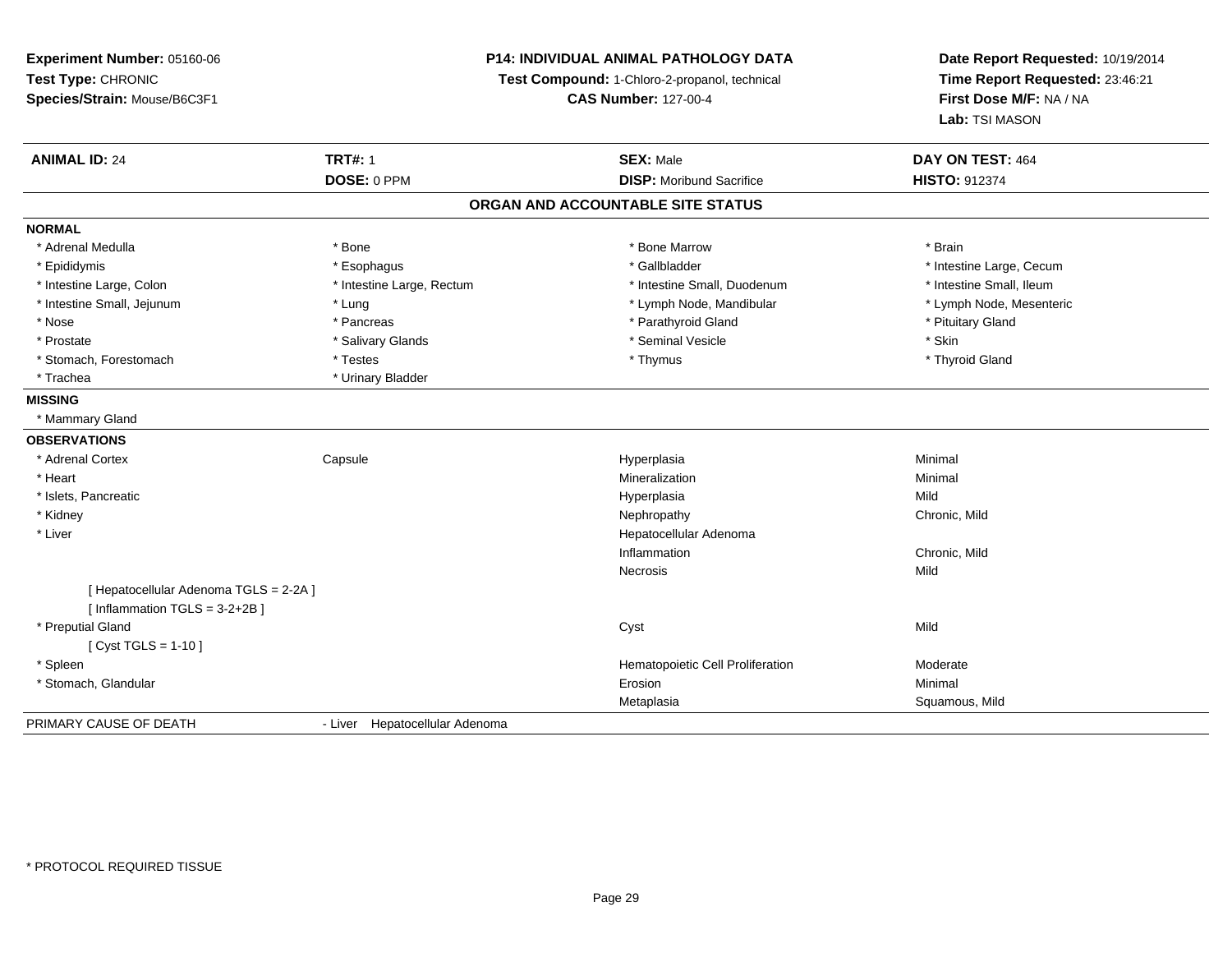**Experiment Number:** 05160-06**Test Type:** CHRONIC **Species/Strain:** Mouse/B6C3F1**P14: INDIVIDUAL ANIMAL PATHOLOGY DATATest Compound:** 1-Chloro-2-propanol, technical **CAS Number:** 127-00-4**Date Report Requested:** 10/19/2014**Time Report Requested:** 23:46:21**First Dose M/F:** NA / NA**Lab:** TSI MASON**ANIMAL ID:** 25**TRT#:** 1 **SEX:** Male **DAY ON TEST:** 380 **DOSE:** 0 PPM**DISP:** Moribund Sacrifice **HISTO:** 912375 **ORGAN AND ACCOUNTABLE SITE STATUSNORMAL**\* Adrenal Medulla \* Adrenal Medulla \* \* The matter of the state of the state of the Marrow \* Bone Marrow \* Adrenal Medulla \* Epididymis \* Epididymis \* Bone Marrow \* Adrenal Medulla \* Epididymis \* Epididymis \* Epididymis \* Epididymis \* Epidi \* Esophagus \* https://www.fragustage.com/web/2019/heart \* Heart \* Heart \* Heart \* Intestine Large, Cecum \* Intestine Large, Cecum \* Gallbladder \* Callbladder \* 11 and 12 and 12 and 12 and 12 and 12 and 12 and 12 and 12 and \* Intestine Small, Ileum \* Intestine Large, Colon \* Intestine Large, Rectum \* Intestine Small, Duodenum \* Intestine Small, Duodenum \* Intestine Small, Jejunum \* Liver \* Lung \* Lymph Node, Mandibular \* Lymph Node, Mesenteric \* The state of the state of the state of the state of the state of the state of the state of the state of the state of the state of the state of the state of the state of the state of the state of \* Seminal Vesicle \* Preputial Gland \* \* Annual vesicle \* \* Prostate \* \* Salivary Glands \* \* Salivary Glands \* \* Seminal Vesicle \* \* Stomach. Glandular \* Skin \* Stomach, Forestomach \* Spleen \* Stomach, Forestomach \* Stomach, Forestomach \* Testes \* Thymus \* Thyroid Gland \* Trachea \* Urinary Bladder**MISSING** \* Mammary Gland**OBSERVATIONS** \* Adrenal Cortex Capsule Hyperplasia Minimal \* Brainn and the matter of the Thalamus and the Minimal of the Minimal of the Minimal of the Minimal of the Minimal o<br>Thalamus and the Minimal of the Minimal of the Minimal of the Minimal of the Minimal of the Minimal of the Min \* Islets, Pancreaticc and the control of the control of the control of the control of the control of the control of the control of the control of the control of the control of the control of the control of the control of the control of the co a **Minimal**  \* Kidneyy the controller of the controller of the controller of the controller of the controller of the chronic, Mild Lymph Node Iliac Pigmentation Mild Mediastinal Pigmentationn Mild [ Pigmentation TGLS = 5-16 ][ Pigmentation TGLS = 4-15 ] Mesenteryy the contract of the contract of the contract of the contract of the contract of the contract of the contract of the contract of the contract of the contract of the contract of the contract of the contract of the contract  $[$  Necrosis TGLS = 2-13  $]$  \* Pancreas Duct Cyst MarkedDuct Hemorrhagee Mild Duct Inflammation Chronic, Mild Note: TGL 3 cyst is in pancreas rather than in mesentery fat on micro exam.[ Cyst TGLS = 3-14 ]PRIMARY CAUSE OF DEATH- Pancreas Duct Cyst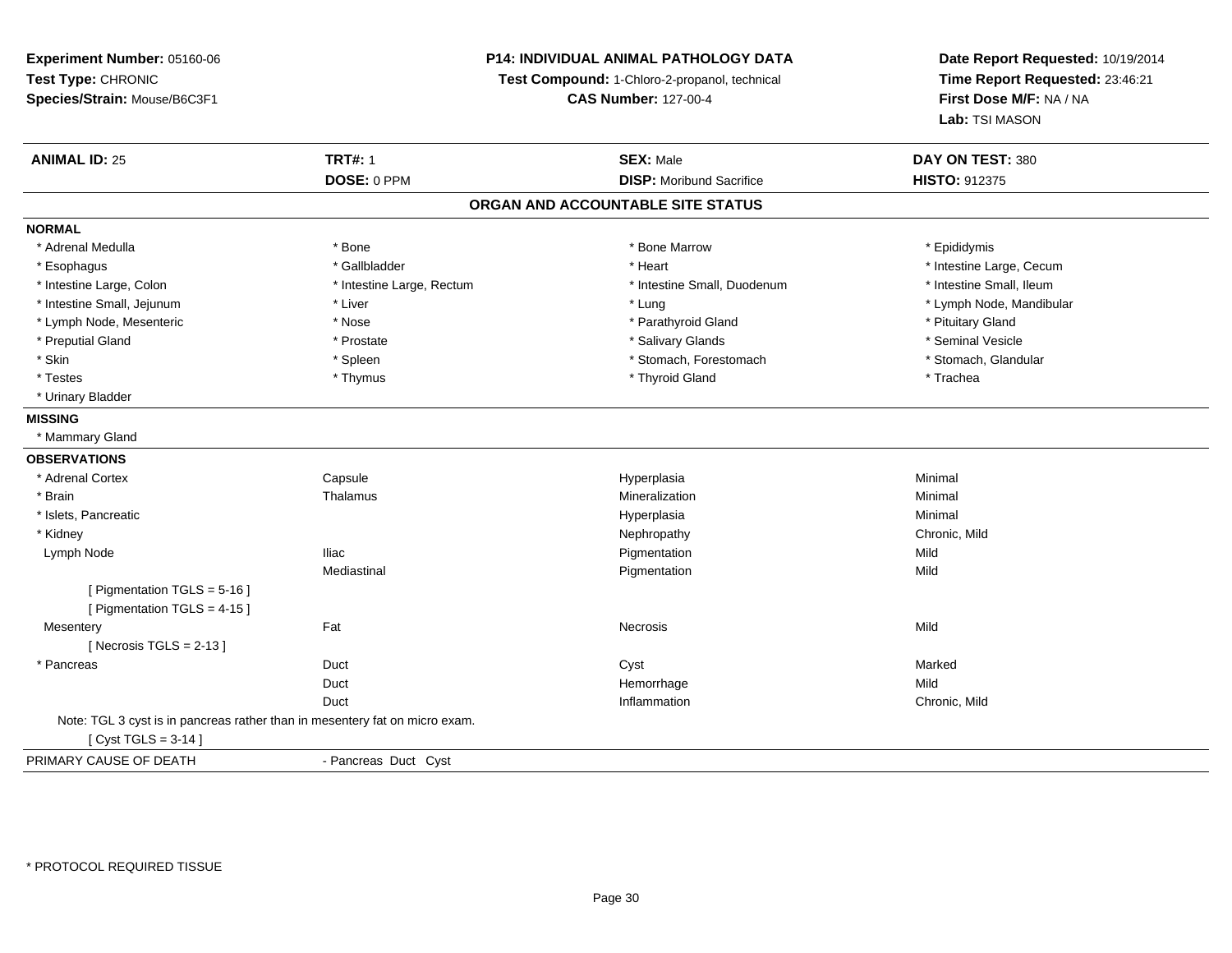**Experiment Number:** 05160-06**Test Type:** CHRONIC **Species/Strain:** Mouse/B6C3F1**P14: INDIVIDUAL ANIMAL PATHOLOGY DATATest Compound:** 1-Chloro-2-propanol, technical **CAS Number:** 127-00-4**Date Report Requested:** 10/19/2014**Time Report Requested:** 23:46:21**First Dose M/F:** NA / NA**Lab:** TSI MASON**ANIMAL ID:** 26**TRT#:** 1 **SEX:** Male **DAY ON TEST:** 730 **DOSE:** 0 PPM**DISP:** Terminal Sacrifice **HISTO:** 912376 **ORGAN AND ACCOUNTABLE SITE STATUSNORMAL**\* Adrenal Medulla \* Adrenal Medulla \* \* The matter of the state of the state of the Marrow \* Bone Marrow \* Adrenal Medulla \* Epididymis \* Epididymis \* Bone Marrow \* Adrenal Medulla \* Epididymis \* Epididymis \* Epididymis \* Epididymis \* Epidi \* Esophagus \* https://www.fragustage.com/web/2019/heart \* Heart \* Heart \* Heart \* Intestine Large, Cecum \* Intestine Large, Cecum \* Gallbladder \* Callbladder \* 11 and 12 and 12 and 12 and 12 and 12 and 12 and 12 and 12 and \* Intestine Small, Ileum \* Intestine Large, Colon \* Intestine Large, Rectum \* Intestine Small, Duodenum \* Intestine Small, Duodenum \* Intestine Small, Jejunum \* Lymph Node, Mandibular \* Lymph Node, Mesenteric \* Nose\* Prostate \* Pancreas \* Parathyroid Gland \* Parathyroid Gland \* Parathyroid Gland \* Prituitary Gland \* Spleen \* Salivary Glands \* \* \* Sheen \* Seminal Vesicle \* \* \* Stan \* \* Skin \* \* Skin \* \* Spleen \* \* Spleen \* \* Spleen \* \* Thymus \* Stomach, Forestomach \* Testes \* Stomach, Glandular \* Testes \* Testes \* Testes \* Testes \* Testes \* Testes \* T \* Trachea \* Urinary Bladder**MISSING** \* Mammary Gland**OBSERVATIONS** \* Adrenal Cortex**Capsule**  Hyperplasia Mild Hypertrophy Focal, Minimal \* Brainn and the matter of the Thalamus and the Minimal of the Minimal of the Minimal of the Minimal of the Minimal o<br>Thalamus and the Minimal of the Minimal of the Minimal of the Minimal of the Minimal of the Minimal of the Min \* Islets, Pancreaticc and the control of the control of the control of the control of the control of the control of the control of the control of the control of the control of the control of the control of the control of the control of the co a **Moderate**  \* Kidneyy the controller of the controller of the controller of the Nephropathy Chronic, Minimal (Chronic, Minimal  $\mu$  \* Liver Eosinophilic Focus Hepatocellular Adenoma Multiple [ Eosinophilic Focus TGLS = 5-2B ][ Hepatocellular Adenoma TGLS = 2,3-2+2A ] \* Lung Alveolar/Bronchiolar Adenoma Alveolar Epithh anns an t-Imperplasia anns an t-Imperplasia anns an t-Imperplasia anns an t-Imperplasia anns an t-Imperplasi<br>Iomraidhean [ Alveolar/Bronchiolar Adenoma TGLS = 4-1 ] \* Preputial Glandd and the control of the control of the control of the control of the control of the control of the control of the control of the control of the control of the control of the control of the control of the control of the co \* Thyroid Glandd Cyst Mild and Cyst Mild and Cyst Mild and Cyst Mild and Cyst Mild and Cyst Mild and Cyst Mild and Cyst Mild and Cyst Mild and Cyst Mild and Cyst Mild and Cyst Mild and Cyst Mild and Cyst Mild and Cyst Mild and Cyst Mild PRIMARY CAUSE OF DEATH-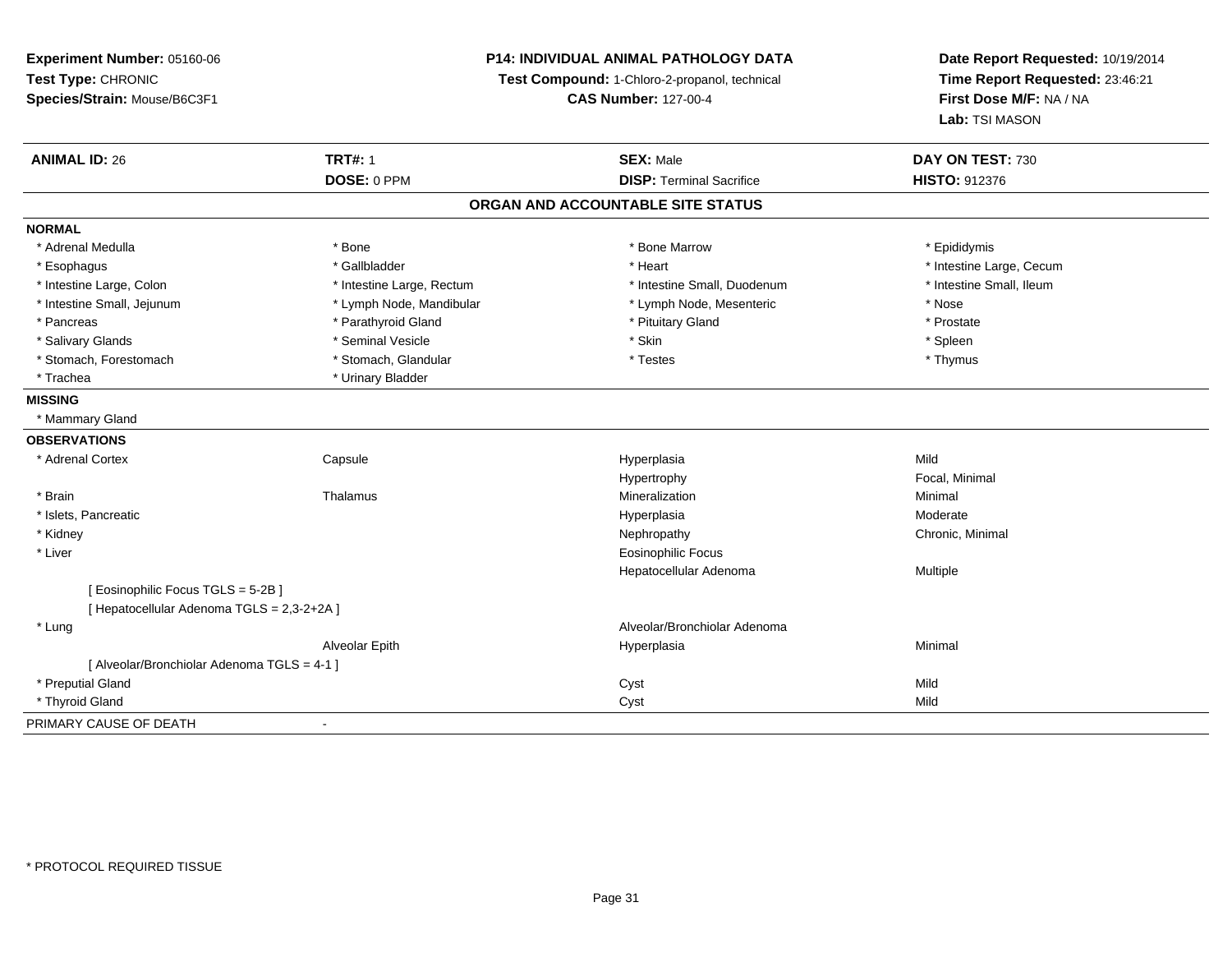| Experiment Number: 05160-06             |                                                                                   | P14: INDIVIDUAL ANIMAL PATHOLOGY DATA<br>Test Compound: 1-Chloro-2-propanol, technical |                                                                              |
|-----------------------------------------|-----------------------------------------------------------------------------------|----------------------------------------------------------------------------------------|------------------------------------------------------------------------------|
| Test Type: CHRONIC                      |                                                                                   |                                                                                        |                                                                              |
| Species/Strain: Mouse/B6C3F1            |                                                                                   | <b>CAS Number: 127-00-4</b>                                                            | Time Report Requested: 23:46:21<br>First Dose M/F: NA / NA<br>Lab: TSI MASON |
|                                         |                                                                                   |                                                                                        |                                                                              |
| <b>ANIMAL ID: 27</b>                    | <b>TRT#: 1</b>                                                                    | <b>SEX: Male</b>                                                                       | DAY ON TEST: 729                                                             |
|                                         | DOSE: 0 PPM                                                                       | <b>DISP: Terminal Sacrifice</b>                                                        | <b>HISTO: 912377</b>                                                         |
|                                         |                                                                                   | ORGAN AND ACCOUNTABLE SITE STATUS                                                      |                                                                              |
| <b>NORMAL</b>                           |                                                                                   |                                                                                        |                                                                              |
| * Adrenal Cortex                        | * Adrenal Medulla                                                                 | * Bone                                                                                 | * Bone Marrow                                                                |
| * Brain                                 | * Esophagus                                                                       | * Gallbladder                                                                          | * Intestine Large, Cecum                                                     |
| * Intestine Large, Colon                | * Intestine Large, Rectum                                                         | * Intestine Small, Duodenum                                                            | * Intestine Small, Ileum                                                     |
| * Intestine Small, Jejunum              | * Lymph Node, Mandibular                                                          | * Lymph Node, Mesenteric                                                               | * Pancreas                                                                   |
| * Parathyroid Gland                     | * Pituitary Gland                                                                 | * Prostate                                                                             | * Salivary Glands                                                            |
| * Seminal Vesicle                       | * Skin                                                                            | * Stomach, Glandular                                                                   | * Testes                                                                     |
| * Thyroid Gland                         | * Trachea                                                                         | * Urinary Bladder                                                                      |                                                                              |
| <b>MISSING</b>                          |                                                                                   |                                                                                        |                                                                              |
| * Mammary Gland                         | * Thymus                                                                          |                                                                                        |                                                                              |
| <b>OBSERVATIONS</b>                     |                                                                                   |                                                                                        |                                                                              |
| * Epididymis                            |                                                                                   | Inflammation                                                                           | Chronic, Marked                                                              |
| * Heart                                 |                                                                                   | Cardiomyopathy                                                                         | Mild                                                                         |
| * Islets, Pancreatic                    |                                                                                   | Hyperplasia                                                                            | Marked                                                                       |
| * Kidney                                |                                                                                   | Nephropathy                                                                            | Chronic, Minimal                                                             |
| * Liver                                 |                                                                                   | <b>Eosinophilic Focus</b>                                                              |                                                                              |
|                                         |                                                                                   | Hepatocellular Carcinoma                                                               |                                                                              |
| [ Eosinophilic Focus TGLS = 4-2A ]      |                                                                                   |                                                                                        |                                                                              |
| [ Hepatocellular Carcinoma TGLS = 3-2 ] |                                                                                   |                                                                                        |                                                                              |
| * Lung                                  |                                                                                   | Hepatocellular Carcinoma                                                               | Metastatic (Liver)                                                           |
| * Nose                                  |                                                                                   | Inflammation                                                                           | Acute, Minimal                                                               |
|                                         | Note: TGL 5 pale nodule is in tooth rather than in nasal turbinate on micro exam. |                                                                                        |                                                                              |
| * Preputial Gland                       |                                                                                   | Cyst                                                                                   | Moderate                                                                     |
| [ $Cyst TGLS = 1-10$ ]                  |                                                                                   |                                                                                        |                                                                              |
| * Spleen                                |                                                                                   | Hematopoietic Cell Proliferation                                                       | Mild                                                                         |
| * Stomach, Forestomach                  |                                                                                   | Angiectasis                                                                            | Minimal                                                                      |
| [Angiectasis TGLS = 2-6A]               |                                                                                   |                                                                                        |                                                                              |
| Tooth                                   |                                                                                   | Degeneration                                                                           | Moderate                                                                     |
|                                         |                                                                                   | Inflammation                                                                           | Chronic Active, Moderate                                                     |
| [ Degeneration TGLS = 5-9]              |                                                                                   |                                                                                        |                                                                              |
| [ Inflammation TGLS = 5-9 ]             |                                                                                   |                                                                                        |                                                                              |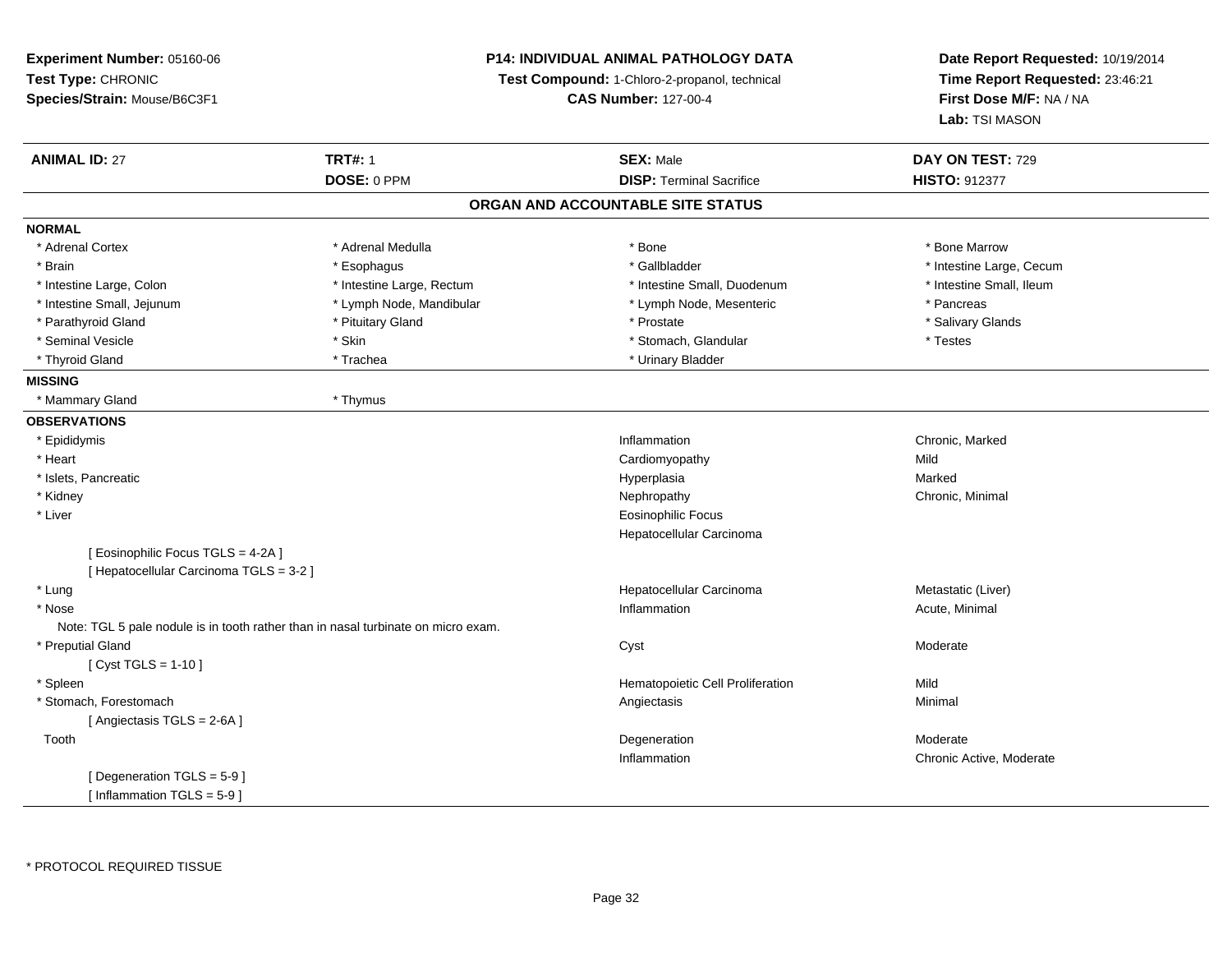| <b>Experiment Number: 05160-06</b><br>Test Type: CHRONIC<br>Species/Strain: Mouse/B6C3F1 | <b>P14: INDIVIDUAL ANIMAL PATHOLOGY DATA</b><br>Test Compound: 1-Chloro-2-propanol, technical<br><b>CAS Number: 127-00-4</b> |                                   | Date Report Requested: 10/19/2014<br>Time Report Requested: 23:46:21<br>First Dose M/F: NA / NA<br>Lab: TSI MASON |  |
|------------------------------------------------------------------------------------------|------------------------------------------------------------------------------------------------------------------------------|-----------------------------------|-------------------------------------------------------------------------------------------------------------------|--|
| <b>ANIMAL ID: 27</b>                                                                     | <b>TRT#: 1</b>                                                                                                               | <b>SEX: Male</b>                  | <b>DAY ON TEST: 729</b>                                                                                           |  |
|                                                                                          | <b>DOSE: 0 PPM</b>                                                                                                           | <b>DISP: Terminal Sacrifice</b>   | <b>HISTO: 912377</b>                                                                                              |  |
|                                                                                          |                                                                                                                              | ORGAN AND ACCOUNTABLE SITE STATUS |                                                                                                                   |  |
| PRIMARY CAUSE OF DEATH                                                                   |                                                                                                                              |                                   |                                                                                                                   |  |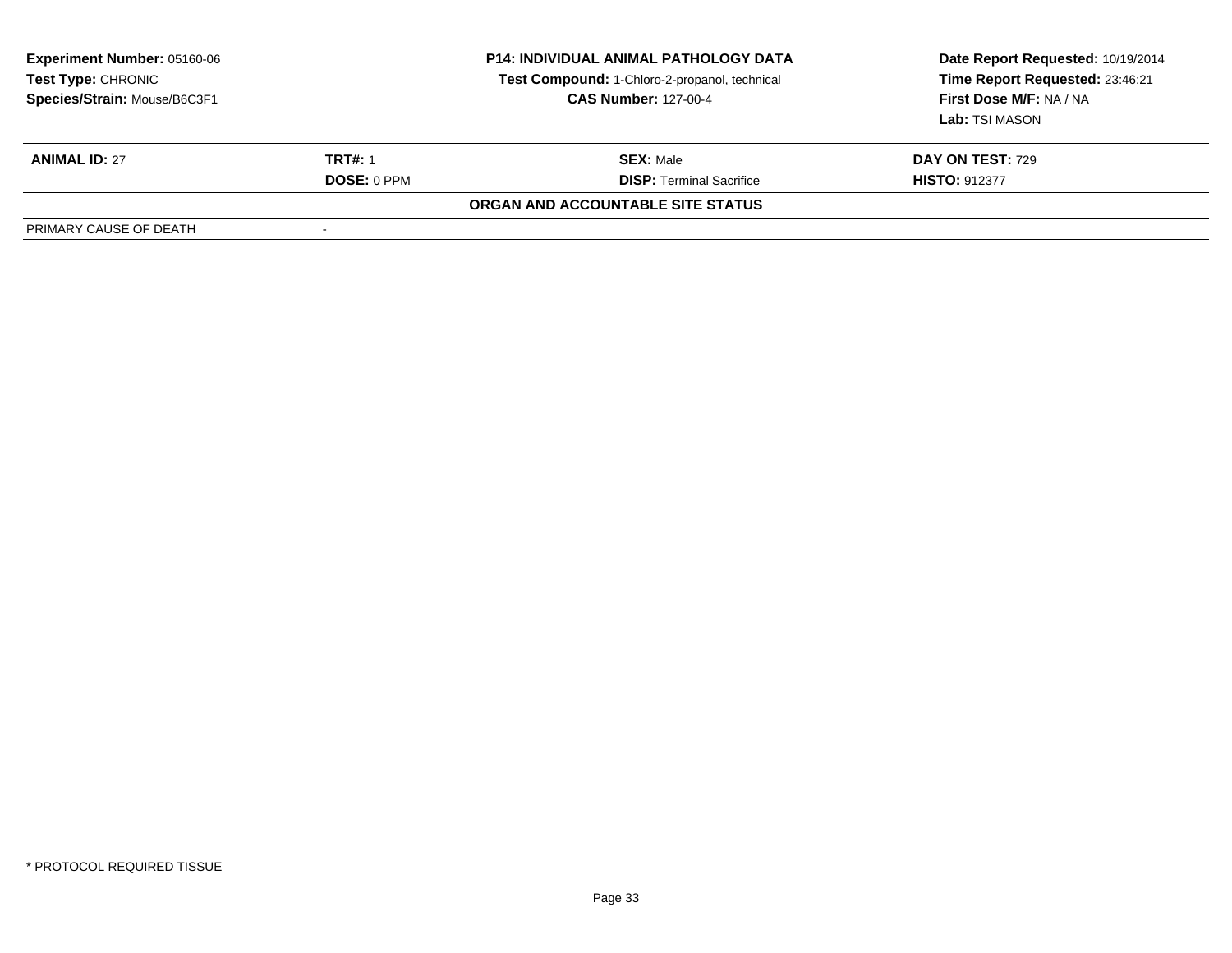**Experiment Number:** 05160-06**Test Type:** CHRONIC **Species/Strain:** Mouse/B6C3F1**P14: INDIVIDUAL ANIMAL PATHOLOGY DATATest Compound:** 1-Chloro-2-propanol, technical **CAS Number:** 127-00-4**Date Report Requested:** 10/19/2014**Time Report Requested:** 23:46:21**First Dose M/F:** NA / NA**Lab:** TSI MASON**ANIMAL ID:** 28**TRT#:** 1 **SEX:** Male **DAY ON TEST:** 730 **DOSE:** 0 PPM**DISP:** Terminal Sacrifice **HISTO:** 912378 **ORGAN AND ACCOUNTABLE SITE STATUSNORMAL**\* Adrenal Medulla \* Adrenal Medulla \* \* The matter of the state of the state of the Marrow \* Bone Marrow \* Adrenal Medulla \* Epididymis \* Epididymis \* Bone Marrow \* Adrenal Medulla \* Epididymis \* Epididymis \* Epididymis \* Epididymis \* Epidi \* Intestine Large, Colon \* Esophagus \* **Heart \* Intestine Large, Cecum \* Intestine Large, Cecum \*** Intestine Large, Cecum \* Intestine Large, Rectum \* Thestine Small, Duodenum \* Intestine Small, Ileum \* Intestine Small, Ileum \* Lung \* Parathyroid Gland \* Lymph Node, Mandibular \* Nose \* Nose \* Pancreas \* Pancreas \* Pancreas \* Pancreas \* Pancreas \* Pancreas \* Pancreas \* Pancreas \* Pancreas \* Pancreas \* Pancreas \* Pancreas \* Pancreas \* Pancreas \* Pancreas \* Pancreas \* Pancr \* Pituitary Gland \* \* \* \* Prostate \* \* Prostate \* \* Salivary Glands \* \* Salivary Glands \* \* Seminal Vesicle \* Stomach, Glandular \* Skin \* Spleen \* Spleen \* Spleen \* Stomach, Forestomach \* Stomach, Forestomach \* Testes \* Thymus \* Thyroid Gland \* Trachea \* Urinary Bladder**MISSING**\* Gallbladder \* Mammary Gland **OBSERVATIONS** \* Adrenal CortexCapsule<br>Thalamus Hyperplasia Minimal \* Brainn and the matter of the Thalamus and the Minimal of the Minimal of the Minimal of the Minimal of the Minimal o<br>Thalamus and the Minimal of the Minimal of the Minimal of the Minimal of the Minimal of the Minimal of the Min \* Intestine Small, Jejunumm<br>Diverticulum Moderate [ Diverticulum TGLS = 5-6A ] \* Islets, Pancreaticc and the control of the control of the control of the control of the control of the control of the control of the control of the control of the control of the control of the control of the control of the control of the co Moderate \* Kidneyy the controller of the controller of the controller of the Nephropathy Chronic, Minimal (Chronic, Minimal  $\mu$  \* Liver Eosinophilic Focus Hepatocellular Adenoma Multiple Hepatocellular Carcinoma[ Eosinophilic Focus TGLS = 3-2A ][ Hepatocellular Adenoma TGLS = 3,4-2A+2B ][ Hepatocellular Carcinoma TGLS = 2-2+10 ] \* Lymph Node, Mesenteric Angiectasis Mild[ Angiectasis TGLS = 1-5 ] \* Preputial Glandd and the control of the control of the control of the control of the control of the control of the control of the control of the control of the control of the control of the control of the control of the control of the co Inflammation Chronic Active, Moderate PRIMARY CAUSE OF DEATH-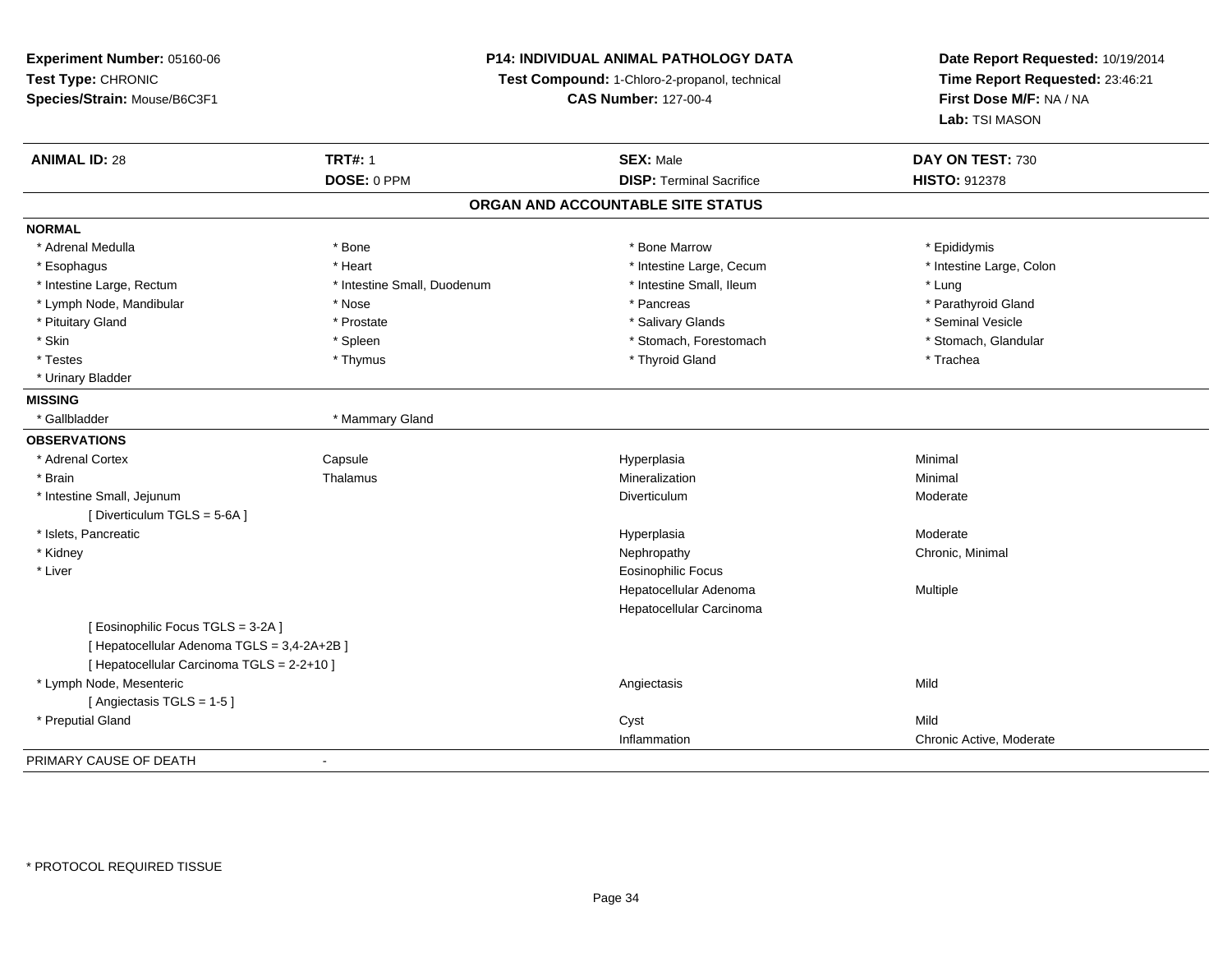| Experiment Number: 05160-06                | <b>P14: INDIVIDUAL ANIMAL PATHOLOGY DATA</b> |                                               | Date Report Requested: 10/19/2014                          |  |
|--------------------------------------------|----------------------------------------------|-----------------------------------------------|------------------------------------------------------------|--|
| Test Type: CHRONIC                         |                                              | Test Compound: 1-Chloro-2-propanol, technical |                                                            |  |
| Species/Strain: Mouse/B6C3F1               |                                              | <b>CAS Number: 127-00-4</b>                   | Time Report Requested: 23:46:21<br>First Dose M/F: NA / NA |  |
|                                            |                                              |                                               | Lab: TSI MASON                                             |  |
| <b>ANIMAL ID: 29</b>                       | <b>TRT#: 1</b>                               | <b>SEX: Male</b>                              | DAY ON TEST: 729                                           |  |
|                                            | DOSE: 0 PPM                                  | <b>DISP: Terminal Sacrifice</b>               | <b>HISTO: 912379</b>                                       |  |
|                                            |                                              | ORGAN AND ACCOUNTABLE SITE STATUS             |                                                            |  |
| <b>NORMAL</b>                              |                                              |                                               |                                                            |  |
| * Adrenal Medulla                          | * Bone                                       | * Bone Marrow                                 | * Brain                                                    |  |
| * Epididymis                               | * Esophagus                                  | * Gallbladder                                 | * Heart                                                    |  |
| * Intestine Large, Cecum                   | * Intestine Large, Colon                     | * Intestine Large, Rectum                     | * Intestine Small, Duodenum                                |  |
| * Intestine Small, Ileum                   | * Intestine Small, Jejunum                   | * Lung                                        | * Lymph Node, Mandibular                                   |  |
| * Nose                                     | * Pancreas                                   | * Parathyroid Gland                           | * Pituitary Gland                                          |  |
| * Salivary Glands                          | * Seminal Vesicle                            | * Skin                                        | * Spleen                                                   |  |
| * Stomach, Forestomach                     | * Stomach, Glandular                         | * Testes                                      | * Thymus                                                   |  |
| * Trachea                                  | * Urinary Bladder                            |                                               |                                                            |  |
| <b>MISSING</b>                             |                                              |                                               |                                                            |  |
| * Mammary Gland                            |                                              |                                               |                                                            |  |
| <b>OBSERVATIONS</b>                        |                                              |                                               |                                                            |  |
| * Adrenal Cortex                           |                                              | Hypertrophy                                   | Focal, Moderate                                            |  |
| * Islets, Pancreatic                       |                                              | Hyperplasia                                   | Moderate                                                   |  |
| * Kidney                                   |                                              | Cyst                                          | Minimal                                                    |  |
|                                            |                                              | Nephropathy                                   | Chronic. Mild                                              |  |
| * Liver                                    |                                              | Hepatocellular Adenoma                        | Multiple                                                   |  |
|                                            |                                              | Hepatocellular Carcinoma                      |                                                            |  |
| [ Hepatocellular Adenoma TGLS = 1,3-2+2B ] |                                              |                                               |                                                            |  |
| [ Hepatocellular Carcinoma TGLS = 2-2A ]   |                                              |                                               |                                                            |  |
| * Lymph Node, Mesenteric                   |                                              | Angiectasis                                   | Mild                                                       |  |
| * Preputial Gland                          |                                              | Cyst                                          | Moderate                                                   |  |
| * Prostate                                 |                                              | Inflammation                                  | Chronic, Minimal                                           |  |
| * Thyroid Gland                            | <b>Follicular Cel</b>                        | Hyperplasia                                   | Minimal                                                    |  |
| PRIMARY CAUSE OF DEATH                     | $\overline{\phantom{0}}$                     |                                               |                                                            |  |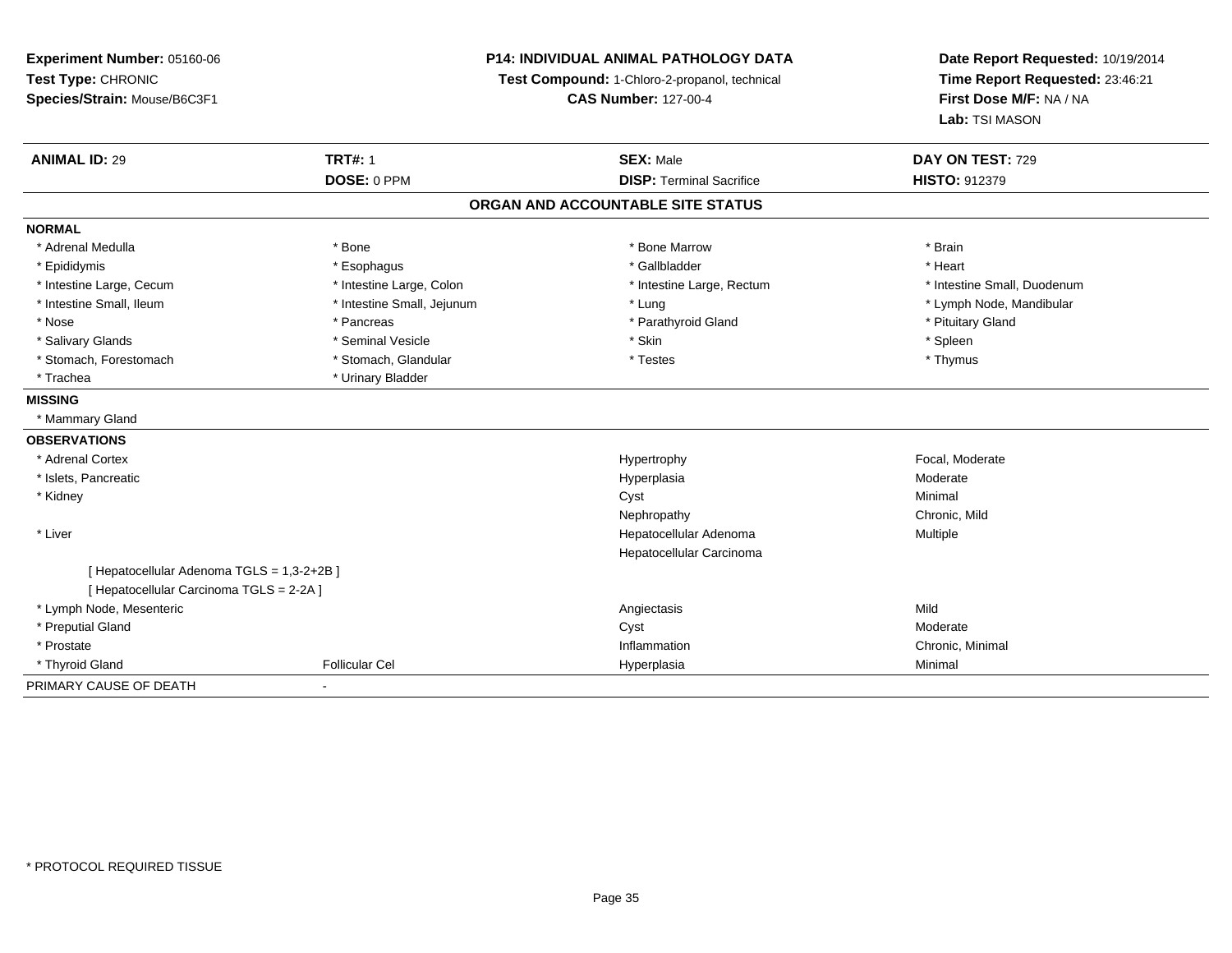## **P14: INDIVIDUAL ANIMAL PATHOLOGY DATA**

**Test Compound:** 1-Chloro-2-propanol, technical

**CAS Number:** 127-00-4

**Date Report Requested:** 10/19/2014**Time Report Requested:** 23:46:21**First Dose M/F:** NA / NA**Lab:** TSI MASON

| <b>ANIMAL ID: 30</b>                             | <b>TRT#: 1</b>             | <b>SEX: Male</b>                  | DAY ON TEST: 729            |
|--------------------------------------------------|----------------------------|-----------------------------------|-----------------------------|
|                                                  | DOSE: 0 PPM                | <b>DISP: Terminal Sacrifice</b>   | HISTO: 912380               |
|                                                  |                            | ORGAN AND ACCOUNTABLE SITE STATUS |                             |
| <b>NORMAL</b>                                    |                            |                                   |                             |
| * Adrenal Medulla                                | * Bone                     | * Bone Marrow                     | * Brain                     |
| * Epididymis                                     | * Esophagus                | * Gallbladder                     | * Heart                     |
| * Intestine Large, Cecum                         | * Intestine Large, Colon   | * Intestine Large, Rectum         | * Intestine Small, Duodenum |
| * Intestine Small, Ileum                         | * Intestine Small, Jejunum | * Lung                            | * Lymph Node, Mandibular    |
| * Mammary Gland                                  | * Nose                     | * Parathyroid Gland               | * Pituitary Gland           |
| * Prostate                                       | * Salivary Glands          | * Seminal Vesicle                 | * Skin                      |
| * Stomach, Forestomach                           | * Testes                   | * Thymus                          | * Thyroid Gland             |
| * Trachea                                        | * Urinary Bladder          |                                   |                             |
| <b>OBSERVATIONS</b>                              |                            |                                   |                             |
| * Adrenal Cortex                                 | Capsule                    | Hyperplasia                       | Minimal                     |
| * Islets, Pancreatic                             |                            | Hyperplasia                       | Mild                        |
| * Kidney                                         |                            | Nephropathy                       | Chronic, Mild               |
| * Liver                                          |                            | Hepatocellular Adenoma            | Multiple                    |
| [ Hepatocellular Adenoma TGLS = 5,8-2A+2B ]      |                            |                                   |                             |
| Lymph Node                                       | Mediastinal                | Lymphoma Malignant                |                             |
|                                                  | Pancreatic                 | Lymphoma Malignant                |                             |
|                                                  | Renal                      | Lymphoma Malignant                |                             |
| [ Lymphoma Malignant TGLS = 6-5A ]               |                            |                                   |                             |
| [ Lymphoma Malignant TGLS = 7-13 ]               |                            |                                   |                             |
| [ Lymphoma Malignant TGLS = 4-5 ]                |                            |                                   |                             |
| * Lymph Node, Mesenteric                         |                            | Lymphoma Malignant                |                             |
| [ Lymphoma Malignant TGLS = 2-5B ]               |                            |                                   |                             |
| * Pancreas                                       |                            | Lymphoma Malignant                |                             |
| * Preputial Gland                                |                            | Cyst                              | Marked                      |
| [ $Cyst TGLS = 1-10$ ]                           |                            |                                   |                             |
| * Spleen                                         |                            | Hematopoietic Cell Proliferation  | Moderate                    |
|                                                  |                            | Lymphoma Malignant                |                             |
| [ Hematopoietic Cell Proliferation TGLS = 3-12 ] |                            |                                   |                             |
| [ Lymphoma Malignant TGLS = 3-12 ]               |                            |                                   |                             |
| * Stomach, Glandular                             |                            | Inflammation                      | Chronic, Mild               |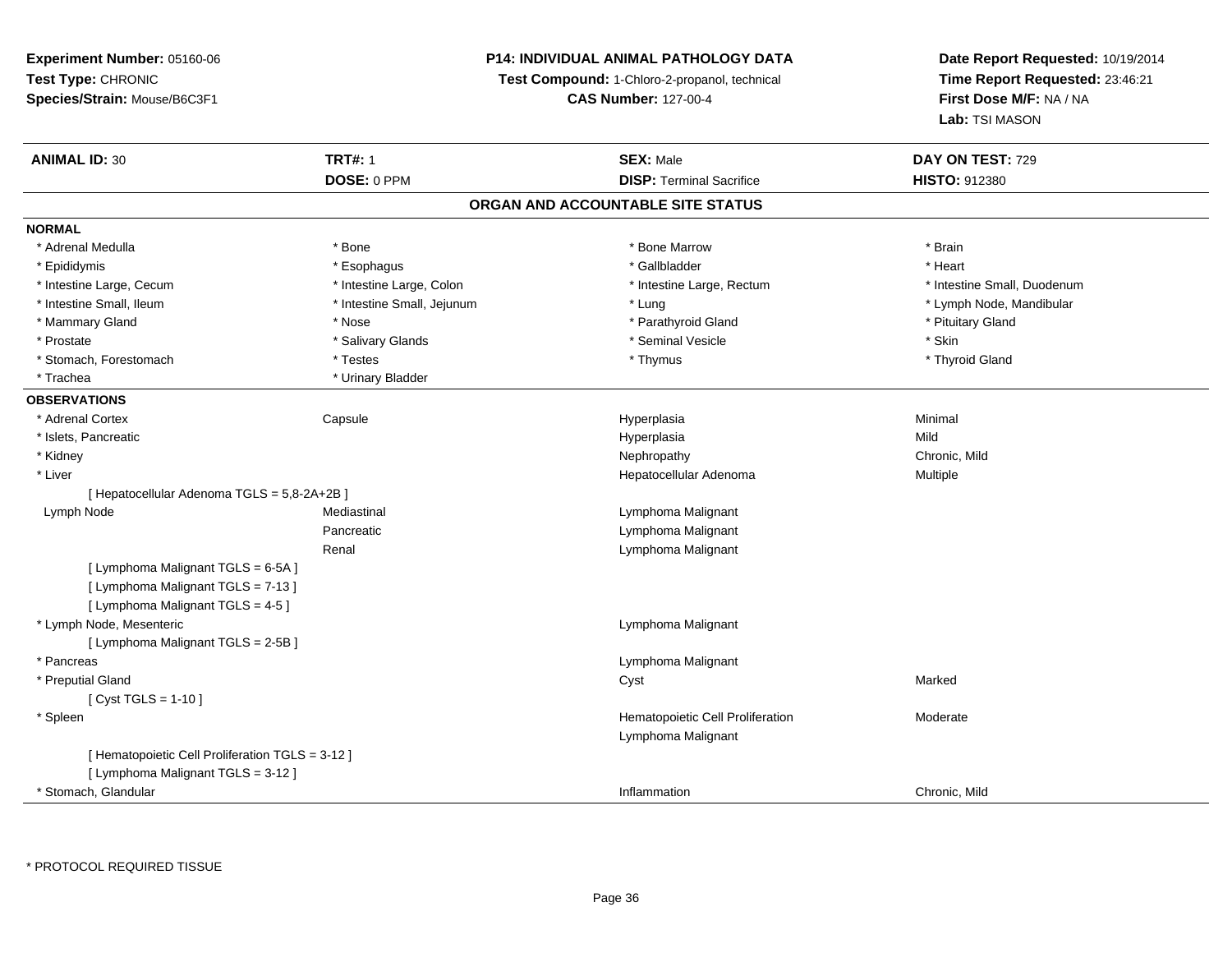| <b>Experiment Number: 05160-06</b><br>Test Type: CHRONIC<br>Species/Strain: Mouse/B6C3F1 |                    | <b>P14: INDIVIDUAL ANIMAL PATHOLOGY DATA</b><br>Test Compound: 1-Chloro-2-propanol, technical<br><b>CAS Number: 127-00-4</b> | Date Report Requested: 10/19/2014<br>Time Report Requested: 23:46:21<br>First Dose M/F: NA / NA<br>Lab: TSI MASON |
|------------------------------------------------------------------------------------------|--------------------|------------------------------------------------------------------------------------------------------------------------------|-------------------------------------------------------------------------------------------------------------------|
| <b>ANIMAL ID: 30</b>                                                                     | <b>TRT#: 1</b>     | <b>SEX: Male</b>                                                                                                             | <b>DAY ON TEST: 729</b>                                                                                           |
|                                                                                          | <b>DOSE: 0 PPM</b> | <b>DISP: Terminal Sacrifice</b>                                                                                              | <b>HISTO: 912380</b>                                                                                              |
|                                                                                          |                    | <b>ORGAN AND ACCOUNTABLE SITE STATUS</b>                                                                                     |                                                                                                                   |
| PRIMARY CAUSE OF DEATH                                                                   | $\,$               |                                                                                                                              |                                                                                                                   |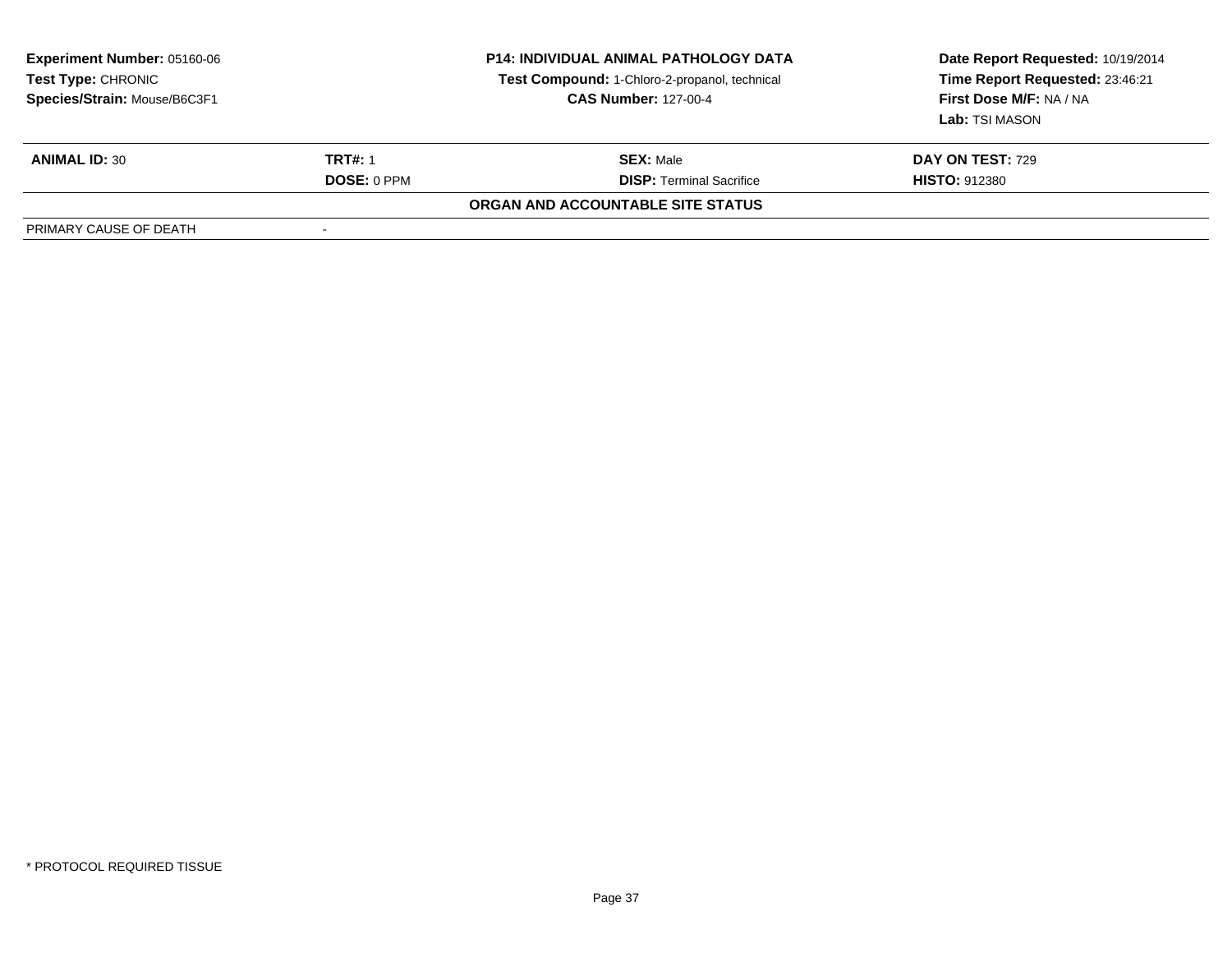**Experiment Number:** 05160-06**Test Type:** CHRONIC **Species/Strain:** Mouse/B6C3F1**P14: INDIVIDUAL ANIMAL PATHOLOGY DATATest Compound:** 1-Chloro-2-propanol, technical **CAS Number:** 127-00-4**Date Report Requested:** 10/19/2014**Time Report Requested:** 23:46:21**First Dose M/F:** NA / NA**Lab:** TSI MASON**ANIMAL ID:** 31**TRT#:** 1 **SEX:** Male **DAY ON TEST:** 729 **DOSE:** 0 PPM**DISP:** Terminal Sacrifice **HISTO:** 912381 **ORGAN AND ACCOUNTABLE SITE STATUSNORMAL**\* Adrenal Medulla \* Adrenal Medulla \* \* The matter of the state of the state of the Marrow \* Bone Marrow \* Adrenal Medulla \* Epididymis \* Epididymis \* Bone Marrow \* Adrenal Medulla \* Epididymis \* Epididymis \* Epididymis \* Epididymis \* Epidi \* Esophagus \* https://www.fragustage.com/web/2019/heart \* Heart \* Heart \* Heart \* Intestine Large, Cecum \* Intestine Large, Cecum \* Gallbladder \* Callbladder \* 11 and 12 and 12 and 12 and 12 and 12 and 12 and 12 and 12 and \* Intestine Small, Ileum \* Intestine Large, Colon \* Intestine Large, Rectum \* Intestine Small, Duodenum \* Intestine Small, Duodenum \* Intestine Small, Jejunum \* Lymph Node, Mandibular \* Lymph Node, Mesenteric \* Nose\* Prostate \* Pancreas \* Parathyroid Gland \* Parathyroid Gland \* Parathyroid Gland \* Prituitary Gland \* Salivary Glands \* The stomach \* Skin \* Spleen \* Spleen \* Stomach, Forestomach \* Stomach, Forestomach \* Stomach, Forestomach \* Stomach, Glandular \* Thyroid Gland \* Testes \* Thyroid Gland \* Thyroid Gland \* Thyroid Gland \* Thyroid Gland \* Trachea**MISSING** \* Mammary Gland**OBSERVATIONS** \* Adrenal CortexCapsule<br>Thalamus Hyperplasia Minimal \* Brainn and the matter of the Thalamus and the Minimal of the Minimal of the Minimal of the Minimal of the Minimal o<br>Thalamus and the Minimal of the Minimal of the Minimal of the Minimal of the Minimal of the Minimal of the Min \* Islets, Pancreaticc and the contract of the contract of the contract of the contract of the contract of the contract of the contract of the contract of the contract of the contract of the contract of the contract of the contract of the cont Moderate \* Kidneyy the controller of the controller of the controller of the Nephropathy Chronic, Minimal (Chronic, Minimal  $\mu$  \* Liver Eosinophilic Focus Hepatocellular Adenoma Multiple Hepatocellular Carcinoma[ Hepatocellular Adenoma TGLS = 3,5-2+2A ][ Hepatocellular Carcinoma TGLS = 4-2A ] \* Lungg and the state of the state of the state of the state of the Hepatocellular Carcinoma and the Metastatic (Liver) \* Preputial Glandd and the control of the control of the control of the control of the control of the control of the control of the control of the control of the control of the control of the control of the control of the control of the co Inflammation Chronic Active, Moderate  $[$  Cyst TGLS = 1-10  $]$  \* Seminal Vesiclee experience of the control of the control of the control of the control of the chronic, Mild and Chronic, Mild and Chronic, Mild and Chronic, Mild and Chronic, Mild and Chronic, Mild and Chronic, Mild and Chronic, Mild an \* Urinary Bladder Hemangioma[ Hemangioma TGLS = 2-10 ]PRIMARY CAUSE OF DEATH-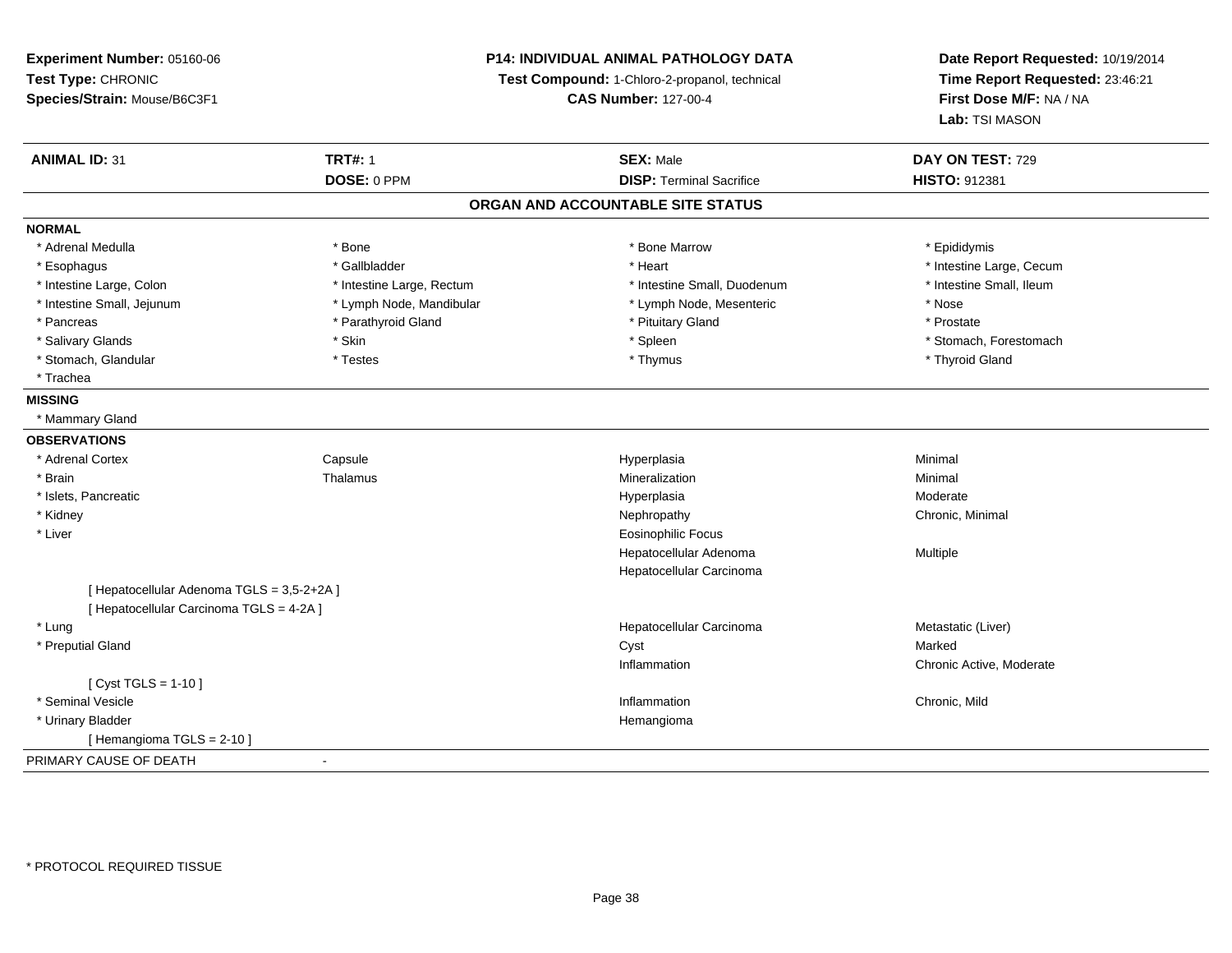| Experiment Number: 05160-06                 | <b>P14: INDIVIDUAL ANIMAL PATHOLOGY DATA</b><br>Test Compound: 1-Chloro-2-propanol, technical |                                   | Date Report Requested: 10/19/2014 |  |
|---------------------------------------------|-----------------------------------------------------------------------------------------------|-----------------------------------|-----------------------------------|--|
| Test Type: CHRONIC                          |                                                                                               |                                   | Time Report Requested: 23:46:21   |  |
| Species/Strain: Mouse/B6C3F1                |                                                                                               | <b>CAS Number: 127-00-4</b>       | First Dose M/F: NA / NA           |  |
|                                             |                                                                                               |                                   | Lab: TSI MASON                    |  |
| <b>ANIMAL ID: 32</b>                        | <b>TRT#: 1</b>                                                                                | <b>SEX: Male</b>                  | DAY ON TEST: 729                  |  |
|                                             | DOSE: 0 PPM                                                                                   | <b>DISP: Terminal Sacrifice</b>   | HISTO: 912382                     |  |
|                                             |                                                                                               | ORGAN AND ACCOUNTABLE SITE STATUS |                                   |  |
| <b>NORMAL</b>                               |                                                                                               |                                   |                                   |  |
| * Adrenal Medulla                           | * Bone                                                                                        | * Bone Marrow                     | * Brain                           |  |
| * Epididymis                                | * Esophagus                                                                                   | * Gallbladder                     | * Heart                           |  |
| * Intestine Large, Cecum                    | * Intestine Large, Colon                                                                      | * Intestine Large, Rectum         | * Intestine Small, Duodenum       |  |
| * Intestine Small, Ileum                    | * Intestine Small, Jejunum                                                                    | * Lymph Node, Mandibular          | * Lymph Node, Mesenteric          |  |
| * Nose                                      | * Pancreas                                                                                    | * Parathyroid Gland               | * Prostate                        |  |
| * Salivary Glands                           | * Seminal Vesicle                                                                             | * Skin                            | * Spleen                          |  |
| * Stomach, Glandular                        | * Testes                                                                                      | * Thyroid Gland                   | * Trachea                         |  |
| * Urinary Bladder                           |                                                                                               |                                   |                                   |  |
| <b>MISSING</b>                              |                                                                                               |                                   |                                   |  |
| * Mammary Gland                             | * Thymus                                                                                      |                                   |                                   |  |
| <b>OBSERVATIONS</b>                         |                                                                                               |                                   |                                   |  |
| * Adrenal Cortex                            | Capsule                                                                                       | Hyperplasia                       | Minimal                           |  |
| * Islets, Pancreatic                        |                                                                                               | Adenoma                           |                                   |  |
| * Kidney                                    |                                                                                               | Cyst                              | Minimal                           |  |
|                                             | <b>Renal Tubule</b>                                                                           | Hyperplasia                       | Minimal                           |  |
| * Liver                                     |                                                                                               | Hepatoblastoma                    |                                   |  |
|                                             |                                                                                               | Hepatocellular Adenoma            | Multiple                          |  |
| [Hepatoblastoma TGLS = 2-2]                 |                                                                                               |                                   |                                   |  |
| [ Hepatocellular Adenoma TGLS = 3,4-2A ]    |                                                                                               |                                   |                                   |  |
| * Lung                                      |                                                                                               | Alveolar/Bronchiolar Adenoma      |                                   |  |
| [ Alveolar/Bronchiolar Adenoma TGLS = 5-1 ] |                                                                                               |                                   |                                   |  |
| * Pituitary Gland                           | <b>Pars Distalis</b>                                                                          | Cyst                              | Mild                              |  |
| * Preputial Gland                           |                                                                                               | Cyst                              | Moderate                          |  |
| [ Cyst TGLS = $1-10$ ]                      |                                                                                               |                                   |                                   |  |
| * Stomach, Forestomach                      |                                                                                               | Hyperplasia                       | Squamous, Mild                    |  |
| [ Hyperplasia TGLS = 6-6A ]                 |                                                                                               |                                   |                                   |  |
| PRIMARY CAUSE OF DEATH                      | $\blacksquare$                                                                                |                                   |                                   |  |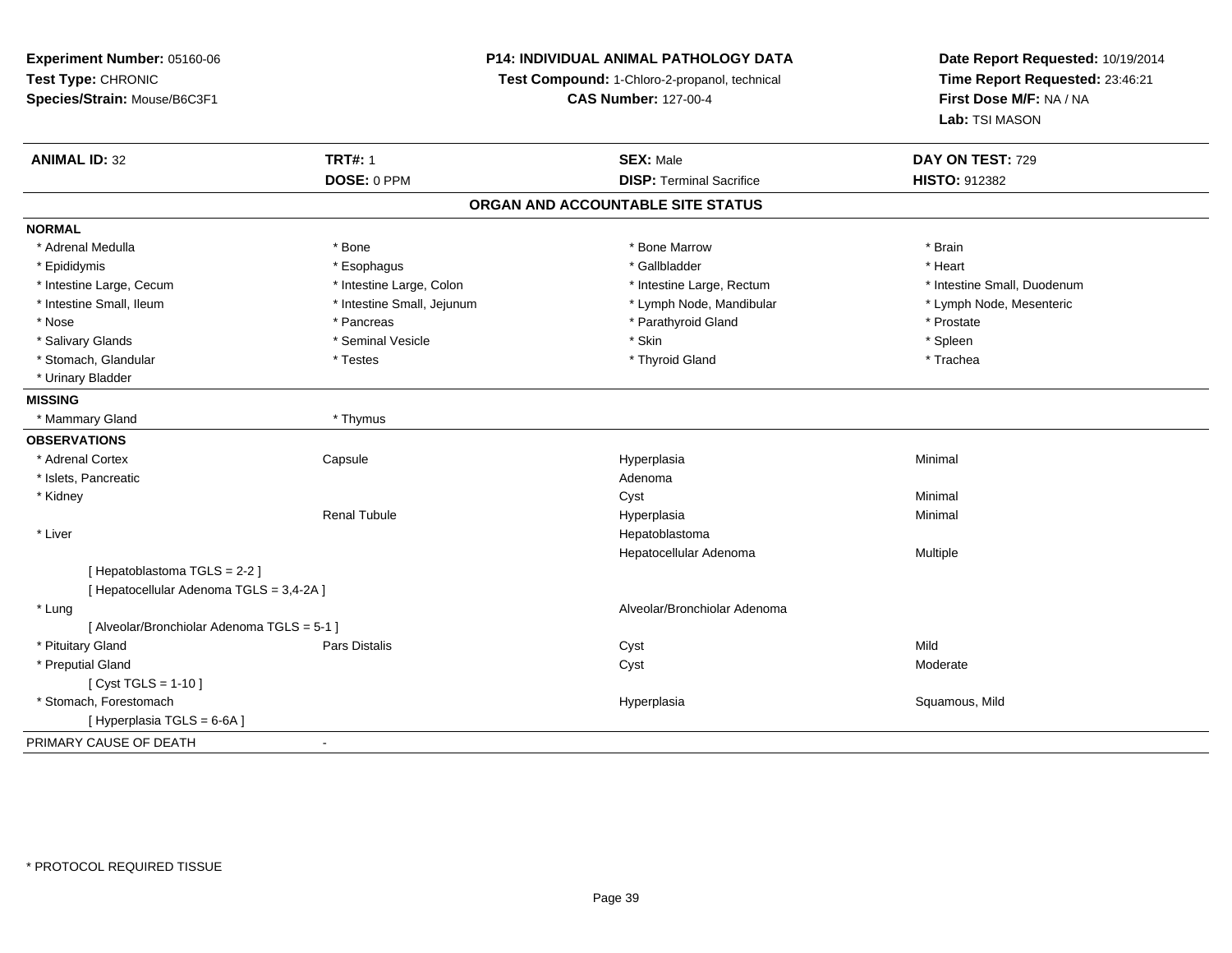| Experiment Number: 05160-06                     |                            | <b>P14: INDIVIDUAL ANIMAL PATHOLOGY DATA</b><br>Test Compound: 1-Chloro-2-propanol, technical |                                                            |
|-------------------------------------------------|----------------------------|-----------------------------------------------------------------------------------------------|------------------------------------------------------------|
| Test Type: CHRONIC                              |                            |                                                                                               |                                                            |
| Species/Strain: Mouse/B6C3F1                    |                            | <b>CAS Number: 127-00-4</b>                                                                   | Time Report Requested: 23:46:21<br>First Dose M/F: NA / NA |
|                                                 |                            |                                                                                               | Lab: TSI MASON                                             |
| <b>ANIMAL ID: 33</b>                            | <b>TRT#: 1</b>             | <b>SEX: Male</b>                                                                              | DAY ON TEST: 729                                           |
|                                                 | DOSE: 0 PPM                | <b>DISP: Terminal Sacrifice</b>                                                               | <b>HISTO: 912383</b>                                       |
|                                                 |                            | ORGAN AND ACCOUNTABLE SITE STATUS                                                             |                                                            |
| <b>NORMAL</b>                                   |                            |                                                                                               |                                                            |
| * Adrenal Medulla                               | * Bone                     | * Bone Marrow                                                                                 | * Brain                                                    |
| * Epididymis                                    | * Esophagus                | * Gallbladder                                                                                 | * Heart                                                    |
| * Intestine Large, Cecum                        | * Intestine Large, Colon   | * Intestine Large, Rectum                                                                     | * Intestine Small, Duodenum                                |
| * Intestine Small, Ileum                        | * Intestine Small, Jejunum | * Kidney                                                                                      | * Lung                                                     |
| * Lymph Node, Mandibular                        | * Lymph Node, Mesenteric   | * Nose                                                                                        | * Pancreas                                                 |
| * Parathyroid Gland                             | * Pituitary Gland          | * Prostate                                                                                    | * Salivary Glands                                          |
| * Seminal Vesicle                               | * Skin                     | * Spleen                                                                                      | * Stomach, Forestomach                                     |
| * Stomach, Glandular                            | * Testes                   | * Trachea                                                                                     | * Urinary Bladder                                          |
| <b>MISSING</b>                                  |                            |                                                                                               |                                                            |
| * Mammary Gland                                 | * Thymus                   |                                                                                               |                                                            |
| <b>OBSERVATIONS</b>                             |                            |                                                                                               |                                                            |
| * Adrenal Cortex                                | Capsule                    | Hyperplasia                                                                                   | Minimal                                                    |
| * Islets, Pancreatic                            |                            | Hyperplasia                                                                                   | Moderate                                                   |
| * Liver                                         |                            | Hepatoblastoma                                                                                |                                                            |
|                                                 |                            | Hepatocellular Adenoma                                                                        | Multiple                                                   |
| [Hepatoblastoma TGLS = 4-2A]                    |                            |                                                                                               |                                                            |
| [ Hepatocellular Adenoma TGLS = 2,3,5-2+2A+13 ] |                            |                                                                                               |                                                            |
| * Preputial Gland                               |                            | Cyst                                                                                          | Marked                                                     |
| [ Cyst TGLS = 1-10 ]                            |                            |                                                                                               |                                                            |
| * Thyroid Gland                                 | <b>Follicular Cel</b>      | Hyperplasia                                                                                   | Minimal                                                    |
| PRIMARY CAUSE OF DEATH                          |                            |                                                                                               |                                                            |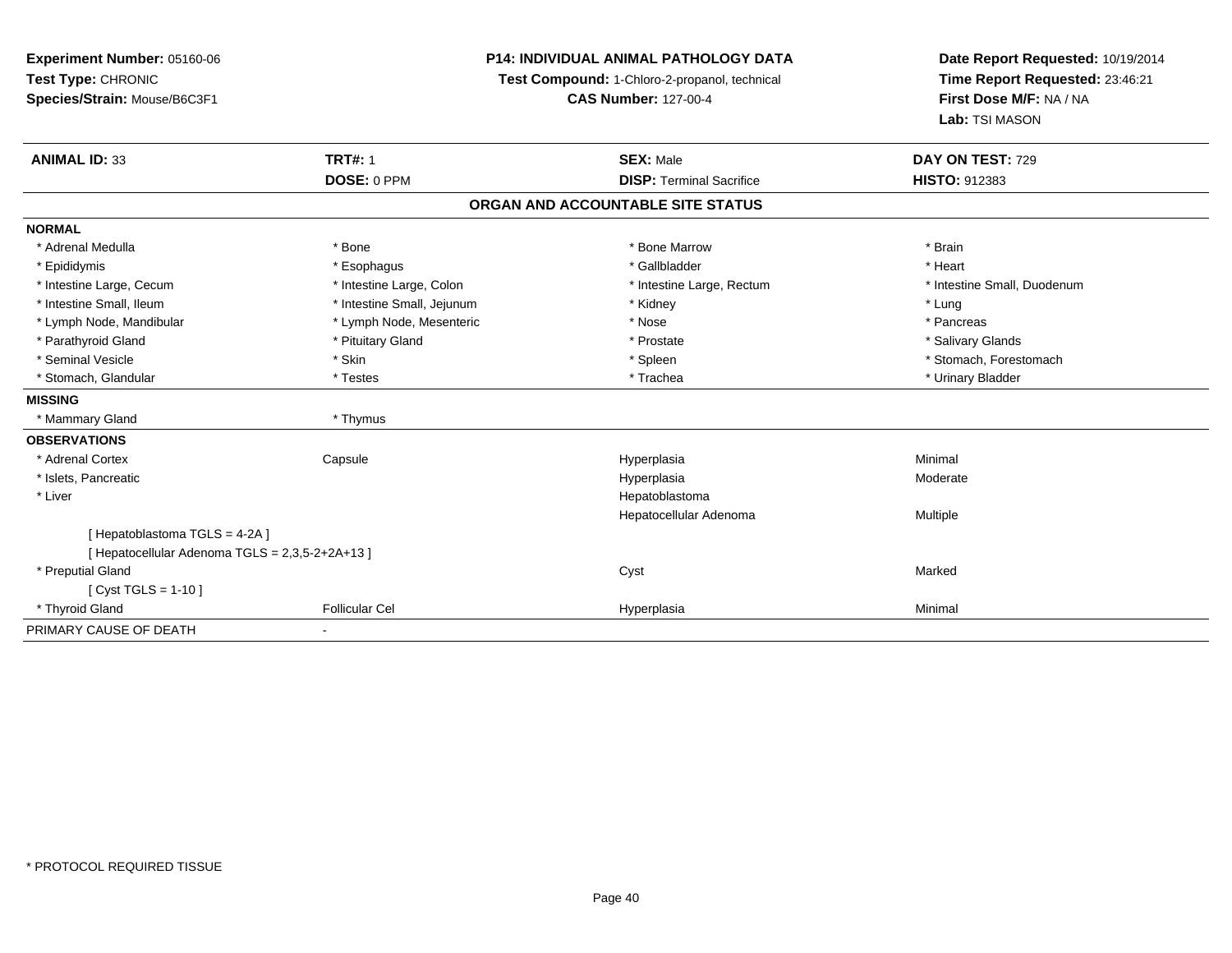**Experiment Number:** 05160-06**Test Type:** CHRONIC **Species/Strain:** Mouse/B6C3F1**P14: INDIVIDUAL ANIMAL PATHOLOGY DATATest Compound:** 1-Chloro-2-propanol, technical **CAS Number:** 127-00-4**Date Report Requested:** 10/19/2014**Time Report Requested:** 23:46:21**First Dose M/F:** NA / NA**Lab:** TSI MASON**ANIMAL ID:** 34**TRT#:** 1 **SEX:** Male **DAY ON TEST:** 501 **DOSE:** 0 PPM**DISP:** Moribund Sacrifice **HISTO:** 912384 **ORGAN AND ACCOUNTABLE SITE STATUSNORMAL**\* Adrenal Medulla \* \* Annual Medulla \* Brain \* Bone \* \* Bone Marrow \* Bone Marrow \* \* Brain \* Brain \* Brain \* Brain \* Brain \* Brain \* Brain \* Brain \* Brain \* Brain \* Brain \* Brain \* Brain \* Brain \* Brain \* Brain \* Brain \* \* Heart \* Epididymis \* Esophagus \* Gallbladder \* Heart \* Intestine Large, Cecum \* Intestine Large, Colon \* Intestine Large, Rectum \* Intestine Small, Duodenum \* Intestine Small, Ileum \* Intestine Small, Jejunum \* Lung \* Lymph Node, Mandibular\* Lymph Node, Mesenteric \* The state of the state of the state of the state of the state of the state of the state of the state of the state of the state of the state of the state of the state of the state of the state of \* Preputial Gland \* \* Annual vesicle \* \* Prostate \* \* Salivary Glands \* \* Salivary Glands \* \* Seminal Vesicle \* \* Skin \* \* Thyroid Gland \* Testes \* \* Testes \* \* Thymus \* Thymus \* Thymus \* Thyroid Gland \* Thyroid Gland \* \* Thyroid Gland \* Trachea \* Urinary Bladder**MISSING** \* Mammary Gland**OBSERVATIONS** \* Adrenal Cortex**Capsule**  Hyperplasia Minimal \* Islets, Pancreaticc and the contract of the contract of the contract of the contract of the contract of the contract of the contract of the contract of the contract of the contract of the contract of the contract of the contract of the cont a **Marked**  \* Kidneyy the control of the control of the control of the control of the control of the control of the control of the control of the control of the control of the control of the control of the control of the control of the contro Nephropathy Chronic, Minimal \* Liver HemangiosarcomaMultiple<br>Marked Necrosiss and the contract of the Marked [ Hemangiosarcoma TGLS = 2,4-2B+2A ][ Necrosis TGLS = 3-2C ] \* Pituitary Gland Pars Distalis Cyst Minimal \* SpleenHematopoietic Cell Proliferation<br>
Inflammation Marked<br>
Chronic, Mild \* Stomach, Forestomach**Inflammation** Chronic, Mild Chronic, Mild Chronic, Mild Chronic, Mild Chronic, Mild Chronic, Mild Chronic, Mild Chronic, Mild Chronic, Mild Chronic, Mild Chronic, Mild Chronic, Mild Chronic, Mild Chronic, Mild Chronic, Mi [ Inflammation TGLS = 6-6B ] \* Stomach, Glandularr and the contract of the contract of the contract of the contract of the contract of the contract of the contract of the contract of the contract of the contract of the contract of the contract of the contract of the cont n Mild Ulcerr **Mild**  $[$  Erosion TGLS = 5-6A  $]$  $[$  Ulcer TGLS = 5-6A ] PRIMARY CAUSE OF DEATH- Liver Hemangiosarcoma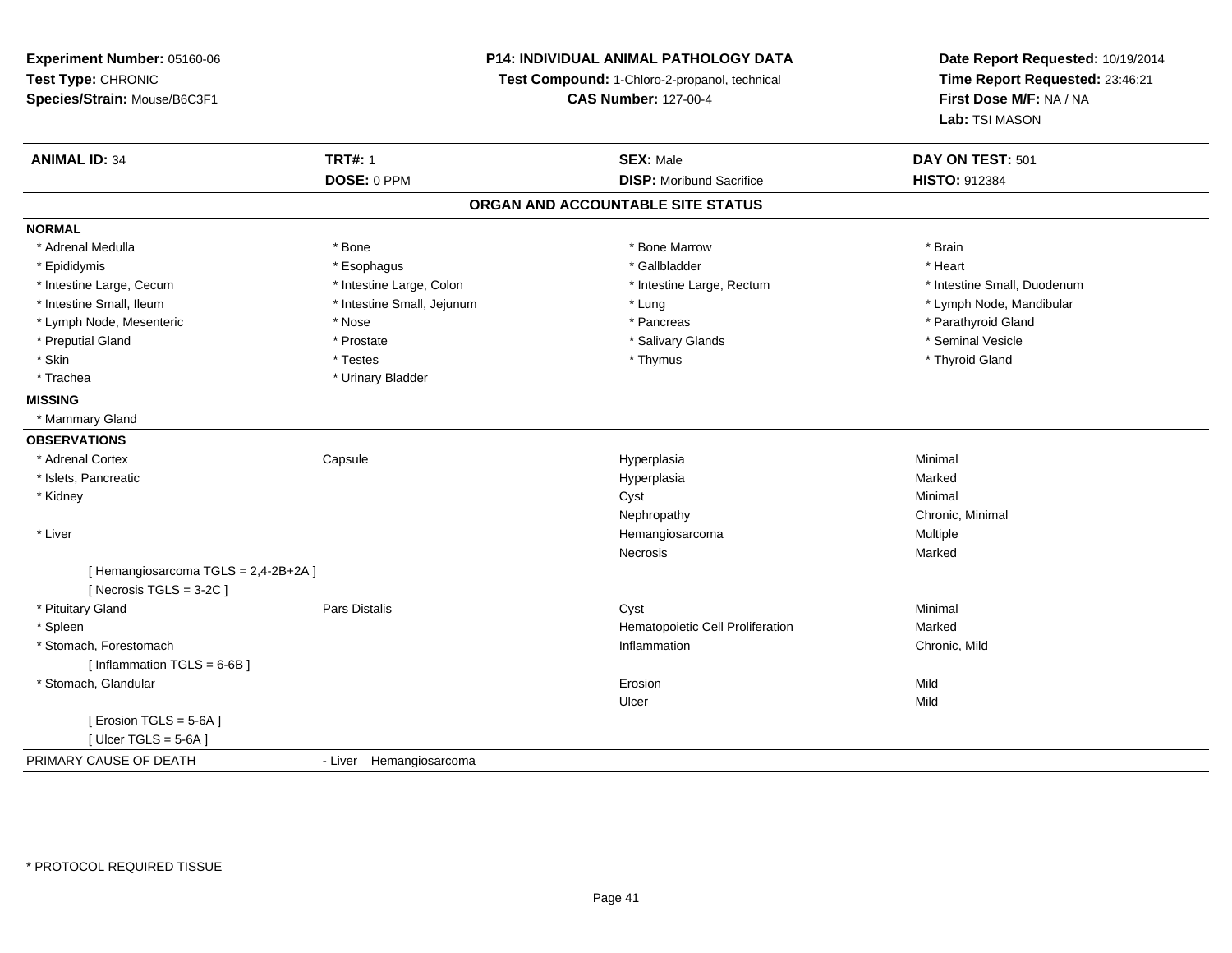| Experiment Number: 05160-06                                                       | P14: INDIVIDUAL ANIMAL PATHOLOGY DATA<br>Test Compound: 1-Chloro-2-propanol, technical<br><b>CAS Number: 127-00-4</b> |                                   | Date Report Requested: 10/19/2014<br>Time Report Requested: 23:46:21<br>First Dose M/F: NA / NA |
|-----------------------------------------------------------------------------------|-----------------------------------------------------------------------------------------------------------------------|-----------------------------------|-------------------------------------------------------------------------------------------------|
| Test Type: CHRONIC                                                                |                                                                                                                       |                                   |                                                                                                 |
| Species/Strain: Mouse/B6C3F1                                                      |                                                                                                                       |                                   |                                                                                                 |
|                                                                                   |                                                                                                                       |                                   | Lab: TSI MASON                                                                                  |
| <b>ANIMAL ID: 35</b>                                                              | <b>TRT#: 1</b>                                                                                                        | <b>SEX: Male</b>                  | DAY ON TEST: 729                                                                                |
|                                                                                   | DOSE: 0 PPM                                                                                                           | <b>DISP: Terminal Sacrifice</b>   | HISTO: 9112385                                                                                  |
|                                                                                   |                                                                                                                       | ORGAN AND ACCOUNTABLE SITE STATUS |                                                                                                 |
| <b>NORMAL</b>                                                                     |                                                                                                                       |                                   |                                                                                                 |
| * Adrenal Medulla                                                                 | * Bone                                                                                                                | * Bone Marrow                     | * Brain                                                                                         |
| * Epididymis                                                                      | * Esophagus                                                                                                           | * Gallbladder                     | * Heart                                                                                         |
| * Intestine Large, Cecum                                                          | * Intestine Large, Colon                                                                                              | * Intestine Large, Rectum         | * Intestine Small, Duodenum                                                                     |
| * Intestine Small, Ileum                                                          | * Intestine Small, Jejunum                                                                                            | * Lung                            | * Lymph Node, Mandibular                                                                        |
| * Lymph Node, Mesenteric                                                          | * Pancreas                                                                                                            | * Parathyroid Gland               | * Pituitary Gland                                                                               |
| * Salivary Glands                                                                 | * Skin                                                                                                                | * Spleen                          | * Stomach, Forestomach                                                                          |
| * Stomach, Glandular                                                              | * Testes                                                                                                              | * Thymus                          | * Thyroid Gland                                                                                 |
| * Trachea                                                                         | * Urinary Bladder                                                                                                     |                                   |                                                                                                 |
| <b>MISSING</b>                                                                    |                                                                                                                       |                                   |                                                                                                 |
| * Mammary Gland                                                                   |                                                                                                                       |                                   |                                                                                                 |
| <b>OBSERVATIONS</b>                                                               |                                                                                                                       |                                   |                                                                                                 |
| * Adrenal Cortex                                                                  | Capsule                                                                                                               | Hyperplasia                       | Minimal                                                                                         |
| * Islets, Pancreatic                                                              |                                                                                                                       | Hyperplasia                       | Marked                                                                                          |
| * Kidney                                                                          |                                                                                                                       | Nephropathy                       | Chronic, Minimal                                                                                |
| * Liver                                                                           |                                                                                                                       | Hepatocellular Adenoma            | Multiple                                                                                        |
| [ Hepatocellular Adenoma TGLS = 3,4-2+2A ]                                        |                                                                                                                       |                                   |                                                                                                 |
| * Nose                                                                            | Nasolacrim Dct                                                                                                        | Inflammation                      | Acute, Minimal                                                                                  |
| Note: TGL 5 pale nodule is in tooth rather than in nasal turbinate on micro exam. |                                                                                                                       |                                   |                                                                                                 |
| * Preputial Gland                                                                 |                                                                                                                       | Cyst                              | Moderate                                                                                        |
| [Cyst TGLS = $1-10$ ]                                                             |                                                                                                                       |                                   |                                                                                                 |
| * Prostate                                                                        |                                                                                                                       | Inflammation                      | Chronic, Mild                                                                                   |
| * Seminal Vesicle                                                                 |                                                                                                                       | Inflammation                      | Chronic, Moderate                                                                               |
| [Inflammation TGLS = $2-11$ ]                                                     |                                                                                                                       |                                   |                                                                                                 |
| Tooth                                                                             |                                                                                                                       | Degeneration                      | Marked                                                                                          |
| [ Degeneration TGLS = 5-9 ]                                                       |                                                                                                                       |                                   |                                                                                                 |
| PRIMARY CAUSE OF DEATH                                                            | $\blacksquare$                                                                                                        |                                   |                                                                                                 |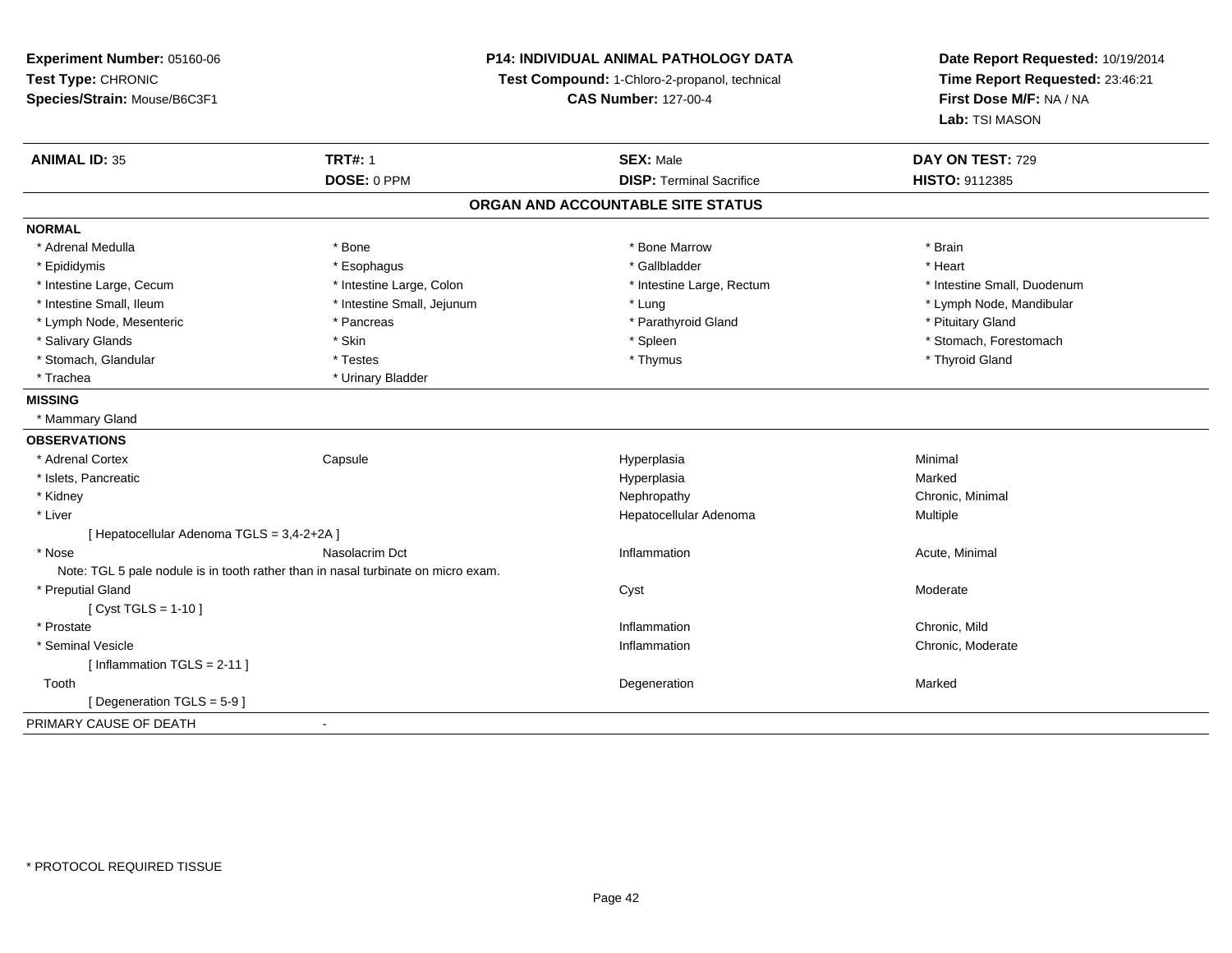| Experiment Number: 05160-06              | <b>P14: INDIVIDUAL ANIMAL PATHOLOGY DATA</b><br>Test Compound: 1-Chloro-2-propanol, technical |                                   | Date Report Requested: 10/19/2014 |  |
|------------------------------------------|-----------------------------------------------------------------------------------------------|-----------------------------------|-----------------------------------|--|
| Test Type: CHRONIC                       |                                                                                               |                                   | Time Report Requested: 23:46:21   |  |
| Species/Strain: Mouse/B6C3F1             |                                                                                               | <b>CAS Number: 127-00-4</b>       | First Dose M/F: NA / NA           |  |
|                                          |                                                                                               |                                   | Lab: TSI MASON                    |  |
| <b>ANIMAL ID: 36</b>                     | <b>TRT#: 1</b>                                                                                | <b>SEX: Male</b>                  | DAY ON TEST: 730                  |  |
|                                          | DOSE: 0 PPM                                                                                   | <b>DISP: Terminal Sacrifice</b>   | <b>HISTO: 912386</b>              |  |
|                                          |                                                                                               | ORGAN AND ACCOUNTABLE SITE STATUS |                                   |  |
| <b>NORMAL</b>                            |                                                                                               |                                   |                                   |  |
| * Adrenal Cortex                         | * Adrenal Medulla                                                                             | * Bone                            | * Bone Marrow                     |  |
| * Epididymis                             | * Esophagus                                                                                   | * Gallbladder                     | * Heart                           |  |
| * Intestine Large, Cecum                 | * Intestine Large, Colon                                                                      | * Intestine Large, Rectum         | * Intestine Small, Duodenum       |  |
| * Intestine Small, Ileum                 | * Intestine Small, Jejunum                                                                    | * Lymph Node, Mandibular          | * Lymph Node, Mesenteric          |  |
| * Nose                                   | * Pancreas                                                                                    | * Parathyroid Gland               | * Pituitary Gland                 |  |
| * Preputial Gland                        | * Prostate                                                                                    | * Salivary Glands                 | * Seminal Vesicle                 |  |
| * Skin                                   | * Spleen                                                                                      | * Stomach, Forestomach            | * Stomach, Glandular              |  |
| * Testes                                 | * Thymus                                                                                      | * Thyroid Gland                   | * Trachea                         |  |
| * Urinary Bladder                        |                                                                                               |                                   |                                   |  |
| <b>MISSING</b>                           |                                                                                               |                                   |                                   |  |
| * Mammary Gland                          |                                                                                               |                                   |                                   |  |
| <b>OBSERVATIONS</b>                      |                                                                                               |                                   |                                   |  |
| * Brain                                  | Thalamus                                                                                      | Mineralization                    | Minimal                           |  |
| * Islets, Pancreatic                     |                                                                                               | Hyperplasia                       | Moderate                          |  |
| * Kidney                                 |                                                                                               | Nephropathy                       | Chronic, Mild                     |  |
| * Liver                                  |                                                                                               | Hepatocellular Carcinoma          |                                   |  |
| [ Hepatocellular Carcinoma TGLS = 1-2A ] |                                                                                               |                                   |                                   |  |
| * Lung                                   | Alveolar Epith                                                                                | Hyperplasia                       | Mild                              |  |
| [Hyperplasia TGLS = 2-1]                 |                                                                                               |                                   |                                   |  |
| PRIMARY CAUSE OF DEATH                   | $\blacksquare$                                                                                |                                   |                                   |  |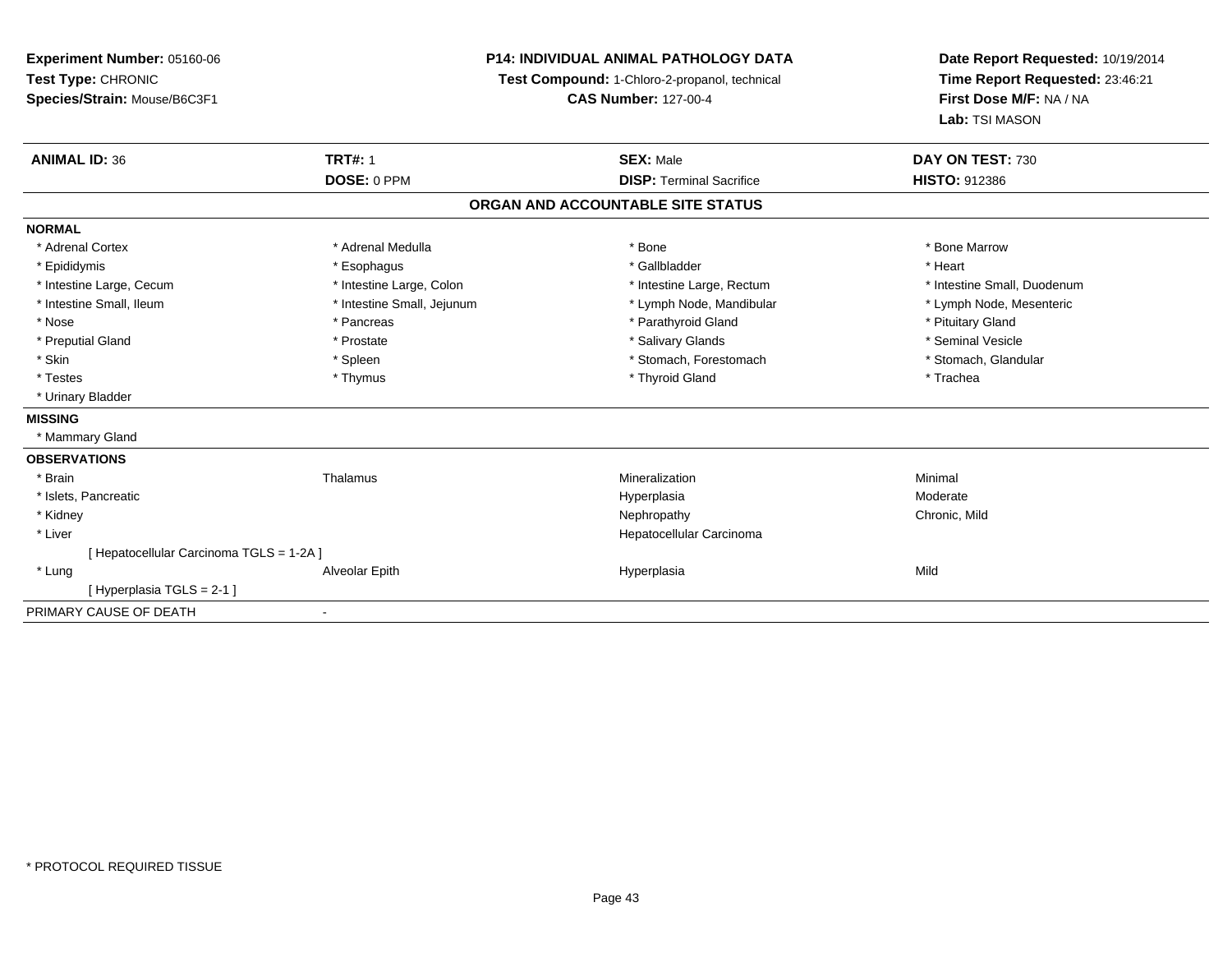**Experiment Number:** 05160-06**Test Type:** CHRONIC **Species/Strain:** Mouse/B6C3F1**P14: INDIVIDUAL ANIMAL PATHOLOGY DATATest Compound:** 1-Chloro-2-propanol, technical **CAS Number:** 127-00-4**Date Report Requested:** 10/19/2014**Time Report Requested:** 23:46:21**First Dose M/F:** NA / NA**Lab:** TSI MASON**ANIMAL ID:** 37**TRT#:** 1 **SEX:** Male **DAY ON TEST:** 730 **DOSE:** 0 PPM **DISP:** Terminal Sacrifice **HISTO:** <sup>912387</sup> **ORGAN AND ACCOUNTABLE SITE STATUSNORMAL**\* Adrenal Cortex \* Adrenal Medulla \* Adrenal Medulla \* Bone \* Bone \* Bone \* Bone \* Bone Marrow \* Gallbladder \* Brain \* Allen the state of the state of the state of the state of the state of the state of the state of the state of the state of the state of the state of the state of the state of the state of the state of the state o \* Heart **\*** Intestine Large, Cecum **\* Intestine Large, Cecum** \* Intestine Large, Colon \* Intestine Large, Rectum \* Intestine Large, Rectum \* Intestine Small, Duodenum \* Intestine Small, Ileum \* Intestine Small, Jejunum \* Lymph Node, Mandibular\* Lymph Node, Mesenteric \* The state of the state of the state of the state of the state of the state of the state of the state of the state of the state of the state of the state of the state of the state of the state of \* Pituitary Gland \* \* \* \* Salivary Glands \* \* \* Salivary Glands \* \* \$eminal Vesicle \* \* \* \* \* \* \$kin \* \* \$kin \* \* Thymus \* Stomach, Forestomach \* Testes \* Stomach, Glandular \* Testes \* Testes \* Testes \* Testes \* Testes \* Testes \* T \* Thyroid Gland \* Trachea \* Trachea \* Trachea \* Urinary Bladder **MISSING** \* Mammary Gland**OBSERVATIONS** \* Islets, Pancreaticc and the control of the control of the control of the control of the control of the control of the control of the control of the control of the control of the control of the control of the control of the control of the co a **Marked**  \* Kidneyy the controller of the controller of the controller of the Nephropathy Chronic, Minimal (Chronic, Minimal  $\mu$  \* Liver Eosinophilic FocusHepatoblastoma Hepatocellular Adenoma Multiple Note: TGL 3 pale mottled color not seen on micro exam.[ Eosinophilic Focus TGLS = 9-2D ][ Hepatoblastoma TGLS = 5,6-2B ][ Hepatocellular Adenoma TGLS = 4,7,8-2A+2C+2E ] \* Lung Alveolar/Bronchiolar Adenoma [ Alveolar/Bronchiolar Adenoma TGLS = 10-1 ] \* Preputial Glandd and the control of the control of the control of the control of the control of the control of the control of the control of the control of the control of the control of the control of the control of the control of the co  $[$  Cyst TGLS = 1,2-10  $]$  \* Prostatee inflammation and the control of the control of the control of the control of the chronic, Minimal of the chronic, Minimal of the chronic of the chronic of the chronic of the chronic of the chronic of the chronic of the c \* SpleenHematopoietic Cell Proliferation Moderate \* Stom Forestom Note: TGL 11 foci not seen on micro exam after retrim/recut.PRIMARY CAUSE OF DEATH-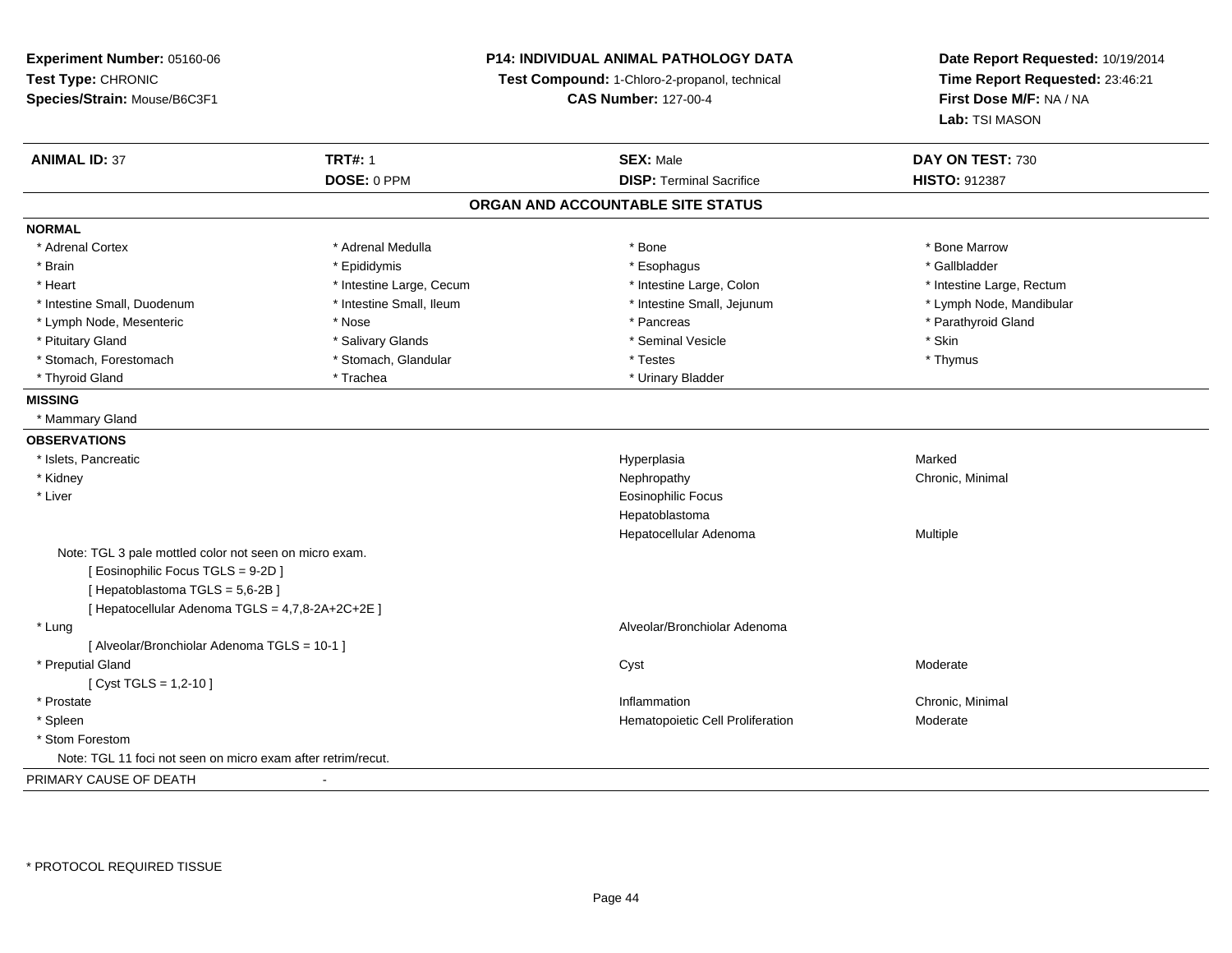**Experiment Number:** 05160-06**Test Type:** CHRONIC **Species/Strain:** Mouse/B6C3F1**P14: INDIVIDUAL ANIMAL PATHOLOGY DATATest Compound:** 1-Chloro-2-propanol, technical **CAS Number:** 127-00-4**Date Report Requested:** 10/19/2014**Time Report Requested:** 23:46:21**First Dose M/F:** NA / NA**Lab:** TSI MASON**ANIMAL ID:** 38**TRT#:** 1 **SEX:** Male **DAY ON TEST:** 729 **DOSE:** 0 PPM**DISP:** Terminal Sacrifice **HISTO:** 912388 **ORGAN AND ACCOUNTABLE SITE STATUSNORMAL**\* Adrenal Medulla \* Adrenal Medulla \* \* The matter of the state of the state of the Marrow \* Bone Marrow \* Adrenal Medulla \* Epididymis \* Epididymis \* Bone Marrow \* Adrenal Medulla \* Epididymis \* Epididymis \* Epididymis \* Epididymis \* Epidi \* Esophagus \* https://www.fragustage.com/web/2019/heart \* Heart \* Heart \* Heart \* Intestine Large, Cecum \* Intestine Large, Cecum \* Gallbladder \* Callbladder \* 11 and 12 and 12 and 12 and 12 and 12 and 12 and 12 and 12 and \* Intestine Small, Ileum \* Intestine Large, Colon \* Intestine Large, Rectum \* Intestine Small, Duodenum \* Intestine Small, Duodenum \* Intestine Small, Jejunum \* Kidney \* Lung \* Lymph Node, Mandibular\* Lymph Node, Mesenteric \* The state \* Nose \* Nose \* Nose \* Prostate \* Prostate \* Prostate \* Prostate \* Prostate \* Spleen \* Salivary Glands \* \* \* Sheen \* Seminal Vesicle \* \* \* Stan \* \* Skin \* \* Skin \* \* Spleen \* \* Spleen \* \* Spleen \* \* Thyroid Gland \* Stomach, Forestomach \* Testes \* Stomach, Glandular \* Testes \* Testes \* Testes \* Testes \* Testes \* Testes \* T \* Trachea \* Urinary Bladder**MISSING** \* Mammary Gland \* Thymus**OBSERVATIONS** \* Adrenal CortexCapsule<br>Thalamus Hyperplasia Minimal \* Brainn and the matter of the Thalamus and the Minimal of the Minimal of the Minimal of the Minimal of the Minimal o<br>Thalamus and the Minimal of the Minimal of the Minimal of the Minimal of the Minimal of the Minimal of the Min \* Islets, Pancreaticc and the control of the control of the control of the control of the control of the control of the control of the control of the control of the control of the control of the control of the control of the control of the co a Mild \* Liver Eosinophilic FocusHepatoblastoma Hepatocellular Adenoma Multiple Hepatocellular Carcinoma[ Eosinophilic Focus TGLS = 7-2D ] $[$  Hepatoblastoma TGLS = 6-2C  $]$ [ Hepatocellular Adenoma TGLS = 3,5-2+2B ][ Hepatocellular Carcinoma TGLS = 4-2A ]**Mesentery** y the control of the set of the control of the Moderate of the Moderate of the Moderate of the Moderate of the Moderate of the Moderate of the Moderate of the Moderate of the Moderate of the Moderate of the Moderate of the  $[$  Necrosis TGLS = 2-5A  $]$  \* Pancreass the control of the control of the control of the control of the control of the control of the control of the control of the control of the control of the control of the control of the control of the control of the contro Note: TGL 2 dark nodule is in mesentery rather than in pancreas on micro exam. \* Pituitary Gland Pars Distalis Hyperplasia Mild \* Preputial Glandd and the control of the control of the control of the control of the control of the control of the control of the control of the control of the control of the control of the control of the control of the control of the co [ Cyst TGLS = 1-10 ]PRIMARY CAUSE OF DEATH-

\* PROTOCOL REQUIRED TISSUE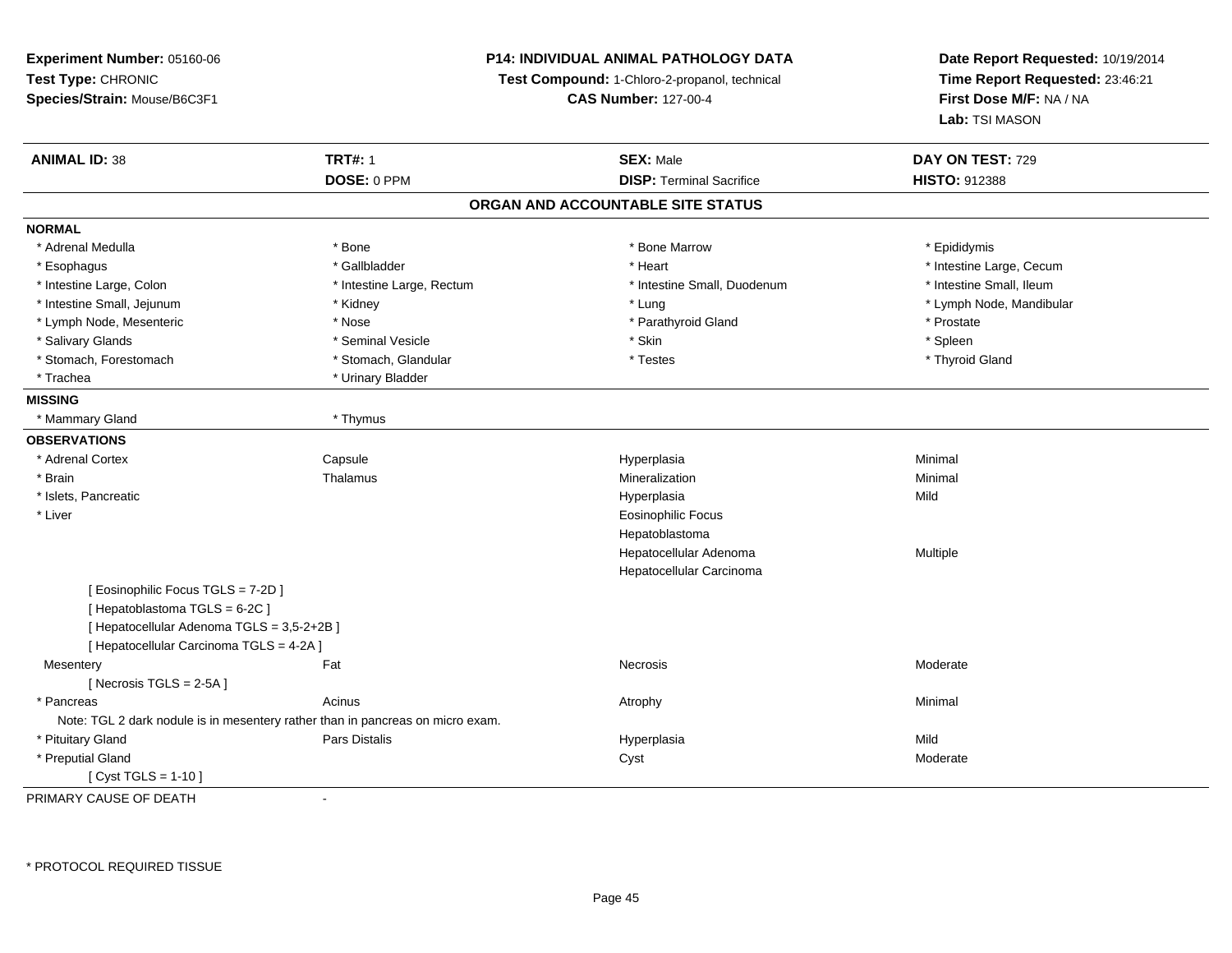| <b>Experiment Number: 05160-06</b><br><b>Test Type: CHRONIC</b><br>Species/Strain: Mouse/B6C3F1 |                                      | <b>P14: INDIVIDUAL ANIMAL PATHOLOGY DATA</b><br>Test Compound: 1-Chloro-2-propanol, technical<br><b>CAS Number: 127-00-4</b> | Date Report Requested: 10/19/2014<br>Time Report Requested: 23:46:21<br>First Dose M/F: NA / NA<br><b>Lab:</b> TSI MASON |
|-------------------------------------------------------------------------------------------------|--------------------------------------|------------------------------------------------------------------------------------------------------------------------------|--------------------------------------------------------------------------------------------------------------------------|
| <b>ANIMAL ID: 38</b>                                                                            | <b>TRT#: 1</b><br><b>DOSE: 0 PPM</b> | <b>SEX: Male</b><br><b>DISP: Terminal Sacrifice</b>                                                                          | <b>DAY ON TEST: 729</b><br><b>HISTO: 912388</b>                                                                          |
|                                                                                                 |                                      | ORGAN AND ACCOUNTABLE SITE STATUS                                                                                            |                                                                                                                          |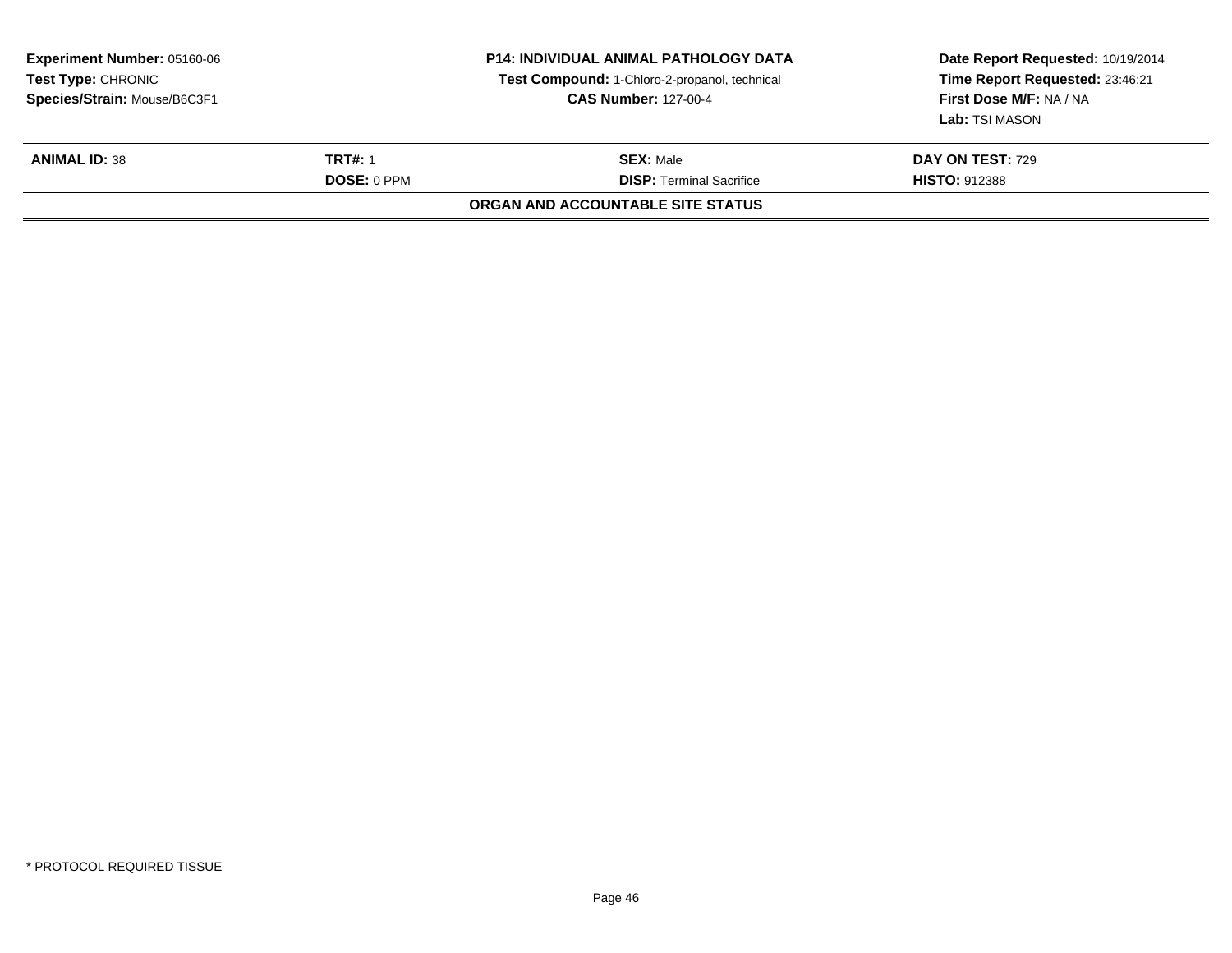**Experiment Number:** 05160-06**Test Type:** CHRONIC **Species/Strain:** Mouse/B6C3F1**P14: INDIVIDUAL ANIMAL PATHOLOGY DATATest Compound:** 1-Chloro-2-propanol, technical **CAS Number:** 127-00-4**Date Report Requested:** 10/19/2014**Time Report Requested:** 23:46:21**First Dose M/F:** NA / NA**Lab:** TSI MASON**ANIMAL ID:** 39 **TRT#:** <sup>1</sup> **SEX:** Male **DAY ON TEST:** <sup>729</sup> **DOSE:** 0 PPM**DISP:** Terminal Sacrifice **HISTO:** 912389 **ORGAN AND ACCOUNTABLE SITE STATUSNORMAL**\* Adrenal Medulla \* Adrenal Medulla \* \* The matter of the state of the state of the Marrow \* Bone Marrow \* Adrenal Medulla \* Epididymis \* Epididymis \* Bone Marrow \* Adrenal Medulla \* Epididymis \* Epididymis \* Epididymis \* Epididymis \* Epidi \* Esophagus \* https://www.fragustage.com/web/2019/heart \* Heart \* Heart \* Heart \* Intestine Large, Cecum \* Intestine Large, Cecum \* Gallbladder \* Callbladder \* 11 and 12 and 12 and 12 and 12 and 12 and 12 and 12 and 12 and \* Intestine Small, Ileum \* Intestine Large, Colon \* Intestine Large, Rectum \* Intestine Small, Duodenum \* Intestine Small, Duodenum \* Intestine Small, Jejunum \* The manner of the state of the state of the state of the state of the state of the state of the state of the state of the state of the state of the state of the state of the state of the state \* Nose \* Pancreas \* Pituitary Gland \* Prostate\* Salivary Glands \* The state of the seminal Vesicle \* Skin \* Skin \* Skin \* Stomach, Forestomach, Forestomach, Forestomach, Forestomach, Forestomach, Forestomach, Forestomach, Forestomach, Forestomach, Forestomach, Foresto \* Stomach, Glandular \* Trachea \* Testes \* Thyroid Gland \* Thyroid Gland \* The store \* Trachea \* Trachea \* Urinary Bladder**MISSING** \* Parathyroid Gland \* Thymus**OBSERVATIONS** \* Adrenal CortexCapsule<br>Thalamus Hyperplasia Minimal \* Brainn and the matter of the Thalamus and the Minimal of the Minimal of the Minimal of the Minimal of the Minimal o<br>Thalamus and the Minimal of the Minimal of the Minimal of the Minimal of the Minimal of the Minimal of the Min \* Islets, Pancreaticc and the control of the control of the control of the control of the control of the control of the control of the control of the control of the control of the control of the control of the control of the control of the co a **Marked**  \* Kidneyy the controller of the controller of the controller of the Nephropathy Chronic, Minimal (Chronic, Minimal  $\mu$  \* Liver Histiocytic Sarcoma[ Histiocytic Sarcoma TGLS = 6,7,8-2+2A ] \* Lymph Node, Mesenteric Histiocytic Sarcoma[ Histiocytic Sarcoma TGLS = 3-5 ] \* Preputial Glandd and the control of the control of the control of the control of the control of the control of the control of the control of the control of the control of the control of the control of the control of the control of the co [ Cyst TGLS = 1-10 ] \* Sem Ves Note: TGL 2 enlarged seminal vesicle is normal on micro exam. \* Spleen Histiocytic Sarcoma [ Histiocytic Sarcoma TGLS = 4,5-12 ]PRIMARY CAUSE OF DEATH-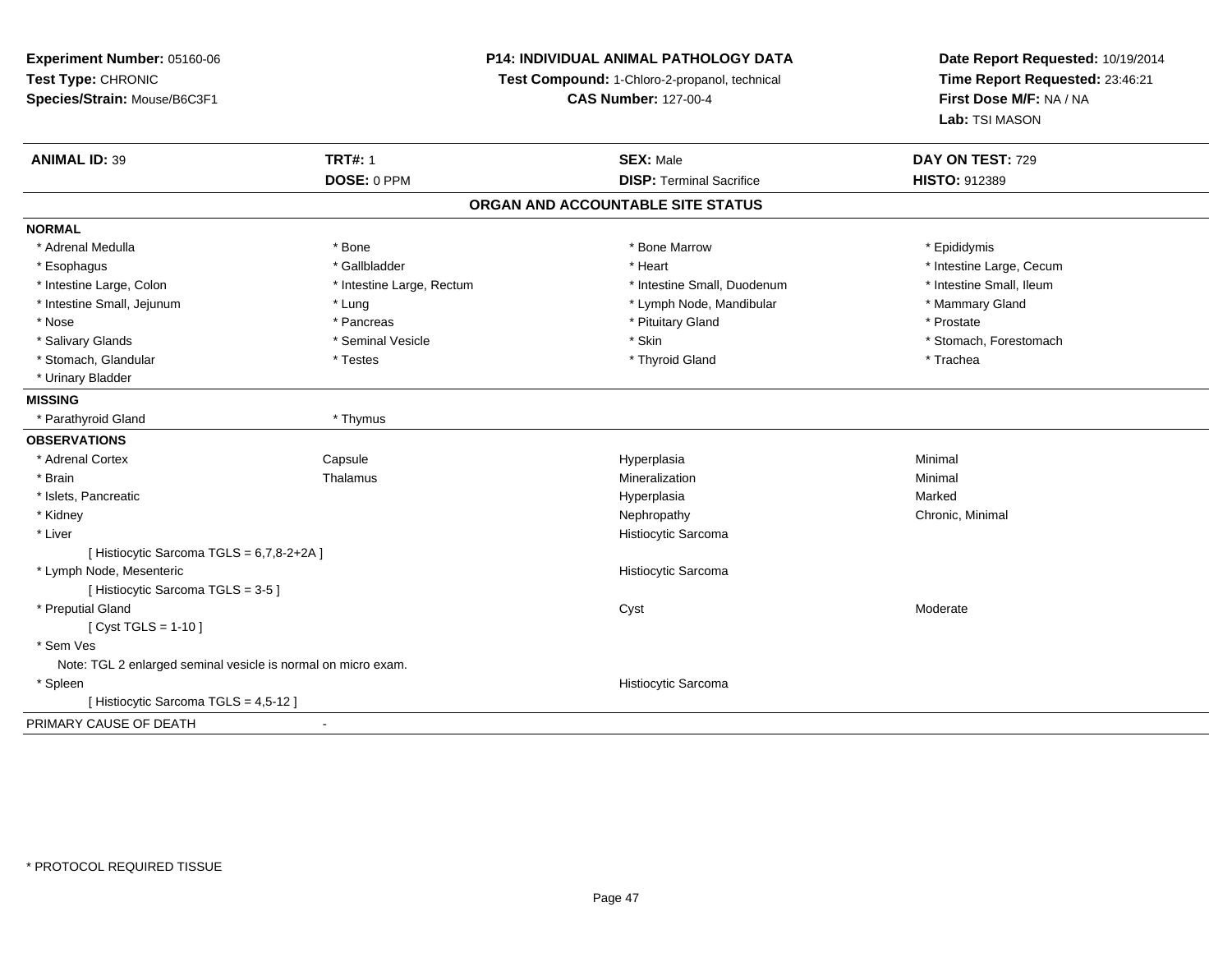| Experiment Number: 05160-06              |                          | P14: INDIVIDUAL ANIMAL PATHOLOGY DATA         | Date Report Requested: 10/19/2014<br>Time Report Requested: 23:46:21<br>First Dose M/F: NA / NA |
|------------------------------------------|--------------------------|-----------------------------------------------|-------------------------------------------------------------------------------------------------|
| Test Type: CHRONIC                       |                          | Test Compound: 1-Chloro-2-propanol, technical |                                                                                                 |
| Species/Strain: Mouse/B6C3F1             |                          | <b>CAS Number: 127-00-4</b>                   |                                                                                                 |
|                                          |                          |                                               | Lab: TSI MASON                                                                                  |
| <b>ANIMAL ID: 40</b>                     | <b>TRT#: 1</b>           | <b>SEX: Male</b>                              | DAY ON TEST: 729                                                                                |
|                                          | DOSE: 0 PPM              | <b>DISP: Terminal Sacrifice</b>               | <b>HISTO: 912390</b>                                                                            |
|                                          |                          | ORGAN AND ACCOUNTABLE SITE STATUS             |                                                                                                 |
| <b>NORMAL</b>                            |                          |                                               |                                                                                                 |
| * Adrenal Cortex                         | * Adrenal Medulla        | * Bone                                        | * Bone Marrow                                                                                   |
| * Brain                                  | * Epididymis             | * Esophagus                                   | * Gallbladder                                                                                   |
| * Heart                                  | * Intestine Large, Cecum | * Intestine Large, Colon                      | * Intestine Large, Rectum                                                                       |
| * Intestine Small, Duodenum              | * Intestine Small, Ileum | * Intestine Small, Jejunum                    | * Lymph Node, Mandibular                                                                        |
| * Lymph Node, Mesenteric                 | * Nose                   | * Pancreas                                    | * Parathyroid Gland                                                                             |
| * Pituitary Gland                        | * Prostate               | * Salivary Glands                             | * Seminal Vesicle                                                                               |
| * Skin                                   | $^*$ Spleen              | * Stomach, Forestomach                        | * Stomach, Glandular                                                                            |
| $^\star$ Testes                          | * Trachea                | * Urinary Bladder                             |                                                                                                 |
| <b>MISSING</b>                           |                          |                                               |                                                                                                 |
| * Mammary Gland                          | * Thymus                 |                                               |                                                                                                 |
| <b>OBSERVATIONS</b>                      |                          |                                               |                                                                                                 |
| * Islets, Pancreatic                     |                          | Hyperplasia                                   | Mild                                                                                            |
| * Kidney                                 |                          | Nephropathy                                   | Chronic, Mild                                                                                   |
| * Liver                                  |                          | Hepatocellular Adenoma                        | Multiple                                                                                        |
|                                          |                          | Hepatocellular Carcinoma                      |                                                                                                 |
|                                          |                          | Inflammation                                  | Chronic, Mild                                                                                   |
|                                          |                          | Necrosis                                      | Moderate                                                                                        |
| [ Hepatocellular Adenoma TGLS = 5-2B ]   |                          |                                               |                                                                                                 |
| [ Hepatocellular Carcinoma TGLS = 4-2A ] |                          |                                               |                                                                                                 |
| * Lung                                   |                          | Hepatocellular Carcinoma                      | Metastatic (Liver)                                                                              |
| * Preputial Gland                        |                          | Cyst                                          | Moderate                                                                                        |
|                                          |                          | Pigmentation                                  | Minimal                                                                                         |
| [Cyst TGLS = $1-10A$ ]                   |                          |                                               |                                                                                                 |
| [ Pigmentation TGLS = 2,3-10 ]           |                          |                                               |                                                                                                 |
| * Thyroid Gland                          | <b>Follicular Cel</b>    | Hyperplasia                                   | Mild                                                                                            |
| PRIMARY CAUSE OF DEATH                   |                          |                                               |                                                                                                 |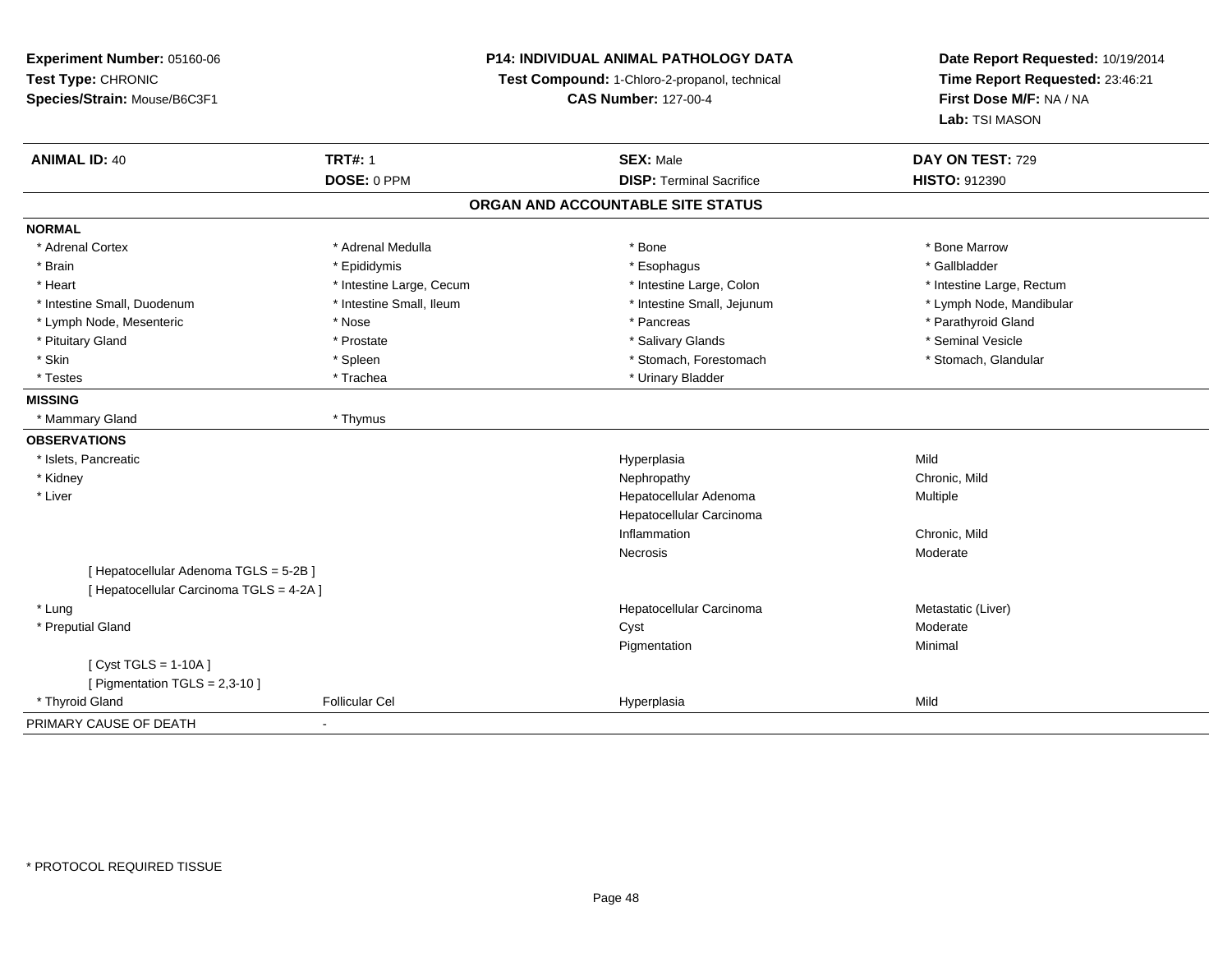**Experiment Number:** 05160-06**Test Type:** CHRONIC **Species/Strain:** Mouse/B6C3F1**P14: INDIVIDUAL ANIMAL PATHOLOGY DATATest Compound:** 1-Chloro-2-propanol, technical **CAS Number:** 127-00-4**Date Report Requested:** 10/19/2014**Time Report Requested:** 23:46:21**First Dose M/F:** NA / NA**Lab:** TSI MASON**ANIMAL ID:** 41**TRT#:** 1 **SEX:** Male **DAY ON TEST:** 518 **DOSE:** 0 PPM**DISP:** Natural Death **HISTO:** 912391 **ORGAN AND ACCOUNTABLE SITE STATUSNORMAL**\* Adrenal Medulla \* Adrenal Medulla \* \* The matter of the state of the state of the Marrow \* Bone Marrow \* Adrenal Medulla \* Epididymis \* Epididymis \* Bone Marrow \* Adrenal Medulla \* Epididymis \* Epididymis \* Epididymis \* Epididymis \* Epidi \* Intestine Large, Colon \* Esophagus \* **Example 2008** \* Intestine Large, Cecum \* Intestine Large, Cecum \* Intestine Large, Cecum \* Intestine Large, Rectum \* Thestine Small, Ileum \* Intestine Small, Ileum \* Intestine Small, Jejunum \* \* Kidney \* Lung \* Lymph Node, Mandibular \* Nose \* Lymph Node, Mesenteric \* Nose \* Nose \* Preputial Gland \* Pancreas \* \* Parathyroid Gland \* \* Parathyroid Gland \* \* Pituitary Gland \* \* Preputial Gland \* \* Preputial Gland \* Prostate \* \* Seminal Vesicle \* \* Seminal Vesicle \* \* Seminal Vesicle \* \* Spleen \* \* Spleen \* \* Spleen \* \* Spleen \* \* Spleen \* \* Spleen \* \* Spleen \* \* Spleen \* \* Spleen \* \* Spleen \* \* Spleen \* \* Spleen \* \* Spleen \* \* Sple \* Urinary Bladder \* Testes \* \* Thyroid Gland \* \* Thyroid Gland \* \* Trachea \* \* Trachea \* \* \* Trachea \* Urinary Bladder \* \* Urinary Bladder \* \* Urinary Bladder \* \* Urinary Bladder \* \* Urinary Bladder \* \* Urinary Bladder \* \* Urinary Bladder \* **MISSING** \* Mammary Gland \* Thymus**AUTO PRECLUDES DIAG.**\* Gallbladder **Franch Channel Small, Duodenum** 1997 (Stomach, Forestomach \* Stomach, The Stomach, Glandular **OBSERVATIONS** \* Adrenal Cortex Hypertrophy Focal, Minimal \* Brainn and the matter of the Thalamus and the Minimal of the Minimal of the Minimal of the Minimal of the Minimal o<br>Thalamus and the Minimal of the Minimal of the Minimal of the Minimal of the Minimal of the Minimal of the Min \* Islets, Pancreaticc and the control of the control of the control of the control of the control of the control of the control of the control of the control of the control of the control of the control of the control of the control of the co Hyperplasia Moderate \* Liver Hepatoblastoma Hepatocellular Adenoma[ Hepatoblastoma TGLS = 2-2 ][ Hepatocellular Adenoma TGLS = 2-2+2A ] \* Skinn and the extent of the extended of the extended of the extended of the extended of the extended of the extend<br>In the extended of the extended of the extended of the extended of the extended of the extended of the extended [ Cyst TGLS = 1-13 ]PRIMARY CAUSE OF DEATH- Liver Hepatocellular Adenoma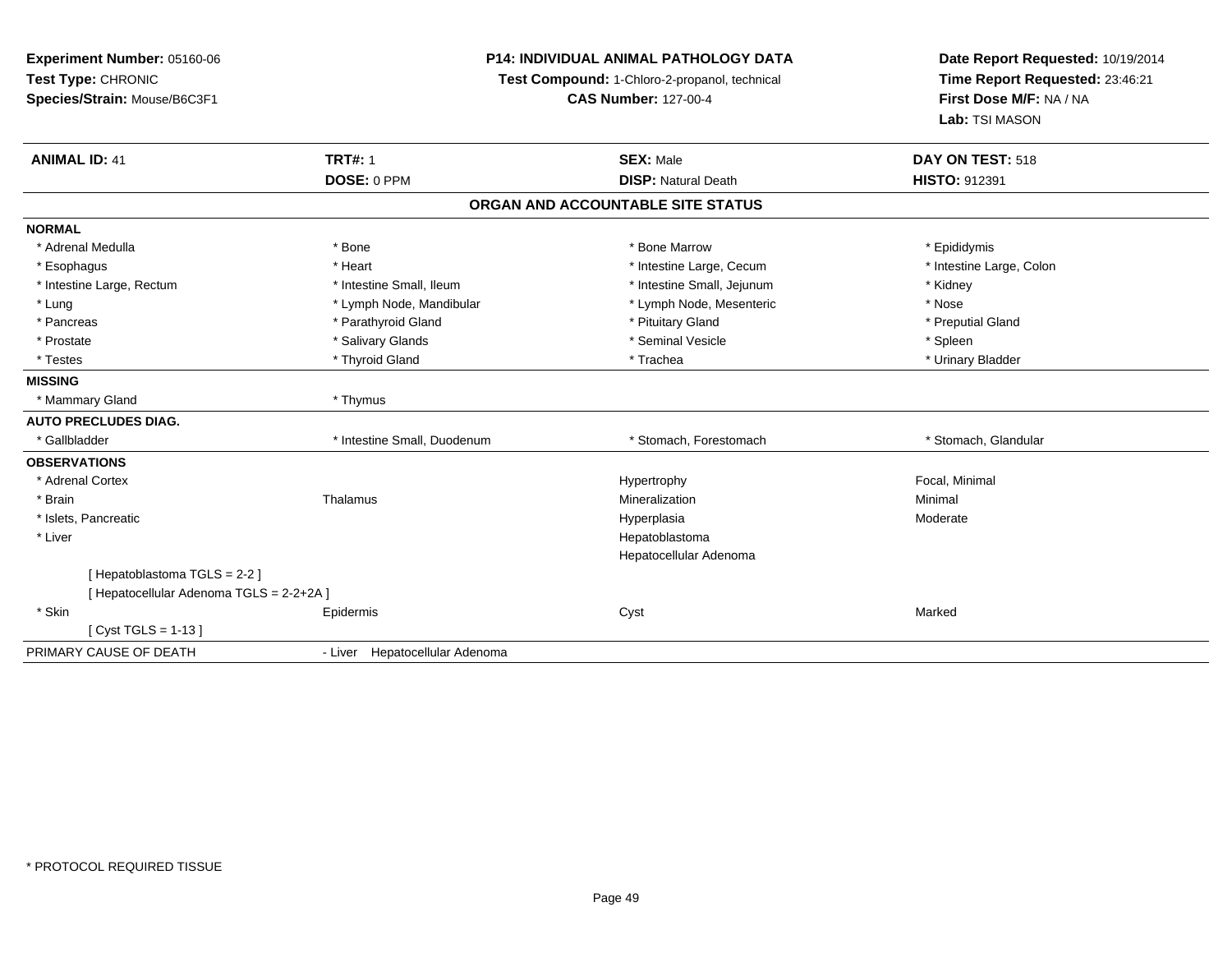| Experiment Number: 05160-06                   | P14: INDIVIDUAL ANIMAL PATHOLOGY DATA<br>Test Compound: 1-Chloro-2-propanol, technical<br><b>CAS Number: 127-00-4</b> |                                   | Date Report Requested: 10/19/2014                          |  |
|-----------------------------------------------|-----------------------------------------------------------------------------------------------------------------------|-----------------------------------|------------------------------------------------------------|--|
| Test Type: CHRONIC                            |                                                                                                                       |                                   | Time Report Requested: 23:46:21<br>First Dose M/F: NA / NA |  |
| Species/Strain: Mouse/B6C3F1                  |                                                                                                                       |                                   |                                                            |  |
|                                               |                                                                                                                       |                                   | Lab: TSI MASON                                             |  |
| <b>ANIMAL ID: 42</b>                          | <b>TRT#: 1</b>                                                                                                        | <b>SEX: Male</b>                  | DAY ON TEST: 729                                           |  |
|                                               | DOSE: 0 PPM                                                                                                           | <b>DISP: Terminal Sacrifice</b>   | HISTO: 912392                                              |  |
|                                               |                                                                                                                       | ORGAN AND ACCOUNTABLE SITE STATUS |                                                            |  |
| <b>NORMAL</b>                                 |                                                                                                                       |                                   |                                                            |  |
| * Adrenal Medulla                             | * Bone                                                                                                                | * Bone Marrow                     | * Epididymis                                               |  |
| * Esophagus                                   | * Gallbladder                                                                                                         | * Intestine Large, Cecum          | * Intestine Large, Colon                                   |  |
| * Intestine Large, Rectum                     | * Intestine Small, Duodenum                                                                                           | * Intestine Small, Ileum          | * Intestine Small, Jejunum                                 |  |
| * Lymph Node, Mandibular                      | * Lymph Node, Mesenteric                                                                                              | * Nose                            | * Pancreas                                                 |  |
| * Pituitary Gland                             | * Preputial Gland                                                                                                     | * Prostate                        | * Salivary Glands                                          |  |
| * Seminal Vesicle                             | * Skin                                                                                                                | * Spleen                          | * Stomach, Forestomach                                     |  |
| * Testes                                      | * Thymus                                                                                                              | * Trachea                         | * Urinary Bladder                                          |  |
| <b>MISSING</b>                                |                                                                                                                       |                                   |                                                            |  |
| * Mammary Gland                               | * Parathyroid Gland                                                                                                   |                                   |                                                            |  |
| <b>OBSERVATIONS</b>                           |                                                                                                                       |                                   |                                                            |  |
| * Adrenal Cortex                              | Capsule                                                                                                               | Hyperplasia                       | Minimal                                                    |  |
| * Brain                                       | Thalamus                                                                                                              | Mineralization                    | Minimal                                                    |  |
| * Heart                                       |                                                                                                                       | Cardiomyopathy                    | Minimal                                                    |  |
| * Islets, Pancreatic                          |                                                                                                                       | Hyperplasia                       | Mild                                                       |  |
| * Kidney                                      |                                                                                                                       | Cyst                              | Mild                                                       |  |
|                                               |                                                                                                                       | Nephropathy                       | Chronic, Moderate                                          |  |
| [Cyst TGLS = $1-3A$ ]                         |                                                                                                                       |                                   |                                                            |  |
| * Liver                                       |                                                                                                                       | <b>Eosinophilic Focus</b>         |                                                            |  |
|                                               |                                                                                                                       | Hepatocellular Adenoma            |                                                            |  |
| [Eosinophilic Focus TGLS = 5-2A]              |                                                                                                                       |                                   |                                                            |  |
| [ Hepatocellular Adenoma TGLS = 2-2 ]         |                                                                                                                       |                                   |                                                            |  |
| * Lung                                        |                                                                                                                       | Alveolar/Bronchiolar Carcinoma    |                                                            |  |
| [ Alveolar/Bronchiolar Carcinoma TGLS = 4-1 ] |                                                                                                                       |                                   |                                                            |  |
| * Stomach, Glandular                          |                                                                                                                       | Hyperplasia                       | Mild                                                       |  |
| [ Hyperplasia TGLS = 6-6.2 ]                  |                                                                                                                       |                                   |                                                            |  |
| * Thyroid Gland                               | C Cell                                                                                                                | Carcinoma                         |                                                            |  |
| [Carcinoma TGLS = 3-12]                       |                                                                                                                       |                                   |                                                            |  |
| PRIMARY CAUSE OF DEATH                        | $\blacksquare$                                                                                                        |                                   |                                                            |  |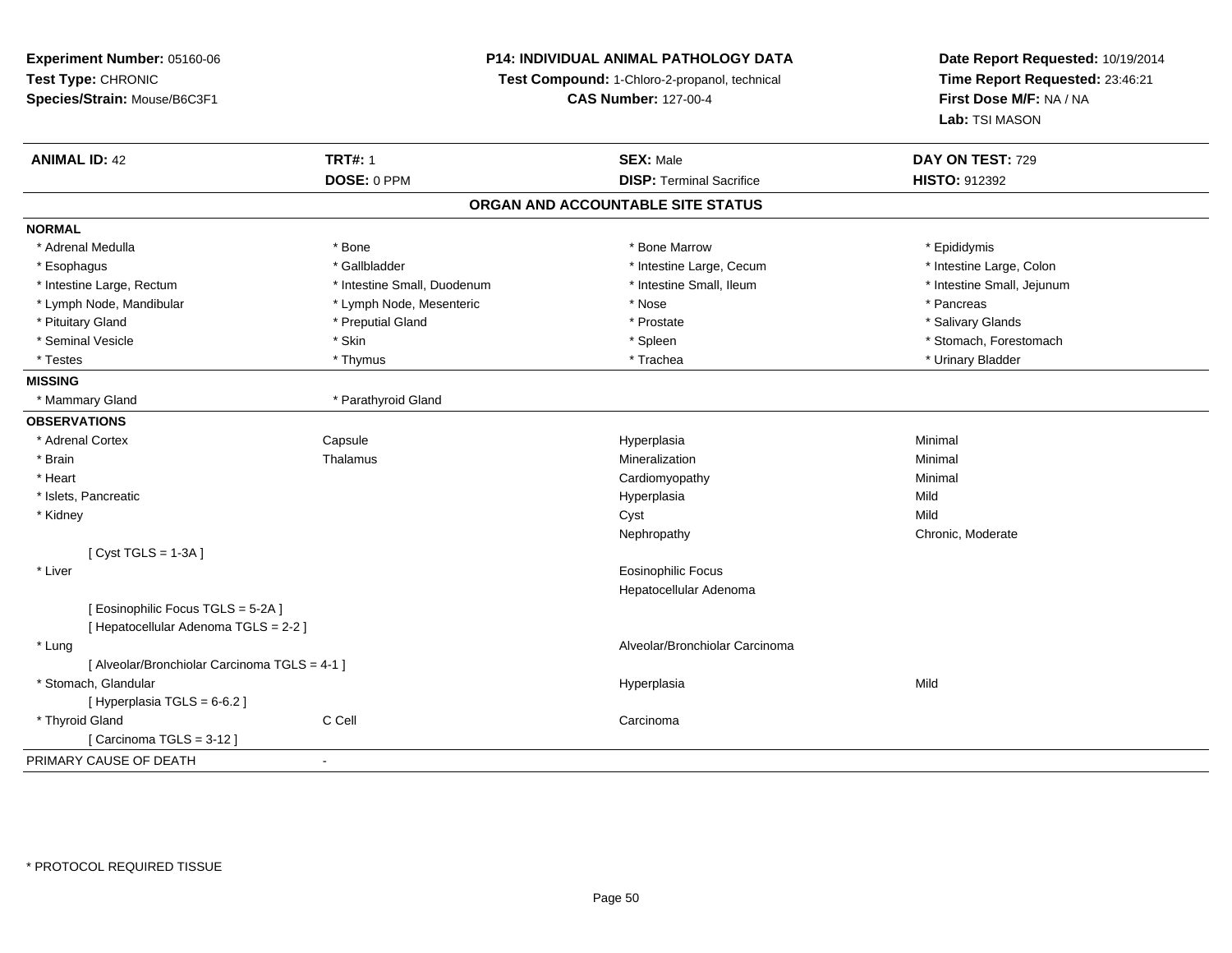**Experiment Number:** 05160-06**Test Type:** CHRONIC **Species/Strain:** Mouse/B6C3F1**P14: INDIVIDUAL ANIMAL PATHOLOGY DATATest Compound:** 1-Chloro-2-propanol, technical **CAS Number:** 127-00-4**Date Report Requested:** 10/19/2014**Time Report Requested:** 23:46:21**First Dose M/F:** NA / NA**Lab:** TSI MASON**ANIMAL ID:** 43**TRT#:** 1 **SEX:** Male **DAY ON TEST:** 729 **DOSE:** 0 PPM**DISP:** Terminal Sacrifice **HISTO:** 912393 **ORGAN AND ACCOUNTABLE SITE STATUSNORMAL**\* Adrenal Medulla \* Adrenal Medulla \* \* The matter of the state of the state of the Marrow \* Bone Marrow \* Adrenal Medulla \* Epididymis \* Epididymis \* Bone Marrow \* Adrenal Medulla \* Epididymis \* Epididymis \* Epididymis \* Epididymis \* Epidi \* Intestine Large, Colon \* Esophagus \* Intestine Large, Cecum \* Callbladder \* 10 \* Intestine Large, Cecum \* Intestine Large, Cecum \* \* Intestine Large, Rectum \* Thestine Small, Duodenum \* Number of the small, Ileum \* Intestine Small, Jejunum \* Intestine Small, Jejunum \* Lymph Node, Mandibular \* The state of the Mose \* Pancreas \* Pancreas \* Pancreas \* Pancreas \* Pancreas \* Pancreas \* Prostate \* Parathyroid Gland \* **All and \* Pituitary Gland \* Prostate and \* Preputial Gland** \* Preputial Gland \* Spleen \* Salivary Glands \* \* \* Sheen \* Seminal Vesicle \* \* \* Stan \* \* Skin \* \* Skin \* \* Spleen \* \* Spleen \* \* Spleen \* \* Thymus \* Stomach, Forestomach \* Testes \* Stomach, Glandular \* Testes \* Testes \* Testes \* Testes \* Testes \* Testes \* T \* Thyroid Gland \* Trachea \* Trachea \* Trachea \* Urinary Bladder **MISSING** \* Mammary Gland**OBSERVATIONS** \* Adrenal CortexCapsule<br>Thalamus e and the Hyperplasia Moderate Moderate and the Hyperplasia method of the Moderate Moderate  $\mathsf{M}$  \* Brainn and the matter of the Thalamus and the Minimal of the Minimal of the Minimal of the Minimal of the Minimal o<br>Thalamus and the Minimal of the Minimal of the Minimal of the Minimal of the Minimal of the Minimal of the Min \* Heart Cardiomyopathy Minimal \* Islets, Pancreaticc and the control of the control of the control of the control of the control of the control of the control of the control of the control of the control of the control of the control of the control of the control of the co a Mild \* Kidneyy the control of the control of the control of the control of the control of the control of the control of the control of the control of the control of the control of the control of the control of the control of the contro Renal Tubule Hyperplasia Minimal Nephropathy Chronic, Mild[ Cyst TGLS = 2-3A ] \* Liver Eosinophilic Focus Hepatocellular Adenoma[ Eosinophilic Focus TGLS = 3-2A ][ Hepatocellular Adenoma TGLS = 3-2A ] \* Lung Alveolar/Bronchiolar Carcinoma [ Alveolar/Bronchiolar Carcinoma TGLS = 4-1 ]**Mesentery** y the contract of the contract of the contract of the contract of the contract of the contract of the contract of the contract of the contract of the contract of the contract of the contract of the contract of the contract  $[$  Necrosis TGLS = 1-13  $]$ PRIMARY CAUSE OF DEATH-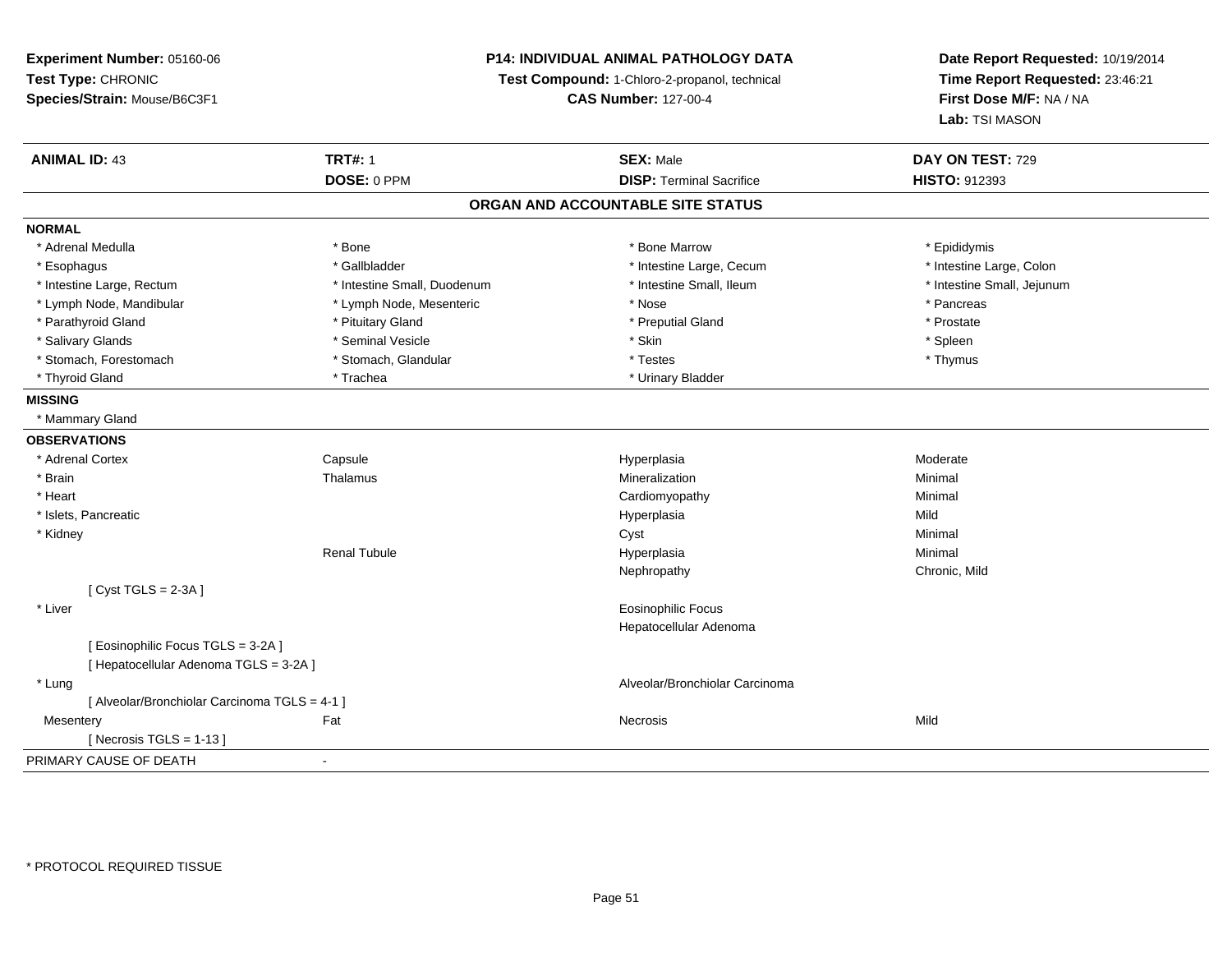**Experiment Number:** 05160-06**Test Type:** CHRONIC **Species/Strain:** Mouse/B6C3F1**P14: INDIVIDUAL ANIMAL PATHOLOGY DATATest Compound:** 1-Chloro-2-propanol, technical **CAS Number:** 127-00-4**Date Report Requested:** 10/19/2014**Time Report Requested:** 23:46:21**First Dose M/F:** NA / NA**Lab:** TSI MASON**ANIMAL ID:** 44**TRT#:** 1 **SEX:** Male **DAY ON TEST:** 714 **DOSE:** 0 PPM **DISP:** Moribund Sacrifice **HISTO:** <sup>912394</sup> **ORGAN AND ACCOUNTABLE SITE STATUSNORMAL**\* Adrenal Medulla \* Adrenal Medulla \* \* The matter of the state of the state of the Marrow \* Bone Marrow \* Adrenal Medulla \* Epididymis \* Epididymis \* Bone Marrow \* Adrenal Medulla \* Epididymis \* Epididymis \* Epididymis \* Epididymis \* Epidi \* Esophagus \* https://www.fragustage.com/web/2019/heart \* Heart \* Heart \* Heart \* Intestine Large, Cecum \* Intestine Large, Cecum \* Gallbladder \* Callbladder \* 11 and 12 and 12 and 12 and 12 and 12 and 12 and 12 and 12 and \* Intestine Small, Ileum \* Intestine Large, Colon \* Intestine Large, Rectum \* Intestine Small, Duodenum \* Intestine Small, Duodenum \* Intestine Small, Jejunum \* \* \* https://www.fat.com/setter/educition/setter/filesophysics.com/setter/filesophysics.com/setter/filesophysics.com/setter/filesophysics.com/setter/filesophysics.com/setter/filesophysics.com/se \* Lymph Node, Mesenteric \* The state of the state of the state of the state of the state of the state of the state of the state of the state of the state of the state of the state of the state of the state of the state of \* Pituitary Gland \* \* Then the state \* Preputial Gland \* Prosection \* Prostate \* \* Salivary Glands \* Salivary Glands \* Salivary Glands \* Salivary Glands \* Salivary Glands \* Salivary Glands \* Salivary Glands \* Salivary Glan \* Seminal Vesicle \* The state of the set of the set of the set of the set of the set of the set of the set of the set of the set of the set of the set of the set of the set of the set of the set of the set of the set of th \* Stomach, Glandular \* Thestes \* Testes \* Thymus \* Thymus \* Thymus \* Thymus \* Thymus \* Thyroid Gland \* Trachea**MISSING** \* Mammary Gland**OBSERVATIONS** \* Adrenal Cortex Capsule Hyperplasia Minimal \* Brainn and the matter of the Thalamus and the Minimal of the Minimal of the Minimal of the Minimal of the Minimal o<br>Thalamus and the Minimal of the Minimal of the Minimal of the Minimal of the Minimal of the Minimal of the Min \* Kidneyy the controller of the controller of the controller of the controller of the controller of the chronic, Mild \* Liver Eosinophilic Focus Hepatocellular Adenoma[ Hepatocellular Adenoma TGLS = 2-2A ] \* Urinary Bladderr and the control of the control of the control of the control of the control of the control of the control of Inflammation **Chronic, Mild** PRIMARY CAUSE OF DEATH- UNCERTAIN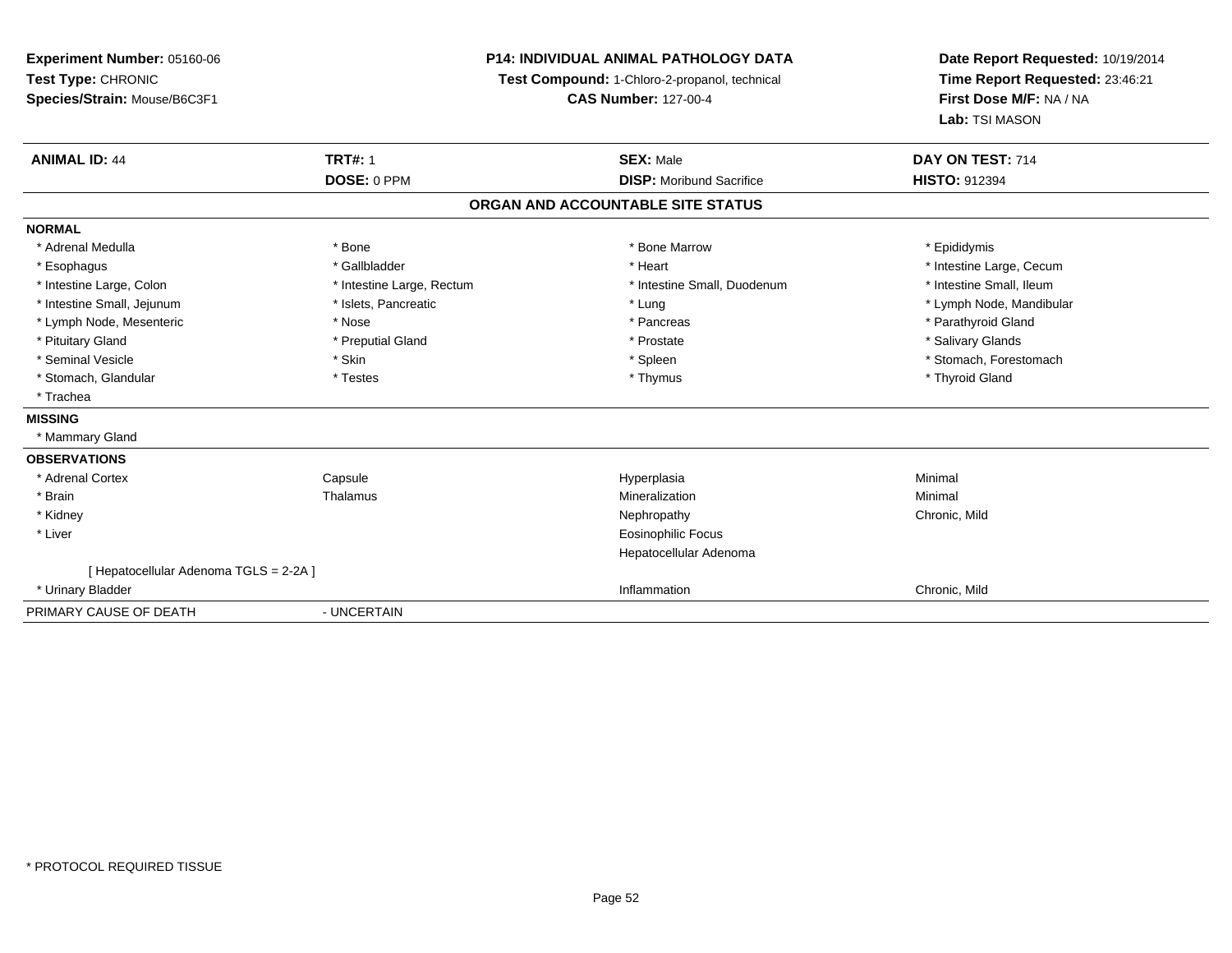| <b>Experiment Number: 05160-06</b> | <b>P14: INDIVIDUAL ANIMAL PATHOLOGY DATA</b><br>Test Compound: 1-Chloro-2-propanol, technical |                                   | Date Report Requested: 10/19/2014<br>Time Report Requested: 23:46:21 |  |
|------------------------------------|-----------------------------------------------------------------------------------------------|-----------------------------------|----------------------------------------------------------------------|--|
| Test Type: CHRONIC                 |                                                                                               |                                   |                                                                      |  |
| Species/Strain: Mouse/B6C3F1       |                                                                                               | <b>CAS Number: 127-00-4</b>       | First Dose M/F: NA / NA                                              |  |
|                                    |                                                                                               |                                   | Lab: TSI MASON                                                       |  |
| <b>ANIMAL ID: 45</b>               | <b>TRT#: 1</b>                                                                                | <b>SEX: Male</b>                  | DAY ON TEST: 708                                                     |  |
|                                    | DOSE: 0 PPM                                                                                   | <b>DISP:</b> Moribund Sacrifice   | <b>HISTO: 912395</b>                                                 |  |
|                                    |                                                                                               | ORGAN AND ACCOUNTABLE SITE STATUS |                                                                      |  |
| <b>NORMAL</b>                      |                                                                                               |                                   |                                                                      |  |
| * Adrenal Medulla                  | * Bone                                                                                        | * Epididymis                      | * Esophagus                                                          |  |
| * Gallbladder                      | * Intestine Large, Cecum                                                                      | * Intestine Large, Colon          | * Intestine Large, Rectum                                            |  |
| * Intestine Small, Duodenum        | * Intestine Small, Ileum                                                                      | * Intestine Small, Jejunum        | * Kidney                                                             |  |
| * Lymph Node, Mandibular           | * Lymph Node, Mesenteric                                                                      | * Pancreas                        | * Parathyroid Gland                                                  |  |
| * Pituitary Gland                  | * Preputial Gland                                                                             | * Salivary Glands                 | * Seminal Vesicle                                                    |  |
| * Skin                             | * Spleen                                                                                      | * Stomach, Forestomach            | * Stomach, Glandular                                                 |  |
| * Testes                           | * Thymus                                                                                      | * Thyroid Gland                   | * Trachea                                                            |  |
| * Urinary Bladder                  |                                                                                               |                                   |                                                                      |  |
| <b>MISSING</b>                     |                                                                                               |                                   |                                                                      |  |
| * Mammary Gland                    |                                                                                               |                                   |                                                                      |  |
| <b>OBSERVATIONS</b>                |                                                                                               |                                   |                                                                      |  |
| * Adrenal Cortex                   | Capsule                                                                                       | Hyperplasia                       | Mild                                                                 |  |
| * Bone Marrow                      |                                                                                               | Angiectasis                       | Moderate                                                             |  |
| * Brain                            | Thalamus                                                                                      | Mineralization                    | Minimal                                                              |  |
| * Heart                            |                                                                                               | Mineralization                    | Minimal                                                              |  |
| * Islets, Pancreatic               |                                                                                               | Hyperplasia                       | Minimal                                                              |  |
| * Liver                            |                                                                                               | Necrosis                          | Minimal                                                              |  |
| [ Necrosis $TGLS = 3-2A$ ]         |                                                                                               |                                   |                                                                      |  |
| * Lung                             |                                                                                               | Alveolar/Bronchiolar Adenoma      |                                                                      |  |
| * Nose                             |                                                                                               | Hemangiosarcoma                   |                                                                      |  |
| * Prostate                         |                                                                                               | Hemangiosarcoma                   |                                                                      |  |
| [Hemangiosarcoma TGLS = 2-11A]     |                                                                                               |                                   |                                                                      |  |
| PRIMARY CAUSE OF DEATH             | Hemangiosarcoma<br>- Nose                                                                     |                                   |                                                                      |  |
| CONTRIBUTORY CAUSE OF DEATH        | - Prostate Hemangiosarcoma                                                                    |                                   |                                                                      |  |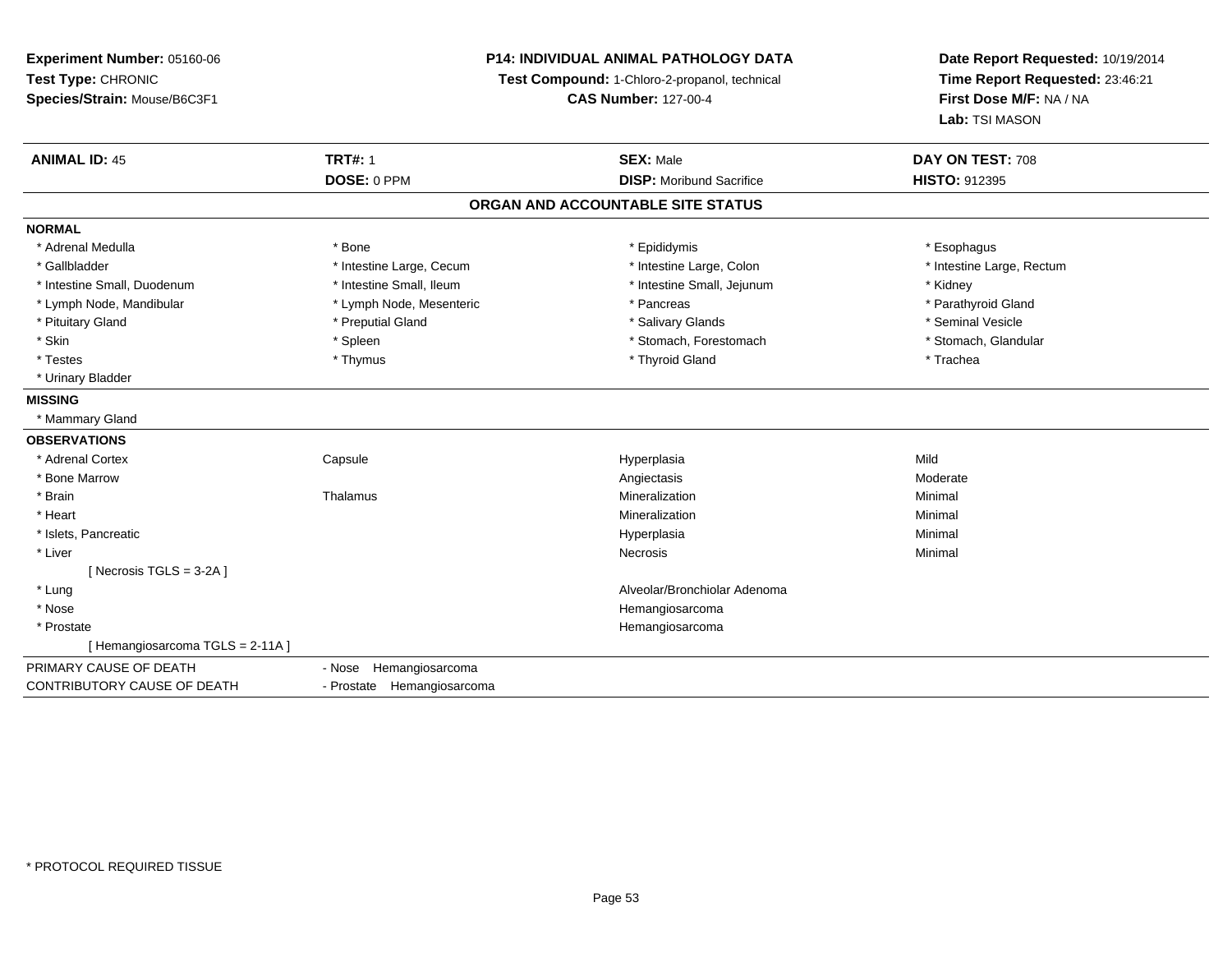| Experiment Number: 05160-06                 | <b>P14: INDIVIDUAL ANIMAL PATHOLOGY DATA</b> |                                               | Date Report Requested: 10/19/2014 |
|---------------------------------------------|----------------------------------------------|-----------------------------------------------|-----------------------------------|
| Test Type: CHRONIC                          |                                              | Test Compound: 1-Chloro-2-propanol, technical | Time Report Requested: 23:46:21   |
| Species/Strain: Mouse/B6C3F1                |                                              | <b>CAS Number: 127-00-4</b>                   | First Dose M/F: NA / NA           |
|                                             |                                              |                                               | Lab: TSI MASON                    |
| <b>ANIMAL ID: 46</b>                        | <b>TRT#: 1</b>                               | <b>SEX: Male</b>                              | DAY ON TEST: 729                  |
|                                             | DOSE: 0 PPM                                  | <b>DISP: Terminal Sacrifice</b>               | <b>HISTO: 912396</b>              |
|                                             |                                              | ORGAN AND ACCOUNTABLE SITE STATUS             |                                   |
| <b>NORMAL</b>                               |                                              |                                               |                                   |
| * Adrenal Medulla                           | * Bone                                       | * Bone Marrow                                 | * Brain                           |
| * Epididymis                                | * Esophagus                                  | * Gallbladder                                 | * Heart                           |
| * Intestine Large, Cecum                    | * Intestine Large, Colon                     | * Intestine Large, Rectum                     | * Intestine Small, Duodenum       |
| * Intestine Small, Ileum                    | * Intestine Small, Jejunum                   | * Lymph Node, Mandibular                      | * Lymph Node, Mesenteric          |
| * Nose                                      | * Pancreas                                   | * Parathyroid Gland                           | * Pituitary Gland                 |
| * Preputial Gland                           | * Prostate                                   | * Salivary Glands                             | * Seminal Vesicle                 |
| * Skin                                      | * Spleen                                     | * Stomach, Forestomach                        | * Stomach, Glandular              |
| * Testes                                    | * Thymus                                     | * Trachea                                     | * Urinary Bladder                 |
| <b>MISSING</b>                              |                                              |                                               |                                   |
| * Mammary Gland                             |                                              |                                               |                                   |
| <b>OBSERVATIONS</b>                         |                                              |                                               |                                   |
| * Adrenal Cortex                            | Capsule                                      | Hyperplasia                                   | Minimal                           |
| * Islets, Pancreatic                        |                                              | Hyperplasia                                   | Moderate                          |
| * Kidney                                    |                                              | Nephropathy                                   | Chronic, Mild                     |
| * Liver                                     |                                              | <b>Eosinophilic Focus</b>                     |                                   |
|                                             |                                              | <b>Mixed Cell Focus</b>                       |                                   |
| [ Eosinophilic Focus TGLS = 2-2A+2B ]       |                                              |                                               |                                   |
| [Mixed Cell Focus TGLS = 2-2B ]             |                                              |                                               |                                   |
| * Lung                                      |                                              | Alveolar/Bronchiolar Adenoma                  |                                   |
| [ Alveolar/Bronchiolar Adenoma TGLS = 3-1 ] |                                              |                                               |                                   |
| * Thyroid Gland                             | <b>Follicular Cel</b>                        | Hyperplasia                                   | Minimal                           |
| PRIMARY CAUSE OF DEATH                      |                                              |                                               |                                   |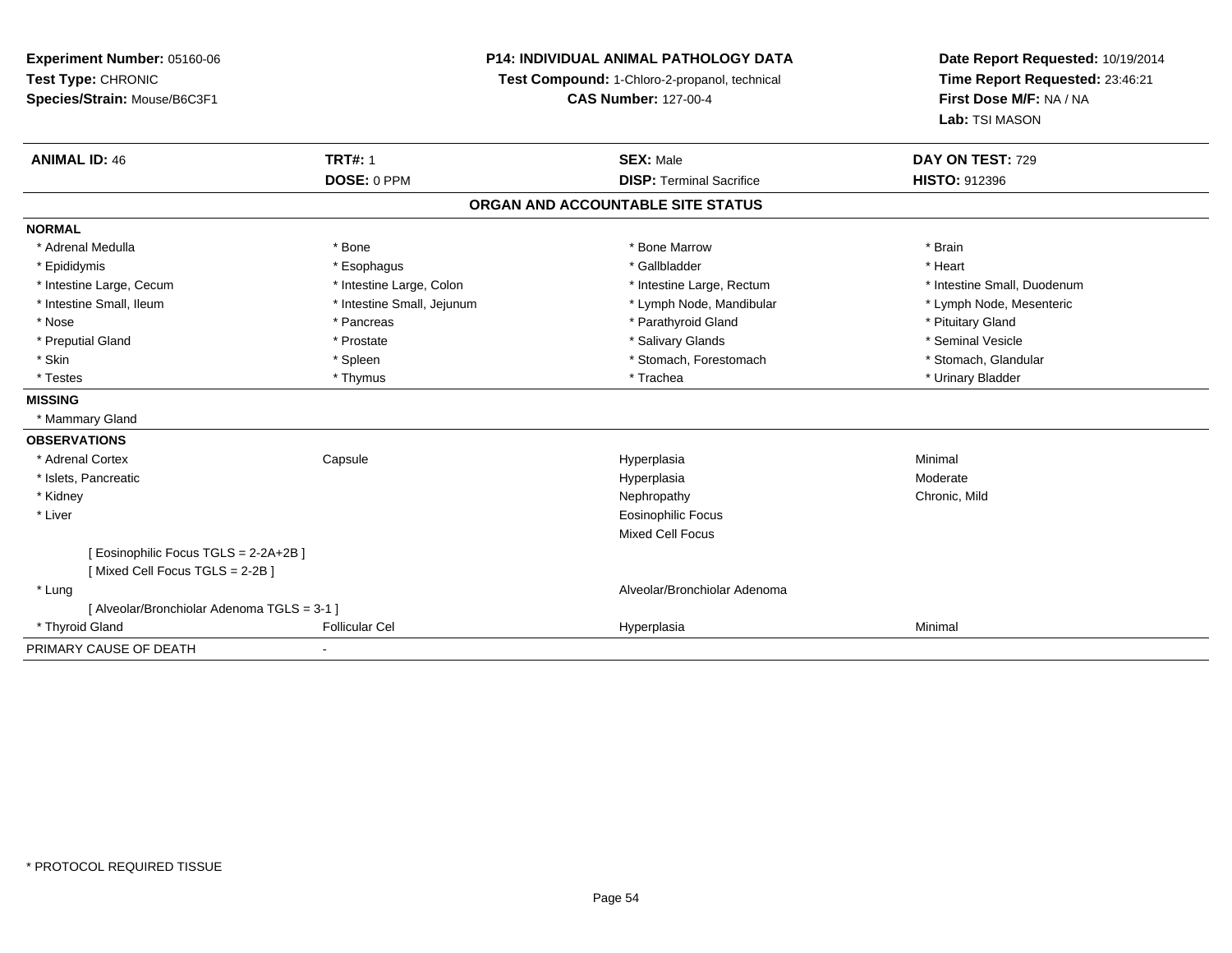**Experiment Number:** 05160-06**Test Type:** CHRONIC **Species/Strain:** Mouse/B6C3F1**P14: INDIVIDUAL ANIMAL PATHOLOGY DATATest Compound:** 1-Chloro-2-propanol, technical **CAS Number:** 127-00-4**Date Report Requested:** 10/19/2014**Time Report Requested:** 23:46:21**First Dose M/F:** NA / NA**Lab:** TSI MASON**ANIMAL ID:** 47**TRT#:** 1 **SEX:** Male **DAY ON TEST:** 729 **DOSE:** 0 PPM**DISP:** Terminal Sacrifice **HISTO:** 912397 **ORGAN AND ACCOUNTABLE SITE STATUSNORMAL**\* Adrenal Medulla \* Adrenal Medulla \* \* The matter of the state of the state of the Marrow \* Bone Marrow \* Adrenal Medulla \* Epididymis \* Epididymis \* Bone Marrow \* Adrenal Medulla \* Epididymis \* Epididymis \* Epididymis \* Epididymis \* Epidi \* Esophagus \* https://www.fragustage.com/web/2019/heart \* Heart \* Heart \* Heart \* Intestine Large, Cecum \* Intestine Large, Cecum \* Gallbladder \* Callbladder \* 11 and 12 and 12 and 12 and 12 and 12 and 12 and 12 and 12 and \* Intestine Small, Ileum \* Intestine Large, Colon \* Intestine Large, Rectum \* Intestine Small, Duodenum \* Intestine Small, Duodenum \* Lymph Node, Mesenteric \* Intestine Small, Jejunum \* The material and the state of the state of the state of the state of the state of the state of the state of the state of the state of the state of the state of the state of the state of the sta \* Nose \* Pancreas \* Pancreas \* Pancreas \* Parathyroid Gland \* Parathyroid Gland \* Pituitary Gland \* Pituitary Gland \* Prostate \* \* Salivary Glands \* \* Salivary Glands \* \* Seminal Vesicle \* \* \* Seminal Yestrich \* \* Skin \* \* Skin \* Testes \* Spleen \* Stomach, Forestomach \* Stomach \* Stomach, Glandular \* Stomach, Glandular \* Thyroid Gland \* Trachea \* Trachea \* Trachea \* Urinary Bladder **MISSING** \* Mammary Gland \* Thymus**OBSERVATIONS** \* Adrenal CortexCapsule<br>Thalamus Hyperplasia Minimal \* Brainn and the matter of the Thalamus and the Minimal of the Minimal of the Minimal of the Minimal of the Minimal o<br>Thalamus and the Minimal of the Minimal of the Minimal of the Minimal of the Minimal of the Minimal of the Min \* Islets, Pancreaticc and the control of the control of the control of the control of the control of the control of the control of the control of the control of the control of the control of the control of the control of the control of the co a Mild \* Kidneyy the controller of the controller of the controller of the Nephropathy Chronic, Minimal (Chronic, Minimal  $\mu$  \* Liver Eosinophilic Focus Hepatocellular Adenoma Multiple [ Hepatocellular Adenoma TGLS = 2,3-2+2A ] \* Preputial Glandd and the control of the control of the control of the control of the control of the control of the control of the control of the control of the control of the control of the control of the control of the control of the co [ Cyst TGLS = 1-10 ]PRIMARY CAUSE OF DEATH-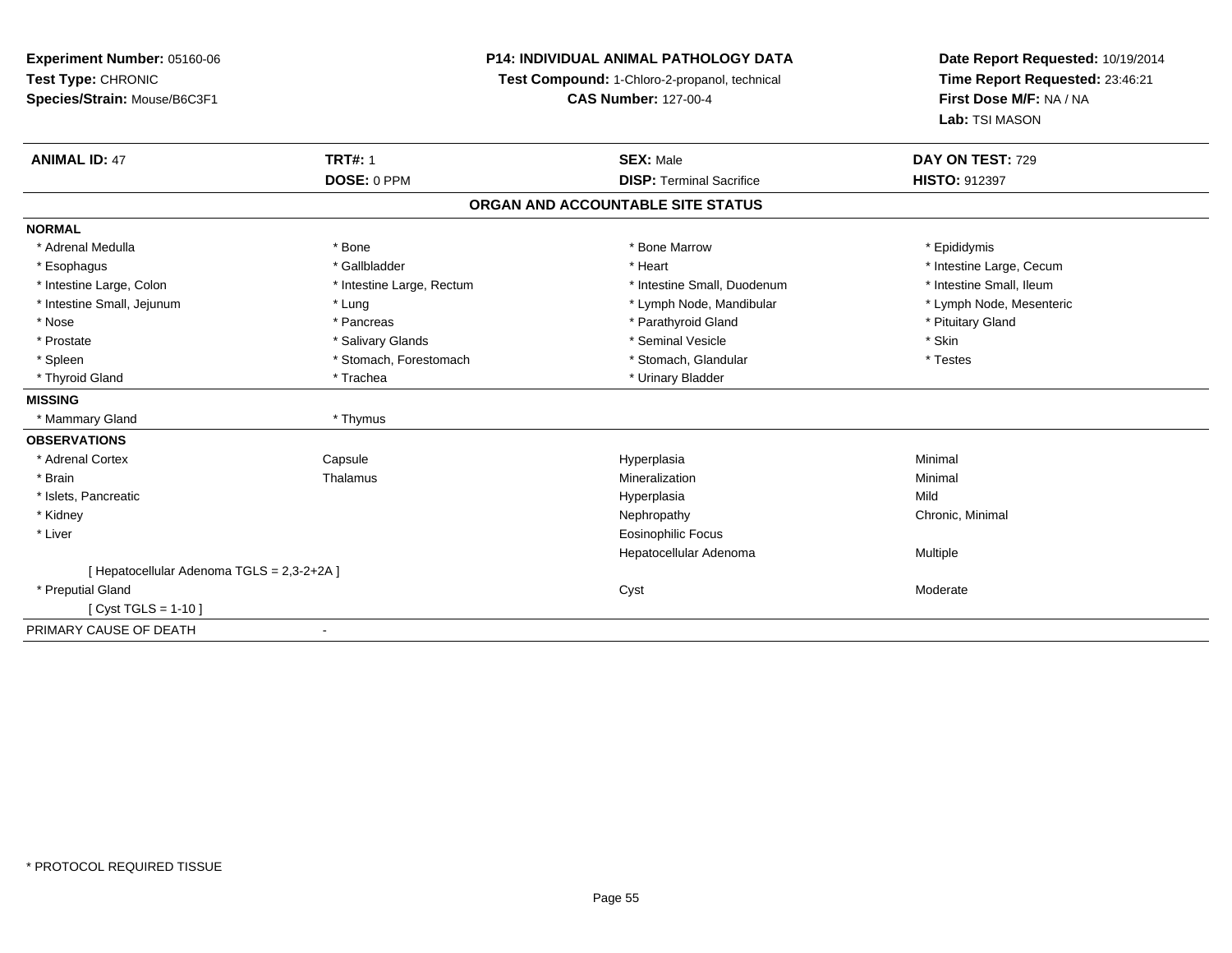**Experiment Number:** 05160-06**Test Type:** CHRONIC **Species/Strain:** Mouse/B6C3F1**P14: INDIVIDUAL ANIMAL PATHOLOGY DATATest Compound:** 1-Chloro-2-propanol, technical **CAS Number:** 127-00-4**Date Report Requested:** 10/19/2014**Time Report Requested:** 23:46:21**First Dose M/F:** NA / NA**Lab:** TSI MASON**ANIMAL ID:** 48**TRT#:** 1 **SEX:** Male **DAY ON TEST:** 730 **DOSE:** 0 PPM**DISP:** Terminal Sacrifice **HISTO:** 912398 **ORGAN AND ACCOUNTABLE SITE STATUSNORMAL**\* Adrenal Medulla \* \* Annual Medulla \* Brain \* Bone \* \* Bone Marrow \* Bone Marrow \* \* Brain \* Brain \* Brain \* Brain \* Brain \* Brain \* Brain \* Brain \* Brain \* Brain \* Brain \* Brain \* Brain \* Brain \* Brain \* Brain \* Brain \* \* Heart \* Epididymis \* Esophagus \* Gallbladder \* Heart\* Intestine Large, Cecum \* Intestine Large, Colon \* Intestine Large, Thestine Large, Rectum \* Intestine Small, Duodenum \* Intestine Small, Ileum \* Intestine Small, Jejunum \* Lung \* Lymph Node, Mandibular\* Lymph Node, Mesenteric \* The state of the state of the state of the state of the state of the state of the state of the state of the state of the state of the state of the state of the state of the state of the state of \* Pituitary Gland \* \* \* \* Prostate \* \* Prostate \* \* Salivary Glands \* \* Salivary Glands \* \* Seminal Vesicle \* Spleen \* Stomach, Forestomach \* Stomach \* Stomach, Slandular \* Testes \* Testes \* Urinary Bladder \* Thymus \* Thyroid Gland \* Trachea \* Urinary Bladder \* **MISSING** \* Mammary Gland**OBSERVATIONS** \* Adrenal Cortex**Capsule**  Hyperplasia Minimal \* Islets, Pancreaticc and the control of the control of the control of the control of the control of the control of the control of the control of the control of the control of the control of the control of the control of the control of the co a Mild \* Kidneyy and the control of the control of the control of the control of the control of the control of the control of the control of the control of the control of the control of the control of the control of the control of the co y Chronic, Mild Nephropathy[ Cyst TGLS = 3-3A ] \* Liver Eosinophilic Focus Hepatocellular Adenoma Multiple [ Eosinophilic Focus TGLS = 7,8-2B+2C ][ Hepatocellular Adenoma TGLS = 5,6-2+2A ] Lymph Node Iliac Pigmentation Mild [ Pigmentation TGLS = 4-13 ] \* Preputial Glandd and the control of the control of the control of the control of the control of the control of the control of the control of the control of the control of the control of the control of the control of the control of the co  $[$  Cyst TGLS = 2-10  $]$  \* Skinn and the subcut Tiss the subset of the Subcut Tiss and the subset of the Hemangioma [ Hemangioma TGLS = 1-5 ] PRIMARY CAUSE OF DEATH-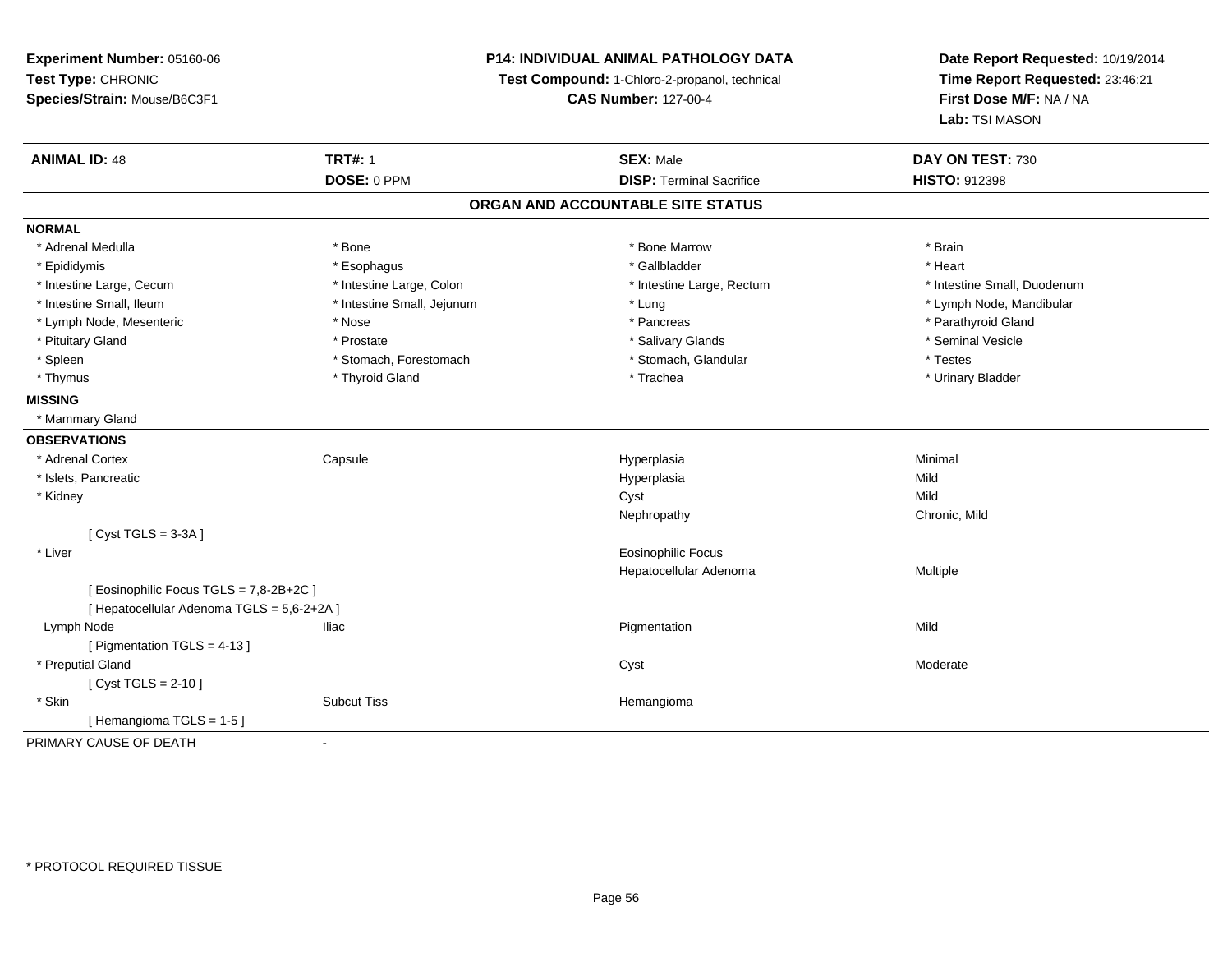| Experiment Number: 05160-06                                      | P14: INDIVIDUAL ANIMAL PATHOLOGY DATA |                                               | Date Report Requested: 10/19/2014                          |
|------------------------------------------------------------------|---------------------------------------|-----------------------------------------------|------------------------------------------------------------|
| Test Type: CHRONIC                                               |                                       | Test Compound: 1-Chloro-2-propanol, technical | Time Report Requested: 23:46:21<br>First Dose M/F: NA / NA |
| Species/Strain: Mouse/B6C3F1                                     |                                       | <b>CAS Number: 127-00-4</b>                   |                                                            |
|                                                                  |                                       |                                               | Lab: TSI MASON                                             |
| <b>ANIMAL ID: 49</b>                                             | <b>TRT#: 1</b>                        | <b>SEX: Male</b>                              | DAY ON TEST: 547                                           |
|                                                                  | DOSE: 0 PPM                           | <b>DISP:</b> Moribund Sacrifice               | <b>HISTO: 912399</b>                                       |
|                                                                  |                                       | ORGAN AND ACCOUNTABLE SITE STATUS             |                                                            |
| <b>NORMAL</b>                                                    |                                       |                                               |                                                            |
| * Adrenal Medulla                                                | * Bone                                | * Bone Marrow                                 | * Brain                                                    |
| * Epididymis                                                     | * Esophagus                           | * Gallbladder                                 | * Heart                                                    |
| * Intestine Large, Cecum                                         | * Intestine Large, Colon              | * Intestine Large, Rectum                     | * Intestine Small, Duodenum                                |
| * Intestine Small, Ileum                                         | * Intestine Small, Jejunum            | * Lymph Node, Mandibular                      | * Lymph Node, Mesenteric                                   |
| * Nose                                                           | * Pancreas                            | * Parathyroid Gland                           | * Pituitary Gland                                          |
| * Prostate                                                       | * Salivary Glands                     | * Seminal Vesicle                             | * Skin                                                     |
| * Spleen                                                         | * Stomach, Glandular                  | $*$ Testes                                    | * Thymus                                                   |
| * Thyroid Gland                                                  | * Trachea                             | * Urinary Bladder                             |                                                            |
| <b>MISSING</b>                                                   |                                       |                                               |                                                            |
| * Mammary Gland                                                  |                                       |                                               |                                                            |
| <b>OBSERVATIONS</b>                                              |                                       |                                               |                                                            |
| * Adrenal Cortex                                                 | Capsule                               | Hyperplasia                                   | Mild                                                       |
| * Islets, Pancreatic                                             |                                       | Hyperplasia                                   | Marked                                                     |
| * Kidney                                                         |                                       | Nephropathy                                   | Chronic, Moderate                                          |
| [ Nephropathy TGLS = $4-3$ ]                                     |                                       |                                               |                                                            |
| * Liver                                                          |                                       | Hepatoblastoma                                |                                                            |
| [Hepatoblastoma TGLS = 5-2]                                      |                                       |                                               |                                                            |
| * Lung                                                           | Alveolar Epith                        | Hyperplasia                                   | Minimal                                                    |
| * Preputial Gland                                                |                                       | Inflammation                                  | Chronic, Mild                                              |
| * Sem Ves                                                        |                                       |                                               |                                                            |
| Note: No corresponding microscopic lesion for TGL 3 enlargement. |                                       |                                               |                                                            |
| * Stomach, Forestomach                                           |                                       | Hyperplasia                                   | Squamous, Mild                                             |
| [ Hyperplasia TGLS = 7-6A]                                       |                                       |                                               |                                                            |
| * Urin Bladder                                                   |                                       |                                               |                                                            |
| Note: No corresponding microscopic lesion for TGL 2 distention.  |                                       |                                               |                                                            |
| PRIMARY CAUSE OF DEATH                                           | - Liver Hepatoblastoma                |                                               |                                                            |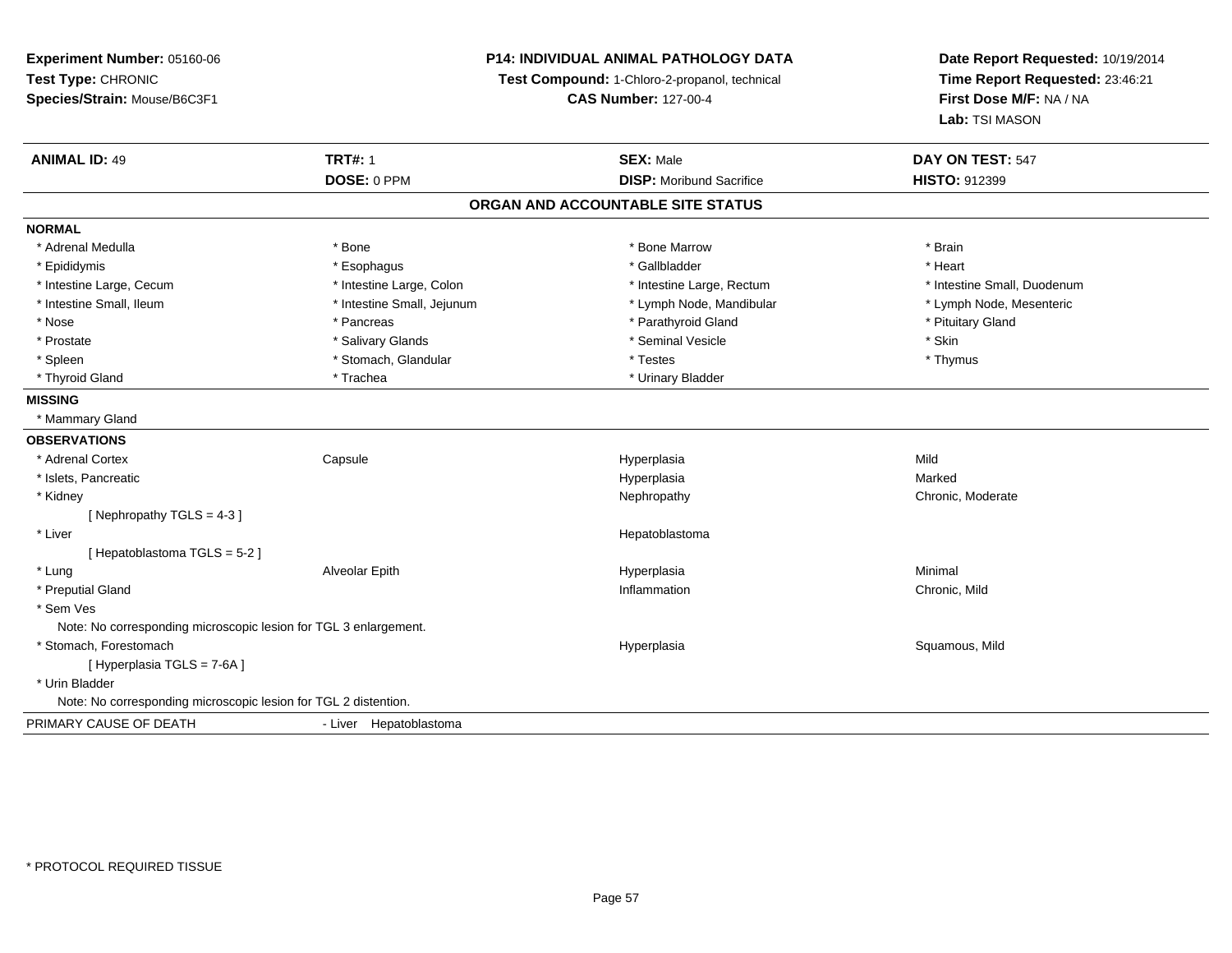| Experiment Number: 05160-06                  |                            | <b>P14: INDIVIDUAL ANIMAL PATHOLOGY DATA</b>  | Date Report Requested: 10/19/2014                          |  |
|----------------------------------------------|----------------------------|-----------------------------------------------|------------------------------------------------------------|--|
| Test Type: CHRONIC                           |                            | Test Compound: 1-Chloro-2-propanol, technical | Time Report Requested: 23:46:21<br>First Dose M/F: NA / NA |  |
| Species/Strain: Mouse/B6C3F1                 |                            | <b>CAS Number: 127-00-4</b>                   |                                                            |  |
|                                              |                            |                                               | Lab: TSI MASON                                             |  |
| <b>ANIMAL ID: 50</b>                         | <b>TRT#: 1</b>             | <b>SEX: Male</b>                              | DAY ON TEST: 730                                           |  |
|                                              | DOSE: 0 PPM                | <b>DISP: Terminal Sacrifice</b>               | <b>HISTO: 912400</b>                                       |  |
|                                              |                            | ORGAN AND ACCOUNTABLE SITE STATUS             |                                                            |  |
| <b>NORMAL</b>                                |                            |                                               |                                                            |  |
| * Adrenal Medulla                            | * Bone                     | * Bone Marrow                                 | * Brain                                                    |  |
| * Epididymis                                 | * Esophagus                | * Gallbladder                                 | * Heart                                                    |  |
| * Intestine Large, Cecum                     | * Intestine Large, Colon   | * Intestine Large, Rectum                     | * Intestine Small, Duodenum                                |  |
| * Intestine Small, Ileum                     | * Intestine Small, Jejunum | * Lymph Node, Mandibular                      | * Nose                                                     |  |
| * Pancreas                                   | * Parathyroid Gland        | * Pituitary Gland                             | * Prostate                                                 |  |
| * Salivary Glands                            | * Seminal Vesicle          | * Skin                                        | * Spleen                                                   |  |
| * Stomach, Forestomach                       | * Stomach, Glandular       | * Testes                                      | * Thymus                                                   |  |
| * Trachea                                    | * Urinary Bladder          |                                               |                                                            |  |
| <b>MISSING</b>                               |                            |                                               |                                                            |  |
| * Mammary Gland                              |                            |                                               |                                                            |  |
| <b>OBSERVATIONS</b>                          |                            |                                               |                                                            |  |
| * Adrenal Cortex                             | Capsule                    | Hyperplasia                                   | Minimal                                                    |  |
| * Islets, Pancreatic                         |                            | Hyperplasia                                   | Minimal                                                    |  |
| * Kidney                                     |                            | Hydronephrosis                                | Mild                                                       |  |
|                                              |                            | Nephropathy                                   | Chronic, Marked                                            |  |
| * Liver                                      |                            | Clear Cell Focus                              |                                                            |  |
|                                              |                            | <b>Eosinophilic Focus</b>                     |                                                            |  |
|                                              |                            | Hepatocellular Adenoma                        | Multiple                                                   |  |
|                                              |                            | Hepatocellular Carcinoma                      | Multiple                                                   |  |
| [Hepatocellular Adenoma TGLS = 7,9,10-2A]    |                            |                                               |                                                            |  |
| [ Hepatocellular Carcinoma TGLS = 4,5,6-2B ] |                            |                                               |                                                            |  |
| * Lung                                       |                            | Hepatocellular Carcinoma                      | Metastatic (Liver)                                         |  |
| [ Hepatocellular Carcinoma TGLS = 8-1 ]      |                            |                                               |                                                            |  |
| * Lymph Node, Mesenteric                     |                            | Angiectasis                                   | Mild                                                       |  |
| * Preputial Gland                            |                            | Cyst                                          | Moderate                                                   |  |
| [ Cyst TGLS = $2-10$ ]                       |                            |                                               |                                                            |  |
| * Thyroid Gland                              | <b>Follicular Cel</b>      | Hyperplasia                                   | Mild                                                       |  |
| PRIMARY CAUSE OF DEATH                       | ÷,                         |                                               |                                                            |  |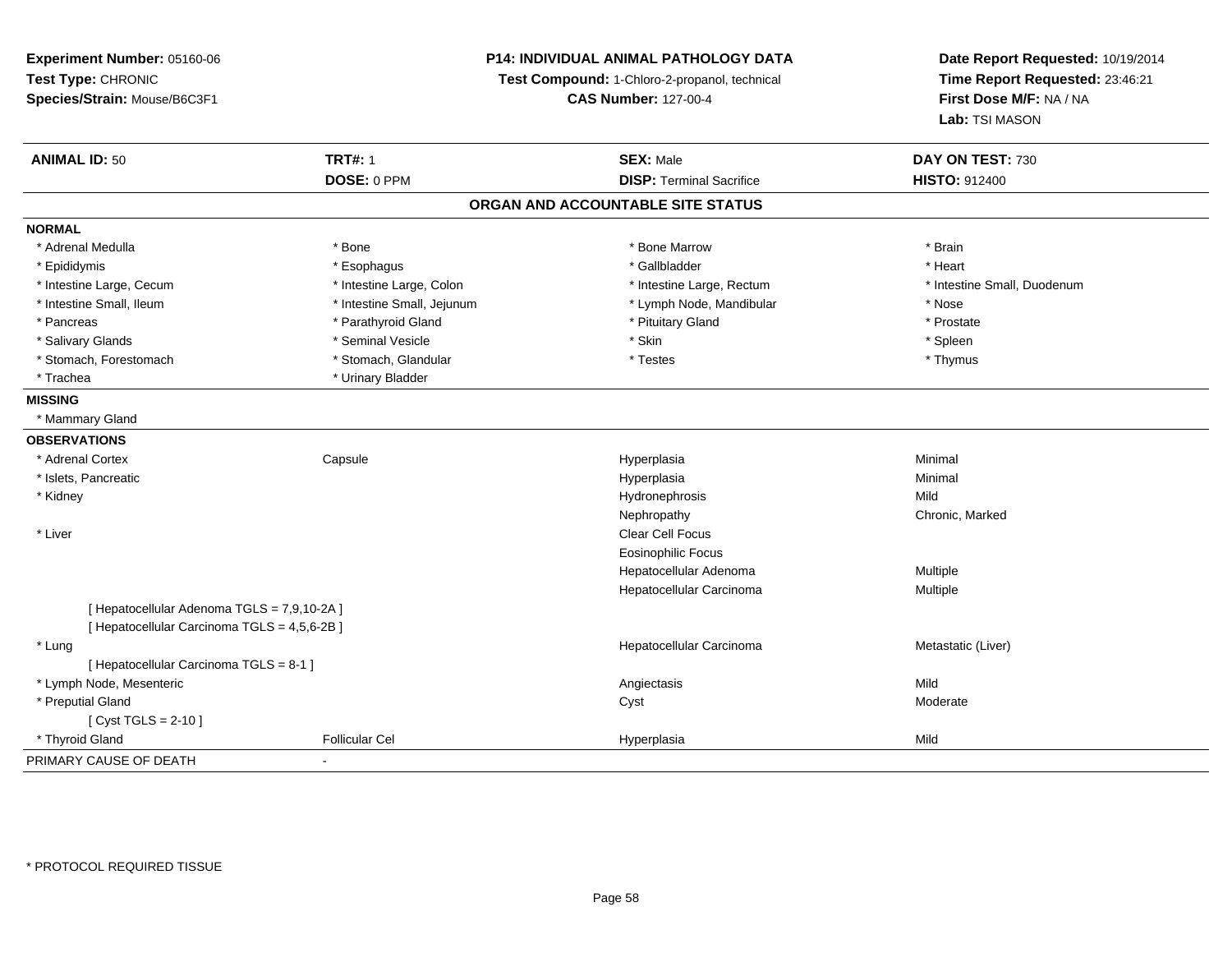**Experiment Number:** 05160-06**Test Type:** CHRONIC**Species/Strain:** Mouse/B6C3F1

## **P14: INDIVIDUAL ANIMAL PATHOLOGY DATA**

**Test Compound:** 1-Chloro-2-propanol, technical

**CAS Number:** 127-00-4

**Date Report Requested:** 10/19/2014**Time Report Requested:** 23:46:21**First Dose M/F:** NA / NA**Lab:** TSI MASON

| <b>ANIMAL ID: 51</b>                   | <b>TRT#: 3</b>             | <b>SEX: Male</b>                 | DAY ON TEST: 730            |  |  |
|----------------------------------------|----------------------------|----------------------------------|-----------------------------|--|--|
|                                        | <b>DOSE: 250 PPM</b>       | <b>DISP: Terminal Sacrifice</b>  | HISTO: 912501               |  |  |
| ORGAN AND ACCOUNTABLE SITE STATUS      |                            |                                  |                             |  |  |
| <b>NORMAL</b>                          |                            |                                  |                             |  |  |
| * Adrenal Medulla                      | * Bone                     | * Bone Marrow                    | * Brain                     |  |  |
| * Epididymis                           | * Esophagus                | * Gallbladder                    | * Heart                     |  |  |
| * Intestine Large, Cecum               | * Intestine Large, Colon   | * Intestine Large, Rectum        | * Intestine Small, Duodenum |  |  |
| * Intestine Small, Ileum               | * Intestine Small, Jejunum | * Kidney                         | * Lung                      |  |  |
| * Lymph Node, Mesenteric               | * Mammary Gland            | * Nose                           | * Pancreas                  |  |  |
| * Parathyroid Gland                    | * Pituitary Gland          | * Prostate                       | * Salivary Glands           |  |  |
| * Stomach, Forestomach                 | * Stomach, Glandular       | * Testes                         | * Thymus                    |  |  |
| * Thyroid Gland                        | * Trachea                  | * Urinary Bladder                |                             |  |  |
| <b>OBSERVATIONS</b>                    |                            |                                  |                             |  |  |
| * Adrenal Cortex                       | Capsule                    | Hyperplasia                      | Minimal                     |  |  |
| * Islets, Pancreatic                   |                            | Hyperplasia                      | Moderate                    |  |  |
| * Liver                                |                            | <b>Eosinophilic Focus</b>        |                             |  |  |
|                                        |                            | Hepatocellular Adenoma           |                             |  |  |
|                                        |                            | Necrosis                         | Minimal                     |  |  |
| [Eosinophilic Focus TGLS = 8,9-2+2A]   |                            |                                  |                             |  |  |
| [ Hepatocellular Adenoma TGLS = 7-2B ] |                            |                                  |                             |  |  |
| [ Necrosis TGLS = $6-2$ ]              |                            |                                  |                             |  |  |
| * Lymph Node, Mandibular               |                            | Hyperplasia                      | Lymphoid, Minimal           |  |  |
| [Hyperplasia TGLS = 2-5]               |                            |                                  |                             |  |  |
| * Preputial Gland                      |                            | Cyst                             | Mild                        |  |  |
|                                        |                            | Inflammation                     | Chronic, Mild               |  |  |
| [ $Cyst TGLS = 3-10$ ]                 |                            |                                  |                             |  |  |
| * Seminal Vesicle                      |                            | Inflammation                     | Chronic, Minimal            |  |  |
| [Inflammation TGLS = $4-11$ ]          |                            |                                  |                             |  |  |
| <b>Skeletal Muscle</b>                 |                            | Hemangiosarcoma                  |                             |  |  |
| [Hemangiosarcoma TGLS = 5-13]          |                            |                                  |                             |  |  |
| * Skin                                 | <b>Subcut Tiss</b>         | Edema                            | Moderate                    |  |  |
| [Edema TGLS = $1-14$ ]                 |                            |                                  |                             |  |  |
| * Spleen                               |                            | Hematopoietic Cell Proliferation | Mild                        |  |  |
| PRIMARY CAUSE OF DEATH                 | $\blacksquare$             |                                  |                             |  |  |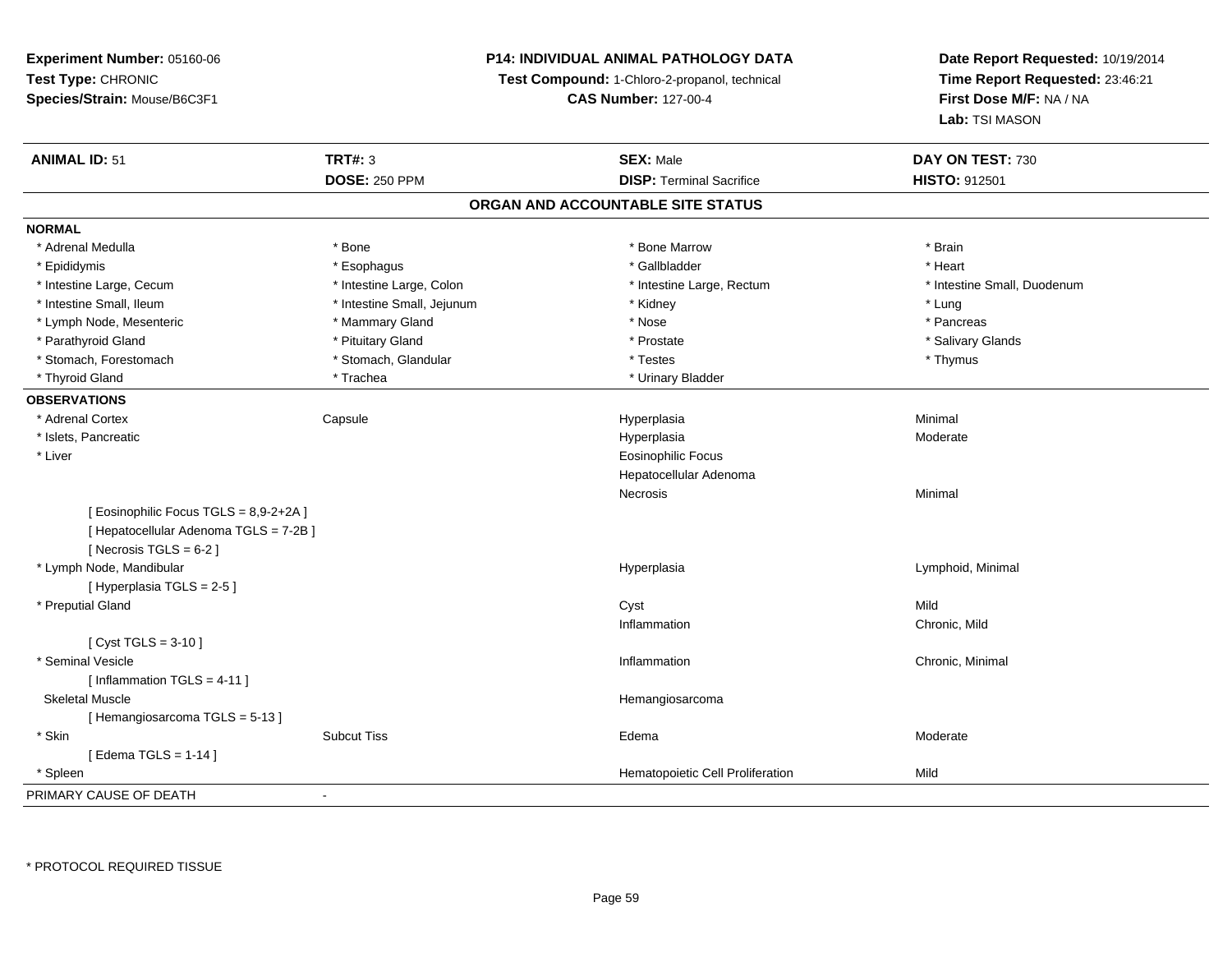**Experiment Number:** 05160-06**Test Type:** CHRONIC **Species/Strain:** Mouse/B6C3F1**P14: INDIVIDUAL ANIMAL PATHOLOGY DATATest Compound:** 1-Chloro-2-propanol, technical **CAS Number:** 127-00-4**Date Report Requested:** 10/19/2014**Time Report Requested:** 23:46:21**First Dose M/F:** NA / NA**Lab:** TSI MASON**ANIMAL ID:** 52 **TRT#:** <sup>3</sup> **SEX:** Male **DAY ON TEST:** <sup>730</sup> **DOSE:** 250 PPM**DISP:** Terminal Sacrifice **HISTO:** 912502 **ORGAN AND ACCOUNTABLE SITE STATUSNORMAL**\* Adrenal Medulla \* \* Annual Medulla \* Brain \* Bone \* \* Bone Marrow \* Bone Marrow \* \* Brain \* Brain \* Brain \* Brain \* Brain \* Brain \* Brain \* Brain \* Brain \* Brain \* Brain \* Brain \* Brain \* Brain \* Brain \* Brain \* Brain \* \* Heart \* Epididymis \* Esophagus \* Gallbladder \* Heart\* Intestine Large, Cecum \* Intestine Large, Colon \* Intestine Large, Rectum \* Intestine Small, Duodenum \* Intestine Small, Ileum \* Intestine Small, Jejunum \* Kidney \* Lung\* Parathyroid Gland \* Lymph Node, Mesenteric \* Nose \* Nose \* Nose \* Pancreas \* Pancreas \* Pancreas \* Pancreas \* Pancreas \* Pancreas \* Pancreas \* Pancreas \* Pancreas \* Pancreas \* Pancreas \* Pancreas \* Pancreas \* Pancreas \* Pancreas \* Pancreas \* Pituitary Gland \* \* \* \* Prostate \* \* Prostate \* \* Salivary Glands \* \* Salivary Glands \* \* Seminal Vesicle \* Skin \* Spleen \* Spleen \* Spleen \* Stomach, Forestomach \* Testes \* Testes \* Testes \* Urinary Bladder \* Thymus \* Thyroid Gland \* Trachea \* Urinary Bladder \* **MISSING** \* Mammary Gland**OBSERVATIONS** \* Adrenal Cortex**Capsule**  Hyperplasia Minimal Harderian Glandd and a state of the control of the control of the control of the control of the control of the control of the control of the control of the control of the control of the control of the control of the control of the contro  $[$  Adenoma TGLS = 6-13  $]$  \* Islets, Pancreaticc and the control of the control of the control of the control of the control of the control of the control of the control of the control of the control of the control of the control of the control of the control of the co a **Moderate**  \* Liver Hepatocellular Adenoma Multiple [ Hepatocellular Adenoma TGLS = 4,5-2 ] \* Lymph Node, MandibularInfiltration Cellular Plasma Cell, Moderate Plasma Cell, Moderate Plasma Cell, Moderate  $[$  Infiltration Cellular TGLS = 3-5 ] \* Preputial Glandd and the control of the control of the control of the control of the control of the control of the control of  $\lambda$ Cystt and the contract of the contract of the contract of the contract of the contract of the contract of the contract of the contract of the contract of the contract of the contract of the contract of the contract of the cont n Chronic, Mild Inflammation $[$  Atrophy TGLS = 2-10  $]$  \* Stomach, Glandularr and the control of the control of the control of the control of the control of the control of the control of the control of the control of the control of the control of the control of the control of the control of the co PRIMARY CAUSE OF DEATH-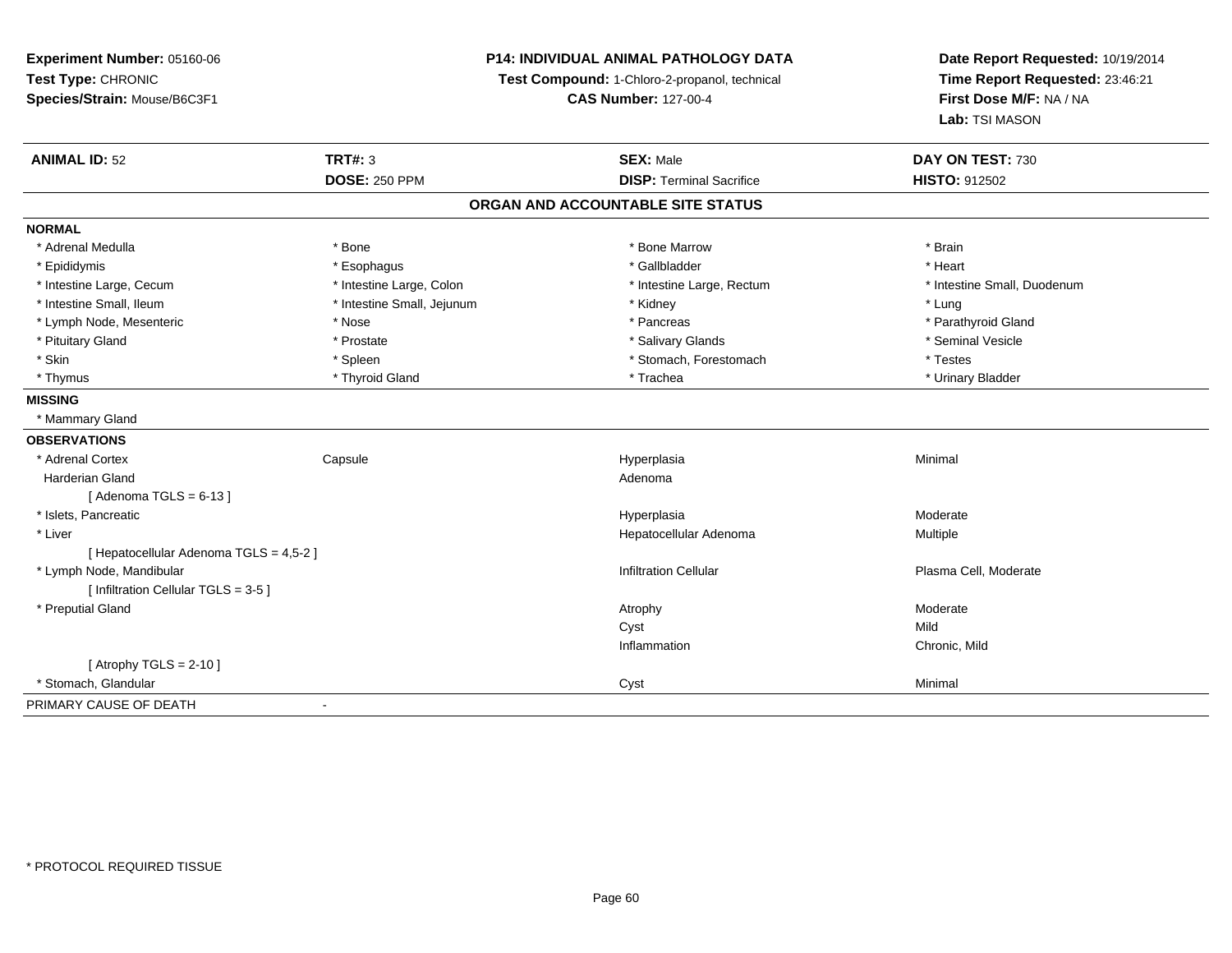| Experiment Number: 05160-06                                | <b>P14: INDIVIDUAL ANIMAL PATHOLOGY DATA</b> |                                               | Date Report Requested: 10/19/2014                          |  |
|------------------------------------------------------------|----------------------------------------------|-----------------------------------------------|------------------------------------------------------------|--|
| Test Type: CHRONIC                                         |                                              | Test Compound: 1-Chloro-2-propanol, technical | Time Report Requested: 23:46:21<br>First Dose M/F: NA / NA |  |
| Species/Strain: Mouse/B6C3F1                               |                                              | <b>CAS Number: 127-00-4</b>                   |                                                            |  |
|                                                            |                                              |                                               | Lab: TSI MASON                                             |  |
| <b>ANIMAL ID: 53</b>                                       | <b>TRT#: 3</b>                               | <b>SEX: Male</b>                              | DAY ON TEST: 730                                           |  |
|                                                            | <b>DOSE: 250 PPM</b>                         | <b>DISP: Terminal Sacrifice</b>               | HISTO: 912503                                              |  |
|                                                            |                                              | ORGAN AND ACCOUNTABLE SITE STATUS             |                                                            |  |
| <b>NORMAL</b>                                              |                                              |                                               |                                                            |  |
| * Adrenal Medulla                                          | * Bone                                       | * Bone Marrow                                 | * Brain                                                    |  |
| * Epididymis                                               | * Esophagus                                  | * Gallbladder                                 | * Heart                                                    |  |
| * Intestine Large, Cecum                                   | * Intestine Large, Colon                     | * Intestine Large, Rectum                     | * Intestine Small, Duodenum                                |  |
| * Intestine Small, Ileum                                   | * Intestine Small, Jejunum                   | * Lung                                        | * Lymph Node, Mandibular                                   |  |
| * Nose                                                     | * Pancreas                                   | * Parathyroid Gland                           | * Pituitary Gland                                          |  |
| * Prostate                                                 | * Salivary Glands                            | * Skin                                        | * Spleen                                                   |  |
| * Stomach, Forestomach                                     | * Stomach, Glandular                         | * Testes                                      | * Thyroid Gland                                            |  |
| * Trachea                                                  | * Urinary Bladder                            |                                               |                                                            |  |
| <b>MISSING</b>                                             |                                              |                                               |                                                            |  |
| * Mammary Gland                                            | * Thymus                                     |                                               |                                                            |  |
| <b>OBSERVATIONS</b>                                        |                                              |                                               |                                                            |  |
| * Adrenal Cortex                                           | Capsule                                      | Hyperplasia                                   | Minimal                                                    |  |
| * Islets, Pancreatic                                       |                                              | Hyperplasia                                   | Moderate                                                   |  |
| * Kidney                                                   |                                              | Nephropathy                                   | Chronic, Minimal                                           |  |
| * Liver                                                    |                                              | <b>Eosinophilic Focus</b>                     |                                                            |  |
| Note: TGL 6 dark focus is necropsy artifact on micro exam. |                                              |                                               |                                                            |  |
| [ Eosinophilic Focus TGLS = 5-2 ]                          |                                              |                                               |                                                            |  |
| * Lymph Node, Mesenteric                                   |                                              | Angiectasis                                   | Mild                                                       |  |
| [Angiectasis TGLS = 4-5]                                   |                                              |                                               |                                                            |  |
| * Preputial Gland                                          |                                              | Cyst                                          | Mild                                                       |  |
| [ $Cyst TGLS = 1-10$ ]                                     |                                              |                                               |                                                            |  |
| * Seminal Vesicle                                          |                                              | Inflammation                                  | Chronic, Mild                                              |  |
| [Inflammation TGLS = $2,3-11$ ]                            |                                              |                                               |                                                            |  |
| PRIMARY CAUSE OF DEATH                                     | $\blacksquare$                               |                                               |                                                            |  |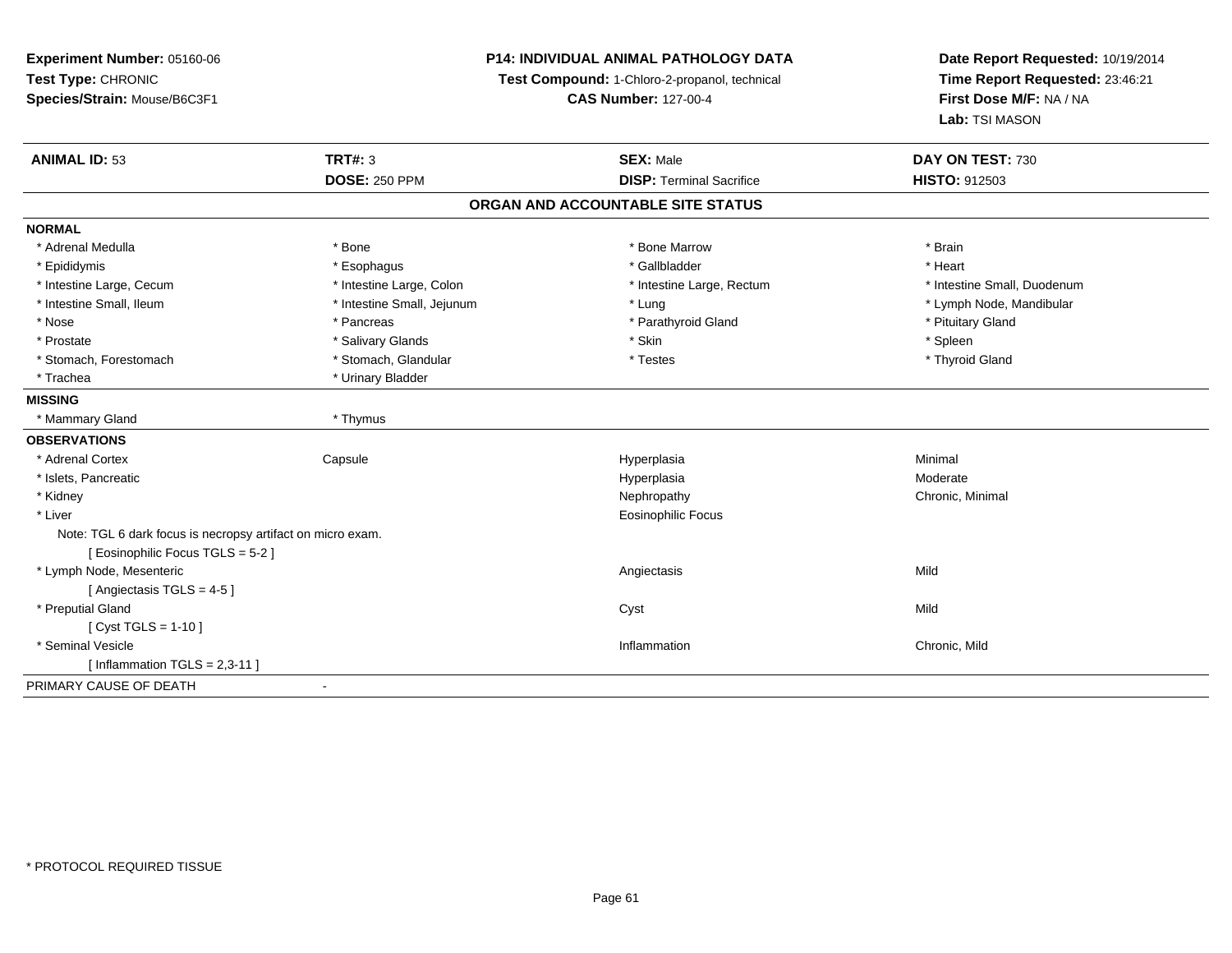**Experiment Number:** 05160-06**Test Type:** CHRONIC **Species/Strain:** Mouse/B6C3F1**P14: INDIVIDUAL ANIMAL PATHOLOGY DATATest Compound:** 1-Chloro-2-propanol, technical **CAS Number:** 127-00-4**Date Report Requested:** 10/19/2014**Time Report Requested:** 23:46:21**First Dose M/F:** NA / NA**Lab:** TSI MASON**ANIMAL ID:** 54**TRT#:** 3 **SEX:** Male **DAY ON TEST:** 729 **DOSE:** 250 PPM**DISP:** Terminal Sacrifice **HISTO:** 912504 **ORGAN AND ACCOUNTABLE SITE STATUSNORMAL**\* Adrenal Medulla \* \* Annual Medulla \* Brain \* Bone \* \* Bone Marrow \* Bone Marrow \* \* Brain \* Brain \* Brain \* Brain \* Brain \* Brain \* Brain \* Brain \* Brain \* Brain \* Brain \* Brain \* Brain \* Brain \* Brain \* Brain \* Brain \* \* Epididymis **Account 19 and 19 and 19 and 19 and 19 and 19 and 19 and 19 and 19 and 19 and 19 and 19 and 19 and 19 and 19 and 19 and 19 and 19 and 19 and 19 and 19 and 19 and 19 and 19 and 19 and 19 and 19 and 19 and 19 a** \* Intestine Small, Ileum \* Intestine Large, Colon \* Intestine Large, Rectum \* Intestine Small, Duodenum \* Intestine Small, Duodenum \* Intestine Small, Jejunum \* Lymph Node, Mandibular \* Lymph Node, Mesenteric \* Nose\* Prostate \* Pancreas \* Parathyroid Gland \* Parathyroid Gland \* Parathyroid Gland \* Prituitary Gland \* Spleen \* Salivary Glands \* \* \* Sheen \* Seminal Vesicle \* \* \* Stan \* \* Skin \* \* Skin \* \* Spleen \* \* Spleen \* \* Spleen \* \* Thymus \* Stomach, Forestomach \* Testes \* Stomach, Glandular \* Testes \* Testes \* Testes \* Testes \* Testes \* Testes \* T \* Thyroid Gland \* Trachea \* Trachea \* Trachea \* Urinary Bladder **MISSING**\* Gallbladder \* Mammary Gland **OBSERVATIONS** \* Adrenal Cortex**Capsule**  Hyperplasia Mild Hypertrophy Focal, Milda Moderate \* Islets, Pancreaticc and the control of the control of the control of the control of the control of the control of the control of the control of the control of the control of the control of the control of the control of the control of the co \* Kidneyy the controller of the controller of the controller of the controller of the controller of the chronic, Mild \* Liver Eosinophilic Focus Hepatocellular Adenoma Multiple [ Eosinophilic Focus TGLS = 4-2B ][ Hepatocellular Adenoma TGLS = 2,3-2+2A ] \* Lung Alveolar/Bronchiolar Adenoma \* Nose Note: TGL 5 nodule is in tooth rather than in nasal turbinates on micro exam. \* Preputial Glandd and the control of the control of the control of the control of the control of the control of the control of the control of the control of the control of the control of the control of the control of the control of the co  $[$  Cyst TGLS = 1-10  $]$  Toothh and the control of the control of the control of the control of the control of the control of the control of the control of the control of the control of the control of the control of the control of the control of the co [ Degeneration TGLS = 5-9 ] PRIMARY CAUSE OF DEATH-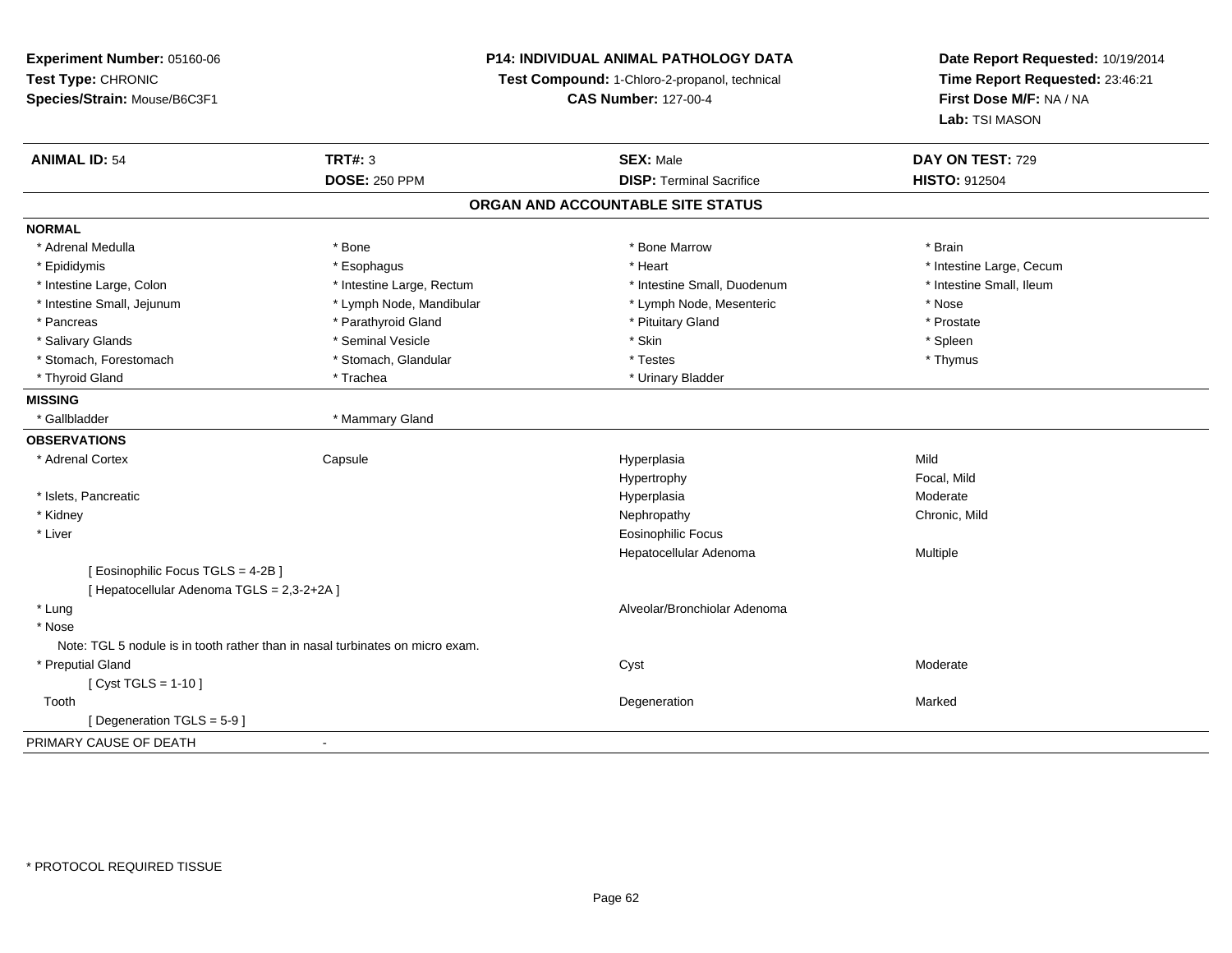**Experiment Number:** 05160-06**Test Type:** CHRONIC **Species/Strain:** Mouse/B6C3F1**P14: INDIVIDUAL ANIMAL PATHOLOGY DATATest Compound:** 1-Chloro-2-propanol, technical **CAS Number:** 127-00-4**Date Report Requested:** 10/19/2014**Time Report Requested:** 23:46:21**First Dose M/F:** NA / NA**Lab:** TSI MASON**ANIMAL ID:** 55 **TRT#:** <sup>3</sup> **SEX:** Male **DAY ON TEST:** <sup>729</sup> **DOSE:** 250 PPM**DISP:** Terminal Sacrifice **HISTO:** 912505 **ORGAN AND ACCOUNTABLE SITE STATUSNORMAL**\* Adrenal Medulla \* \* Annual Medulla \* Brain \* Bone \* \* Bone Marrow \* Bone Marrow \* \* Brain \* Brain \* Brain \* Brain \* Brain \* Brain \* Brain \* Brain \* Brain \* Brain \* Brain \* Brain \* Brain \* Brain \* Brain \* Brain \* Brain \* \* Heart \* Epididymis \* Esophagus \* Gallbladder \* Heart\* Intestine Large, Cecum \* Intestine Large, Colon \* Intestine Large, Thestine Large, Rectum \* Intestine Small, Duodenum \* Intestine Small, Ileum \* Intestine Small, Jejunum \* Lung \* Lymph Node, Mandibular\* Nose \* Pancreas \* Pancreas \* Pancreas \* Parathyroid Gland \* Parathyroid Gland \* Pituitary Gland \* Pituitary Gland \* Seminal Vesicle \* Preputial Gland \* \* Annual vesicle \* \* Prostate \* \* Salivary Glands \* \* Salivary Glands \* \* Seminal Vesicle \* \* Stomach, Forestomach \* Thymus \* Stomach, Glandular \* The \* Testes \* Thymus \* Thymus \* Thymus \* Thymus \* Thymus \* Thyroid Gland \* Trachea \* Trachea \* Trachea \* Urinary Bladder **MISSING** \* Mammary Gland**OBSERVATIONS** \* Adrenal Cortex**Capsule**  Hyperplasia Minimal \* Islets, Pancreaticc and the control of the control of the control of the control of the control of the control of the control of the control of the control of the control of the control of the control of the control of the control of the co a **Moderate**  \* Kidneyy the controller of the controller of the controller of the Nephropathy Chronic, Minimal (Chronic, Minimal  $\mu$  \* Liver Eosinophilic Focus Hepatocellular Adenoma[ Eosinophilic Focus TGLS = 4-2 ][ Hepatocellular Adenoma TGLS = 4-2 ] \* Lymph Node, Mesenteric Angiectasis Mild[ Angiectasis TGLS = 3-5 ] \* Skinn and the subcut Tiss the Subcut Tiss of the Subcut Tiss and the Hemangiosarcoma [ Hemangiosarcoma TGLS = 2-13 ] \* Spleenn and the settlement of the settlement of the settlement of the Hyperplasia  $\blacksquare$  Lymphoid, Mild [ Hyperplasia TGLS = 5-12 ]PRIMARY CAUSE OF DEATH-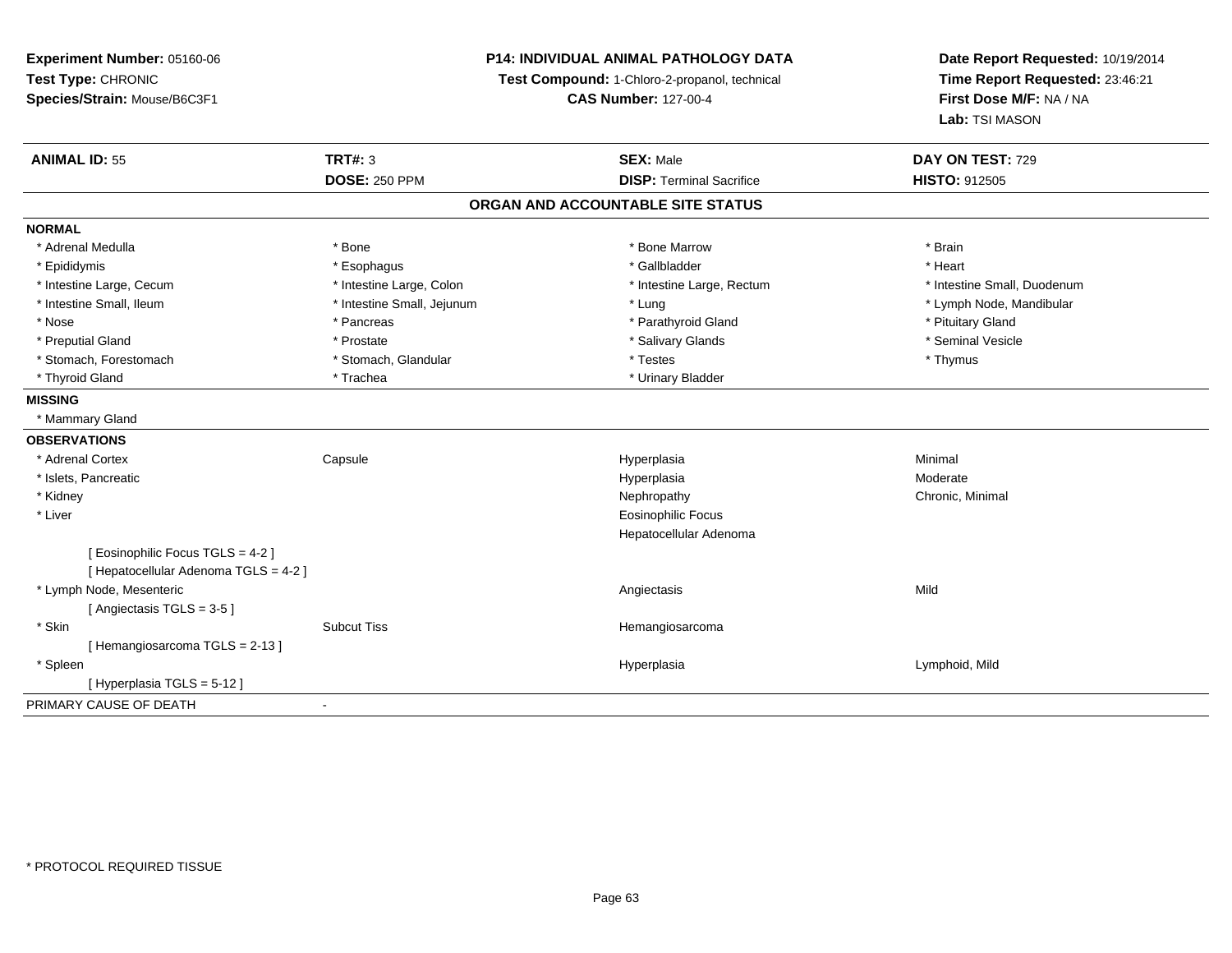**Experiment Number:** 05160-06**Test Type:** CHRONIC**Species/Strain:** Mouse/B6C3F1

## **P14: INDIVIDUAL ANIMAL PATHOLOGY DATA**

**Test Compound:** 1-Chloro-2-propanol, technical

**CAS Number:** 127-00-4

**Date Report Requested:** 10/19/2014**Time Report Requested:** 23:46:21**First Dose M/F:** NA / NA**Lab:** TSI MASON

| <b>ANIMAL ID: 56</b>                       | <b>TRT#: 3</b>            | <b>SEX: Male</b>                | DAY ON TEST: 729         |  |
|--------------------------------------------|---------------------------|---------------------------------|--------------------------|--|
|                                            | <b>DOSE: 250 PPM</b>      | <b>DISP: Terminal Sacrifice</b> | <b>HISTO: 912506</b>     |  |
| ORGAN AND ACCOUNTABLE SITE STATUS          |                           |                                 |                          |  |
| <b>NORMAL</b>                              |                           |                                 |                          |  |
| * Adrenal Medulla                          | * Bone                    | * Bone Marrow                   | * Epididymis             |  |
| * Esophagus                                | * Gallbladder             | * Heart                         | * Intestine Large, Cecum |  |
| * Intestine Large, Colon                   | * Intestine Large, Rectum | * Intestine Small, Duodenum     | * Intestine Small, Ileum |  |
| * Intestine Small, Jejunum                 | * Lung                    | * Lymph Node, Mandibular        | * Lymph Node, Mesenteric |  |
| * Nose                                     | * Pancreas                | * Parathyroid Gland             | * Pituitary Gland        |  |
| * Prostate                                 | * Salivary Glands         | * Seminal Vesicle               | * Skin                   |  |
| * Spleen                                   | * Stomach, Forestomach    | * Stomach, Glandular            | * Testes                 |  |
| * Thymus                                   | * Thyroid Gland           | * Trachea                       | * Urinary Bladder        |  |
| <b>MISSING</b>                             |                           |                                 |                          |  |
| * Mammary Gland                            |                           |                                 |                          |  |
| <b>OBSERVATIONS</b>                        |                           |                                 |                          |  |
| * Adrenal Cortex                           | Capsule                   | Hyperplasia                     | Minimal                  |  |
|                                            |                           | Hypertrophy                     | Focal, Minimal           |  |
| * Brain                                    | Thalamus                  | Mineralization                  | Minimal                  |  |
| * Islets, Pancreatic                       |                           | Hyperplasia                     | Moderate                 |  |
| * Kidney                                   |                           | Nephropathy                     | Chronic, Minimal         |  |
| * Liver                                    |                           | <b>Clear Cell Focus</b>         |                          |  |
|                                            |                           | Eosinophilic Focus              |                          |  |
|                                            |                           | Hepatocellular Adenoma          | Multiple                 |  |
|                                            |                           | <b>Mixed Cell Focus</b>         |                          |  |
| [ Eosinophilic Focus TGLS = 1-2+2A ]       |                           |                                 |                          |  |
| [ Hepatocellular Adenoma TGLS = 2,3,4-2A ] |                           |                                 |                          |  |
| * Preputial Gland                          |                           | Inflammation                    | Chronic, Moderate        |  |
| PRIMARY CAUSE OF DEATH                     |                           |                                 |                          |  |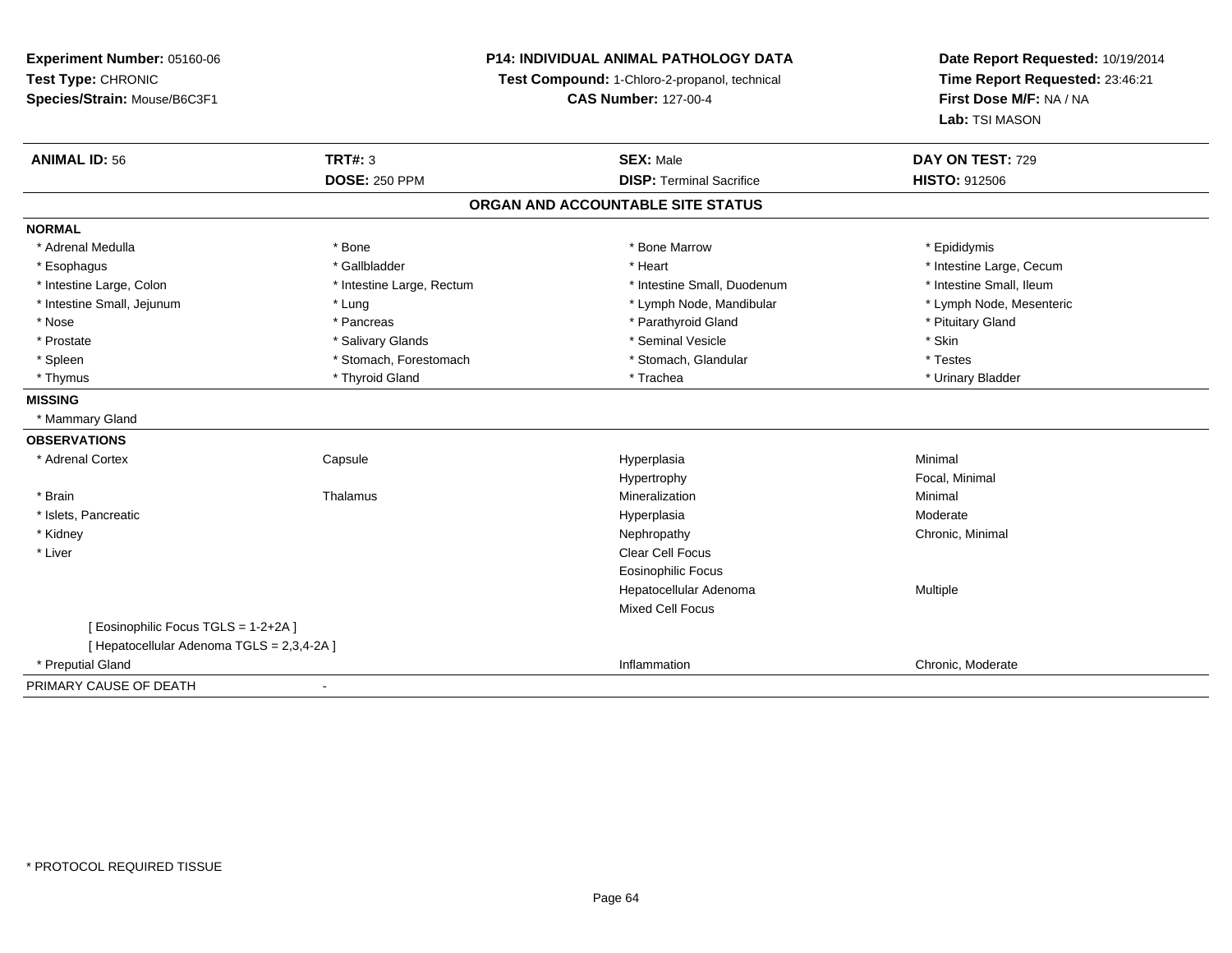**Experiment Number:** 05160-06**Test Type:** CHRONIC **Species/Strain:** Mouse/B6C3F1**P14: INDIVIDUAL ANIMAL PATHOLOGY DATATest Compound:** 1-Chloro-2-propanol, technical **CAS Number:** 127-00-4**Date Report Requested:** 10/19/2014**Time Report Requested:** 23:46:21**First Dose M/F:** NA / NA**Lab:** TSI MASON**ANIMAL ID:** 57 **TRT#:** <sup>3</sup> **SEX:** Male **DAY ON TEST:** <sup>665</sup> **DOSE:** 250 PPM**DISP:** Natural Death **HISTO:** 912507 **ORGAN AND ACCOUNTABLE SITE STATUSNORMAL**\* Adrenal Medulla \* Adrenal Medulla \* \* The matter of the state of the state of the Marrow \* Bone Marrow \* Adrenal Medulla \* Epididymis \* Epididymis \* Bone Marrow \* Adrenal Medulla \* Epididymis \* Epididymis \* Epididymis \* Epididymis \* Epidi \* Intestine Large, Colon \* Esophagus \* **Heart \* Intestine Large, Cecum \* Intestine Large, Cecum \*** Intestine Large, Cecum \* Intestine Large, Rectum \* Thestine Small, Duodenum \* Number of the small, Ileum \* Intestine Small, Jejunum \* Intestine Small, Jejunum \* Lymph Node, Mandibular \* The state of the second text of the second text of the second text of the second text of the second text of the second text of the second text of the second text of text of text of text of text o \* Salivary Glands \* Parathyroid Gland \* \* \* Pituitary Gland \* \* Prostate \* \* Prostate \* \* Salivary Glands \* Salivary Glands \* Salivary Glands \* Salivary Glands \* Salivary Glands \* Salivary Glands \* Salivary Glands \* Salivary Glands \* Saliva \* Stomach, Glandular \* Seminal Vesicle \* Stomach, Forestomach \* Skin \* Skin \* Stomach, Forestomach \* Stomach, Forestomach \* Testes \* Thymus \* Trachea \* Urinary Bladder **MISSING** \* Mammary Gland**AUTO PRECLUDES DIAG.** \* Gallbladder**OBSERVATIONS** \* Adrenal CortexCapsule<br>Thalamus Hyperplasia Minimal \* Brainn and the matter of the Thalamus and the Minimal of the Minimal of the Minimal of the Minimal of the Minimal o<br>Thalamus and the Minimal of the Minimal of the Minimal of the Minimal of the Minimal of the Minimal of the Min \* Islets, Pancreaticc and the control of the control of the control of the control of the control of the control of the control of the control of the control of the control of the control of the control of the control of the control of the co a Mild \* Kidneyy the controller of the controller of the controller of the Nephropathy Chronic, Minimal (Chronic, Minimal (Chronic, Minimal  $\alpha$  \* Liver Histiocytic Sarcoma[ Histiocytic Sarcoma TGLS = 3,4,5-2 ] \* Lungg and the state of the state of the state of the Moderate of the Moderate of the Moderate of the Moderate of the Moderate of the Moderate of the Moderate of the Moderate of the Moderate of the Moderate of the Moderate of t Histiocytic Sarcoma[ Hemorrhage TGLS = 6-1 ] \* Preputial Glandd and the control of the control of the control of the control of the control of the control of the control of the control of the control of the control of the control of the control of the control of the control of the co Inflammation Chronic, Moderate \* Saliv Glands Note: TGL 1 enlargement not seen on micro exam. \* Sem Ves Note: TGL 2 enlargement not seen on micro exam. \* SpleenHematopoietic Cell Proliferation Mild \* Thyroid GlandFollicular Cel Hyperplasia Minimal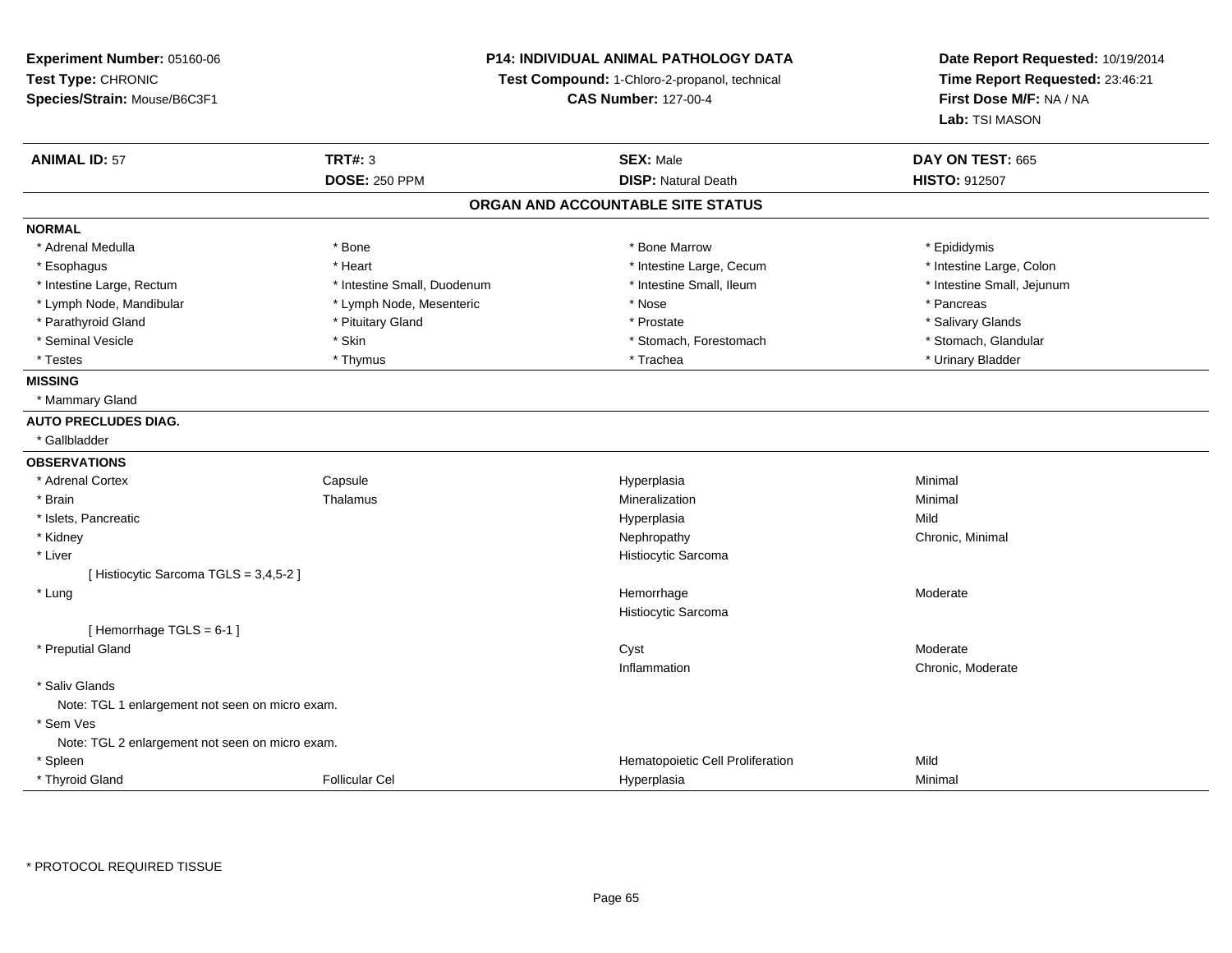| <b>Experiment Number: 05160-06</b><br>Test Type: CHRONIC<br>Species/Strain: Mouse/B6C3F1 | <b>P14: INDIVIDUAL ANIMAL PATHOLOGY DATA</b><br>Test Compound: 1-Chloro-2-propanol, technical<br><b>CAS Number: 127-00-4</b> |                            | Date Report Requested: 10/19/2014<br>Time Report Requested: 23:46:21<br>First Dose M/F: NA / NA<br>Lab: TSI MASON |  |  |
|------------------------------------------------------------------------------------------|------------------------------------------------------------------------------------------------------------------------------|----------------------------|-------------------------------------------------------------------------------------------------------------------|--|--|
| <b>ANIMAL ID: 57</b>                                                                     | TRT#: 3                                                                                                                      | <b>SEX: Male</b>           | <b>DAY ON TEST: 665</b>                                                                                           |  |  |
|                                                                                          | <b>DOSE: 250 PPM</b>                                                                                                         | <b>DISP:</b> Natural Death | <b>HISTO: 912507</b>                                                                                              |  |  |
| ORGAN AND ACCOUNTABLE SITE STATUS                                                        |                                                                                                                              |                            |                                                                                                                   |  |  |
| PRIMARY CAUSE OF DEATH                                                                   | - Lung Histiocytic Sarcoma                                                                                                   |                            |                                                                                                                   |  |  |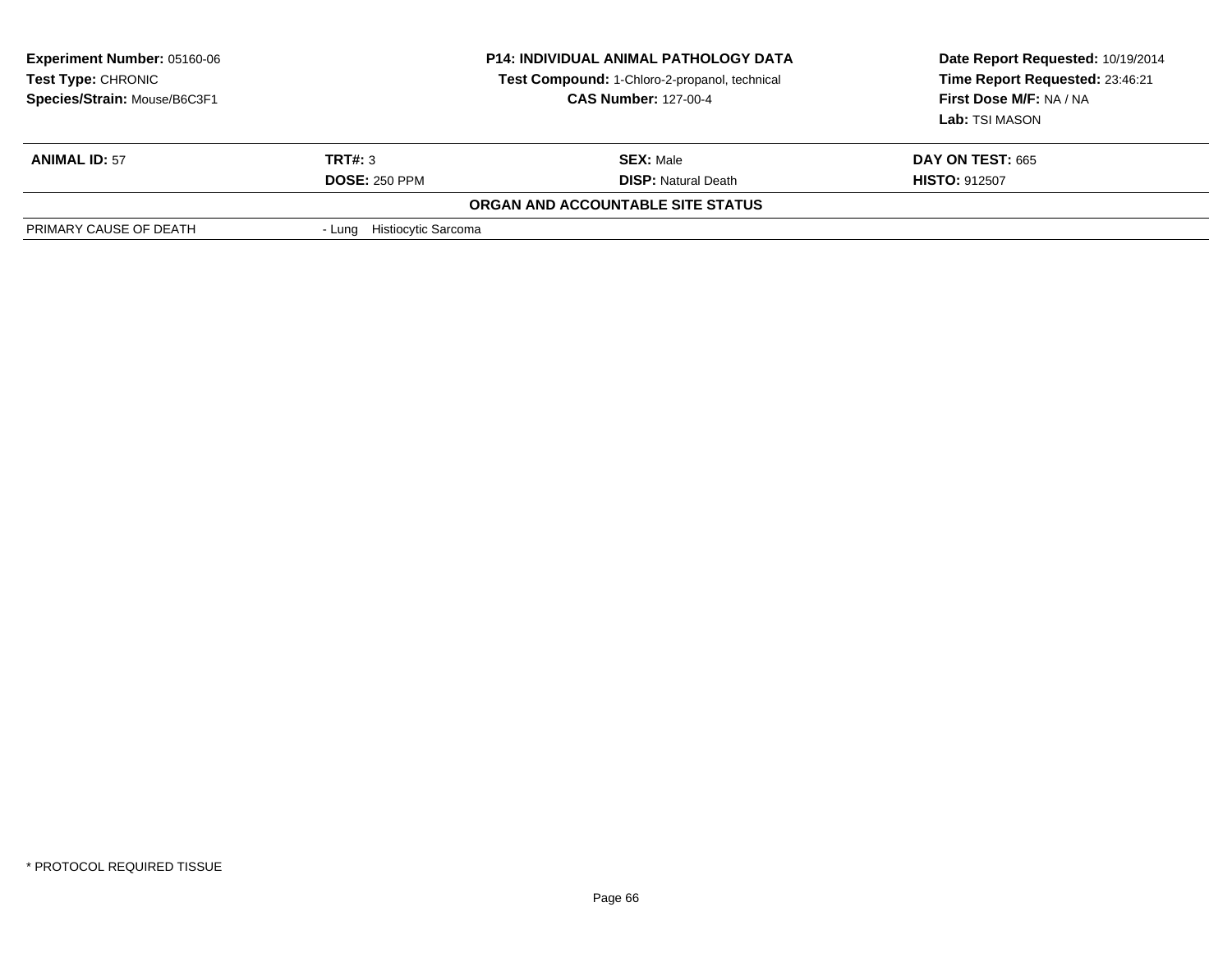**Experiment Number:** 05160-06**Test Type:** CHRONIC **Species/Strain:** Mouse/B6C3F1**P14: INDIVIDUAL ANIMAL PATHOLOGY DATATest Compound:** 1-Chloro-2-propanol, technical **CAS Number:** 127-00-4**Date Report Requested:** 10/19/2014**Time Report Requested:** 23:46:21**First Dose M/F:** NA / NA**Lab:** TSI MASON**ANIMAL ID:** 58**TRT#:** 3 **SEX:** Male **DAY ON TEST:** 729 **DOSE:** 250 PPM**DISP:** Terminal Sacrifice **HISTO:** 912508 **ORGAN AND ACCOUNTABLE SITE STATUSNORMAL**\* Adrenal Medulla \* \* Annual Medulla \* Brain \* Bone \* \* Bone Marrow \* Bone Marrow \* \* Brain \* Brain \* Brain \* Brain \* Brain \* Brain \* Brain \* Brain \* Brain \* Brain \* Brain \* Brain \* Brain \* Brain \* Brain \* Brain \* Brain \* \* Esophagus \* https://www.fragustage.com/web/2019/heart \* Heart \* Heart \* Heart \* Intestine Large, Cecum \* Intestine Large, Cecum \* Sallbladder \* The state of the state of the state of the state of the state of the state o \* Intestine Small. Ileum \* Intestine Large, Colon \* Intestine Large, Rectum \* Intestine Small, Duodenum \* Intestine Small, Duodenum \* Intestine Small, Jejunum \* Lymph Node, Mandibular \* Lymph Node, Mesenteric \* Nose\* Salivary Glands \* Pancreas \* And the second term in the second term in the second term in the second term in the second term in the second term in the second term in the second term in the second term in the second term in the second term \* Seminal Vesicle \* The state of the set of the set of the set of the set of the set of the set of the set of the set of the set of the set of the set of the set of the set of the set of the set of the set of the set of th \* Stomach, Glandular \* \* \* Trachea \* \* Testes \* \* Thymus \* Thymus \* Thymus \* Trachea \* Trachea \* Urinary Bladder**MISSING** \* Mammary Gland**OBSERVATIONS** \* Adrenal Cortex**Capsule**  Hyperplasia Mild Hypertrophy Focal, Mildn Chronic, Mild \* Epididymiss and the contract of the contract of the contract of the contract of the contract of the contract of the contract of the contract of the contract of the contract of the contract of the contract of the contract of the cont Spermatocelee Mild [ Spermatocele TGLS = 2-11 ] \* Islets, Pancreaticc and the control of the control of the control of the control of the control of the control of the control of the control of the control of the control of the control of the control of the control of the control of the co a **Minimal**  \* Kidneyy the controller of the controller of the controller of the Nephropathy Chronic, Minimal (Chronic, Minimal  $\mu$  \* Liver Erythrophagocytosiss Mild Hepatocellular Carcinoma[ Hepatocellular Carcinoma TGLS = 3-2A ] \* LungAlveolar/Bronchiolar Adenoma<br>
Hyperplasia Multiple Hyperplasia Alveolar Epith Hyperplasia Marked Infiltration Cellular Histiocyte, Minimal [ Alveolar/Bronchiolar Adenoma TGLS = 4,5,6-1 ] \* Pituitary Gland Pars Distalis Cyst Minimal \* Preputial Glandd and the control of the control of the control of the control of the control of the control of the control of the control of the control of the control of the control of the control of the control of the control of the co  $[$  Cyst TGLS = 1-10  $]$  \* TestesNote: TGL 2 deformity is in epididymis rather than in testes.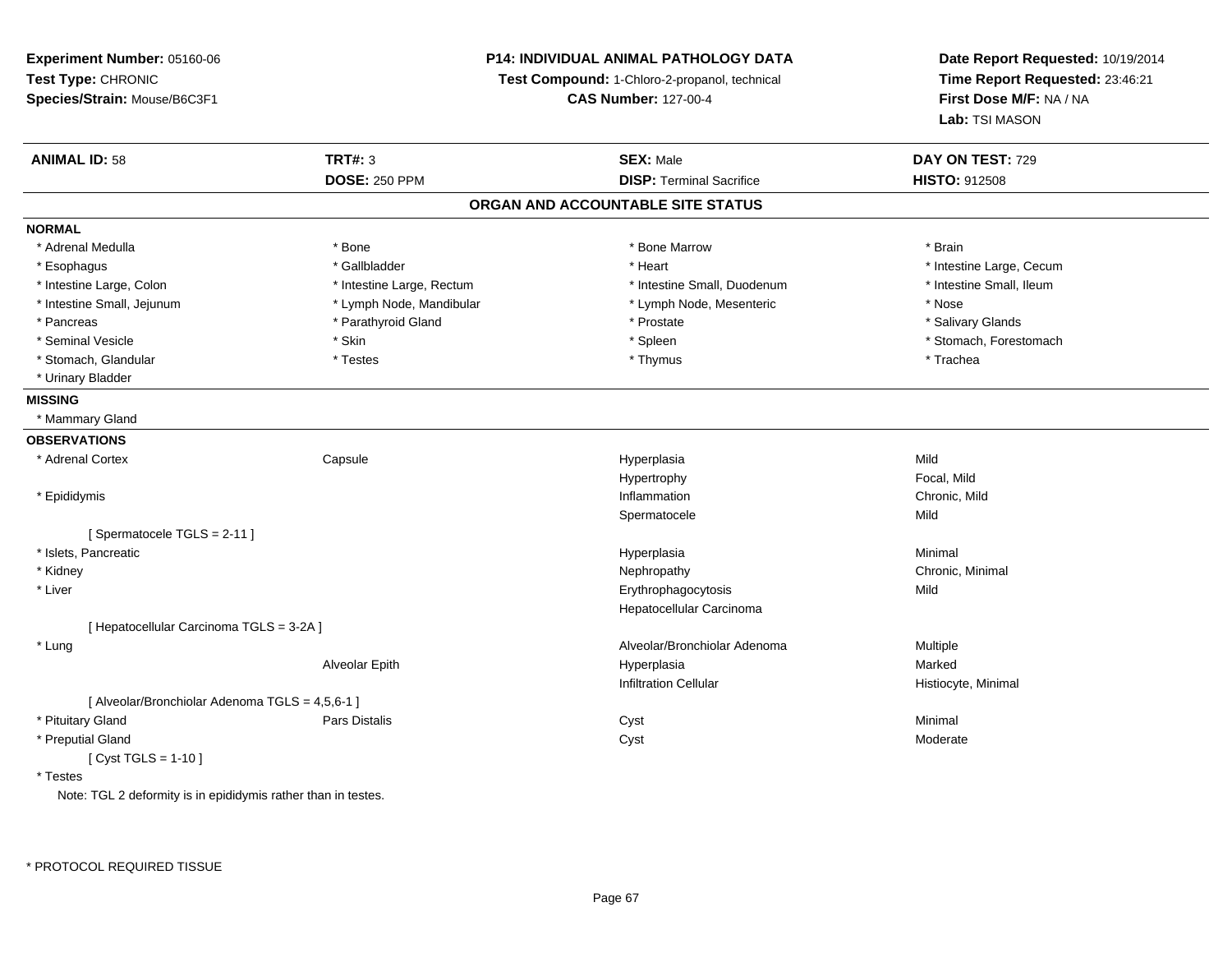| <b>Experiment Number: 05160-06</b><br>Test Type: CHRONIC<br>Species/Strain: Mouse/B6C3F1 |                                 | <b>P14: INDIVIDUAL ANIMAL PATHOLOGY DATA</b><br>Test Compound: 1-Chloro-2-propanol, technical<br><b>CAS Number: 127-00-4</b> | Date Report Requested: 10/19/2014<br>Time Report Requested: 23:46:21<br>First Dose M/F: NA / NA<br>Lab: TSI MASON |  |  |
|------------------------------------------------------------------------------------------|---------------------------------|------------------------------------------------------------------------------------------------------------------------------|-------------------------------------------------------------------------------------------------------------------|--|--|
| <b>ANIMAL ID: 58</b>                                                                     | TRT#: 3<br><b>DOSE: 250 PPM</b> | <b>SEX: Male</b><br><b>DISP: Terminal Sacrifice</b>                                                                          | <b>DAY ON TEST: 729</b><br><b>HISTO: 912508</b>                                                                   |  |  |
| ORGAN AND ACCOUNTABLE SITE STATUS                                                        |                                 |                                                                                                                              |                                                                                                                   |  |  |
| * Thyroid Gland                                                                          | Follicular Cel                  | Hyperplasia                                                                                                                  | Minimal                                                                                                           |  |  |
| PRIMARY CAUSE OF DEATH                                                                   |                                 |                                                                                                                              |                                                                                                                   |  |  |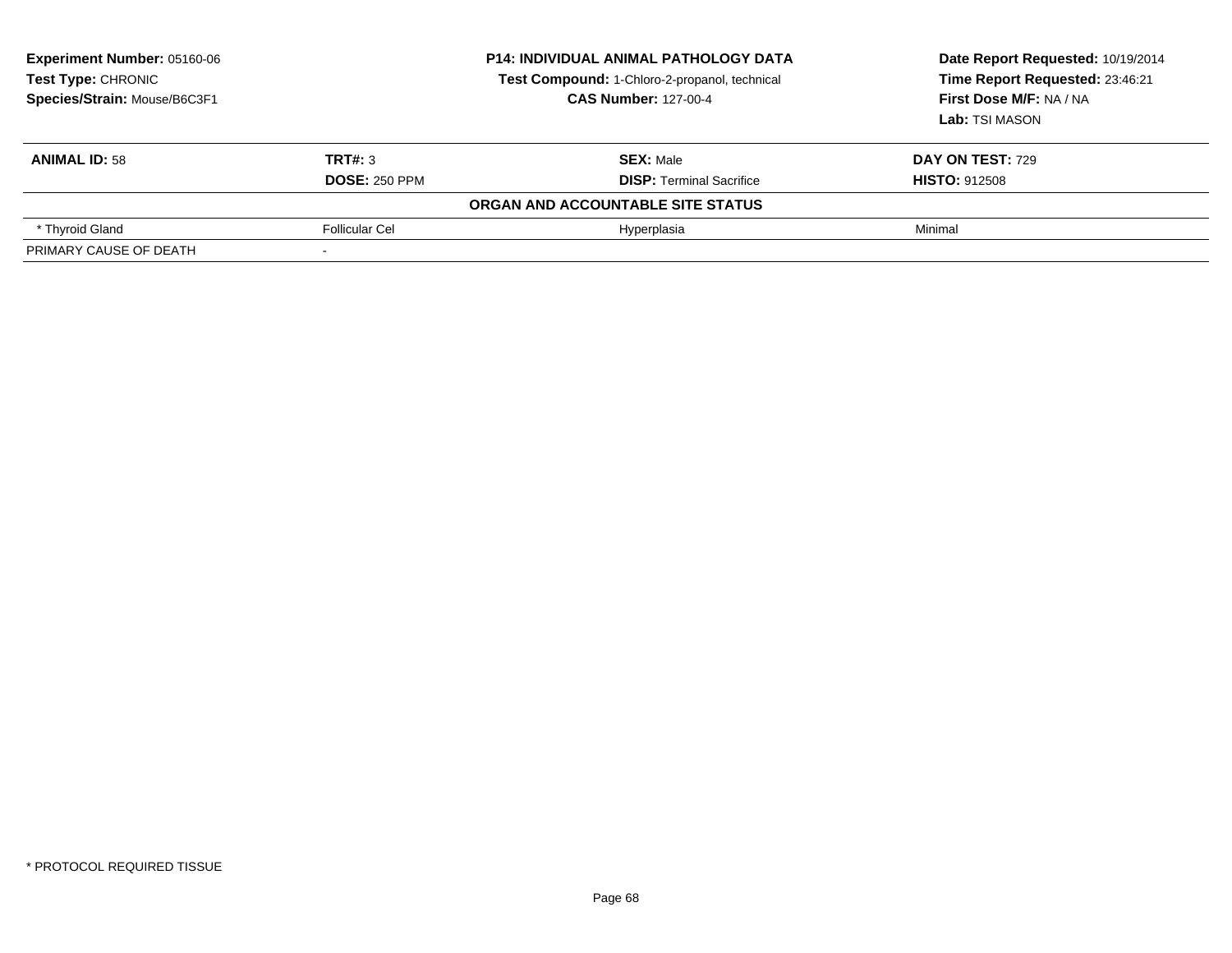**Experiment Number:** 05160-06**Test Type:** CHRONIC **Species/Strain:** Mouse/B6C3F1**P14: INDIVIDUAL ANIMAL PATHOLOGY DATATest Compound:** 1-Chloro-2-propanol, technical **CAS Number:** 127-00-4**Date Report Requested:** 10/19/2014**Time Report Requested:** 23:46:21**First Dose M/F:** NA / NA**Lab:** TSI MASON**ANIMAL ID:** 59 **TRT#:** <sup>3</sup> **SEX:** Male **DAY ON TEST:** <sup>729</sup> **DOSE:** 250 PPM**DISP:** Terminal Sacrifice **HISTO:** 912509 **ORGAN AND ACCOUNTABLE SITE STATUSNORMAL**\* Adrenal Medulla \* Adrenal Medulla \* \* \* example \* \* Bone \* \* \* Bone \* \* Epididymis \* \* Epididymis \* \* \* Esophagus \* Esophagus \* \* Esophagus \* \* Esophagus \* \* Esophagus \* \* Esophagus \* \* Esophagus \* \* Esophagus \* \* \* \* \* \* \* \* \* \* \* \* \* \* \* Intestine Large, Colon \* Gallbladder \* The matter \* Heart \* Heart \* Intestine Large, Cecum \* Intestine Large, Cecum \* \* Intestine Small, Jejunum \* Intestine Large, Rectum \* Intestine Small, Duodenum \* Intestine Small, Duodenum \* \* Intestine Small, Ileum \* Lung \* Lymph Node, Mandibular \* Nose \* Lymph Node, Mesenteric \* Nose \* Nose \* Prostate \* Pancreas \* Parathyroid Gland \* Parathyroid Gland \* \* Prituitary Gland \* Spleen \* Salivary Glands \* \* \* Sheen \* Seminal Vesicle \* \* \* Stan \* \* Skin \* \* Skin \* \* Spleen \* \* Spleen \* \* Spleen \* \* Thymus \* Stomach, Forestomach \* Testes \* Stomach, Glandular \* Testes \* Testes \* Testes \* Testes \* Testes \* Testes \* T \* Thyroid Gland \* Trachea \* Trachea \* Trachea \* Urinary Bladder **MISSING** \* Mammary Gland**OBSERVATIONS** \* Adrenal Cortex**Capsule**  Hyperplasia Mild Hypertrophy Focal, MildMast Cell, Mild \* Bone Marroww which is a matter of the Hyperplasia Mast Cell, Mild and Mast Cell, Mild and Mast Cell, Mild and Mast Cell, Mild and Mast Cell, Mild and Mast Cell, Mild and Mast Cell, Mild and Mast Cell, Mild and Mast Cell, Mild and Mas \* Brainn and the matter of the Thalamus and the Minimal of the Minimal of the Minimal of the Minimal of the Minimal o<br>Thalamus and the Minimal of the Minimal of the Minimal of the Minimal of the Minimal of the Minimal of the Min \* Islets, Pancreaticc and the control of the control of the control of the control of the control of the control of the control of the control of the control of the control of the control of the control of the control of the control of the co a Mild \* Kidneyy the controller of the controller of the controller of the Nephropathy Chronic, Minimal (Chronic, Minimal  $\mu$  \* Liver Eosinophilic Focus[ Eosinophilic Focus TGLS = 2,3-2+2A ] \* Preputial Glandd and the control of the control of the control of the control of the control of the control of the control of the control of the control of the control of the control of the control of the control of the control of the co [ Cyst TGLS = 1-10 ]PRIMARY CAUSE OF DEATH-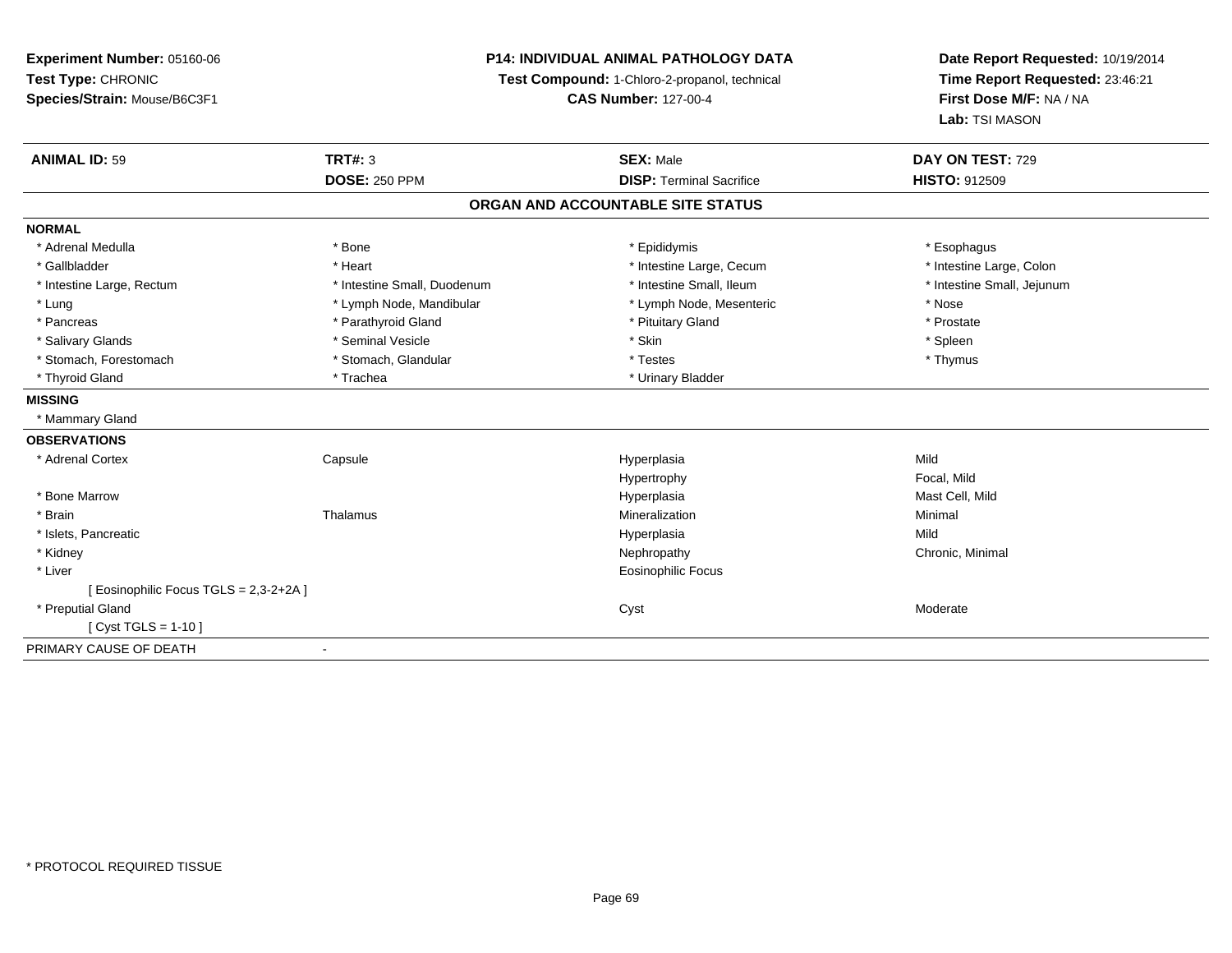**Experiment Number:** 05160-06**Test Type:** CHRONIC **Species/Strain:** Mouse/B6C3F1**P14: INDIVIDUAL ANIMAL PATHOLOGY DATATest Compound:** 1-Chloro-2-propanol, technical **CAS Number:** 127-00-4**Date Report Requested:** 10/19/2014**Time Report Requested:** 23:46:21**First Dose M/F:** NA / NA**Lab:** TSI MASON**ANIMAL ID:** 60**TRT#:** 3 **SEX:** Male **DAY ON TEST:** 729 **DOSE:** 250 PPM**DISP:** Terminal Sacrifice **HISTO:** 912510 **ORGAN AND ACCOUNTABLE SITE STATUSNORMAL**\* Adrenal Medulla \* Adrenal Medulla \* \* The matter of the state of the state of the Marrow \* Bone Marrow \* Adrenal Medulla \* Epididymis \* Epididymis \* Bone Marrow \* Adrenal Medulla \* Epididymis \* Epididymis \* Epididymis \* Epididymis \* Epidi \* Esophagus \* https://www.fragustage.com/web/2019/heart \* Heart \* Heart \* Heart \* Intestine Large, Cecum \* Intestine Large, Cecum \* Gallbladder \* Callbladder \* 11 and 12 and 12 and 12 and 12 and 12 and 12 and 12 and 12 and \* Intestine Small, Ileum \* Intestine Large, Colon \* Intestine Large, Rectum \* Intestine Small, Duodenum \* Intestine Small, Duodenum \* Lymph Node, Mesenteric \* Intestine Small, Jejunum \* The matter of the state of the state of the state of the state of the state of the state of the state of the state of the state of the state of the state of the state of the state of the state \* Nose \* Pancreas \* Pancreas \* Pancreas \* Parathyroid Gland \* Prostate \* Prostate \* Salivary Glands \* The stomach \* Skin \* Spleen \* Spleen \* Stomach, Forestomach \* Stomach, Forestomach \* Stomach, Forestomach \* Stomach, Glandular \* \* \* Trachea \* \* Testes \* \* Thymus \* Thymus \* Thymus \* Trachea \* Trachea \* Urinary Bladder**MISSING** \* Mammary Gland**OBSERVATIONS** \* Adrenal Cortex**Capsule**  Hyperplasia Mild Hypertrophy Focal, Minimal \* Brainn and the matter of the Thalamus and the Minimal of the Minimal of the Minimal of the Minimal of the Minimal o<br>Thalamus and the Minimal of the Minimal of the Minimal of the Minimal of the Minimal of the Minimal of the Min \* Islets, Pancreaticc and the control of the control of the control of the control of the control of the control of the control of the control of the control of the control of the control of the control of the control of the control of the co a **Moderate**  \* Kidneyy the controller of the controller of the controller of the Nephropathy Chronic, Minimal (Chronic, Minimal  $\mu$  \* Liver Eosinophilic Focus Hepatocellular Adenoma Multiple [ Eosinophilic Focus TGLS = 4-2A ][ Hepatocellular Adenoma TGLS = 2,3-2 ] \* Pituitary Gland Pars Distalis Cyst Minimal \* Preputial Glandd and the control of the control of the control of the control of the control of the control of the control of the control of the control of the control of the control of the control of the control of the control of the co \* Seminal Vesiclee and the contract of the contract of the contract of the contract of the contract of the contract of the contract of the contract of the contract of the contract of the contract of the contract of the contract of the cont [ Inflammation TGLS = 1-11 ] \* Thyroid Gland Follicular Cel Hyperplasia Minimal PRIMARY CAUSE OF DEATH-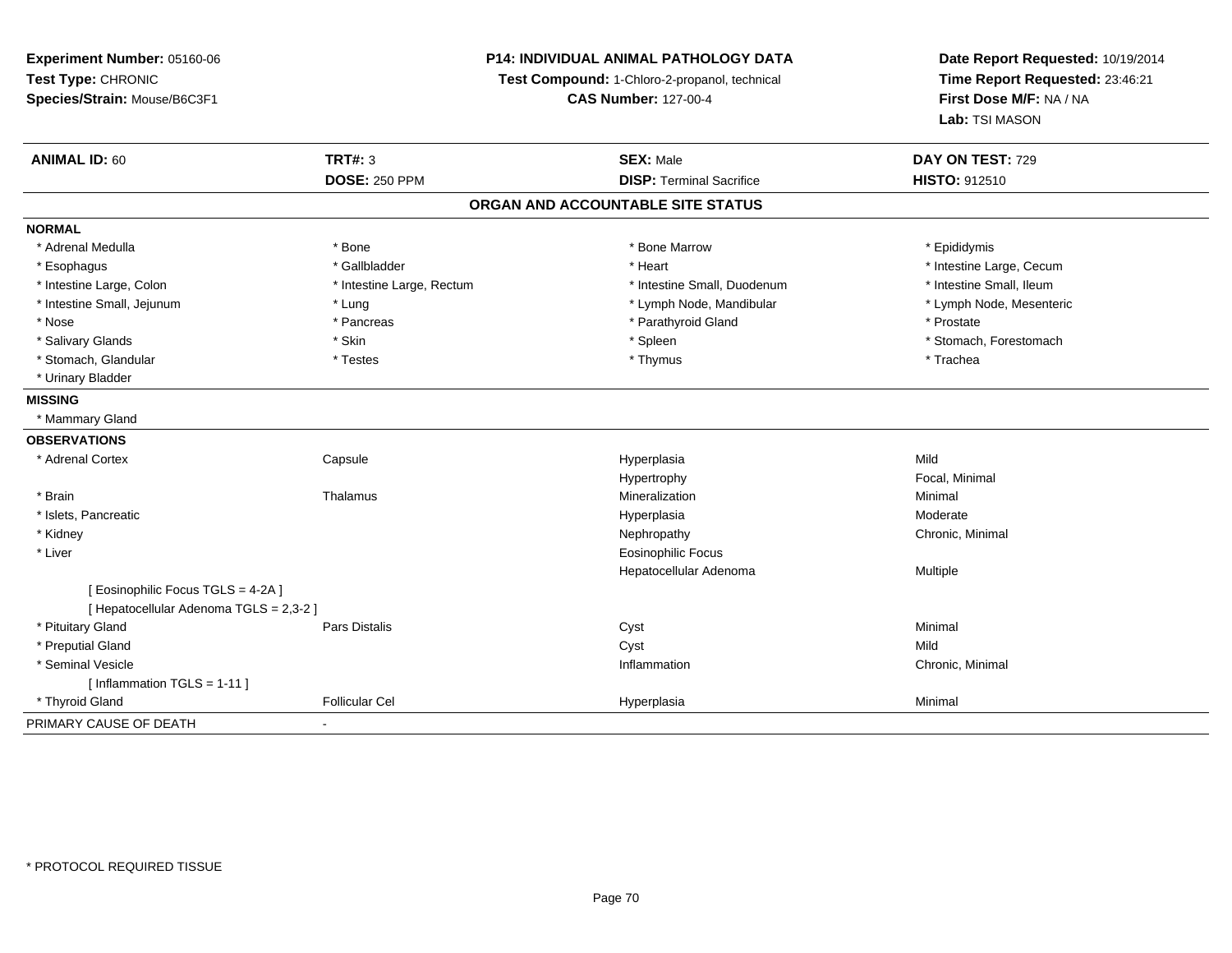**Experiment Number:** 05160-06**Test Type:** CHRONIC**Species/Strain:** Mouse/B6C3F1

## **P14: INDIVIDUAL ANIMAL PATHOLOGY DATA**

**Test Compound:** 1-Chloro-2-propanol, technical

**CAS Number:** 127-00-4

**Date Report Requested:** 10/19/2014**Time Report Requested:** 23:46:21**First Dose M/F:** NA / NA**Lab:** TSI MASON

| <b>ANIMAL ID: 61</b>                        | <b>TRT#: 3</b>              | <b>SEX: Male</b>                  | DAY ON TEST: 730           |  |
|---------------------------------------------|-----------------------------|-----------------------------------|----------------------------|--|
|                                             | <b>DOSE: 250 PPM</b>        | <b>DISP: Terminal Sacrifice</b>   | <b>HISTO: 912511</b>       |  |
|                                             |                             | ORGAN AND ACCOUNTABLE SITE STATUS |                            |  |
| <b>NORMAL</b>                               |                             |                                   |                            |  |
| * Adrenal Medulla                           | * Bone                      | * Bone Marrow                     | * Esophagus                |  |
| * Gallbladder                               | * Heart                     | * Intestine Large, Cecum          | * Intestine Large, Colon   |  |
| * Intestine Large, Rectum                   | * Intestine Small, Duodenum | * Intestine Small, Ileum          | * Intestine Small, Jejunum |  |
| * Kidney                                    | * Lung                      | * Lymph Node, Mandibular          | * Lymph Node, Mesenteric   |  |
| * Mammary Gland                             | * Nose                      | * Pancreas                        | * Parathyroid Gland        |  |
| * Pituitary Gland                           | * Preputial Gland           | * Prostate                        | * Salivary Glands          |  |
| * Seminal Vesicle                           | * Skin                      | * Spleen                          | * Stomach, Forestomach     |  |
| * Stomach, Glandular                        | * Thyroid Gland             | * Trachea                         | * Urinary Bladder          |  |
| <b>MISSING</b>                              |                             |                                   |                            |  |
| * Thymus                                    |                             |                                   |                            |  |
| <b>OBSERVATIONS</b>                         |                             |                                   |                            |  |
| * Adrenal Cortex                            | Capsule                     | Hyperplasia                       | Minimal                    |  |
| * Brain                                     | Thalamus                    | Mineralization                    | Minimal                    |  |
| * Epididymis                                |                             | Inflammation                      | Chronic, Mild              |  |
|                                             |                             | Spermatocele                      | Marked                     |  |
| Harderian Gland                             |                             | Carcinoma                         |                            |  |
| [Carcinoma TGLS = $2-13$ ]                  |                             |                                   |                            |  |
| * Islets, Pancreatic                        |                             | Hyperplasia                       | Moderate                   |  |
| * Liver                                     |                             | <b>Eosinophilic Focus</b>         |                            |  |
|                                             |                             | Hepatocellular Adenoma            | Multiple                   |  |
| [ Eosinophilic Focus TGLS = 4-2C ]          |                             |                                   |                            |  |
| [ Hepatocellular Adenoma TGLS = 1,3-2A+2B ] |                             |                                   |                            |  |
| * Testes                                    | Germinal Epith              | Degeneration                      | Moderate                   |  |
| PRIMARY CAUSE OF DEATH                      | $\overline{\phantom{a}}$    |                                   |                            |  |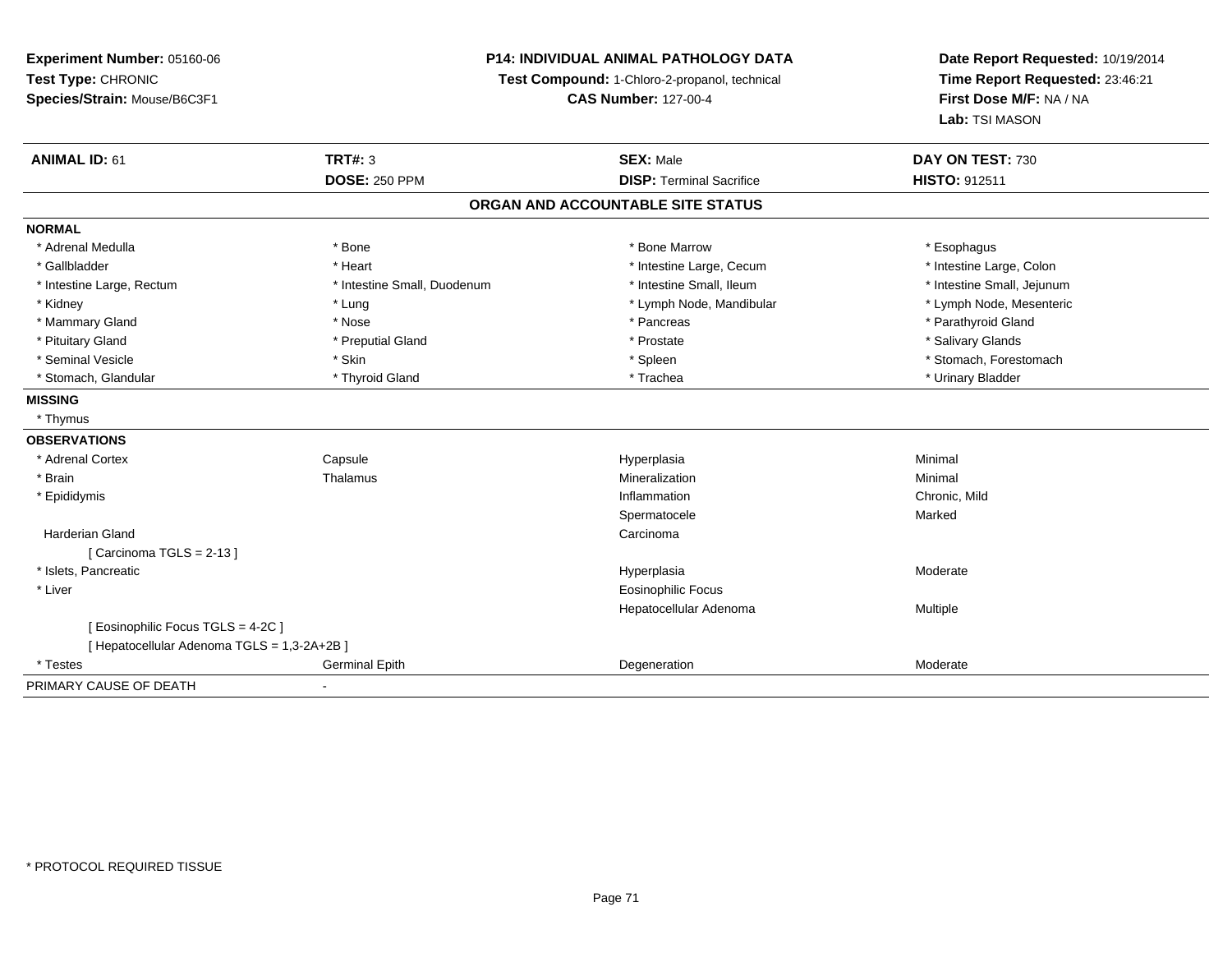**Experiment Number:** 05160-06**Test Type:** CHRONIC **Species/Strain:** Mouse/B6C3F1**P14: INDIVIDUAL ANIMAL PATHOLOGY DATATest Compound:** 1-Chloro-2-propanol, technical **CAS Number:** 127-00-4**Date Report Requested:** 10/19/2014**Time Report Requested:** 23:46:21**First Dose M/F:** NA / NA**Lab:** TSI MASON**ANIMAL ID:** 62 **TRT#:** <sup>3</sup> **SEX:** Male **DAY ON TEST:** <sup>729</sup> **DOSE:** 250 PPM**DISP:** Terminal Sacrifice **HISTO:** 912512 **ORGAN AND ACCOUNTABLE SITE STATUSNORMAL**\* Adrenal Medulla \* Adrenal Medulla \* \* \* Adrenal Medulla \* \* Epididymis \* Bone \* \* Brain \* \* Brain \* \* Brain \* \* Epididymis \* Epididymis \* Epididymis \* \* Epididymis \* \* Epididymis \* \* Epididymis \* \* Epididymis \* \* Epididymis \* \* Epididymis \* Intestine Large, Colon \* Esophagus \* Intestine Large, Cecum \* Callbladder \* 10 \* Intestine Large, Cecum \* Intestine Large, Cecum \* \* Intestine Large, Rectum \* Thestine Small, Duodenum \* Number of the small, Ileum \* Intestine Small, Jejunum \* Intestine Small, Jejunum \* Lymph Node, Mandibular \* The same \* Lymph Node, Mesenteric \* Nose \* Nose \* \* Pancreas \* Pancreas \* Pancreas \* Salivary Glands \* Parathyroid Gland \* \* \* Pituitary Gland \* \* Prostate \* \* Prostate \* \* Salivary Glands \* Salivary Glands \* Salivary Glands \* Salivary Glands \* Salivary Glands \* Salivary Glands \* Salivary Glands \* Salivary Glands \* Saliva \* Stomach, Glandular \* Seminal Vesicle \* Stomach, Forestomach \* Skin \* Skin \* Stomach, Forestomach \* Stomach, Forestomach \* Testes \* Thymus \* Trachea \* Urinary Bladder **MISSING** \* Mammary Gland**OBSERVATIONS** \* Adrenal Cortex**Capsule**  Hyperplasia Minimal \* Bone Marroww the matted of the Myeloid Cell the Marked of the Hyperplasia Marked Marked Marked Street and Marked Marked Street and Marked Street and Marked Street and Marked Street and Marked Street and Marked Street and Marked Stree \* Heart Cardiomyopathyy Mild Marked \* Islets, Pancreaticc and the control of the control of the control of the control of the control of the control of the control of the control of the control of the control of the control of the control of the control of the control of the co a **Marked**  \* Kidneyy the controller of the controller of the controller of the controller of the controller of the chronic, Mild \* Liver Hepatoblastoma Hepatocellular Adenoma[ Hepatoblastoma TGLS = 7-2 ][ Hepatocellular Adenoma TGLS = 8-2A ] \* Lung Alveolar/Bronchiolar Adenoma \* Lym Node Mand Note: TGL 4 enlargement not seen on micro exam. Lymph Node Inguinal Hyperplasia Lymphoid, Marked Iliac Infiltration Cellular Plasma Cell, Marked**Plasma Cell, Moderate** Mediastinal Infiltration CellularInfiltration Cellular Plasma Cell, MarkedNote: TGL 10-15 enlargement is in Axillary L.N. but no corresponding TDMS site.[ Hyperplasia TGLS = 2-13 ]

[ Infiltration Cellular TGLS = 10-15 ] [ Infiltration Cellular TGLS = 6-14 ]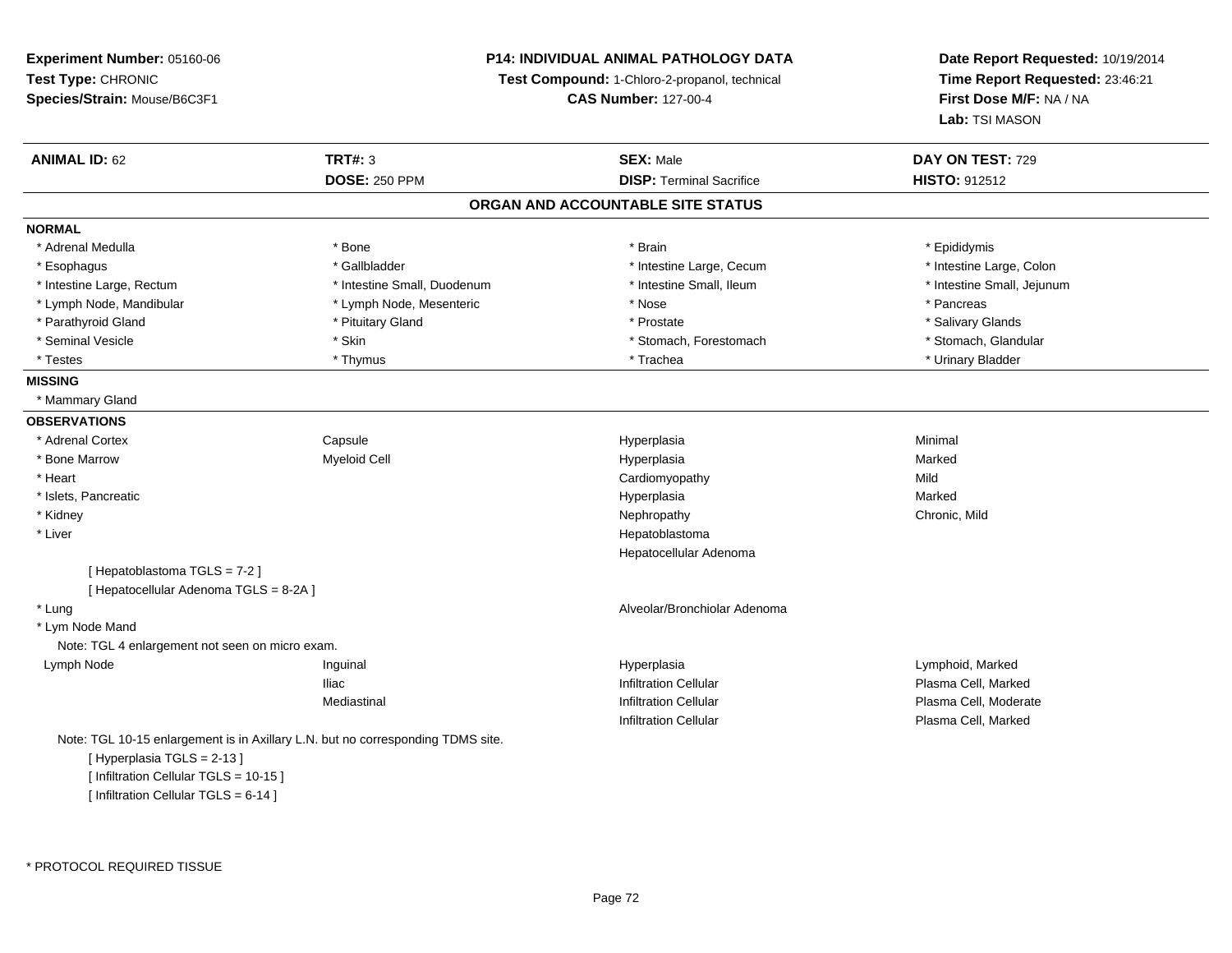| Experiment Number: 05160-06<br><b>Test Type: CHRONIC</b><br>Species/Strain: Mouse/B6C3F1 |                       | <b>P14: INDIVIDUAL ANIMAL PATHOLOGY DATA</b><br>Test Compound: 1-Chloro-2-propanol, technical<br><b>CAS Number: 127-00-4</b> | Date Report Requested: 10/19/2014<br>Time Report Requested: 23:46:21<br>First Dose M/F: NA / NA<br>Lab: TSI MASON |  |
|------------------------------------------------------------------------------------------|-----------------------|------------------------------------------------------------------------------------------------------------------------------|-------------------------------------------------------------------------------------------------------------------|--|
| <b>ANIMAL ID: 62</b>                                                                     | TRT#: 3               | <b>SEX: Male</b>                                                                                                             | DAY ON TEST: 729                                                                                                  |  |
|                                                                                          | <b>DOSE: 250 PPM</b>  | <b>DISP: Terminal Sacrifice</b>                                                                                              | <b>HISTO: 912512</b>                                                                                              |  |
|                                                                                          |                       | ORGAN AND ACCOUNTABLE SITE STATUS                                                                                            |                                                                                                                   |  |
| [Infiltration Cellular TGLS = 9-5B ]                                                     |                       |                                                                                                                              |                                                                                                                   |  |
| * Preputial Gland                                                                        |                       | Cyst<br>Inflammation                                                                                                         | Mild<br>Chronic Active, Marked                                                                                    |  |
| [ Cyst TGLS = $3-10$ ]                                                                   |                       |                                                                                                                              |                                                                                                                   |  |
| [Inflammation TGLS = $1-3A$ ]                                                            |                       |                                                                                                                              |                                                                                                                   |  |
| * Skin                                                                                   |                       |                                                                                                                              |                                                                                                                   |  |
| Note: TGL 1 mass involves preputial gland rather than skin on micro exam.                |                       |                                                                                                                              |                                                                                                                   |  |
| * Spleen                                                                                 |                       | Hematopoietic Cell Proliferation                                                                                             | Moderate                                                                                                          |  |
| [Hematopoietic Cell Proliferation TGLS = 5-12]                                           |                       |                                                                                                                              |                                                                                                                   |  |
| * Thyroid Gland                                                                          | <b>Follicular Cel</b> | Hyperplasia                                                                                                                  | Minimal                                                                                                           |  |
| PRIMARY CAUSE OF DEATH                                                                   |                       |                                                                                                                              |                                                                                                                   |  |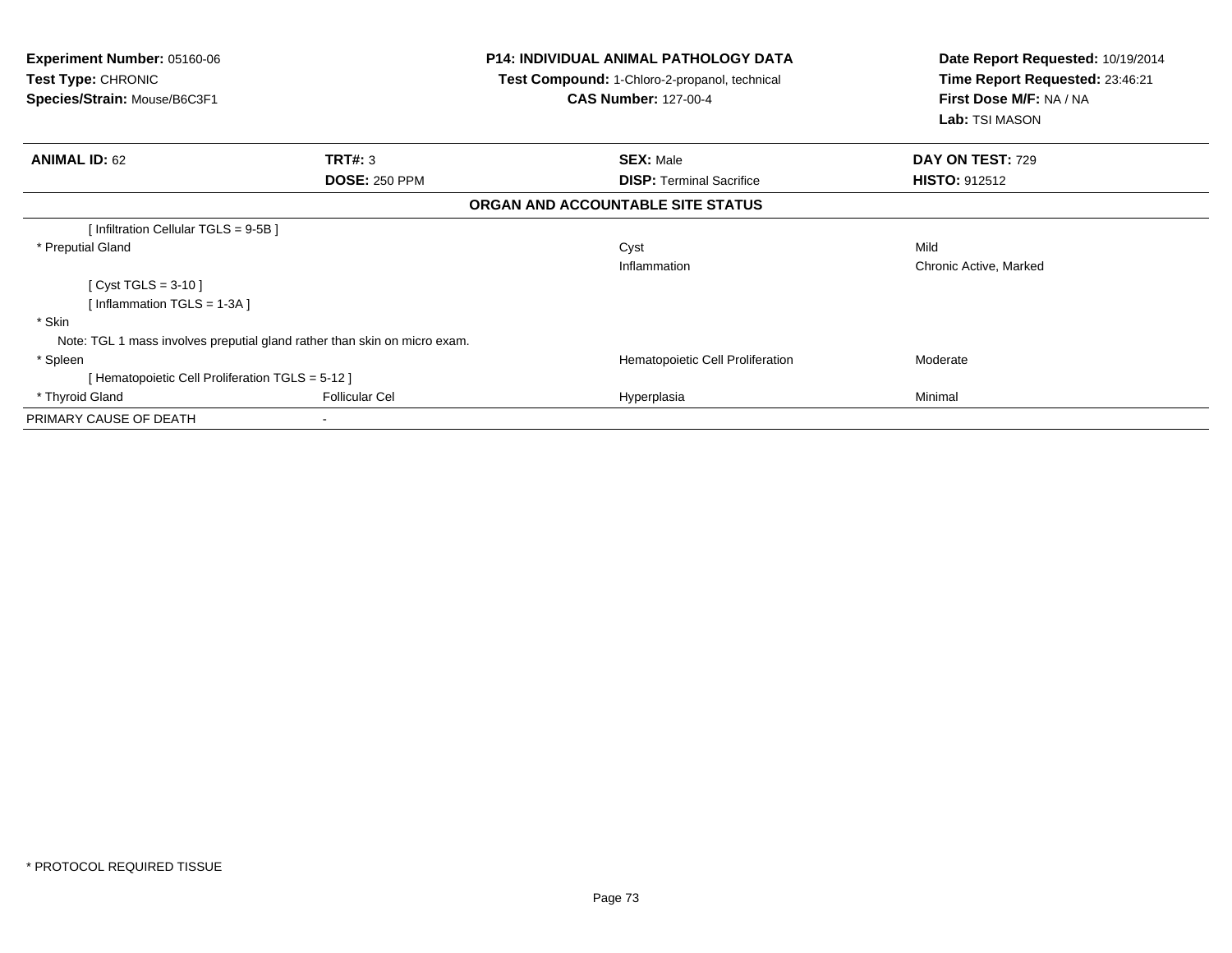| Experiment Number: 05160-06              |                             | P14: INDIVIDUAL ANIMAL PATHOLOGY DATA         | Date Report Requested: 10/19/2014<br>Time Report Requested: 23:46:21 |
|------------------------------------------|-----------------------------|-----------------------------------------------|----------------------------------------------------------------------|
| Test Type: CHRONIC                       |                             | Test Compound: 1-Chloro-2-propanol, technical |                                                                      |
| Species/Strain: Mouse/B6C3F1             |                             | <b>CAS Number: 127-00-4</b>                   |                                                                      |
|                                          |                             |                                               | First Dose M/F: NA / NA<br>Lab: TSI MASON                            |
| <b>ANIMAL ID: 63</b>                     | <b>TRT#: 3</b>              | <b>SEX: Male</b>                              | DAY ON TEST: 729                                                     |
|                                          | <b>DOSE: 250 PPM</b>        | <b>DISP: Terminal Sacrifice</b>               | HISTO: 912513                                                        |
|                                          |                             | ORGAN AND ACCOUNTABLE SITE STATUS             |                                                                      |
| <b>NORMAL</b>                            |                             |                                               |                                                                      |
| * Adrenal Medulla                        | * Bone                      | * Bone Marrow                                 | * Brain                                                              |
| * Epididymis                             | * Esophagus                 | * Heart                                       | * Intestine Large, Colon                                             |
| * Intestine Large, Rectum                | * Intestine Small, Duodenum | * Intestine Small, Ileum                      | * Intestine Small, Jejunum                                           |
| * Mammary Gland                          | * Nose                      | * Pancreas                                    | * Pituitary Gland                                                    |
| * Seminal Vesicle                        | * Skin                      | * Stomach, Forestomach                        | * Testes                                                             |
| * Thymus                                 | * Thyroid Gland             | * Trachea                                     |                                                                      |
| <b>MISSING</b>                           |                             |                                               |                                                                      |
| * Parathyroid Gland                      |                             |                                               |                                                                      |
| <b>OBSERVATIONS</b>                      |                             |                                               |                                                                      |
| * Adrenal Cortex                         | Capsule                     | Hyperplasia                                   | Mild                                                                 |
|                                          |                             | Hypertrophy                                   | Focal, Moderate                                                      |
| * Gallbladder                            |                             | Lymphoma Malignant                            |                                                                      |
| * Intestine Large, Cecum                 |                             | Lymphoma Malignant                            |                                                                      |
| * Islets, Pancreatic                     |                             | Hyperplasia                                   | Moderate                                                             |
| * Kidney                                 |                             | Cyst                                          | Mild                                                                 |
|                                          |                             | Lymphoma Malignant                            |                                                                      |
|                                          |                             | Nephropathy                                   | Chronic, Mild                                                        |
| [Cyst TGLS = $5-3A$ ]                    |                             |                                               |                                                                      |
| * Liver                                  |                             | <b>Eosinophilic Focus</b>                     |                                                                      |
|                                          |                             | Hepatocellular Adenoma                        | Multiple                                                             |
|                                          |                             | Lymphoma Malignant                            |                                                                      |
| [Eosinophilic Focus TGLS = 6-2+2A]       |                             |                                               |                                                                      |
| [ Hepatocellular Adenoma TGLS = 6-2+2A ] |                             |                                               |                                                                      |
| * Lung                                   |                             | Lymphoma Malignant                            |                                                                      |
| [ Lymphoma Malignant TGLS = 9-1 ]        |                             |                                               |                                                                      |
| Lymph Node                               | <b>Iliac</b>                | Lymphoma Malignant                            |                                                                      |
|                                          | Mediastinal                 | Lymphoma Malignant                            |                                                                      |
|                                          | Renal                       | Lymphoma Malignant                            |                                                                      |
|                                          |                             | Lymphoma Malignant                            |                                                                      |

Note: IGL 8-15 enlargement is in Axillary L.N. but no corresponding TDMS site.

\* PROTOCOL REQUIRED TISSUE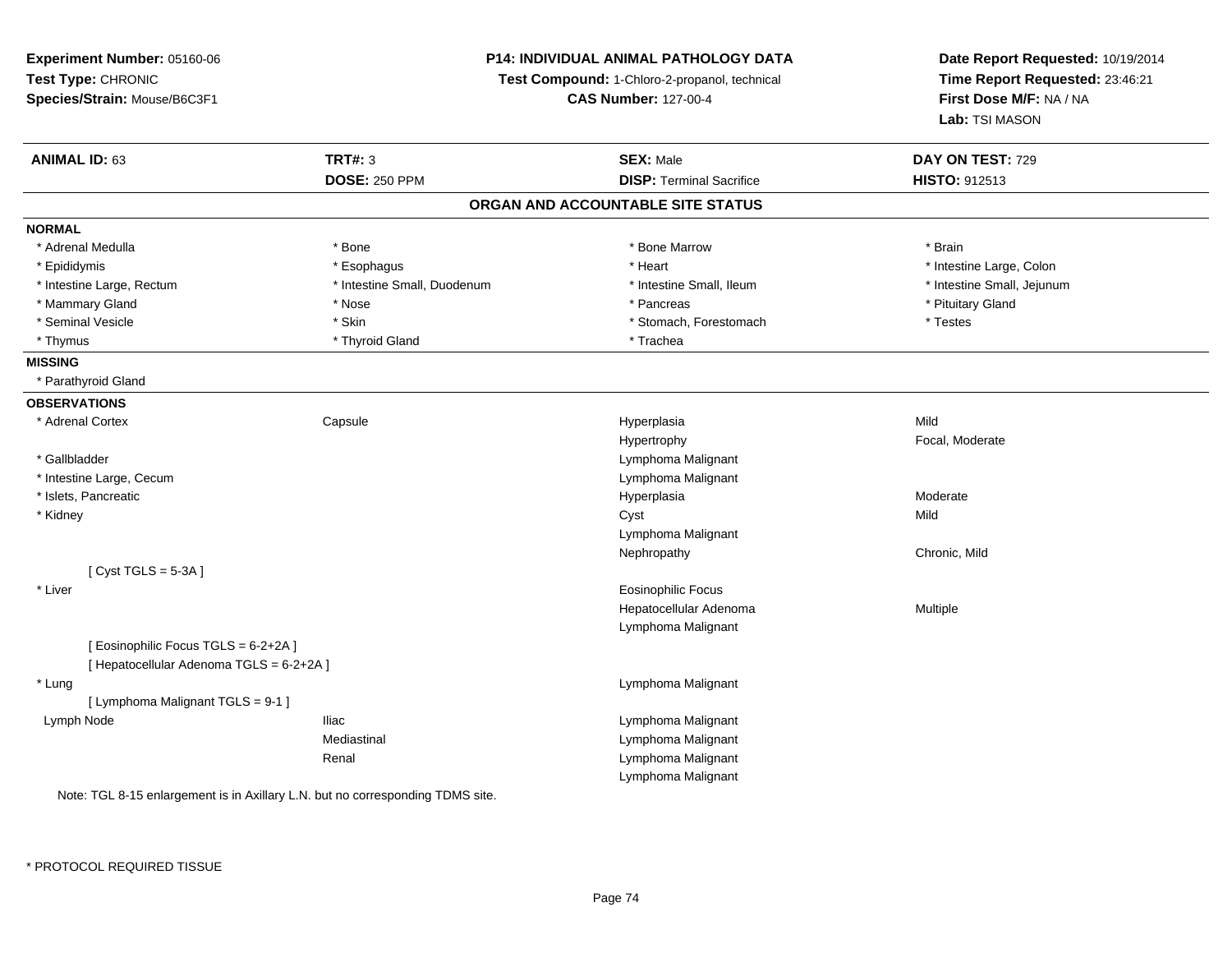| <b>Experiment Number: 05160-06</b><br><b>Test Type: CHRONIC</b><br>Species/Strain: Mouse/B6C3F1 |                                 | <b>P14: INDIVIDUAL ANIMAL PATHOLOGY DATA</b><br>Test Compound: 1-Chloro-2-propanol, technical<br><b>CAS Number: 127-00-4</b> | Date Report Requested: 10/19/2014<br>Time Report Requested: 23:46:21<br>First Dose M/F: NA / NA<br>Lab: TSI MASON |
|-------------------------------------------------------------------------------------------------|---------------------------------|------------------------------------------------------------------------------------------------------------------------------|-------------------------------------------------------------------------------------------------------------------|
| <b>ANIMAL ID: 63</b>                                                                            | TRT#: 3<br><b>DOSE: 250 PPM</b> | <b>SEX: Male</b><br><b>DISP: Terminal Sacrifice</b>                                                                          | DAY ON TEST: 729<br>HISTO: 912513                                                                                 |
|                                                                                                 |                                 |                                                                                                                              |                                                                                                                   |
|                                                                                                 |                                 | ORGAN AND ACCOUNTABLE SITE STATUS                                                                                            |                                                                                                                   |
| [ Lymphoma Malignant TGLS = 4-14 ]                                                              |                                 |                                                                                                                              |                                                                                                                   |
| [ Lymphoma Malignant TGLS = 3-13 ]                                                              |                                 |                                                                                                                              |                                                                                                                   |
| [ Lymphoma Malignant TGLS = 8-15 ]                                                              |                                 |                                                                                                                              |                                                                                                                   |
| [ Lymphoma Malignant TGLS = 7-5A ]                                                              |                                 |                                                                                                                              |                                                                                                                   |
| * Lymph Node, Mandibular                                                                        |                                 | Lymphoma Malignant                                                                                                           |                                                                                                                   |
| * Lymph Node, Mesenteric                                                                        |                                 | Lymphoma Malignant                                                                                                           |                                                                                                                   |
| * Preputial Gland                                                                               |                                 | Cyst                                                                                                                         | Mild                                                                                                              |
| [ Cyst TGLS = $1-10$ ]                                                                          |                                 |                                                                                                                              |                                                                                                                   |
| * Prostate                                                                                      |                                 | Lymphoma Malignant                                                                                                           |                                                                                                                   |
| * Salivary Glands                                                                               |                                 | Lymphoma Malignant                                                                                                           |                                                                                                                   |
| * Spleen                                                                                        |                                 | Lymphoma Malignant                                                                                                           |                                                                                                                   |
| [ Lymphoma Malignant TGLS = 2-12 ]                                                              |                                 |                                                                                                                              |                                                                                                                   |
| * Stomach, Glandular                                                                            |                                 | Lymphoma Malignant                                                                                                           |                                                                                                                   |
| * Urinary Bladder                                                                               |                                 | Lymphoma Malignant                                                                                                           |                                                                                                                   |
| PRIMARY CAUSE OF DEATH                                                                          |                                 |                                                                                                                              |                                                                                                                   |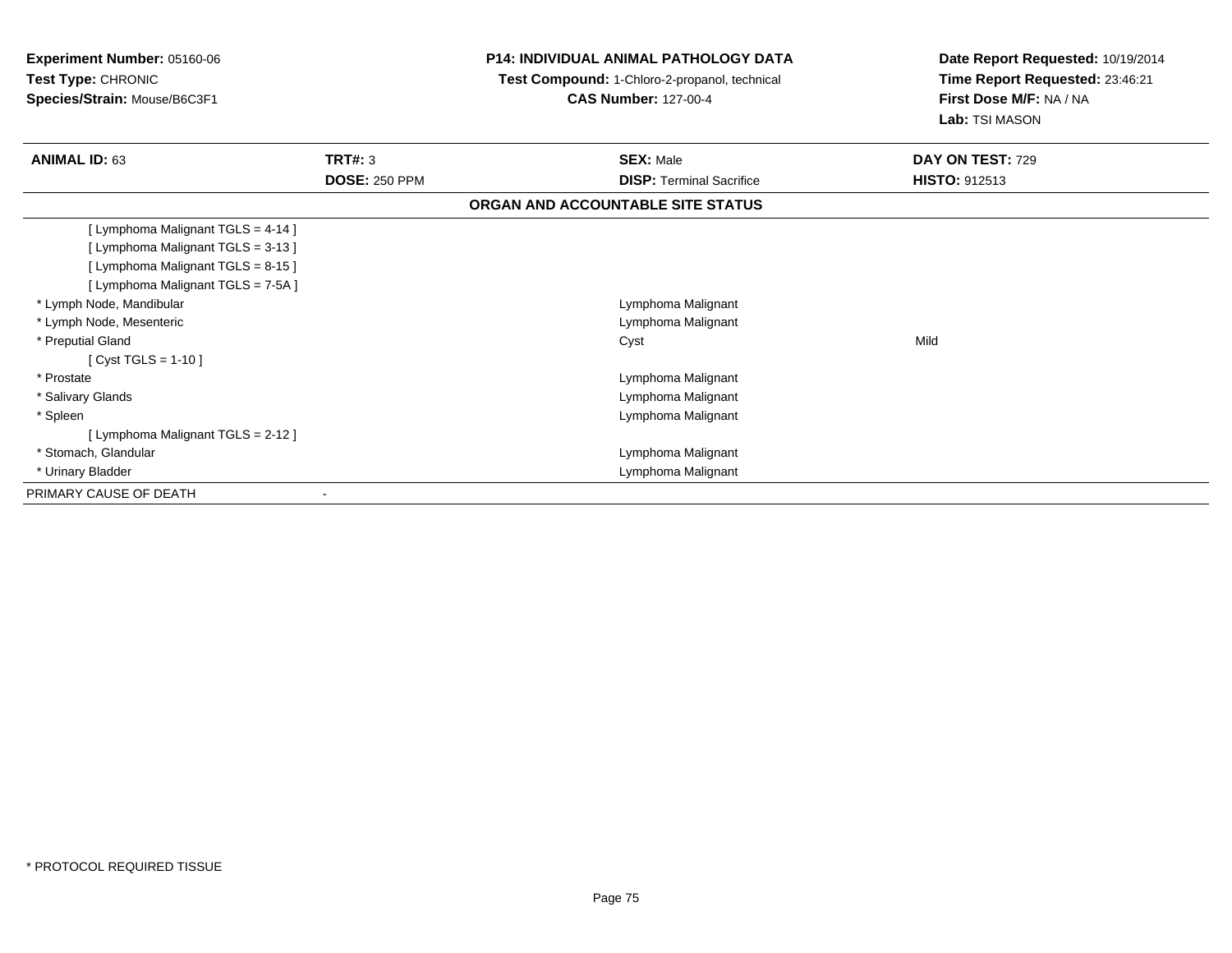**Experiment Number:** 05160-06**Test Type:** CHRONIC **Species/Strain:** Mouse/B6C3F1**P14: INDIVIDUAL ANIMAL PATHOLOGY DATATest Compound:** 1-Chloro-2-propanol, technical **CAS Number:** 127-00-4**Date Report Requested:** 10/19/2014**Time Report Requested:** 23:46:21**First Dose M/F:** NA / NA**Lab:** TSI MASON**ANIMAL ID:** 64 **TRT#:** <sup>3</sup> **SEX:** Male **DAY ON TEST:** <sup>730</sup> **DOSE:** 250 PPM**DISP:** Terminal Sacrifice **HISTO:** 912514 **ORGAN AND ACCOUNTABLE SITE STATUSNORMAL**\* Adrenal Medulla \* \* Annual Medulla \* Brain \* Bone \* \* Bone Marrow \* Bone Marrow \* \* Brain \* Brain \* Brain \* Brain \* Brain \* Brain \* Brain \* Brain \* Brain \* Brain \* Brain \* Brain \* Brain \* Brain \* Brain \* Brain \* Brain \* \* Heart \* Epididymis \* Esophagus \* Gallbladder \* Heart\* Intestine Large, Cecum \* Intestine Large, Colon \* Intestine Large, Rectum \* Intestine Small, Duodenum \* Intestine Small, Ileum \* Intestine Small, Jejunum \* Lung \* Lymph Node, Mandibular\* Lymph Node, Mesenteric \* The state of the state of the state of the state of the state of the state of the state of the state of the state of the state of the state of the state of the state of the state of the state of \* Pituitary Gland \* \* \* \* Prostate \* \* Prostate \* \* Salivary Glands \* \* Salivary Glands \* \* Seminal Vesicle \* Stomach. Glandular \* Skin \* Spleen \* Spleen \* Stomach, Forestomach \* Stomach, Forestomach \* Stomach, Forestomach \* Testes \* Thymus \* Thyroid Gland \* Trachea \* Urinary Bladder**MISSING** \* Mammary Gland**OBSERVATIONS** \* Adrenal Cortex Capsule Hyperplasia Minimal \* Islets, Pancreaticc and the control of the control of the control of the control of the control of the control of the control of the control of the control of the control of the control of the control of the control of the control of the co a Mild \* Kidneyy and the control of the control of the control of the control of the control of the control of the control of the control of the control of the control of the control of the control of the control of the control of the co y **Chronic, Mild** Nephropathy[ Cyst TGLS = 2,3-3A ] \* Liver Eosinophilic Focus[ Eosinophilic Focus TGLS = 4-2 ] \* Preputial Glandd and the control of the control of the control of the control of the control of the control of the control of the control of the control of the control of the control of the control of the control of the control of the co Inflammation Chronic Active, Marked [ Inflammation TGLS = 1-10A ]PRIMARY CAUSE OF DEATH-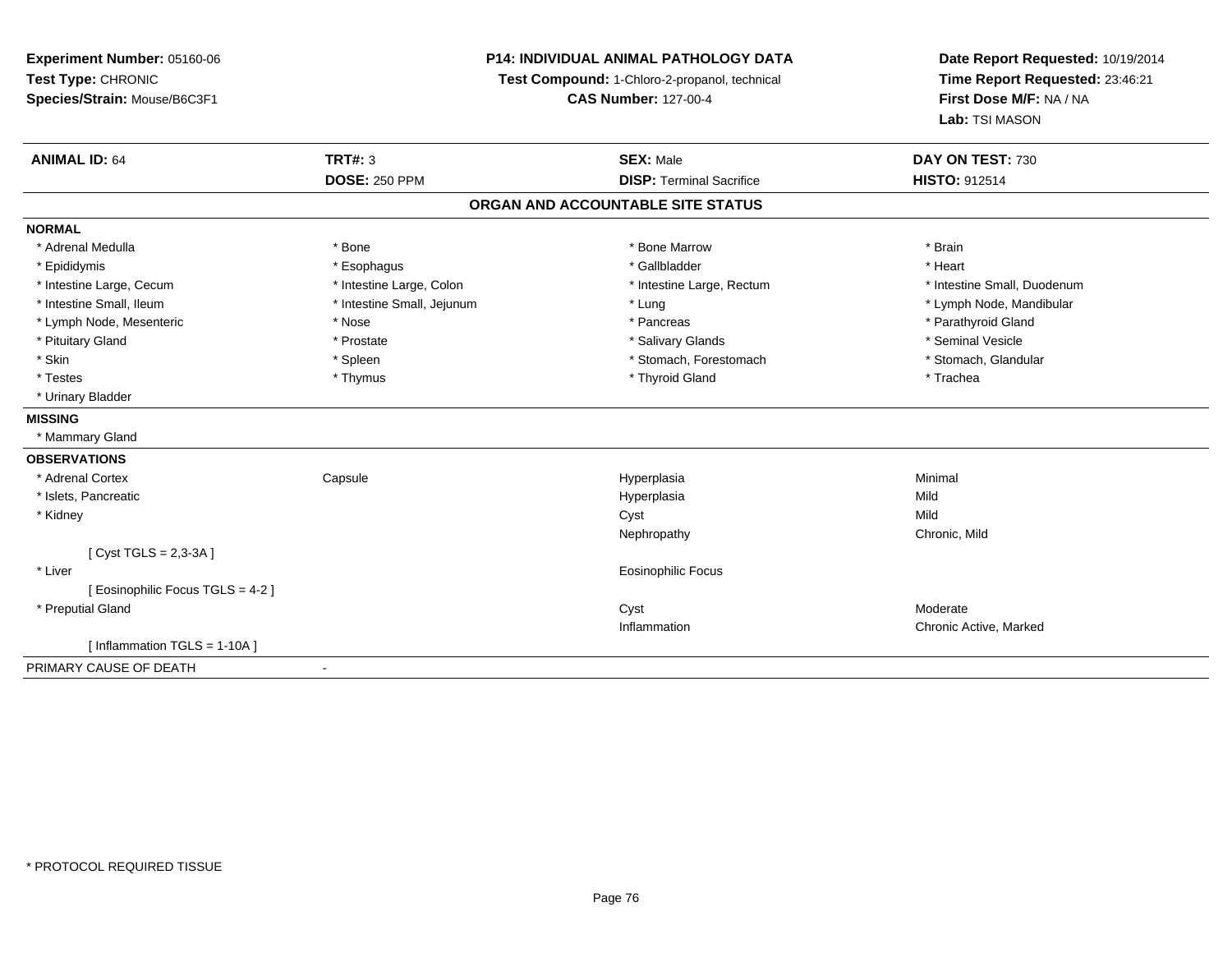| Experiment Number: 05160-06            |                            | <b>P14: INDIVIDUAL ANIMAL PATHOLOGY DATA</b>  | Date Report Requested: 10/19/2014<br>Time Report Requested: 23:46:21<br>First Dose M/F: NA / NA |
|----------------------------------------|----------------------------|-----------------------------------------------|-------------------------------------------------------------------------------------------------|
| Test Type: CHRONIC                     |                            | Test Compound: 1-Chloro-2-propanol, technical |                                                                                                 |
| Species/Strain: Mouse/B6C3F1           |                            | <b>CAS Number: 127-00-4</b>                   |                                                                                                 |
|                                        |                            |                                               | Lab: TSI MASON                                                                                  |
| <b>ANIMAL ID: 65</b>                   | <b>TRT#: 3</b>             | <b>SEX: Male</b>                              | DAY ON TEST: 729                                                                                |
|                                        | <b>DOSE: 250 PPM</b>       | <b>DISP: Terminal Sacrifice</b>               | <b>HISTO: 912515</b>                                                                            |
|                                        |                            | ORGAN AND ACCOUNTABLE SITE STATUS             |                                                                                                 |
| <b>NORMAL</b>                          |                            |                                               |                                                                                                 |
| * Adrenal Medulla                      | * Bone                     | * Bone Marrow                                 | * Brain                                                                                         |
| * Epididymis                           | * Esophagus                | * Gallbladder                                 | * Heart                                                                                         |
| * Intestine Large, Cecum               | * Intestine Large, Colon   | * Intestine Large, Rectum                     | * Intestine Small, Duodenum                                                                     |
| * Intestine Small, Ileum               | * Intestine Small, Jejunum | * Lung                                        | * Lymph Node, Mandibular                                                                        |
| * Nose                                 | * Pancreas                 | * Parathyroid Gland                           | * Pituitary Gland                                                                               |
| * Preputial Gland                      | * Salivary Glands          | * Skin                                        | * Spleen                                                                                        |
| * Stomach, Forestomach                 | * Stomach, Glandular       | * Testes                                      | * Thyroid Gland                                                                                 |
| * Trachea                              | * Urinary Bladder          |                                               |                                                                                                 |
| <b>MISSING</b>                         |                            |                                               |                                                                                                 |
| * Mammary Gland                        |                            |                                               |                                                                                                 |
| <b>OBSERVATIONS</b>                    |                            |                                               |                                                                                                 |
| * Adrenal Cortex                       | Capsule                    | Hyperplasia                                   | Minimal                                                                                         |
| * Islets, Pancreatic                   |                            | Hyperplasia                                   | Moderate                                                                                        |
| * Kidney                               |                            | Cyst                                          | Minimal                                                                                         |
|                                        |                            | Nephropathy                                   | Chronic, Mild                                                                                   |
| * Liver                                |                            | <b>Eosinophilic Focus</b>                     |                                                                                                 |
|                                        |                            | Hepatocellular Adenoma                        |                                                                                                 |
| [ Eosinophilic Focus TGLS = 4,5-2+2B ] |                            |                                               |                                                                                                 |
| [ Hepatocellular Adenoma TGLS = 4-2A ] |                            |                                               |                                                                                                 |
| * Lymph Node, Mesenteric               |                            | Angiectasis                                   | Mild                                                                                            |
| [Angiectasis TGLS = 3-5]               |                            |                                               |                                                                                                 |
| * Prostate                             |                            | Inflammation                                  | Chronic, Minimal                                                                                |
| [Inflammation TGLS = $1-11$ ]          |                            |                                               |                                                                                                 |
| * Seminal Vesicle                      |                            | Inflammation                                  | Chronic, Minimal                                                                                |
| [Inflammation TGLS = $2-11$ ]          |                            |                                               |                                                                                                 |
| * Thymus                               |                            | Thymoma Benign                                |                                                                                                 |
| PRIMARY CAUSE OF DEATH                 |                            |                                               |                                                                                                 |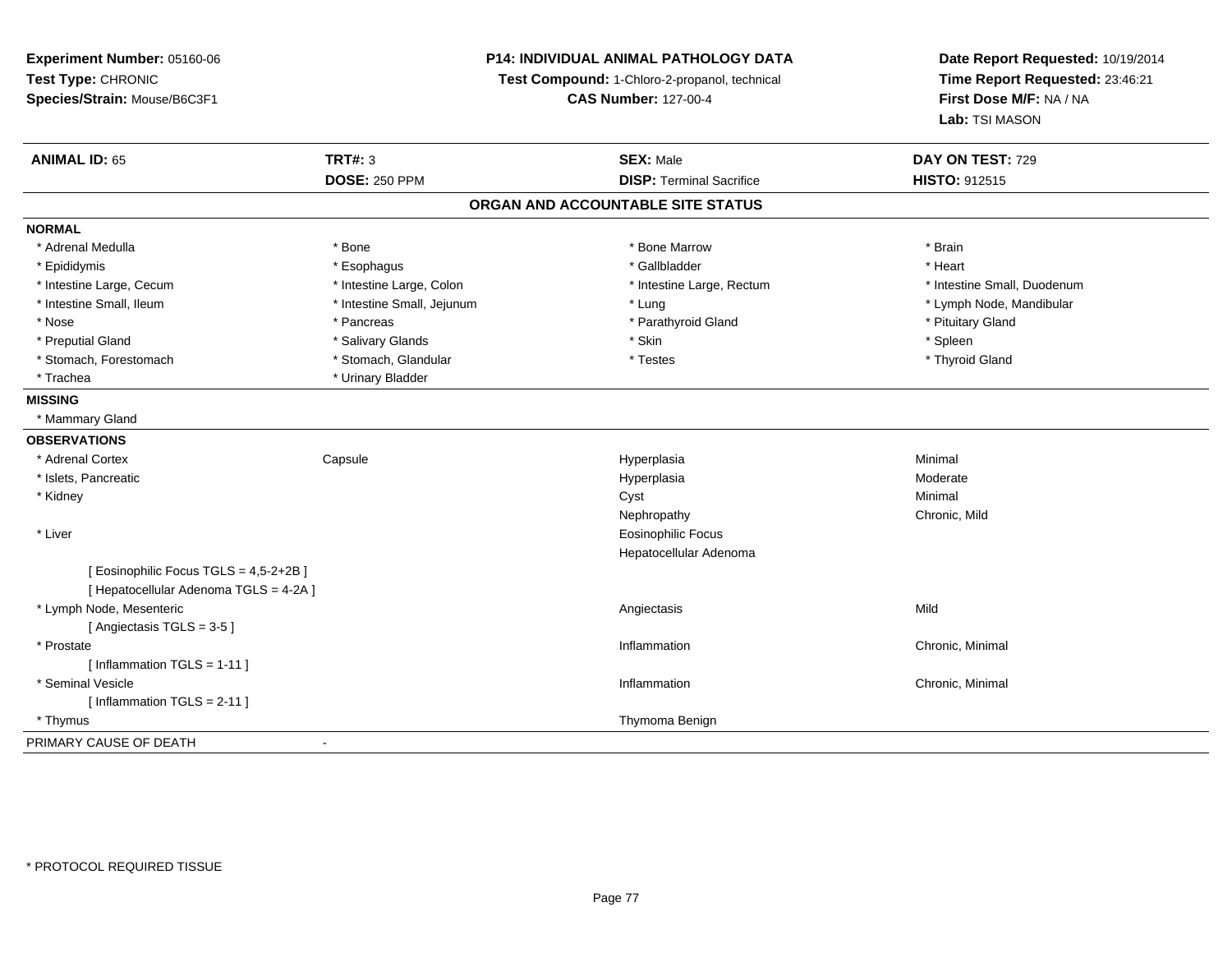| Experiment Number: 05160-06<br>Test Type: CHRONIC<br>Species/Strain: Mouse/B6C3F1 |                            | <b>P14: INDIVIDUAL ANIMAL PATHOLOGY DATA</b><br>Test Compound: 1-Chloro-2-propanol, technical<br><b>CAS Number: 127-00-4</b> | Date Report Requested: 10/19/2014<br>Time Report Requested: 23:46:21<br>First Dose M/F: NA / NA<br>Lab: TSI MASON |
|-----------------------------------------------------------------------------------|----------------------------|------------------------------------------------------------------------------------------------------------------------------|-------------------------------------------------------------------------------------------------------------------|
| <b>ANIMAL ID: 66</b>                                                              | <b>TRT#: 3</b>             | <b>SEX: Male</b>                                                                                                             | DAY ON TEST: 729                                                                                                  |
|                                                                                   | <b>DOSE: 250 PPM</b>       | <b>DISP: Terminal Sacrifice</b>                                                                                              | HISTO: 912516                                                                                                     |
|                                                                                   |                            | ORGAN AND ACCOUNTABLE SITE STATUS                                                                                            |                                                                                                                   |
| <b>NORMAL</b>                                                                     |                            |                                                                                                                              |                                                                                                                   |
| * Adrenal Medulla                                                                 | * Bone                     | * Bone Marrow                                                                                                                | * Brain                                                                                                           |
| * Epididymis                                                                      | * Esophagus                | * Gallbladder                                                                                                                | * Heart                                                                                                           |
| * Intestine Large, Cecum                                                          | * Intestine Large, Colon   | * Intestine Large, Rectum                                                                                                    | * Intestine Small, Duodenum                                                                                       |
| * Intestine Small. Ileum                                                          | * Intestine Small, Jejunum | * Islets. Pancreatic                                                                                                         | * Lung                                                                                                            |
| * Lymph Node, Mandibular                                                          | * Lymph Node, Mesenteric   | * Nose                                                                                                                       | * Pancreas                                                                                                        |
| * Parathyroid Gland                                                               | * Pituitary Gland          | * Preputial Gland                                                                                                            | * Prostate                                                                                                        |
| * Salivary Glands                                                                 | * Seminal Vesicle          | * Skin                                                                                                                       | * Spleen                                                                                                          |
| * Stomach, Forestomach                                                            | * Stomach, Glandular       | * Testes                                                                                                                     | * Thymus                                                                                                          |
| * Trachea                                                                         | * Urinary Bladder          |                                                                                                                              |                                                                                                                   |
| <b>MISSING</b>                                                                    |                            |                                                                                                                              |                                                                                                                   |
| * Mammary Gland                                                                   |                            |                                                                                                                              |                                                                                                                   |
| <b>OBSERVATIONS</b>                                                               |                            |                                                                                                                              |                                                                                                                   |
| * Adrenal Cortex                                                                  | Capsule                    | Hyperplasia                                                                                                                  | Moderate                                                                                                          |
| * Kidney                                                                          |                            | Nephropathy                                                                                                                  | Chronic, Mild                                                                                                     |
| * Liver                                                                           |                            | <b>Eosinophilic Focus</b>                                                                                                    |                                                                                                                   |
| [ Eosinophilic Focus TGLS = 1,2-2+2A+2B ]                                         |                            |                                                                                                                              |                                                                                                                   |
| * Thyroid Gland                                                                   | <b>Follicular Cel</b>      | Hyperplasia                                                                                                                  | Minimal                                                                                                           |
| PRIMARY CAUSE OF DEATH                                                            |                            |                                                                                                                              |                                                                                                                   |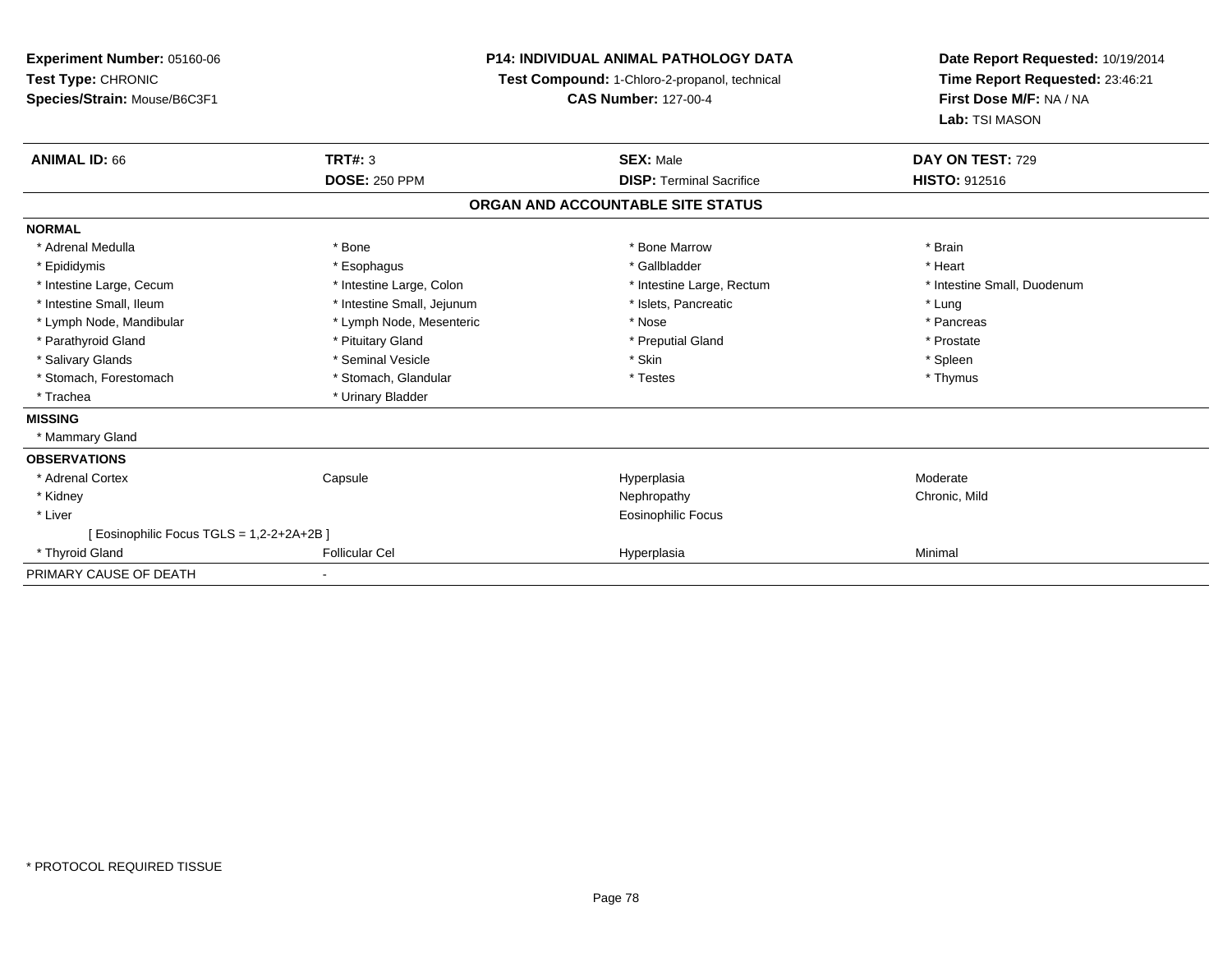**Experiment Number:** 05160-06**Test Type:** CHRONIC **Species/Strain:** Mouse/B6C3F1**P14: INDIVIDUAL ANIMAL PATHOLOGY DATATest Compound:** 1-Chloro-2-propanol, technical **CAS Number:** 127-00-4**Date Report Requested:** 10/19/2014**Time Report Requested:** 23:46:21**First Dose M/F:** NA / NA**Lab:** TSI MASON**ANIMAL ID:** 67**TRT#:** 3 **SEX:** Male **DAY ON TEST:** 730 **DOSE:** 250 PPM**DISP:** Terminal Sacrifice **HISTO:** 912517 **ORGAN AND ACCOUNTABLE SITE STATUSNORMAL**\* Adrenal Medulla \* \* Annual Medulla \* Brain \* Bone \* \* Bone Marrow \* Bone Marrow \* \* Brain \* Brain \* Brain \* Brain \* Brain \* Brain \* Brain \* Brain \* Brain \* Brain \* Brain \* Brain \* Brain \* Brain \* Brain \* Brain \* Brain \* \* Heart \* Epididymis \* Esophagus \* Gallbladder \* Heart \* Intestine Large, Cecum \* Intestine Large, Colon \* Intestine Large, Rectum \* Intestine Small, Duodenum \* Intestine Small, Ileum \* Intestine Small, Jejunum \* Lung \* Lymph Node, Mandibular\* Lymph Node, Mesenteric \* The state of the state of the state of the state of the state of the state of the state of the state of the state of the state of the state of the state of the state of the state of the state of \* Pituitary Gland \* \* \* \* Prostate \* \* Prostate \* \* Salivary Glands \* \* Salivary Glands \* \* Seminal Vesicle \* Skin \* Stomach, Forestomach \* Stomach \* Stomach, Stomach, Glandular \* Testes \* Testes \* Urinary Bladder \* Thymus \* Thyroid Gland \* Trachea \* Urinary Bladder \* **MISSING** \* Mammary Gland**OBSERVATIONS** \* Adrenal Cortex**Capsule**  Hyperplasia Minimal Hypertrophy Focal, Moderate \* Islets, Pancreaticc and the control of the control of the control of the control of the control of the control of the control of the control of the control of the control of the control of the control of the control of the control of the co a Mild \* Kidneyy the controller of the controller of the controller of the controller of the controller of the controller of the controller of the controller of the controller of the controller of the controller of the controller of the \* Liver Eosinophilic Focus Hepatocellular Adenoma Hepatocellular Carcinoma[ Eosinophilic Focus TGLS = 2-2+2A ][ Hepatocellular Adenoma TGLS = 3-2B ][ Hepatocellular Carcinoma TGLS = 4-2C ] \* Preputial Glandd and the control of the control of the control of the control of the control of the control of the control of the control of the control of the control of the control of the control of the control of the control of the co Inflammation Chronic Active, Moderate  $[$  Cyst TGLS = 1-10  $]$  \* SpleenHematopoietic Cell Proliferation Mild PRIMARY CAUSE OF DEATH-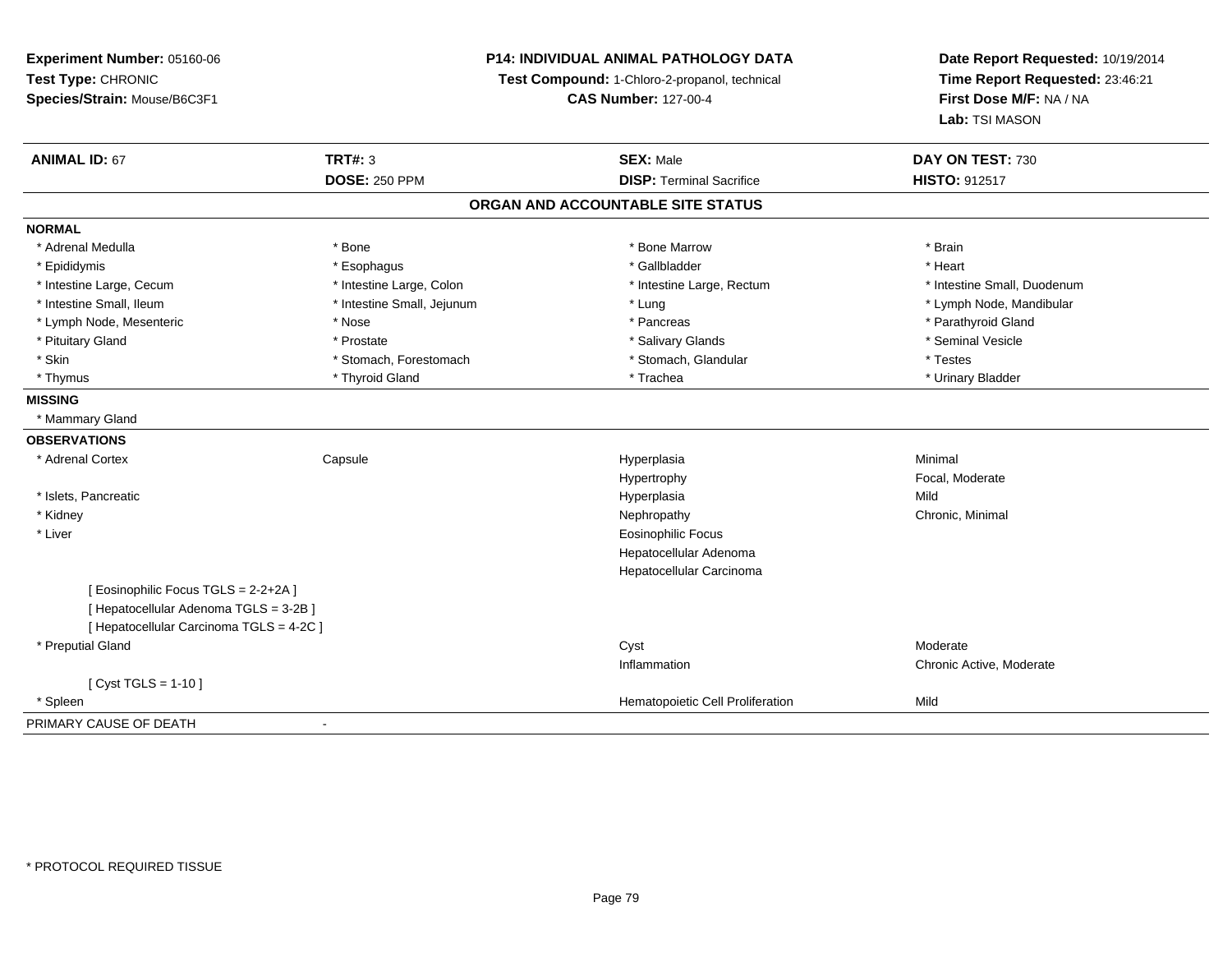**Experiment Number:** 05160-06**Test Type:** CHRONIC **Species/Strain:** Mouse/B6C3F1**P14: INDIVIDUAL ANIMAL PATHOLOGY DATATest Compound:** 1-Chloro-2-propanol, technical **CAS Number:** 127-00-4**Date Report Requested:** 10/19/2014**Time Report Requested:** 23:46:21**First Dose M/F:** NA / NA**Lab:** TSI MASON**ANIMAL ID:** 68**TRT#:** 3 **SEX:** Male **DAY ON TEST:** 730 **DOSE:** 250 PPM**DISP:** Terminal Sacrifice **HISTO:** 912518 **ORGAN AND ACCOUNTABLE SITE STATUSNORMAL**\* Adrenal Medulla \* Adrenal Medulla \* \* The matter of the state of the state of the Marrow \* Bone Marrow \* Adrenal Medulla \* Epididymis \* Epididymis \* Bone Marrow \* Adrenal Medulla \* Epididymis \* Epididymis \* Epididymis \* Epididymis \* Epidi \* Esophagus \* https://www.fragustage.com/web/2019/heart \* Heart \* Heart \* Heart \* Intestine Large, Cecum \* Intestine Large, Cecum \* Gallbladder \* Callbladder \* 11 and 12 and 12 and 12 and 12 and 12 and 12 and 12 and 12 and \* Intestine Small, Ileum \* Intestine Large, Colon \* Intestine Large, Rectum \* Intestine Small, Duodenum \* Intestine Small, Duodenum \* Intestine Small, Jejunum \* \* \* https://www.fat.com/setter/educition/setter/filesophysics.com/setter/filesophysics.com/setter/filesophysics.com/setter/filesophysics.com/setter/filesophysics.com/setter/filesophysics.com/se \* Lymph Node, Mesenteric \* The state of the state of the state of the state of the state of the state of the state of the state of the state of the state of the state of the state of the state of the state of the state of \* Pituitary Gland \* \* Then the state \* Preputial Gland \* Prosection \* Prostate \* \* Salivary Glands \* Salivary Glands \* Salivary Glands \* Salivary Glands \* Salivary Glands \* Salivary Glands \* Salivary Glands \* Salivary Glan \* Stomach, Glandular \* Seminal Vesicle \* Spleen \* Spleen \* Spleen \* Stomach, Forestomach \* Stomach, Forestomach \* Testes \* Thymus \* Thyroid Gland \* Trachea \* Urinary Bladder**MISSING** \* Mammary Gland**OBSERVATIONS** \* Adrenal Cortex Capsule Hyperplasia Minimal HypertrophyHypertrophy **Example 2018** Focal, Minimal Mineralization **Minimal**  \* Brainn and the matter of the Thalamus and the Minimal of the Minimal of the Minimal of the Minimal of the Minimal o<br>Thalamus and the Minimal of the Minimal of the Minimal of the Minimal of the Minimal of the Minimal of the Min Harderian Glandd and a state of the control of the control of the control of the control of the control of the control of the control of the control of the control of the control of the control of the control of the control of the contro  $[$  Adenoma TGLS = 4-14  $]$  \* Kidneyy the controller of the controller of the controller of the controller of the controller of the controller of the controller of the controller of the controller of the controller of the controller of the controller of the \* Liver Eosinophilic FocusNote: TGL 5 focus not seen on micro exam after recut.[ Eosinophilic Focus TGLS = 3-2+2A ] \* Sem Ves Note: TGL 2 red color not seen on micro exam. \* Skinn and the subcut Tiss the subset of the subset of the subset of the Subset of the Subset of the Subset of the Su Note: TGL 1 enlargement is in subcutaneous region of skin rather than in axillary lymph node on micro exam.[ Hemorrhage TGLS = 1-13 ]PRIMARY CAUSE OF DEATH-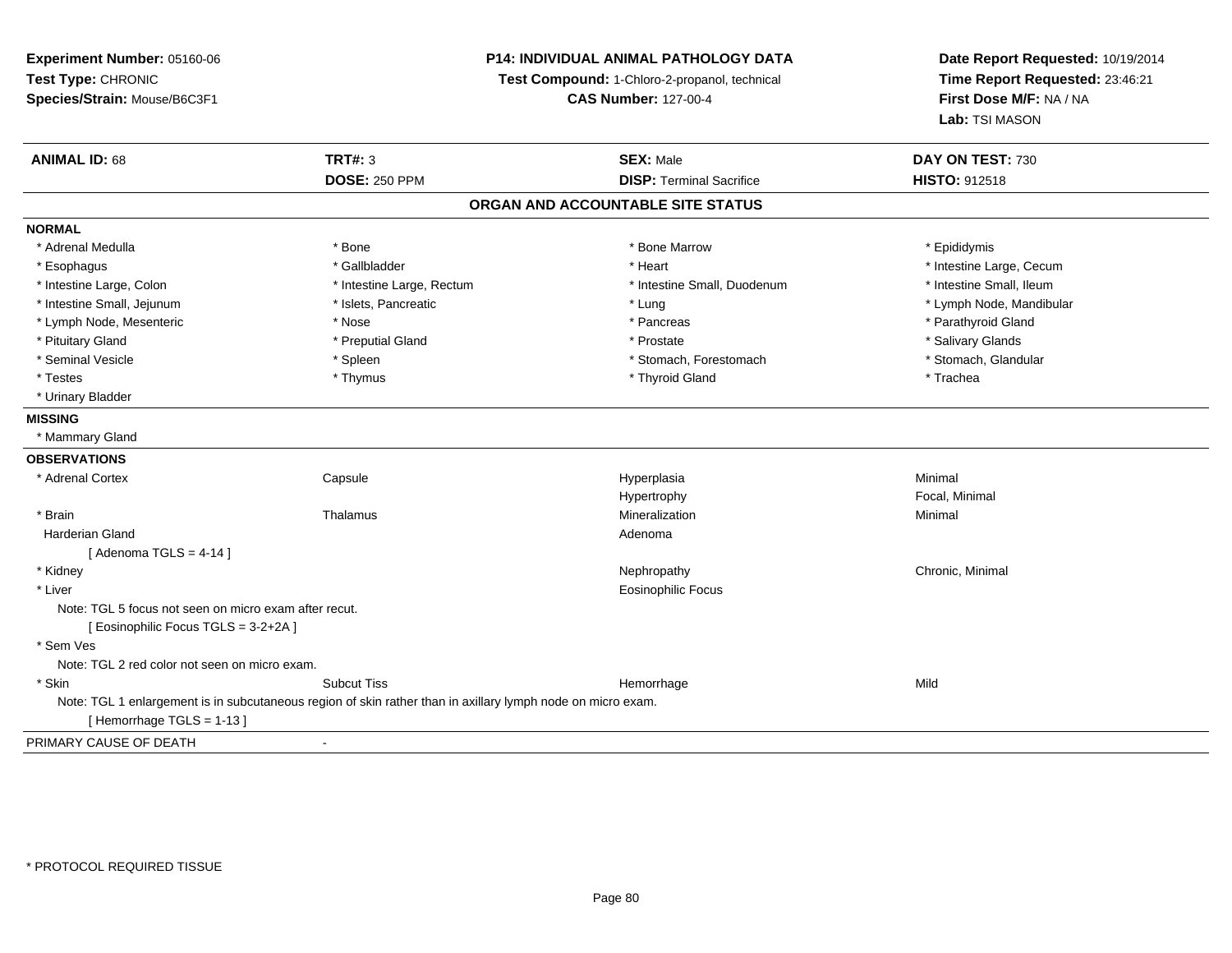| Experiment Number: 05160-06<br>Test Type: CHRONIC<br>Species/Strain: Mouse/B6C3F1 |                                  | <b>P14: INDIVIDUAL ANIMAL PATHOLOGY DATA</b><br>Test Compound: 1-Chloro-2-propanol, technical<br><b>CAS Number: 127-00-4</b> | Date Report Requested: 10/19/2014<br>Time Report Requested: 23:46:21<br>First Dose M/F: NA / NA<br>Lab: TSI MASON |
|-----------------------------------------------------------------------------------|----------------------------------|------------------------------------------------------------------------------------------------------------------------------|-------------------------------------------------------------------------------------------------------------------|
| <b>ANIMAL ID: 69</b>                                                              | <b>TRT#: 3</b>                   | <b>SEX: Male</b>                                                                                                             | DAY ON TEST: 471                                                                                                  |
|                                                                                   | <b>DOSE: 250 PPM</b>             | <b>DISP: Natural Death</b>                                                                                                   | HISTO: 912519                                                                                                     |
|                                                                                   |                                  | ORGAN AND ACCOUNTABLE SITE STATUS                                                                                            |                                                                                                                   |
| <b>NORMAL</b>                                                                     |                                  |                                                                                                                              |                                                                                                                   |
| * Adrenal Medulla                                                                 | * Bone                           | * Bone Marrow                                                                                                                | * Epididymis                                                                                                      |
| * Esophagus                                                                       | * Heart                          | * Intestine Large, Cecum                                                                                                     | * Intestine Large, Colon                                                                                          |
| * Intestine Large, Rectum                                                         | * Intestine Small, Ileum         | * Intestine Small, Jejunum                                                                                                   | * Lung                                                                                                            |
| * Lymph Node, Mandibular                                                          | * Lymph Node, Mesenteric         | * Nose                                                                                                                       | * Pancreas                                                                                                        |
| * Parathyroid Gland                                                               | * Pituitary Gland                | * Prostate                                                                                                                   | * Salivary Glands                                                                                                 |
| * Seminal Vesicle                                                                 | * Skin                           | * Stomach, Forestomach                                                                                                       | * Stomach, Glandular                                                                                              |
| * Testes                                                                          | * Thymus                         | * Thyroid Gland                                                                                                              | * Trachea                                                                                                         |
| * Urinary Bladder                                                                 |                                  |                                                                                                                              |                                                                                                                   |
| <b>MISSING</b>                                                                    |                                  |                                                                                                                              |                                                                                                                   |
| * Mammary Gland                                                                   |                                  |                                                                                                                              |                                                                                                                   |
| <b>AUTO PRECLUDES DIAG.</b>                                                       |                                  |                                                                                                                              |                                                                                                                   |
| * Gallbladder                                                                     | * Intestine Small, Duodenum      |                                                                                                                              |                                                                                                                   |
| <b>OBSERVATIONS</b>                                                               |                                  |                                                                                                                              |                                                                                                                   |
| * Adrenal Cortex                                                                  | Capsule                          | Hyperplasia                                                                                                                  | Minimal                                                                                                           |
| * Brain                                                                           | Thalamus                         | Mineralization                                                                                                               | Minimal                                                                                                           |
| * Islets, Pancreatic                                                              |                                  | Hyperplasia                                                                                                                  | Moderate                                                                                                          |
| * Kidney                                                                          |                                  | Nephropathy                                                                                                                  | Chronic, Mild                                                                                                     |
| * Liver                                                                           |                                  | <b>Eosinophilic Focus</b>                                                                                                    |                                                                                                                   |
|                                                                                   |                                  | Hepatocellular Carcinoma                                                                                                     |                                                                                                                   |
|                                                                                   |                                  | Mixed Cell Focus                                                                                                             |                                                                                                                   |
| [ Eosinophilic Focus TGLS = 3-2 ]                                                 |                                  |                                                                                                                              |                                                                                                                   |
| [ Hepatocellular Carcinoma TGLS = 2-2A ]                                          |                                  |                                                                                                                              |                                                                                                                   |
| * Preputial Gland                                                                 |                                  | Cyst                                                                                                                         | Mild                                                                                                              |
| [ $Cyst TGLS = 1-10$ ]                                                            |                                  |                                                                                                                              |                                                                                                                   |
| * Spleen                                                                          |                                  | Hematopoietic Cell Proliferation                                                                                             | Mild                                                                                                              |
| PRIMARY CAUSE OF DEATH                                                            | - Liver Hepatocellular Carcinoma |                                                                                                                              |                                                                                                                   |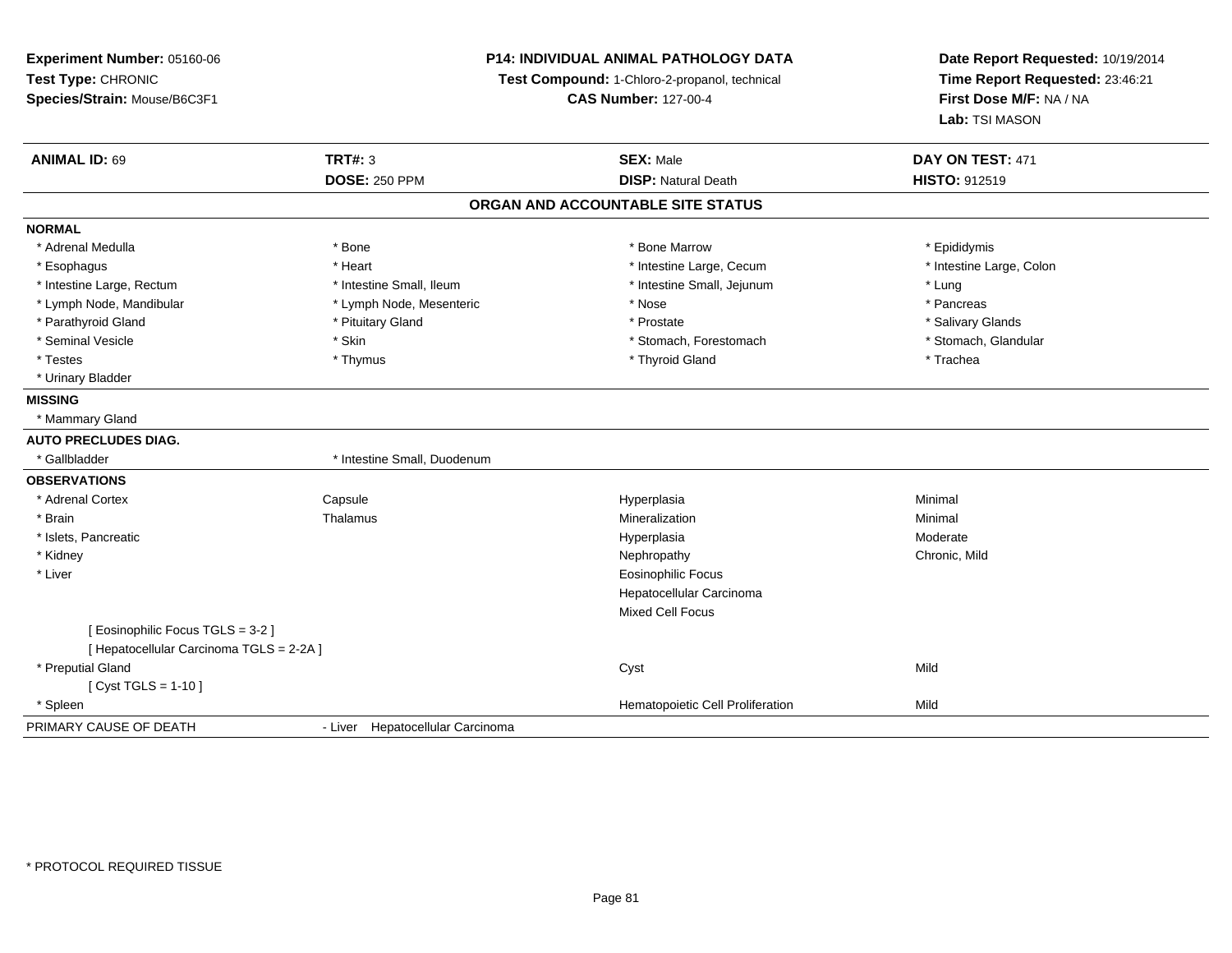**Experiment Number:** 05160-06**Test Type:** CHRONIC **Species/Strain:** Mouse/B6C3F1**P14: INDIVIDUAL ANIMAL PATHOLOGY DATATest Compound:** 1-Chloro-2-propanol, technical **CAS Number:** 127-00-4**Date Report Requested:** 10/19/2014**Time Report Requested:** 23:46:21**First Dose M/F:** NA / NA**Lab:** TSI MASON**ANIMAL ID:** 70**TRT#:** 3 **SEX:** Male **DAY ON TEST:** 729 **DOSE:** 250 PPM**DISP:** Terminal Sacrifice **HISTO:** 912520 **ORGAN AND ACCOUNTABLE SITE STATUSNORMAL**\* Adrenal Medulla \* Adrenal Medulla \* Bone Marrow \* Epididymis \* Esophagus\* Intestine Large, Colon \* Gallbladder \* The matter \* Heart \* Heart \* Intestine Large, Cecum \* Intestine Large, Cecum \* \* Intestine Small, Jejunum \* Intestine Large, Rectum \* Intestine Small, Duodenum \* Intestine Small, Duodenum \* \* Intestine Small, Ileum \* Lung \* Lymph Node, Mandibular \* Nose \* Lymph Node, Mesenteric \* Nose \* Nose \* Prostate \* Pancreas \* Parathyroid Gland \* Parathyroid Gland \* \* Prituitary Gland \* Spleen \* Salivary Glands \* \* \* Sheen \* Seminal Vesicle \* \* \* Stan \* \* Skin \* \* Skin \* \* Spleen \* \* Spleen \* \* Spleen \* \* Thymus \* Stomach, Forestomach \* Testes \* Stomach, Glandular \* Testes \* Testes \* Testes \* Testes \* Testes \* Testes \* T \* Thyroid Gland \* Trachea \* Trachea \* Trachea \* Urinary Bladder **MISSING** \* Mammary Gland**OBSERVATIONS** \* Adrenal Cortex**Capsule**  Hyperplasia Mild \* Bonee and the control of the control of the control of the control of the control of the control of the control of the control of the control of the control of the control of the control of the control of the control of the co \* Brainn and the matter of the Thalamus and the Minimal of the Minimal of the Minimal of the Minimal of the Minimal o<br>Thalamus and the Minimal of the Minimal of the Minimal of the Minimal of the Minimal of the Minimal of the Min \* Islets, Pancreaticc and the control of the control of the control of the control of the control of the control of the control of the control of the control of the control of the control of the control of the control of the control of the co a Mild \* Kidneyy the controller of the controller of the controller of the controller of the controller of the controller of the controller of the controller of the controller of the controller of the controller of the controller of the \* Liver Hepatocellular Adenoma[ Hepatocellular Adenoma TGLS = 2-2A ] \* Preputial Glandd and the control of the control of the control of the control of the control of the control of the control of the control of the control of the control of the control of the control of the control of the control of the co [ Cyst TGLS = 1-10 ]PRIMARY CAUSE OF DEATH-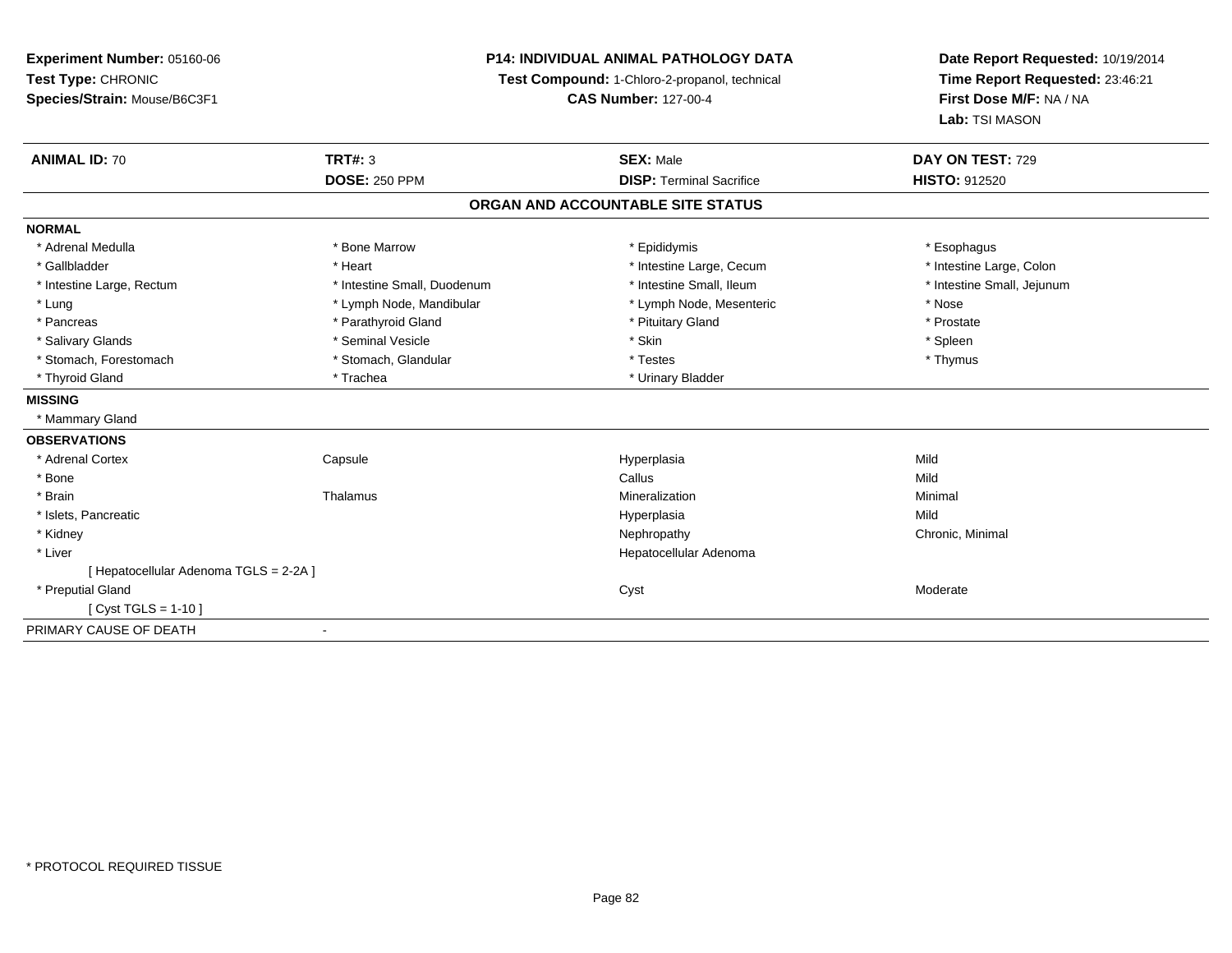**Experiment Number:** 05160-06**Test Type:** CHRONIC **Species/Strain:** Mouse/B6C3F1**P14: INDIVIDUAL ANIMAL PATHOLOGY DATATest Compound:** 1-Chloro-2-propanol, technical **CAS Number:** 127-00-4**Date Report Requested:** 10/19/2014**Time Report Requested:** 23:46:21**First Dose M/F:** NA / NA**Lab:** TSI MASON**ANIMAL ID:** 71**TRT#:** 3 **SEX:** Male **DAY ON TEST:** 729 **DOSE:** 250 PPM**DISP:** Terminal Sacrifice **HISTO:** 912521 **ORGAN AND ACCOUNTABLE SITE STATUSNORMAL**\* Adrenal Medulla \* Adrenal Medulla \* \* The matter of the state of the state of the Marrow \* Bone Marrow \* Adrenal Medulla \* Epididymis \* Epididymis \* Bone Marrow \* Adrenal Medulla \* Epididymis \* Epididymis \* Epididymis \* Epididymis \* Epidi \* Esophagus \* https://www.fragustage.com/web/2019/heart \* Heart \* Heart \* Heart \* Intestine Large, Cecum \* Intestine Large, Cecum \* Gallbladder \* Callbladder \* 11 and 12 and 12 and 12 and 12 and 12 and 12 and 12 and 12 and \* Intestine Small, Ileum \* Intestine Large, Colon \* Intestine Large, Rectum \* Intestine Small, Duodenum \* Intestine Small, Duodenum \* Intestine Small, Jejunum \* Lymph Node, Mandibular \* Lymph Node, Mesenteric \* Nose\* Salivary Glands \* Pancreas \* And the second term in the second term in the second term in the second term in the second term in the second term in the second term in the second term in the second term in the second term in the second term \* Seminal Vesicle \* The state of the set of the set of the set of the set of the set of the set of the set of the set of the set of the set of the set of the set of the set of the set of the set of the set of the set of th \* Testes \* Thymus \* Thyroid Gland \* Trachea \* Urinary Bladder**MISSING** \* Mammary Gland**OBSERVATIONS** \* Adrenal Cortexx and the state of the state of the state of the Hypertrophy Hypertrophy and the state of the Focal, Mild \* Brainn and the matter of the Thalamus and the Minimal of the Minimal of the Minimal of the Minimal of the Minimal o<br>Thalamus and the Minimal of the Minimal of the Minimal of the Minimal of the Minimal of the Minimal of the Min \* Islets, Pancreaticc and the control of the control of the control of the control of the control of the control of the control of the control of the control of the control of the control of the control of the control of the control of the co a **Minimal**  \* Kidneyy the controller of the controller of the controller of the controller of the controller of the chronic, Mild \* Liver Eosinophilic Focus[ Eosinophilic Focus TGLS = 5-2 ] \* LungAlveolar/Bronchiolar Adenoma<br>Hyperplasia Alveolar Epith Hyperplasia Marked [ Alveolar/Bronchiolar Adenoma TGLS = 2-1 ] \* Pituitary Glandd and the set of Pars Distalis and the Second Adenomal Adenomal Second Second Pars Distallis  $[$  Adenoma TGLS = 3-7  $]$  \* Preputial Glandd and the control of the control of the control of the control of the control of the control of the control of the control of the control of the control of the control of the control of the control of the control of the co Inflammation Chronic, Moderate  $[$  Cyst TGLS = 1-10  $]$  \* Stomach, Glandularr and the contract of the contract of the contract of the contract of the contract of the contract of the contract of the contract of the contract of the contract of the contract of the contract of the contract of the cont Hyperplasia Moderate [ Hyperplasia TGLS = 4-6+6A ]PRIMARY CAUSE OF DEATH-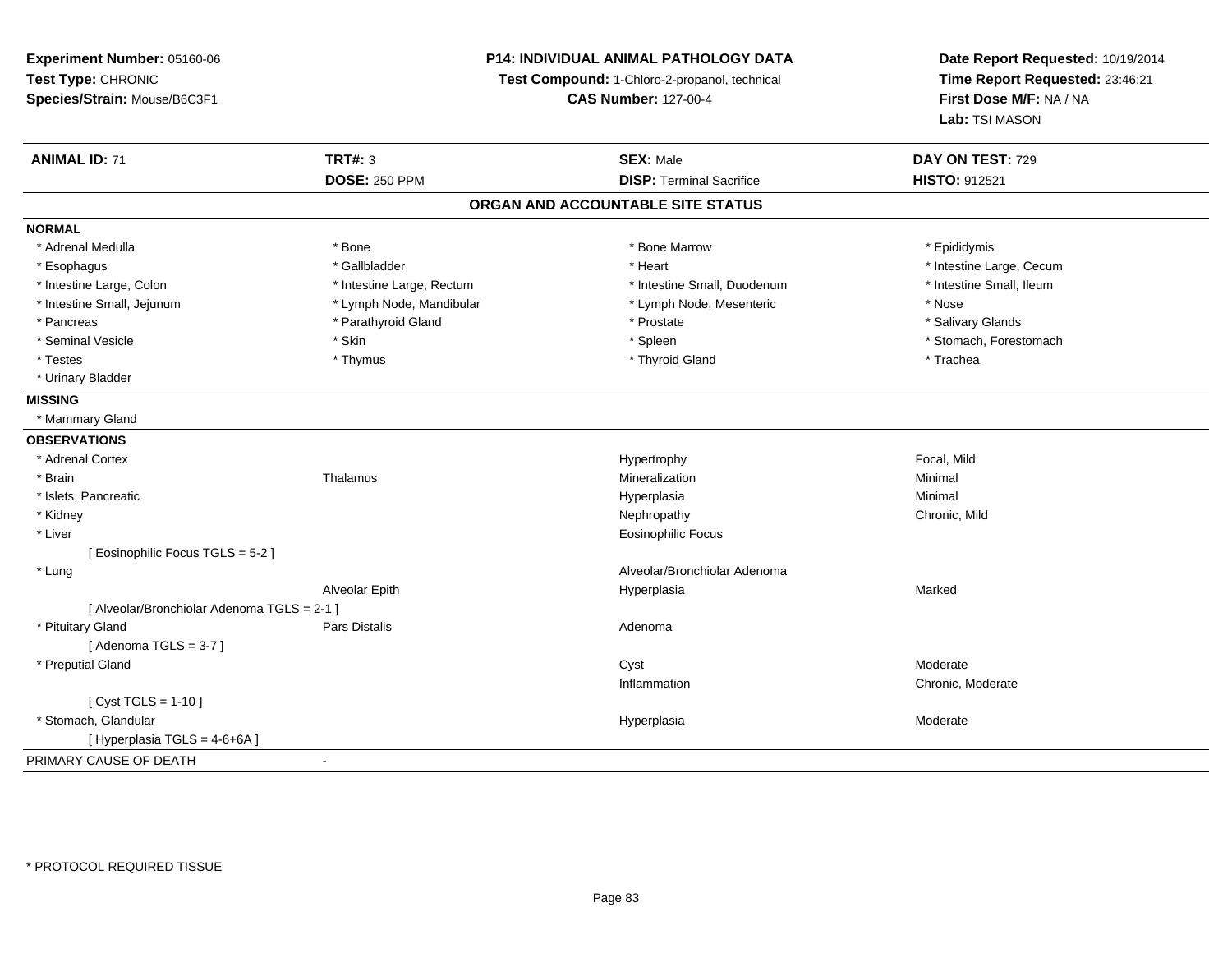**Experiment Number:** 05160-06**Test Type:** CHRONIC **Species/Strain:** Mouse/B6C3F1**P14: INDIVIDUAL ANIMAL PATHOLOGY DATATest Compound:** 1-Chloro-2-propanol, technical **CAS Number:** 127-00-4**Date Report Requested:** 10/19/2014**Time Report Requested:** 23:46:21**First Dose M/F:** NA / NA**Lab:** TSI MASON**ANIMAL ID:** 72 **TRT#:** <sup>3</sup> **SEX:** Male **DAY ON TEST:** <sup>729</sup> **DOSE:** 250 PPM**DISP:** Terminal Sacrifice **HISTO:** 912522 **ORGAN AND ACCOUNTABLE SITE STATUSNORMAL**\* Adrenal Medulla \* Adrenal Medulla \* \* The matter of the state of the state of the Marrow \* Bone Marrow \* Adrenal Medulla \* Epididymis \* Epididymis \* Bone Marrow \* Adrenal Medulla \* Epididymis \* Epididymis \* Epididymis \* Epididymis \* Epidi \* Intestine Large, Colon \* Esophagus \* Intestine Large, Cecum \* Callbladder \* 10 \* Intestine Large, Cecum \* Intestine Large, Cecum \* \* Intestine Large, Rectum \* Thestine Small, Duodenum \* Number of the small, Ileum \* Intestine Small, Jejunum \* Intestine Small, Jejunum \* Lymph Node, Mandibular \* The same \* Lymph Node, Mesenteric \* Nose \* Nose \* \* Nose \* \* Pancreas \* Pancreas \* Prostate \* Parathyroid Gland \* **All and \* Pituitary Gland \* Prostate and \* Preputial Gland** \* Preputial Gland \* Spleen \* Salivary Glands \* \* \* Sheen \* Seminal Vesicle \* \* \* Stan \* \* Skin \* \* Skin \* \* Spleen \* \* Spleen \* \* Spleen \* \* Thymus \* Stomach, Forestomach \* Testes \* Stomach, Glandular \* Testes \* Testes \* Testes \* Testes \* Testes \* Testes \* T \* Thyroid Gland \* Trachea \* Trachea \* Trachea \* Urinary Bladder **MISSING** \* Mammary Gland**OBSERVATIONS** \* Adrenal Cortex**Capsule**  Hyperplasia Minimal Hypertrophy Focal, Minimal \* Brainn and the matter of the Thalamus and the Minimal of the Minimal of the Minimal of the Minimal of the Minimal o<br>Thalamus and the Minimal of the Minimal of the Minimal of the Minimal of the Minimal of the Minimal of the Min \* Heart Cardiomyopathy Minimal \* Islets, Pancreaticc and the control of the control of the control of the control of the control of the control of the control of the control of the control of the control of the control of the control of the control of the control of the co a **Marked**  \* Kidneyy and the control of the control of the control of the control of the control of the control of the control of the control of the control of the control of the control of the control of the control of the control of the co y **Chronic, Mild** Nephropathy[ Cyst TGLS = 1-3A ] \* Liverr and the contract of the contract of the contract of the contract of the contract of the contract of the contract of the contract of the contract of the contract of the contract of the contract of the contract of the cont Eosinophilic Focus Hepatocellular Adenoma Multiple [ Clear Cell Focus TGLS = 2-2B ][ Eosinophilic Focus TGLS = 2-2B ][ Hepatocellular Adenoma TGLS = 3,4,5-2+2A+2B ] \* LungAlveolar/Bronchiolar Adenoma<br>
Multiple [ Alveolar/Bronchiolar Adenoma TGLS = 6-1 ]PRIMARY CAUSE OF DEATH-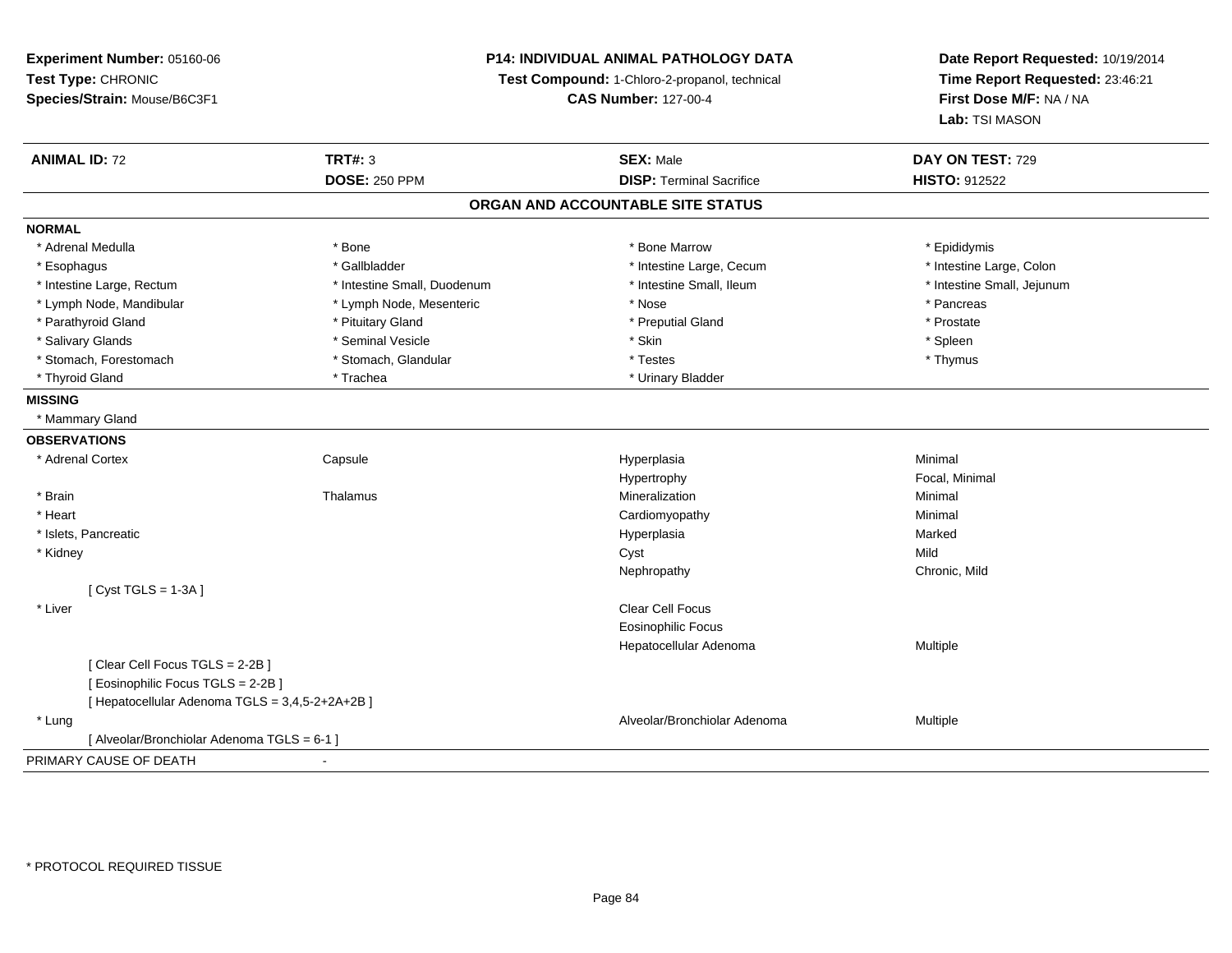**Experiment Number:** 05160-06**Test Type:** CHRONIC **Species/Strain:** Mouse/B6C3F1**P14: INDIVIDUAL ANIMAL PATHOLOGY DATATest Compound:** 1-Chloro-2-propanol, technical **CAS Number:** 127-00-4**ANIMAL ID:** 73 **TRT#:** <sup>3</sup> **SEX:** Male **DAY ON TEST:** <sup>729</sup> **DOSE:** 250 PPM**DISP:** Terminal Sacrifice **HISTO:** 912523 **ORGAN AND ACCOUNTABLE SITE STATUSNORMAL**\* Adrenal Medulla \* Adrenal Medulla \* \* The matter of the state of the state of the Marrow \* Bone Marrow \* Adrenal Medulla \* Epididymis \* Epididymis \* Bone Marrow \* Adrenal Medulla \* Epididymis \* Epididymis \* Epididymis \* Epididymis \* Epidi \* Esophagus \* https://www.fragustage.com/web/2019/heart \* Heart \* Heart \* Heart \* Intestine Large, Cecum \* Intestine Large, Cecum \* Gallbladder \* Callbladder \* 11 and 12 and 12 and 12 and 12 and 12 and 12 and 12 and 12 and \* Intestine Small, Ileum \* Intestine Large, Colon \* Intestine Large, Rectum \* Intestine Small, Duodenum \* Intestine Small, Duodenum \* Intestine Small, Jejunum \* Lymph Node, Mandibular \* Lymph Node, Mesenteric \* Nose\* Preputial Gland \* Pancreas \* \* Parathyroid Gland \* \* Parathyroid Gland \* \* Pituitary Gland \* \* Preputial Gland \* \* Preputial Gland \* Prostate \* \* Salivary Glands \* \* Salivary Glands \* \* Seminal Vesicle \* \* \* Seminal Yestrich \* \* Skin \* \* Skin \* Testes \* Spleen \* Stomach, Forestomach \* Stomach \* Stomach, Glandular \* Stomach, Glandular \* Thymus \* Trachea \* Urinary Bladder \* Urinary Bladder \* Urinary Bladder \* Urinary Bladder **MISSING** \* Mammary Gland**OBSERVATIONS** \* Adrenal Cortex**Capsule**  Hyperplasia Mild Hypertrophy Focal, Moderate \* Brainn and the matter of the Thalamus and the Minimal of the Minimal of the Minimal of the Minimal of the Minimal o<br>Thalamus and the Minimal of the Minimal of the Minimal of the Minimal of the Minimal of the Minimal of the Min \* Islets, Pancreaticc and the control of the control of the control of the control of the control of the control of the control of the control of the control of the control of the control of the control of the control of the control of the co a **Moderate**  \* Kidneyy the controller of the controller of the controller of the controller of the controller of the controller of the controller of the controller of the controller of the controller of the controller of the controller of the \* Liverr and the contract of the contract of the contract of the contract of the contract of the contract of the contract of the contract of the contract of the contract of the contract of the contract of the contract of the cont Eosinophilic Focus Hepatocellular Adenoma Multiple [ Hepatocellular Adenoma TGLS = 4,5,6-2+2A+2B ] \* Lungg and the state of the state of the state of the state of the Multiple of the Sheed and Alveolar/Bronchiolar Adenoma<br>Alveolar/Bronchiolar Adenoma and Multiple [ Alveolar/Bronchiolar Adenoma TGLS = 7-1 ] Lymph Node Iliac Pigmentation Mild [ Pigmentation TGLS = 3-13 ]**Mesentery** y the control of the set of the control of the Moderate of the Moderate of the Moderate of the Moderate of the Moderate of the Moderate of the Moderate of the Moderate of the Moderate of the Moderate of the Moderate of the  $[$  Necrosis TGLS = 2-14  $]$ 

d **Example 2018** Follicular Cel **Adenoma** Adenoma and Adenoma and Adenoma and Adenoma and Adenoma and Adenoma and Adenoma and Adenoma and Adenoma and Adenoma and Adenoma and Adenoma and Adenoma and Adenoma and Adenoma and

-

**Date Report Requested:** 10/19/2014**Time Report Requested:** 23:46:21**First Dose M/F:** NA / NA**Lab:** TSI MASON

PRIMARY CAUSE OF DEATH

\* Thyroid Gland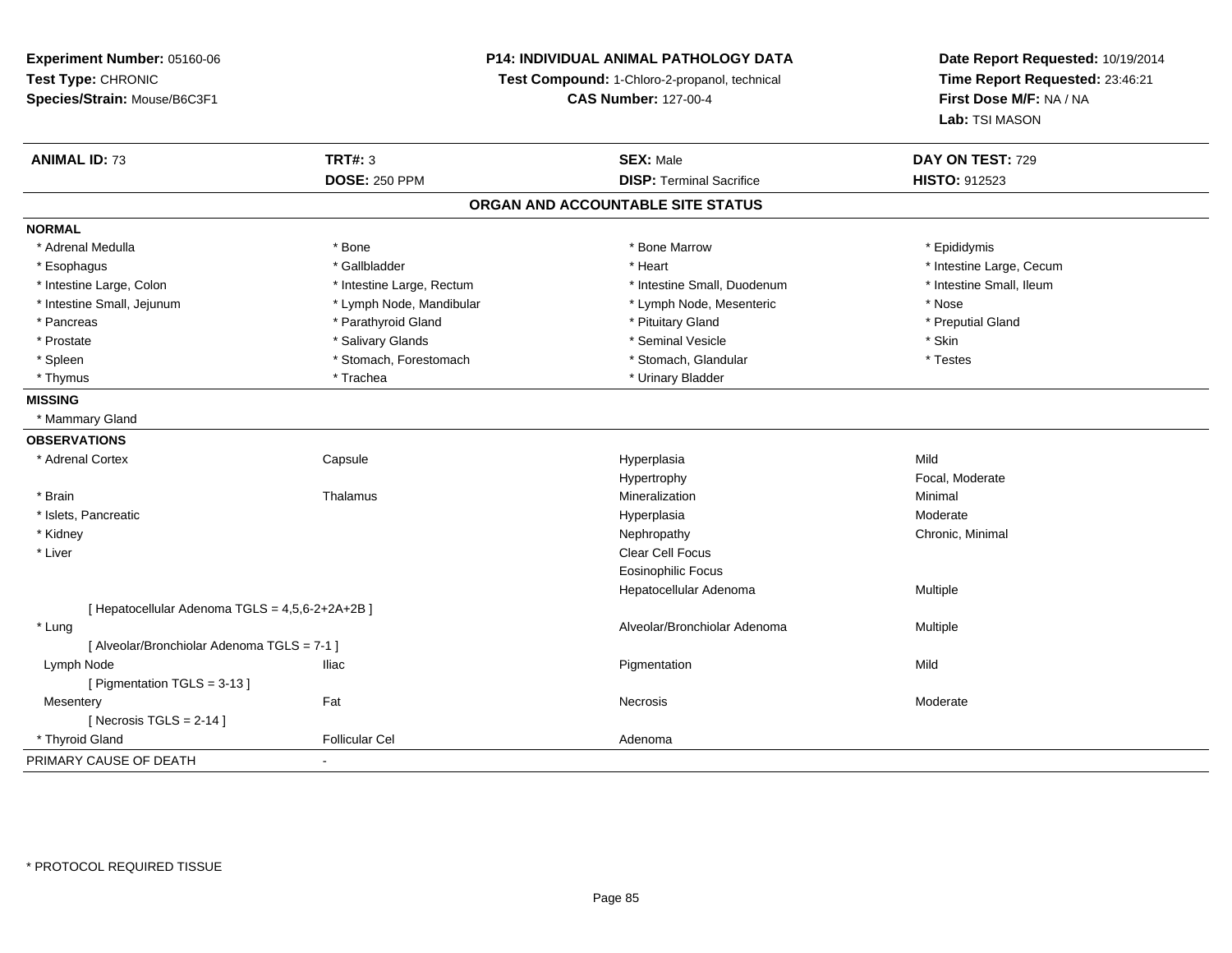**Experiment Number:** 05160-06**Test Type:** CHRONIC **Species/Strain:** Mouse/B6C3F1**P14: INDIVIDUAL ANIMAL PATHOLOGY DATATest Compound:** 1-Chloro-2-propanol, technical **CAS Number:** 127-00-4**Date Report Requested:** 10/19/2014**Time Report Requested:** 23:46:21**First Dose M/F:** NA / NA**Lab:** TSI MASON**ANIMAL ID:** 74 **TRT#:** <sup>3</sup> **SEX:** Male **DAY ON TEST:** <sup>335</sup> **DOSE:** 250 PPM**DISP:** Natural Death **HISTO:** 912524 **ORGAN AND ACCOUNTABLE SITE STATUSNORMAL**\* Adrenal Cortex \* Adrenal Medulla \* Adrenal Medulla \* Bone \* Bone \* Bone \* Bone \* Bone Marrow \* Brain \* \* Esophagus \* \* Esophagus \* \* Esophagus \* \* Esophagus \* \* Esophagus \* Heart \* Heart \* Heart \* Heart \* Intestine Large, Cecum \* Intestine Large, Colon \* Intestine Large, Rectum \* Intestine Small, Duodenum\* Lymph Node, Mesenteric \* Intestine Small, Ileum \* Intestine Small, Jejunum \* Lymph Node, Mandibular \* Lymph Node, Mandibular \* Nose \* Pancreas \* Parathyroid Gland \* Preputial Gland \* Prostate \* \* Salivary Glands \* \* Salivary Glands \* \* Seminal Vesicle \* \* \* Seminal Yestrich \* \* Skin \* \* Skin \* Thymus \* Stomach, Forestomach \* Testes \* Stomach, Glandular \* Testes \* Testes \* Testes \* Testes \* Testes \* Testes \* T \* Thyroid Gland \* Trachea \* Trachea \* Trachea \* Urinary Bladder **MISSING**\* Gallbladder \* Mammary Gland **OBSERVATIONS** \* Islets, Pancreaticc and the control of the control of the control of the control of the control of the control of the control of the control of the control of the control of the control of the control of the control of the control of the co Hyperplasia et al. et al. et al. et al. et al. et al. et al. et al. et al. et al. et al. et al. et al. et al. e [ Hyperplasia TGLS = 3-5 ] \* Kidneyy the controller of the controller of the controller of the controller of the controller of the chronic, Mild \* Liver Hepatocellular CarcinomaNecrosis Minimal [ Hepatocellular Carcinoma TGLS = 2-2A ] \* Lungg and the state of the state of the state of the state of the Hepatocellular Carcinoma and the Metastatic (Liver) \* Pancreas Note: TGL 3 foci involve islets rather than pancreas on micro exam. \* Pituitary Gland Pars Distalis Cyst Minimal \* SpleenHematopoietic Cell Proliferation Moderate PRIMARY CAUSE OF DEATH- Liver Hepatocellular Carcinoma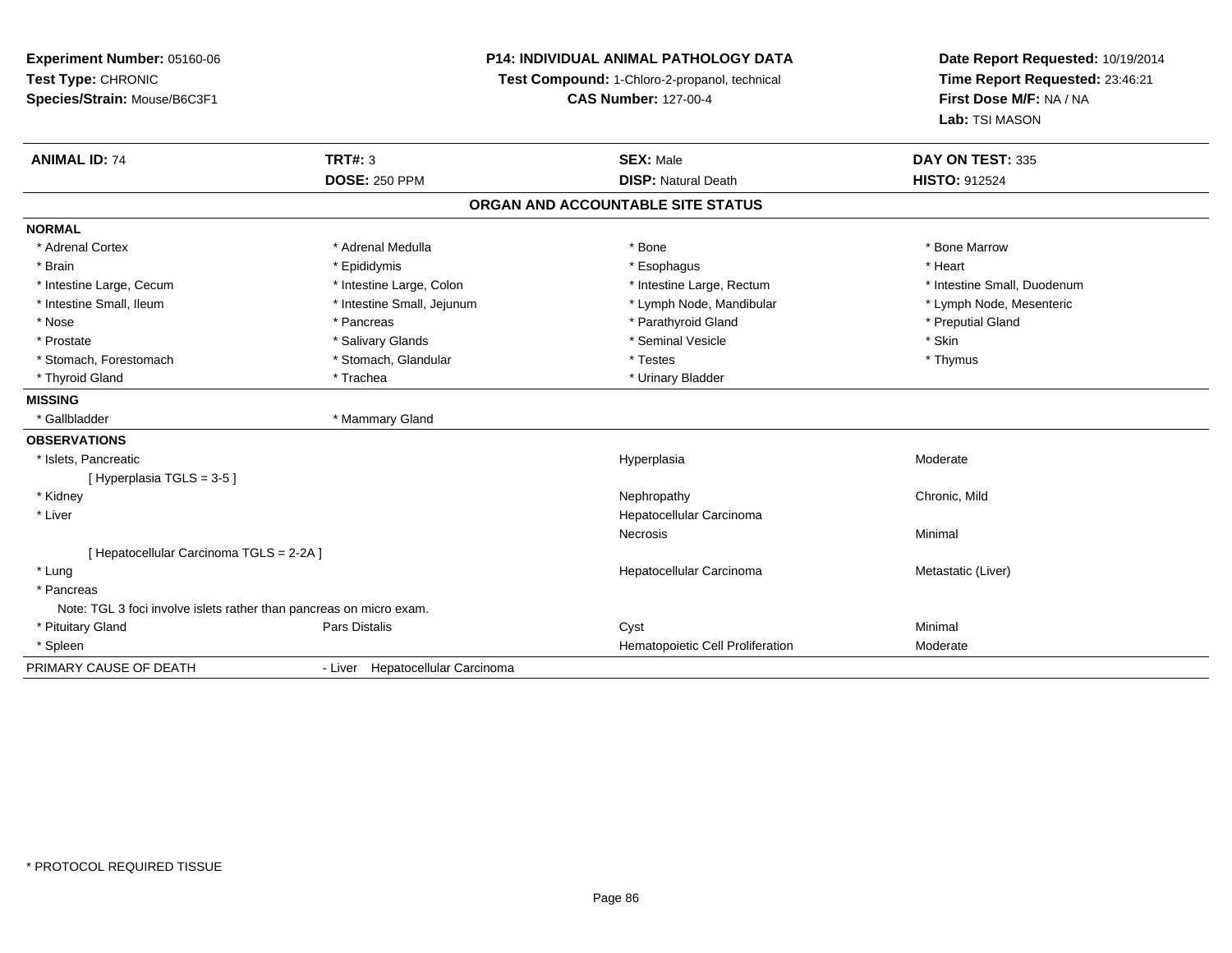| Experiment Number: 05160-06                                                    |                                                                              | P14: INDIVIDUAL ANIMAL PATHOLOGY DATA | Date Report Requested: 10/19/2014                          |
|--------------------------------------------------------------------------------|------------------------------------------------------------------------------|---------------------------------------|------------------------------------------------------------|
| Test Type: CHRONIC                                                             | Test Compound: 1-Chloro-2-propanol, technical<br><b>CAS Number: 127-00-4</b> |                                       | Time Report Requested: 23:46:21<br>First Dose M/F: NA / NA |
| Species/Strain: Mouse/B6C3F1                                                   |                                                                              |                                       |                                                            |
|                                                                                |                                                                              |                                       | Lab: TSI MASON                                             |
| <b>ANIMAL ID: 75</b>                                                           | <b>TRT#: 3</b>                                                               | <b>SEX: Male</b>                      | DAY ON TEST: 730                                           |
|                                                                                | <b>DOSE: 250 PPM</b>                                                         | <b>DISP: Terminal Sacrifice</b>       | HISTO: 912525                                              |
|                                                                                |                                                                              | ORGAN AND ACCOUNTABLE SITE STATUS     |                                                            |
| <b>NORMAL</b>                                                                  |                                                                              |                                       |                                                            |
| * Adrenal Cortex                                                               | * Adrenal Medulla                                                            | * Bone                                | * Bone Marrow                                              |
| * Brain                                                                        | * Epididymis                                                                 | * Esophagus                           | * Gallbladder                                              |
| * Intestine Large, Cecum                                                       | * Intestine Large, Colon                                                     | * Intestine Small, Duodenum           | * Intestine Small, Ileum                                   |
| * Intestine Small, Jejunum                                                     | * Nose                                                                       | * Parathyroid Gland                   | * Pituitary Gland                                          |
| * Preputial Gland                                                              | * Prostate                                                                   | * Salivary Glands                     | * Seminal Vesicle                                          |
| * Skin                                                                         | * Stomach, Glandular                                                         | * Testes                              | * Thymus                                                   |
| * Trachea                                                                      |                                                                              |                                       |                                                            |
| <b>MISSING</b>                                                                 |                                                                              |                                       |                                                            |
| * Mammary Gland                                                                |                                                                              |                                       |                                                            |
| <b>OBSERVATIONS</b>                                                            |                                                                              |                                       |                                                            |
| * Heart                                                                        |                                                                              | Fibrous Histiocytoma                  | Metastatic (Uncertain Primary Site)                        |
| * Intestine Large, Rectum                                                      |                                                                              | Fibrous Histiocytoma                  | Metastatic (Uncertain Primary Site)                        |
| * Islets, Pancreatic                                                           |                                                                              | Hyperplasia                           | Mild                                                       |
| * Kidney                                                                       |                                                                              | Nephropathy                           | Chronic, Moderate                                          |
| [Nephropathy TGLS = $8-3$ ]                                                    |                                                                              |                                       |                                                            |
| * Liver                                                                        |                                                                              | Fibrous Histiocytoma                  |                                                            |
| * Lung                                                                         |                                                                              | Fibrous Histiocytoma                  |                                                            |
|                                                                                |                                                                              | <b>Infiltration Cellular</b>          | Histiocyte, Marked                                         |
| [ Infiltration Cellular TGLS = 10-1 ]                                          |                                                                              |                                       |                                                            |
| Lymph Node                                                                     | Iliac                                                                        | Fibrous Histiocytoma                  |                                                            |
|                                                                                | Mediastinal                                                                  | Fibrous Histiocytoma                  |                                                            |
|                                                                                | Pancreatic                                                                   | Fibrous Histiocytoma                  |                                                            |
|                                                                                | Renal                                                                        | Fibrous Histiocytoma                  |                                                            |
|                                                                                |                                                                              | Fibrous Histiocytoma                  |                                                            |
| Note: TGL 3-15 enlargement is in Axillary L.N. but no corresponding TDMS site. |                                                                              |                                       |                                                            |
| [Fibrous Histiocytoma TGLS = 7-13]                                             |                                                                              |                                       |                                                            |
| [Fibrous Histiocytoma TGLS = 9-14]                                             |                                                                              |                                       |                                                            |
| [Fibrous Histiocytoma TGLS = 6-5]                                              |                                                                              |                                       |                                                            |
| [Fibrous Histiocytoma TGLS = 11-5]                                             |                                                                              |                                       |                                                            |

[ Fibrous Histiocytoma TGLS = 3-15 ]

\* PROTOCOL REQUIRED TISSUE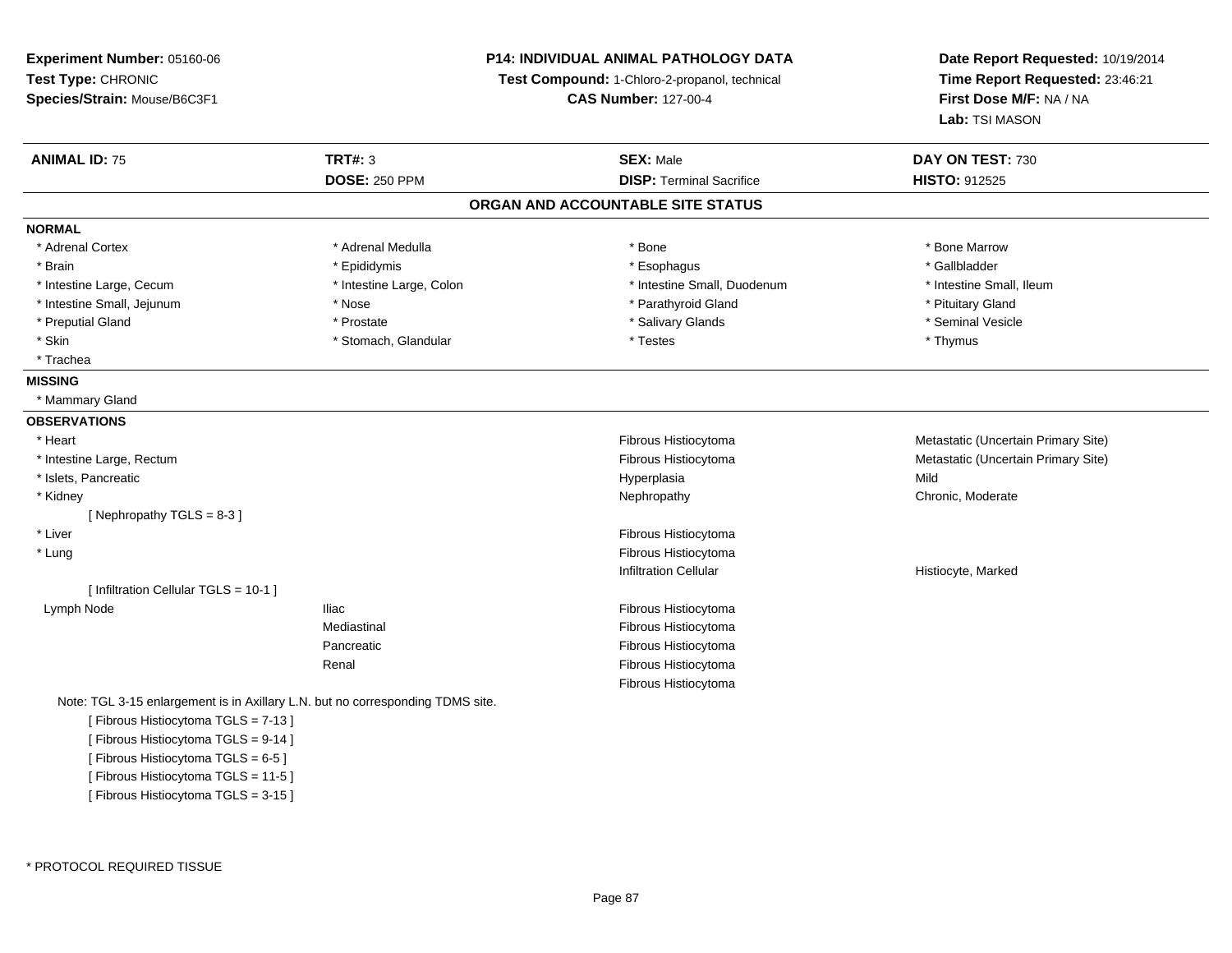| <b>Experiment Number: 05160-06</b><br>Test Type: CHRONIC<br>Species/Strain: Mouse/B6C3F1 |                       | <b>P14: INDIVIDUAL ANIMAL PATHOLOGY DATA</b>                                 | Date Report Requested: 10/19/2014                                            |
|------------------------------------------------------------------------------------------|-----------------------|------------------------------------------------------------------------------|------------------------------------------------------------------------------|
|                                                                                          |                       | Test Compound: 1-Chloro-2-propanol, technical<br><b>CAS Number: 127-00-4</b> | Time Report Requested: 23:46:21<br>First Dose M/F: NA / NA<br>Lab: TSI MASON |
| <b>ANIMAL ID: 75</b>                                                                     | <b>TRT#: 3</b>        | <b>SEX: Male</b>                                                             | DAY ON TEST: 730                                                             |
|                                                                                          | <b>DOSE: 250 PPM</b>  | <b>DISP: Terminal Sacrifice</b>                                              | <b>HISTO: 912525</b>                                                         |
|                                                                                          |                       | ORGAN AND ACCOUNTABLE SITE STATUS                                            |                                                                              |
| * Lymph Node, Mandibular                                                                 |                       | Fibrous Histiocytoma                                                         |                                                                              |
| [Fibrous Histiocytoma TGLS = 2-5]                                                        |                       |                                                                              |                                                                              |
| * Lymph Node, Mesenteric                                                                 |                       | Fibrous Histiocytoma                                                         |                                                                              |
| [Fibrous Histiocytoma TGLS = 4-5]                                                        |                       |                                                                              |                                                                              |
| * Pancreas                                                                               |                       | Fibrous Histiocytoma                                                         | Metastatic (Uncertain Primary Site)                                          |
| * Spleen                                                                                 |                       | Fibrous Histiocytoma                                                         |                                                                              |
|                                                                                          |                       | Hematopoietic Cell Proliferation                                             | Marked                                                                       |
| [Fibrous Histiocytoma TGLS = 5-12]                                                       |                       |                                                                              |                                                                              |
| [Hematopoietic Cell Proliferation TGLS = 5-12]                                           |                       |                                                                              |                                                                              |
| * Stom Gland                                                                             |                       |                                                                              |                                                                              |
| Note: TGL 13 focus is necropsy artifact on micro exam.                                   |                       |                                                                              |                                                                              |
| * Stomach, Forestomach                                                                   |                       | Hyperplasia                                                                  | Squamous, Minimal                                                            |
| [Hyperplasia TGLS = 12-6]                                                                |                       |                                                                              |                                                                              |
| * Thyroid Gland                                                                          | <b>Follicular Cel</b> | Hyperplasia                                                                  | Minimal                                                                      |
| * Urinary Bladder                                                                        |                       | Fibrous Histiocytoma                                                         | Metastatic (Uncertain Primary Site)                                          |
| PRIMARY CAUSE OF DEATH                                                                   |                       |                                                                              |                                                                              |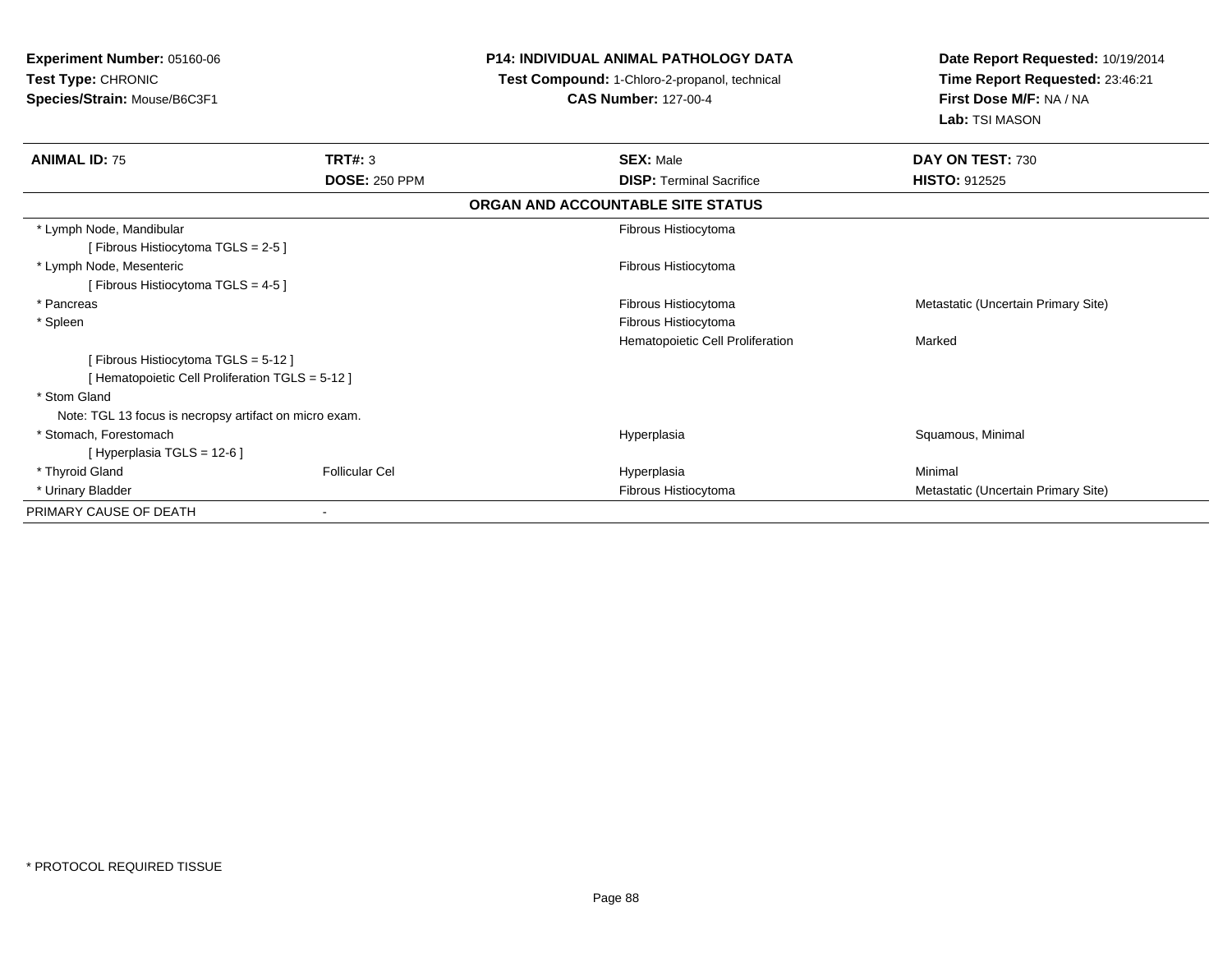**Experiment Number:** 05160-06**Test Type:** CHRONIC **Species/Strain:** Mouse/B6C3F1**P14: INDIVIDUAL ANIMAL PATHOLOGY DATATest Compound:** 1-Chloro-2-propanol, technical **CAS Number:** 127-00-4**Date Report Requested:** 10/19/2014**Time Report Requested:** 23:46:21**First Dose M/F:** NA / NA**Lab:** TSI MASON**ANIMAL ID:** 76 **TRT#:** <sup>3</sup> **SEX:** Male **DAY ON TEST:** <sup>729</sup> **DOSE:** 250 PPM**DISP:** Terminal Sacrifice **HISTO:** 912526 **ORGAN AND ACCOUNTABLE SITE STATUSNORMAL**\* Adrenal Medulla \* \* Annual Medulla \* Brain \* Bone \* \* Bone Marrow \* Bone Marrow \* \* Brain \* Brain \* Brain \* Brain \* Brain \* Brain \* Brain \* Brain \* Brain \* Brain \* Brain \* Brain \* Brain \* Brain \* Brain \* Brain \* Brain \* \* Heart \* Epididymis \* Esophagus \* Gallbladder \* Heart\* Intestine Large, Cecum \* Intestine Large, Colon \* Intestine Large, Thestine Large, Rectum \* Intestine Small, Duodenum \* Intestine Small, Ileum \* Intestine Small, Jejunum \* Lung \* Lymph Node, Mandibular\* Lymph Node, Mesenteric \* The state of the state of the state of the state of the state of the state of the state of the state of the state of the state of the state of the state of the state of the state of the state of \* Prostate \* \* Salivary Glands \* \* Salivary Glands \* \* Seminal Vesicle \* \* \* Seminal Yestrich \* \* Skin \* \* Skin \* Testes \* Spleen \* Stomach, Forestomach \* Stomach \* Stomach, Glandular \* Stomach, Glandular \* Urinary Bladder \* Thymus \* Thyroid Gland \* Trachea \* Urinary Bladder \* **MISSING** \* Mammary Gland \* Pituitary Gland**OBSERVATIONS** \* Adrenal Cortex**Capsule**  Hyperplasia Minimal Hypertrophy Focal, Mild \* Islets, Pancreaticc and the control of the control of the control of the control of the control of the control of the control of the control of the control of the control of the control of the control of the control of the control of the co a Mild \* Kidneyy and the control of the control of the control of the control of the control of the control of the control of the control of the control of the control of the control of the control of the control of the control of the co y **Chronic, Mild** Nephropathy $[$  Cyst TGLS = 3-3A  $]$  \* Liverr and the contract of the contract of the contract of the contract of the contract of the contract of the contract of the contract of the contract of the contract of the contract of the contract of the contract of the cont Eosinophilic Focus Hepatocellular Adenoma[ Clear Cell Focus TGLS = 2-2A ][ Eosinophilic Focus TGLS = 2-2A ][ Hepatocellular Adenoma TGLS = 2-2A ] \* Preputial Glandd and the control of the control of the control of the control of the control of the control of the control of the control of the control of the control of the control of the control of the control of the control of the co [ Cyst TGLS = 1-10 ]PRIMARY CAUSE OF DEATH-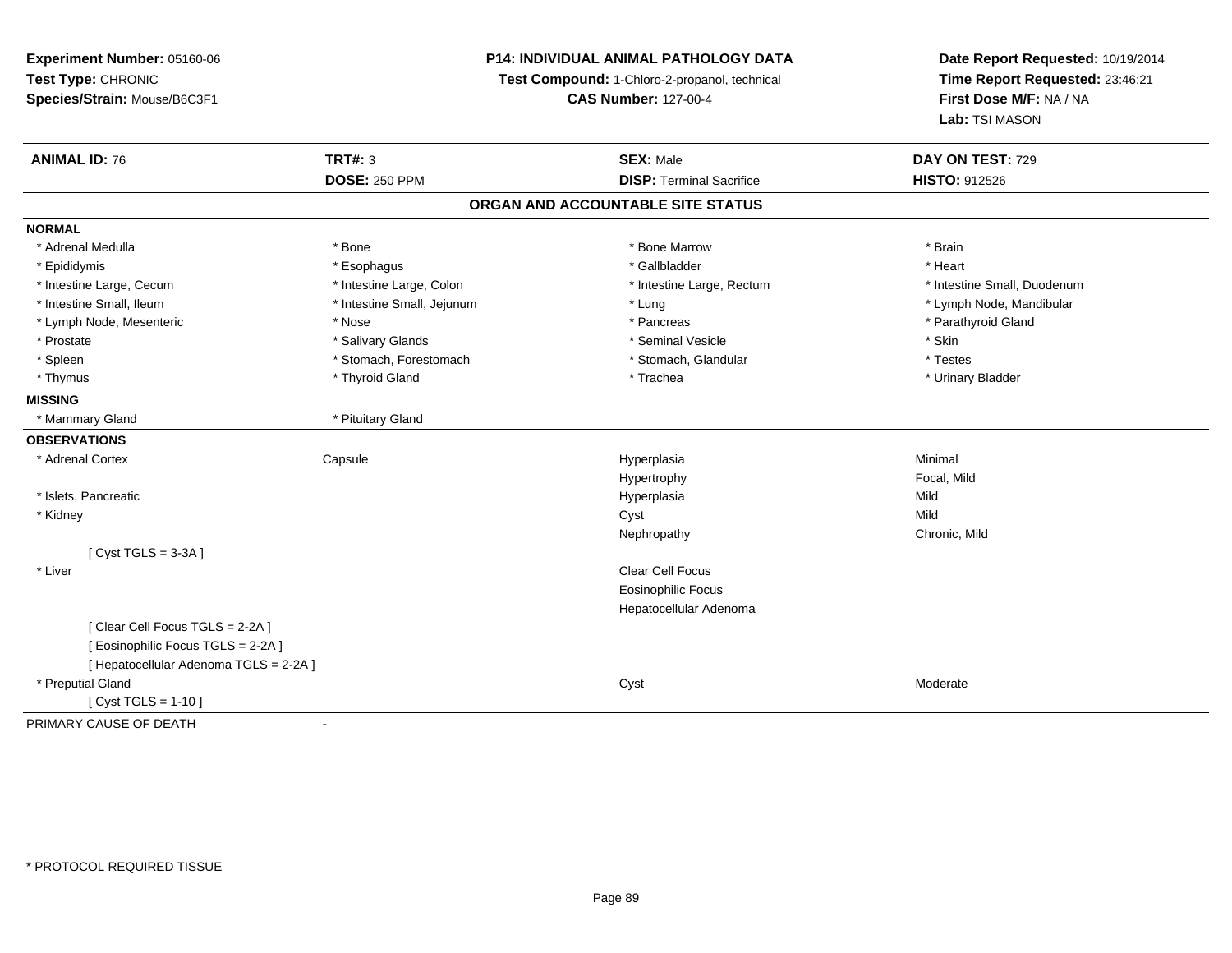| Experiment Number: 05160-06                      |                                               | <b>P14: INDIVIDUAL ANIMAL PATHOLOGY DATA</b> | Date Report Requested: 10/19/2014 |
|--------------------------------------------------|-----------------------------------------------|----------------------------------------------|-----------------------------------|
| Test Type: CHRONIC                               | Test Compound: 1-Chloro-2-propanol, technical |                                              | Time Report Requested: 23:46:21   |
| Species/Strain: Mouse/B6C3F1                     |                                               | <b>CAS Number: 127-00-4</b>                  | First Dose M/F: NA / NA           |
|                                                  |                                               |                                              | Lab: TSI MASON                    |
| <b>ANIMAL ID: 77</b>                             | <b>TRT#: 3</b>                                | <b>SEX: Male</b>                             | DAY ON TEST: 729                  |
|                                                  | <b>DOSE: 250 PPM</b>                          | <b>DISP: Terminal Sacrifice</b>              | HISTO: 912527                     |
|                                                  |                                               | ORGAN AND ACCOUNTABLE SITE STATUS            |                                   |
| <b>NORMAL</b>                                    |                                               |                                              |                                   |
| * Adrenal Medulla                                | * Bone                                        | * Bone Marrow                                | * Brain                           |
| * Epididymis                                     | * Esophagus                                   | * Gallbladder                                | * Heart                           |
| * Intestine Large, Cecum                         | * Intestine Large, Colon                      | * Intestine Large, Rectum                    | * Intestine Small, Duodenum       |
| * Intestine Small, Ileum                         | * Intestine Small, Jejunum                    | * Lung                                       | * Lymph Node, Mandibular          |
| * Lymph Node, Mesenteric                         | * Nose                                        | * Pancreas                                   | * Parathyroid Gland               |
| * Pituitary Gland                                | * Prostate                                    | * Salivary Glands                            | * Seminal Vesicle                 |
| * Skin                                           | * Spleen                                      | * Stomach, Forestomach                       | * Stomach, Glandular              |
| * Testes                                         | * Thymus                                      | * Thyroid Gland                              | * Trachea                         |
| * Urinary Bladder                                |                                               |                                              |                                   |
| <b>MISSING</b>                                   |                                               |                                              |                                   |
| * Mammary Gland                                  |                                               |                                              |                                   |
| <b>OBSERVATIONS</b>                              |                                               |                                              |                                   |
| * Adrenal Cortex                                 | Capsule                                       | Hyperplasia                                  | Minimal                           |
|                                                  |                                               | Hypertrophy                                  | Focal, Minimal                    |
| * Islets, Pancreatic                             |                                               | Hyperplasia                                  | Mild                              |
| * Kidney                                         |                                               | Cyst                                         | Minimal                           |
|                                                  |                                               | Nephropathy                                  | Chronic, Mild                     |
| [Cyst TGLS = $4-3A$ ]                            |                                               |                                              |                                   |
| * Liver                                          |                                               | Clear Cell Focus                             |                                   |
|                                                  |                                               | <b>Eosinophilic Focus</b>                    |                                   |
|                                                  |                                               | Hepatocellular Adenoma                       | Multiple                          |
| [Clear Cell Focus TGLS = 5-2C]                   |                                               |                                              |                                   |
| [Eosinophilic Focus TGLS = 5-2C]                 |                                               |                                              |                                   |
| [ Hepatocellular Adenoma TGLS = 2,3,5-2A+2B+2C ] |                                               |                                              |                                   |
| * Preputial Gland                                |                                               | Cyst                                         | Moderate                          |
| [Cyst TGLS = $1-10$ ]                            |                                               |                                              |                                   |
| PRIMARY CAUSE OF DEATH                           | $\blacksquare$                                |                                              |                                   |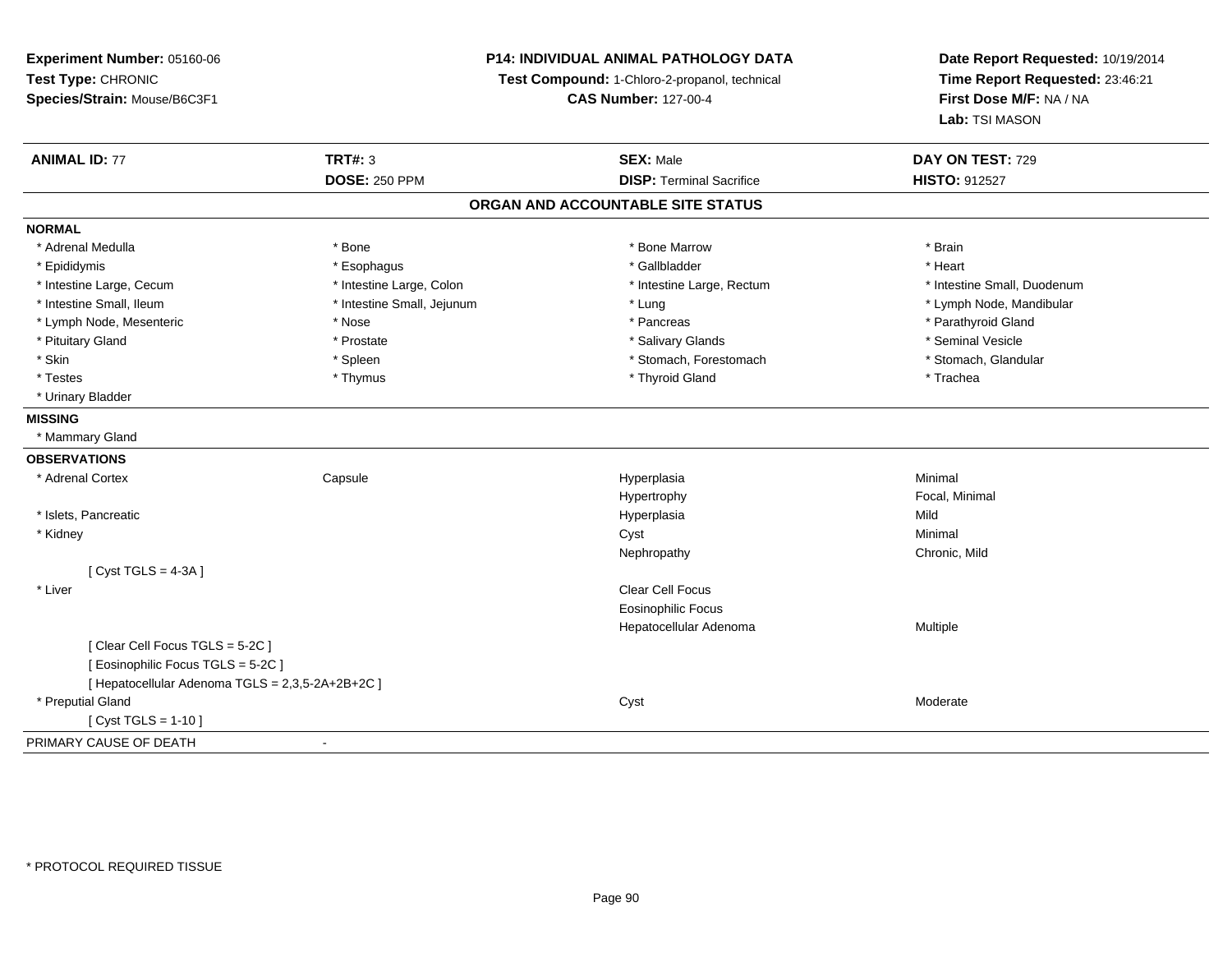**Experiment Number:** 05160-06**Test Type:** CHRONIC **Species/Strain:** Mouse/B6C3F1**P14: INDIVIDUAL ANIMAL PATHOLOGY DATATest Compound:** 1-Chloro-2-propanol, technical **CAS Number:** 127-00-4**Date Report Requested:** 10/19/2014**Time Report Requested:** 23:46:21**First Dose M/F:** NA / NA**Lab:** TSI MASON**ANIMAL ID:** 78**TRT#:** 3 **SEX:** Male **DAY ON TEST:** 729 **DOSE:** 250 PPM**DISP:** Terminal Sacrifice **HISTO:** 912528 **ORGAN AND ACCOUNTABLE SITE STATUSNORMAL**\* Adrenal Medulla \* Adrenal Medulla \* \* The matter of the state of the state of the Marrow \* Bone Marrow \* Adrenal Medulla \* Epididymis \* Epididymis \* Bone Marrow \* Adrenal Medulla \* Epididymis \* Epididymis \* Epididymis \* Epididymis \* Epidi \* Esophagus \* https://www.fragustage.com/web/2019/heart \* Heart \* Heart \* Heart \* Intestine Large, Cecum \* Intestine Large, Cecum \* Gallbladder \* Callbladder \* 11 and 12 and 12 and 12 and 12 and 12 and 12 and 12 and 12 and \* Intestine Small, Ileum \* Intestine Large, Colon \* Intestine Large, Rectum \* Intestine Small, Duodenum \* Intestine Small, Duodenum \* Intestine Small, Jejunum \* Lymph Node, Mandibular \* Lymph Node, Mesenteric \* Nose\* Prostate \* Pancreas \* Parathyroid Gland \* Parathyroid Gland \* Parathyroid Gland \* Prituitary Gland \* Spleen \* Salivary Glands \* \* \* Sheen \* Seminal Vesicle \* \* \* Stan \* \* Skin \* \* Skin \* \* Spleen \* \* Spleen \* \* Spleen \* \* Thymus \* Stomach, Forestomach \* Testes \* Stomach, Glandular \* Testes \* Testes \* Testes \* Testes \* Testes \* Testes \* T \* Thyroid Gland \* Trachea \* Trachea \* Trachea \* Urinary Bladder **MISSING** \* Mammary Gland**OBSERVATIONS** \* Adrenal CortexCapsule<br>Thalamus e and the Hyperplasia Moderate Moderate and the Hyperplasia method of the Moderate Moderate  $\mathsf{M}$  \* Brainn and the matter of the Thalamus and the Minimal of the Minimal of the Minimal of the Minimal of the Minimal o<br>Thalamus and the Minimal of the Minimal of the Minimal of the Minimal of the Minimal of the Minimal of the Min \* Islets, Pancreaticc and the control of the control of the control of the control of the control of the control of the control of the control of the control of the control of the control of the control of the control of the control of the co Moderate \* Kidneyy the controller of the controller of the controller of the controller of the controller of the controller of the controller of the controller of the controller of the controller of the controller of the controller of the \* Liver Hepatoblastoma Multiple Hepatocellular Adenoma Multiple [ Hepatoblastoma  $TGLS = 2,3,4-2+2A+2B$  ] [ Hepatocellular Adenoma TGLS = 2,5-2A+2C ] \* Lung Alveolar/Bronchiolar Carcinoma Hepatoblastoma Metastatic (Liver) [ Alveolar/Bronchiolar Carcinoma TGLS = 6-1 ] \* Preputial Glandd the controller controller controller that the controller controller controller controller controller controller controller controller controller controller controller controller controller controller controller controlle [ Inflammation TGLS = 1-10 ]PRIMARY CAUSE OF DEATH-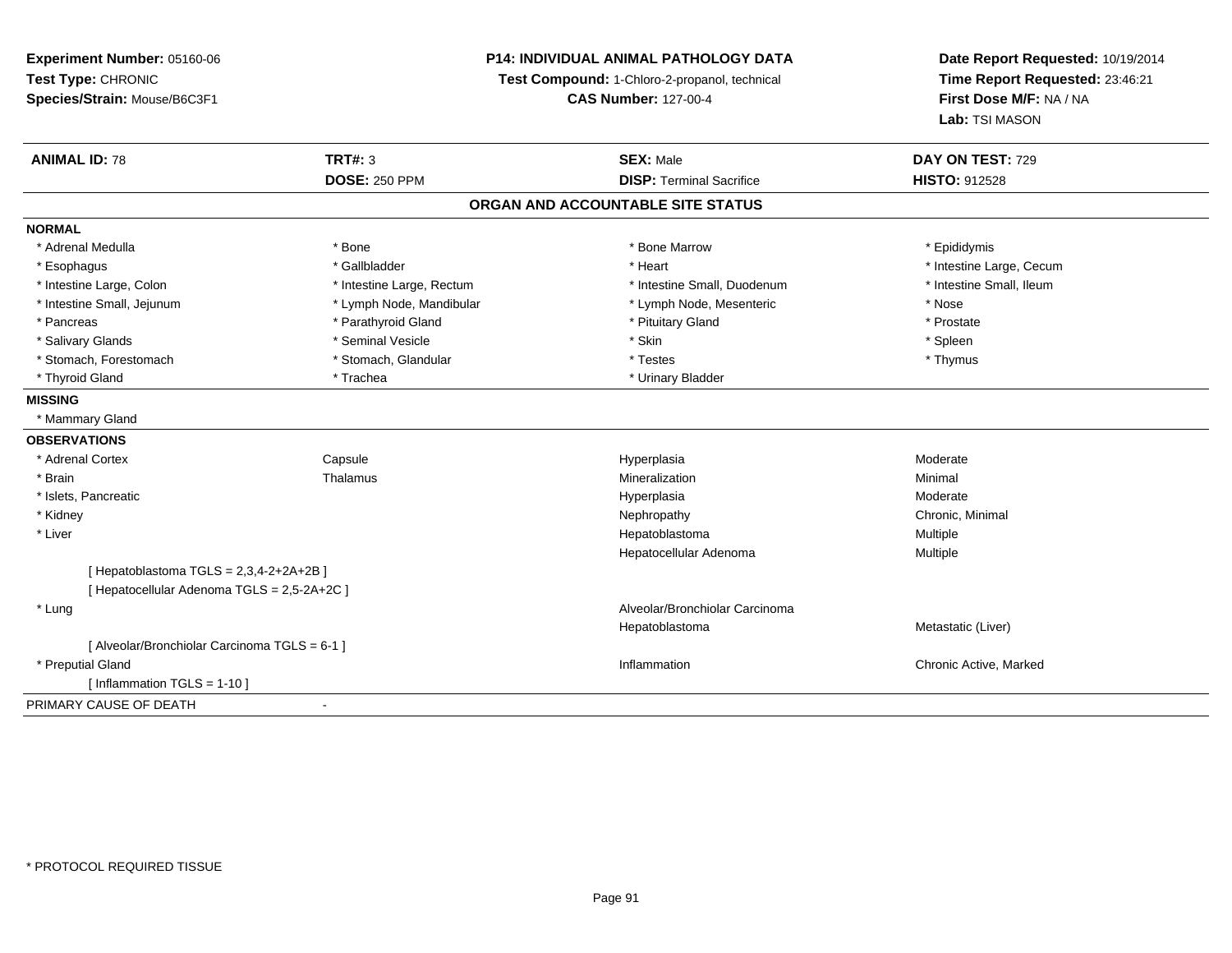**Experiment Number:** 05160-06**Test Type:** CHRONIC **Species/Strain:** Mouse/B6C3F1**P14: INDIVIDUAL ANIMAL PATHOLOGY DATATest Compound:** 1-Chloro-2-propanol, technical **CAS Number:** 127-00-4**Date Report Requested:** 10/19/2014**Time Report Requested:** 23:46:21**First Dose M/F:** NA / NA**Lab:** TSI MASON**ANIMAL ID:** 79 **TRT#:** <sup>3</sup> **SEX:** Male **DAY ON TEST:** <sup>730</sup> **DOSE:** 250 PPM**DISP:** Terminal Sacrifice **HISTO:** 912529 **ORGAN AND ACCOUNTABLE SITE STATUSNORMAL**\* Adrenal Medulla \* Adrenal Medulla \* \* The matter of the state of the state of the Marrow \* Bone Marrow \* Adrenal Medulla \* Epididymis \* Epididymis \* Bone Marrow \* Adrenal Medulla \* Epididymis \* Epididymis \* Epididymis \* Epididymis \* Epidi \* Esophagus \* https://www.fragustage.com/web/2019/heart \* Heart \* Heart \* Heart \* Intestine Large, Cecum \* Intestine Large, Cecum \* Gallbladder \* Callbladder \* 11 and 12 and 12 and 12 and 12 and 12 and 12 and 12 and 12 and \* Intestine Small, Ileum \* Intestine Large, Colon \* Intestine Large, Rectum \* Intestine Small, Duodenum \* Intestine Small, Duodenum \* Intestine Small, Jejunum \* Lymph Node, Mandibular \* Lymph Node, Mesenteric \* Nose\* Prostate \* Pancreas \* Parathyroid Gland \* Parathyroid Gland \* Parathyroid Gland \* Prituitary Gland \* Spleen \* Salivary Glands \* \* \* Sheen \* Seminal Vesicle \* \* \* Stan \* \* Skin \* \* Skin \* \* Spleen \* \* Spleen \* \* Spleen \* \* Thymus \* Stomach, Forestomach \* Testes \* Stomach, Glandular \* Testes \* Testes \* Testes \* Testes \* Testes \* Testes \* T \* Thyroid Gland \* Trachea \* Trachea \* Trachea \* Urinary Bladder **MISSING** \* Mammary Gland**OBSERVATIONS** \* Adrenal Cortex**Capsule**  Hyperplasia Minimal Hypertrophy Focal, Moderate \* Brainn and the matter of the Thalamus and the Minimal of the Minimal of the Minimal of the Minimal of the Minimal o<br>Thalamus and the Minimal of the Minimal of the Minimal of the Minimal of the Minimal of the Minimal of the Min \* Islets, Pancreaticc and the control of the control of the control of the control of the control of the control of the control of the control of the control of the control of the control of the control of the control of the control of the co a **Minimal**  \* Kidneyy the controller of the controller of the controller of the controller of the controller of the controller of the controller of the controller of the controller of the controller of the controller of the controller of the \* Liver Hepatocellular Adenoma Multiple Hepatocellular Carcinoma[ Hepatocellular Adenoma TGLS = 1,2,4-2A+2B+2D ][ Hepatocellular Carcinoma TGLS = 3-2C ] \* LungAlveolar/Bronchiolar Carcinoma<br>
Multiple Hepatocellular Carcinoma Metastatic (Liver) [ Alveolar/Bronchiolar Carcinoma TGLS = 5,6-1+1.1 ] \* Preputial Glandd and the control of the control of the control of the control of the control of the control of the control of the control of the control of the control of the control of the control of the control of the control of the co Inflammation Chronic, Mild PRIMARY CAUSE OF DEATH-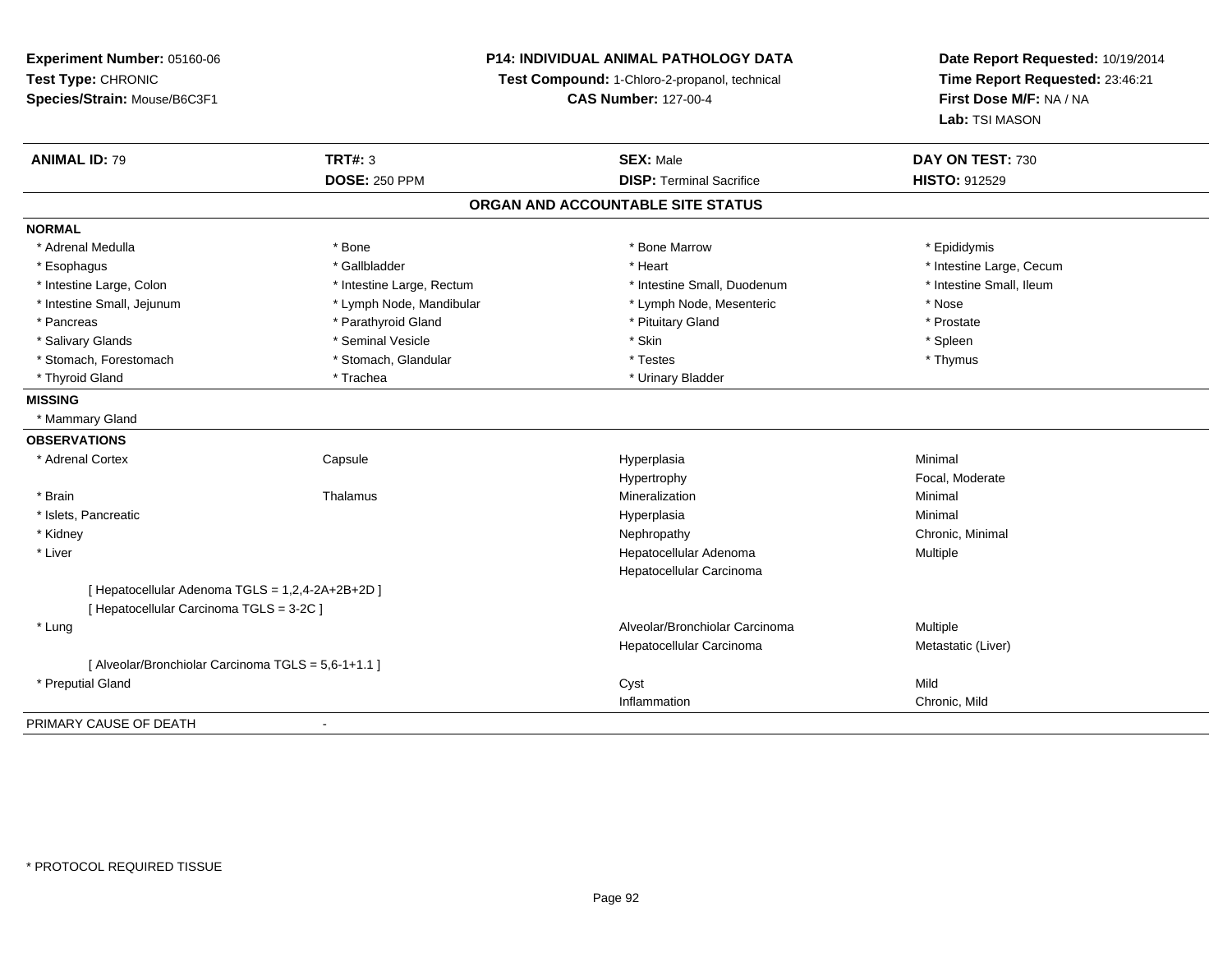**Experiment Number:** 05160-06**Test Type:** CHRONIC **Species/Strain:** Mouse/B6C3F1**P14: INDIVIDUAL ANIMAL PATHOLOGY DATATest Compound:** 1-Chloro-2-propanol, technical **CAS Number:** 127-00-4**Date Report Requested:** 10/19/2014**Time Report Requested:** 23:46:21**First Dose M/F:** NA / NA**Lab:** TSI MASON**ANIMAL ID:** 80**TRT#:** 3 **SEX:** Male **DAY ON TEST:** 729 **DOSE:** 250 PPM**DISP:** Terminal Sacrifice **HISTO:** 912530 **ORGAN AND ACCOUNTABLE SITE STATUSNORMAL**\* Adrenal Medulla \* Adrenal Medulla \* Bone Marrow \* Epididymis \* Esophagus\* Intestine Large, Colon \* Gallbladder \* The mode of the state of the state of the state of the state of the state of the state of the state of the state of the state of the state of the state of the state of the state of the state of the state of \* Intestine Large, Rectum \* Thestine Small, Duodenum \* Number of the small, Ileum \* Intestine Small, Jejunum \* Intestine Small, Jejunum \* Lung \* Lymph Node, Mandibular \* \* Nose \* \* Nose \* \* Pancreas \* Pancreas \* Pancreas \* Pancreas \* Pancreas \* Pancreas \* Pancreas \* Pancreas \* Pancreas \* Pancreas \* Pancreas \* Pancreas \* Pancreas \* Pancreas \* Pancreas \* Pan \* Salivary Glands \* Parathyroid Gland \* \* \* Pituitary Gland \* \* Prostate \* \* Prostate \* \* Salivary Glands \* Salivary Glands \* Salivary Glands \* Salivary Glands \* Salivary Glands \* Salivary Glands \* Salivary Glands \* Salivary Glands \* Saliva \* Seminal Vesicle \* The state of the set of the set of the set of the set of the set of the set of the set of the set of the set of the set of the set of the set of the set of the set of the set of the set of the set of th \* Stomach, Glandular \* \* \* Thyroid Glandular \* Thestes \* \* Thymus \* Thymus \* Thyroid Glandular \* Thyroid Gland \* Trachea \* Urinary Bladder**MISSING** \* Mammary Gland**OBSERVATIONS** \* Adrenal Cortex**Capsule**  Hyperplasia Minimal Hypertrophy Focal, Minimal \* Bone Hyperostosis Mild [ Hyperostosis TGLS = 4-14 ] \* Brainn and the matter of the Thalamus and the Minimal of the Minimal of the Minimal of the Minimal of the Minimal o<br>Thalamus and the Minimal of the Minimal of the Minimal of the Minimal of the Minimal of the Minimal of the Min Harderian Glandd and a state of the control of the control of the control of the control of the control of the control of the control of the control of the control of the control of the control of the control of the control of the contro  $[$  Adenoma TGLS = 3-13  $]$  \* Islets, Pancreaticc and the control of the control of the control of the control of the control of the control of the control of the control of the control of the control of the control of the control of the control of the control of the co a Mild \* Kidneyy the controller of the controller of the controller of the controller of the controller of the controller of the controller of the controller of the controller of the controller of the controller of the controller of the \* Liver Eosinophilic Focus Hepatocellular Adenoma Multiple [ Eosinophilic Focus TGLS = 5-2 ][ Hepatocellular Adenoma TGLS = 2,6-2+2A ] \* Lymph Node, Mesentericc and the contract of the contract of the contract of the contract of the contract of the contract of the contract of the contract of the contract of the contract of the contract of the contract of the contract of the cont Hyperplasia and a community controller that the Uymphoid, Moderate Cystal Cystal Cystal Cystal Marked \* Preputial Glandd and the control of the control of the control of the control of the control of the control of the control of the control of the control of the control of the control of the control of the control of the control of the co [ Cyst TGLS = 1-10 ]PRIMARY CAUSE OF DEATH-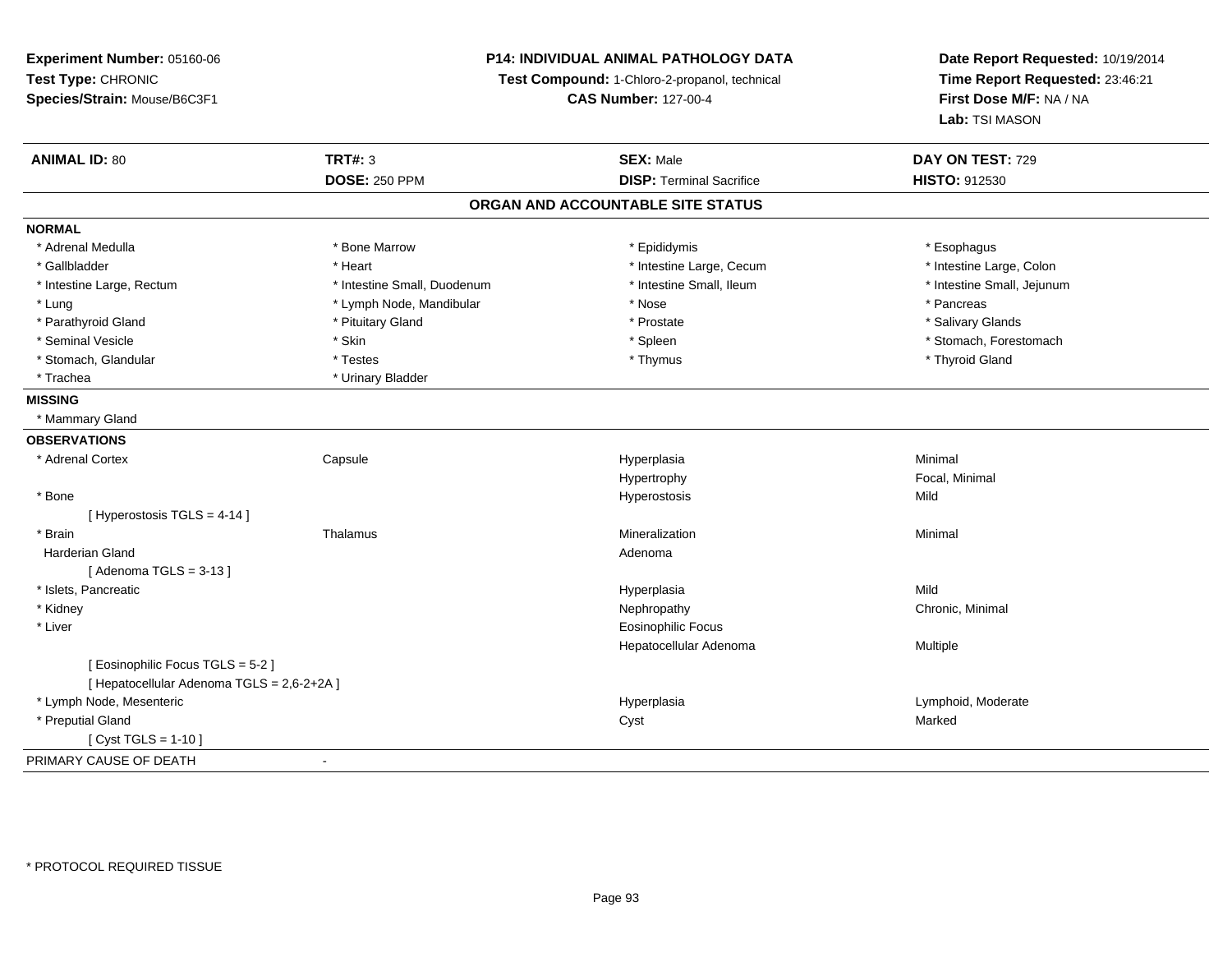**Experiment Number:** 05160-06**Test Type:** CHRONIC **Species/Strain:** Mouse/B6C3F1**P14: INDIVIDUAL ANIMAL PATHOLOGY DATATest Compound:** 1-Chloro-2-propanol, technical **CAS Number:** 127-00-4**Date Report Requested:** 10/19/2014**Time Report Requested:** 23:46:21**First Dose M/F:** NA / NA**Lab:** TSI MASON**ANIMAL ID:** 81**TRT#:** 3 **SEX:** Male **DAY ON TEST:** 730 **DOSE:** 250 PPM**DISP:** Terminal Sacrifice **HISTO:** 912531 **ORGAN AND ACCOUNTABLE SITE STATUSNORMAL**\* Adrenal Cortex \* Adrenal Medulla \* Adrenal Medulla \* Bone \* Bone \* Bone \* Bone \* Bone Marrow \* Epididymis \* Esophagus \* Gallbladder \* Heart \* Intestine Large, Cecum \* Intestine Large, Colon \* Intestine Large, Rectum \* Intestine Small, Duodenum \* Intestine Small, Ileum \* Intestine Small, Jejunum \* Lymph Node, Mandibular \* Nose\* Preputial Gland \* Pancreas \* \* Parathyroid Gland \* \* Parathyroid Gland \* \* Pituitary Gland \* \* Preputial Gland \* \* Preputial Gland \* Prostate \* \* Sheen \* Salivary Glands \* \* Salivary Glands \* \* Skin \* \* Skin \* \* Spleen \* Spleen \* Spleen \* Spleen \* Spleen \* \* Spleen \* \* Spleen \* \* Spleen \* \* Spleen \* \* Spleen \* \* Spleen \* \* Spleen \* \* Spleen \* \* Spleen \* Thyroid Gland \* Stomach, Glandular \* Thestes \* Testes \* The store \* Thymus \* Thymus \* Thymus \* Thymus \* Thymus \* Thymus \* Thymus \* Thymus \* Thymus \* Thymus \* Thymus \* Thymus \* Thymus \* Thymus \* Thymus \* Thymus \* Thymus \* Thymus \* Thymus \* Trachea \* Urinary Bladder**MISSING** \* Mammary Gland**OBSERVATIONS** \* Brainn and the matter of the Thalamus and the Minimal of the Minimal of the Minimal of the Minimal of the Minimal o<br>Thalamus and the Minimal of the Minimal of the Minimal of the Minimal of the Minimal of the Minimal of the Min \* Islets, Pancreaticc and the contract of the contract of the contract of the contract of the contract of the contract of the contract of the contract of the contract of the contract of the contract of the contract of the contract of the cont a **Moderate**  \* Kidneyy the control of the control of the control of the control of the control of the control of the control of the control of the control of the control of the control of the control of the control of the control of the contro Nephropathy Chronic, Minimal [ Cyst TGLS = 3-3 ] \* Liver Hepatocellular Adenoma Multiple [ Hepatocellular Adenoma TGLS = 4,5-2+2A ] \* Lung Alveolar Epith Hyperplasia Minimal \* Lymph Node, Mesenteric Angiectasis Mild \* Nose Note: TGL 7 nodule involves tooth rather than nasal turbinate. \* Seminal Vesiclee which is a state of the controller of the controller of the Hypertrophy controller that  $\mathsf{H}\mathsf{y}$  and  $\mathsf{H}\mathsf{y}$  and  $\mathsf{H}\mathsf{y}$  and  $\mathsf{H}\mathsf{y}$  and  $\mathsf{H}\mathsf{y}$  and  $\mathsf{H}\mathsf{y}$  and  $\mathsf{H}\mathsf{y}$  and  $\mathsf{H$ Inflammation Chronic, Mild [ Hypertrophy TGLS = 1-11A ] $[$  Inflammation TGLS = 2-11+11A  $]$  \* Stomach, Forestomachh ann an t-ìre ann an t-ìre ann an t-ìre ann an t-ìre ann an t-ìre ann an t-ìre ann an t-ìre ann an Squamous, Mild  $[$  Hyperplasia TGLS = 6-6A  $]$  Toothh and the control of the control of the control of the control of the control of the control of the control of the control of the control of the control of the control of the control of the control of the control of the co [ Degeneration TGLS = 7-9 ]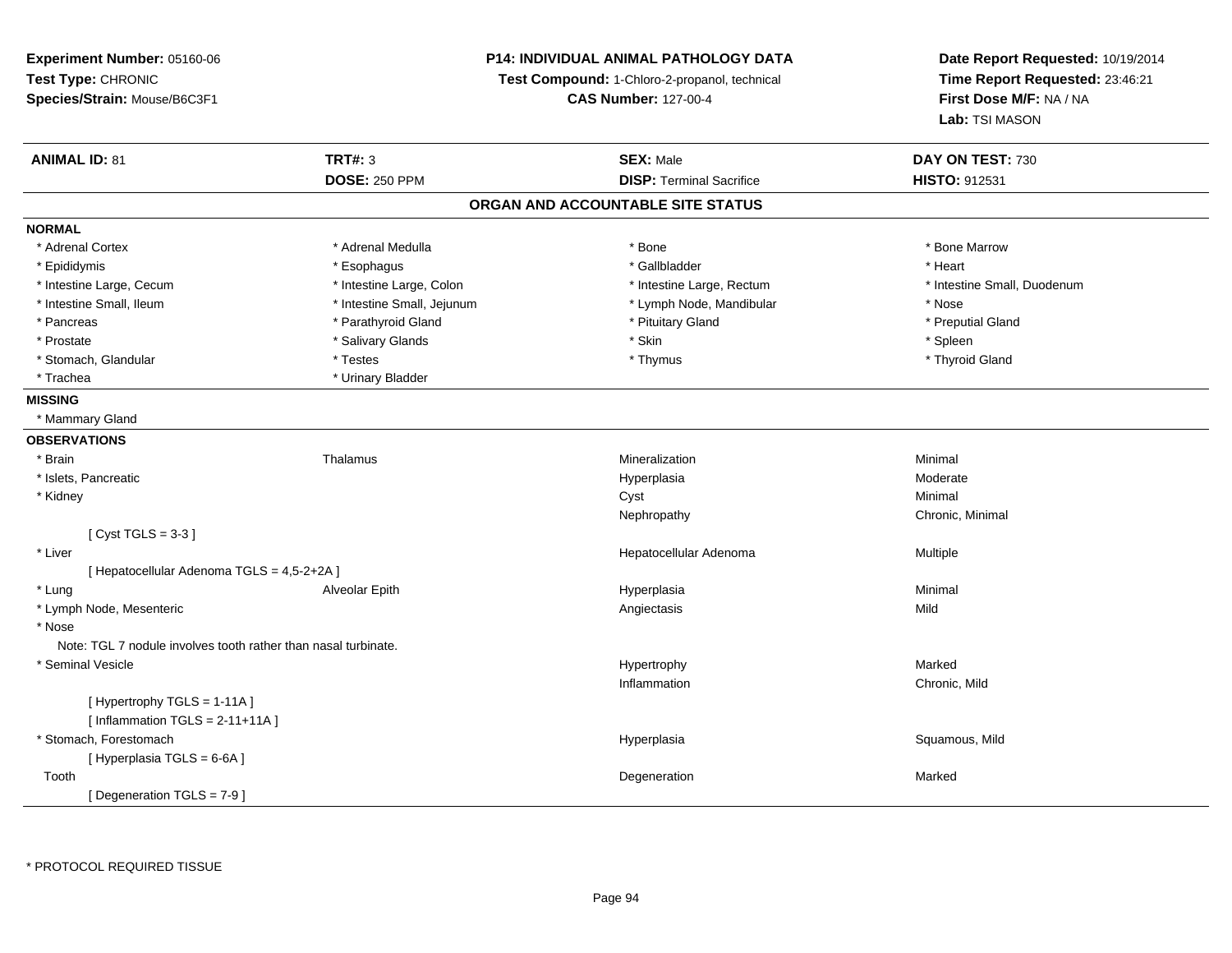| <b>Experiment Number: 05160-06</b><br>Test Type: CHRONIC<br>Species/Strain: Mouse/B6C3F1 | <b>P14: INDIVIDUAL ANIMAL PATHOLOGY DATA</b><br>Test Compound: 1-Chloro-2-propanol, technical<br><b>CAS Number: 127-00-4</b> |                                   | Date Report Requested: 10/19/2014<br>Time Report Requested: 23:46:21<br>First Dose M/F: NA / NA<br>Lab: TSI MASON |
|------------------------------------------------------------------------------------------|------------------------------------------------------------------------------------------------------------------------------|-----------------------------------|-------------------------------------------------------------------------------------------------------------------|
| <b>ANIMAL ID: 81</b>                                                                     | TRT#: 3                                                                                                                      | <b>SEX: Male</b>                  | <b>DAY ON TEST: 730</b>                                                                                           |
|                                                                                          | <b>DOSE: 250 PPM</b>                                                                                                         | <b>DISP:</b> Terminal Sacrifice   | <b>HISTO: 912531</b>                                                                                              |
|                                                                                          |                                                                                                                              | ORGAN AND ACCOUNTABLE SITE STATUS |                                                                                                                   |
| PRIMARY CAUSE OF DEATH                                                                   |                                                                                                                              |                                   |                                                                                                                   |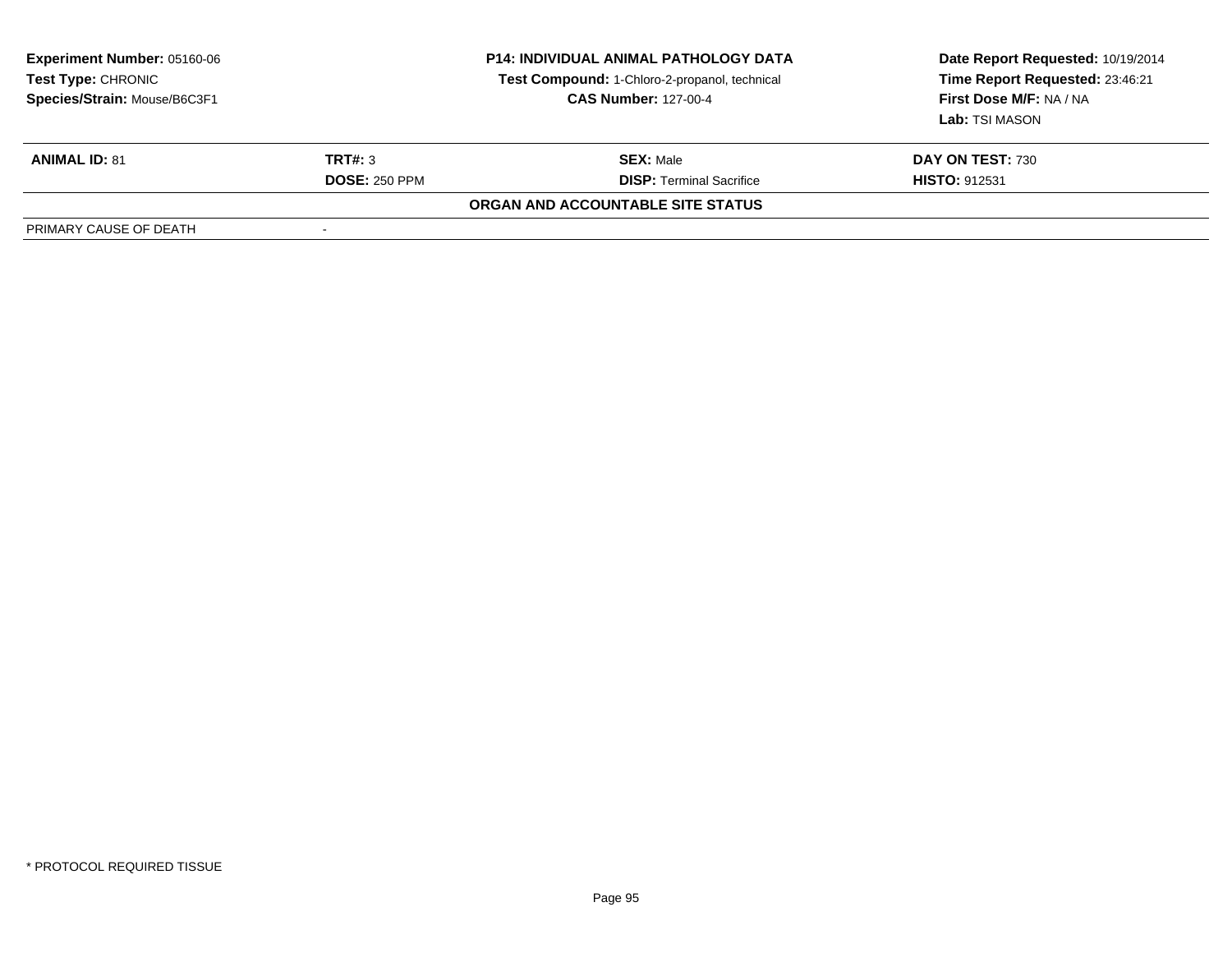**Experiment Number:** 05160-06**Test Type:** CHRONIC**Species/Strain:** Mouse/B6C3F1

## **P14: INDIVIDUAL ANIMAL PATHOLOGY DATA**

**Test Compound:** 1-Chloro-2-propanol, technical

**CAS Number:** 127-00-4

**Date Report Requested:** 10/19/2014**Time Report Requested:** 23:46:21**First Dose M/F:** NA / NA**Lab:** TSI MASON

| <b>ANIMAL ID: 82</b>                   | <b>TRT#: 3</b>            | <b>SEX: Male</b>                  | DAY ON TEST: 729         |
|----------------------------------------|---------------------------|-----------------------------------|--------------------------|
|                                        | <b>DOSE: 250 PPM</b>      | <b>DISP: Terminal Sacrifice</b>   | <b>HISTO: 912532</b>     |
|                                        |                           | ORGAN AND ACCOUNTABLE SITE STATUS |                          |
| <b>NORMAL</b>                          |                           |                                   |                          |
| * Adrenal Medulla                      | * Bone                    | * Bone Marrow                     | * Epididymis             |
| * Esophagus                            | * Gallbladder             | * Heart                           | * Intestine Large, Cecum |
| * Intestine Large, Colon               | * Intestine Large, Rectum | * Intestine Small, Duodenum       | * Intestine Small, Ileum |
| * Intestine Small, Jejunum             | * Lung                    | * Lymph Node, Mandibular          | * Lymph Node, Mesenteric |
| * Nose                                 | * Pancreas                | * Parathyroid Gland               | * Pituitary Gland        |
| * Preputial Gland                      | * Prostate                | * Salivary Glands                 | * Seminal Vesicle        |
| * Skin                                 | * Spleen                  | * Stomach, Forestomach            | * Stomach, Glandular     |
| * Testes                               | * Thymus                  | * Thyroid Gland                   | * Trachea                |
| * Urinary Bladder                      |                           |                                   |                          |
| <b>MISSING</b>                         |                           |                                   |                          |
| * Mammary Gland                        |                           |                                   |                          |
| <b>OBSERVATIONS</b>                    |                           |                                   |                          |
| * Adrenal Cortex                       | Capsule                   | Hyperplasia                       | Minimal                  |
| * Brain                                | Thalamus                  | Mineralization                    | Minimal                  |
| * Islets, Pancreatic                   |                           | Hyperplasia                       | Moderate                 |
| * Kidney                               |                           | Nephropathy                       | Chronic, Minimal         |
| * Liver                                |                           | <b>Eosinophilic Focus</b>         |                          |
|                                        |                           | Hepatocellular Adenoma            |                          |
| [ Eosinophilic Focus TGLS = 1-2A ]     |                           |                                   |                          |
| [ Hepatocellular Adenoma TGLS = 2-2A ] |                           |                                   |                          |
| PRIMARY CAUSE OF DEATH                 |                           |                                   |                          |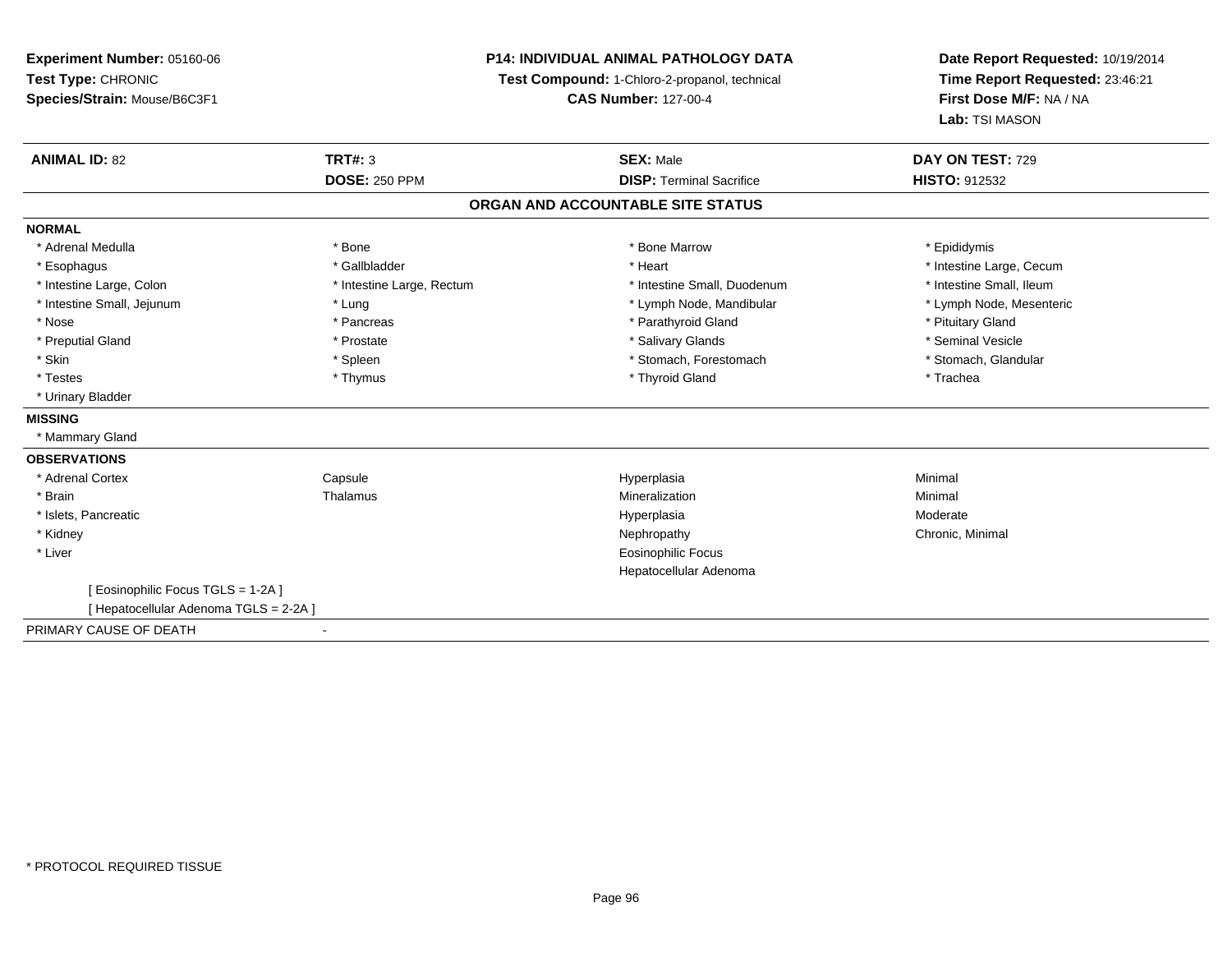| Experiment Number: 05160-06     |                                                                              | <b>P14: INDIVIDUAL ANIMAL PATHOLOGY DATA</b> | Date Report Requested: 10/19/2014                          |
|---------------------------------|------------------------------------------------------------------------------|----------------------------------------------|------------------------------------------------------------|
| Test Type: CHRONIC              | Test Compound: 1-Chloro-2-propanol, technical<br><b>CAS Number: 127-00-4</b> |                                              | Time Report Requested: 23:46:21<br>First Dose M/F: NA / NA |
| Species/Strain: Mouse/B6C3F1    |                                                                              |                                              |                                                            |
|                                 |                                                                              |                                              | Lab: TSI MASON                                             |
| <b>ANIMAL ID: 83</b>            | <b>TRT#: 3</b>                                                               | <b>SEX: Male</b>                             | DAY ON TEST: 700                                           |
|                                 | <b>DOSE: 250 PPM</b>                                                         | <b>DISP: Natural Death</b>                   | HISTO: 912533                                              |
|                                 |                                                                              | ORGAN AND ACCOUNTABLE SITE STATUS            |                                                            |
| <b>NORMAL</b>                   |                                                                              |                                              |                                                            |
| * Adrenal Cortex                | * Adrenal Medulla                                                            | $*$ Bone                                     | * Brain                                                    |
| * Esophagus                     | * Heart                                                                      | * Intestine Large, Rectum                    | * Intestine Small, Duodenum                                |
| * Lymph Node, Mandibular        | * Nose                                                                       | * Parathyroid Gland                          | * Pituitary Gland                                          |
| * Prostate                      | * Salivary Glands                                                            | * Skin                                       | * Stomach, Glandular                                       |
| * Testes                        | * Thymus                                                                     | * Thyroid Gland                              | * Trachea                                                  |
| * Urinary Bladder               |                                                                              |                                              |                                                            |
| <b>MISSING</b>                  |                                                                              |                                              |                                                            |
| * Mammary Gland                 |                                                                              |                                              |                                                            |
| <b>AUTO PRECLUDES DIAG.</b>     |                                                                              |                                              |                                                            |
| * Gallbladder                   | * Intestine Small, Ileum                                                     | * Intestine Small, Jejunum                   |                                                            |
| <b>OBSERVATIONS</b>             |                                                                              |                                              |                                                            |
| * Bone Marrow                   | <b>Myeloid Cell</b>                                                          | Hyperplasia                                  | Marked                                                     |
| * Epididymis                    |                                                                              | Inflammation                                 | Chronic, Mild                                              |
| * Intestine Large, Cecum        | Serosa                                                                       | Inflammation                                 | Chronic, Marked                                            |
| [Inflammation $TGLS = 5,7-6A$ ] |                                                                              |                                              |                                                            |
| * Intestine Large, Colon        | Serosa                                                                       | Inflammation                                 | Chronic, Mild                                              |
| [Inflammation $TGLS = 6-6B$ ]   |                                                                              |                                              |                                                            |
| * Islets, Pancreatic            |                                                                              | Hyperplasia                                  | Mild                                                       |
| * Kidney                        |                                                                              | Nephropathy                                  | Acute, Moderate                                            |
| [Nephropathy TGLS = 10-3]       |                                                                              |                                              |                                                            |
| * Liver                         |                                                                              | Eosinophilic Focus                           |                                                            |
| * Lung                          |                                                                              | Leukocytosis                                 | Mild                                                       |
| * Lymph Node, Mesenteric        |                                                                              | Angiectasis                                  | Moderate                                                   |
| [Angiectasis TGLS = 8-5]        |                                                                              |                                              |                                                            |
| Mesentery                       | Fat                                                                          | Necrosis                                     | Marked                                                     |
| * Pancreas                      | Acinus                                                                       | Atrophy                                      | Mild                                                       |
|                                 |                                                                              | Inflammation                                 | Chronic, Moderate                                          |
| * Preputial Gland               |                                                                              | Cyst                                         | Moderate                                                   |
| [ $Cyst TGLS = 1-10$ ]          |                                                                              |                                              |                                                            |
| * Seminal Vesicle               |                                                                              | Inflammation                                 | Chronic, Marked                                            |
|                                 |                                                                              |                                              |                                                            |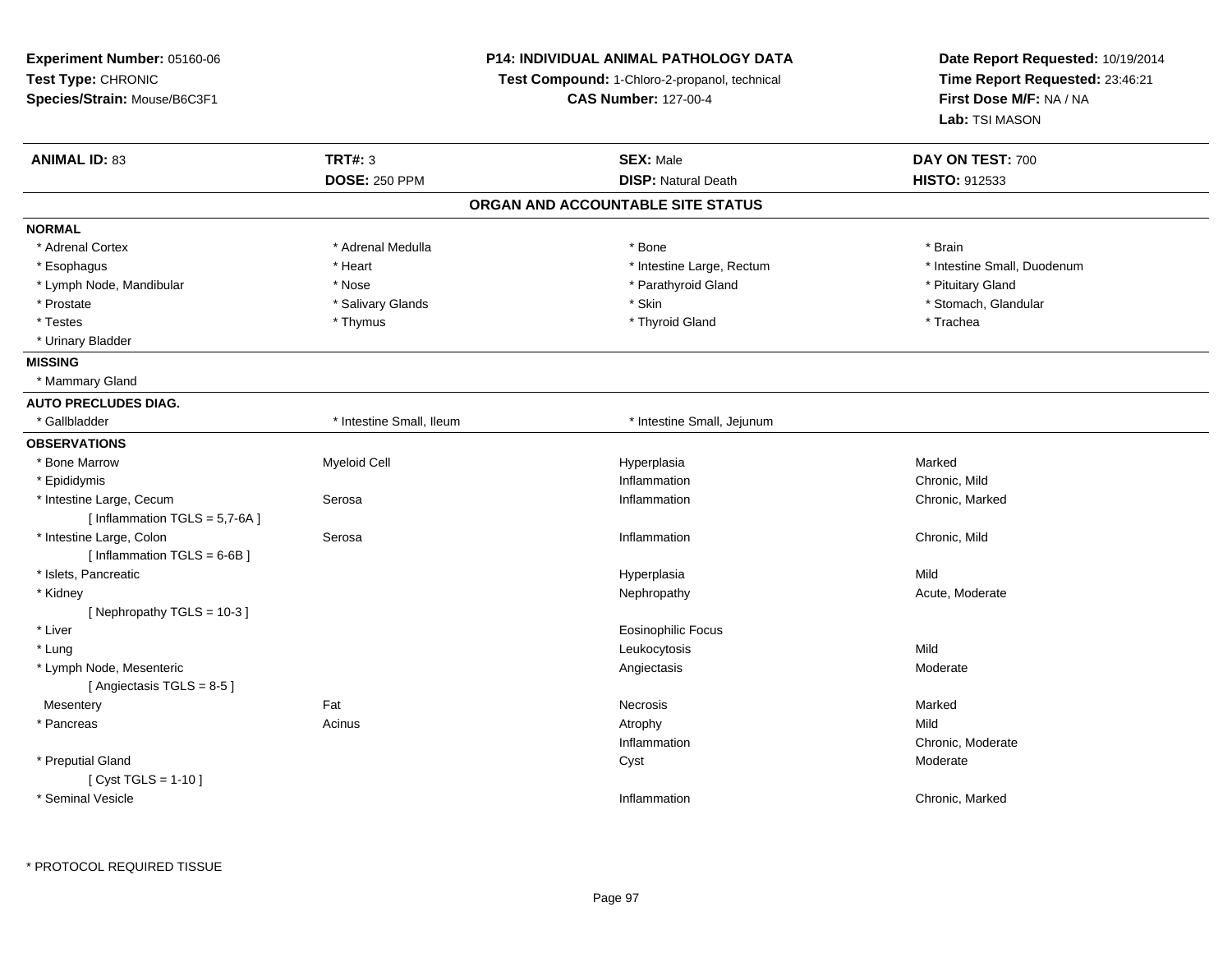| <b>Experiment Number: 05160-06</b><br>Test Type: CHRONIC<br>Species/Strain: Mouse/B6C3F1 |                          | <b>P14: INDIVIDUAL ANIMAL PATHOLOGY DATA</b><br>Test Compound: 1-Chloro-2-propanol, technical<br><b>CAS Number: 127-00-4</b> | Date Report Requested: 10/19/2014<br>Time Report Requested: 23:46:21<br>First Dose M/F: NA / NA<br><b>Lab: TSI MASON</b> |  |
|------------------------------------------------------------------------------------------|--------------------------|------------------------------------------------------------------------------------------------------------------------------|--------------------------------------------------------------------------------------------------------------------------|--|
| <b>ANIMAL ID: 83</b>                                                                     | TRT#: 3                  | <b>SEX: Male</b>                                                                                                             | DAY ON TEST: 700                                                                                                         |  |
|                                                                                          | <b>DOSE: 250 PPM</b>     | <b>DISP: Natural Death</b>                                                                                                   | <b>HISTO: 912533</b>                                                                                                     |  |
|                                                                                          |                          | ORGAN AND ACCOUNTABLE SITE STATUS                                                                                            |                                                                                                                          |  |
| Inflammation TGLS = 3-11A 1                                                              |                          |                                                                                                                              |                                                                                                                          |  |
| * Spleen                                                                                 |                          | Hematopoietic Cell Proliferation                                                                                             | Moderate                                                                                                                 |  |
| [Hematopoietic Cell Proliferation TGLS = 9-12 ]                                          |                          |                                                                                                                              |                                                                                                                          |  |
| * Stom Gland                                                                             |                          |                                                                                                                              |                                                                                                                          |  |
| Note: TGL 4 adhesion involves forestomach rather than glandular stomach.                 |                          |                                                                                                                              |                                                                                                                          |  |
| * Stomach, Forestomach                                                                   | Serosa                   | Inflammation                                                                                                                 | Acute, Mild                                                                                                              |  |
| [Inflammation TGLS = 4-6]                                                                |                          |                                                                                                                              |                                                                                                                          |  |
| PRIMARY CAUSE OF DEATH                                                                   | - Mesentery Fat Necrosis |                                                                                                                              |                                                                                                                          |  |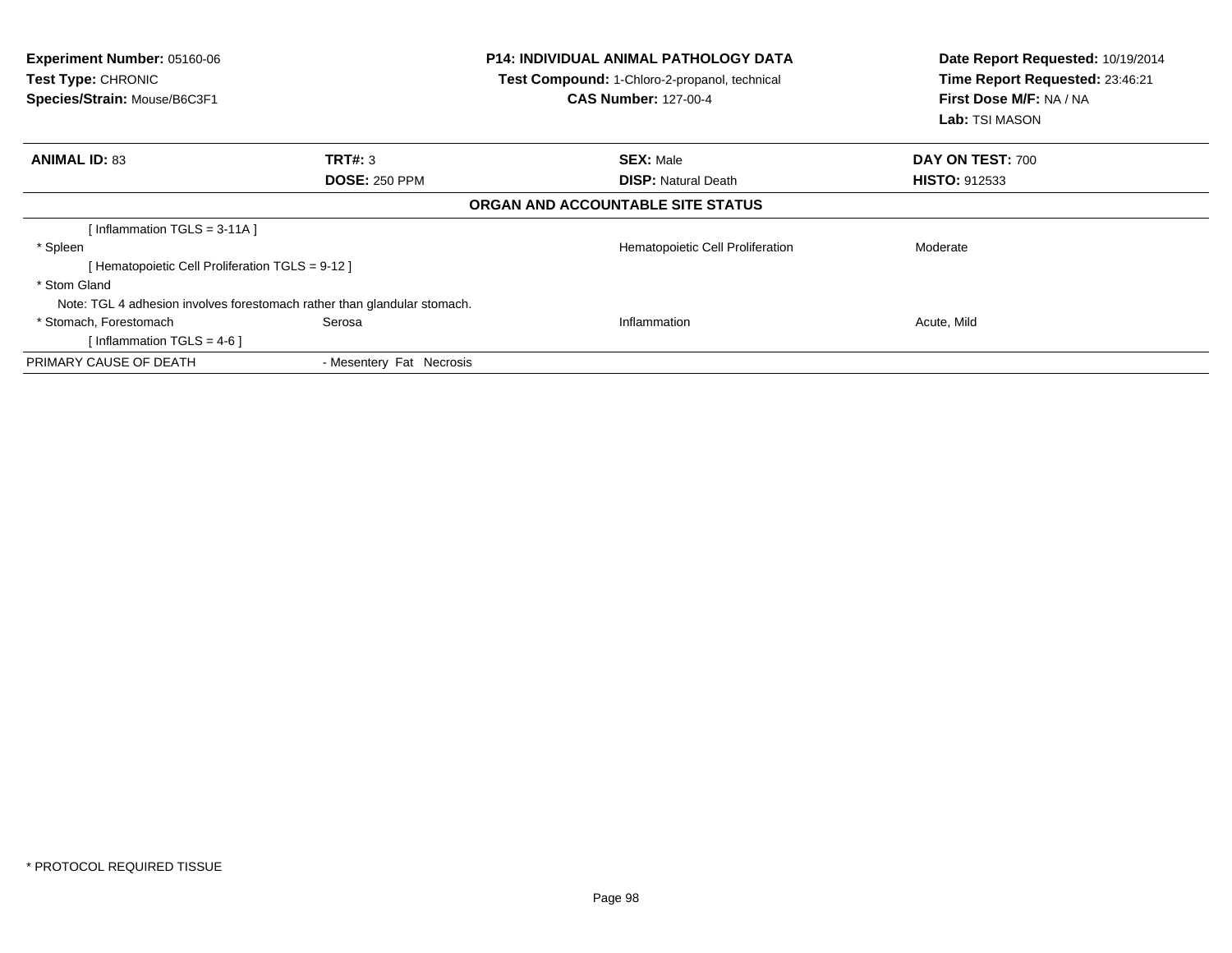| <b>Experiment Number: 05160-06</b>       | <b>P14: INDIVIDUAL ANIMAL PATHOLOGY DATA</b><br>Test Compound: 1-Chloro-2-propanol, technical |                                   | Date Report Requested: 10/19/2014 |  |
|------------------------------------------|-----------------------------------------------------------------------------------------------|-----------------------------------|-----------------------------------|--|
| Test Type: CHRONIC                       |                                                                                               |                                   | Time Report Requested: 23:46:21   |  |
| Species/Strain: Mouse/B6C3F1             |                                                                                               | <b>CAS Number: 127-00-4</b>       |                                   |  |
|                                          |                                                                                               |                                   | Lab: TSI MASON                    |  |
| <b>ANIMAL ID: 84</b>                     | TRT#: 3                                                                                       | <b>SEX: Male</b>                  | DAY ON TEST: 729                  |  |
|                                          | <b>DOSE: 250 PPM</b>                                                                          | <b>DISP: Terminal Sacrifice</b>   | <b>HISTO: 912534</b>              |  |
|                                          |                                                                                               | ORGAN AND ACCOUNTABLE SITE STATUS |                                   |  |
| <b>NORMAL</b>                            |                                                                                               |                                   |                                   |  |
| * Adrenal Medulla                        | * Bone                                                                                        | * Bone Marrow                     | * Brain                           |  |
| * Epididymis                             | * Esophagus                                                                                   | * Gallbladder                     | * Heart                           |  |
| * Intestine Large, Cecum                 | * Intestine Large, Colon                                                                      | * Intestine Large, Rectum         | * Intestine Small, Duodenum       |  |
| * Intestine Small, Ileum                 | * Intestine Small, Jejunum                                                                    | * Lung                            | * Lymph Node, Mandibular          |  |
| * Lymph Node, Mesenteric                 | * Nose                                                                                        | * Pancreas                        | * Parathyroid Gland               |  |
| * Pituitary Gland                        | * Preputial Gland                                                                             | * Prostate                        | * Salivary Glands                 |  |
| * Seminal Vesicle                        | * Skin                                                                                        | * Spleen                          | * Stomach, Forestomach            |  |
| * Stomach, Glandular                     | * Testes                                                                                      | * Thymus                          | * Thyroid Gland                   |  |
| * Trachea                                | * Urinary Bladder                                                                             |                                   |                                   |  |
| <b>MISSING</b>                           |                                                                                               |                                   |                                   |  |
| * Mammary Gland                          |                                                                                               |                                   |                                   |  |
| <b>OBSERVATIONS</b>                      |                                                                                               |                                   |                                   |  |
| * Adrenal Cortex                         | Capsule                                                                                       | Adenoma                           |                                   |  |
|                                          |                                                                                               | Hypertrophy                       | Focal, Moderate                   |  |
| * Islets, Pancreatic                     |                                                                                               | Hyperplasia                       | Mild                              |  |
| * Kidney                                 |                                                                                               | Nephropathy                       | Chronic, Mild                     |  |
| * Liver                                  |                                                                                               | <b>Eosinophilic Focus</b>         |                                   |  |
|                                          |                                                                                               | Hepatocellular Adenoma            | Multiple                          |  |
| [ Eosinophilic Focus TGLS = 1-2 ]        |                                                                                               |                                   |                                   |  |
| [ Hepatocellular Adenoma TGLS = 1-2+2A ] |                                                                                               |                                   |                                   |  |
| PRIMARY CAUSE OF DEATH                   |                                                                                               |                                   |                                   |  |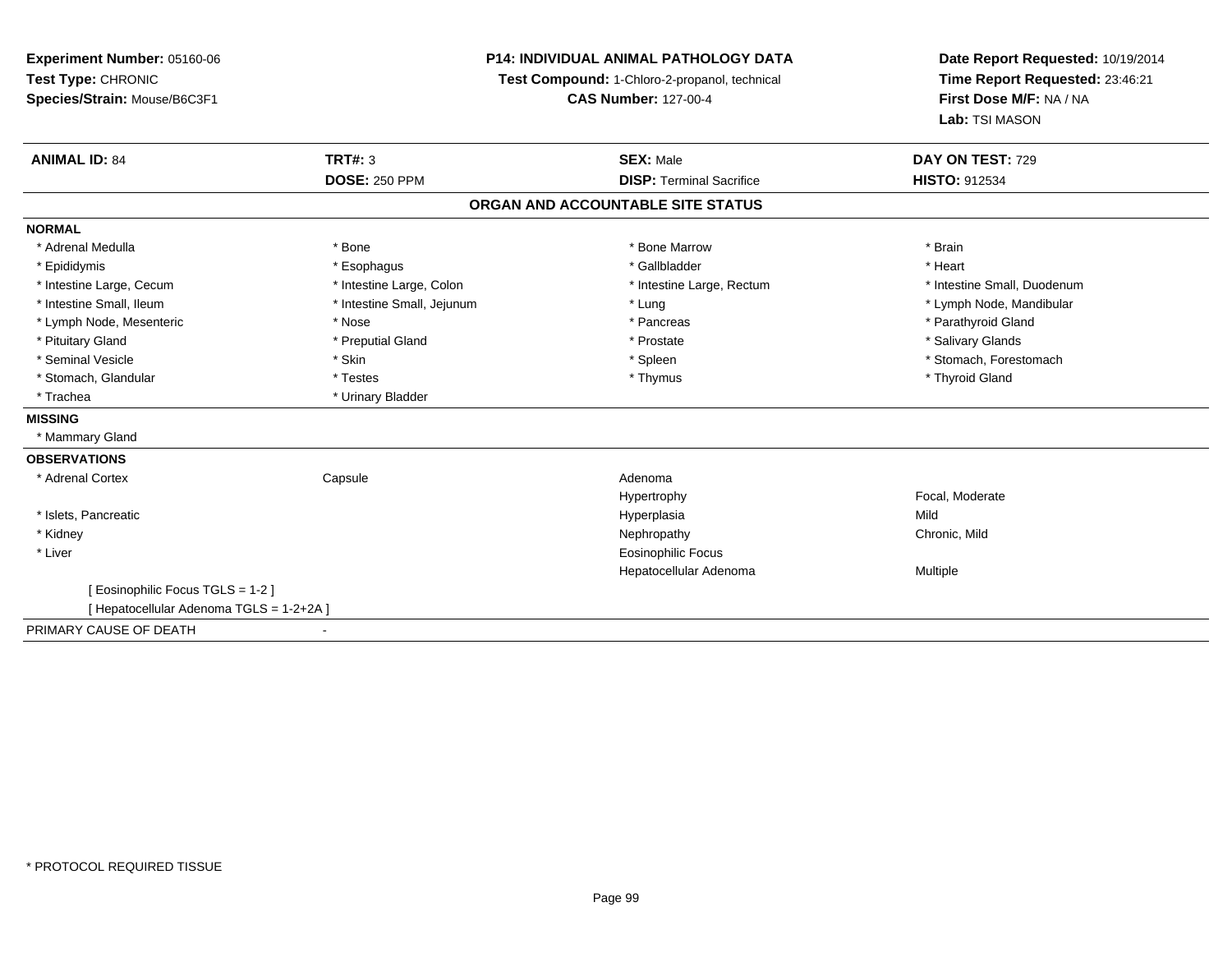| Experiment Number: 05160-06<br>Test Type: CHRONIC<br>Species/Strain: Mouse/B6C3F1 | P14: INDIVIDUAL ANIMAL PATHOLOGY DATA<br>Test Compound: 1-Chloro-2-propanol, technical<br><b>CAS Number: 127-00-4</b> |                                   | Date Report Requested: 10/19/2014<br>Time Report Requested: 23:46:21<br>First Dose M/F: NA / NA<br>Lab: TSI MASON |
|-----------------------------------------------------------------------------------|-----------------------------------------------------------------------------------------------------------------------|-----------------------------------|-------------------------------------------------------------------------------------------------------------------|
| <b>ANIMAL ID: 85</b>                                                              | <b>TRT#: 3</b>                                                                                                        | <b>SEX: Male</b>                  | DAY ON TEST: 729                                                                                                  |
|                                                                                   | <b>DOSE: 250 PPM</b>                                                                                                  | <b>DISP: Terminal Sacrifice</b>   | <b>HISTO: 912535</b>                                                                                              |
|                                                                                   |                                                                                                                       | ORGAN AND ACCOUNTABLE SITE STATUS |                                                                                                                   |
| <b>NORMAL</b>                                                                     |                                                                                                                       |                                   |                                                                                                                   |
| * Adrenal Medulla                                                                 | * Bone                                                                                                                | * Bone Marrow                     | * Brain                                                                                                           |
| * Epididymis                                                                      | * Esophagus                                                                                                           | * Gallbladder                     | * Heart                                                                                                           |
| * Intestine Large, Cecum                                                          | * Intestine Large, Colon                                                                                              | * Intestine Large, Rectum         | * Intestine Small, Duodenum                                                                                       |
| * Intestine Small, Ileum                                                          | * Intestine Small, Jejunum                                                                                            | * Lung                            | * Lymph Node, Mandibular                                                                                          |
| * Nose                                                                            | * Pancreas                                                                                                            | * Parathyroid Gland               | * Pituitary Gland                                                                                                 |
| * Prostate                                                                        | * Salivary Glands                                                                                                     | * Seminal Vesicle                 | * Skin                                                                                                            |
| * Stomach, Forestomach                                                            | * Stomach, Glandular                                                                                                  | * Testes                          | * Thymus                                                                                                          |
| * Thyroid Gland                                                                   | * Trachea                                                                                                             | * Urinary Bladder                 |                                                                                                                   |
| <b>MISSING</b>                                                                    |                                                                                                                       |                                   |                                                                                                                   |
| * Mammary Gland                                                                   |                                                                                                                       |                                   |                                                                                                                   |
| <b>OBSERVATIONS</b>                                                               |                                                                                                                       |                                   |                                                                                                                   |
| * Adrenal Cortex                                                                  | Capsule                                                                                                               | Hyperplasia                       | Mild                                                                                                              |
|                                                                                   |                                                                                                                       | Hypertrophy                       | Focal, Mild                                                                                                       |
| * Islets, Pancreatic                                                              |                                                                                                                       | Hyperplasia                       | Mild                                                                                                              |
| * Kidney                                                                          |                                                                                                                       | Nephropathy                       | Chronic, Minimal                                                                                                  |
| * Liver                                                                           |                                                                                                                       | Clear Cell Focus                  |                                                                                                                   |
|                                                                                   |                                                                                                                       | <b>Eosinophilic Focus</b>         |                                                                                                                   |
|                                                                                   |                                                                                                                       | Hepatocellular Adenoma            | Multiple                                                                                                          |
| [ Hepatocellular Adenoma TGLS = 3,4-2A ]                                          |                                                                                                                       |                                   |                                                                                                                   |
| * Lymph Node, Mesenteric                                                          |                                                                                                                       | Angiectasis                       | Mild                                                                                                              |
| * Preputial Gland                                                                 |                                                                                                                       | Cyst                              | Moderate                                                                                                          |
| [ $Cyst TGLS = 1-10$ ]                                                            |                                                                                                                       |                                   |                                                                                                                   |
| * Spleen                                                                          |                                                                                                                       | Hyperplasia                       | Lymphoid, Moderate                                                                                                |
| [ Hyperplasia TGLS = 2-12 ]                                                       |                                                                                                                       |                                   |                                                                                                                   |
| PRIMARY CAUSE OF DEATH                                                            |                                                                                                                       |                                   |                                                                                                                   |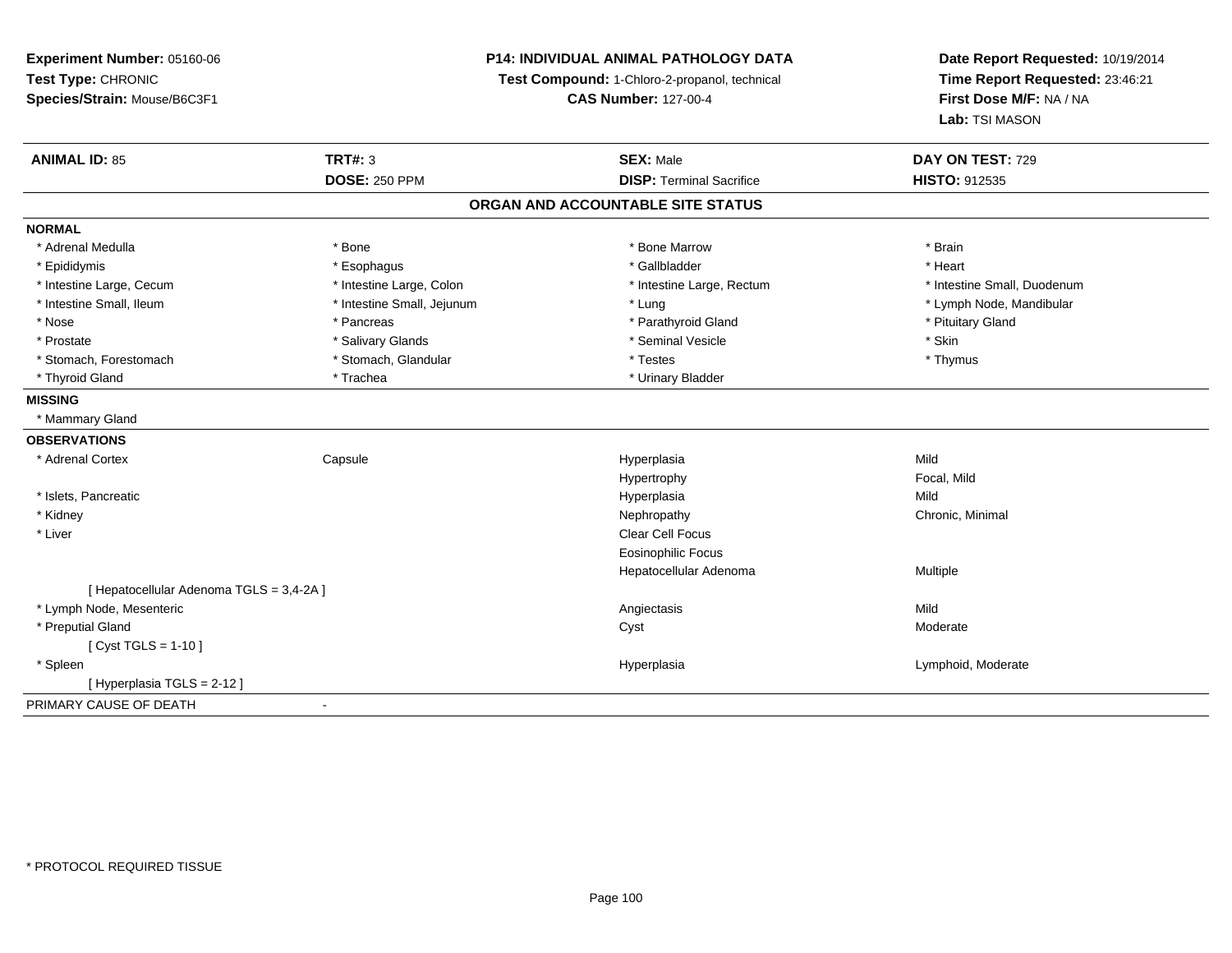| Experiment Number: 05160-06<br>Test Type: CHRONIC<br>Species/Strain: Mouse/B6C3F1 | P14: INDIVIDUAL ANIMAL PATHOLOGY DATA<br>Test Compound: 1-Chloro-2-propanol, technical<br><b>CAS Number: 127-00-4</b> |                                   | Date Report Requested: 10/19/2014<br>Time Report Requested: 23:46:21<br>First Dose M/F: NA / NA<br>Lab: TSI MASON |
|-----------------------------------------------------------------------------------|-----------------------------------------------------------------------------------------------------------------------|-----------------------------------|-------------------------------------------------------------------------------------------------------------------|
| <b>ANIMAL ID: 86</b>                                                              | <b>TRT#: 3</b>                                                                                                        | <b>SEX: Male</b>                  | DAY ON TEST: 730                                                                                                  |
|                                                                                   | <b>DOSE: 250 PPM</b>                                                                                                  | <b>DISP: Terminal Sacrifice</b>   | HISTO: 912536                                                                                                     |
|                                                                                   |                                                                                                                       | ORGAN AND ACCOUNTABLE SITE STATUS |                                                                                                                   |
| <b>NORMAL</b>                                                                     |                                                                                                                       |                                   |                                                                                                                   |
| * Adrenal Medulla                                                                 | * Bone                                                                                                                | * Bone Marrow                     | * Brain                                                                                                           |
| * Epididymis                                                                      | * Esophagus                                                                                                           | * Gallbladder                     | * Heart                                                                                                           |
| * Intestine Large, Cecum                                                          | * Intestine Large, Colon                                                                                              | * Intestine Large, Rectum         | * Intestine Small, Duodenum                                                                                       |
| * Intestine Small, Ileum                                                          | * Intestine Small, Jejunum                                                                                            | * Lung                            | * Lymph Node, Mandibular                                                                                          |
| * Lymph Node, Mesenteric                                                          | $*$ Nose                                                                                                              | * Pancreas                        | * Parathyroid Gland                                                                                               |
| * Pituitary Gland                                                                 | * Prostate                                                                                                            | * Salivary Glands                 | * Skin                                                                                                            |
| * Spleen                                                                          | * Stomach, Forestomach                                                                                                | * Testes                          | * Thymus                                                                                                          |
| * Thyroid Gland                                                                   | * Trachea                                                                                                             | * Urinary Bladder                 |                                                                                                                   |
| <b>MISSING</b>                                                                    |                                                                                                                       |                                   |                                                                                                                   |
| * Mammary Gland                                                                   |                                                                                                                       |                                   |                                                                                                                   |
| <b>OBSERVATIONS</b>                                                               |                                                                                                                       |                                   |                                                                                                                   |
| * Adrenal Cortex                                                                  | Capsule                                                                                                               | Hyperplasia                       | Mild                                                                                                              |
|                                                                                   |                                                                                                                       | Hypertrophy                       | Focal, Moderate                                                                                                   |
| * Islets, Pancreatic                                                              |                                                                                                                       | Hyperplasia                       | Moderate                                                                                                          |
| * Kidney                                                                          |                                                                                                                       | Cyst                              | Minimal                                                                                                           |
|                                                                                   |                                                                                                                       | Nephropathy                       | Chronic, Minimal                                                                                                  |
| * Liver                                                                           |                                                                                                                       | <b>Eosinophilic Focus</b>         |                                                                                                                   |
|                                                                                   |                                                                                                                       | Hepatocellular Adenoma            | Multiple                                                                                                          |
| [ Hepatocellular Adenoma TGLS = 3-2+2A ]                                          |                                                                                                                       |                                   |                                                                                                                   |
| * Preputial Gland                                                                 |                                                                                                                       | Cyst                              | Moderate                                                                                                          |
| [ $Cyst TGLS = 1-10$ ]                                                            |                                                                                                                       |                                   |                                                                                                                   |
| * Seminal Vesicle                                                                 |                                                                                                                       | Inflammation                      | Chronic, Mild                                                                                                     |
| [Inflammation TGLS = $2-11+11A$ ]                                                 |                                                                                                                       |                                   |                                                                                                                   |
| * Stomach, Glandular                                                              | Glands                                                                                                                | Hyperplasia                       | Moderate                                                                                                          |
| [ Hyperplasia TGLS = 4-6A]                                                        |                                                                                                                       |                                   |                                                                                                                   |
| PRIMARY CAUSE OF DEATH                                                            |                                                                                                                       |                                   |                                                                                                                   |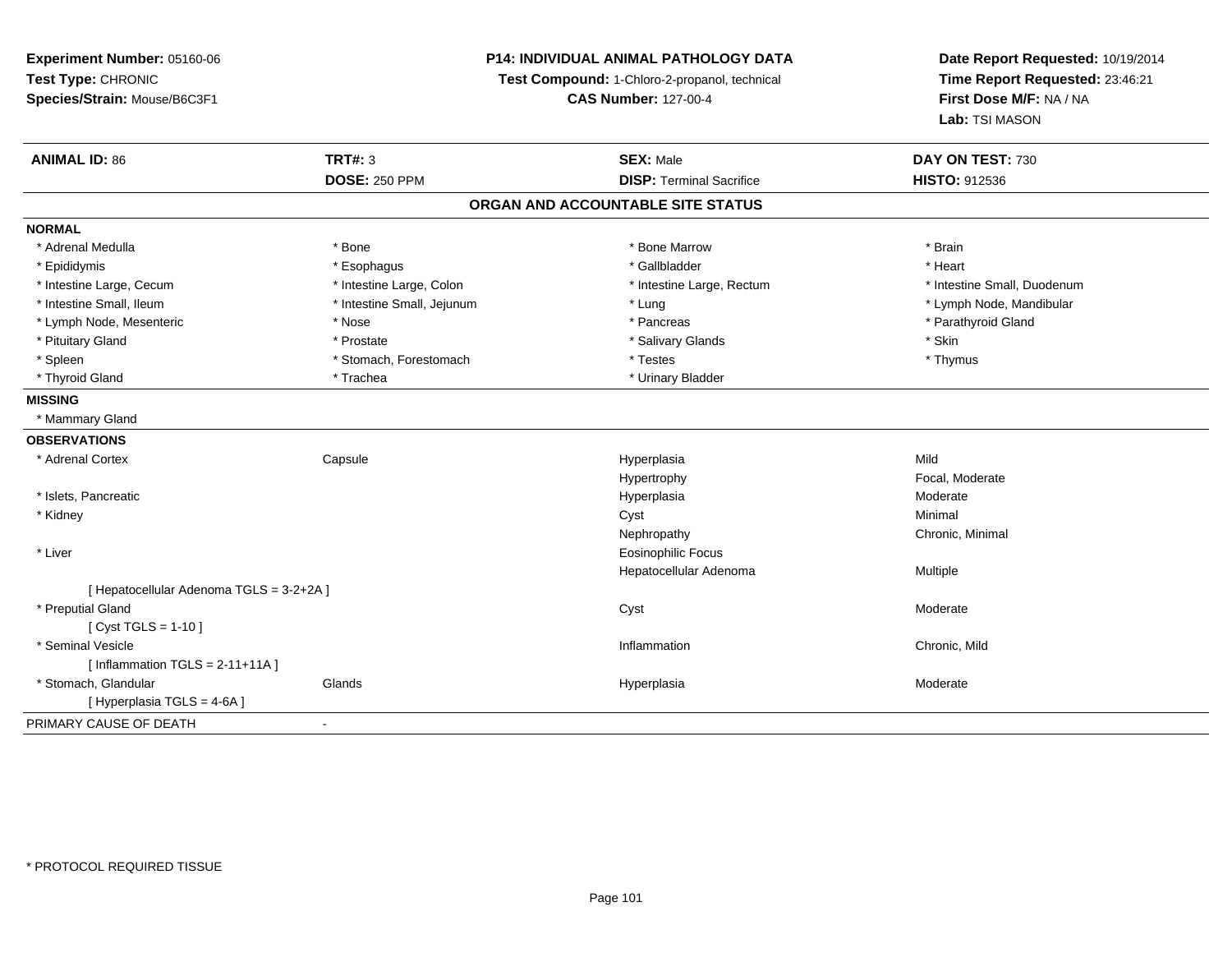| Experiment Number: 05160-06                          |                                               | <b>P14: INDIVIDUAL ANIMAL PATHOLOGY DATA</b> | Date Report Requested: 10/19/2014 |
|------------------------------------------------------|-----------------------------------------------|----------------------------------------------|-----------------------------------|
| Test Type: CHRONIC                                   | Test Compound: 1-Chloro-2-propanol, technical |                                              | Time Report Requested: 23:46:21   |
| Species/Strain: Mouse/B6C3F1                         |                                               | <b>CAS Number: 127-00-4</b>                  | First Dose M/F: NA / NA           |
|                                                      |                                               |                                              | Lab: TSI MASON                    |
| <b>ANIMAL ID: 87</b>                                 | <b>TRT#: 3</b>                                | <b>SEX: Male</b>                             | DAY ON TEST: 729                  |
|                                                      | <b>DOSE: 250 PPM</b>                          | <b>DISP: Terminal Sacrifice</b>              | <b>HISTO: 912537</b>              |
|                                                      |                                               | ORGAN AND ACCOUNTABLE SITE STATUS            |                                   |
| <b>NORMAL</b>                                        |                                               |                                              |                                   |
| * Adrenal Medulla                                    | * Bone                                        | * Bone Marrow                                | * Brain                           |
| * Epididymis                                         | * Esophagus                                   | * Gallbladder                                | * Heart                           |
| * Intestine Large, Cecum                             | * Intestine Large, Colon                      | * Intestine Large, Rectum                    | * Intestine Small, Duodenum       |
| * Intestine Small, Ileum                             | * Intestine Small, Jejunum                    | * Islets, Pancreatic                         | * Lung                            |
| * Lymph Node, Mandibular                             | * Lymph Node, Mesenteric                      | * Nose                                       | * Pancreas                        |
| * Parathyroid Gland                                  | * Pituitary Gland                             | * Prostate                                   | * Salivary Glands                 |
| * Seminal Vesicle                                    | * Skin                                        | * Spleen                                     | * Stomach, Forestomach            |
| * Stomach, Glandular                                 | * Testes                                      | * Thymus                                     | * Thyroid Gland                   |
| * Trachea                                            | * Urinary Bladder                             |                                              |                                   |
| <b>MISSING</b>                                       |                                               |                                              |                                   |
| * Mammary Gland                                      |                                               |                                              |                                   |
| <b>OBSERVATIONS</b>                                  |                                               |                                              |                                   |
| * Adrenal Cortex                                     | Capsule                                       | Hyperplasia                                  | Moderate                          |
|                                                      |                                               | Hypertrophy                                  | Focal, Moderate                   |
| * Kidney                                             |                                               | Cyst                                         | Minimal                           |
|                                                      |                                               | Nephropathy                                  | Chronic, Mild                     |
| [Cyst TGLS = $2-3$ ]                                 |                                               |                                              |                                   |
| * Liver                                              |                                               | <b>Clear Cell Focus</b>                      |                                   |
|                                                      |                                               | Hepatocellular Adenoma                       | Multiple                          |
|                                                      |                                               | Mixed Cell Focus                             |                                   |
| [Clear Cell Focus TGLS = 4-2B]                       |                                               |                                              |                                   |
| [ Hepatocellular Adenoma TGLS = 3,6-2A+2C ]          |                                               |                                              |                                   |
| * Lung                                               |                                               |                                              |                                   |
| Note: TGL 5 foci not seen on micro exam after recut. |                                               |                                              |                                   |
| * Preputial Gland                                    |                                               | Cyst                                         | Moderate                          |
| [ Cyst TGLS = $1-10$ ]                               |                                               |                                              |                                   |
| PRIMARY CAUSE OF DEATH                               |                                               |                                              |                                   |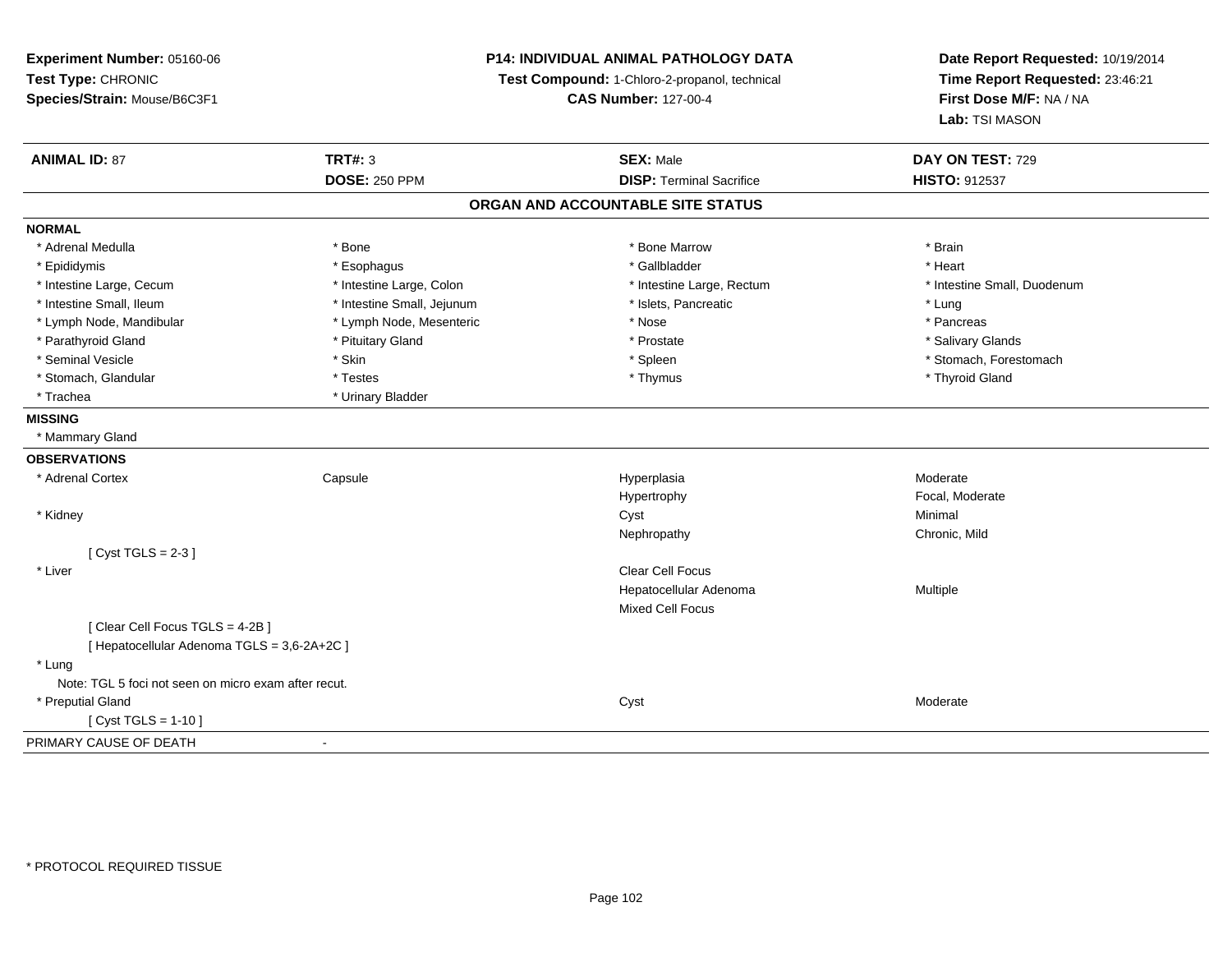**Experiment Number:** 05160-06**Test Type:** CHRONIC **Species/Strain:** Mouse/B6C3F1**P14: INDIVIDUAL ANIMAL PATHOLOGY DATATest Compound:** 1-Chloro-2-propanol, technical **CAS Number:** 127-00-4**Date Report Requested:** 10/19/2014**Time Report Requested:** 23:46:21**First Dose M/F:** NA / NA**Lab:** TSI MASON**ANIMAL ID:** 88**TRT#:** 3 **SEX:** Male **DAY ON TEST:** 730 **DOSE:** 250 PPM**DISP:** Terminal Sacrifice **HISTO:** 912538 **ORGAN AND ACCOUNTABLE SITE STATUSNORMAL**\* Adrenal Medulla \* Adrenal Medulla \* \* The matter of the state of the state of the Marrow \* Bone Marrow \* Adrenal Medulla \* Epididymis \* Epididymis \* Bone Marrow \* Adrenal Medulla \* Epididymis \* Epididymis \* Epididymis \* Epididymis \* Epidi \* Esophagus \* https://www.fragustage.com/web/2019/heart \* Heart \* Heart \* Heart \* Intestine Large, Cecum \* Intestine Large, Cecum \* Gallbladder \* Callbladder \* 11 and 12 and 12 and 12 and 12 and 12 and 12 and 12 and 12 and \* Intestine Small, Ileum \* Intestine Large, Colon \* Intestine Large, Rectum \* Intestine Small, Duodenum \* Intestine Small, Duodenum \* Intestine Small, Jejunum \* Lymph Node, Mandibular \* Lymph Node, Mesenteric \* Nose\* Prostate \* Pancreas \* Parathyroid Gland \* Parathyroid Gland \* Parathyroid Gland \* Prituitary Gland \* Spleen \* Salivary Glands \* \* \* Sheen \* Seminal Vesicle \* \* \* Stan \* \* Skin \* \* Skin \* \* Spleen \* \* Spleen \* \* Spleen \* \* Thymus \* Stomach, Forestomach \* Testes \* Stomach, Glandular \* Testes \* Testes \* Testes \* Testes \* Testes \* Testes \* T \* Trachea \* Urinary Bladder**MISSING** \* Mammary Gland**OBSERVATIONS** \* Adrenal Cortex**Capsule**  Hyperplasia Minimal Hypertrophy Focal, Moderate \* Brainn and the matter of the Thalamus and the Minimal of the Minimal of the Minimal of the Minimal of the Minimal o<br>Thalamus and the Minimal of the Minimal of the Minimal of the Minimal of the Minimal of the Minimal of the Min \* Islets, Pancreaticc and the contract of the contract of the contract of the contract of the contract of the contract of the contract of the contract of the contract of the contract of the contract of the contract of the contract of the cont a **Moderate**  \* Kidneyy the controller of the controller of the controller of the controller of the controller of the controller of the controller of the controller of the controller of the controller of the controller of the controller of the \* Liverr and the contract of the contract of the contract of the contract of the contract of the contract of the contract of the contract of the contract of the contract of the contract of the contract of the contract of the cont s **Support Contract Contract Contract Contract Contract Contract Contract Contract Contract Contract Contract Contract Contract Contract Contract Contract Contract Contract Contract Contract Contract Contract Contract Cont** Hepatocellular AdenomaMixed Cell Focus[ Angiectasis TGLS = 4-2B ][ Hepatocellular Adenoma TGLS = 2-2A ][ Mixed Cell Focus TGLS = 3-2B ] \* Lung Alveolar/Bronchiolar Adenoma \* Preputial Glandd and the control of the control of the control of the control of the control of the control of the control of the control of the control of the control of the control of the control of the control of the control of the co Inflammation Chronic, Moderate  $[$  Cyst TGLS = 1-10  $]$  \* Thyroid Gland Follicular Cel Hyperplasia Mild PRIMARY CAUSE OF DEATH-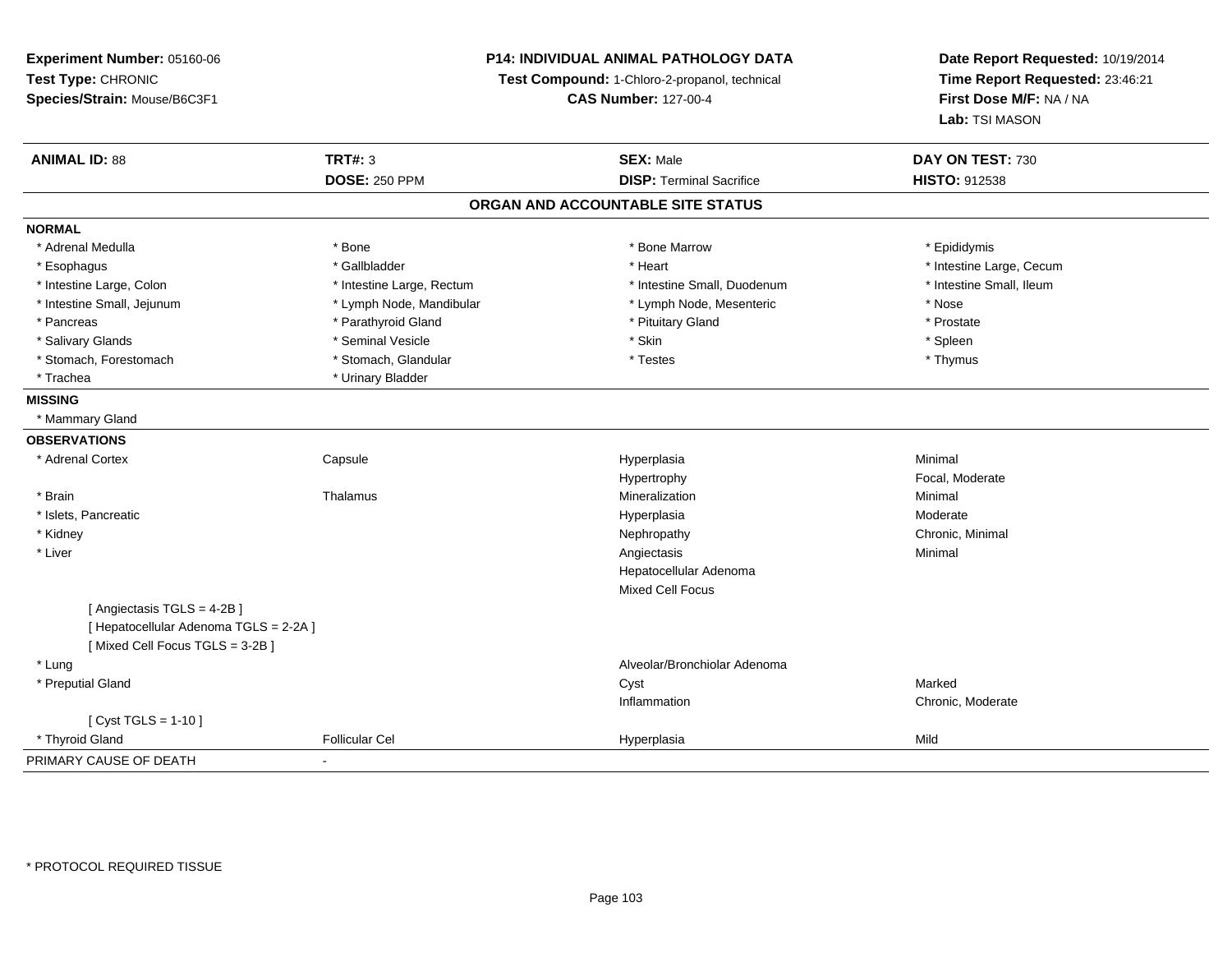**Experiment Number:** 05160-06**Test Type:** CHRONIC**Species/Strain:** Mouse/B6C3F1

## **P14: INDIVIDUAL ANIMAL PATHOLOGY DATA**

**Test Compound:** 1-Chloro-2-propanol, technical

**CAS Number:** 127-00-4

**Date Report Requested:** 10/19/2014**Time Report Requested:** 23:46:21**First Dose M/F:** NA / NA**Lab:** TSI MASON

| <b>ANIMAL ID: 89</b>                          | <b>TRT#: 3</b>                 | <b>SEX: Male</b>                  | DAY ON TEST: 710         |  |
|-----------------------------------------------|--------------------------------|-----------------------------------|--------------------------|--|
|                                               | <b>DOSE: 250 PPM</b>           | <b>DISP: Natural Death</b>        | <b>HISTO: 912539</b>     |  |
|                                               |                                | ORGAN AND ACCOUNTABLE SITE STATUS |                          |  |
| <b>NORMAL</b>                                 |                                |                                   |                          |  |
| * Adrenal Medulla                             | * Bone                         | * Bone Marrow                     | * Epididymis             |  |
| * Esophagus                                   | * Gallbladder                  | * Heart                           | * Intestine Large, Cecum |  |
| * Intestine Large, Colon                      | * Intestine Large, Rectum      | * Intestine Small, Duodenum       | * Intestine Small, Ileum |  |
| * Intestine Small, Jejunum                    | * Lymph Node, Mandibular       | * Lymph Node, Mesenteric          | * Nose                   |  |
| * Pancreas                                    | * Parathyroid Gland            | * Pituitary Gland                 | * Preputial Gland        |  |
| * Prostate                                    | * Salivary Glands              | * Seminal Vesicle                 | * Skin                   |  |
| * Spleen                                      | * Stomach, Forestomach         | * Testes                          | * Thymus                 |  |
| * Thyroid Gland                               | * Trachea                      | * Urinary Bladder                 |                          |  |
| <b>MISSING</b>                                |                                |                                   |                          |  |
| * Mammary Gland                               |                                |                                   |                          |  |
| <b>OBSERVATIONS</b>                           |                                |                                   |                          |  |
| * Adrenal Cortex                              | Capsule                        | Hyperplasia                       | Mild                     |  |
| * Brain                                       | Thalamus                       | Mineralization                    | Minimal                  |  |
| * Islets, Pancreatic                          |                                | Hyperplasia                       | Moderate                 |  |
| * Kidney                                      |                                | Nephropathy                       | Chronic, Minimal         |  |
| * Liver                                       |                                | <b>Eosinophilic Focus</b>         |                          |  |
|                                               |                                | Hepatocellular Adenoma            | <b>Multiple</b>          |  |
|                                               |                                | Necrosis                          | Moderate                 |  |
| Eosinophilic Focus TGLS = 5-2 ]               |                                |                                   |                          |  |
| [Hepatocellular Adenoma TGLS = 2,3-2A+2B]     |                                |                                   |                          |  |
| [Necrosis TGLS = $4-2+2C$ ]                   |                                |                                   |                          |  |
| * Lung                                        |                                | Alveolar/Bronchiolar Carcinoma    |                          |  |
| [ Alveolar/Bronchiolar Carcinoma TGLS = 6-1 ] |                                |                                   |                          |  |
| * Stomach, Glandular                          |                                | Erosion                           | Minimal                  |  |
| [Erosion TGLS = 1-6A]                         |                                |                                   |                          |  |
| PRIMARY CAUSE OF DEATH                        | - Liver Hepatocellular Adenoma |                                   |                          |  |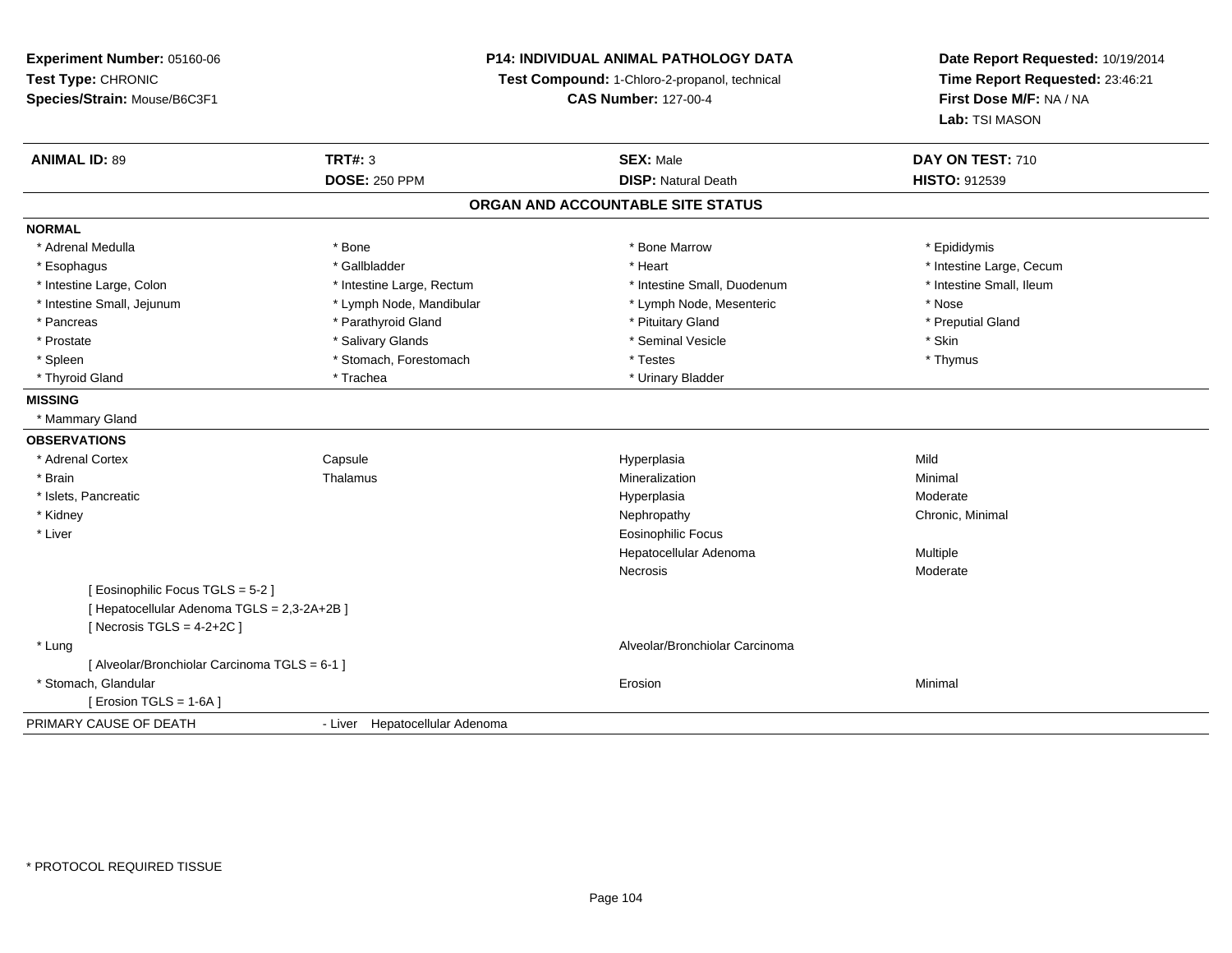| Experiment Number: 05160-06        | <b>P14: INDIVIDUAL ANIMAL PATHOLOGY DATA</b><br>Test Compound: 1-Chloro-2-propanol, technical |                                   | Date Report Requested: 10/19/2014 |  |
|------------------------------------|-----------------------------------------------------------------------------------------------|-----------------------------------|-----------------------------------|--|
| Test Type: CHRONIC                 |                                                                                               |                                   | Time Report Requested: 23:46:21   |  |
| Species/Strain: Mouse/B6C3F1       |                                                                                               | <b>CAS Number: 127-00-4</b>       | First Dose M/F: NA / NA           |  |
|                                    |                                                                                               |                                   | Lab: TSI MASON                    |  |
| <b>ANIMAL ID: 90</b>               | <b>TRT#: 3</b>                                                                                | <b>SEX: Male</b>                  | DAY ON TEST: 729                  |  |
|                                    | <b>DOSE: 250 PPM</b>                                                                          | <b>DISP: Terminal Sacrifice</b>   | <b>HISTO: 912540</b>              |  |
|                                    |                                                                                               | ORGAN AND ACCOUNTABLE SITE STATUS |                                   |  |
| <b>NORMAL</b>                      |                                                                                               |                                   |                                   |  |
| * Adrenal Medulla                  | * Bone                                                                                        | * Bone Marrow                     | * Brain                           |  |
| * Epididymis                       | * Esophagus                                                                                   | * Gallbladder                     | * Heart                           |  |
| * Intestine Large, Cecum           | * Intestine Large, Colon                                                                      | * Intestine Large, Rectum         | * Intestine Small, Duodenum       |  |
| * Intestine Small, Ileum           | * Intestine Small, Jejunum                                                                    | * Lung                            | * Lymph Node, Mandibular          |  |
| * Lymph Node, Mesenteric           | * Nose                                                                                        | * Pancreas                        | * Parathyroid Gland               |  |
| * Pituitary Gland                  | * Preputial Gland                                                                             | * Prostate                        | * Salivary Glands                 |  |
| * Seminal Vesicle                  | * Skin                                                                                        | * Spleen                          | * Stomach, Forestomach            |  |
| * Stomach, Glandular               | * Testes                                                                                      | * Thymus                          | * Trachea                         |  |
| * Urinary Bladder                  |                                                                                               |                                   |                                   |  |
| <b>MISSING</b>                     |                                                                                               |                                   |                                   |  |
| * Mammary Gland                    |                                                                                               |                                   |                                   |  |
| <b>OBSERVATIONS</b>                |                                                                                               |                                   |                                   |  |
| * Adrenal Cortex                   | Capsule                                                                                       | Hyperplasia                       | Minimal                           |  |
|                                    |                                                                                               | Hypertrophy                       | Focal, Minimal                    |  |
| * Islets, Pancreatic               |                                                                                               | Hyperplasia                       | Mild                              |  |
| * Kidney                           |                                                                                               | Nephropathy                       | Chronic, Minimal                  |  |
| * Liver                            |                                                                                               | Clear Cell Focus                  |                                   |  |
|                                    |                                                                                               | <b>Eosinophilic Focus</b>         |                                   |  |
|                                    |                                                                                               | Hepatoblastoma                    |                                   |  |
| [Clear Cell Focus TGLS = 2,4-2+2B] |                                                                                               |                                   |                                   |  |
| [Eosinophilic Focus TGLS = 3-2]    |                                                                                               |                                   |                                   |  |
| [Hepatoblastoma TGLS = 1-2A]       |                                                                                               |                                   |                                   |  |
| * Thyroid Gland                    | <b>Follicular Cel</b>                                                                         | Hyperplasia                       | Minimal                           |  |
| PRIMARY CAUSE OF DEATH             |                                                                                               |                                   |                                   |  |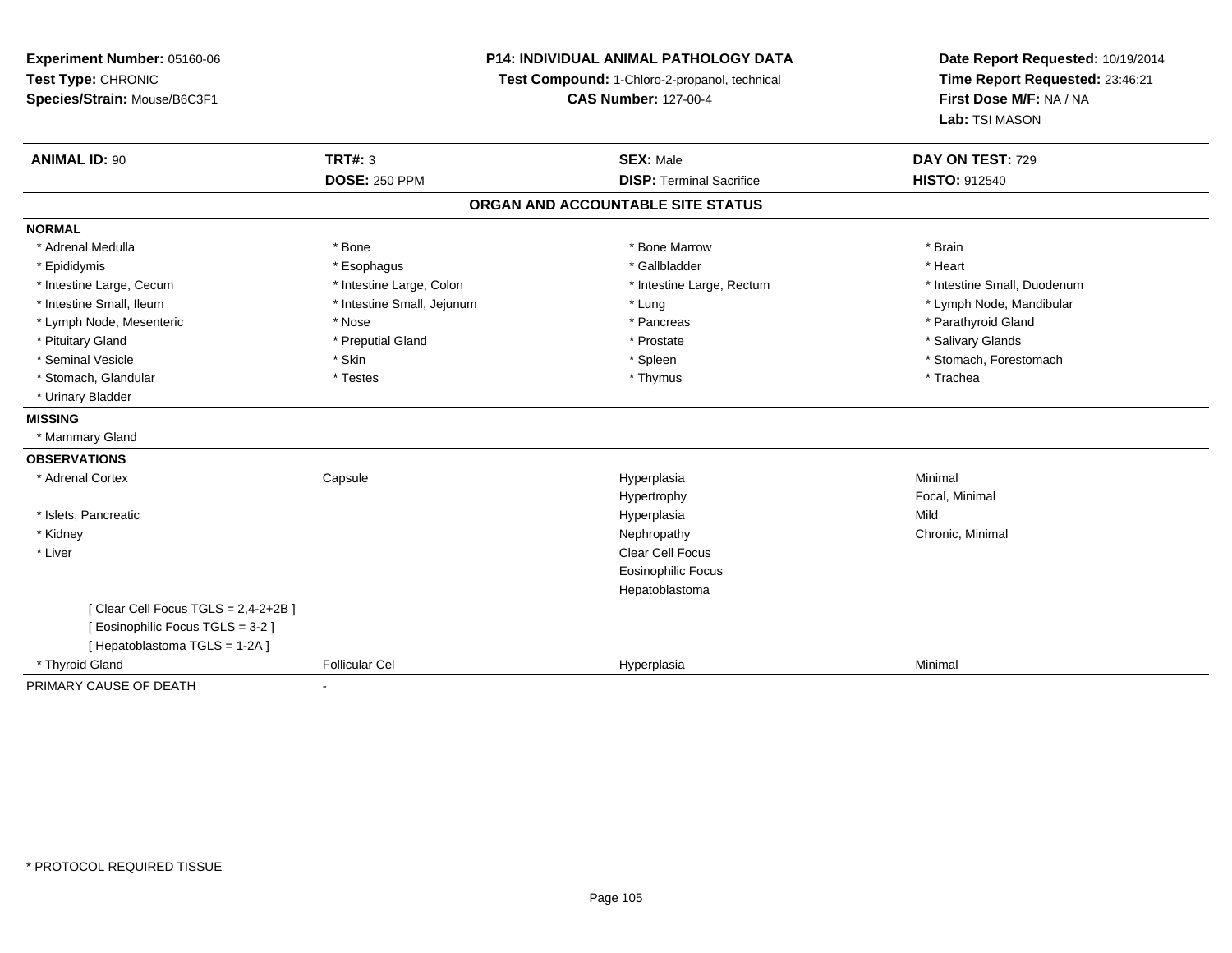**Experiment Number:** 05160-06**Test Type:** CHRONIC**Species/Strain:** Mouse/B6C3F1

## **P14: INDIVIDUAL ANIMAL PATHOLOGY DATA**

**Test Compound:** 1-Chloro-2-propanol, technical

**CAS Number:** 127-00-4

**Date Report Requested:** 10/19/2014**Time Report Requested:** 23:46:21**First Dose M/F:** NA / NA**Lab:** TSI MASON

| <b>ANIMAL ID: 91</b>      | <b>TRT#: 3</b>              | <b>SEX: Male</b>                  | DAY ON TEST: 729           |
|---------------------------|-----------------------------|-----------------------------------|----------------------------|
|                           | <b>DOSE: 250 PPM</b>        | <b>DISP: Terminal Sacrifice</b>   | <b>HISTO: 912541</b>       |
|                           |                             | ORGAN AND ACCOUNTABLE SITE STATUS |                            |
| <b>NORMAL</b>             |                             |                                   |                            |
| * Adrenal Medulla         | * Bone                      | * Bone Marrow                     | * Epididymis               |
| * Esophagus               | * Heart                     | * Intestine Large, Cecum          | * Intestine Large, Colon   |
| * Intestine Large, Rectum | * Intestine Small, Duodenum | * Intestine Small, Ileum          | * Intestine Small, Jejunum |
| * Liver                   | * Lymph Node, Mandibular    | * Lymph Node, Mesenteric          | * Mammary Gland            |
| * Nose                    | * Pancreas                  | * Parathyroid Gland               | * Pituitary Gland          |
| * Prostate                | * Salivary Glands           | * Seminal Vesicle                 | * Skin                     |
| * Spleen                  | * Stomach, Forestomach      | * Stomach, Glandular              | * Testes                   |
| * Thymus                  | * Thyroid Gland             | * Trachea                         | * Urinary Bladder          |
| <b>OBSERVATIONS</b>       |                             |                                   |                            |
| * Adrenal Cortex          | Capsule                     | Hyperplasia                       | Mild                       |
|                           |                             | Hypertrophy                       | Focal, Mild                |
| * Brain                   | Thalamus                    | Mineralization                    | Minimal                    |
| * Gallbladder             |                             | Adenoma                           |                            |
| * Islets, Pancreatic      |                             | Hyperplasia                       | Minimal                    |
| * Kidney                  |                             | Nephropathy                       | Chronic, Minimal           |
| * Lung                    |                             | Alveolar/Bronchiolar Adenoma      |                            |
| * Preputial Gland         |                             | Cyst                              | Moderate                   |
| [ $Cyst TGLS = 1-10$ ]    |                             |                                   |                            |
| PRIMARY CAUSE OF DEATH    |                             |                                   |                            |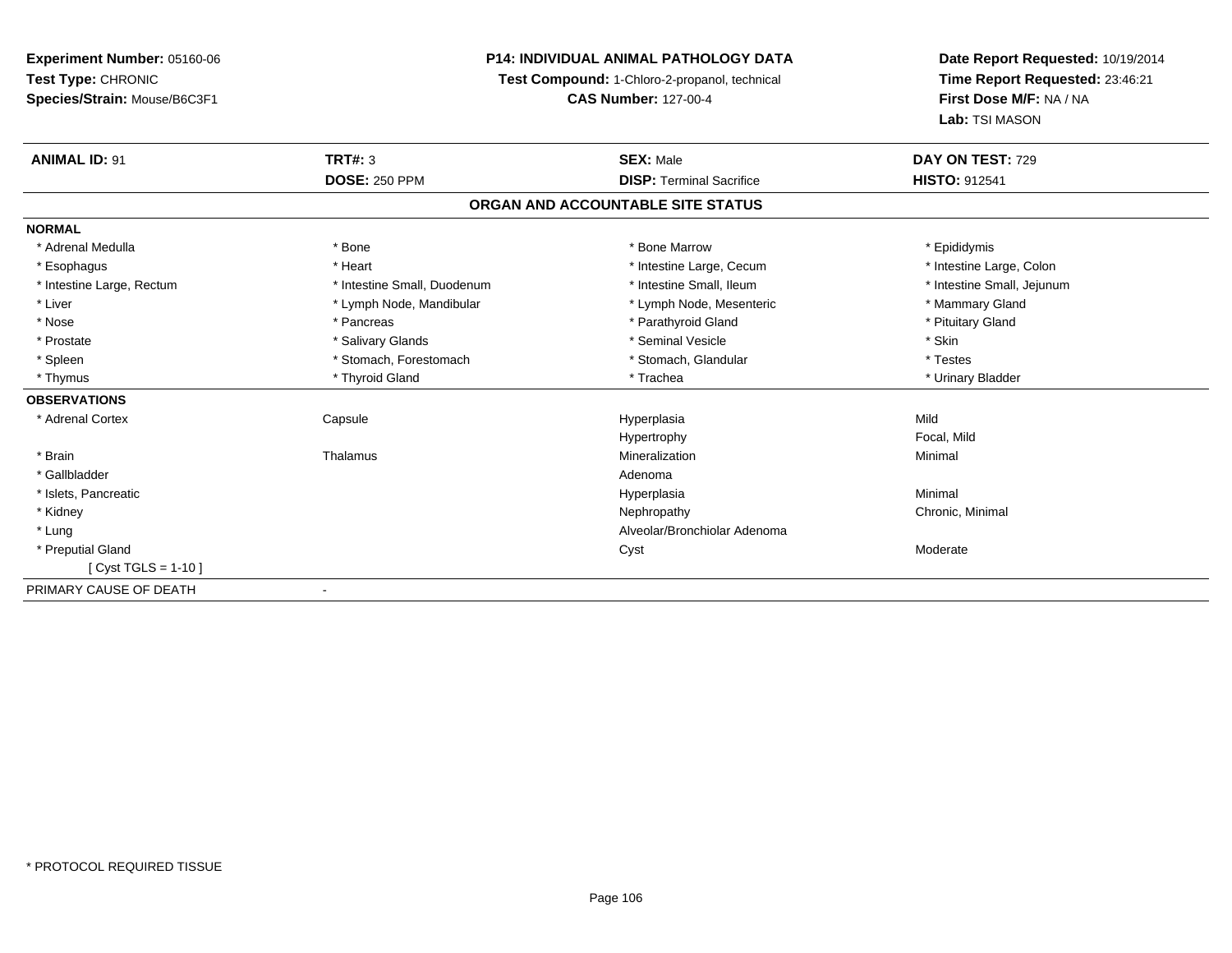**Experiment Number:** 05160-06**Test Type:** CHRONIC **Species/Strain:** Mouse/B6C3F1**P14: INDIVIDUAL ANIMAL PATHOLOGY DATATest Compound:** 1-Chloro-2-propanol, technical **CAS Number:** 127-00-4**Date Report Requested:** 10/19/2014**Time Report Requested:** 23:46:21**First Dose M/F:** NA / NA**Lab:** TSI MASON**ANIMAL ID:** 92 **TRT#:** <sup>3</sup> **SEX:** Male **DAY ON TEST:** <sup>729</sup> **DOSE:** 250 PPM**DISP:** Terminal Sacrifice **HISTO:** 912542 **ORGAN AND ACCOUNTABLE SITE STATUSNORMAL**\* Adrenal Medulla \* Adrenal Medulla \* \* The matter of the state of the state of the Marrow \* Bone Marrow \* Adrenal Medulla \* Epididymis \* Epididymis \* Bone Marrow \* Adrenal Medulla \* Epididymis \* Epididymis \* Epididymis \* Epididymis \* Epidi \* Esophagus \* https://www.fragustage.com/web/2019/heart \* Heart \* Heart \* Heart \* Intestine Large, Cecum \* Intestine Large, Cecum \* Gallbladder \* Callbladder \* 11 and 12 and 12 and 12 and 12 and 12 and 12 and 12 and 12 and \* Intestine Small, Ileum \* Intestine Large, Colon \* Intestine Large, Rectum \* Intestine Small, Duodenum \* Intestine Small, Duodenum \* Intestine Small, Jejunum \* Lymph Node, Mandibular \* Lymph Node, Mesenteric \* Nose\* Prostate \* Pancreas \* Parathyroid Gland \* Parathyroid Gland \* Parathyroid Gland \* Prituitary Gland \* Spleen \* Salivary Glands \* \* \* Sheen \* Seminal Vesicle \* \* \* Stan \* \* Skin \* \* Skin \* \* Spleen \* \* Spleen \* \* Spleen \* \* Thymus \* Stomach, Forestomach \* Testes \* Stomach, Glandular \* Testes \* Testes \* Testes \* Testes \* Testes \* Testes \* T \* Thyroid Gland \* Trachea \* Trachea \* Trachea \* Urinary Bladder **MISSING** \* Mammary Gland**OBSERVATIONS** \* Adrenal Cortex**Capsule**  Hyperplasia Mild Hypertrophy Focal, Mild \* Brainn and the matter of the Thalamus and the Minimal of the Minimal of the Minimal of the Minimal of the Minimal o<br>Thalamus and the Minimal of the Minimal of the Minimal of the Minimal of the Minimal of the Minimal of the Min \* Islets, Pancreaticc and the contract of the contract of the contract of the contract of the contract of the contract of the contract of the contract of the contract of the contract of the contract of the contract of the contract of the cont a Mild \* Kidneyy the control of the control of the control of the control of the control of the control of the control of the control of the control of the control of the control of the control of the control of the control of the contro Nephropathy Chronic, Mild $[$  Cyst TGLS = 2-3  $]$  \* Liver Hepatocellular AdenomaMixed Cell Focus[ Hepatocellular Adenoma TGLS = 4-2A ][ Mixed Cell Focus TGLS = 3-2 ] \* Lung Alveolar Epith Hyperplasia Mild \* Preputial Glandd and the control of the control of the control of the control of the control of the control of the control of the control of the control of the control of the control of the control of the control of the control of the co [ Cyst TGLS = 1-10 ]PRIMARY CAUSE OF DEATH-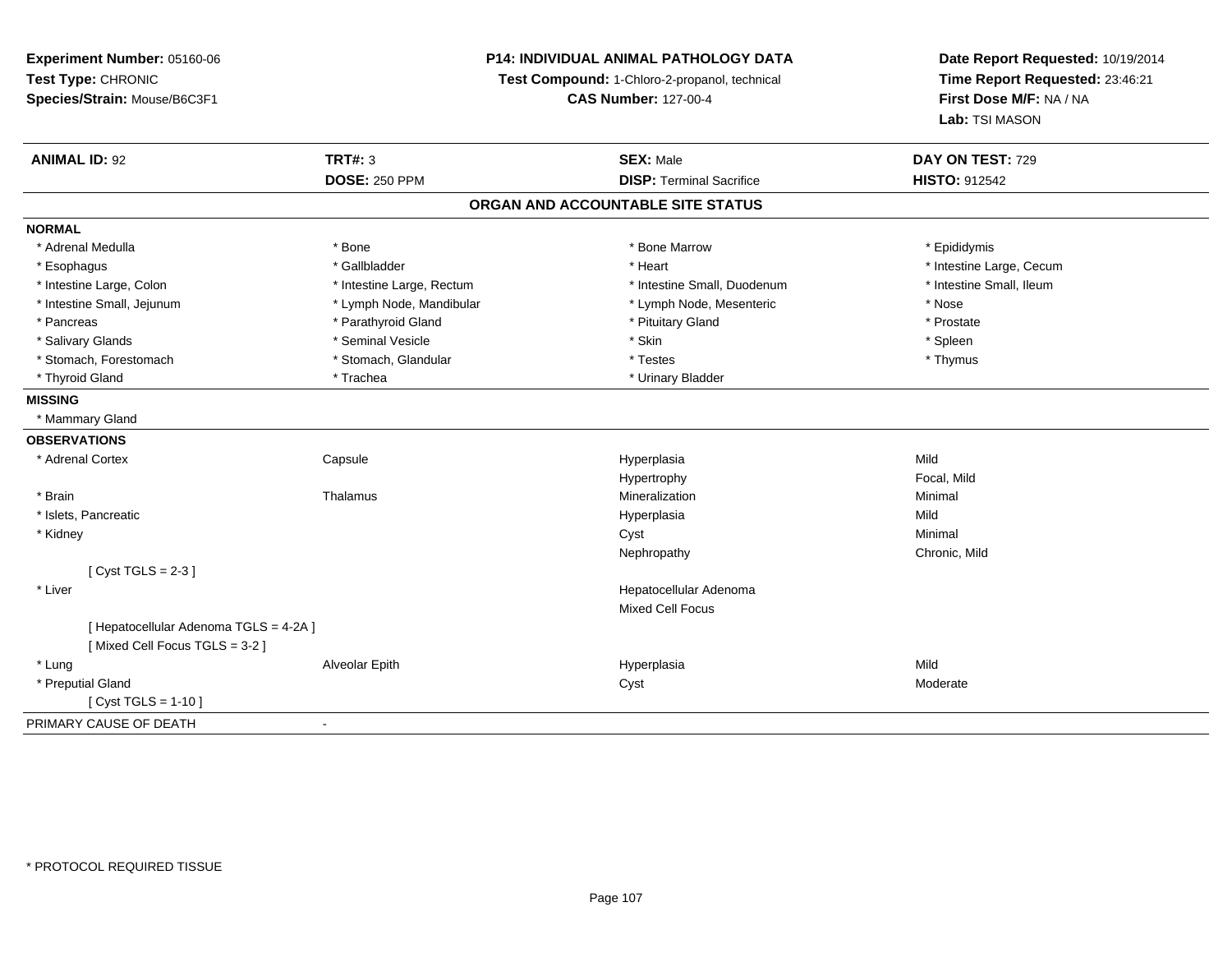| Experiment Number: 05160-06             | P14: INDIVIDUAL ANIMAL PATHOLOGY DATA<br>Test Compound: 1-Chloro-2-propanol, technical |                                   | Date Report Requested: 10/19/2014         |  |
|-----------------------------------------|----------------------------------------------------------------------------------------|-----------------------------------|-------------------------------------------|--|
| Test Type: CHRONIC                      |                                                                                        |                                   | Time Report Requested: 23:46:21           |  |
| Species/Strain: Mouse/B6C3F1            |                                                                                        | <b>CAS Number: 127-00-4</b>       | First Dose M/F: NA / NA<br>Lab: TSI MASON |  |
|                                         |                                                                                        |                                   |                                           |  |
| <b>ANIMAL ID: 93</b>                    | <b>TRT#: 3</b>                                                                         | <b>SEX: Male</b>                  | DAY ON TEST: 729                          |  |
|                                         | <b>DOSE: 250 PPM</b>                                                                   | <b>DISP: Terminal Sacrifice</b>   | <b>HISTO: 912543</b>                      |  |
|                                         |                                                                                        | ORGAN AND ACCOUNTABLE SITE STATUS |                                           |  |
| <b>NORMAL</b>                           |                                                                                        |                                   |                                           |  |
| * Adrenal Medulla                       | * Bone                                                                                 | * Bone Marrow                     | * Brain                                   |  |
| * Epididymis                            | * Esophagus                                                                            | * Gallbladder                     | * Heart                                   |  |
| * Intestine Large, Cecum                | * Intestine Large, Colon                                                               | * Intestine Large, Rectum         | * Intestine Small, Duodenum               |  |
| * Intestine Small, Ileum                | * Intestine Small, Jejunum                                                             | * Lung                            | * Lymph Node, Mandibular                  |  |
| * Lymph Node, Mesenteric                | * Nose                                                                                 | * Pancreas                        | * Parathyroid Gland                       |  |
| * Pituitary Gland                       | * Prostate                                                                             | * Salivary Glands                 | * Skin                                    |  |
| * Spleen                                | * Stomach, Forestomach                                                                 | * Stomach, Glandular              | * Testes                                  |  |
| * Thymus                                | * Thyroid Gland                                                                        | * Trachea                         | * Urinary Bladder                         |  |
| <b>MISSING</b>                          |                                                                                        |                                   |                                           |  |
| * Mammary Gland                         |                                                                                        |                                   |                                           |  |
| <b>OBSERVATIONS</b>                     |                                                                                        |                                   |                                           |  |
| * Adrenal Cortex                        | Capsule                                                                                | Hyperplasia                       | Mild                                      |  |
|                                         |                                                                                        | Hypertrophy                       | Focal, Mild                               |  |
| * Islets, Pancreatic                    |                                                                                        | Hyperplasia                       | Mild                                      |  |
| * Kidney                                |                                                                                        | Nephropathy                       | Chronic, Minimal                          |  |
| * Liver                                 |                                                                                        | Clear Cell Focus                  |                                           |  |
|                                         |                                                                                        | <b>Eosinophilic Focus</b>         |                                           |  |
|                                         |                                                                                        | Hepatocellular Adenoma            |                                           |  |
| [Clear Cell Focus TGLS = 5-2B]          |                                                                                        |                                   |                                           |  |
| [ Eosinophilic Focus TGLS = 4,5-2A+2B ] |                                                                                        |                                   |                                           |  |
| [ Hepatocellular Adenoma TGLS = 3-2 ]   |                                                                                        |                                   |                                           |  |
| * Preputial Gland                       |                                                                                        | Cyst                              | Moderate                                  |  |
| [ Cyst TGLS = 1-10 ]                    |                                                                                        |                                   |                                           |  |
| * Seminal Vesicle                       |                                                                                        | Inflammation                      | Chronic, Mild                             |  |
| [Inflammation TGLS = 2-11A]             |                                                                                        |                                   |                                           |  |
| PRIMARY CAUSE OF DEATH                  |                                                                                        |                                   |                                           |  |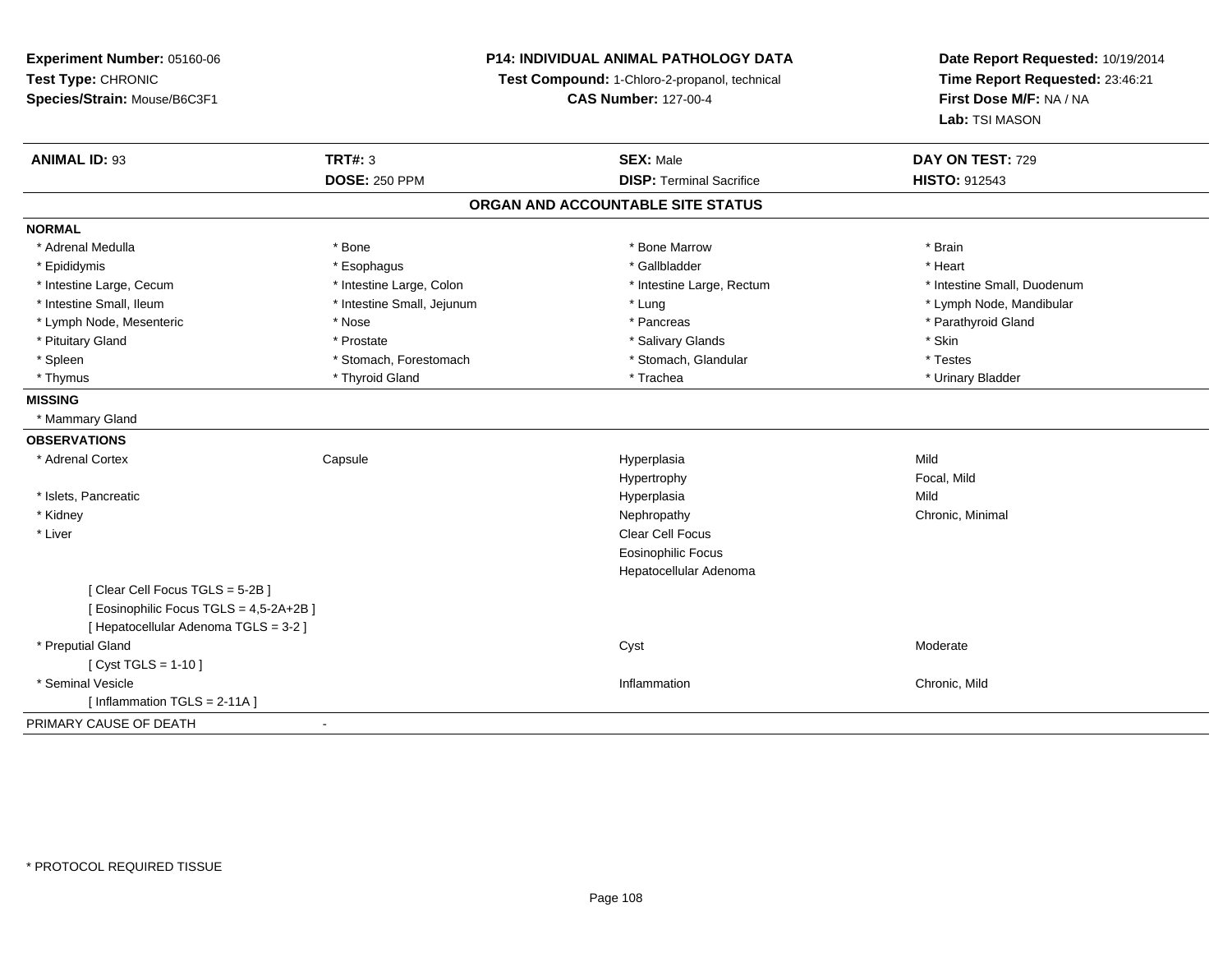**Experiment Number:** 05160-06**Test Type:** CHRONIC **Species/Strain:** Mouse/B6C3F1**P14: INDIVIDUAL ANIMAL PATHOLOGY DATATest Compound:** 1-Chloro-2-propanol, technical **CAS Number:** 127-00-4**Date Report Requested:** 10/19/2014**Time Report Requested:** 23:46:21**First Dose M/F:** NA / NA**Lab:** TSI MASON**ANIMAL ID:** 94 **TRT#:** <sup>3</sup> **SEX:** Male **DAY ON TEST:** <sup>730</sup> **DOSE:** 250 PPM**DISP:** Terminal Sacrifice **HISTO:** 912544 **ORGAN AND ACCOUNTABLE SITE STATUSNORMAL**\* Adrenal Medulla \* Adrenal Medulla \* \* The matter of the state of the state of the Marrow \* Bone Marrow \* Adrenal Medulla \* Epididymis \* Epididymis \* Bone Marrow \* Adrenal Medulla \* Epididymis \* Epididymis \* Epididymis \* Epididymis \* Epidi \* Esophagus \* https://www.fragustage.com/web/2019/heart \* Heart \* Heart \* Heart \* Intestine Large, Cecum \* Intestine Large, Cecum \* Gallbladder \* Callbladder \* 11 and 12 and 12 and 12 and 12 and 12 and 12 and 12 and 12 and \* Intestine Small, Ileum \* Intestine Large, Colon \* Intestine Large, Rectum \* Intestine Small, Duodenum \* Intestine Small, Duodenum \* Intestine Small, Jejunum \* Lymph Node, Mandibular \* Lymph Node, Mesenteric \* Nose\* Prostate \* Pancreas \* Parathyroid Gland \* Parathyroid Gland \* Parathyroid Gland \* Prituitary Gland \* Salivary Glands \* The state of the seminal Vesicle \* Skin \* Skin \* Skin \* Stomach, Forestomach, Forestomach, Forestomach, Forestomach, Forestomach, Forestomach, Forestomach, Forestomach, Forestomach, Forestomach, Foresto \* Stomach, Glandular \* Trachea \* Testes \* Thymus \* Thymus \* Thymus \* Thymus \* Trachea \* Trachea \* Urinary Bladder**MISSING** \* Mammary Gland**OBSERVATIONS** \* Adrenal CortexCapsule<br>Thalamus Hyperplasia Mild \* Brainn and the matter of the Thalamus and the Minimal of the Minimal of the Minimal of the Minimal of the Minimal o<br>Thalamus and the Minimal of the Minimal of the Minimal of the Minimal of the Minimal of the Minimal of the Min \* Islets, Pancreaticc and the contract of the contract of the contract of the contract of the contract of the contract of the contract of the contract of the contract of the contract of the contract of the contract of the contract of the cont a Mild \* Kidneyy the control of the control of the control of the control of the control of the control of the control of the control of the control of the control of the control of the control of the control of the control of the contro NephropathyNephropathy Chronic, Mild<br>Clear Cell Focus \* Liverr and the contract of the contract of the contract of the contract of the contract of the contract of the contract of the contract of the contract of the contract of the contract of the contract of the contract of the cont Eosinophilic Focus Hepatocellular Adenoma Multiple [ Clear Cell Focus TGLS = 6-2C ][ Eosinophilic Focus TGLS = 5,6-2A+2C ][ Hepatocellular Adenoma TGLS = 4,6-2B+2C ] \* Lung Alveolar Epith Hyperplasia Mild [ Hyperplasia TGLS = 7-1 ] \* Preputial Glandd and the control of the control of the control of the control of the control of the control of the control of the control of the control of the control of the control of the control of the control of the control of the co  $[$  Cyst TGLS = 1-10  $]$  \* Spleenn and the controller of the controller of the Hyperplasia controller to the controller of the controller of the Hyperplasia controller to  $\sim$  Lymphoid, Moderate [ Hyperplasia TGLS = 2-12 ] \* Thyroid GlandFollicular Cel Hyperplasia Minimal

PRIMARY CAUSE OF DEATH-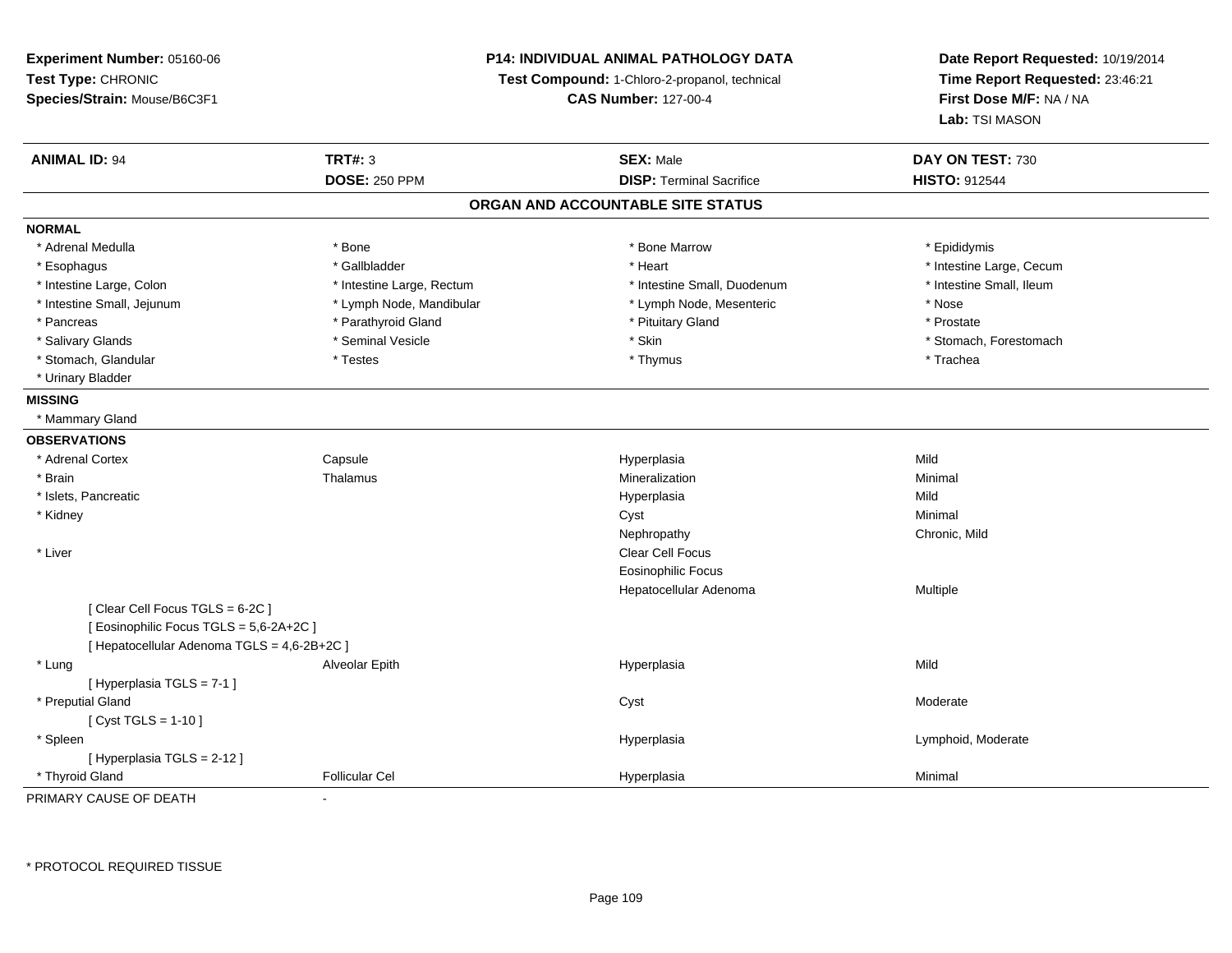| <b>Experiment Number: 05160-06</b><br>Test Type: CHRONIC<br>Species/Strain: Mouse/B6C3F1 |                                 | <b>P14: INDIVIDUAL ANIMAL PATHOLOGY DATA</b><br>Test Compound: 1-Chloro-2-propanol, technical<br><b>CAS Number: 127-00-4</b> | Date Report Requested: 10/19/2014<br>Time Report Requested: 23:46:21<br>First Dose M/F: NA / NA<br>Lab: TSI MASON |  |
|------------------------------------------------------------------------------------------|---------------------------------|------------------------------------------------------------------------------------------------------------------------------|-------------------------------------------------------------------------------------------------------------------|--|
| <b>ANIMAL ID: 94</b>                                                                     | TRT#: 3<br><b>DOSE: 250 PPM</b> | <b>SEX: Male</b><br><b>DISP: Terminal Sacrifice</b>                                                                          | DAY ON TEST: 730<br><b>HISTO: 912544</b>                                                                          |  |
|                                                                                          |                                 | ORGAN AND ACCOUNTABLE SITE STATUS                                                                                            |                                                                                                                   |  |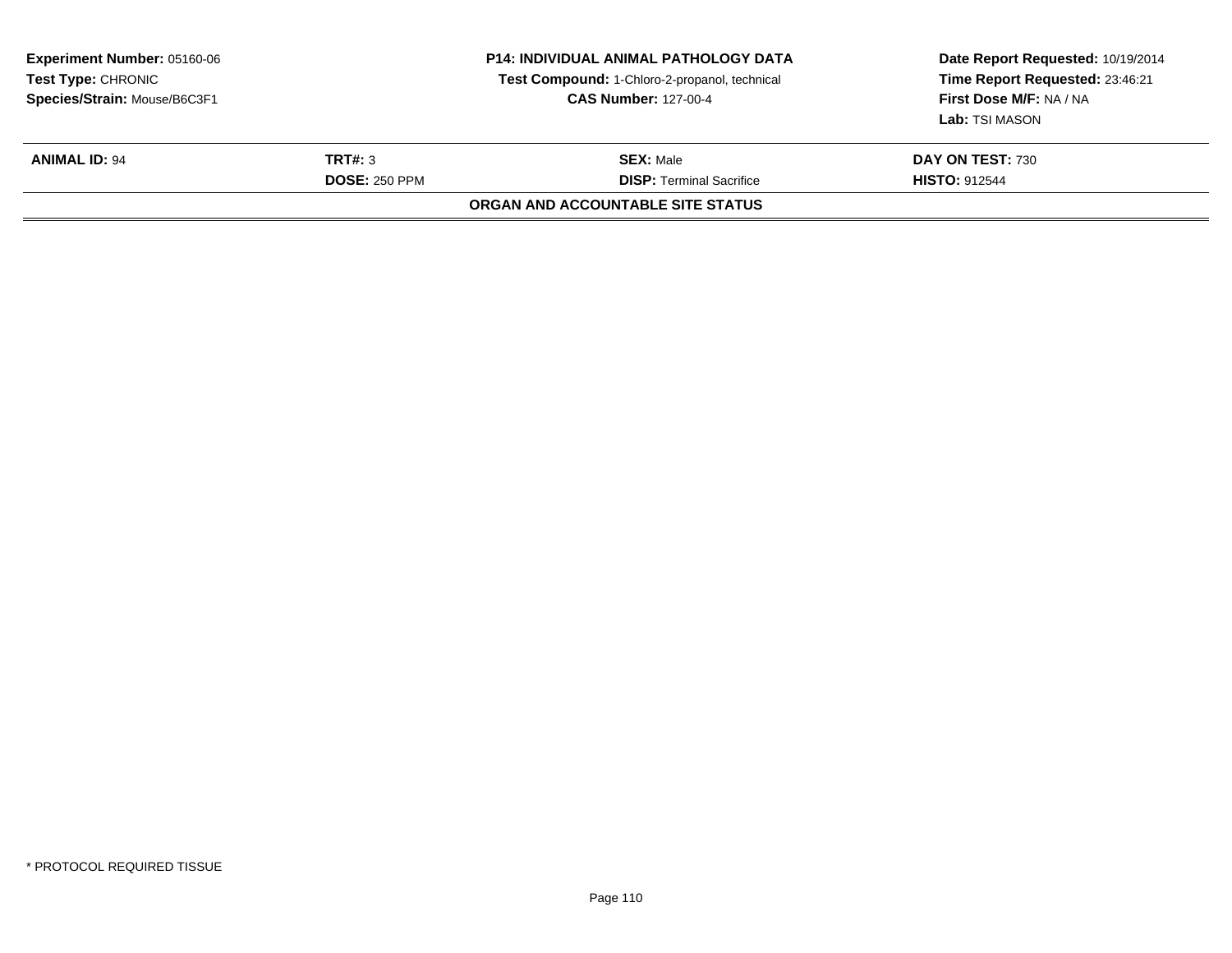# **P14: INDIVIDUAL ANIMAL PATHOLOGY DATA**

**Test Compound:** 1-Chloro-2-propanol, technical

**CAS Number:** 127-00-4

| <b>ANIMAL ID: 95</b>                   | <b>TRT#: 3</b>                 | <b>SEX: Male</b>                  | DAY ON TEST: 645           |
|----------------------------------------|--------------------------------|-----------------------------------|----------------------------|
|                                        | <b>DOSE: 250 PPM</b>           | <b>DISP: Natural Death</b>        | <b>HISTO: 912545</b>       |
|                                        |                                | ORGAN AND ACCOUNTABLE SITE STATUS |                            |
| <b>NORMAL</b>                          |                                |                                   |                            |
| * Adrenal Medulla                      | * Bone                         | * Bone Marrow                     | * Epididymis               |
| * Esophagus                            | * Gallbladder                  | * Heart                           | * Intestine Large, Cecum   |
| * Intestine Large, Colon               | * Intestine Large, Rectum      | * Intestine Small, Duodenum       | * Intestine Small, Jejunum |
| * Kidney                               | * Lung                         | * Lymph Node, Mandibular          | * Lymph Node, Mesenteric   |
| * Nose                                 | * Pancreas                     | * Parathyroid Gland               | * Pituitary Gland          |
| * Prostate                             | * Salivary Glands              | * Seminal Vesicle                 | * Skin                     |
| * Spleen                               | * Stomach, Forestomach         | * Stomach, Glandular              | * Testes                   |
| * Thymus                               | * Thyroid Gland                | * Trachea                         | * Urinary Bladder          |
| <b>MISSING</b>                         |                                |                                   |                            |
| * Mammary Gland                        |                                |                                   |                            |
| <b>AUTO PRECLUDES DIAG.</b>            |                                |                                   |                            |
| * Intestine Small, Ileum               |                                |                                   |                            |
| <b>OBSERVATIONS</b>                    |                                |                                   |                            |
| * Adrenal Cortex                       | Capsule                        | Hyperplasia                       | Minimal                    |
| * Brain                                | Thalamus                       | Mineralization                    | Minimal                    |
| * Islets, Pancreatic                   |                                | Hyperplasia                       | Moderate                   |
| * Liver                                |                                | Hepatocellular Adenoma            |                            |
| [ Hepatocellular Adenoma TGLS = 2-2A ] |                                |                                   |                            |
| * Preputial Gland                      |                                | Cyst                              | Mild                       |
|                                        |                                | Inflammation                      | Chronic Active, Marked     |
| [Inflammation TGLS = $1-10$ ]          |                                |                                   |                            |
| PRIMARY CAUSE OF DEATH                 | - Liver Hepatocellular Adenoma |                                   |                            |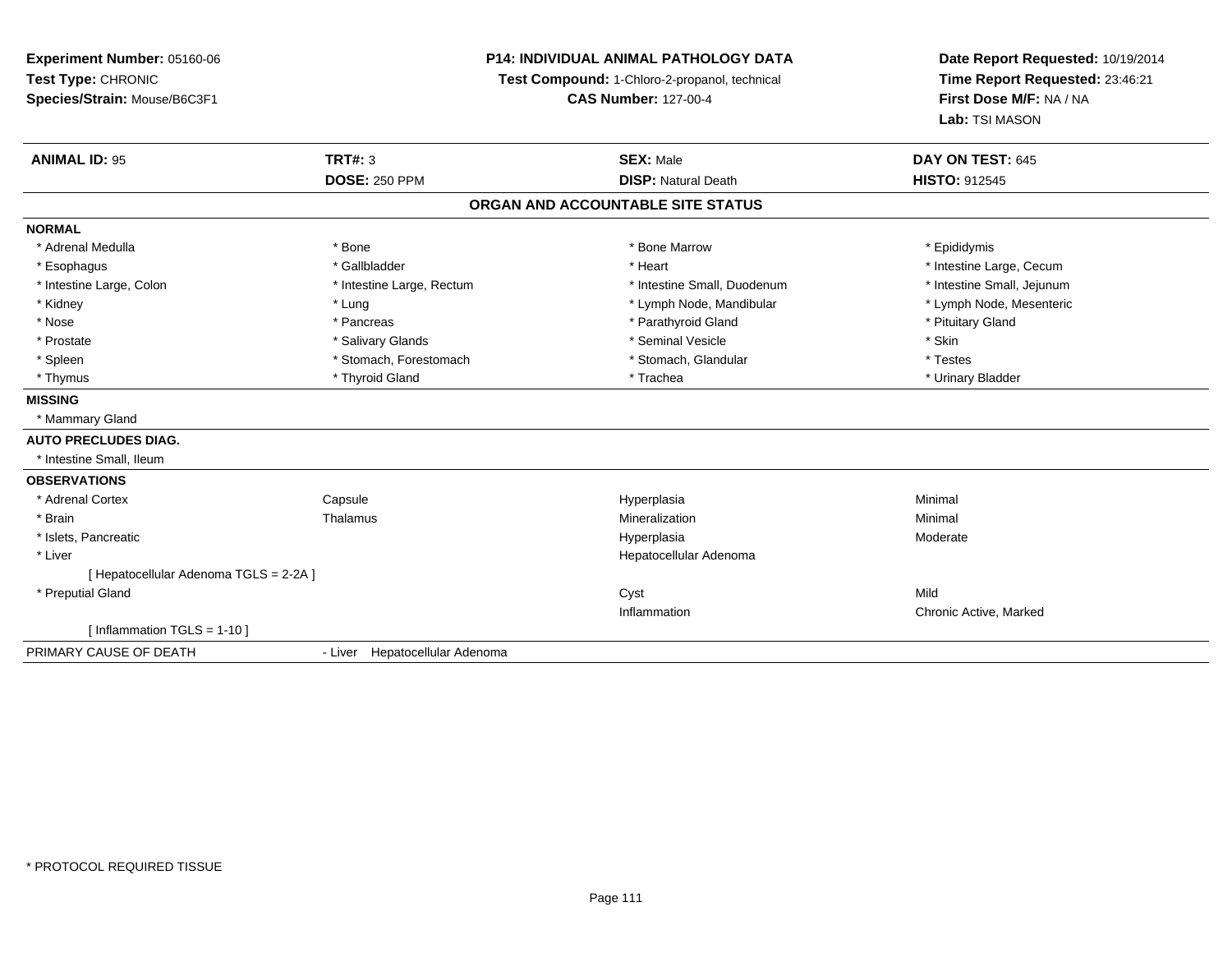# **P14: INDIVIDUAL ANIMAL PATHOLOGY DATA**

**Test Compound:** 1-Chloro-2-propanol, technical

**CAS Number:** 127-00-4

| <b>ANIMAL ID: 96</b>                   | <b>TRT#: 3</b>                                                               | <b>SEX: Male</b>                  | DAY ON TEST: 730         |  |
|----------------------------------------|------------------------------------------------------------------------------|-----------------------------------|--------------------------|--|
|                                        | <b>DOSE: 250 PPM</b>                                                         | <b>DISP: Terminal Sacrifice</b>   | <b>HISTO: 912546</b>     |  |
|                                        |                                                                              | ORGAN AND ACCOUNTABLE SITE STATUS |                          |  |
| <b>NORMAL</b>                          |                                                                              |                                   |                          |  |
| * Adrenal Medulla                      | * Bone                                                                       | * Bone Marrow                     | * Brain                  |  |
| * Esophagus                            | * Gallbladder                                                                | * Heart                           | * Intestine Large, Cecum |  |
| * Intestine Large, Colon               | * Intestine Large, Rectum                                                    | * Intestine Small, Duodenum       | * Intestine Small, Ileum |  |
| * Intestine Small, Jejunum             | * Lung                                                                       | * Lymph Node, Mandibular          | * Lymph Node, Mesenteric |  |
| * Mammary Gland                        | * Nose                                                                       | * Pancreas                        | * Parathyroid Gland      |  |
| * Pituitary Gland                      | * Prostate                                                                   | * Salivary Glands                 | * Seminal Vesicle        |  |
| * Skin                                 | * Spleen                                                                     | * Stomach, Glandular              | * Testes                 |  |
| * Thymus                               | * Thyroid Gland                                                              | * Trachea                         | * Urinary Bladder        |  |
| <b>OBSERVATIONS</b>                    |                                                                              |                                   |                          |  |
| * Adrenal Cortex                       | Capsule                                                                      | Hyperplasia                       | Minimal                  |  |
| * Epididymis                           |                                                                              | Hemorrhage                        | Minimal                  |  |
| [Hemorrhage TGLS = $1-11$ ]            |                                                                              |                                   |                          |  |
| * Islets, Pancreatic                   |                                                                              | Hyperplasia                       | Moderate                 |  |
| * Kidney                               |                                                                              | Nephropathy                       | Chronic, Minimal         |  |
| * Liver                                |                                                                              | Eosinophilic Focus                |                          |  |
|                                        |                                                                              | Hepatocellular Adenoma            |                          |  |
| [ Hepatocellular Adenoma TGLS = 2-2A ] |                                                                              |                                   |                          |  |
| * Nose                                 |                                                                              |                                   |                          |  |
|                                        | Note: TGL 4 nodule involves tooth rather than nasal turbinate on micro exam. |                                   |                          |  |
| * Preputial Gland                      |                                                                              | Cyst                              | Moderate                 |  |
|                                        |                                                                              | Inflammation                      | Chronic Active, Mild     |  |
| * Stomach, Forestomach                 |                                                                              | Hyperplasia                       | Squamous, Mild           |  |
| [ Hyperplasia TGLS = 3-6A]             |                                                                              |                                   |                          |  |
| Tooth                                  |                                                                              | Degeneration                      | Marked                   |  |
| [ Degeneration TGLS = $4-9$ ]          |                                                                              |                                   |                          |  |
| PRIMARY CAUSE OF DEATH                 | $\blacksquare$                                                               |                                   |                          |  |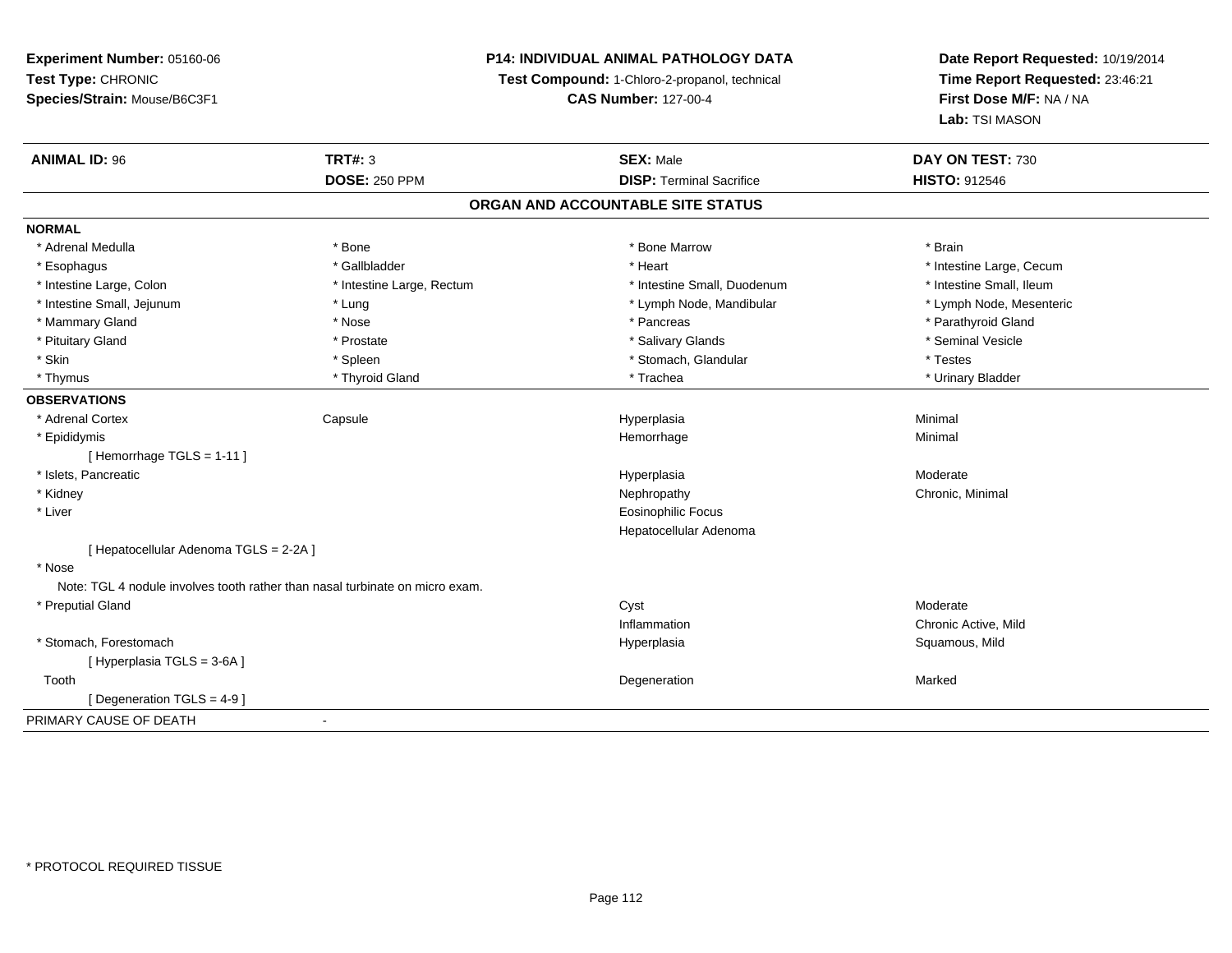**Experiment Number:** 05160-06**Test Type:** CHRONIC **Species/Strain:** Mouse/B6C3F1**P14: INDIVIDUAL ANIMAL PATHOLOGY DATATest Compound:** 1-Chloro-2-propanol, technical **CAS Number:** 127-00-4**Date Report Requested:** 10/19/2014**Time Report Requested:** 23:46:21**First Dose M/F:** NA / NA**Lab:** TSI MASON**ANIMAL ID:** 97**TRT#:** 3 **SEX:** Male **DAY ON TEST:** 729 **DOSE:** 250 PPM**DISP:** Terminal Sacrifice **HISTO:** 912547 **ORGAN AND ACCOUNTABLE SITE STATUSNORMAL**\* Adrenal Medulla \* Adrenal Medulla \* \* The matter of the state of the state of the Marrow \* Bone Marrow \* Adrenal Medulla \* Epididymis \* Epididymis \* Bone Marrow \* Adrenal Medulla \* Epididymis \* Epididymis \* Epididymis \* Epididymis \* Epidi \* Esophagus \* https://www.fragustage.com/web/2019/heart \* Heart \* Heart \* Heart \* Intestine Large, Cecum \* Intestine Large, Cecum \* Gallbladder \* Callbladder \* 11 and 12 and 12 and 12 and 12 and 12 and 12 and 12 and 12 and \* Intestine Small, Ileum \* Intestine Large, Colon \* Intestine Large, Rectum \* Intestine Small, Duodenum \* Intestine Small, Duodenum \* Intestine Small, Jejunum \* Lung \* Lymph Node, Mandibular \* Nose\* Prostate \* Pancreas \* Parathyroid Gland \* Parathyroid Gland \* \* Prituitary Gland \* Spleen \* Salivary Glands \* \* \* Sheen \* Seminal Vesicle \* \* \* Stan \* \* Skin \* \* Skin \* \* Spleen \* \* Spleen \* \* Spleen \* \* Thymus \* Stomach, Forestomach \* Testes \* Stomach, Glandular \* Testes \* Testes \* Testes \* Testes \* Testes \* Testes \* T \* Thyroid Gland \* Trachea \* Trachea \* Trachea \* Urinary Bladder **MISSING** \* Mammary Gland**OBSERVATIONS** \* Adrenal CortexCapsule<br>Thalamus Hyperplasia Mild \* Brainn and the matter of the Thalamus and the Minimal of the Minimal of the Minimal of the Minimal of the Minimal o<br>Thalamus and the Minimal of the Minimal of the Minimal of the Minimal of the Minimal of the Minimal of the Min \* Islets, Pancreaticc and the contract of the contract of the contract of the contract of the contract of the contract of the contract of the contract of the contract of the contract of the contract of the contract of the contract of the cont Moderate \* Kidneyy the controller of the controller of the controller of the controller of the controller of the controller of the controller of the controller of the controller of the controller of the controller of the controller of the \* Liver Eosinophilic Focus Hepatocellular Adenoma Multiple Inflammation Chronic, Mild [ Eosinophilic Focus TGLS = 2-2A ][ Hepatocellular Adenoma TGLS = 3-2B ] \* Lymph Node, Mesenteric Angiectasis MildMinimal \* Preputial Glandd and the control of the control of the control of the control of the control of the control of the control of the control of the control of the control of the control of the control of the control of the control of the co [ Cyst TGLS = 1-10 ]PRIMARY CAUSE OF DEATH-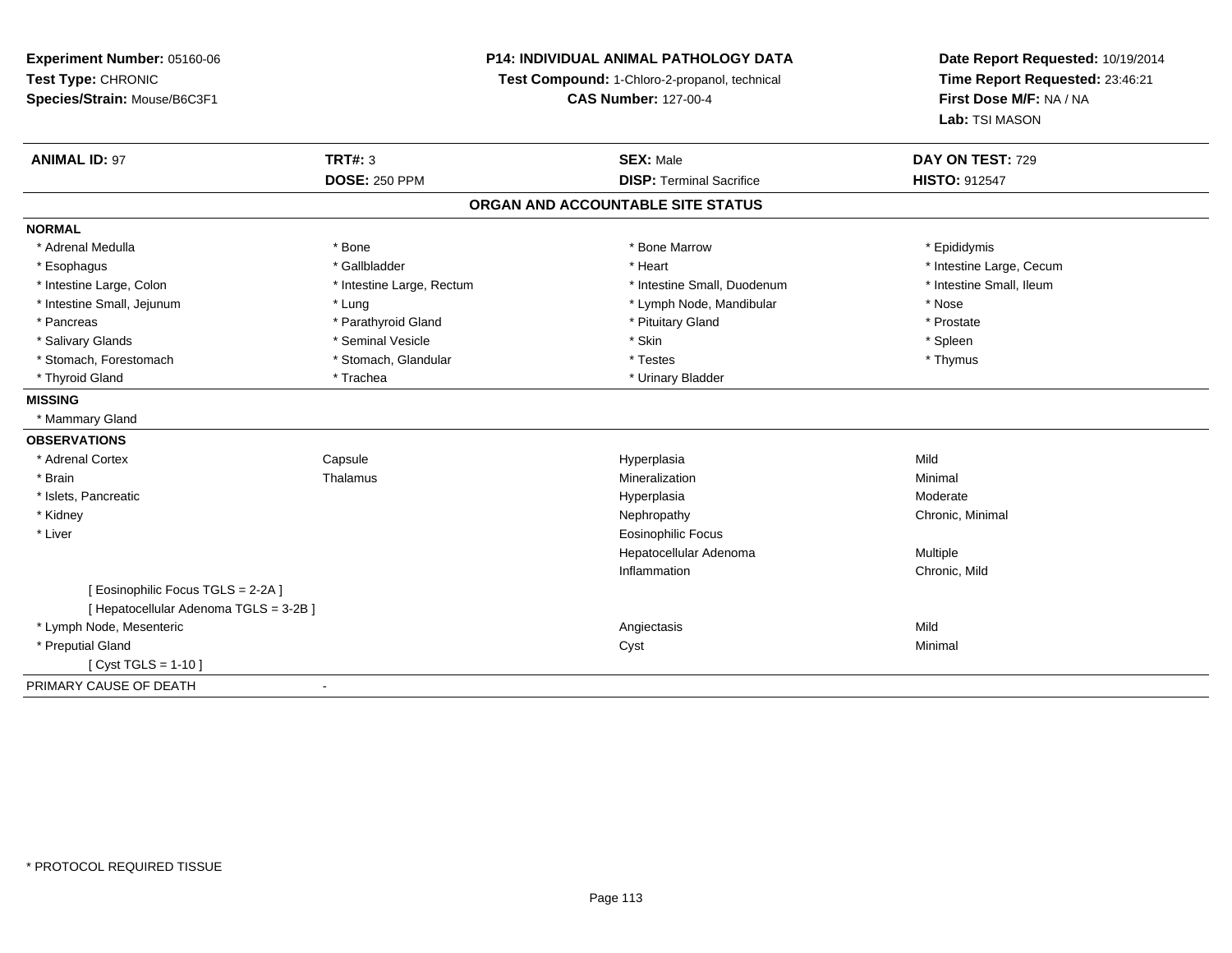**Experiment Number:** 05160-06**Test Type:** CHRONIC **Species/Strain:** Mouse/B6C3F1**P14: INDIVIDUAL ANIMAL PATHOLOGY DATATest Compound:** 1-Chloro-2-propanol, technical **CAS Number:** 127-00-4**Date Report Requested:** 10/19/2014**Time Report Requested:** 23:46:21**First Dose M/F:** NA / NA**Lab:** TSI MASON**ANIMAL ID:** 98**TRT#:** 3 **SEX:** Male **DAY ON TEST:** 729 **DOSE:** 250 PPM**DISP:** Terminal Sacrifice **HISTO:** 912548 **ORGAN AND ACCOUNTABLE SITE STATUSNORMAL**\* Adrenal Medulla \* Adrenal Medulla \* \* The matter of the state of the state of the Marrow \* Bone Marrow \* Adrenal Medulla \* Epididymis \* Epididymis \* Bone Marrow \* Adrenal Medulla \* Epididymis \* Epididymis \* Epididymis \* Epididymis \* Epidi \* Esophagus \* https://www.fragustage.com/web/2019/heart \* Heart \* Heart \* Heart \* Intestine Large, Cecum \* Intestine Large, Cecum \* Gallbladder \* Callbladder \* 11 and 12 and 12 and 12 and 12 and 12 and 12 and 12 and 12 and \* Intestine Small, Ileum \* Intestine Large, Colon \* Intestine Large, Rectum \* Intestine Small, Duodenum \* Intestine Small, Duodenum \* Intestine Small, Jejunum \* The matches \* Lymph Node, Mandibular \* \* Nose \* \* Pancreas \* Pancreas \* Pancreas \* Prostate \* Parathyroid Gland \* **All and \* Pituitary Gland \* Preputial Gland \* Preputial Gland** \* Preputial Gland \* Stomach, Glandular \* Salivary Glands \* Stomach, Forestomach \* Skin \* Skin \* Stomach, Forestomach \* Stomach, Forestomach \* Testes \* Thymus \* Thyroid Gland \* Trachea \* Urinary Bladder**MISSING** \* Mammary Gland**OBSERVATIONS** \* Adrenal CortexCapsule<br>Thalamus Hyperplasia Marked \* Brainn and the matter of the Thalamus and the Minimal of the Minimal of the Minimal of the Minimal of the Minimal o<br>Thalamus and the Minimal of the Minimal of the Minimal of the Minimal of the Minimal of the Minimal of the Min Harderian Glandd and a state of the control of the control of the control of the control of the control of the control of the control of the control of the control of the control of the control of the control of the control of the contro  $[$  Adenoma TGLS = 7-14  $]$  \* Islets, Pancreaticc and the contract of the contract of the contract of the contract of the contract of the contract of the contract of the contract of the contract of the contract of the contract of the contract of the contract of the cont Hyperplasia Moderate<br>Cyst Mild \* Kidneyy and the control of the control of the control of the control of the control of the control of the control of the control of the control of the control of the control of the control of the control of the control of the co Mild Hydronephrosiss Mild y Chronic, Mild Nephropathy $[$  Cyst TGLS = 8-3A  $]$ [ Hydronephrosis TGLS = 3-3 ] \* Liverr and the contract of the contract of the contract of the contract of the contract of the contract of the contract of the contract of the contract of the contract of the contract of the contract of the contract of the cont Eosinophilic Focus Hepatocellular Adenoma Multiple [ Clear Cell Focus TGLS = 5-2B ][ Hepatocellular Adenoma TGLS = 4,5-2A+2B ] \* Lungg and the state of the state of the state of the state of the Hemorrhage and the state of the Minimal State of [ Hemorrhage TGLS = 9-1.1 ] Lymph Node Renal Angiectasis Mild [ Angiectasis TGLS = 6-13 ]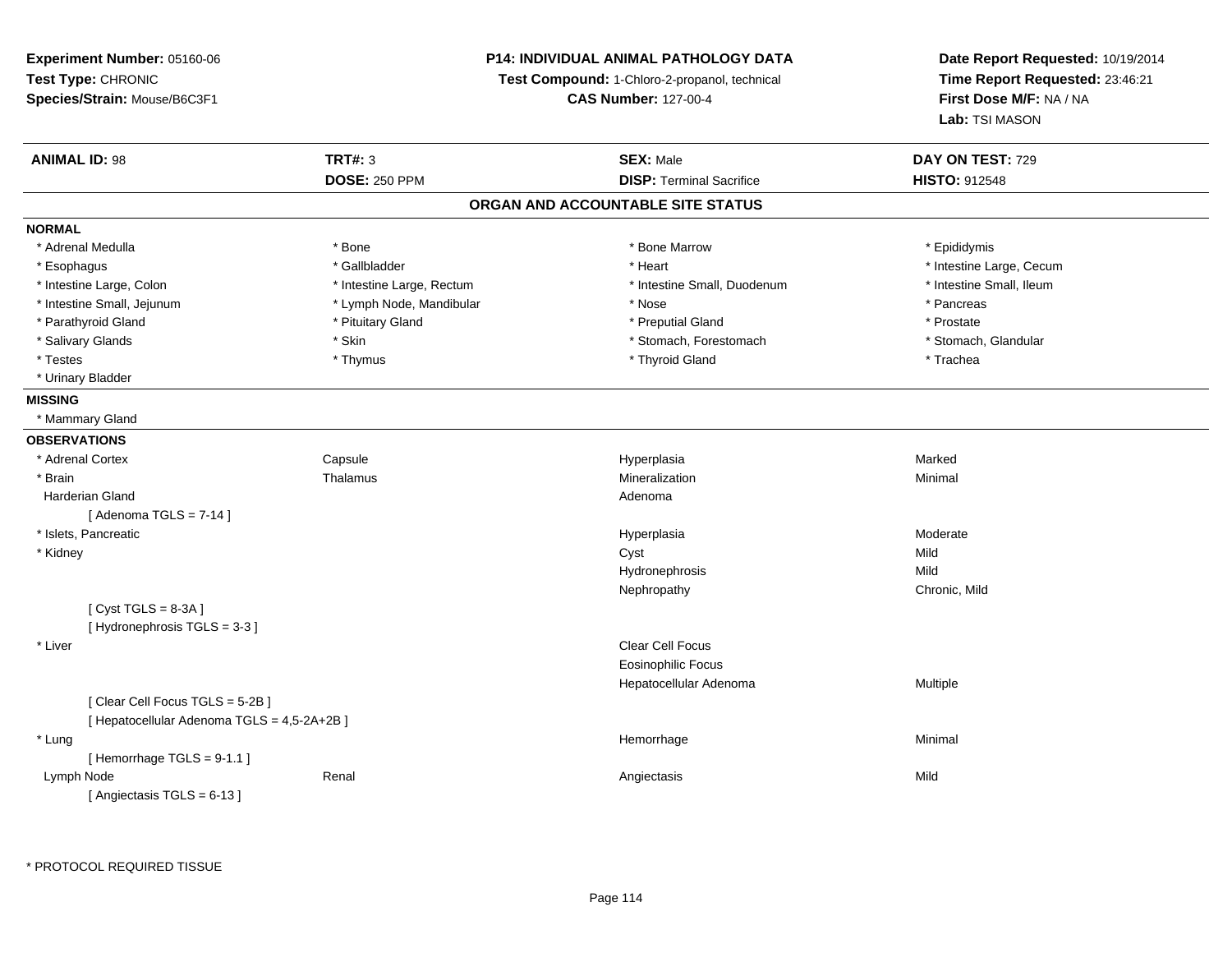| Experiment Number: 05160-06<br>Test Type: CHRONIC<br>Species/Strain: Mouse/B6C3F1 |                      | <b>P14: INDIVIDUAL ANIMAL PATHOLOGY DATA</b><br>Test Compound: 1-Chloro-2-propanol, technical<br><b>CAS Number: 127-00-4</b> | Date Report Requested: 10/19/2014<br>Time Report Requested: 23:46:21<br>First Dose M/F: NA / NA<br>Lab: TSI MASON |  |
|-----------------------------------------------------------------------------------|----------------------|------------------------------------------------------------------------------------------------------------------------------|-------------------------------------------------------------------------------------------------------------------|--|
| <b>ANIMAL ID: 98</b>                                                              | TRT#: 3              | <b>SEX: Male</b>                                                                                                             | DAY ON TEST: 729                                                                                                  |  |
|                                                                                   | <b>DOSE: 250 PPM</b> | <b>DISP: Terminal Sacrifice</b>                                                                                              | <b>HISTO: 912548</b>                                                                                              |  |
|                                                                                   |                      | ORGAN AND ACCOUNTABLE SITE STATUS                                                                                            |                                                                                                                   |  |
| * Lymph Node, Mesenteric                                                          |                      | Angiectasis                                                                                                                  | Mild                                                                                                              |  |
| * Seminal Vesicle                                                                 |                      | Inflammation                                                                                                                 | Chronic, Mild                                                                                                     |  |
| [Inflammation TGLS = $1,2-11A$ ]                                                  |                      |                                                                                                                              |                                                                                                                   |  |
| * Spleen                                                                          |                      | Hemangiosarcoma                                                                                                              |                                                                                                                   |  |
| PRIMARY CAUSE OF DEATH                                                            |                      |                                                                                                                              |                                                                                                                   |  |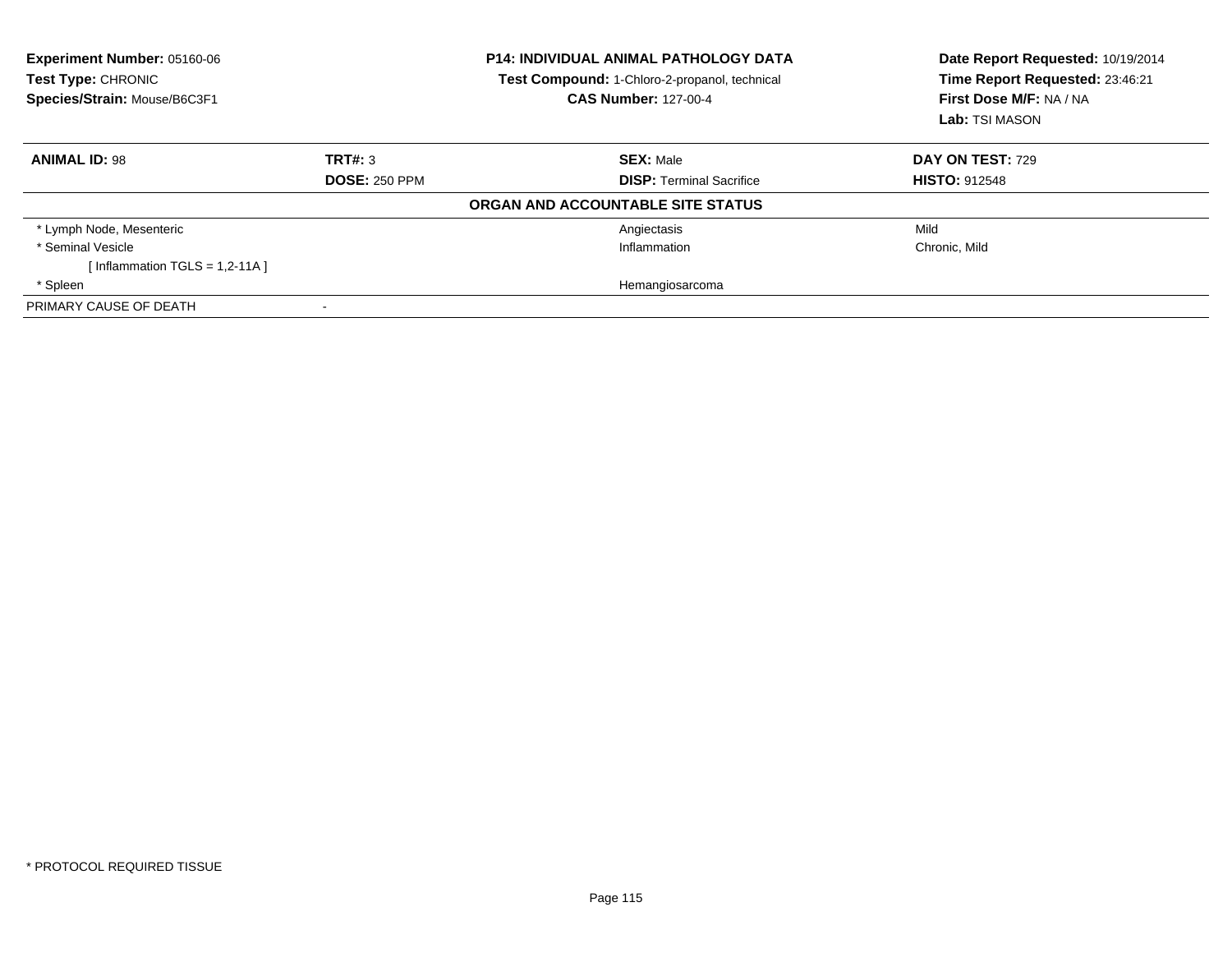**Experiment Number:** 05160-06**Test Type:** CHRONIC **Species/Strain:** Mouse/B6C3F1**P14: INDIVIDUAL ANIMAL PATHOLOGY DATATest Compound:** 1-Chloro-2-propanol, technical **CAS Number:** 127-00-4**Date Report Requested:** 10/19/2014**Time Report Requested:** 23:46:21**First Dose M/F:** NA / NA**Lab:** TSI MASON**ANIMAL ID:** 99 **TRT#:** <sup>3</sup> **SEX:** Male **DAY ON TEST:** <sup>729</sup> **DOSE:** 250 PPM**DISP:** Terminal Sacrifice **HISTO:** 912549 **ORGAN AND ACCOUNTABLE SITE STATUSNORMAL**\* Adrenal Medulla \* Adrenal Medulla \* \* The matter of the state of the state of the Marrow \* Bone Marrow \* Adrenal Medulla \* Epididymis \* Epididymis \* Bone Marrow \* Adrenal Medulla \* Epididymis \* Epididymis \* Epididymis \* Epididymis \* Epidi \* Esophagus \* https://www.fragustage.com/web/2019/heart \* Heart \* Heart \* Heart \* Intestine Large, Cecum \* Intestine Large, Cecum \* Gallbladder \* Callbladder \* 11 and 12 and 12 and 12 and 12 and 12 and 12 and 12 and 12 and \* Intestine Small, Ileum \* Intestine Large, Colon \* Intestine Large, Rectum \* Intestine Small, Duodenum \* Intestine Small, Duodenum \* Lymph Node, Mesenteric \* Intestine Small, Jejunum \* The material and the state of the state of the state of the state of the state of the state of the state of the state of the state of the state of the state of the state of the state of the sta \* Nose \* Pancreas \* Pancreas \* Pancreas \* Parathyroid Gland \* Parathyroid Gland \* Pituitary Gland \* Pituitary Gland \* Prostate \* \* Salivary Glands \* \* Salivary Glands \* \* Seminal Vesicle \* \* \* Seminal Yestrich \* \* Skin \* \* Skin \* Testes \* Spleen \* Stomach, Forestomach \* Stomach \* Stomach, Glandular \* Stomach, Glandular \* Thyroid Gland \* Trachea \* Trachea \* Trachea \* Urinary Bladder **MISSING** \* Mammary Gland \* Thymus**OBSERVATIONS** \* Adrenal Cortexx and the state of the state of the state of the Hypertrophy Separate Separate Separate Separate Separate Separate Separate Separate Separate Separate Separate Separate Separate Separate Separate Separate Separate Separate \* Brainn and the matter of the Thalamus and the Minimal of the Minimal of the Minimal of the Minimal of the Minimal o<br>Thalamus and the Minimal of the Minimal of the Minimal of the Minimal of the Minimal of the Minimal of the Min \* Islets, Pancreaticc and the contract of the contract of the contract of the contract of the contract of the contract of the contract of the contract of the contract of the contract of the contract of the contract of the contract of the cont Moderate \* Kidneyy the controller of the controller of the controller of the controller of the controller of the controller of the controller of the controller of the controller of the controller of the controller of the controller of the \* Liver Eosinophilic Focus Hepatocellular Adenoma Multiple Hepatocellular Carcinoma[ Eosinophilic Focus TGLS = 5-2 ][ Hepatocellular Adenoma TGLS = 2,4-2B+13 ][ Hepatocellular Carcinoma TGLS = 3-2A ] \* Preputial Glandd and the control of the control of the control of the control of the control of the control of the control of the control of the control of the control of the control of the control of the control of the control of the co [ Cyst TGLS = 1-10 ]PRIMARY CAUSE OF DEATH-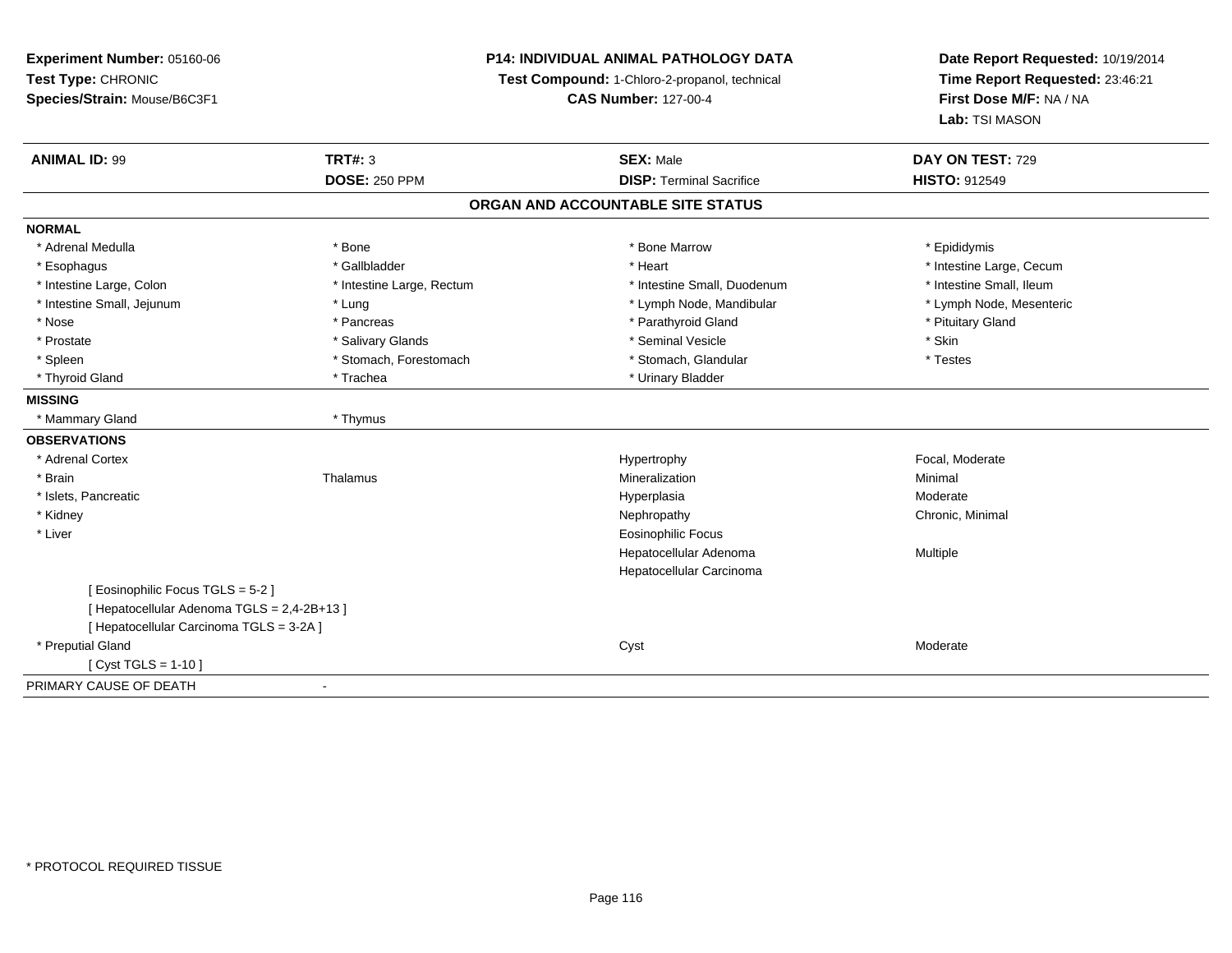| Experiment Number: 05160-06<br>Test Type: CHRONIC |                              | <b>P14: INDIVIDUAL ANIMAL PATHOLOGY DATA</b><br>Test Compound: 1-Chloro-2-propanol, technical | Date Report Requested: 10/19/2014<br>Time Report Requested: 23:46:21 |  |
|---------------------------------------------------|------------------------------|-----------------------------------------------------------------------------------------------|----------------------------------------------------------------------|--|
| Species/Strain: Mouse/B6C3F1                      |                              | <b>CAS Number: 127-00-4</b>                                                                   | First Dose M/F: NA / NA<br>Lab: TSI MASON                            |  |
| <b>ANIMAL ID: 100</b>                             | <b>TRT#: 3</b>               | <b>SEX: Male</b>                                                                              | DAY ON TEST: 730                                                     |  |
|                                                   | <b>DOSE: 250 PPM</b>         | <b>DISP: Terminal Sacrifice</b>                                                               | <b>HISTO: 912550</b>                                                 |  |
|                                                   |                              | ORGAN AND ACCOUNTABLE SITE STATUS                                                             |                                                                      |  |
| <b>NORMAL</b>                                     |                              |                                                                                               |                                                                      |  |
| * Adrenal Cortex                                  | * Bone                       | * Bone Marrow                                                                                 | * Brain                                                              |  |
| * Epididymis                                      | * Esophagus                  | * Gallbladder                                                                                 | * Heart                                                              |  |
| * Intestine Large, Cecum                          | * Intestine Large, Colon     | * Intestine Large, Rectum                                                                     | * Intestine Small, Duodenum                                          |  |
| * Intestine Small, Ileum                          | * Intestine Small, Jejunum   | * Liver                                                                                       | * Lung                                                               |  |
| * Lymph Node, Mandibular                          | * Lymph Node, Mesenteric     | * Nose                                                                                        | * Pancreas                                                           |  |
| * Parathyroid Gland                               | * Pituitary Gland            | * Prostate                                                                                    | * Salivary Glands                                                    |  |
| * Seminal Vesicle                                 | * Skin                       | * Spleen                                                                                      | * Stomach, Forestomach                                               |  |
| * Stomach, Glandular                              | * Testes                     | * Thymus                                                                                      | * Thyroid Gland                                                      |  |
| * Trachea                                         | * Urinary Bladder            |                                                                                               |                                                                      |  |
| <b>MISSING</b>                                    |                              |                                                                                               |                                                                      |  |
| * Mammary Gland                                   |                              |                                                                                               |                                                                      |  |
| <b>OBSERVATIONS</b>                               |                              |                                                                                               |                                                                      |  |
| * Adrenal Medulla                                 |                              | Hemorrhage                                                                                    | Marked                                                               |  |
| [Hemorrhage TGLS = $2-7+7A$ ]                     |                              |                                                                                               |                                                                      |  |
| * Islets, Pancreatic                              |                              | Hyperplasia                                                                                   | Moderate                                                             |  |
| * Kidney                                          |                              | Cyst                                                                                          | Minimal                                                              |  |
|                                                   |                              | Nephropathy                                                                                   | Chronic, Minimal                                                     |  |
| [Cyst TGLS = $3-3A$ ]                             |                              |                                                                                               |                                                                      |  |
| * Preputial Gland                                 |                              | Cyst                                                                                          | Moderate                                                             |  |
| [ $Cyst TGLS = 1-10$ ]                            |                              |                                                                                               |                                                                      |  |
| PRIMARY CAUSE OF DEATH                            | $\qquad \qquad \blacksquare$ |                                                                                               |                                                                      |  |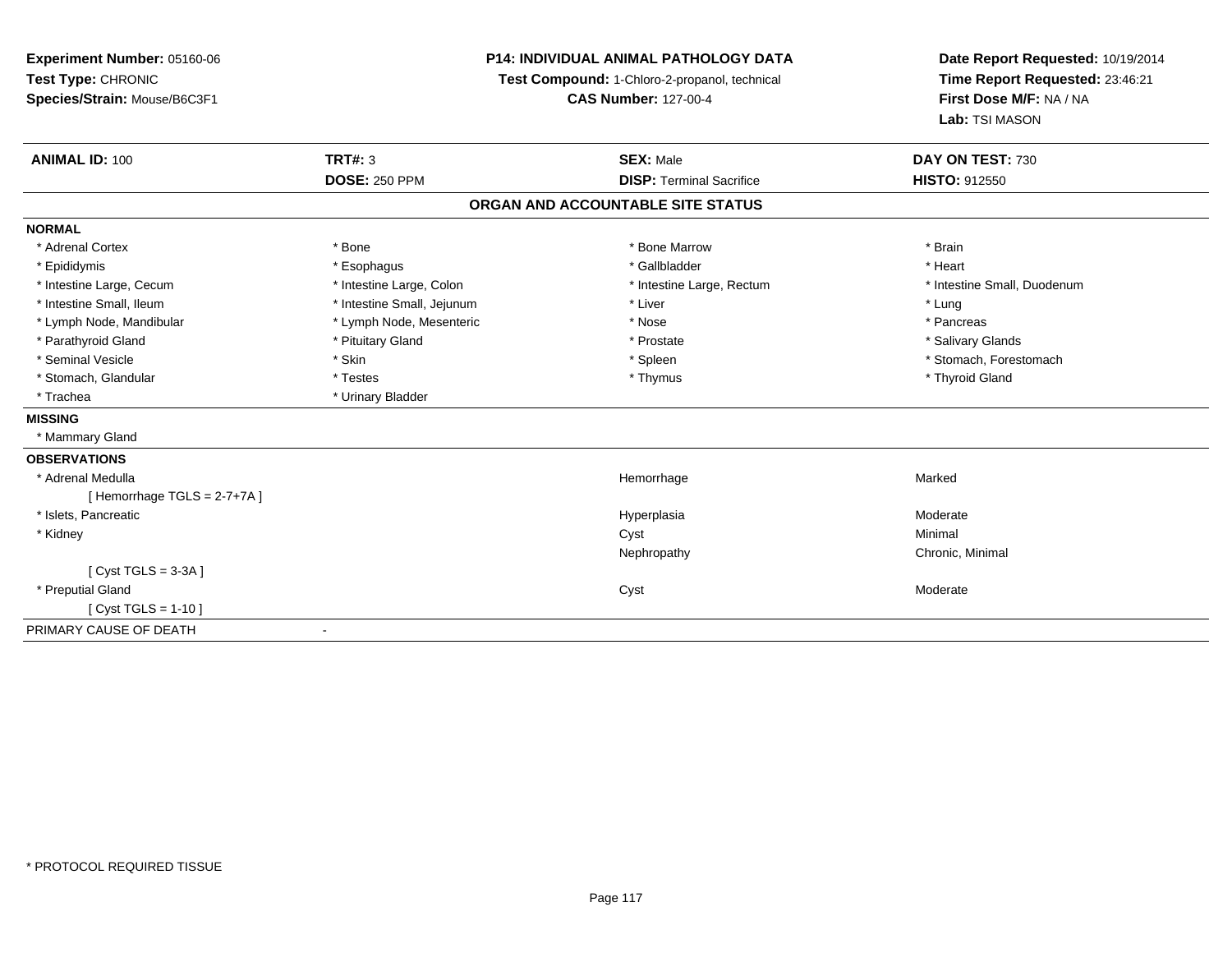**Experiment Number:** 05160-06**Test Type:** CHRONIC **Species/Strain:** Mouse/B6C3F1**P14: INDIVIDUAL ANIMAL PATHOLOGY DATATest Compound:** 1-Chloro-2-propanol, technical **CAS Number:** 127-00-4**Date Report Requested:** 10/19/2014**Time Report Requested:** 23:46:21**First Dose M/F:** NA / NA**Lab:** TSI MASON**ANIMAL ID:** 101**TRT#:** 5 **SEX:** Male **SEX:** Male **DAY ON TEST:** 729 **DOSE:** 500 PPM**DISP:** Terminal Sacrifice **HISTO:** 912451 **ORGAN AND ACCOUNTABLE SITE STATUSNORMAL**\* Adrenal Medulla \* \* Annual Medulla \* Brain \* Bone \* \* Bone Marrow \* Bone Marrow \* \* Brain \* Brain \* Brain \* Brain \* Brain \* Brain \* Brain \* Brain \* Brain \* Brain \* Brain \* Brain \* Brain \* Brain \* Brain \* Brain \* Brain \* \* Heart \* Epididymis \* Esophagus \* Gallbladder \* Heart\* Intestine Large, Cecum \* Intestine Large, Colon \* Intestine Large, Rectum \* Intestine Small, Duodenum \* Intestine Small, Ileum \* Intestine Small, Jejunum \* Lung \* Lymph Node, Mandibular\* Lymph Node, Mesenteric \* The state of the state of the state of the state of the state of the state of the state of the state of the state of the state of the state of the state of the state of the state of the state of \* Pituitary Gland \* \* \* \* Prostate \* \* Prostate \* \* Salivary Glands \* \* Salivary Glands \* \* Seminal Vesicle \* Stomach. Glandular \* Skin \* Spleen \* Spleen \* Spleen \* Stomach, Forestomach \* Stomach, Forestomach \* Testes \* Thymus \* Thyroid Gland \* Trachea \* Urinary Bladder**MISSING** \* Mammary Gland**OBSERVATIONS** \* Adrenal Cortex Capsule Hyperplasia Minimal Hypertrophy Focal, Minimal \* Islets, Pancreaticc and the contract of the contract of the contract of the contract of the contract of the contract of the contract of the contract of the contract of the contract of the contract of the contract of the contract of the cont a **Moderate**  \* Kidneyy the controller of the controller of the controller of the controller of the controller of the controller of the controller of the controller of the controller of the controller of the controller of the controller of the \* Liver Eosinophilic Focus Hepatocellular Adenoma[ Hepatocellular Adenoma TGLS = 2,3-2+2A ] \* Preputial Glandd and the control of the control of the control of the control of the control of the control of the control of the control of the control of the control of the control of the control of the control of the control of the co [ Cyst TGLS = 1-10 ]PRIMARY CAUSE OF DEATH-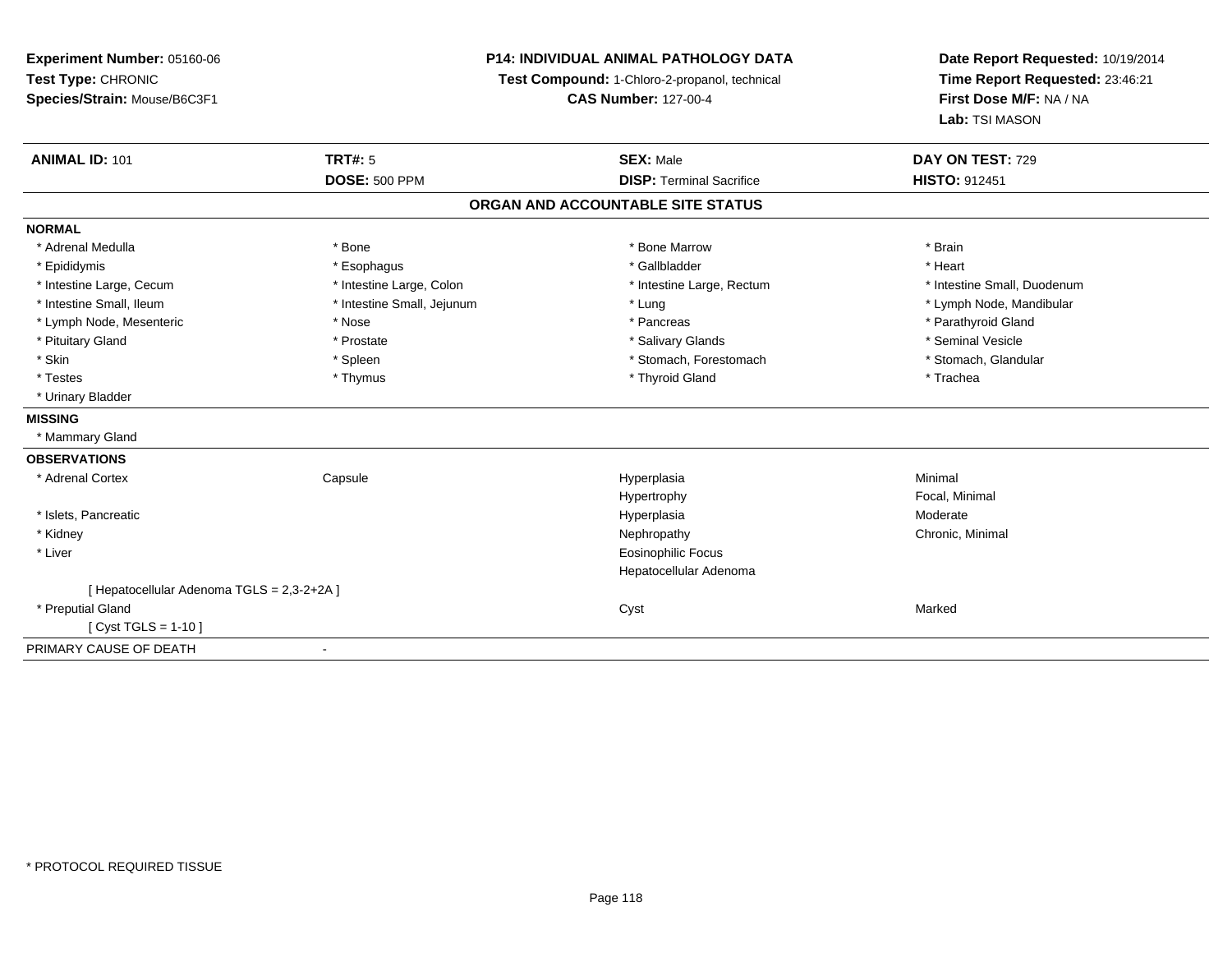**Experiment Number:** 05160-06**Test Type:** CHRONIC **Species/Strain:** Mouse/B6C3F1**P14: INDIVIDUAL ANIMAL PATHOLOGY DATA Test Compound:** 1-Chloro-2-propanol, technical **CAS Number:** 127-00-4**Date Report Requested:** 10/19/2014**Time Report Requested:** 23:46:21**First Dose M/F:** NA / NA**Lab:** TSI MASON**ANIMAL ID:** 102**TRT#:** 5 **SEX:** Male **DAY ON TEST:** 79 **DOSE:** 500 PPM**DISP:** Accidentally Killed **HISTO:** 912452 **ORGAN AND ACCOUNTABLE SITE STATUSNORMAL**\* Adrenal Cortex \* Adrenal Medulla \* Adrenal Medulla \* Bone \* Bone \* Bone \* Bone \* Bone Marrow \* Brain \* \* Esophagus \* \* Esophagus \* \* Esophagus \* \* Esophagus \* \* Esophagus \* Heart \* Heart \* Heart \* Heart \* Intestine Large, Cecum \* Intestine Large, Colon \* Intestine Large, Rectum \* Intestine Small, Duodenum \* Intestine Small, Ileum \* \* 19ets, Pancreatic \* \* Kidney \* Kidney \* Liver \* Liver \* Lung \* Lymph Node, Mandibular \* Nose \* Lymph Node, Mesenteric \* Nose \* Nose \* Preputial Gland \* Pancreas \* \* Parathyroid Gland \* \* Parathyroid Gland \* \* Pituitary Gland \* \* Preputial Gland \* \* Preputial Gland \* Prostate \* The state \* Salivary Glands \* Seminal Vesicle \* Seminal Vesicle \* Skin \* Skin \* Skin \* Skin \* Skin \* Testes \* Spleen \* Stomach, Forestomach \* Stomach, Spleen \* Stomach, Glandular \* Testestess \* Stomach, Glandular \* Urinary Bladder \* Thymus \* Thyroid Gland \* Trachea \* Urinary Bladder \* **MISSING**\* Gallbladder \* Mammary Gland **AUTO PRECLUDES DIAG.** \* Intestine Small, Jejunum PRIMARY CAUSE OF DEATH- UNCERTAIN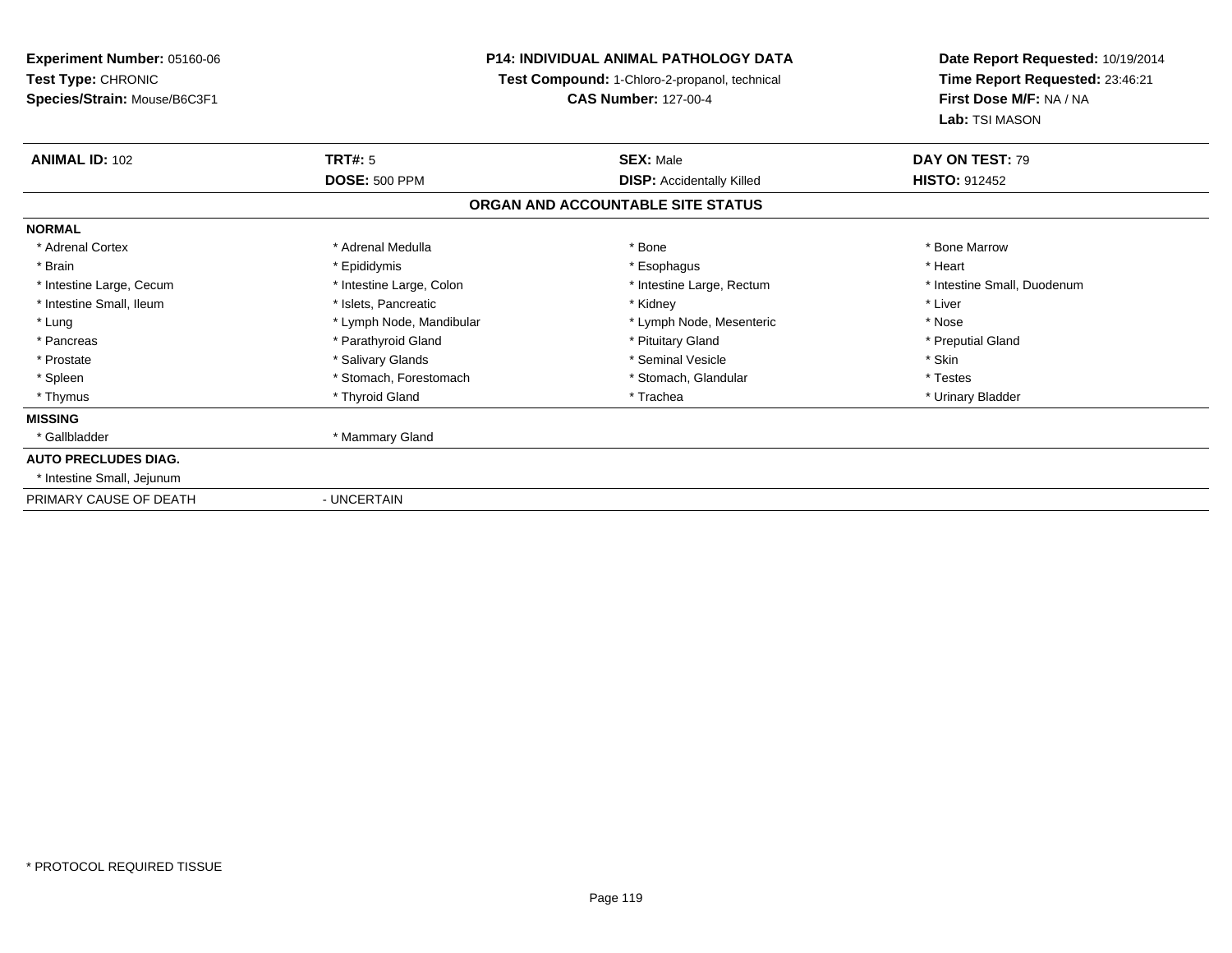**Experiment Number:** 05160-06**Test Type:** CHRONIC **Species/Strain:** Mouse/B6C3F1**P14: INDIVIDUAL ANIMAL PATHOLOGY DATATest Compound:** 1-Chloro-2-propanol, technical **CAS Number:** 127-00-4**Date Report Requested:** 10/19/2014**Time Report Requested:** 23:46:21**First Dose M/F:** NA / NA**Lab:** TSI MASON**ANIMAL ID:** 103**TRT#:** 5 **SEX:** Male **DAY ON TEST:** 458 **DOSE:** 500 PPM**DISP:** Natural Death **HISTO:** 912453 **ORGAN AND ACCOUNTABLE SITE STATUSNORMAL**\* Adrenal Medulla \* \* Annual Medulla \* Brain \* Bone \* \* Bone Marrow \* Bone Marrow \* \* Brain \* Brain \* Brain \* Brain \* Brain \* Brain \* Brain \* Brain \* Brain \* Brain \* Brain \* Brain \* Brain \* Brain \* Brain \* Brain \* Brain \* \* Heart \* Epididymis \* Esophagus \* Gallbladder \* Heart\* Intestine Large, Cecum \* Intestine Large, Colon \* Intestine Large, Rectum \* Intestine Small, Duodenum \* Intestine Small, Ileum \* Intestine Small, Jejunum \* Lung \* Lymph Node, Mandibular\* Lymph Node, Mesenteric \* The state of the state of the state of the state of the state of the state of the state of the state of the state of the state of the state of the state of the state of the state of the state of \* Pituitary Gland \* \* \* \* Prostate \* \* Prostate \* \* Salivary Glands \* \* Salivary Glands \* \* Seminal Vesicle \* Skin \* Stomach, Forestomach \* Stomach \* Stomach, Skin \* Stomach, Glandular \* Testes \* Testes \* Urinary Bladder \* Thymus \* Thyroid Gland \* Trachea \* Urinary Bladder \* **MISSING** \* Mammary Gland**OBSERVATIONS** \* Adrenal Cortex**Capsule**  Hyperplasia Minimal \* Islets, Pancreaticc and the contract of the contract of the contract of the contract of the contract of the contract of the contract of the contract of the contract of the contract of the contract of the contract of the contract of the cont a Mild \* Kidneyy the chronic, Moderate and September 2011 of the Chronic Moderate and September 2012 of the Chronic, Moderate  $[$  Nephropathy TGLS = 1-3  $]$  \* Liver Hepatocellular Carcinoma[ Hepatocellular Carcinoma TGLS = 2-2A ] \* Preputial Glandd and the control of the control of the control of the control of the control of the control of the control of the control of the control of the control of the control of the control of the control of the control of the co Inflammation Chronic Active, Mild [ Cyst TGLS = 3-10 ] \* SpleenHematopoietic Cell Proliferation Mild PRIMARY CAUSE OF DEATH- Liver Hepatocellular Carcinoma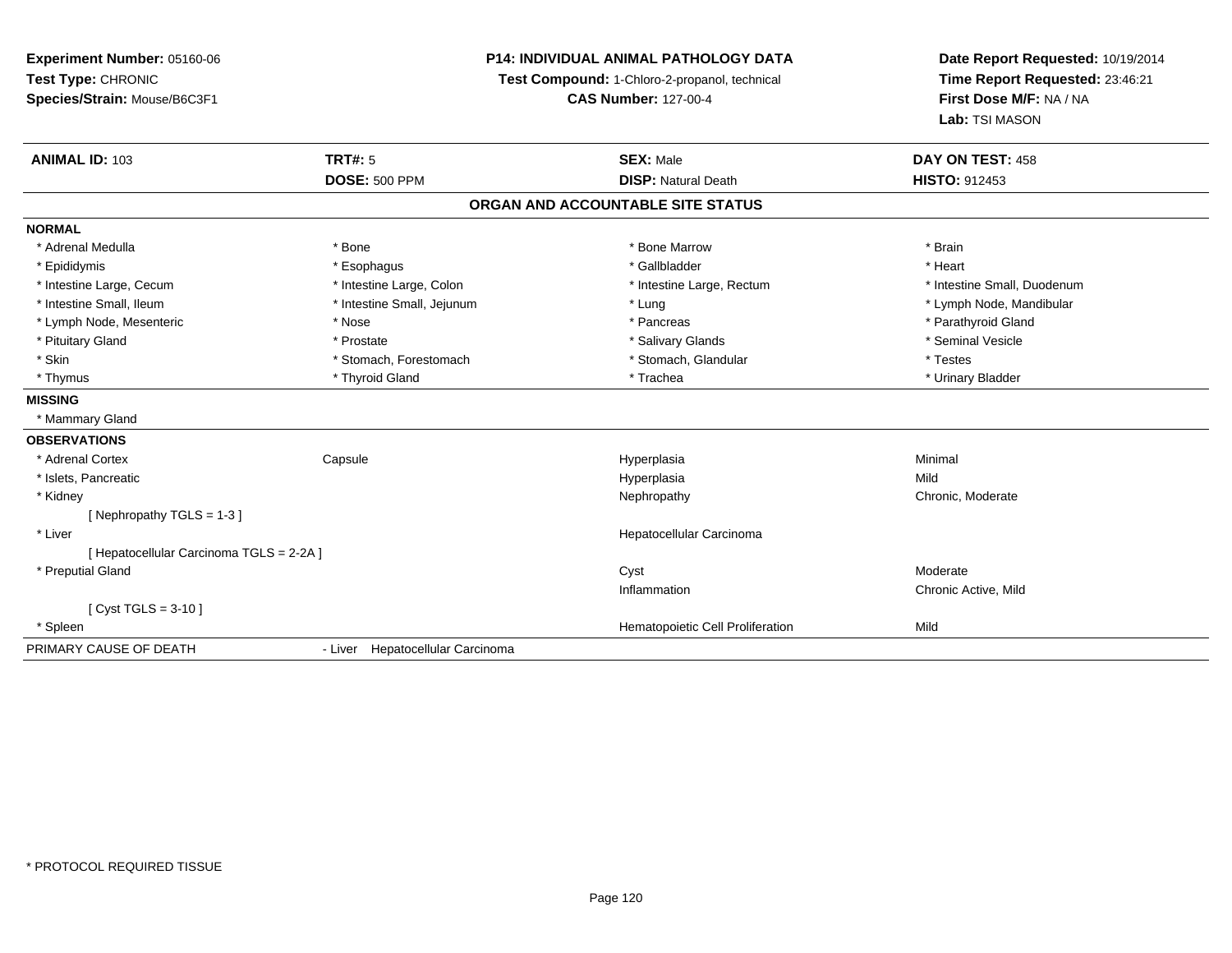**Experiment Number:** 05160-06**Test Type:** CHRONIC **Species/Strain:** Mouse/B6C3F1**P14: INDIVIDUAL ANIMAL PATHOLOGY DATATest Compound:** 1-Chloro-2-propanol, technical **CAS Number:** 127-00-4**Date Report Requested:** 10/19/2014**Time Report Requested:** 23:46:21**First Dose M/F:** NA / NA**Lab:** TSI MASON**ANIMAL ID:** 104**TRT#:** 5 **SEX:** Male **DAY ON TEST:** 625 **DOSE:** 500 PPM**DISP:** Natural Death **HISTO:** 912454 **ORGAN AND ACCOUNTABLE SITE STATUSNORMAL**\* Adrenal Medulla \* \* Annual Medulla \* Brain \* Bone \* \* Bone Marrow \* Bone Marrow \* \* Brain \* Brain \* Brain \* Brain \* Brain \* Brain \* Brain \* Brain \* Brain \* Brain \* Brain \* Brain \* Brain \* Brain \* Brain \* Brain \* Brain \* \* Epididymis **Account 19 and 19 and 19 and 19 and 19 and 19 and 19 and 19 and 19 and 19 and 19 and 19 and 19 and 19 and 19 and 19 and 19 and 19 and 19 and 19 and 19 and 19 and 19 and 19 and 19 and 19 and 19 and 19 and 19 a**  \* Intestine Large, Colon \* Intestine Large, Rectum \* Intestine Small, Duodenum \* Lung\* Pancreas \* Lymph Node, Mandibular \* Nose \* Lymph Node, Mesenteric \* \* Nose \* Nose \* Pancrease \* Pancrease \* Pancrease \* Pancrease \* Pancrease \* Pancrease \* Pancrease \* Pancrease \* Pancrease \* Pancrease \* Pancrease \* Pancrease \* Pan \* Salivary Glands \* Parathyroid Gland \* \* \* Pituitary Gland \* \* Prostate \* \* Prostate \* \* Salivary Glands \* Salivary Glands \* Salivary Glands \* Salivary Glands \* Salivary Glands \* Salivary Glands \* Salivary Glands \* Salivary Glands \* Saliva \* Stomach, Glandular \* Skin \* Spleen \* Spleen \* Spleen \* Stomach, Forestomach \* Stomach, Forestomach \* Testes \* Thymus \* Thyroid Gland \* Trachea \* Urinary Bladder**MISSING** \* Mammary Gland**AUTO PRECLUDES DIAG.**\* Gallbladder **\*** Intestine Small, Ileum \* Intestine Small, Ileum \* Intestine Small, Jejunum **OBSERVATIONS** \* Adrenal Cortex**Capsule**  Hyperplasia Minimal \* Islets, Pancreaticc and the contract of the contract of the contract of the contract of the contract of the contract of the contract of the contract of the contract of the contract of the contract of the contract of the contract of the cont Moderate \* Kidneyy the control of the control of the control of the control of the control of the control of the control of the control of the control of the control of the control of the control of the control of the control of the contro n Minimal Nephropathy Acute, Moderate[ Nephropathy TGLS = 3-3 ] \* Liver Eosinophilic Focus Hepatocellular Adenoma[ Hepatocellular Adenoma TGLS = 5-2A ] \* Preputial Glandd and the control of the control of the control of the control of the control of the control of the control of the control of the control of the control of the control of the control of the control of the control of the co [ Cyst TGLS = 1-10 ] \* Seminal Vesiclee inflammation and the control of the control of the control of the control of the control of the control of the control of the control of the control of the control of the control of the control of the control of the cont  $[$  Inflammation TGLS = 4-11A  $]$  \* Urin BladderNote: TGL 2 dilatation no confirmed on micro exam.PRIMARY CAUSE OF DEATH- Kidney Nephropathy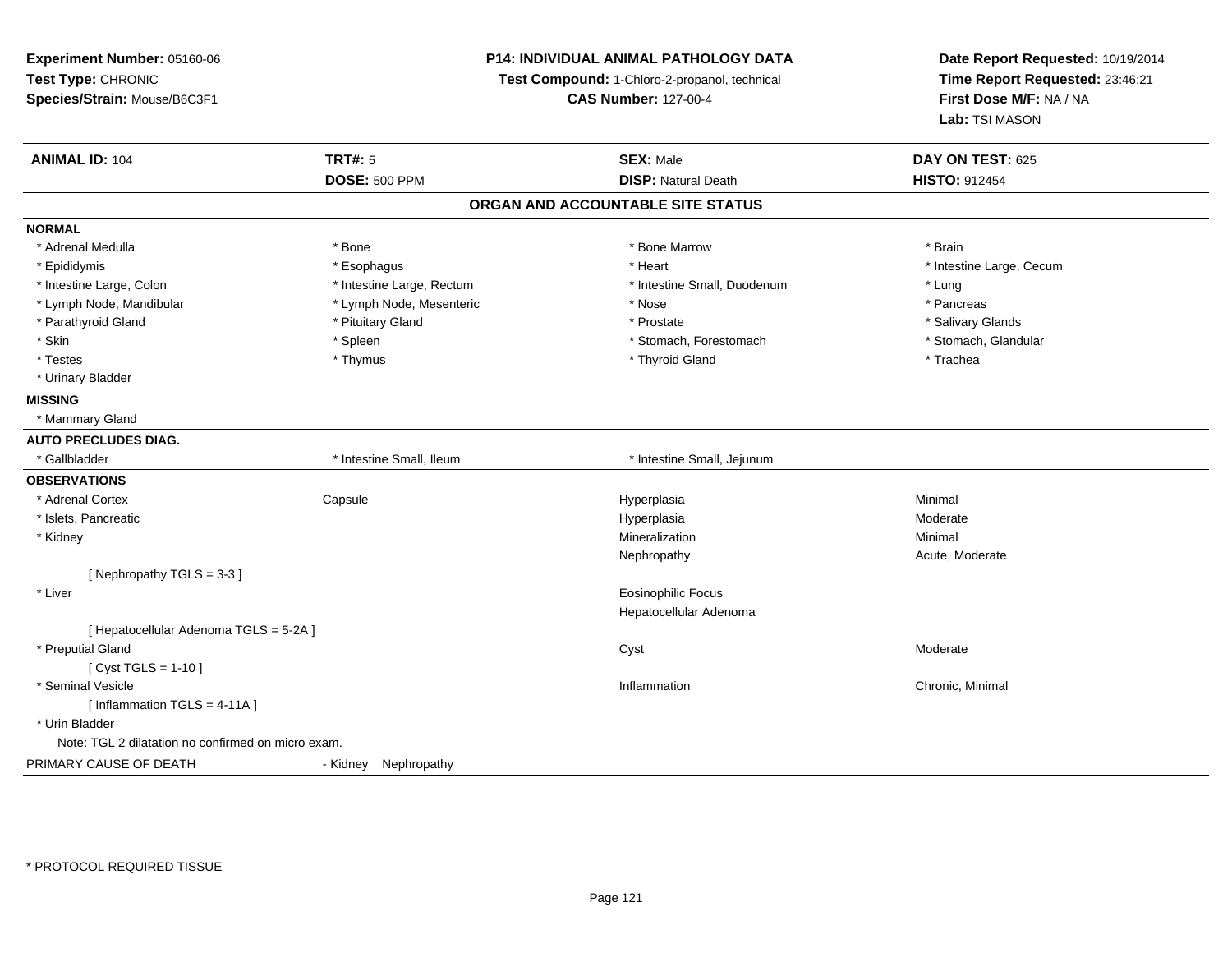| Experiment Number: 05160-06<br>Test Type: CHRONIC<br>Species/Strain: Mouse/B6C3F1 | <b>P14: INDIVIDUAL ANIMAL PATHOLOGY DATA</b><br>Test Compound: 1-Chloro-2-propanol, technical<br><b>CAS Number: 127-00-4</b> |                                   | Date Report Requested: 10/19/2014<br>Time Report Requested: 23:46:21<br>First Dose M/F: NA / NA<br>Lab: TSI MASON |  |
|-----------------------------------------------------------------------------------|------------------------------------------------------------------------------------------------------------------------------|-----------------------------------|-------------------------------------------------------------------------------------------------------------------|--|
| <b>ANIMAL ID: 105</b>                                                             | <b>TRT#: 5</b>                                                                                                               | <b>SEX: Male</b>                  | DAY ON TEST: 607                                                                                                  |  |
|                                                                                   | <b>DOSE: 500 PPM</b>                                                                                                         | <b>DISP: Natural Death</b>        | <b>HISTO: 912455</b>                                                                                              |  |
|                                                                                   |                                                                                                                              | ORGAN AND ACCOUNTABLE SITE STATUS |                                                                                                                   |  |
| <b>NORMAL</b>                                                                     |                                                                                                                              |                                   |                                                                                                                   |  |
| * Adrenal Medulla                                                                 | * Bone                                                                                                                       | * Bone Marrow                     | * Brain                                                                                                           |  |
| * Epididymis                                                                      | * Esophagus                                                                                                                  | * Heart                           | * Intestine Large, Colon                                                                                          |  |
| * Intestine Large, Rectum                                                         | * Lymph Node, Mandibular                                                                                                     | * Lymph Node, Mesenteric          | * Nose                                                                                                            |  |
| * Pancreas                                                                        | * Parathyroid Gland                                                                                                          | * Pituitary Gland                 | * Prostate                                                                                                        |  |
| * Salivary Glands                                                                 | * Seminal Vesicle                                                                                                            | * Skin                            | * Stomach, Forestomach                                                                                            |  |
| * Stomach, Glandular                                                              | * Testes                                                                                                                     | * Thymus                          | * Thyroid Gland                                                                                                   |  |
| * Trachea                                                                         |                                                                                                                              |                                   |                                                                                                                   |  |
| <b>MISSING</b>                                                                    |                                                                                                                              |                                   |                                                                                                                   |  |
| * Mammary Gland                                                                   |                                                                                                                              |                                   |                                                                                                                   |  |
| <b>AUTO PRECLUDES DIAG.</b>                                                       |                                                                                                                              |                                   |                                                                                                                   |  |
| * Gallbladder                                                                     | * Intestine Large, Cecum                                                                                                     | * Intestine Small, Duodenum       | * Intestine Small, Ileum                                                                                          |  |
| * Intestine Small, Jejunum                                                        | * Urinary Bladder                                                                                                            |                                   |                                                                                                                   |  |
| <b>OBSERVATIONS</b>                                                               |                                                                                                                              |                                   |                                                                                                                   |  |
| * Adrenal Cortex                                                                  | Capsule                                                                                                                      | Hyperplasia                       | Minimal                                                                                                           |  |
| * Islets, Pancreatic                                                              |                                                                                                                              | Hyperplasia                       | Mild                                                                                                              |  |
| * Kidney                                                                          |                                                                                                                              | Nephropathy                       | Chronic, Mild                                                                                                     |  |
| * Liver                                                                           |                                                                                                                              | <b>Eosinophilic Focus</b>         |                                                                                                                   |  |
|                                                                                   |                                                                                                                              | Hepatocellular Adenoma            |                                                                                                                   |  |
|                                                                                   |                                                                                                                              | Hepatocellular Carcinoma          |                                                                                                                   |  |
| [ Eosinophilic Focus TGLS = 4-2A ]                                                |                                                                                                                              |                                   |                                                                                                                   |  |
| [ Hepatocellular Adenoma TGLS = 3-2 ]                                             |                                                                                                                              |                                   |                                                                                                                   |  |
| [ Hepatocellular Carcinoma TGLS = 2-2B ]                                          |                                                                                                                              |                                   |                                                                                                                   |  |
| * Lung                                                                            |                                                                                                                              | Hepatocellular Carcinoma          | Metastatic (Liver)                                                                                                |  |
| * Preputial Gland                                                                 |                                                                                                                              | Cyst                              | Moderate                                                                                                          |  |
| [ $Cyst TGLS = 5-10$ ]                                                            |                                                                                                                              |                                   |                                                                                                                   |  |
| * Spleen                                                                          |                                                                                                                              | Hematopoietic Cell Proliferation  | Moderate                                                                                                          |  |
| PRIMARY CAUSE OF DEATH                                                            | - Liver Hepatocellular Carcinoma                                                                                             |                                   |                                                                                                                   |  |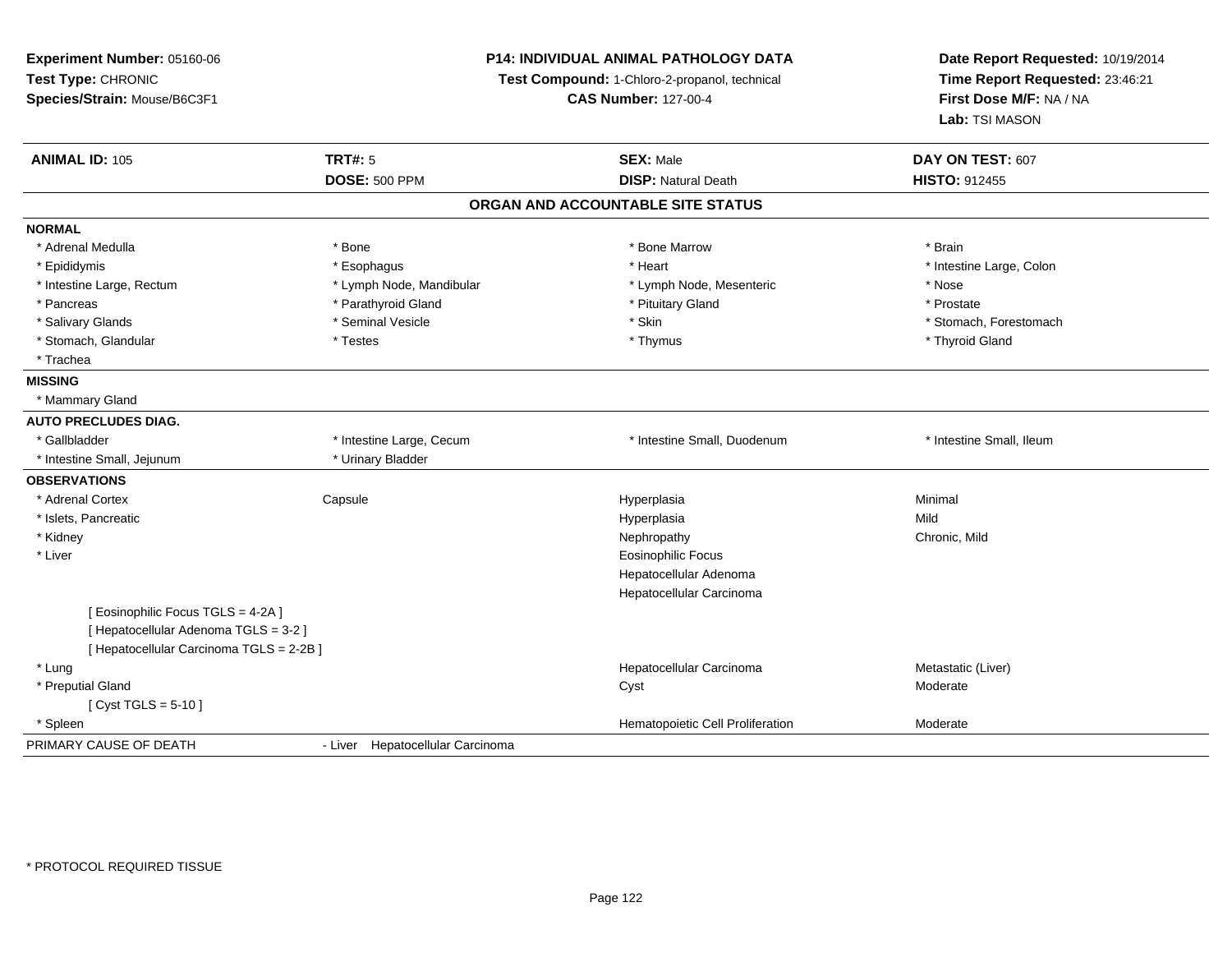**Experiment Number:** 05160-06**Test Type:** CHRONIC **Species/Strain:** Mouse/B6C3F1**P14: INDIVIDUAL ANIMAL PATHOLOGY DATATest Compound:** 1-Chloro-2-propanol, technical **CAS Number:** 127-00-4**Date Report Requested:** 10/19/2014**Time Report Requested:** 23:46:21**First Dose M/F:** NA / NA**Lab:** TSI MASON**ANIMAL ID:** 106**6 DAY ON TEST:** 729 **DOSE:** 500 PPM**DISP:** Terminal Sacrifice **HISTO:** 912456 **ORGAN AND ACCOUNTABLE SITE STATUSNORMAL**\* Adrenal Medulla \* \* Annual Medulla \* Brain \* Bone \* \* Bone Marrow \* Bone Marrow \* \* Brain \* Brain \* Brain \* Brain \* Brain \* Brain \* Brain \* Brain \* Brain \* Brain \* Brain \* Brain \* Brain \* Brain \* Brain \* Brain \* Brain \* \* Heart \* Epididymis \* Esophagus \* Gallbladder \* Heart\* Intestine Large, Cecum \* Intestine Large, Colon \* Intestine Large, Rectum \* Intestine Small, Duodenum \* Intestine Small, Ileum \* Intestine Small, Jejunum \* Lung \* Lymph Node, Mandibular\* Lymph Node, Mesenteric \* The state of the state of the state of the state of the state of the state of the state of the state of the state of the state of the state of the state of the state of the state of the state of \* Pituitary Gland \* \* \* \* Prostate \* \* Prostate \* \* Salivary Glands \* \* Salivary Glands \* \* Seminal Vesicle \* Skin \* Stomach, Forestomach \* Stomach \* Stomach, Skin \* Stomach, Glandular \* Testes \* Testes \* Urinary Bladder \* Thymus \* Thyroid Gland \* Trachea \* Urinary Bladder \* **MISSING** \* Mammary Gland**OBSERVATIONS** \* Adrenal Cortexx and the state of the state of the state of the Hypertrophy Separate Separate Separate Separate Separate Separate Separate Separate Separate Separate Separate Separate Separate Separate Separate Separate Separate Separate \* Islets, Pancreaticc and the contract of the contract of the contract of the contract of the contract of the contract of the contract of the contract of the contract of the contract of the contract of the contract of the contract of the cont a **Moderate**  \* Kidneyy the control of the control of the control of the control of the control of the control of the control of the control of the control of the control of the control of the control of the control of the control of the contro Nephropathy Chronic, Minimal \* Liver Eosinophilic Focus Hepatocellular Adenoma Multiple [ Eosinophilic Focus TGLS = 5-2 ][ Hepatocellular Adenoma TGLS = 3,4-2+2A ] \* Preputial Glandd and the control of the control of the control of the control of the control of the control of the control of the control of the control of the control of the control of the control of the control of the control of the co [ Cyst TGLS = 1-10 ] \* Spleen Hemangiosarcoma [ Hemangiosarcoma TGLS = 2-12 ]PRIMARY CAUSE OF DEATH-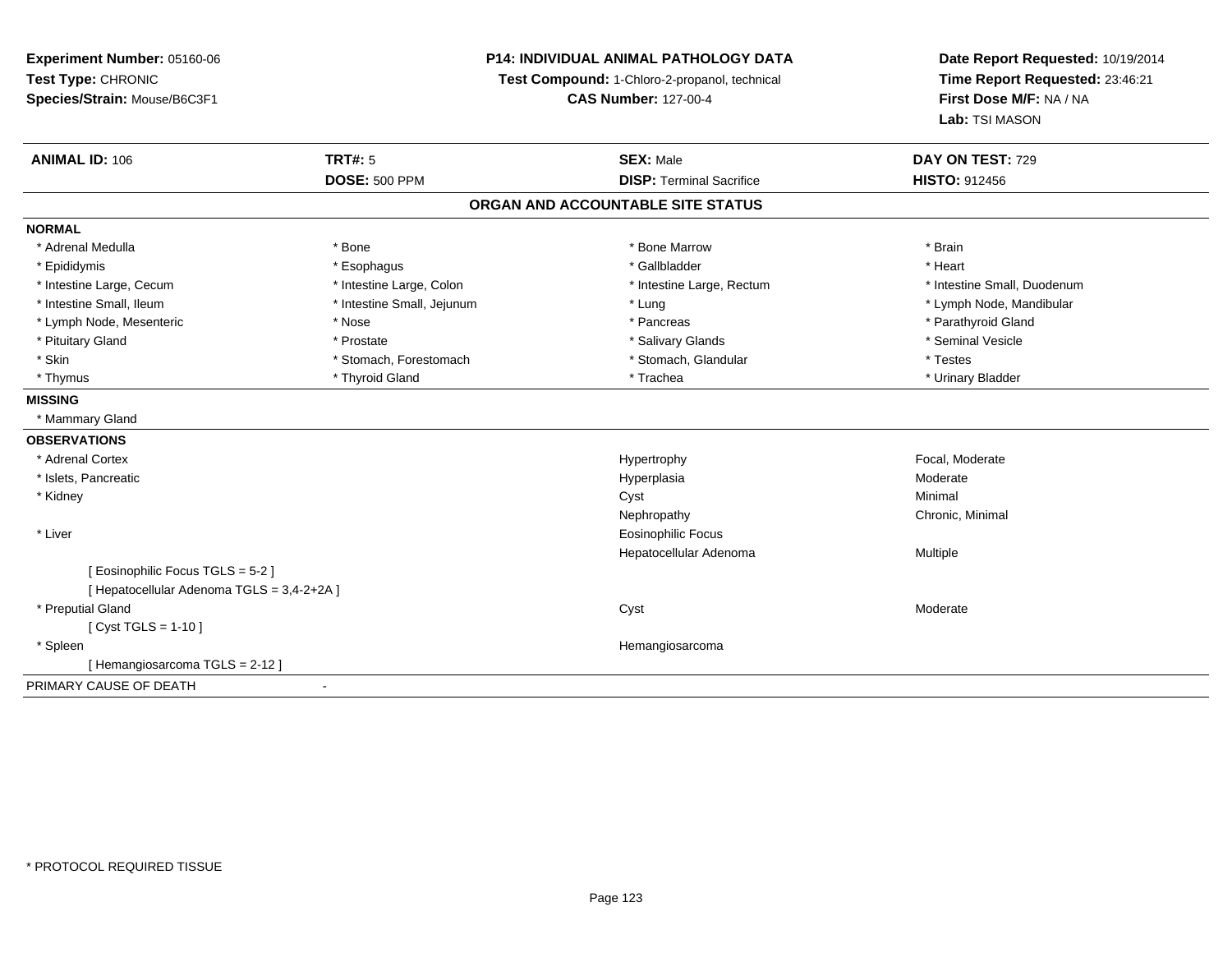# **P14: INDIVIDUAL ANIMAL PATHOLOGY DATA**

**Test Compound:** 1-Chloro-2-propanol, technical

**CAS Number:** 127-00-4

| <b>ANIMAL ID: 107</b>                                            | <b>TRT#: 5</b>            | <b>SEX: Male</b>                | DAY ON TEST: 638         |  |  |
|------------------------------------------------------------------|---------------------------|---------------------------------|--------------------------|--|--|
|                                                                  | <b>DOSE: 500 PPM</b>      | <b>DISP:</b> Moribund Sacrifice | <b>HISTO: 912457</b>     |  |  |
| ORGAN AND ACCOUNTABLE SITE STATUS                                |                           |                                 |                          |  |  |
| <b>NORMAL</b>                                                    |                           |                                 |                          |  |  |
| * Adrenal Medulla                                                | * Bone                    | * Bone Marrow                   | * Epididymis             |  |  |
| * Esophagus                                                      | * Gallbladder             | * Heart                         | * Intestine Large, Cecum |  |  |
| * Intestine Large, Colon                                         | * Intestine Large, Rectum | * Intestine Small, Duodenum     | * Intestine Small, Ileum |  |  |
| * Intestine Small, Jejunum                                       | * Lung                    | * Lymph Node, Mandibular        | * Lymph Node, Mesenteric |  |  |
| * Nose                                                           | * Pancreas                | * Parathyroid Gland             | * Pituitary Gland        |  |  |
| * Prostate                                                       | * Salivary Glands         | * Seminal Vesicle               | * Skin                   |  |  |
| * Spleen                                                         | * Stomach, Forestomach    | * Stomach, Glandular            | * Testes                 |  |  |
| * Thymus                                                         | * Thyroid Gland           | * Trachea                       | * Urinary Bladder        |  |  |
| <b>MISSING</b>                                                   |                           |                                 |                          |  |  |
| * Mammary Gland                                                  |                           |                                 |                          |  |  |
| <b>OBSERVATIONS</b>                                              |                           |                                 |                          |  |  |
| * Adrenal Cortex                                                 | Capsule                   | Hyperplasia                     | Mild                     |  |  |
| [Hyperplasia TGLS = 4-7]                                         |                           |                                 |                          |  |  |
| * Brain                                                          | Thalamus                  | Mineralization                  | Minimal                  |  |  |
| * Islets, Pancreatic                                             |                           | Hyperplasia                     | Moderate                 |  |  |
| * Kidney                                                         |                           | Cyst                            | Minimal                  |  |  |
|                                                                  |                           | Hydronephrosis                  | Mild                     |  |  |
|                                                                  |                           | Mineralization                  | Mild                     |  |  |
|                                                                  |                           | Nephropathy                     | Acute, Moderate          |  |  |
| [Nephropathy TGLS = 5-3]                                         |                           |                                 |                          |  |  |
| * Liver                                                          |                           | Eosinophilic Focus              |                          |  |  |
|                                                                  |                           | Hepatocellular Adenoma          |                          |  |  |
| [ Eosinophilic Focus TGLS = 6-2 ]                                |                           |                                 |                          |  |  |
| [ Hepatocellular Adenoma TGLS = 7-2 ]                            |                           |                                 |                          |  |  |
| * Preputial Gland                                                |                           | Cyst                            | Marked                   |  |  |
| [ $Cyst TGLS = 1-10$ ]                                           |                           |                                 |                          |  |  |
| * Sem Ves                                                        |                           |                                 |                          |  |  |
| Note: TGL 3 seminal vesicles within normal limits on micro exam. |                           |                                 |                          |  |  |
| * Urin Bladder                                                   |                           |                                 |                          |  |  |
| Note: TGL 2 distention not confirmed on micro exam.              |                           |                                 |                          |  |  |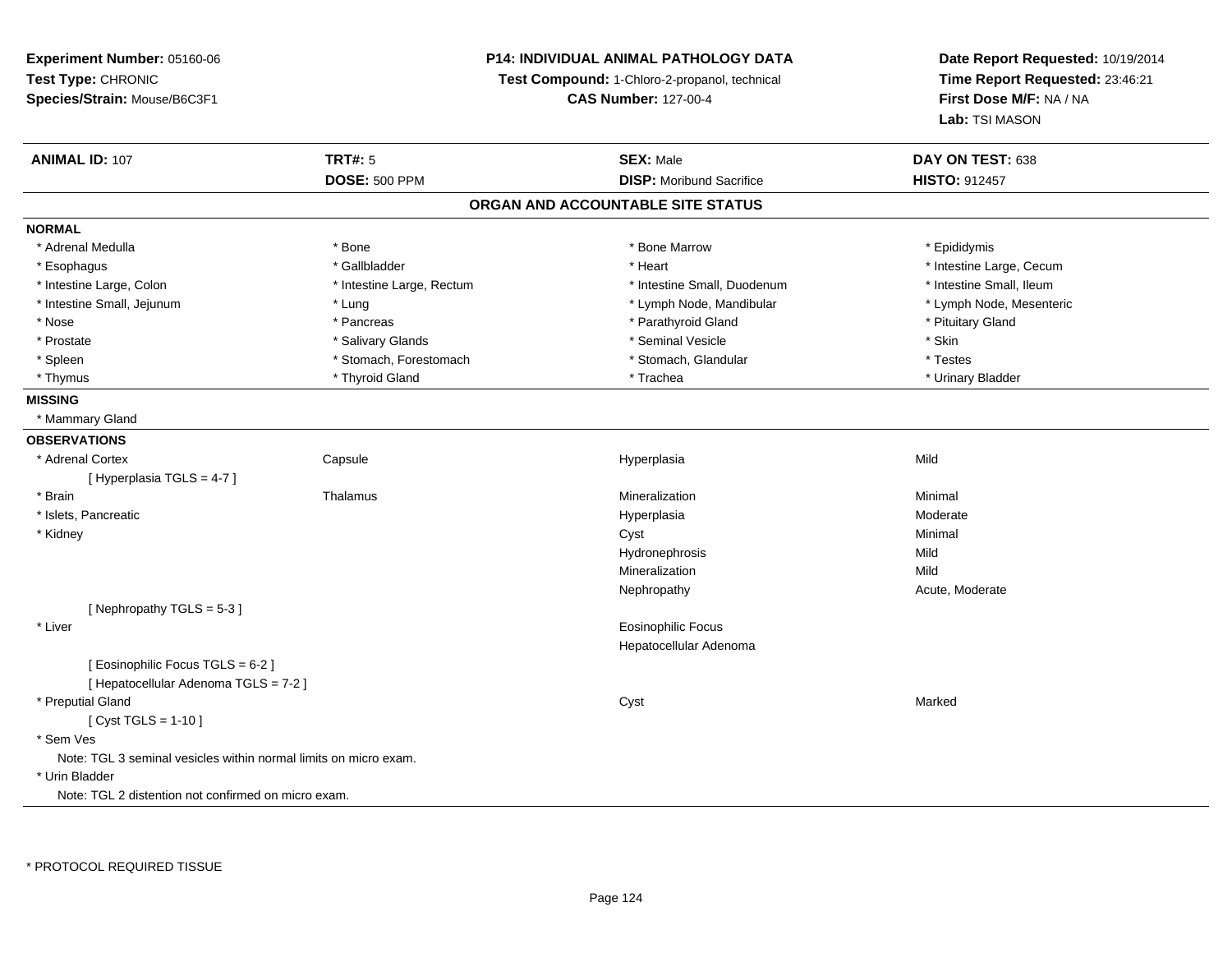| <b>Experiment Number: 05160-06</b><br>Test Type: CHRONIC<br>Species/Strain: Mouse/B6C3F1 | <b>P14: INDIVIDUAL ANIMAL PATHOLOGY DATA</b><br>Test Compound: 1-Chloro-2-propanol, technical<br><b>CAS Number: 127-00-4</b> |                                   | Date Report Requested: 10/19/2014<br>Time Report Requested: 23:46:21<br>First Dose M/F: NA / NA<br>Lab: TSI MASON |
|------------------------------------------------------------------------------------------|------------------------------------------------------------------------------------------------------------------------------|-----------------------------------|-------------------------------------------------------------------------------------------------------------------|
| <b>ANIMAL ID: 107</b>                                                                    | TRT#: 5                                                                                                                      | <b>SEX: Male</b>                  | DAY ON TEST: 638                                                                                                  |
|                                                                                          | <b>DOSE: 500 PPM</b>                                                                                                         | <b>DISP:</b> Moribund Sacrifice   | <b>HISTO: 912457</b>                                                                                              |
|                                                                                          |                                                                                                                              | ORGAN AND ACCOUNTABLE SITE STATUS |                                                                                                                   |
| PRIMARY CAUSE OF DEATH                                                                   | - Kidney Nephropathy                                                                                                         |                                   |                                                                                                                   |
| CONTRIBUTORY CAUSE OF DEATH                                                              | - Kidney Hydronephrosis                                                                                                      |                                   |                                                                                                                   |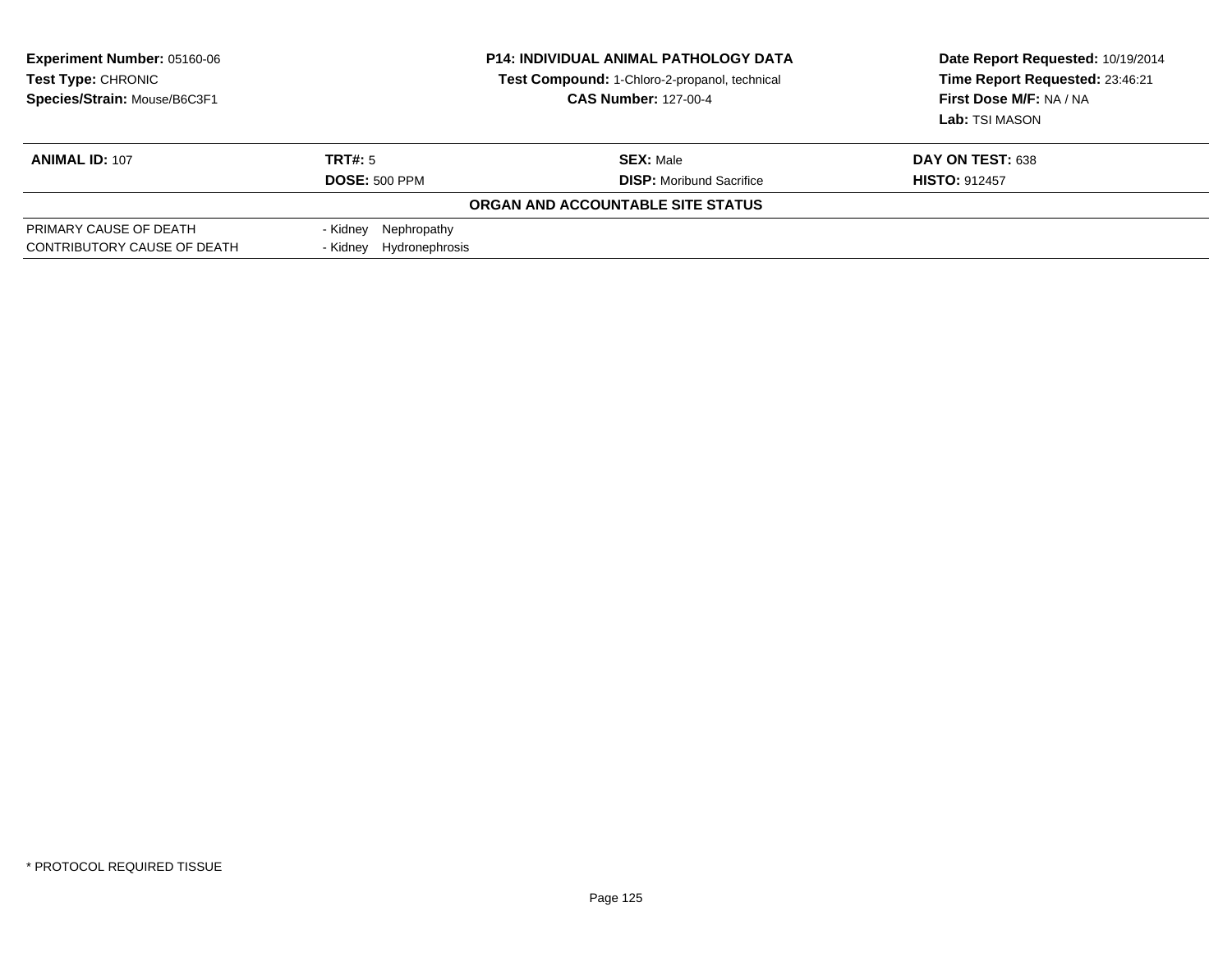**Experiment Number:** 05160-06**Test Type:** CHRONIC **Species/Strain:** Mouse/B6C3F1**P14: INDIVIDUAL ANIMAL PATHOLOGY DATATest Compound:** 1-Chloro-2-propanol, technical **CAS Number:** 127-00-4**Date Report Requested:** 10/19/2014**Time Report Requested:** 23:46:21**First Dose M/F:** NA / NA**Lab:** TSI MASON**ANIMAL ID:** 108**TRT#:** 5 **SEX:** Male **DAY ON TEST:** 729 **DOSE:** 500 PPM**DISP:** Terminal Sacrifice **HISTO:** 912458 **ORGAN AND ACCOUNTABLE SITE STATUSNORMAL**\* Adrenal Medulla \* Adrenal Medulla \* \* The matter of the state of the state of the Marrow \* Bone Marrow \* Adrenal Medulla \* Epididymis \* Epididymis \* Bone Marrow \* Adrenal Medulla \* Epididymis \* Epididymis \* Epididymis \* Epididymis \* Epidi \* Esophagus \* https://www.fragustage.com/web/2019/heart \* Heart \* Heart \* Heart \* Intestine Large, Cecum \* Intestine Large, Cecum \* Gallbladder \* Callbladder \* 11 and 12 and 12 and 12 and 12 and 12 and 12 and 12 and 12 and \* Intestine Small, Ileum \* Intestine Large, Colon \* Intestine Large, Rectum \* Intestine Small, Duodenum \* Intestine Small, Duodenum \* Intestine Small, Jejunum \* Liver \* Lung \* Lymph Node, Mandibular \* Lymph Node, Mesenteric \* The state of the state of the state of the state of the state of the state of the state of the state of the state of the state of the state of the state of the state of the state of the state of \* Pituitary Gland \* \* \* \* Prostate \* \* Prostate \* \* Salivary Glands \* \* Salivary Glands \* \* Seminal Vesicle \* Stomach. Glandular \* Skin \* Spleen \* Spleen \* Spleen \* Stomach, Forestomach \* Stomach, Forestomach \* Testes \* Thymus \* Thyroid Gland \* Trachea \* Urinary Bladder**MISSING** \* Mammary Gland**OBSERVATIONS** \* Adrenal Cortex Capsule Hyperplasia Minimal HypertrophyHypertrophy **Example 19 Transformation Focal, Mild** Mineralization \* Brainn and the matter of the Thalamus and the Minimal of the Minimal of the Minimal of the Minimal of the Minimal o<br>Thalamus and the Minimal of the Minimal of the Minimal of the Minimal of the Minimal of the Minimal of the Min \* Islets, Pancreaticc and the contract of the contract of the contract of the contract of the contract of the contract of the contract of the contract of the contract of the contract of the contract of the contract of the contract of the cont a Mild \* Kidneyy the controller of the controller of the controller of the controller of the controller of the controller of the controller of the controller of the controller of the controller of the controller of the controller of the \* Preputial Glandd and the control of the control of the control of the control of the control of the control of the control of the control of the control of the control of the control of the control of the control of the control of the co [ Cyst TGLS = 1-10 ]PRIMARY CAUSE OF DEATH-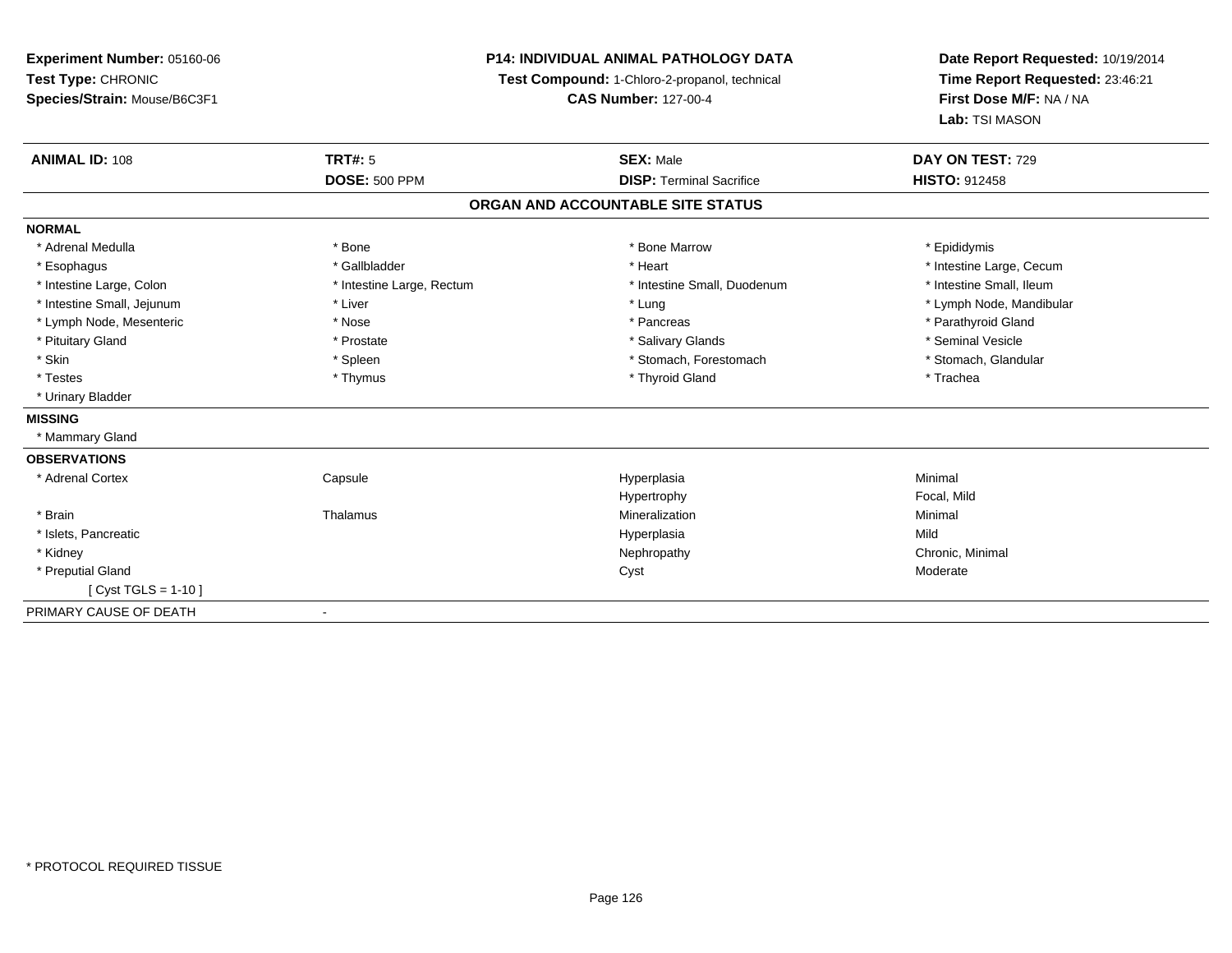**Experiment Number:** 05160-06**Test Type:** CHRONIC **Species/Strain:** Mouse/B6C3F1**P14: INDIVIDUAL ANIMAL PATHOLOGY DATATest Compound:** 1-Chloro-2-propanol, technical **CAS Number:** 127-00-4**Date Report Requested:** 10/19/2014**Time Report Requested:** 23:46:21**First Dose M/F:** NA / NA**Lab:** TSI MASON**ANIMAL ID:** 109**TRT#:** 5 **SEX:** Male **DAY ON TEST:** 729 **DOSE:** 500 PPM**DISP:** Terminal Sacrifice **HISTO:** 912459 **ORGAN AND ACCOUNTABLE SITE STATUSNORMAL**\* Adrenal Medulla \* \* Annual Medulla \* Brain \* Bone \* \* Bone Marrow \* Bone Marrow \* \* Brain \* Brain \* Brain \* Brain \* Brain \* Brain \* Brain \* Brain \* Brain \* Brain \* Brain \* Brain \* Brain \* Brain \* Brain \* Brain \* Brain \* \* Heart \* Epididymis \* Esophagus \* Gallbladder \* Heart \* Intestine Large, Cecum \* Intestine Large, Colon \* Intestine Large, Rectum \* Intestine Small, Duodenum\* Intestine Small, Ileum \* \* Thestine Small, Jejunum \* \* Sets, Pancreatic \* \* Thestine Small, Nejunum \* Lymph Node, Mandibular \* Lymph Node, Mesenteric \* The state of the state of the state of the state of the state of the state of the state of the state of the state of the state of the state of the state of the state of the state of the state of \* Preputial Gland \* \* Annual vesicle \* \* Prostate \* \* Salivary Glands \* \* Salivary Glands \* \* Seminal Vesicle \* \* Stomach. Glandular \* Skin \* Stomach, Forestomach \* Spleen \* Stomach, Forestomach \* Stomach, Forestomach \* Testes \* Thymus \* Thyroid Gland \* Trachea \* Urinary Bladder**MISSING** \* Mammary Gland**OBSERVATIONS** \* Adrenal Cortex Capsule Hyperplasia Mild Hypertrophy Focal, MildChronic, Minimal \* Kidneyy the controller of the controller of the controller of the controller of the controller of the controller of the controller of the controller of the controller of the controller of the controller of the controller of the \* Liver Eosinophilic Focus Hemangiosarcoma Multiple Hepatocellular Adenoma Multiple [ Eosinophilic Focus TGLS = 4,5-2B+2C ][ Hemangiosarcoma TGLS = 3,6-2A+2D ][ Hepatocellular Adenoma TGLS = 2,3-2+2A ] \* Lung Alveolar/Bronchiolar Adenoma [ Alveolar/Bronchiolar Adenoma TGLS = 7-1 ]**Mesentery** y the contract of the contract of the contract of the contract of the contract of the contract of the contract of the contract of the contract of the contract of the contract of the contract of the contract of the contract  $[$  Necrosis TGLS = 1-5A  $]$  \* Pancreas Note: TGL 1 nodule involves mesentery rather than pancreas on micro exam. \* Pituitary Gland Pars Distalis Cyst Minimal PRIMARY CAUSE OF DEATH-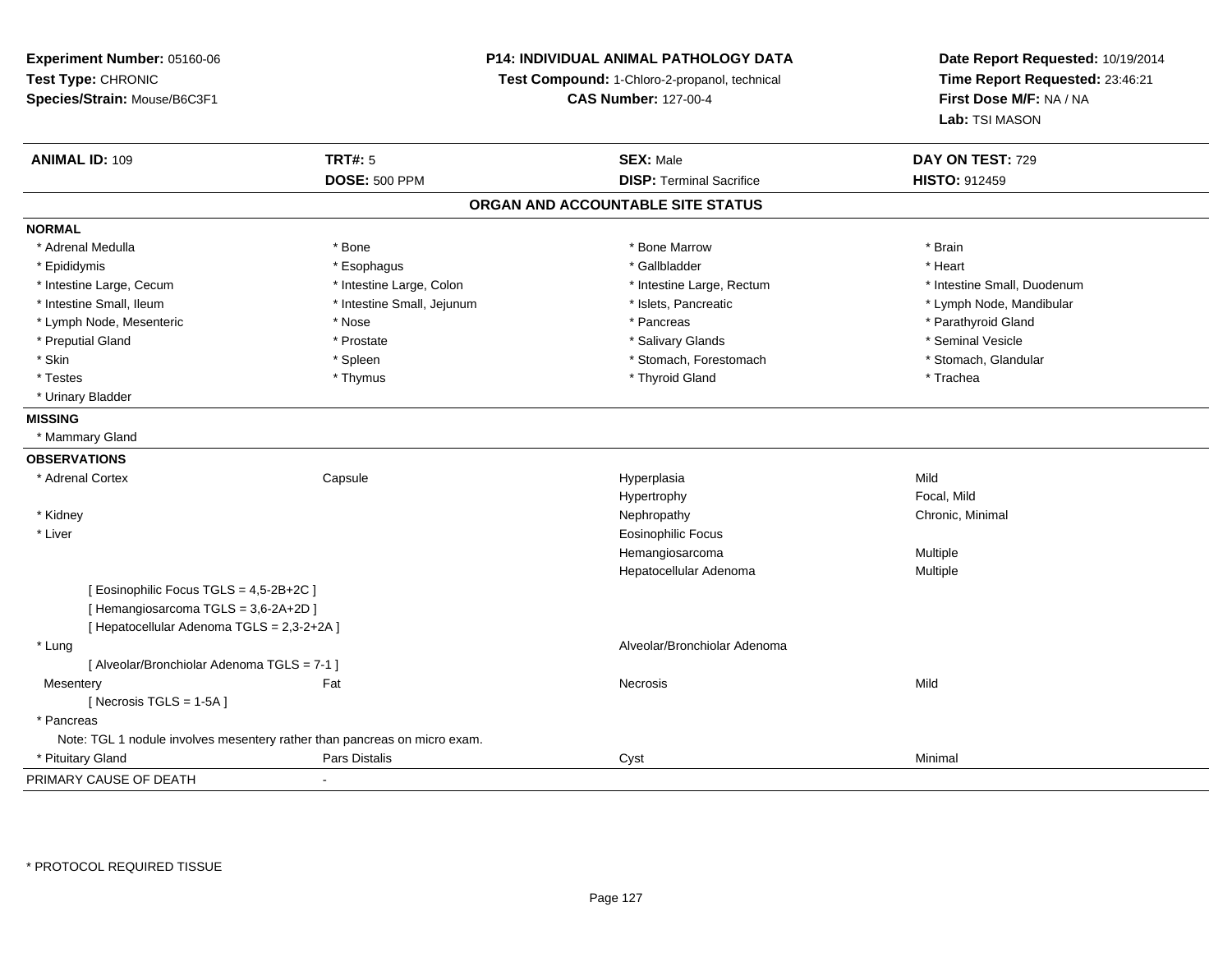**Experiment Number:** 05160-06**Test Type:** CHRONIC **Species/Strain:** Mouse/B6C3F1**P14: INDIVIDUAL ANIMAL PATHOLOGY DATATest Compound:** 1-Chloro-2-propanol, technical **CAS Number:** 127-00-4**Date Report Requested:** 10/19/2014**Time Report Requested:** 23:46:21**First Dose M/F:** NA / NA**Lab:** TSI MASON**ANIMAL ID:** 110**TRT#:** 5 **SEX:** Male **DAY ON TEST:** 608 **DOSE:** 500 PPM**DISP:** Moribund Sacrifice **HISTO:** 912460 **ORGAN AND ACCOUNTABLE SITE STATUSNORMAL**\* Adrenal Medulla \* \* Annual Medulla \* Brain \* Bone \* \* Bone Marrow \* Bone Marrow \* \* Brain \* Brain \* Brain \* Brain \* Brain \* Brain \* Brain \* Brain \* Brain \* Brain \* Brain \* Brain \* Brain \* Brain \* Brain \* Brain \* Brain \* \* Esophagus \* https://www.fragustage.com/web/2019/heart \* Heart \* Heart \* Heart \* Intestine Large, Cecum \* Intestine Large, Cecum \* Sallbladder \* The state of the state of the state of the state of the state of the state o \* Intestine Small, Ileum \* Intestine Large, Colon \* Intestine Large, Rectum \* Intestine Small, Duodenum \* Intestine Small, Duodenum \* Intestine Small, Jejunum \* The matches of the state of the Kidney \* Cymph Node, Mesenteric \* The matches \* Pancreas \* Pancreas \* Prostate \* Parathyroid Gland \* **All and \* Pituitary Gland \* Prostate and \* Preputial Gland \* Preputial Gland** \* Preputial Gland \* Spleen \* Salivary Glands \* \* \* Sheen \* Seminal Vesicle \* \* \* Stan \* \* Skin \* \* Skin \* \* Spleen \* \* Spleen \* \* Spleen \* \* Thymus \* Stomach, Forestomach \* Testes \* Stomach, Glandular \* Testes \* Testes \* Testes \* Testes \* Testes \* Testes \* T \* Thyroid Gland \* Trachea \* Trachea \* Trachea \* Urinary Bladder **MISSING** \* Mammary Gland**OBSERVATIONS** \* Adrenal Cortex**Capsule**  Hyperplasia Minimal Hypertrophy Focal, Minimal \* Epididymis Spermatocelee Mild Harderian Glandd<sub>d</sub> Carcinoma [ Carcinoma TGLS = 3-13 ] \* Islets, Pancreaticc and the contract of the contract of the contract of the contract of the contract of the contract of the contract of the contract of the contract of the contract of the contract of the contract of the contract of the cont a **Marked**  \* Liver Hepatocellular Carcinoma[ Hepatocellular Carcinoma TGLS = 4-2 ] \* Lungg and the contract of the contract of the contract of the contract of the contract of the contract of the contract of the contract of the contract of the contract of the contract of the contract of the contract of the cont [ Carcinoma TGLS = 5-1 ] \* Lymph Node, Mandibularr and the contract of the contract of the contract of the contract of the contract of the contract of the contract of the contract of the contract of the contract of the contract of the contract of the contract of the cont Carcinoma<br>Carcinoma<br>Metastatic (Harderian Gland)<br>Metastatic (Harderian Gland) \* Nosee and the contract of the contract of the contract of the contract of the contract of the contract of the contract of the contract of the contract of the contract of the contract of the contract of the contract of the cont \* Sem Ves Note: TGL 2 seminal vesicle within normal limits on micro exam.PRIMARY CAUSE OF DEATH-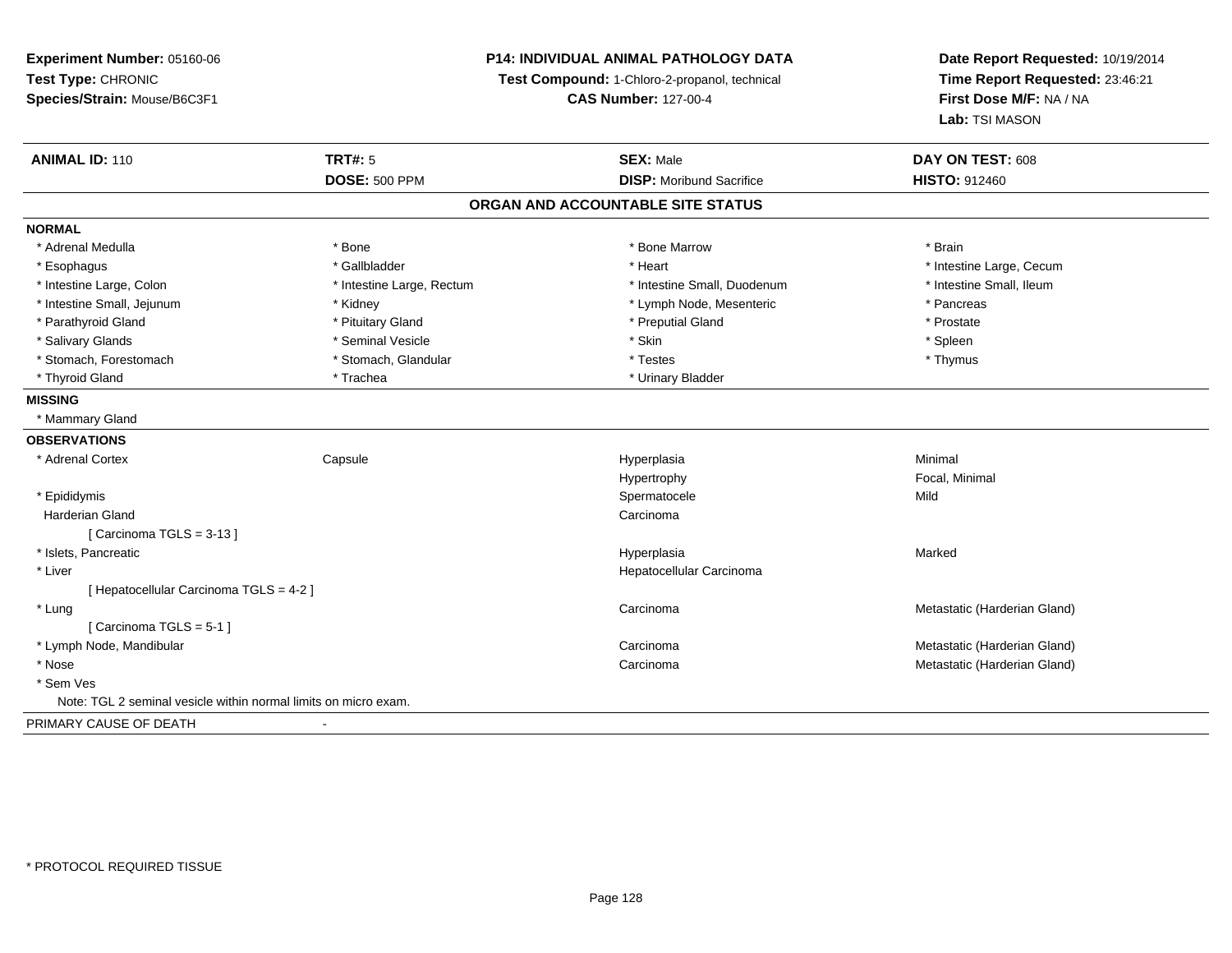**Experiment Number:** 05160-06**Test Type:** CHRONIC **Species/Strain:** Mouse/B6C3F1**P14: INDIVIDUAL ANIMAL PATHOLOGY DATATest Compound:** 1-Chloro-2-propanol, technical **CAS Number:** 127-00-4**Date Report Requested:** 10/19/2014**Time Report Requested:** 23:46:21**First Dose M/F:** NA / NA**Lab:** TSI MASON**ANIMAL ID:** 111**TRT#:** 5 **SEX:** Male **SEX:** Male **DAY ON TEST:** 729 **DOSE:** 500 PPM**DISP:** Terminal Sacrifice **HISTO:** 912461 **ORGAN AND ACCOUNTABLE SITE STATUSNORMAL**\* Adrenal Medulla \* Adrenal Medulla \* \* The matter of the state of the state of the Marrow \* Bone Marrow \* Adrenal Medulla \* Epididymis \* Epididymis \* Bone Marrow \* Adrenal Medulla \* Epididymis \* Epididymis \* Epididymis \* Epididymis \* Epidi \* Esophagus \* https://www.fragustage.com/web/2019/heart \* Heart \* Heart \* Heart \* Intestine Large, Cecum \* Intestine Large, Cecum \* Gallbladder \* Callbladder \* 11 and 12 and 12 and 12 and 12 and 12 and 12 and 12 and 12 and \* Intestine Small, Ileum \* Intestine Large, Colon \* Intestine Large, Rectum \* Intestine Small, Duodenum \* Intestine Small, Duodenum \* Intestine Small, Jejunum \* Lung \* Lymph Node, Mesenteric \* Nose\* Salivary Glands \* Parathyroid Gland \* **Example 20** \* Pituitary Gland \* Prostate \* Prostate \* Prostate \* Seminal Vesicle \* The state of the set of the set of the set of the set of the set of the set of the set of the set of the set of the set of the set of the set of the set of the set of the set of the set of the set of th \* Stomach, Glandular \* \* Trachea \* Testes \* Thyroid Gland \* Thyroid Gland \* Trachea \* Trachea \* Trachea \* Trachea \* Urinary Bladder**MISSING** \* Mammary Gland \* Thymus**OBSERVATIONS** \* Adrenal Cortex**Capsule**  Hyperplasia Minimal Hypertrophy Focal, Minimal \* Brainn and the matter of the Thalamus and the Minimal of the Minimal of the Minimal of the Minimal of the Minimal o<br>Thalamus and the Minimal of the Minimal of the Minimal of the Minimal of the Minimal of the Minimal of the Min \* Islets, Pancreaticc and the contract of the contract of the contract of the contract of the contract of the contract of the contract of the contract of the contract of the contract of the contract of the contract of the contract of the cont a **Marked**  \* Kidneyy the controller of the controller of the controller of the controller of the controller of the controller of the controller of the controller of the controller of the controller of the controller of the controller of the \* Liver Eosinophilic Focus[ Eosinophilic Focus TGLS = 3-2A ] \* Lymph Node, Mandibular Hyperplasia Lymphoid, Mild \* Pancreass the control of the control of the control of the control of the control of the control of the control of the control of the control of the control of the control of the control of the control of the control of the contro \* Preputial Glandd and the control of the control of the control of the control of the control of the control of the control of the control of the control of the control of the control of the control of the control of the control of the co  $[$  Cyst TGLS = 2-10  $]$ PRIMARY CAUSE OF DEATH-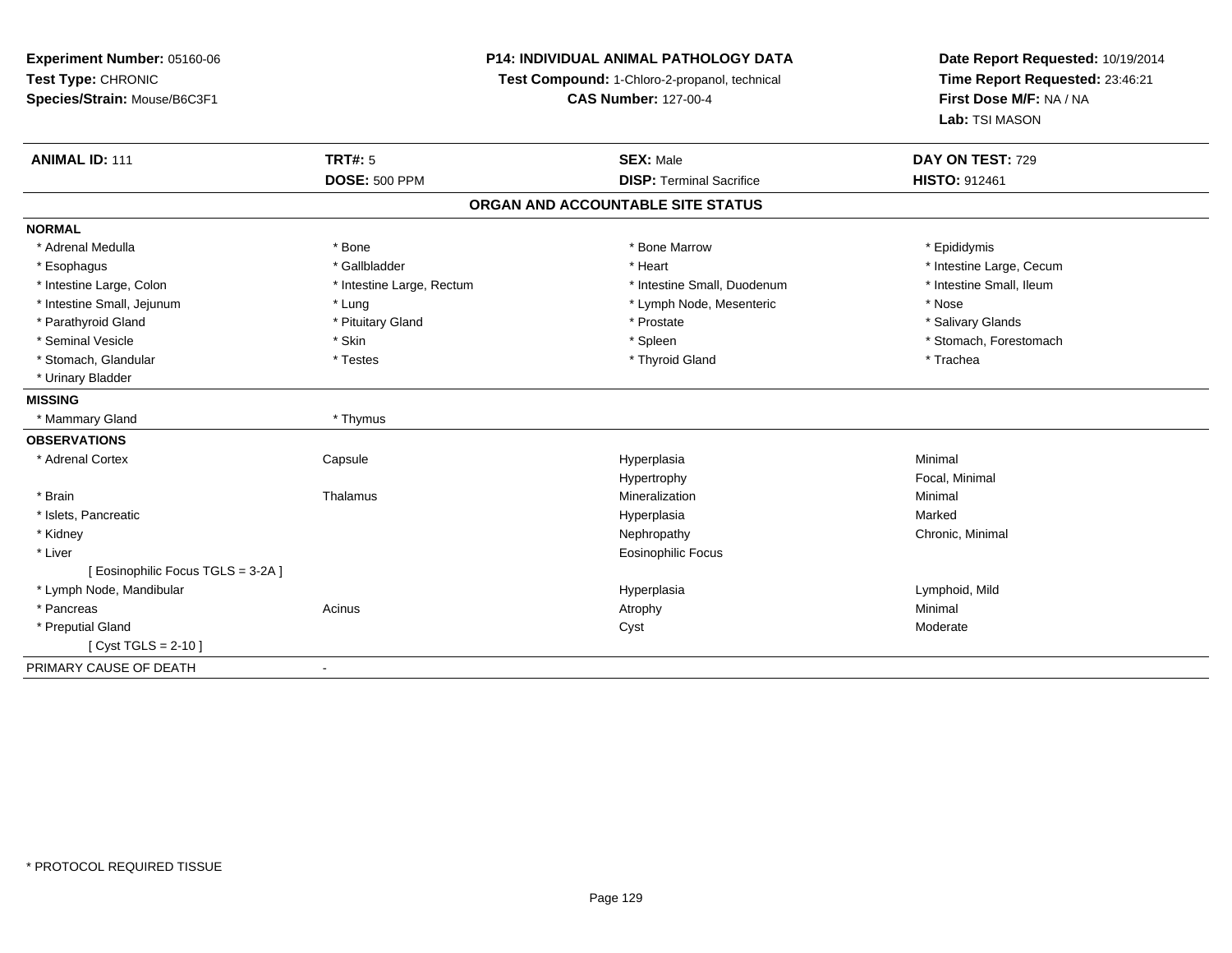# **P14: INDIVIDUAL ANIMAL PATHOLOGY DATA**

**Test Compound:** 1-Chloro-2-propanol, technical

**CAS Number:** 127-00-4

| <b>ANIMAL ID: 112</b>                    | <b>TRT#: 5</b>                                                               | <b>SEX: Male</b>                | DAY ON TEST: 729         |  |  |
|------------------------------------------|------------------------------------------------------------------------------|---------------------------------|--------------------------|--|--|
|                                          | <b>DOSE: 500 PPM</b>                                                         | <b>DISP: Terminal Sacrifice</b> | <b>HISTO: 912462</b>     |  |  |
| ORGAN AND ACCOUNTABLE SITE STATUS        |                                                                              |                                 |                          |  |  |
| <b>NORMAL</b>                            |                                                                              |                                 |                          |  |  |
| * Adrenal Medulla                        | * Bone                                                                       | * Bone Marrow                   | * Epididymis             |  |  |
| * Esophagus                              | * Gallbladder                                                                | * Heart                         | * Intestine Large, Cecum |  |  |
| * Intestine Large, Colon                 | * Intestine Large, Rectum                                                    | * Intestine Small, Duodenum     | * Intestine Small, Ileum |  |  |
| * Intestine Small, Jejunum               | * Lung                                                                       | * Lymph Node, Mandibular        | * Lymph Node, Mesenteric |  |  |
| * Nose                                   | * Pancreas                                                                   | * Parathyroid Gland             | * Pituitary Gland        |  |  |
| * Preputial Gland                        | * Prostate                                                                   | * Salivary Glands               | * Skin                   |  |  |
| * Spleen                                 | * Stomach, Forestomach                                                       | * Stomach, Glandular            | * Testes                 |  |  |
| * Thymus                                 | * Thyroid Gland                                                              | * Trachea                       | * Urinary Bladder        |  |  |
| <b>MISSING</b>                           |                                                                              |                                 |                          |  |  |
| * Mammary Gland                          |                                                                              |                                 |                          |  |  |
| <b>OBSERVATIONS</b>                      |                                                                              |                                 |                          |  |  |
| * Adrenal Cortex                         | Capsule                                                                      | Hyperplasia                     | Minimal                  |  |  |
|                                          |                                                                              | Hypertrophy                     | Focal, Marked            |  |  |
| * Brain                                  | Thalamus                                                                     | Mineralization                  | Minimal                  |  |  |
| * Islets, Pancreatic                     |                                                                              | Hyperplasia                     | Mild                     |  |  |
| * Kidney                                 |                                                                              | Nephropathy                     | Chronic, Mild            |  |  |
| * Liver                                  |                                                                              | Hepatocellular Adenoma          |                          |  |  |
|                                          |                                                                              | Hepatocellular Carcinoma        |                          |  |  |
| [ Hepatocellular Adenoma TGLS = 2-2 ]    |                                                                              |                                 |                          |  |  |
| [ Hepatocellular Carcinoma TGLS = 3-2A ] |                                                                              |                                 |                          |  |  |
| * Nose                                   |                                                                              |                                 |                          |  |  |
|                                          | Note: TGL 5 nodule involves tooth rather than nasal turbinate on micro exam. |                                 |                          |  |  |
| * Seminal Vesicle                        |                                                                              | Inflammation                    | Chronic, Mild            |  |  |
| [Inflammation TGLS = 1-11A]              |                                                                              |                                 |                          |  |  |
| Tooth                                    |                                                                              | Degeneration                    | Marked                   |  |  |
| [Degeneration TGLS = 5-9]                |                                                                              |                                 |                          |  |  |
| PRIMARY CAUSE OF DEATH                   |                                                                              |                                 |                          |  |  |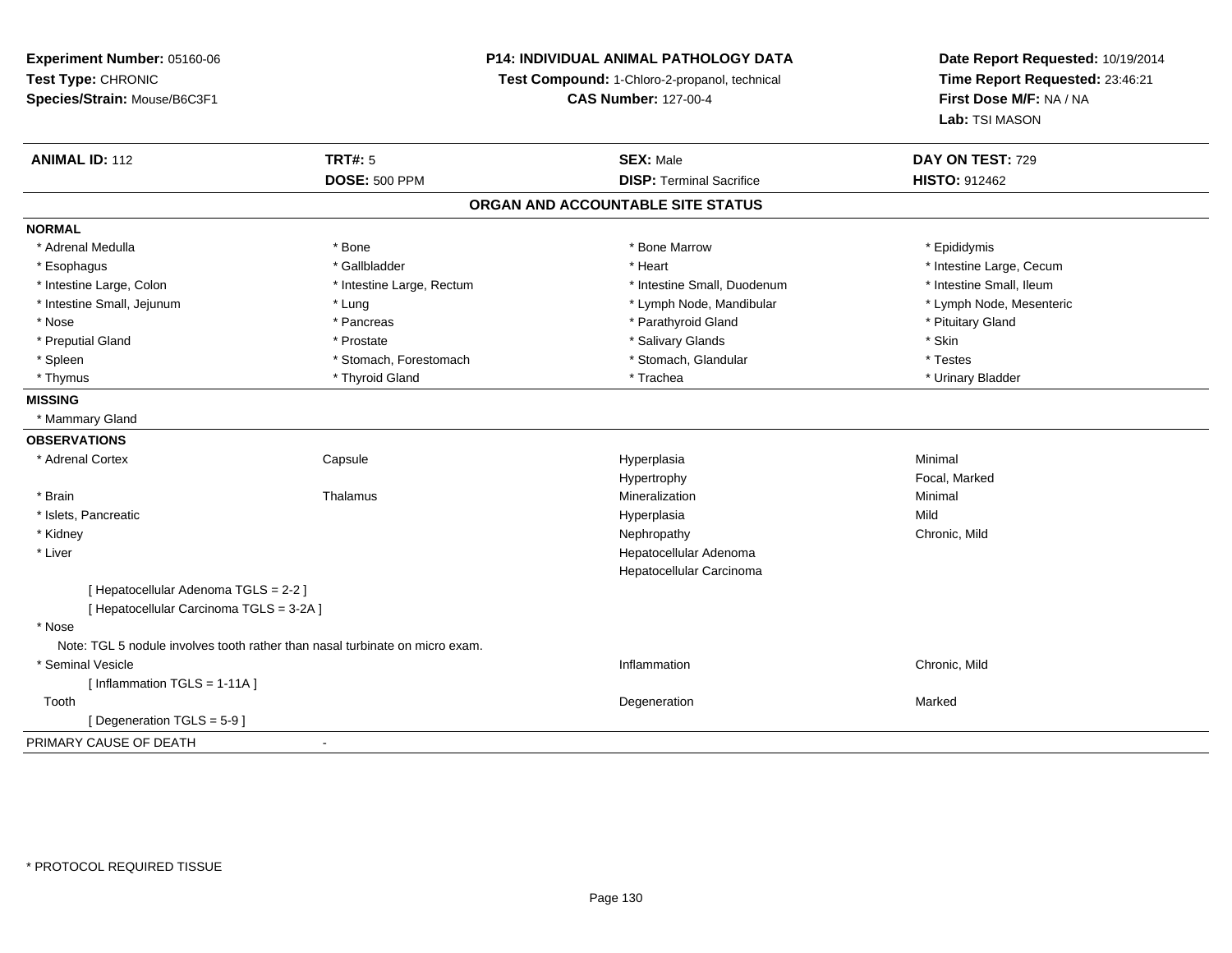**Experiment Number:** 05160-06**Test Type:** CHRONIC **Species/Strain:** Mouse/B6C3F1**ANIMAL ID:** 113**DOSE:** 500 PPM**NORMAL**

# **P14: INDIVIDUAL ANIMAL PATHOLOGY DATA**

**Test Compound:** 1-Chloro-2-propanol, technical

**CAS Number:** 127-00-4

| <b>ANIMAL ID: 113</b>                       | <b>TRT#: 5</b>                                                                        | <b>SEX: Male</b>                  | DAY ON TEST: 729         |  |
|---------------------------------------------|---------------------------------------------------------------------------------------|-----------------------------------|--------------------------|--|
|                                             | <b>DOSE: 500 PPM</b>                                                                  | <b>DISP: Terminal Sacrifice</b>   | <b>HISTO: 912463</b>     |  |
|                                             |                                                                                       | ORGAN AND ACCOUNTABLE SITE STATUS |                          |  |
| <b>NORMAL</b>                               |                                                                                       |                                   |                          |  |
| * Adrenal Medulla                           | * Bone                                                                                | * Bone Marrow                     | * Epididymis             |  |
| * Esophagus                                 | * Gallbladder                                                                         | * Heart                           | * Intestine Large, Cecum |  |
| * Intestine Large, Colon                    | * Intestine Large, Rectum                                                             | * Intestine Small, Duodenum       | * Intestine Small, Ileum |  |
| * Intestine Small, Jejunum                  | * Lung                                                                                | * Lymph Node, Mandibular          | * Nose                   |  |
| * Pancreas                                  | * Parathyroid Gland                                                                   | * Pituitary Gland                 | * Prostate               |  |
| * Salivary Glands                           | * Skin                                                                                | * Spleen                          | * Stomach, Forestomach   |  |
| * Stomach, Glandular                        | * Testes                                                                              | * Thymus                          | * Thyroid Gland          |  |
| * Trachea                                   | * Urinary Bladder                                                                     |                                   |                          |  |
| <b>MISSING</b>                              |                                                                                       |                                   |                          |  |
| * Mammary Gland                             |                                                                                       |                                   |                          |  |
| <b>OBSERVATIONS</b>                         |                                                                                       |                                   |                          |  |
| * Adrenal Cortex                            | Capsule                                                                               | Hyperplasia                       | Mild                     |  |
|                                             |                                                                                       | Hypertrophy                       | Focal, Mild              |  |
| * Brain                                     | Thalamus                                                                              | Mineralization                    | Minimal                  |  |
| * Islets, Pancreatic                        |                                                                                       | Hyperplasia                       | Moderate                 |  |
| * Kidney                                    |                                                                                       | Nephropathy                       | Chronic, Minimal         |  |
| * Liver                                     |                                                                                       | <b>Eosinophilic Focus</b>         |                          |  |
|                                             |                                                                                       | Hepatocellular Adenoma            | Multiple                 |  |
|                                             |                                                                                       | <b>Mixed Cell Focus</b>           |                          |  |
| [ Eosinophilic Focus TGLS = 6,7-2+2C ]      |                                                                                       |                                   |                          |  |
| [ Hepatocellular Adenoma TGLS = 4,5-2A+2B ] |                                                                                       |                                   |                          |  |
| [Mixed Cell Focus TGLS = 7-2C]              |                                                                                       |                                   |                          |  |
| * Lymph Node, Mesenteric                    |                                                                                       | Angiectasis                       | Minimal                  |  |
| [Angiectasis TGLS = 3-5]                    |                                                                                       |                                   |                          |  |
| * Preputial Gland                           |                                                                                       | Cyst                              | Marked                   |  |
| [ $Cyst TGLS = 1-10$ ]                      |                                                                                       |                                   |                          |  |
| * Seminal Vesicle                           |                                                                                       | Inflammation                      | Chronic, Minimal         |  |
| [Inflammation TGLS = 2-11A]                 |                                                                                       |                                   |                          |  |
| * Urin Bladder                              |                                                                                       |                                   |                          |  |
|                                             | Note: Urinary bladder contains seminal vesicle secretions, but no microscopic change. |                                   |                          |  |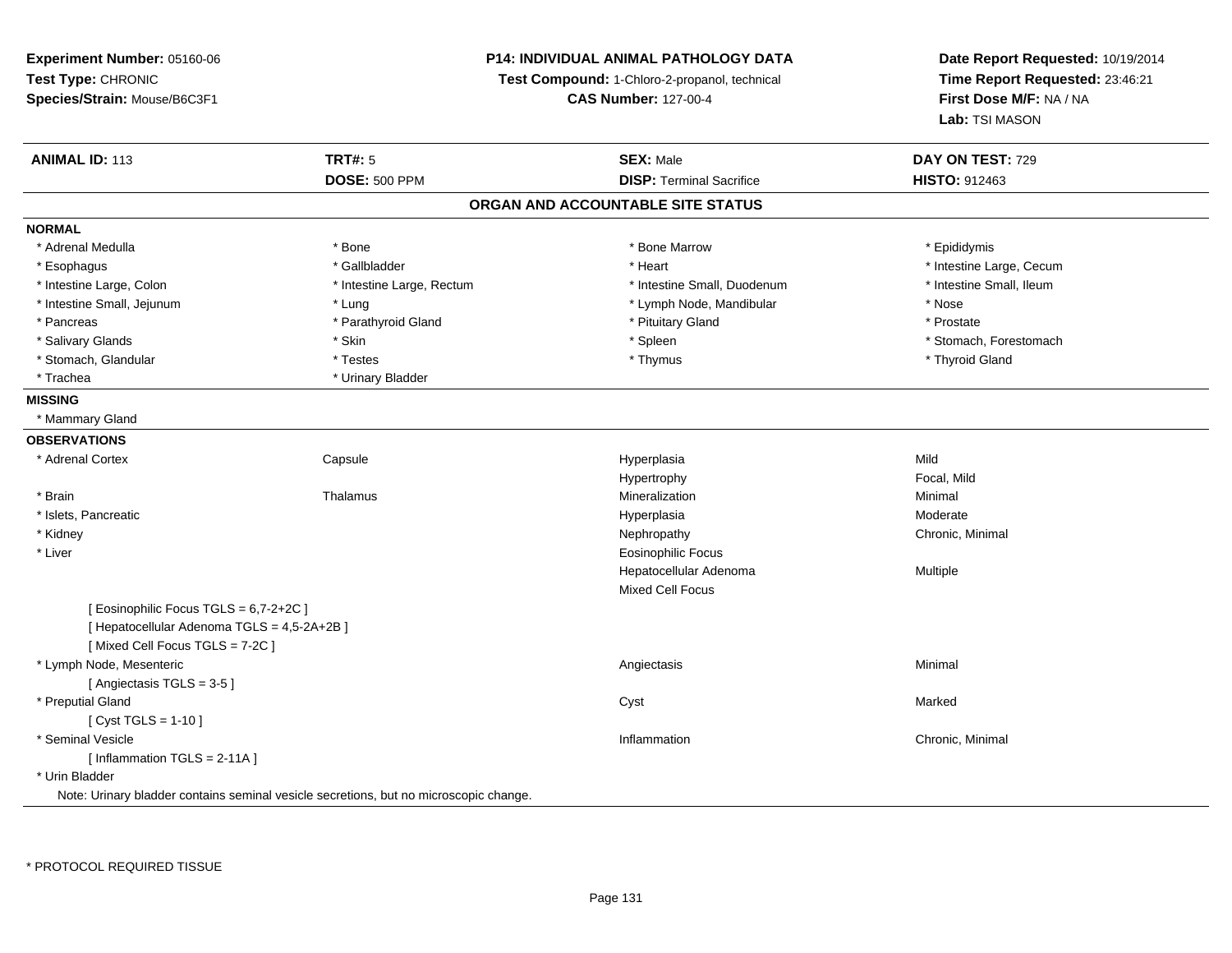| <b>Experiment Number: 05160-06</b><br><b>Test Type: CHRONIC</b><br>Species/Strain: Mouse/B6C3F1 | <b>P14: INDIVIDUAL ANIMAL PATHOLOGY DATA</b><br>Test Compound: 1-Chloro-2-propanol, technical<br><b>CAS Number: 127-00-4</b> |                                   | Date Report Requested: 10/19/2014<br>Time Report Requested: 23:46:21<br>First Dose M/F: NA / NA<br>Lab: TSI MASON |  |
|-------------------------------------------------------------------------------------------------|------------------------------------------------------------------------------------------------------------------------------|-----------------------------------|-------------------------------------------------------------------------------------------------------------------|--|
| <b>ANIMAL ID: 113</b>                                                                           | TRT#: 5                                                                                                                      | <b>SEX: Male</b>                  | <b>DAY ON TEST: 729</b>                                                                                           |  |
|                                                                                                 | <b>DOSE: 500 PPM</b>                                                                                                         | <b>DISP: Terminal Sacrifice</b>   | <b>HISTO: 912463</b>                                                                                              |  |
|                                                                                                 |                                                                                                                              | ORGAN AND ACCOUNTABLE SITE STATUS |                                                                                                                   |  |
| PRIMARY CAUSE OF DEATH                                                                          |                                                                                                                              |                                   |                                                                                                                   |  |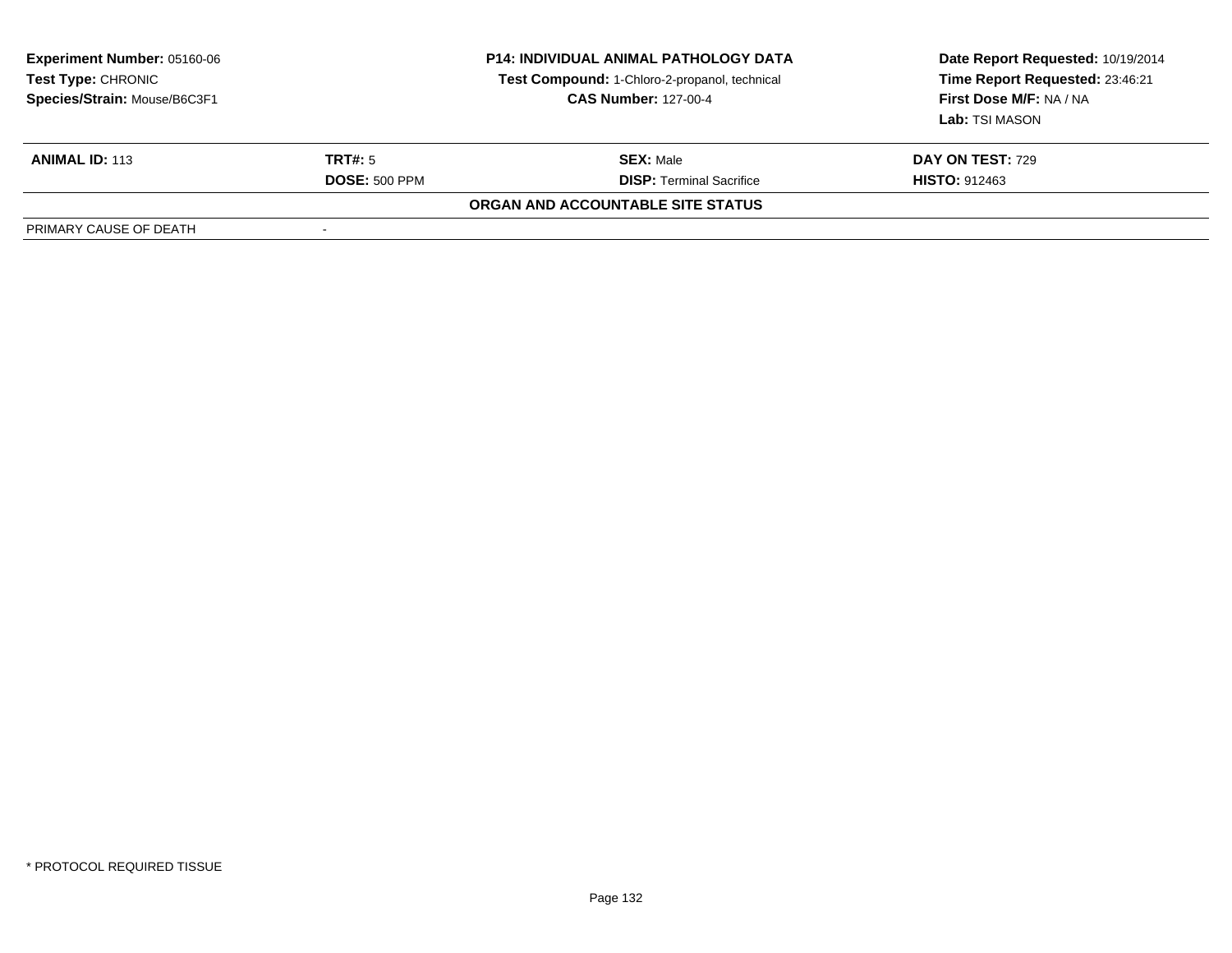# **P14: INDIVIDUAL ANIMAL PATHOLOGY DATA**

**Test Compound:** 1-Chloro-2-propanol, technical

**CAS Number:** 127-00-4

| <b>ANIMAL ID: 114</b>                                        | <b>TRT#: 5</b>            | <b>SEX: Male</b>                  | DAY ON TEST: 729         |
|--------------------------------------------------------------|---------------------------|-----------------------------------|--------------------------|
|                                                              | <b>DOSE: 500 PPM</b>      | <b>DISP: Terminal Sacrifice</b>   | <b>HISTO: 912464</b>     |
|                                                              |                           | ORGAN AND ACCOUNTABLE SITE STATUS |                          |
| <b>NORMAL</b>                                                |                           |                                   |                          |
| * Adrenal Medulla                                            | * Bone                    | * Bone Marrow                     | * Epididymis             |
| * Esophagus                                                  | * Gallbladder             | * Heart                           | * Intestine Large, Cecum |
| * Intestine Large, Colon                                     | * Intestine Large, Rectum | * Intestine Small, Duodenum       | * Intestine Small, Ileum |
| * Intestine Small, Jejunum                                   | * Lung                    | * Lymph Node, Mandibular          | * Lymph Node, Mesenteric |
| * Nose                                                       | * Pancreas                | * Parathyroid Gland               | Penis                    |
| * Pituitary Gland                                            | * Preputial Gland         | * Prostate                        | * Salivary Glands        |
| * Seminal Vesicle                                            | * Skin                    | * Spleen                          | * Stomach, Forestomach   |
| * Testes                                                     | * Thymus                  | * Thyroid Gland                   | * Trachea                |
| * Urinary Bladder                                            |                           |                                   |                          |
| <b>MISSING</b>                                               |                           |                                   |                          |
| * Mammary Gland                                              |                           |                                   |                          |
| <b>OBSERVATIONS</b>                                          |                           |                                   |                          |
| * Adrenal Cortex                                             | Capsule                   | Hyperplasia                       | Marked                   |
| * Brain                                                      | Thalamus                  | Mineralization                    | Minimal                  |
| * Islets, Pancreatic                                         |                           | Hyperplasia                       | Mild                     |
| * Kidney                                                     |                           | Nephropathy                       | Chronic, Minimal         |
| * Liver                                                      |                           | <b>Eosinophilic Focus</b>         |                          |
|                                                              |                           | Hepatocellular Adenoma            |                          |
| [Hepatocellular Adenoma TGLS = 3-2]                          |                           |                                   |                          |
| * Sem Ves                                                    |                           |                                   |                          |
| Note: TGL 2 red color not seen on micro exam.                |                           |                                   |                          |
| * Stomach, Glandular                                         |                           | Mast Cell Tumor Benign            |                          |
| [Mast Cell Tumor Benign TGLS = 4-6]                          |                           |                                   |                          |
| PRIMARY CAUSE OF DEATH                                       | $\blacksquare$            |                                   |                          |
| Animal Note: TGL 1 prolapse of penis not seen on micro exam. |                           |                                   |                          |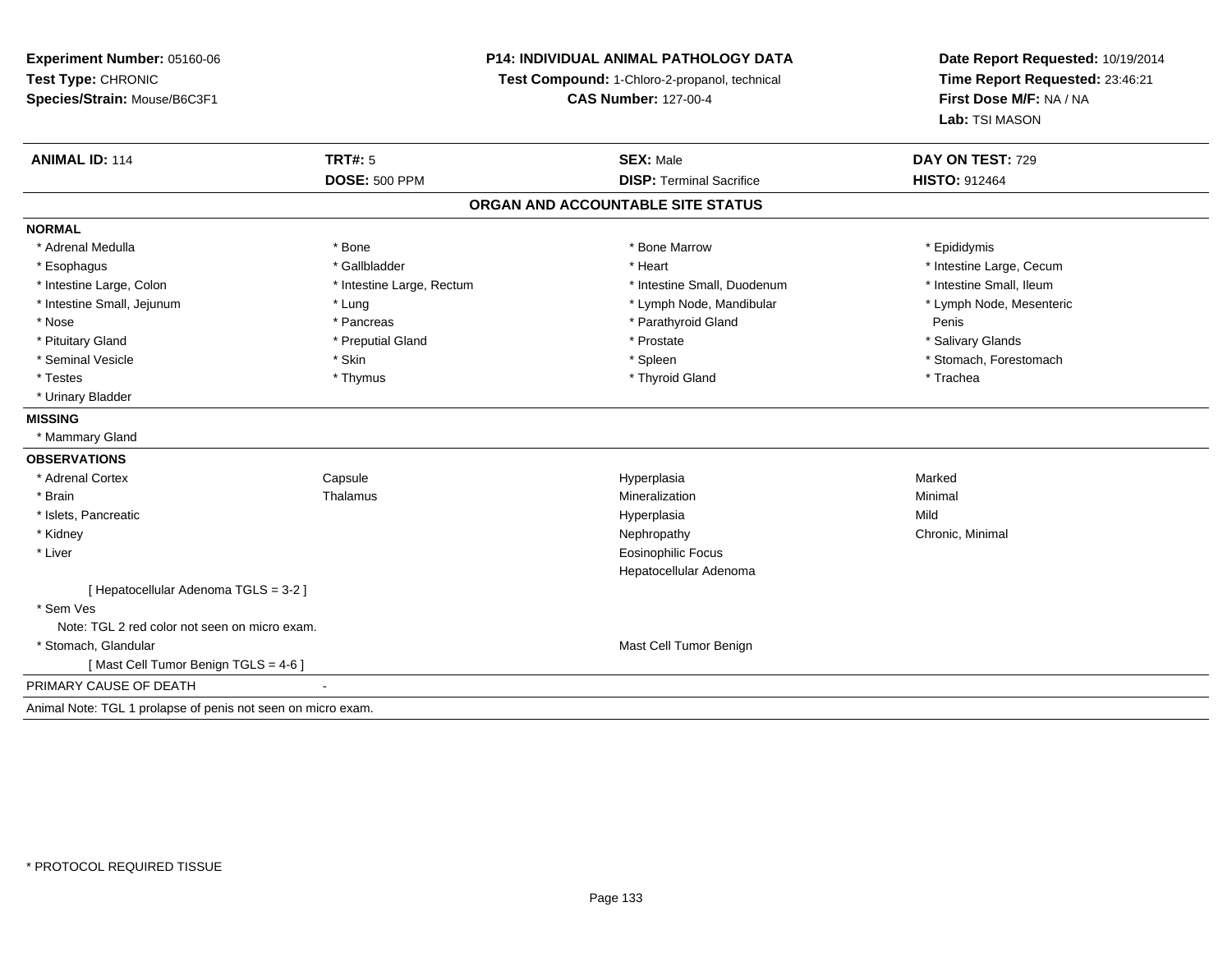# **P14: INDIVIDUAL ANIMAL PATHOLOGY DATA**

**Test Compound:** 1-Chloro-2-propanol, technical

**CAS Number:** 127-00-4

| <b>ANIMAL ID: 115</b>                    | <b>TRT#: 5</b>            | <b>SEX: Male</b>                  | DAY ON TEST: 729         |  |
|------------------------------------------|---------------------------|-----------------------------------|--------------------------|--|
|                                          | <b>DOSE: 500 PPM</b>      | <b>DISP: Terminal Sacrifice</b>   | <b>HISTO: 912465</b>     |  |
|                                          |                           | ORGAN AND ACCOUNTABLE SITE STATUS |                          |  |
| <b>NORMAL</b>                            |                           |                                   |                          |  |
| * Adrenal Medulla                        | * Bone                    | * Bone Marrow                     | * Epididymis             |  |
| * Esophagus                              | * Gallbladder             | * Heart                           | * Intestine Large, Cecum |  |
| * Intestine Large, Colon                 | * Intestine Large, Rectum | * Intestine Small, Duodenum       | * Intestine Small, Ileum |  |
| * Intestine Small, Jejunum               | * Lung                    | * Lymph Node, Mandibular          | * Lymph Node, Mesenteric |  |
| * Nose                                   | * Pancreas                | * Parathyroid Gland               | * Pituitary Gland        |  |
| * Prostate                               | * Salivary Glands         | * Skin                            | * Spleen                 |  |
| * Stomach, Forestomach                   | * Stomach, Glandular      | * Testes                          | * Thymus                 |  |
| * Thyroid Gland                          | * Trachea                 | * Urinary Bladder                 |                          |  |
| <b>MISSING</b>                           |                           |                                   |                          |  |
| * Mammary Gland                          |                           |                                   |                          |  |
| <b>OBSERVATIONS</b>                      |                           |                                   |                          |  |
| * Adrenal Cortex                         | Capsule                   | Hyperplasia                       | Minimal                  |  |
| * Brain                                  | Thalamus                  | Mineralization                    | Minimal                  |  |
| * Islets, Pancreatic                     |                           | Hyperplasia                       | Mild                     |  |
| * Kidney                                 |                           | Nephropathy                       | Chronic, Minimal         |  |
| * Liver                                  |                           | <b>Eosinophilic Focus</b>         |                          |  |
|                                          |                           | Hepatocellular Adenoma            | Multiple                 |  |
| [Eosinophilic Focus TGLS = 5,6-2A+2B]    |                           |                                   |                          |  |
| [Hepatocellular Adenoma TGLS = 4,5-2+2A] |                           |                                   |                          |  |
| Mesentery                                | Fat                       | Necrosis                          | Mild                     |  |
| [Necrosis TGLS = $2-13$ ]                |                           |                                   |                          |  |
| * Preputial Gland                        |                           | Cyst                              | Moderate                 |  |
|                                          |                           | Inflammation                      | Chronic Active, Mild     |  |
| [ $Cyst TGLS = 1-10$ ]                   |                           |                                   |                          |  |
| * Seminal Vesicle                        |                           | Inflammation                      | Chronic, Minimal         |  |
| [Inflammation TGLS = 3-11A]              |                           |                                   |                          |  |
| PRIMARY CAUSE OF DEATH                   | $\blacksquare$            |                                   |                          |  |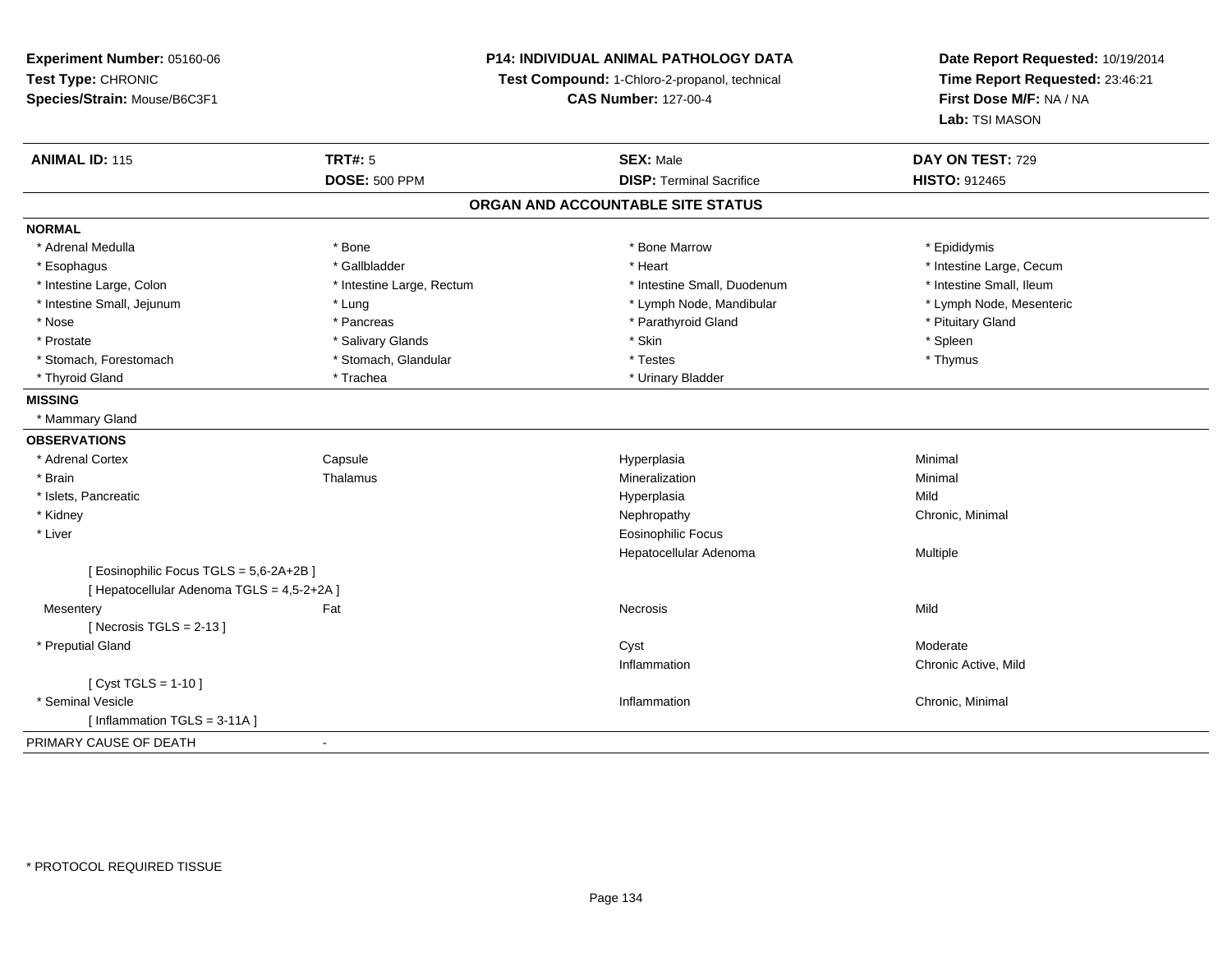**Experiment Number:** 05160-06**Test Type:** CHRONIC **Species/Strain:** Mouse/B6C3F1**P14: INDIVIDUAL ANIMAL PATHOLOGY DATATest Compound:** 1-Chloro-2-propanol, technical **CAS Number:** 127-00-4**Date Report Requested:** 10/19/2014**Time Report Requested:** 23:46:21**First Dose M/F:** NA / NA**Lab:** TSI MASON**ANIMAL ID:** 116**TRT#:** 5 **SEX:** Male **DAY ON TEST:** 408 **DOSE:** 500 PPM**DISP:** Natural Death **HISTO:** 912466 **ORGAN AND ACCOUNTABLE SITE STATUSNORMAL**\* Adrenal Medulla \* \* Annual Medulla \* Brain \* Bone \* \* Bone Marrow \* Bone Marrow \* \* Brain \* Brain \* Brain \* Brain \* Brain \* Brain \* Brain \* Brain \* Brain \* Brain \* Brain \* Brain \* Brain \* Brain \* Brain \* Brain \* Brain \* \* Epididymis **Account 19 and 19 and 19 and 19 and 19 and 19 and 19 and 19 and 19 and 19 and 19 and 19 and 19 and 19 and 19 and 19 and 19 and 19 and 19 and 19 and 19 and 19 and 19 and 19 and 19 and 19 and 19 and 19 and 19 a** \* Intestine Small, Ileum \* Intestine Large, Colon \* Intestine Large, Rectum \* Intestine Small, Duodenum \* Intestine Small, Duodenum \* Lymph Node, Mesenteric \* Liver \* Lung \* Lung \* Lung \* Lung \* Lymph Node, Mandibular \* Lymph Node, Mandibular \* Nose \* Pancreas \* Pancreas \* Pancreas \* Parathyroid Gland \* Parathyroid Gland \* Pituitary Gland \* Pituitary Gland \* Seminal Vesicle \* Preputial Gland \* \* Annual vesicle \* \* Prostate \* \* Salivary Glands \* \* Salivary Glands \* \* Seminal Vesicle \* \* Stomach. Glandular \* Skin \* Stomach, Forestomach \* Spleen \* Stomach, Forestomach \* Stomach, Forestomach \* Testes \* Thymus \* Thyroid Gland \* Trachea **MISSING** \* Mammary Gland**AUTO PRECLUDES DIAG.**\* Gallbladder \* 1ntestine Small, Jejunum **OBSERVATIONS** \* Adrenal Cortex**Capsule**  Hyperplasia Minimal \* Islets, Pancreaticc and the contract of the contract of the contract of the contract of the contract of the contract of the contract of the contract of the contract of the contract of the contract of the contract of the contract of the cont a **Moderate**  \* Kidneyy the control of the control of the control of the control of the control of the control of the control of the control of the control of the control of the control of the control of the control of the control of the contro Mild Mineralizationn Mild Nephropathy Acute, Moderate[ Hydronephrosis TGLS = 3-3 ][ Nephropathy TGLS = 3-3 ] \* Sem Ves Note: TGL 1 seminal vesicles within normal limits on micro exam. \* Urinary Bladder**Inflammation Inflammation** Inflammation **Acute**, Minimal [ Inflammation TGLS = 2-10 ]PRIMARY CAUSE OF DEATH- Kidney Nephropathy<br>- Kidney Hydronephros CONTRIBUTORY CAUSE OF DEATHHydronephrosis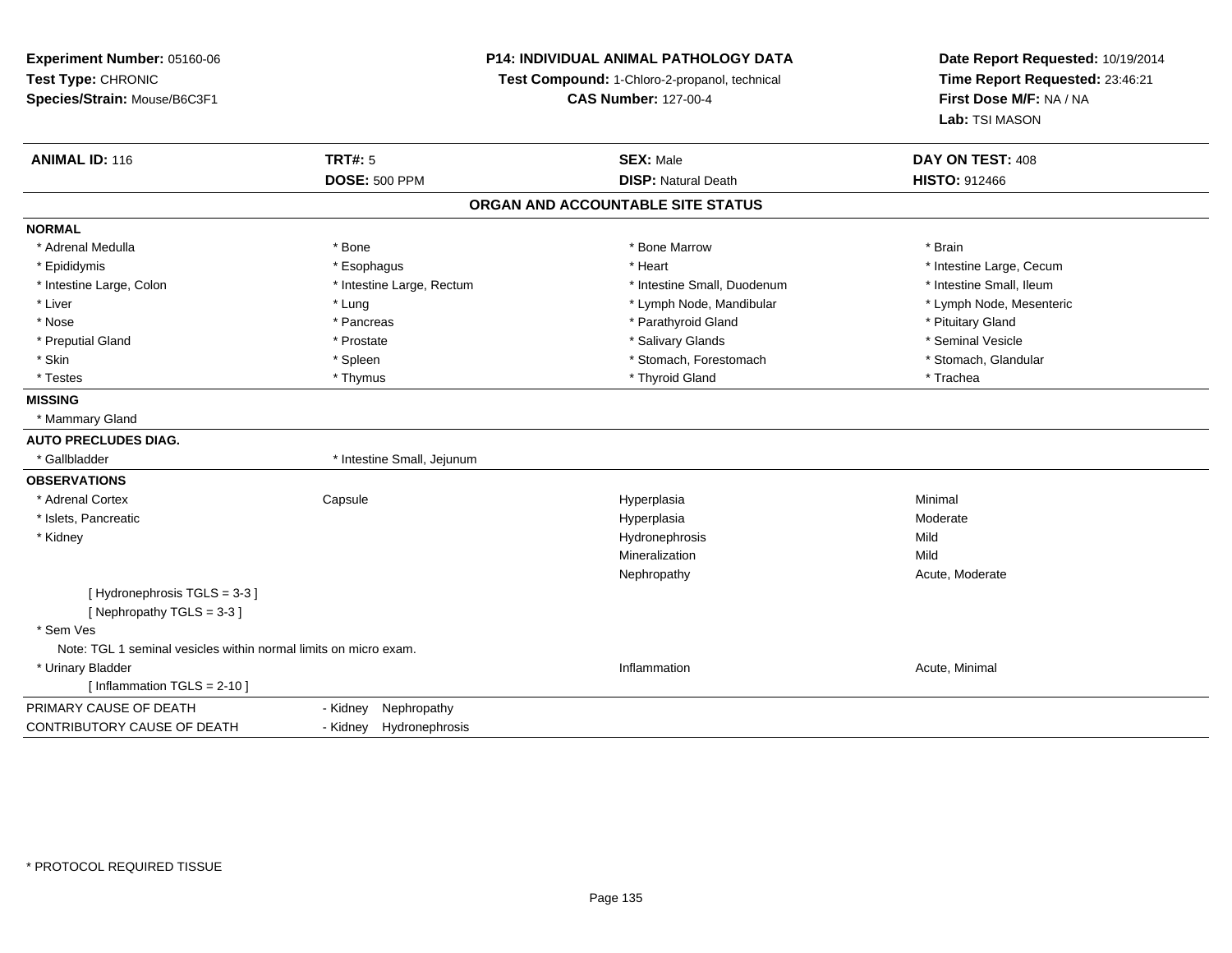| <b>Experiment Number: 05160-06</b>     | P14: INDIVIDUAL ANIMAL PATHOLOGY DATA<br>Test Compound: 1-Chloro-2-propanol, technical |                                   | Date Report Requested: 10/19/2014 |  |
|----------------------------------------|----------------------------------------------------------------------------------------|-----------------------------------|-----------------------------------|--|
| Test Type: CHRONIC                     |                                                                                        |                                   | Time Report Requested: 23:46:21   |  |
| Species/Strain: Mouse/B6C3F1           |                                                                                        | <b>CAS Number: 127-00-4</b>       | First Dose M/F: NA / NA           |  |
|                                        |                                                                                        |                                   | Lab: TSI MASON                    |  |
| <b>ANIMAL ID: 117</b>                  | <b>TRT#: 5</b>                                                                         | <b>SEX: Male</b>                  | DAY ON TEST: 729                  |  |
|                                        | <b>DOSE: 500 PPM</b>                                                                   | <b>DISP: Terminal Sacrifice</b>   | <b>HISTO: 912467</b>              |  |
|                                        |                                                                                        | ORGAN AND ACCOUNTABLE SITE STATUS |                                   |  |
| <b>NORMAL</b>                          |                                                                                        |                                   |                                   |  |
| * Adrenal Medulla                      | * Bone                                                                                 | * Bone Marrow                     | * Brain                           |  |
| * Epididymis                           | * Esophagus                                                                            | * Gallbladder                     | * Heart                           |  |
| * Intestine Large, Cecum               | * Intestine Large, Colon                                                               | * Intestine Large, Rectum         | * Intestine Small, Duodenum       |  |
| * Intestine Small, Ileum               | * Intestine Small, Jejunum                                                             | * Lung                            | * Lymph Node, Mandibular          |  |
| * Lymph Node, Mesenteric               | * Nose                                                                                 | * Pancreas                        | * Parathyroid Gland               |  |
| * Pituitary Gland                      | * Prostate                                                                             | * Salivary Glands                 | * Seminal Vesicle                 |  |
| * Skin                                 | * Spleen                                                                               | * Stomach, Forestomach            | * Stomach, Glandular              |  |
| * Testes                               | * Thymus                                                                               | * Thyroid Gland                   | * Trachea                         |  |
| * Urinary Bladder                      |                                                                                        |                                   |                                   |  |
| <b>MISSING</b>                         |                                                                                        |                                   |                                   |  |
| * Mammary Gland                        |                                                                                        |                                   |                                   |  |
| <b>OBSERVATIONS</b>                    |                                                                                        |                                   |                                   |  |
| * Adrenal Cortex                       | Capsule                                                                                | Hyperplasia                       | Minimal                           |  |
|                                        |                                                                                        | Hypertrophy                       | Focal, Minimal                    |  |
| * Islets, Pancreatic                   |                                                                                        | Hyperplasia                       | Mild                              |  |
| * Kidney                               |                                                                                        | Nephropathy                       | Chronic, Mild                     |  |
| * Liver                                |                                                                                        | Hepatocellular Adenoma            |                                   |  |
| [ Hepatocellular Adenoma TGLS = 2-2A ] |                                                                                        |                                   |                                   |  |
| * Preputial Gland                      |                                                                                        | Cyst                              | Marked                            |  |
| [ Cyst TGLS = $1-10$ ]                 |                                                                                        |                                   |                                   |  |
| PRIMARY CAUSE OF DEATH                 |                                                                                        |                                   |                                   |  |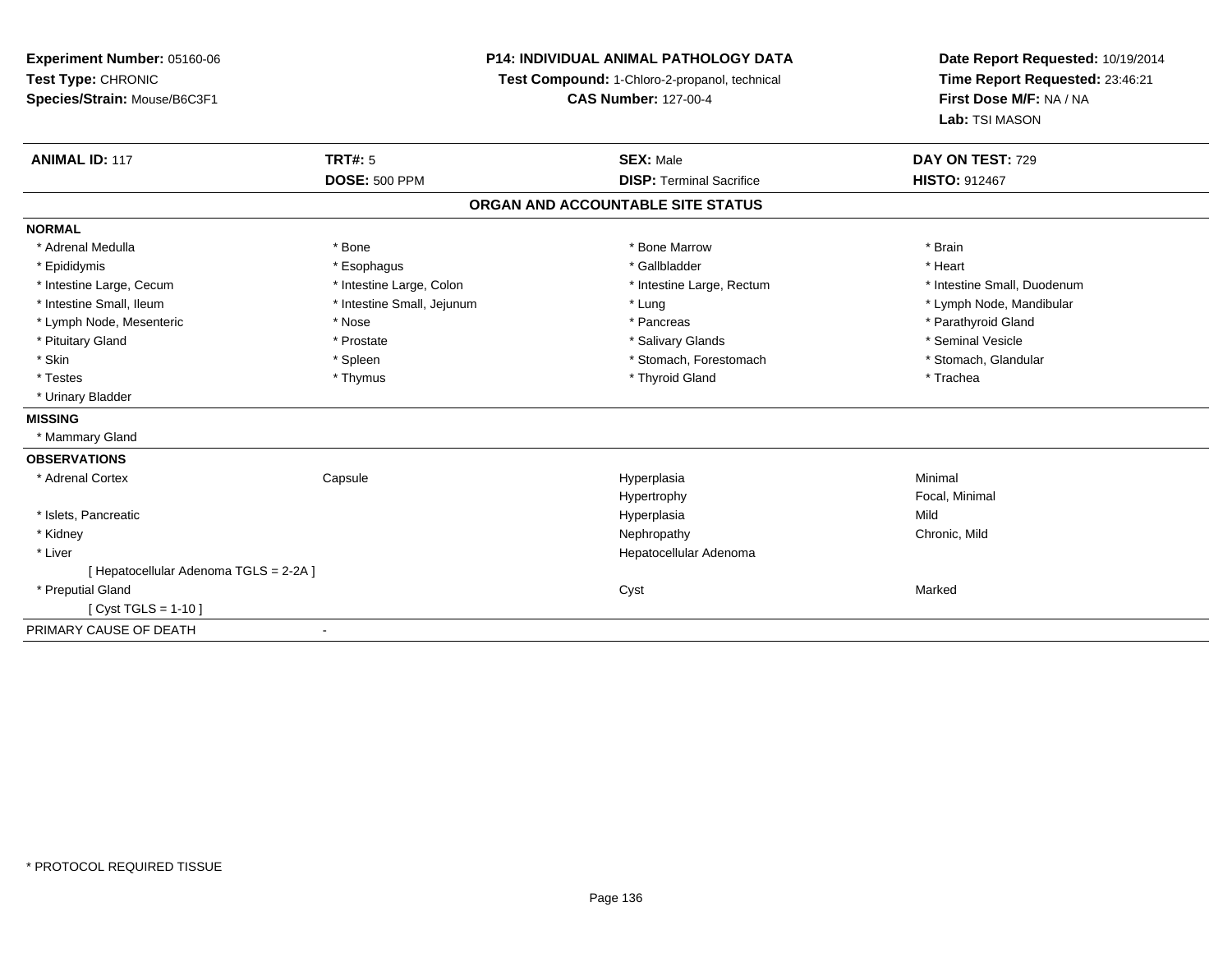| Experiment Number: 05160-06                                                  | P14: INDIVIDUAL ANIMAL PATHOLOGY DATA<br>Test Compound: 1-Chloro-2-propanol, technical |                                   | Date Report Requested: 10/19/2014 |
|------------------------------------------------------------------------------|----------------------------------------------------------------------------------------|-----------------------------------|-----------------------------------|
| Test Type: CHRONIC                                                           |                                                                                        |                                   | Time Report Requested: 23:46:21   |
| Species/Strain: Mouse/B6C3F1                                                 |                                                                                        | <b>CAS Number: 127-00-4</b>       | First Dose M/F: NA / NA           |
|                                                                              |                                                                                        |                                   | Lab: TSI MASON                    |
| <b>ANIMAL ID: 118</b>                                                        | <b>TRT#: 5</b>                                                                         | <b>SEX: Male</b>                  | DAY ON TEST: 729                  |
|                                                                              | <b>DOSE: 500 PPM</b>                                                                   | <b>DISP: Terminal Sacrifice</b>   | <b>HISTO: 912468</b>              |
|                                                                              |                                                                                        | ORGAN AND ACCOUNTABLE SITE STATUS |                                   |
| <b>NORMAL</b>                                                                |                                                                                        |                                   |                                   |
| * Adrenal Medulla                                                            | * Bone                                                                                 | * Bone Marrow                     | * Brain                           |
| * Epididymis                                                                 | * Esophagus                                                                            | * Gallbladder                     | * Heart                           |
| * Intestine Large, Cecum                                                     | * Intestine Large, Colon                                                               | * Intestine Large, Rectum         | * Intestine Small, Duodenum       |
| * Intestine Small, Ileum                                                     | * Intestine Small, Jejunum                                                             | * Lymph Node, Mandibular          | * Lymph Node, Mesenteric          |
| * Nose                                                                       | * Pancreas                                                                             | * Parathyroid Gland               | * Pituitary Gland                 |
| * Prostate                                                                   | * Salivary Glands                                                                      | * Seminal Vesicle                 | * Skin                            |
| * Spleen                                                                     | * Stomach, Forestomach                                                                 | * Stomach, Glandular              | * Testes                          |
| * Thyroid Gland                                                              | * Trachea                                                                              | * Urinary Bladder                 |                                   |
| <b>MISSING</b>                                                               |                                                                                        |                                   |                                   |
| * Mammary Gland                                                              | * Thymus                                                                               |                                   |                                   |
| <b>OBSERVATIONS</b>                                                          |                                                                                        |                                   |                                   |
| * Adrenal Cortex                                                             | Capsule                                                                                | Hyperplasia                       | Mild                              |
|                                                                              |                                                                                        | Hypertrophy                       | Focal, Minimal                    |
| * Islets, Pancreatic                                                         |                                                                                        | Hyperplasia                       | Moderate                          |
| * Kidney                                                                     |                                                                                        | Nephropathy                       | Chronic, Minimal                  |
| * Liver                                                                      |                                                                                        | <b>Eosinophilic Focus</b>         |                                   |
| [Eosinophilic Focus TGLS = 3,5-2A+2B]                                        |                                                                                        |                                   |                                   |
| * Lung                                                                       |                                                                                        | Hemorrhage                        | Mild                              |
| [Hemorrhage TGLS = $4-1$ ]                                                   |                                                                                        |                                   |                                   |
| Mesentery                                                                    | Fat                                                                                    | <b>Necrosis</b>                   | Mild                              |
| [Necrosis TGLS = $2-13$ ]                                                    |                                                                                        |                                   |                                   |
| * Nose                                                                       |                                                                                        |                                   |                                   |
| Note: TGL 6 nodule involves tooth rather than nasal turbinate on micro exam. |                                                                                        |                                   |                                   |
| * Preputial Gland                                                            |                                                                                        | Cyst                              | Moderate                          |
| [ $Cyst TGLS = 1-10$ ]                                                       |                                                                                        |                                   |                                   |
| Tooth                                                                        |                                                                                        | Degeneration                      | Marked                            |
| [Degeneration TGLS = 6-9]                                                    |                                                                                        |                                   |                                   |
| PRIMARY CAUSE OF DEATH                                                       | $\blacksquare$                                                                         |                                   |                                   |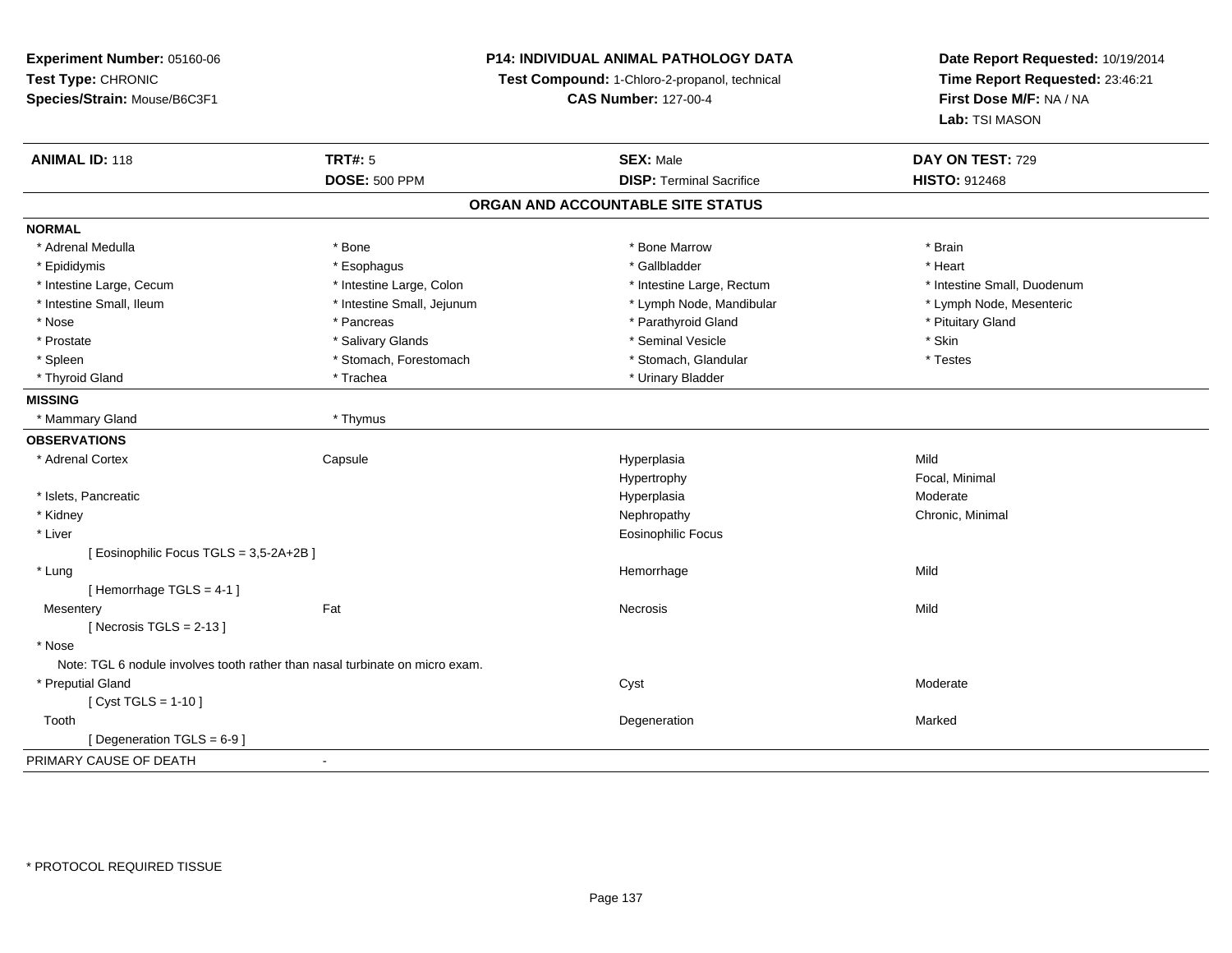# **P14: INDIVIDUAL ANIMAL PATHOLOGY DATA**

**Test Compound:** 1-Chloro-2-propanol, technical

**CAS Number:** 127-00-4

| <b>ANIMAL ID: 119</b>                                        | <b>TRT#: 5</b>            | <b>SEX: Male</b>                  | DAY ON TEST: 729         |
|--------------------------------------------------------------|---------------------------|-----------------------------------|--------------------------|
|                                                              | <b>DOSE: 500 PPM</b>      | <b>DISP: Terminal Sacrifice</b>   | <b>HISTO: 912469</b>     |
|                                                              |                           | ORGAN AND ACCOUNTABLE SITE STATUS |                          |
| <b>NORMAL</b>                                                |                           |                                   |                          |
| * Adrenal Medulla                                            | * Bone                    | * Bone Marrow                     | * Epididymis             |
| * Esophagus                                                  | * Gallbladder             | * Heart                           | * Intestine Large, Cecum |
| * Intestine Large, Colon                                     | * Intestine Large, Rectum | * Intestine Small, Duodenum       | * Intestine Small, Ileum |
| * Intestine Small, Jejunum                                   | * Lung                    | * Lymph Node, Mandibular          | * Lymph Node, Mesenteric |
| * Nose                                                       | * Pancreas                | * Parathyroid Gland               | * Pituitary Gland        |
| * Salivary Glands                                            | * Seminal Vesicle         | * Skin                            | * Spleen                 |
| * Stomach, Forestomach                                       | * Stomach, Glandular      | * Testes                          | * Thyroid Gland          |
| * Trachea                                                    | * Urinary Bladder         |                                   |                          |
| <b>MISSING</b>                                               |                           |                                   |                          |
| * Mammary Gland                                              | * Prostate                | * Thymus                          |                          |
| <b>OBSERVATIONS</b>                                          |                           |                                   |                          |
| * Adrenal Cortex                                             | Capsule                   | Hyperplasia                       | Minimal                  |
|                                                              |                           | Hypertrophy                       | Focal, Minimal           |
| * Brain                                                      | Thalamus                  | Mineralization                    | Minimal                  |
| <b>Harderian Gland</b>                                       |                           | Adenoma                           |                          |
| [Adenoma TGLS = $4-13$ ]                                     |                           |                                   |                          |
| * Islets, Pancreatic                                         |                           | Hyperplasia                       | Mild                     |
| * Kidney                                                     |                           | Nephropathy                       | Chronic, Minimal         |
| * Liver                                                      |                           | <b>Eosinophilic Focus</b>         |                          |
| [Eosinophilic Focus TGLS = 5-2A]                             |                           |                                   |                          |
| * Preputial Gland                                            |                           | Cyst                              | Mild                     |
| [ Cyst TGLS = 1-10 ]                                         |                           |                                   |                          |
| * Sem Ves                                                    |                           |                                   |                          |
| Note: No corresponding microscopic changes for TGLs 2 and 3. |                           |                                   |                          |
| PRIMARY CAUSE OF DEATH                                       |                           |                                   |                          |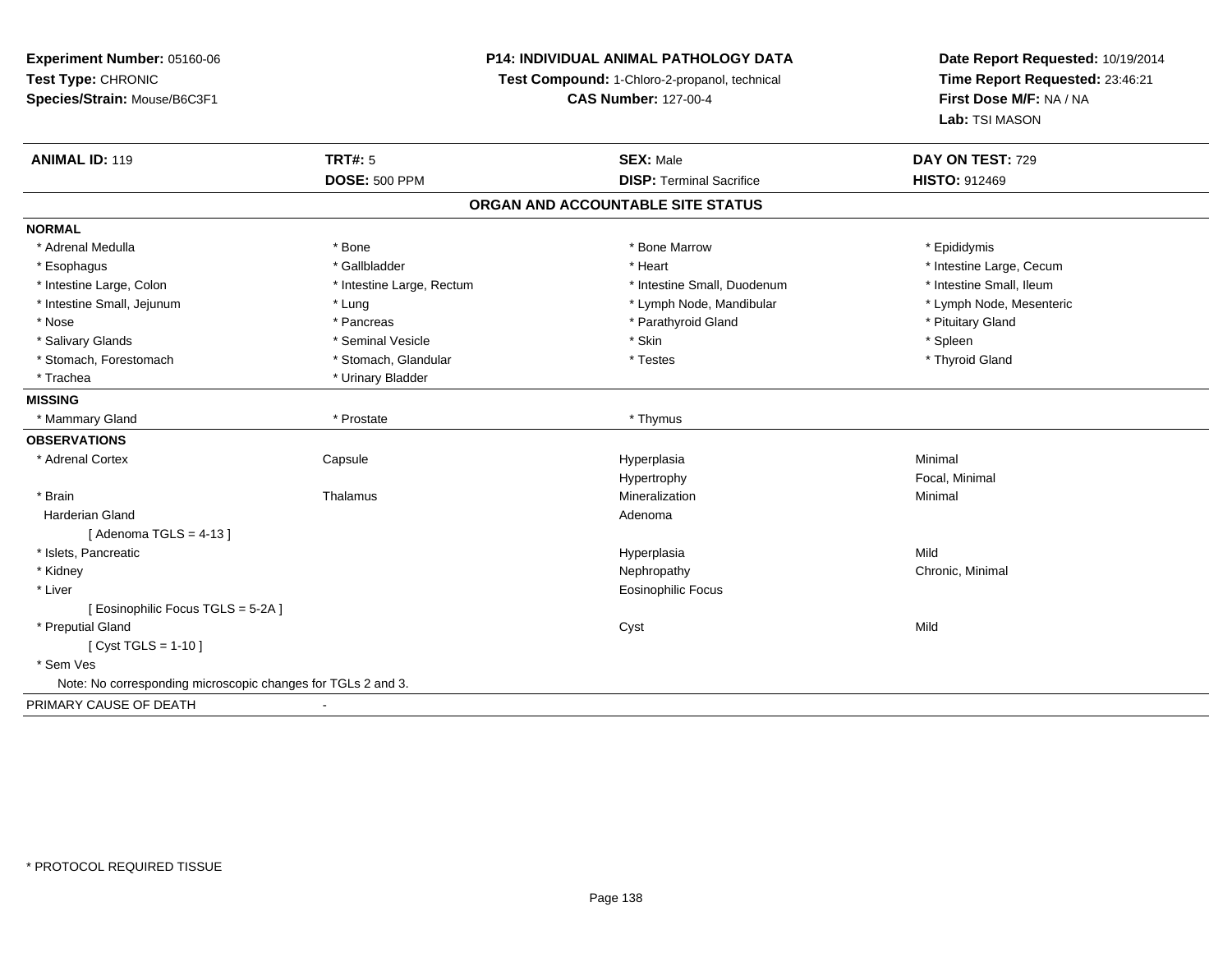# **P14: INDIVIDUAL ANIMAL PATHOLOGY DATA**

**Test Compound:** 1-Chloro-2-propanol, technical

**CAS Number:** 127-00-4

| <b>ANIMAL ID: 120</b>                    | <b>TRT#: 5</b>            | <b>SEX: Male</b>                  | DAY ON TEST: 729         |
|------------------------------------------|---------------------------|-----------------------------------|--------------------------|
|                                          | <b>DOSE: 500 PPM</b>      | <b>DISP: Terminal Sacrifice</b>   | <b>HISTO: 912470</b>     |
|                                          |                           | ORGAN AND ACCOUNTABLE SITE STATUS |                          |
| <b>NORMAL</b>                            |                           |                                   |                          |
| * Adrenal Medulla                        | * Bone                    | * Bone Marrow                     | * Epididymis             |
| * Esophagus                              | * Gallbladder             | * Heart                           | * Intestine Large, Cecum |
| * Intestine Large, Colon                 | * Intestine Large, Rectum | * Intestine Small, Duodenum       | * Intestine Small, Ileum |
| * Intestine Small, Jejunum               | * Lymph Node, Mandibular  | * Lymph Node, Mesenteric          | * Mammary Gland          |
| * Nose                                   | * Pancreas                | * Parathyroid Gland               | * Pituitary Gland        |
| * Prostate                               | * Salivary Glands         | * Seminal Vesicle                 | * Skin                   |
| * Spleen                                 | * Stomach, Forestomach    | * Stomach, Glandular              | * Thymus                 |
| * Thyroid Gland                          | * Trachea                 | * Urinary Bladder                 |                          |
| <b>OBSERVATIONS</b>                      |                           |                                   |                          |
| * Adrenal Cortex                         | Capsule                   | Hyperplasia                       | Minimal                  |
|                                          |                           | Hypertrophy                       | Focal, Minimal           |
| * Brain                                  | Thalamus                  | Mineralization                    | Minimal                  |
| * Islets, Pancreatic                     |                           | Hyperplasia                       | Mild                     |
| * Kidney                                 |                           | Nephropathy                       | Chronic, Minimal         |
| Note: TGL 2 cyst not seen on micro exam. |                           |                                   |                          |
| * Liver                                  |                           | Clear Cell Focus                  |                          |
|                                          |                           | <b>Eosinophilic Focus</b>         |                          |
|                                          |                           | Hepatocellular Adenoma            |                          |
| [Clear Cell Focus TGLS = 4-2A]           |                           |                                   |                          |
| [ Eosinophilic Focus TGLS = 4-2A ]       |                           |                                   |                          |
| [ Hepatocellular Adenoma TGLS = 3-2A ]   |                           |                                   |                          |
| * Lung                                   | Alveolar Epith            | Hyperplasia                       | Minimal                  |
| * Preputial Gland                        |                           | Cyst                              | Moderate                 |
| [ $Cyst TGLS = 1-10$ ]                   |                           |                                   |                          |
| * Testes                                 | <b>Interstit Cell</b>     | Adenoma                           |                          |
| PRIMARY CAUSE OF DEATH                   | $\overline{\phantom{a}}$  |                                   |                          |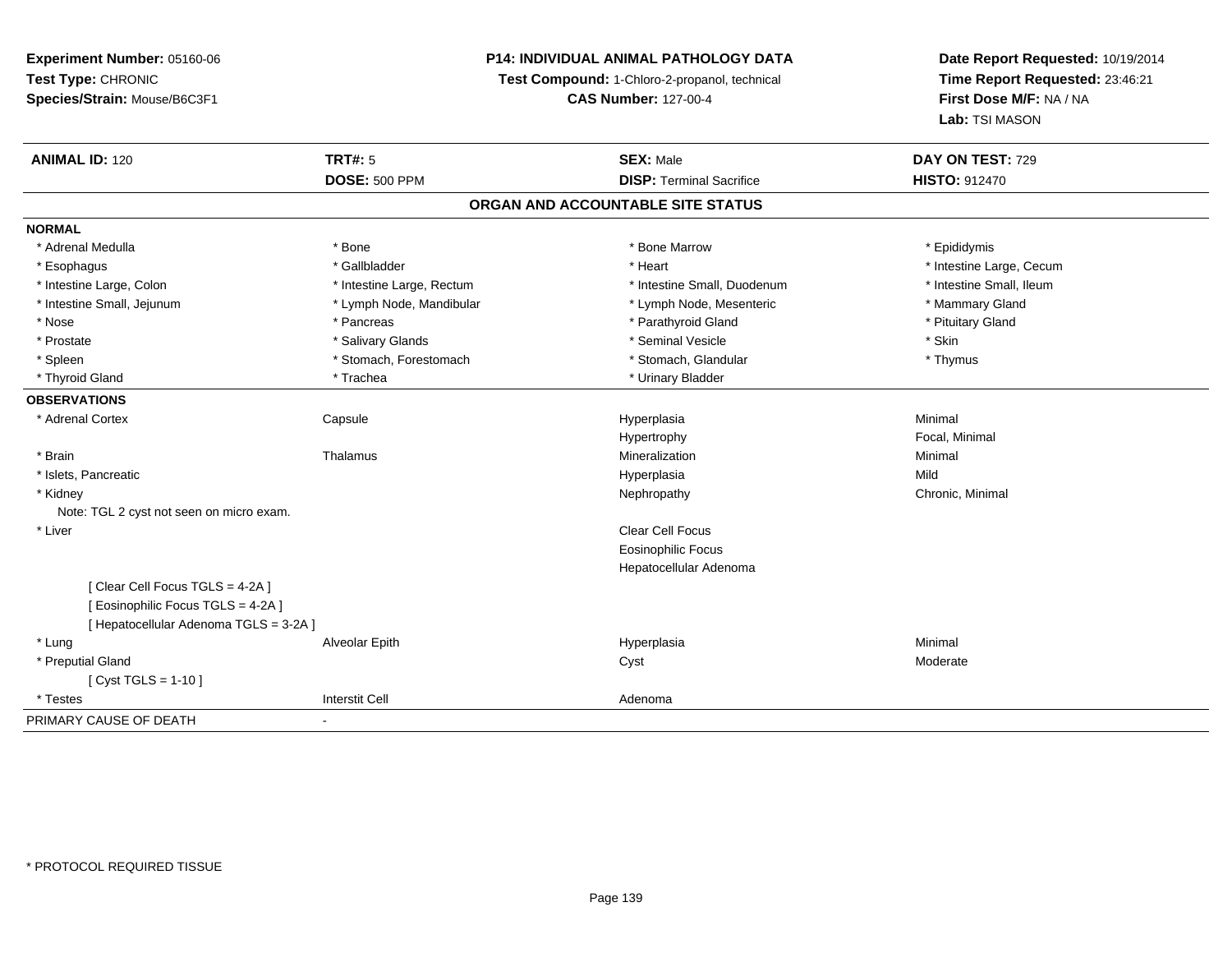| Experiment Number: 05160-06                   | <b>P14: INDIVIDUAL ANIMAL PATHOLOGY DATA</b><br>Test Compound: 1-Chloro-2-propanol, technical |                                   | Date Report Requested: 10/19/2014<br>Time Report Requested: 23:46:21 |
|-----------------------------------------------|-----------------------------------------------------------------------------------------------|-----------------------------------|----------------------------------------------------------------------|
| Test Type: CHRONIC                            |                                                                                               |                                   |                                                                      |
| Species/Strain: Mouse/B6C3F1                  |                                                                                               | <b>CAS Number: 127-00-4</b>       | First Dose M/F: NA / NA                                              |
|                                               |                                                                                               |                                   | Lab: TSI MASON                                                       |
| <b>ANIMAL ID: 121</b>                         | TRT#: 5                                                                                       | <b>SEX: Male</b>                  | DAY ON TEST: 714                                                     |
|                                               | <b>DOSE: 500 PPM</b>                                                                          | <b>DISP:</b> Moribund Sacrifice   | HISTO: 912471                                                        |
|                                               |                                                                                               | ORGAN AND ACCOUNTABLE SITE STATUS |                                                                      |
| <b>NORMAL</b>                                 |                                                                                               |                                   |                                                                      |
| * Adrenal Cortex                              | * Adrenal Medulla                                                                             | * Bone                            | * Bone Marrow                                                        |
| * Epididymis                                  | * Esophagus                                                                                   | * Gallbladder                     | * Heart                                                              |
| * Intestine Large, Cecum                      | * Intestine Large, Colon                                                                      | * Intestine Large, Rectum         | * Intestine Small, Duodenum                                          |
| * Intestine Small, Ileum                      | * Intestine Small, Jejunum                                                                    | * Islets, Pancreatic              | * Lymph Node, Mandibular                                             |
| * Lymph Node, Mesenteric                      | * Nose                                                                                        | * Parathyroid Gland               | * Pituitary Gland                                                    |
| * Preputial Gland                             | * Prostate                                                                                    | * Salivary Glands                 | * Seminal Vesicle                                                    |
| * Skin                                        | * Stomach, Forestomach                                                                        | * Stomach, Glandular              | * Testes                                                             |
| * Thyroid Gland                               | * Trachea                                                                                     | * Urinary Bladder                 |                                                                      |
| <b>MISSING</b>                                |                                                                                               |                                   |                                                                      |
| * Mammary Gland                               | * Thymus                                                                                      |                                   |                                                                      |
| <b>OBSERVATIONS</b>                           |                                                                                               |                                   |                                                                      |
| * Brain                                       | Thalamus                                                                                      | Mineralization                    | Minimal                                                              |
| * Kidney                                      |                                                                                               | Nephropathy                       | Chronic, Mild                                                        |
| [Nephropathy TGLS = 2-3]                      |                                                                                               |                                   |                                                                      |
| * Liver                                       |                                                                                               | Hepatocellular Adenoma            | Multiple                                                             |
| [Hepatocellular Adenoma TGLS = 3,4-2A]        |                                                                                               |                                   |                                                                      |
| * Lung                                        |                                                                                               | Alveolar/Bronchiolar Carcinoma    |                                                                      |
|                                               | Alveolar Epith                                                                                | Hyperplasia                       | Minimal                                                              |
|                                               |                                                                                               | <b>Infiltration Cellular</b>      | Histiocyte, Moderate                                                 |
| [ Alveolar/Bronchiolar Carcinoma TGLS = 5-1 ] |                                                                                               |                                   |                                                                      |
| * Pancreas                                    | Acinus                                                                                        | Atrophy                           | Minimal                                                              |
| * Spleen                                      | Lymph Follic                                                                                  | Atrophy                           | Moderate                                                             |
| [Atrophy TGLS = $1-12$ ]                      |                                                                                               |                                   |                                                                      |
| PRIMARY CAUSE OF DEATH                        | - Lung Alveolar/Bronchiolar Carcinoma                                                         |                                   |                                                                      |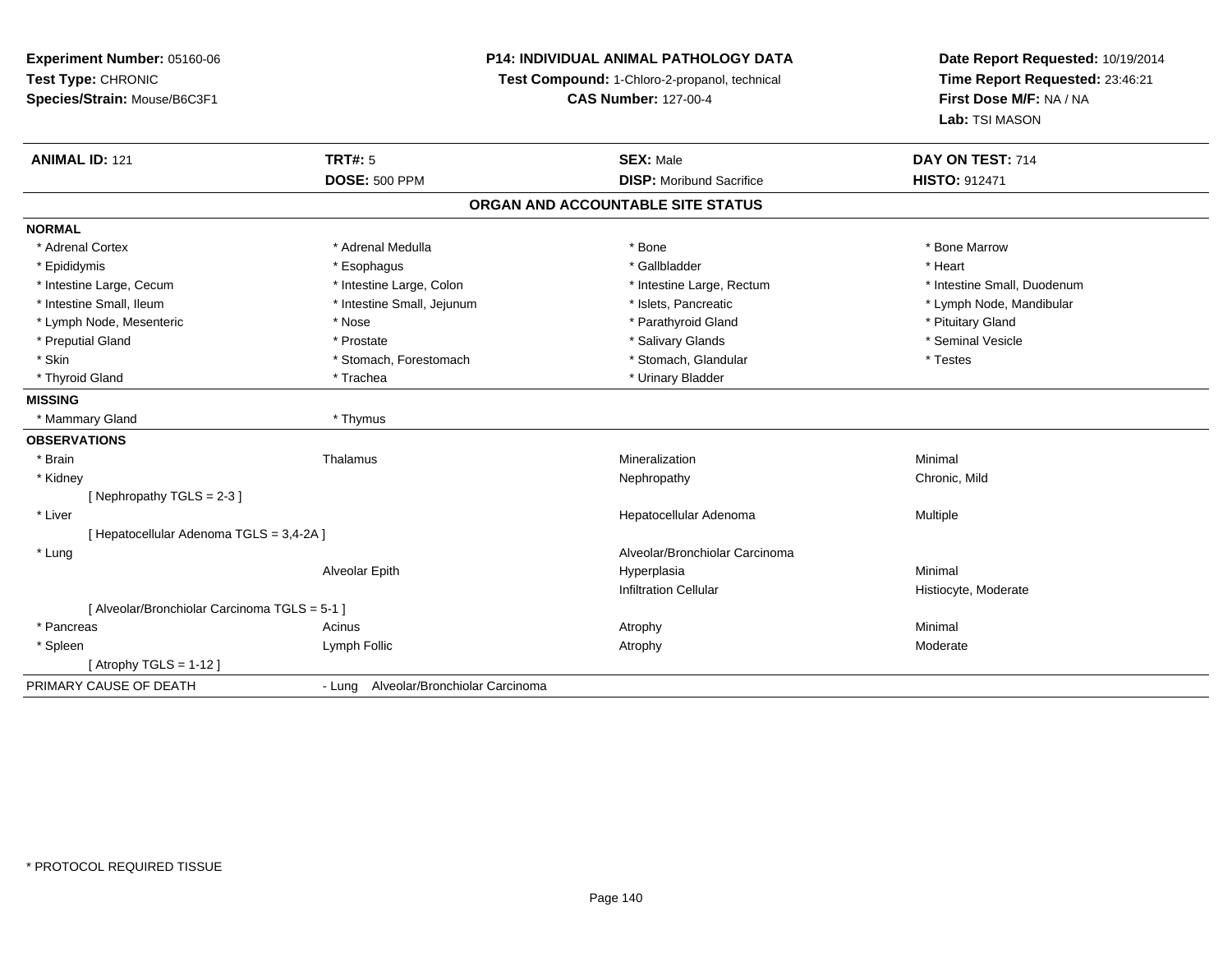**Experiment Number:** 05160-06**Test Type:** CHRONIC **Species/Strain:** Mouse/B6C3F1**P14: INDIVIDUAL ANIMAL PATHOLOGY DATATest Compound:** 1-Chloro-2-propanol, technical **CAS Number:** 127-00-4**Date Report Requested:** 10/19/2014**Time Report Requested:** 23:46:21**First Dose M/F:** NA / NA**Lab:** TSI MASON**ANIMAL ID:** 122**TRT#:** 5 **SEX:** Male **DAY ON TEST:** 458 **DOSE:** 500 PPM**DISP:** Natural Death **HISTO:** 912472 **ORGAN AND ACCOUNTABLE SITE STATUSNORMAL**\* Adrenal Medulla \* Adrenal Medulla \* \* The matter of the state of the state of the Marrow \* Bone Marrow \* Adrenal Medulla \* Epididymis \* Epididymis \* Bone Marrow \* Adrenal Medulla \* Epididymis \* Epididymis \* Epididymis \* Epididymis \* Epidi \* Esophagus \* https://www.fragustage.com/web/2019/heart \* Heart \* Heart \* Heart \* Intestine Large, Cecum \* Intestine Large, Cecum \* Gallbladder \* Callbladder \* 11 and 12 and 12 and 12 and 12 and 12 and 12 and 12 and 12 and \* Intestine Large, Colon \* Intestine Large, Rectum \* Intestine Small, Duodenum \* Intestine Small, Jejunum\* Lung \* Lymph Node, Mandibular \* Nose \* Lymph Node, Mesenteric \* Nose \* Nose \* Preputial Gland \* Pancreas \* \* Parathyroid Gland \* \* Parathyroid Gland \* \* Pituitary Gland \* \* Preputial Gland \* \* Preputial Gland \* Salivary Glands \* The storm of the seminal Vesicle the second term in the second term in the second term in the second second term in the second second term in the second second term in the second second term in the seco \* Testes \* Thymus \* Thyroid Gland \* Trachea **MISSING** \* Mammary Gland**AUTO PRECLUDES DIAG.**\* Intestine Small, Ileum \* \* Stomach, Forestomach **OBSERVATIONS** \* Adrenal CortexCapsule<br>Thalamus Hyperplasia Minimal \* Brainn and the matter of the Thalamus and the Minimal of the Minimal of the Minimal of the Minimal of the Minimal o<br>Thalamus and the Minimal of the Minimal of the Minimal of the Minimal of the Minimal of the Minimal of the Min \* Islets, Pancreaticc and the contract of the contract of the contract of the contract of the contract of the contract of the contract of the contract of the contract of the contract of the contract of the contract of the contract of the cont a **Marked**  \* Kidneyy the control of the control of the control of the control of the control of the control of the control of the control of the control of the control of the control of the control of the control of the control of the contro n Mild Nephropathy Acute, Moderate \* Liver Eosinophilic Focus Hepatocellular Adenoma Multiple [ Eosinophilic Focus TGLS = 5-2A ][ Hepatocellular Adenoma TGLS = 4,5-2+2A ] \* Prostatee the contraction of the contraction of the contraction of the contraction of the contraction of the contraction  $\mathsf{Acute},\mathsf{Mild}$ Note: Hemorrhage, mild, not option on TDMS system. \* Sem Ves Note: TGL 1 pale color is secondary to mild autolysis on micro exam. \* Spleenn and the sumplement of the sumplement of the sum of the sum of the sum of the sum of the sum of the sum of the sum of the sum of the sum of the sum of the sum of the sum of the sum of the sum of the sum of the sum of the  $[$  Atrophy TGLS = 3-12  $]$  \* Urinary Bladder**Inflammation Inflammation** Inflammation **Acute**, Mild [ Inflammation TGLS = 2-10A ]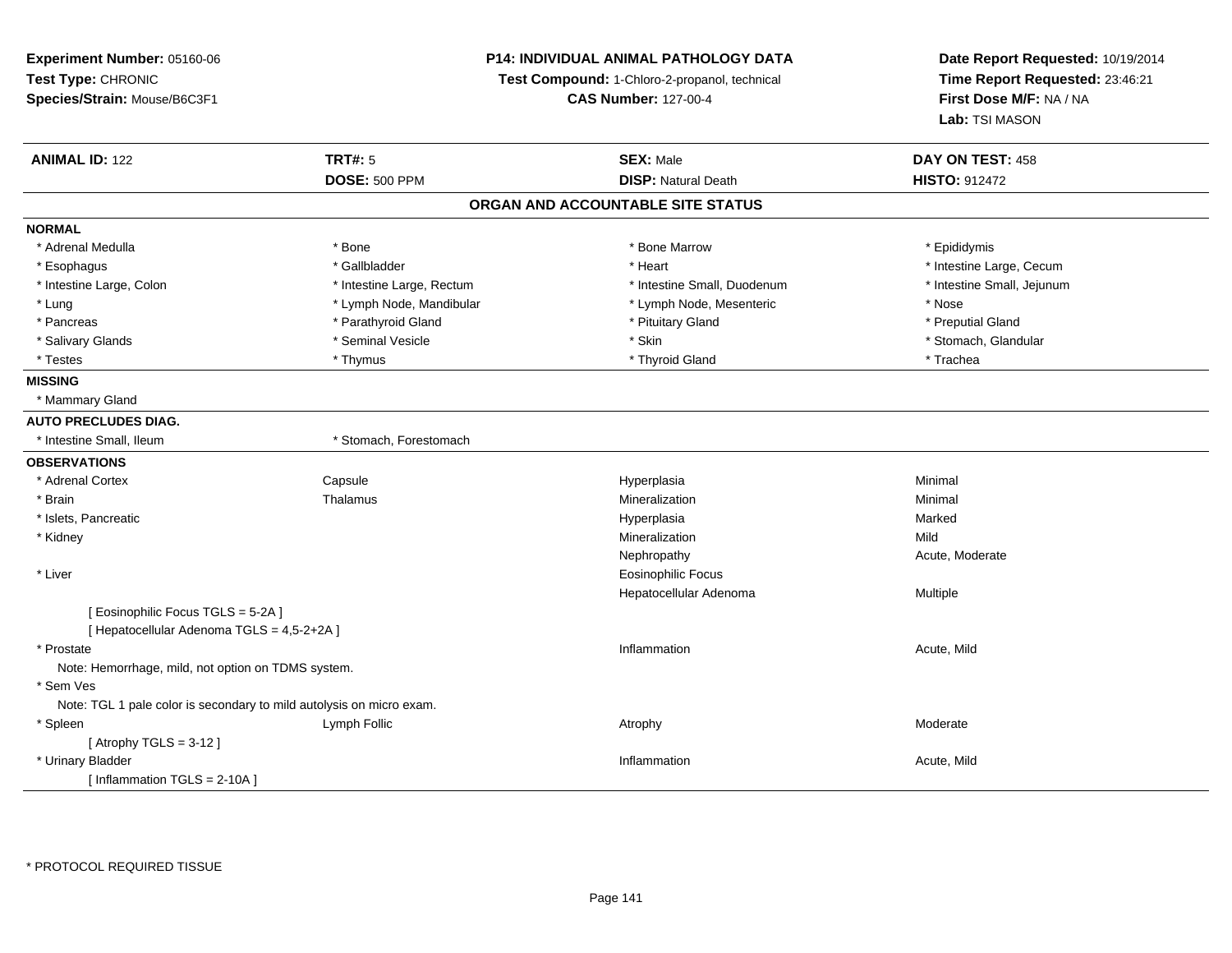| <b>Experiment Number: 05160-06</b><br>Test Type: CHRONIC<br>Species/Strain: Mouse/B6C3F1 | <b>P14: INDIVIDUAL ANIMAL PATHOLOGY DATA</b><br>Test Compound: 1-Chloro-2-propanol, technical<br><b>CAS Number: 127-00-4</b> |                                   | Date Report Requested: 10/19/2014<br>Time Report Requested: 23:46:21<br>First Dose M/F: NA / NA<br>Lab: TSI MASON |
|------------------------------------------------------------------------------------------|------------------------------------------------------------------------------------------------------------------------------|-----------------------------------|-------------------------------------------------------------------------------------------------------------------|
| <b>ANIMAL ID: 122</b>                                                                    | TRT#: 5                                                                                                                      | <b>SEX: Male</b>                  | DAY ON TEST: 458                                                                                                  |
|                                                                                          | <b>DOSE: 500 PPM</b>                                                                                                         | <b>DISP:</b> Natural Death        | <b>HISTO: 912472</b>                                                                                              |
|                                                                                          |                                                                                                                              | ORGAN AND ACCOUNTABLE SITE STATUS |                                                                                                                   |
| PRIMARY CAUSE OF DEATH                                                                   | Nephropathy<br>- Kidnev                                                                                                      |                                   |                                                                                                                   |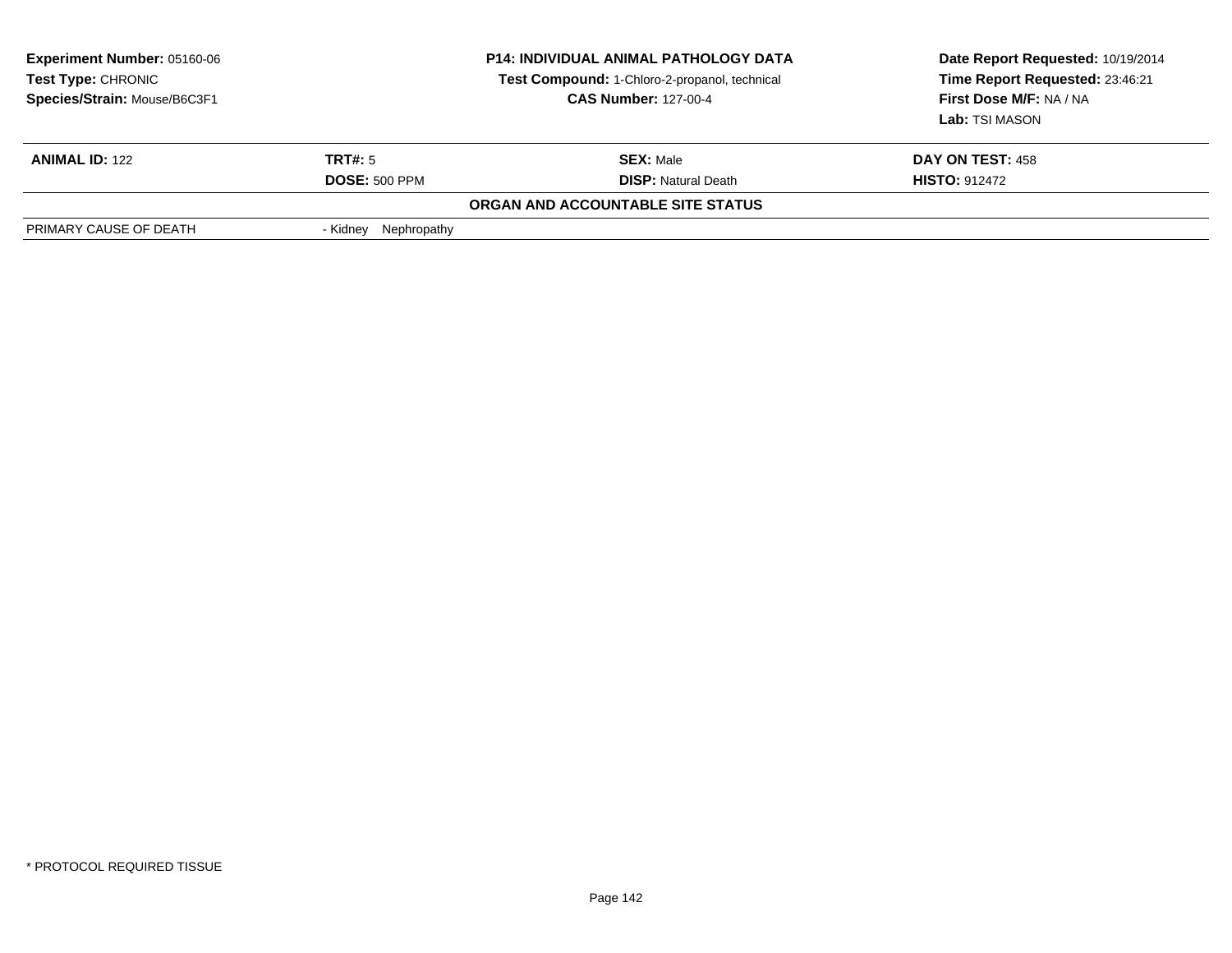**Experiment Number:** 05160-06**Test Type:** CHRONIC **Species/Strain:** Mouse/B6C3F1**P14: INDIVIDUAL ANIMAL PATHOLOGY DATATest Compound:** 1-Chloro-2-propanol, technical **CAS Number:** 127-00-4**Date Report Requested:** 10/19/2014**Time Report Requested:** 23:46:21**First Dose M/F:** NA / NA**Lab:** TSI MASON**ANIMAL ID:** 123**TRT#:** 5 **SEX:** Male **DAY ON TEST:** 729 **DOSE:** 500 PPM **DISP:** Terminal Sacrifice **HISTO:** <sup>912473</sup> **ORGAN AND ACCOUNTABLE SITE STATUSNORMAL**\* Adrenal Cortex \* Adrenal Medulla \* Adrenal Medulla \* Bone \* Bone \* Bone \* Bone \* Bone Marrow \* Epididymis \* Esophagus \* Gallbladder \* Heart\* Intestine Large, Cecum \* Intestine Large, Colon \* Intestine Large, Rectum \* Intestine Small, Duodenum \* Intestine Small, Ileum \* Intestine Small, Jejunum \* Lung \* Lymph Node, Mandibular\* Lymph Node, Mesenteric \* The state of the state of the state of the state of the state of the state of the state of the state of the state of the state of the state of the state of the state of the state of the state of \* Pituitary Gland \* \* Then the state \* Preputial Gland \* Prosection \* Prostate \* \* Salivary Glands \* Salivary Glands \* Salivary Glands \* Salivary Glands \* Salivary Glands \* Salivary Glands \* Salivary Glands \* Salivary Glan \* Stomach. Glandular \* Seminal Vesicle \* Skin \* Skin \* Skin \* Stomach, Forestomach \* Stomach, Forestomach \* Testes \* Thymus \* Trachea \* Urinary Bladder **MISSING** \* Mammary Gland**OBSERVATIONS** \* Brainn and the matter of the Thalamus and the Minimal of the Minimal of the Minimal of the Minimal of the Minimal o<br>Thalamus and the Minimal of the Minimal of the Minimal of the Minimal of the Minimal of the Minimal of the Min \* Islets, Pancreaticc and the contract of the contract of the contract of the contract of the contract of the contract of the contract of the contract of the contract of the contract of the contract of the contract of the contract of the cont a **Moderate**  \* Kidney Pelvis Calculus Micro Observation Only MildMinimal Cystt **the contract of the contract of the contract of the contract of the contract of the contract of the contract of the contract of the contract of the contract of the contract of the contract of the contract of the contrac** Papillaa meeting of the experiment of the Necrosis of the extension of the Mild of the Mild of the Mild of the Mild o Nephropathy Chronic, Mild \* Liver Eosinophilic Focus Hepatocellular Adenoma[ Eosinophilic Focus TGLS = 2-2A ][ Hepatocellular Adenoma TGLS = 2-2+2A ] \* SpleenHematopoietic Cell Proliferation Moderate [ Hematopoietic Cell Proliferation TGLS = 1-12 ] \* Thyroid Gland Follicular Cel Hyperplasia Minimal PRIMARY CAUSE OF DEATH-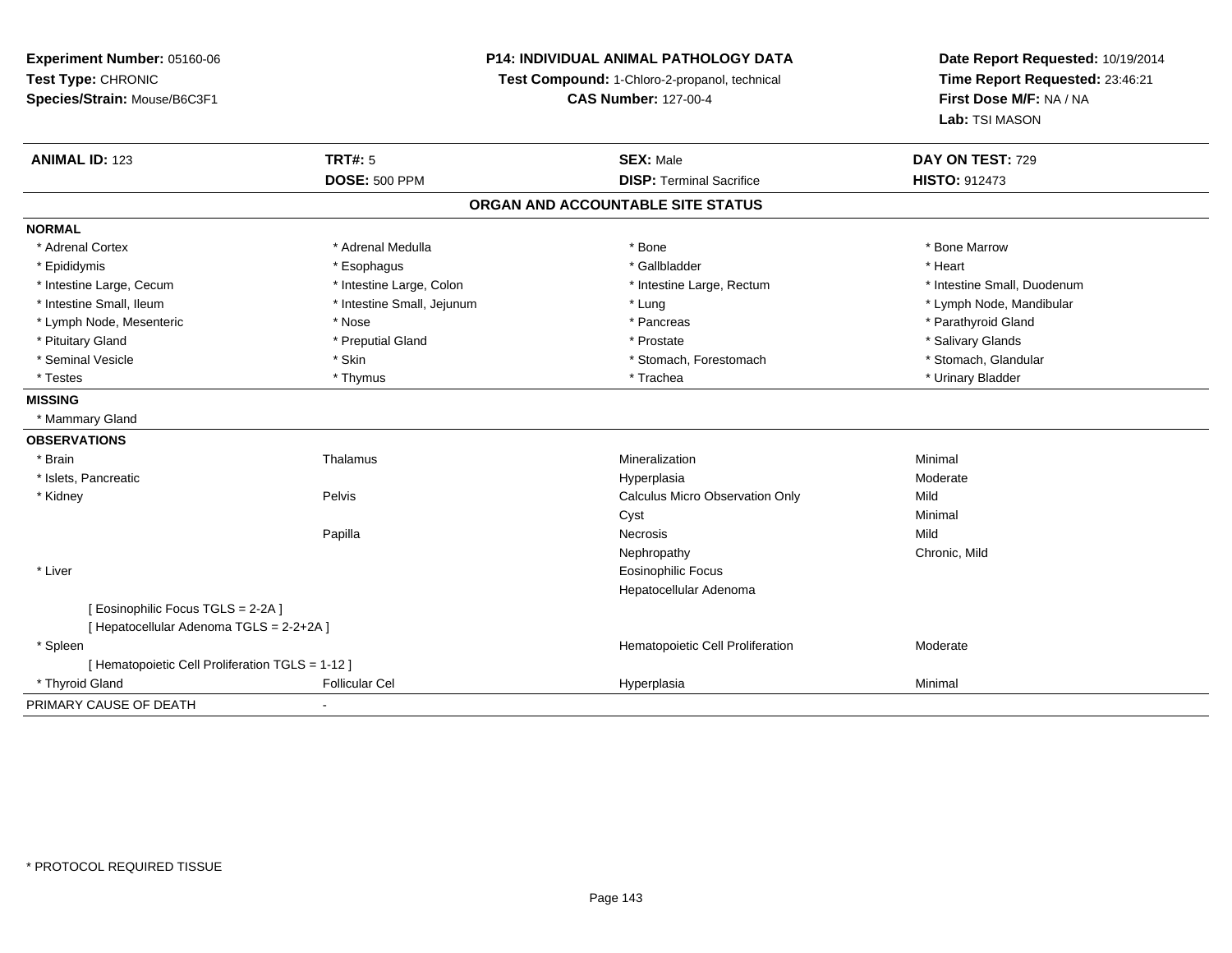**Experiment Number:** 05160-06**Test Type:** CHRONIC **Species/Strain:** Mouse/B6C3F1**P14: INDIVIDUAL ANIMAL PATHOLOGY DATATest Compound:** 1-Chloro-2-propanol, technical **CAS Number:** 127-00-4**Date Report Requested:** 10/19/2014**Time Report Requested:** 23:46:21**First Dose M/F:** NA / NA**Lab:** TSI MASON**ANIMAL ID:** 124**TRT#:** 5 **SEX:** Male **DAY ON TEST:** 729 **DOSE:** 500 PPM**DISP:** Terminal Sacrifice **HISTO:** 912474 **ORGAN AND ACCOUNTABLE SITE STATUSNORMAL**\* Adrenal Medulla \* \* Annual Medulla \* Brain \* Bone \* \* Bone Marrow \* Bone Marrow \* \* Brain \* Brain \* Brain \* Brain \* Brain \* Brain \* Brain \* Brain \* Brain \* Brain \* Brain \* Brain \* Brain \* Brain \* Brain \* Brain \* Brain \* \* Heart \* Epididymis \* Esophagus \* Gallbladder \* Heart\* Intestine Large, Cecum \* Intestine Large, Colon \* Intestine Large, Thestine Large, Rectum \* Intestine Small, Duodenum \* Intestine Small, Ileum \* Intestine Small, Jejunum \* Lung \* Lymph Node, Mandibular\* Lymph Node, Mesenteric \* The state of the state of the state of the state of the state of the state of the state of the state of the state of the state of the state of the state of the state of the state of the state of \* Pituitary Gland \* \* \* \* Prostate \* \* Prostate \* \* Salivary Glands \* \* Salivary Glands \* \* Seminal Vesicle \* Stomach. Glandular \* Skin \* Stomach, Forestomach \* Spleen \* Stomach, Forestomach \* Stomach, Forestomach \* Testes \* Thymus \* Thyroid Gland \* Trachea \* Urinary Bladder**MISSING** \* Mammary Gland**OBSERVATIONS** \* Adrenal Cortexx and the state of the state of the state of the Hypertrophy Secondary of the Secondary Second, Mild \* Islets, Pancreaticc and the contract of the contract of the contract of the contract of the contract of the contract of the contract of the contract of the contract of the contract of the contract of the contract of the contract of the cont a Mild \* Kidneyy the controller of the controller of the controller of the controller of the controller of the controller of the controller of the controller of the controller of the controller of the controller of the controller of the \* Liver Eosinophilic Focus Hepatocellular Adenoma[ Eosinophilic Focus TGLS = 4,5-2A ][ Hepatocellular Adenoma TGLS = 5-2 ] \* Nose Note: TGL 6 nodule involves tooth rather than nasal turbinate on micro exam. \* Preputial Glandd and the control of the control of the control of the control of the control of the control of the control of the control of the control of the control of the control of the control of the control of the control of the co  $[$  Cyst TGLS = 1-10  $]$  \* Sem Ves Note: No corresponding microscopic lesions for TGLs 2 and 3 gross changes. Toothh and the control of the control of the control of the control of the control of the control of the control of the control of the control of the control of the control of the control of the control of the control of the co [ Degeneration TGLS = 6-9 ]PRIMARY CAUSE OF DEATH-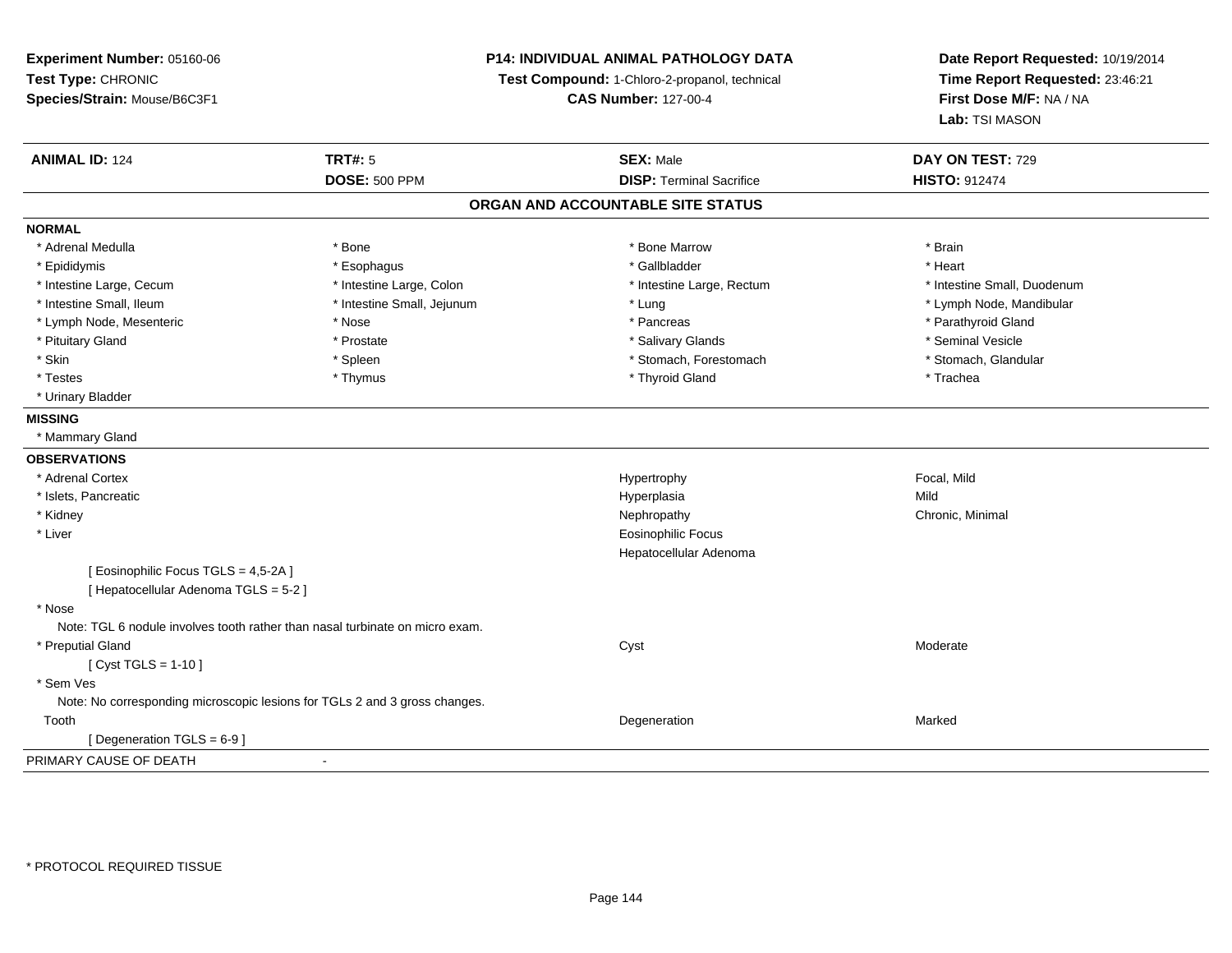**Experiment Number:** 05160-06**Test Type:** CHRONIC **Species/Strain:** Mouse/B6C3F1**P14: INDIVIDUAL ANIMAL PATHOLOGY DATATest Compound:** 1-Chloro-2-propanol, technical **CAS Number:** 127-00-4**Date Report Requested:** 10/19/2014**Time Report Requested:** 23:46:21**First Dose M/F:** NA / NA**Lab:** TSI MASON**ANIMAL ID:** 125**TRT#:** 5 **SEX:** Male **DAY ON TEST:** 729 **DOSE:** 500 PPM**DISP:** Terminal Sacrifice **HISTO:** 912475 **ORGAN AND ACCOUNTABLE SITE STATUSNORMAL**\* Adrenal Medulla \* Adrenal Medulla \* \* The matter of the state of the state of the Marrow \* Bone Marrow \* Adrenal Medulla \* Epididymis \* Epididymis \* Bone Marrow \* Adrenal Medulla \* Epididymis \* Epididymis \* Epididymis \* Epididymis \* Epidi \* Esophagus \* https://www.fragustage.com/web/2019/heart \* Heart \* Heart \* Heart \* Intestine Large, Cecum \* Intestine Large, Cecum \* Gallbladder \* Callbladder \* 11 and 12 and 12 and 12 and 12 and 12 and 12 and 12 and 12 and \* Intestine Small, Ileum \* Intestine Large, Colon \* Intestine Large, Rectum \* Intestine Small, Duodenum \* Intestine Small, Duodenum \* Lymph Node, Mesenteric \* Intestine Small, Jejunum \* The material and the state of the state of the state of the state of the state of the state of the state of the state of the state of the state of the state of the state of the state of the sta \* Nose \* Pancreas \* Pancreas \* Pancreas \* Parathyroid Gland \* Parathyroid Gland \* Pituitary Gland \* Pituitary Gland \* Seminal Vesicle \* Preputial Gland \* \* Annual vesicle \* \* Prostate \* \* Salivary Glands \* \* Salivary Glands \* \* Seminal Vesicle \* \* Stomach. Glandular \* Skin \* Spleen \* Spleen \* Stomach, Forestomach \* Stomach, Forestomach \* Stomach, Forestomach \* Testes \* Thymus \* Thyroid Gland \* Trachea \* Urinary Bladder**MISSING** \* Mammary Gland**OBSERVATIONS** \* Adrenal Cortex Capsule Adenoma Hyperplasiaa Mild \* Brainn and the matter of the Thalamus and the Minimal of the Minimal of the Minimal of the Minimal of the Minimal o<br>Thalamus and the Minimal of the Minimal of the Minimal of the Minimal of the Minimal of the Minimal of the Min \* Islets, Pancreaticc and the contract of the contract of the contract of the contract of the contract of the contract of the contract of the contract of the contract of the contract of the contract of the contract of the contract of the cont Moderate \* Kidneyy the controller of the controller of the controller of the controller of the controller of the chronic, Mild \* Liver Eosinophilic Focus[ Eosinophilic Focus TGLS = 3-2 ] \* Preputial GlNote: TGL 1 enlargement not seen on micro exam.PRIMARY CAUSE OF DEATH-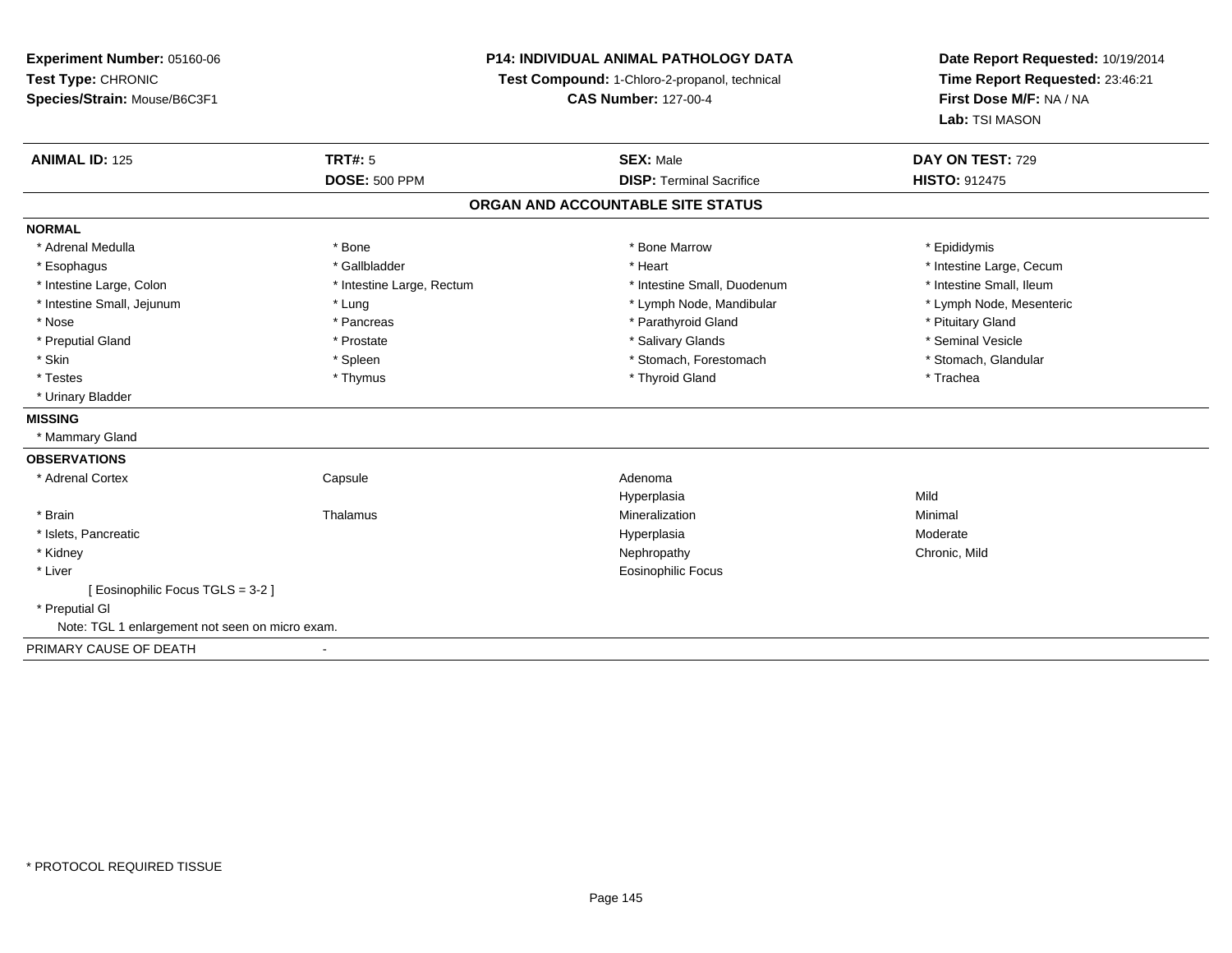# **P14: INDIVIDUAL ANIMAL PATHOLOGY DATA**

**Test Compound:** 1-Chloro-2-propanol, technical

**CAS Number:** 127-00-4

**Date Report Requested:** 10/19/2014**Time Report Requested:** 23:46:21**First Dose M/F:** NA / NA**Lab:** TSI MASON

| <b>ANIMAL ID: 126</b>       | <b>TRT#: 5</b>            | <b>SEX: Male</b>                  | DAY ON TEST: 484         |
|-----------------------------|---------------------------|-----------------------------------|--------------------------|
|                             | <b>DOSE: 500 PPM</b>      | <b>DISP:</b> Moribund Sacrifice   | <b>HISTO: 912476</b>     |
|                             |                           | ORGAN AND ACCOUNTABLE SITE STATUS |                          |
| <b>NORMAL</b>               |                           |                                   |                          |
| * Adrenal Medulla           | * Bone                    | * Bone Marrow                     | * Epididymis             |
| * Esophagus                 | * Gallbladder             | * Heart                           | * Intestine Large, Cecum |
| * Intestine Large, Colon    | * Intestine Large, Rectum | * Intestine Small, Duodenum       | * Intestine Small, Ileum |
| * Intestine Small, Jejunum  | * Liver                   | * Lung                            | * Lymph Node, Mandibular |
| * Lymph Node, Mesenteric    | * Mammary Gland           | * Nose                            | * Pancreas               |
| * Parathyroid Gland         | * Pituitary Gland         | * Prostate                        | * Salivary Glands        |
| * Seminal Vesicle           | * Skin                    | * Spleen                          | * Stomach, Forestomach   |
| * Stomach, Glandular        | * Testes                  | * Thymus                          | * Thyroid Gland          |
| * Trachea                   | * Urinary Bladder         |                                   |                          |
| <b>OBSERVATIONS</b>         |                           |                                   |                          |
| * Adrenal Cortex            | Capsule                   | Hyperplasia                       | Minimal                  |
| * Brain                     | Thalamus                  | Mineralization                    | Minimal                  |
| * Islets, Pancreatic        |                           | Hyperplasia                       | Moderate                 |
| * Kidney                    |                           | Nephropathy                       | Chronic, Mild            |
| Penis                       |                           | Congestion                        | Moderate                 |
| [Congestion TGLS = $1-13$ ] |                           |                                   |                          |
| * Preputial Gland           |                           | Cyst                              | Mild                     |
|                             |                           | Inflammation                      | Chronic, Mild            |
| PRIMARY CAUSE OF DEATH      | - UNCERTAIN               |                                   |                          |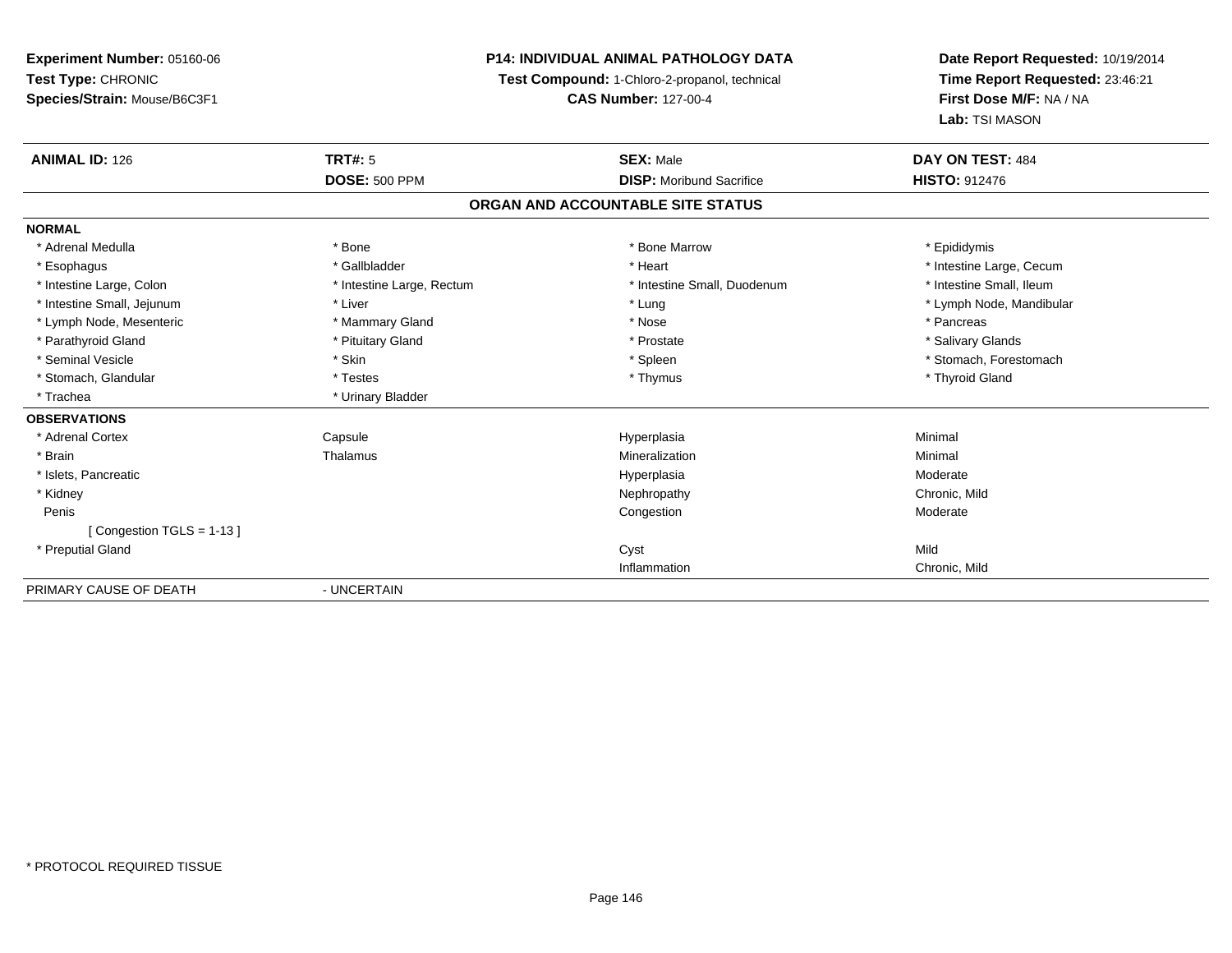**Experiment Number:** 05160-06**Test Type:** CHRONIC **Species/Strain:** Mouse/B6C3F1**P14: INDIVIDUAL ANIMAL PATHOLOGY DATATest Compound:** 1-Chloro-2-propanol, technical **CAS Number:** 127-00-4**Date Report Requested:** 10/19/2014**Time Report Requested:** 23:46:21**First Dose M/F:** NA / NA**Lab:** TSI MASON**ANIMAL ID:** 127**TRT#:** 5 **SEX:** Male **DAY ON TEST:** 729 **DOSE:** 500 PPM **DISP:** Terminal Sacrifice **HISTO:** <sup>912477</sup> **ORGAN AND ACCOUNTABLE SITE STATUSNORMAL**\* Adrenal Medulla \* Adrenal Medulla \* \* The matter of the state of the state of the Marrow \* Bone Marrow \* Adrenal Medulla \* Epididymis \* Epididymis \* Bone Marrow \* Adrenal Medulla \* Epididymis \* Epididymis \* Epididymis \* Epididymis \* Epidi \* Esophagus \* https://www.fragustage.com/web/2019/heart \* Heart \* Heart \* Heart \* Intestine Large, Cecum \* Intestine Large, Cecum \* Gallbladder \* Callbladder \* 11 and 12 and 12 and 12 and 12 and 12 and 12 and 12 and 12 and \* Intestine Small, Ileum \* Intestine Large, Colon \* Intestine Large, Rectum \* Intestine Small, Duodenum \* Intestine Small, Duodenum \* Intestine Small, Jejunum \* \* \* https://www.fat.com/setter/educition/setter/filesophysics.com/setter/filesophysics.com/setter/filesophysics.com/setter/filesophysics.com/setter/filesophysics.com/setter/filesophysics.com/se \* Lymph Node, Mesenteric \* The state of the state of the state of the state of the state of the state of the state of the state of the state of the state of the state of the state of the state of the state of the state of \* Pituitary Gland \* \* \* Prostate \* \* Prostate \* \* Salivary Glands \* \* Stin \* \* Skin \* Testes \* Spleen \* Stomach, Forestomach \* Stomach, Forestomach \* Stomach, Glandular \* Stomach, Glandular \* Urinary Bladder \* Thymus \* Thyroid Gland \* Trachea \* Urinary Bladder \* **MISSING** \* Mammary Gland**OBSERVATIONS** \* Adrenal Cortex**Capsule**  Hyperplasia Minimal Hypertrophy Focal, Minimal \* Brainn and the matter of the Thalamus and the Minimal of the Minimal of the Minimal of the Minimal of the Minimal o<br>Thalamus and the Minimal of the Minimal of the Minimal of the Minimal of the Minimal of the Minimal of the Min \* Kidneyy the controller of the controller of the controller of the Nephropathy Chronic, Minimal (Chronic, Minimal  $\mu$  \* Liver Eosinophilic Focus Hepatocellular Adenoma Multiple [ Eosinophilic Focus TGLS = 4,5-2+2A ][ Hepatocellular Adenoma TGLS = 4,5-2+2A ] \* Nose Note: TGL 6 nodule involves tooth rather than nasal turbinate on micro exam. \* Preputial Glandd and the control of the control of the control of the control of the control of the control of the control of the control of the control of the control of the control of the control of the control of the control of the co  $[$  Cyst TGLS = 1-10  $]$  \* Seminal Vesiclee and the contract of the contract of the contract of the contract of the contract of the contract of the contract of the contract of the contract of the contract of the contract of the contract of the contract of the cont  $[$  Inflammation TGLS = 2,3-11  $]$  Toothh and the control of the control of the control of the control of the control of the control of the control of the control of the control of the control of the control of the control of the control of the control of the co [ Degeneration TGLS = 6-9 ]PRIMARY CAUSE OF DEATH-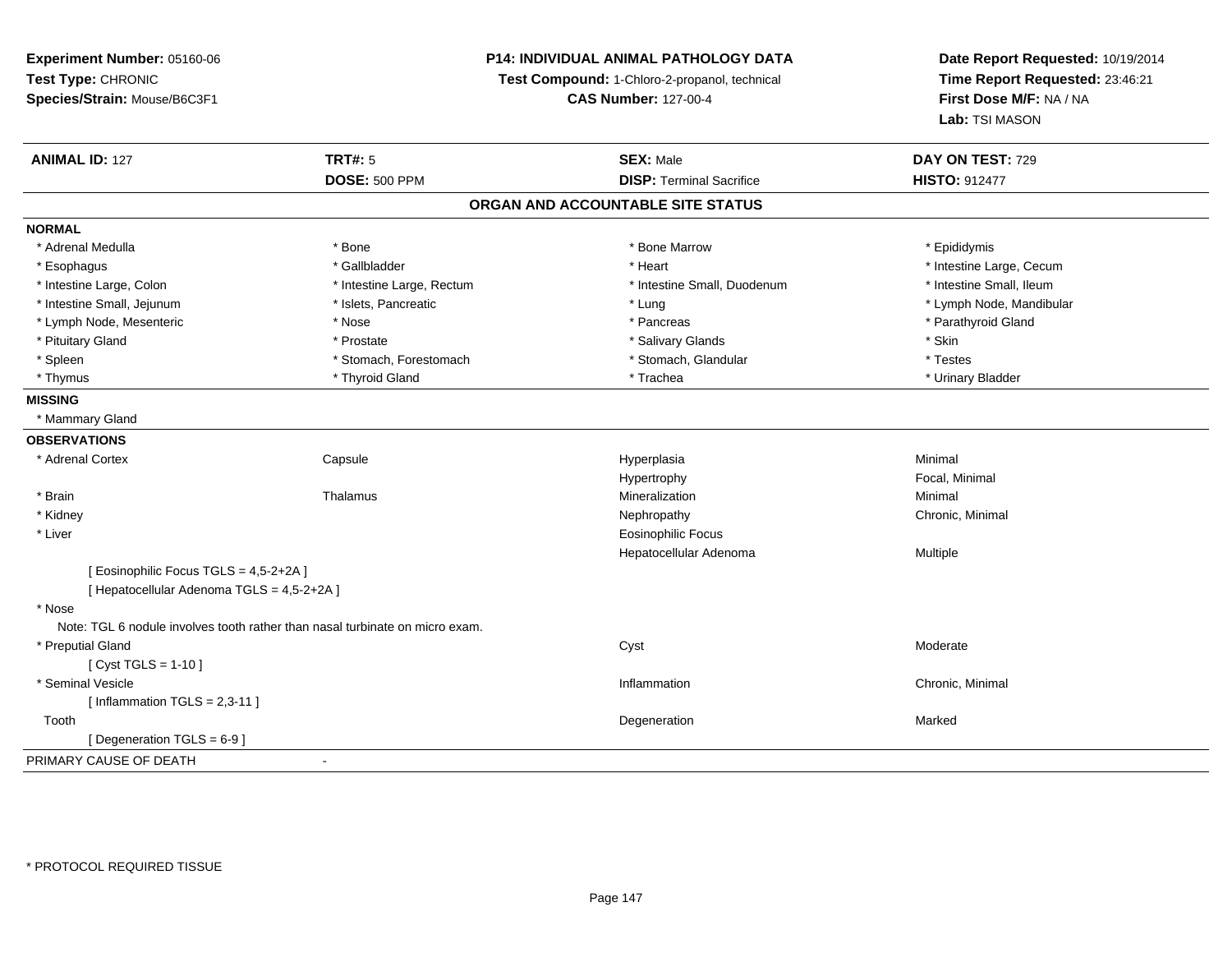**Experiment Number:** 05160-06**Test Type:** CHRONIC **Species/Strain:** Mouse/B6C3F1**P14: INDIVIDUAL ANIMAL PATHOLOGY DATATest Compound:** 1-Chloro-2-propanol, technical **CAS Number:** 127-00-4**Date Report Requested:** 10/19/2014**Time Report Requested:** 23:46:21**First Dose M/F:** NA / NA**Lab:** TSI MASON**ANIMAL ID:** 128**TRT#:** 5 **SEX:** Male **DAY ON TEST:** 729 **DOSE:** 500 PPM**DISP:** Terminal Sacrifice **HISTO:** 912478 **ORGAN AND ACCOUNTABLE SITE STATUSNORMAL**\* Adrenal Medulla \* Adrenal Medulla \* \* The matter of the state of the state of the Marrow \* Bone Marrow \* Adrenal Medulla \* Epididymis \* Epididymis \* Bone Marrow \* Adrenal Medulla \* Epididymis \* Epididymis \* Epididymis \* Epididymis \* Epidi \* Esophagus \* https://www.fragustage.com/web/2019/heart \* Heart \* Heart \* Heart \* Intestine Large, Cecum \* Intestine Large, Cecum \* Gallbladder \* Callbladder \* 11 and 12 and 12 and 12 and 12 and 12 and 12 and 12 and 12 and \* Intestine Small, Ileum \* Intestine Large, Colon \* Intestine Large, Rectum \* Intestine Small, Duodenum \* Intestine Small, Duodenum \* Intestine Small, Jejunum \* Lung \* Lymph Node, Mandibular \* Nose\* Prostate \* Pancreas \* Parathyroid Gland \* Parathyroid Gland \* \* Prituitary Gland \* Spleen \* Salivary Glands \* \* \* Sheen \* Seminal Vesicle \* \* \* Stan \* \* Skin \* \* Skin \* \* Spleen \* \* Spleen \* \* Spleen \* \* Trachea \* Stomach, Glandular \* Thymus \* Thymus \* Thymus \* Thymus \* Thyroid Gland \* Thyroid Gland \* \* Urinary Bladder**MISSING** \* Mammary Gland**OBSERVATIONS** \* Adrenal CortexCapsule<br>Thalamus Hyperplasia Mild \* Brainn and the matter of the Thalamus and the Minimal of the Minimal of the Minimal of the Minimal of the Minimal o<br>Thalamus and the Minimal of the Minimal of the Minimal of the Minimal of the Minimal of the Minimal of the Min \* Islets, Pancreaticc and the contract of the contract of the contract of the contract of the contract of the contract of the contract of the contract of the contract of the contract of the contract of the contract of the contract of the cont a **Marked**  \* Kidneyy the control of the control of the control of the control of the control of the control of the control of the control of the control of the control of the control of the control of the control of the control of the contro Nephropathy Chronic, Minimal \* Liver Eosinophilic Focus Hepatocellular Adenoma[ Eosinophilic Focus TGLS = 4-2 ][ Hepatocellular Adenoma TGLS = 6-2A ] \* Lymph Node, Mesenteric Hemangiosarcoma[ Hemangiosarcoma TGLS = 3-5 ] \* Preputial Glandd and the control of the control of the control of the control of the control of the control of the control of the control of the control of the control of the control of the control of the control of the control of the co  $[$  Cyst TGLS = 1-10  $]$  \* Stomach, Forestomach Squamous Cell Papilloma [ Squamous Cell Papilloma TGLS = 5-6A ] \* Testess Interstit Cell Hyperplasia a **Minimal**  $[$  Hyperplasia TGLS = 2-11.1 ] PRIMARY CAUSE OF DEATH-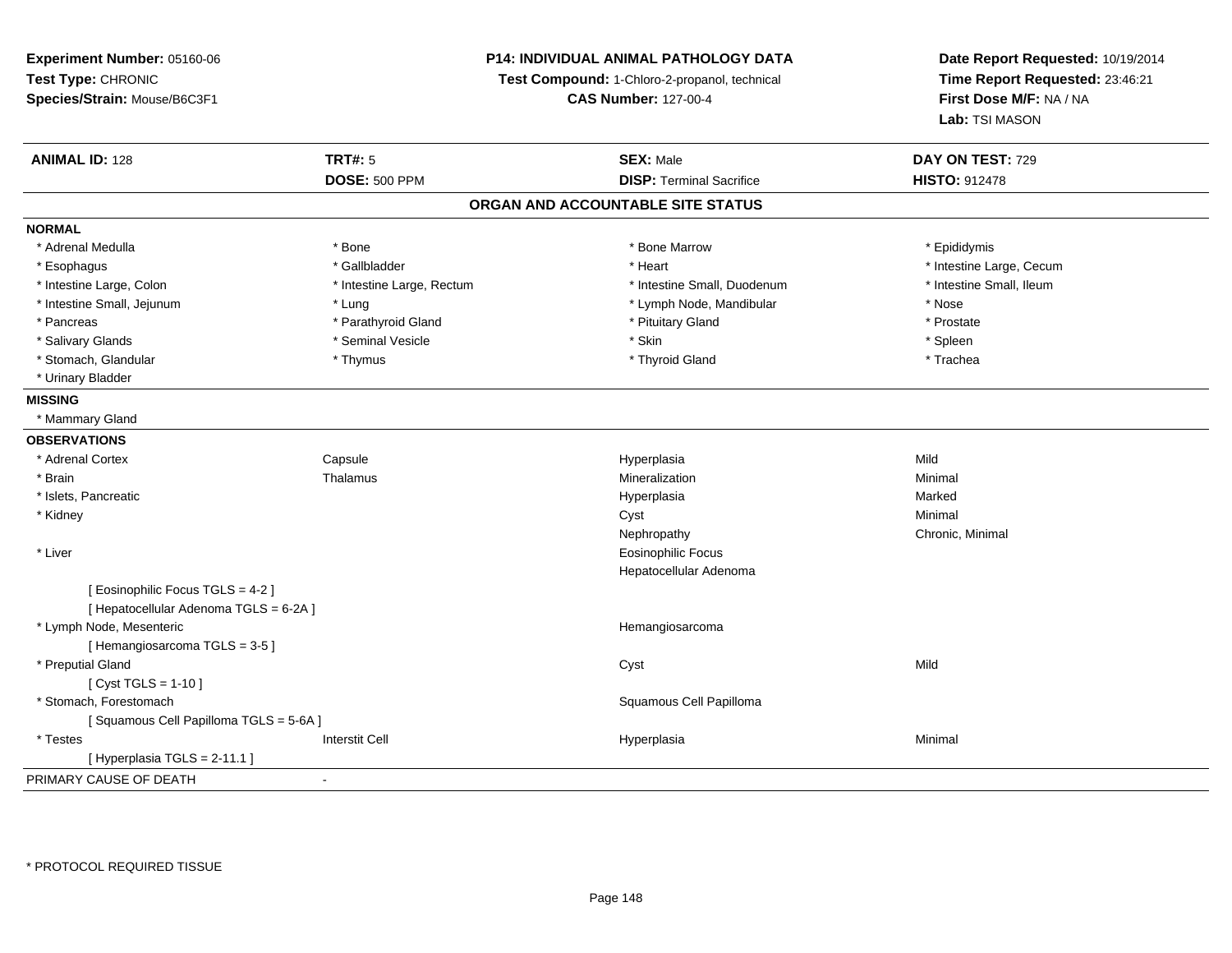# **P14: INDIVIDUAL ANIMAL PATHOLOGY DATA**

**Test Compound:** 1-Chloro-2-propanol, technical

**CAS Number:** 127-00-4

**Date Report Requested:** 10/19/2014**Time Report Requested:** 23:46:21**First Dose M/F:** NA / NA**Lab:** TSI MASON

| <b>ANIMAL ID: 129</b>                                                           | <b>TRT#: 5</b>            | <b>SEX: Male</b>                  | DAY ON TEST: 729         |
|---------------------------------------------------------------------------------|---------------------------|-----------------------------------|--------------------------|
|                                                                                 | <b>DOSE: 500 PPM</b>      | <b>DISP: Terminal Sacrifice</b>   | <b>HISTO: 912479</b>     |
|                                                                                 |                           | ORGAN AND ACCOUNTABLE SITE STATUS |                          |
| <b>NORMAL</b>                                                                   |                           |                                   |                          |
| * Adrenal Medulla                                                               | * Bone                    | * Bone Marrow                     | * Epididymis             |
| * Esophagus                                                                     | * Gallbladder             | * Heart                           | * Intestine Large, Cecum |
| * Intestine Large, Colon                                                        | * Intestine Large, Rectum | * Intestine Small, Duodenum       | * Intestine Small, Ileum |
| * Intestine Small, Jejunum                                                      | * Lung                    | * Lymph Node, Mandibular          | * Lymph Node, Mesenteric |
| * Nose                                                                          | * Pancreas                | * Parathyroid Gland               | * Pituitary Gland        |
| * Prostate                                                                      | * Salivary Glands         | * Seminal Vesicle                 | * Skin                   |
| * Spleen                                                                        | * Stomach, Forestomach    | * Stomach, Glandular              | * Testes                 |
| * Thymus                                                                        | * Thyroid Gland           | * Trachea                         | * Urinary Bladder        |
| <b>MISSING</b>                                                                  |                           |                                   |                          |
| * Mammary Gland                                                                 |                           |                                   |                          |
| <b>OBSERVATIONS</b>                                                             |                           |                                   |                          |
| * Adrenal Cortex                                                                | Capsule                   | Hyperplasia                       | Minimal                  |
| * Brain                                                                         | Thalamus                  | Mineralization                    | Minimal                  |
| * Islets, Pancreatic                                                            |                           | Hyperplasia                       | Mild                     |
| * Kidney                                                                        |                           | Nephropathy                       | Chronic, Mild            |
| * Liver                                                                         |                           | <b>Eosinophilic Focus</b>         |                          |
|                                                                                 |                           | Hepatocellular Adenoma            | Multiple                 |
| [ Eosinophilic Focus TGLS = 4,5-2+2A ]<br>[ Hepatocellular Adenoma TGLS = 3-2 ] |                           |                                   |                          |
| Mesentery                                                                       | Fat                       | <b>Necrosis</b>                   | Mild                     |
| [Necrosis TGLS = $2-13$ ]                                                       |                           |                                   |                          |
| * Preputial Gland                                                               |                           | Cyst                              | Moderate                 |
| [ $Cyst TGLS = 1-10$ ]                                                          |                           |                                   |                          |
| PRIMARY CAUSE OF DEATH                                                          |                           |                                   |                          |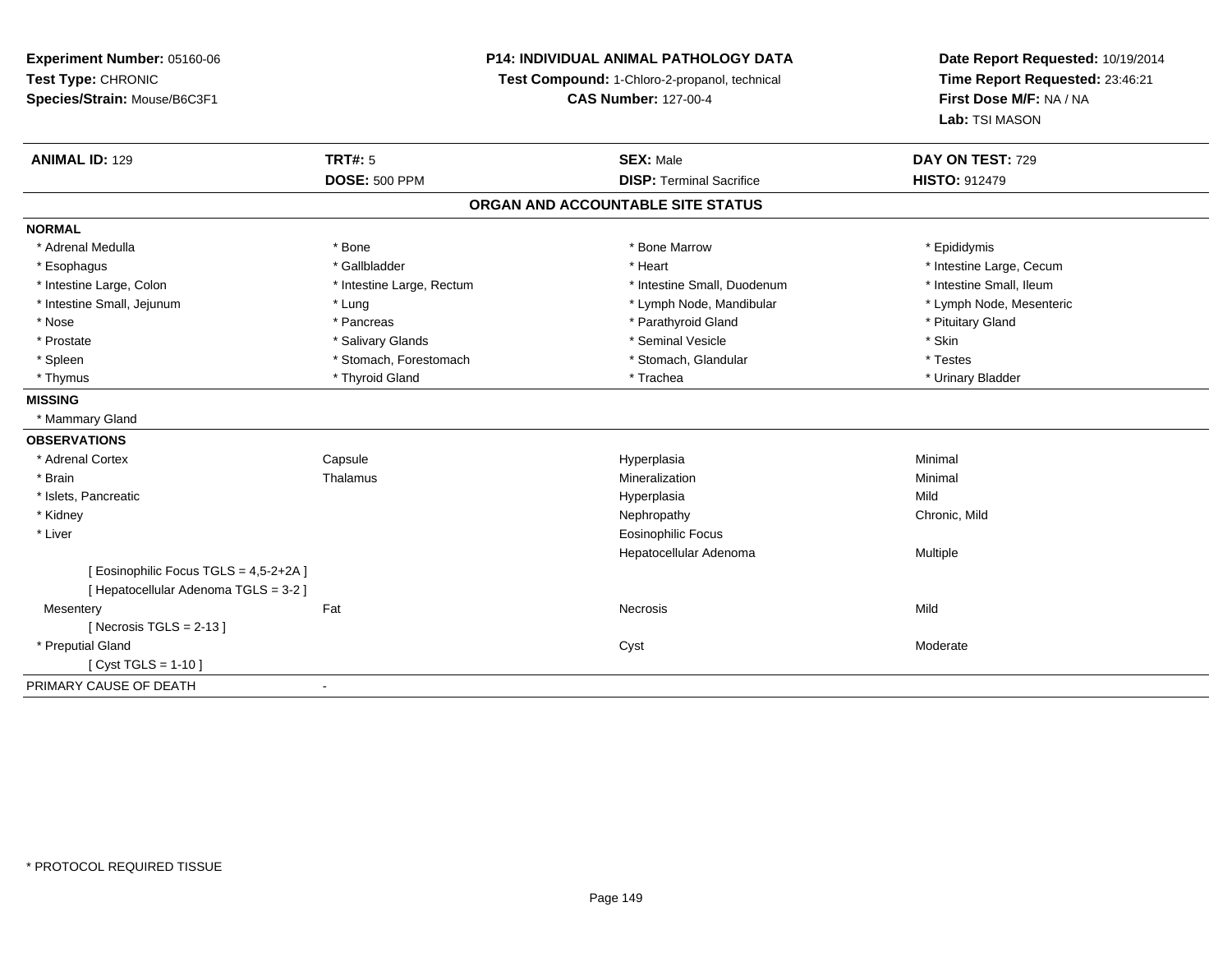**Experiment Number:** 05160-06**Test Type:** CHRONIC **Species/Strain:** Mouse/B6C3F1**P14: INDIVIDUAL ANIMAL PATHOLOGY DATATest Compound:** 1-Chloro-2-propanol, technical **CAS Number:** 127-00-4**Date Report Requested:** 10/19/2014**Time Report Requested:** 23:46:21**First Dose M/F:** NA / NA**Lab:** TSI MASON**ANIMAL ID:** 130**TRT#:** 5 **SEX:** Male **DAY ON TEST:** 729 **DOSE:** 500 PPM**DISP:** Terminal Sacrifice **HISTO:** 912480 **ORGAN AND ACCOUNTABLE SITE STATUSNORMAL**\* Adrenal Medulla \* \* Annual Medulla \* Brain \* Bone \* \* Bone Marrow \* Bone Marrow \* \* Brain \* Brain \* Brain \* Brain \* Brain \* Brain \* Brain \* Brain \* Brain \* Brain \* Brain \* Brain \* Brain \* Brain \* Brain \* Brain \* Brain \* \* Heart \* Epididymis \* Esophagus \* Gallbladder \* Heart \* Intestine Large, Cecum \* Intestine Large, Colon \* Intestine Large, Rectum \* Intestine Small, Duodenum\* Lymph Node, Mesenteric \* Intestine Small, Ileum \* Intestine Small, Jejunum \* Lymph Node, Mandibular \* Lymph Node, Mandibular \* Nose \* Pancreas \* Pancreas \* Pancreas \* Parathyroid Gland \* Parathyroid Gland \* Pituitary Gland \* Pituitary Gland \* Seminal Vesicle \* Preputial Gland \* \* Annual vesicle \* \* Prostate \* \* Salivary Glands \* \* Salivary Glands \* \* Seminal Vesicle \* \* Stomach, Glandular \* Skin \* Stomach, Forestomach \* Spleen \* Stomach, Forestomach \* Stomach, Forestomach \* Testes \* Thymus \* Thyroid Gland \* Trachea \* Urinary Bladder**MISSING** \* Mammary Gland**OBSERVATIONS** \* Adrenal Cortex Capsule Hyperplasia Mild Hypertrophy Focal, MildModerate \* Islets, Pancreaticc and the contract of the contract of the contract of the contract of the contract of the contract of the contract of the contract of the contract of the contract of the contract of the contract of the contract of the cont a **Moderate**  \* Kidneyy the control of the control of the control of the control of the control of the control of the control of the control of the control of the control of the control of the control of the control of the control of the contro Nephropathy Chronic, Minimal [ Cyst TGLS = 2-3A ] \* Liver Eosinophilic Focus Hepatocellular Adenoma[ Eosinophilic Focus TGLS = 6,7-2A+2B ][ Hepatocellular Adenoma TGLS = 5-2+2A ] \* Lung Alveolar/Bronchiolar Carcinoma Infiltration Cellular Histiocyte, Moderate[ Alveolar/Bronchiolar Carcinoma TGLS = 3-1 ] Lymph Node Mediastinal Hyperplasia Lymphoid, Mild [ Hyperplasia TGLS = 4-5 ]PRIMARY CAUSE OF DEATH-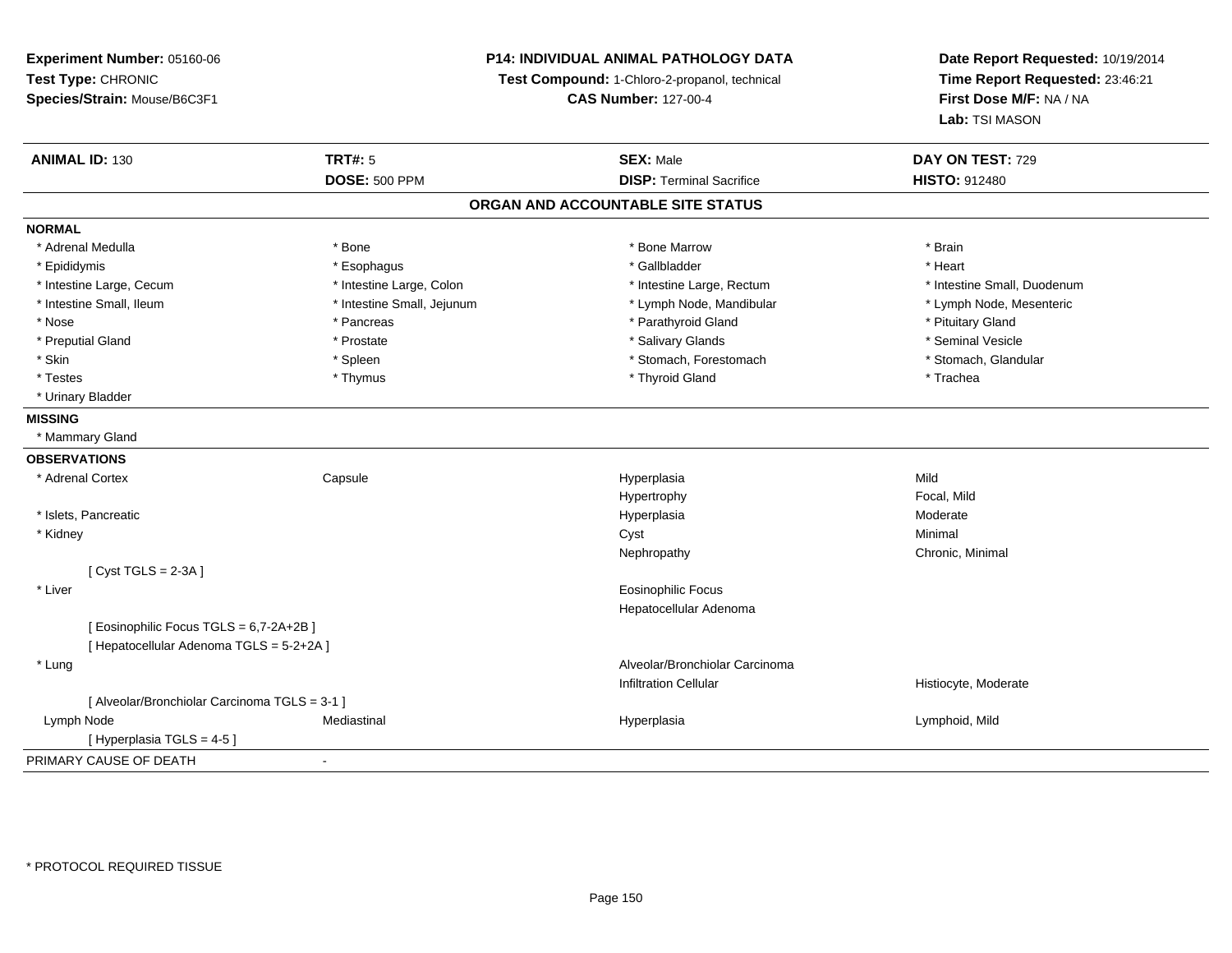**Experiment Number:** 05160-06**Test Type:** CHRONIC **Species/Strain:** Mouse/B6C3F1**P14: INDIVIDUAL ANIMAL PATHOLOGY DATATest Compound:** 1-Chloro-2-propanol, technical **CAS Number:** 127-00-4**Date Report Requested:** 10/19/2014**Time Report Requested:** 23:46:21**First Dose M/F:** NA / NA**Lab:** TSI MASON**ANIMAL ID:** 131**TRT#:** 5 **SEX:** Male **DAY ON TEST:** 519 **DOSE:** 500 PPM **DISP:** Moribund Sacrifice **HISTO:** <sup>912481</sup> **ORGAN AND ACCOUNTABLE SITE STATUSNORMAL**\* Adrenal Cortex \* Adrenal Medulla \* Adrenal Medulla \* Bone \* Bone \* Bone \* Bone \* Bone Marrow \* Epididymis \* https://www.fragusta.com/windows/windows/windows/windows/windows/windows/windows/windows/windows/ \* Intestine Small, Ileum \* Intestine Large, Colon \* Intestine Large, Rectum \* Intestine Small, Duodenum \* Intestine Small, Duodenum \* Lymph Node, Mesenteric \* Intestine Small, Jejunum \* The matter of the state of the state of the state of the state of the state of the state of the state of the state of the state of the state of the state of the state of the state of the state \* Nose \* Pancreas \* Pancreas \* Pancreas \* Parathyroid Gland \* Parathyroid Gland \* Pituitary Gland \* Pituitary Gland \* Seminal Vesicle \* Preputial Gland \* \* Annual vesicle \* \* Prostate \* \* Salivary Glands \* \* Salivary Glands \* \* Seminal Vesicle \* \* Skin \* Spleen \* Spleen \* Spleen \* Stomach, Forestomach \* Testes \* Testes \* Testes \* Urinary Bladder \* Thymus \* Thyroid Gland \* Trachea \* Urinary Bladder \* **MISSING**\* Gallbladder \* Mammary Gland **OBSERVATIONS** \* Brainn and the matter of the Thalamus and the Minimal of the Minimal of the Minimal of the Minimal of the Minimal o<br>Thalamus and the Minimal of the Minimal of the Minimal of the Minimal of the Minimal of the Minimal of the Min \* Islets, Pancreaticc and the contract of the contract of the contract of the contract of the contract of the contract of the contract of the contract of the contract of the contract of the contract of the contract of the contract of the cont a **Moderate**  \* Kidneyy the control of the control of the control of the control of the control of the control of the control of the control of the control of the control of the control of the control of the control of the control of the contro Nephropathy Chronic, Marked[ Cyst TGLS = 1-3A ][ Nephropathy TGLS = 2-3 ] \* Liver Hepatocellular Adenoma Hepatocellular Carcinoma[ Hepatocellular Adenoma TGLS = 4-2A ][ Hepatocellular Carcinoma TGLS = 3-2 ] \* Stomach, Glandularr and the contract of the contract of the contract of the contract of the contract of the contract of the contract of the contract of the contract of the contract of the contract of the contract of the contract of the cont n and a basic control of the Minimal  $[$  Erosion TGLS = 6-6A  $]$ PRIMARY CAUSE OF DEATH- Kidney Nephropathy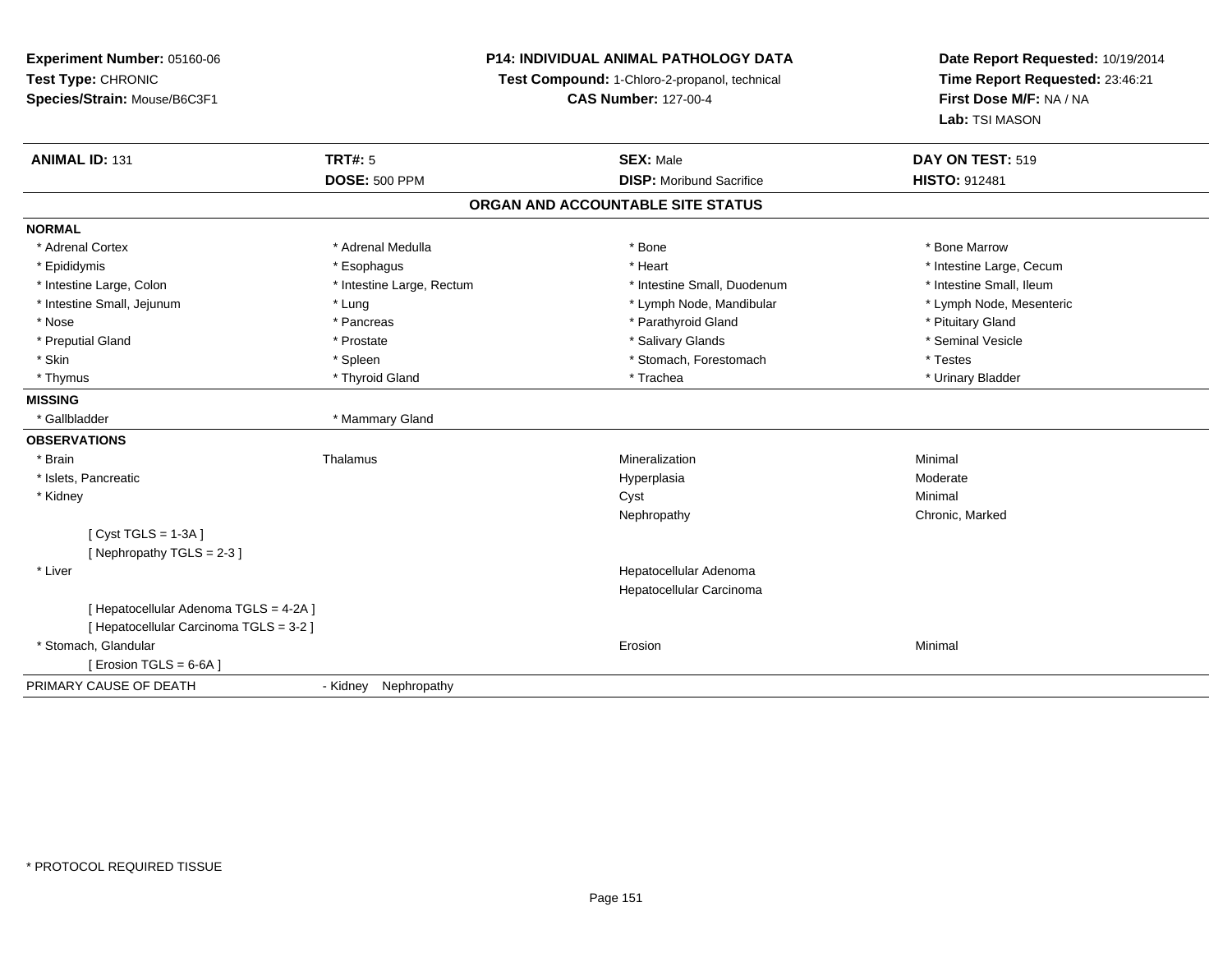# **P14: INDIVIDUAL ANIMAL PATHOLOGY DATA**

**Test Compound:** 1-Chloro-2-propanol, technical

**CAS Number:** 127-00-4

**Date Report Requested:** 10/19/2014**Time Report Requested:** 23:46:21**First Dose M/F:** NA / NA**Lab:** TSI MASON

| <b>ANIMAL ID: 132</b>                         | <b>TRT#: 5</b>              | <b>SEX: Male</b>                  | DAY ON TEST: 645           |
|-----------------------------------------------|-----------------------------|-----------------------------------|----------------------------|
|                                               | <b>DOSE: 500 PPM</b>        | <b>DISP: Natural Death</b>        | <b>HISTO: 912482</b>       |
|                                               |                             | ORGAN AND ACCOUNTABLE SITE STATUS |                            |
| <b>NORMAL</b>                                 |                             |                                   |                            |
| * Adrenal Medulla                             | * Bone                      | * Bone Marrow                     | * Epididymis               |
| * Esophagus                                   | * Heart                     | * Intestine Large, Cecum          | * Intestine Large, Colon   |
| * Intestine Large, Rectum                     | * Intestine Small, Duodenum | * Intestine Small, Ileum          | * Intestine Small, Jejunum |
| * Lung                                        | * Lymph Node, Mandibular    | * Lymph Node, Mesenteric          | * Nose                     |
| * Pancreas                                    | * Parathyroid Gland         | * Preputial Gland                 | * Prostate                 |
| * Salivary Glands                             | * Seminal Vesicle           | * Skin                            | * Spleen                   |
| * Stomach, Forestomach                        | * Stomach, Glandular        | * Testes                          | * Thyroid Gland            |
| * Trachea                                     | * Urinary Bladder           |                                   |                            |
| <b>MISSING</b>                                |                             |                                   |                            |
| * Gallbladder                                 | * Mammary Gland             | * Thymus                          |                            |
| <b>OBSERVATIONS</b>                           |                             |                                   |                            |
| * Adrenal Cortex                              | Capsule                     | Hyperplasia                       | Minimal                    |
| * Brain                                       | Thalamus                    | Mineralization                    | Minimal                    |
| * Islets, Pancreatic                          |                             | Hyperplasia                       | Moderate                   |
| * Kidney                                      |                             | Nephropathy                       | Chronic, Marked            |
| * Liver                                       |                             | <b>Eosinophilic Focus</b>         |                            |
|                                               |                             | Hepatocellular Carcinoma          | Multiple                   |
| [ Eosinophilic Focus TGLS = 3-2 ]             |                             |                                   |                            |
| [ Hepatocellular Carcinoma TGLS = 1,2-2A+2B ] |                             |                                   |                            |
| * Pituitary Gland                             | Pars Distalis               | Cyst                              | Minimal                    |
| PRIMARY CAUSE OF DEATH                        | Nephropathy<br>- Kidney     |                                   |                            |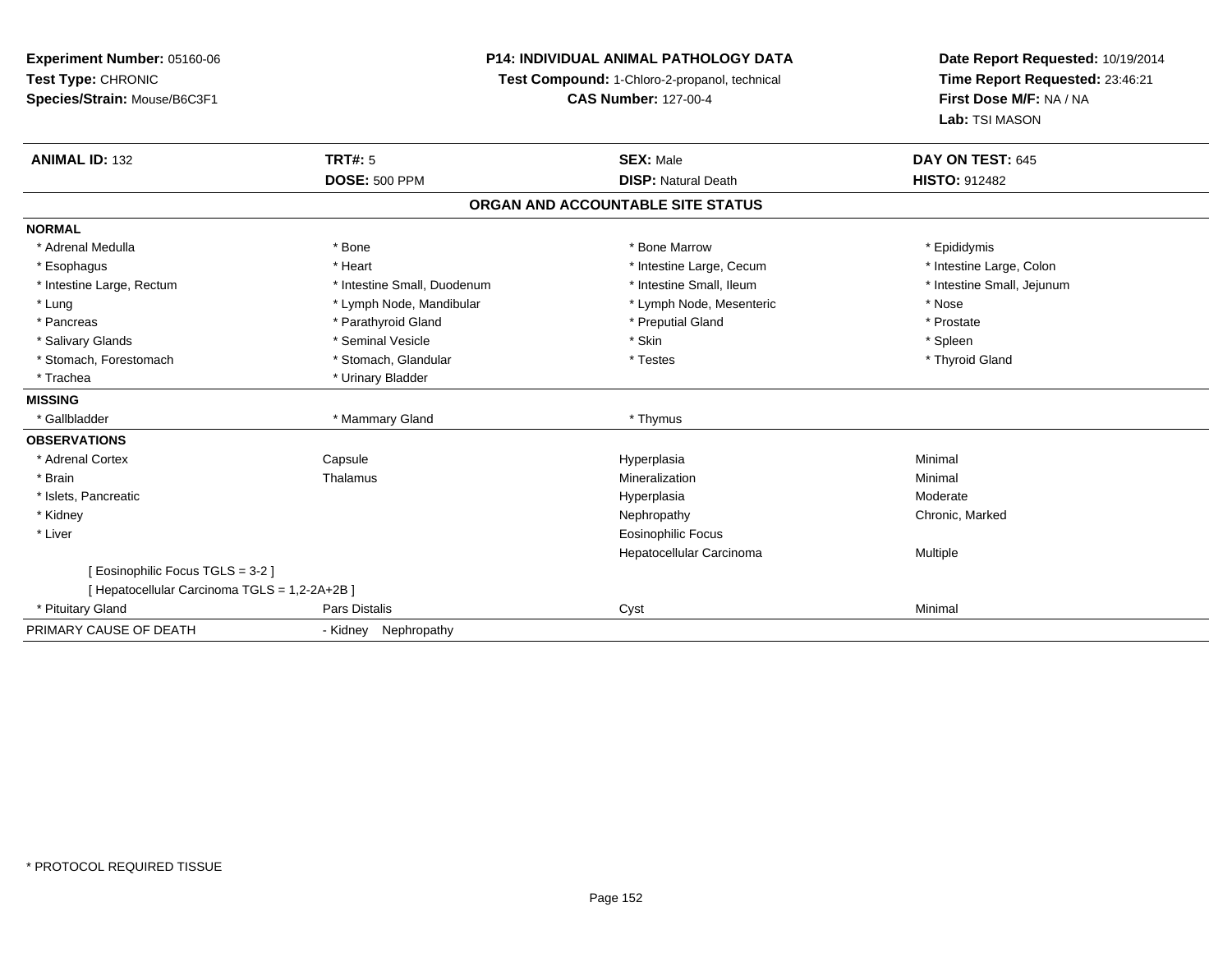# **P14: INDIVIDUAL ANIMAL PATHOLOGY DATA**

**Test Compound:** 1-Chloro-2-propanol, technical

**CAS Number:** 127-00-4

**Date Report Requested:** 10/19/2014**Time Report Requested:** 23:46:21**First Dose M/F:** NA / NA**Lab:** TSI MASON

| <b>ANIMAL ID: 133</b>                                                   | <b>TRT#: 5</b>            | <b>SEX: Male</b>                  | DAY ON TEST: 729         |
|-------------------------------------------------------------------------|---------------------------|-----------------------------------|--------------------------|
|                                                                         | <b>DOSE: 500 PPM</b>      | <b>DISP: Terminal Sacrifice</b>   | <b>HISTO: 912483</b>     |
|                                                                         |                           | ORGAN AND ACCOUNTABLE SITE STATUS |                          |
| <b>NORMAL</b>                                                           |                           |                                   |                          |
| * Adrenal Medulla                                                       | * Bone                    | * Bone Marrow                     | * Epididymis             |
| * Esophagus                                                             | * Gallbladder             | * Heart                           | * Intestine Large, Cecum |
| * Intestine Large, Colon                                                | * Intestine Large, Rectum | * Intestine Small, Duodenum       | * Intestine Small, Ileum |
| * Intestine Small, Jejunum                                              | $*$ Lung                  | * Lymph Node, Mandibular          | * Lymph Node, Mesenteric |
| * Nose                                                                  | * Pancreas                | * Pituitary Gland                 | * Prostate               |
| * Salivary Glands                                                       | * Seminal Vesicle         | * Skin                            | * Spleen                 |
| * Stomach, Forestomach                                                  | * Stomach, Glandular      | * Testes                          | * Thymus                 |
| * Trachea                                                               | * Urinary Bladder         |                                   |                          |
| <b>MISSING</b>                                                          |                           |                                   |                          |
| * Mammary Gland                                                         | * Parathyroid Gland       |                                   |                          |
| <b>OBSERVATIONS</b>                                                     |                           |                                   |                          |
| * Adrenal Cortex                                                        | Capsule                   | Hyperplasia                       | Minimal                  |
|                                                                         |                           | Hypertrophy                       | Focal, Moderate          |
| * Brain                                                                 | Thalamus                  | Mineralization                    | Minimal                  |
| <b>Harderian Gland</b>                                                  |                           | Adenoma                           |                          |
| [Adenoma TGLS = $5-13$ ]                                                |                           |                                   |                          |
| * Islets, Pancreatic                                                    |                           | Hyperplasia                       | Moderate                 |
| * Kidney                                                                |                           | Nephropathy                       | Chronic, Mild            |
| * Liver                                                                 |                           | Clear Cell Focus                  |                          |
|                                                                         |                           | <b>Eosinophilic Focus</b>         |                          |
|                                                                         |                           | Hepatocellular Adenoma            |                          |
| [ Eosinophilic Focus TGLS = 6-2A ]                                      |                           |                                   |                          |
| [ Hepatocellular Adenoma TGLS = 4-2 ]                                   |                           |                                   |                          |
| Mesentery                                                               | Fat                       | Necrosis                          | Moderate                 |
| [ Necrosis $TGLS = 3-5A$ ]                                              |                           |                                   |                          |
| * Pancreas                                                              |                           |                                   |                          |
| Note: TGL 3 mass involves mesentery rather than pancreas on micro exam. |                           |                                   |                          |
| * Preputial Gland                                                       |                           | Inflammation                      | Chronic, Mild            |
| [Inflammation TGLS = $1-10$ ]                                           |                           |                                   |                          |
| * Testes                                                                |                           |                                   |                          |

\* PROTOCOL REQUIRED TISSUE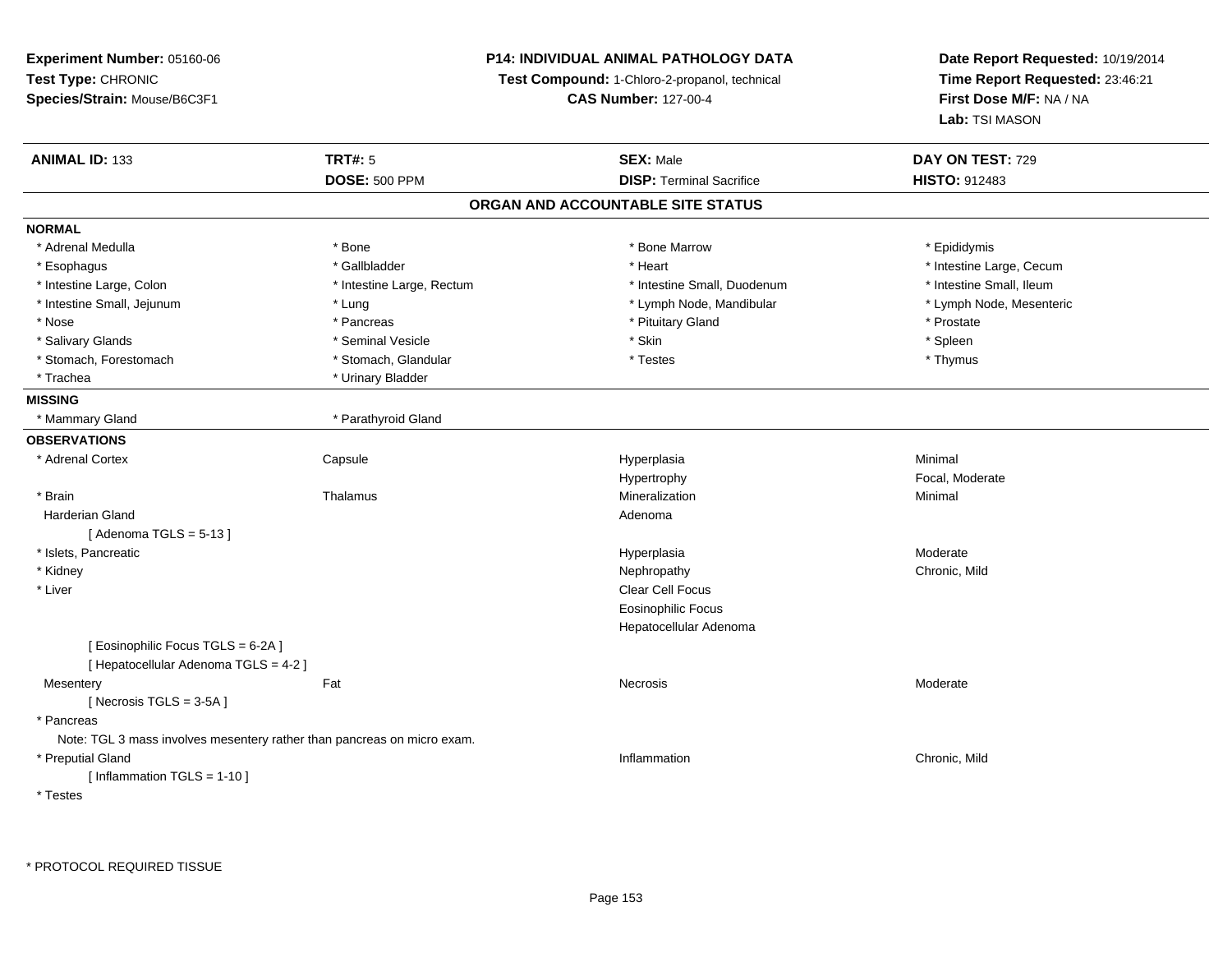| <b>Experiment Number: 05160-06</b><br>Test Type: CHRONIC<br>Species/Strain: Mouse/B6C3F1 |                      | <b>P14: INDIVIDUAL ANIMAL PATHOLOGY DATA</b><br>Test Compound: 1-Chloro-2-propanol, technical<br><b>CAS Number: 127-00-4</b> | Date Report Requested: 10/19/2014<br>Time Report Requested: 23:46:21<br>First Dose M/F: NA / NA<br>Lab: TSI MASON |
|------------------------------------------------------------------------------------------|----------------------|------------------------------------------------------------------------------------------------------------------------------|-------------------------------------------------------------------------------------------------------------------|
| <b>ANIMAL ID: 133</b>                                                                    | TRT#: 5              | <b>SEX: Male</b>                                                                                                             | <b>DAY ON TEST: 729</b>                                                                                           |
|                                                                                          | <b>DOSE: 500 PPM</b> | <b>DISP: Terminal Sacrifice</b><br>ORGAN AND ACCOUNTABLE SITE STATUS                                                         | <b>HISTO: 912483</b>                                                                                              |
| Note: TGL 2 focus not seen on micro exam after recut.                                    |                      |                                                                                                                              |                                                                                                                   |
| * Thyroid Gland                                                                          | Follicular Cel       | Adenoma                                                                                                                      |                                                                                                                   |
| PRIMARY CAUSE OF DEATH                                                                   |                      |                                                                                                                              |                                                                                                                   |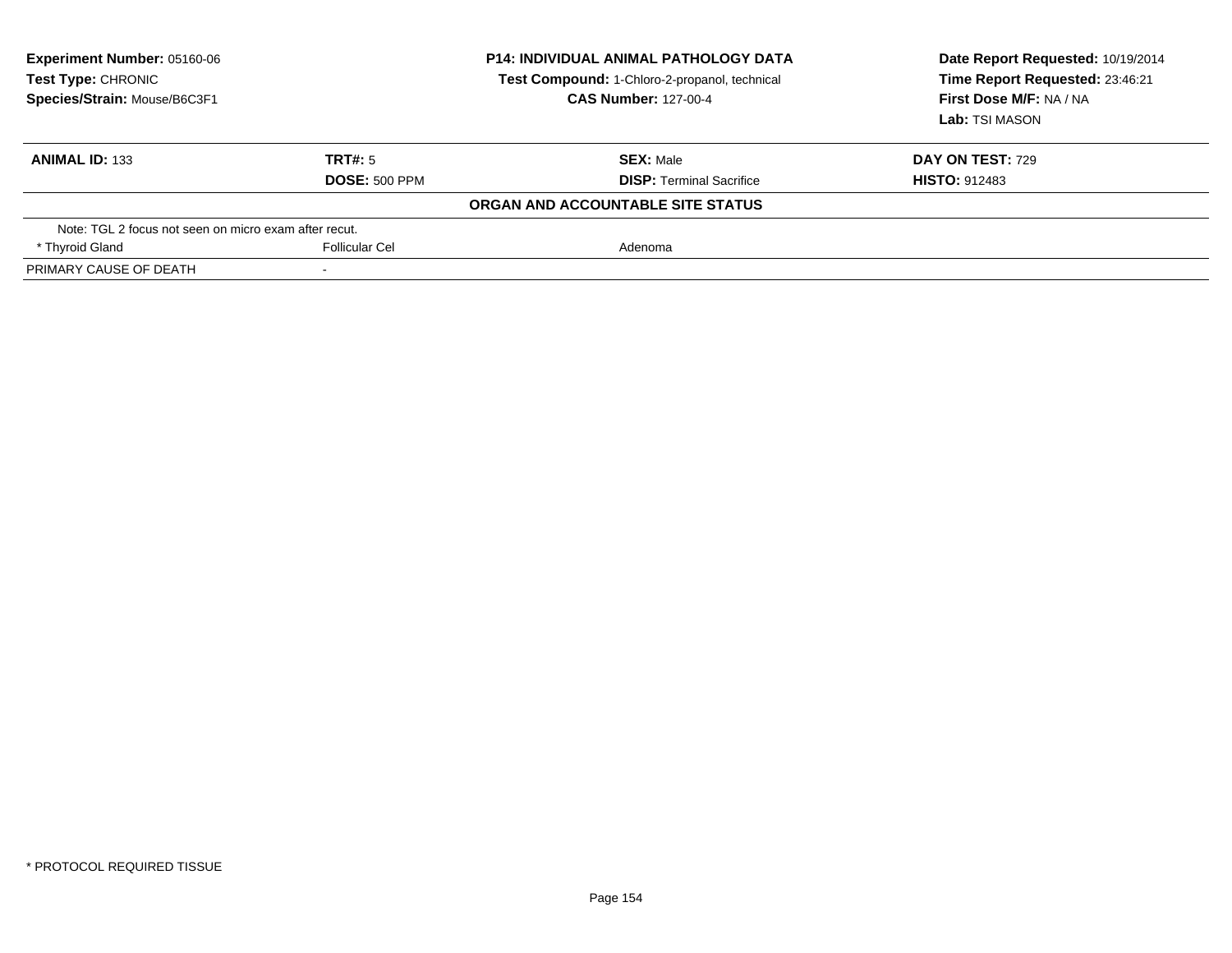**Experiment Number:** 05160-06**Test Type:** CHRONIC **Species/Strain:** Mouse/B6C3F1**P14: INDIVIDUAL ANIMAL PATHOLOGY DATATest Compound:** 1-Chloro-2-propanol, technical **CAS Number:** 127-00-4**Date Report Requested:** 10/19/2014**Time Report Requested:** 23:46:21**First Dose M/F:** NA / NA**Lab:** TSI MASON**ANIMAL ID:** 134**TRT#:** 5 **SEX:** Male **DAY ON TEST:** 729 **DOSE:** 500 PPM**DISP:** Terminal Sacrifice **HISTO:** 912484 **ORGAN AND ACCOUNTABLE SITE STATUSNORMAL**\* Adrenal Medulla \* \* Annual Medulla \* Brain \* Bone \* \* Bone Marrow \* Bone Marrow \* \* Brain \* Brain \* Brain \* Brain \* Brain \* Brain \* Brain \* Brain \* Brain \* Brain \* Brain \* Brain \* Brain \* Brain \* Brain \* Brain \* Brain \* \* Heart \* Epididymis \* Esophagus \* Gallbladder \* Heart\* Intestine Large, Cecum \* Intestine Large, Colon \* Intestine Large, Thestine Large, Rectum \* Intestine Small, Duodenum \* Lymph Node, Mesenteric \* Intestine Small, Ileum \* Intestine Small, Jejunum \* Lymph Node, Mandibular \* Lymph Node, Mandibular \* Nose \* Pancreas \* Pancreas \* Pancreas \* Parathyroid Gland \* Parathyroid Gland \* Pituitary Gland \* Pituitary Gland \* Prostate \* \* Sheen \* Salivary Glands \* \* Salivary Glands \* \* Skin \* \* Skin \* \* Spleen \* Spleen \* Spleen \* Spleen \* Spleen \* \* Spleen \* \* Spleen \* \* Spleen \* \* Spleen \* \* Spleen \* \* Spleen \* \* Spleen \* \* Spleen \* \* Spleen \* Thymus \* Stomach, Forestomach \* Testes \* Stomach, Glandular \* Testes \* Testes \* Testes \* Testes \* Testes \* Testes \* T \* Thyroid Gland \* Trachea \* Trachea \* Trachea \* Urinary Bladder **MISSING** \* Mammary Gland**OBSERVATIONS** \* Adrenal Cortex**Capsule** e and a state of the state of the Adenoma **Capsule**  Hyperplasia Mild \* Islets, Pancreaticc and the contract of the contract of the contract of the contract of the contract of the contract of the contract of the contract of the contract of the contract of the contract of the contract of the contract of the cont a **Marked**  \* Kidneyy the control of the control of the control of the control of the control of the control of the control of the control of the control of the control of the control of the control of the control of the control of the contro Nephropathy Chronic, Moderate $[$  Cyst TGLS = 3-3A  $]$ [ Nephropathy TGLS = 4-3 ] \* Liver Eosinophilic Focus Hepatocellular Adenoma[ Hepatocellular Adenoma TGLS = 5-2A ] \* Lung Alveolar/Bronchiolar Adenoma [ Alveolar/Bronchiolar Adenoma TGLS = 6-1+1A ] \* Preputial Glandd and the control of the control of the control of the control of the control of the control of the control of the control of the control of the control of the control of the control of the control of the control of the co InflammationInflammation **Chronic, Mild**<br>
Inflammation **Chronic, Mild**<br>
Chronic, Mild \* Seminal Vesiclee experience of the control of the control of the control of the control of the chronic, Mild and Chronic, Mild and Chronic, Mild and Chronic, Mild and Chronic, Mild and Chronic, Mild and Chronic, Mild and Chronic, Mild an  $[$  Inflammation TGLS = 1,2-11A  $]$ PRIMARY CAUSE OF DEATH-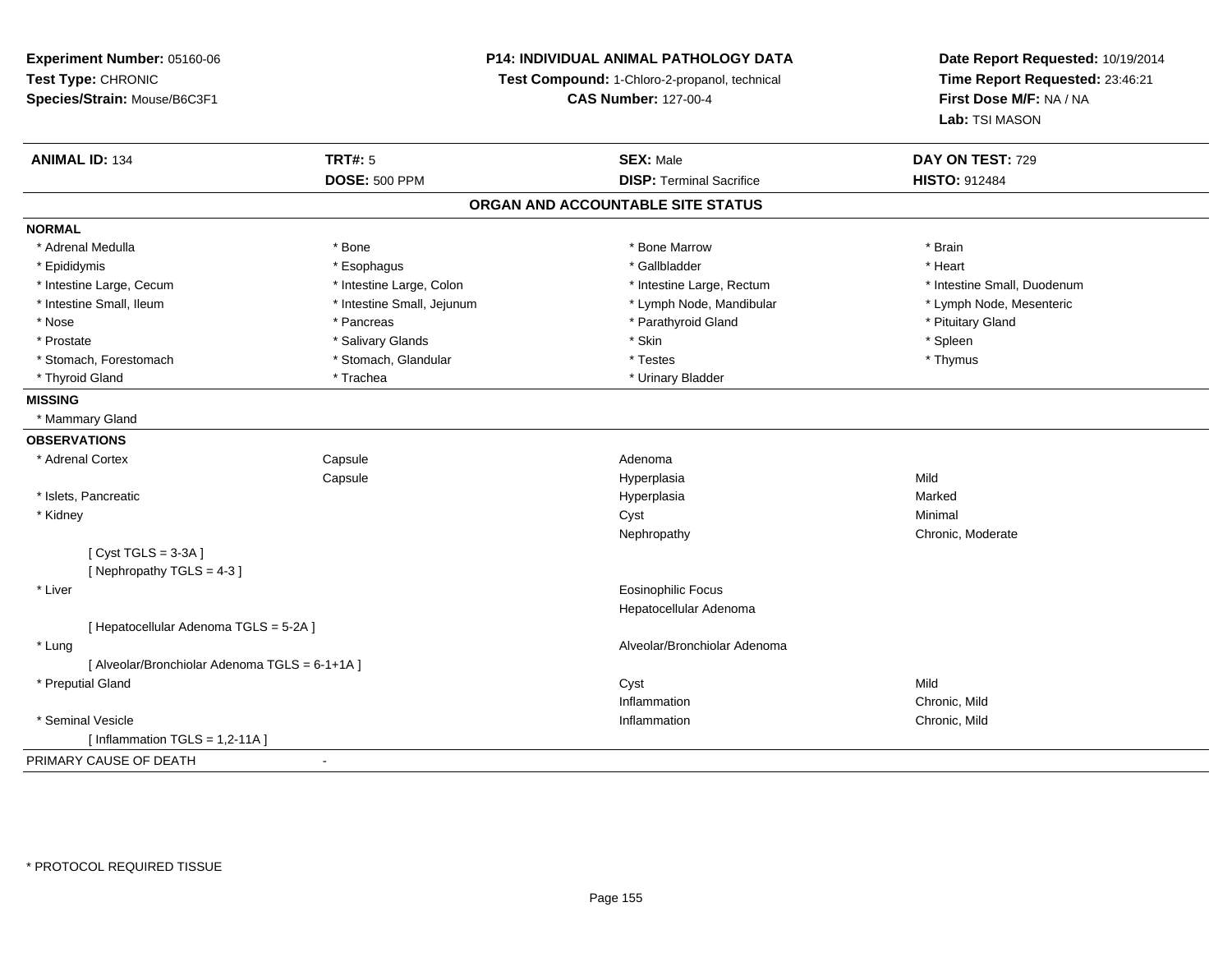| Experiment Number: 05160-06<br>Test Type: CHRONIC<br>Species/Strain: Mouse/B6C3F1 | P14: INDIVIDUAL ANIMAL PATHOLOGY DATA<br>Test Compound: 1-Chloro-2-propanol, technical<br><b>CAS Number: 127-00-4</b> |                                   | Date Report Requested: 10/19/2014<br>Time Report Requested: 23:46:21<br>First Dose M/F: NA / NA<br>Lab: TSI MASON |
|-----------------------------------------------------------------------------------|-----------------------------------------------------------------------------------------------------------------------|-----------------------------------|-------------------------------------------------------------------------------------------------------------------|
| <b>ANIMAL ID: 135</b>                                                             | <b>TRT#: 5</b>                                                                                                        | <b>SEX: Male</b>                  | DAY ON TEST: 729                                                                                                  |
|                                                                                   | <b>DOSE: 500 PPM</b>                                                                                                  | <b>DISP: Terminal Sacrifice</b>   | <b>HISTO: 912485</b>                                                                                              |
|                                                                                   |                                                                                                                       | ORGAN AND ACCOUNTABLE SITE STATUS |                                                                                                                   |
| <b>NORMAL</b>                                                                     |                                                                                                                       |                                   |                                                                                                                   |
| * Adrenal Medulla                                                                 | * Bone                                                                                                                | * Bone Marrow                     | * Brain                                                                                                           |
| * Epididymis                                                                      | * Esophagus                                                                                                           | * Gallbladder                     | * Heart                                                                                                           |
| * Intestine Large, Cecum                                                          | * Intestine Large, Colon                                                                                              | * Intestine Large, Rectum         | * Intestine Small, Duodenum                                                                                       |
| * Intestine Small, Ileum                                                          | * Intestine Small, Jejunum                                                                                            | * Lymph Node, Mandibular          | * Lymph Node, Mesenteric                                                                                          |
| * Nose                                                                            | * Pancreas                                                                                                            | * Parathyroid Gland               | * Pituitary Gland                                                                                                 |
| * Prostate                                                                        | * Salivary Glands                                                                                                     | * Seminal Vesicle                 | * Skin                                                                                                            |
| * Spleen                                                                          | * Stomach, Forestomach                                                                                                | * Stomach, Glandular              | * Thymus                                                                                                          |
| * Trachea                                                                         | * Urinary Bladder                                                                                                     |                                   |                                                                                                                   |
| <b>MISSING</b>                                                                    |                                                                                                                       |                                   |                                                                                                                   |
| * Mammary Gland                                                                   |                                                                                                                       |                                   |                                                                                                                   |
| <b>OBSERVATIONS</b>                                                               |                                                                                                                       |                                   |                                                                                                                   |
| * Adrenal Cortex                                                                  | Capsule                                                                                                               | Hyperplasia                       | Mild                                                                                                              |
|                                                                                   |                                                                                                                       | Hypertrophy                       | Focal, Mild                                                                                                       |
| * Islets, Pancreatic                                                              |                                                                                                                       | Hyperplasia                       | Minimal                                                                                                           |
| * Kidney                                                                          |                                                                                                                       | Nephropathy                       | Chronic, Minimal                                                                                                  |
| * Liver                                                                           |                                                                                                                       | <b>Clear Cell Focus</b>           |                                                                                                                   |
|                                                                                   |                                                                                                                       | Hepatocellular Adenoma            | <b>Multiple</b>                                                                                                   |
| [Clear Cell Focus TGLS = 2-2]                                                     |                                                                                                                       |                                   |                                                                                                                   |
| [ Hepatocellular Adenoma TGLS = 3-2A ]                                            |                                                                                                                       |                                   |                                                                                                                   |
| * Lung                                                                            |                                                                                                                       | Alveolar/Bronchiolar Adenoma      |                                                                                                                   |
| * Preputial Gland                                                                 |                                                                                                                       | Cyst                              | Moderate                                                                                                          |
| [ Cyst TGLS = $1-10$ ]                                                            |                                                                                                                       |                                   |                                                                                                                   |
| * Testes                                                                          | <b>Interstit Cell</b>                                                                                                 | Adenoma                           |                                                                                                                   |
| * Thyroid Gland                                                                   | <b>Follicular Cel</b>                                                                                                 | Hyperplasia                       | Minimal                                                                                                           |
| PRIMARY CAUSE OF DEATH                                                            |                                                                                                                       |                                   |                                                                                                                   |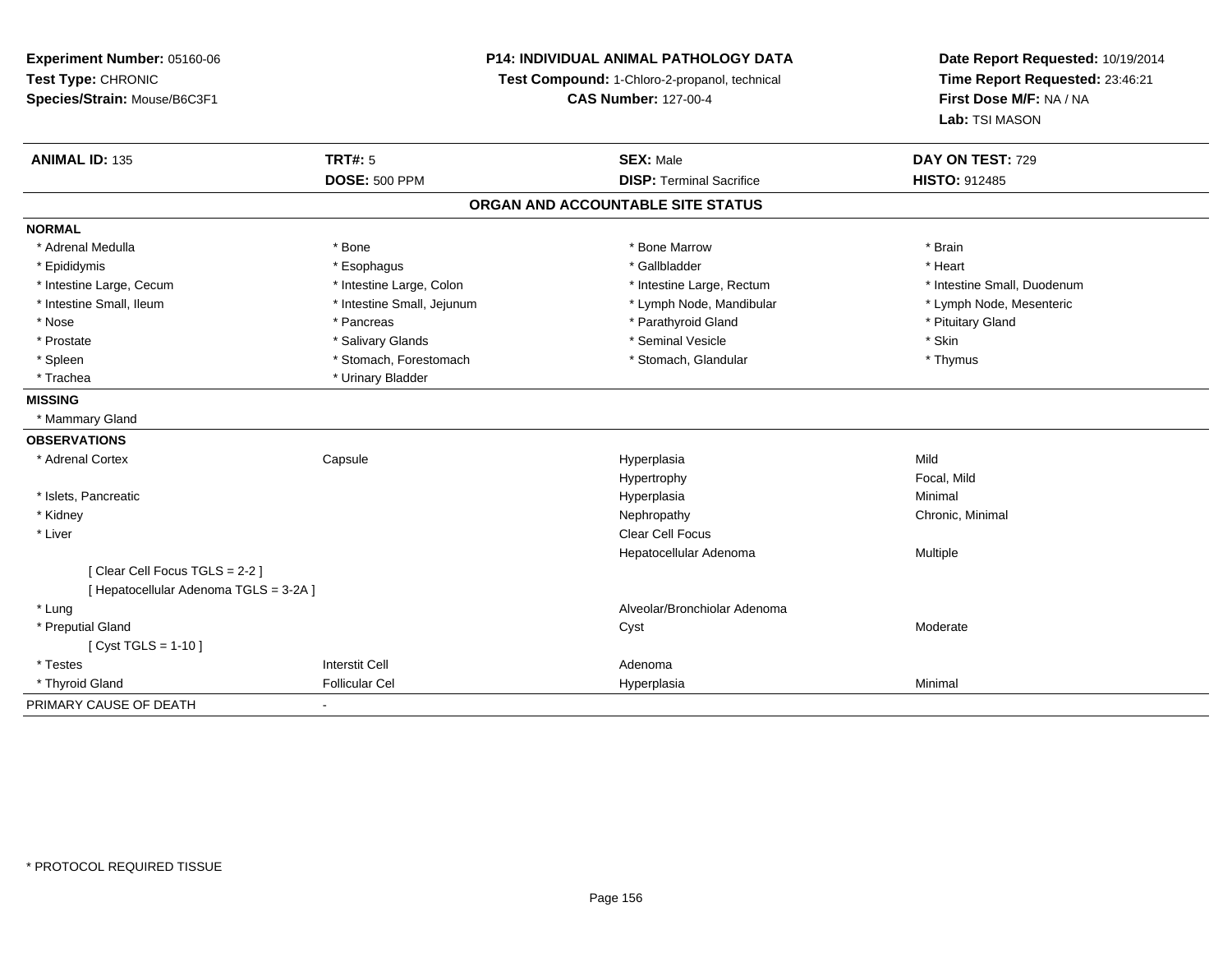**Experiment Number:** 05160-06**Test Type:** CHRONIC **Species/Strain:** Mouse/B6C3F1**P14: INDIVIDUAL ANIMAL PATHOLOGY DATATest Compound:** 1-Chloro-2-propanol, technical **CAS Number:** 127-00-4**Date Report Requested:** 10/19/2014**Time Report Requested:** 23:46:21**First Dose M/F:** NA / NA**Lab:** TSI MASON**ANIMAL ID:** 136**TRT#:** 5 **SEX:** Male **DAY ON TEST:** 729 **DOSE:** 500 PPM**DISP:** Terminal Sacrifice **HISTO:** 912486 **ORGAN AND ACCOUNTABLE SITE STATUSNORMAL**\* Adrenal Medulla \* \* Annual Medulla \* Brain \* Bone \* \* Bone Marrow \* Bone Marrow \* \* Brain \* Brain \* Brain \* Brain \* Brain \* Brain \* Brain \* Brain \* Brain \* Brain \* Brain \* Brain \* Brain \* Brain \* Brain \* Brain \* Brain \* \* Epididymis **Account 19 and 19 and 19 and 19 and 19 and 19 and 19 and 19 and 19 and 19 and 19 and 19 and 19 and 19 and 19 and 19 and 19 and 19 and 19 and 19 and 19 and 19 and 19 and 19 and 19 and 19 and 19 and 19 and 19 a** \* Intestine Small, Ileum \* Intestine Large, Colon \* Intestine Large, Rectum \* Intestine Small, Duodenum \* Intestine Small, Duodenum \* Lymph Node, Mesenteric \* Intestine Small, Jejunum \* The material and the state of the state of the state of the state of the state of the state of the state of the state of the state of the state of the state of the state of the state of the sta \* Nose \* Pancreas \* Pancreas \* Pancreas \* Parathyroid Gland \* Parathyroid Gland \* Pituitary Gland \* Pituitary Gland \* Prostate \* \* Salivary Glands \* \* Salivary Glands \* \* Seminal Vesicle \* \* \* Seminal Yestrich \* \* Skin \* \* Skin \* Thymus \* Stomach, Forestomach \* Testes \* Stomach, Glandular \* Testes \* Testes \* Testes \* Testes \* Testes \* \* Testes \*  $\sim$  \* Testes \*  $\sim$  \* Testes \*  $\sim$  \* Testes \* \* Testes \* \* Testes \* \* \* Testes \* \* \* Testes \* \* \* \* \* \* \* \* \* \* Thyroid Gland \* Trachea \* Trachea \* Trachea \* Urinary Bladder **MISSING**\* Gallbladder \* Mammary Gland **OBSERVATIONS** \* Adrenal Cortex**Capsule**  Hyperplasia Minimal Hyperplasiaa Mild Hypertrophy Focal, Minimal \* Islets, Pancreaticc and the contract of the contract of the contract of the contract of the contract of the contract of the contract of the contract of the contract of the contract of the contract of the contract of the contract of the cont a **Marked**  \* Kidneyy the controller of the controller of the controller of the controller of the controller of the chronic, Mild \* Liverr and the contract of the contract of the contract of the contract of the contract of the contract of the contract of the contract of the contract of the contract of the contract of the contract of the contract of the cont Eosinophilic Focus Hepatocellular Adenoma Multiple [ Hepatocellular Adenoma TGLS = 2,3,4-2+2A ] Lymph Node Renal Hyperplasia Lymphoid, Minimal [ Hyperplasia TGLS = 5-13 ] \* Preputial Glandd and the control of the control of the control of the control of the control of the control of the control of the control of the control of the control of the control of the control of the control of the control of the co  $[$  Cyst TGLS = 1-10  $]$  \* SpleenHematopoietic Cell Proliferation Mild PRIMARY CAUSE OF DEATH-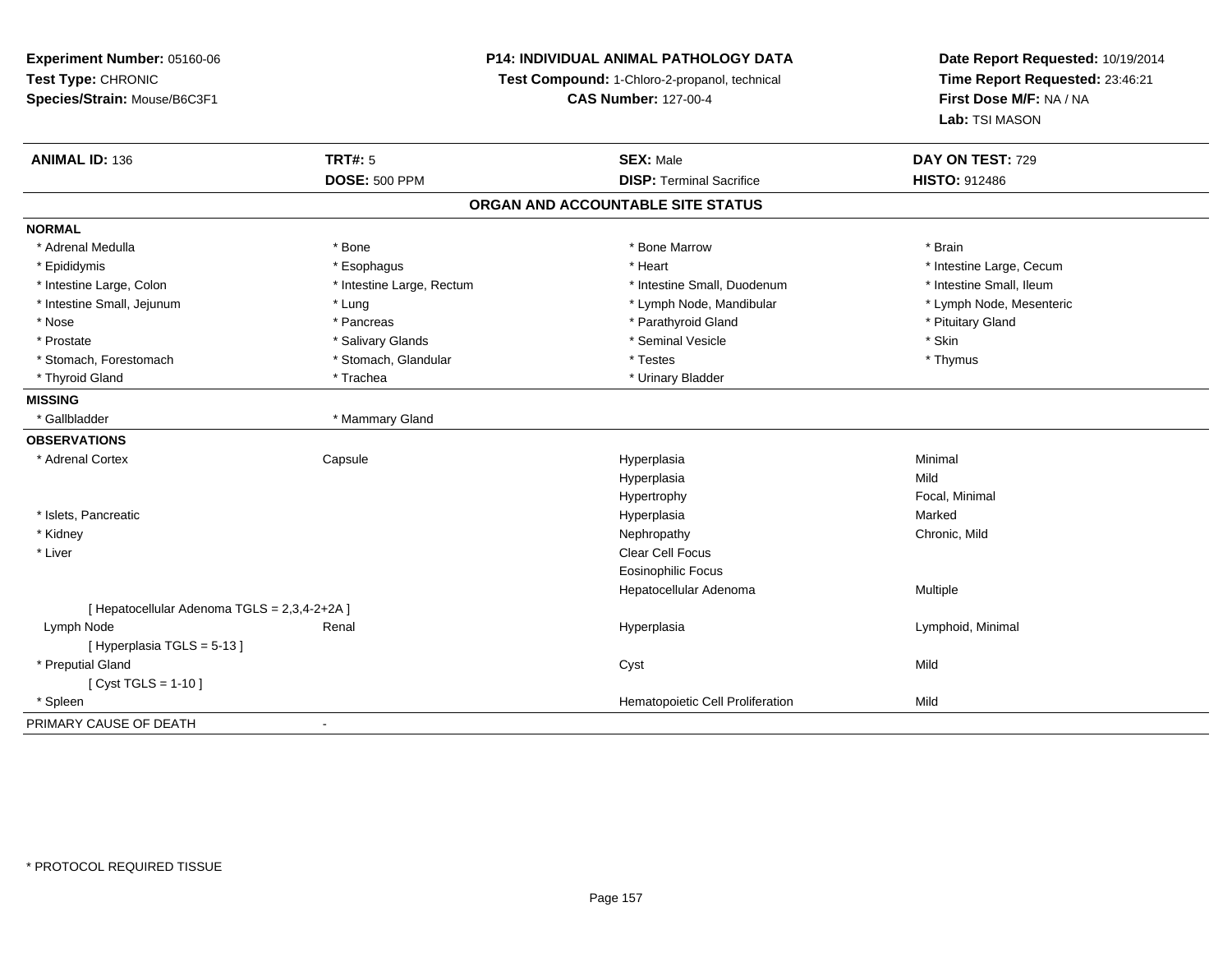# **P14: INDIVIDUAL ANIMAL PATHOLOGY DATA**

**Test Compound:** 1-Chloro-2-propanol, technical

**CAS Number:** 127-00-4

**Date Report Requested:** 10/19/2014**Time Report Requested:** 23:46:21**First Dose M/F:** NA / NA**Lab:** TSI MASON

| <b>ANIMAL ID: 137</b>                                         | <b>TRT#: 5</b>             | <b>SEX: Male</b>                  | DAY ON TEST: 377         |
|---------------------------------------------------------------|----------------------------|-----------------------------------|--------------------------|
|                                                               | <b>DOSE: 500 PPM</b>       | <b>DISP: Natural Death</b>        | <b>HISTO: 912487</b>     |
|                                                               |                            | ORGAN AND ACCOUNTABLE SITE STATUS |                          |
| <b>NORMAL</b>                                                 |                            |                                   |                          |
| * Adrenal Cortex                                              | * Adrenal Medulla          | * Bone                            | * Bone Marrow            |
| * Epididymis                                                  | * Esophagus                | * Gallbladder                     | * Heart                  |
| * Intestine Large, Cecum                                      | * Intestine Large, Colon   | * Intestine Large, Rectum         | * Intestine Small, Ileum |
| * Lung                                                        | * Lymph Node, Mandibular   | * Lymph Node, Mesenteric          | * Nose                   |
| * Pancreas                                                    | * Parathyroid Gland        | * Pituitary Gland                 | * Preputial Gland        |
| * Prostate                                                    | * Salivary Glands          | * Seminal Vesicle                 | * Skin                   |
| * Spleen                                                      | * Stomach, Forestomach     | * Stomach, Glandular              | * Testes                 |
| * Thymus                                                      | * Thyroid Gland            | * Trachea                         | * Urinary Bladder        |
| <b>MISSING</b>                                                |                            |                                   |                          |
| * Mammary Gland                                               |                            |                                   |                          |
| <b>AUTO PRECLUDES DIAG.</b>                                   |                            |                                   |                          |
| * Intestine Small, Duodenum                                   | * Intestine Small, Jejunum |                                   |                          |
| <b>OBSERVATIONS</b>                                           |                            |                                   |                          |
| * Brain                                                       | Thalamus                   | Mineralization                    | Minimal                  |
| * Islets, Pancreatic                                          |                            | Hyperplasia                       | Moderate                 |
| * Kidney                                                      |                            | Mineralization                    | Minimal                  |
|                                                               |                            | Nephropathy                       | Acute, Moderate          |
| * Liver                                                       |                            | <b>Eosinophilic Focus</b>         |                          |
|                                                               |                            | Hepatocellular Adenoma            |                          |
|                                                               |                            | Necrosis                          | Mild                     |
| [ Eosinophilic Focus TGLS = 4-2 ]                             |                            |                                   |                          |
| [ Hepatocellular Adenoma TGLS = 3-2 ]                         |                            |                                   |                          |
| [ Necrosis TGLS = $5-2$ ]                                     |                            |                                   |                          |
| * Sem Ves                                                     |                            |                                   |                          |
| Note: TGL 2 pale color is partial antolysis on micro exam.    |                            |                                   |                          |
| * Urin Bladder                                                |                            |                                   |                          |
| Note: TGL 1 enlarged urinary bladder is normal on micro exam. |                            |                                   |                          |
| PRIMARY CAUSE OF DEATH                                        | - Kidney<br>Nephropathy    |                                   |                          |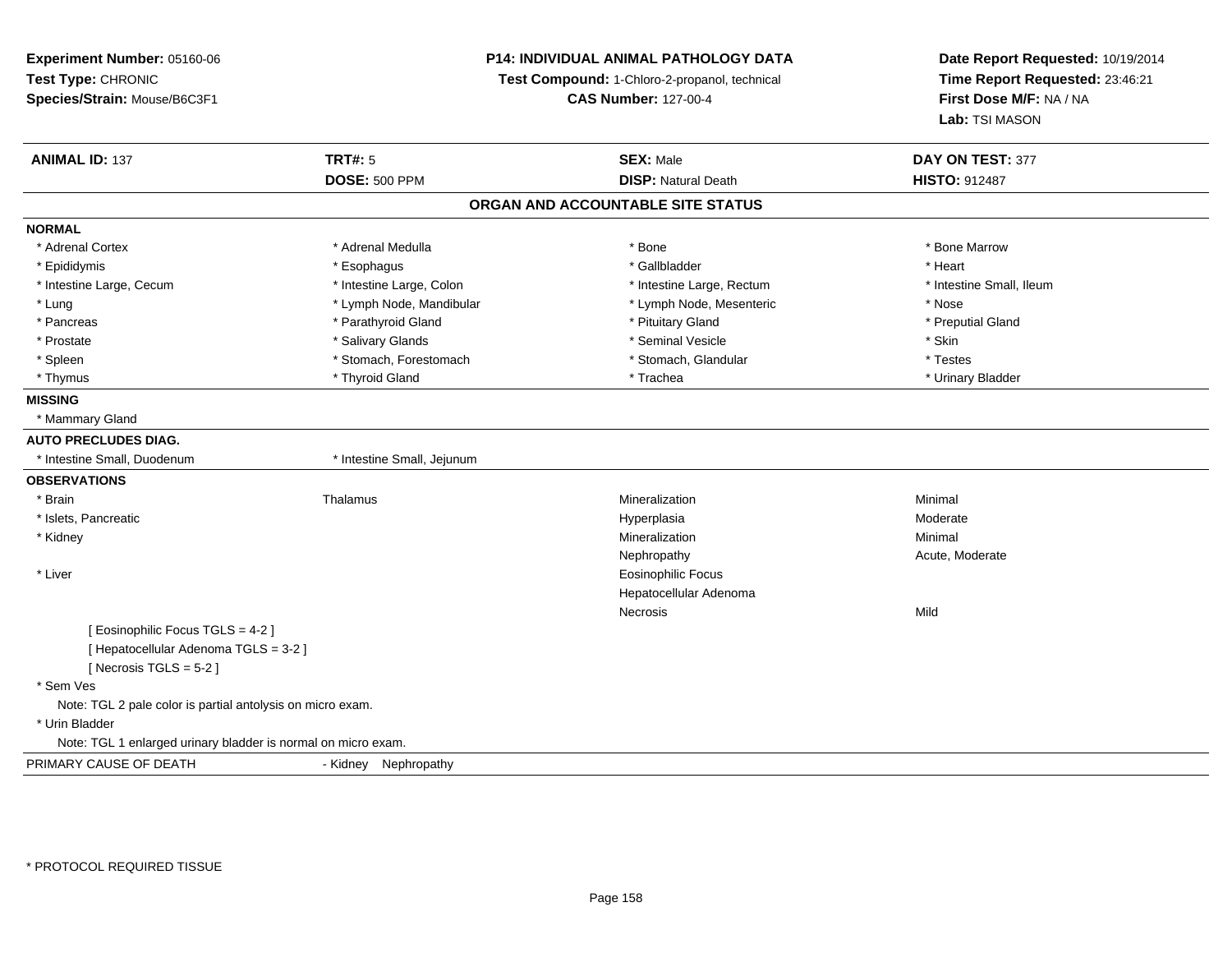**Experiment Number:** 05160-06**Test Type:** CHRONIC **Species/Strain:** Mouse/B6C3F1**P14: INDIVIDUAL ANIMAL PATHOLOGY DATATest Compound:** 1-Chloro-2-propanol, technical **CAS Number:** 127-00-4**Date Report Requested:** 10/19/2014**Time Report Requested:** 23:46:21**First Dose M/F:** NA / NA**Lab:** TSI MASON**ANIMAL ID:** 138**TRT#:** 5 **SEX:** Male **DAY ON TEST:** 511 **DOSE:** 500 PPM**DISP:** Accidentally Killed **HISTO:** 912488 **ORGAN AND ACCOUNTABLE SITE STATUSNORMAL**\* Adrenal Medulla \* \* Annual Medulla \* Brain \* Bone \* \* Bone Marrow \* Bone Marrow \* \* Brain \* Brain \* Brain \* Brain \* Brain \* Brain \* Brain \* Brain \* Brain \* Brain \* Brain \* Brain \* Brain \* Brain \* Brain \* Brain \* Brain \* \* Heart \* Epididymis \* Esophagus \* Gallbladder \* Heart\* Intestine Large, Cecum \* Intestine Large, Colon \* Intestine Large, Rectum \* Intestine Small, Duodenum \* Lymph Node, Mesenteric \* Intestine Small, Ileum \* Intestine Small, Jejunum \* Lymph Node, Mandibular \* Lymph Node, Mandibular \* Nose \* Pancreas \* Pancreas \* Pancreas \* Parathyroid Gland \* Parathyroid Gland \* Pituitary Gland \* Pituitary Gland \* Seminal Vesicle \* Preputial Gland \* \* Annual vesicle \* \* Prostate \* \* Salivary Glands \* \* Salivary Glands \* \* Seminal Vesicle \* \* Spleen \* Stomach, Forestomach \* Stomach \* Stomach, Shandular \* Testes \* Testes \* Urinary Bladder \* Thymus \* Thyroid Gland \* Trachea \* Urinary Bladder \* **MISSING** \* Mammary Gland**OBSERVATIONS** \* Adrenal Cortex**Capsule**  Hyperplasia Minimal \* Islets, Pancreaticc and the contract of the contract of the contract of the contract of the contract of the contract of the contract of the contract of the contract of the contract of the contract of the contract of the contract of the cont a **Moderate**  \* Kidneyy the controller of the controller of the controller of the Nephropathy Chronic, Minimal (Chronic, Minimal  $\mu$  \* Liver Eosinophilic Focus Hepatocellular Adenoma Alveolar/Bronchiolar Adenoma \* Lung \* Skinn and the Subcut Tiss the Subcut of the Subcut Tiss and the Marked Subcut Tiss and the Marked Subcut Tiss and Marked Subcut Tiss and Marked Subcut Tiss and Marked Subcut Tiss and Marked Subcut Tiss and Marked Subcut Tiss a Epidermis Necrosis Marked[ Hemorrhage TGLS = 1-13 ] $[$  Necrosis TGLS = 1-13  $]$ PRIMARY CAUSE OF DEATH- UNCERTAIN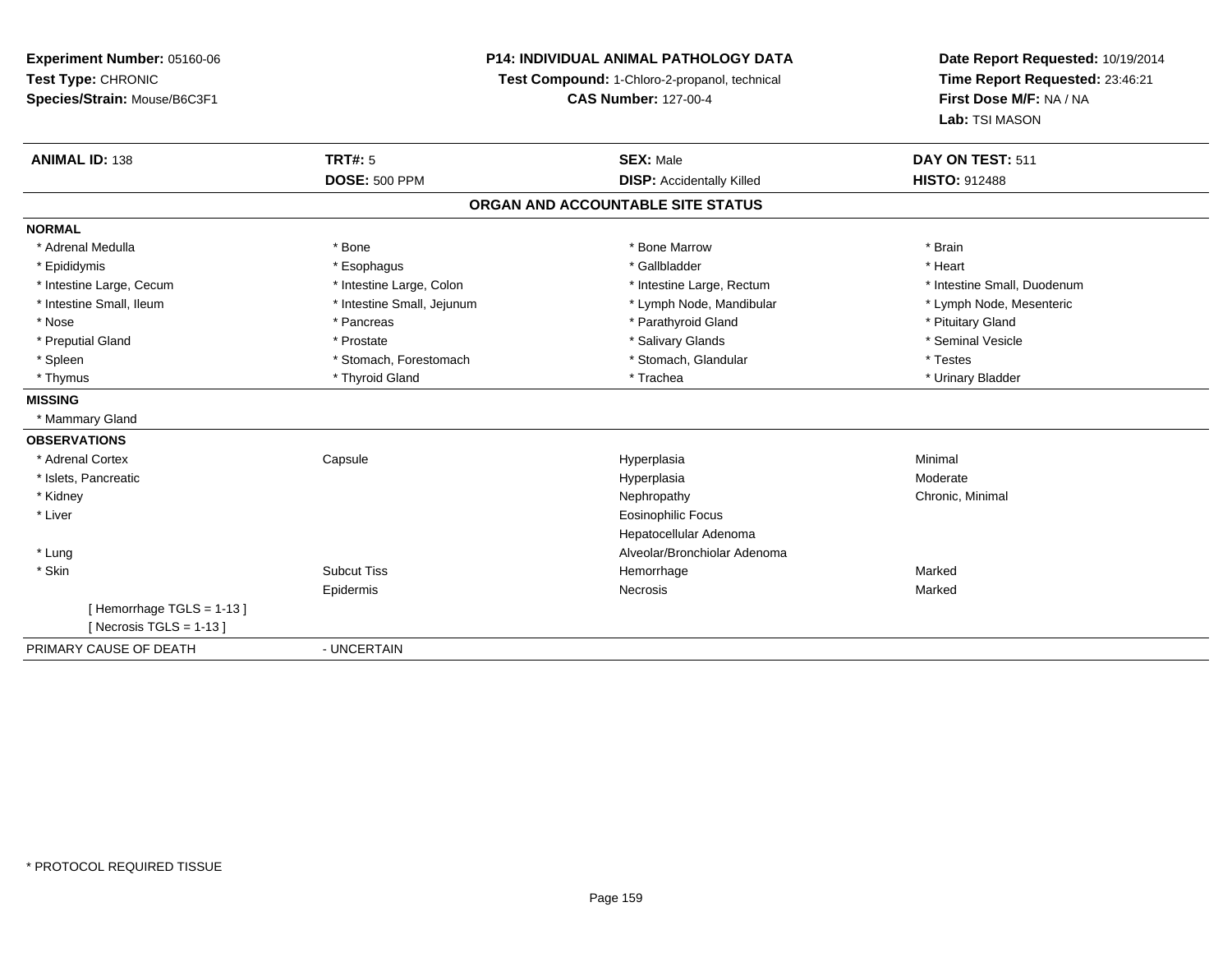**Experiment Number:** 05160-06**Test Type:** CHRONIC **Species/Strain:** Mouse/B6C3F1**P14: INDIVIDUAL ANIMAL PATHOLOGY DATATest Compound:** 1-Chloro-2-propanol, technical **CAS Number:** 127-00-4**Date Report Requested:** 10/19/2014**Time Report Requested:** 23:46:21**First Dose M/F:** NA / NA**Lab:** TSI MASON**ANIMAL ID:** 139**TRT#:** 5 **SEX:** Male **DAY ON TEST:** 519 **DOSE:** 500 PPM **DISP:** Moribund Sacrifice **HISTO:** <sup>912489</sup> **ORGAN AND ACCOUNTABLE SITE STATUSNORMAL**\* Adrenal Medulla \* \* Annual Medulla \* Brain \* Bone \* \* Bone Marrow \* Bone Marrow \* \* Brain \* Brain \* Brain \* Brain \* Brain \* Brain \* Brain \* Brain \* Brain \* Brain \* Brain \* Brain \* Brain \* Brain \* Brain \* Brain \* Brain \* \* Heart \* Epididymis \* Esophagus \* Gallbladder \* Heart \* Intestine Large, Cecum \* Intestine Large, Colon \* Intestine Large, Rectum \* Intestine Small, Duodenum\* Lymph Node, Mesenteric \* Intestine Small, Ileum \* Intestine Small, Jejunum \* Lymph Node, Mandibular \* Lymph Node, Mandibular \* Mammary Gland \* \* Amery \* Nose \* \* Pancreas \* Pancreas \* Pancreas \* Pancreas \* Pituitary Gland \* Pituitary Gland \* Pancreas \* \* Pancreas \* \* Pancreas \* \* Pituitary Gland \* Pituitary Gland \* \* Pancreas \* \* Pancreas \* \* \* \* Preputial Gland \* \* \* Prostate \* \* Prostate \* \* Salivary Glands \* \* Stringer \* Stringer \* Skin \* Skin \* Skin \* Testes \* Spleen \* Stomach, Forestomach \* Stomach, Forestomach \* Stomach, Glandular \* Stomach, Glandular \* Urinary Bladder \* Thymus \* Thyroid Gland \* Trachea \* Urinary Bladder \* **MISSING** \* Parathyroid Gland**OBSERVATIONS** \* Adrenal Cortex**Capsule**  Hyperplasia Mild Hypertrophy Focal, Milda Moderate \* Islets, Pancreaticc and the contract of the contract of the contract of the contract of the contract of the contract of the contract of the contract of the contract of the contract of the contract of the contract of the contract of the cont \* Kidneyy the controller of the controller of the controller of the controller of the controller of the chronic, Mild \* Liver Eosinophilic Focus Hepatocellular Adenoma[ Eosinophilic Focus TGLS = 5-2 ][ Hepatocellular Adenoma TGLS = 3-2A ] \* Lung Alveolar/Bronchiolar Carcinoma [ Alveolar/Bronchiolar Carcinoma TGLS = 4-1 ] \* Seminal Vesiclee experience of the control of the control of the control of the control of the chronic, Mild and Chronic, Mild and Chronic, Mild and Chronic, Mild and Chronic, Mild and Chronic, Mild and Chronic, Mild and Chronic, Mild an [ Inflammation TGLS = 2-11A ] PRIMARY CAUSE OF DEATH- UNCERTAIN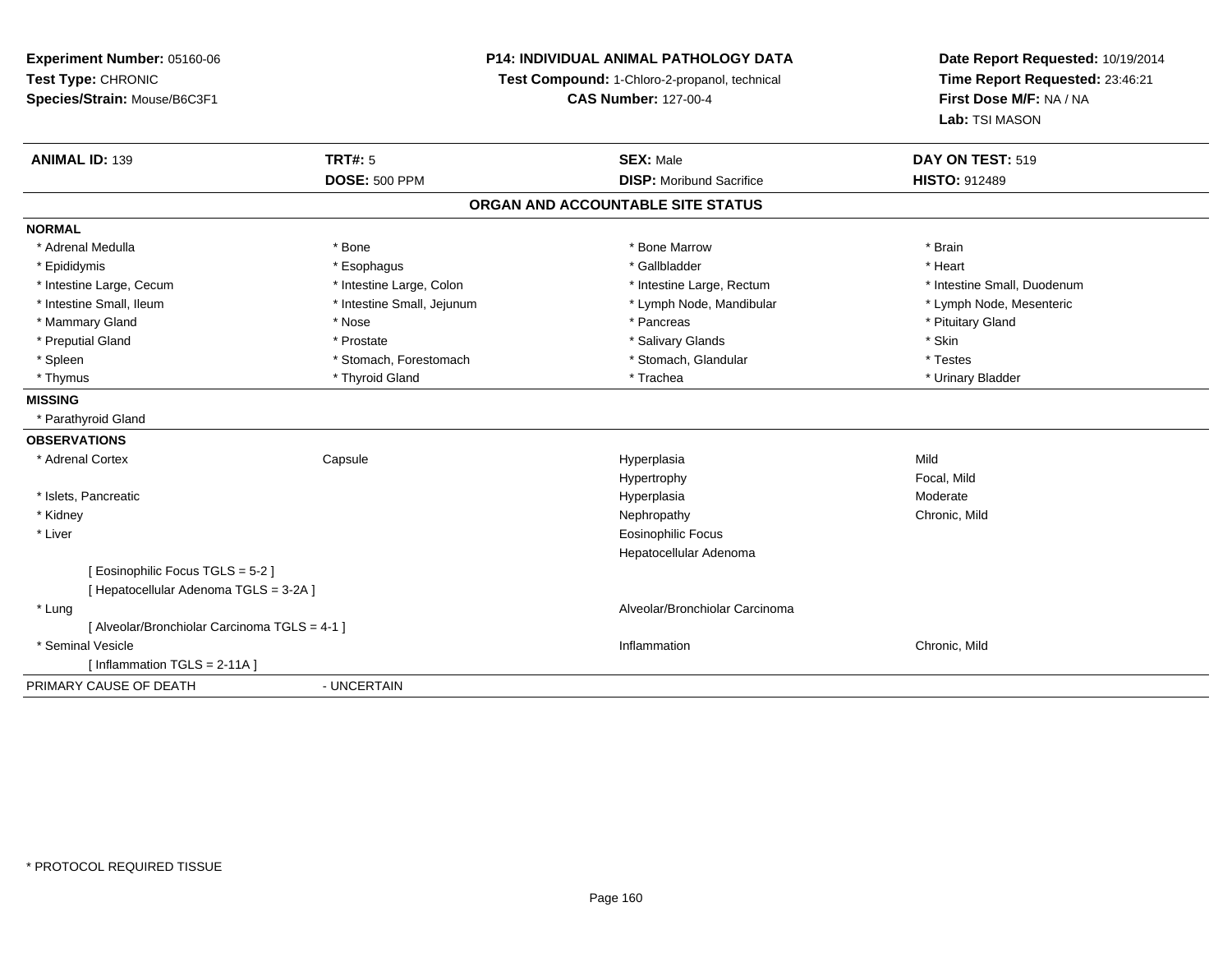| Experiment Number: 05160-06<br><b>Test Type: CHRONIC</b><br>Species/Strain: Mouse/B6C3F1 | <b>P14: INDIVIDUAL ANIMAL PATHOLOGY DATA</b><br>Test Compound: 1-Chloro-2-propanol, technical<br><b>CAS Number: 127-00-4</b> |                                   | Date Report Requested: 10/19/2014<br>Time Report Requested: 23:46:21<br>First Dose M/F: NA / NA<br>Lab: TSI MASON |
|------------------------------------------------------------------------------------------|------------------------------------------------------------------------------------------------------------------------------|-----------------------------------|-------------------------------------------------------------------------------------------------------------------|
| <b>ANIMAL ID: 140</b>                                                                    | <b>TRT#: 5</b>                                                                                                               | <b>SEX: Male</b>                  | DAY ON TEST: 189                                                                                                  |
|                                                                                          | <b>DOSE: 500 PPM</b>                                                                                                         | <b>DISP:</b> Accidentally Killed  | <b>HISTO: 912490</b>                                                                                              |
|                                                                                          |                                                                                                                              | ORGAN AND ACCOUNTABLE SITE STATUS |                                                                                                                   |
| <b>NORMAL</b>                                                                            |                                                                                                                              |                                   |                                                                                                                   |
| * Adrenal Medulla                                                                        | * Bone                                                                                                                       | * Bone Marrow                     | * Brain                                                                                                           |
| * Epididymis                                                                             | * Esophagus                                                                                                                  | * Gallbladder                     | * Heart                                                                                                           |
| * Intestine Large, Cecum                                                                 | * Intestine Large, Colon                                                                                                     | * Intestine Large, Rectum         | * Intestine Small, Duodenum                                                                                       |
| * Intestine Small, Ileum                                                                 | * Intestine Small, Jejunum                                                                                                   | * Kidney                          | * Lung                                                                                                            |
| * Lymph Node, Mandibular                                                                 | * Lymph Node, Mesenteric                                                                                                     | * Nose                            | * Pancreas                                                                                                        |
| * Pituitary Gland                                                                        | * Preputial Gland                                                                                                            | * Prostate                        | * Salivary Glands                                                                                                 |
| * Seminal Vesicle                                                                        | * Skin                                                                                                                       | * Spleen                          | * Stomach, Forestomach                                                                                            |
| * Stomach, Glandular                                                                     | * Testes                                                                                                                     | * Thymus                          | * Thyroid Gland                                                                                                   |
| * Trachea                                                                                | * Urinary Bladder                                                                                                            |                                   |                                                                                                                   |
| <b>MISSING</b>                                                                           |                                                                                                                              |                                   |                                                                                                                   |
| * Mammary Gland                                                                          | * Parathyroid Gland                                                                                                          |                                   |                                                                                                                   |
| <b>OBSERVATIONS</b>                                                                      |                                                                                                                              |                                   |                                                                                                                   |
| * Adrenal Cortex                                                                         | Capsule                                                                                                                      | Hyperplasia                       | Mild                                                                                                              |
| * Islets, Pancreatic                                                                     |                                                                                                                              | Hyperplasia                       | Minimal                                                                                                           |
| * Liver                                                                                  |                                                                                                                              | Vacuolization Cytoplasmic         | Moderate                                                                                                          |
| PRIMARY CAUSE OF DEATH                                                                   | - UNCERTAIN                                                                                                                  |                                   |                                                                                                                   |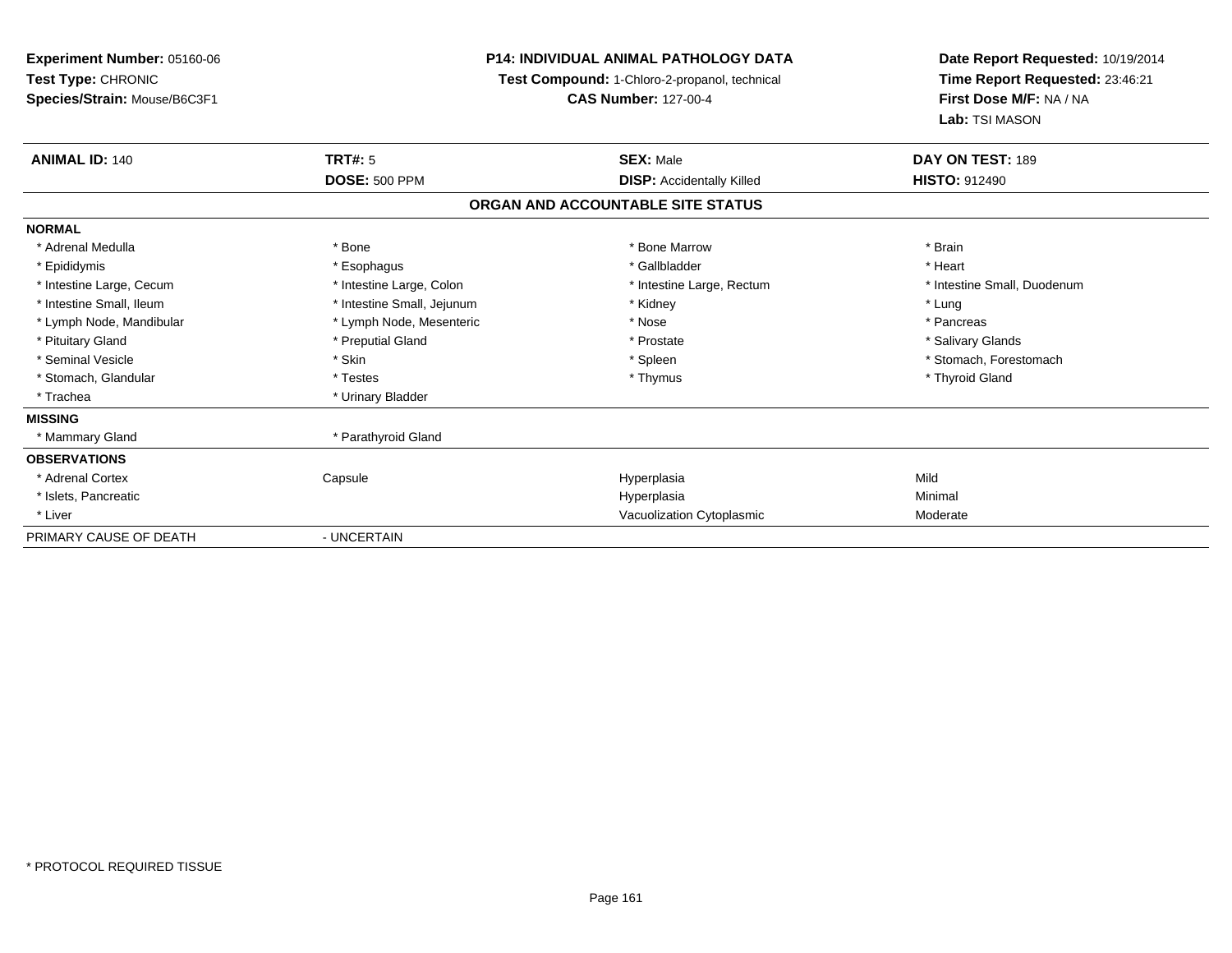**Experiment Number:** 05160-06**Test Type:** CHRONIC **Species/Strain:** Mouse/B6C3F1**P14: INDIVIDUAL ANIMAL PATHOLOGY DATATest Compound:** 1-Chloro-2-propanol, technical **CAS Number:** 127-00-4**Date Report Requested:** 10/19/2014**Time Report Requested:** 23:46:21**First Dose M/F:** NA / NA**Lab:** TSI MASON**ANIMAL ID:** 141**TRT#:** 5 **SEX:** Male **DAY ON TEST:** 637 **DOSE:** 500 PPM**DISP:** Moribund Sacrifice **HISTO:** 912491 **ORGAN AND ACCOUNTABLE SITE STATUSNORMAL**\* Adrenal Medulla \* Adrenal Medulla \* \* The matter of the state of the state of the Marrow \* Bone Marrow \* Adrenal Medulla \* Epididymis \* Epididymis \* Bone Marrow \* Adrenal Medulla \* Epididymis \* Epididymis \* Epididymis \* Epididymis \* Epidi \* Esophagus \* https://www.fragustage.com/web/2019/heart \* Heart \* Heart \* Heart \* Intestine Large, Cecum \* Intestine Large, Cecum \* Gallbladder \* Callbladder \* 11 and 12 and 12 and 12 and 12 and 12 and 12 and 12 and 12 and \* Intestine Small. Ileum \* Intestine Large, Colon \* Intestine Large, Rectum \* Intestine Small, Duodenum \* Intestine Small, Duodenum \* Intestine Small, Jejunum \* Kidney \* Lymph Node, Mandibular \* Nose\* Preputial Gland \* Pancreas \* \* Parathyroid Gland \* \* Parathyroid Gland \* \* Pituitary Gland \* \* Preputial Gland \* \* Preputial Gland \* Prostate \* \* Salivary Glands \* \* Salivary Glands \* \* Seminal Vesicle \* \* \* Seminal Yestrich \* \* Skin \* \* Skin \* Thymus \* Stomach, Forestomach \* Testes \* Stomach, Glandular \* Testes \* Testes \* Testes \* Testes \* Testes \* Testes \* T \* Thyroid Gland \* Trachea \* Trachea \* Trachea \* Urinary Bladder **MISSING** \* Mammary Gland**OBSERVATIONS** \* Adrenal Cortex**Capsule**  Hyperplasia Mild \* Brainn and the state of the state of the state of the state of the Minimal Section 1, the Minimal Section 1, the Minimal Section 1, the state of the state of the state of the state of the state of the state of the state of the \* Islets, Pancreaticc and the contract of the contract of the contract of the contract of the contract of the contract of the contract of the contract of the contract of the contract of the contract of the contract of the contract of the cont Hyperplasia eta alderate eta alderate eta alderate eta alderate eta alderate eta alderate eta alderate  $[$  Hyperplasia TGLS = 4-5  $]$  \* Kidney Note: TGL 5 pale color not seen on micro exam. \* Liver Eosinophilic Focus[ Eosinophilic Focus TGLS = 8-2 ] \* LungAlveolar/Bronchiolar Carcinoma Multiple Infiltration Cellular Histiocyte, Moderate[ Alveolar/Bronchiolar Carcinoma TGLS = 6,7-1+1A ] \* Lymph Node, Mesenteric Angiectasis Mild[ Angiectasis TGLS = 3-5 ] \* Pancreas Note: TGL 4 foci invlovles pancreatic islets rather than pancreas an micro exam. \* SpleenHematopoietic Cell Proliferation Moderate \* Testes Note: TGL 2 red color is congestion on micro exam, but no corresponding TDMS term.PRIMARY CAUSE OF DEATH- Lung Alveolar/Bronchiolar Carcinoma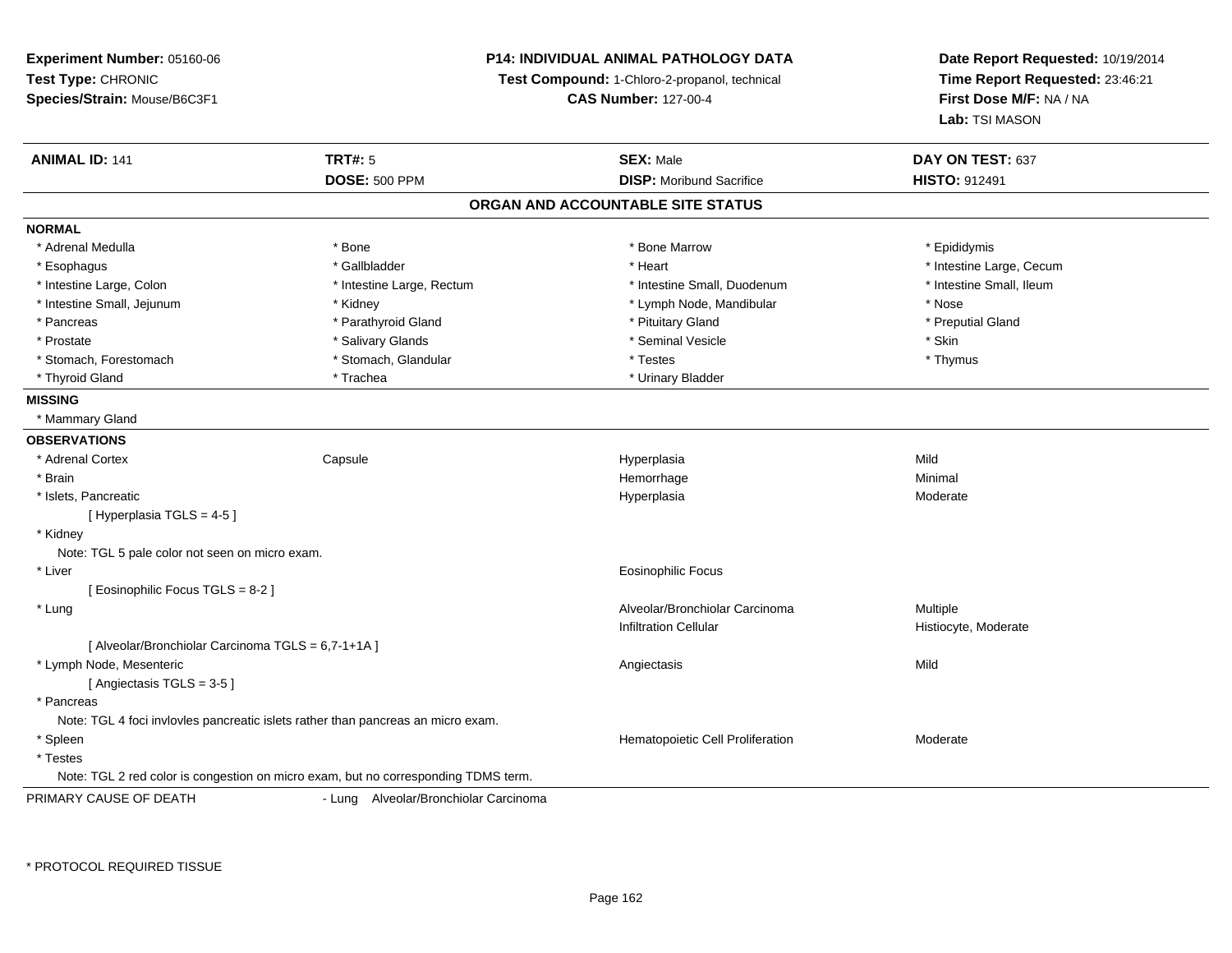| <b>Experiment Number: 05160-06</b><br>Test Type: CHRONIC<br>Species/Strain: Mouse/B6C3F1<br><b>TRT#:</b> 5<br><b>ANIMAL ID: 141</b><br><b>DOSE: 500 PPM</b> |  | <b>P14: INDIVIDUAL ANIMAL PATHOLOGY DATA</b><br>Test Compound: 1-Chloro-2-propanol, technical<br><b>CAS Number: 127-00-4</b> | Date Report Requested: 10/19/2014<br>Time Report Requested: 23:46:21<br>First Dose M/F: NA / NA<br>Lab: TSI MASON<br><b>DAY ON TEST: 637</b><br><b>HISTO: 912491</b> |
|-------------------------------------------------------------------------------------------------------------------------------------------------------------|--|------------------------------------------------------------------------------------------------------------------------------|----------------------------------------------------------------------------------------------------------------------------------------------------------------------|
|                                                                                                                                                             |  | <b>SEX:</b> Male<br><b>DISP:</b> Moribund Sacrifice                                                                          |                                                                                                                                                                      |
|                                                                                                                                                             |  | ORGAN AND ACCOUNTABLE SITE STATUS                                                                                            |                                                                                                                                                                      |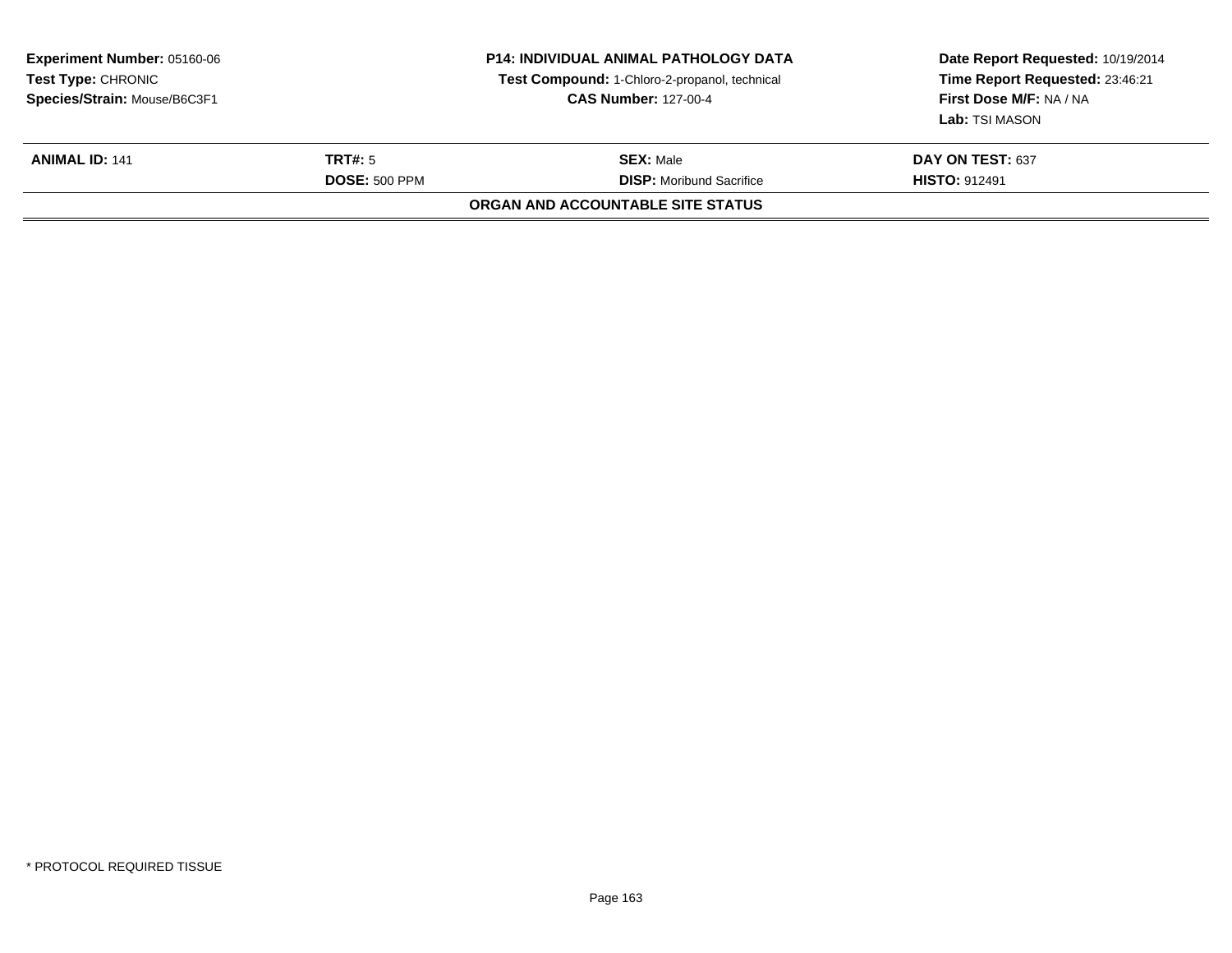| Experiment Number: 05160-06       | <b>P14: INDIVIDUAL ANIMAL PATHOLOGY DATA</b><br>Test Compound: 1-Chloro-2-propanol, technical |                                   | Date Report Requested: 10/19/2014 |  |
|-----------------------------------|-----------------------------------------------------------------------------------------------|-----------------------------------|-----------------------------------|--|
| Test Type: CHRONIC                |                                                                                               |                                   | Time Report Requested: 23:46:21   |  |
| Species/Strain: Mouse/B6C3F1      |                                                                                               | <b>CAS Number: 127-00-4</b>       | First Dose M/F: NA / NA           |  |
|                                   |                                                                                               |                                   | Lab: TSI MASON                    |  |
| <b>ANIMAL ID: 142</b>             | <b>TRT#: 5</b>                                                                                | <b>SEX: Male</b>                  | DAY ON TEST: 729                  |  |
|                                   | <b>DOSE: 500 PPM</b>                                                                          | <b>DISP: Terminal Sacrifice</b>   | <b>HISTO: 912492</b>              |  |
|                                   |                                                                                               | ORGAN AND ACCOUNTABLE SITE STATUS |                                   |  |
| <b>NORMAL</b>                     |                                                                                               |                                   |                                   |  |
| * Adrenal Medulla                 | * Bone                                                                                        | * Bone Marrow                     | * Brain                           |  |
| * Epididymis                      | * Esophagus                                                                                   | * Gallbladder                     | * Heart                           |  |
| * Intestine Large, Cecum          | * Intestine Large, Colon                                                                      | * Intestine Large, Rectum         | * Intestine Small, Duodenum       |  |
| * Intestine Small, Ileum          | * Intestine Small, Jejunum                                                                    | * Lung                            | * Lymph Node, Mesenteric          |  |
| * Nose                            | * Pancreas                                                                                    | * Parathyroid Gland               | * Pituitary Gland                 |  |
| * Prostate                        | * Salivary Glands                                                                             | * Skin                            | * Spleen                          |  |
| * Stomach, Forestomach            | * Stomach, Glandular                                                                          | * Testes                          | * Thymus                          |  |
| * Thyroid Gland                   | * Trachea                                                                                     | * Urinary Bladder                 |                                   |  |
| <b>MISSING</b>                    |                                                                                               |                                   |                                   |  |
| * Mammary Gland                   |                                                                                               |                                   |                                   |  |
| <b>OBSERVATIONS</b>               |                                                                                               |                                   |                                   |  |
| * Adrenal Cortex                  | Capsule                                                                                       | Hyperplasia                       | Mild                              |  |
| * Islets, Pancreatic              |                                                                                               | Hyperplasia                       | Moderate                          |  |
| * Kidney                          |                                                                                               | Cyst                              | Minimal                           |  |
|                                   |                                                                                               | Nephropathy                       | Chronic, Mild                     |  |
| [Cyst TGLS = $3-3$ ]              |                                                                                               |                                   |                                   |  |
| * Liver                           |                                                                                               | Eosinophilic Focus                |                                   |  |
| [ Eosinophilic Focus TGLS = 4-2 ] |                                                                                               |                                   |                                   |  |
| * Lymph Node, Mandibular          |                                                                                               | <b>Infiltration Cellular</b>      | Plasma Cell, Moderate             |  |
| * Preputial Gland                 |                                                                                               | Cyst                              | Moderate                          |  |
| [ $Cyst TGLS = 1-10$ ]            |                                                                                               |                                   |                                   |  |
| * Seminal Vesicle                 |                                                                                               | Inflammation                      | Chronic, Minimal                  |  |
| [ Inflammation TGLS = 2-11A ]     |                                                                                               |                                   |                                   |  |
| PRIMARY CAUSE OF DEATH            |                                                                                               |                                   |                                   |  |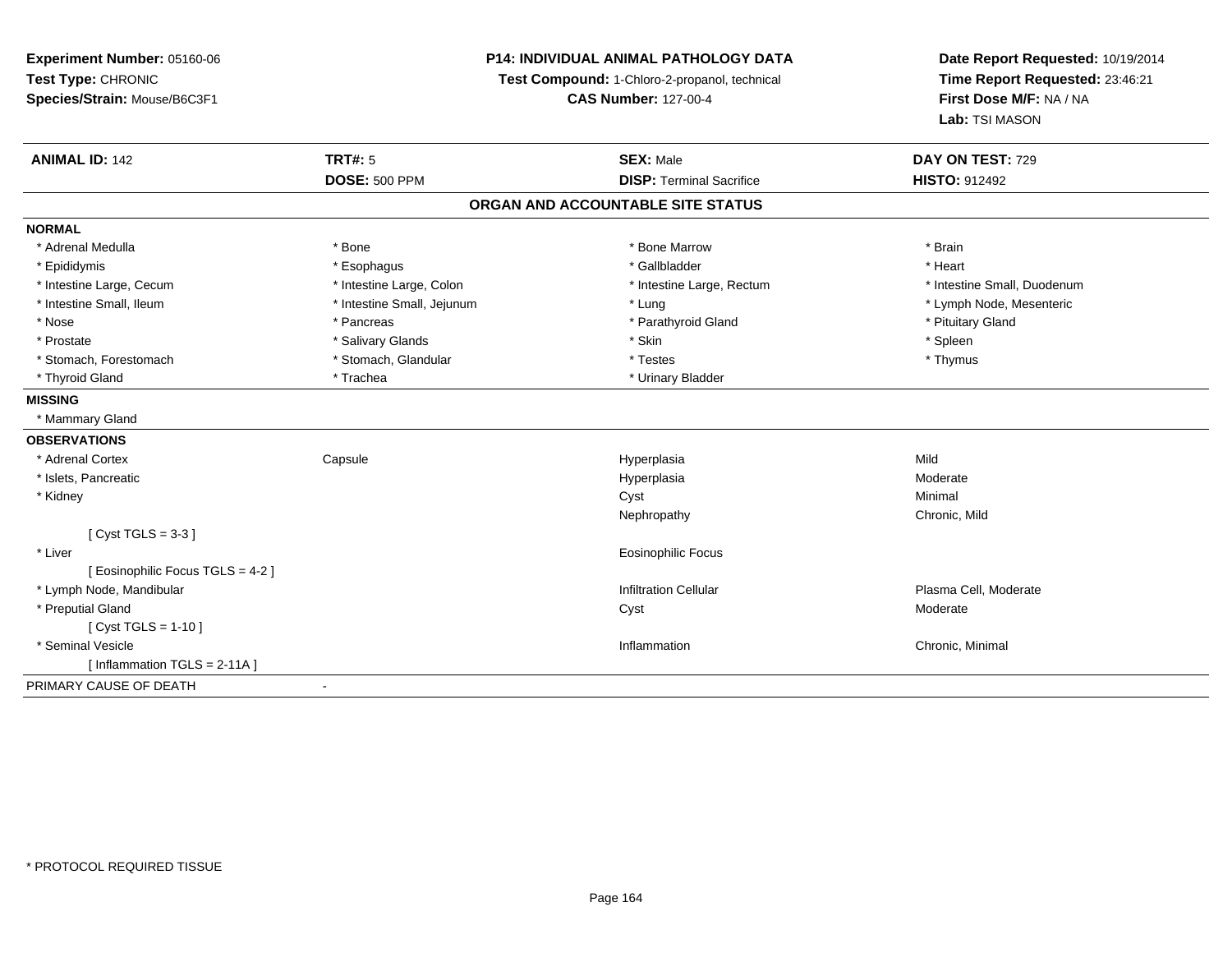**Experiment Number:** 05160-06**Test Type:** CHRONIC **Species/Strain:** Mouse/B6C3F1**P14: INDIVIDUAL ANIMAL PATHOLOGY DATA Test Compound:** 1-Chloro-2-propanol, technical **CAS Number:** 127-00-4**Date Report Requested:** 10/19/2014**Time Report Requested:** 23:46:21**First Dose M/F:** NA / NA**Lab:** TSI MASON**ANIMAL ID:** 143**TRT#:** 5 **SEX:** Male **DAY ON TEST:** 92 **DOSE:** 500 PPM**DISP:** Accidentally Killed **HISTO:** 912493 **ORGAN AND ACCOUNTABLE SITE STATUSNORMAL**\* Adrenal Cortex \* Adrenal Medulla \* Adrenal Medulla \* Bone \* Bone \* Bone \* Bone \* Bone Marrow \* Gallbladder \* Brain \* Allen the state of the state of the state of the state of the state of the state of the state of the state of the state of the state of the state of the state of the state of the state of the state of the state o \* Heart **\*** Intestine Large, Cecum \* Intestine Large, Cecum \* Intestine Large, Colon \* <sup>\*</sup> Intestine Large, Rectum \* Intestine Small, Duodenum \* Intestine Small, Jejunum \* Kidney \* Liver\* Lung \* Lymph Node, Mandibular \* Nose \* Lymph Node, Mesenteric \* Nose \* Nose \* Preputial Gland \* Pancreas \* \* Parathyroid Gland \* \* Parathyroid Gland \* \* Pituitary Gland \* \* Preputial Gland \* \* Preputial Gland \* Prostate \* The state \* Salivary Glands \* Seminal Vesicle \* Seminal Vesicle \* Skin \* Skin \* Skin \* Skin \* Skin \* Testes \* Spleen \* Stomach, Forestomach \* Stomach, Spleen \* Stomach, Glandular \* Testestess \* Stomach, Glandular \* Urinary Bladder \* Thymus \* Thyroid Gland \* Trachea \* Urinary Bladder \* **MISSING** \* Mammary Gland**AUTO PRECLUDES DIAG.** \* Intestine Small, Ileum**OBSERVATIONS** \* Islets, Pancreaticc and the contract of the contract of the contract of the contract of the contract of the contract of the contract of the contract of the contract of the contract of the contract of the contract of the contract of the cont a Minimal PRIMARY CAUSE OF DEATH- UNCERTAIN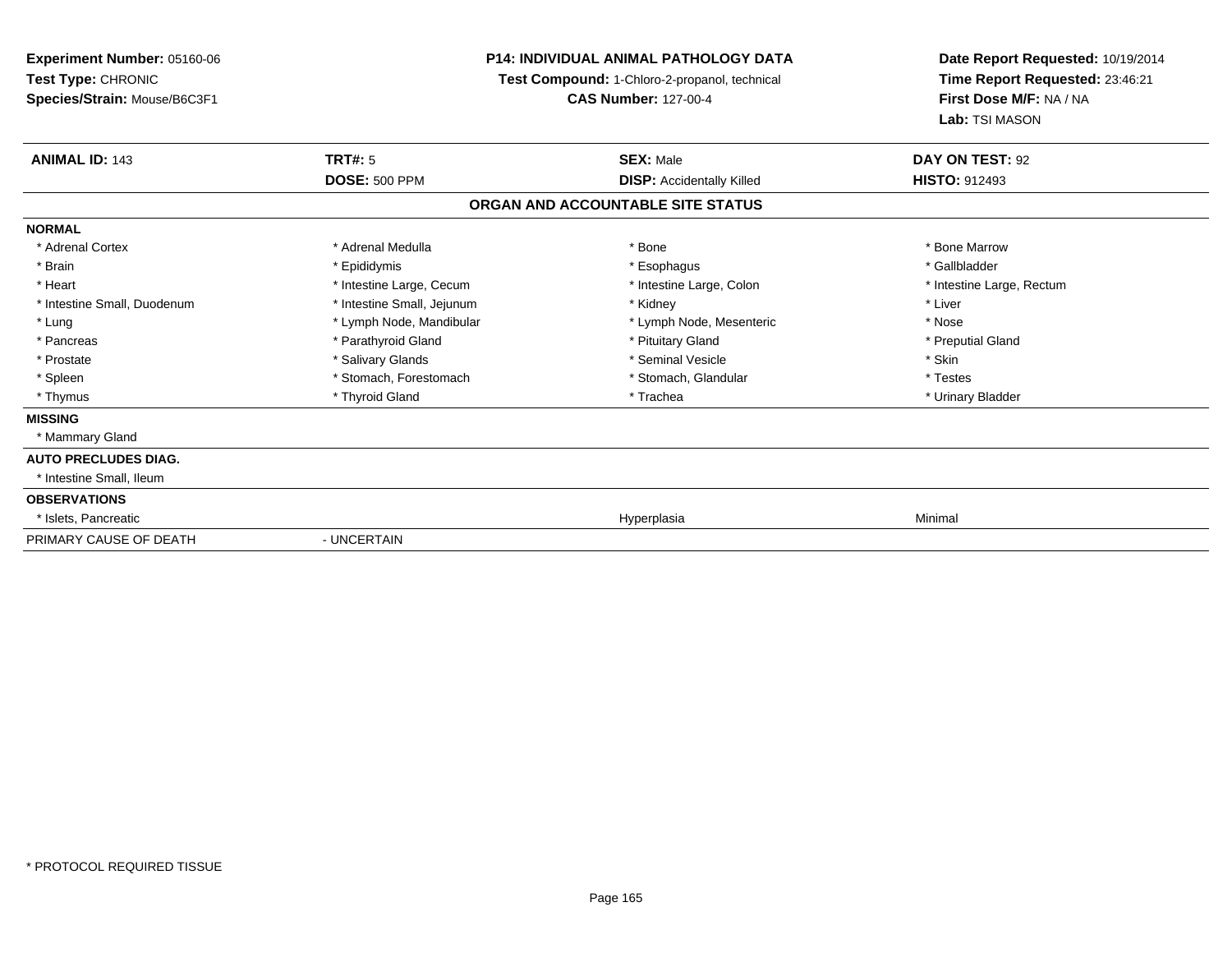| <b>Experiment Number: 05160-06</b>                    | <b>P14: INDIVIDUAL ANIMAL PATHOLOGY DATA</b> |                                               | Date Report Requested: 10/19/2014                          |  |
|-------------------------------------------------------|----------------------------------------------|-----------------------------------------------|------------------------------------------------------------|--|
| Test Type: CHRONIC                                    |                                              | Test Compound: 1-Chloro-2-propanol, technical | Time Report Requested: 23:46:21<br>First Dose M/F: NA / NA |  |
| Species/Strain: Mouse/B6C3F1                          |                                              | <b>CAS Number: 127-00-4</b>                   |                                                            |  |
|                                                       |                                              |                                               | Lab: TSI MASON                                             |  |
| <b>ANIMAL ID: 144</b>                                 | TRT#: 5                                      | <b>SEX: Male</b>                              | DAY ON TEST: 729                                           |  |
|                                                       | <b>DOSE: 500 PPM</b>                         | <b>DISP: Terminal Sacrifice</b>               | <b>HISTO: 912494</b>                                       |  |
|                                                       |                                              | ORGAN AND ACCOUNTABLE SITE STATUS             |                                                            |  |
| <b>NORMAL</b>                                         |                                              |                                               |                                                            |  |
| * Adrenal Medulla                                     | * Bone                                       | * Bone Marrow                                 | * Brain                                                    |  |
| * Epididymis                                          | * Esophagus                                  | * Gallbladder                                 | * Heart                                                    |  |
| * Intestine Large, Cecum                              | * Intestine Large, Colon                     | * Intestine Large, Rectum                     | * Intestine Small, Duodenum                                |  |
| * Intestine Small, Ileum                              | * Intestine Small, Jejunum                   | * Lung                                        | * Lymph Node, Mandibular                                   |  |
| * Lymph Node, Mesenteric                              | * Nose                                       | * Pancreas                                    | * Parathyroid Gland                                        |  |
| * Pituitary Gland                                     | * Prostate                                   | * Salivary Glands                             | * Seminal Vesicle                                          |  |
| * Skin                                                | * Spleen                                     | * Stomach, Forestomach                        | * Stomach, Glandular                                       |  |
| * Testes                                              | * Thymus                                     | * Thyroid Gland                               | * Trachea                                                  |  |
| * Urinary Bladder                                     |                                              |                                               |                                                            |  |
| <b>MISSING</b>                                        |                                              |                                               |                                                            |  |
| * Mammary Gland                                       |                                              |                                               |                                                            |  |
| <b>OBSERVATIONS</b>                                   |                                              |                                               |                                                            |  |
| * Adrenal Cortex                                      | Capsule                                      | Hyperplasia                                   | Mild                                                       |  |
| * Islets, Pancreatic                                  |                                              | Hyperplasia                                   | Mild                                                       |  |
| * Kidney                                              |                                              | Nephropathy                                   | Chronic, Minimal                                           |  |
| * Liver                                               |                                              | Hepatocellular Adenoma                        |                                                            |  |
| Note: TGL 3 focus not seen on micro exam after recut. |                                              |                                               |                                                            |  |
| [ Hepatocellular Adenoma TGLS = 2-2 ]                 |                                              |                                               |                                                            |  |
| * Preputial Gland                                     |                                              | Cyst                                          | Moderate                                                   |  |
| [ Cyst TGLS = $1-10$ ]                                |                                              |                                               |                                                            |  |
| PRIMARY CAUSE OF DEATH                                |                                              |                                               |                                                            |  |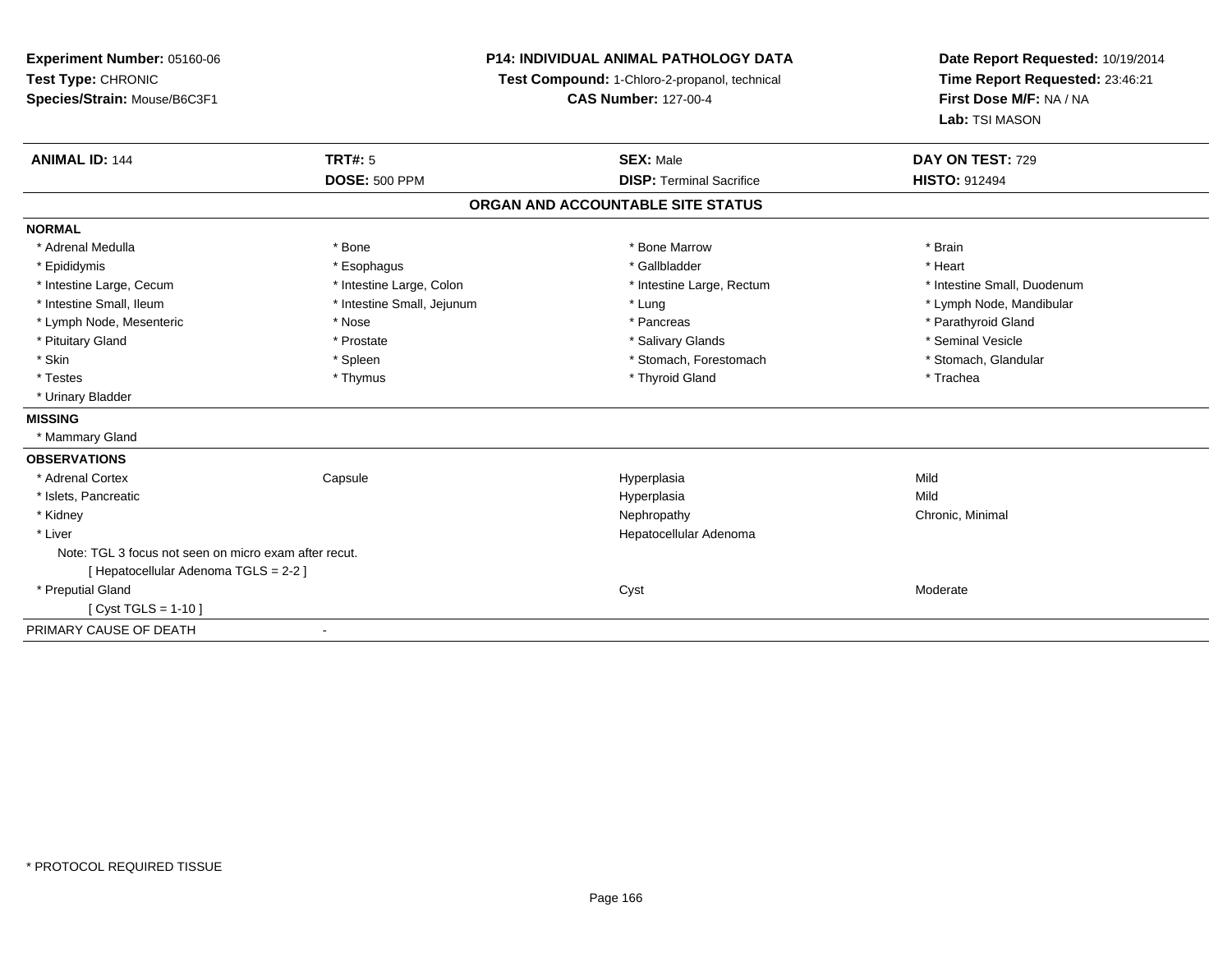**Experiment Number:** 05160-06**Test Type:** CHRONIC **Species/Strain:** Mouse/B6C3F1**P14: INDIVIDUAL ANIMAL PATHOLOGY DATA Test Compound:** 1-Chloro-2-propanol, technical **CAS Number:** 127-00-4**Date Report Requested:** 10/19/2014**Time Report Requested:** 23:46:21**First Dose M/F:** NA / NA**Lab:** TSI MASON**ANIMAL ID:** 145**TRT#:** 5 **SEX:** Male **DAY ON TEST:** 180 **DOSE:** 500 PPM**DISP:** Accidentally Killed **HISTO:** 912495 **ORGAN AND ACCOUNTABLE SITE STATUSNORMAL**\* Adrenal Cortex \* Adrenal Medulla \* Adrenal Medulla \* Bone \* Bone \* Bone \* Bone \* Bone Marrow \* Gallbladder \* Brain \* Allen the state of the state of the state of the state of the state of the state of the state of the state of the state of the state of the state of the state of the state of the state of the state of the state o \* Heart **\*** Intestine Large, Cecum \* Intestine Large, Cecum \* Intestine Large, Colon \* <sup>\*</sup> Intestine Large, Rectum \* Intestine Small, Duodenum \* Intestine Small, Ileum \* 1ntestine Small, Intestine Small, Jejunum \* Islets, Pancreatic \* Kidney \* Noting the second term of the second term of the second term of the second term of the second term of terms and term of terms of terms and terms terms of terms of terms of terms of terms of terms of terms of ter \* Lymph Node, Mesenteric \* The state of the state of the state of the state of the state of the state of the state of the state of the state of the state of the state of the state of the state of the state of the state of \* Pituitary Gland \* \* Then the state \* Preputial Gland \* Prosection \* Prostate \* \* Salivary Glands \* Salivary Glands \* Salivary Glands \* Salivary Glands \* Salivary Glands \* Salivary Glands \* Salivary Glands \* Salivary Glan \* Seminal Vesicle \* The state of the set of the set of the set of the set of the set of the set of the set of the set of the set of the set of the set of the set of the set of the set of the set of the set of the set of th \* Stomach, Glandular \* \* \* Thyroid Glandular \* Thestes \* \* Thymus \* Thymus \* Thyroid Glandular \* Thyroid Gland \* Trachea \* Urinary Bladder**MISSING** \* Mammary GlandPRIMARY CAUSE OF DEATH- UNCERTAIN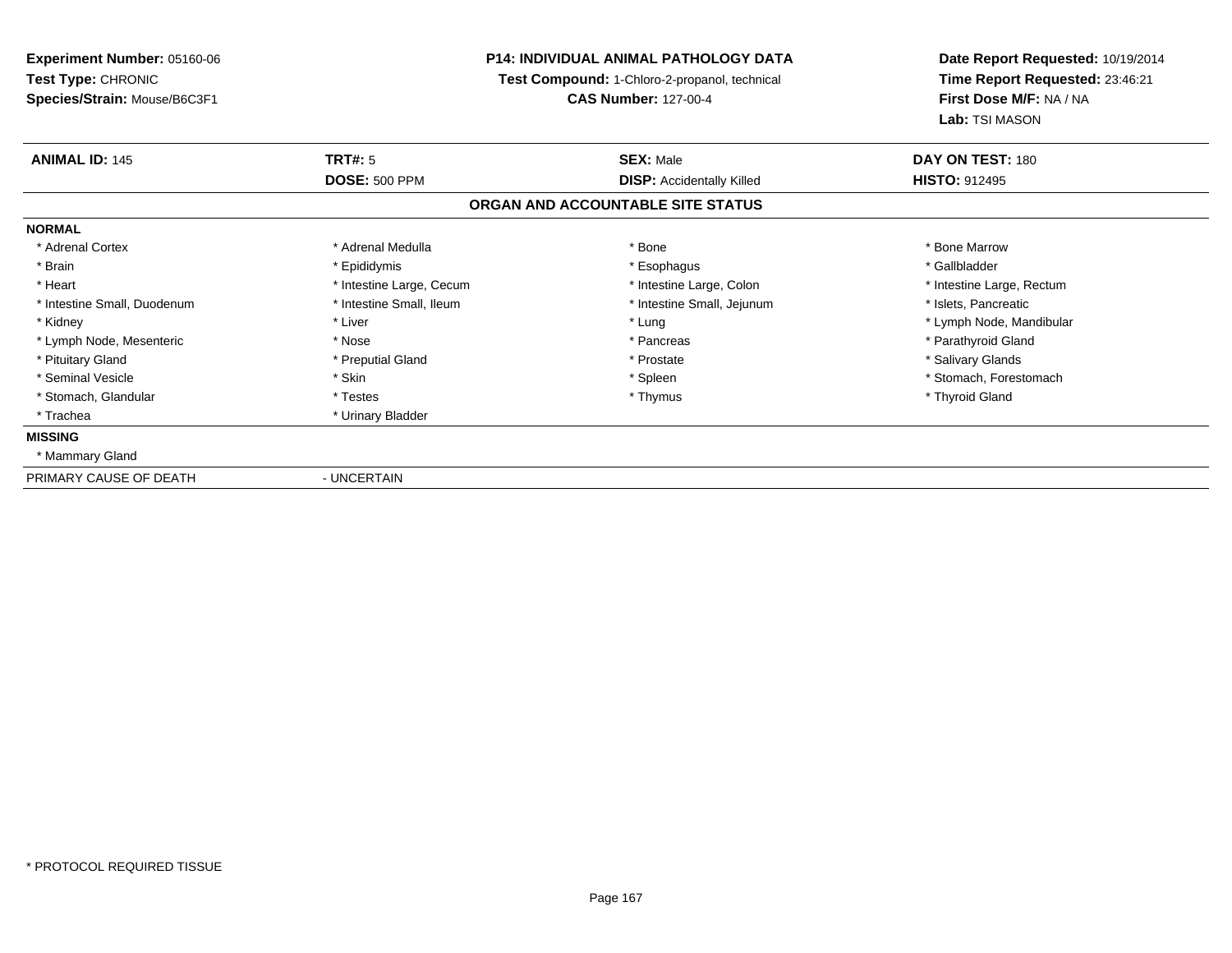**Experiment Number:** 05160-06**Test Type:** CHRONIC **Species/Strain:** Mouse/B6C3F1**P14: INDIVIDUAL ANIMAL PATHOLOGY DATATest Compound:** 1-Chloro-2-propanol, technical **CAS Number:** 127-00-4**Date Report Requested:** 10/19/2014**Time Report Requested:** 23:46:21**First Dose M/F:** NA / NA**Lab:** TSI MASON**ANIMAL ID:** 146**TRT#:** 5 **SEX:** Male **DAY ON TEST:** 729 **DOSE:** 500 PPM**DISP:** Terminal Sacrifice **HISTO:** 912496 **ORGAN AND ACCOUNTABLE SITE STATUSNORMAL**\* Adrenal Medulla \* \* Annual Medulla \* Brain \* Bone \* \* Bone Marrow \* Bone Marrow \* \* Brain \* Brain \* Brain \* Brain \* Brain \* Brain \* Brain \* Brain \* Brain \* Brain \* Brain \* Brain \* Brain \* Brain \* Brain \* Brain \* Brain \* \* Heart \* Epididymis \* Esophagus \* Gallbladder \* Heart\* Intestine Large, Cecum \* Intestine Large, Colon \* Intestine Large, Thestine Large, Rectum \* Intestine Small, Duodenum \* Intestine Small, Ileum \* Intestine Small, Jejunum \* Lung \* Lymph Node, Mandibular\* Lymph Node, Mesenteric \* The state of the state of the state of the state of the state of the state of the state of the state of the state of the state of the state of the state of the state of the state of the state of \* Pituitary Gland \* \* \* \* Prostate \* \* Prostate \* \* Salivary Glands \* \* Salivary Glands \* \* Seminal Vesicle \* Stomach. Glandular \* Skin \* Stomach, Forestomach \* Spleen \* Stomach, Stomach, Forestomach \* Stomach, Forestomach \* Testes \* Thymus \* Trachea \* Urinary Bladder **MISSING** \* Mammary Gland**OBSERVATIONS** \* Adrenal Cortex**Capsule**  Hyperplasia Mild \* Islets, Pancreaticc and the contract of the contract of the contract of the contract of the contract of the contract of the contract of the contract of the contract of the contract of the contract of the contract of the contract of the cont a **Moderate**  \* Kidneyy the control of the control of the control of the control of the control of the control of the control of the control of the control of the control of the control of the control of the control of the control of the contro Nephropathy Chronic, Mild[ Cyst TGLS = 2-3 ] \* Liverr and the contract of the contract of the contract of the contract of the contract of the contract of the contract of the contract of the contract of the contract of the contract of the contract of the contract of the cont Eosinophilic Focus Hepatocellular Adenoma[ Clear Cell Focus TGLS = 4-2A ][ Eosinophilic Focus TGLS = 5,6-2+2A ][ Hepatocellular Adenoma TGLS = 3-2 ] \* Preputial Glandd and the control of the control of the control of the control of the control of the control of the control of the control of the control of the control of the control of the control of the control of the control of the co Inflammation Chronic Active, Moderate [ Cyst TGLS = 1-10 ] \* Thyroid Gland Follicular Cel Hyperplasia Minimal PRIMARY CAUSE OF DEATH-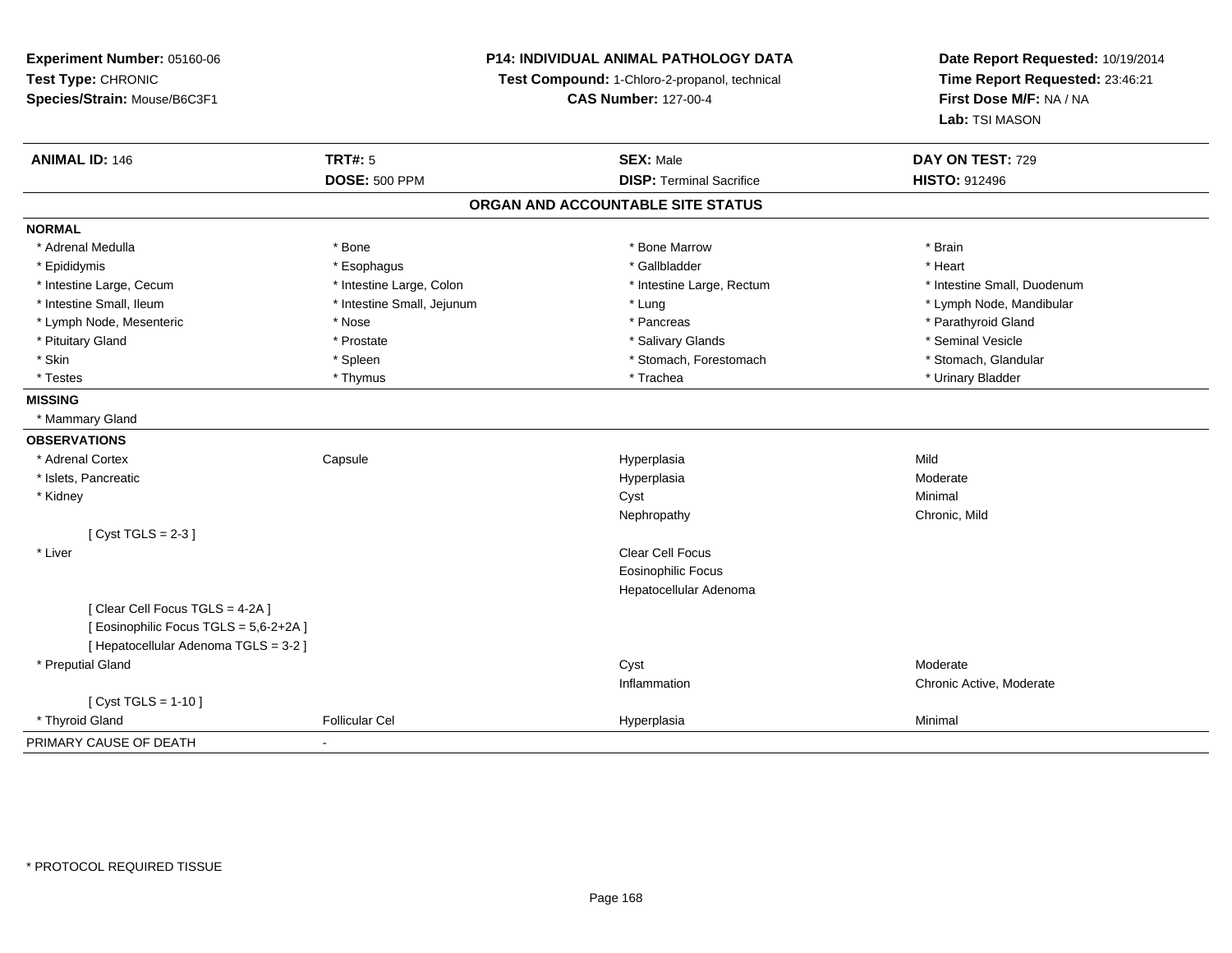# **P14: INDIVIDUAL ANIMAL PATHOLOGY DATA**

**Test Compound:** 1-Chloro-2-propanol, technical

**CAS Number:** 127-00-4

**Date Report Requested:** 10/19/2014**Time Report Requested:** 23:46:21**First Dose M/F:** NA / NA**Lab:** TSI MASON

| <b>ANIMAL ID: 147</b>                            | <b>TRT#: 5</b>              | <b>SEX: Male</b>                  | DAY ON TEST: 602           |
|--------------------------------------------------|-----------------------------|-----------------------------------|----------------------------|
|                                                  | <b>DOSE: 500 PPM</b>        | <b>DISP: Natural Death</b>        | <b>HISTO: 912497</b>       |
|                                                  |                             | ORGAN AND ACCOUNTABLE SITE STATUS |                            |
| <b>NORMAL</b>                                    |                             |                                   |                            |
| * Adrenal Medulla                                | * Bone                      | * Brain                           | * Epididymis               |
| * Esophagus                                      | * Gallbladder               | * Intestine Large, Cecum          | * Intestine Large, Colon   |
| * Intestine Large, Rectum                        | * Intestine Small, Duodenum | * Intestine Small, Ileum          | * Intestine Small, Jejunum |
| * Lung                                           | * Lymph Node, Mandibular    | * Lymph Node, Mesenteric          | * Nose                     |
| * Pancreas                                       | * Parathyroid Gland         | * Pituitary Gland                 | * Prostate                 |
| * Salivary Glands                                | * Seminal Vesicle           | * Skin                            | * Spleen                   |
| * Stomach, Forestomach                           | * Stomach, Glandular        | * Testes                          | * Thymus                   |
| * Thyroid Gland                                  | * Trachea                   |                                   |                            |
| <b>MISSING</b>                                   |                             |                                   |                            |
| * Mammary Gland                                  |                             |                                   |                            |
| <b>OBSERVATIONS</b>                              |                             |                                   |                            |
| * Adrenal Cortex                                 | Capsule                     | Hyperplasia                       | Mild                       |
|                                                  |                             | Hypertrophy                       | Focal, Mild                |
| * Bone Marrow                                    |                             | Hemangiosarcoma                   |                            |
| * Heart                                          |                             | Hemangiosarcoma                   |                            |
| [Hemangiosarcoma TGLS = 8-2]                     |                             |                                   |                            |
| * Islets, Pancreatic                             |                             | Hyperplasia                       | Moderate                   |
| * Kidney                                         |                             | Hydronephrosis                    | Mild                       |
|                                                  |                             | Nephropathy                       | Acute, Marked              |
| [Hydronephrosis TGLS = 4-3]                      |                             |                                   |                            |
| [Nephropathy TGLS = 3-3]                         |                             |                                   |                            |
| * Liver                                          |                             | Hemangiosarcoma                   |                            |
|                                                  |                             | Hepatocellular Adenoma            | Multiple                   |
| [Hemangiosarcoma TGLS = 5-2]                     |                             |                                   |                            |
| [ Hepatocellular Adenoma TGLS = 6-2A ]           |                             |                                   |                            |
| * Lung                                           |                             |                                   |                            |
| Note: TGL 7 focus not seen on micro after recut. |                             |                                   |                            |
| * Preputial Gland                                |                             | Inflammation                      | Chronic Active, Marked     |
| [ Inflammation TGLS = 1-10A ]                    |                             |                                   |                            |
| * Urinary Bladder                                |                             | Inflammation                      | Acute, Mild                |
|                                                  |                             |                                   |                            |

\* PROTOCOL REQUIRED TISSUE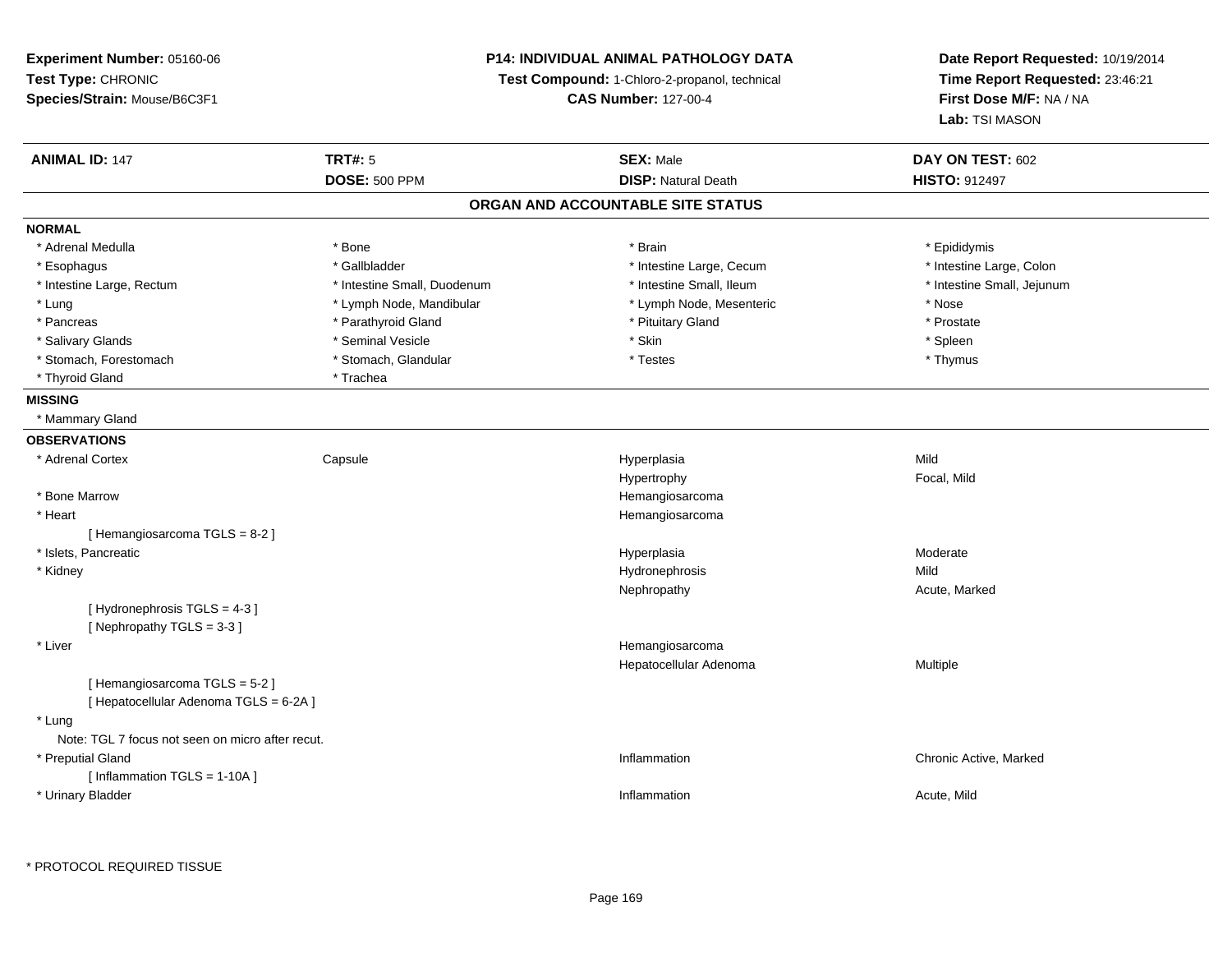| <b>Experiment Number: 05160-06</b><br>Test Type: CHRONIC<br>Species/Strain: Mouse/B6C3F1 |                         | <b>P14: INDIVIDUAL ANIMAL PATHOLOGY DATA</b><br>Test Compound: 1-Chloro-2-propanol, technical<br><b>CAS Number: 127-00-4</b> | Date Report Requested: 10/19/2014<br>Time Report Requested: 23:46:21<br>First Dose M/F: NA / NA<br>Lab: TSI MASON |
|------------------------------------------------------------------------------------------|-------------------------|------------------------------------------------------------------------------------------------------------------------------|-------------------------------------------------------------------------------------------------------------------|
| <b>ANIMAL ID: 147</b>                                                                    | TRT#: 5                 | <b>SEX: Male</b>                                                                                                             | <b>DAY ON TEST: 602</b>                                                                                           |
|                                                                                          | <b>DOSE: 500 PPM</b>    | <b>DISP: Natural Death</b>                                                                                                   | <b>HISTO: 912497</b>                                                                                              |
|                                                                                          |                         | ORGAN AND ACCOUNTABLE SITE STATUS                                                                                            |                                                                                                                   |
| [Inflammation TGLS = $2-10$ ]                                                            |                         |                                                                                                                              |                                                                                                                   |
| PRIMARY CAUSE OF DEATH                                                                   | Nephropathy<br>- Kidnev |                                                                                                                              |                                                                                                                   |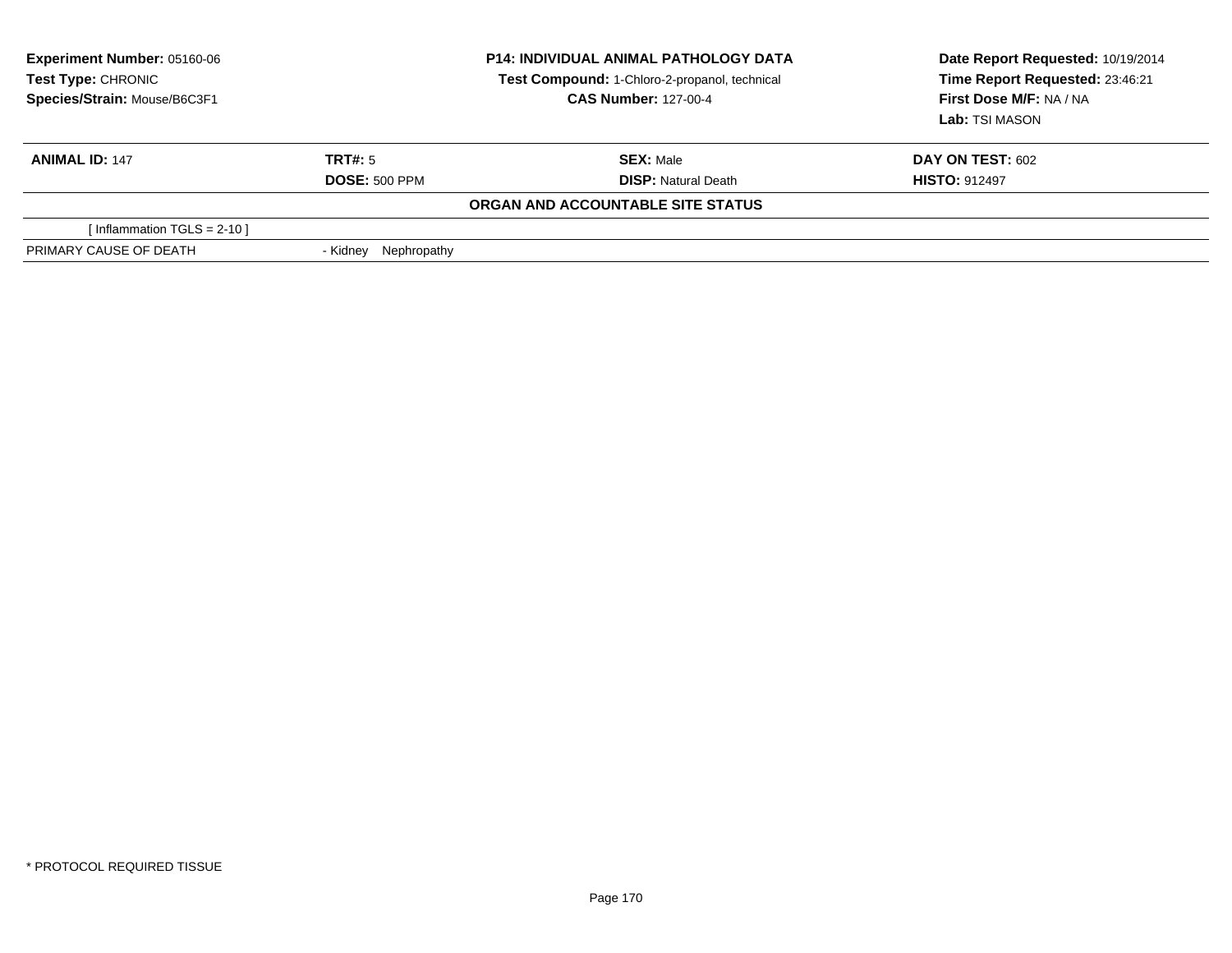**Experiment Number:** 05160-06**Test Type:** CHRONIC **Species/Strain:** Mouse/B6C3F1**P14: INDIVIDUAL ANIMAL PATHOLOGY DATATest Compound:** 1-Chloro-2-propanol, technical **CAS Number:** 127-00-4**Date Report Requested:** 10/19/2014**Time Report Requested:** 23:46:21**First Dose M/F:** NA / NA**Lab:** TSI MASON**ANIMAL ID:** 148**TRT#:** 5 **SEX:** Male **DAY ON TEST:** 729 **DOSE:** 500 PPM**DISP:** Terminal Sacrifice **HISTO:** 912498 **ORGAN AND ACCOUNTABLE SITE STATUSNORMAL**\* Adrenal Cortex \* Adrenal Medulla \* Adrenal Medulla \* Bone \* Bone \* Bone \* Bone \* Bone Marrow \* Epididymis \* https://www.fragusta.com/web/2019/to/solution.com/web/2019/to/solution/state/solution/text/intestine Large, Cecum \* Intestine Large, Cecum \* Large, Cecum \* Large, Cecum \* Large, Cecum \* Large, Cecum \* Large, \* Intestine Small. Ileum \* Intestine Large, Colon \* Intestine Large, Rectum \* Intestine Small, Duodenum \* Intestine Small, Duodenum \* Lymph Node, Mesenteric \* Intestine Small, Jejunum \* The matter of the state of the state of the state of the state of the state of the state of the state of the state of the state of the state of the state of the state of the state of the state \* Nose \* Pancreas \* Pancreas \* Pancreas \* Parathyroid Gland \* Parathyroid Gland \* Pituitary Gland \* Pituitary Gland \* Prostate \* \* Salivary Glands \* \* Salivary Glands \* \* Seminal Vesicle \* \* \* Seminal Yestrich \* \* Skin \* \* Skin \* Testes \* Spleen \* Stomach, Forestomach \* Stomach, Forestomach \* Stomach, Glandular \* Stomach, Glandular \* Urinary Bladder \* Thymus \* Thyroid Gland \* Trachea \* Urinary Bladder \* **MISSING** \* Mammary Gland**OBSERVATIONS** \* Brainn and the matter of the Thalamus and the Minimal of the Minimal of the Minimal of the Minimal of the Minimal o<br>Thalamus and the Minimal of the Minimal of the Minimal of the Minimal of the Minimal of the Minimal of the Min \* Heart Cardiomyopathyy Mild a Moderate \* Islets, Pancreaticc and the contract of the contract of the contract of the contract of the contract of the contract of the contract of the contract of the contract of the contract of the contract of the contract of the contract of the cont \* Kidneyy the controller of the controller of the controller of the Nephropathy Chronic, Minimal (Chronic, Minimal  $\mu$  \* Liver Eosinophilic Focus Hepatocellular Adenoma Multiple [ Eosinophilic Focus TGLS = 1,4-2A+2B ][ Hepatocellular Adenoma TGLS = 1,2,3-2+2A+2B+2C ] \* Preputial Gland Inflammation Chronic, Mild PRIMARY CAUSE OF DEATH

-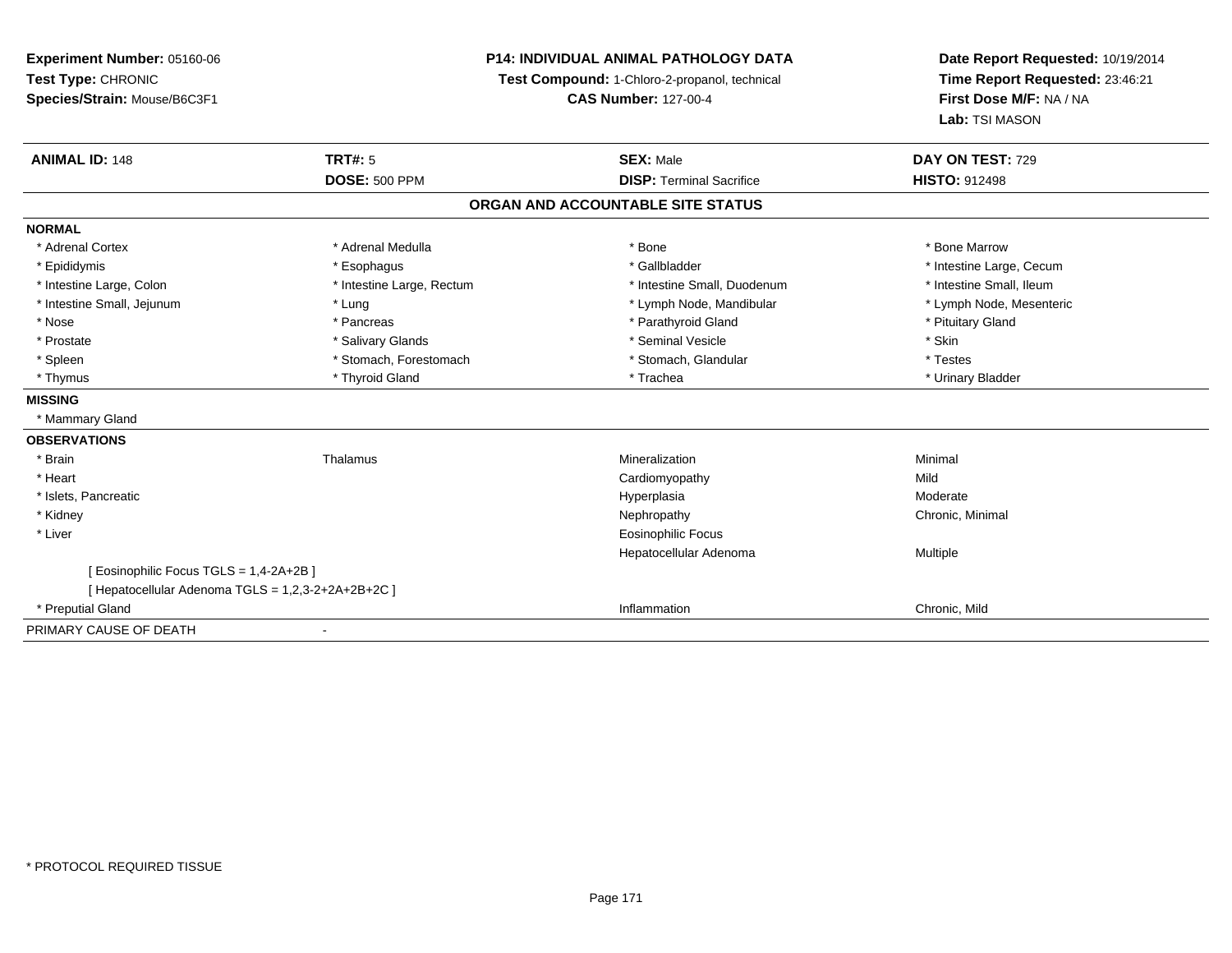# **P14: INDIVIDUAL ANIMAL PATHOLOGY DATA**

**Test Compound:** 1-Chloro-2-propanol, technical

**CAS Number:** 127-00-4

**Date Report Requested:** 10/19/2014**Time Report Requested:** 23:46:21**First Dose M/F:** NA / NA**Lab:** TSI MASON

| <b>ANIMAL ID: 149</b>                         | <b>TRT#: 5</b>            | <b>SEX: Male</b>                  | DAY ON TEST: 730         |  |
|-----------------------------------------------|---------------------------|-----------------------------------|--------------------------|--|
|                                               | <b>DOSE: 500 PPM</b>      | <b>DISP: Terminal Sacrifice</b>   | <b>HISTO: 912499</b>     |  |
|                                               |                           | ORGAN AND ACCOUNTABLE SITE STATUS |                          |  |
| <b>NORMAL</b>                                 |                           |                                   |                          |  |
| * Adrenal Medulla                             | * Bone                    | * Bone Marrow                     | * Epididymis             |  |
| * Esophagus                                   | * Gallbladder             | * Heart                           | * Intestine Large, Cecum |  |
| * Intestine Large, Colon                      | * Intestine Large, Rectum | * Intestine Small, Duodenum       | * Intestine Small, Ileum |  |
| * Intestine Small, Jejunum                    | * Lymph Node, Mandibular  | * Lymph Node, Mesenteric          | * Nose                   |  |
| * Pancreas                                    | * Parathyroid Gland       | * Pituitary Gland                 | * Preputial Gland        |  |
| * Prostate                                    | * Salivary Glands         | * Seminal Vesicle                 | * Skin                   |  |
| * Spleen                                      | * Stomach, Forestomach    | * Stomach, Glandular              | * Testes                 |  |
| * Thymus                                      | * Thyroid Gland           | * Trachea                         | * Urinary Bladder        |  |
| <b>MISSING</b>                                |                           |                                   |                          |  |
| * Mammary Gland                               |                           |                                   |                          |  |
| <b>OBSERVATIONS</b>                           |                           |                                   |                          |  |
| * Adrenal Cortex                              | Capsule                   | Hyperplasia                       | Mild                     |  |
|                                               |                           | Hypertrophy                       | Focal, Minimal           |  |
| * Brain                                       | Thalamus                  | Mineralization                    | Minimal                  |  |
| * Islets, Pancreatic                          |                           | Hyperplasia                       | Moderate                 |  |
| * Kidney                                      |                           | Cyst                              | Minimal                  |  |
|                                               |                           | Nephropathy                       | Chronic, Mild            |  |
| [Cyst TGLS = $2-3$ ]                          |                           |                                   |                          |  |
| * Liver                                       |                           | <b>Clear Cell Focus</b>           |                          |  |
|                                               |                           | Eosinophilic Focus                |                          |  |
|                                               |                           | Hepatocellular Adenoma            | Multiple                 |  |
| [Clear Cell Focus TGLS = 4,7-2+2A]            |                           |                                   |                          |  |
| [Eosinophilic Focus TGLS = 4-2]               |                           |                                   |                          |  |
| [ Hepatocellular Adenoma TGLS = 3,5-2A+2B ]   |                           |                                   |                          |  |
| * Lung                                        |                           | Alveolar/Bronchiolar Carcinoma    |                          |  |
|                                               |                           | <b>Infiltration Cellular</b>      | Histiocyte, Moderate     |  |
| [ Alveolar/Bronchiolar Carcinoma TGLS = 6-1 ] |                           |                                   |                          |  |
| Mesentery                                     | Fat                       | Necrosis                          | Moderate                 |  |
| [Necrosis TGLS = $1-13$ ]                     |                           |                                   |                          |  |

PRIMARY CAUSE OF DEATH-

\* PROTOCOL REQUIRED TISSUE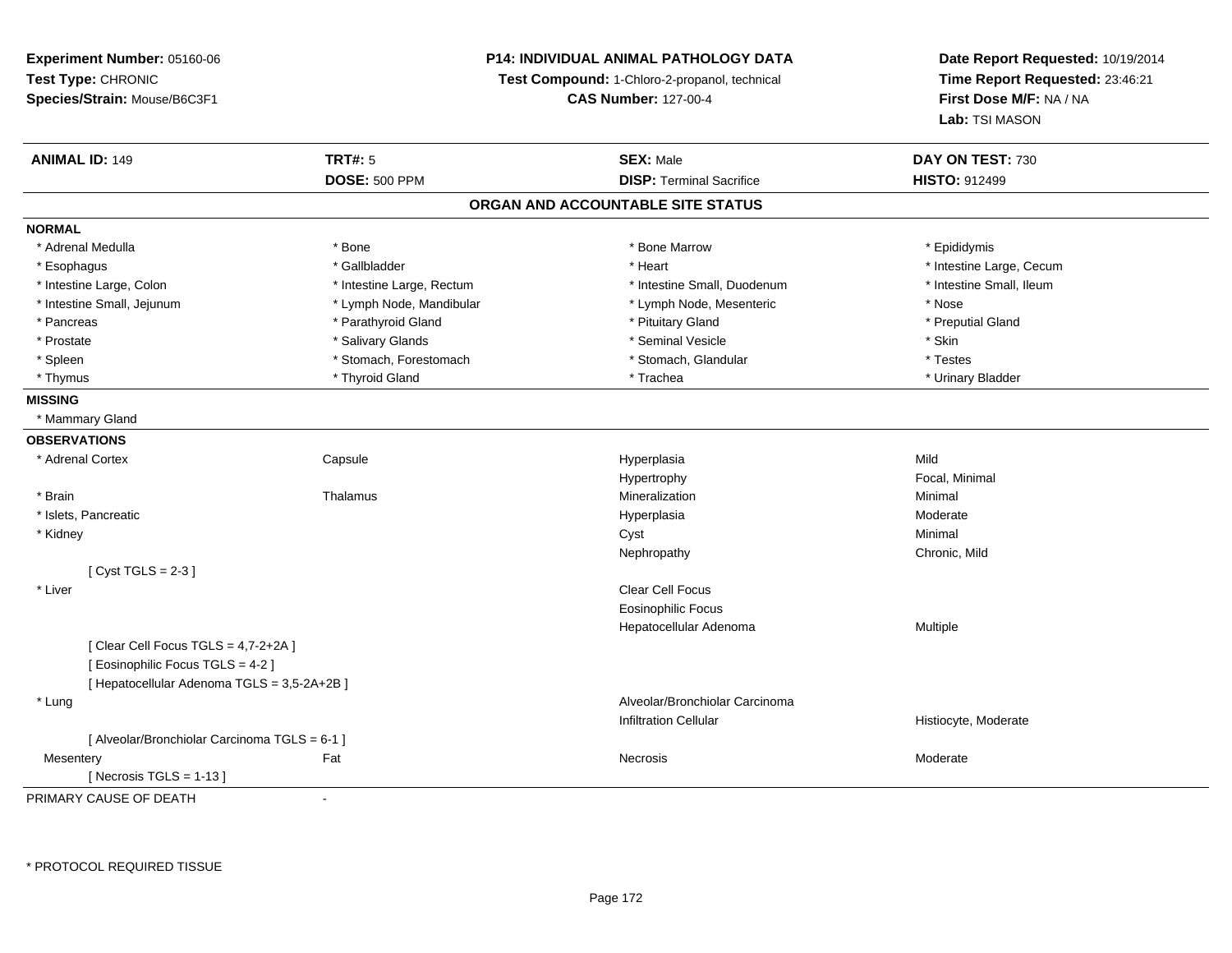| <b>Experiment Number: 05160-06</b><br>Test Type: CHRONIC<br>Species/Strain: Mouse/B6C3F1 |                                        | <b>P14: INDIVIDUAL ANIMAL PATHOLOGY DATA</b><br>Test Compound: 1-Chloro-2-propanol, technical<br><b>CAS Number: 127-00-4</b> | Date Report Requested: 10/19/2014<br>Time Report Requested: 23:46:21<br>First Dose M/F: NA / NA<br>Lab: TSI MASON |
|------------------------------------------------------------------------------------------|----------------------------------------|------------------------------------------------------------------------------------------------------------------------------|-------------------------------------------------------------------------------------------------------------------|
| <b>ANIMAL ID: 149</b>                                                                    | <b>TRT#: 5</b><br><b>DOSE: 500 PPM</b> | <b>SEX: Male</b><br><b>DISP: Terminal Sacrifice</b>                                                                          | DAY ON TEST: 730<br><b>HISTO: 912499</b>                                                                          |
|                                                                                          |                                        | ORGAN AND ACCOUNTABLE SITE STATUS                                                                                            |                                                                                                                   |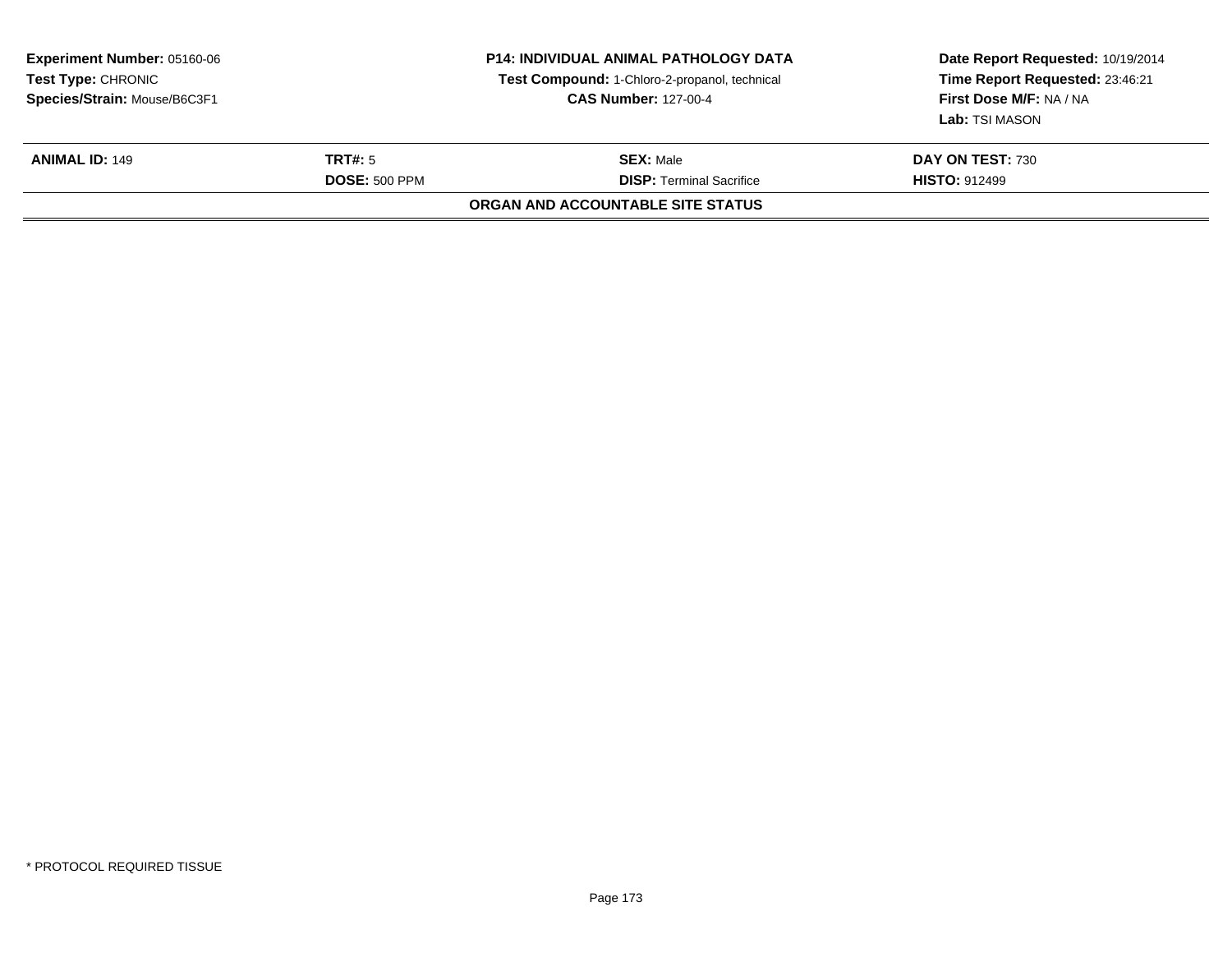| Experiment Number: 05160-06            | P14: INDIVIDUAL ANIMAL PATHOLOGY DATA<br>Test Compound: 1-Chloro-2-propanol, technical |                                   | Date Report Requested: 10/19/2014<br>Time Report Requested: 23:46:21 |
|----------------------------------------|----------------------------------------------------------------------------------------|-----------------------------------|----------------------------------------------------------------------|
| Test Type: CHRONIC                     |                                                                                        |                                   |                                                                      |
| Species/Strain: Mouse/B6C3F1           |                                                                                        | <b>CAS Number: 127-00-4</b>       | First Dose M/F: NA / NA<br>Lab: TSI MASON                            |
|                                        |                                                                                        |                                   |                                                                      |
| <b>ANIMAL ID: 150</b>                  | <b>TRT#: 5</b>                                                                         | <b>SEX: Male</b>                  | DAY ON TEST: 700                                                     |
|                                        | <b>DOSE: 500 PPM</b>                                                                   | <b>DISP: Natural Death</b>        | HISTO: 912500                                                        |
|                                        |                                                                                        | ORGAN AND ACCOUNTABLE SITE STATUS |                                                                      |
| <b>NORMAL</b>                          |                                                                                        |                                   |                                                                      |
| * Adrenal Cortex                       | * Adrenal Medulla                                                                      | * Bone                            | * Bone Marrow                                                        |
| * Brain                                | * Epididymis                                                                           | * Esophagus                       | * Intestine Large, Rectum                                            |
| * Lung                                 | * Lymph Node, Mandibular                                                               | * Nose                            | * Pancreas                                                           |
| * Parathyroid Gland                    | * Prostate                                                                             | * Salivary Glands                 | * Seminal Vesicle                                                    |
| * Spleen                               | * Stomach, Forestomach                                                                 | * Stomach, Glandular              | * Thymus                                                             |
| * Thyroid Gland                        | * Trachea                                                                              | * Urinary Bladder                 |                                                                      |
| <b>MISSING</b>                         |                                                                                        |                                   |                                                                      |
| * Mammary Gland                        | * Pituitary Gland                                                                      |                                   |                                                                      |
| <b>AUTO PRECLUDES DIAG.</b>            |                                                                                        |                                   |                                                                      |
| * Gallbladder                          | * Intestine Large, Cecum                                                               | * Intestine Large, Colon          | * Intestine Small, Duodenum                                          |
| * Intestine Small, Ileum               | * Intestine Small, Jejunum                                                             |                                   |                                                                      |
| <b>OBSERVATIONS</b>                    |                                                                                        |                                   |                                                                      |
| * Heart                                |                                                                                        | Cardiomyopathy                    | Mild                                                                 |
| * Islets, Pancreatic                   |                                                                                        | Hyperplasia                       | Moderate                                                             |
| * Kidney                               |                                                                                        | Nephropathy                       | Chronic, Moderate                                                    |
| * Liver                                |                                                                                        | Hepatocellular Adenoma            |                                                                      |
| [ Hepatocellular Adenoma TGLS = 4-2A ] |                                                                                        |                                   |                                                                      |
| * Lymph Node, Mesenteric               |                                                                                        | Angiectasis                       | Mild                                                                 |
| * Preputial Gland                      |                                                                                        | Cyst                              | Mild                                                                 |
|                                        |                                                                                        | Inflammation                      | Chronic, Mild                                                        |
|                                        |                                                                                        | Inflammation                      | Acute, Moderate                                                      |
| [ Inflammation TGLS = 1-10A ]          |                                                                                        |                                   |                                                                      |
| * Skin                                 | <b>Subcut Tiss</b>                                                                     | Inflammation                      | Acute, Marked                                                        |
| [Inflammation TGLS = $5-13$ ]          |                                                                                        |                                   |                                                                      |
| * Testes                               | <b>Germinal Epith</b>                                                                  | Degeneration                      | Moderate                                                             |
| PRIMARY CAUSE OF DEATH                 | - Liver Hepatocellular Adenoma                                                         |                                   |                                                                      |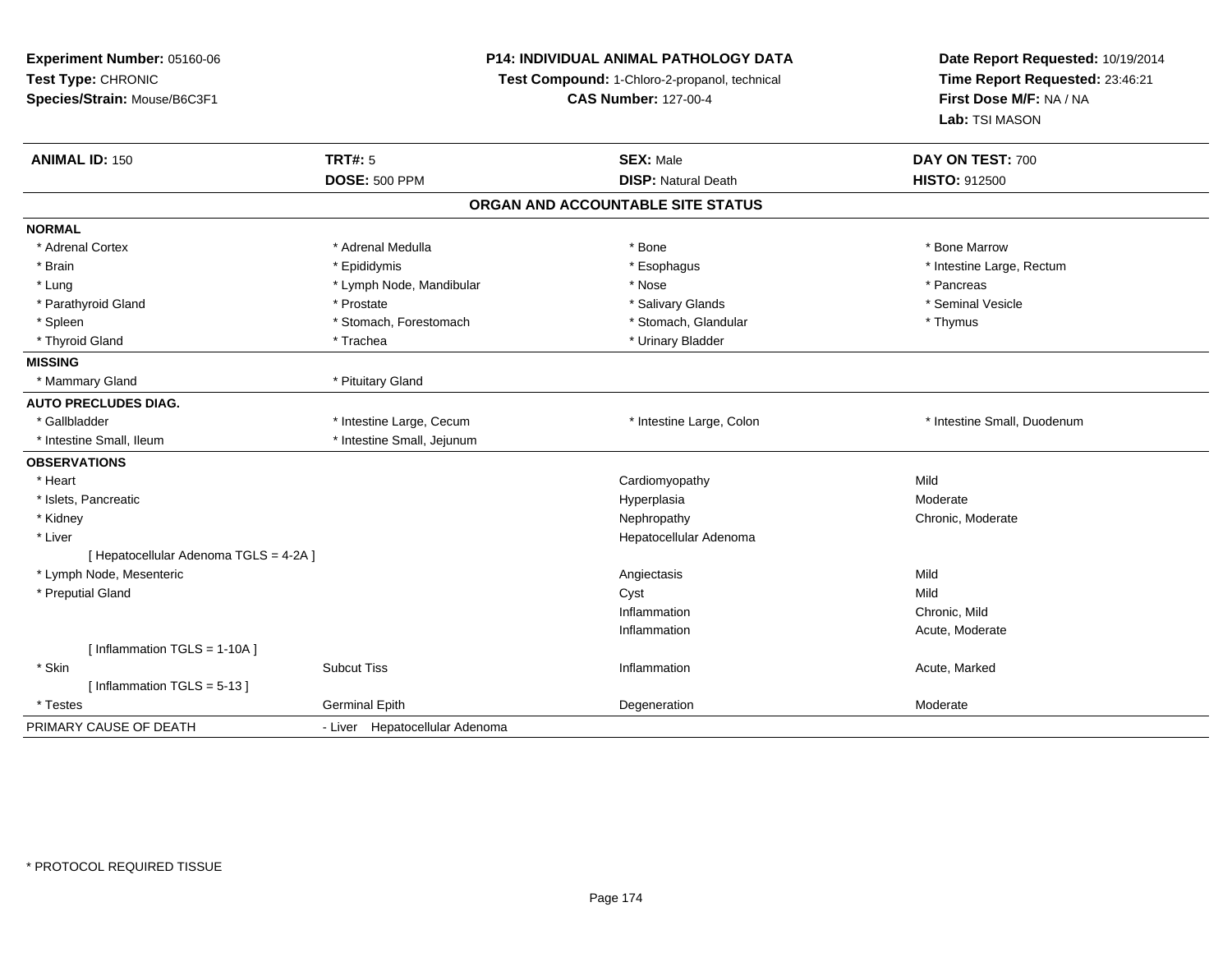| Experiment Number: 05160-06                                         | P14: INDIVIDUAL ANIMAL PATHOLOGY DATA |                                   | Date Report Requested: 10/19/2014 |  |
|---------------------------------------------------------------------|---------------------------------------|-----------------------------------|-----------------------------------|--|
| Test Type: CHRONIC<br>Test Compound: 1-Chloro-2-propanol, technical |                                       |                                   | Time Report Requested: 23:46:21   |  |
| Species/Strain: Mouse/B6C3F1                                        |                                       | <b>CAS Number: 127-00-4</b>       |                                   |  |
|                                                                     |                                       |                                   | Lab: TSI MASON                    |  |
| <b>ANIMAL ID: 151</b>                                               | <b>TRT#: 7</b>                        | <b>SEX: Male</b>                  | DAY ON TEST: 729                  |  |
|                                                                     | <b>DOSE: 1000 PPM</b>                 | <b>DISP: Terminal Sacrifice</b>   | HISTO: 912401                     |  |
|                                                                     |                                       | ORGAN AND ACCOUNTABLE SITE STATUS |                                   |  |
| <b>NORMAL</b>                                                       |                                       |                                   |                                   |  |
| * Adrenal Medulla                                                   | * Bone                                | * Bone Marrow                     | * Brain                           |  |
| * Epididymis                                                        | * Esophagus                           | * Gallbladder                     | * Heart                           |  |
| * Intestine Large, Cecum                                            | * Intestine Large, Colon              | * Intestine Large, Rectum         | * Intestine Small, Duodenum       |  |
| * Intestine Small, Ileum                                            | * Intestine Small, Jejunum            | * Lung                            | * Lymph Node, Mandibular          |  |
| * Lymph Node, Mesenteric                                            | * Nose                                | * Pancreas                        | * Parathyroid Gland               |  |
| * Pituitary Gland                                                   | * Prostate                            | * Salivary Glands                 | * Seminal Vesicle                 |  |
| * Skin                                                              | * Spleen                              | * Stomach, Forestomach            | * Stomach, Glandular              |  |
| * Testes                                                            | * Trachea                             | * Urinary Bladder                 |                                   |  |
| <b>MISSING</b>                                                      |                                       |                                   |                                   |  |
| * Mammary Gland                                                     | * Thymus                              |                                   |                                   |  |
| <b>OBSERVATIONS</b>                                                 |                                       |                                   |                                   |  |
| * Adrenal Cortex                                                    | Capsule                               | Hyperplasia                       | Mild                              |  |
|                                                                     |                                       | Hypertrophy                       | Focal, Mild                       |  |
| * Islets, Pancreatic                                                |                                       | Hyperplasia                       | Moderate                          |  |
| * Kidney                                                            |                                       | Nephropathy                       | Chronic, Mild                     |  |
| * Liver                                                             |                                       | <b>Eosinophilic Focus</b>         |                                   |  |
|                                                                     |                                       | Hepatocellular Adenoma            | Multiple                          |  |
| [ Eosinophilic Focus TGLS = 3-2 ]                                   |                                       |                                   |                                   |  |
| [ Hepatocellular Adenoma TGLS = 1-2+2A ]                            |                                       |                                   |                                   |  |
| * Preputial Gland                                                   |                                       | Cyst                              | Moderate                          |  |
|                                                                     |                                       | Inflammation                      | Chronic Active, Marked            |  |
| [ Inflammation $TGLS = 2-10$ ]                                      |                                       |                                   |                                   |  |
| * Thyroid Gland                                                     |                                       | Cyst                              | Minimal                           |  |
| PRIMARY CAUSE OF DEATH                                              | ÷,                                    |                                   |                                   |  |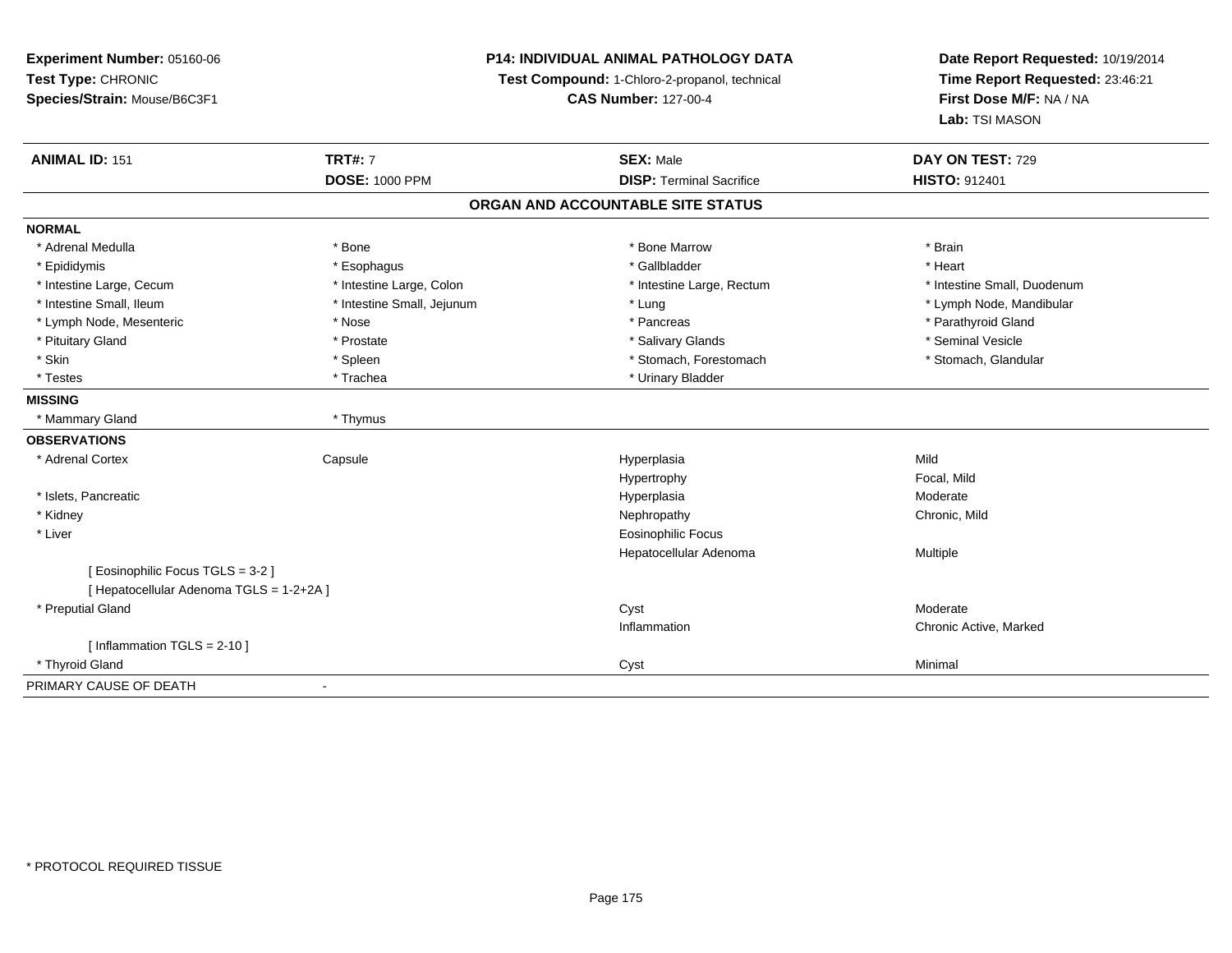| Experiment Number: 05160-06<br>Test Type: CHRONIC<br>Species/Strain: Mouse/B6C3F1 | <b>P14: INDIVIDUAL ANIMAL PATHOLOGY DATA</b><br>Test Compound: 1-Chloro-2-propanol, technical<br><b>CAS Number: 127-00-4</b> |                                   | Date Report Requested: 10/19/2014<br>Time Report Requested: 23:46:21<br>First Dose M/F: NA / NA<br>Lab: TSI MASON |
|-----------------------------------------------------------------------------------|------------------------------------------------------------------------------------------------------------------------------|-----------------------------------|-------------------------------------------------------------------------------------------------------------------|
| <b>ANIMAL ID: 152</b>                                                             | <b>TRT#: 7</b>                                                                                                               | <b>SEX: Male</b>                  | DAY ON TEST: 233<br><b>HISTO: 912402</b>                                                                          |
|                                                                                   | <b>DOSE: 1000 PPM</b>                                                                                                        | <b>DISP:</b> Accidentally Killed  |                                                                                                                   |
|                                                                                   |                                                                                                                              | ORGAN AND ACCOUNTABLE SITE STATUS |                                                                                                                   |
| <b>NORMAL</b>                                                                     |                                                                                                                              |                                   |                                                                                                                   |
| * Adrenal Medulla                                                                 | * Bone                                                                                                                       | * Bone Marrow                     | * Brain                                                                                                           |
| * Epididymis                                                                      | * Esophagus                                                                                                                  | * Heart                           | * Intestine Large, Colon                                                                                          |
| * Intestine Large, Rectum                                                         | * Intestine Small, Duodenum                                                                                                  | * Kidney                          | * Lung                                                                                                            |
| * Lymph Node, Mandibular                                                          | * Lymph Node, Mesenteric                                                                                                     | * Nose                            | * Pancreas                                                                                                        |
| * Parathyroid Gland                                                               | * Preputial Gland                                                                                                            | * Prostate                        | * Salivary Glands                                                                                                 |
| * Seminal Vesicle                                                                 | * Skin                                                                                                                       | * Spleen                          | * Stomach, Forestomach                                                                                            |
| * Testes                                                                          | * Thymus                                                                                                                     | * Thyroid Gland                   | * Trachea                                                                                                         |
| * Urinary Bladder                                                                 |                                                                                                                              |                                   |                                                                                                                   |
| <b>MISSING</b>                                                                    |                                                                                                                              |                                   |                                                                                                                   |
| * Mammary Gland                                                                   | * Pituitary Gland                                                                                                            |                                   |                                                                                                                   |
| <b>AUTO PRECLUDES DIAG.</b>                                                       |                                                                                                                              |                                   |                                                                                                                   |
| * Gallbladder                                                                     | * Intestine Large, Cecum                                                                                                     | * Intestine Small, Ileum          | * Intestine Small, Jejunum                                                                                        |
| * Stomach, Glandular                                                              |                                                                                                                              |                                   |                                                                                                                   |
| <b>OBSERVATIONS</b>                                                               |                                                                                                                              |                                   |                                                                                                                   |
| * Adrenal Cortex                                                                  | Capsule                                                                                                                      | Hyperplasia                       | Minimal                                                                                                           |
| * Islets, Pancreatic                                                              |                                                                                                                              | Hyperplasia                       | Minimal                                                                                                           |
| * Liver                                                                           | Centrilobular, Hepatocyte                                                                                                    | Vacuolization Cytoplasmic         | Mild                                                                                                              |
| Note: TGL 2 dark focus is autolysis on micro exam.                                |                                                                                                                              |                                   |                                                                                                                   |
| * Sem Ves                                                                         |                                                                                                                              |                                   |                                                                                                                   |
| Note: TGL 1 enlargement not seen on micro exam.                                   |                                                                                                                              |                                   |                                                                                                                   |
| PRIMARY CAUSE OF DEATH                                                            | - UNCERTAIN                                                                                                                  |                                   |                                                                                                                   |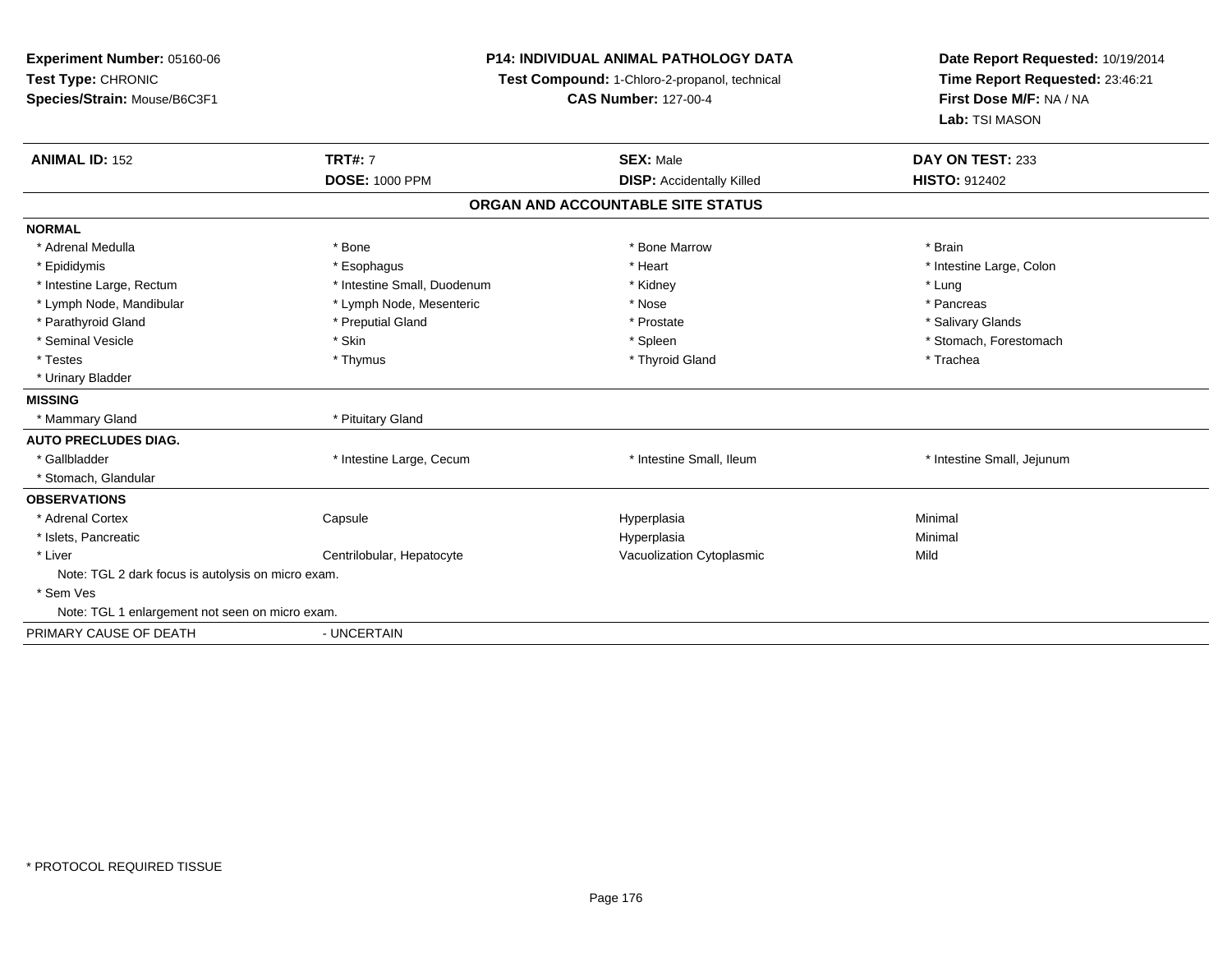**Experiment Number:** 05160-06**Test Type:** CHRONIC **Species/Strain:** Mouse/B6C3F1**P14: INDIVIDUAL ANIMAL PATHOLOGY DATATest Compound:** 1-Chloro-2-propanol, technical **CAS Number:** 127-00-4**Date Report Requested:** 10/19/2014**Time Report Requested:** 23:46:21**First Dose M/F:** NA / NA**Lab:** TSI MASON**ANIMAL ID:** 153**TRT#:** 7 **SEX:** Male **DAY ON TEST:** 645 **DOSE:** 1000 PPM **DISP:** Moribund Sacrifice **HISTO:** <sup>912403</sup> **ORGAN AND ACCOUNTABLE SITE STATUSNORMAL**\* Adrenal Medulla \* \* Bone \* Bone \* Bone \* Bone \* Bone \* Bone Marrow \* Bone Marrow \* Bone Marrow Ear \* Epididymis \* Esophagus \* Gallbladder \* Heart\* Intestine Large, Cecum \* Intestine Large, Colon \* Intestine Large, Thestine Large, Rectum \* Intestine Small, Duodenum \* Intestine Small, Ileum \* Intestine Small, Jejunum \* Lung \* Lymph Node, Mandibular\* Lymph Node, Mesenteric \* The state of the state of the state of the state of the state of the state of the state of the state of the state of the state of the state of the state of the state of the state of the state of \* Pituitary Gland \* \* Then the state \* Preputial Gland \* Prosection \* Prostate \* \* Salivary Glands \* Salivary Glands \* Salivary Glands \* Salivary Glands \* Salivary Glands \* Salivary Glands \* Salivary Glands \* Salivary Glan \* Seminal Vesicle \* The state of the set of the set of the set of the set of the set of the set of the set of the set of the set of the set of the set of the set of the set of the set of the set of the set of the set of th \* Stomach, Glandular \* Thestes \* Testes \* Thymus \* Thymus \* Thymus \* Thymus \* Thyroid Gland \* Trachea **\*** Urinary Bladder **MISSING** \* Mammary Gland**OBSERVATIONS** \* Adrenal Cortex Capsule Hyperplasia Minimal \* Brainn and the matter of the Thalamus and the Minimal of the Minimal of the Minimal of the Minimal of the Minimal o<br>Thalamus and the Minimal of the Minimal of the Minimal of the Minimal of the Minimal of the Minimal of the Min \* Islets, Pancreaticc and the contract of the contract of the contract of the contract of the contract of the contract of the contract of the contract of the contract of the contract of the contract of the contract of the contract of the cont Hyperplasiaa Mild  $[$  Adenoma TGLS = 2-5A  $]$  \* Kidneyy the controller of the controller of the controller of the Nephropathy Chronic, Minimal (Chronic, Minimal  $\mu$  \* Liver Vacuolization Cytoplasmicc Mild [ Vacuolization Cytoplasmic TGLS = 3-2 ] \* Lym Node Mesen Note: TGL 2 enlargement is in pancreatic islets rather than in mesenteric lymph node.PRIMARY CAUSE OF DEATH- Islets, Pancreatic Adenoma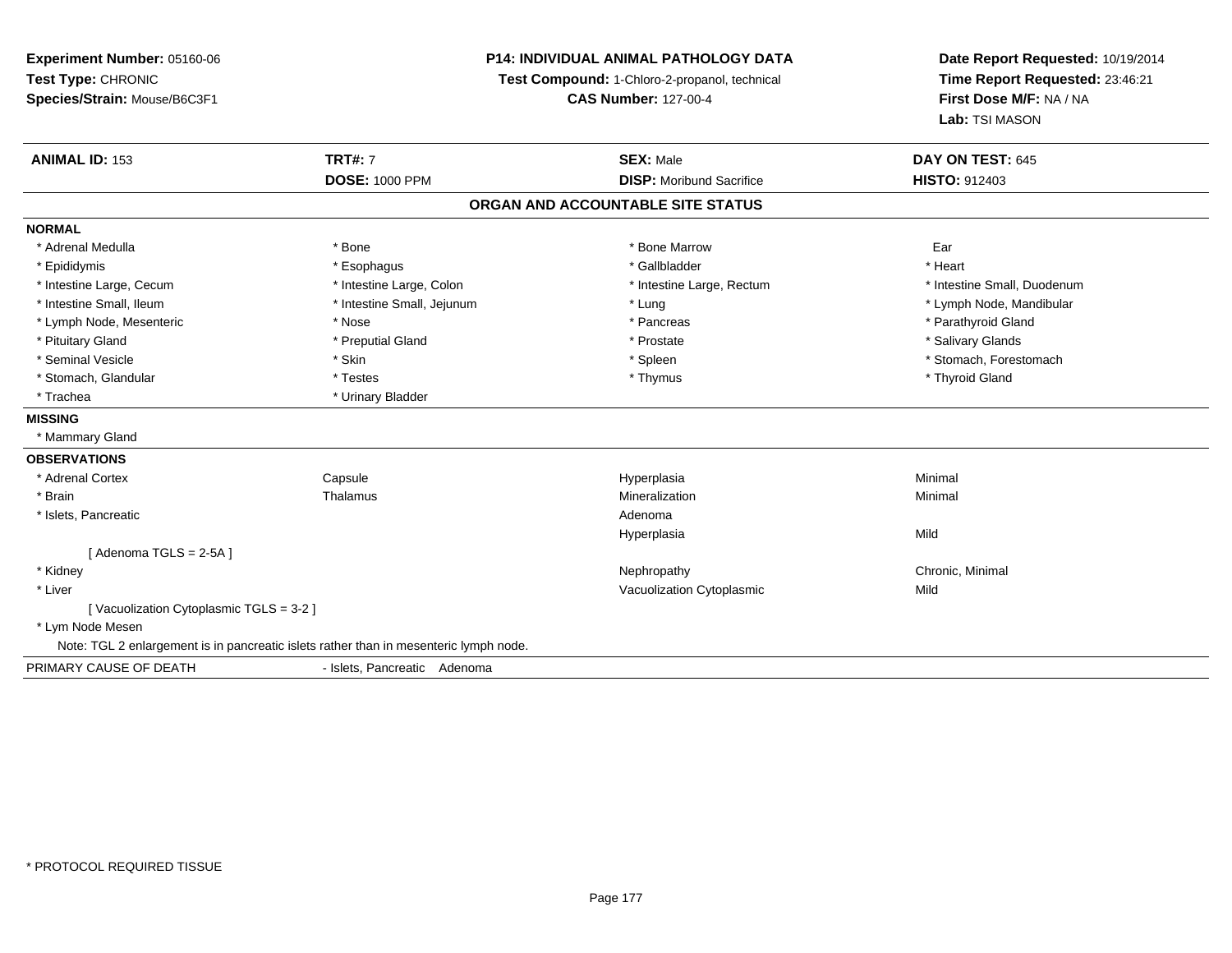| Experiment Number: 05160-06<br>Test Type: CHRONIC<br>Species/Strain: Mouse/B6C3F1 |                            | <b>P14: INDIVIDUAL ANIMAL PATHOLOGY DATA</b><br>Test Compound: 1-Chloro-2-propanol, technical<br><b>CAS Number: 127-00-4</b> | Date Report Requested: 10/19/2014<br>Time Report Requested: 23:46:21<br>First Dose M/F: NA / NA<br>Lab: TSI MASON |
|-----------------------------------------------------------------------------------|----------------------------|------------------------------------------------------------------------------------------------------------------------------|-------------------------------------------------------------------------------------------------------------------|
|                                                                                   |                            |                                                                                                                              |                                                                                                                   |
| <b>ANIMAL ID: 154</b>                                                             | <b>TRT#: 7</b>             | <b>SEX: Male</b>                                                                                                             | DAY ON TEST: 729                                                                                                  |
|                                                                                   | <b>DOSE: 1000 PPM</b>      | <b>DISP: Terminal Sacrifice</b>                                                                                              | <b>HISTO: 912404</b>                                                                                              |
|                                                                                   |                            | ORGAN AND ACCOUNTABLE SITE STATUS                                                                                            |                                                                                                                   |
| <b>NORMAL</b>                                                                     |                            |                                                                                                                              |                                                                                                                   |
| * Adrenal Cortex                                                                  | * Adrenal Medulla          | * Bone                                                                                                                       | * Bone Marrow                                                                                                     |
| * Brain                                                                           | * Esophagus                | * Gallbladder                                                                                                                | * Heart                                                                                                           |
| * Intestine Large, Cecum                                                          | * Intestine Large, Colon   | * Intestine Large, Rectum                                                                                                    | * Intestine Small, Duodenum                                                                                       |
| * Intestine Small, Ileum                                                          | * Intestine Small, Jejunum | * Lymph Node, Mandibular                                                                                                     | * Nose                                                                                                            |
| * Pancreas                                                                        | * Parathyroid Gland        | * Pituitary Gland                                                                                                            | * Prostate                                                                                                        |
| * Salivary Glands                                                                 | * Skin                     | * Stomach, Forestomach                                                                                                       | * Stomach, Glandular                                                                                              |
| * Thyroid Gland                                                                   | * Trachea                  | * Urinary Bladder                                                                                                            |                                                                                                                   |
| <b>MISSING</b>                                                                    |                            |                                                                                                                              |                                                                                                                   |
| * Mammary Gland                                                                   | * Thymus                   |                                                                                                                              |                                                                                                                   |
| <b>OBSERVATIONS</b>                                                               |                            |                                                                                                                              |                                                                                                                   |
| * Epididymis                                                                      |                            | Inflammation                                                                                                                 | Chronic, Mild                                                                                                     |
| * Islets, Pancreatic                                                              |                            | Hyperplasia                                                                                                                  | Marked                                                                                                            |
| * Kidney                                                                          |                            | Nephropathy                                                                                                                  | Chronic, Moderate                                                                                                 |
| * Liver                                                                           |                            | Hepatocellular Carcinoma                                                                                                     |                                                                                                                   |
|                                                                                   |                            | Inflammation                                                                                                                 | Chronic, Minimal                                                                                                  |
| [ Hepatocellular Carcinoma TGLS = 5-2 ]                                           |                            |                                                                                                                              |                                                                                                                   |
| [Inflammation TGLS = 7-2A]                                                        |                            |                                                                                                                              |                                                                                                                   |
| * Lung                                                                            |                            | Alveolar/Bronchiolar Carcinoma                                                                                               |                                                                                                                   |
|                                                                                   |                            | <b>Infiltration Cellular</b>                                                                                                 | Histiocyte, Mild                                                                                                  |
| [ Alveolar/Bronchiolar Carcinoma TGLS = 6-1 ]                                     |                            |                                                                                                                              |                                                                                                                   |
| * Lymph Node, Mesenteric                                                          |                            | Angiectasis                                                                                                                  | Mild                                                                                                              |
| * Preputial Gland                                                                 |                            | Atrophy                                                                                                                      | Moderate                                                                                                          |
|                                                                                   |                            | Cyst                                                                                                                         | Mild                                                                                                              |
|                                                                                   |                            | Inflammation                                                                                                                 | Chronic, Mild                                                                                                     |
| [Atrophy TGLS = $2-10$ ]                                                          |                            |                                                                                                                              |                                                                                                                   |
| * Seminal Vesicle                                                                 |                            | Atrophy                                                                                                                      | Mild                                                                                                              |
| [Atrophy TGLS = 4-11]                                                             |                            |                                                                                                                              |                                                                                                                   |
| * Spleen                                                                          |                            | Hematopoietic Cell Proliferation                                                                                             | Mild                                                                                                              |
| $^\star$ Testes                                                                   | <b>Germinal Epith</b>      | Degeneration                                                                                                                 | Moderate                                                                                                          |
| [ Degeneration TGLS = 3-11 ]                                                      |                            |                                                                                                                              |                                                                                                                   |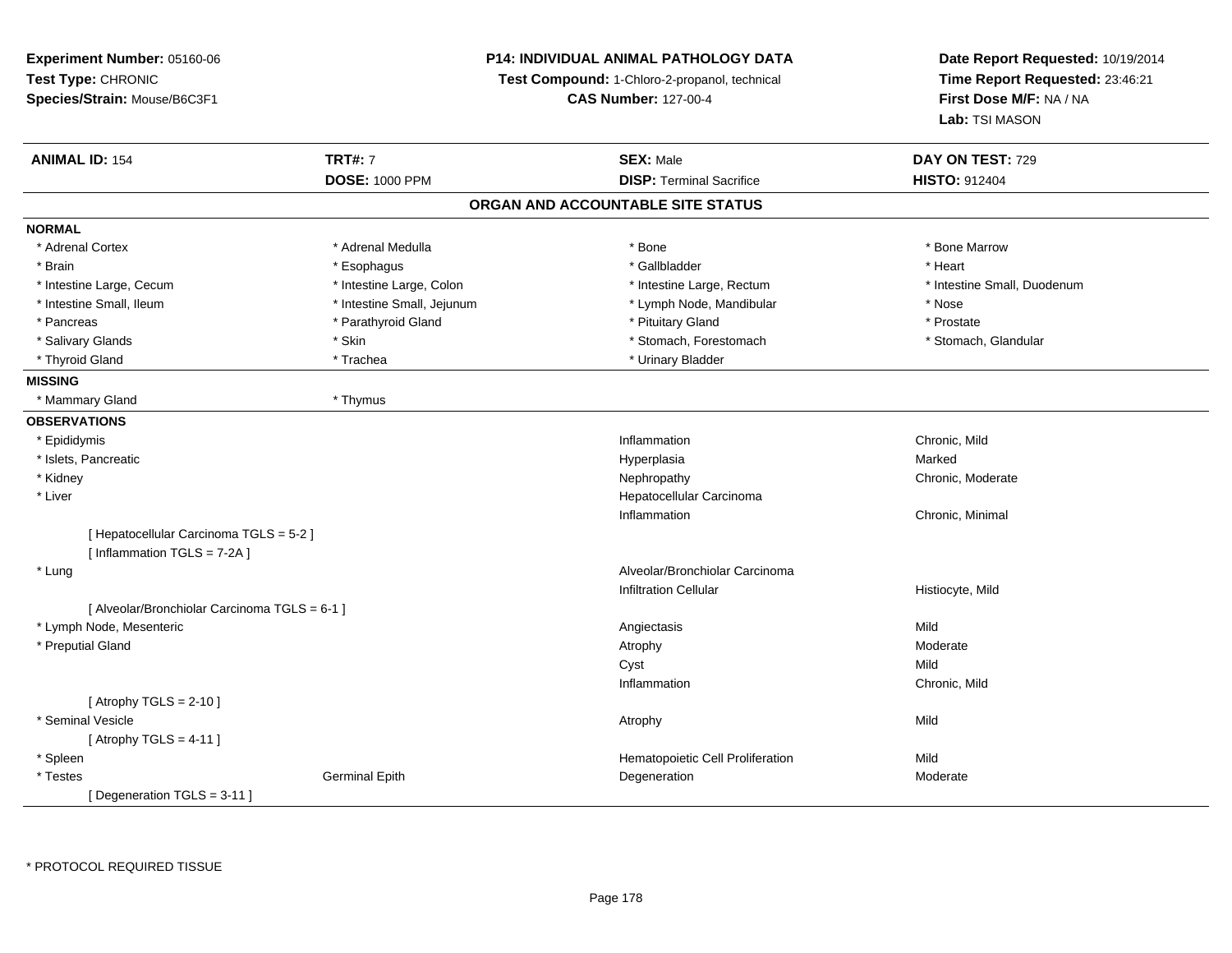| <b>Experiment Number: 05160-06</b><br><b>Test Type: CHRONIC</b><br>Species/Strain: Mouse/B6C3F1 | <b>P14: INDIVIDUAL ANIMAL PATHOLOGY DATA</b><br><b>Test Compound: 1-Chloro-2-propanol, technical</b><br><b>CAS Number: 127-00-4</b> |                                   | Date Report Requested: 10/19/2014<br>Time Report Requested: 23:46:21<br>First Dose M/F: NA / NA<br>Lab: TSI MASON |
|-------------------------------------------------------------------------------------------------|-------------------------------------------------------------------------------------------------------------------------------------|-----------------------------------|-------------------------------------------------------------------------------------------------------------------|
| <b>ANIMAL ID: 154</b>                                                                           | <b>TRT#: 7</b>                                                                                                                      | <b>SEX: Male</b>                  | <b>DAY ON TEST: 729</b>                                                                                           |
|                                                                                                 | <b>DOSE: 1000 PPM</b>                                                                                                               | <b>DISP: Terminal Sacrifice</b>   | <b>HISTO: 912404</b>                                                                                              |
|                                                                                                 |                                                                                                                                     | ORGAN AND ACCOUNTABLE SITE STATUS |                                                                                                                   |
| PRIMARY CAUSE OF DEATH                                                                          | -                                                                                                                                   |                                   |                                                                                                                   |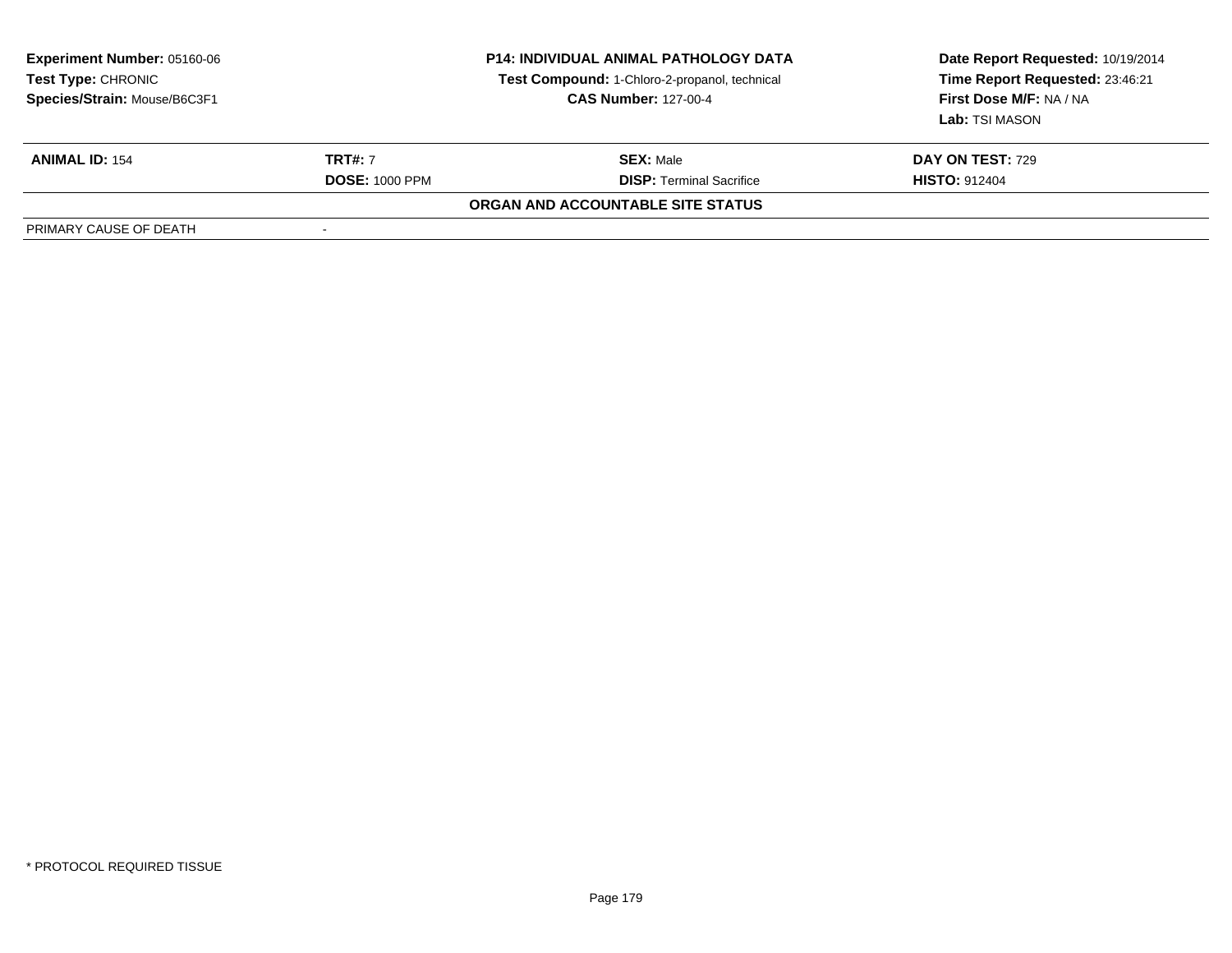| <b>Experiment Number: 05160-06</b>     | <b>P14: INDIVIDUAL ANIMAL PATHOLOGY DATA</b><br><b>Test Compound:</b> 1-Chloro-2-propanol, technical<br><b>CAS Number: 127-00-4</b> |                                   | Date Report Requested: 10/19/2014<br>Time Report Requested: 23:46:21<br>First Dose M/F: NA / NA |  |
|----------------------------------------|-------------------------------------------------------------------------------------------------------------------------------------|-----------------------------------|-------------------------------------------------------------------------------------------------|--|
| Test Type: CHRONIC                     |                                                                                                                                     |                                   |                                                                                                 |  |
| Species/Strain: Mouse/B6C3F1           |                                                                                                                                     |                                   |                                                                                                 |  |
|                                        |                                                                                                                                     |                                   | Lab: TSI MASON                                                                                  |  |
| <b>ANIMAL ID: 155</b>                  | <b>TRT#: 7</b>                                                                                                                      | <b>SEX: Male</b>                  | DAY ON TEST: 729                                                                                |  |
|                                        | <b>DOSE: 1000 PPM</b>                                                                                                               | <b>DISP: Terminal Sacrifice</b>   | HISTO: 912405                                                                                   |  |
|                                        |                                                                                                                                     | ORGAN AND ACCOUNTABLE SITE STATUS |                                                                                                 |  |
| <b>NORMAL</b>                          |                                                                                                                                     |                                   |                                                                                                 |  |
| * Adrenal Medulla                      | * Bone                                                                                                                              | * Brain                           | * Esophagus                                                                                     |  |
| * Heart                                | * Intestine Large, Colon                                                                                                            | * Intestine Small, Duodenum       | * Intestine Small, Ileum                                                                        |  |
| * Intestine Small, Jejunum             | * Pancreas                                                                                                                          | * Parathyroid Gland               | * Preputial Gland                                                                               |  |
| * Skin                                 | * Testes                                                                                                                            | * Trachea                         |                                                                                                 |  |
| <b>MISSING</b>                         |                                                                                                                                     |                                   |                                                                                                 |  |
| * Mammary Gland                        |                                                                                                                                     |                                   |                                                                                                 |  |
| <b>OBSERVATIONS</b>                    |                                                                                                                                     |                                   |                                                                                                 |  |
| * Adrenal Cortex                       | Capsule                                                                                                                             | Hyperplasia                       | Minimal                                                                                         |  |
|                                        |                                                                                                                                     | Hypertrophy                       | Focal, Minimal                                                                                  |  |
| * Bone Marrow                          |                                                                                                                                     | Lymphoma Malignant                |                                                                                                 |  |
| * Epididymis                           |                                                                                                                                     | Lymphoma Malignant                |                                                                                                 |  |
| * Gallbladder                          |                                                                                                                                     | Lymphoma Malignant                |                                                                                                 |  |
| * Intestine Large, Cecum               |                                                                                                                                     | Lymphoma Malignant                |                                                                                                 |  |
| * Intestine Large, Rectum              |                                                                                                                                     | Lymphoma Malignant                |                                                                                                 |  |
| * Islets, Pancreatic                   |                                                                                                                                     | Hyperplasia                       | Moderate                                                                                        |  |
| * Kidney                               |                                                                                                                                     | Nephropathy                       | Chronic, Mild                                                                                   |  |
| * Liver                                |                                                                                                                                     | Hepatocellular Adenoma            |                                                                                                 |  |
|                                        |                                                                                                                                     | Lymphoma Malignant                |                                                                                                 |  |
| [ Hepatocellular Adenoma TGLS = 6-2 ]  |                                                                                                                                     |                                   |                                                                                                 |  |
| [ Lymphoma Malignant TGLS = 7,8-2+2A ] |                                                                                                                                     |                                   |                                                                                                 |  |
| * Lung                                 |                                                                                                                                     | Lymphoma Malignant                |                                                                                                 |  |
| Lymph Node                             | <b>Iliac</b>                                                                                                                        | Lymphoma Malignant                |                                                                                                 |  |
|                                        | Renal                                                                                                                               | Lymphoma Malignant                |                                                                                                 |  |
| [ Lymphoma Malignant TGLS = 5-14 ]     |                                                                                                                                     |                                   |                                                                                                 |  |
| [ Lymphoma Malignant TGLS = 4-13 ]     |                                                                                                                                     |                                   |                                                                                                 |  |
| * Lymph Node, Mandibular               |                                                                                                                                     | Lymphoma Malignant                |                                                                                                 |  |
| [ Lymphoma Malignant TGLS = 1-5 ]      |                                                                                                                                     |                                   |                                                                                                 |  |
| * Lymph Node, Mesenteric               |                                                                                                                                     | Lymphoma Malignant                |                                                                                                 |  |
| [ Lymphoma Malignant TGLS = 2-5 ]      |                                                                                                                                     |                                   |                                                                                                 |  |
| * Nose                                 |                                                                                                                                     | Lymphoma Malignant                |                                                                                                 |  |
|                                        |                                                                                                                                     |                                   |                                                                                                 |  |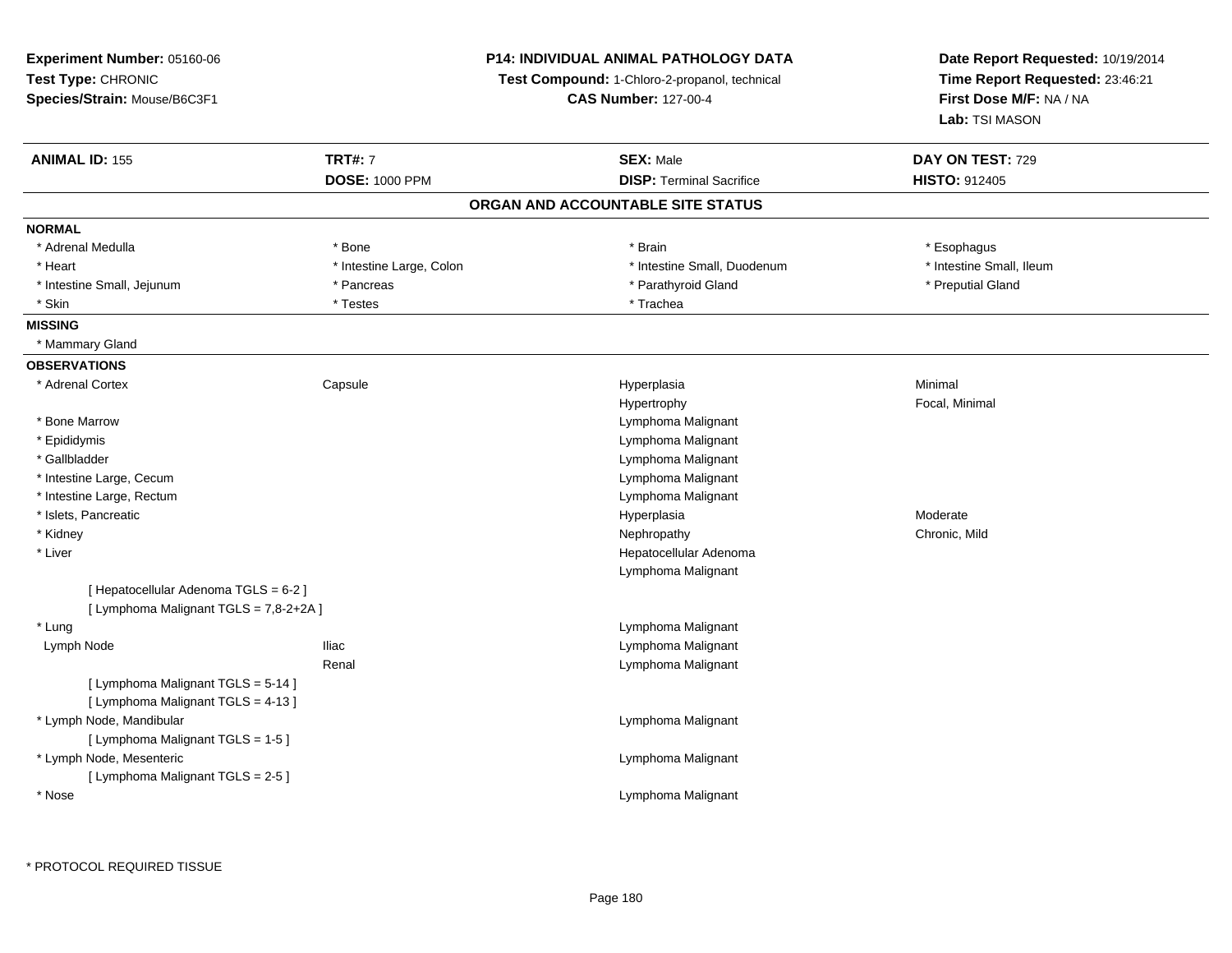| <b>Experiment Number: 05160-06</b><br><b>Test Type: CHRONIC</b><br>Species/Strain: Mouse/B6C3F1 |                                         | <b>P14: INDIVIDUAL ANIMAL PATHOLOGY DATA</b><br><b>Test Compound: 1-Chloro-2-propanol, technical</b><br><b>CAS Number: 127-00-4</b> | Date Report Requested: 10/19/2014<br>Time Report Requested: 23:46:21<br>First Dose M/F: NA / NA<br>Lab: TSI MASON |  |
|-------------------------------------------------------------------------------------------------|-----------------------------------------|-------------------------------------------------------------------------------------------------------------------------------------|-------------------------------------------------------------------------------------------------------------------|--|
| <b>ANIMAL ID: 155</b>                                                                           | <b>TRT#: 7</b><br><b>DOSE: 1000 PPM</b> | <b>SEX: Male</b><br><b>DISP:</b> Terminal Sacrifice                                                                                 | DAY ON TEST: 729<br><b>HISTO: 912405</b>                                                                          |  |
|                                                                                                 |                                         | ORGAN AND ACCOUNTABLE SITE STATUS                                                                                                   |                                                                                                                   |  |
|                                                                                                 |                                         |                                                                                                                                     |                                                                                                                   |  |
| * Pituitary Gland                                                                               |                                         | Lymphoma Malignant                                                                                                                  |                                                                                                                   |  |
| * Prostate                                                                                      |                                         | Lymphoma Malignant                                                                                                                  |                                                                                                                   |  |
| * Salivary Glands                                                                               |                                         | Lymphoma Malignant                                                                                                                  |                                                                                                                   |  |
| * Seminal Vesicle                                                                               |                                         | Lymphoma Malignant                                                                                                                  |                                                                                                                   |  |
| * Spleen                                                                                        |                                         | Lymphoma Malignant                                                                                                                  |                                                                                                                   |  |
| [ Lymphoma Malignant TGLS = 3-12 ]                                                              |                                         |                                                                                                                                     |                                                                                                                   |  |
| * Stomach, Forestomach                                                                          |                                         | Lymphoma Malignant                                                                                                                  |                                                                                                                   |  |
| * Stomach, Glandular                                                                            |                                         | Lymphoma Malignant                                                                                                                  |                                                                                                                   |  |
| * Thymus                                                                                        |                                         | Lymphoma Malignant                                                                                                                  |                                                                                                                   |  |
| * Thyroid Gland                                                                                 | <b>Follicular Cel</b>                   | Hyperplasia                                                                                                                         | Mild                                                                                                              |  |
| * Urinary Bladder                                                                               |                                         | Lymphoma Malignant                                                                                                                  |                                                                                                                   |  |
| PRIMARY CAUSE OF DEATH                                                                          |                                         |                                                                                                                                     |                                                                                                                   |  |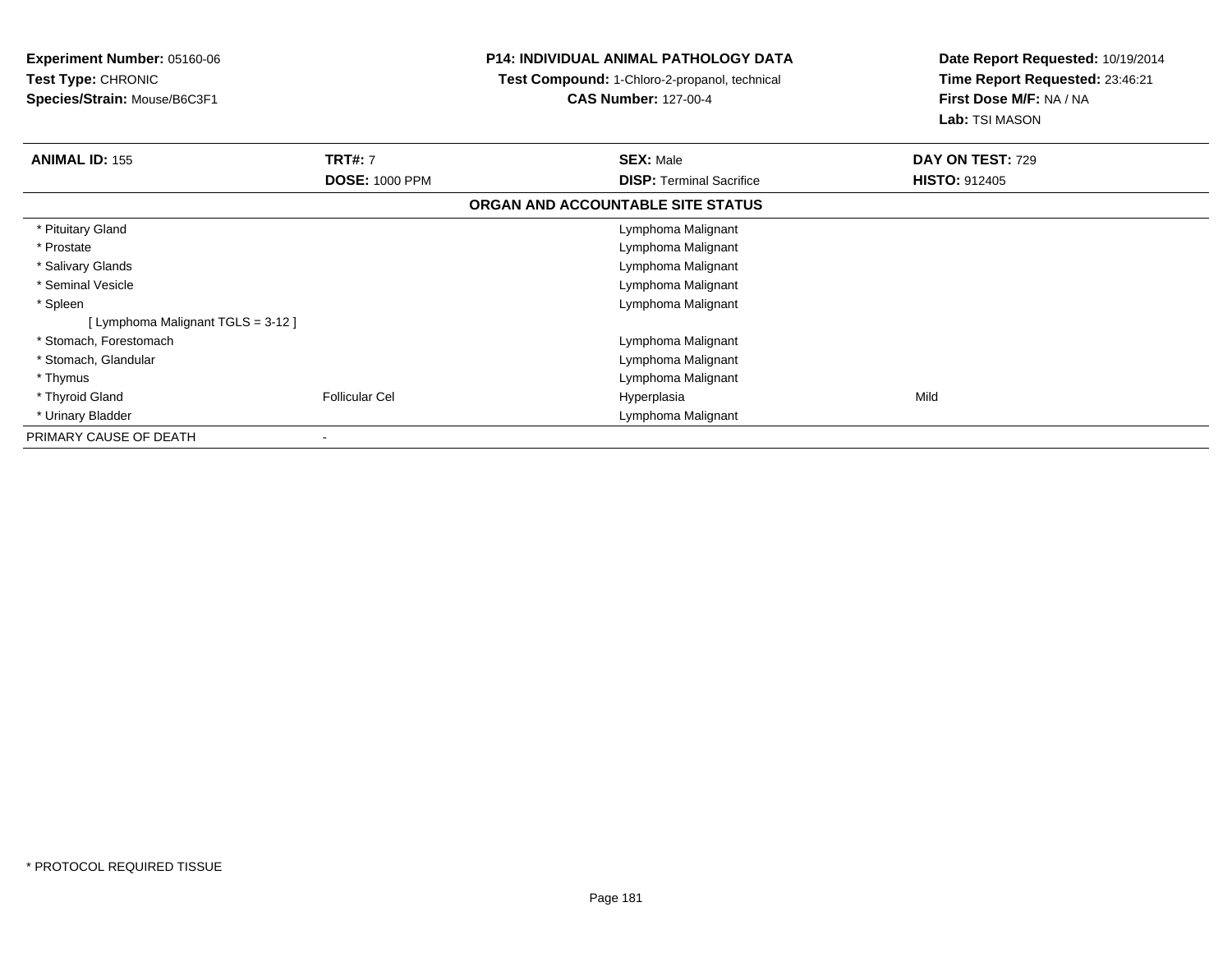**Experiment Number:** 05160-06**Test Type:** CHRONIC **Species/Strain:** Mouse/B6C3F1**P14: INDIVIDUAL ANIMAL PATHOLOGY DATATest Compound:** 1-Chloro-2-propanol, technical **CAS Number:** 127-00-4**Date Report Requested:** 10/19/2014**Time Report Requested:** 23:46:21**First Dose M/F:** NA / NA**Lab:** TSI MASON**ANIMAL ID:** 156**TRT#:** 7 **SEX:** Male **DAY ON TEST:** 700 **DOSE:** 1000 PPM**DISP:** Moribund Sacrifice **HISTO:** 912406 **ORGAN AND ACCOUNTABLE SITE STATUSNORMAL**\* Adrenal Medulla \* Adrenal Medulla \* \* The matter of the state of the state of the Marrow \* Bone Marrow \* Adrenal Medulla \* Epididymis \* Epididymis \* Bone Marrow \* Adrenal Medulla \* Epididymis \* Epididymis \* Epididymis \* Epididymis \* Epidi \* Intestine Large, Colon \* Esophagus \* Intestine Large, Cecum \* Callbladder \* 10 \* Intestine Large, Cecum \* Intestine Large, Cecum \* \* Intestine Large, Rectum \* Thestine Small, Duodenum \* Number of the small, Ileum \* Intestine Small, Jejunum \* Intestine Small, Jejunum \* Lung \* Lymph Node, Mandibular \* Nose \* Lymph Node, Mesenteric \* Nose \* Nose \* Seminal Vesicle \* Parathyroid Gland \* \* \* Animal Vesicle \* \* Pituitary Gland \* \* \* \* Salivary Glands \* \* Seminal Vesicle \* \* Seminal Vesicle \* Stomach, Glandular \* Skin \* Stomach, Forestomach \* Spleen \* Spleen \* Stomach, Forestomach \* Stomach, Forestomach \* Thymus \* The many Bladder \* Trachea \* Trachea \* Urinary Bladder \* Urinary Bladder **MISSING** \* Mammary Gland**OBSERVATIONS** \* Adrenal Cortex**x Hemorrhage** e Minimal \* Brainn and the control of the control of the control of the control of the control of the control of the control of the control of the control of the control of the control of the control of the control of the control of the co \* Heartt **Valve** e and the settlement of the Inflammation and the settlement of the Acute, Moderate Atriumm and the control of the Thrombosis and the Marked Marked School and the Marked School and the Marked School and the Marked School and the Marked School and the Marked School and the Marked School and the Marked School and Note: Acute inflammation is valvular endocarditis containing bacterial colony.[ Thrombosis  $TGLS = 5-2C$  ] \* Islets, Pancreaticc and the control of the control of the control of the control of the control of the control of the control of the control of the control of the control of the control of the control of the control of the control of the co a **Marked**  \* Kidneyy the controller of the controller of the controller of the controller of the controller of the chronic, Mild Arteriolee the contract of the contract of the contract of the contract of the contract of the contract of the contract of the contract of the contract of the contract of the contract of the contract of the contract of the contract \* Liver Hepatocellular Adenoma Hepatocellular CarcinomaNecrosis Moderate[ Hepatocellular Adenoma TGLS = 4-2B ][ Hepatocellular Carcinoma TGLS = 3-2A ] \* Pancreass and the control of the control of the control of the control of the control of the control of the control of the control of the control of the control of the control of the control of the control of the control of the co e Mild \* Preputial Glandd and the control of the control of the control of the control of the control of the control of the control of the control of the control of the control of the control of the control of the control of the control of the co InflammationInflammation **Example 2018** Chronic Active, Mild<br>
Inflammation **Chronic Active**  \* Prostatee inflammation and the control of the control of the control of the control of the chronic, Minimal of the chronic, Minimal of the chronic of the chronic of the chronic of the chronic of the chronic of the chronic of the c \* TestesGerminal Epith<br>Follicular Cel h and the Degeneration and the Moderate Moderate of the Degeneration and the Moderate Moderate of the Moderate  $\sim$  \* Thyroid GlandFollicular Cel Hyperplasia Minimal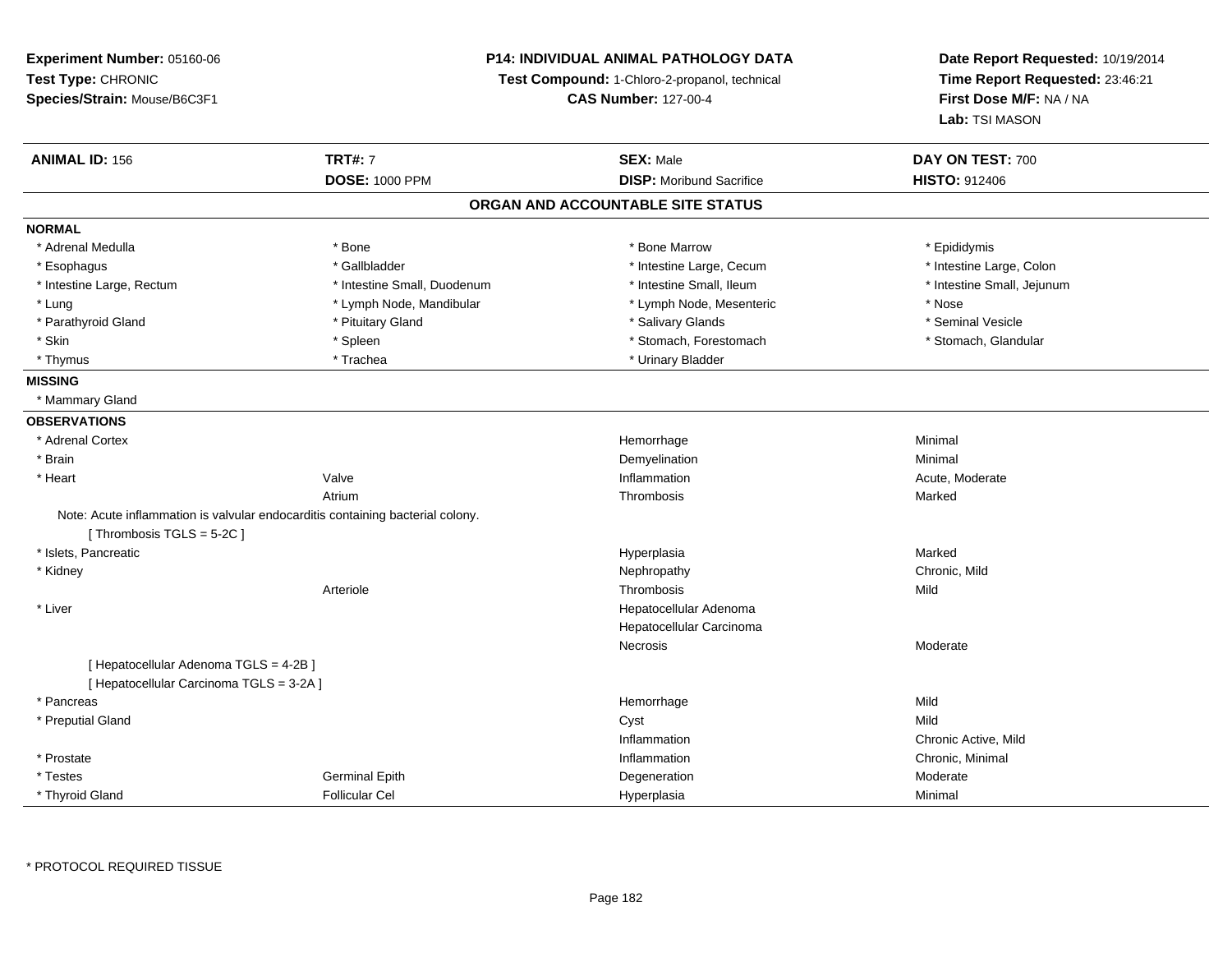| <b>Experiment Number: 05160-06</b><br><b>Test Type: CHRONIC</b><br>Species/Strain: Mouse/B6C3F1 | <b>P14: INDIVIDUAL ANIMAL PATHOLOGY DATA</b><br>Test Compound: 1-Chloro-2-propanol, technical<br><b>CAS Number: 127-00-4</b> |                                   | Date Report Requested: 10/19/2014<br>Time Report Requested: 23:46:21<br>First Dose M/F: NA / NA<br>Lab: TSI MASON |  |
|-------------------------------------------------------------------------------------------------|------------------------------------------------------------------------------------------------------------------------------|-----------------------------------|-------------------------------------------------------------------------------------------------------------------|--|
| <b>ANIMAL ID: 156</b>                                                                           | <b>TRT#:</b> 7                                                                                                               | <b>SEX: Male</b>                  | <b>DAY ON TEST: 700</b>                                                                                           |  |
|                                                                                                 | <b>DOSE: 1000 PPM</b>                                                                                                        | <b>DISP:</b> Moribund Sacrifice   | <b>HISTO: 912406</b>                                                                                              |  |
|                                                                                                 |                                                                                                                              | ORGAN AND ACCOUNTABLE SITE STATUS |                                                                                                                   |  |
| PRIMARY CAUSE OF DEATH                                                                          | - Liver Hepatocellular Carcinoma                                                                                             |                                   |                                                                                                                   |  |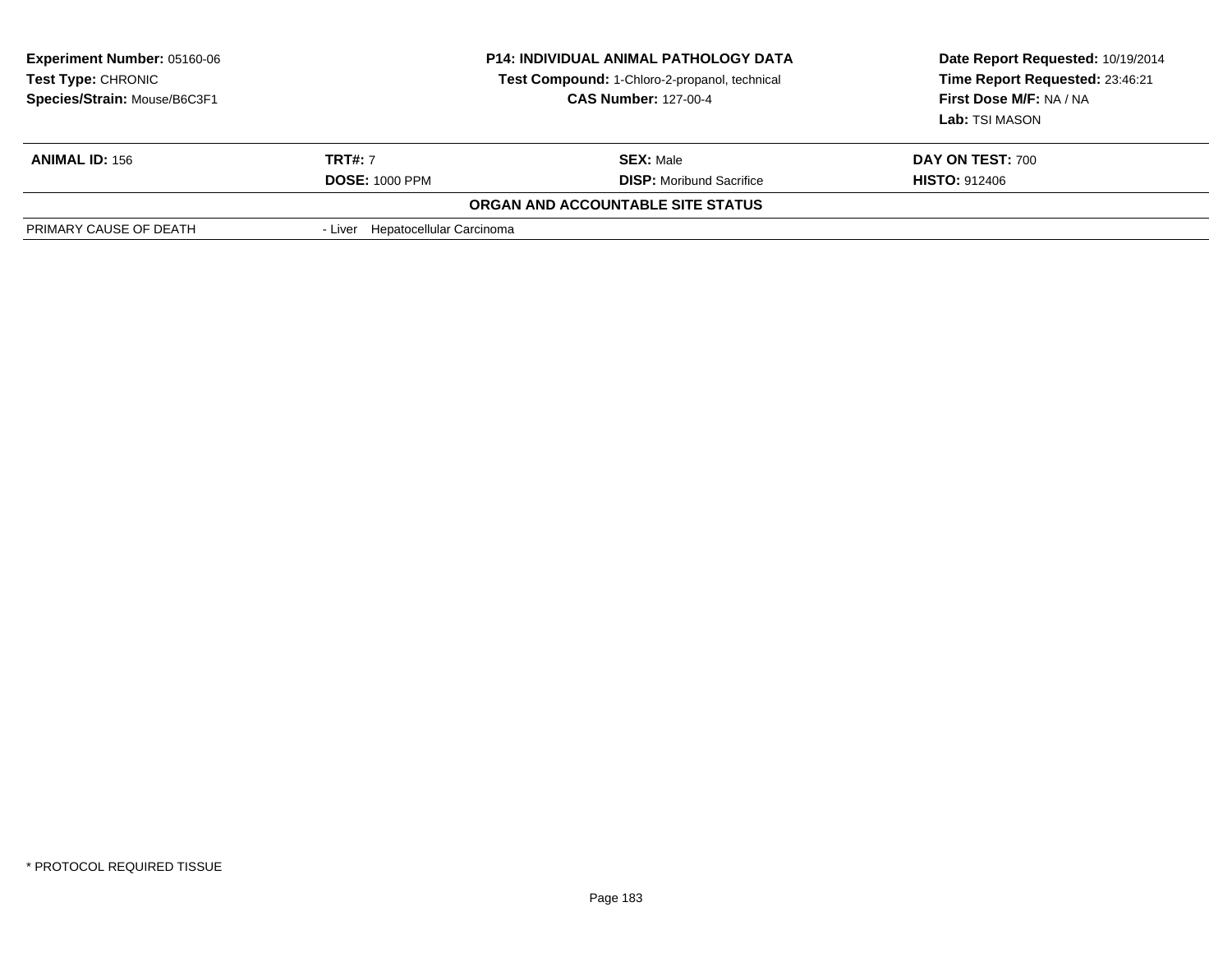**Experiment Number:** 05160-06**Test Type:** CHRONIC **Species/Strain:** Mouse/B6C3F1**P14: INDIVIDUAL ANIMAL PATHOLOGY DATATest Compound:** 1-Chloro-2-propanol, technical **CAS Number:** 127-00-4**Date Report Requested:** 10/19/2014**Time Report Requested:** 23:46:21**First Dose M/F:** NA / NA**Lab:** TSI MASON**ANIMAL ID:** 157**TRT#:** 7 **SEX:** Male **DAY ON TEST:** 729 **DOSE:** 1000 PPM **DISP:** Terminal Sacrifice **HISTO:** <sup>912407</sup> **ORGAN AND ACCOUNTABLE SITE STATUSNORMAL**\* Adrenal Medulla \* Adrenal Medulla \* \* The matter of the state of the state of the Marrow \* Bone Marrow \* Adrenal Medulla \* Epididymis \* Epididymis \* Bone Marrow \* Adrenal Medulla \* Epididymis \* Epididymis \* Epididymis \* Epididymis \* Epidi \* Esophagus \* https://www.fragustage.com/web/2019/heart \* Heart \* Heart \* Heart \* Intestine Large, Cecum \* Intestine Large, Cecum \* Gallbladder \* Callbladder \* 11 and 12 and 12 and 12 and 12 and 12 and 12 and 12 and 12 and \* Intestine Small, Ileum \* Intestine Large, Colon \* Intestine Large, Rectum \* Intestine Small, Duodenum \* Intestine Small, Duodenum \* Intestine Small, Jejunum \* Lung \* Lymph Node, Mandibular \* Nose\* Salivary Glands \* Parathyroid Gland \* \* \* Pituitary Gland \* \* Prostate \* \* Prostate \* \* Salivary Glands \* Salivary Glands \* Salivary Glands \* Salivary Glands \* Salivary Glands \* Salivary Glands \* Salivary Glands \* Salivary Glands \* Saliva \* Seminal Vesicle \* The state of the set of the set of the set of the set of the set of the set of the set of the set of the set of the set of the set of the set of the set of the set of the set of the set of the set of th \* Stomach, Glandular \* \* \* Trachea \* \* Testes \* \* Thymus \* Thymus \* Thymus \* Trachea \* Trachea \* Urinary Bladder**MISSING** \* Mammary Gland**OBSERVATIONS** \* Adrenal Cortex**x** Adenoma and Adenoma and Adenoma and Adenoma and Adenoma and Adenoma and Adenoma and Adenoma and Adenoma and A Hyperplasia Capsule Hyperplasia Mild  $[$  Adenoma TGLS = 2-7  $]$  \* Brainn and the matter of the Thalamus and the Minimal of the Minimal of the Minimal of the Minimal of the Minimal o<br>Thalamus and the Minimal of the Minimal of the Minimal of the Minimal of the Minimal of the Minimal of the Min \* Islets, Pancreaticc and the control of the control of the control of the control of the control of the control of the control of the control of the control of the control of the control of the control of the control of the control of the co a Mild \* Kidneyy the control of the control of the control of the control of the control of the control of the control of the control of the control of the control of the control of the control of the control of the control of the contro Nephropathy Chronic, Mild \* Liver Eosinophilic Focus Hepatocellular Adenoma[ Eosinophilic Focus TGLS = 4-2 ][ Hepatocellular Adenoma TGLS = 3-2 ] \* Lymph Node, Mesentericc contract the contract of the contract of the contract of the contract of the contract of the contract of the contract of the contract of the contract of the contract of the contract of the contract of the contract of the [ Angiectasis TGLS = 1-5 ] \* Nose Note: TGL 5 pale nodule is in tooth rather than in nasal turbinate on micro exam. \* Pancreass the contract of the contract of the contract of the contract of the contract of the contract of the contract of the contract of the contract of the contract of the contract of the contract of the contract of the contract **Mild**  \* Preputial Glandd and the control of the control of the control of the control of the control of the control of the control of the control of the control of the control of the control of the control of the control of the control of the co \* Thyroid Gland Follicular Cel Hyperplasia Minimal Toothh and the control of the control of the control of the control of the control of the control of the control of the control of the control of the control of the control of the control of the control of the control of the co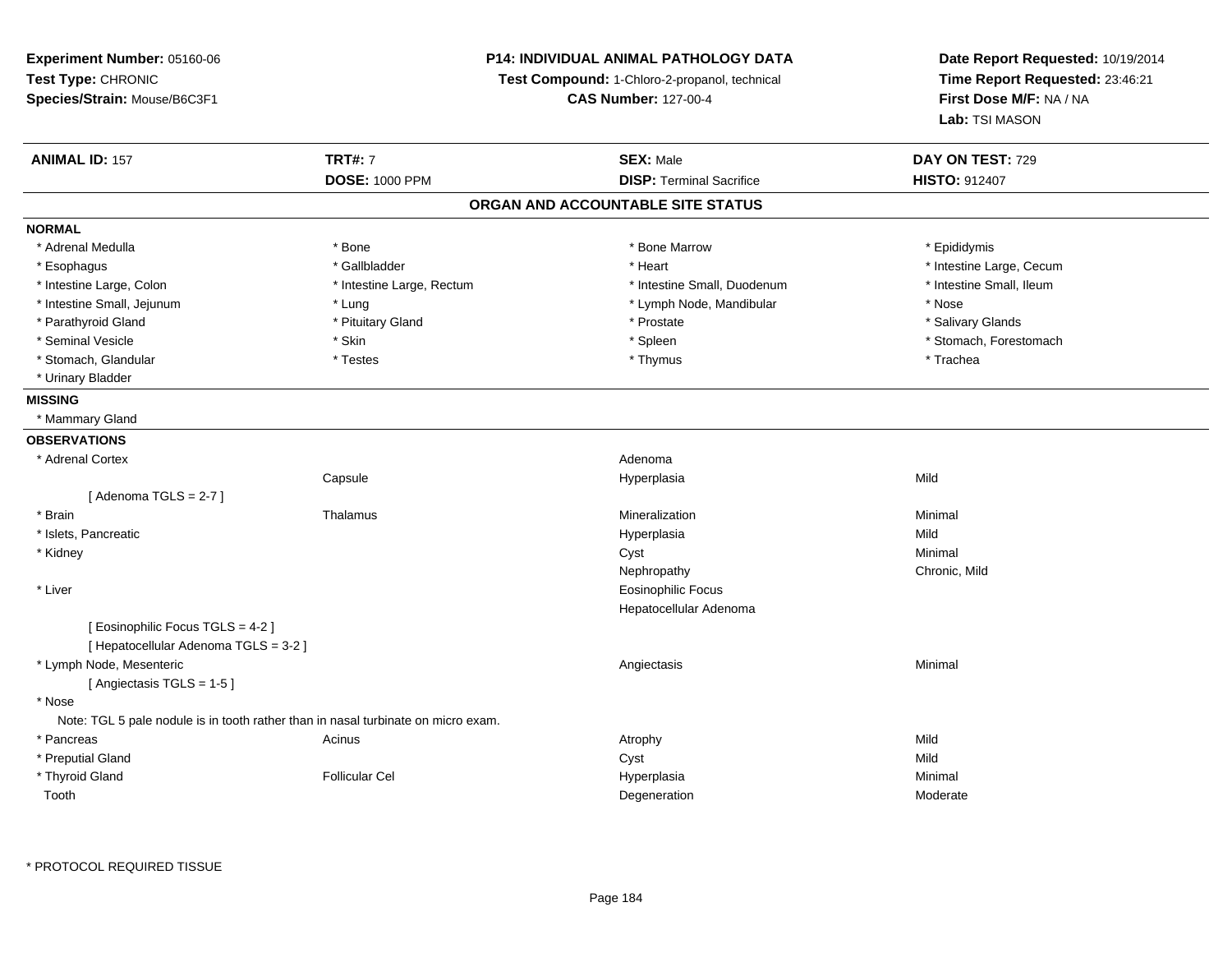| <b>Experiment Number: 05160-06</b><br>Test Type: CHRONIC<br>Species/Strain: Mouse/B6C3F1 | <b>P14: INDIVIDUAL ANIMAL PATHOLOGY DATA</b><br>Test Compound: 1-Chloro-2-propanol, technical<br><b>CAS Number: 127-00-4</b> |                                   | Date Report Requested: 10/19/2014<br>Time Report Requested: 23:46:21<br>First Dose M/F: NA / NA<br>Lab: TSI MASON |  |
|------------------------------------------------------------------------------------------|------------------------------------------------------------------------------------------------------------------------------|-----------------------------------|-------------------------------------------------------------------------------------------------------------------|--|
| <b>ANIMAL ID: 157</b>                                                                    | <b>TRT#: 7</b>                                                                                                               | <b>SEX: Male</b>                  | <b>DAY ON TEST: 729</b>                                                                                           |  |
|                                                                                          | <b>DOSE: 1000 PPM</b>                                                                                                        | <b>DISP: Terminal Sacrifice</b>   | <b>HISTO: 912407</b>                                                                                              |  |
|                                                                                          |                                                                                                                              | ORGAN AND ACCOUNTABLE SITE STATUS |                                                                                                                   |  |
| [Degeneration TGLS = 5-9]                                                                |                                                                                                                              |                                   |                                                                                                                   |  |
| PRIMARY CAUSE OF DEATH                                                                   |                                                                                                                              |                                   |                                                                                                                   |  |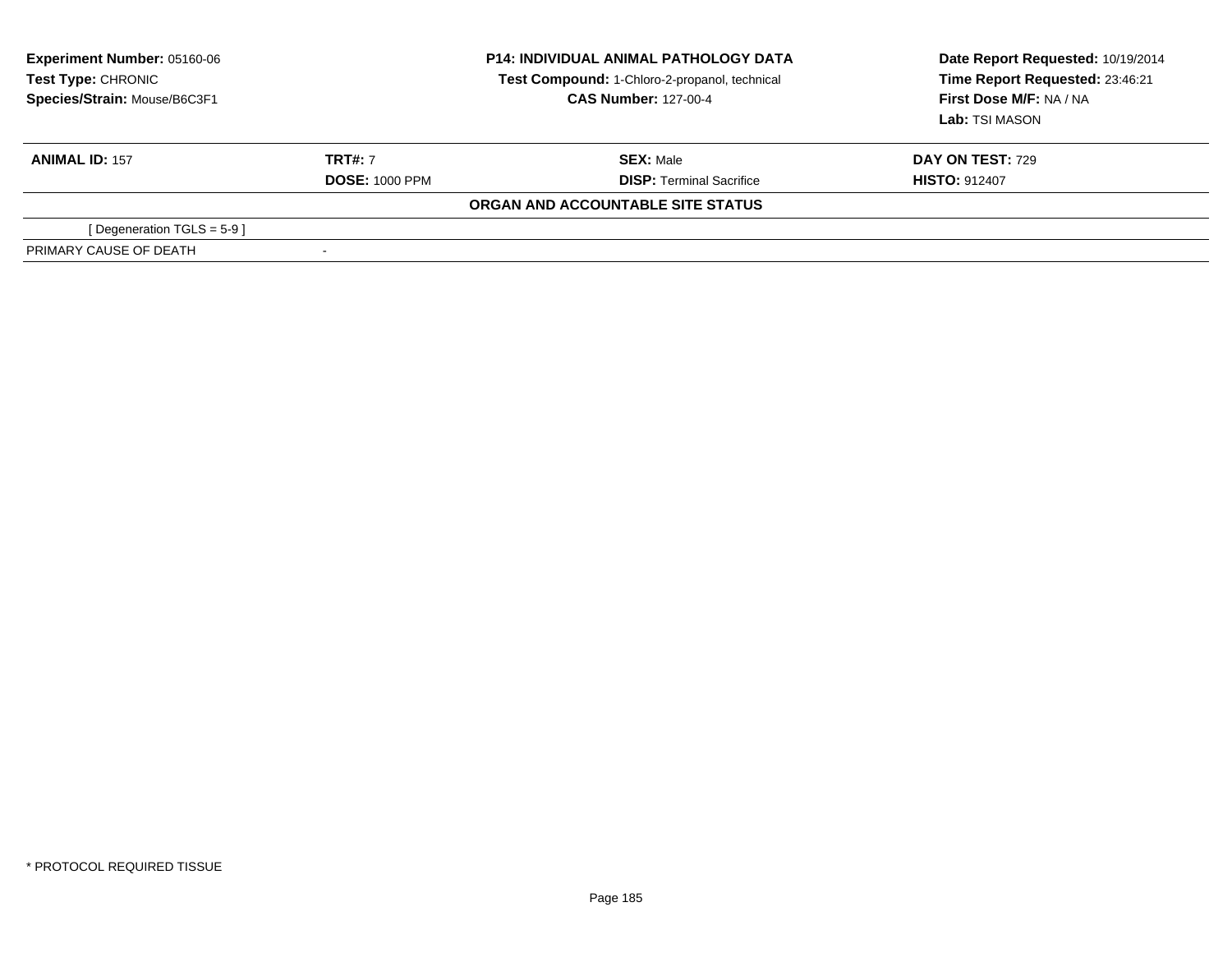**Experiment Number:** 05160-06**Test Type:** CHRONIC **Species/Strain:** Mouse/B6C3F1**P14: INDIVIDUAL ANIMAL PATHOLOGY DATATest Compound:** 1-Chloro-2-propanol, technical **CAS Number:** 127-00-4**Date Report Requested:** 10/19/2014**Time Report Requested:** 23:46:21**First Dose M/F:** NA / NA**Lab:** TSI MASON**ANIMAL ID:** 158**TRT#:** 7 **SEX:** Male **DAY ON TEST:** 729 **DOSE:** 1000 PPM**DISP:** Terminal Sacrifice **HISTO:** 912408 **ORGAN AND ACCOUNTABLE SITE STATUSNORMAL**\* Adrenal Medulla \* \* Annual Medulla \* Brain \* Bone \* \* Bone Marrow \* Bone Marrow \* \* Brain \* Brain \* Brain \* Brain \* Brain \* Brain \* Brain \* Brain \* Brain \* Brain \* Brain \* Brain \* Brain \* Brain \* Brain \* Brain \* Brain \* \* Heart \* Epididymis \* Esophagus \* Gallbladder \* Heart \* Intestine Large, Cecum \* Intestine Large, Colon \* Intestine Large, Rectum \* Intestine Small, Duodenum\* Lymph Node, Mesenteric \* Intestine Small, Ileum \* Intestine Small, Jejunum \* Lymph Node, Mandibular \* Lymph Node, Mandibular \* Nose \* Pancreas \* Pancreas \* Pancreas \* Parathyroid Gland \* Parathyroid Gland \* Pituitary Gland \* Pituitary Gland \* Seminal Vesicle \* Preputial Gland \* \* Annual vesicle \* \* Prostate \* \* Salivary Glands \* \* Salivary Glands \* \* Seminal Vesicle \* \* Stomach. Glandular \* Skin \* Stomach, Forestomach \* Spleen \* Stomach, Forestomach \* Stomach, Forestomach \* Testes \* Thymus \* Thyroid Gland \* Trachea \* Urinary Bladder**MISSING** \* Mammary Gland**OBSERVATIONS** \* Adrenal Cortex Capsule Hyperplasia Mild Harderian Glandd and a state of the control of the control of the control of the control of the control of the control of the control of the control of the control of the control of the control of the control of the control of the contro  $[$  Adenoma TGLS = 2-13  $]$  \* Islets, Pancreaticc and the control of the control of the control of the control of the control of the control of the control of the control of the control of the control of the control of the control of the control of the control of the co a **Moderate**  \* Kidneyy the controller of the controller of the controller of the controller of the controller of the chronic, Mild \* Liver Eosinophilic Focus Hepatocellular Adenoma Multiple [ Eosinophilic Focus TGLS = 3-2A ][ Hepatocellular Adenoma TGLS = 4,5-2+2B ] \* Lung Alveolar/Bronchiolar Carcinoma Infiltration Cellular Histiocyte, ModerateInflammation Chronic, Mild [ Alveolar/Bronchiolar Carcinoma TGLS = 1-1 ]PRIMARY CAUSE OF DEATH-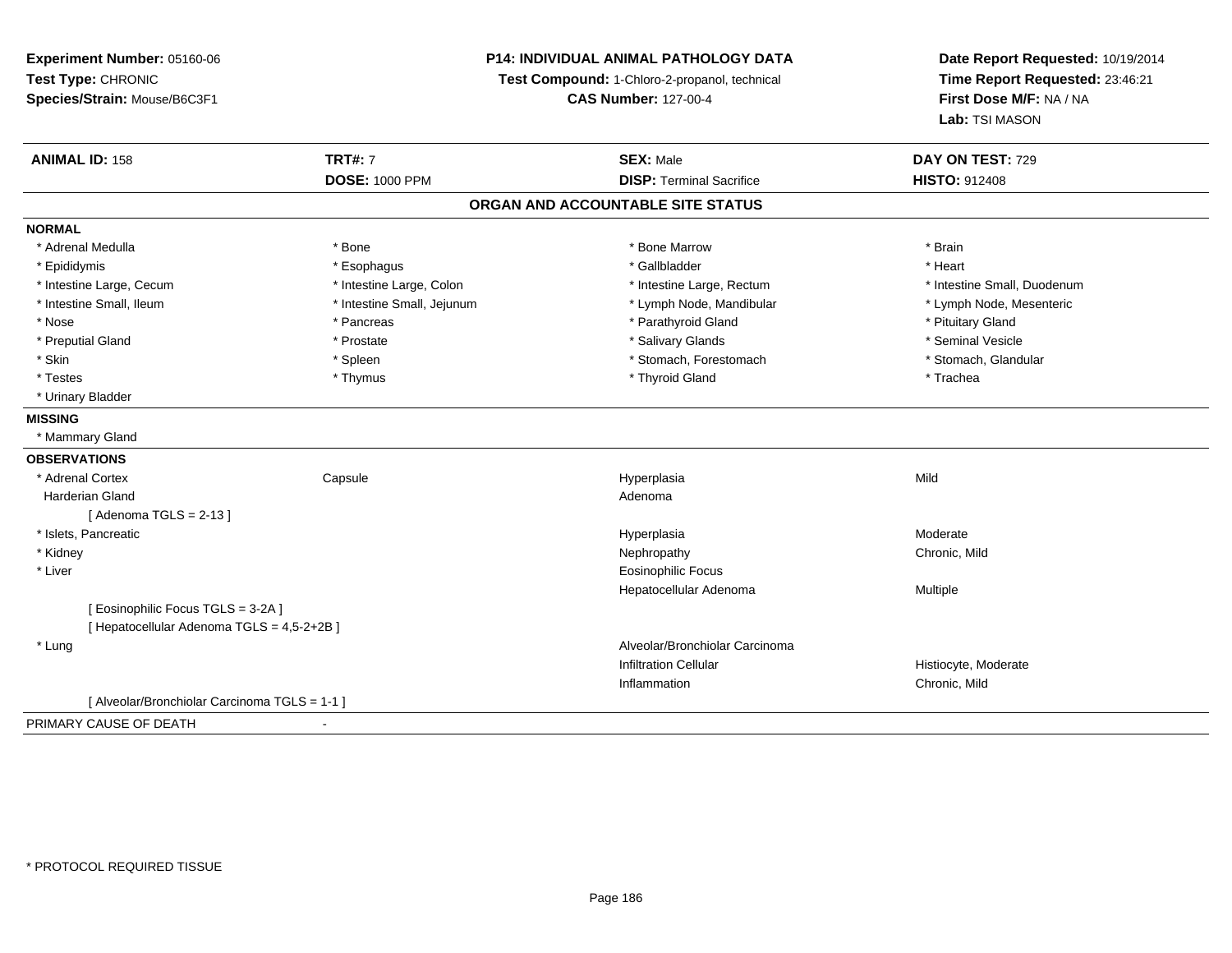| Experiment Number: 05160-06            | <b>P14: INDIVIDUAL ANIMAL PATHOLOGY DATA</b><br>Test Compound: 1-Chloro-2-propanol, technical |                                   | Date Report Requested: 10/19/2014 |
|----------------------------------------|-----------------------------------------------------------------------------------------------|-----------------------------------|-----------------------------------|
| Test Type: CHRONIC                     |                                                                                               |                                   | Time Report Requested: 23:46:21   |
| Species/Strain: Mouse/B6C3F1           |                                                                                               | <b>CAS Number: 127-00-4</b>       | First Dose M/F: NA / NA           |
|                                        |                                                                                               |                                   | Lab: TSI MASON                    |
| <b>ANIMAL ID: 159</b>                  | <b>TRT#: 7</b>                                                                                | <b>SEX: Male</b>                  | DAY ON TEST: 729                  |
|                                        | <b>DOSE: 1000 PPM</b>                                                                         | <b>DISP: Terminal Sacrifice</b>   | <b>HISTO: 912409</b>              |
|                                        |                                                                                               | ORGAN AND ACCOUNTABLE SITE STATUS |                                   |
| <b>NORMAL</b>                          |                                                                                               |                                   |                                   |
| * Adrenal Medulla                      | * Bone                                                                                        | * Bone Marrow                     | * Brain                           |
| * Epididymis                           | * Esophagus                                                                                   | * Gallbladder                     | * Heart                           |
| * Intestine Large, Cecum               | * Intestine Large, Colon                                                                      | * Intestine Large, Rectum         | * Intestine Small, Duodenum       |
| * Intestine Small, Ileum               | * Intestine Small, Jejunum                                                                    | * Lymph Node, Mandibular          | * Lymph Node, Mesenteric          |
| * Nose                                 | * Pancreas                                                                                    | * Parathyroid Gland               | * Pituitary Gland                 |
| * Prostate                             | * Salivary Glands                                                                             | * Seminal Vesicle                 | * Skin                            |
| * Spleen                               | * Stomach, Forestomach                                                                        | * Stomach, Glandular              | * Testes                          |
| * Thyroid Gland                        | * Trachea                                                                                     | * Urinary Bladder                 |                                   |
| <b>MISSING</b>                         |                                                                                               |                                   |                                   |
| * Mammary Gland                        | * Thymus                                                                                      |                                   |                                   |
| <b>OBSERVATIONS</b>                    |                                                                                               |                                   |                                   |
| * Adrenal Cortex                       | Capsule                                                                                       | Hyperplasia                       | Mild                              |
| * Islets, Pancreatic                   |                                                                                               | Hyperplasia                       | Moderate                          |
| * Kidney                               |                                                                                               | Cyst                              | Mild                              |
|                                        |                                                                                               | Nephropathy                       | Chronic, Mild                     |
| [Cyst TGLS = $2-3A$ ]                  |                                                                                               |                                   |                                   |
| * Liver                                |                                                                                               | Hepatocellular Adenoma            | Multiple                          |
| [ Hepatocellular Adenoma TGLS = 3-2A ] |                                                                                               |                                   |                                   |
| * Lung                                 |                                                                                               | Alveolar/Bronchiolar Adenoma      | Multiple                          |
| * Preputial Gland                      |                                                                                               | Cyst                              | Moderate                          |
| [ Cyst TGLS = $1-10$ ]                 |                                                                                               |                                   |                                   |
| PRIMARY CAUSE OF DEATH                 | $\blacksquare$                                                                                |                                   |                                   |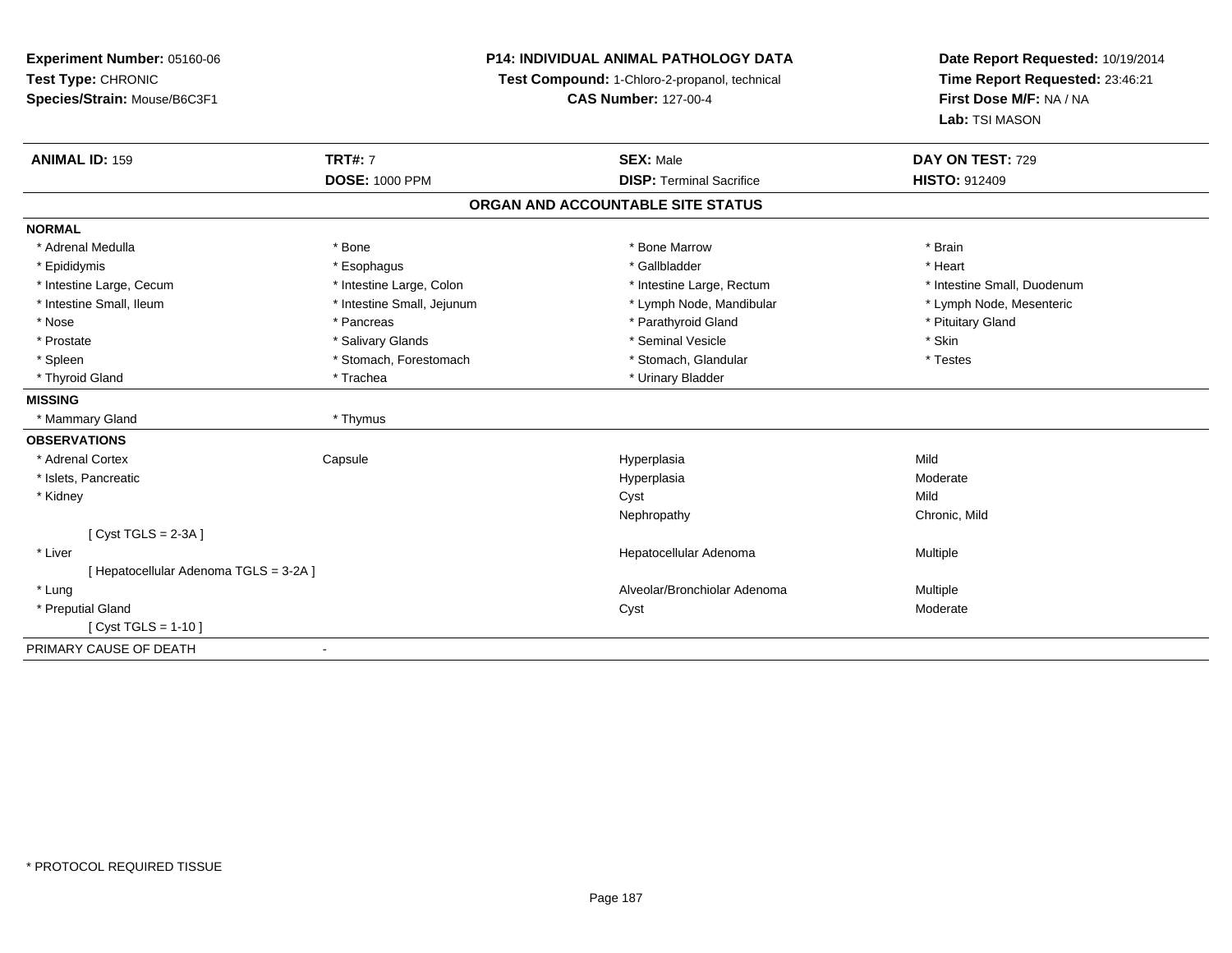| Experiment Number: 05160-06        | <b>P14: INDIVIDUAL ANIMAL PATHOLOGY DATA</b><br>Test Compound: 1-Chloro-2-propanol, technical<br><b>CAS Number: 127-00-4</b> |                                   | Date Report Requested: 10/19/2014 |  |
|------------------------------------|------------------------------------------------------------------------------------------------------------------------------|-----------------------------------|-----------------------------------|--|
| Test Type: CHRONIC                 |                                                                                                                              |                                   | Time Report Requested: 23:46:21   |  |
| Species/Strain: Mouse/B6C3F1       |                                                                                                                              |                                   | First Dose M/F: NA / NA           |  |
|                                    |                                                                                                                              |                                   | Lab: TSI MASON                    |  |
| <b>ANIMAL ID: 160</b>              | <b>TRT#: 7</b>                                                                                                               | <b>SEX: Male</b>                  | DAY ON TEST: 729                  |  |
|                                    | <b>DOSE: 1000 PPM</b>                                                                                                        | <b>DISP: Terminal Sacrifice</b>   | <b>HISTO: 912410</b>              |  |
|                                    |                                                                                                                              | ORGAN AND ACCOUNTABLE SITE STATUS |                                   |  |
| <b>NORMAL</b>                      |                                                                                                                              |                                   |                                   |  |
| * Adrenal Cortex                   | * Adrenal Medulla                                                                                                            | * Bone                            | * Bone Marrow                     |  |
| * Epididymis                       | * Esophagus                                                                                                                  | * Gallbladder                     | * Heart                           |  |
| * Intestine Large, Cecum           | * Intestine Large, Colon                                                                                                     | * Intestine Large, Rectum         | * Intestine Small, Duodenum       |  |
| * Intestine Small, Ileum           | * Intestine Small, Jejunum                                                                                                   | * Lung                            | * Lymph Node, Mandibular          |  |
| * Lymph Node, Mesenteric           | * Nose                                                                                                                       | * Pancreas                        | * Parathyroid Gland               |  |
| * Pituitary Gland                  | * Prostate                                                                                                                   | * Salivary Glands                 | * Seminal Vesicle                 |  |
| * Skin                             | * Spleen                                                                                                                     | * Stomach, Forestomach            | * Stomach, Glandular              |  |
| * Testes                           | * Thymus                                                                                                                     | * Thyroid Gland                   | * Trachea                         |  |
| * Urinary Bladder                  |                                                                                                                              |                                   |                                   |  |
| <b>MISSING</b>                     |                                                                                                                              |                                   |                                   |  |
| * Mammary Gland                    |                                                                                                                              |                                   |                                   |  |
| <b>OBSERVATIONS</b>                |                                                                                                                              |                                   |                                   |  |
| * Brain                            | Thalamus                                                                                                                     | Mineralization                    | Minimal                           |  |
| * Islets, Pancreatic               |                                                                                                                              | Hyperplasia                       | Minimal                           |  |
| * Kidney                           |                                                                                                                              | Nephropathy                       | Chronic, Mild                     |  |
| * Liver                            |                                                                                                                              | <b>Eosinophilic Focus</b>         |                                   |  |
| [ Eosinophilic Focus TGLS = 2-2A ] |                                                                                                                              |                                   |                                   |  |
| * Preputial Gland                  |                                                                                                                              | Cyst                              | Marked                            |  |
| [ Cyst TGLS = $1-10$ ]             |                                                                                                                              |                                   |                                   |  |
| PRIMARY CAUSE OF DEATH             |                                                                                                                              |                                   |                                   |  |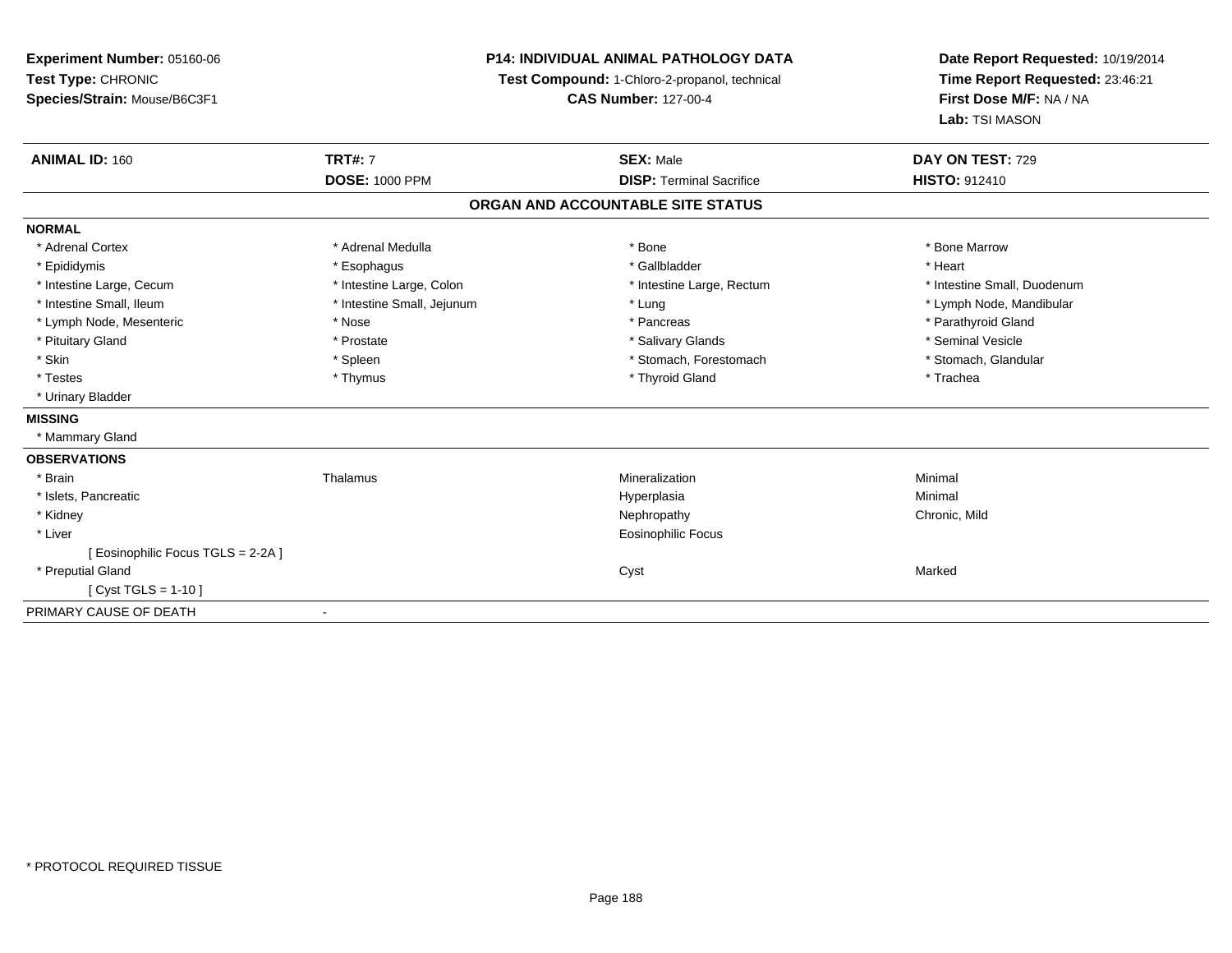| Experiment Number: 05160-06<br>Test Type: CHRONIC<br>Species/Strain: Mouse/B6C3F1 | <b>P14: INDIVIDUAL ANIMAL PATHOLOGY DATA</b><br>Test Compound: 1-Chloro-2-propanol, technical<br><b>CAS Number: 127-00-4</b> |                                   | Date Report Requested: 10/19/2014<br>Time Report Requested: 23:46:21<br>First Dose M/F: NA / NA |  |
|-----------------------------------------------------------------------------------|------------------------------------------------------------------------------------------------------------------------------|-----------------------------------|-------------------------------------------------------------------------------------------------|--|
|                                                                                   |                                                                                                                              |                                   | Lab: TSI MASON                                                                                  |  |
| <b>ANIMAL ID: 161</b>                                                             | <b>TRT#: 7</b>                                                                                                               | <b>SEX: Male</b>                  | DAY ON TEST: 729                                                                                |  |
|                                                                                   | <b>DOSE: 1000 PPM</b>                                                                                                        | <b>DISP: Terminal Sacrifice</b>   | HISTO: 912411                                                                                   |  |
|                                                                                   |                                                                                                                              | ORGAN AND ACCOUNTABLE SITE STATUS |                                                                                                 |  |
| <b>NORMAL</b>                                                                     |                                                                                                                              |                                   |                                                                                                 |  |
| * Adrenal Cortex                                                                  | * Adrenal Medulla                                                                                                            | * Bone                            | * Bone Marrow                                                                                   |  |
| * Brain                                                                           | * Epididymis                                                                                                                 | * Esophagus                       | * Gallbladder                                                                                   |  |
| * Heart                                                                           | * Intestine Large, Cecum                                                                                                     | * Intestine Large, Colon          | * Intestine Large, Rectum                                                                       |  |
| * Intestine Small, Duodenum                                                       | * Intestine Small, Ileum                                                                                                     | * Intestine Small, Jejunum        | * Lung                                                                                          |  |
| * Lymph Node, Mandibular                                                          | * Lymph Node, Mesenteric                                                                                                     | * Nose                            | * Pancreas                                                                                      |  |
| * Parathyroid Gland                                                               | * Pituitary Gland                                                                                                            | * Preputial Gland                 | * Prostate                                                                                      |  |
| * Salivary Glands                                                                 | * Seminal Vesicle                                                                                                            | * Skin                            | * Spleen                                                                                        |  |
| * Stomach, Glandular                                                              | * Testes                                                                                                                     | * Thymus                          | * Thyroid Gland                                                                                 |  |
| * Trachea                                                                         | * Urinary Bladder                                                                                                            |                                   |                                                                                                 |  |
| <b>MISSING</b>                                                                    |                                                                                                                              |                                   |                                                                                                 |  |
| * Mammary Gland                                                                   |                                                                                                                              |                                   |                                                                                                 |  |
| <b>OBSERVATIONS</b>                                                               |                                                                                                                              |                                   |                                                                                                 |  |
| * Islets, Pancreatic                                                              |                                                                                                                              | Hyperplasia                       | Moderate                                                                                        |  |
| * Kidney                                                                          |                                                                                                                              | Cyst                              | Minimal                                                                                         |  |
|                                                                                   |                                                                                                                              | Nephropathy                       | Chronic, Mild                                                                                   |  |
| Note: TGL 2 enlargement not seen on micro exam.                                   |                                                                                                                              |                                   |                                                                                                 |  |
| * Liver                                                                           |                                                                                                                              | Eosinophilic Focus                |                                                                                                 |  |
|                                                                                   |                                                                                                                              | Hemangiosarcoma                   |                                                                                                 |  |
|                                                                                   |                                                                                                                              | Hepatoblastoma                    |                                                                                                 |  |
| [Hemangiosarcoma TGLS = 3-2]                                                      |                                                                                                                              |                                   |                                                                                                 |  |
| [Hepatoblastoma TGLS = 4-2A]                                                      |                                                                                                                              |                                   |                                                                                                 |  |
| Mesentery                                                                         | Fat                                                                                                                          | Necrosis                          | Mild                                                                                            |  |
| [ Necrosis TGLS = $1-13$ ]                                                        |                                                                                                                              |                                   |                                                                                                 |  |
| * Stomach, Forestomach                                                            |                                                                                                                              | Hyperplasia                       | Squamous, Mild                                                                                  |  |
| PRIMARY CAUSE OF DEATH                                                            | $\blacksquare$                                                                                                               |                                   |                                                                                                 |  |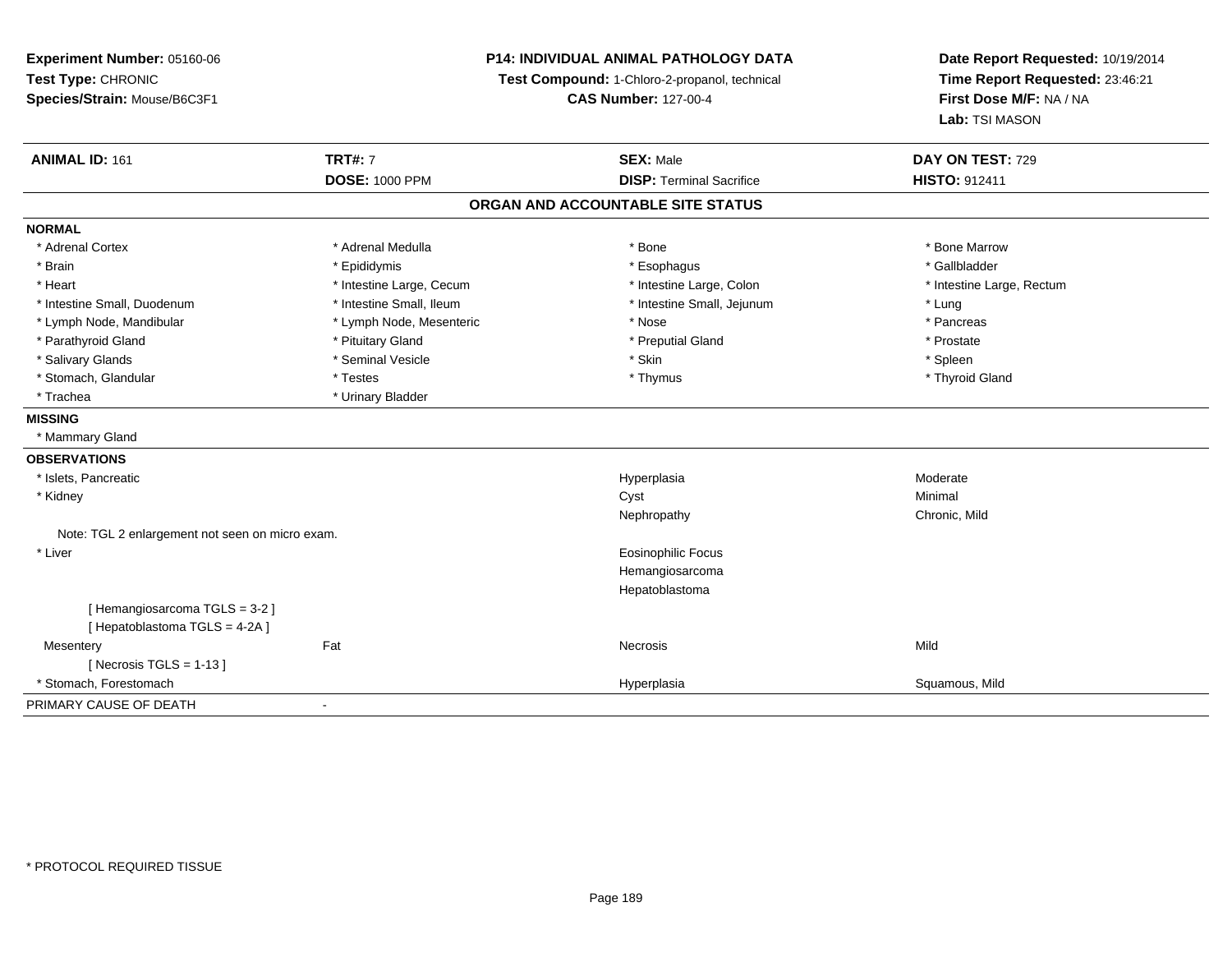| Experiment Number: 05160-06      | <b>P14: INDIVIDUAL ANIMAL PATHOLOGY DATA</b> |                                               | Date Report Requested: 10/19/2014 |
|----------------------------------|----------------------------------------------|-----------------------------------------------|-----------------------------------|
| Test Type: CHRONIC               |                                              | Test Compound: 1-Chloro-2-propanol, technical | Time Report Requested: 23:46:21   |
| Species/Strain: Mouse/B6C3F1     |                                              | <b>CAS Number: 127-00-4</b>                   | First Dose M/F: NA / NA           |
|                                  |                                              |                                               | Lab: TSI MASON                    |
| <b>ANIMAL ID: 162</b>            | <b>TRT#: 7</b>                               | <b>SEX: Male</b>                              | DAY ON TEST: 729                  |
|                                  | <b>DOSE: 1000 PPM</b>                        | <b>DISP: Terminal Sacrifice</b>               | <b>HISTO: 912412</b>              |
|                                  |                                              | ORGAN AND ACCOUNTABLE SITE STATUS             |                                   |
| <b>NORMAL</b>                    |                                              |                                               |                                   |
| * Adrenal Medulla                | * Bone                                       | * Bone Marrow                                 | * Brain                           |
| * Epididymis                     | * Esophagus                                  | * Gallbladder                                 | * Heart                           |
| * Intestine Large, Cecum         | * Intestine Large, Colon                     | * Intestine Large, Rectum                     | * Intestine Small, Duodenum       |
| * Intestine Small, Ileum         | * Intestine Small, Jejunum                   | * Lung                                        | * Lymph Node, Mandibular          |
| * Lymph Node, Mesenteric         | * Nose                                       | Oral Mucosa                                   | * Pancreas                        |
| * Parathyroid Gland              | * Pituitary Gland                            | * Prostate                                    | * Salivary Glands                 |
| * Seminal Vesicle                | * Skin                                       | * Spleen                                      | * Stomach, Forestomach            |
| * Stomach, Glandular             | * Testes                                     | * Thymus                                      | * Thyroid Gland                   |
| * Trachea                        | * Urinary Bladder                            |                                               |                                   |
| <b>MISSING</b>                   |                                              |                                               |                                   |
| * Mammary Gland                  |                                              |                                               |                                   |
| <b>OBSERVATIONS</b>              |                                              |                                               |                                   |
| * Adrenal Cortex                 | Capsule                                      | Hyperplasia                                   | Mild                              |
| * Islets, Pancreatic             |                                              | Hyperplasia                                   | Moderate                          |
| * Kidney                         |                                              | Nephropathy                                   | Chronic, Mild                     |
| * Liver                          |                                              | Eosinophilic Focus                            |                                   |
|                                  |                                              | Mixed Cell Focus                              |                                   |
| [Eosinophilic Focus TGLS = 1-2A] |                                              |                                               |                                   |
| [Mixed Cell Focus TGLS = 1-2A]   |                                              |                                               |                                   |
| * Preputial Gland                |                                              | Cyst                                          | Mild                              |
| PRIMARY CAUSE OF DEATH           |                                              |                                               |                                   |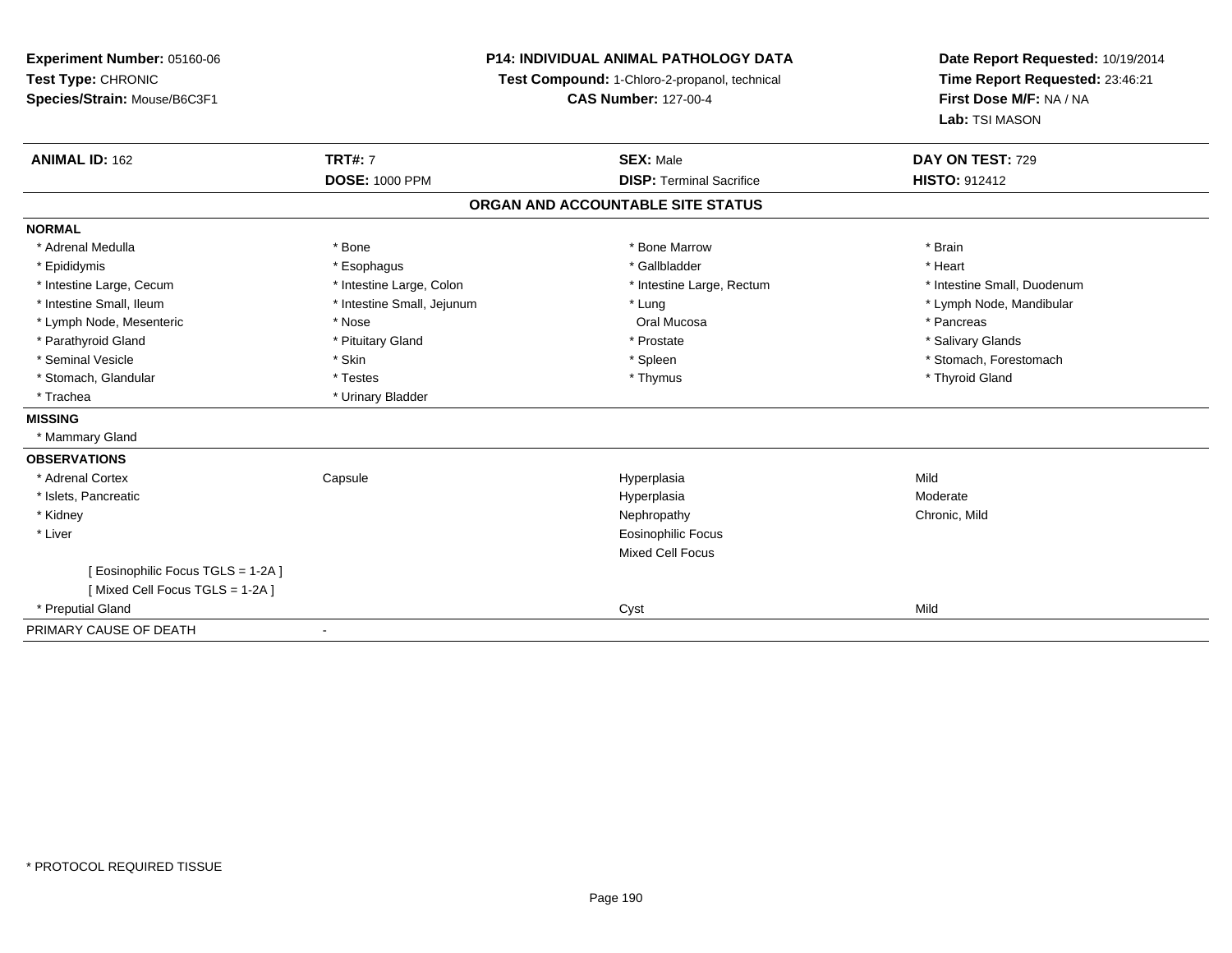**Experiment Number:** 05160-06**Test Type:** CHRONIC**Species/Strain:** Mouse/B6C3F1

## **P14: INDIVIDUAL ANIMAL PATHOLOGY DATA**

**Test Compound:** 1-Chloro-2-propanol, technical

**CAS Number:** 127-00-4

**Date Report Requested:** 10/19/2014**Time Report Requested:** 23:46:21**First Dose M/F:** NA / NA**Lab:** TSI MASON

| <b>ANIMAL ID: 163</b>                                       | <b>TRT#: 7</b>                        | <b>SEX: Male</b>                  | DAY ON TEST: 543         |
|-------------------------------------------------------------|---------------------------------------|-----------------------------------|--------------------------|
|                                                             | <b>DOSE: 1000 PPM</b>                 | <b>DISP:</b> Moribund Sacrifice   | <b>HISTO: 912413</b>     |
|                                                             |                                       | ORGAN AND ACCOUNTABLE SITE STATUS |                          |
| <b>NORMAL</b>                                               |                                       |                                   |                          |
| * Adrenal Medulla                                           | * Bone                                | * Bone Marrow                     | * Epididymis             |
| * Esophagus                                                 | * Gallbladder                         | * Heart                           | * Intestine Large, Cecum |
| * Intestine Large, Colon                                    | * Intestine Large, Rectum             | * Intestine Small, Duodenum       | * Intestine Small, Ileum |
| * Intestine Small, Jejunum                                  | * Liver                               | * Lymph Node, Mandibular          | * Lymph Node, Mesenteric |
| * Nose                                                      | * Pancreas                            | * Parathyroid Gland               | * Pituitary Gland        |
| * Prostate                                                  | * Salivary Glands                     | * Seminal Vesicle                 | * Skin                   |
| * Spleen                                                    | * Stomach, Forestomach                | * Stomach, Glandular              | * Testes                 |
| * Thymus                                                    | * Thyroid Gland                       | * Trachea                         | * Urinary Bladder        |
| <b>MISSING</b>                                              |                                       |                                   |                          |
| * Mammary Gland                                             |                                       |                                   |                          |
| <b>OBSERVATIONS</b>                                         |                                       |                                   |                          |
| * Adrenal Cortex                                            | Capsule                               | Adenoma                           |                          |
|                                                             | Capsule                               | Hyperplasia                       | Minimal                  |
| * Brain                                                     | Thalamus                              | Mineralization                    | Minimal                  |
| * Islets, Pancreatic                                        |                                       | Hyperplasia                       | Mild                     |
| * Kidney                                                    |                                       | Nephropathy                       | Chronic, Minimal         |
| * Liver                                                     |                                       |                                   |                          |
| Note: TGL 3 black focus is necropsy artifact on micro exam. |                                       |                                   |                          |
| * Lung                                                      |                                       | Alveolar/Bronchiolar Carcinoma    |                          |
|                                                             |                                       | <b>Infiltration Cellular</b>      | Histiocyte, Moderate     |
| [ Alveolar/Bronchiolar Carcinoma TGLS = 4-1 ]               |                                       |                                   |                          |
| * Preputial Gland                                           |                                       | Cyst                              | Mild                     |
| $Cvst TGLS = 2-10$                                          |                                       |                                   |                          |
| PRIMARY CAUSE OF DEATH                                      | - Lung Alveolar/Bronchiolar Carcinoma |                                   |                          |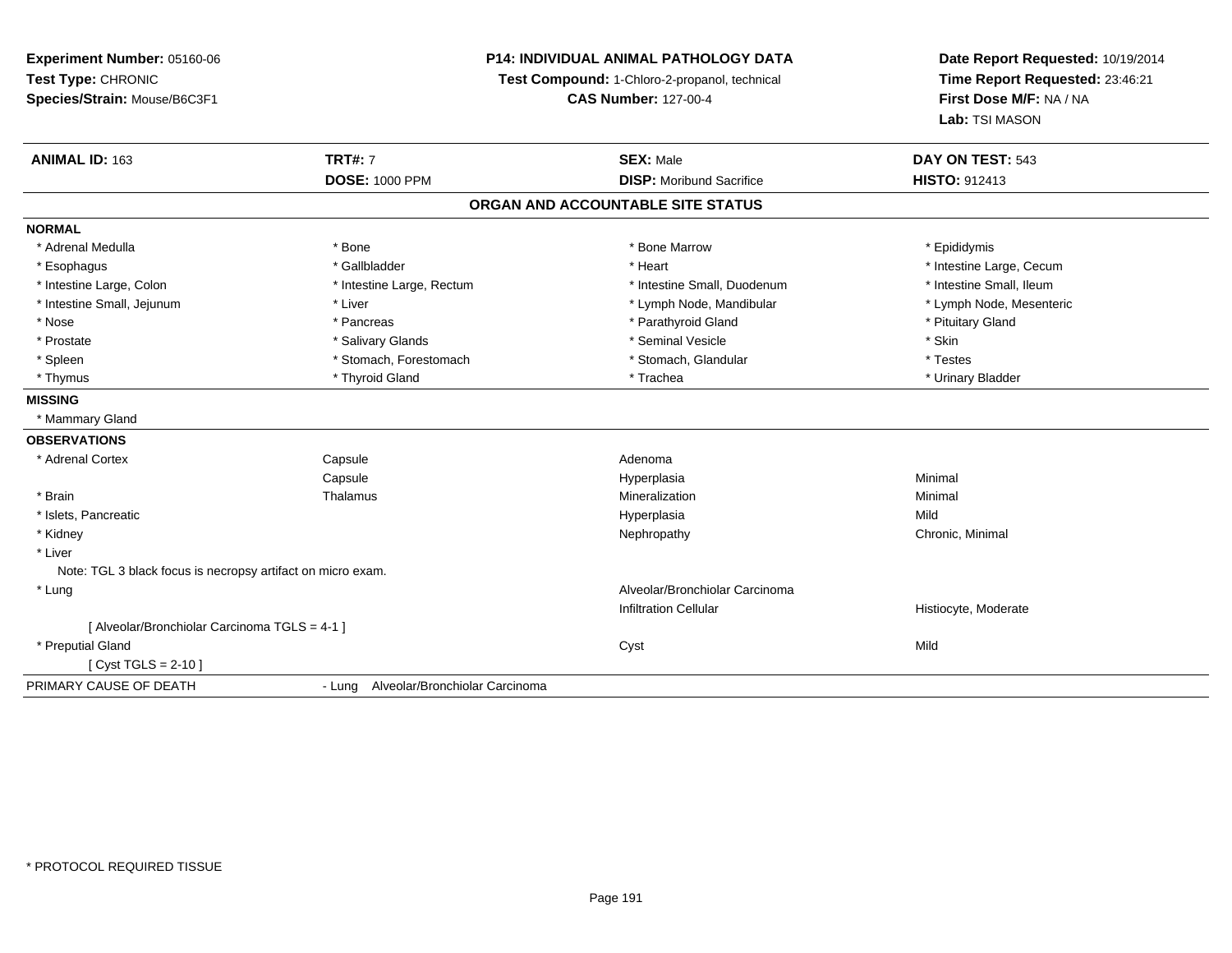**Experiment Number:** 05160-06**Test Type:** CHRONIC **Species/Strain:** Mouse/B6C3F1**P14: INDIVIDUAL ANIMAL PATHOLOGY DATATest Compound:** 1-Chloro-2-propanol, technical **CAS Number:** 127-00-4**Date Report Requested:** 10/19/2014**Time Report Requested:** 23:46:21**First Dose M/F:** NA / NA**Lab:** TSI MASON**ANIMAL ID:** 164**TRT#:** 7 **SEX:** Male **DAY ON TEST:** 729 **DOSE:** 1000 PPM**DISP:** Terminal Sacrifice **HISTO:** 912414 **ORGAN AND ACCOUNTABLE SITE STATUSNORMAL**\* Adrenal Medulla \* Adrenal Medulla \* \* The matter of the state of the state of the Marrow \* Bone Marrow \* Adrenal Medulla \* Epididymis \* Epididymis \* Bone Marrow \* Adrenal Medulla \* Epididymis \* Epididymis \* Epididymis \* Epididymis \* Epidi \* Intestine Large, Colon \* Esophagus \* Intestine Large, Cecum \* Callbladder \* 10 \* Intestine Large, Cecum \* Intestine Large, Cecum \* \* Intestine Large, Rectum \* Thestine Small, Duodenum \* Number of the small, Ileum \* Intestine Small, Jejunum \* Intestine Small, Jejunum \* Lymph Node, Mandibular \* The state of the second text of the second text of the second text of the second version of the second of the second version of the second version of the second version of the second version of t \* Salivary Glands \* Parathyroid Gland \* \* \* Pituitary Gland \* \* Prostate \* \* Prostate \* \* Salivary Glands \* Salivary Glands \* Salivary Glands \* Salivary Glands \* Salivary Glands \* Salivary Glands \* Salivary Glands \* Salivary Glands \* Saliva \* Stomach, Glandular \* Seminal Vesicle \* Stomach, Forestomach \* Skin \* Skin \* Stomach, Forestomach \* Stomach, Forestomach \* Testes \* Thymus \* Thyroid Gland \* Trachea \* Urinary Bladder**MISSING** \* Mammary Gland**OBSERVATIONS** \* Adrenal Cortex**Capsule**  Hyperplasia Mild Hypertrophy Focal, Mild \* Brainn and the matter of the Thalamus and the Minimal of the Minimal of the Minimal of the Minimal of the Minimal o<br>Thalamus and the Minimal of the Minimal of the Minimal of the Minimal of the Minimal of the Minimal of the Min \* Heart Cardiomyopathy Minimal \* Islets, Pancreaticc and the control of the control of the control of the control of the control of the control of the control of the control of the control of the control of the control of the control of the control of the control of the co Hyperplasia Moderate<br>Cyst Mild \* Kidneyy and the control of the control of the control of the control of the control of the control of the control of the control of the control of the control of the control of the control of the control of the control of the co Minimal Renal Tubule Hyperplasia Minimal Nephropathy Chronic, Mild $[$  Cyst TGLS = 4-3A  $]$  \* Liver Hepatoblastoma[ Hepatoblastoma TGLS = 2-2A ] \* Lung Alveolar/Bronchiolar Adenoma HepatoblastomaMetastatic (Liver)<br>Mild **Mesentery** y the contract of the contract of the contract of the contract of the contract of the contract of the contract of the contract of the contract of the contract of the contract of the contract of the contract of the contract  $[$  Necrosis TGLS = 3-13  $]$  \* Preputial Glandd and the control of the control of the control of the control of the control of the control of the control of the control of the control of the control of the control of the control of the control of the control of the co \* SpleenHematopoietic Cell Proliferation Moderate PRIMARY CAUSE OF DEATH-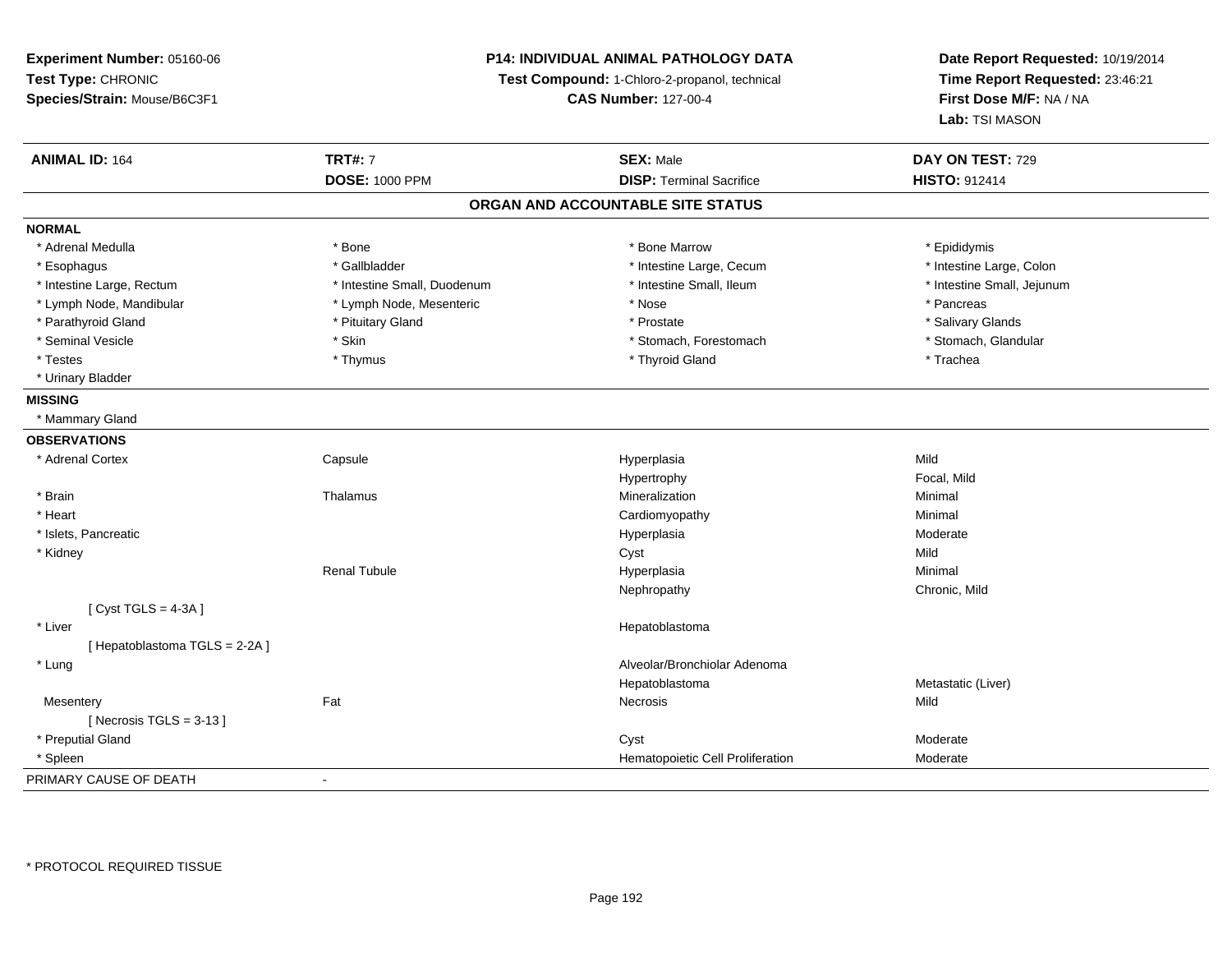**Experiment Number:** 05160-06**Test Type:** CHRONIC**Species/Strain:** Mouse/B6C3F1

## **P14: INDIVIDUAL ANIMAL PATHOLOGY DATA**

**Test Compound:** 1-Chloro-2-propanol, technical

**CAS Number:** 127-00-4

**Date Report Requested:** 10/19/2014**Time Report Requested:** 23:46:21**First Dose M/F:** NA / NA**Lab:** TSI MASON

| <b>ANIMAL ID: 165</b>                       | <b>TRT#: 7</b>                                                            | <b>SEX: Male</b>                  | DAY ON TEST: 729         |  |
|---------------------------------------------|---------------------------------------------------------------------------|-----------------------------------|--------------------------|--|
|                                             | <b>DOSE: 1000 PPM</b>                                                     | <b>DISP: Terminal Sacrifice</b>   | HISTO: 912415            |  |
|                                             |                                                                           | ORGAN AND ACCOUNTABLE SITE STATUS |                          |  |
| <b>NORMAL</b>                               |                                                                           |                                   |                          |  |
| * Adrenal Medulla                           | * Bone                                                                    | * Bone Marrow                     | * Epididymis             |  |
| * Esophagus                                 | * Gallbladder                                                             | * Heart                           | * Intestine Large, Cecum |  |
| * Intestine Large, Colon                    | * Intestine Large, Rectum                                                 | * Intestine Small, Duodenum       | * Intestine Small, Ileum |  |
| * Intestine Small, Jejunum                  | * Lymph Node, Mandibular                                                  | * Lymph Node, Mesenteric          | * Nose                   |  |
| * Pancreas                                  | * Parathyroid Gland                                                       | * Pituitary Gland                 | * Preputial Gland        |  |
| * Prostate                                  | * Salivary Glands                                                         | * Seminal Vesicle                 | * Skin                   |  |
| * Spleen                                    | * Stomach, Forestomach                                                    | * Stomach, Glandular              | * Testes                 |  |
| * Thymus                                    | * Thyroid Gland                                                           | * Trachea                         | * Urinary Bladder        |  |
| <b>MISSING</b>                              |                                                                           |                                   |                          |  |
| * Mammary Gland                             |                                                                           |                                   |                          |  |
| <b>OBSERVATIONS</b>                         |                                                                           |                                   |                          |  |
| * Adrenal Cortex                            | Capsule                                                                   | Hyperplasia                       | Mild                     |  |
|                                             |                                                                           | Hypertrophy                       | Focal, Mild              |  |
| * Brain                                     | Thalamus                                                                  | Mineralization                    | Minimal                  |  |
| * Islets, Pancreatic                        |                                                                           | Hyperplasia                       | Mild                     |  |
| * Kidney                                    |                                                                           | Cyst                              | Mild                     |  |
|                                             |                                                                           | Nephropathy                       | Chronic, Minimal         |  |
| [Cyst TGLS = $2,3-3A+3B$ ]                  |                                                                           |                                   |                          |  |
| * Liver                                     |                                                                           | <b>Eosinophilic Focus</b>         |                          |  |
|                                             |                                                                           | Hepatocellular Adenoma            | Multiple                 |  |
| [ Eosinophilic Focus TGLS = 5-2 ]           |                                                                           |                                   |                          |  |
| [ Hepatocellular Adenoma TGLS = 4,7-2+2A ]  |                                                                           |                                   |                          |  |
| * Lung                                      |                                                                           | Alveolar/Bronchiolar Adenoma      |                          |  |
| [ Alveolar/Bronchiolar Adenoma TGLS = 6-1 ] |                                                                           |                                   |                          |  |
| Mesentery                                   | Fat                                                                       | Necrosis                          | Mild                     |  |
| [Necrosis $TGLS = 1-5A$ ]                   |                                                                           |                                   |                          |  |
| * Pancreas                                  |                                                                           |                                   |                          |  |
|                                             | Note: TGL 1 nodule involves mesentery rather than pancreas on micro exam. |                                   |                          |  |
| Tooth                                       |                                                                           | Degeneration                      | Marked                   |  |
| [Degeneration TGLS = 8-9]                   |                                                                           |                                   |                          |  |

\* PROTOCOL REQUIRED TISSUE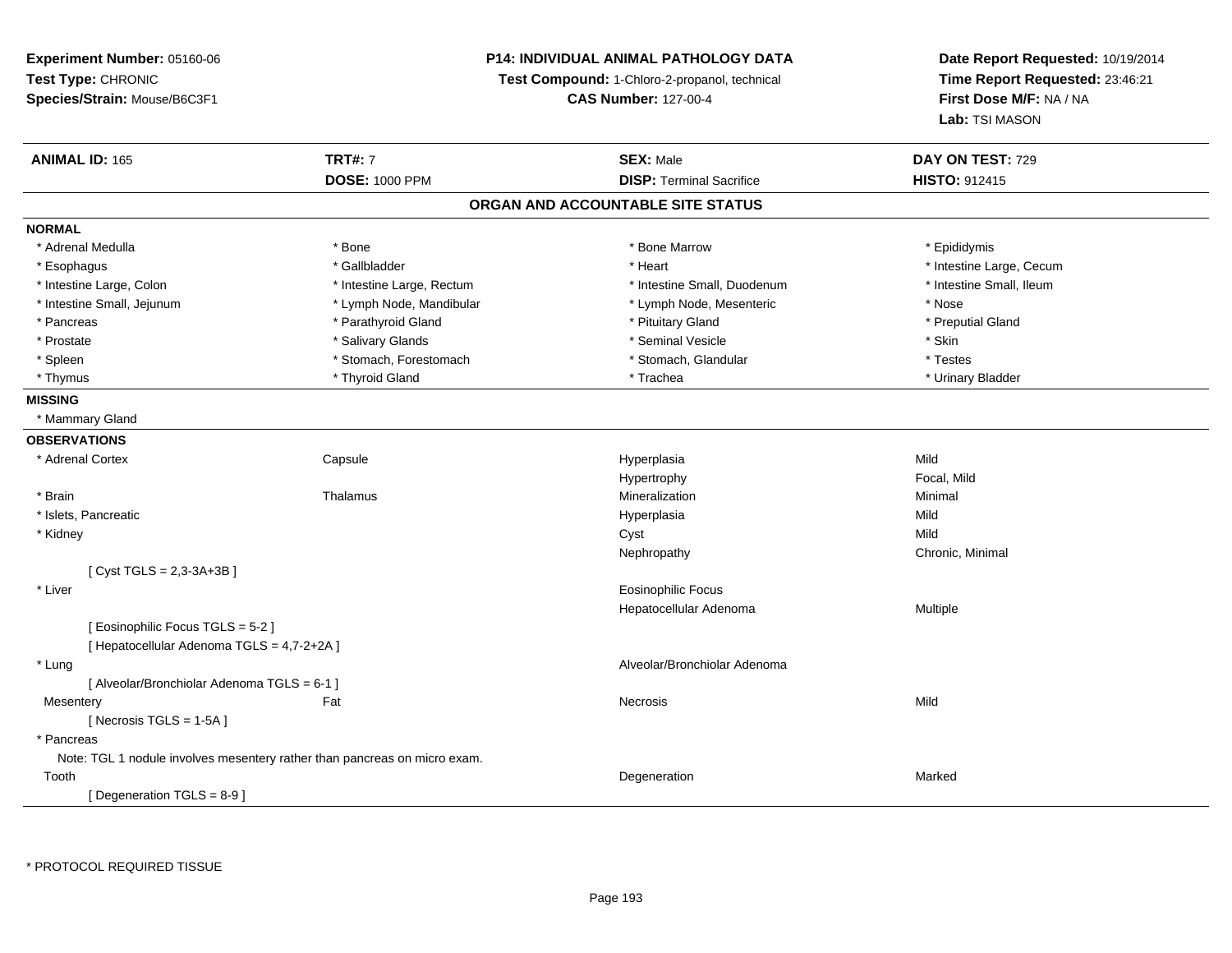| <b>Experiment Number: 05160-06</b><br>Test Type: CHRONIC<br>Species/Strain: Mouse/B6C3F1 | <b>P14: INDIVIDUAL ANIMAL PATHOLOGY DATA</b><br>Test Compound: 1-Chloro-2-propanol, technical<br><b>CAS Number: 127-00-4</b> |                                   | Date Report Requested: 10/19/2014<br>Time Report Requested: 23:46:22<br>First Dose M/F: NA / NA<br>Lab: TSI MASON |  |
|------------------------------------------------------------------------------------------|------------------------------------------------------------------------------------------------------------------------------|-----------------------------------|-------------------------------------------------------------------------------------------------------------------|--|
| <b>ANIMAL ID: 165</b>                                                                    | <b>TRT#: 7</b>                                                                                                               | <b>SEX: Male</b>                  | <b>DAY ON TEST: 729</b>                                                                                           |  |
|                                                                                          | <b>DOSE: 1000 PPM</b>                                                                                                        | <b>DISP: Terminal Sacrifice</b>   | <b>HISTO: 912415</b>                                                                                              |  |
|                                                                                          |                                                                                                                              | ORGAN AND ACCOUNTABLE SITE STATUS |                                                                                                                   |  |
| PRIMARY CAUSE OF DEATH                                                                   |                                                                                                                              |                                   |                                                                                                                   |  |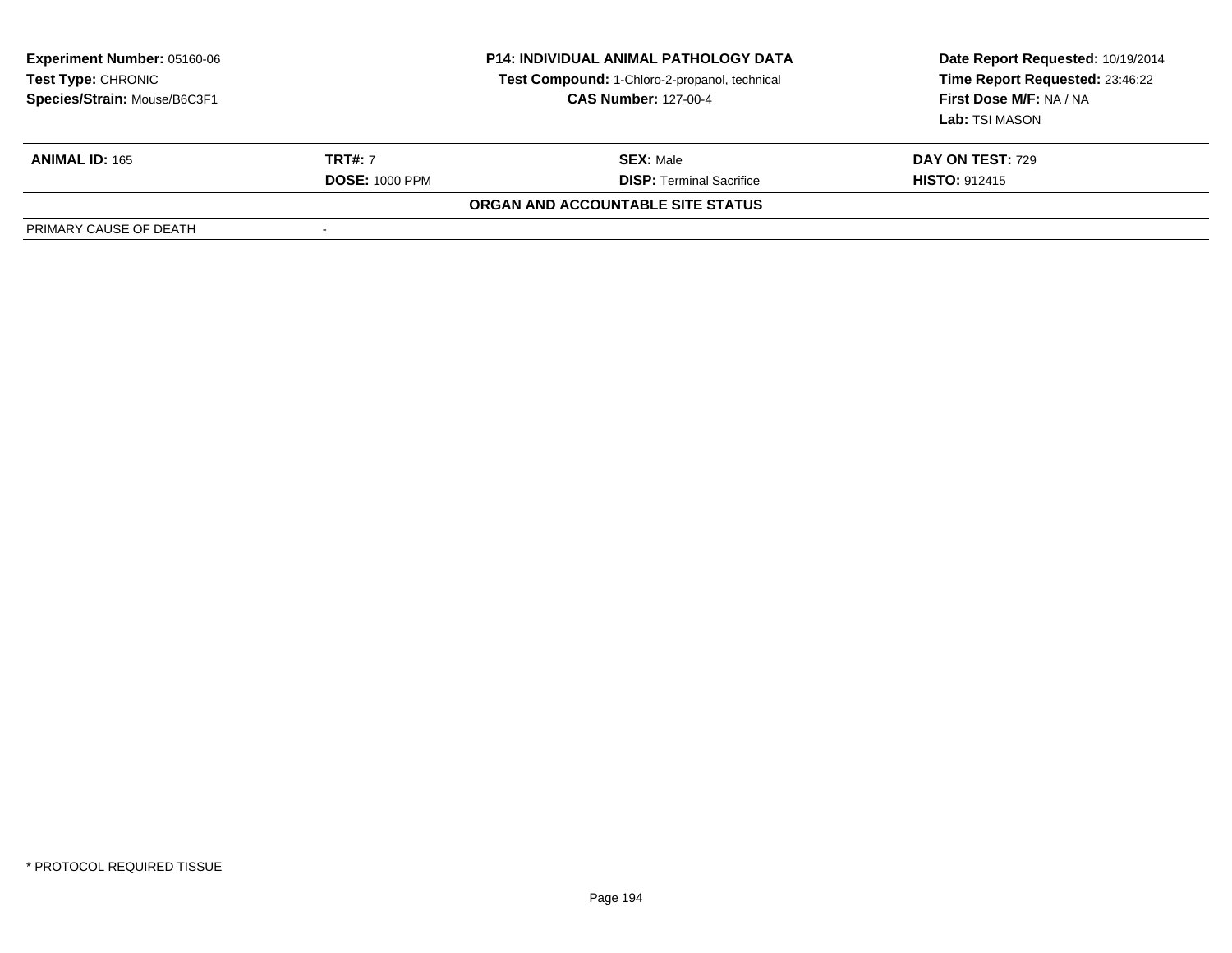**Experiment Number:** 05160-06**Test Type:** CHRONIC **Species/Strain:** Mouse/B6C3F1**P14: INDIVIDUAL ANIMAL PATHOLOGY DATATest Compound:** 1-Chloro-2-propanol, technical **CAS Number:** 127-00-4**Date Report Requested:** 10/19/2014**Time Report Requested:** 23:46:22**First Dose M/F:** NA / NA**Lab:** TSI MASON**ANIMAL ID:** 166**TRT#:** 7 **SEX:** Male **DAY ON TEST:** 729 **DOSE:** 1000 PPM**DISP:** Terminal Sacrifice **HISTO:** 912416 **ORGAN AND ACCOUNTABLE SITE STATUSNORMAL**\* Adrenal Medulla \* Adrenal Medulla \* \* The matter of the state of the state of the Marrow \* Bone Marrow \* Adrenal Medulla \* Epididymis \* Epididymis \* Bone Marrow \* Adrenal Medulla \* Epididymis \* Epididymis \* Epididymis \* Epididymis \* Epidi \* Esophagus \* https://www.fragustage.com/web/2019/heart \* Heart \* Heart \* Heart \* Intestine Large, Cecum \* Intestine Large, Cecum \* Gallbladder \* Callbladder \* 11 and 12 and 12 and 12 and 12 and 12 and 12 and 12 and 12 and \* Intestine Small, Ileum \* Intestine Large, Colon \* Intestine Large, Rectum \* Intestine Small, Duodenum \* Intestine Small, Duodenum \* Lymph Node, Mesenteric \* Intestine Small, Jejunum \* The matter of the state of the state of the state of the state of the state of the state of the state of the state of the state of the state of the state of the state of the state of the state \* Nose \* Pancreas \* Pancreas \* Pancreas \* Parathyroid Gland \* Parathyroid Gland \* Pituitary Gland \* Pituitary Gland \* Prostate \* \* Salivary Glands \* \* Salivary Glands \* \* Seminal Vesicle \* \* \* Seminal Yestrich \* \* Skin \* \* Skin \* Testes \* Spleen \* Stomach, Forestomach \* Stomach \* Stomach, Glandular \* Stomach, Glandular \* Thyroid Gland \* Trachea \* Trachea \* Trachea \* Urinary Bladder **MISSING** \* Mammary Gland \* Thymus**OBSERVATIONS** \* Adrenal Cortex**Capsule** e and the Hyperplasia Moderate Moderate and the Hyperplasia method of the Moderate Moderate  $\mathsf{M}$ Hypertrophy Focal, Minimal \* Brainn and the matter of the Thalamus and the Minimal of the Minimal of the Minimal of the Minimal of the Minimal o<br>Thalamus and the Minimal of the Minimal of the Minimal of the Minimal of the Minimal of the Minimal of the Min \* Islets, Pancreaticc and the control of the control of the control of the control of the control of the control of the control of the control of the control of the control of the control of the control of the control of the control of the co a **Moderate**  \* Kidneyy the controller of the controller of the controller of the controller of the controller of the chronic, Mild Note: TGL 2 enlargement not seen on micro exam. \* Liver HepatoblastomaNote: TGL 3 focus not seen on micro exam after recut.[ Hepatoblastoma TGLS = 4-2 ] \* Preputial Glandd and the control of the control of the control of the control of the control of the control of the control of the control of the control of the control of the control of the control of the control of the control of the co  $[$  Cyst TGLS = 1-10  $]$ PRIMARY CAUSE OF DEATH-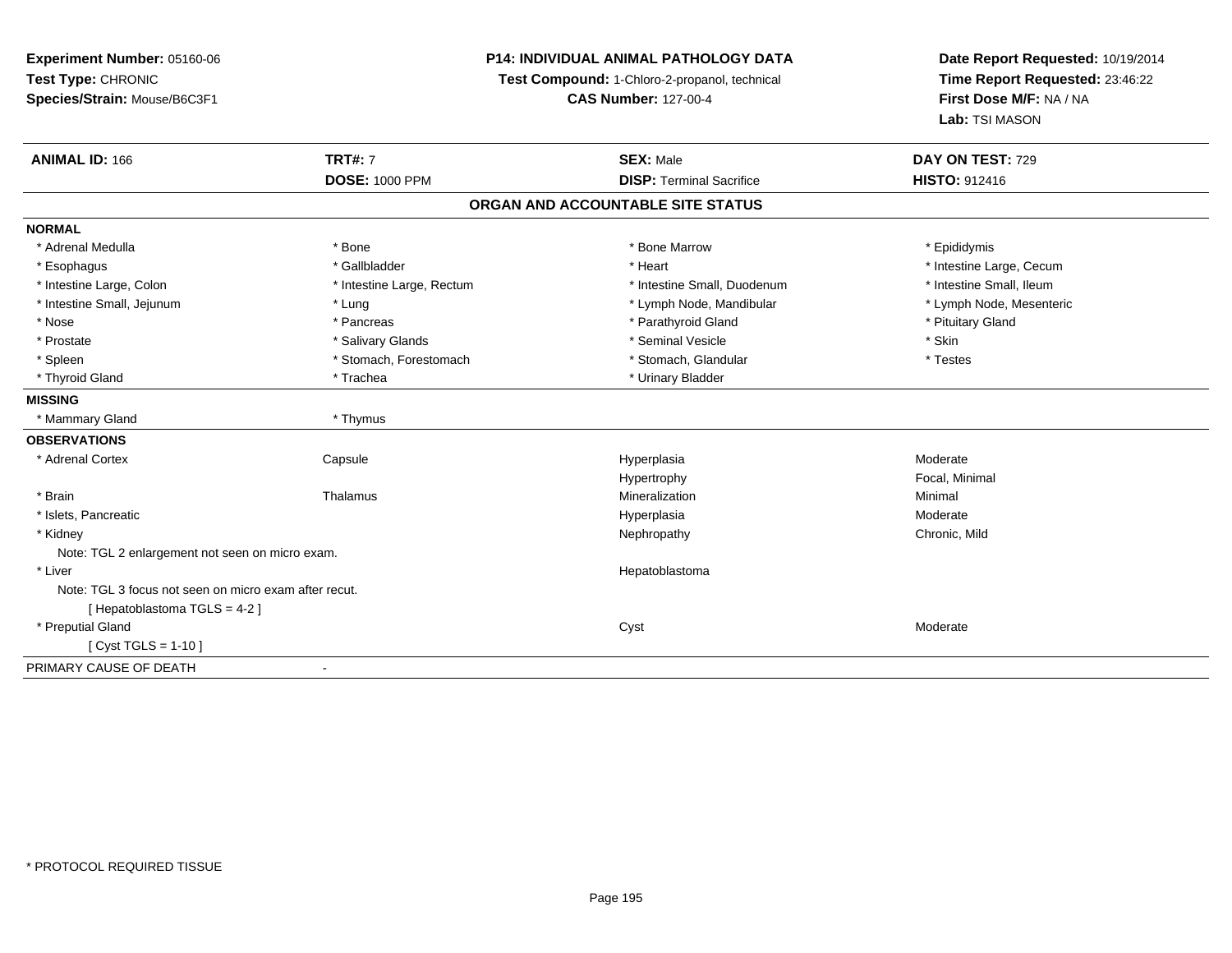**Experiment Number:** 05160-06**Test Type:** CHRONIC **Species/Strain:** Mouse/B6C3F1**P14: INDIVIDUAL ANIMAL PATHOLOGY DATATest Compound:** 1-Chloro-2-propanol, technical **CAS Number:** 127-00-4**Date Report Requested:** 10/19/2014**Time Report Requested:** 23:46:22**First Dose M/F:** NA / NA**Lab:** TSI MASON**ANIMAL ID:** 167**TRT#:** 7 **SEX:** Male **DAY ON TEST:** 730 **DOSE:** 1000 PPM**DISP:** Terminal Sacrifice **HISTO:** 912417 **ORGAN AND ACCOUNTABLE SITE STATUSNORMAL**\* Adrenal Medulla \* Adrenal Medulla \* \* \* example \* \* Bone \* \* \* Bone \* \* Epididymis \* \* Epididymis \* \* \* Esophagus \* Esophagus \* \* Esophagus \* \* Esophagus \* \* Esophagus \* \* Esophagus \* \* Esophagus \* \* Esophagus \* \* \* \* \* \* \* \* \* \* \* \* \* \* \* Intestine Large, Colon \* Gallbladder \* The mode of the text \* Heart \* Intestine Large, Cecum \* Intestine Large, Cecum \* Intestine Large, Cecum \* Intestine Large, Rectum \* Thestine Small, Duodenum \* Number of the small, Ileum \* Intestine Small, Jejunum \* Intestine Small, Jejunum \* Lung \* Lymph Node, Mandibular \* Nose \* Lymph Node, Mesenteric \* Nose \* Nose \* Salivary Glands \* Pancreas \* And the section of the section of the section of the section of the section of the section of the section of the section of the section of the section of the section of the section of the section of the sectio \* Stomach, Glandular \* Seminal Vesicle \* Skin \* Skin \* Skin \* Stomach, Forestomach \* Stomach, Forestomach \* Testes \* Thymus \* Thyroid Gland \* Trachea \* Urinary Bladder**MISSING** \* Mammary Gland**OBSERVATIONS** \* Adrenal Cortex**Capsule**  Hyperplasia Minimal Hypertrophy Focal, Minimal \* Bone Marroww the contract of the contract of the contract of the contract of the Hemangiosarcoma<br>The contract of the contract of the contract of the contract of the contract of the contract of the contract of \* Brainn and the matter of the Thalamus and the Minimal of the Minimal of the Minimal of the Minimal of the Minimal o<br>Thalamus and the Minimal of the Minimal of the Minimal of the Minimal of the Minimal of the Minimal of the Min \* Islets, Pancreaticc and the contract of the contract of the contract of the contract of the contract of the contract of the contract of the contract of the contract of the contract of the contract of the contract of the contract of the cont Hyperplasia Moderate  $[$  Adenoma TGLS = 2-5A  $]$  \* Kidneyy the control of the control of the control of the control of the control of the control of the control of the control of the control of the control of the control of the control of the control of the control of the contro Inflammation **Acute**, Mild Nephropathy Chronic, Mild[ Inflammation TGLS = 4-3A ] \* Liver Eosinophilic FocusMixed Cell Focus[ Eosinophilic Focus TGLS = 5,6-2+2A ] \* Pancreas Note: TGL 2 mass involves pancreatic islets rather than pancreas on micro exam. \* Preputial Glandd and the control of the control of the control of the control of the control of the control of the control of the control of the control of the control of the control of the control of the control of the control of the co Inflammation Chronic, Mild [ Cyst TGLS = 1-10 ] \* Prostatee and the chronic, Moderate and the chronic method of the chronic method of the chronic method of the chronic, Moderate  $\epsilon$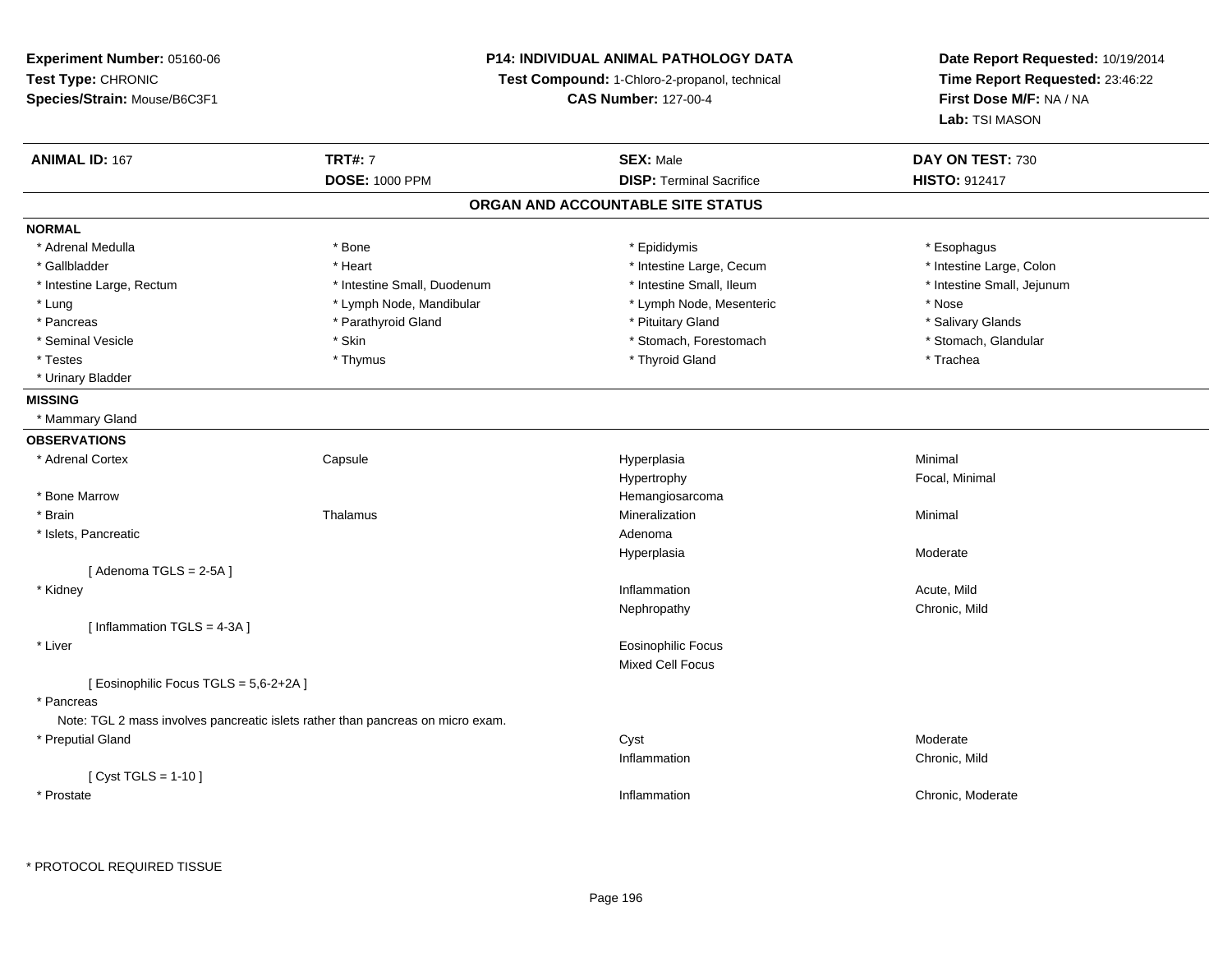| <b>Experiment Number: 05160-06</b><br>Test Type: CHRONIC<br>Species/Strain: Mouse/B6C3F1 | <b>P14: INDIVIDUAL ANIMAL PATHOLOGY DATA</b><br><b>Test Compound: 1-Chloro-2-propanol, technical</b><br><b>CAS Number: 127-00-4</b> |                                   | Date Report Requested: 10/19/2014<br>Time Report Requested: 23:46:22<br>First Dose M/F: NA / NA<br>Lab: TSI MASON |  |
|------------------------------------------------------------------------------------------|-------------------------------------------------------------------------------------------------------------------------------------|-----------------------------------|-------------------------------------------------------------------------------------------------------------------|--|
| <b>ANIMAL ID: 167</b>                                                                    | <b>TRT#: 7</b>                                                                                                                      | <b>SEX: Male</b>                  | DAY ON TEST: 730                                                                                                  |  |
|                                                                                          | <b>DOSE: 1000 PPM</b>                                                                                                               | <b>DISP:</b> Terminal Sacrifice   | <b>HISTO: 912417</b>                                                                                              |  |
|                                                                                          |                                                                                                                                     | ORGAN AND ACCOUNTABLE SITE STATUS |                                                                                                                   |  |
| * Spleen                                                                                 |                                                                                                                                     | Hemangiosarcoma                   |                                                                                                                   |  |
| [Hemangiosarcoma TGLS = 3-12]                                                            |                                                                                                                                     |                                   |                                                                                                                   |  |
| Tooth                                                                                    |                                                                                                                                     | Degeneration                      | Marked                                                                                                            |  |
| [ Degeneration TGLS = $7-9$ ]                                                            |                                                                                                                                     |                                   |                                                                                                                   |  |
| PRIMARY CAUSE OF DEATH                                                                   |                                                                                                                                     |                                   |                                                                                                                   |  |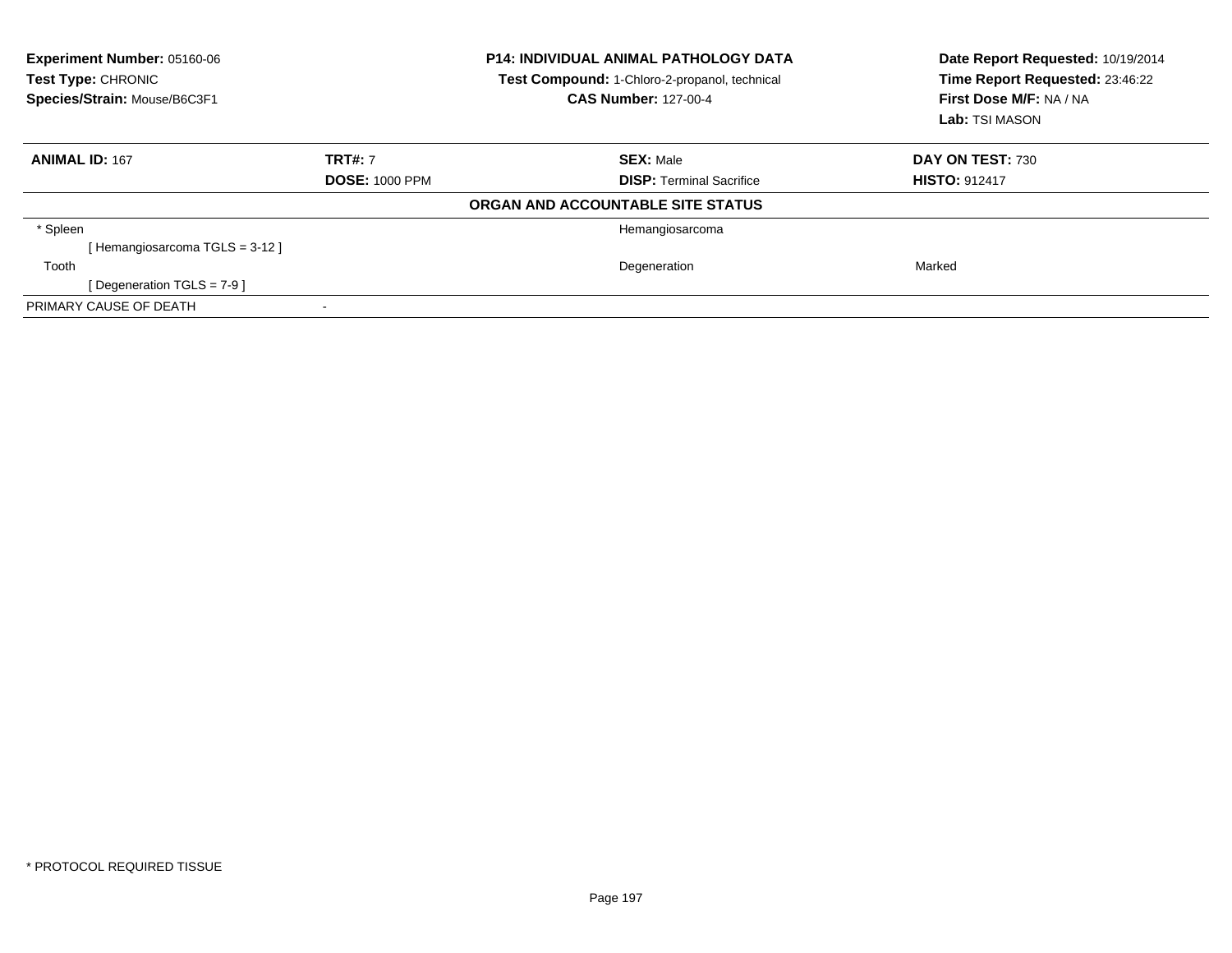**Experiment Number:** 05160-06**Test Type:** CHRONIC **Species/Strain:** Mouse/B6C3F1**P14: INDIVIDUAL ANIMAL PATHOLOGY DATATest Compound:** 1-Chloro-2-propanol, technical **CAS Number:** 127-00-4**Date Report Requested:** 10/19/2014**Time Report Requested:** 23:46:22**First Dose M/F:** NA / NA**Lab:** TSI MASON**ANIMAL ID:** 168**TRT#:** 7 **SEX:** Male **DAY ON TEST:** 729 **DOSE:** 1000 PPM**DISP:** Terminal Sacrifice **HISTO:** 912418 **ORGAN AND ACCOUNTABLE SITE STATUSNORMAL**\* Adrenal Medulla \* Adrenal Medulla \* \* The matter of the state of the state of the Marrow \* Bone Marrow \* Adrenal Medulla \* Epididymis \* Epididymis \* Bone Marrow \* Adrenal Medulla \* Epididymis \* Epididymis \* Epididymis \* Epididymis \* Epidi \* Esophagus \* https://www.fragustage.com/web/2019/heart \* Heart \* Heart \* Heart \* Intestine Large, Cecum \* Intestine Large, Cecum \* Gallbladder \* Callbladder \* 11 and 12 and 12 and 12 and 12 and 12 and 12 and 12 and 12 and \* Intestine Small, Ileum \* Intestine Large, Colon \* Intestine Large, Rectum \* Intestine Small, Duodenum \* Intestine Small, Duodenum \* Lymph Node, Mesenteric \* Intestine Small, Jejunum \* Michael \* Kidney \* Kidney \* Lymph Node, Mandibular \* Lymph Node, Mandibular \* Nose \* Pancreas \* Pancreas \* Pancreas \* Parathyroid Gland \* Parathyroid Gland \* Pituitary Gland \* Pituitary Gland \* Prostate \* \* Salivary Glands \* \* Salivary Glands \* \* Seminal Vesicle \* \* \* Seminal Yestrich \* \* Skin \* \* Skin \* Testes \* Spleen \* Stomach, Forestomach \* Stomach \* Stomach \* Stomach, Glandular \* Stomach, Glandular \* Thyrnus \* Thyroid Gland \* Thyroid Gland \* The \* Trachea **MISSING** \* Mammary Gland**OBSERVATIONS** \* Adrenal Cortex Hypertrophy Focal, Minimal \* Brainn and the matter of the Thalamus and the Minimal of the Minimal of the Minimal of the Minimal of the Minimal o<br>Thalamus and the Minimal of the Minimal of the Minimal of the Minimal of the Minimal of the Minimal of the Min \* Islets, Pancreaticc and the control of the control of the control of the control of the control of the control of the control of the control of the control of the control of the control of the control of the control of the control of the co Hyperplasia Moderate \* Liver Eosinophilic Focus[ Eosinophilic Focus TGLS = 2-2A ] \* Lungg and the state of the state of the state of the state of the Hemorrhage state of the Mild state of the Mild state of the State of the State of the State of the State of the State of the State of the State of the State of Alveolar Epith Hyperplasia Marked [ Hemorrhage TGLS = 4-1 ][ Hyperplasia TGLS = 3-1 ] \* Preputial Glandd and the control of the control of the control of the control of the control of the control of the control of the control of the control of the control of the control of the control of the control of the control of the co Inflammation Chronic Active, Moderate \* Sem Ves Note: TGL 1 red color is caused by hemorrhage, but no corresponding TDMS term for that diagnosis exists. \* Urinary Bladder Calculus Gross Observation[ Calculus Gross Observation TGLS = 5-10 ]PRIMARY CAUSE OF DEATH-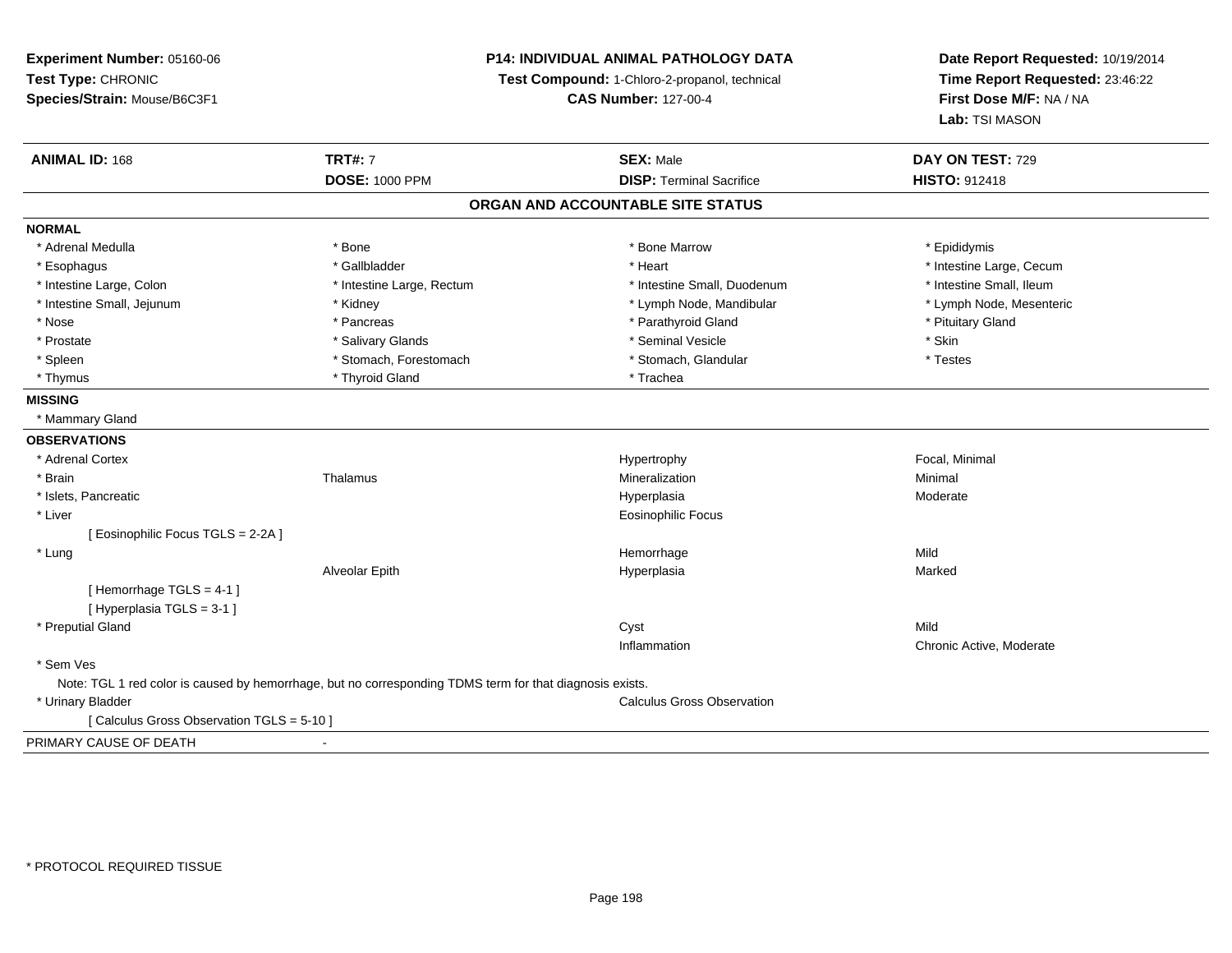| Experiment Number: 05160-06            | P14: INDIVIDUAL ANIMAL PATHOLOGY DATA |                                               | Date Report Requested: 10/19/2014 |  |
|----------------------------------------|---------------------------------------|-----------------------------------------------|-----------------------------------|--|
| Test Type: CHRONIC                     |                                       | Test Compound: 1-Chloro-2-propanol, technical | Time Report Requested: 23:46:22   |  |
| Species/Strain: Mouse/B6C3F1           |                                       | <b>CAS Number: 127-00-4</b>                   | First Dose M/F: NA / NA           |  |
|                                        |                                       |                                               | Lab: TSI MASON                    |  |
| <b>ANIMAL ID: 169</b>                  | <b>TRT#: 7</b>                        | <b>SEX: Male</b>                              | DAY ON TEST: 730                  |  |
|                                        | <b>DOSE: 1000 PPM</b>                 | <b>DISP: Terminal Sacrifice</b>               | <b>HISTO: 912419</b>              |  |
|                                        |                                       | ORGAN AND ACCOUNTABLE SITE STATUS             |                                   |  |
| <b>NORMAL</b>                          |                                       |                                               |                                   |  |
| * Adrenal Medulla                      | * Bone                                | * Bone Marrow                                 | * Brain                           |  |
| * Epididymis                           | * Esophagus                           | * Gallbladder                                 | * Heart                           |  |
| * Intestine Large, Cecum               | * Intestine Large, Colon              | * Intestine Large, Rectum                     | * Intestine Small, Duodenum       |  |
| * Intestine Small, Ileum               | * Lung                                | * Lymph Node, Mandibular                      | * Nose                            |  |
| * Parathyroid Gland                    | * Pituitary Gland                     | * Preputial Gland                             | * Prostate                        |  |
| * Salivary Glands                      | * Seminal Vesicle                     | * Skin                                        | * Spleen                          |  |
| * Stomach, Forestomach                 | * Stomach, Glandular                  | * Testes                                      | * Thyroid Gland                   |  |
| * Trachea                              | * Urinary Bladder                     |                                               |                                   |  |
| <b>MISSING</b>                         |                                       |                                               |                                   |  |
| * Mammary Gland                        | * Thymus                              |                                               |                                   |  |
| <b>OBSERVATIONS</b>                    |                                       |                                               |                                   |  |
| * Adrenal Cortex                       | Capsule                               | Hyperplasia                                   | Minimal                           |  |
| * Intestine Small, Jejunum             |                                       | Lymphoma Malignant                            |                                   |  |
| [ Lymphoma Malignant TGLS = 2-6A ]     |                                       |                                               |                                   |  |
| * Islets, Pancreatic                   |                                       | Hyperplasia                                   | Moderate                          |  |
| * Kidney                               | <b>Transit Epithe</b>                 | Hyperplasia                                   | Mild                              |  |
|                                        |                                       | Nephropathy                                   | Chronic, Mild                     |  |
| * Liver                                |                                       | Eosinophilic Focus                            |                                   |  |
|                                        |                                       | Hepatocellular Adenoma                        |                                   |  |
| [ Eosinophilic Focus TGLS = 3-2 ]      |                                       |                                               |                                   |  |
| [ Hepatocellular Adenoma TGLS = 4-2A ] |                                       |                                               |                                   |  |
| Lymph Node                             | Mediastinal                           | Lymphoma Malignant                            |                                   |  |
| [ Lymphoma Malignant TGLS = 5-5]       |                                       |                                               |                                   |  |
| * Lymph Node, Mesenteric               |                                       | Lymphoma Malignant                            |                                   |  |
| [ Lymphoma Malignant TGLS = 1-5+5A ]   |                                       |                                               |                                   |  |
| * Pancreas                             |                                       | Lymphoma Malignant                            |                                   |  |
| PRIMARY CAUSE OF DEATH                 |                                       |                                               |                                   |  |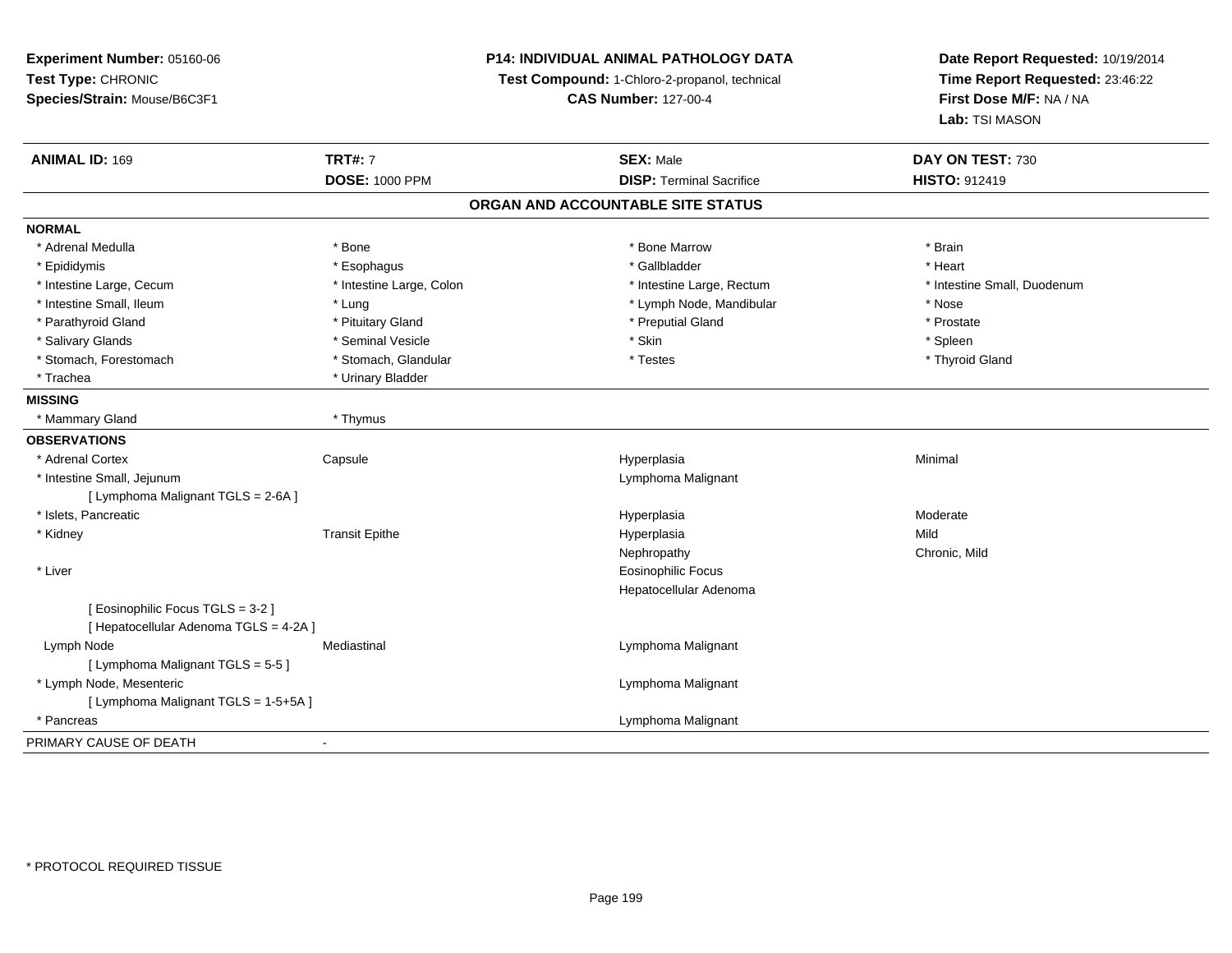| Experiment Number: 05160-06<br>Test Type: CHRONIC<br>Species/Strain: Mouse/B6C3F1 |                                                                                        | <b>P14: INDIVIDUAL ANIMAL PATHOLOGY DATA</b><br>Test Compound: 1-Chloro-2-propanol, technical<br><b>CAS Number: 127-00-4</b> |                             |
|-----------------------------------------------------------------------------------|----------------------------------------------------------------------------------------|------------------------------------------------------------------------------------------------------------------------------|-----------------------------|
| <b>ANIMAL ID: 170</b>                                                             | <b>TRT#: 7</b>                                                                         | <b>SEX: Male</b>                                                                                                             | DAY ON TEST: 730            |
|                                                                                   | <b>DOSE: 1000 PPM</b>                                                                  | <b>DISP: Terminal Sacrifice</b>                                                                                              | <b>HISTO: 912420</b>        |
|                                                                                   |                                                                                        | ORGAN AND ACCOUNTABLE SITE STATUS                                                                                            |                             |
| <b>NORMAL</b>                                                                     |                                                                                        |                                                                                                                              |                             |
| * Adrenal Medulla                                                                 | * Bone                                                                                 | * Bone Marrow                                                                                                                | * Brain                     |
| * Epididymis                                                                      | * Esophagus                                                                            | * Gallbladder                                                                                                                | * Heart                     |
| * Intestine Large, Cecum                                                          | * Intestine Large, Colon                                                               | * Intestine Large, Rectum                                                                                                    | * Intestine Small, Duodenum |
| * Intestine Small, Ileum                                                          | * Intestine Small, Jejunum                                                             | * Liver                                                                                                                      | * Lung                      |
| * Lymph Node, Mandibular                                                          | * Lymph Node, Mesenteric                                                               | * Nose                                                                                                                       | * Pancreas                  |
| * Parathyroid Gland                                                               | * Pituitary Gland                                                                      | * Preputial Gland                                                                                                            | * Prostate                  |
| * Salivary Glands                                                                 | * Seminal Vesicle                                                                      | * Skin                                                                                                                       | * Spleen                    |
| * Stomach, Forestomach                                                            | * Testes                                                                               | * Thymus                                                                                                                     | * Trachea                   |
| * Urinary Bladder                                                                 |                                                                                        |                                                                                                                              |                             |
| <b>MISSING</b>                                                                    |                                                                                        |                                                                                                                              |                             |
| * Mammary Gland                                                                   |                                                                                        |                                                                                                                              |                             |
| <b>OBSERVATIONS</b>                                                               |                                                                                        |                                                                                                                              |                             |
| * Adrenal Cortex                                                                  | Capsule                                                                                | Hyperplasia                                                                                                                  | Minimal                     |
| * Bone                                                                            |                                                                                        |                                                                                                                              |                             |
| Note: TGL 1 mass is in skeletal muscle rather than in bone.                       |                                                                                        |                                                                                                                              |                             |
| * Islets, Pancreatic                                                              |                                                                                        | Hyperplasia                                                                                                                  | Mild                        |
| * Kidney                                                                          |                                                                                        | Cyst                                                                                                                         | Minimal                     |
|                                                                                   |                                                                                        | Nephropathy                                                                                                                  | Chronic, Mild               |
| <b>Skeletal Muscle</b>                                                            |                                                                                        | Sarcoma                                                                                                                      |                             |
|                                                                                   | Note: TGL 1 morphology is fibrosarcoma, this is not an obtion on TDMS for this tissue. |                                                                                                                              |                             |
| [Sarcoma TGLS = $1-13$ ]                                                          |                                                                                        |                                                                                                                              |                             |
| * Stomach, Glandular                                                              |                                                                                        | Cyst                                                                                                                         | Mild                        |
| [Cyst TGLS = $2-6$ ]                                                              |                                                                                        |                                                                                                                              |                             |
| * Thyroid Gland                                                                   | <b>Follicular Cel</b>                                                                  | Hyperplasia                                                                                                                  | Minimal                     |
| PRIMARY CAUSE OF DEATH                                                            | $\blacksquare$                                                                         |                                                                                                                              |                             |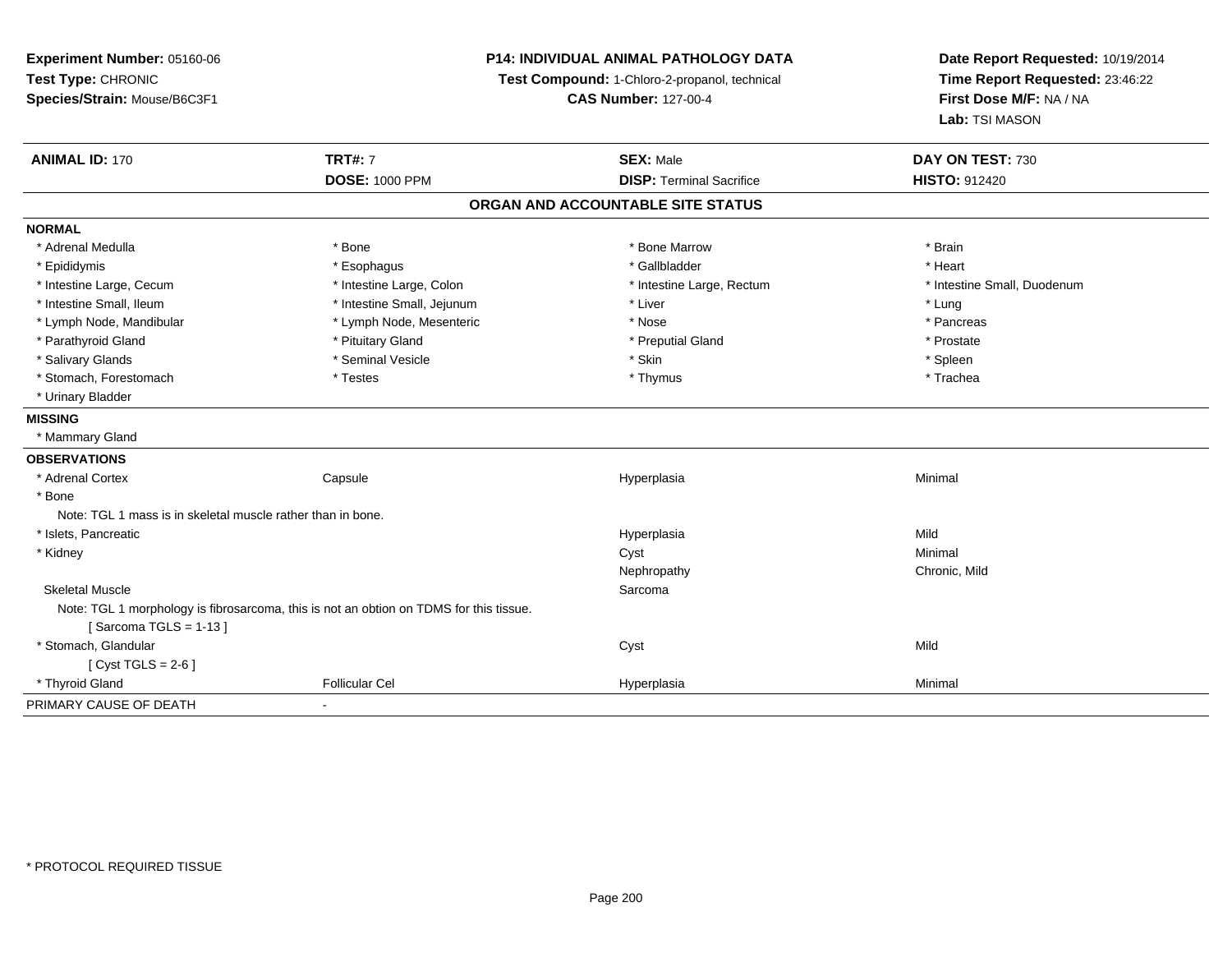| Experiment Number: 05160-06                                 | <b>P14: INDIVIDUAL ANIMAL PATHOLOGY DATA</b>  |                                   | Date Report Requested: 10/19/2014 |  |
|-------------------------------------------------------------|-----------------------------------------------|-----------------------------------|-----------------------------------|--|
| Test Type: CHRONIC                                          | Test Compound: 1-Chloro-2-propanol, technical | Time Report Requested: 23:46:22   |                                   |  |
| Species/Strain: Mouse/B6C3F1                                |                                               | <b>CAS Number: 127-00-4</b>       | First Dose M/F: NA / NA           |  |
|                                                             |                                               |                                   | Lab: TSI MASON                    |  |
| <b>ANIMAL ID: 171</b>                                       | <b>TRT#: 7</b>                                | <b>SEX: Male</b>                  | DAY ON TEST: 729                  |  |
|                                                             | <b>DOSE: 1000 PPM</b>                         | <b>DISP: Terminal Sacrifice</b>   | <b>HISTO: 912421</b>              |  |
|                                                             |                                               | ORGAN AND ACCOUNTABLE SITE STATUS |                                   |  |
| <b>NORMAL</b>                                               |                                               |                                   |                                   |  |
| * Adrenal Medulla                                           | * Bone                                        | * Bone Marrow                     | * Brain                           |  |
| * Epididymis                                                | * Esophagus                                   | * Gallbladder                     | * Heart                           |  |
| * Intestine Large, Cecum                                    | * Intestine Large, Colon                      | * Intestine Large, Rectum         | * Intestine Small, Duodenum       |  |
| * Intestine Small, Ileum                                    | * Intestine Small, Jejunum                    | * Lung                            | * Lymph Node, Mandibular          |  |
| * Lymph Node, Mesenteric                                    | * Nose                                        | * Pancreas                        | * Parathyroid Gland               |  |
| * Pituitary Gland                                           | * Preputial Gland                             | * Prostate                        | * Salivary Glands                 |  |
| * Seminal Vesicle                                           | * Skin                                        | * Spleen                          | * Stomach, Forestomach            |  |
| * Stomach, Glandular                                        | * Testes                                      | * Thymus                          | * Thyroid Gland                   |  |
| * Trachea                                                   | * Urinary Bladder                             |                                   |                                   |  |
| <b>MISSING</b>                                              |                                               |                                   |                                   |  |
| * Mammary Gland                                             |                                               |                                   |                                   |  |
| <b>OBSERVATIONS</b>                                         |                                               |                                   |                                   |  |
| * Adrenal Cortex                                            | Capsule                                       | Hyperplasia                       | Minimal                           |  |
| * Islets, Pancreatic                                        |                                               | Hyperplasia                       | Moderate                          |  |
| * Kidney                                                    |                                               | Nephropathy                       | Chronic, Minimal                  |  |
| * Liver                                                     |                                               | <b>Eosinophilic Focus</b>         |                                   |  |
|                                                             |                                               | Hepatocellular Adenoma            | Multiple                          |  |
| [ Eosinophilic Focus TGLS = 2-2 ]                           |                                               |                                   |                                   |  |
| [ Hepatocellular Adenoma TGLS = 2-2+2A ]                    |                                               |                                   |                                   |  |
| Mesentery                                                   | Fat                                           | <b>Necrosis</b>                   | Moderate                          |  |
| [Necrosis $TGLS = 1-5A$ ]                                   |                                               |                                   |                                   |  |
| * Pancreas                                                  |                                               |                                   |                                   |  |
| Note: TGL 1 nodule is in mesentery rather than in pancreas. |                                               |                                   |                                   |  |
| PRIMARY CAUSE OF DEATH                                      |                                               |                                   |                                   |  |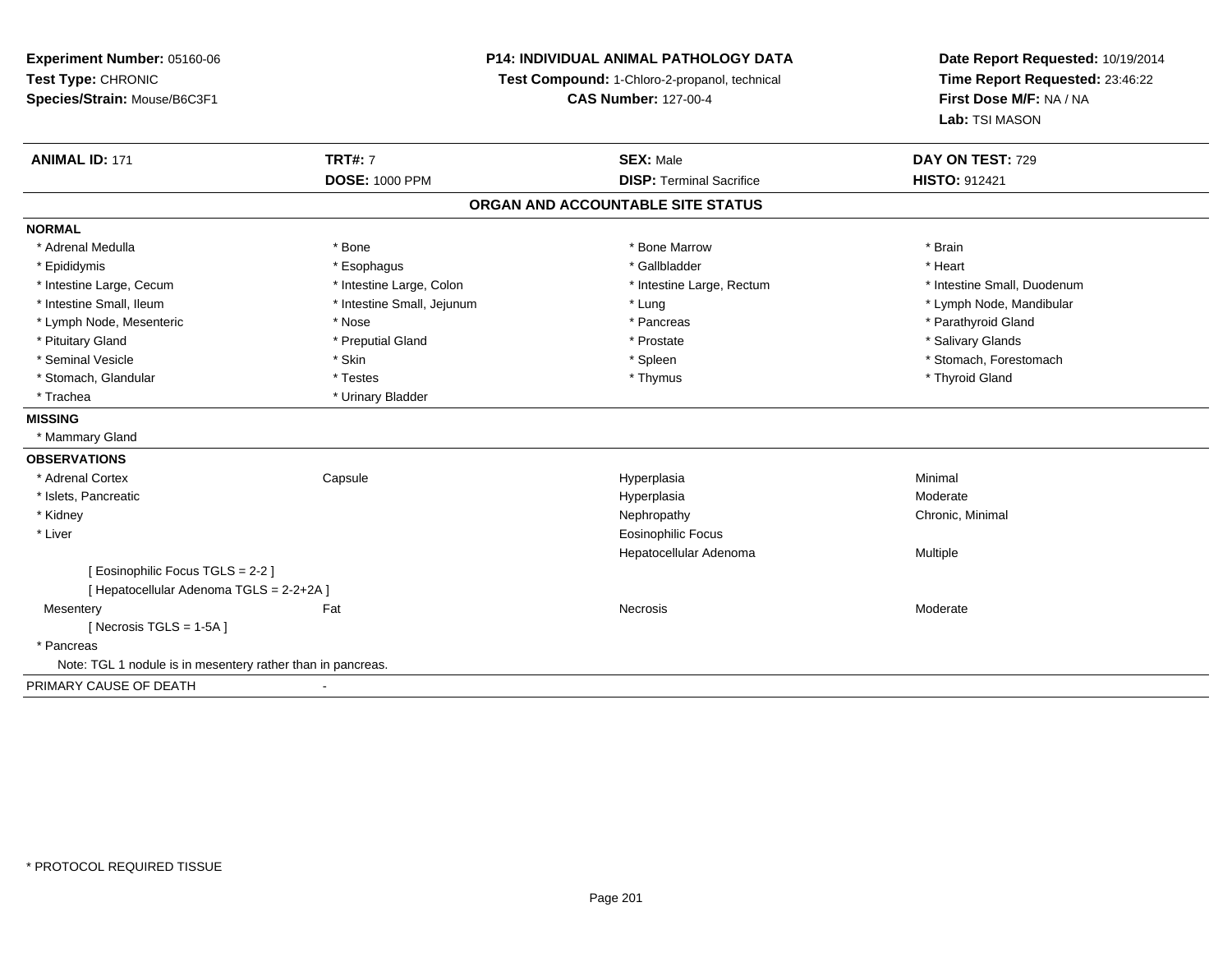**Experiment Number:** 05160-06**Test Type:** CHRONIC **Species/Strain:** Mouse/B6C3F1**P14: INDIVIDUAL ANIMAL PATHOLOGY DATATest Compound:** 1-Chloro-2-propanol, technical **CAS Number:** 127-00-4**Date Report Requested:** 10/19/2014**Time Report Requested:** 23:46:22**First Dose M/F:** NA / NA**Lab:** TSI MASON**ANIMAL ID:** 172**TRT#:** 7 **SEX:** Male **DAY ON TEST:** 568 **DOSE:** 1000 PPM**DISP:** Natural Death **HISTO:** 912422 **ORGAN AND ACCOUNTABLE SITE STATUSNORMAL**\* Adrenal Medulla \* \* Annual Medulla \* Brain \* Bone \* \* Bone Marrow \* Bone Marrow \* \* Brain \* Brain \* Brain \* Brain \* Brain \* Brain \* Brain \* Brain \* Brain \* Brain \* Brain \* Brain \* Brain \* Brain \* Brain \* Brain \* Brain \* \* Heart \* Epididymis \* Esophagus \* Gallbladder \* Heart \* Intestine Large, Cecum \* Intestine Large, Colon \* Intestine Large, Rectum \* Intestine Small, Duodenum\* Lymph Node, Mesenteric \* Intestine Small, Ileum \* Intestine Small, Jejunum \* Lymph Node, Mandibular \* Lymph Node, Mandibular \* Nose \* Pancreas \* Pancreas \* Pancreas \* Parathyroid Gland \* Parathyroid Gland \* Pituitary Gland \* Pituitary Gland \* Preputial Gland \* \* \* Prostate \* \* Prostate \* \* Seminal Vesicle \* \* Seminal Vesicle \* \* \* Skin \* Testes \* Spleen \* Stomach, Forestomach \* Stomach, Forestomach \* Stomach, Slandular \* Stomach, Glandular \* Urinary Bladder \* Thymus \* Thyroid Gland \* Trachea \* Urinary Bladder \* **MISSING** \* Mammary Gland**OBSERVATIONS** \* Adrenal Cortex**Capsule**  Hyperplasia Mild \* Islets, Pancreaticc and the control of the control of the control of the control of the control of the control of the control of the control of the control of the control of the control of the control of the control of the control of the co a **Marked**  \* Kidneyy the controller of the controller of the controller of the Nephropathy Chronic, Minimal (Chronic, Minimal  $\mu$  \* Liver Hepatoblastoma Hepatocellular Adenoma Multiple [ Hepatoblastoma TGLS = 3-2A ][ Hepatocellular Adenoma TGLS = 4,5-2+2B ] \* LungAlveolar/Bronchiolar Adenoma<br>
Recrosis<br>
Necrosis **Mesentery** y the contract of the contract of the contract of the contract of the contract of the contract of the contract of the contract of the contract of the contract of the contract of the contract of the contract of the contract  $[$  Necrosis TGLS = 2-5A  $]$  \* Pancreas Note: TGL 2 nodule is in mesentery rather than in pancreas on micro exam. \* Salivary Glandss and the contract of the contract of the contract of the contract of the contract of the contract of the contract of the contract of the contract of the contract of the contract of the contract of the contract of the cont Metaplasia et al. et al. et al. et al. et al. et al. et al. et al. et al. et al. et al. et al. et al. et al. e PRIMARY CAUSE OF DEATH- Liver Hepatoblastoma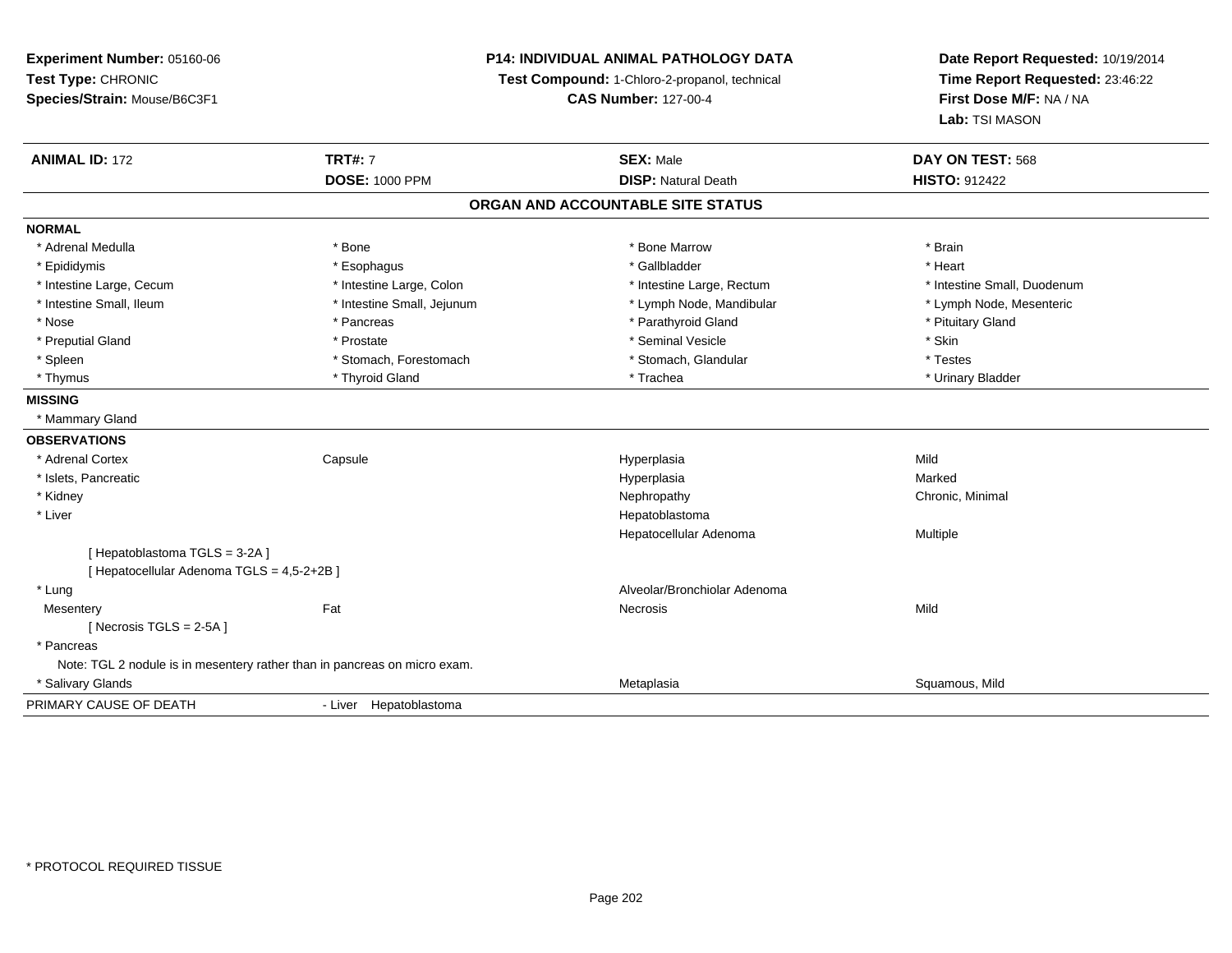**Experiment Number:** 05160-06**Test Type:** CHRONIC **Species/Strain:** Mouse/B6C3F1**P14: INDIVIDUAL ANIMAL PATHOLOGY DATATest Compound:** 1-Chloro-2-propanol, technical **CAS Number:** 127-00-4**Date Report Requested:** 10/19/2014**Time Report Requested:** 23:46:22**First Dose M/F:** NA / NA**Lab:** TSI MASON**ANIMAL ID:** 173**TRT#:** 7 **SEX:** Male **DAY ON TEST:** 729 **DOSE:** 1000 PPM**DISP:** Terminal Sacrifice **HISTO:** 912423 **ORGAN AND ACCOUNTABLE SITE STATUSNORMAL**\* Adrenal Medulla \* Adrenal Medulla \* \* The matter of the state of the state of the Marrow \* Bone Marrow \* Adrenal Medulla \* Epididymis \* Epididymis \* Bone Marrow \* Adrenal Medulla \* Epididymis \* Epididymis \* Epididymis \* Epididymis \* Epidi \* Esophagus \* https://www.fragustage.com/web/2019/heart \* Heart \* Heart \* Heart \* Intestine Large, Cecum \* Intestine Large, Cecum \* Gallbladder \* Callbladder \* 11 and 12 and 12 and 12 and 12 and 12 and 12 and 12 and 12 and \* Intestine Small, Ileum \* Intestine Large, Colon \* Intestine Large, Rectum \* Intestine Small, Duodenum \* Intestine Small, Duodenum \* Lymph Node, Mesenteric \* Intestine Small, Jejunum \* The material and the state of the state of the state of the state of the state of the state of the state of the state of the state of the state of the state of the state of the state of the sta \* Nose \* Pancreas \* Pancreas \* Pancreas \* Parathyroid Gland \* Parathyroid Gland \* Pituitary Gland \* Pituitary Gland \* Seminal Vesicle \* Preputial Gland \* \* Annual vesicle \* \* Prostate \* \* Salivary Glands \* \* Salivary Glands \* \* Seminal Vesicle \* \* Stomach. Glandular \* Skin \* Stomach, Forestomach \* Spleen \* Stomach, Forestomach \* Stomach, Forestomach \* Testes \* \* Thyroid Gland \* \* Thyroid Gland \* \* Trachea \* \* Trachea \* \* \* Trachea \* Urinary Bladder \* \* Urinary Bladder \* \* Urinary Bladder \* \* Urinary Bladder \* \* Urinary Bladder \* \* Urinary Bladder \* \* Urinary Bladder \* **MISSING** \* Mammary Gland**OBSERVATIONS** \* Adrenal CortexCapsule<br>Thalamus Hyperplasia Mild \* Brainn and the matter of the Thalamus and the Minimal of the Minimal of the Minimal of the Minimal of the Minimal o<br>Thalamus and the Minimal of the Minimal of the Minimal of the Minimal of the Minimal of the Minimal of the Min \* Islets, Pancreaticc and the control of the control of the control of the control of the control of the control of the control of the control of the control of the control of the control of the control of the control of the control of the co Hyperplasia Moderate<br>Cyst Minimal \* Kidneyy the control of the control of the control of the control of the control of the control of the control of the control of the control of the control of the control of the control of the control of the control of the contro Nephropathy Chronic, Mild[ Nephropathy TGLS = 2-3 ] \* Liver Eosinophilic Focus[ Eosinophilic Focus TGLS = 4-2A ] \* Lung Note: TGL 3 mass is in thymus rather than in lung. \* Thymus Thymoma Malignant [ Thymoma Malignant TGLS = 3-1A ]PRIMARY CAUSE OF DEATH-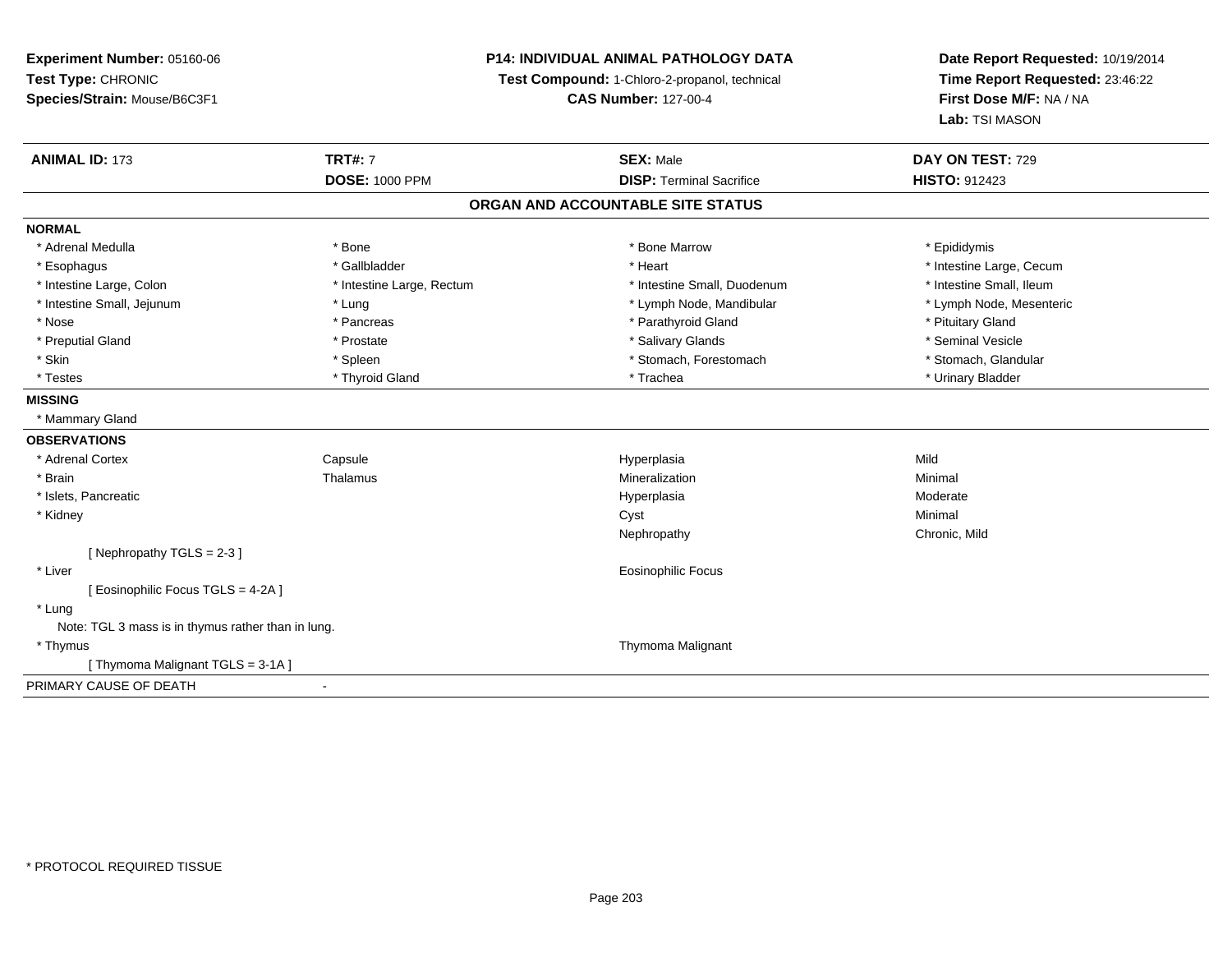| Experiment Number: 05160-06             | <b>P14: INDIVIDUAL ANIMAL PATHOLOGY DATA</b><br>Test Compound: 1-Chloro-2-propanol, technical |                                   | Date Report Requested: 10/19/2014<br>Time Report Requested: 23:46:22 |
|-----------------------------------------|-----------------------------------------------------------------------------------------------|-----------------------------------|----------------------------------------------------------------------|
| Test Type: CHRONIC                      |                                                                                               |                                   |                                                                      |
| Species/Strain: Mouse/B6C3F1            |                                                                                               | <b>CAS Number: 127-00-4</b>       | First Dose M/F: NA / NA<br>Lab: TSI MASON                            |
|                                         |                                                                                               |                                   |                                                                      |
| <b>ANIMAL ID: 174</b>                   | <b>TRT#: 7</b>                                                                                | <b>SEX: Male</b>                  | DAY ON TEST: 730                                                     |
|                                         | <b>DOSE: 1000 PPM</b>                                                                         | <b>DISP: Terminal Sacrifice</b>   | <b>HISTO: 912424</b>                                                 |
|                                         |                                                                                               | ORGAN AND ACCOUNTABLE SITE STATUS |                                                                      |
| <b>NORMAL</b>                           |                                                                                               |                                   |                                                                      |
| * Adrenal Medulla                       | * Bone                                                                                        | * Bone Marrow                     | * Brain                                                              |
| * Epididymis                            | * Esophagus                                                                                   | * Gallbladder                     | * Heart                                                              |
| * Intestine Large, Cecum                | * Intestine Large, Colon                                                                      | * Intestine Large, Rectum         | * Intestine Small, Duodenum                                          |
| * Intestine Small, Ileum                | * Intestine Small, Jejunum                                                                    | * Lymph Node, Mandibular          | * Lymph Node, Mesenteric                                             |
| * Nose                                  | * Parathyroid Gland                                                                           | * Pituitary Gland                 | * Preputial Gland                                                    |
| * Prostate                              | * Salivary Glands                                                                             | * Seminal Vesicle                 | * Skin                                                               |
| * Stomach, Forestomach                  | * Stomach, Glandular                                                                          | * Testes                          | * Thymus                                                             |
| * Trachea                               | * Urinary Bladder                                                                             |                                   |                                                                      |
| <b>MISSING</b>                          |                                                                                               |                                   |                                                                      |
| * Mammary Gland                         |                                                                                               |                                   |                                                                      |
| <b>OBSERVATIONS</b>                     |                                                                                               |                                   |                                                                      |
| * Adrenal Cortex                        | Capsule                                                                                       | Hyperplasia                       | Moderate                                                             |
| * Islets, Pancreatic                    |                                                                                               | Hyperplasia                       | Moderate                                                             |
| * Kidney                                |                                                                                               | Nephropathy                       | Chronic, Mild                                                        |
| * Liver                                 |                                                                                               | Hepatocellular Adenoma            | Multiple                                                             |
| [ Hepatocellular Adenoma TGLS = 4,5-2 ] |                                                                                               |                                   |                                                                      |
| * Lung                                  | Alveolar Epith                                                                                | Hyperplasia                       | Mild                                                                 |
| Lymph Node                              | Renal                                                                                         | Fibrous Histiocytoma              |                                                                      |
| [Fibrous Histiocytoma TGLS = 3-13]      |                                                                                               |                                   |                                                                      |
| * Pancreas                              |                                                                                               | Fibrous Histiocytoma              |                                                                      |
| [Fibrous Histiocytoma TGLS = 2-5A]      |                                                                                               |                                   |                                                                      |
| * Spleen                                |                                                                                               | Fibrous Histiocytoma              |                                                                      |
| * Thyroid Gland                         | <b>Follicular Cel</b>                                                                         | Adenoma                           |                                                                      |
| [Adenoma TGLS = $6-12$ ]                |                                                                                               |                                   |                                                                      |
| PRIMARY CAUSE OF DEATH                  | $\blacksquare$                                                                                |                                   |                                                                      |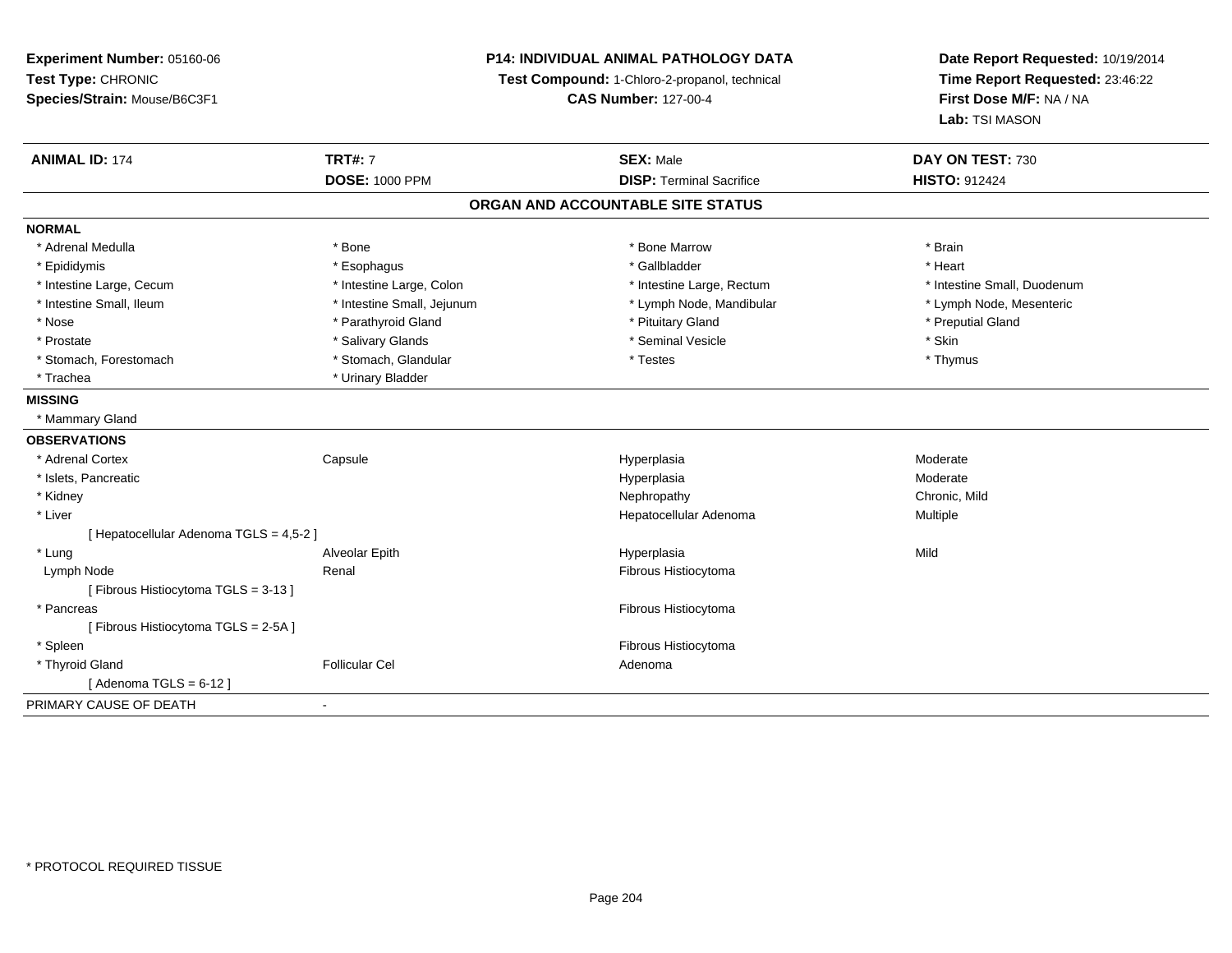| <b>P14: INDIVIDUAL ANIMAL PATHOLOGY DATA</b><br><b>Experiment Number: 05160-06</b> |                                                                              | Date Report Requested: 10/19/2014 |                                           |  |
|------------------------------------------------------------------------------------|------------------------------------------------------------------------------|-----------------------------------|-------------------------------------------|--|
| Test Type: CHRONIC                                                                 | Test Compound: 1-Chloro-2-propanol, technical<br><b>CAS Number: 127-00-4</b> |                                   | Time Report Requested: 23:46:22           |  |
| Species/Strain: Mouse/B6C3F1                                                       |                                                                              |                                   | First Dose M/F: NA / NA<br>Lab: TSI MASON |  |
|                                                                                    |                                                                              |                                   |                                           |  |
| <b>ANIMAL ID: 175</b>                                                              | <b>TRT#: 7</b>                                                               | <b>SEX: Male</b>                  | DAY ON TEST: 729                          |  |
|                                                                                    | <b>DOSE: 1000 PPM</b>                                                        | <b>DISP: Terminal Sacrifice</b>   | <b>HISTO: 912425</b>                      |  |
|                                                                                    |                                                                              | ORGAN AND ACCOUNTABLE SITE STATUS |                                           |  |
| <b>NORMAL</b>                                                                      |                                                                              |                                   |                                           |  |
| * Adrenal Cortex                                                                   | * Adrenal Medulla                                                            | * Bone                            | * Bone Marrow                             |  |
| * Brain                                                                            | * Epididymis                                                                 | * Esophagus                       | * Gallbladder                             |  |
| * Intestine Large, Cecum                                                           | * Intestine Large, Colon                                                     | * Intestine Large, Rectum         | * Intestine Small, Duodenum               |  |
| * Intestine Small, Ileum                                                           | * Intestine Small, Jejunum                                                   | * Lung                            | * Lymph Node, Mandibular                  |  |
| * Lymph Node, Mesenteric                                                           | * Mammary Gland                                                              | * Nose                            | * Pancreas                                |  |
| * Parathyroid Gland                                                                | * Pituitary Gland                                                            | * Prostate                        | * Salivary Glands                         |  |
| * Seminal Vesicle                                                                  | * Skin                                                                       | * Spleen                          | * Stomach, Forestomach                    |  |
| * Stomach, Glandular                                                               | * Testes                                                                     | * Thymus                          | * Thyroid Gland                           |  |
| * Trachea                                                                          | * Urinary Bladder                                                            |                                   |                                           |  |
| <b>OBSERVATIONS</b>                                                                |                                                                              |                                   |                                           |  |
| * Heart                                                                            |                                                                              | Hemangiosarcoma                   |                                           |  |
| * Islets, Pancreatic                                                               |                                                                              | Hyperplasia                       | Moderate                                  |  |
| * Kidney                                                                           |                                                                              | Nephropathy                       | Chronic, Minimal                          |  |
| * Liver                                                                            |                                                                              | <b>Eosinophilic Focus</b>         |                                           |  |
| [ Eosinophilic Focus TGLS = 2-2 ]                                                  |                                                                              |                                   |                                           |  |
| * Preputial Gland                                                                  |                                                                              | Cyst                              | Moderate                                  |  |
| [ Cyst TGLS = 1-10 ]                                                               |                                                                              |                                   |                                           |  |
| PRIMARY CAUSE OF DEATH                                                             |                                                                              |                                   |                                           |  |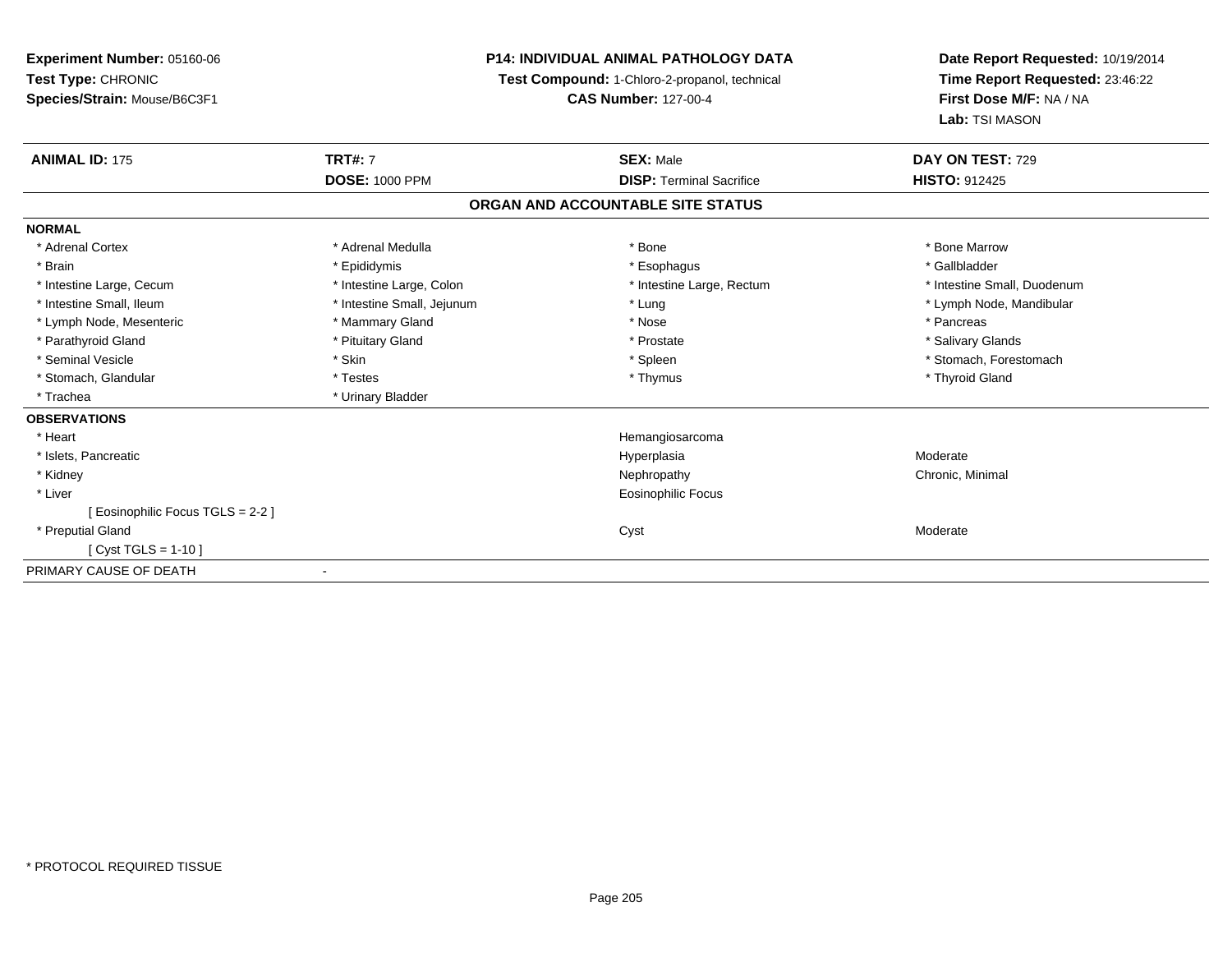**Experiment Number:** 05160-06**Test Type:** CHRONIC **Species/Strain:** Mouse/B6C3F1**P14: INDIVIDUAL ANIMAL PATHOLOGY DATATest Compound:** 1-Chloro-2-propanol, technical **CAS Number:** 127-00-4**Date Report Requested:** 10/19/2014**Time Report Requested:** 23:46:22**First Dose M/F:** NA / NA**Lab:** TSI MASON**ANIMAL ID:** 176**TRT#:** 7 **SEX:** Male **DAY ON TEST:** 729 **DOSE:** 1000 PPM**DISP:** Terminal Sacrifice **HISTO:** 912426 **ORGAN AND ACCOUNTABLE SITE STATUSNORMAL**\* Adrenal Medulla \* Adrenal Medulla \* \* The matter of the state of the state of the Marrow \* Bone Marrow \* Adrenal Medulla \* Epididymis \* Epididymis \* Bone Marrow \* Adrenal Medulla \* Epididymis \* Epididymis \* Epididymis \* Epididymis \* Epidi \* Intestine Large, Colon \* Esophagus \* Intestine Large, Cecum \* Callbladder \* 10 \* Intestine Large, Cecum \* Intestine Large, Cecum \* \* Intestine Large, Rectum \* Thestine Small, Duodenum \* Number of the small, Ileum \* Intestine Small, Jejunum \* Intestine Small, Jejunum \* Lung metal term in the state of the Lymph Node, Mandibular term is the state of the state of the state of the state of the state of the state of the state of the state of the state of the state of the state of the state \* Salivary Glands \* Parathyroid Gland \* \* \* Pituitary Gland \* \* Prostate \* \* Prostate \* \* Salivary Glands \* Salivary Glands \* Salivary Glands \* Salivary Glands \* Salivary Glands \* Salivary Glands \* Salivary Glands \* Salivary Glands \* Saliva \* Seminal Vesicle \* The state of the set of the set of the set of the set of the set of the set of the set of the set of the set of the set of the set of the set of the set of the set of the set of the set of the set of th \* Testes \* Thymus \* Thyroid Gland \* Trachea \* Urinary Bladder**MISSING** \* Mammary Gland**OBSERVATIONS** \* Adrenal Cortex**Capsule**  Hyperplasia Minimal HypertrophyFocal, Mild<br>Minimal \* Brainn and the matter of the Thalamus and the Minimal of the Minimal of the Minimal of the Minimal of the Minimal o<br>Thalamus and the Minimal of the Minimal of the Minimal of the Minimal of the Minimal of the Minimal of the Min \* Heart Cardiomyopathy Minimal \* Islets, Pancreaticc and the control of the control of the control of the control of the control of the control of the control of the control of the control of the control of the control of the control of the control of the control of the co a Mild \* Kidneyy the control of the control of the control of the control of the control of the control of the control of the control of the control of the control of the control of the control of the control of the control of the contro Nephropathy Chronic, Minimal [ Cyst TGLS = 2-3A ] \* Liverr and the contract of the contract of the contract of the contract of the contract of the contract of the contract of the contract of the contract of the contract of the contract of the contract of the contract of the cont Hepatocellular Adenoma Multiple [ Clear Cell Focus TGLS = 5-2.2 ][ Hepatocellular Adenoma TGLS = 3,4-2+2A ] \* Nosee the contraction of the contraction of the contraction of the contraction of the contraction of the contraction  $\mathsf{Acute}$ , Minimal Note: TGL 6 nodule is in tooth rather than in nasal turbinate on micro exam. \* Preputial Glandd and the control of the control of the control of the control of the control of the control of the control of the control of the control of the control of the control of the control of the control of the control of the co  $[$  Cyst TGLS = 1-10  $]$  \* Stomach, Glandularr and the contract of the contract of the contract of the contract of the contract of the contract of the contract of the contract of the contract of the contract of the contract of the contract of the contract of the cont n and a basic control of the Minimal Toothh and the control of the control of the control of the control of the control of the control of the control of the control of the control of the control of the control of the control of the control of the control of the co [ Degeneration TGLS = 6-9 ]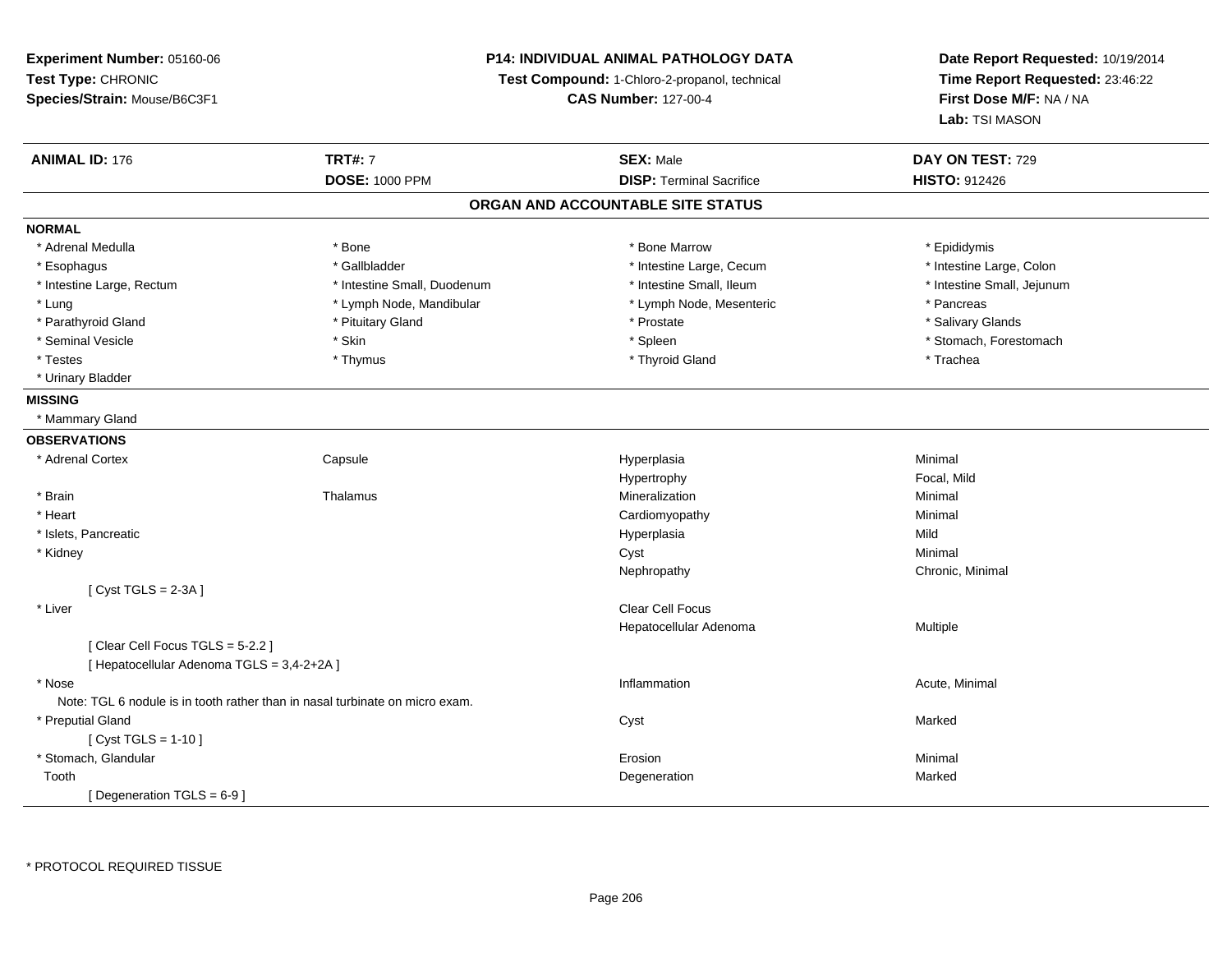| <b>Experiment Number: 05160-06</b><br><b>Test Type: CHRONIC</b><br>Species/Strain: Mouse/B6C3F1 | <b>P14: INDIVIDUAL ANIMAL PATHOLOGY DATA</b><br><b>Test Compound: 1-Chloro-2-propanol, technical</b><br><b>CAS Number: 127-00-4</b> |                                   | Date Report Requested: 10/19/2014<br>Time Report Requested: 23:46:22<br>First Dose M/F: NA / NA<br>Lab: TSI MASON |
|-------------------------------------------------------------------------------------------------|-------------------------------------------------------------------------------------------------------------------------------------|-----------------------------------|-------------------------------------------------------------------------------------------------------------------|
| <b>ANIMAL ID: 176</b>                                                                           | <b>TRT#: 7</b>                                                                                                                      | <b>SEX: Male</b>                  | <b>DAY ON TEST: 729</b>                                                                                           |
|                                                                                                 | <b>DOSE: 1000 PPM</b>                                                                                                               | <b>DISP: Terminal Sacrifice</b>   | <b>HISTO: 912426</b>                                                                                              |
|                                                                                                 |                                                                                                                                     | ORGAN AND ACCOUNTABLE SITE STATUS |                                                                                                                   |
| PRIMARY CAUSE OF DEATH                                                                          | -                                                                                                                                   |                                   |                                                                                                                   |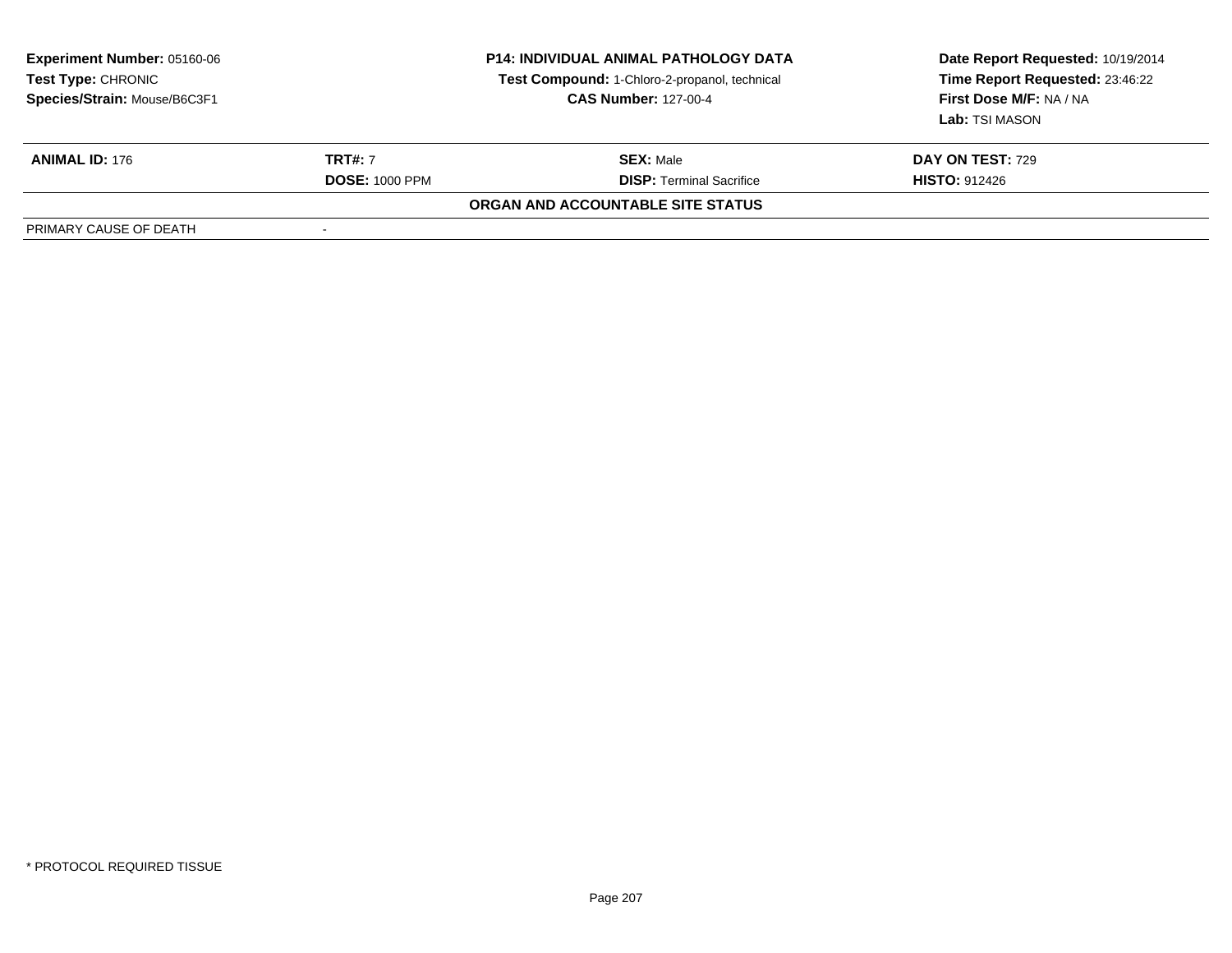**Experiment Number:** 05160-06**Test Type:** CHRONIC **Species/Strain:** Mouse/B6C3F1**P14: INDIVIDUAL ANIMAL PATHOLOGY DATATest Compound:** 1-Chloro-2-propanol, technical **CAS Number:** 127-00-4**Date Report Requested:** 10/19/2014**Time Report Requested:** 23:46:22**First Dose M/F:** NA / NA**Lab:** TSI MASON**ANIMAL ID:** 177 **TRT#:** <sup>7</sup> **SEX:** Male **DAY ON TEST:** <sup>556</sup> **DOSE:** 1000 PPM**DISP:** Natural Death **HISTO:** 912427 **ORGAN AND ACCOUNTABLE SITE STATUSNORMAL**\* Adrenal Medulla \* Adrenal Medulla \* \* The matter of the state of the state of the Marrow \* Bone Marrow \* Adrenal Medulla \* Epididymis \* Epididymis \* Bone Marrow \* Adrenal Medulla \* Epididymis \* Epididymis \* Epididymis \* Epididymis \* Epidi \* Esophagus \* The metallocom to the settlement of the settlement of the settlement of the settlement of the settlement of the settlement of the settlement of the settlement of the settlement of the settlement of the settle \* Lymph Node, Mesenteric \* Intestine Large, Rectum \* Lung \* Lung \* Lung \* Lymph Node, Mandibular \* Lymph Node, Mandibular \* Nose \* Pancreas \* Pancreas \* Pancreas \* Parathyroid Gland \* Parathyroid Gland \* Pituitary Gland \* Pituitary Gland \* Prostate \* \* Salivary Glands \* \* Salivary Glands \* \* Seminal Vesicle \* \* \* Seminal Yestrich \* \* Skin \* \* Skin \* Testes \* Spleen \* Stomach, Forestomach \* Stomach, Forestomach \* Stomach, Slandular \* Stomach, Glandular \* Urinary Bladder \* Thymus \* Thyroid Gland \* Trachea \* Urinary Bladder \* **MISSING** \* Mammary Gland**AUTO PRECLUDES DIAG.** \* Intestine Large, Cecum \* Intestine Small, Duodenum \* Intestine Small, Ileum \* Intestine Small, Jejunum**OBSERVATIONS** \* Adrenal Cortex**Capsule**  Hyperplasia Mild Hypertrophy Focal, Mild \* Brainn and the matter of the Thalamus and the Minimal of the Minimal of the Minimal of the Minimal of the Minimal o<br>Thalamus and the Minimal of the Minimal of the Minimal of the Minimal of the Minimal of the Minimal of the Min \* Islets, Pancreaticc and the contract of the contract of the contract of the contract of the contract of the contract of the contract of the contract of the contract of the contract of the contract of the contract of the contract of the cont a Mild \* Kidneyy the control of the control of the control of the control of the control of the control of the control of the control of the control of the control of the control of the control of the control of the control of the contro n Mild Nephropathy Chronic, MildNote: TGL 8 dilatation not seen on micro exam.[ Nephropathy TGLS = 3-3 ] \* Liver Eosinophilic Focus Hepatocellular Adenoma Multiple Mixed Cell Focus[ Eosinophilic Focus TGLS = 5-2B ][ Hepatocellular Adenoma TGLS = 6,7-2C+2D ][ Mixed Cell Focus TGLS = 4-2A ] \* Preputial Glandd and the control of the control of the control of the control of the control of the control of the control of the control of the control of the control of the control of the control of the control of the control of the co Inflammation Chronic, Mild \* Sem Ves

Note: TGL 1 No microscopic lesion corresponding to enlargement or white color.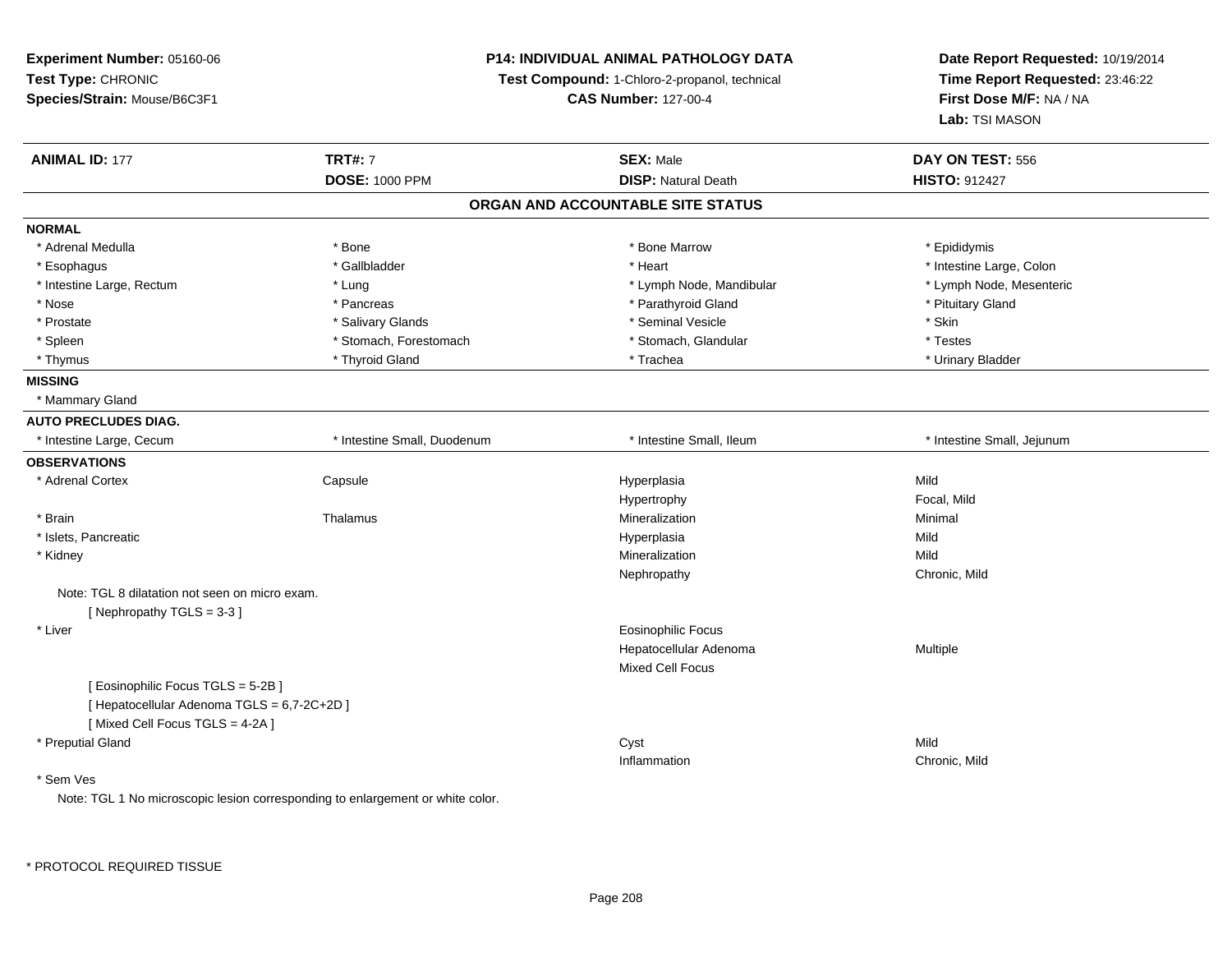| <b>Experiment Number: 05160-06</b><br>Test Type: CHRONIC<br>Species/Strain: Mouse/B6C3F1 | <b>P14: INDIVIDUAL ANIMAL PATHOLOGY DATA</b><br>Test Compound: 1-Chloro-2-propanol, technical<br><b>CAS Number: 127-00-4</b> |                                   | Date Report Requested: 10/19/2014<br>Time Report Requested: 23:46:22<br>First Dose M/F: NA / NA<br><b>Lab:</b> TSI MASON |
|------------------------------------------------------------------------------------------|------------------------------------------------------------------------------------------------------------------------------|-----------------------------------|--------------------------------------------------------------------------------------------------------------------------|
| <b>ANIMAL ID: 177</b>                                                                    | <b>TRT#: 7</b>                                                                                                               | <b>SEX: Male</b>                  | DAY ON TEST: 556                                                                                                         |
|                                                                                          | <b>DOSE: 1000 PPM</b>                                                                                                        | <b>DISP: Natural Death</b>        | <b>HISTO: 912427</b>                                                                                                     |
|                                                                                          |                                                                                                                              | ORGAN AND ACCOUNTABLE SITE STATUS |                                                                                                                          |
| * Urin Bladder                                                                           |                                                                                                                              |                                   |                                                                                                                          |
| Note: TGL 2 pale color is postmortem reflux of seminal vesicle contents.                 |                                                                                                                              |                                   |                                                                                                                          |
| PRIMARY CAUSE OF DEATH                                                                   | - UNCERTAIN                                                                                                                  |                                   |                                                                                                                          |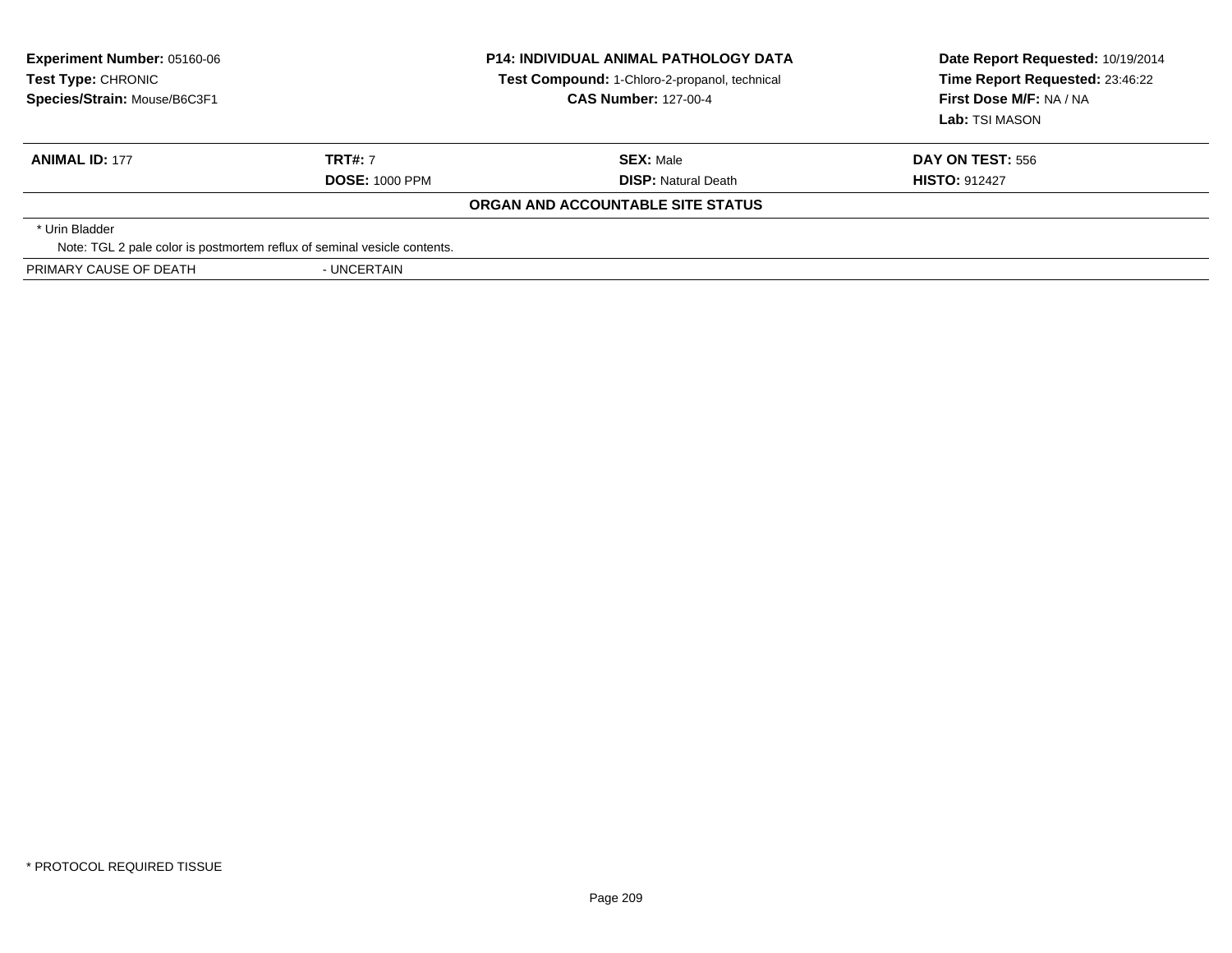**Experiment Number:** 05160-06**Test Type:** CHRONIC **Species/Strain:** Mouse/B6C3F1**P14: INDIVIDUAL ANIMAL PATHOLOGY DATATest Compound:** 1-Chloro-2-propanol, technical **CAS Number:** 127-00-4**Date Report Requested:** 10/19/2014**Time Report Requested:** 23:46:22**First Dose M/F:** NA / NA**Lab:** TSI MASON**ANIMAL ID:** 178**TRT#:** 7 **SEX:** Male **DAY ON TEST:** 729 **DOSE:** 1000 PPM**DISP:** Terminal Sacrifice **HISTO:** 912428 **ORGAN AND ACCOUNTABLE SITE STATUSNORMAL**\* Adrenal Medulla \* Adrenal Medulla \* \* The matter of the state of the state of the Marrow \* Bone Marrow \* Adrenal Medulla \* Epididymis \* Epididymis \* Bone Marrow \* Adrenal Medulla \* Epididymis \* Epididymis \* Epididymis \* Epididymis \* Epidi \* Esophagus \* https://www.fragustage.com/web/2019/heart \* Heart \* Heart \* Heart \* Intestine Large, Cecum \* Intestine Large, Cecum \* Gallbladder \* Callbladder \* 11 and 12 and 12 and 12 and 12 and 12 and 12 and 12 and 12 and \* Intestine Small, Ileum \* Intestine Large, Colon \* Intestine Large, Rectum \* Intestine Small, Duodenum \* Intestine Small, Duodenum \* Intestine Small, Jejunum \* Lymph Node, Mandibular \* Lymph Node, Mesenteric \* Nose\* Prostate \* Pancreas \* Parathyroid Gland \* Parathyroid Gland \* Parathyroid Gland \* Prituitary Gland \* Spleen \* Salivary Glands \* \* \* Sheen \* Seminal Vesicle \* \* \* Stan \* \* Skin \* \* Skin \* \* Spleen \* \* Spleen \* \* Spleen \* \* Thymus \* Stomach, Forestomach \* Testes \* Stomach, Glandular \* Testes \* Testes \* Testes \* Testes \* Testes \* Testes \* T \* Thyroid Gland \* Trachea \* Trachea \* Trachea \* Urinary Bladder **MISSING** \* Mammary Gland**OBSERVATIONS** \* Adrenal Cortex**Capsule**  Hyperplasia Mild Hypertrophy Focal, Moderate \* Brainn and the matter of the Thalamus and the Minimal of the Minimal of the Minimal of the Minimal of the Minimal o<br>Thalamus and the Minimal of the Minimal of the Minimal of the Minimal of the Minimal of the Minimal of the Min \* Islets, Pancreaticc and the contract of the contract of the contract of the contract of the contract of the contract of the contract of the contract of the contract of the contract of the contract of the contract of the contract of the cont a **Moderate**  \* Kidneyy the controller of the controller of the controller of the controller of the controller of the chronic, Mild \* Liver Eosinophilic Focus[ Eosinophilic Focus TGLS = 3,5-2+2A ] \* Lungg and the state of the state of the state of the state of the Minimal Section 1, and the state of the state of the state of the state of the state of the state of the state of the state of the state of the state of the sta  $[$  Hemorrhage TGLS = 4-1.1  $]$  \* Nose Note: TGL 6 nodule is in tooth rather than in nasal turbinate on micro exam. \* Preputial Glandd and the control of the control of the control of the control of the control of the control of the control of the control of the control of the control of the control of the control of the control of the control of the co Inflammation Chronic Active, Marked [ Inflammation TGLS = 2-10 ] Toothh and the control of the control of the control of the control of the control of the control of the control of the control of the control of the control of the control of the control of the control of the control of the co [ Degeneration TGLS = 6-9 ]PRIMARY CAUSE OF DEATH-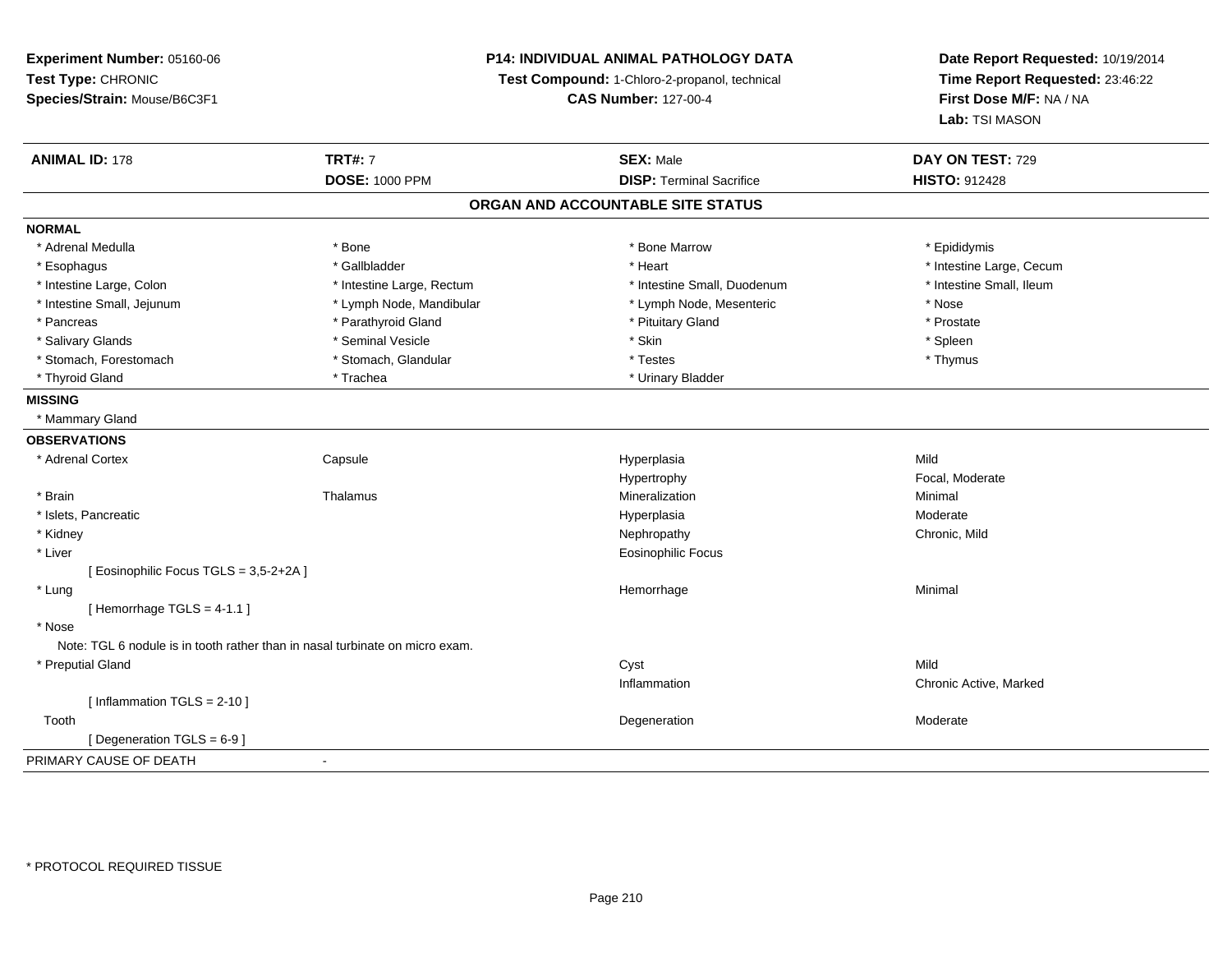**Experiment Number:** 05160-06**Test Type:** CHRONIC **Species/Strain:** Mouse/B6C3F1**P14: INDIVIDUAL ANIMAL PATHOLOGY DATATest Compound:** 1-Chloro-2-propanol, technical **CAS Number:** 127-00-4**Date Report Requested:** 10/19/2014**Time Report Requested:** 23:46:22**First Dose M/F:** NA / NA**Lab:** TSI MASON**ANIMAL ID:** 179**TRT#:** 7 **SEX:** Male **DAY ON TEST:** 729 **DOSE:** 1000 PPM**DISP:** Terminal Sacrifice **HISTO:** 912429 **ORGAN AND ACCOUNTABLE SITE STATUSNORMAL**\* Adrenal Cortex \* Adrenal Medulla \* Adrenal Medulla \* Bone \* Bone \* Bone \* Bone \* Bone Marrow \* Gallbladder \* Brain \* Allen the state of the state of the state of the state of the state of the state of the state of the state of the state of the state of the state of the state of the state of the state of the state of the state o \* Heart **\*** Intestine Large, Cecum \* Intestine Large, Cecum \* Intestine Large, Colon \* <sup>\*</sup> Intestine Large, Rectum \* Lymph Node, Mandibular \* Intestine Small, Duodenum \* 100 \* Intestine Small, Ileum \* 100 \* 100 \* 100 \* 100 \* 100 \* 100 \* 100 \* 100 \* 100 \* 100 \* 100 \* 100 \* 100 \* 100 \* 100 \* 100 \* 100 \* 100 \* 100 \* 100 \* 100 \* 100 \* 100 \* 100 \* 100 \* 100 \* 100 \* \* Lymph Node, Mesenteric \* The state of the state of the state of the state of the state of the state of the state of the state of the state of the state of the state of the state of the state of the state of the state of \* Pituitary Gland \* \* \* \* Prostate \* \* Prostate \* \* Salivary Glands \* \* Salivary Glands \* \* Seminal Vesicle \* Stomach. Glandular \* Skin \* Stomach, Forestomach \* Spleen \* Stomach, Forestomach \* Stomach, Forestomach \* Testes \* Thymus \* Trachea \* Urinary Bladder **MISSING** \* Mammary Gland**OBSERVATIONS** \* Islets, Pancreaticc and the contract of the contract of the contract of the contract of the contract of the contract of the contract of the contract of the contract of the contract of the contract of the contract of the contract of the cont Hyperplasia Moderate<br>Cyst Mild \* Kidneyy and the control of the control of the control of the control of the control of the control of the control of the control of the control of the control of the control of the control of the control of the control of the co y **Chronic, Moderate** Nephropathy $[$  Cyst TGLS = 4-3A  $]$ [ Nephropathy TGLS = 3-3+3A ] \* Liver Hepatoblastoma[ Hepatoblastoma TGLS = 5-2A ] \* Lungg is a contract of the contract of the contract of the contract of the contract of the contract of the contract of the contract of the contract of the contract of the contract of the contract of the contract of the contrac Inflammation Chronic, Mild \* Preputial Glandd and the control of the control of the control of the control of the control of the control of the control of the control of the control of the control of the control of the control of the control of the control of the co Inflammation Chronic Active, Moderate [ Cyst TGLS = 2-10 ][ Inflammation TGLS = 2-10 ] \* Thyroid Glandd Cyst Mild and Cyst Mild and Cyst Mild and Cyst Mild and Cyst Mild and Cyst Mild and Cyst Mild and Cyst Mild and Cyst Mild and Cyst Mild and Cyst Mild and Cyst Mild and Cyst Mild and Cyst Mild and Cyst Mild and Cyst Mild PRIMARY CAUSE OF DEATH-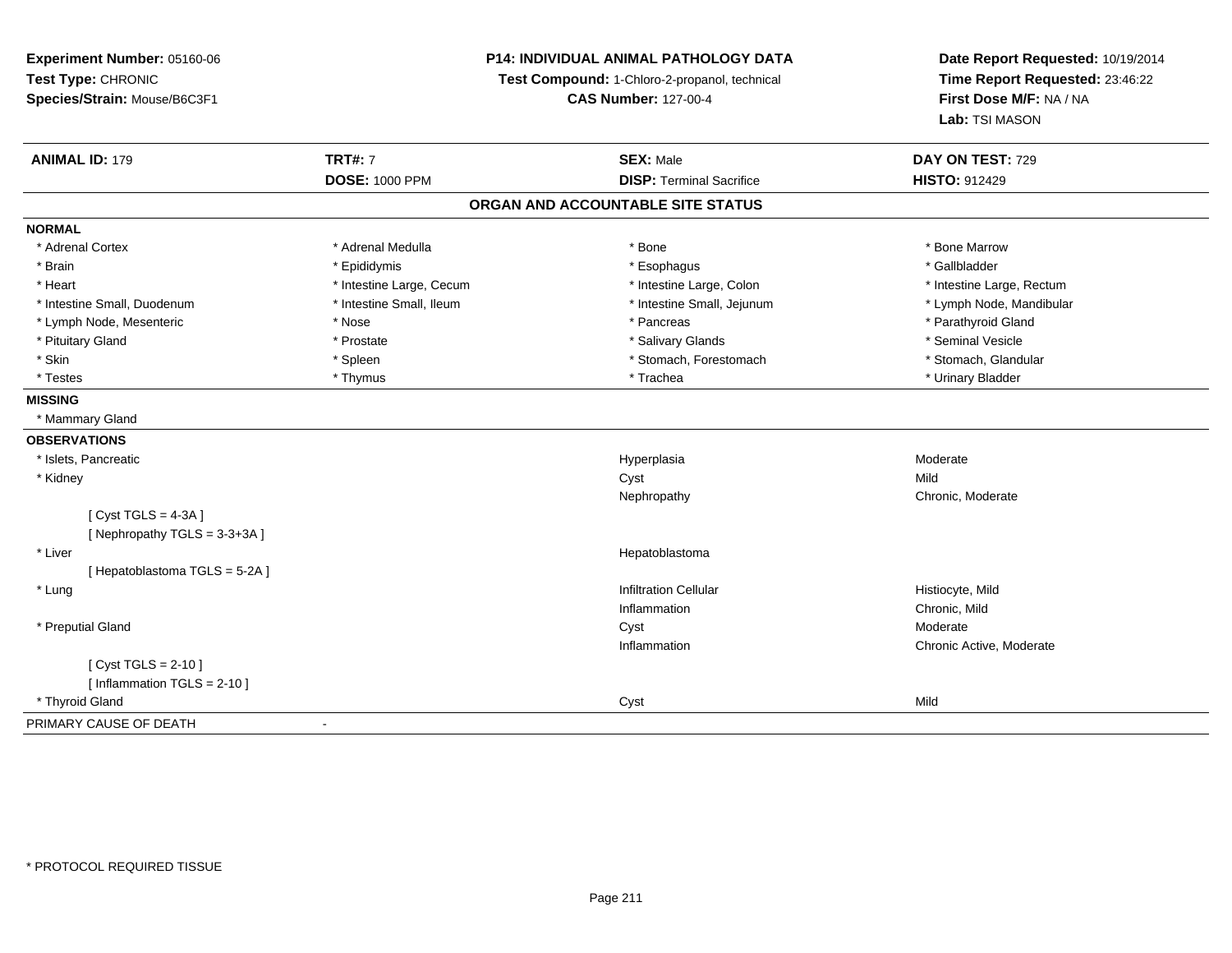**Experiment Number:** 05160-06**Test Type:** CHRONIC **Species/Strain:** Mouse/B6C3F1**P14: INDIVIDUAL ANIMAL PATHOLOGY DATATest Compound:** 1-Chloro-2-propanol, technical **CAS Number:** 127-00-4**Date Report Requested:** 10/19/2014**Time Report Requested:** 23:46:22**First Dose M/F:** NA / NA**Lab:** TSI MASON**ANIMAL ID:** 180**TRT#:** 7 **SEX:** Male **DAY ON TEST:** 246 **DOSE:** 1000 PPM**DISP:** Accidentally Killed **HISTO:** 912430 **ORGAN AND ACCOUNTABLE SITE STATUSNORMAL**\* Adrenal Cortex \* Adrenal Medulla \* Adrenal Medulla \* Bone \* Bone \* Bone \* Bone \* Bone Marrow \* Epididymis \* Esophagus \* Gallbladder \* Heart\* Intestine Large, Cecum \* Intestine Large, Colon \* Intestine Large, Rectum \* Intestine Small, Ileum \* Intestine Small, Jejunum \* Kidney \* Lung \* Lymph Node, Mandibular\* Lymph Node, Mesenteric \* The state of the state of the state of the state of the state of the state of the state of the state of the state of the state of the state of the state of the state of the state of the state of \* Pituitary Gland \* \* Then the state \* Preputial Gland \* Prosection \* Prostate \* \* Salivary Glands \* Salivary Glands \* Salivary Glands \* Salivary Glands \* Salivary Glands \* Salivary Glands \* Salivary Glands \* Salivary Glan \* Seminal Vesicle \* The state of the set of the set of the set of the set of the set of the set of the set of the set of the set of the set of the set of the set of the set of the set of the set of the set of the set of th \* Testes \* Thymus \* Thyroid Gland \* Trachea \* Urinary Bladder**MISSING** \* Mammary Gland**AUTO PRECLUDES DIAG.** \* Intestine Small, Duodenum**OBSERVATIONS** \* Brainn and the matter of the Thalamus and the Minimal of the Minimal of the Minimal of the Minimal of the Minimal o<br>Thalamus and the Minimal of the Minimal of the Minimal of the Minimal of the Minimal of the Minimal of the Min \* Islets, Pancreaticc and the contract of the contract of the contract of the contract of the contract of the contract of the contract of the contract of the contract of the contract of the contract of the contract of the contract of the cont a **Moderate**  \* Liver Vacuolization Cytoplasmicc Mild \* Sem Ves Note: TGL 1 enlargement not seen on micro exam. \* Stomach, Glandularr and the contract of the contract of the contract of the contract of the contract of the contract of the contract of the contract of the contract of the contract of the contract of the contract of the contract of the cont n Mild  $[$  Erosion TGLS = 2-6  $]$ PRIMARY CAUSE OF DEATH- UNCERTAIN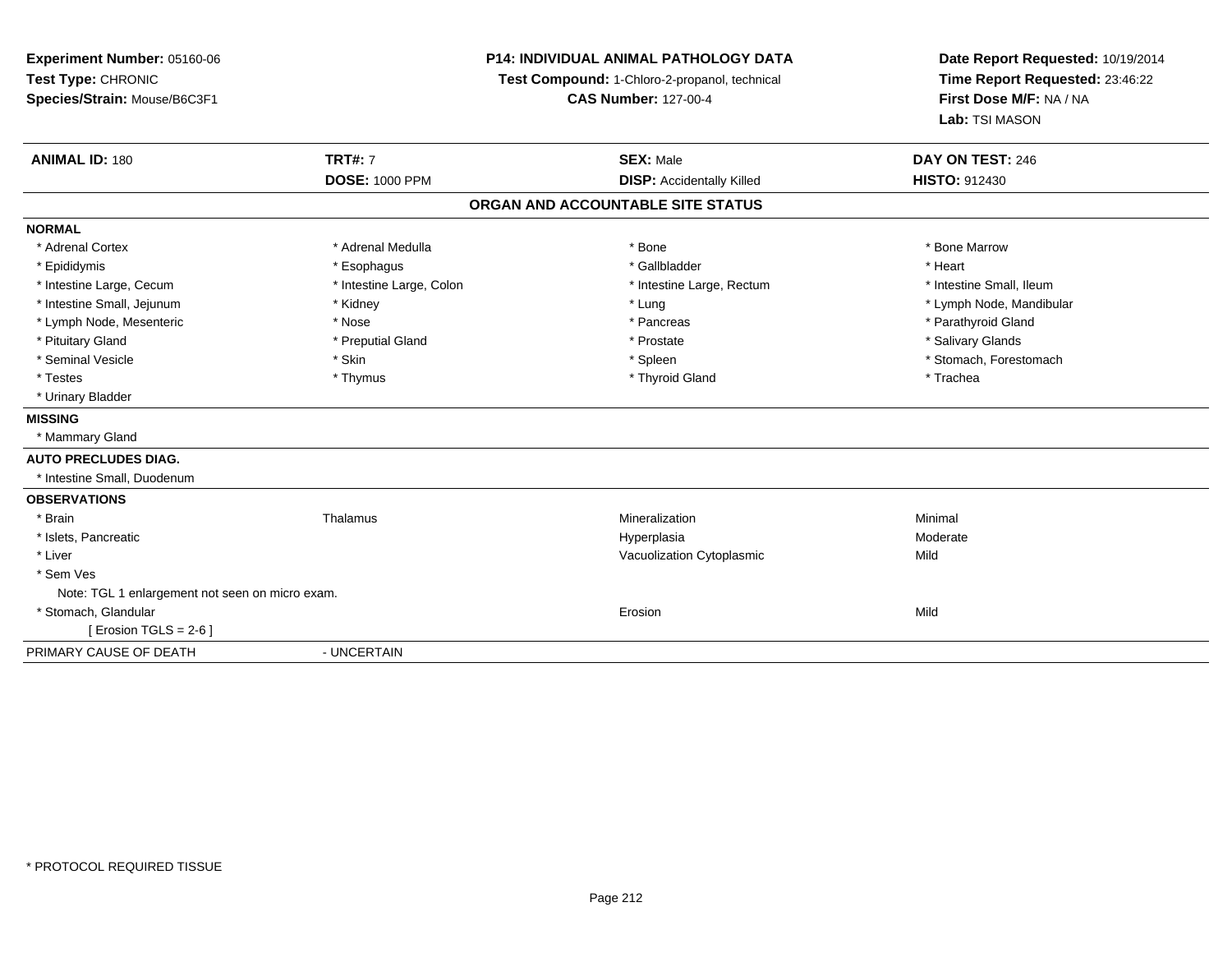**Experiment Number:** 05160-06**Test Type:** CHRONIC **Species/Strain:** Mouse/B6C3F1**P14: INDIVIDUAL ANIMAL PATHOLOGY DATATest Compound:** 1-Chloro-2-propanol, technical **CAS Number:** 127-00-4**Date Report Requested:** 10/19/2014**Time Report Requested:** 23:46:22**First Dose M/F:** NA / NA**Lab:** TSI MASON**ANIMAL ID:** 181**TRT#:** 7 **SEX:** Male **DAY ON TEST:** 729 **DOSE:** 1000 PPM**DISP:** Terminal Sacrifice **HISTO:** 912431 **ORGAN AND ACCOUNTABLE SITE STATUSNORMAL**\* Adrenal Medulla \* Adrenal Medulla \* \* The matter of the state of the state of the Marrow \* Bone Marrow \* Adrenal Medulla \* Epididymis \* Epididymis \* Bone Marrow \* Adrenal Medulla \* Epididymis \* Epididymis \* Epididymis \* Epididymis \* Epidi \* Esophagus \* https://www.fragustage.com/web/2019/heart \* Heart \* Heart \* Heart \* Intestine Large, Cecum \* Intestine Large, Cecum \* Gallbladder \* Callbladder \* 11 and 12 and 12 and 12 and 12 and 12 and 12 and 12 and 12 and \* Intestine Small, Ileum \* Intestine Large, Colon \* Intestine Large, Rectum \* Intestine Small, Duodenum \* Intestine Small, Duodenum \* Intestine Small, Jejunum \* Lymph Node, Mandibular \* Lymph Node, Mesenteric \* Nose\* Salivary Glands \* Pancreas \* And the section of the section of the section of the section of the section of the section of the section of the section of the section of the section of the section of the section of the section of the sectio \* Stomach, Glandular \* Seminal Vesicle \* Stomach, Forestomach \* Skin \* Skin \* Stomach, Forestomach \* Stomach, Forestomach \* Testes \* Thymus \* Trachea \* Urinary Bladder **MISSING** \* Mammary Gland**OBSERVATIONS** \* Adrenal Cortexx and the state of the state of the state of the Hypertrophy Hypertrophy and the state of the Focal, Mild \* Brainn and the matter of the Thalamus and the Minimal of the Minimal of the Minimal of the Minimal of the Minimal o<br>Thalamus and the Minimal of the Minimal of the Minimal of the Minimal of the Minimal of the Minimal of the Min \* Islets, Pancreaticc and the contract of the contract of the contract of the contract of the contract of the contract of the contract of the contract of the contract of the contract of the contract of the contract of the contract of the cont a **Marked**  \* Kidneyy the controller of the controller of the controller of the controller of the controller of the chronic, Mild \* Liver Hepatocellular Adenoma Multiple Hepatocellular Carcinoma Multiple [ Hepatocellular Adenoma TGLS = 4-2+2A ][ Hepatocellular Carcinoma TGLS = 3-2+2B ] \* Lung Alveolar/Bronchiolar Carcinoma Hepatocellular Carcinoma Metastatic (Liver) Infiltration Cellular Histiocyte, Moderate[ Alveolar/Bronchiolar Carcinoma TGLS = 5-1 ] \* Preputial Glandd and the control of the control of the control of the control of the control of the control of the control of the control of the control of the control of the control of the control of the control of the control of the co  $[$  Cyst TGLS = 1-10  $]$  \* Prostatee inflammation and the control of the control of the control of the control of the control of the control of the control of the control of the control of the control of the control of the control of the control of the cont \* SpleenHematopoietic Cell Proliferation Moderate [ Hematopoietic Cell Proliferation TGLS = 2-12 ] \* Thyroid Gland Cyst Minimal PRIMARY CAUSE OF DEATH-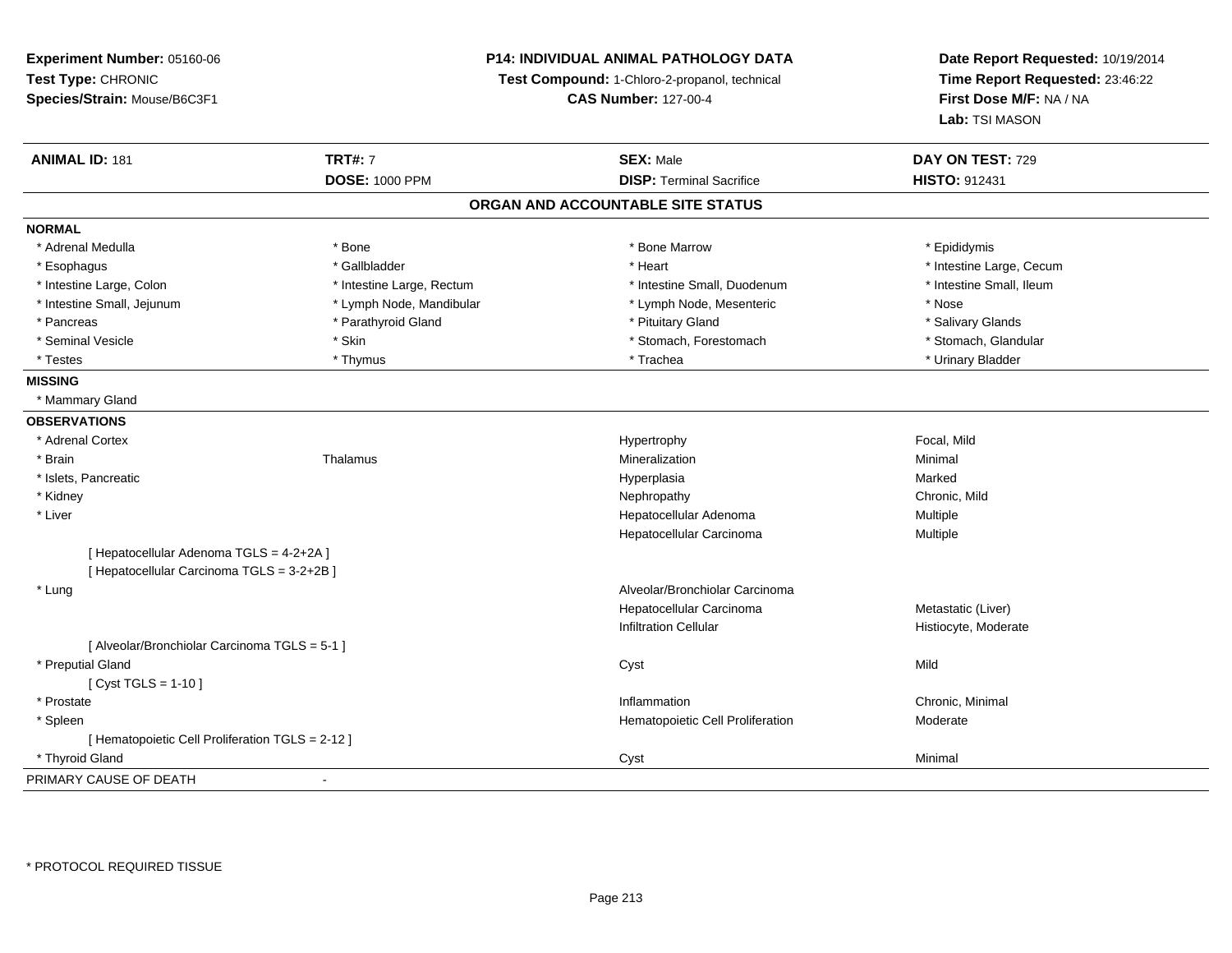**Experiment Number:** 05160-06**Test Type:** CHRONIC **Species/Strain:** Mouse/B6C3F1**P14: INDIVIDUAL ANIMAL PATHOLOGY DATATest Compound:** 1-Chloro-2-propanol, technical **CAS Number:** 127-00-4**Date Report Requested:** 10/19/2014**Time Report Requested:** 23:46:22**First Dose M/F:** NA / NA**Lab:** TSI MASON**ANIMAL ID:** 182**TRT#:** 7 **SEX:** Male **DAY ON TEST:** 729 **DOSE:** 1000 PPM**DISP:** Terminal Sacrifice **HISTO:** 912432 **ORGAN AND ACCOUNTABLE SITE STATUSNORMAL**\* Adrenal Medulla \* Adrenal Medulla \* \* The matter of the state of the state of the Marrow \* Bone Marrow \* Adrenal Medulla \* Epididymis \* Epididymis \* Bone Marrow \* Adrenal Medulla \* Epididymis \* Epididymis \* Epididymis \* Epididymis \* Epidi \* Esophagus \* https://www.fragustage.com/web/2019/heart \* Heart \* Heart \* Heart \* Intestine Large, Cecum \* Intestine Large, Cecum \* Gallbladder \* Callbladder \* 11 and 12 and 12 and 12 and 12 and 12 and 12 and 12 and 12 and \* Intestine Small, Ileum \* Intestine Large, Colon \* Intestine Large, Rectum \* Intestine Small, Duodenum \* Intestine Small, Duodenum \* Lymph Node, Mesenteric \* Intestine Small, Jejunum \* The material and the state of the state of the state of the state of the state of the state of the state of the state of the state of the state of the state of the state of the state of the sta \* Nose \* Pancreas \* Pancreas \* Pancreas \* Parathyroid Gland \* Prostate \* Prostate \* Spleen \* Salivary Glands \* \* \* Sheen \* Seminal Vesicle \* \* \* Stan \* \* Skin \* \* Skin \* \* Spleen \* \* Spleen \* \* Spleen \* \* Thyroid Gland \* Stomach, Forestomach \* Testes \* Stomach, Glandular \* Testes \* Testes \* Testes \* Testes \* Testes \* Testes \* T \* Trachea \* Urinary Bladder**MISSING**\* Mammary Gland \* \* Pituitary Gland \* Pituitary Gland \* \* Phymus **OBSERVATIONS** \* Adrenal CortexCapsule<br>Thalamus Hyperplasia Minimal \* Brainn and the matter of the Thalamus and the Minimal of the Minimal of the Minimal of the Minimal of the Minimal o<br>Thalamus and the Minimal of the Minimal of the Minimal of the Minimal of the Minimal of the Minimal of the Min \* Islets, Pancreaticc and the contract of the contract of the contract of the contract of the contract of the contract of the contract of the contract of the contract of the contract of the contract of the contract of the contract of the cont a **Marked**  \* Kidneyy the controller of the controller of the controller of the controller of the controller of the chronic, Mild \* Liver Eosinophilic Focus Hepatocellular Adenoma Multiple [ Eosinophilic Focus TGLS = 4-2A ][ Hepatocellular Adenoma TGLS = 2,3,4-2+2A+2B ] \* Preputial Glandd and the control of the control of the control of the control of the control of the control of the control of the control of the control of the control of the control of the control of the control of the control of the co [ Cyst TGLS = 1-10 ]PRIMARY CAUSE OF DEATH-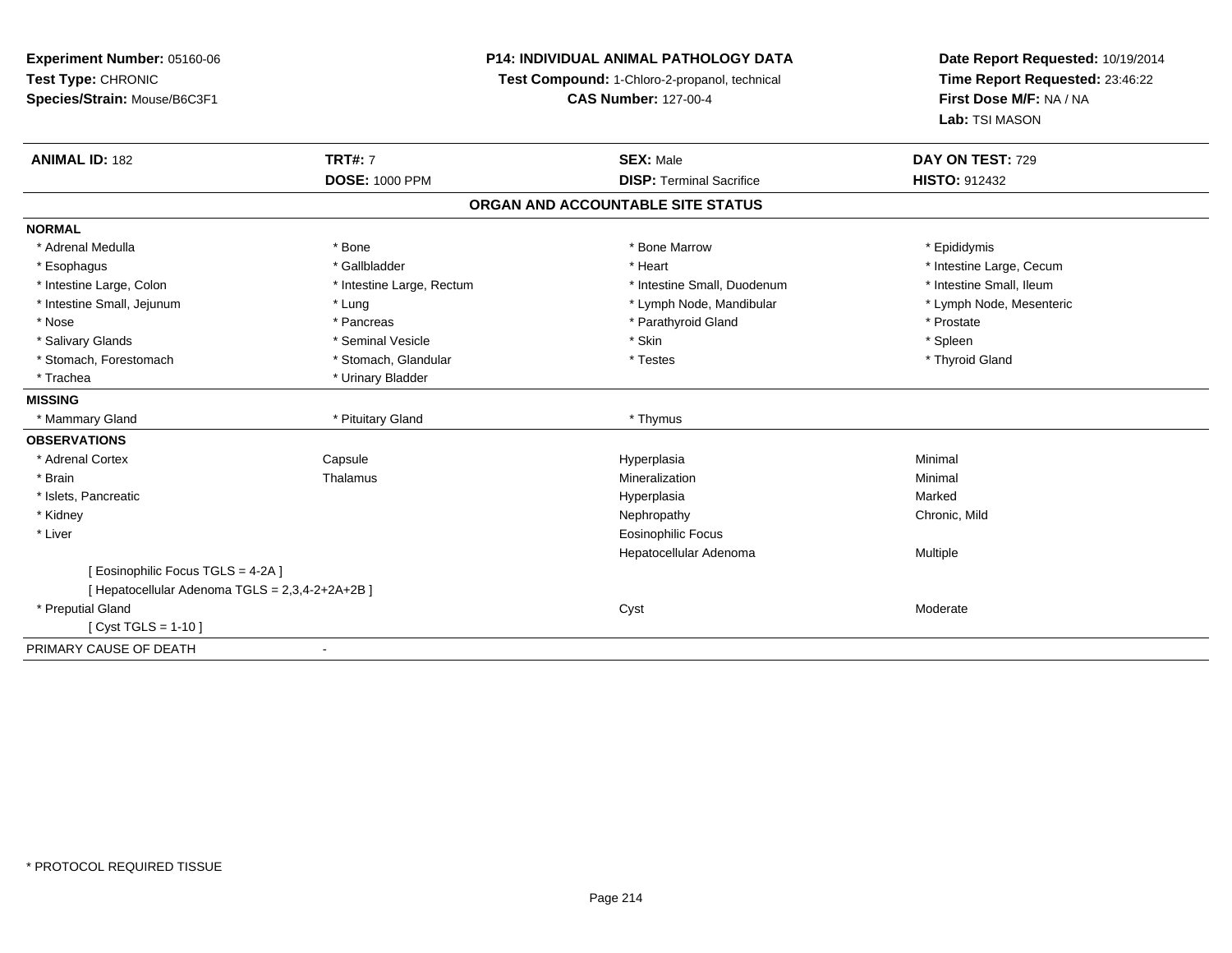**Experiment Number:** 05160-06**Test Type:** CHRONIC **Species/Strain:** Mouse/B6C3F1**P14: INDIVIDUAL ANIMAL PATHOLOGY DATATest Compound:** 1-Chloro-2-propanol, technical **CAS Number:** 127-00-4**Date Report Requested:** 10/19/2014**Time Report Requested:** 23:46:22**First Dose M/F:** NA / NA**Lab:** TSI MASON**ANIMAL ID:** 183**TRT#:** 7 **SEX:** Male **DAY ON TEST:** 617 **DOSE:** 1000 PPM**DISP:** Accidentally Killed **HISTO:** 912433 **ORGAN AND ACCOUNTABLE SITE STATUSNORMAL**\* Adrenal Cortex \* Adrenal Medulla \* Adrenal Medulla \* Bone \* Bone \* Bone \* Bone \* Bone Marrow \* Epididymis \* Esophagus \* Gallbladder \* Heart \* Intestine Large, Cecum \* Intestine Large, Colon \* Intestine Large, Rectum \* Intestine Small, Duodenum \* Intestine Small, Ileum \* Lung \* Lymph Node, Mandibular \* Nose\* Prostate \* Pancreas \* Parathyroid Gland \* Parathyroid Gland \* \* Prituitary Gland \* Salivary Glands \* The state of the seminal Vesicle \* Skin \* Skin \* Skin \* Stomach, Forestomach, Forestomach, Forestomach, Forestomach, Forestomach, Forestomach, Forestomach, Forestomach, Forestomach, Forestomach, Foresto \* Stomach, Glandular \* Trachea \* Testes \* Thyroid Gland \* Thyroid Gland \* The store \* Trachea \* Urinary Bladder**MISSING** \* Mammary Gland \* Thymus**OBSERVATIONS** \* Brainn and the matter of the Thalamus and the Minimal of the Minimal of the Minimal of the Minimal of the Minimal o<br>Thalamus and the Minimal of the Minimal of the Minimal of the Minimal of the Minimal of the Minimal of the Min \* Intestine Small, Jejunum Lymphoma Malignant [ Lymphoma Malignant TGLS = 2-6A ] \* Islets, Pancreaticc and the contract of the contract of the contract of the contract of the contract of the contract of the contract of the contract of the contract of the contract of the contract of the contract of the contract of the cont a **Marked**  \* Kidneyy which is a state of the state of the state of the Hydronephrosis and the Moderate of the Moderate of the Moderate  $\mu$ y **Chronic, Moderate** Nephropathy[ Nephropathy TGLS = 4-3 ] \* Liver Hepatocellular Adenoma Hepatocellular Carcinoma[ Hepatocellular Carcinoma TGLS = 6-2 ] \* Lymph Node, Mesenteric Lymphoma Malignant [ Lymphoma Malignant TGLS = 1-5 ]**Mesentery** y the contract of the contract of the contract of the contract of the contract of the contract of the contract of the contract of the contract of the contract of the contract of the contract of the contract of the contract  $[$  Necrosis TGLS = 5-13  $]$  \* Preputial Glandd and the control of the control of the control of the control of the control of the control of the control of the control of the control of the control of the control of the control of the control of the control of the co Inflammation Chronic Active, Mild \* Spleen Lymphoma Malignant [ Lymphoma Malignant TGLS = 3-12 ]

PRIMARY CAUSE OF DEATH

- Liver Hepatocellular Carcinoma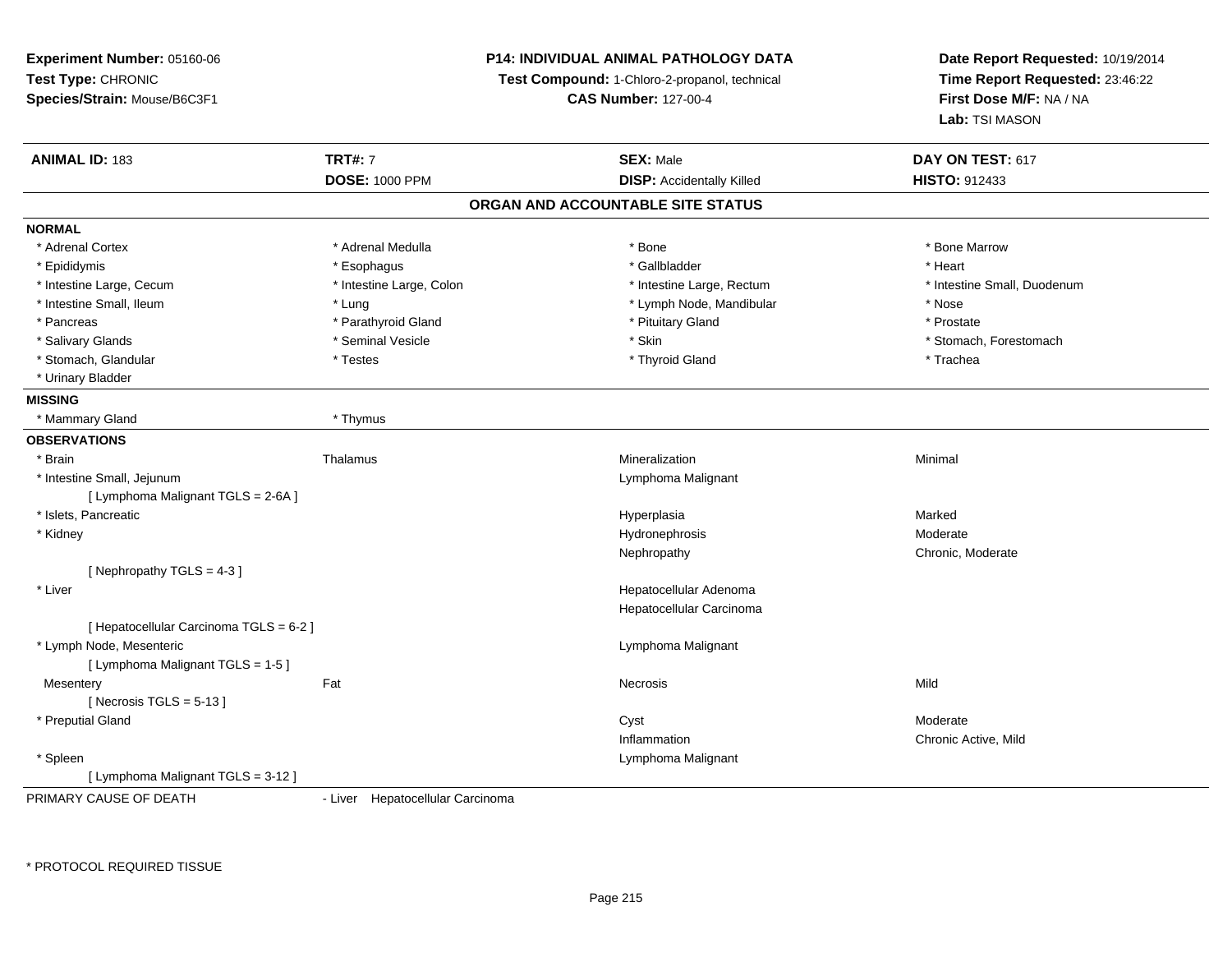| <b>Experiment Number: 05160-06</b><br>Test Type: CHRONIC<br>Species/Strain: Mouse/B6C3F1 |                                         | <b>P14: INDIVIDUAL ANIMAL PATHOLOGY DATA</b><br>Test Compound: 1-Chloro-2-propanol, technical<br><b>CAS Number: 127-00-4</b> | Date Report Requested: 10/19/2014<br>Time Report Requested: 23:46:22<br>First Dose M/F: NA / NA<br>Lab: TSI MASON |
|------------------------------------------------------------------------------------------|-----------------------------------------|------------------------------------------------------------------------------------------------------------------------------|-------------------------------------------------------------------------------------------------------------------|
| <b>ANIMAL ID: 183</b>                                                                    | <b>TRT#: 7</b><br><b>DOSE: 1000 PPM</b> | <b>SEX:</b> Male<br><b>DISP: Accidentally Killed</b>                                                                         | DAY ON TEST: 617<br><b>HISTO: 912433</b>                                                                          |
|                                                                                          |                                         | ORGAN AND ACCOUNTABLE SITE STATUS                                                                                            |                                                                                                                   |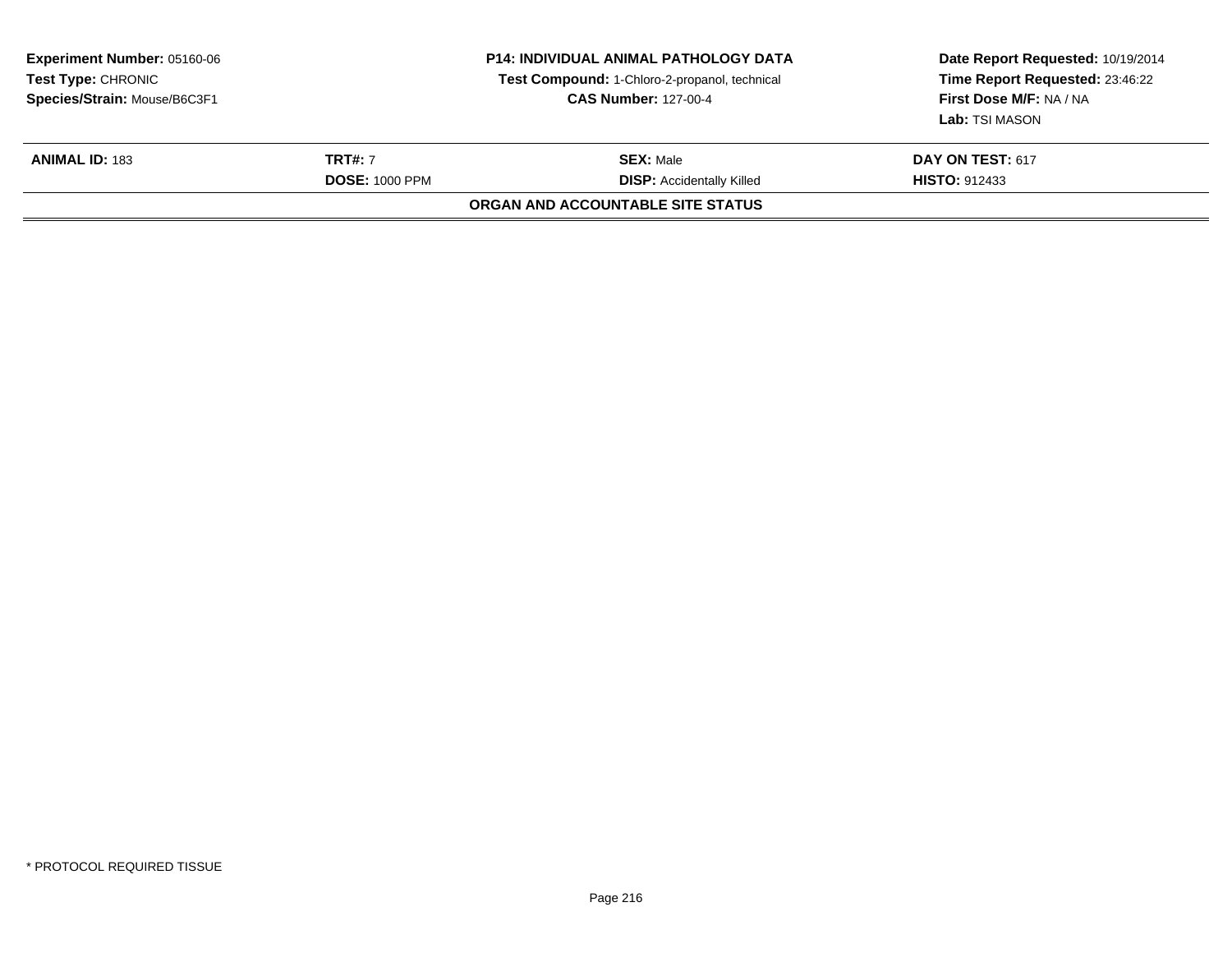| Experiment Number: 05160-06<br>Test Type: CHRONIC<br>Species/Strain: Mouse/B6C3F1 | <b>P14: INDIVIDUAL ANIMAL PATHOLOGY DATA</b><br>Test Compound: 1-Chloro-2-propanol, technical<br><b>CAS Number: 127-00-4</b> |                                   | Date Report Requested: 10/19/2014<br>Time Report Requested: 23:46:22<br>First Dose M/F: NA / NA<br>Lab: TSI MASON |  |
|-----------------------------------------------------------------------------------|------------------------------------------------------------------------------------------------------------------------------|-----------------------------------|-------------------------------------------------------------------------------------------------------------------|--|
| <b>ANIMAL ID: 184</b>                                                             | <b>TRT#: 7</b>                                                                                                               | <b>SEX: Male</b>                  | DAY ON TEST: 729                                                                                                  |  |
|                                                                                   | <b>DOSE: 1000 PPM</b>                                                                                                        | <b>DISP: Terminal Sacrifice</b>   | <b>HISTO: 912434</b>                                                                                              |  |
|                                                                                   |                                                                                                                              | ORGAN AND ACCOUNTABLE SITE STATUS |                                                                                                                   |  |
| <b>NORMAL</b>                                                                     |                                                                                                                              |                                   |                                                                                                                   |  |
| * Adrenal Medulla                                                                 | * Bone                                                                                                                       | * Bone Marrow                     | * Brain                                                                                                           |  |
| * Epididymis                                                                      | * Esophagus                                                                                                                  | * Gallbladder                     | * Heart                                                                                                           |  |
| * Intestine Large, Cecum                                                          | * Intestine Large, Colon                                                                                                     | * Intestine Large, Rectum         | * Intestine Small, Duodenum                                                                                       |  |
| * Intestine Small, Ileum                                                          | * Intestine Small, Jejunum                                                                                                   | * Islets, Pancreatic              | * Lung                                                                                                            |  |
| * Lymph Node, Mandibular                                                          | * Lymph Node, Mesenteric                                                                                                     | * Nose                            | * Pancreas                                                                                                        |  |
| * Parathyroid Gland                                                               | * Pituitary Gland                                                                                                            | * Prostate                        | * Salivary Glands                                                                                                 |  |
| * Seminal Vesicle                                                                 | * Skin                                                                                                                       | * Spleen                          | * Stomach, Forestomach                                                                                            |  |
| * Stomach, Glandular                                                              | * Testes                                                                                                                     | * Thymus                          | * Thyroid Gland                                                                                                   |  |
| * Trachea                                                                         | * Urinary Bladder                                                                                                            |                                   |                                                                                                                   |  |
| <b>MISSING</b>                                                                    |                                                                                                                              |                                   |                                                                                                                   |  |
| * Mammary Gland                                                                   |                                                                                                                              |                                   |                                                                                                                   |  |
| <b>OBSERVATIONS</b>                                                               |                                                                                                                              |                                   |                                                                                                                   |  |
| * Adrenal Cortex                                                                  | Capsule                                                                                                                      | Hyperplasia                       | Mild                                                                                                              |  |
|                                                                                   |                                                                                                                              | Hypertrophy                       | Focal, Minimal                                                                                                    |  |
| * Kidney                                                                          |                                                                                                                              | Cyst                              | Minimal                                                                                                           |  |
|                                                                                   |                                                                                                                              | Nephropathy                       | Chronic, Mild                                                                                                     |  |
| [Cyst TGLS = $1-3$ ]                                                              |                                                                                                                              |                                   |                                                                                                                   |  |
| * Liver                                                                           |                                                                                                                              | Clear Cell Focus                  |                                                                                                                   |  |
|                                                                                   |                                                                                                                              | <b>Eosinophilic Focus</b>         |                                                                                                                   |  |
|                                                                                   |                                                                                                                              | Hepatocellular Adenoma            | Multiple                                                                                                          |  |
| [Clear Cell Focus TGLS = 3-2]                                                     |                                                                                                                              |                                   |                                                                                                                   |  |
| [Eosinophilic Focus TGLS = 3-2A]                                                  |                                                                                                                              |                                   |                                                                                                                   |  |
| [ Hepatocellular Adenoma TGLS = 2,3-2+2A ]                                        |                                                                                                                              |                                   |                                                                                                                   |  |
| * Preputial Gland                                                                 |                                                                                                                              | Cyst                              | Mild                                                                                                              |  |
| PRIMARY CAUSE OF DEATH                                                            | $\blacksquare$                                                                                                               |                                   |                                                                                                                   |  |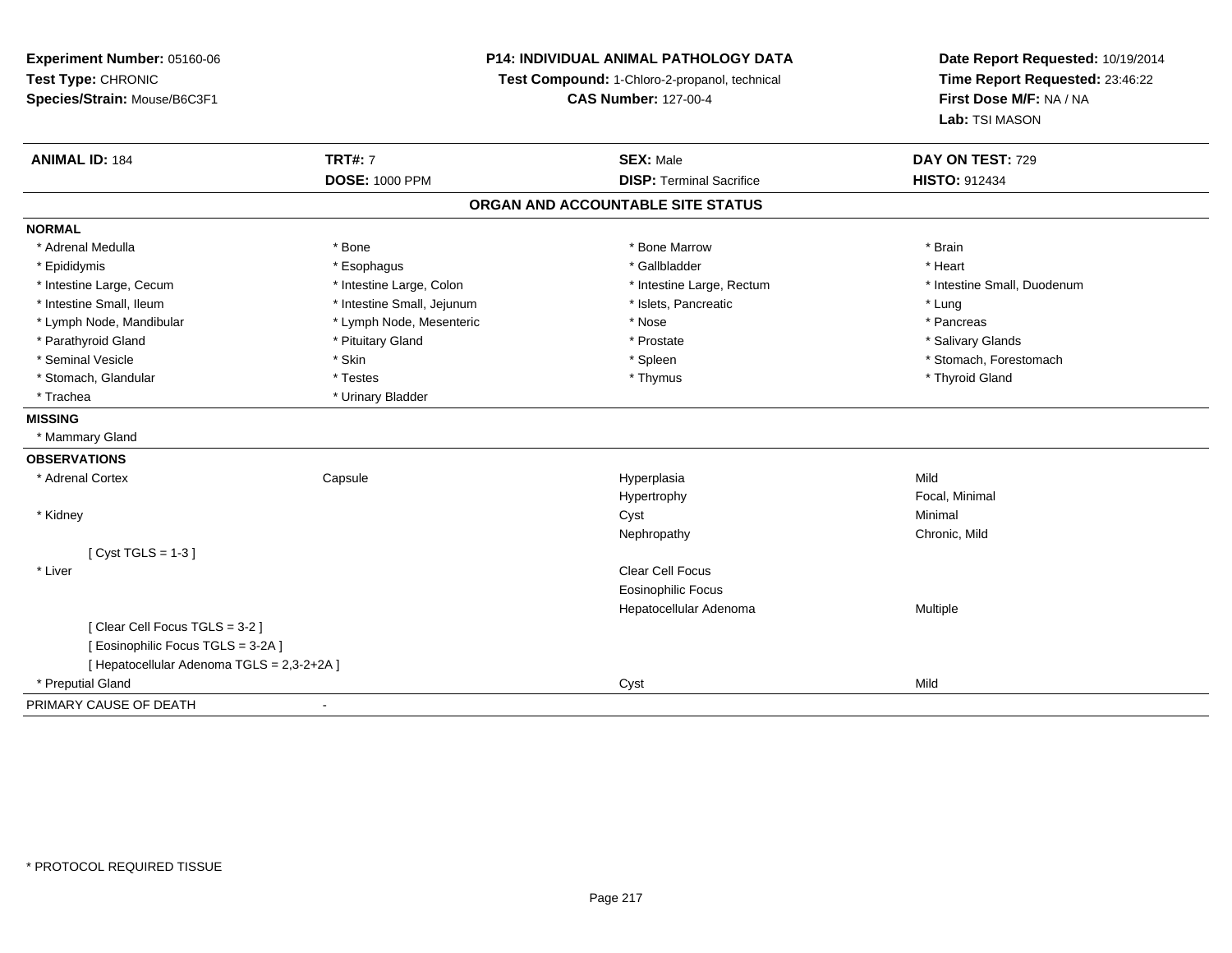**Experiment Number:** 05160-06**Test Type:** CHRONIC **Species/Strain:** Mouse/B6C3F1**P14: INDIVIDUAL ANIMAL PATHOLOGY DATATest Compound:** 1-Chloro-2-propanol, technical **CAS Number:** 127-00-4**Date Report Requested:** 10/19/2014**Time Report Requested:** 23:46:22**First Dose M/F:** NA / NA**Lab:** TSI MASON**ANIMAL ID:** 185**TRT#:** 7 **SEX:** Male **DAY ON TEST:** 730 **DOSE:** 1000 PPM**DISP:** Terminal Sacrifice **HISTO:** 912435 **ORGAN AND ACCOUNTABLE SITE STATUSNORMAL**\* Adrenal Medulla \* Adrenal Medulla \* \* The matter of the state of the state of the Marrow \* Bone Marrow \* Adrenal Medulla \* Epididymis \* Epididymis \* Bone Marrow \* Adrenal Medulla \* Epididymis \* Epididymis \* Epididymis \* Epididymis \* Epidi \* Esophagus \* https://www.fragustage.com/web/2019/heart \* Heart \* Heart \* Heart \* Intestine Large, Cecum \* Intestine Large, Cecum \* Gallbladder \* Callbladder \* 11 and 12 and 12 and 12 and 12 and 12 and 12 and 12 and 12 and \* Intestine Small, Ileum \* Intestine Large, Colon \* Intestine Large, Rectum \* Intestine Small, Duodenum \* Intestine Small, Duodenum \* Intestine Small, Jejunum \* 1997 \* The state of the state of the state of the state of the state of the state  $*$  Lung \* Parathyroid Gland \* Lymph Node, Mesenteric \* Nose \* Nose \* Nose \* Pancreas \* Pancreas \* Pancreas \* Pancreas \* Pancreas \* Pancreas \* Pancreas \* Pancreas \* Pancreas \* Pancreas \* Pancreas \* Pancreas \* Pancreas \* Pancreas \* Pancreas \* Pancreas \* Pituitary Gland \* \* Then the state \* Preputial Gland \* Prosection \* Prostate \* \* Salivary Glands \* Salivary Glands \* Salivary Glands \* Salivary Glands \* Salivary Glands \* Salivary Glands \* Salivary Glands \* Salivary Glan \* Seminal Vesicle \* The state of the set of the set of the set of the set of the set of the set of the set of the set of the set of the set of the set of the set of the set of the set of the set of the set of the set of th \* Stomach, Glandular \* Thyroid Gland \* Testes \* Thyroid Gland \* Thyroid Gland \* Thyroid Gland \* Thyroid Gland \* Trachea **\*** Urinary Bladder **MISSING** \* Mammary Gland**OBSERVATIONS** \* Adrenal Cortex**Capsule**  Hyperplasia Minimal HypertrophyHypertrophy **Example 19 Transformation Focal, Mild** Mineralization \* Brainn and the matter of the Thalamus and the Minimal of the Minimal of the Minimal of the Minimal of the Minimal o<br>Thalamus and the Minimal of the Minimal of the Minimal of the Minimal of the Minimal of the Minimal of the Min \* Kidneyy the controller of the controller of the controller of the controller of the controller of the controller of the controller of the controller of the controller of the controller of the controller of the controller of the \* Lymph Node, MandibularInfiltration Cellular **Plasma Cell**, Moderate PRIMARY CAUSE OF DEATH-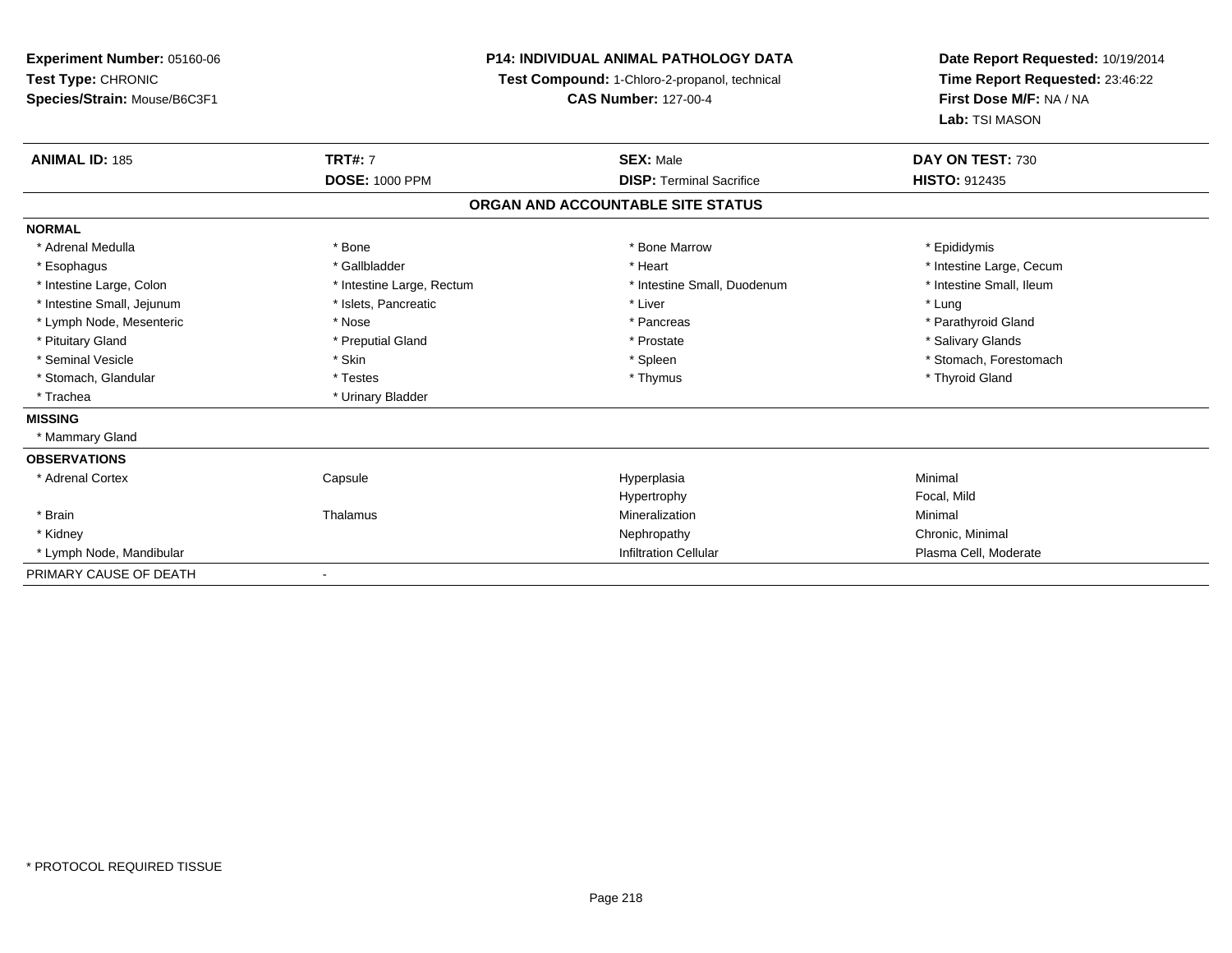**Experiment Number:** 05160-06**Test Type:** CHRONIC **Species/Strain:** Mouse/B6C3F1**P14: INDIVIDUAL ANIMAL PATHOLOGY DATATest Compound:** 1-Chloro-2-propanol, technical **CAS Number:** 127-00-4**Date Report Requested:** 10/19/2014**Time Report Requested:** 23:46:22**First Dose M/F:** NA / NA**Lab:** TSI MASON**ANIMAL ID:** 186**TRT#:** 7 **SEX:** Male **DAY ON TEST:** 652 **DOSE:** 1000 PPM**DISP:** Moribund Sacrifice **HISTO:** 912436 **ORGAN AND ACCOUNTABLE SITE STATUSNORMAL**\* Adrenal Medulla \* Adrenal Medulla \* \* The matter of the state of the state of the Marrow \* Bone Marrow \* Adrenal Medulla \* Epididymis \* Epididymis \* Bone Marrow \* Adrenal Medulla \* Epididymis \* Epididymis \* Epididymis \* Epididymis \* Epidi \* Esophagus \* https://www.fragustage.com/web/2019/heart \* Heart \* Heart \* Heart \* Intestine Large, Cecum \* Intestine Large, Cecum \* Gallbladder \* Callbladder \* 11 and 12 and 12 and 12 and 12 and 12 and 12 and 12 and 12 and \* Intestine Small, Ileum \* Intestine Large, Colon \* Intestine Large, Rectum \* Intestine Small, Duodenum \* Intestine Small, Duodenum \* Intestine Small, Jejunum \* Lymph Node, Mandibular \* Lymph Node, Mesenteric \* Nose\* Preputial Gland \* Pancreas \* \* Parathyroid Gland \* \* Parathyroid Gland \* \* Pituitary Gland \* \* Preputial Gland \* \* Preputial Gland \* Prostate \* \* Salivary Glands \* \* Salivary Glands \* \* Seminal Vesicle \* \* \* Seminal Yestrich \* \* Skin \* \* Skin \* Thyroid Gland \* Stomach, Forestomach \* Testes \* Stomach, Glandular \* Testes \* Testes \* Testes \* Testes \* Testes \* Testes \* T \* Trachea \* Urinary Bladder**MISSING** \* Mammary Gland \* Thymus**OBSERVATIONS** \* Adrenal Cortex**Capsule**  Hyperplasia Minimal Hypertrophy Focal, Mild \* Brainn and the matter of the Thalamus and the Minimal of the Minimal of the Minimal of the Minimal of the Minimal o<br>Thalamus and the Minimal of the Minimal of the Minimal of the Minimal of the Minimal of the Minimal of the Min \* Islets, Pancreaticc and the contract of the contract of the contract of the contract of the contract of the contract of the contract of the contract of the contract of the contract of the contract of the contract of the contract of the cont a **Marked**  \* Kidneyy the control of the control of the control of the control of the control of the control of the control of the control of the control of the control of the control of the control of the control of the control of the contro Nephropathy Chronic, Mild[ Nephropathy TGLS = 1-3 ] \* Liver Eosinophilic FocusHepatoblastoma Hepatocellular CarcinomaNecrosiss and the contract of the Marked [ Eosinophilic Focus TGLS = 3-2 ][ Hepatoblastoma TGLS = 4-2 ][ Hepatocellular Carcinoma TGLS = 5-2A ][ Necrosis TGLS = 2-2 ] \* Lungg and the state of the state of the state of the state of the Hepatocellular Carcinoma and the Metastatic (Liver) \* SpleenHematopoietic Cell Proliferation Moderate PRIMARY CAUSE OF DEATH- Liver Hepatoblastoma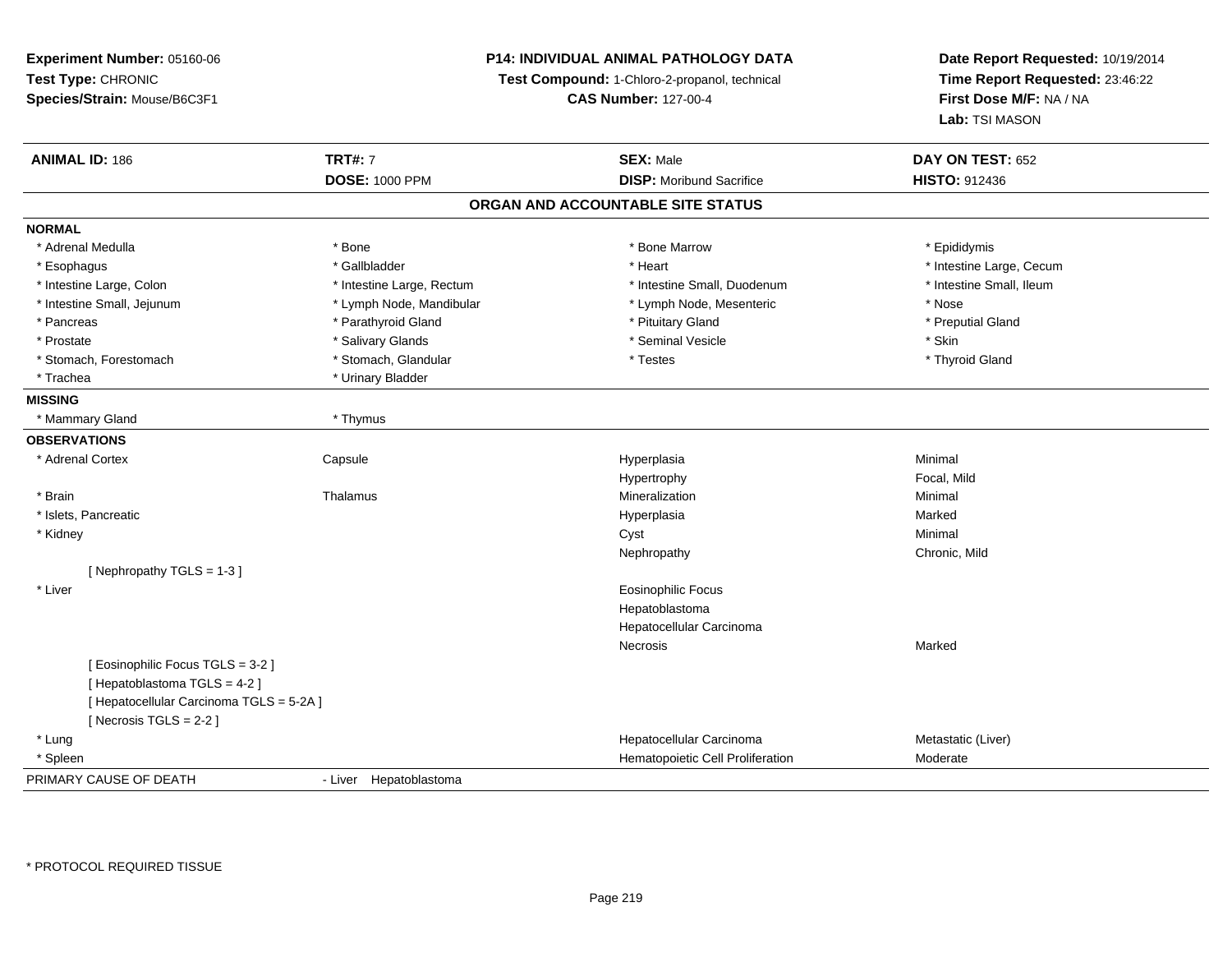| Experiment Number: 05160-06<br>Test Type: CHRONIC<br>Species/Strain: Mouse/B6C3F1 |                          | <b>P14: INDIVIDUAL ANIMAL PATHOLOGY DATA</b><br>Test Compound: 1-Chloro-2-propanol, technical<br><b>CAS Number: 127-00-4</b> | Date Report Requested: 10/19/2014<br>Time Report Requested: 23:46:22<br>First Dose M/F: NA / NA<br>Lab: TSI MASON |
|-----------------------------------------------------------------------------------|--------------------------|------------------------------------------------------------------------------------------------------------------------------|-------------------------------------------------------------------------------------------------------------------|
| <b>ANIMAL ID: 187</b>                                                             | <b>TRT#: 7</b>           | <b>SEX: Male</b>                                                                                                             | DAY ON TEST: 729                                                                                                  |
|                                                                                   | <b>DOSE: 1000 PPM</b>    | <b>DISP: Terminal Sacrifice</b>                                                                                              | HISTO: 912437                                                                                                     |
|                                                                                   |                          | ORGAN AND ACCOUNTABLE SITE STATUS                                                                                            |                                                                                                                   |
| <b>NORMAL</b>                                                                     |                          |                                                                                                                              |                                                                                                                   |
| * Adrenal Medulla                                                                 | * Bone                   | * Bone Marrow                                                                                                                | * Esophagus                                                                                                       |
| * Gallbladder                                                                     | * Heart                  | * Intestine Large, Cecum                                                                                                     | * Intestine Large, Colon                                                                                          |
| * Intestine Large, Rectum                                                         | * Intestine Small, Ileum | * Lung                                                                                                                       | * Lymph Node, Mandibular                                                                                          |
| * Lymph Node, Mesenteric                                                          | * Nose                   | * Pancreas                                                                                                                   | * Parathyroid Gland                                                                                               |
| * Pituitary Gland                                                                 | * Prostate               | * Salivary Glands                                                                                                            | * Seminal Vesicle                                                                                                 |
| * Skin                                                                            | * Stomach, Forestomach   | * Stomach, Glandular                                                                                                         | * Testes                                                                                                          |
| * Thymus                                                                          | * Trachea                | * Urinary Bladder                                                                                                            |                                                                                                                   |
| <b>MISSING</b>                                                                    |                          |                                                                                                                              |                                                                                                                   |
| * Mammary Gland                                                                   |                          |                                                                                                                              |                                                                                                                   |
| <b>OBSERVATIONS</b>                                                               |                          |                                                                                                                              |                                                                                                                   |
| * Adrenal Cortex                                                                  | Capsule                  | Hyperplasia                                                                                                                  | Mild                                                                                                              |
|                                                                                   |                          | Hypertrophy                                                                                                                  | Focal, Minimal                                                                                                    |
| * Brain                                                                           | Thalamus                 | Mineralization                                                                                                               | Minimal                                                                                                           |
| * Epididymis                                                                      |                          | Inflammation                                                                                                                 | Chronic, Mild                                                                                                     |
| * Intestine Small, Duodenum                                                       |                          | Lymphoma Malignant                                                                                                           |                                                                                                                   |
| [ Lymphoma Malignant TGLS = 5-6A ]                                                |                          |                                                                                                                              |                                                                                                                   |
| * Intestine Small, Jejunum                                                        |                          | Lymphoma Malignant                                                                                                           |                                                                                                                   |
| [ Lymphoma Malignant TGLS = 6-6B ]                                                |                          |                                                                                                                              |                                                                                                                   |
| * Islets, Pancreatic                                                              |                          | Hyperplasia                                                                                                                  | Marked                                                                                                            |
| * Kidney                                                                          |                          | Nephropathy                                                                                                                  | Chronic, Minimal                                                                                                  |
| * Liver                                                                           |                          | <b>Eosinophilic Focus</b>                                                                                                    |                                                                                                                   |
|                                                                                   |                          | Hepatocellular Adenoma                                                                                                       | Multiple                                                                                                          |
| [Eosinophilic Focus TGLS = 3,7-2+2A+2B]                                           |                          |                                                                                                                              |                                                                                                                   |
| [ Hepatocellular Adenoma TGLS = 3,4-2+2A ]                                        |                          |                                                                                                                              |                                                                                                                   |
| * Nose                                                                            |                          |                                                                                                                              |                                                                                                                   |
| Note: TGL 8 nodule is in tooth rather than in nasal turbinate on micro exam.      |                          |                                                                                                                              |                                                                                                                   |
| * Preputial Gland                                                                 |                          | Cyst                                                                                                                         | Moderate                                                                                                          |
|                                                                                   |                          | Inflammation                                                                                                                 | Chronic, Mild                                                                                                     |
| [ Cyst TGLS = 1-10 ]                                                              |                          |                                                                                                                              |                                                                                                                   |
| * Spleen                                                                          |                          | Lymphoma Malignant                                                                                                           |                                                                                                                   |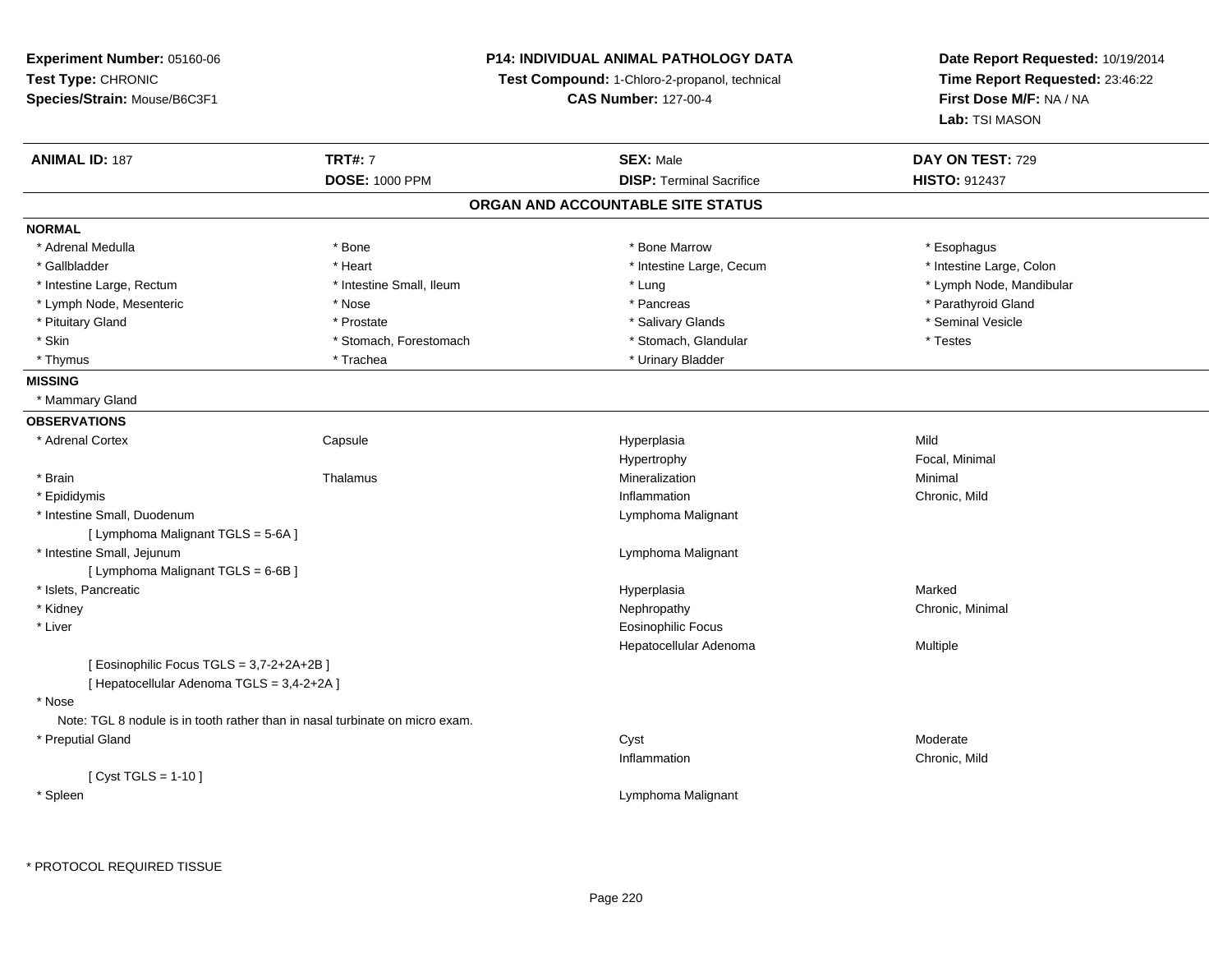| Experiment Number: 05160-06<br>Test Type: CHRONIC<br>Species/Strain: Mouse/B6C3F1 |                       | <b>P14: INDIVIDUAL ANIMAL PATHOLOGY DATA</b><br>Test Compound: 1-Chloro-2-propanol, technical<br><b>CAS Number: 127-00-4</b> | Date Report Requested: 10/19/2014<br>Time Report Requested: 23:46:22<br>First Dose M/F: NA / NA |  |
|-----------------------------------------------------------------------------------|-----------------------|------------------------------------------------------------------------------------------------------------------------------|-------------------------------------------------------------------------------------------------|--|
|                                                                                   |                       |                                                                                                                              | Lab: TSI MASON                                                                                  |  |
| <b>ANIMAL ID: 187</b>                                                             | <b>TRT#: 7</b>        | <b>SEX: Male</b>                                                                                                             | DAY ON TEST: 729                                                                                |  |
|                                                                                   | <b>DOSE: 1000 PPM</b> | <b>DISP:</b> Terminal Sacrifice                                                                                              | <b>HISTO: 912437</b>                                                                            |  |
|                                                                                   |                       | ORGAN AND ACCOUNTABLE SITE STATUS                                                                                            |                                                                                                 |  |
| [ Lymphoma Malignant TGLS = 2-12 ]                                                |                       |                                                                                                                              |                                                                                                 |  |
| * Thyroid Gland                                                                   | Follicular Cel        | Hyperplasia                                                                                                                  | Minimal                                                                                         |  |
| Tooth                                                                             |                       | Degeneration                                                                                                                 | Marked                                                                                          |  |
| [ Degeneration TGLS = $8-9$ ]                                                     |                       |                                                                                                                              |                                                                                                 |  |
| PRIMARY CAUSE OF DEATH                                                            |                       |                                                                                                                              |                                                                                                 |  |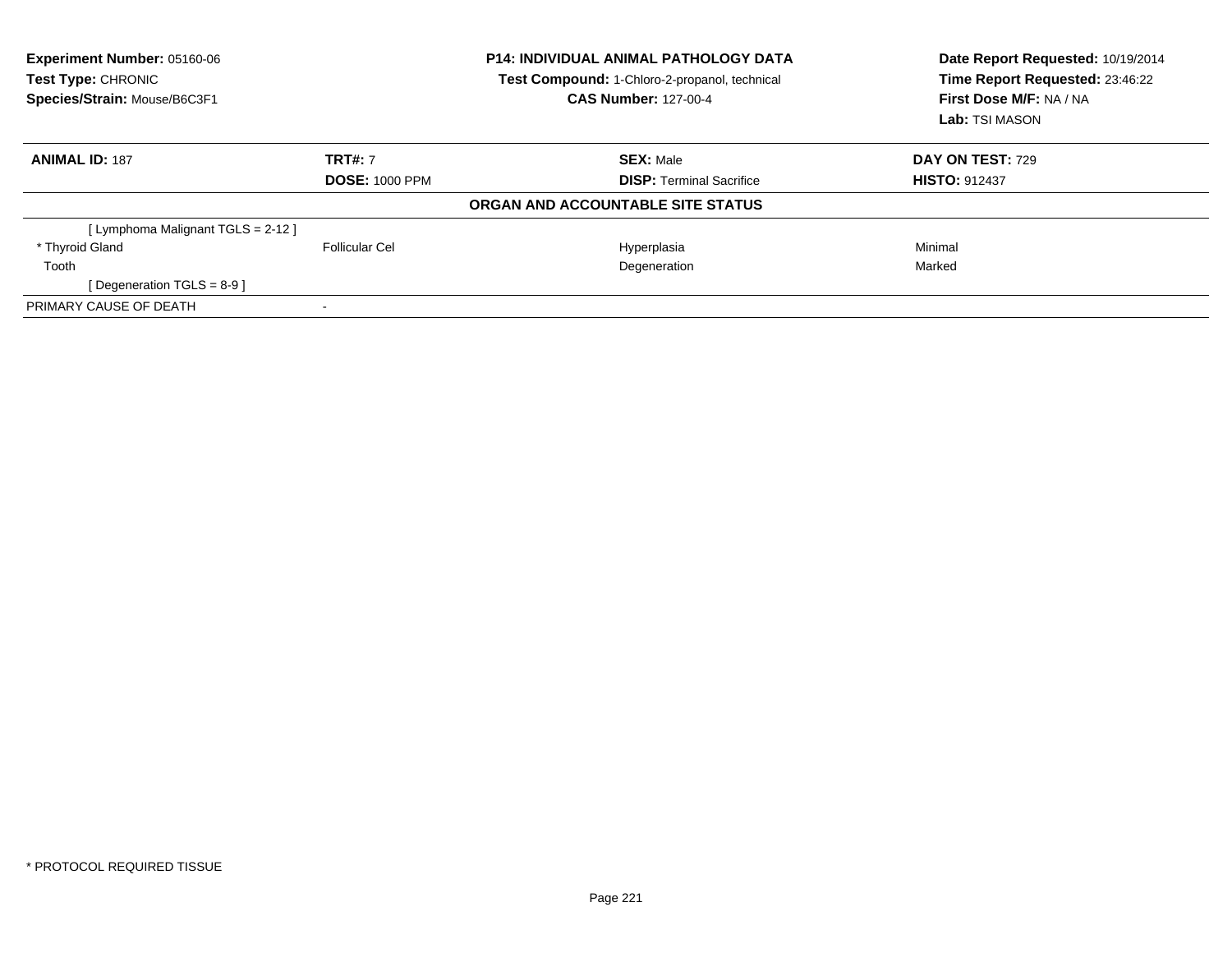**Experiment Number:** 05160-06**Test Type:** CHRONIC **Species/Strain:** Mouse/B6C3F1**P14: INDIVIDUAL ANIMAL PATHOLOGY DATATest Compound:** 1-Chloro-2-propanol, technical **CAS Number:** 127-00-4**Date Report Requested:** 10/19/2014**Time Report Requested:** 23:46:22**First Dose M/F:** NA / NA**Lab:** TSI MASON**ANIMAL ID:** 188**TRT#:** 7 **SEX:** Male **DAY ON TEST:** 729 **DOSE:** 1000 PPM**DISP:** Terminal Sacrifice **HISTO:** 912438 **ORGAN AND ACCOUNTABLE SITE STATUSNORMAL**\* Adrenal Medulla \* \* Annual Medulla \* Brain \* Bone \* \* Bone Marrow \* Bone Marrow \* \* Brain \* Brain \* Brain \* Brain \* Brain \* Brain \* Brain \* Brain \* Brain \* Brain \* Brain \* Brain \* Brain \* Brain \* Brain \* Brain \* Brain \* \* Heart \* Epididymis \* Esophagus \* Gallbladder \* Heart \* Intestine Large, Cecum \* Intestine Large, Colon \* Intestine Large, Rectum \* Intestine Small, Duodenum \* Intestine Small, Ileum \* Intestine Small, Jejunum \* Lung \* Lymph Node, Mandibular\* Lymph Node, Mesenteric \* The state of the state of the state of the state of the state of the state of the state of the state of the state of the state of the state of the state of the state of the state of the state of \* Pituitary Gland \* \* \* \* Prostate \* \* Prostate \* \* Salivary Glands \* \* Salivary Glands \* \* Seminal Vesicle \* Stomach. Glandular \* Skin \* Stomach, Forestomach \* Spleen \* Stomach, Forestomach \* Stomach, Forestomach \* Testes \* \* Thyroid Gland \* \* Thyroid Gland \* \* Trachea \* \* Trachea \* \* \* Trachea \* Urinary Bladder \* \* Urinary Bladder \* \* Urinary Bladder \* \* Urinary Bladder \* \* Urinary Bladder \* \* Urinary Bladder \* \* Urinary Bladder \* **MISSING** \* Mammary Gland \* Thymus**OBSERVATIONS** \* Adrenal Cortex**Capsule**  Hyperplasia Minimal Hypertrophy Focal, Moderate \* Islets, Pancreaticc and the contract of the contract of the contract of the contract of the contract of the contract of the contract of the contract of the contract of the contract of the contract of the contract of the contract of the cont a Mild \* Kidneyy the control of the control of the control of the control of the control of the control of the control of the control of the control of the control of the control of the control of the control of the control of the contro Nephropathy Chronic, Mild $[$  Cyst TGLS = 4-3A  $]$  \* Liverr and the contract of the contract of the contract of the contract of the contract of the contract of the contract of the contract of the contract of the contract of the contract of the contract of the contract of the cont Eosinophilic Focus Hepatocellular Adenoma[ Clear Cell Focus TGLS = 5-2 ][ Eosinophilic Focus TGLS = 5-2 ][ Hepatocellular Adenoma TGLS = 6-2A ]**Mesentery** y the contract of the contract of the contract of the contract of the contract of the contract of the contract of the contract of the contract of the contract of the contract of the contract of the contract of the contract  $[$  Necrosis TGLS = 3-13  $]$  \* Preputial Glandd and the control of the control of the control of the control of the control of the control of the control of the control of the control of the control of the control of the control of the control of the control of the co  $[$  Cyst TGLS = 1-10  $]$  \* Prostate Note: TGL 2 black focus not seen on micro exam.PRIMARY CAUSE OF DEATH-

\* PROTOCOL REQUIRED TISSUE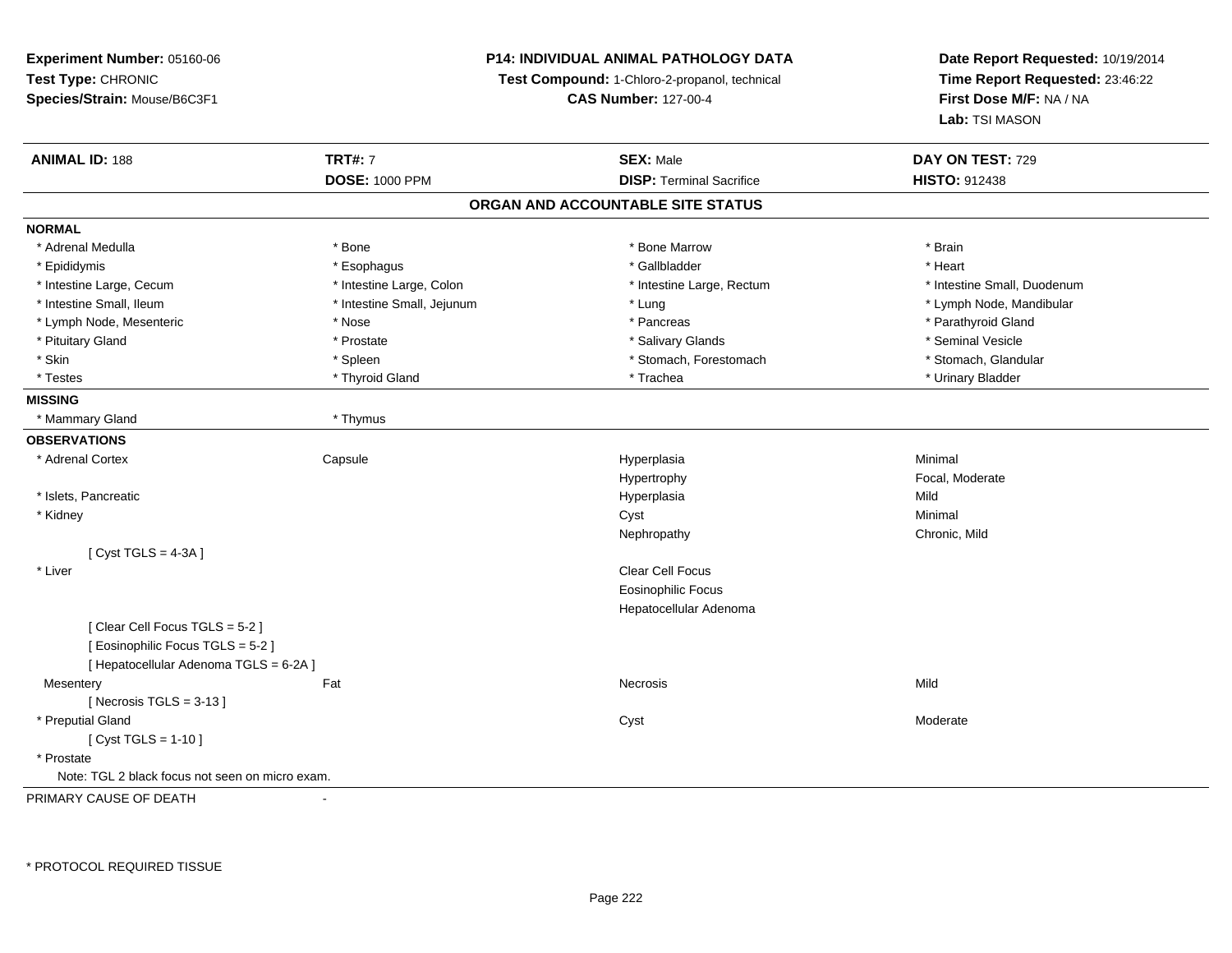| <b>Experiment Number: 05160-06</b><br>Test Type: CHRONIC<br>Species/Strain: Mouse/B6C3F1 |  | <b>P14: INDIVIDUAL ANIMAL PATHOLOGY DATA</b><br>Test Compound: 1-Chloro-2-propanol, technical<br><b>CAS Number: 127-00-4</b> | Date Report Requested: 10/19/2014<br>Time Report Requested: 23:46:22<br>First Dose M/F: NA / NA<br><b>Lab:</b> TSI MASON |
|------------------------------------------------------------------------------------------|--|------------------------------------------------------------------------------------------------------------------------------|--------------------------------------------------------------------------------------------------------------------------|
| <b>TRT#: 7</b><br><b>ANIMAL ID: 188</b><br><b>DOSE: 1000 PPM</b>                         |  | <b>SEX: Male</b><br><b>DISP: Terminal Sacrifice</b>                                                                          | <b>DAY ON TEST: 729</b><br><b>HISTO: 912438</b>                                                                          |
|                                                                                          |  | ORGAN AND ACCOUNTABLE SITE STATUS                                                                                            |                                                                                                                          |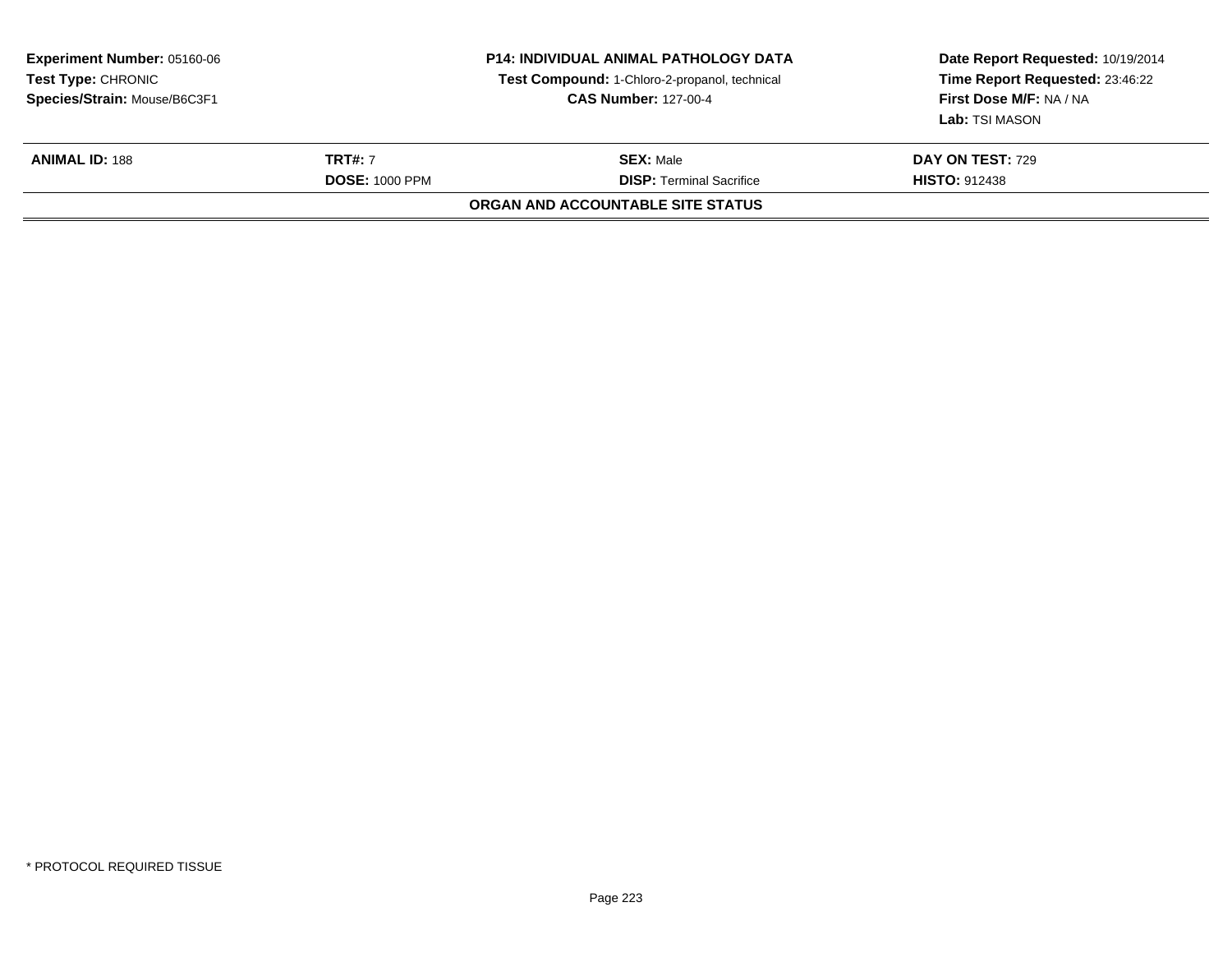**Experiment Number:** 05160-06**Test Type:** CHRONIC **Species/Strain:** Mouse/B6C3F1**P14: INDIVIDUAL ANIMAL PATHOLOGY DATATest Compound:** 1-Chloro-2-propanol, technical **CAS Number:** 127-00-4**Date Report Requested:** 10/19/2014**Time Report Requested:** 23:46:22**First Dose M/F:** NA / NA**Lab:** TSI MASON**ANIMAL ID:** 189**TRT#:** 7 **SEX:** Male **DAY ON TEST:** 729 **DOSE:** 1000 PPM**DISP:** Terminal Sacrifice **HISTO:** 912439 **ORGAN AND ACCOUNTABLE SITE STATUSNORMAL**\* Adrenal Medulla \* Adrenal Medulla \* \* The matter of the state of the state of the state of the state of the state of the state of the state of the state of the state of the state of the state of the state of the state of the state of the \* Esophagus \* https://www.fragustage.com/web/2019/heart \* Heart \* Heart \* Heart \* Intestine Large, Cecum \* Intestine Large, Cecum \* Gallbladder \* Callbladder \* 11 and 12 and 12 and 12 and 12 and 12 and 12 and 12 and 12 and \* Intestine Small, Ileum \* Intestine Large, Colon \* Intestine Large, Rectum \* Intestine Small, Duodenum \* Intestine Small, Duodenum \* Lymph Node, Mesenteric \* Intestine Small, Jejunum \* The material and the state of the state of the state of the state of the state of the state of the state of the state of the state of the state of the state of the state of the state of the sta \* Nose \* Pancreas \* Pancreas \* Pancreas \* Parathyroid Gland \* Prostate \* Prostate \* Salivary Glands \* The state of the seminal Vesicle \* Skin \* Skin \* Skin \* Stomach, Forestomach, Forestomach, Forestomach, Forestomach, Forestomach, Forestomach, Forestomach, Forestomach, Forestomach, Forestomach, Foresto \* Stomach, Glandular \* Thyroid Gland \* Testes \* Thyroid Gland \* Thyroid Gland \* Thyroid Gland \* Thyroid Gland \* Trachea \* Urinary Bladder**MISSING** \* Mammary Gland \* Pituitary Gland**OBSERVATIONS** \* Adrenal Cortex**Capsule**  Hyperplasia Minimal \* Bone Fibrous Osteodystrophy Mild \* Islets, Pancreaticc and the contract of the contract of the contract of the contract of the contract of the contract of the contract of the contract of the contract of the contract of the contract of the contract of the contract of the cont Moderate \* Kidneyy the chronic, Moderate and September 2011 of the Chronic Moderate and September 2012 of the Chronic, Moderate \* Liver Hepatocellular Adenoma Hepatocellular Carcinoma[ Hepatocellular Carcinoma TGLS = 2-2 ] \* Preputial Glandd and the control of the control of the control of the control of the control of the control of the control of the control of the control of the control of the control of the control of the control of the control of the co [ Cyst TGLS = 1-10 ] \* SpleenHematopoietic Cell Proliferation Mild PRIMARY CAUSE OF DEATH-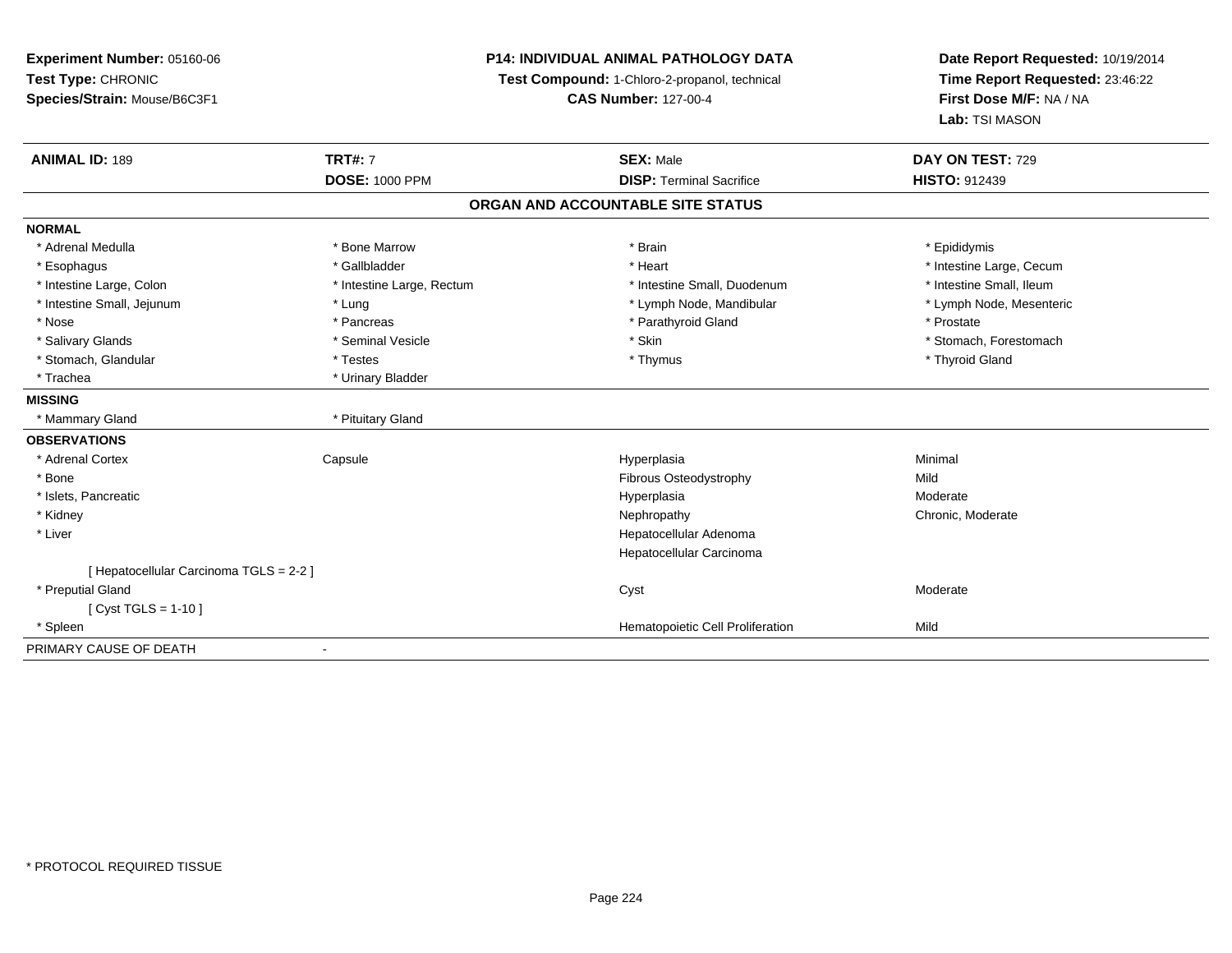| Experiment Number: 05160-06        |                                               | <b>P14: INDIVIDUAL ANIMAL PATHOLOGY DATA</b> | Date Report Requested: 10/19/2014 |  |
|------------------------------------|-----------------------------------------------|----------------------------------------------|-----------------------------------|--|
| Test Type: CHRONIC                 | Test Compound: 1-Chloro-2-propanol, technical |                                              | Time Report Requested: 23:46:22   |  |
| Species/Strain: Mouse/B6C3F1       |                                               | <b>CAS Number: 127-00-4</b>                  | First Dose M/F: NA / NA           |  |
|                                    |                                               |                                              | Lab: TSI MASON                    |  |
| <b>ANIMAL ID: 190</b>              | <b>TRT#: 7</b>                                | <b>SEX: Male</b>                             | DAY ON TEST: 443                  |  |
|                                    | <b>DOSE: 1000 PPM</b>                         | <b>DISP: Natural Death</b>                   | HISTO: 912440                     |  |
|                                    |                                               | ORGAN AND ACCOUNTABLE SITE STATUS            |                                   |  |
| <b>NORMAL</b>                      |                                               |                                              |                                   |  |
| * Adrenal Cortex                   | * Adrenal Medulla                             | * Bone                                       | * Bone Marrow                     |  |
| * Brain                            | * Epididymis                                  | * Esophagus                                  | * Heart                           |  |
| * Intestine Large, Cecum           | * Intestine Large, Colon                      | * Intestine Large, Rectum                    | * Intestine Small, Duodenum       |  |
| * Intestine Small, Ileum           | * Intestine Small, Jejunum                    | * Lung                                       | * Lymph Node, Mandibular          |  |
| * Lymph Node, Mesenteric           | * Nose                                        | * Parathyroid Gland                          | * Pituitary Gland                 |  |
| * Preputial Gland                  | * Prostate                                    | * Salivary Glands                            | * Seminal Vesicle                 |  |
| * Skin                             | * Spleen                                      | * Stomach, Forestomach                       | * Stomach, Glandular              |  |
| * Testes                           | * Thymus                                      | * Thyroid Gland                              | * Trachea                         |  |
| * Urinary Bladder                  |                                               |                                              |                                   |  |
| <b>MISSING</b>                     |                                               |                                              |                                   |  |
| * Gallbladder                      | * Mammary Gland                               |                                              |                                   |  |
| <b>OBSERVATIONS</b>                |                                               |                                              |                                   |  |
| * Islets, Pancreatic               |                                               | Hyperplasia                                  | Marked                            |  |
| [Hyperplasia TGLS = 1-5]           |                                               |                                              |                                   |  |
| * Kidney                           |                                               | Nephropathy                                  | Chronic, Minimal                  |  |
| * Liver                            |                                               | <b>Eosinophilic Focus</b>                    |                                   |  |
| [ Eosinophilic Focus TGLS = 2-2A ] |                                               |                                              |                                   |  |
| * Pancreas                         | Acinus                                        | Atrophy                                      | Mild                              |  |
| PRIMARY CAUSE OF DEATH             | - UNCERTAIN                                   |                                              |                                   |  |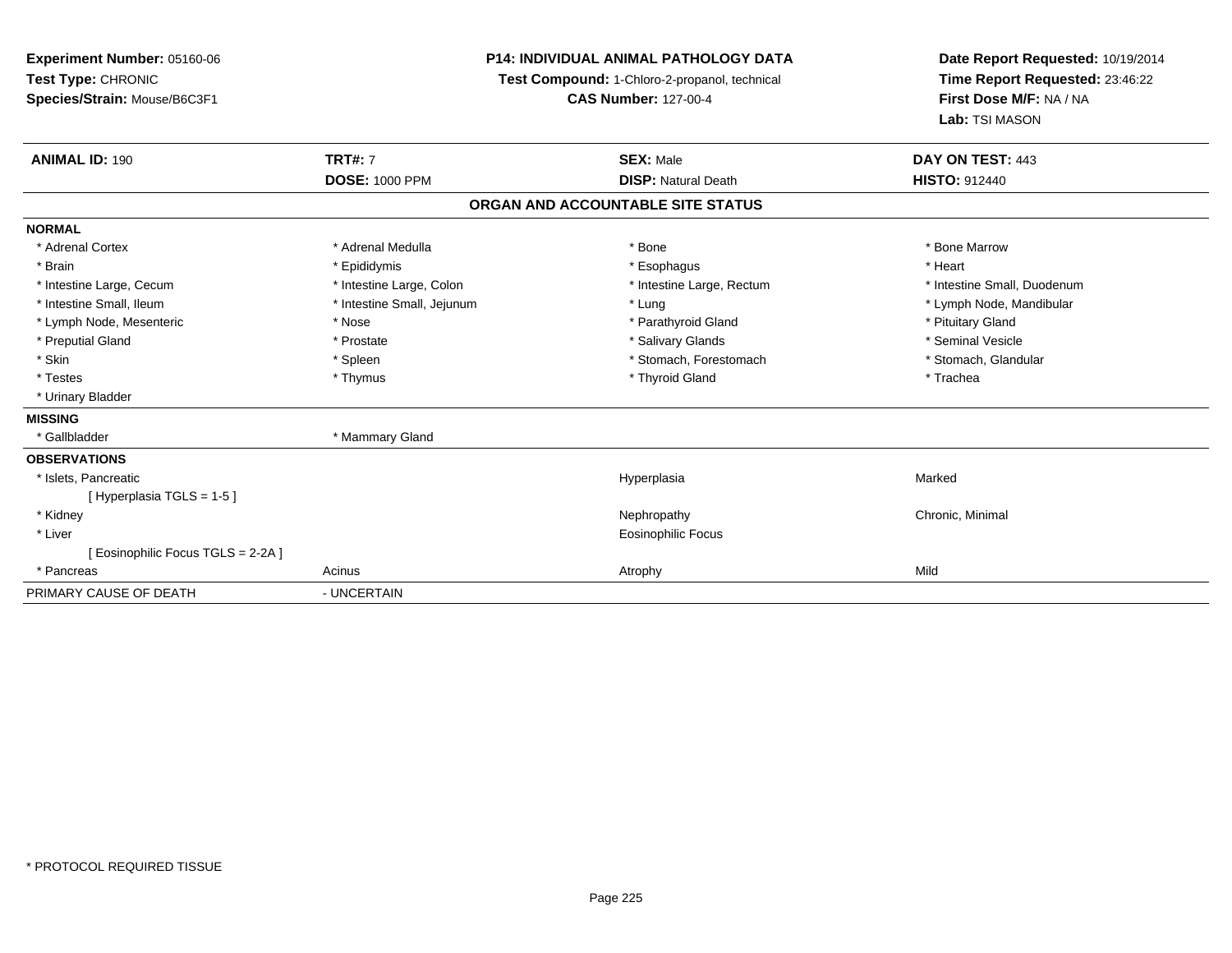| Experiment Number: 05160-06<br>Test Type: CHRONIC<br>Species/Strain: Mouse/B6C3F1 |                            | P14: INDIVIDUAL ANIMAL PATHOLOGY DATA<br>Test Compound: 1-Chloro-2-propanol, technical<br><b>CAS Number: 127-00-4</b> | Date Report Requested: 10/19/2014<br>Time Report Requested: 23:46:22<br>First Dose M/F: NA / NA<br>Lab: TSI MASON |
|-----------------------------------------------------------------------------------|----------------------------|-----------------------------------------------------------------------------------------------------------------------|-------------------------------------------------------------------------------------------------------------------|
| <b>ANIMAL ID: 191</b>                                                             | <b>TRT#: 7</b>             | <b>SEX: Male</b>                                                                                                      | DAY ON TEST: 657                                                                                                  |
|                                                                                   | <b>DOSE: 1000 PPM</b>      | <b>DISP: Natural Death</b>                                                                                            | <b>HISTO: 912441</b>                                                                                              |
|                                                                                   |                            | ORGAN AND ACCOUNTABLE SITE STATUS                                                                                     |                                                                                                                   |
| <b>NORMAL</b>                                                                     |                            |                                                                                                                       |                                                                                                                   |
| * Adrenal Cortex                                                                  | * Adrenal Medulla          | * Bone                                                                                                                | * Bone Marrow                                                                                                     |
| * Brain                                                                           | * Epididymis               | * Esophagus                                                                                                           | * Heart                                                                                                           |
| * Intestine Large, Rectum                                                         | * Lung                     | * Lymph Node, Mandibular                                                                                              | * Nose                                                                                                            |
| * Pancreas                                                                        | * Parathyroid Gland        | * Pituitary Gland                                                                                                     | * Prostate                                                                                                        |
| * Salivary Glands                                                                 | * Skin                     | * Spleen                                                                                                              | * Stomach, Forestomach                                                                                            |
| * Stomach, Glandular                                                              | * Testes                   | * Thymus                                                                                                              | * Thyroid Gland                                                                                                   |
| * Trachea                                                                         | * Urinary Bladder          |                                                                                                                       |                                                                                                                   |
| <b>MISSING</b>                                                                    |                            |                                                                                                                       |                                                                                                                   |
| * Mammary Gland                                                                   |                            |                                                                                                                       |                                                                                                                   |
| <b>AUTO PRECLUDES DIAG.</b>                                                       |                            |                                                                                                                       |                                                                                                                   |
| * Gallbladder                                                                     | * Intestine Large, Cecum   | * Intestine Large, Colon                                                                                              | * Intestine Small, Duodenum                                                                                       |
| * Intestine Small, Ileum                                                          | * Intestine Small, Jejunum |                                                                                                                       |                                                                                                                   |
| <b>OBSERVATIONS</b>                                                               |                            |                                                                                                                       |                                                                                                                   |
| * Islets, Pancreatic                                                              |                            | Hyperplasia                                                                                                           | Moderate                                                                                                          |
| * Kidney                                                                          |                            | Mineralization                                                                                                        | Mild                                                                                                              |
|                                                                                   |                            | Nephropathy                                                                                                           | Acute, Marked                                                                                                     |
| * Liver                                                                           |                            | Eosinophilic Focus                                                                                                    |                                                                                                                   |
|                                                                                   |                            | Hepatocellular Adenoma                                                                                                |                                                                                                                   |
|                                                                                   |                            | Hepatocellular Carcinoma                                                                                              |                                                                                                                   |
| Note: TGL 7 focus not seen on micro exam after recut.                             |                            |                                                                                                                       |                                                                                                                   |
| [Eosinophilic Focus TGLS = 6-2A]                                                  |                            |                                                                                                                       |                                                                                                                   |
| [ Hepatocellular Adenoma TGLS = 5-2 ]                                             |                            |                                                                                                                       |                                                                                                                   |
| [ Hepatocellular Carcinoma TGLS = 4-2 ]                                           |                            |                                                                                                                       |                                                                                                                   |
| * Lymph Node, Mesenteric                                                          |                            | Angiectasis                                                                                                           | Marked                                                                                                            |
| Mesentery                                                                         | Fat                        | Necrosis                                                                                                              | Mild                                                                                                              |
| [Necrosis $TGLS = 3-13$ ]                                                         |                            |                                                                                                                       |                                                                                                                   |
| * Preputial Gland                                                                 |                            | Cyst                                                                                                                  | Mild                                                                                                              |
| * Seminal Vesicle                                                                 |                            | Hypertrophy                                                                                                           | Marked                                                                                                            |
| [Hypertrophy TGLS = $2-11+11A$ ]                                                  |                            |                                                                                                                       |                                                                                                                   |
| * Urin Bladder                                                                    |                            |                                                                                                                       |                                                                                                                   |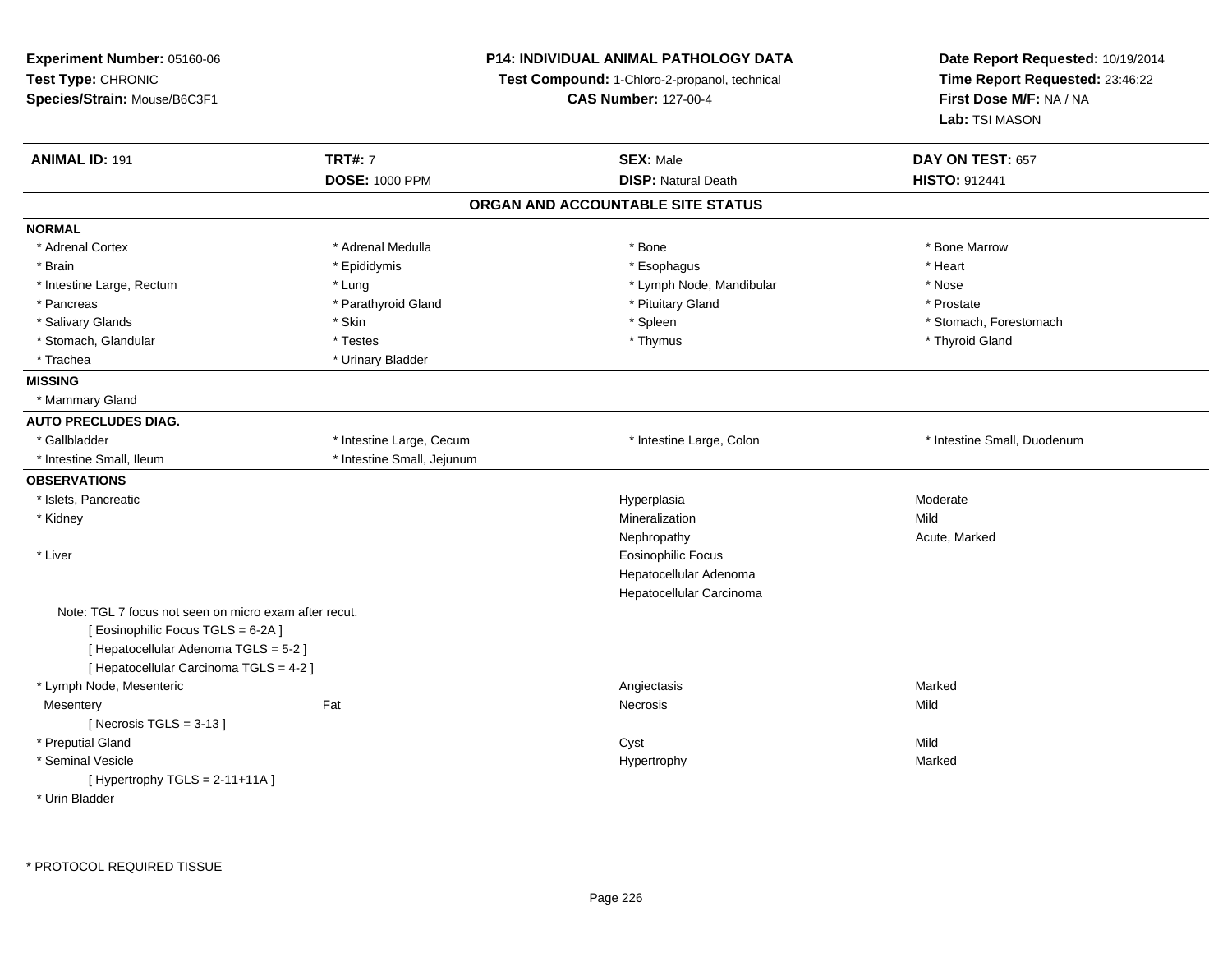| <b>Experiment Number: 05160-06</b><br>Test Type: CHRONIC<br>Species/Strain: Mouse/B6C3F1 |                         | <b>P14: INDIVIDUAL ANIMAL PATHOLOGY DATA</b><br>Test Compound: 1-Chloro-2-propanol, technical<br><b>CAS Number: 127-00-4</b> | Date Report Requested: 10/19/2014<br>Time Report Requested: 23:46:22<br>First Dose M/F: NA / NA<br>Lab: TSI MASON |
|------------------------------------------------------------------------------------------|-------------------------|------------------------------------------------------------------------------------------------------------------------------|-------------------------------------------------------------------------------------------------------------------|
| <b>ANIMAL ID: 191</b>                                                                    | <b>TRT#: 7</b>          | <b>SEX: Male</b>                                                                                                             | <b>DAY ON TEST: 657</b>                                                                                           |
|                                                                                          | <b>DOSE: 1000 PPM</b>   | <b>DISP:</b> Natural Death                                                                                                   | <b>HISTO: 912441</b>                                                                                              |
|                                                                                          |                         | ORGAN AND ACCOUNTABLE SITE STATUS                                                                                            |                                                                                                                   |
|                                                                                          |                         | Note: TGL 1 enlargement is distention with lumenal seminal vesicle secretion. No corresponding TDMS term.                    |                                                                                                                   |
| PRIMARY CAUSE OF DEATH                                                                   | Nephropathy<br>- Kidnev |                                                                                                                              |                                                                                                                   |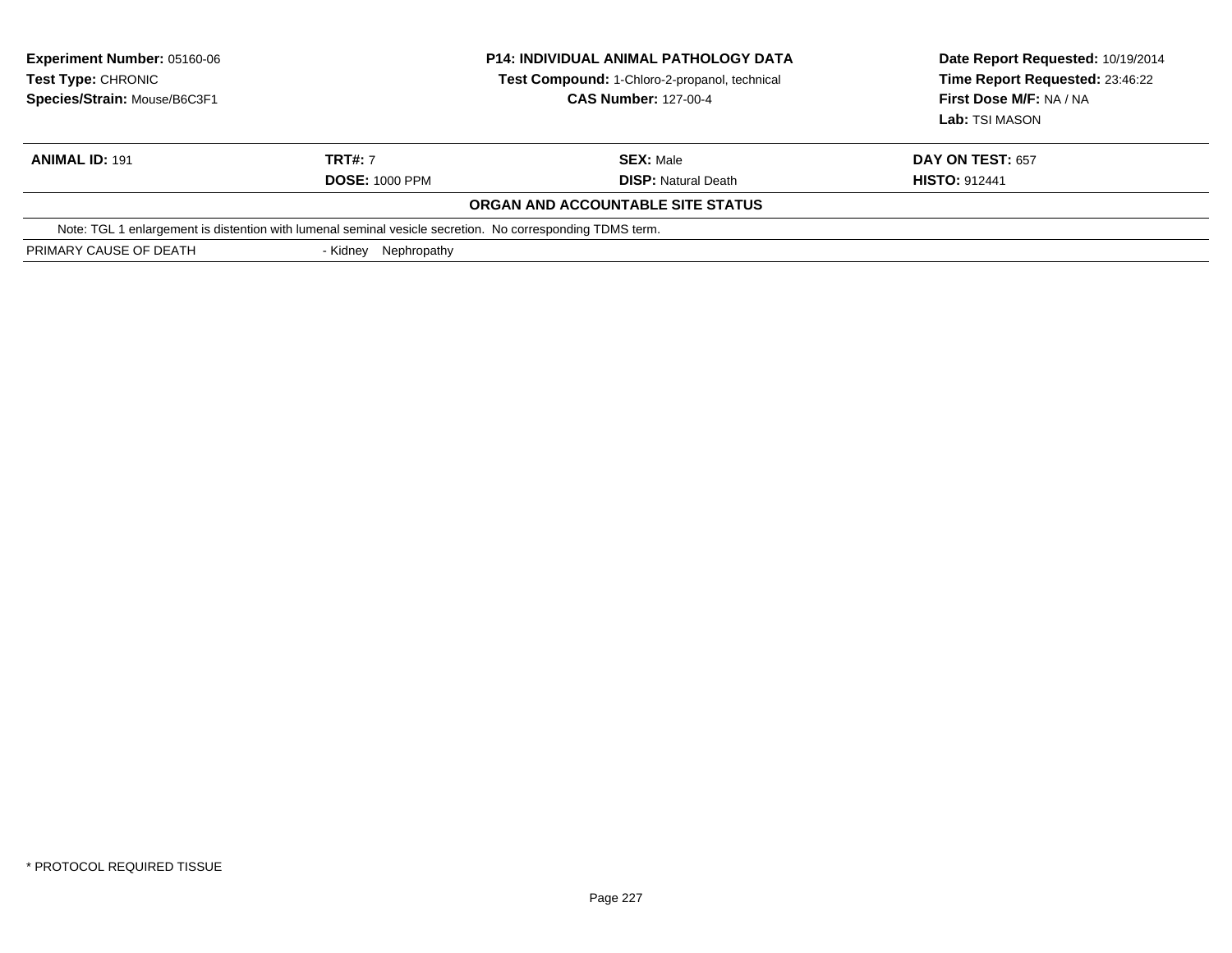| Experiment Number: 05160-06                                                  | <b>P14: INDIVIDUAL ANIMAL PATHOLOGY DATA</b><br>Test Compound: 1-Chloro-2-propanol, technical |                                   | Date Report Requested: 10/19/2014 |  |
|------------------------------------------------------------------------------|-----------------------------------------------------------------------------------------------|-----------------------------------|-----------------------------------|--|
| Test Type: CHRONIC                                                           |                                                                                               |                                   | Time Report Requested: 23:46:22   |  |
| Species/Strain: Mouse/B6C3F1                                                 |                                                                                               | <b>CAS Number: 127-00-4</b>       | First Dose M/F: NA / NA           |  |
|                                                                              |                                                                                               |                                   | Lab: TSI MASON                    |  |
| <b>ANIMAL ID: 192</b>                                                        | <b>TRT#: 7</b>                                                                                | <b>SEX: Male</b>                  | DAY ON TEST: 730                  |  |
|                                                                              | <b>DOSE: 1000 PPM</b>                                                                         | <b>DISP: Terminal Sacrifice</b>   | HISTO: 91-2442                    |  |
|                                                                              |                                                                                               | ORGAN AND ACCOUNTABLE SITE STATUS |                                   |  |
| <b>NORMAL</b>                                                                |                                                                                               |                                   |                                   |  |
| * Adrenal Medulla                                                            | * Bone                                                                                        | * Bone Marrow                     | * Brain                           |  |
| * Epididymis                                                                 | * Esophagus                                                                                   | * Gallbladder                     | * Heart                           |  |
| * Intestine Large, Cecum                                                     | * Intestine Large, Colon                                                                      | * Intestine Large, Rectum         | * Intestine Small, Duodenum       |  |
| * Intestine Small, Ileum                                                     | * Intestine Small, Jejunum                                                                    | * Lung                            | * Lymph Node, Mandibular          |  |
| * Lymph Node, Mesenteric                                                     | * Nose                                                                                        | * Pancreas                        | * Parathyroid Gland               |  |
| * Pituitary Gland                                                            | * Prostate                                                                                    | * Salivary Glands                 | * Seminal Vesicle                 |  |
| * Skin                                                                       | * Spleen                                                                                      | * Stomach, Forestomach            | * Stomach, Glandular              |  |
| * Testes                                                                     | * Thymus                                                                                      | * Thyroid Gland                   | * Trachea                         |  |
| * Urinary Bladder                                                            |                                                                                               |                                   |                                   |  |
| <b>MISSING</b>                                                               |                                                                                               |                                   |                                   |  |
| * Mammary Gland                                                              |                                                                                               |                                   |                                   |  |
| <b>OBSERVATIONS</b>                                                          |                                                                                               |                                   |                                   |  |
| * Adrenal Cortex                                                             | Capsule                                                                                       | Hyperplasia                       | Mild                              |  |
| * Islets, Pancreatic                                                         |                                                                                               | Hyperplasia                       | Mild                              |  |
| * Kidney                                                                     |                                                                                               | Nephropathy                       | Chronic, Minimal                  |  |
| * Liver                                                                      |                                                                                               | <b>Eosinophilic Focus</b>         |                                   |  |
|                                                                              |                                                                                               | Hepatocellular Adenoma            | Multiple                          |  |
| Note: TGL 3 focus not seen on micro exam after recut.                        |                                                                                               |                                   |                                   |  |
| [Eosinophilic Focus TGLS = 2-2A]                                             |                                                                                               |                                   |                                   |  |
| [ Hepatocellular Adenoma TGLS = 2-2A ]                                       |                                                                                               |                                   |                                   |  |
| * Nose                                                                       |                                                                                               |                                   |                                   |  |
| Note: TGL 4 nodule is in tooth rather than in nasal turbinate on micro exam. |                                                                                               |                                   |                                   |  |
| * Preputial Gland                                                            |                                                                                               | Cyst                              | Moderate                          |  |
| [ Cyst TGLS = $1-10$ ]                                                       |                                                                                               |                                   |                                   |  |
| Tooth                                                                        |                                                                                               | Degeneration                      | Marked                            |  |
| [Degeneration TGLS = 4-9]                                                    |                                                                                               |                                   |                                   |  |
| PRIMARY CAUSE OF DEATH                                                       | $\overline{a}$                                                                                |                                   |                                   |  |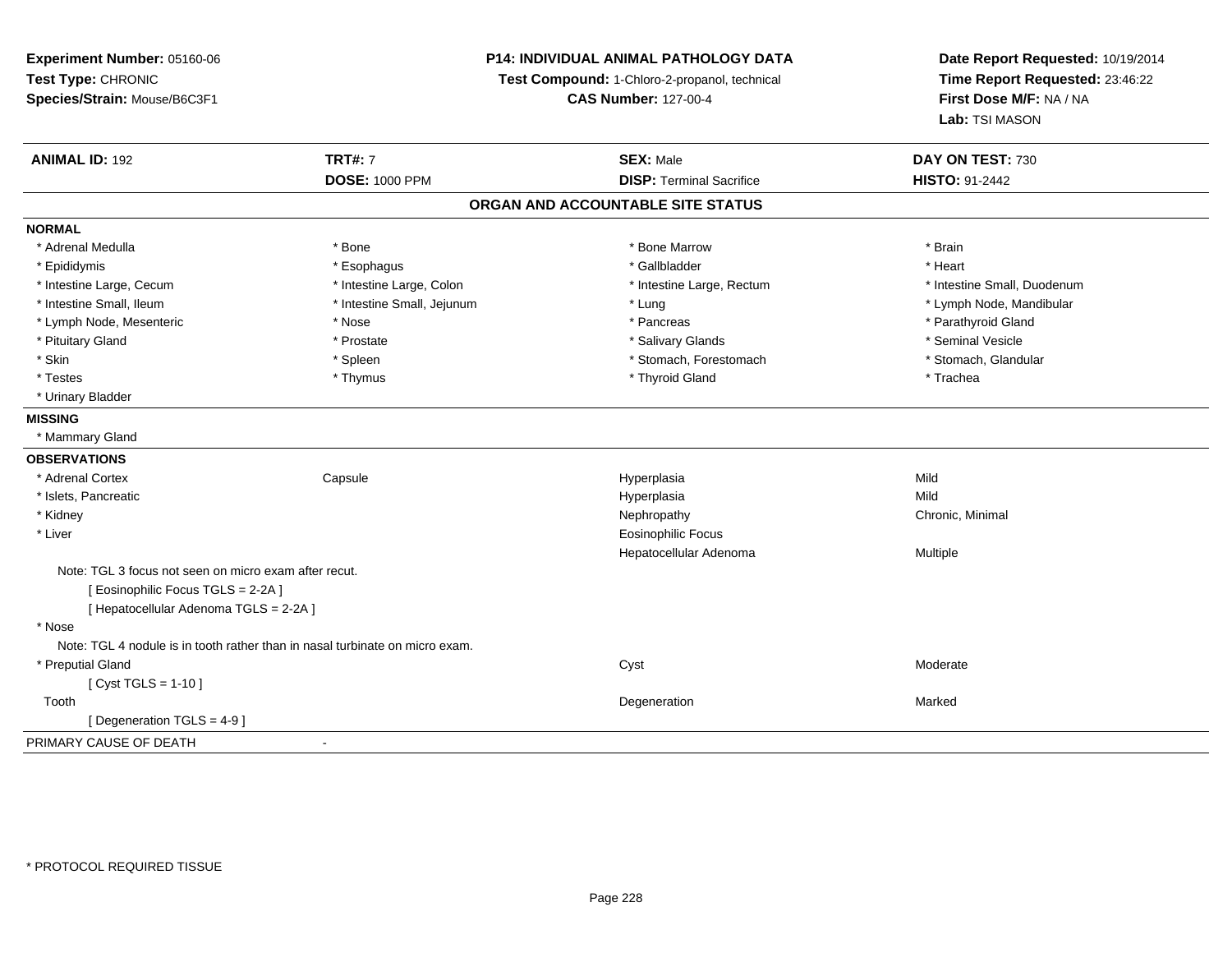## **P14: INDIVIDUAL ANIMAL PATHOLOGY DATA**

**Test Compound:** 1-Chloro-2-propanol, technical

**CAS Number:** 127-00-4

| <b>ANIMAL ID: 193</b>                  | <b>TRT#: 7</b>            | <b>SEX: Male</b>                | DAY ON TEST: 729         |  |  |
|----------------------------------------|---------------------------|---------------------------------|--------------------------|--|--|
|                                        | <b>DOSE: 1000 PPM</b>     | <b>DISP: Terminal Sacrifice</b> | <b>HISTO: 912443</b>     |  |  |
| ORGAN AND ACCOUNTABLE SITE STATUS      |                           |                                 |                          |  |  |
| <b>NORMAL</b>                          |                           |                                 |                          |  |  |
| * Adrenal Medulla                      | * Bone                    | * Bone Marrow                   | * Epididymis             |  |  |
| * Esophagus                            | * Gallbladder             | * Heart                         | * Intestine Large, Cecum |  |  |
| * Intestine Large, Colon               | * Intestine Large, Rectum | * Intestine Small, Duodenum     | * Intestine Small, Ileum |  |  |
| * Intestine Small, Jejunum             | * Lung                    | * Lymph Node, Mandibular        | * Lymph Node, Mesenteric |  |  |
| * Nose                                 | * Pancreas                | * Parathyroid Gland             | * Pituitary Gland        |  |  |
| * Preputial Gland                      | * Prostate                | * Salivary Glands               | * Skin                   |  |  |
| * Spleen                               | * Stomach, Forestomach    | * Stomach, Glandular            | * Testes                 |  |  |
| * Thymus                               | * Thyroid Gland           | * Trachea                       | * Urinary Bladder        |  |  |
| <b>MISSING</b>                         |                           |                                 |                          |  |  |
| * Mammary Gland                        |                           |                                 |                          |  |  |
| <b>OBSERVATIONS</b>                    |                           |                                 |                          |  |  |
| * Adrenal Cortex                       | Capsule                   | Hyperplasia                     | Minimal                  |  |  |
| * Brain                                | Thalamus                  | Mineralization                  | Minimal                  |  |  |
| * Islets, Pancreatic                   |                           | Hyperplasia                     | Mild                     |  |  |
| * Kidney                               |                           | Nephropathy                     | Chronic, Minimal         |  |  |
| * Liver                                |                           | Angiectasis                     | Mild                     |  |  |
|                                        |                           | <b>Eosinophilic Focus</b>       |                          |  |  |
|                                        |                           | Hepatocellular Adenoma          |                          |  |  |
| [ Eosinophilic Focus TGLS = 4-2A ]     |                           |                                 |                          |  |  |
| [ Hepatocellular Adenoma TGLS = 3-2A ] |                           |                                 |                          |  |  |
| * Seminal Vesicle                      |                           | Inflammation                    | Chronic, Mild            |  |  |
|                                        |                           | Mineralization                  | Minimal                  |  |  |
| [ Inflammation TGLS = 1-11 ]           |                           |                                 |                          |  |  |
| [Mineralization TGLS = 2-11]           |                           |                                 |                          |  |  |
| PRIMARY CAUSE OF DEATH                 |                           |                                 |                          |  |  |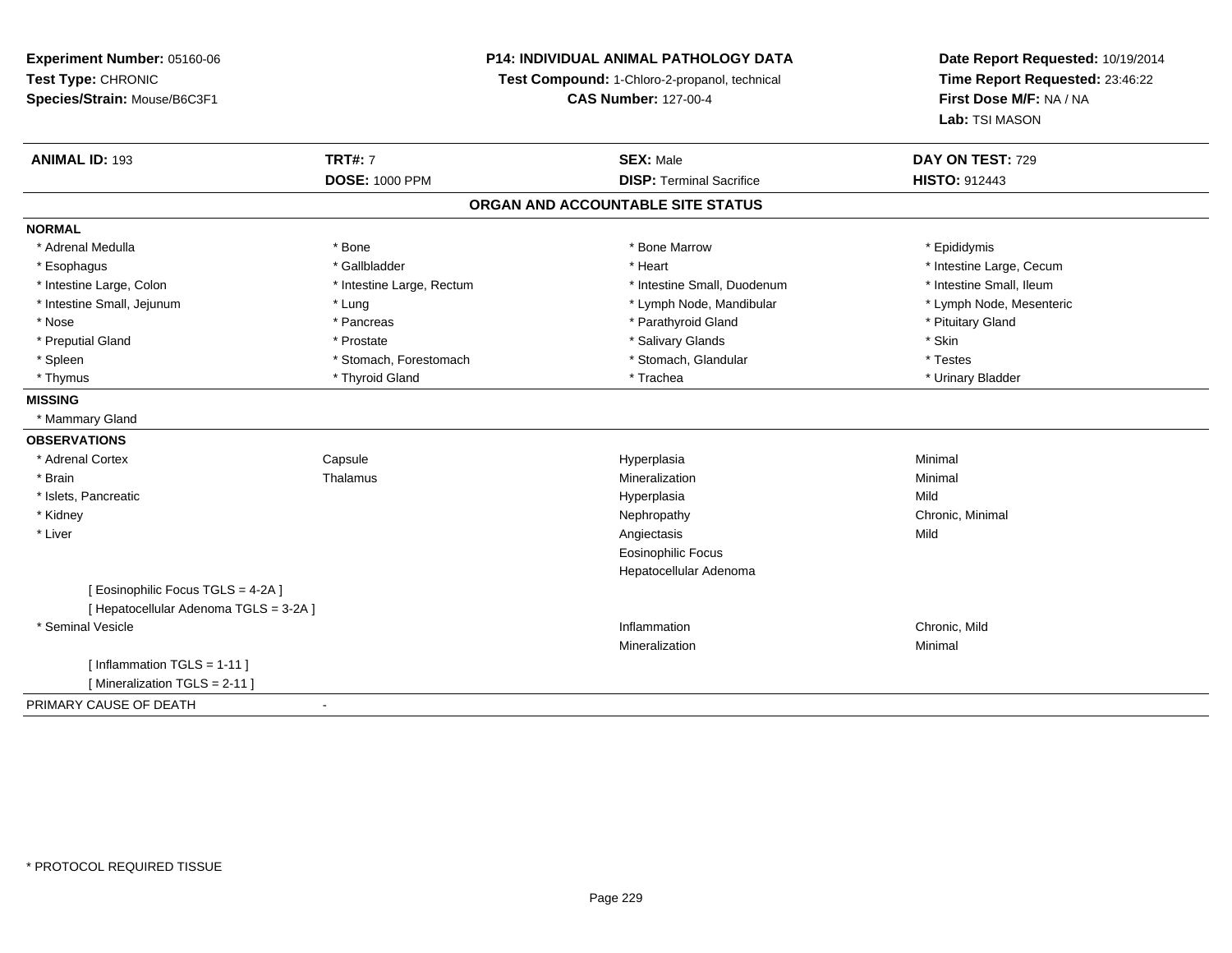| Experiment Number: 05160-06<br>Test Type: CHRONIC<br>Species/Strain: Mouse/B6C3F1 | <b>P14: INDIVIDUAL ANIMAL PATHOLOGY DATA</b><br>Test Compound: 1-Chloro-2-propanol, technical<br><b>CAS Number: 127-00-4</b> |                                                     | Date Report Requested: 10/19/2014<br>Time Report Requested: 23:46:22<br>First Dose M/F: NA / NA<br>Lab: TSI MASON |  |
|-----------------------------------------------------------------------------------|------------------------------------------------------------------------------------------------------------------------------|-----------------------------------------------------|-------------------------------------------------------------------------------------------------------------------|--|
| <b>ANIMAL ID: 194</b>                                                             | <b>TRT#: 7</b><br><b>DOSE: 1000 PPM</b>                                                                                      | <b>SEX: Male</b><br><b>DISP: Terminal Sacrifice</b> | DAY ON TEST: 729<br><b>HISTO: 912444</b>                                                                          |  |
|                                                                                   |                                                                                                                              |                                                     |                                                                                                                   |  |
|                                                                                   |                                                                                                                              | ORGAN AND ACCOUNTABLE SITE STATUS                   |                                                                                                                   |  |
| <b>NORMAL</b>                                                                     |                                                                                                                              |                                                     |                                                                                                                   |  |
| * Adrenal Medulla                                                                 | * Bone                                                                                                                       | * Bone Marrow                                       | * Brain                                                                                                           |  |
| * Epididymis                                                                      | * Esophagus                                                                                                                  | * Gallbladder                                       | * Heart                                                                                                           |  |
| * Intestine Large, Cecum                                                          | * Intestine Large, Colon                                                                                                     | * Intestine Large, Rectum                           | * Intestine Small, Duodenum                                                                                       |  |
| * Intestine Small, Ileum                                                          | * Intestine Small, Jejunum                                                                                                   | * Islets, Pancreatic                                | * Lung                                                                                                            |  |
| * Lymph Node, Mandibular                                                          | * Lymph Node, Mesenteric                                                                                                     | * Nose                                              | * Pancreas                                                                                                        |  |
| * Parathyroid Gland                                                               | * Pituitary Gland                                                                                                            | * Prostate                                          | * Salivary Glands                                                                                                 |  |
| * Seminal Vesicle                                                                 | * Skin                                                                                                                       | * Spleen                                            | * Stomach, Forestomach                                                                                            |  |
| * Stomach, Glandular                                                              | * Testes                                                                                                                     | * Thymus                                            | * Thyroid Gland                                                                                                   |  |
| * Trachea                                                                         |                                                                                                                              |                                                     |                                                                                                                   |  |
| <b>MISSING</b>                                                                    |                                                                                                                              |                                                     |                                                                                                                   |  |
| * Mammary Gland                                                                   |                                                                                                                              |                                                     |                                                                                                                   |  |
| <b>OBSERVATIONS</b>                                                               |                                                                                                                              |                                                     |                                                                                                                   |  |
| * Adrenal Cortex                                                                  | Capsule                                                                                                                      | Hyperplasia                                         | Minimal                                                                                                           |  |
| * Kidney                                                                          |                                                                                                                              | Nephropathy                                         | Chronic, Minimal                                                                                                  |  |
| * Liver                                                                           |                                                                                                                              | <b>Eosinophilic Focus</b>                           |                                                                                                                   |  |
|                                                                                   |                                                                                                                              | Hemangiosarcoma                                     |                                                                                                                   |  |
|                                                                                   |                                                                                                                              | Hepatocellular Adenoma                              | Multiple                                                                                                          |  |
| [ Eosinophilic Focus TGLS = 2-2 ]                                                 |                                                                                                                              |                                                     |                                                                                                                   |  |
| [Hemangiosarcoma TGLS = 4-2A]                                                     |                                                                                                                              |                                                     |                                                                                                                   |  |
| [ Hepatocellular Adenoma TGLS = 1,3-2+2A ]                                        |                                                                                                                              |                                                     |                                                                                                                   |  |
| * Preputial Gland                                                                 |                                                                                                                              | Cyst                                                | Mild                                                                                                              |  |
| * Urinary Bladder                                                                 |                                                                                                                              | Inflammation                                        | Acute, Minimal                                                                                                    |  |
| PRIMARY CAUSE OF DEATH                                                            |                                                                                                                              |                                                     |                                                                                                                   |  |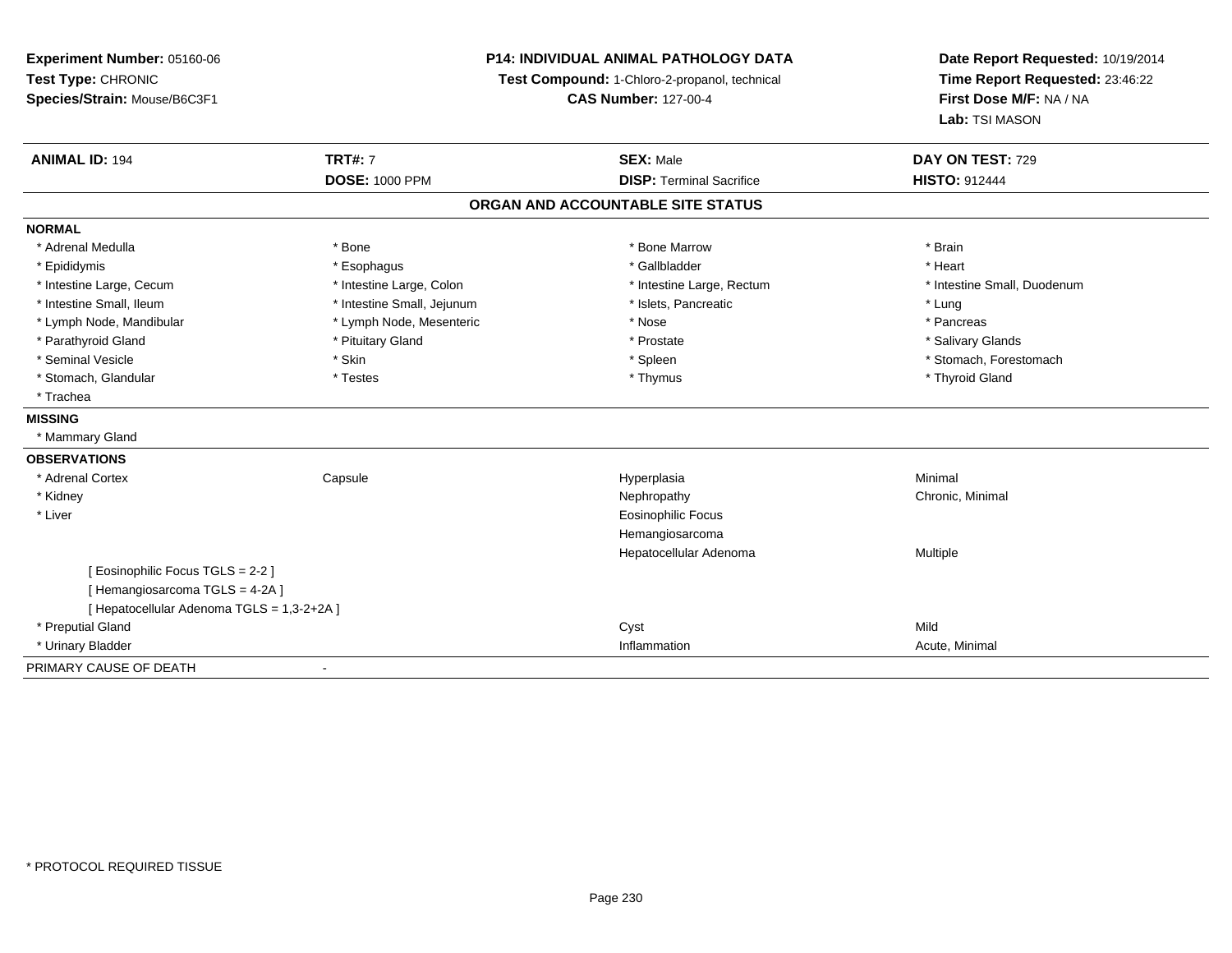**Experiment Number:** 05160-06**Test Type:** CHRONIC **Species/Strain:** Mouse/B6C3F1**P14: INDIVIDUAL ANIMAL PATHOLOGY DATATest Compound:** 1-Chloro-2-propanol, technical **CAS Number:** 127-00-4**Date Report Requested:** 10/19/2014**Time Report Requested:** 23:46:22**First Dose M/F:** NA / NA**Lab:** TSI MASON**ANIMAL ID:** 195**TRT#:** 7 **SEX:** Male **DAY ON TEST:** 730 **DOSE:** 1000 PPM**DISP:** Terminal Sacrifice **HISTO:** 912445 **ORGAN AND ACCOUNTABLE SITE STATUSNORMAL**\* Adrenal Medulla \* Adrenal Medulla \* \* The matter of the state of the state of the state of the state of the state of the state of the state of the state of the state of the state of the state of the state of the state of the state of the \* Intestine Large, Colon \* Gallbladder \* The mode of the term \* Heart \* Intestine Large, Cecum \* Intestine Large, Cecum \* Intestine Large, Cecum \* Intestine Large, Rectum \* Thestine Small, Duodenum \* Number of the small, Ileum \* Intestine Small, Jejunum \* Intestine Small, Jejunum \* Lung \* Lymph Node, Mandibular \* Nose \* Lymph Node, Mesenteric \* Nose \* Nose \* Prostate \* Pancreas \* Parathyroid Gland \* Parathyroid Gland \* Parathyroid Gland \* Prituitary Gland \* Spleen \* Salivary Glands \* \* \* Sheen \* Seminal Vesicle \* \* \* Stan \* \* Skin \* \* Skin \* \* Spleen \* \* Spleen \* \* Spleen \* \* Trachea \* Testes \* Thymus \* Thyroid Gland \* Trachea \* Urinary Bladder**MISSING** \* Mammary Gland**OBSERVATIONS** \* Adrenal CortexCapsule<br>Thalamus Hyperplasia Minimal \* Brainn and the matter of the Thalamus and the Minimal of the Minimal of the Minimal of the Minimal of the Minimal o<br>Thalamus and the Minimal of the Minimal of the Minimal of the Minimal of the Minimal of the Minimal of the Min \* Epididymiss and the contract of the contract of the contract of the contract of the contract of the contract of the contract of the contract of the contract of the contract of the contract of the contract of the contract of the cont Inflammation **Example 2** Chronic, Mild<br>
Hyperplasia<br>
Mild \* Islets, Pancreaticc and the contract of the contract of the contract of the contract of the contract of the contract of the contract of the contract of the contract of the contract of the contract of the contract of the contract of the cont a Mild \* Kidneyy the controller of the controller of the controller of the controller of the controller of the chronic, Mild \* Liver Eosinophilic Focus Hepatocellular Adenoma Multiple [ Eosinophilic Focus TGLS = 4-2A.1 ] [ Hepatocellular Adenoma TGLS = 2,3-2 ] \* Preputial Glandd and the control of the control of the control of the control of the control of the control of the control of the control of the control of the control of the control of the control of the control of the control of the co  $[$  Cyst TGLS = 1-10  $]$  \* Stomach, Forestomachh ann an t-ìre ann an t-ìre ann an t-ìre ann an t-ìre ann an t-ìre ann an t-ìre ann an t-ìre ann an Squamous, Mild Ulcerr **Mild** [ Hyperplasia TGLS = 5-6A ]  $[$  Ulcer TGLS = 5-6A  $]$  \* Stomach, Glandularr and the contract of the contract of the contract of the contract of the contract of the contract of the contract of the contract of the contract of the contract of the contract of the contract of the contract of the cont a Mild Inflammation Chronic, Minimal [ Hyperplasia TGLS = 6-6A ]

PRIMARY CAUSE OF DEATH-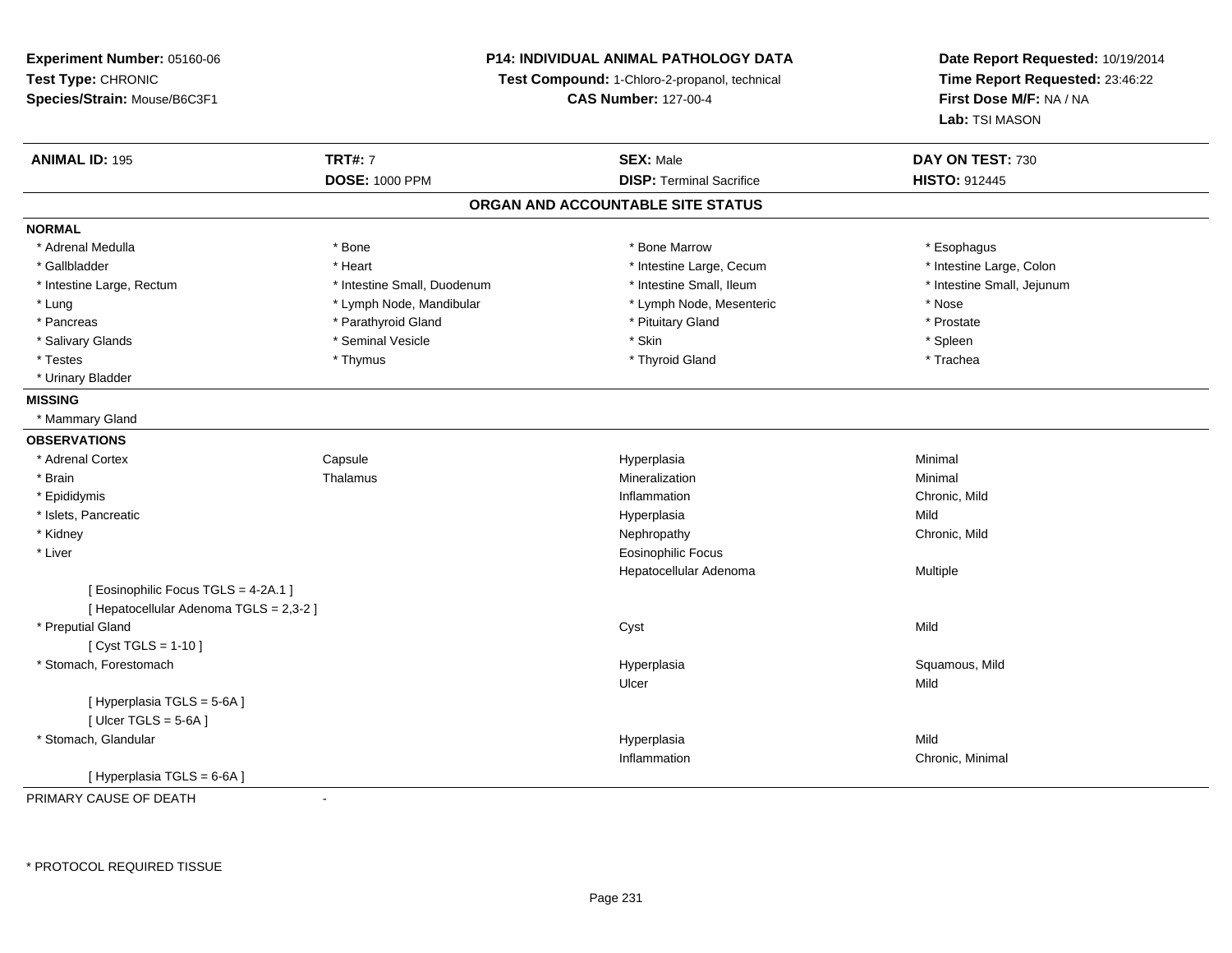| <b>Experiment Number: 05160-06</b><br>Test Type: CHRONIC<br>Species/Strain: Mouse/B6C3F1 |                                         | <b>P14: INDIVIDUAL ANIMAL PATHOLOGY DATA</b><br>Test Compound: 1-Chloro-2-propanol, technical<br><b>CAS Number: 127-00-4</b> | Date Report Requested: 10/19/2014<br>Time Report Requested: 23:46:22<br>First Dose M/F: NA / NA<br>Lab: TSI MASON |
|------------------------------------------------------------------------------------------|-----------------------------------------|------------------------------------------------------------------------------------------------------------------------------|-------------------------------------------------------------------------------------------------------------------|
| <b>ANIMAL ID: 195</b>                                                                    | <b>TRT#: 7</b><br><b>DOSE: 1000 PPM</b> | <b>SEX: Male</b><br><b>DISP:</b> Terminal Sacrifice                                                                          | DAY ON TEST: 730<br><b>HISTO: 912445</b>                                                                          |
|                                                                                          |                                         | ORGAN AND ACCOUNTABLE SITE STATUS                                                                                            |                                                                                                                   |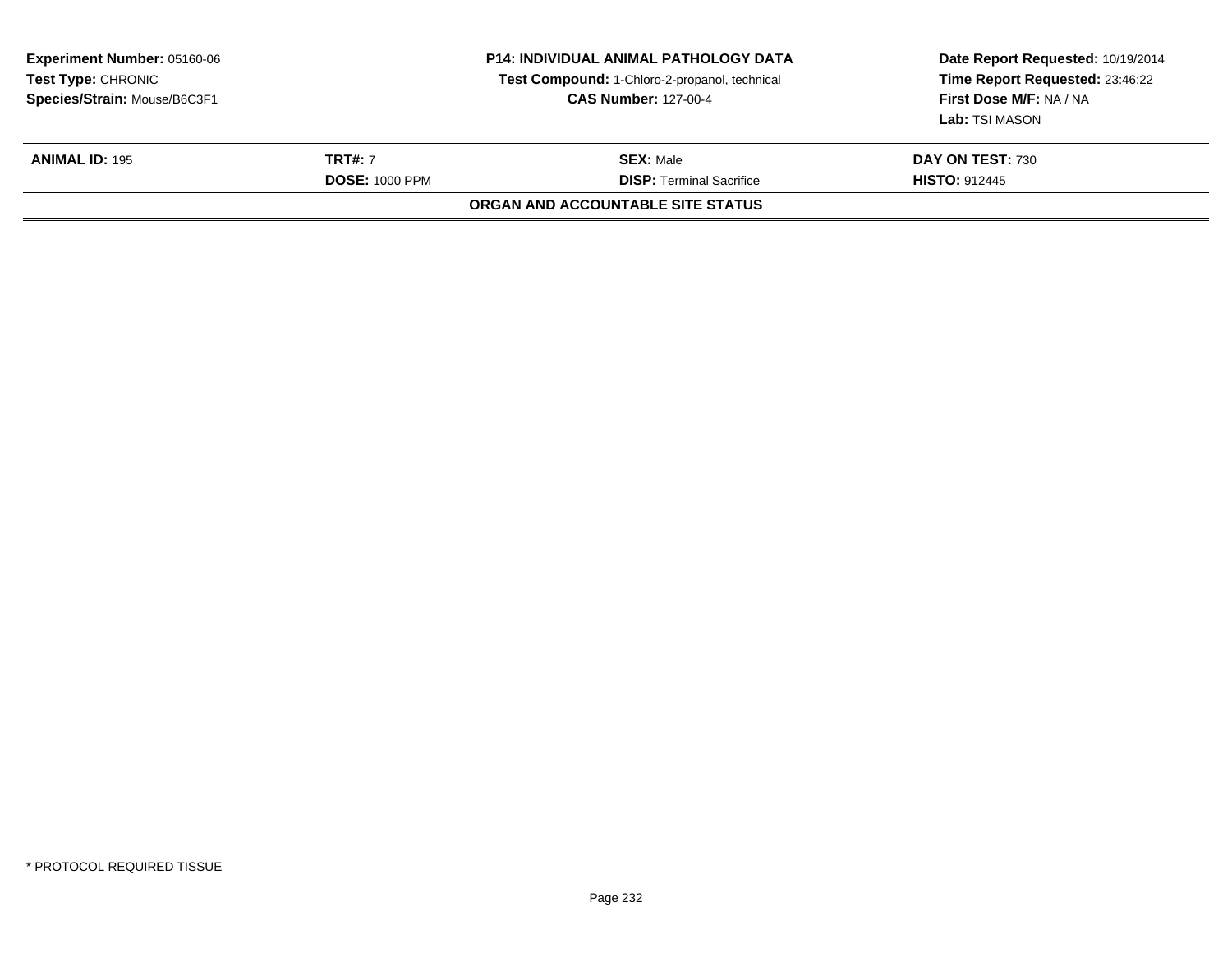| Experiment Number: 05160-06                 | <b>P14: INDIVIDUAL ANIMAL PATHOLOGY DATA</b><br>Test Compound: 1-Chloro-2-propanol, technical<br><b>CAS Number: 127-00-4</b> |                                   | Date Report Requested: 10/19/2014<br>Time Report Requested: 23:46:22<br>First Dose M/F: NA / NA |
|---------------------------------------------|------------------------------------------------------------------------------------------------------------------------------|-----------------------------------|-------------------------------------------------------------------------------------------------|
| Test Type: CHRONIC                          |                                                                                                                              |                                   |                                                                                                 |
| Species/Strain: Mouse/B6C3F1                |                                                                                                                              |                                   |                                                                                                 |
|                                             |                                                                                                                              |                                   | Lab: TSI MASON                                                                                  |
| <b>ANIMAL ID: 196</b>                       | <b>TRT#: 7</b>                                                                                                               | <b>SEX: Male</b>                  | DAY ON TEST: 730                                                                                |
|                                             | <b>DOSE: 1000 PPM</b>                                                                                                        | <b>DISP: Terminal Sacrifice</b>   | <b>HISTO: 912446</b>                                                                            |
|                                             |                                                                                                                              | ORGAN AND ACCOUNTABLE SITE STATUS |                                                                                                 |
| <b>NORMAL</b>                               |                                                                                                                              |                                   |                                                                                                 |
| * Adrenal Medulla                           | * Bone                                                                                                                       | * Bone Marrow                     | * Brain                                                                                         |
| * Epididymis                                | * Esophagus                                                                                                                  | * Gallbladder                     | * Heart                                                                                         |
| * Intestine Large, Cecum                    | * Intestine Large, Colon                                                                                                     | * Intestine Large, Rectum         | * Intestine Small, Duodenum                                                                     |
| * Intestine Small, Ileum                    | * Intestine Small, Jejunum                                                                                                   | * Lung                            | * Lymph Node, Mandibular                                                                        |
| * Nose                                      | * Pancreas                                                                                                                   | * Parathyroid Gland               | * Pituitary Gland                                                                               |
| * Prostate                                  | * Salivary Glands                                                                                                            | * Skin                            | * Stomach, Forestomach                                                                          |
| * Stomach, Glandular                        | * Testes                                                                                                                     | * Thymus                          | * Thyroid Gland                                                                                 |
| * Trachea                                   | * Urinary Bladder                                                                                                            |                                   |                                                                                                 |
| <b>MISSING</b>                              |                                                                                                                              |                                   |                                                                                                 |
| * Mammary Gland                             |                                                                                                                              |                                   |                                                                                                 |
| <b>OBSERVATIONS</b>                         |                                                                                                                              |                                   |                                                                                                 |
| * Adrenal Cortex                            | Capsule                                                                                                                      | Hyperplasia                       | Minimal                                                                                         |
| * Islets, Pancreatic                        |                                                                                                                              | Hyperplasia                       | Moderate                                                                                        |
| * Kidney                                    |                                                                                                                              | Nephropathy                       | Chronic, Mild                                                                                   |
| * Liver                                     |                                                                                                                              | Eosinophilic Focus                |                                                                                                 |
|                                             |                                                                                                                              | Hepatocellular Adenoma            | Multiple                                                                                        |
|                                             |                                                                                                                              | Hepatocellular Carcinoma          |                                                                                                 |
|                                             |                                                                                                                              | Necrosis                          | Mild                                                                                            |
| [Eosinophilic Focus TGLS = 5-2]             |                                                                                                                              |                                   |                                                                                                 |
| [ Hepatocellular Adenoma TGLS = 3,5-2B+13 ] |                                                                                                                              |                                   |                                                                                                 |
| [ Hepatocellular Carcinoma TGLS = 4-2A ]    |                                                                                                                              |                                   |                                                                                                 |
| * Lymph Node, Mesenteric                    |                                                                                                                              | Angiectasis                       | Mild                                                                                            |
| [Angiectasis TGLS = 2-5]                    |                                                                                                                              |                                   |                                                                                                 |
| * Preputial Gland                           |                                                                                                                              | Inflammation                      | Chronic Active, Moderate                                                                        |
| * Seminal Vesicle                           |                                                                                                                              | Inflammation                      | Chronic Active, Marked                                                                          |
| [Inflammation TGLS = 1-11]                  |                                                                                                                              |                                   |                                                                                                 |
| * Spleen                                    |                                                                                                                              | Hematopoietic Cell Proliferation  | Mild                                                                                            |
| PRIMARY CAUSE OF DEATH                      | $\blacksquare$                                                                                                               |                                   |                                                                                                 |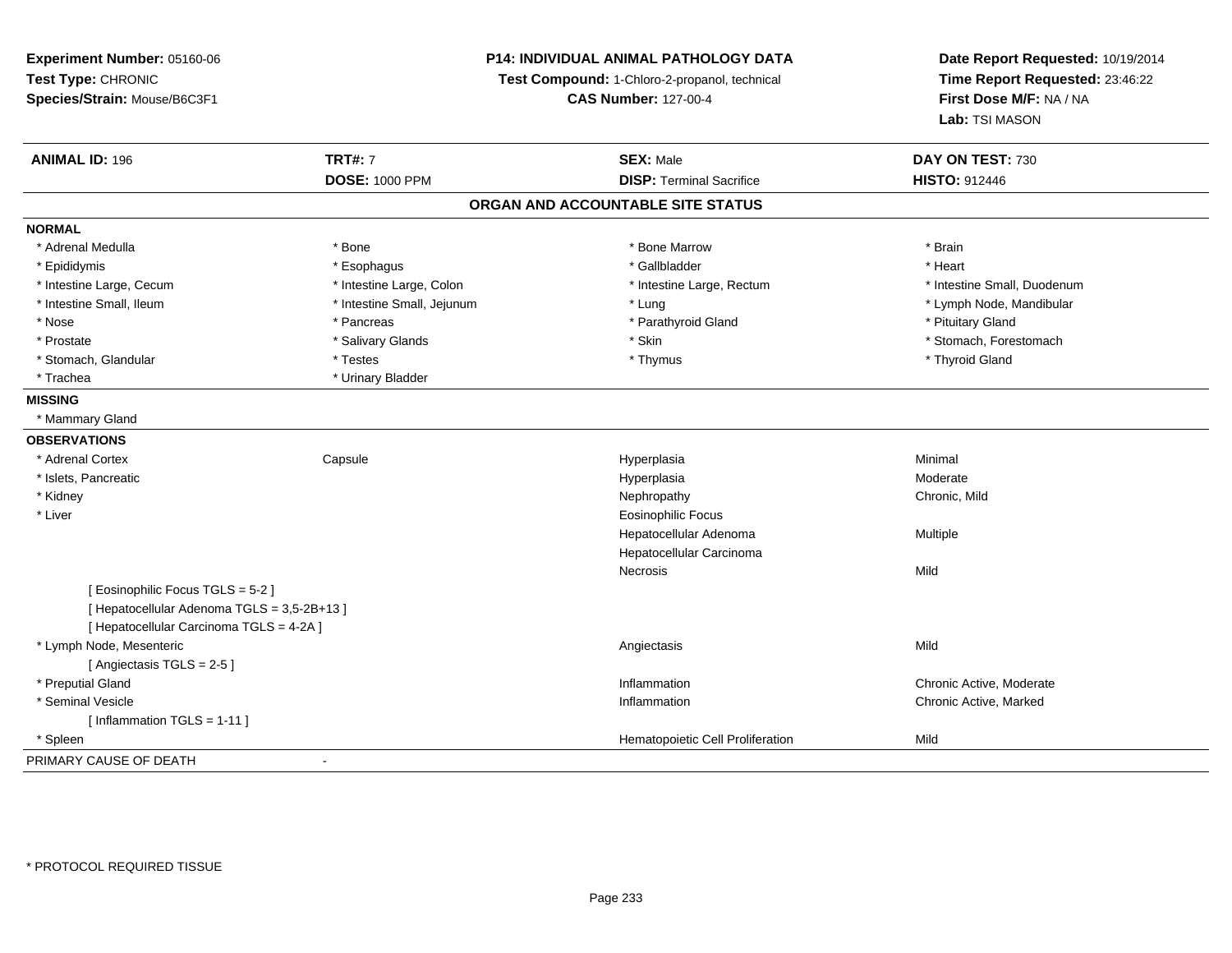**Experiment Number:** 05160-06**Test Type:** CHRONIC **Species/Strain:** Mouse/B6C3F1**P14: INDIVIDUAL ANIMAL PATHOLOGY DATATest Compound:** 1-Chloro-2-propanol, technical **CAS Number:** 127-00-4**Date Report Requested:** 10/19/2014**Time Report Requested:** 23:46:22**First Dose M/F:** NA / NA**Lab:** TSI MASON**ANIMAL ID:** 197**TRT#:** 7 **SEX:** Male **DAY ON TEST:** 729 **DOSE:** 1000 PPM **DISP:** Terminal Sacrifice **HISTO:** <sup>912447</sup> **ORGAN AND ACCOUNTABLE SITE STATUSNORMAL**\* Adrenal Medulla \* Adrenal Medulla \* \* The matter of the state of the state of the Marrow \* Bone Marrow \* Adrenal Medulla \* Epididymis \* Epididymis \* Bone Marrow \* Adrenal Medulla \* Epididymis \* Epididymis \* Epididymis \* Epididymis \* Epidi \* Esophagus \* https://www.fragustage.com/web/2019/heart \* Heart \* Heart \* Heart \* Intestine Large, Cecum \* Intestine Large, Cecum \* Gallbladder \* Callbladder \* 11 and 12 and 12 and 12 and 12 and 12 and 12 and 12 and 12 and \* Intestine Small, Ileum \* Intestine Large, Colon \* Intestine Large, Rectum \* Intestine Small, Duodenum \* Intestine Small, Duodenum \* Intestine Small, Jejunum \* The matches \* Lymph Node, Mandibular \* \* Nose \* \* Pancreas \* Pancreas \* Pancreas \* Salivary Glands \* Parathyroid Gland \* \* \* Pituitary Gland \* \* Prostate \* \* Prostate \* \* Salivary Glands \* Salivary Glands \* Salivary Glands \* Salivary Glands \* Salivary Glands \* Salivary Glands \* Salivary Glands \* Salivary Glands \* Saliva \* Seminal Vesicle \* The store of the set of the set of the set of the set of the set of the set of the set of the set of the set of the set of the set of the set of the set of the set of the set of the set of the set of th \* Testes \* Thymus \* Thyroid Gland \* Trachea \* Urinary Bladder**MISSING** \* Mammary Gland**OBSERVATIONS** \* Adrenal CortexCapsule<br>Thalamus Hyperplasia Mild \* Brainn and the matter of the Thalamus and the Minimal of the Minimal of the Minimal of the Minimal of the Minimal o<br>Thalamus and the Minimal of the Minimal of the Minimal of the Minimal of the Minimal of the Minimal of the Min \* Islets, Pancreaticc and the contract of the contract of the contract of the contract of the contract of the contract of the contract of the contract of the contract of the contract of the contract of the contract of the contract of the cont a **Moderate**  \* Kidneyy the control of the control of the control of the control of the control of the control of the control of the control of the control of the control of the control of the control of the control of the control of the contro Nephropathy Chronic, Mild $[$  Cyst TGLS = 5-3A  $]$  \* Liver Eosinophilic Focus Hepatocellular Adenoma Multiple [ Eosinophilic Focus TGLS = 3-2 ][ Hepatocellular Adenoma TGLS = 1,1-2A+2B ] \* Lung Alveolar/Bronchiolar Adenoma Alveolar Epithh anns an t-India anns an t-India anns an t-India anns an t-India anns an t-India anns an t-India anns an t-In [ Alveolar/Bronchiolar Adenoma TGLS = 4-1 ] \* Lymph Node, Mesentericc contract the contract of the contract of the contract of the contract of the contract of the contract of the contract of the contract of the contract of the contract of the contract of the contract of the contract of the \* Preputial Glandd and the control of the control of the control of the control of the control of the control of the control of the control of the control of the control of the control of the control of the control of the control of the co \* Stomach, Forestomach Squamous Cell Papilloma [ Squamous Cell Papilloma TGLS = 6-6 ]PRIMARY CAUSE OF DEATH-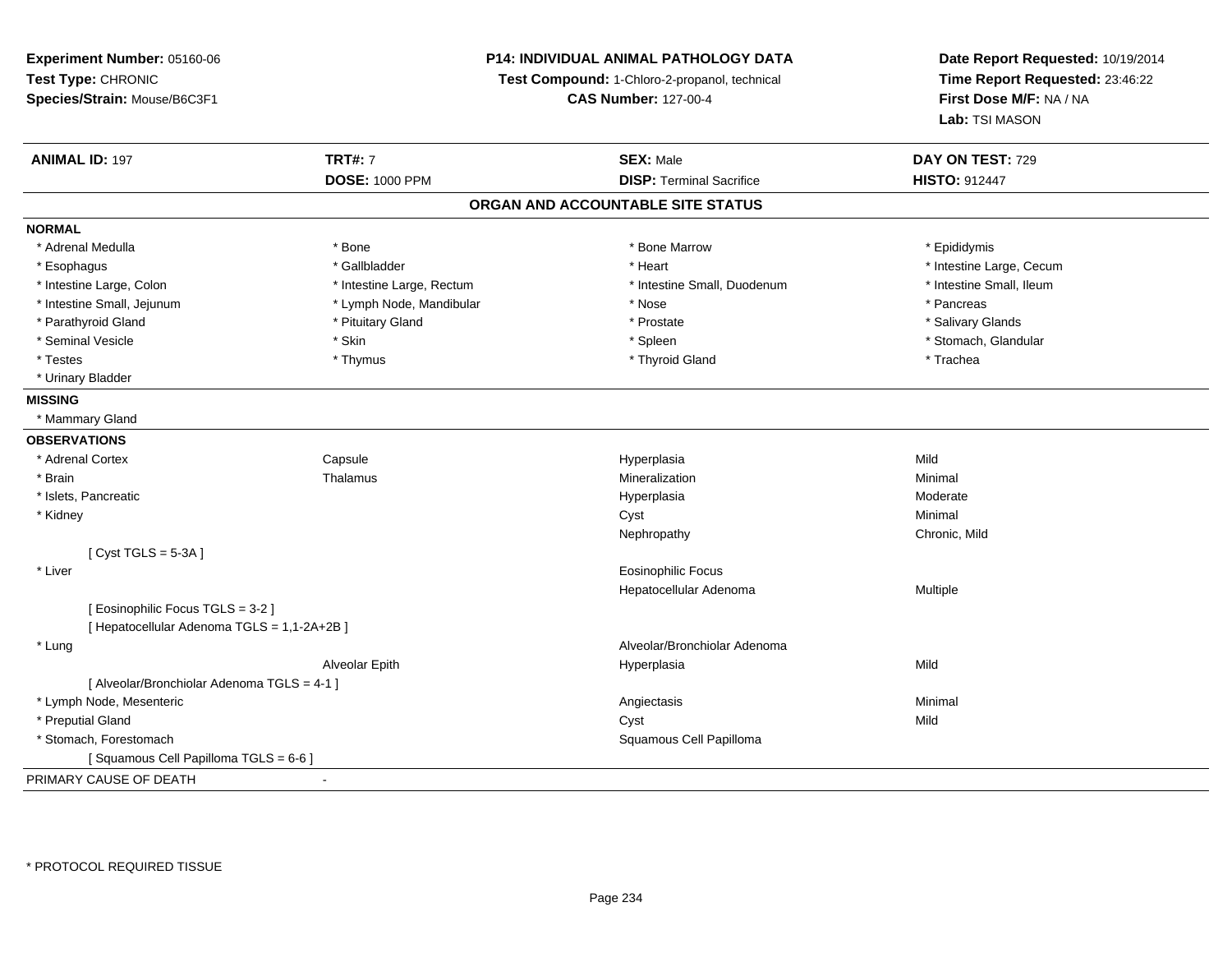## **P14: INDIVIDUAL ANIMAL PATHOLOGY DATA**

**Test Compound:** 1-Chloro-2-propanol, technical

**CAS Number:** 127-00-4

| <b>ANIMAL ID: 198</b>                         | <b>TRT#: 7</b>            | <b>SEX: Male</b>                  | DAY ON TEST: 729         |
|-----------------------------------------------|---------------------------|-----------------------------------|--------------------------|
|                                               | <b>DOSE: 1000 PPM</b>     | <b>DISP: Terminal Sacrifice</b>   | <b>HISTO: 912448</b>     |
|                                               |                           | ORGAN AND ACCOUNTABLE SITE STATUS |                          |
| <b>NORMAL</b>                                 |                           |                                   |                          |
| * Adrenal Medulla                             | * Bone                    | * Bone Marrow                     | * Epididymis             |
| * Esophagus                                   | * Gallbladder             | * Heart                           | * Intestine Large, Cecum |
| * Intestine Large, Colon                      | * Intestine Large, Rectum | * Intestine Small, Duodenum       | * Intestine Small, Ileum |
| * Intestine Small, Jejunum                    | * Lung                    | * Lymph Node, Mandibular          | * Lymph Node, Mesenteric |
| * Nose                                        | * Pancreas                | * Parathyroid Gland               | * Pituitary Gland        |
| * Prostate                                    | * Salivary Glands         | * Seminal Vesicle                 | * Skin                   |
| * Spleen                                      | * Stomach, Forestomach    | * Stomach, Glandular              | * Testes                 |
| * Thymus                                      | * Thyroid Gland           | * Trachea                         | * Urinary Bladder        |
| <b>MISSING</b>                                |                           |                                   |                          |
| * Mammary Gland                               |                           |                                   |                          |
| <b>OBSERVATIONS</b>                           |                           |                                   |                          |
| * Adrenal Cortex                              | Capsule                   | Hyperplasia                       | Mild                     |
|                                               |                           | Hypertrophy                       | Focal, Minimal           |
| * Brain                                       | Thalamus                  | Mineralization                    | Minimal                  |
| * Islets, Pancreatic                          |                           | Hyperplasia                       | Moderate                 |
| * Kidney                                      | <b>Renal Tubule</b>       | Adenoma                           |                          |
|                                               |                           | Cyst                              | Mild                     |
|                                               |                           | Nephropathy                       | Chronic, Mild            |
| [Adenoma TGLS = $3-3A$ ]                      |                           |                                   |                          |
| * Liver                                       |                           | Hepatocellular Adenoma            |                          |
| [ Hepatocellular Adenoma TGLS = 4-2A ]        |                           |                                   |                          |
| * Preputial Gland                             |                           | Cyst                              | Moderate                 |
| [ $Cyst TGLS = 1-10$ ]                        |                           |                                   |                          |
| * Sem Ves                                     |                           |                                   |                          |
| Note: TGL 2 red focus not seen on micro exam. |                           |                                   |                          |
| PRIMARY CAUSE OF DEATH                        | $\overline{\phantom{a}}$  |                                   |                          |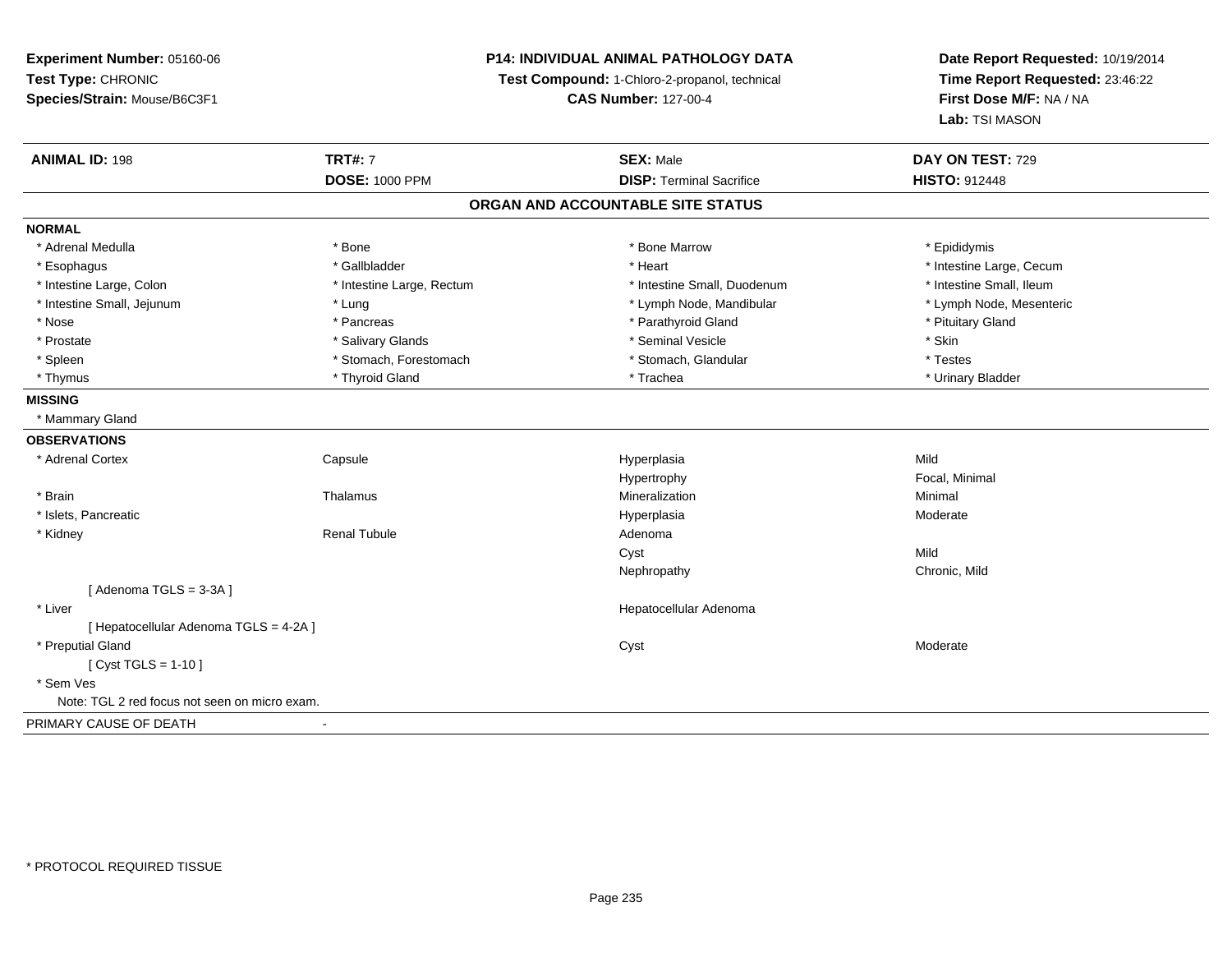**Experiment Number:** 05160-06**Test Type:** CHRONIC **Species/Strain:** Mouse/B6C3F1**P14: INDIVIDUAL ANIMAL PATHOLOGY DATATest Compound:** 1-Chloro-2-propanol, technical **CAS Number:** 127-00-4**Date Report Requested:** 10/19/2014**Time Report Requested:** 23:46:22**First Dose M/F:** NA / NA**Lab:** TSI MASON**ANIMAL ID:** 199**TRT#:** 7 **SEX:** Male **DAY ON TEST:** 729 **DOSE:** 1000 PPM**DISP:** Terminal Sacrifice **HISTO:** 912449 **ORGAN AND ACCOUNTABLE SITE STATUSNORMAL**\* Adrenal Medulla \* Adrenal Medulla \* \* The matter of the state of the state of the Marrow \* Bone Marrow \* Adrenal Medulla \* Epididymis \* Epididymis \* Bone Marrow \* Adrenal Medulla \* Epididymis \* Epididymis \* Epididymis \* Epididymis \* Epidi \* Esophagus \* https://www.fragustage.com/web/2019/heart \* Heart \* Heart \* Heart \* Intestine Large, Cecum \* Intestine Large, Cecum \* Gallbladder \* Callbladder \* 11 and 12 and 12 and 12 and 12 and 12 and 12 and 12 and 12 and \* Intestine Small, Ileum \* Intestine Large, Colon \* Intestine Large, Rectum \* Intestine Small, Duodenum \* Intestine Small, Duodenum \* Lymph Node, Mesenteric \* Intestine Small, Jejunum \* The material and the state of the state of the state of the state of the state of the state of the state of the state of the state of the state of the state of the state of the state of the sta \* Nose \* Pancreas \* Pancreas \* Pancreas \* Parathyroid Gland \* Parathyroid Gland \* Pituitary Gland \* Pituitary Gland \* Seminal Vesicle \* Preputial Gland \* \* Annual vesicle \* \* Prostate \* \* Salivary Glands \* \* Salivary Glands \* \* Seminal Vesicle \* \* Stomach. Glandular \* Skin \* Spleen \* Spleen \* Stomach, Forestomach \* Stomach, Forestomach \* Stomach, Forestomach \* Testes \* Thymus \* Thyroid Gland \* Trachea \* Urinary Bladder**MISSING** \* Mammary Gland**OBSERVATIONS** \* Adrenal Cortex Capsule Hyperplasia Minimal \* Brainn and the matter of the Thalamus and the Minimal of the Minimal of the Minimal of the Minimal of the Minimal o<br>Thalamus and the Minimal of the Minimal of the Minimal of the Minimal of the Minimal of the Minimal of the Min \* Islets, Pancreaticc and the contract of the contract of the contract of the contract of the contract of the contract of the contract of the contract of the contract of the contract of the contract of the contract of the contract of the cont a Mild \* Kidneyy and the control of the control of the control of the control of the control of the control of the control of the control of the control of the control of the control of the control of the control of the control of the co y **Chronic, Mild** Nephropathy \* Liver Eosinophilic Focus Hepatocellular Adenoma[ Eosinophilic Focus TGLS = 2-2B ][ Hepatocellular Adenoma TGLS = 1-2A ]PRIMARY CAUSE OF DEATH-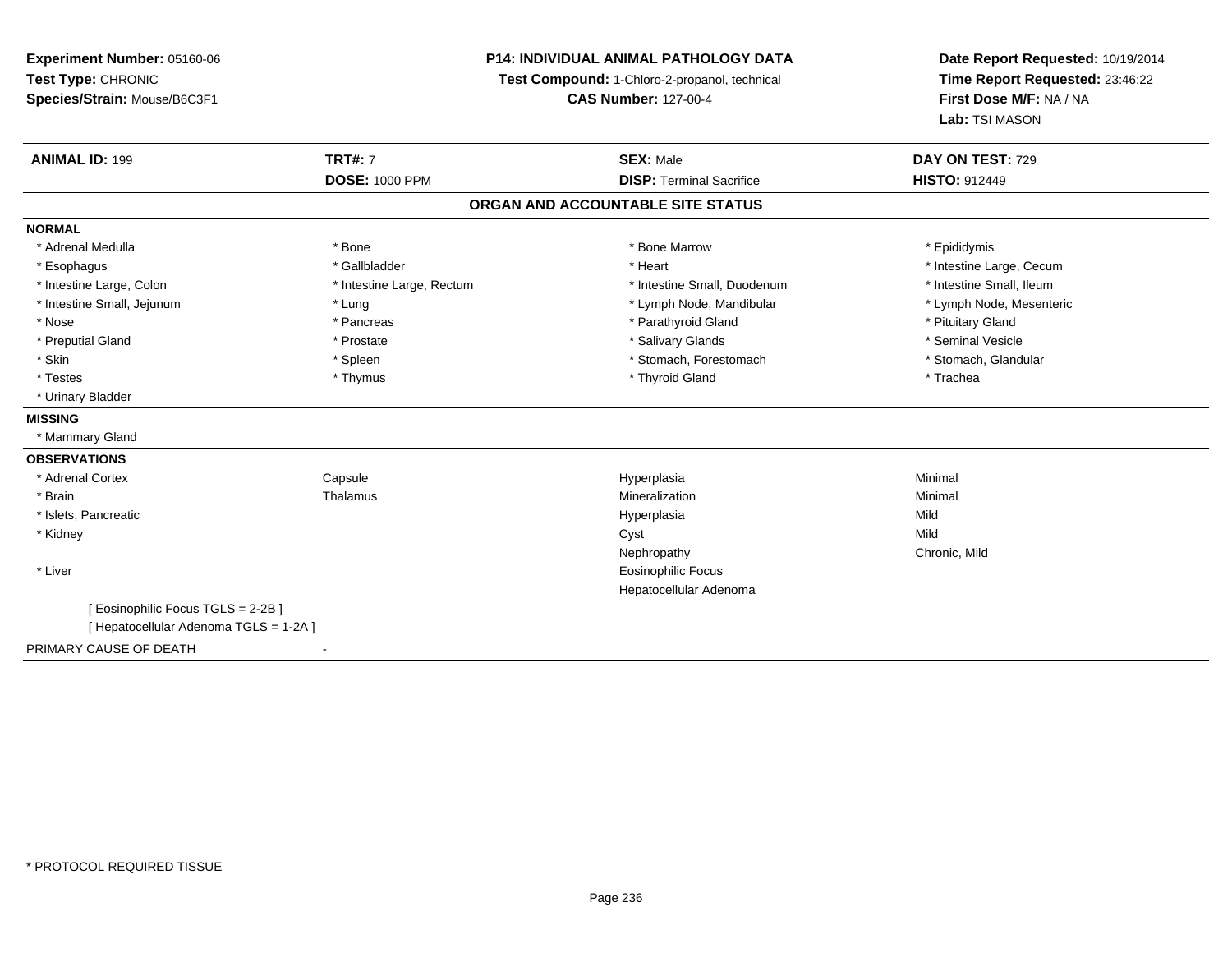**Experiment Number:** 05160-06**Test Type:** CHRONIC **Species/Strain:** Mouse/B6C3F1**P14: INDIVIDUAL ANIMAL PATHOLOGY DATATest Compound:** 1-Chloro-2-propanol, technical **CAS Number:** 127-00-4**Date Report Requested:** 10/19/2014**Time Report Requested:** 23:46:22**First Dose M/F:** NA / NA**Lab:** TSI MASON**ANIMAL ID:** 200**TRT#:** 7 **SEX:** Male **DAY ON TEST:** 729 **DOSE:** 1000 PPM**DISP:** Terminal Sacrifice **HISTO:** 912450 **ORGAN AND ACCOUNTABLE SITE STATUSNORMAL**\* Adrenal Medulla \* Adrenal Medulla \* \* The matter of the state of the state of the Marrow \* Bone Marrow \* Adrenal Medulla \* Epididymis \* Epididymis \* Bone Marrow \* Adrenal Medulla \* Epididymis \* Epididymis \* Epididymis \* Epididymis \* Epidi \* Esophagus \* https://www.fragustage.com/web/2019/heart \* Heart \* Heart \* Heart \* Intestine Large, Cecum \* Intestine Large, Cecum \* Gallbladder \* Callbladder \* 11 and 12 and 12 and 12 and 12 and 12 and 12 and 12 and 12 and \* Intestine Small, Ileum \* Intestine Large, Colon \* Intestine Large, Rectum \* Intestine Small, Duodenum \* Intestine Small, Duodenum \* Lymph Node, Mesenteric \* Intestine Small, Jejunum \* The matter of the state of the state of the state of the state of the state of the state of the state of the state of the state of the state of the state of the state of the state of the state \* Nose \* Pancreas \* Pancreas \* Pancreas \* Parathyroid Gland \* Parathyroid Gland \* Pituitary Gland \* Pituitary Gland \* Prostate \* \* Salivary Glands \* \* Salivary Glands \* \* Seminal Vesicle \* \* \* Seminal Yestrich \* \* Skin \* \* Skin \* Testes \* Spleen \* Stomach, Forestomach \* Stomach, Forestomach \* Stomach, Glandular \* Stomach, Glandular \* Urinary Bladder \* Thymus \* Thyroid Gland \* Trachea \* Urinary Bladder \* **MISSING** \* Mammary Gland**OBSERVATIONS** \* Adrenal CortexCapsule<br>Thalamus Hyperplasia Minimal \* Brainn and the matter of the Thalamus and the Minimal of the Minimal of the Minimal of the Minimal of the Minimal o<br>Thalamus and the Minimal of the Minimal of the Minimal of the Minimal of the Minimal of the Minimal of the Min \* Islets, Pancreaticc and the contract of the contract of the contract of the contract of the contract of the contract of the contract of the contract of the contract of the contract of the contract of the contract of the contract of the cont Moderate \* Kidneyy the controller of the controller of the controller of the controller of the controller of the controller of the controller of the controller of the controller of the controller of the controller of the controller of the \* Liver Hepatocellular Adenoma Multiple [ Hepatocellular Adenoma TGLS = 2,3-2A+2B ] \* Preputial Gland Inflammation Chronic, Mild PRIMARY CAUSE OF DEATH-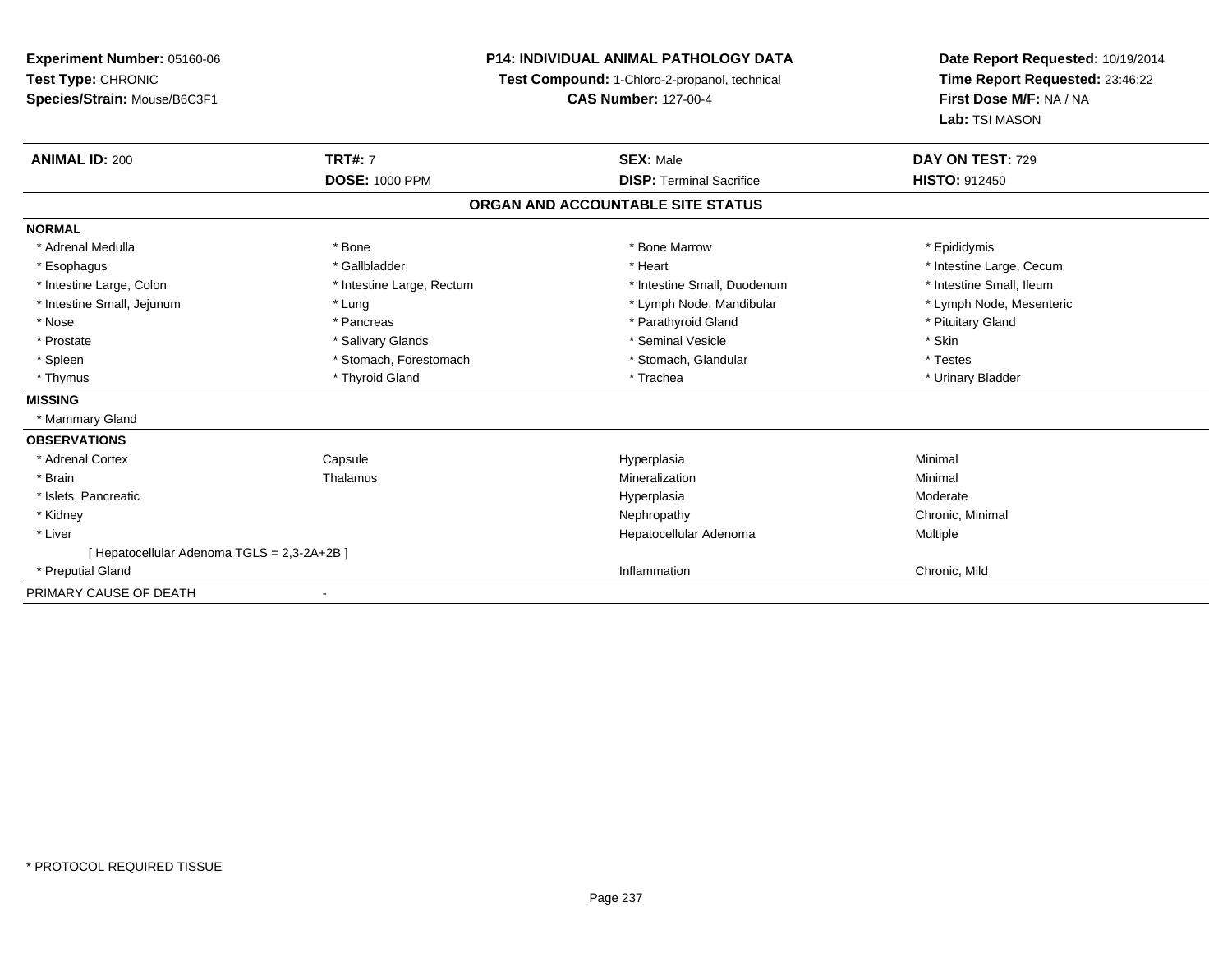## **P14: INDIVIDUAL ANIMAL PATHOLOGY DATA**

**Test Compound:** 1-Chloro-2-propanol, technical

**CAS Number:** 127-00-4

| <b>ANIMAL ID: 216</b>                      | <b>TRT#: 2</b>              | <b>SEX: Female</b>                | DAY ON TEST: 735           |
|--------------------------------------------|-----------------------------|-----------------------------------|----------------------------|
|                                            | DOSE: 0 PPM                 | <b>DISP: Terminal Sacrifice</b>   | <b>HISTO: 912566</b>       |
|                                            |                             | ORGAN AND ACCOUNTABLE SITE STATUS |                            |
| <b>NORMAL</b>                              |                             |                                   |                            |
| * Adrenal Medulla                          | * Bone Marrow               | * Brain                           | * Esophagus                |
| * Gallbladder                              | * Heart                     | * Intestine Large, Cecum          | * Intestine Large, Colon   |
| * Intestine Large, Rectum                  | * Intestine Small, Duodenum | * Intestine Small, Ileum          | * Intestine Small, Jejunum |
| * Kidney                                   | * Lung                      | * Lymph Node, Mandibular          | * Lymph Node, Mesenteric   |
| * Mammary Gland                            | * Nose                      | * Pancreas                        | * Parathyroid Gland        |
| * Pituitary Gland                          | * Salivary Glands           | * Skin                            | * Spleen                   |
| * Stomach, Forestomach                     | * Stomach, Glandular        | * Thymus                          | * Trachea                  |
| * Urinary Bladder                          |                             |                                   |                            |
| <b>OBSERVATIONS</b>                        |                             |                                   |                            |
| * Adrenal Cortex                           | Capsule                     | Hyperplasia                       | Mild                       |
| * Bone                                     |                             | Fibrous Osteodystrophy            | Mild                       |
| * Clitoral Gland                           |                             | Cyst                              | Mild                       |
| [ $Cyst TGLS = 1-10$ ]                     |                             |                                   |                            |
| * Islets, Pancreatic                       |                             | Hyperplasia                       | Minimal                    |
| * Liver                                    |                             | Eosinophilic Focus                |                            |
|                                            |                             | Hepatocellular Adenoma            | Multiple                   |
| [Eosinophilic Focus TGLS = 5-2A]           |                             |                                   |                            |
| [ Hepatocellular Adenoma TGLS = 4,6-2+2B ] |                             |                                   |                            |
| * Ovary                                    |                             | Hemorrhage                        | Marked                     |
| [Hemorrhage TGLS = 3-4A]                   |                             |                                   |                            |
| * Thyroid Gland                            | <b>Follicular Cel</b>       | Hyperplasia                       | Mild                       |
| * Uterus                                   |                             | Hyperplasia                       | Cystic, Mild               |
| PRIMARY CAUSE OF DEATH                     | $\blacksquare$              |                                   |                            |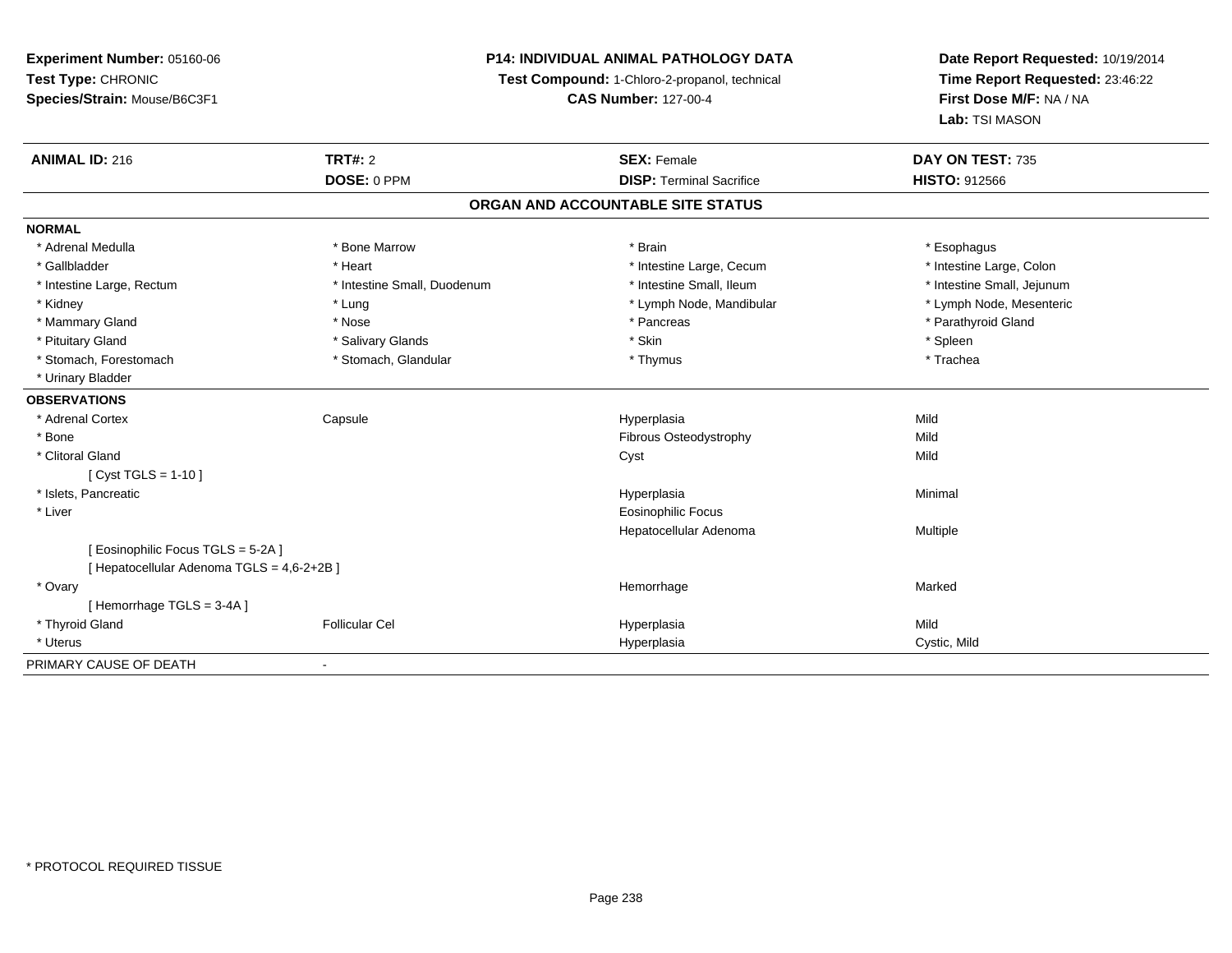| Experiment Number: 05160-06            |                            | <b>P14: INDIVIDUAL ANIMAL PATHOLOGY DATA</b>  | Date Report Requested: 10/19/2014 |  |
|----------------------------------------|----------------------------|-----------------------------------------------|-----------------------------------|--|
| Test Type: CHRONIC                     |                            | Test Compound: 1-Chloro-2-propanol, technical | Time Report Requested: 23:46:22   |  |
| Species/Strain: Mouse/B6C3F1           |                            | <b>CAS Number: 127-00-4</b>                   | First Dose M/F: NA / NA           |  |
|                                        |                            |                                               | Lab: TSI MASON                    |  |
| <b>ANIMAL ID: 217</b>                  | <b>TRT#: 2</b>             | <b>SEX: Female</b>                            | DAY ON TEST: 735                  |  |
|                                        | DOSE: 0 PPM                | <b>DISP: Terminal Sacrifice</b>               | HISTO: 912567                     |  |
|                                        |                            | ORGAN AND ACCOUNTABLE SITE STATUS             |                                   |  |
| <b>NORMAL</b>                          |                            |                                               |                                   |  |
| * Adrenal Medulla                      | * Bone                     | * Bone Marrow                                 | * Brain                           |  |
| * Clitoral Gland                       | * Esophagus                | * Gallbladder                                 | * Heart                           |  |
| * Intestine Large, Cecum               | * Intestine Large, Colon   | * Intestine Large, Rectum                     | * Intestine Small, Duodenum       |  |
| * Intestine Small, Ileum               | * Intestine Small, Jejunum | * Lymph Node, Mandibular                      | * Lymph Node, Mesenteric          |  |
| * Mammary Gland                        | * Nose                     | * Ovary                                       | * Pancreas                        |  |
| * Parathyroid Gland                    | * Pituitary Gland          | * Salivary Glands                             | * Skin                            |  |
| * Spleen                               | * Stomach, Forestomach     | * Stomach, Glandular                          | * Trachea                         |  |
| * Urinary Bladder                      | * Uterus                   |                                               |                                   |  |
| <b>OBSERVATIONS</b>                    |                            |                                               |                                   |  |
| * Adrenal Cortex                       | Capsule                    | Hyperplasia                                   | Mild                              |  |
| <b>Harderian Gland</b>                 |                            | Adenoma                                       |                                   |  |
| [Adenoma TGLS = $2-12$ ]               |                            |                                               |                                   |  |
| * Islets, Pancreatic                   |                            | Hyperplasia                                   | Mild                              |  |
| * Kidney                               |                            | Nephropathy                                   | Chronic, Minimal                  |  |
| * Liver                                |                            | <b>Eosinophilic Focus</b>                     |                                   |  |
|                                        |                            | Hepatocellular Adenoma                        | Multiple                          |  |
| [ Hepatocellular Adenoma TGLS = 1-2A ] |                            |                                               |                                   |  |
| * Lung                                 |                            | Alveolar/Bronchiolar Adenoma                  |                                   |  |
| * Thymus                               |                            | Lymphoma Malignant                            |                                   |  |
| * Thyroid Gland                        | <b>Follicular Cel</b>      | Hyperplasia                                   | Minimal                           |  |
| PRIMARY CAUSE OF DEATH                 | $\blacksquare$             |                                               |                                   |  |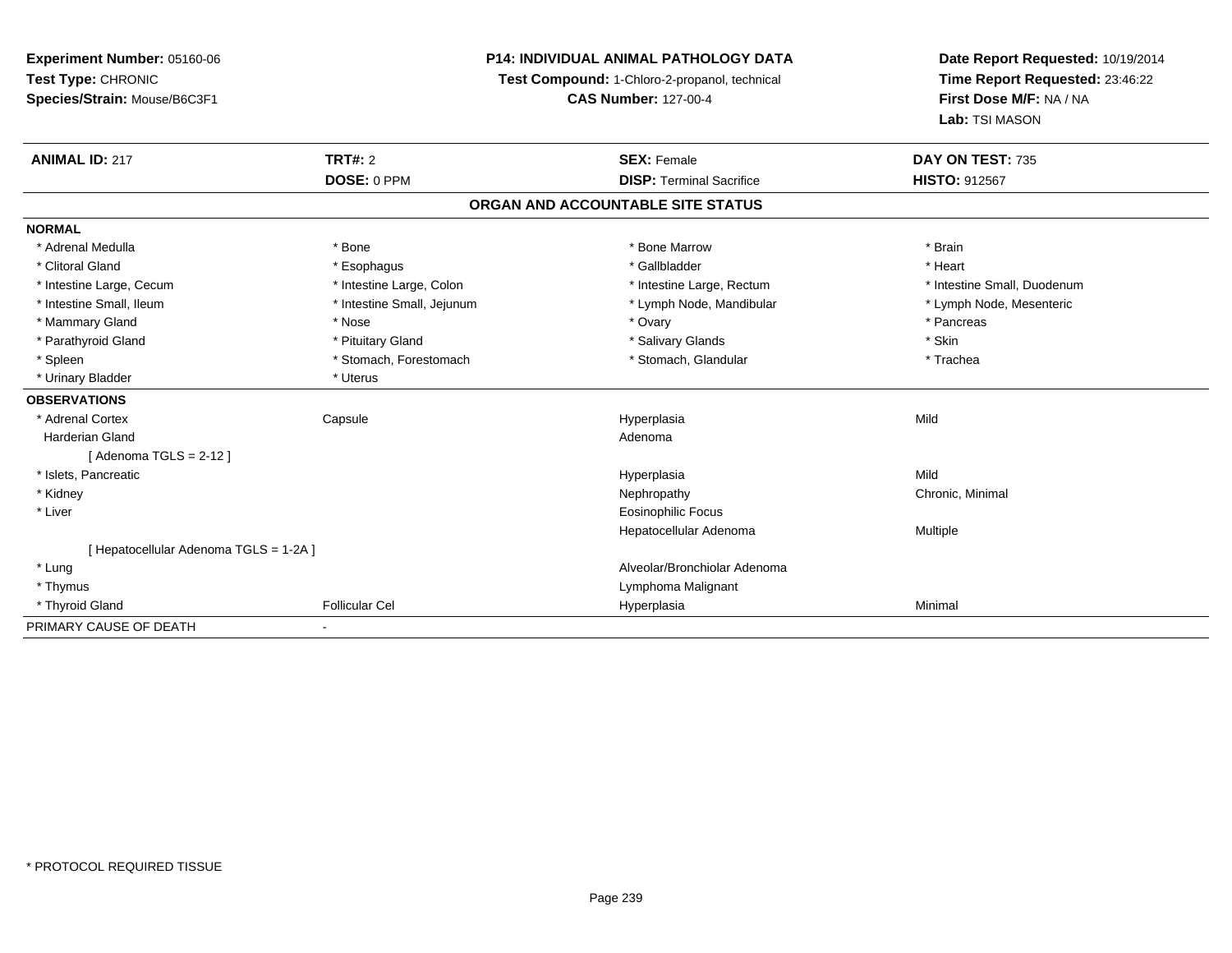**Experiment Number:** 05160-06**Test Type:** CHRONIC **Species/Strain:** Mouse/B6C3F1**P14: INDIVIDUAL ANIMAL PATHOLOGY DATATest Compound:** 1-Chloro-2-propanol, technical **CAS Number:** 127-00-4**Date Report Requested:** 10/19/2014**Time Report Requested:** 23:46:22**First Dose M/F:** NA / NA**Lab:** TSI MASON**ANIMAL ID:** 218**TRT#:** 2 **SEX:** Female **DAY ON TEST:** 735 **DOSE:** 0 PPM**DISP:** Terminal Sacrifice **HISTO:** 912568 **ORGAN AND ACCOUNTABLE SITE STATUSNORMAL**\* Adrenal Medulla \* The state of the state of the state of the state of the Marrow \* Bone Marrow \* Clitoral Gland \* Clitoral Gland \* Esophagus \* https://www.fragustage.com/web/2019/heart \* Heart \* Heart \* Heart \* Intestine Large, Cecum \* Intestine Large, Cecum \* Sallbladder \* The state of the state of the state of the state of the state of the state o \* Intestine Small, Ileum \* Intestine Large, Colon \* Intestine Large, Rectum \* Intestine Small, Duodenum \* Intestine Small, Duodenum \* Intestine Small, Jejunum \* Kidney \* Lung \* Lymph Node, Mandibular\* Lymph Node, Mesenteric \* \* \* Mammary Gland \* \* Nose \* \* Nose \* \* Nose \* \* Nose \* Ovary \* Ovary \* Salivary Glands \* Pancreas \* And the section of the section of the section of the section of the section of the section of the section of the section of the section of the section of the section of the section of the section of the sectio \* Stomach. Glandular \* Skin \* Stomach, Forestomach \* Spleen \* Spleen \* Stomach, Forestomach \* Stomach, Forestomach \* Thymus \* Thyroid Gland \* Trachea \* Urinary Bladder \* **OBSERVATIONS** \* Adrenal Cortex Capsule Hyperplasia Mild \* Brainn and the Thalamus and the Minimal and Mineralization and Minimal Minimal and Minimal and Minimal and Minimal  $\mu$  \* Islets, Pancreaticc description of the control of the control of the control of the control of the control of the control of the control of the control of the control of the control of the control of the control of the control of the contro a and a studies of the studies of the Minimal \* Liver Eosinophilic Focus Hepatocellular Adenoma Multiple [ Hepatocellular Adenoma TGLS = 1-2A ] \* Uteruss and the contract of the contract of the contract of the contract of the contract of the contract of the contract of the contract of the contract of the contract of the contract of the contract of the contract of the cont Hyperplasia Cystic, Moderate PRIMARY CAUSE OF DEATH-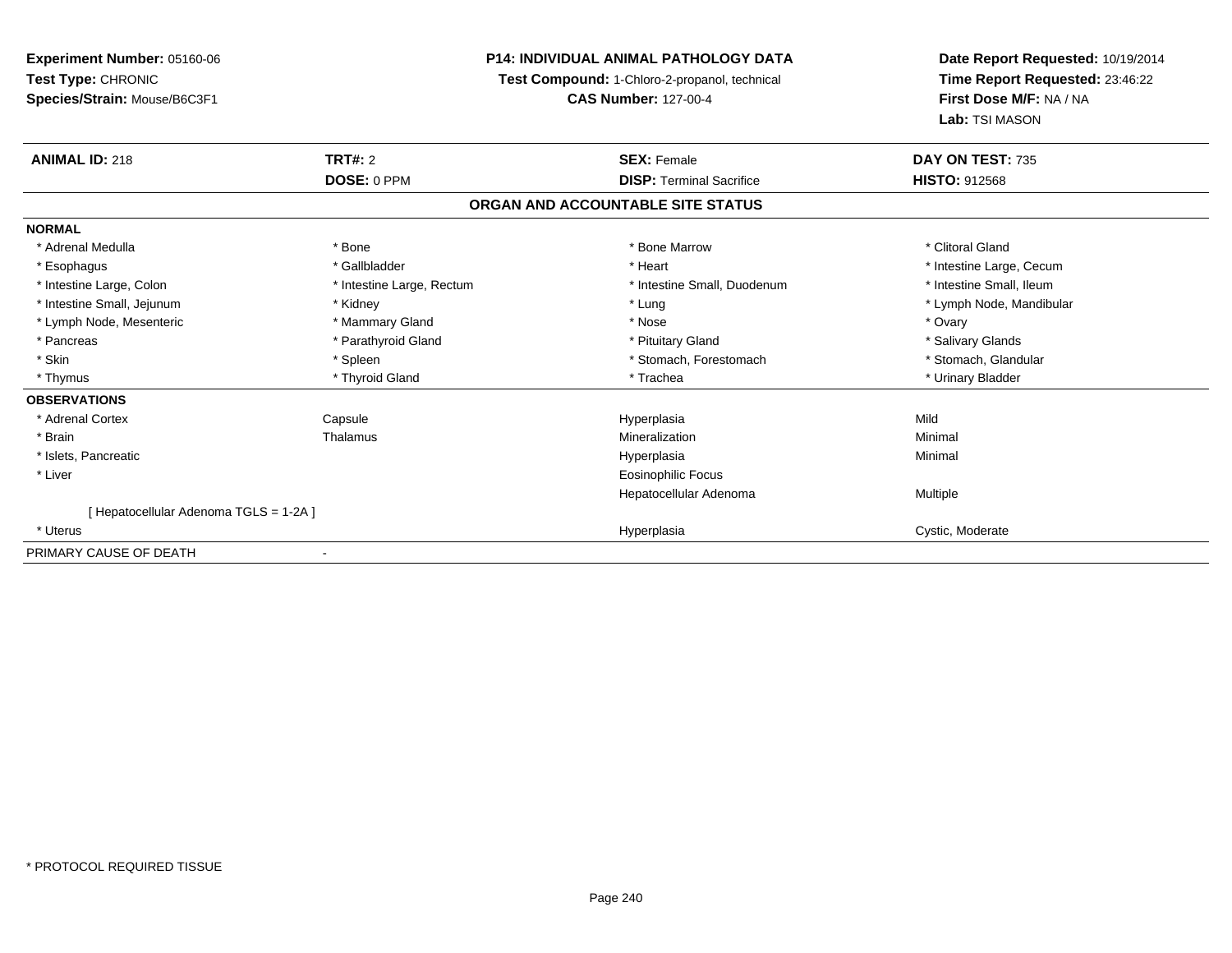## **P14: INDIVIDUAL ANIMAL PATHOLOGY DATA**

**Test Compound:** 1-Chloro-2-propanol, technical

**CAS Number:** 127-00-4

| <b>ANIMAL ID: 219</b>                                  | <b>TRT#: 2</b>                                                            | <b>SEX: Female</b>                | DAY ON TEST: 735           |  |
|--------------------------------------------------------|---------------------------------------------------------------------------|-----------------------------------|----------------------------|--|
|                                                        | DOSE: 0 PPM                                                               | <b>DISP: Terminal Sacrifice</b>   | HISTO: 912569              |  |
|                                                        |                                                                           | ORGAN AND ACCOUNTABLE SITE STATUS |                            |  |
| <b>NORMAL</b>                                          |                                                                           |                                   |                            |  |
| * Adrenal Medulla                                      | * Bone                                                                    | * Bone Marrow                     | * Clitoral Gland           |  |
| * Esophagus                                            | * Gallbladder                                                             | * Intestine Large, Cecum          | * Intestine Large, Colon   |  |
| * Intestine Large, Rectum                              | * Intestine Small, Duodenum                                               | * Intestine Small, Ileum          | * Intestine Small, Jejunum |  |
| * Lung                                                 | * Lymph Node, Mandibular                                                  | * Lymph Node, Mesenteric          | * Mammary Gland            |  |
| * Nose                                                 | * Ovary                                                                   | * Pancreas                        | * Parathyroid Gland        |  |
| * Salivary Glands                                      | * Stomach, Forestomach                                                    | * Stomach, Glandular              | * Thymus                   |  |
| * Thyroid Gland                                        | * Trachea                                                                 | * Urinary Bladder                 |                            |  |
| <b>OBSERVATIONS</b>                                    |                                                                           |                                   |                            |  |
| * Adrenal Cortex                                       | Capsule                                                                   | Hyperplasia                       | Moderate                   |  |
| * Brain                                                | Thalamus                                                                  | Mineralization                    | Minimal                    |  |
| * Heart                                                |                                                                           | Cardiomyopathy                    | Minimal                    |  |
| * Islets, Pancreatic                                   |                                                                           | Hyperplasia                       | Moderate                   |  |
| * Kidney                                               |                                                                           | Nephropathy                       | Chronic, Minimal           |  |
| * Liver                                                |                                                                           | <b>Eosinophilic Focus</b>         |                            |  |
|                                                        |                                                                           | Hepatocellular Adenoma            | Multiple                   |  |
| [ Hepatocellular Adenoma TGLS = 6,7,8,9-2+2A+2B+2C ]   |                                                                           |                                   |                            |  |
| * Lung                                                 |                                                                           |                                   |                            |  |
| Note: TGL 10 focus not seen on micro exam after recut. |                                                                           |                                   |                            |  |
| Mesentery                                              | Fat                                                                       | Necrosis                          | Moderate                   |  |
| [ Necrosis TGLS = $2-12$ ]                             |                                                                           |                                   |                            |  |
| * Pituitary Gland                                      | Pars Distalis                                                             | Adenoma                           |                            |  |
| * Skin                                                 | <b>Subcut Tiss</b>                                                        | Hemangiosarcoma                   |                            |  |
|                                                        | Note: TGL 5 mass involves skin rather than skeletal muscle on micro exam. |                                   |                            |  |
| [Hemangiosarcoma TGLS = 5-13]                          |                                                                           |                                   |                            |  |
| * Spleen                                               |                                                                           | Hemangiosarcoma                   |                            |  |
| [Hemangiosarcoma TGLS = 3,4-11]                        |                                                                           |                                   |                            |  |
| * Uterus                                               |                                                                           | Hyperplasia                       | Cystic, Moderate           |  |
| [Hyperplasia TGLS = 1-4A]                              |                                                                           |                                   |                            |  |
| PRIMARY CAUSE OF DEATH                                 |                                                                           |                                   |                            |  |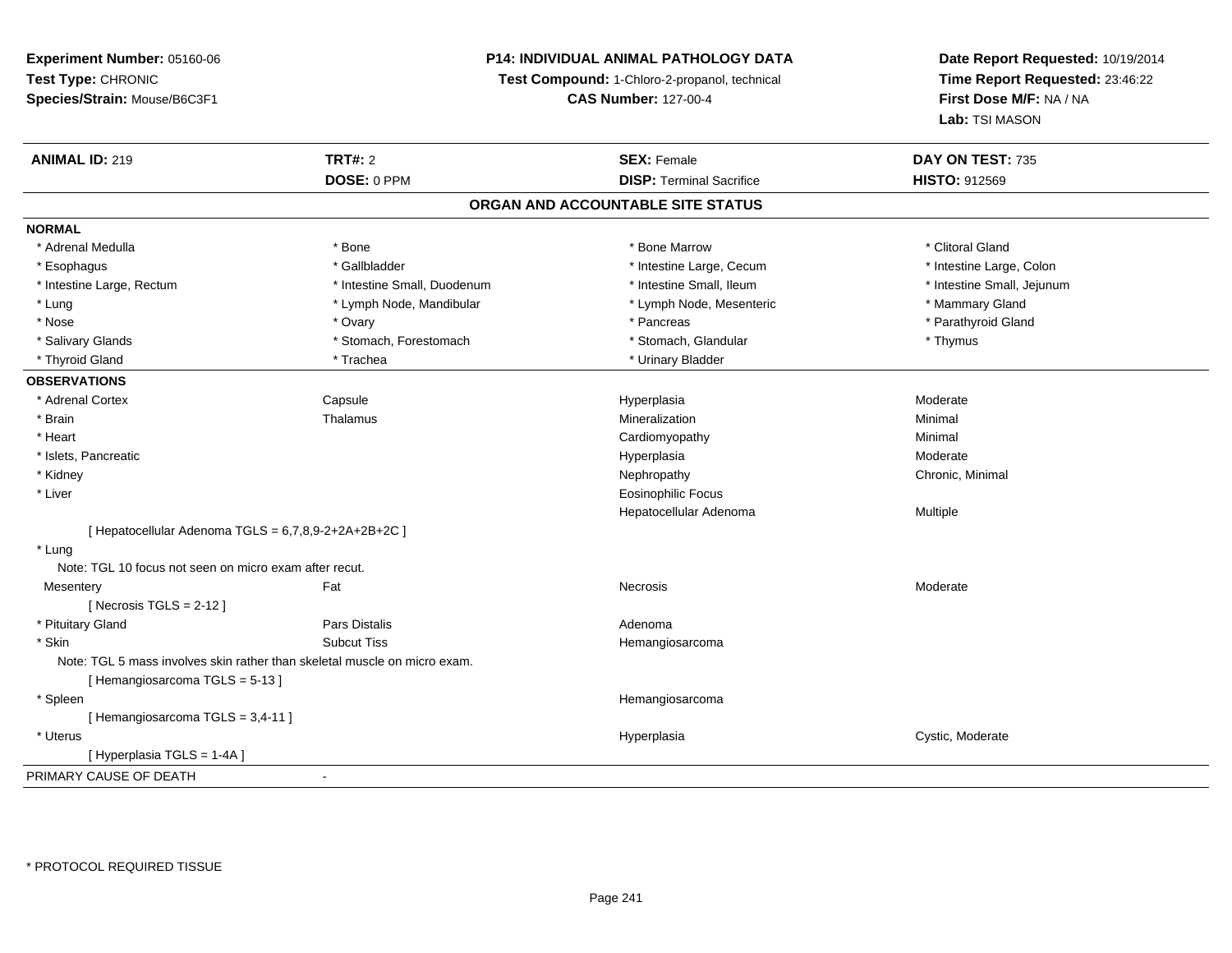**Test Type:** CHRONIC **Species/Strain:** Mouse/B6C3F1**Test Compound:** 1-Chloro-2-propanol, technical **CAS Number:** 127-00-4**Time Report Requested:** 23:46:22**First Dose M/F:** NA / NA**Lab:** TSI MASON**ANIMAL ID:** 220**C TRT#:** 2 **SEX:** Female **DAY ON TEST:** 735 **DOSE:** 0 PPM**DISP:** Terminal Sacrifice **HISTO:** 912570 **ORGAN AND ACCOUNTABLE SITE STATUSNORMAL**\* Adrenal Medulla \* The state of the state of the state of the state of the state of the state of the state of the state of the state of the state of the state of the state of the state of the state of the state of the sta \* Esophagus \* https://www.fragustage.com/web/2019/heart \* Heart \* Heart \* Heart \* Intestine Large, Cecum \* Intestine Large, Cecum \* Sallbladder \* The state of the state of the state of the state of the state of the state o \* Intestine Small, Ileum \* Intestine Large, Colon \* Intestine Large, Rectum \* Intestine Small, Duodenum \* Intestine Small, Duodenum \* Intestine Small, Jejunum \* The mannery Gland \* Lymph Node, Mandibular \* The mannery Stand \* Mammary Gland \* Mammary Gland \* Nose \* Pancreas \* Pancreas \* Pancreas \* Parathyroid Gland \* Parathyroid Gland \* Pituitary Gland \* Pituitary Gland \* Stomach, Glandular \* Salivary Glands \* Stomach, Forestomach \* Skin \* Skin \* Stomach, Forestomach \* Stomach, Forestomach \* Thymus \* Thyroid Gland \* Trachea \* Urinary Bladder \* **OBSERVATIONS** \* Adrenal Cortex Capsule Hyperplasia Mild \* BoneFibrous Osteodystrophy **Minimal**<br>
Hyperplasia Mild \* Islets, Pancreaticc description of the control of the control of the control of the control of the control of the control of the control of the control of the control of the control of the control of the control of the control of the contro a Mild \* Kidneyy and the control of the control of the control of the control of the control of the control of the control of the control of the control of the control of the control of the control of the control of the control of the co Metaplasia **Matagazia alla Contra Matagazia alla Contra Contra Contra Contra Contra Contra Contra Contra Contra Contra Contra Contra Contra Contra Contra Contra Contra Contra Contra Contra Contra Contra Contra Contra Contr**  \* Liver Clear Cell Focus Eosinophilic Focus Hepatocellular Adenoma[ Eosinophilic Focus TGLS = 5-2B ][ Hepatocellular Adenoma TGLS = 3-2A ] \* Lung Alveolar/Bronchiolar Adenoma Hemorrhagee Mild [ Hemorrhage TGLS = 4-1 ] \* Ovaryy the control of the control of the control of the control of the control of the control of the control of the control of the control of the control of the control of the control of the control of the control of the contro \* Spleen Lymphoma Malignant [ Lymphoma Malignant TGLS = 2-11+11A ] \* Uteruss and the contract of the contract of the contract of the contract of the contract of the contract of the contract of the contract of the contract of the contract of the contract of the contract of the contract of the cont Hyperplasia **Cystic, Marked** [ Hyperplasia TGLS = 1-4A ]

**P14: INDIVIDUAL ANIMAL PATHOLOGY DATA**

**Date Report Requested:** 10/19/2014

PRIMARY CAUSE OF DEATH-

**Experiment Number:** 05160-06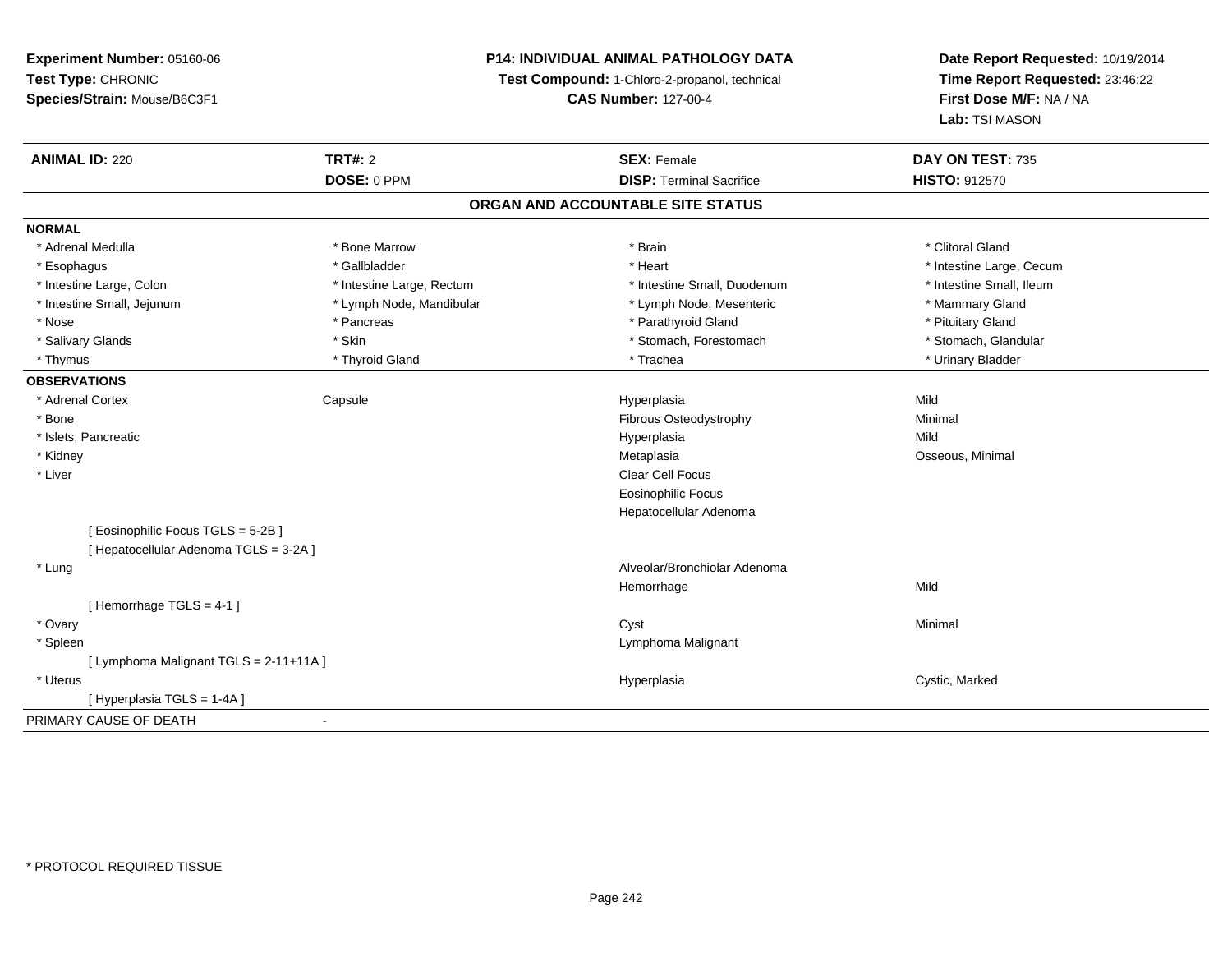| <b>Experiment Number: 05160-06</b>                     |                            | <b>P14: INDIVIDUAL ANIMAL PATHOLOGY DATA</b>  | Date Report Requested: 10/19/2014 |  |
|--------------------------------------------------------|----------------------------|-----------------------------------------------|-----------------------------------|--|
| Test Type: CHRONIC                                     |                            | Test Compound: 1-Chloro-2-propanol, technical | Time Report Requested: 23:46:22   |  |
| Species/Strain: Mouse/B6C3F1                           |                            | <b>CAS Number: 127-00-4</b>                   | First Dose M/F: NA / NA           |  |
|                                                        |                            |                                               | Lab: TSI MASON                    |  |
| <b>ANIMAL ID: 221</b>                                  | <b>TRT#: 2</b>             | <b>SEX: Female</b>                            | DAY ON TEST: 683                  |  |
|                                                        | DOSE: 0 PPM                | <b>DISP: Natural Death</b>                    | HISTO: 912571                     |  |
|                                                        |                            | ORGAN AND ACCOUNTABLE SITE STATUS             |                                   |  |
| <b>NORMAL</b>                                          |                            |                                               |                                   |  |
| * Adrenal Medulla                                      | * Bone                     | * Bone Marrow                                 | * Brain                           |  |
| * Clitoral Gland                                       | * Esophagus                | * Intestine Large, Colon                      | * Intestine Large, Rectum         |  |
| * Intestine Small, Duodenum                            | * Intestine Small, Jejunum | * Mammary Gland                               | * Parathyroid Gland               |  |
| * Pituitary Gland                                      | * Stomach, Forestomach     | * Thyroid Gland                               | * Trachea                         |  |
| <b>AUTO PRECLUDES DIAG.</b>                            |                            |                                               |                                   |  |
| * Gallbladder                                          |                            |                                               |                                   |  |
| <b>OBSERVATIONS</b>                                    |                            |                                               |                                   |  |
| * Adrenal Cortex                                       | Capsule                    | Hyperplasia                                   | Mild                              |  |
|                                                        |                            | Lymphoma Malignant                            |                                   |  |
| * Heart                                                |                            | Lymphoma Malignant                            |                                   |  |
| * Int Sm Duoden                                        |                            |                                               |                                   |  |
| Note: TGL 6 enlargement is in mesentery on micro exam. |                            |                                               |                                   |  |
| * Int Sm Jejunum                                       |                            |                                               |                                   |  |
| Note: TGL 6 enlargement is in mesentery on micro exam. |                            |                                               |                                   |  |
| * Intestine Large, Cecum                               |                            | Lymphoma Malignant                            |                                   |  |
| * Intestine Small, Ileum                               |                            | Lymphoma Malignant                            |                                   |  |
| Note: TGL 6 enlargement is in mesentery on micro exam. |                            |                                               |                                   |  |
| * Islets, Pancreatic                                   |                            | Hyperplasia                                   | Minimal                           |  |
| * Kidney                                               |                            | Lymphoma Malignant                            |                                   |  |
| * Liver                                                |                            | Hepatocellular Adenoma                        |                                   |  |
|                                                        |                            | Lymphoma Malignant                            |                                   |  |
| [Hepatocellular Adenoma TGLS = 2-2]                    |                            |                                               |                                   |  |
| * Lung                                                 |                            | Lymphoma Malignant                            |                                   |  |
| Lymph Node                                             | Renal                      | Lymphoma Malignant                            |                                   |  |
| [ Lymphoma Malignant TGLS = 3-13 ]                     |                            |                                               |                                   |  |
| * Lymph Node, Mandibular                               |                            | Lymphoma Malignant                            |                                   |  |
| [ Lymphoma Malignant TGLS = 4-5 ]                      |                            |                                               |                                   |  |
| * Lymph Node, Mesenteric                               |                            | Lymphoma Malignant                            |                                   |  |
| [ Lymphoma Malignant TGLS = 1-5 ]                      |                            |                                               |                                   |  |
| Mesentery                                              |                            | Lymphoma Malignant                            |                                   |  |
|                                                        |                            |                                               |                                   |  |
|                                                        |                            |                                               |                                   |  |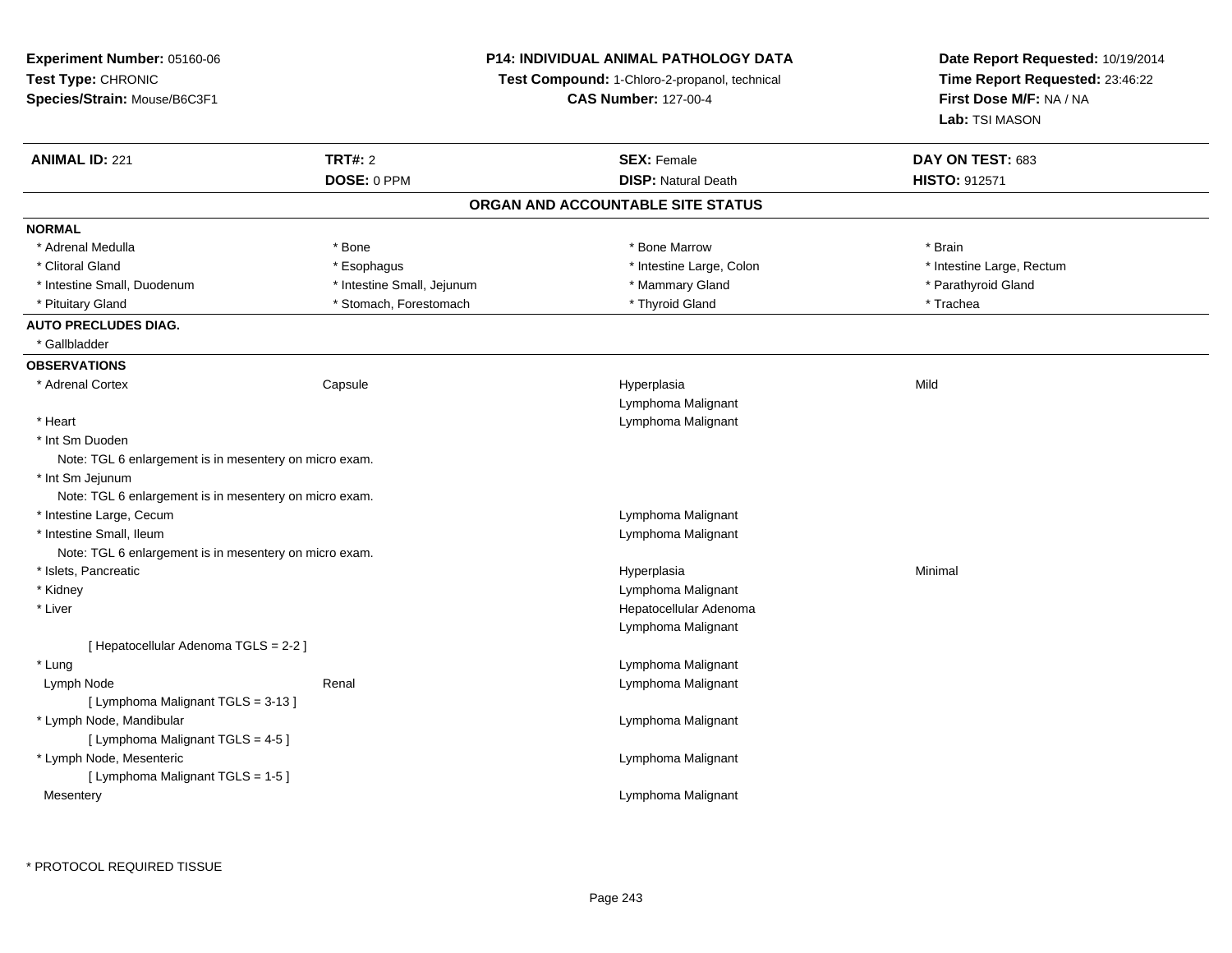# **P14: INDIVIDUAL ANIMAL PATHOLOGY DATA**

**Test Compound:** 1-Chloro-2-propanol, technical

**CAS Number:** 127-00-4

| <b>ANIMAL ID: 221</b>              | <b>TRT#: 2</b>                              | <b>SEX: Female</b>                | DAY ON TEST: 683     |
|------------------------------------|---------------------------------------------|-----------------------------------|----------------------|
|                                    | DOSE: 0 PPM                                 | <b>DISP: Natural Death</b>        | <b>HISTO: 912571</b> |
|                                    |                                             | ORGAN AND ACCOUNTABLE SITE STATUS |                      |
| [ Lymphoma Malignant TGLS = 6-6A ] |                                             |                                   |                      |
| * Nose                             |                                             | Lymphoma Malignant                |                      |
| * Ovary                            |                                             | Cyst                              | Mild                 |
|                                    |                                             | Lymphoma Malignant                |                      |
| * Pancreas                         |                                             | Lymphoma Malignant                |                      |
| * Salivary Glands                  |                                             | Lymphoma Malignant                |                      |
| * Skin                             | <b>Subcut Tiss</b>                          | Lymphoma Malignant                |                      |
| * Spleen                           |                                             | Lymphoma Malignant                |                      |
| [ Lymphoma Malignant TGLS = 5-11 ] |                                             |                                   |                      |
| * Stomach, Glandular               |                                             | Lymphoma Malignant                |                      |
| * Thymus                           |                                             | Lymphoma Malignant                |                      |
| [ Lymphoma Malignant TGLS = 8-5A ] |                                             |                                   |                      |
| <b>Tissue NOS</b>                  | Mediastinum                                 | Lymphoma Malignant                |                      |
| [ Lymphoma Malignant TGLS = 7-12 ] |                                             |                                   |                      |
| * Urinary Bladder                  |                                             | Lymphoma Malignant                |                      |
| * Uterus                           |                                             | Hyperplasia                       | Cystic, Minimal      |
|                                    |                                             | Lymphoma Malignant                |                      |
| PRIMARY CAUSE OF DEATH             | - Tissue NOS Mediastinum Lymphoma Malignant |                                   |                      |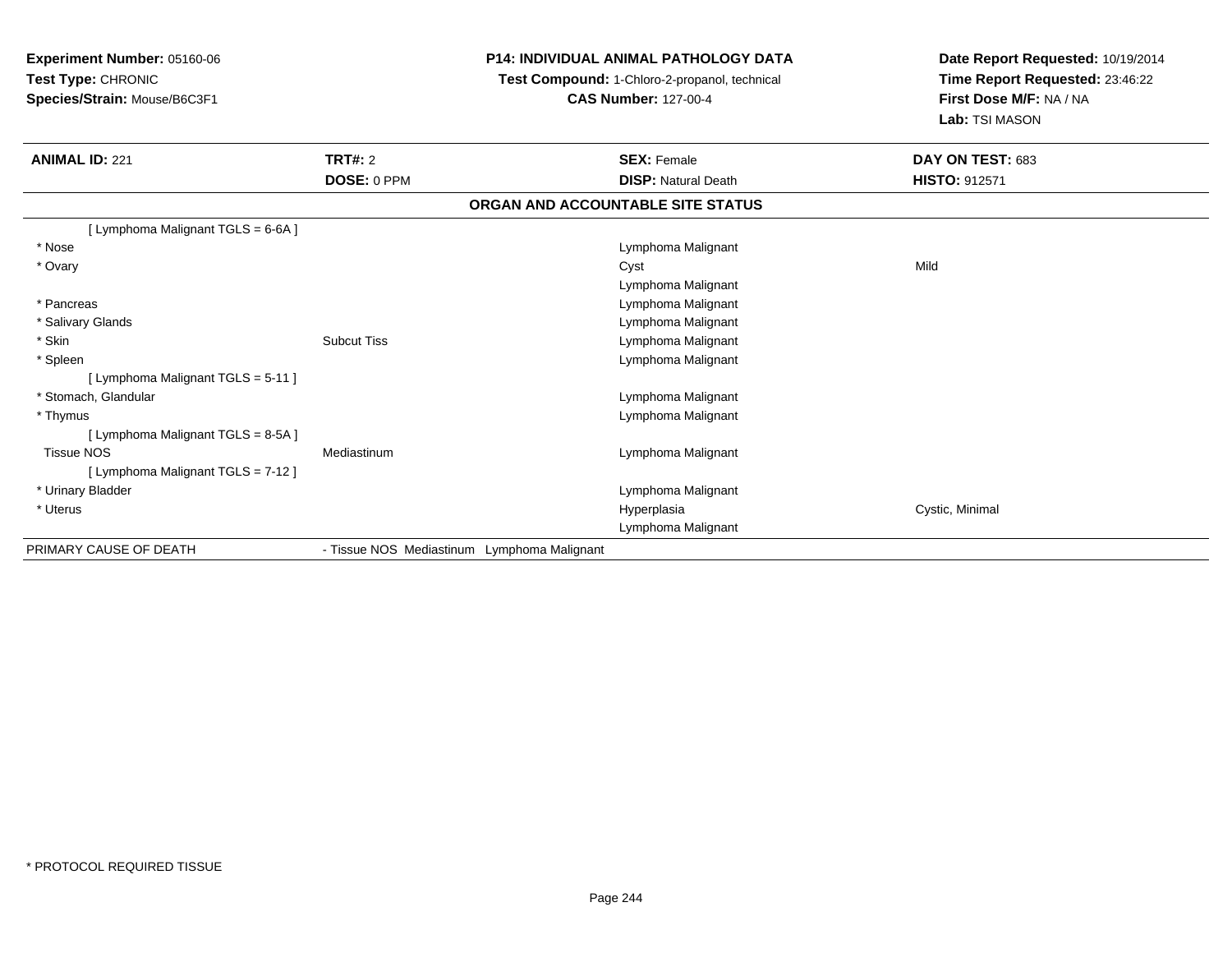## **P14: INDIVIDUAL ANIMAL PATHOLOGY DATA**

**Test Compound:** 1-Chloro-2-propanol, technical

**CAS Number:** 127-00-4

| <b>ANIMAL ID: 222</b>                      | <b>TRT#: 2</b>            | <b>SEX: Female</b>                | DAY ON TEST: 735             |
|--------------------------------------------|---------------------------|-----------------------------------|------------------------------|
|                                            | DOSE: 0 PPM               | <b>DISP: Terminal Sacrifice</b>   | HISTO: 912572                |
|                                            |                           | ORGAN AND ACCOUNTABLE SITE STATUS |                              |
| <b>NORMAL</b>                              |                           |                                   |                              |
| * Adrenal Medulla                          | * Bone                    | * Bone Marrow                     | * Clitoral Gland             |
| * Esophagus                                | * Gallbladder             | * Heart                           | * Intestine Large, Cecum     |
| * Intestine Large, Colon                   | * Intestine Large, Rectum | * Intestine Small, Duodenum       | * Intestine Small, Ileum     |
| * Intestine Small, Jejunum                 | * Kidney                  | * Lymph Node, Mesenteric          | * Mammary Gland              |
| * Nose                                     | * Ovary                   | * Pancreas                        | * Parathyroid Gland          |
| * Pituitary Gland                          | * Salivary Glands         | * Skin                            | * Stomach, Forestomach       |
| * Stomach, Glandular                       | * Thymus                  | * Thyroid Gland                   | * Trachea                    |
| * Urinary Bladder                          |                           |                                   |                              |
| <b>OBSERVATIONS</b>                        |                           |                                   |                              |
| * Adrenal Cortex                           | Capsule                   | Hyperplasia                       | Mild                         |
| * Brain                                    | Thalamus                  | Mineralization                    | Minimal                      |
| <b>Harderian Gland</b>                     |                           | Carcinoma                         |                              |
| [Carcinoma TGLS = 7-13]                    |                           |                                   |                              |
| * Islets, Pancreatic                       |                           | Hyperplasia                       | Mild                         |
| * Liver                                    |                           | Hepatocellular Adenoma            | Multiple                     |
| [ Hepatocellular Adenoma TGLS = 4,5-2+2A ] |                           |                                   |                              |
| * Lung                                     |                           | Carcinoma                         | Metastatic (Harderian Gland) |
| [Carcinoma TGLS = 6-1]                     |                           |                                   |                              |
| * Lymph Node, Mandibular                   |                           | Hyperplasia                       | Lymphoid, Moderate           |
|                                            |                           | <b>Infiltration Cellular</b>      | Plasma Cell, Marked          |
| [Hyperplasia TGLS = 1-5]                   |                           |                                   |                              |
| [ Infiltration Cellular TGLS = 1-5 ]       |                           |                                   |                              |
| Mesentery                                  | Fat                       | Necrosis                          | Mild                         |
| [Necrosis TGLS = $2-12$ ]                  |                           |                                   |                              |
| * Spleen                                   |                           | Hematopoietic Cell Proliferation  | Moderate                     |
| * Uterus                                   |                           | Hyperplasia                       | Cystic, Mild                 |
| [Hyperplasia TGLS = 3-4]                   |                           |                                   |                              |
| PRIMARY CAUSE OF DEATH                     |                           |                                   |                              |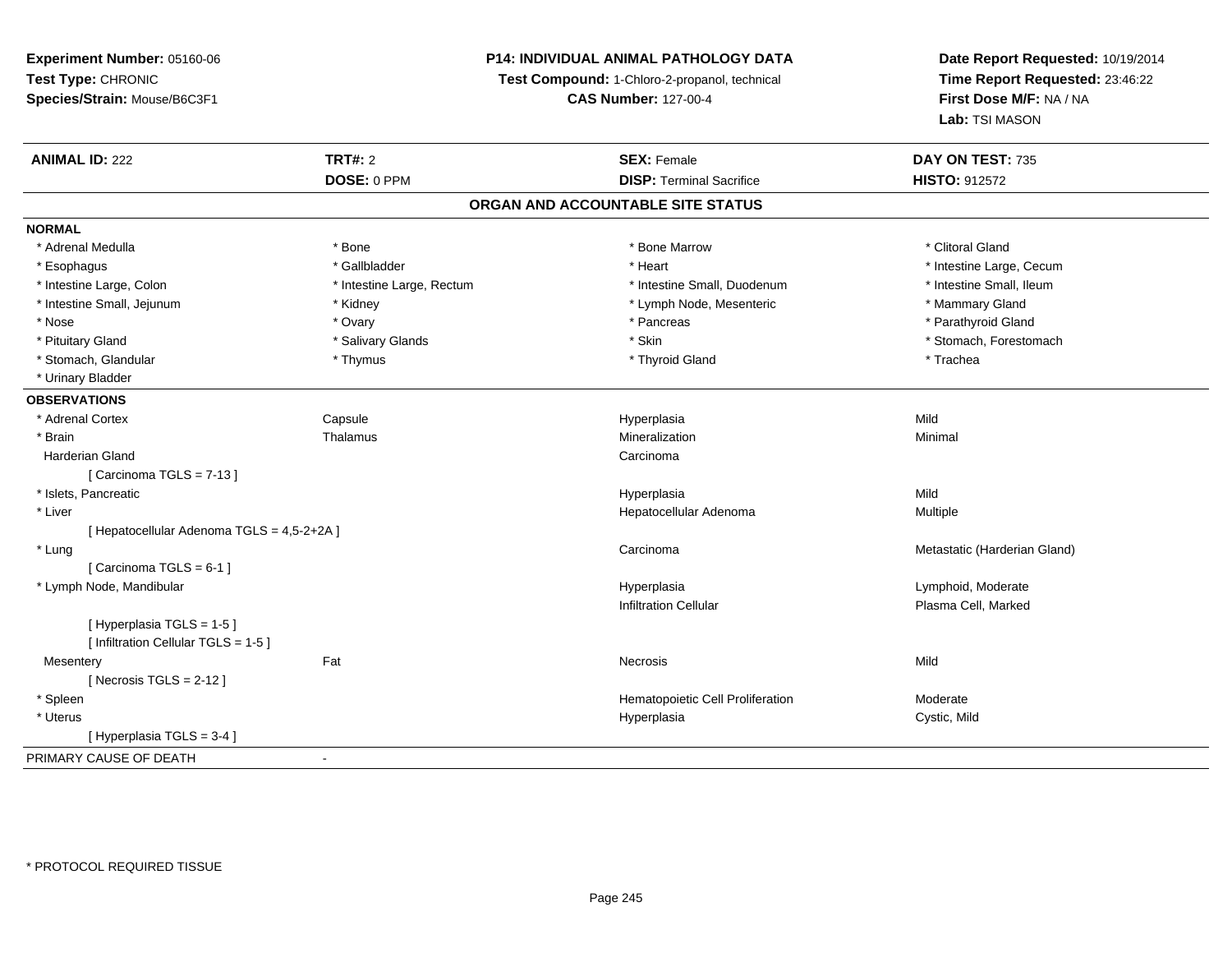## **P14: INDIVIDUAL ANIMAL PATHOLOGY DATA**

**Test Compound:** 1-Chloro-2-propanol, technical

**CAS Number:** 127-00-4

| <b>ANIMAL ID: 223</b>                        | <b>TRT#: 2</b>            | <b>SEX: Female</b>                | DAY ON TEST: 735                    |
|----------------------------------------------|---------------------------|-----------------------------------|-------------------------------------|
|                                              | DOSE: 0 PPM               | <b>DISP: Terminal Sacrifice</b>   | <b>HISTO: 912573</b>                |
|                                              |                           | ORGAN AND ACCOUNTABLE SITE STATUS |                                     |
| <b>NORMAL</b>                                |                           |                                   |                                     |
| * Adrenal Medulla                            | * Bone                    | * Bone Marrow                     | * Clitoral Gland                    |
| * Esophagus                                  | * Gallbladder             | * Heart                           | * Intestine Large, Cecum            |
| * Intestine Large, Colon                     | * Intestine Large, Rectum | * Intestine Small, Duodenum       | * Intestine Small, Ileum            |
| * Intestine Small, Jejunum                   | * Islets, Pancreatic      | * Lymph Node, Mandibular          | * Mammary Gland                     |
| * Nose                                       | * Ovary                   | * Pancreas                        | * Parathyroid Gland                 |
| * Pituitary Gland                            | * Salivary Glands         | * Skin                            | * Stomach, Forestomach              |
| * Stomach, Glandular                         | * Thyroid Gland           | * Trachea                         | * Urinary Bladder                   |
| <b>OBSERVATIONS</b>                          |                           |                                   |                                     |
| * Adrenal Cortex                             | Capsule                   | Hyperplasia                       | Mild                                |
| * Brain                                      | Thalamus                  | Mineralization                    | Minimal                             |
| * Kidney                                     |                           | Nephropathy                       | Chronic, Minimal                    |
| * Liver                                      |                           | <b>Eosinophilic Focus</b>         |                                     |
|                                              |                           | Hepatocellular Adenoma            | Multiple                            |
|                                              |                           | Lymphoma Malignant                |                                     |
| [ Eosinophilic Focus TGLS = 5-2B]            |                           |                                   |                                     |
| [ Hepatocellular Adenoma TGLS = 2,3,4-2+2A ] |                           |                                   |                                     |
| * Lung                                       |                           | Carcinoma                         | Metastatic (Uncertain Primary Site) |
|                                              |                           | Lymphoma Malignant                |                                     |
| * Lymph Node, Mesenteric                     |                           | Lymphoma Malignant                |                                     |
| * Spleen                                     |                           | Lymphoma Malignant                |                                     |
| * Thymus                                     |                           | Lymphoma Malignant                |                                     |
| * Uterus                                     |                           | Hyperplasia                       | Cystic, Marked                      |
| [Hyperplasia TGLS = $1-4$ ]                  |                           |                                   |                                     |
| PRIMARY CAUSE OF DEATH                       |                           |                                   |                                     |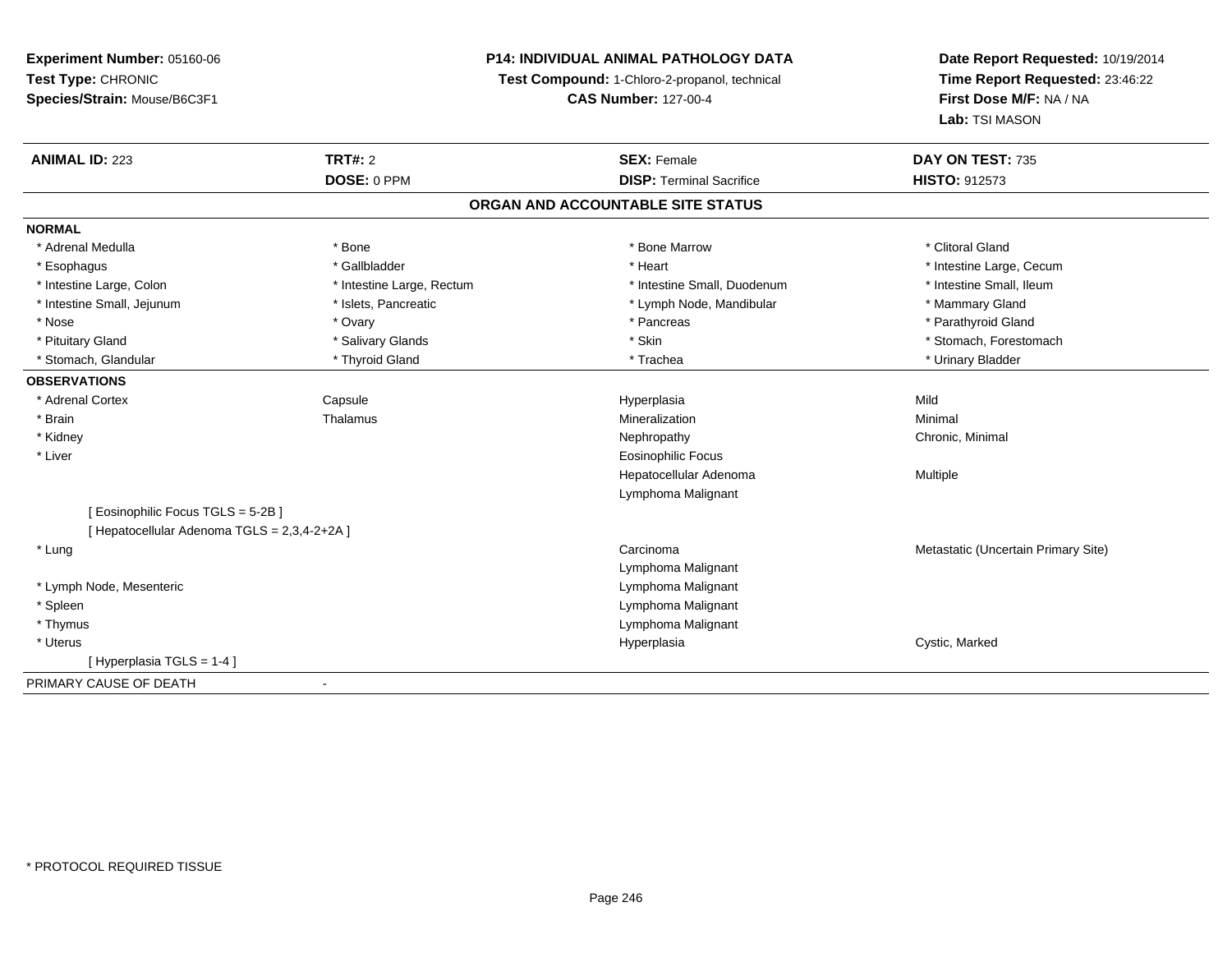## **P14: INDIVIDUAL ANIMAL PATHOLOGY DATA**

**Test Compound:** 1-Chloro-2-propanol, technical

**CAS Number:** 127-00-4

| <b>ANIMAL ID: 224</b>                                       | <b>TRT#: 2</b>            | <b>SEX: Female</b>                | DAY ON TEST: 735         |
|-------------------------------------------------------------|---------------------------|-----------------------------------|--------------------------|
|                                                             | DOSE: 0 PPM               | <b>DISP: Terminal Sacrifice</b>   | <b>HISTO: 912574</b>     |
|                                                             |                           | ORGAN AND ACCOUNTABLE SITE STATUS |                          |
| <b>NORMAL</b>                                               |                           |                                   |                          |
| * Adrenal Medulla                                           | * Bone                    | * Bone Marrow                     | * Clitoral Gland         |
| * Esophagus                                                 | * Gallbladder             | * Heart                           | * Intestine Large, Cecum |
| * Intestine Large, Colon                                    | * Intestine Large, Rectum | * Intestine Small, Duodenum       | * Intestine Small, Ileum |
| * Intestine Small, Jejunum                                  | * Lung                    | * Lymph Node, Mandibular          | * Lymph Node, Mesenteric |
| * Mammary Gland                                             | * Nose                    | * Pancreas                        | * Parathyroid Gland      |
| * Pituitary Gland                                           | * Salivary Glands         | * Skin                            | * Stomach, Forestomach   |
| * Stomach, Glandular                                        | * Thymus                  | * Thyroid Gland                   | * Trachea                |
| * Urinary Bladder                                           |                           |                                   |                          |
| <b>OBSERVATIONS</b>                                         |                           |                                   |                          |
| * Adrenal Cortex                                            | Capsule                   | Hyperplasia                       | Moderate                 |
| * Brain                                                     | Thalamus                  | Mineralization                    | Minimal                  |
| * Islets, Pancreatic                                        |                           | Hyperplasia                       | Minimal                  |
| * Kidney                                                    |                           | Nephropathy                       | Chronic, Minimal         |
| * Liver                                                     |                           | <b>Eosinophilic Focus</b>         |                          |
|                                                             |                           | Hepatocellular Adenoma            |                          |
| [ Eosinophilic Focus TGLS = 7-2B.1 ]                        |                           |                                   |                          |
| [ Hepatocellular Adenoma TGLS = 4-2A ]                      |                           |                                   |                          |
| * Lung                                                      |                           |                                   |                          |
| Note: TGL 5 focus is not visible on micro exam after recut. |                           |                                   |                          |
| Mesentery                                                   | Fat                       | Necrosis                          | Marked                   |
| [Necrosis TGLS = $3-12$ ]                                   |                           |                                   |                          |
| * Ovary                                                     |                           | Cyst                              | Moderate                 |
| [Cyst TGLS = $1-4$ ]                                        |                           |                                   |                          |
| * Spleen                                                    |                           | Hematopoietic Cell Proliferation  | Mild                     |
| <b>Tissue NOS</b>                                           | Pelvic                    | Hemangiosarcoma                   |                          |
| [Hemangiosarcoma TGLS = 6-13]                               |                           |                                   |                          |
| * Uterus                                                    |                           | Hyperplasia                       | Cystic, Marked           |
| [Hyperplasia TGLS = 2-4]                                    |                           |                                   |                          |
| PRIMARY CAUSE OF DEATH                                      | $\blacksquare$            |                                   |                          |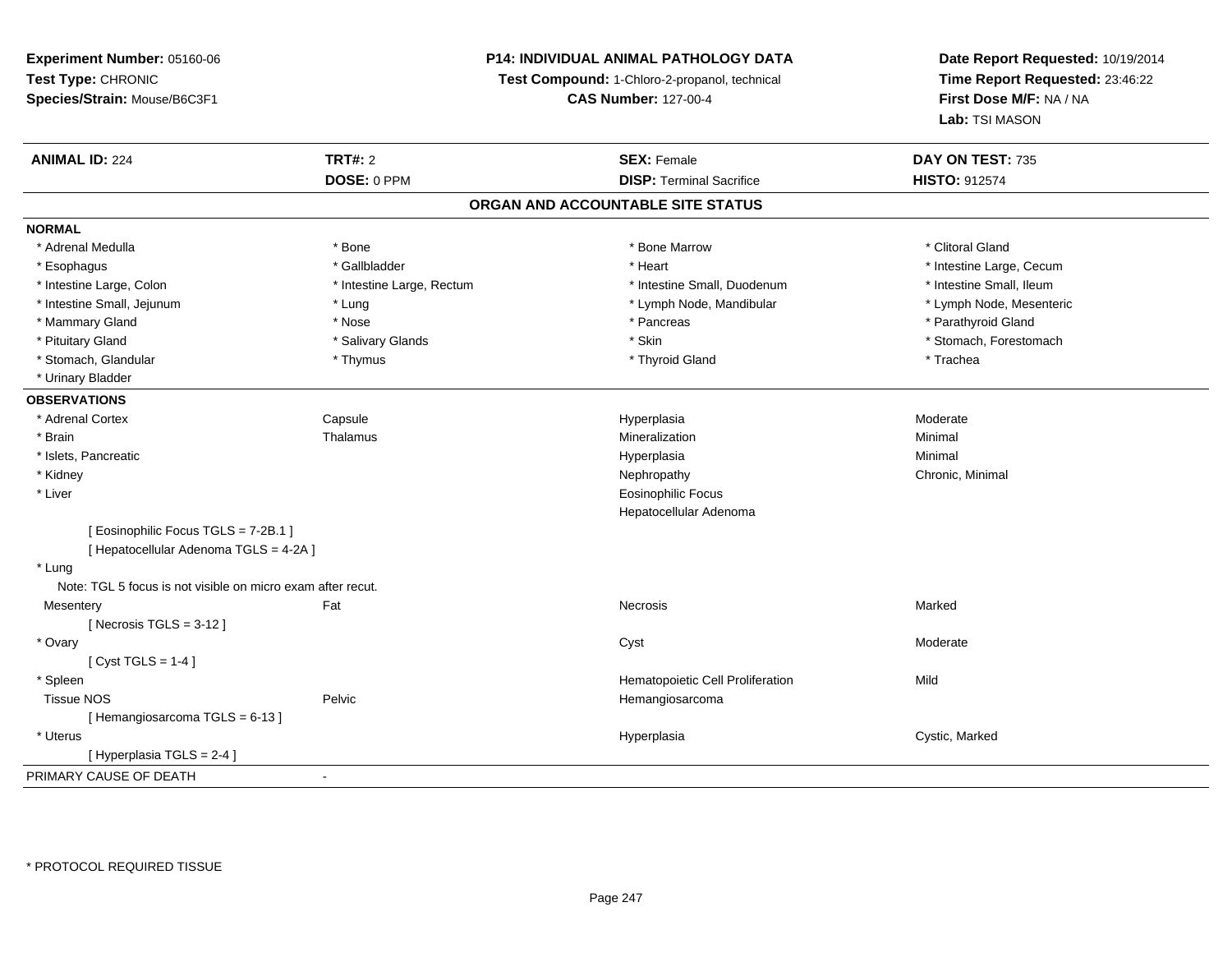**Experiment Number:** 05160-06**Test Type:** CHRONIC **Species/Strain:** Mouse/B6C3F1**P14: INDIVIDUAL ANIMAL PATHOLOGY DATATest Compound:** 1-Chloro-2-propanol, technical **CAS Number:** 127-00-4**Date Report Requested:** 10/19/2014**Time Report Requested:** 23:46:22**First Dose M/F:** NA / NA**Lab:** TSI MASON**ANIMAL ID:** 225**TRT#:** 2 **SEX:** Female **DAY ON TEST:** 735 **DOSE:** 0 PPM**DISP:** Terminal Sacrifice **HISTO:** 912575 **ORGAN AND ACCOUNTABLE SITE STATUSNORMAL**\* Adrenal Medulla \* The state of the state of the state of the state of the Marrow \* Bone Marrow \* Clitoral Gland \* Clitoral Gland \* Esophagus \* https://www.fragustage.com/web/2019/heart \* Heart \* Heart \* Heart \* Intestine Large, Cecum \* Intestine Large, Cecum \* Sallbladder \* The state of the state of the state of the state of the state of the state o \* Intestine Small, Ileum \* Intestine Large, Colon \* Intestine Large, Rectum \* Intestine Small, Duodenum \* Intestine Small, Duodenum \* Intestine Small, Jejunum \* \* \* https://www.fat.com/setter/educition/setter/filesophysics.com/setter/filesophysics.com/setter/filesophysics.com/setter/filesophysics.com/setter/filesophysics.com/setter/filesophysics.com/se \* Lymph Node, Mesenteric \* \* \* Mammary Gland \* \* Nose \* Nose \* Ovary \* Ovary \* Ovary \* Ovary \* Ovary \* Ovary \* Ovary \* Skin \* Pancreas \* Pancreas \* Parathyroid Gland \* The state of the set of the set of the set of the set of the set of the set of the set of the set of the set of the set of the set of the set of the set of the set of the set of \* Thymus \* Spleen \* Stomach, Forestomach \* Stomach \* Stomach, Glandular \* Stomach, Glandular \* Thyroid Gland \* Trachea \* Trachea \* Trachea \* Urinary Bladder **OBSERVATIONS** \* Adrenal Cortex Capsule Hyperplasia Mild \* Brainn and the Thalamus and the Minimal and Mineralization and Minimal Minimal and Minimal and Minimal and Minimal  $\mu$  \* Kidneyy the controller of the controller of the controller of the controller of the controller of the controller of the controller of the controller of the controller of the controller of the controller of the controller of the \* Liver Eosinophilic Focus Hepatocellular Adenoma Multiple [ Hepatocellular Adenoma TGLS = 1,2-2A+2B ] \* Pituitary Gland Pars Distalis Angiectasis Mild Pars Distalis Hyperplasiaa and a study of the state of the Marked [ Angiectasis TGLS = 3-7 ] \* Uteruss and the contract of the contract of the contract of the contract of the contract of the contract of the contract of the contract of the contract of the contract of the contract of the contract of the contract of the cont Hyperplasia **Cystic, Marked** PRIMARY CAUSE OF DEATH-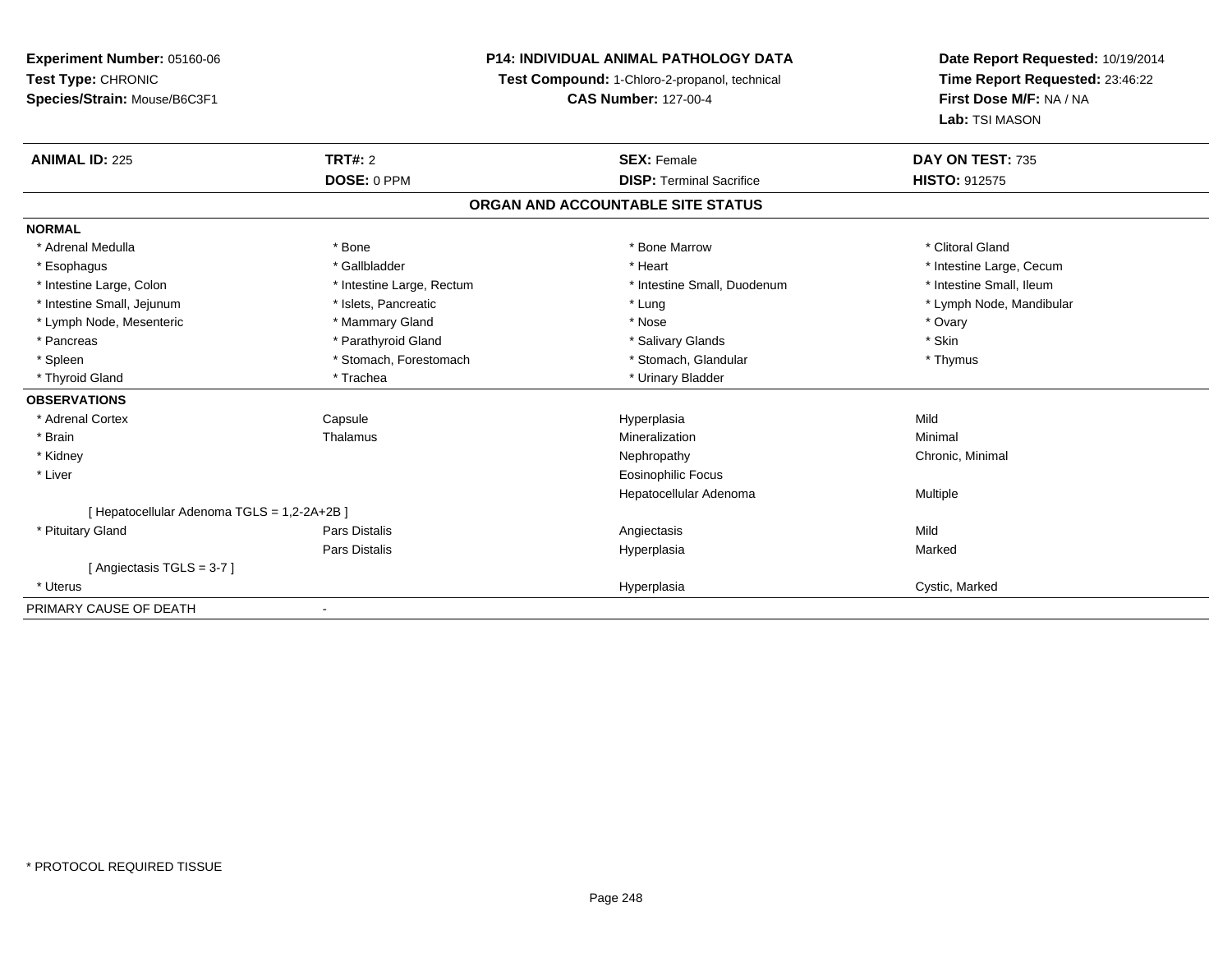## **P14: INDIVIDUAL ANIMAL PATHOLOGY DATA**

**Test Compound:** 1-Chloro-2-propanol, technical

**CAS Number:** 127-00-4

| <b>ANIMAL ID: 226</b>                   | <b>TRT#: 2</b>              | <b>SEX: Female</b>                | DAY ON TEST: 683           |  |
|-----------------------------------------|-----------------------------|-----------------------------------|----------------------------|--|
|                                         | DOSE: 0 PPM                 | <b>DISP:</b> Moribund Sacrifice   | <b>HISTO: 912576</b>       |  |
|                                         |                             | ORGAN AND ACCOUNTABLE SITE STATUS |                            |  |
| <b>NORMAL</b>                           |                             |                                   |                            |  |
| * Adrenal Medulla                       | * Bone Marrow               | * Brain                           | * Clitoral Gland           |  |
| * Esophagus                             | * Gallbladder               | * Intestine Large, Cecum          | * Intestine Large, Colon   |  |
| * Intestine Large, Rectum               | * Intestine Small, Duodenum | * Intestine Small, Ileum          | * Intestine Small, Jejunum |  |
| * Lung                                  | * Lymph Node, Mandibular    | * Lymph Node, Mesenteric          | * Mammary Gland            |  |
| * Nose                                  | * Ovary                     | * Pancreas                        | * Parathyroid Gland        |  |
| * Pituitary Gland                       | * Salivary Glands           | * Skin                            | * Spleen                   |  |
| * Stomach, Forestomach                  | * Stomach, Glandular        | * Thymus                          | * Trachea                  |  |
| * Urinary Bladder                       |                             |                                   |                            |  |
| <b>OBSERVATIONS</b>                     |                             |                                   |                            |  |
| * Adrenal Cortex                        | Capsule                     | Hyperplasia                       | Mild                       |  |
| * Bone                                  |                             | Fibrous Osteodystrophy            | Mild                       |  |
| * Heart                                 |                             | Angiectasis                       | Mild                       |  |
|                                         |                             | Cardiomyopathy                    | Moderate                   |  |
| [ Angiectasis TGLS = 4-2 ]              |                             |                                   |                            |  |
| * Islets, Pancreatic                    |                             | Hyperplasia                       | Minimal                    |  |
| * Kidney                                |                             | Inflammation                      | Chronic, Moderate          |  |
| [Inflammation TGLS = $3-3+3A$ ]         |                             |                                   |                            |  |
| * Liver                                 |                             | Hepatocellular Adenoma            |                            |  |
|                                         | Hepatocyte                  | Vacuolization Cytoplasmic         | Mild                       |  |
| [Vacuolization Cytoplasmic TGLS = 2-2 ] |                             |                                   |                            |  |
| * Thyroid Gland                         | <b>Follicular Cel</b>       | Hyperplasia                       | Minimal                    |  |
| * Uterus                                |                             | Hyperplasia                       | Cystic, Marked             |  |
| [Hyperplasia TGLS = 1-4]                |                             |                                   |                            |  |
| PRIMARY CAUSE OF DEATH                  | - Kidney Inflammation       |                                   |                            |  |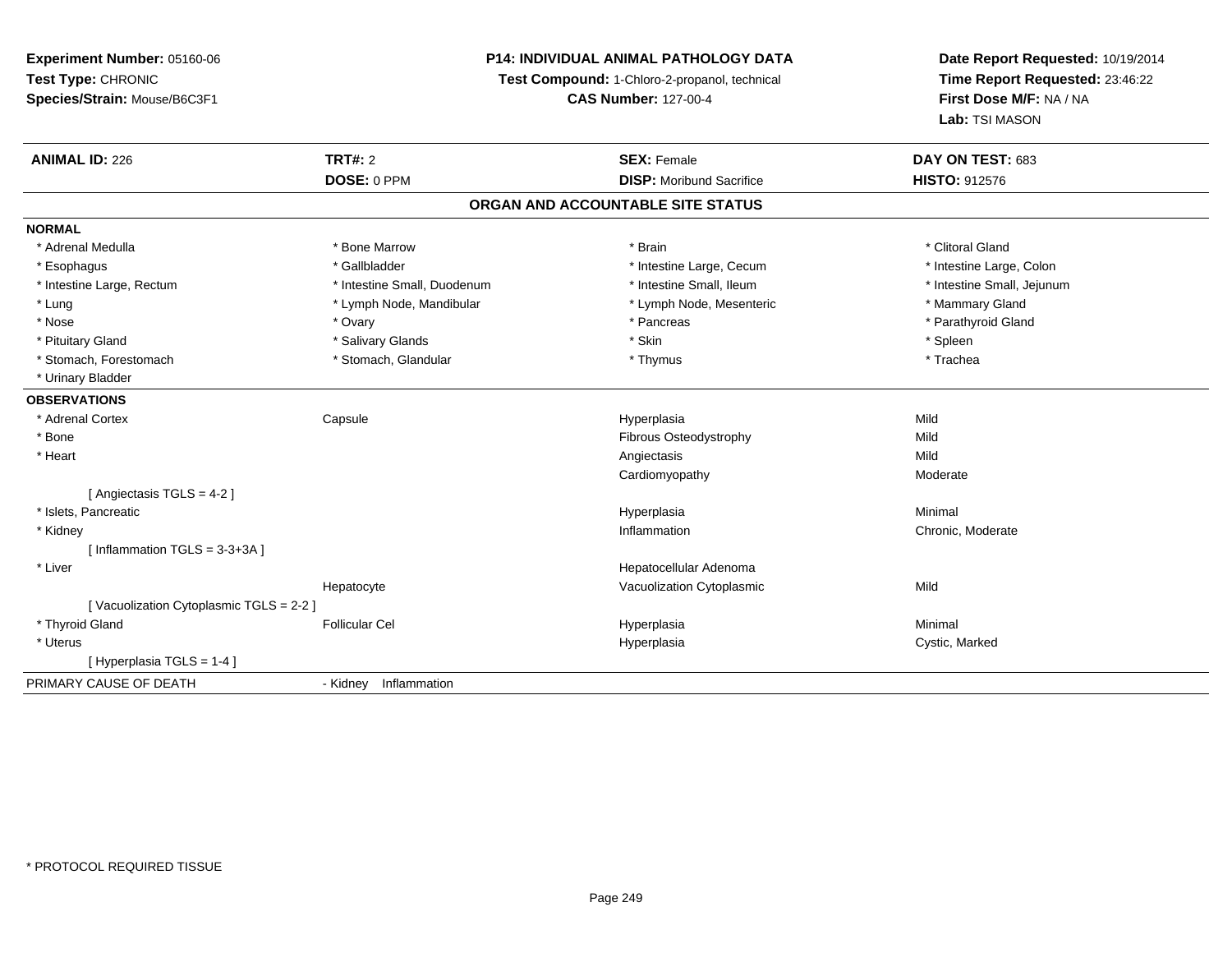| Experiment Number: 05160-06<br>Test Type: CHRONIC<br>Species/Strain: Mouse/B6C3F1                                                         |                                      | <b>P14: INDIVIDUAL ANIMAL PATHOLOGY DATA</b><br>Test Compound: 1-Chloro-2-propanol, technical<br><b>CAS Number: 127-00-4</b> | Date Report Requested: 10/19/2014<br>Time Report Requested: 23:46:22<br>First Dose M/F: NA / NA<br>Lab: TSI MASON |
|-------------------------------------------------------------------------------------------------------------------------------------------|--------------------------------------|------------------------------------------------------------------------------------------------------------------------------|-------------------------------------------------------------------------------------------------------------------|
| <b>ANIMAL ID: 227</b>                                                                                                                     | <b>TRT#: 2</b>                       | <b>SEX: Female</b>                                                                                                           | DAY ON TEST: 593                                                                                                  |
|                                                                                                                                           | DOSE: 0 PPM                          | <b>DISP: Natural Death</b>                                                                                                   | <b>HISTO: 912577</b>                                                                                              |
|                                                                                                                                           |                                      | ORGAN AND ACCOUNTABLE SITE STATUS                                                                                            |                                                                                                                   |
| <b>NORMAL</b>                                                                                                                             |                                      |                                                                                                                              |                                                                                                                   |
| * Adrenal Medulla                                                                                                                         | * Bone                               | * Bone Marrow                                                                                                                | * Brain                                                                                                           |
| * Clitoral Gland                                                                                                                          | * Esophagus                          | * Heart                                                                                                                      | * Intestine Large, Colon                                                                                          |
| * Intestine Large, Rectum                                                                                                                 | * Intestine Small, Ileum             | * Islets, Pancreatic                                                                                                         | * Lymph Node, Mandibular                                                                                          |
| * Lymph Node, Mesenteric                                                                                                                  | * Mammary Gland                      | * Nose                                                                                                                       | * Ovary                                                                                                           |
| * Pancreas                                                                                                                                | * Parathyroid Gland                  | * Salivary Glands                                                                                                            | * Skin                                                                                                            |
| * Stomach, Forestomach                                                                                                                    | * Stomach, Glandular                 | * Thymus                                                                                                                     | * Thyroid Gland                                                                                                   |
| * Trachea                                                                                                                                 | * Urinary Bladder                    | * Uterus                                                                                                                     |                                                                                                                   |
| <b>MISSING</b>                                                                                                                            |                                      |                                                                                                                              |                                                                                                                   |
| * Pituitary Gland                                                                                                                         |                                      |                                                                                                                              |                                                                                                                   |
| <b>AUTO PRECLUDES DIAG.</b>                                                                                                               |                                      |                                                                                                                              |                                                                                                                   |
| * Gallbladder                                                                                                                             | * Intestine Large, Cecum             | * Intestine Small, Duodenum                                                                                                  |                                                                                                                   |
| <b>OBSERVATIONS</b>                                                                                                                       |                                      |                                                                                                                              |                                                                                                                   |
| * Adrenal Cortex                                                                                                                          | Capsule                              | Hyperplasia                                                                                                                  | Mild                                                                                                              |
| * Intestine Small, Jejunum                                                                                                                |                                      | Carcinoma                                                                                                                    |                                                                                                                   |
| [Carcinoma TGLS = 4-6A]                                                                                                                   |                                      |                                                                                                                              |                                                                                                                   |
| * Kidney                                                                                                                                  |                                      | Pigmentation                                                                                                                 | Moderate                                                                                                          |
| * Liver                                                                                                                                   |                                      | Carcinoma                                                                                                                    | Metastatic (Intestine Small, Jejunum)                                                                             |
|                                                                                                                                           |                                      | Hepatocellular Adenoma                                                                                                       | Multiple                                                                                                          |
| Note: TGL 3 pale color is due to postmortem autolysis on micro exam.<br>[Carcinoma TGLS = 7-6A]<br>[ Hepatocellular Adenoma TGLS = 8-2A ] |                                      |                                                                                                                              |                                                                                                                   |
| * Lung                                                                                                                                    |                                      | Alveolar/Bronchiolar Carcinoma                                                                                               |                                                                                                                   |
| [ Alveolar/Bronchiolar Carcinoma TGLS = 9-1 ]                                                                                             |                                      |                                                                                                                              |                                                                                                                   |
| Mesentery                                                                                                                                 |                                      | Carcinoma                                                                                                                    | Metastatic (Intestine Small, Jejunum)                                                                             |
|                                                                                                                                           | Fat                                  | Necrosis                                                                                                                     | Moderate                                                                                                          |
| [Necrosis TGLS = $2,6-12+12A$ ]                                                                                                           |                                      |                                                                                                                              |                                                                                                                   |
| * Spleen                                                                                                                                  |                                      | Hematopoietic Cell Proliferation                                                                                             | Marked                                                                                                            |
| [ Hematopoietic Cell Proliferation TGLS = 5-11 ]                                                                                          |                                      |                                                                                                                              |                                                                                                                   |
| PRIMARY CAUSE OF DEATH                                                                                                                    | - Intestine Small, Jejunum Carcinoma |                                                                                                                              |                                                                                                                   |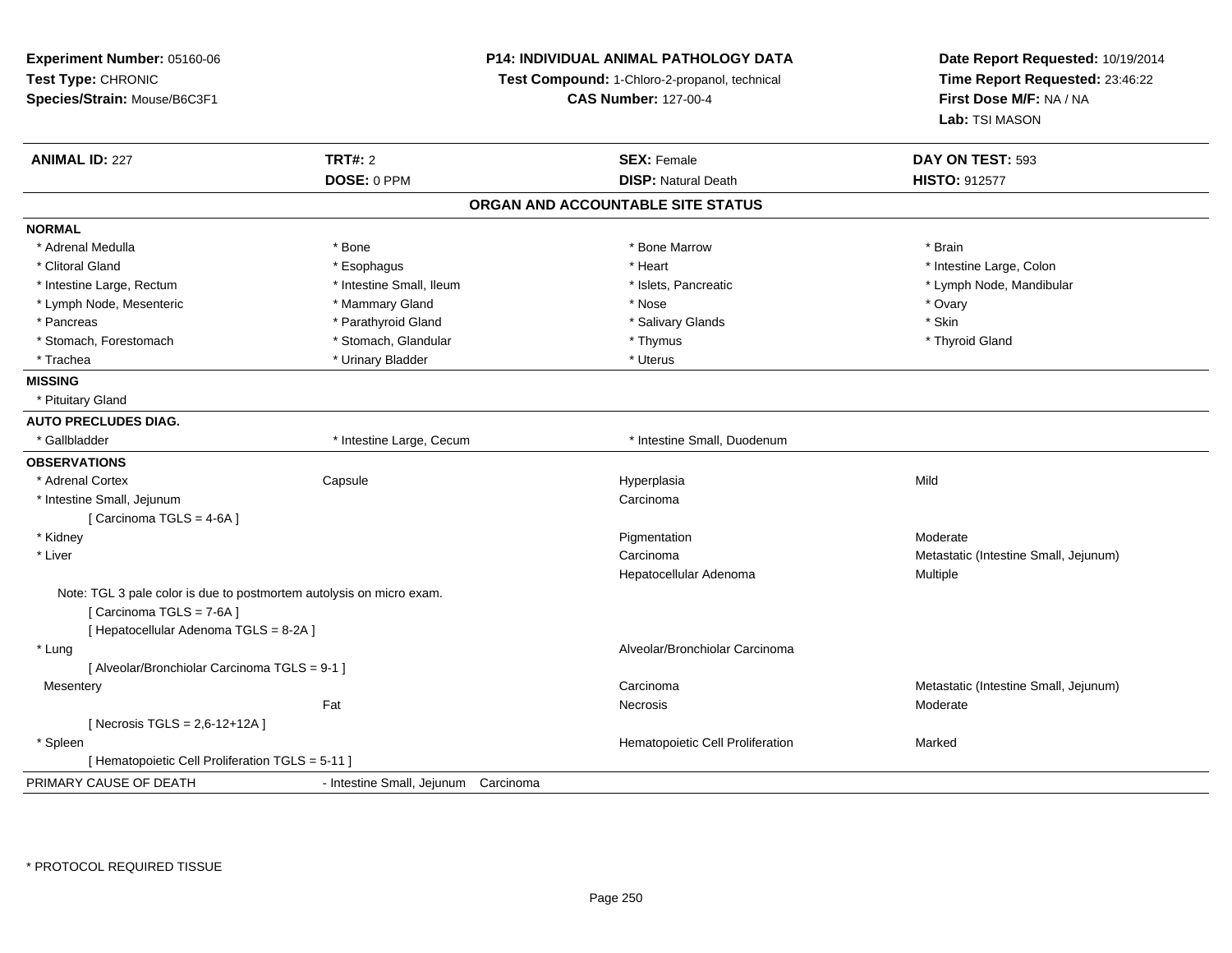## **P14: INDIVIDUAL ANIMAL PATHOLOGY DATA**

**Test Compound:** 1-Chloro-2-propanol, technical

**CAS Number:** 127-00-4

| <b>ANIMAL ID: 228</b>                       | <b>TRT#: 2</b>                           | <b>SEX: Female</b>                | DAY ON TEST: 465           |  |
|---------------------------------------------|------------------------------------------|-----------------------------------|----------------------------|--|
|                                             | DOSE: 0 PPM                              | <b>DISP:</b> Moribund Sacrifice   | <b>HISTO: 912578</b>       |  |
|                                             |                                          | ORGAN AND ACCOUNTABLE SITE STATUS |                            |  |
| <b>NORMAL</b>                               |                                          |                                   |                            |  |
| * Adrenal Medulla                           | * Bone                                   | * Bone Marrow                     | * Clitoral Gland           |  |
| * Esophagus                                 | * Gallbladder                            | * Intestine Large, Cecum          | * Intestine Large, Colon   |  |
| * Intestine Large, Rectum                   | * Intestine Small, Duodenum              | * Intestine Small, Ileum          | * Intestine Small, Jejunum |  |
| * Kidney                                    | * Liver                                  | * Lymph Node, Mandibular          | * Lymph Node, Mesenteric   |  |
| * Mammary Gland                             | * Nose                                   | * Ovary                           | * Pancreas                 |  |
| * Parathyroid Gland                         | * Pituitary Gland                        | * Salivary Glands                 | * Skin                     |  |
| * Stomach, Forestomach                      | * Stomach, Glandular                     | * Thymus                          | * Thyroid Gland            |  |
| * Trachea                                   | * Urinary Bladder                        |                                   |                            |  |
| <b>OBSERVATIONS</b>                         |                                          |                                   |                            |  |
| * Adrenal Cortex                            | Capsule                                  | Hyperplasia                       | Mild                       |  |
| * Brain                                     | Thalamus                                 | Mineralization                    | Minimal                    |  |
| * Heart                                     |                                          | Alveolar/Bronchiolar Carcinoma    | Metastatic (Lung)          |  |
| * Islets, Pancreatic                        |                                          | Hyperplasia                       | Minimal                    |  |
| * Lung                                      |                                          | Alveolar/Bronchiolar Carcinoma    |                            |  |
|                                             |                                          | <b>Infiltration Cellular</b>      | Histiocyte, Mild           |  |
| [Alveolar/Bronchiolar Carcinoma TGLS = 3-1] |                                          |                                   |                            |  |
| * Spleen                                    |                                          | Hematopoietic Cell Proliferation  | Mild                       |  |
| * Uterus                                    |                                          | Hyperplasia                       | Cystic, Moderate           |  |
| [Hyperplasia TGLS = 1-4A]                   |                                          |                                   |                            |  |
| PRIMARY CAUSE OF DEATH                      | Alveolar/Bronchiolar Carcinoma<br>- Lung |                                   |                            |  |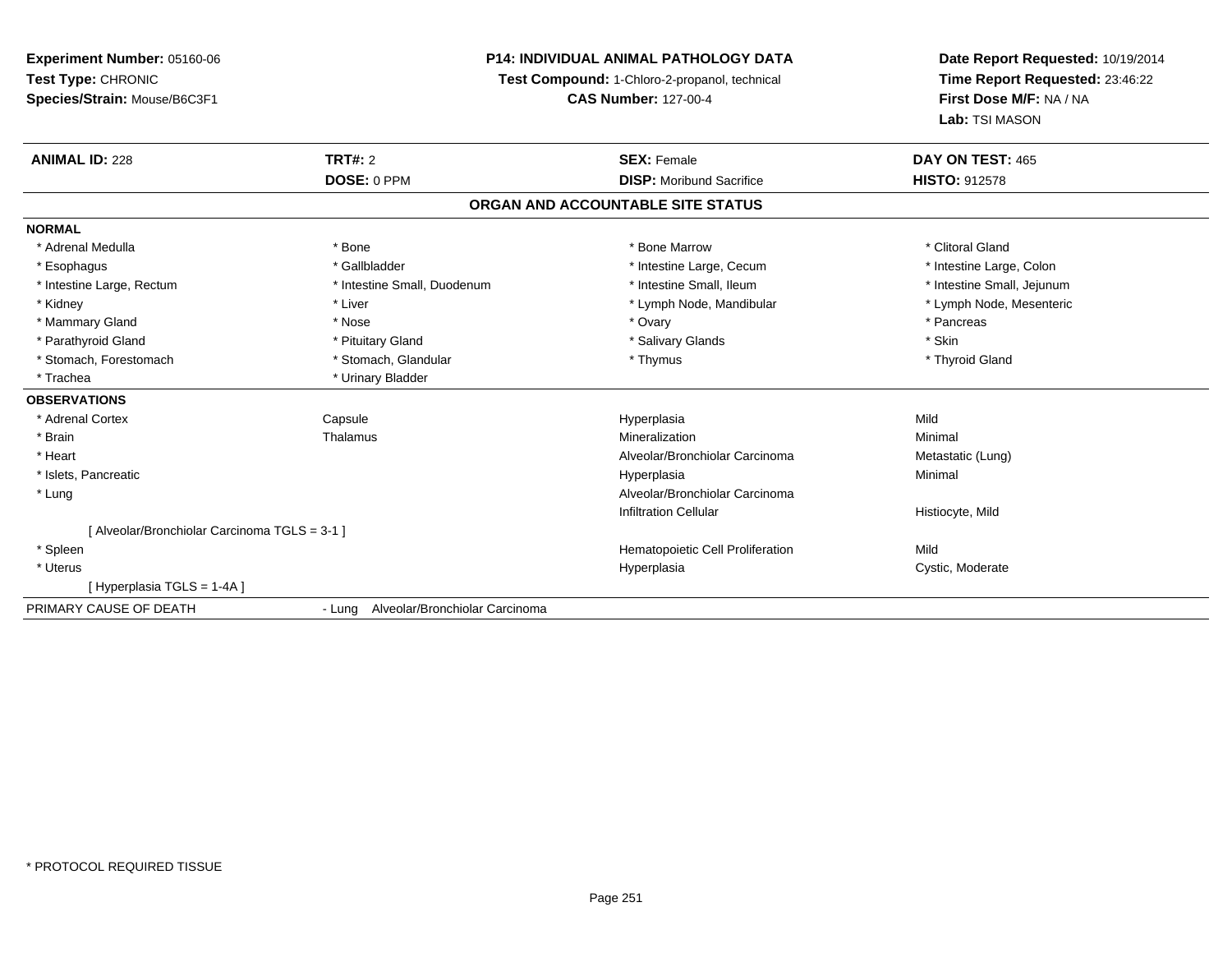**Test Type:** CHRONIC **Species/Strain:** Mouse/B6C3F1**Test Compound:** 1-Chloro-2-propanol, technical **CAS Number:** 127-00-4**Time Report Requested:** 23:46:22**First Dose M/F:** NA / NA**Lab:** TSI MASON**ANIMAL ID:** 229**TRT#:** 2 **SEX:** Female **DAY ON TEST:** 735 **DOSE:** 0 PPM**DISP:** Terminal Sacrifice **HISTO:** 912579 **ORGAN AND ACCOUNTABLE SITE STATUSNORMAL**\* Adrenal Medulla \* Adrenal Medulla \* \* Attack the second term in the second term in the second of the second of the second of the second of the second of the second of the second of the second of the second of the second of the second of t \* Heart Thestine Large, Cecum Thestine Large, Cecum Assessment Carge, Colon Thestine Large, Rectum \* Intestine Large, Rectum \* Intestine Large, Rectum \* Intestine Small, Duodenum \* Intestine Small, Ileum \* Intestine Small, Jejunum \* Islets, Pancreatic\* Mammary Gland \* Kidney \* Lymph Node, Mandibular \* Mammary \* Lymph Node, Mesenteric \* Lymph Node, Mesenteric \* Parathyroid Gland \* Nose \* Ovary \* Pancreas \* Parathyroid Gland \* Stomach, Glandular \* Salivary Glands \* Stomach, Forestomach \* Skin \* Skin \* Stomach, Forestomach \* Stomach, Forestomach \* Trachea**OBSERVATIONS** \* Adrenal Cortex Capsule Hyperplasia Mild \* BoneFibrous Osteodystrophy **Minimal**<br>Mineralization Minimal \* Brainn and the Thalamus and the Minimal and Mineralization and Minimal Minimal and Minimal and Minimal and Minimal  $\mu$  \* Gallbladder Lymphoma Malignant \* Liver Eosinophilic Focus Hepatocellular Adenoma Multiple [ Eosinophilic Focus TGLS = 3,7-2A ][ Hepatocellular Adenoma TGLS = 4,6-2+2B ] \* Lungg and the state of the state of the state of the state of the Hemorrhage and the Minimal of the Minimal of the S Lymphoma Malignant[ Hemorrhage TGLS = 5-1 ]**Mesentery** y the control of the control of the control of the control of the control of the control of the control of the control of the control of the control of the control of the control of the control of the control of the contro  $[$  Necrosis TGLS = 1-12  $]$  \* Pituitary Glandd and the contract of Pars Distalis and the contract of Adenoma and Adenoma and the Adenoma and the Adenoma and  $\lambda$  $[$  Adenoma TGLS = 8-7  $]$  \* Spleen Lymphoma Malignant \* Thymus Lymphoma Malignant \* Thyroid Glandd and the set of the Follicular Cel the set of the Second Adenomal Adenomal Second Second Second Second Second Second Second Second Second Second Second Second Second Second Second Second Second Second Second Second Second Follicular Cel Hyperplasia Moderate \* Urinary Bladder Lymphoma Malignant \* Uteruss and the contract of the contract of the contract of the contract of the contract of the contract of the contract of the contract of the contract of the contract of the contract of the contract of the contract of the cont Hyperplasia Cystic, Moderate [ Hyperplasia TGLS = 2-4 ]

**Experiment Number:** 05160-06

**P14: INDIVIDUAL ANIMAL PATHOLOGY DATA**

**Date Report Requested:** 10/19/2014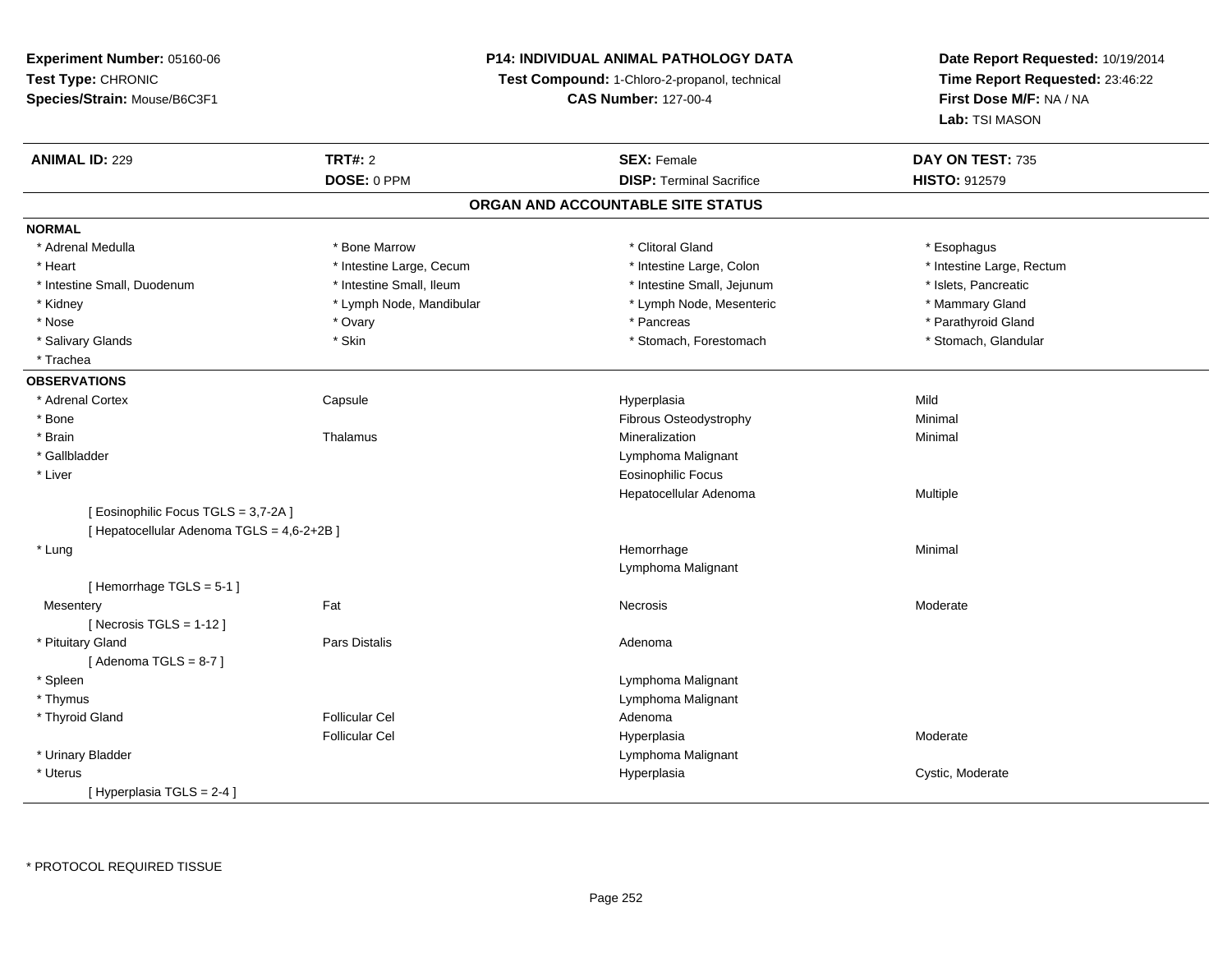| <b>Experiment Number: 05160-06</b><br>Test Type: CHRONIC<br>Species/Strain: Mouse/B6C3F1 | <b>P14: INDIVIDUAL ANIMAL PATHOLOGY DATA</b><br>Test Compound: 1-Chloro-2-propanol, technical<br><b>CAS Number: 127-00-4</b> |                                   | Date Report Requested: 10/19/2014<br>Time Report Requested: 23:46:22<br>First Dose M/F: NA / NA<br>Lab: TSI MASON |
|------------------------------------------------------------------------------------------|------------------------------------------------------------------------------------------------------------------------------|-----------------------------------|-------------------------------------------------------------------------------------------------------------------|
| <b>ANIMAL ID: 229</b>                                                                    | <b>TRT#: 2</b>                                                                                                               | <b>SEX: Female</b>                | <b>DAY ON TEST: 735</b>                                                                                           |
|                                                                                          | <b>DOSE: 0 PPM</b>                                                                                                           | <b>DISP:</b> Terminal Sacrifice   | <b>HISTO: 912579</b>                                                                                              |
|                                                                                          |                                                                                                                              | ORGAN AND ACCOUNTABLE SITE STATUS |                                                                                                                   |
| PRIMARY CAUSE OF DEATH                                                                   |                                                                                                                              |                                   |                                                                                                                   |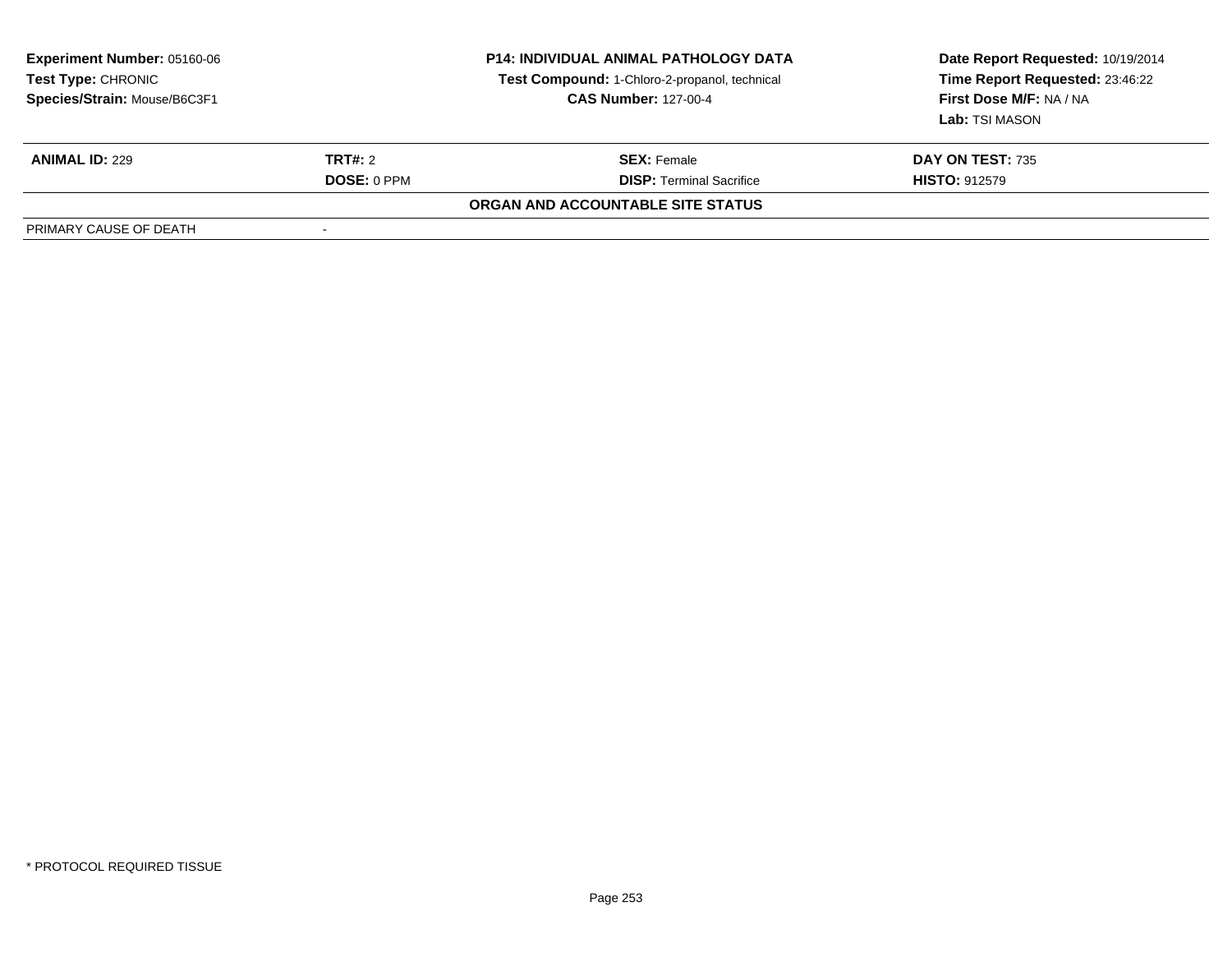### **P14: INDIVIDUAL ANIMAL PATHOLOGY DATA**

**Test Compound:** 1-Chloro-2-propanol, technical

**CAS Number:** 127-00-4

| <b>ANIMAL ID: 230</b>                       | <b>TRT#: 2</b>              | <b>SEX: Female</b>                | DAY ON TEST: 657             |
|---------------------------------------------|-----------------------------|-----------------------------------|------------------------------|
|                                             | DOSE: 0 PPM                 | <b>DISP:</b> Moribund Sacrifice   | <b>HISTO: 912580</b>         |
|                                             |                             | ORGAN AND ACCOUNTABLE SITE STATUS |                              |
| <b>NORMAL</b>                               |                             |                                   |                              |
| * Adrenal Medulla                           | * Bone                      | * Bone Marrow                     | * Clitoral Gland             |
| * Esophagus                                 | * Gallbladder               | * Heart                           | * Intestine Large, Cecum     |
| * Intestine Large, Colon                    | * Intestine Large, Rectum   | * Intestine Small, Duodenum       | * Intestine Small, Ileum     |
| * Intestine Small, Jejunum                  | * Islets, Pancreatic        | * Kidney                          | * Lymph Node, Mesenteric     |
| * Mammary Gland                             | * Ovary                     | * Pancreas                        | * Parathyroid Gland          |
| * Pituitary Gland                           | * Salivary Glands           | * Skin                            | * Spleen                     |
| * Stomach, Forestomach                      | * Stomach, Glandular        | * Thymus                          | * Thyroid Gland              |
| * Trachea                                   | * Urinary Bladder           |                                   |                              |
| <b>OBSERVATIONS</b>                         |                             |                                   |                              |
| * Adrenal Cortex                            | Capsule                     | Hyperplasia                       | Mild                         |
| * Brain                                     |                             | Carcinoma                         | Metastatic (Harderian Gland) |
| [Carcinoma TGLS = $5-4$ ]                   |                             |                                   |                              |
| <b>Harderian Gland</b>                      |                             | Carcinoma                         |                              |
| [Carcinoma TGLS = $3-12$ ]                  |                             |                                   |                              |
| * Liver                                     |                             | Hepatocellular Adenoma            | Multiple                     |
|                                             |                             | <b>Infiltration Cellular</b>      | Polymorphnuclr, Moderate     |
|                                             |                             | Leukocytosis                      | Moderate                     |
| [ Hepatocellular Adenoma TGLS = 4,6-2A+2B ] |                             |                                   |                              |
| * Lung                                      |                             | Carcinoma                         | Metastatic (Harderian Gland) |
| * Lymph Node, Mandibular                    |                             | Carcinoma                         | Metastatic (Harderian Gland) |
| * Nose                                      |                             | Carcinoma                         | Metastatic (Harderian Gland) |
| * Uterus                                    |                             | Hyperplasia                       | Cystic, Marked               |
| [Hyperplasia TGLS = 2-4]                    |                             |                                   |                              |
| PRIMARY CAUSE OF DEATH                      | - Harderian Gland Carcinoma |                                   |                              |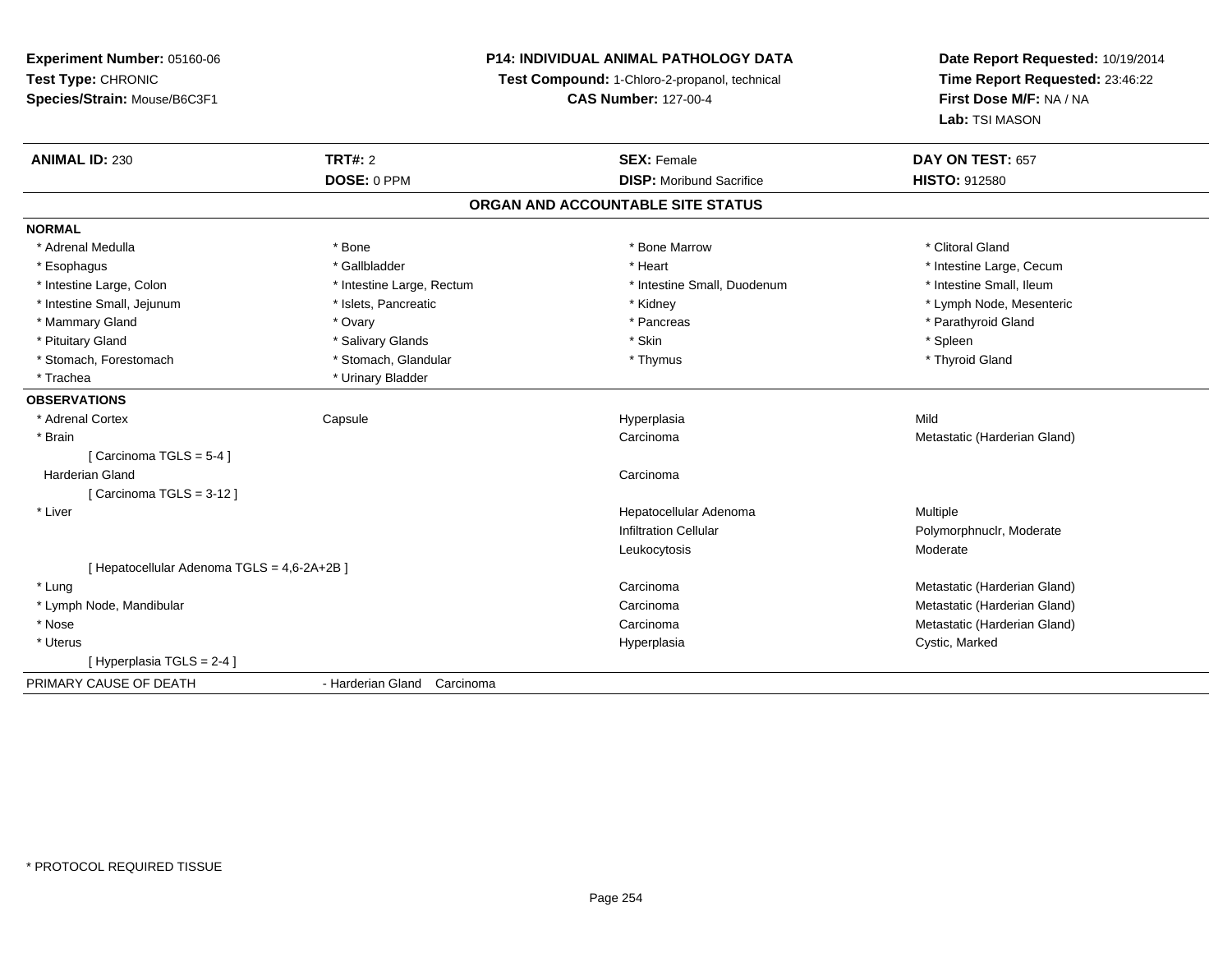| Experiment Number: 05160-06                |                                               | <b>P14: INDIVIDUAL ANIMAL PATHOLOGY DATA</b> | Date Report Requested: 10/19/2014 |
|--------------------------------------------|-----------------------------------------------|----------------------------------------------|-----------------------------------|
| Test Type: CHRONIC                         | Test Compound: 1-Chloro-2-propanol, technical |                                              | Time Report Requested: 23:46:22   |
| Species/Strain: Mouse/B6C3F1               |                                               | <b>CAS Number: 127-00-4</b>                  | First Dose M/F: NA / NA           |
|                                            |                                               |                                              | Lab: TSI MASON                    |
| <b>ANIMAL ID: 231</b>                      | <b>TRT#: 2</b>                                | <b>SEX: Female</b>                           | DAY ON TEST: 698                  |
|                                            | DOSE: 0 PPM                                   | <b>DISP:</b> Accidentally Killed             | <b>HISTO: 912581</b>              |
|                                            |                                               | ORGAN AND ACCOUNTABLE SITE STATUS            |                                   |
| <b>NORMAL</b>                              |                                               |                                              |                                   |
| * Adrenal Medulla                          | * Bone                                        | * Bone Marrow                                | * Brain                           |
| * Clitoral Gland                           | * Esophagus                                   | * Heart                                      | * Intestine Large, Cecum          |
| * Intestine Large, Colon                   | * Intestine Large, Rectum                     | * Intestine Small. Ileum                     | * Lung                            |
| * Lymph Node, Mandibular                   | * Lymph Node, Mesenteric                      | * Mammary Gland                              | * Nose                            |
| * Ovary                                    | * Pancreas                                    | * Parathyroid Gland                          | * Salivary Glands                 |
| * Spleen                                   | * Stomach, Forestomach                        | * Thymus                                     | * Thyroid Gland                   |
| * Trachea                                  | * Urinary Bladder                             | * Uterus                                     |                                   |
| <b>AUTO PRECLUDES DIAG.</b>                |                                               |                                              |                                   |
| * Gallbladder                              | * Intestine Small, Duodenum                   | * Intestine Small, Jejunum                   |                                   |
| <b>OBSERVATIONS</b>                        |                                               |                                              |                                   |
| * Adrenal Cortex                           | Capsule                                       | Hyperplasia                                  | Mild                              |
| * Islets, Pancreatic                       |                                               | Hyperplasia                                  | Mild                              |
| * Kidney                                   |                                               | Metaplasia                                   | Osseous, Minimal                  |
| * Liver                                    |                                               | Hepatocellular Adenoma                       | Multiple                          |
| [ Hepatocellular Adenoma TGLS = 1,2-2+2A ] |                                               |                                              |                                   |
| * Pituitary Gland                          | Pars Intermed                                 | Hemorrhage                                   | Marked                            |
| * Skin                                     |                                               | Ulcer                                        | Minimal                           |
| * Stomach, Glandular                       |                                               | Erosion                                      | Moderate                          |
| [ Erosion TGLS = $3-6+6A$ ]                |                                               |                                              |                                   |
| PRIMARY CAUSE OF DEATH                     | - UNCERTAIN                                   |                                              |                                   |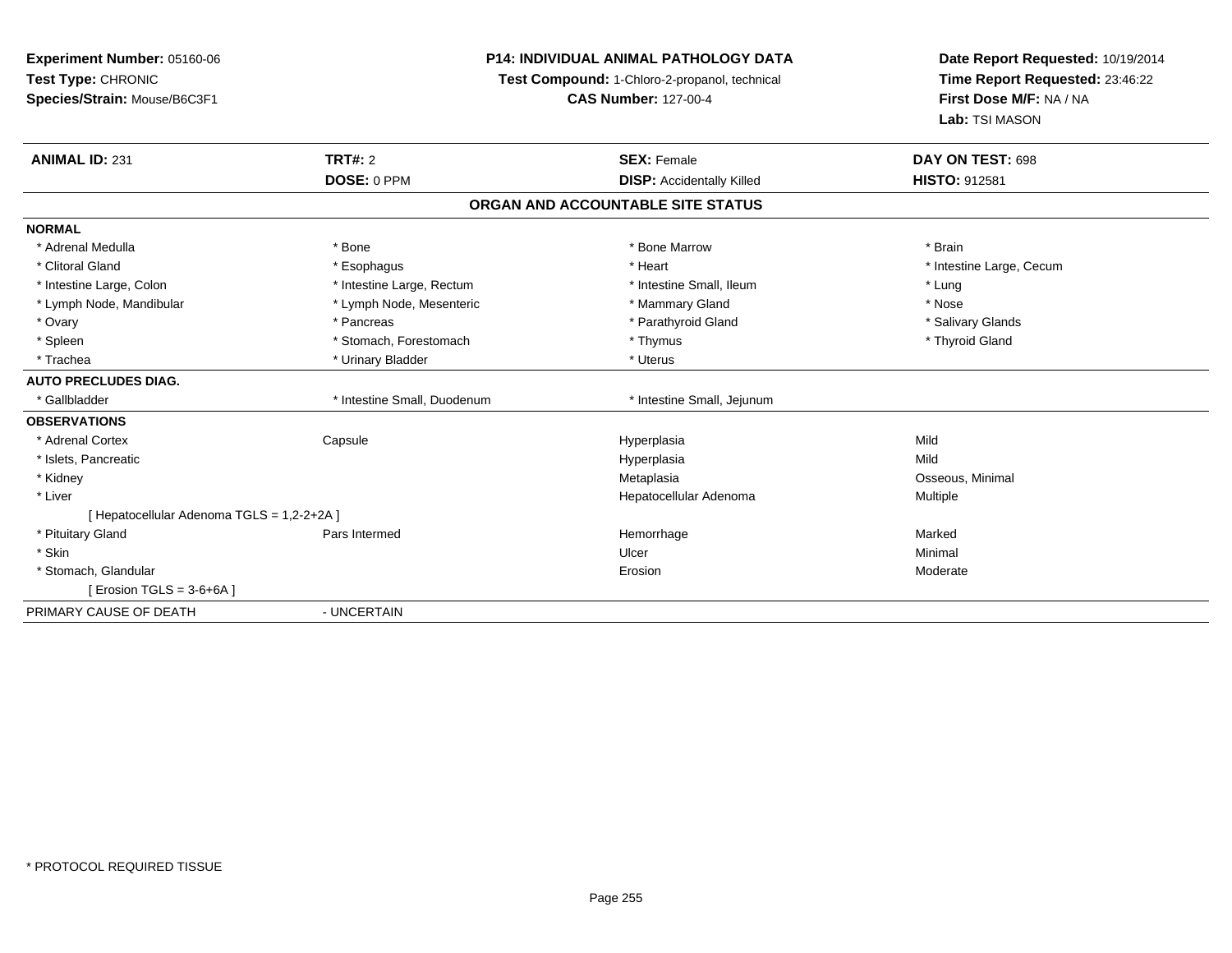| Experiment Number: 05160-06                 | <b>P14: INDIVIDUAL ANIMAL PATHOLOGY DATA</b> |                                               | Date Report Requested: 10/19/2014 |
|---------------------------------------------|----------------------------------------------|-----------------------------------------------|-----------------------------------|
| Test Type: CHRONIC                          |                                              | Test Compound: 1-Chloro-2-propanol, technical | Time Report Requested: 23:46:22   |
| Species/Strain: Mouse/B6C3F1                |                                              | <b>CAS Number: 127-00-4</b>                   | First Dose M/F: NA / NA           |
|                                             |                                              |                                               | Lab: TSI MASON                    |
| <b>ANIMAL ID: 232</b>                       | TRT#: 2                                      | <b>SEX: Female</b>                            | DAY ON TEST: 735                  |
|                                             | DOSE: 0 PPM                                  | <b>DISP: Terminal Sacrifice</b>               | HISTO: 912582                     |
|                                             |                                              | ORGAN AND ACCOUNTABLE SITE STATUS             |                                   |
| <b>NORMAL</b>                               |                                              |                                               |                                   |
| * Adrenal Medulla                           | * Bone                                       | * Bone Marrow                                 | * Brain                           |
| * Clitoral Gland                            | * Esophagus                                  | * Gallbladder                                 | * Heart                           |
| * Intestine Large, Cecum                    | * Intestine Large, Colon                     | * Intestine Large, Rectum                     | * Intestine Small, Duodenum       |
| * Intestine Small, Ileum                    | * Intestine Small, Jejunum                   | * Islets, Pancreatic                          | * Kidney                          |
| * Lung                                      | * Lymph Node, Mandibular                     | * Lymph Node, Mesenteric                      | * Mammary Gland                   |
| * Nose                                      | * Pancreas                                   | * Parathyroid Gland                           | * Salivary Glands                 |
| * Skin                                      | * Spleen                                     | * Stomach, Glandular                          | * Thymus                          |
| * Thyroid Gland                             | * Trachea                                    | * Urinary Bladder                             |                                   |
| <b>OBSERVATIONS</b>                         |                                              |                                               |                                   |
| * Adrenal Cortex                            | Capsule                                      | Hyperplasia                                   | Mild                              |
| * Liver                                     |                                              | <b>Eosinophilic Focus</b>                     |                                   |
| [ Eosinophilic Focus TGLS = 4-2A ]          |                                              |                                               |                                   |
| * Ovary                                     |                                              | Cyst                                          | Marked                            |
|                                             |                                              | Granulosa Cell Tumor Benign                   |                                   |
| [Cyst TGLS = $2-4B$ ]                       |                                              |                                               |                                   |
| [ Granulosa Cell Tumor Benign TGLS = 1-4A ] |                                              |                                               |                                   |
| * Pituitary Gland                           | Pars Distalis                                | Hyperplasia                                   | Mild                              |
| * Stomach, Forestomach                      |                                              | Hyperplasia                                   | Squamous, Mild                    |
| * Uterus                                    |                                              | Hyperplasia                                   | Cystic, Marked                    |
| [Hyperplasia TGLS = 3-4C]                   |                                              |                                               |                                   |
| PRIMARY CAUSE OF DEATH                      | $\blacksquare$                               |                                               |                                   |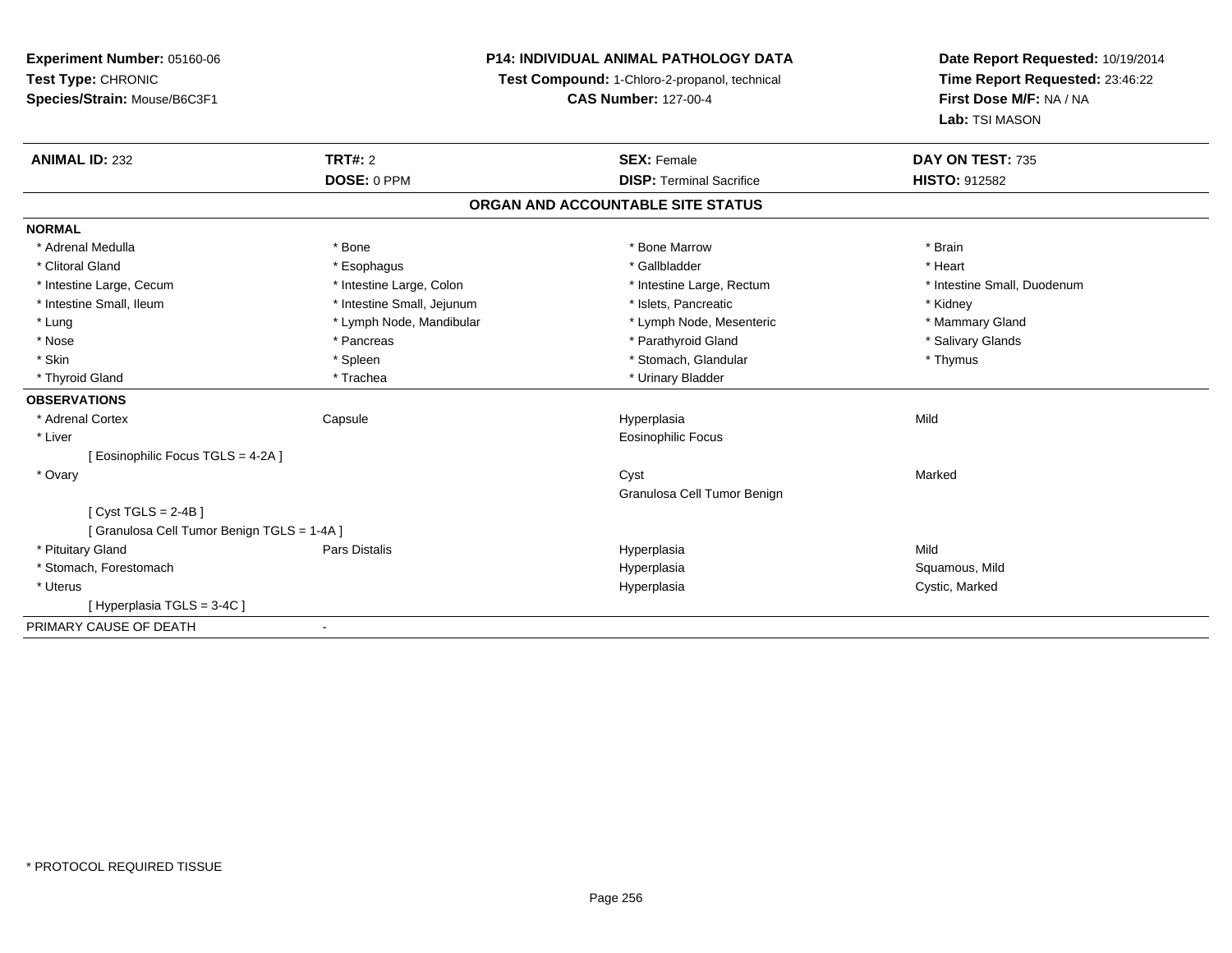| Experiment Number: 05160-06          | <b>P14: INDIVIDUAL ANIMAL PATHOLOGY DATA</b><br>Test Compound: 1-Chloro-2-propanol, technical |                                   | Date Report Requested: 10/19/2014 |
|--------------------------------------|-----------------------------------------------------------------------------------------------|-----------------------------------|-----------------------------------|
| Test Type: CHRONIC                   |                                                                                               |                                   | Time Report Requested: 23:46:22   |
| Species/Strain: Mouse/B6C3F1         |                                                                                               | <b>CAS Number: 127-00-4</b>       | First Dose M/F: NA / NA           |
|                                      |                                                                                               |                                   | Lab: TSI MASON                    |
| <b>ANIMAL ID: 233</b>                | TRT#: 2                                                                                       | <b>SEX: Female</b>                | DAY ON TEST: 735                  |
|                                      | DOSE: 0 PPM                                                                                   | <b>DISP: Terminal Sacrifice</b>   | <b>HISTO: 912583</b>              |
|                                      |                                                                                               | ORGAN AND ACCOUNTABLE SITE STATUS |                                   |
| <b>NORMAL</b>                        |                                                                                               |                                   |                                   |
| * Adrenal Medulla                    | * Bone                                                                                        | * Bone Marrow                     | * Brain                           |
| * Clitoral Gland                     | * Esophagus                                                                                   | * Gallbladder                     | * Heart                           |
| * Intestine Large, Cecum             | * Intestine Large, Colon                                                                      | * Intestine Large, Rectum         | * Intestine Small, Duodenum       |
| * Intestine Small, Ileum             | * Intestine Small, Jejunum                                                                    | * Islets, Pancreatic              | * Kidney                          |
| * Lung                               | * Lymph Node, Mandibular                                                                      | * Lymph Node, Mesenteric          | * Mammary Gland                   |
| * Nose                               | * Ovary                                                                                       | * Pancreas                        | * Parathyroid Gland               |
| * Salivary Glands                    | * Skin                                                                                        | * Spleen                          | * Stomach, Forestomach            |
| * Stomach, Glandular                 | * Thymus                                                                                      | * Thyroid Gland                   | * Trachea                         |
| * Urinary Bladder                    |                                                                                               |                                   |                                   |
| <b>OBSERVATIONS</b>                  |                                                                                               |                                   |                                   |
| * Adrenal Cortex                     | Capsule                                                                                       | Hyperplasia                       | Mild                              |
| * Liver                              |                                                                                               | <b>Eosinophilic Focus</b>         |                                   |
|                                      |                                                                                               | Hepatocellular Adenoma            | Multiple                          |
| [Hepatocellular Adenoma TGLS = 2-2A] |                                                                                               |                                   |                                   |
| * Pituitary Gland                    | Pars Distalis                                                                                 | Hyperplasia                       | Moderate                          |
| [Hyperplasia TGLS = 3-7]             |                                                                                               |                                   |                                   |
| * Uterus                             |                                                                                               | Hemorrhage                        | Mild                              |
|                                      |                                                                                               | Hyperplasia                       | Cystic, Marked                    |
| [Hemorrhage TGLS = 1-4A]             |                                                                                               |                                   |                                   |
| PRIMARY CAUSE OF DEATH               | $\blacksquare$                                                                                |                                   |                                   |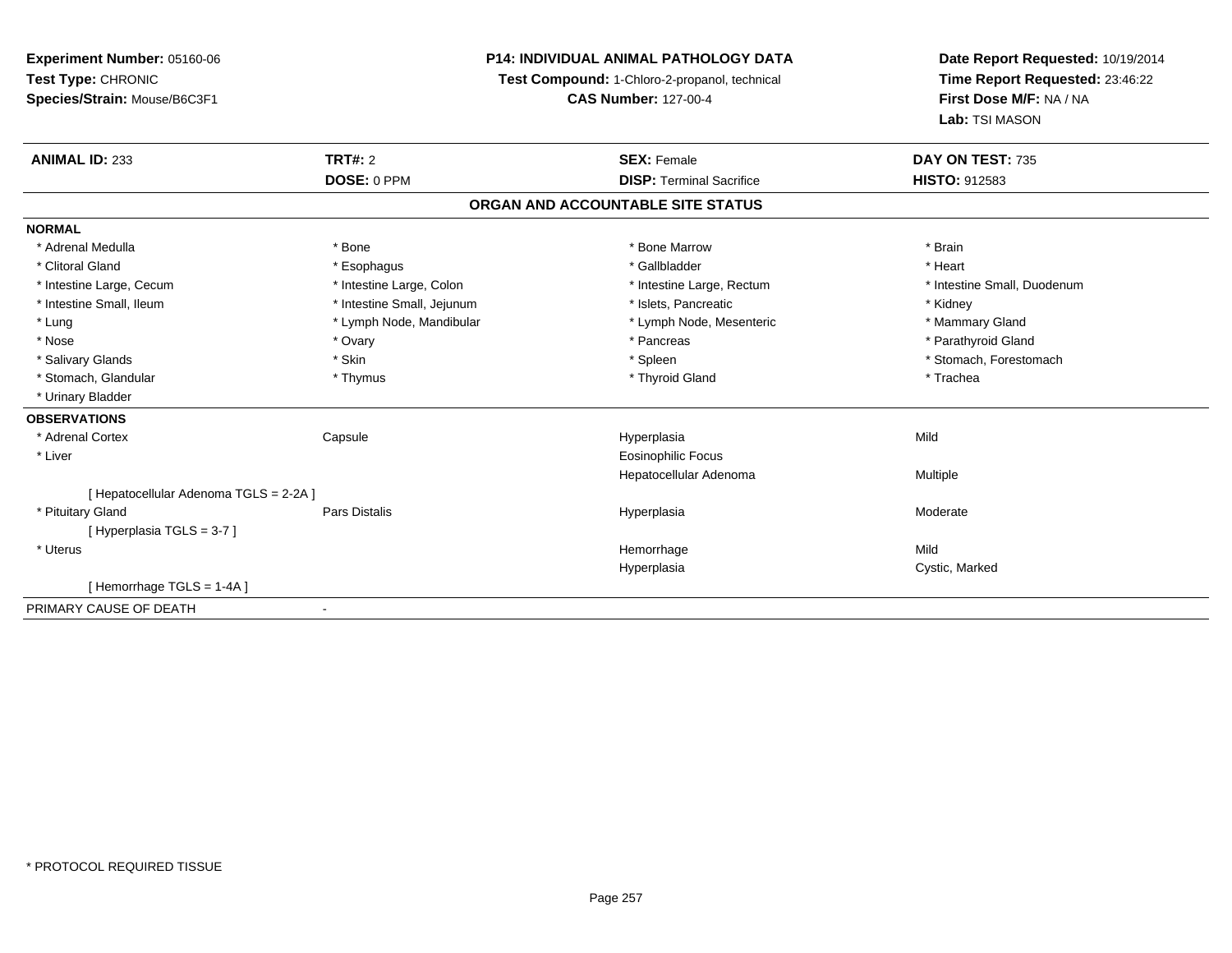**Experiment Number:** 05160-06**Test Type:** CHRONIC **Species/Strain:** Mouse/B6C3F1**P14: INDIVIDUAL ANIMAL PATHOLOGY DATATest Compound:** 1-Chloro-2-propanol, technical **CAS Number:** 127-00-4**Date Report Requested:** 10/19/2014**Time Report Requested:** 23:46:22**First Dose M/F:** NA / NA**Lab:** TSI MASON**ANIMAL ID:** 234**TRT#:** 2 **SEX:** Female **DAY ON TEST:** 735 **DOSE:** 0 PPM**DISP:** Terminal Sacrifice **HISTO:** 912584 **ORGAN AND ACCOUNTABLE SITE STATUSNORMAL**\* Adrenal Medulla \* \* Annual Medulla \* Brain \* Bone \* \* Bone Marrow \* Bone Marrow \* \* Brain \* Brain \* Brain \* Brain \* Brain \* Brain \* Brain \* Brain \* Brain \* Brain \* Brain \* Brain \* Brain \* Brain \* Brain \* Brain \* Brain \* \* Heart \* Clitoral Gland \* \* \* heart \* \* Esophagus \* \* \* \* \* \* \* \* \* \* \* Gallbladder \* \* \* \* \* \* \* \* \* \* \* \* Heart \* Intestine Large, Cecum \* Intestine Large, Colon \* Intestine Large, Thestine Large, Rectum \* Intestine Small, Duodenum \* Intestine Small, Ileum \* Thestine Small, Jejunum \* 1998, Pancreatic \* Kidney \* Kidney \* Kidney \* Kidney \* Lymph Node, Mandibular \* The same \* Lymph Node, Mesenteric \* Mammary Gland \* Mammary Gland \* Nose \* Pituitary Gland \* Ovary \* Pancreas \* Pancreas \* Pancreas \* Parathyroid Gland \* Parathyroid Gland \* Stomach, Glandular \* Salivary Glands \* Stomach, Forestomach \* Stomach, Forestomach \* Stomach, Forestomach \* Stomach, Forestomach \* Thymus \* Trachea \* Trachea \* Urinary Bladder **OBSERVATIONS** \* Adrenal Cortex Capsule Hyperplasia Mild \* Liver Eosinophilic Focus Hepatocellular Adenoma Multiple Hepatocellular Carcinoma[ Hepatocellular Adenoma TGLS = 4,5,7,8-2+2A+2C+2D ][ Hepatocellular Carcinoma TGLS = 6-2B ] \* Lung Alveolar/Bronchiolar Adenoma **Mesentery** y the control of the Marked States of the Marked States of the Marked States of the Marked States of the Marked States of the Marked States of the Marked States of the Marked States of the Marked States of the Marked State  $[$  Necrosis TGLS = 2-12  $]$  \* SpleenHematopoietic Cell Proliferation Moderate \* Thyroid Gland Follicular Cel Hyperplasia Minimal \* Uteruss and the stromal stromal stromal stromal stromal stromal stromal stromal stromal stromal stromal stromal stroma [ Sarcoma Stromal TGLS = 3-4A ]PRIMARY CAUSE OF DEATH-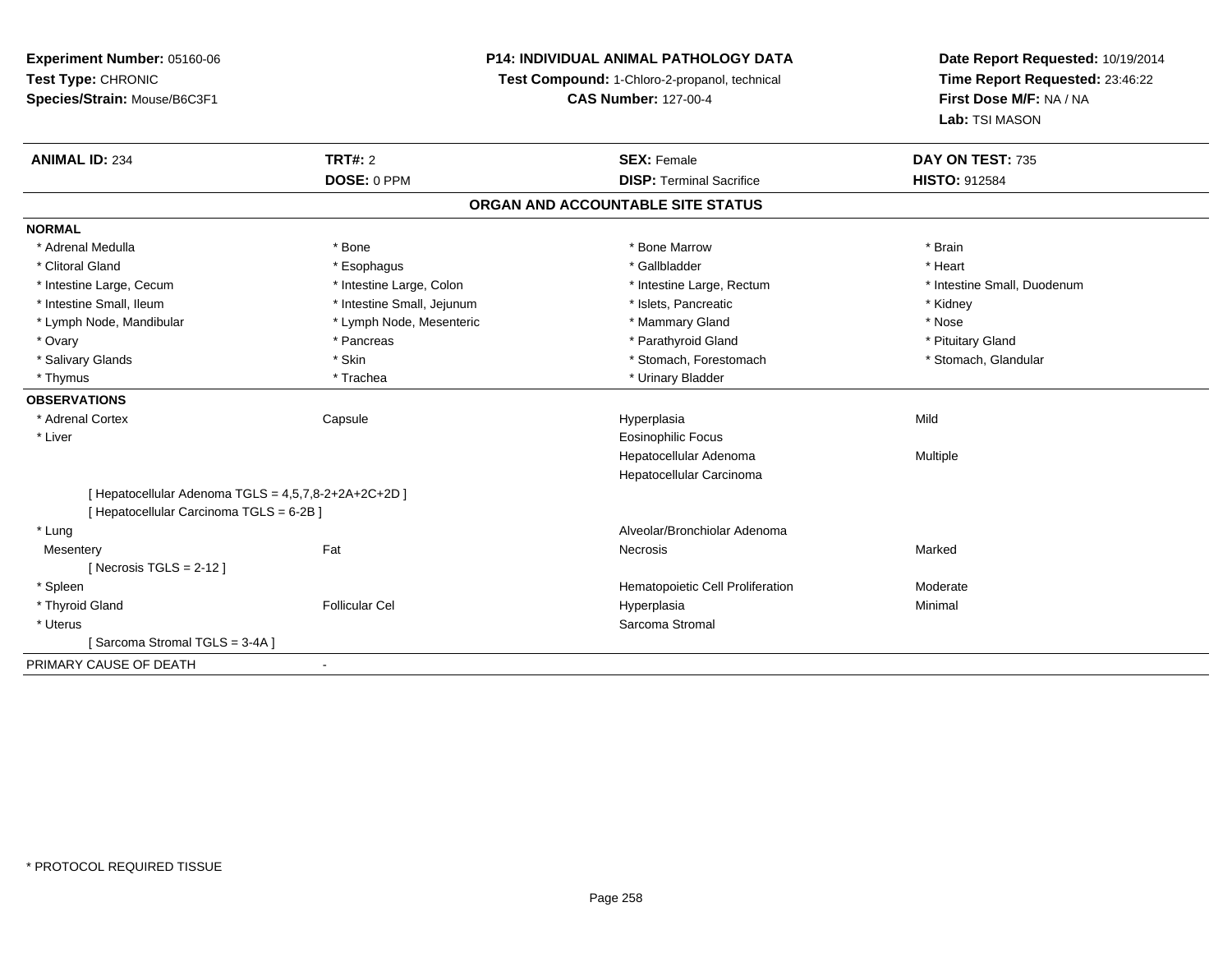| Experiment Number: 05160-06<br>Test Type: CHRONIC<br>Species/Strain: Mouse/B6C3F1 |                                  | P14: INDIVIDUAL ANIMAL PATHOLOGY DATA<br>Test Compound: 1-Chloro-2-propanol, technical<br><b>CAS Number: 127-00-4</b> | Date Report Requested: 10/19/2014<br>Time Report Requested: 23:46:22<br>First Dose M/F: NA / NA<br>Lab: TSI MASON |  |
|-----------------------------------------------------------------------------------|----------------------------------|-----------------------------------------------------------------------------------------------------------------------|-------------------------------------------------------------------------------------------------------------------|--|
| <b>ANIMAL ID: 235</b>                                                             | TRT#: 2                          | <b>SEX: Female</b>                                                                                                    | DAY ON TEST: 732                                                                                                  |  |
|                                                                                   | DOSE: 0 PPM                      | <b>DISP:</b> Moribund Sacrifice                                                                                       | HISTO: 912585                                                                                                     |  |
|                                                                                   |                                  | ORGAN AND ACCOUNTABLE SITE STATUS                                                                                     |                                                                                                                   |  |
| <b>NORMAL</b>                                                                     |                                  |                                                                                                                       |                                                                                                                   |  |
| * Adrenal Medulla                                                                 | * Bone                           | * Bone Marrow                                                                                                         | * Brain                                                                                                           |  |
| * Clitoral Gland                                                                  | * Esophagus                      | * Intestine Large, Cecum                                                                                              | * Intestine Large, Colon                                                                                          |  |
| * Intestine Large, Rectum                                                         | * Intestine Small, Duodenum      | * Intestine Small, Ileum                                                                                              | * Intestine Small, Jejunum                                                                                        |  |
| * Islets, Pancreatic                                                              | * Lymph Node, Mandibular         | * Mammary Gland                                                                                                       | * Nose                                                                                                            |  |
| * Ovary                                                                           | * Pancreas                       | * Parathyroid Gland                                                                                                   | * Pituitary Gland                                                                                                 |  |
| * Salivary Glands                                                                 | * Skin                           | * Spleen                                                                                                              | * Stomach, Forestomach                                                                                            |  |
| * Thyroid Gland                                                                   | * Trachea                        | * Urinary Bladder                                                                                                     | * Uterus                                                                                                          |  |
| <b>MISSING</b>                                                                    |                                  |                                                                                                                       |                                                                                                                   |  |
| * Gallbladder                                                                     | * Thymus                         |                                                                                                                       |                                                                                                                   |  |
| <b>OBSERVATIONS</b>                                                               |                                  |                                                                                                                       |                                                                                                                   |  |
| * Adrenal Cortex                                                                  | Capsule                          | Hyperplasia                                                                                                           | Minimal                                                                                                           |  |
| * Heart                                                                           |                                  | Cardiomyopathy                                                                                                        | Minimal                                                                                                           |  |
| * Kidney                                                                          |                                  | Hydronephrosis                                                                                                        | Moderate                                                                                                          |  |
|                                                                                   |                                  | Nephropathy                                                                                                           | Chronic, Moderate                                                                                                 |  |
| * Liver                                                                           |                                  | Angiectasis                                                                                                           | Moderate                                                                                                          |  |
|                                                                                   |                                  | <b>Eosinophilic Focus</b>                                                                                             |                                                                                                                   |  |
|                                                                                   |                                  | Hepatocellular Carcinoma                                                                                              |                                                                                                                   |  |
| [Angiectasis TGLS = 5-2B]                                                         |                                  |                                                                                                                       |                                                                                                                   |  |
| [Eosinophilic Focus TGLS = 4-2]                                                   |                                  |                                                                                                                       |                                                                                                                   |  |
| [ Hepatocellular Carcinoma TGLS = 3-2A ]                                          |                                  |                                                                                                                       |                                                                                                                   |  |
| * Lung                                                                            |                                  | Hepatocellular Carcinoma                                                                                              | Metastatic (Liver)                                                                                                |  |
| * Lym Node Mand                                                                   |                                  |                                                                                                                       |                                                                                                                   |  |
| Note: TGL 1 enlargement within normal limits on micro exam.                       |                                  |                                                                                                                       |                                                                                                                   |  |
| * Lymph Node, Mesenteric                                                          |                                  | Angiectasis                                                                                                           | Mild                                                                                                              |  |
| * Stomach, Glandular                                                              |                                  | Erosion                                                                                                               | Mild                                                                                                              |  |
| PRIMARY CAUSE OF DEATH                                                            | - Liver Hepatocellular Carcinoma |                                                                                                                       |                                                                                                                   |  |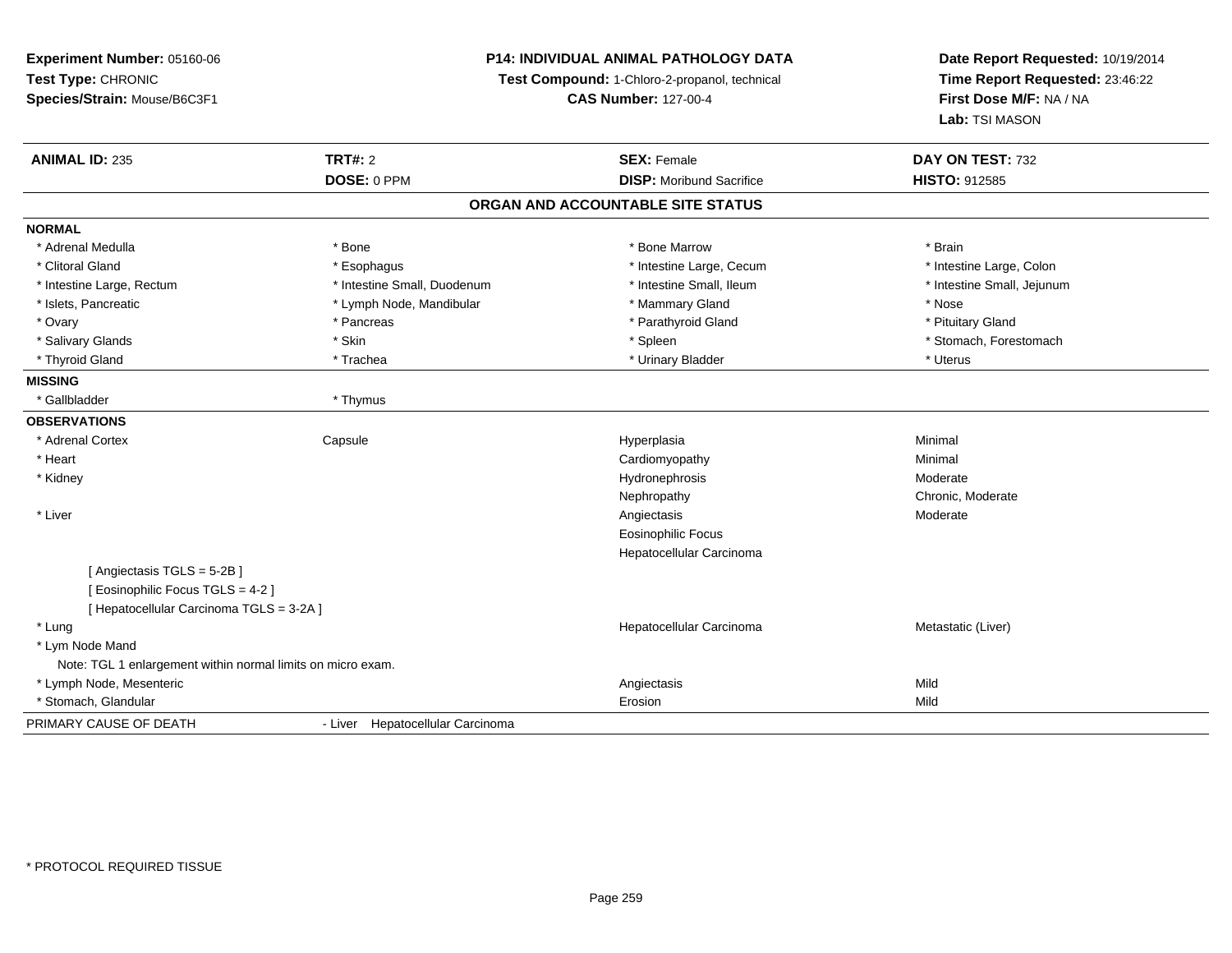### **P14: INDIVIDUAL ANIMAL PATHOLOGY DATA**

**Test Compound:** 1-Chloro-2-propanol, technical

**CAS Number:** 127-00-4

| <b>ANIMAL ID: 236</b>                  | TRT#: 2                     | <b>SEX: Female</b>                | DAY ON TEST: 721           |
|----------------------------------------|-----------------------------|-----------------------------------|----------------------------|
|                                        | DOSE: 0 PPM                 | <b>DISP:</b> Moribund Sacrifice   | <b>HISTO: 912586</b>       |
|                                        |                             | ORGAN AND ACCOUNTABLE SITE STATUS |                            |
| <b>NORMAL</b>                          |                             |                                   |                            |
| * Adrenal Medulla                      | * Bone Marrow               | * Clitoral Gland                  | * Esophagus                |
| * Gallbladder                          | * Heart                     | * Intestine Large, Cecum          | * Intestine Large, Colon   |
| * Intestine Large, Rectum              | * Intestine Small, Duodenum | * Intestine Small, Ileum          | * Intestine Small, Jejunum |
| * Islets, Pancreatic                   | * Lung                      | * Lymph Node, Mandibular          | * Lymph Node, Mesenteric   |
| * Mammary Gland                        | * Nose                      | * Ovary                           | * Pancreas                 |
| * Parathyroid Gland                    | Peripheral Nerve            | * Pituitary Gland                 | * Salivary Glands          |
| * Skin                                 | Spinal Cord                 | * Spleen                          | * Stomach, Forestomach     |
| * Stomach, Glandular                   | * Thymus                    | * Thyroid Gland                   | * Trachea                  |
| * Urinary Bladder                      |                             |                                   |                            |
| <b>OBSERVATIONS</b>                    |                             |                                   |                            |
| * Adrenal Cortex                       | Capsule                     | Hyperplasia                       | Mild                       |
| * Bone                                 |                             | Fibrous Osteodystrophy            | Moderate                   |
| * Brain                                |                             | Demyelination                     | Mild                       |
| * Kidney                               |                             | Nephropathy                       | Chronic, Minimal           |
| * Liver                                |                             | Hepatocellular Adenoma            |                            |
| [ Hepatocellular Adenoma TGLS = 2-2A ] |                             |                                   |                            |
| Lymph Node                             | <b>Iliac</b>                | Hyperplasia                       | Lymphoid, Mild             |
| [Hyperplasia TGLS = 3-12]              |                             |                                   |                            |
| * Uterus                               |                             | Hyperplasia                       | Cystic, Moderate           |
| [Hyperplasia TGLS = 1-4A]              |                             |                                   |                            |
| PRIMARY CAUSE OF DEATH                 | - Brain Demyelination       |                                   |                            |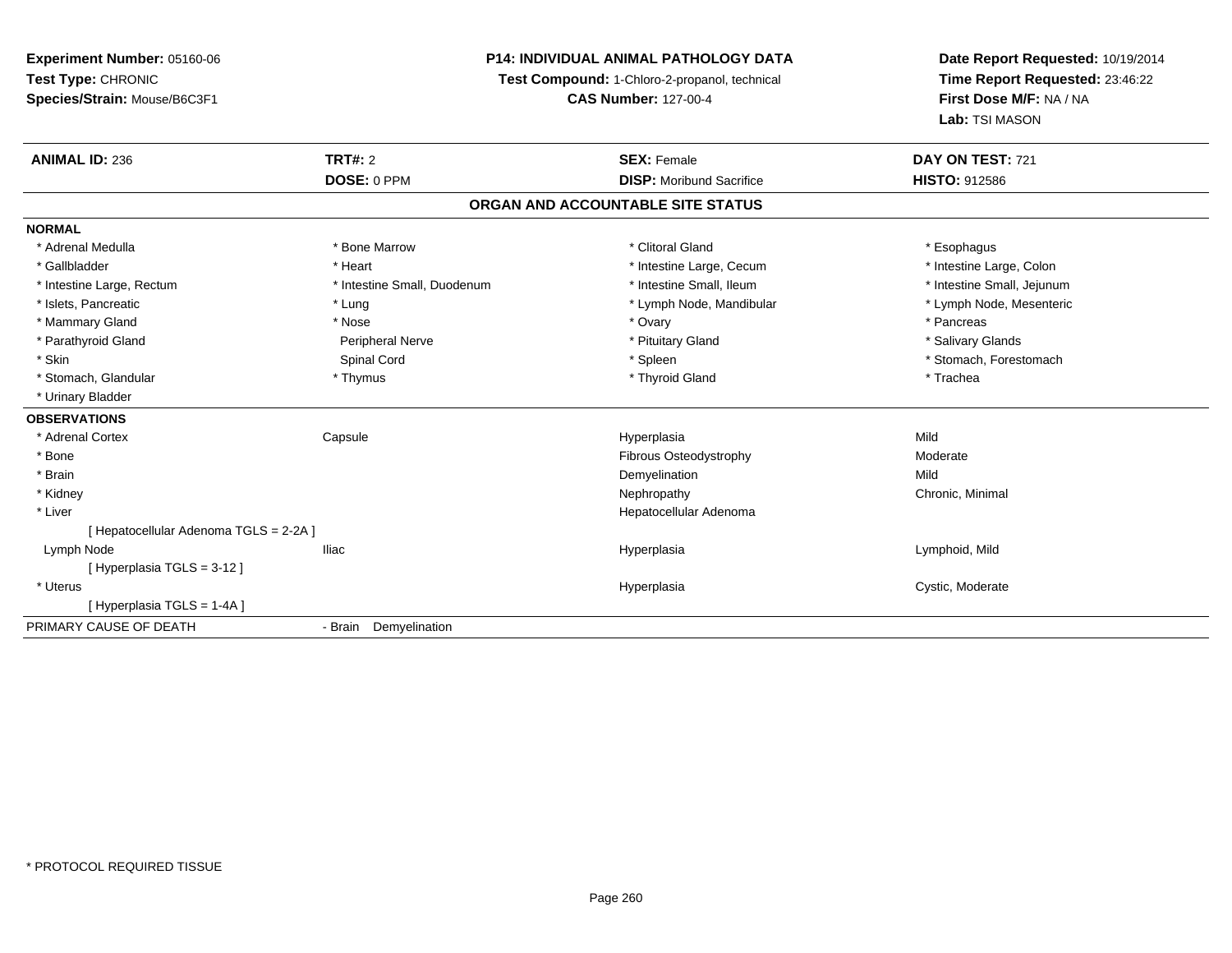| Experiment Number: 05160-06                        |                                                                                    | P14: INDIVIDUAL ANIMAL PATHOLOGY DATA                                        |                                                            |  |
|----------------------------------------------------|------------------------------------------------------------------------------------|------------------------------------------------------------------------------|------------------------------------------------------------|--|
| Test Type: CHRONIC<br>Species/Strain: Mouse/B6C3F1 |                                                                                    | Test Compound: 1-Chloro-2-propanol, technical<br><b>CAS Number: 127-00-4</b> | Time Report Requested: 23:46:22<br>First Dose M/F: NA / NA |  |
|                                                    |                                                                                    |                                                                              | Lab: TSI MASON                                             |  |
| <b>ANIMAL ID: 237</b>                              | <b>TRT#: 2</b>                                                                     | <b>SEX: Female</b>                                                           | DAY ON TEST: 731                                           |  |
|                                                    | DOSE: 0 PPM                                                                        | <b>DISP: Natural Death</b>                                                   | <b>HISTO: 912587</b>                                       |  |
|                                                    |                                                                                    | ORGAN AND ACCOUNTABLE SITE STATUS                                            |                                                            |  |
| <b>NORMAL</b>                                      |                                                                                    |                                                                              |                                                            |  |
| * Adrenal Medulla                                  | * Bone                                                                             | * Clitoral Gland                                                             | * Esophagus                                                |  |
| * Heart                                            | * Islets, Pancreatic                                                               | * Mammary Gland                                                              | * Nose                                                     |  |
| * Parathyroid Gland                                | * Pituitary Gland                                                                  | * Salivary Glands                                                            | * Stomach, Forestomach                                     |  |
| * Stomach, Glandular                               | * Thymus                                                                           | * Thyroid Gland                                                              | * Trachea                                                  |  |
| * Urinary Bladder                                  |                                                                                    |                                                                              |                                                            |  |
| <b>AUTO PRECLUDES DIAG.</b>                        |                                                                                    |                                                                              |                                                            |  |
| * Intestine Large, Cecum                           | * Intestine Large, Colon                                                           | * Intestine Large, Rectum                                                    | * Intestine Small, Duodenum                                |  |
| * Intestine Small, Ileum                           | * Intestine Small, Jejunum                                                         |                                                                              |                                                            |  |
| <b>OBSERVATIONS</b>                                |                                                                                    |                                                                              |                                                            |  |
| * Adrenal Cortex                                   |                                                                                    | Histiocytic Sarcoma                                                          |                                                            |  |
| * Bone Marrow                                      |                                                                                    | Histiocytic Sarcoma                                                          |                                                            |  |
| * Brain                                            |                                                                                    | Histiocytic Sarcoma                                                          |                                                            |  |
| * Gallbladder                                      |                                                                                    | Histiocytic Sarcoma                                                          |                                                            |  |
| * Kidney                                           | <b>Renal Tubule</b>                                                                | Accumulation, Hyaline Droplet                                                | Moderate                                                   |  |
|                                                    |                                                                                    | Histiocytic Sarcoma                                                          |                                                            |  |
| [ Histiocytic Sarcoma TGLS = 11,12-3+3A ]          |                                                                                    |                                                                              |                                                            |  |
| * Liver                                            |                                                                                    | Histiocytic Sarcoma                                                          |                                                            |  |
| * Lung                                             |                                                                                    | Histiocytic Sarcoma                                                          |                                                            |  |
| Lymph Node                                         | Deep Cervical                                                                      | Histiocytic Sarcoma                                                          |                                                            |  |
|                                                    | <b>Iliac</b>                                                                       | Histiocytic Sarcoma                                                          |                                                            |  |
|                                                    | Inguinal                                                                           | Histiocytic Sarcoma                                                          |                                                            |  |
|                                                    | Mediastinal                                                                        | Histiocytic Sarcoma                                                          |                                                            |  |
|                                                    | Pancreatic                                                                         | Histiocytic Sarcoma                                                          |                                                            |  |
|                                                    | Renal                                                                              | Histiocytic Sarcoma                                                          |                                                            |  |
|                                                    |                                                                                    | Histiocytic Sarcoma                                                          |                                                            |  |
|                                                    | Note: TGL 3 enlargement is in Axillary L.N., but no TDMS site for that lymph node. |                                                                              |                                                            |  |
| [Histiocytic Sarcoma TGLS = 3-13]                  |                                                                                    |                                                                              |                                                            |  |
| [Histiocytic Sarcoma TGLS = 2-12]                  |                                                                                    |                                                                              |                                                            |  |
| [Histiocytic Sarcoma TGLS = 13-15]                 |                                                                                    |                                                                              |                                                            |  |
| [Histiocytic Sarcoma TGLS = 15-16]                 |                                                                                    |                                                                              |                                                            |  |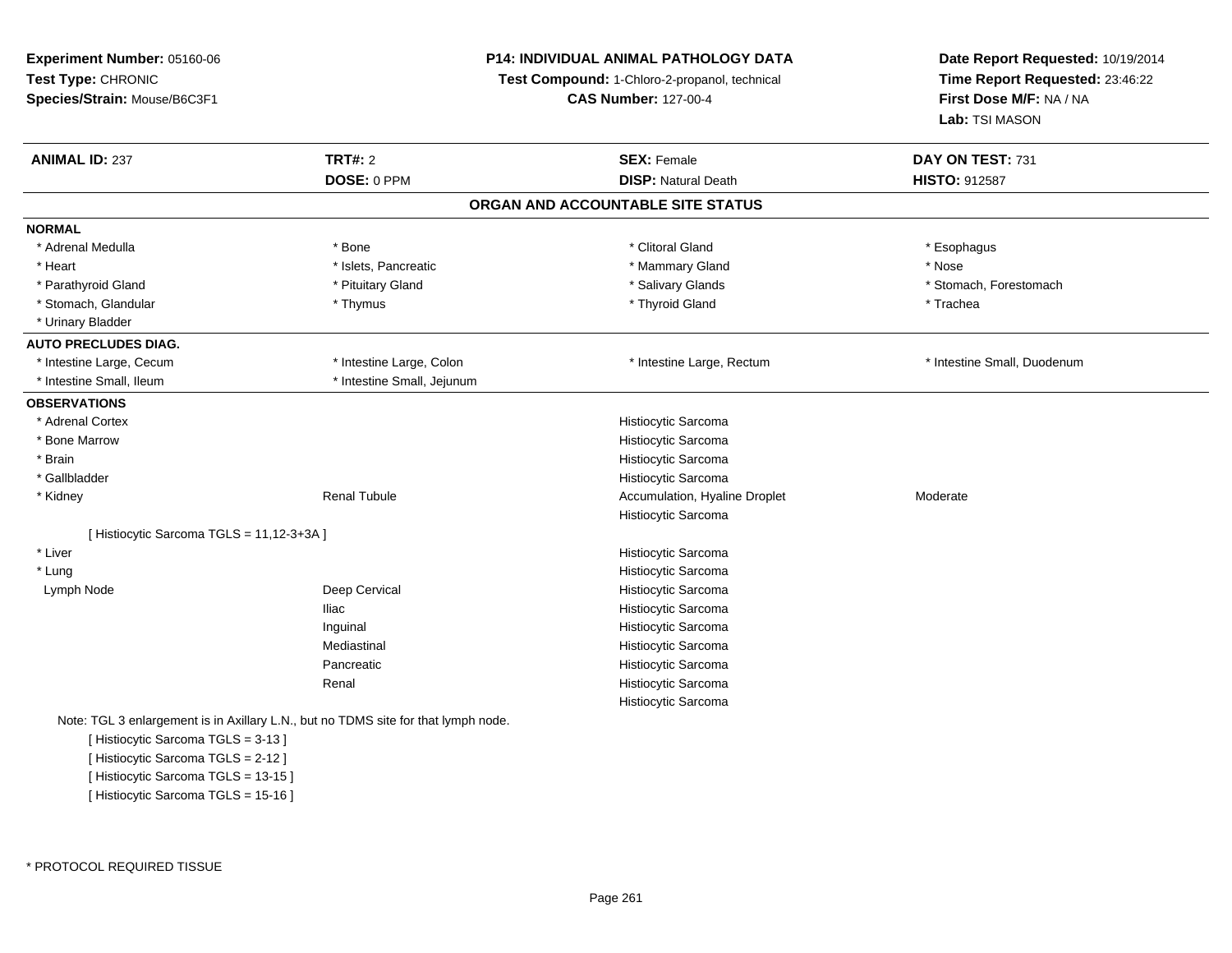# **P14: INDIVIDUAL ANIMAL PATHOLOGY DATA**

 **Test Compound:** 1-Chloro-2-propanol, technical **CAS Number:** 127-00-4

| <b>ANIMAL ID: 237</b>                              | <b>TRT#: 2</b>     | <b>SEX: Female</b>                | DAY ON TEST: 731     |  |
|----------------------------------------------------|--------------------|-----------------------------------|----------------------|--|
|                                                    | DOSE: 0 PPM        | <b>DISP: Natural Death</b>        | <b>HISTO: 912587</b> |  |
|                                                    |                    | ORGAN AND ACCOUNTABLE SITE STATUS |                      |  |
| [Histiocytic Sarcoma TGLS = 14-5B]                 |                    |                                   |                      |  |
| [Histiocytic Sarcoma TGLS = 9-5A]                  |                    |                                   |                      |  |
| [Histiocytic Sarcoma TGLS = 10-14]                 |                    |                                   |                      |  |
| * Lymph Node, Mandibular                           |                    | Histiocytic Sarcoma               |                      |  |
| [Histiocytic Sarcoma TGLS = 1-5]                   |                    |                                   |                      |  |
| * Lymph Node, Mesenteric                           |                    | Histiocytic Sarcoma               |                      |  |
| [Histiocytic Sarcoma TGLS = 6-5 ]                  |                    |                                   |                      |  |
| * Ovary                                            |                    | Histiocytic Sarcoma               |                      |  |
| [Histiocytic Sarcoma TGLS = 4-4]                   |                    |                                   |                      |  |
| * Pancreas                                         |                    | Histiocytic Sarcoma               |                      |  |
| * Skin                                             | <b>Subcut Tiss</b> | Inflammation                      | Acute, Moderate      |  |
| * Spleen                                           |                    | Hematopoietic Cell Proliferation  | Marked               |  |
|                                                    |                    | Histiocytic Sarcoma               |                      |  |
|                                                    |                    | Metaplasia                        | Osseous, Moderate    |  |
| [Hematopoietic Cell Proliferation TGLS = 7-11+11A] |                    |                                   |                      |  |
| [Histiocytic Sarcoma TGLS = 7-11+11A]              |                    |                                   |                      |  |
| [Metaplasia TGLS = $8-11+11A$ ]                    |                    |                                   |                      |  |
| <b>Tissue NOS</b>                                  |                    | Histiocytic Sarcoma               |                      |  |
| [Histiocytic Sarcoma TGLS = 4-4A]                  |                    |                                   |                      |  |
| * Uterus                                           |                    | Hyperplasia                       | Cystic, Marked       |  |
| [Hyperplasia TGLS = 5-4B]                          |                    |                                   |                      |  |
| PRIMARY CAUSE OF DEATH                             | $\blacksquare$     |                                   |                      |  |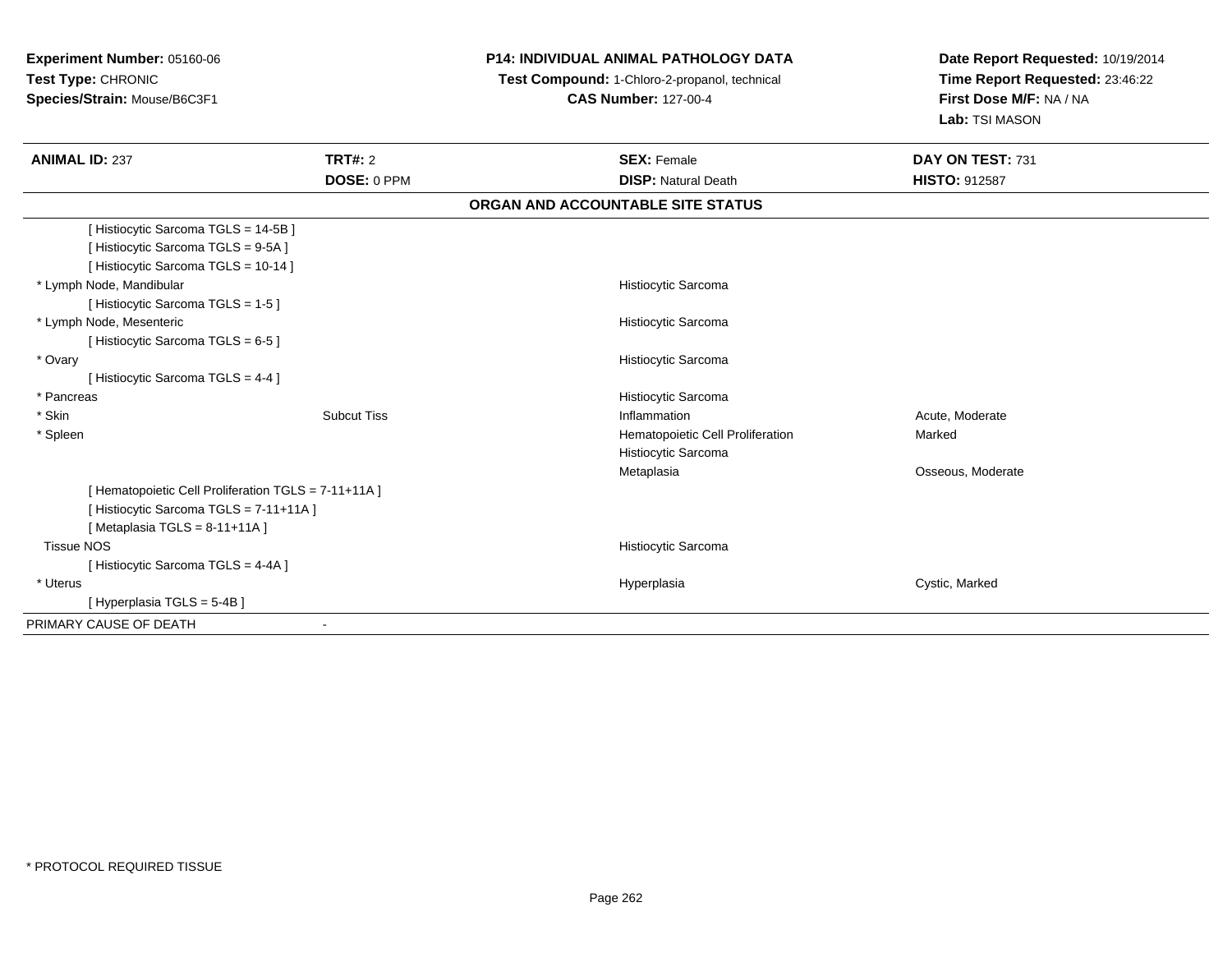### **P14: INDIVIDUAL ANIMAL PATHOLOGY DATA**

**Test Compound:** 1-Chloro-2-propanol, technical

**CAS Number:** 127-00-4

| <b>ANIMAL ID: 238</b>                          | <b>TRT#: 2</b>           | <b>SEX: Female</b>                | DAY ON TEST: 726          |
|------------------------------------------------|--------------------------|-----------------------------------|---------------------------|
|                                                | DOSE: 0 PPM              | <b>DISP: Natural Death</b>        | <b>HISTO: 912588</b>      |
|                                                |                          | ORGAN AND ACCOUNTABLE SITE STATUS |                           |
| <b>NORMAL</b>                                  |                          |                                   |                           |
| * Adrenal Medulla                              | * Bone                   | * Bone Marrow                     | * Brain                   |
| * Clitoral Gland                               | * Esophagus              | * Islets, Pancreatic              | * Lymph Node, Mandibular  |
| * Mammary Gland                                | * Nose                   | * Ovary                           | * Pancreas                |
| * Parathyroid Gland                            | * Pituitary Gland        | * Salivary Glands                 | * Skin                    |
| * Stomach, Forestomach                         | * Thymus                 | * Thyroid Gland                   | * Trachea                 |
| <b>AUTO PRECLUDES DIAG.</b>                    |                          |                                   |                           |
| * Gallbladder                                  | * Intestine Large, Cecum | * Intestine Large, Colon          | * Intestine Large, Rectum |
| * Intestine Small, Duodenum                    | * Intestine Small, Ileum | * Intestine Small, Jejunum        | * Spleen                  |
| * Urinary Bladder                              |                          |                                   |                           |
| <b>OBSERVATIONS</b>                            |                          |                                   |                           |
| * Adrenal Cortex                               | Capsule                  | Hyperplasia                       | Mild                      |
| * Heart                                        |                          | Mineralization                    | Minimal                   |
| * Kidney                                       |                          | Nephropathy                       | Chronic, Minimal          |
| * Liver                                        |                          | Hepatocellular Adenoma            | Multiple                  |
|                                                |                          | Hepatocellular Carcinoma          |                           |
|                                                |                          | Histiocytic Sarcoma               |                           |
| [ Hepatocellular Adenoma TGLS = 8-2+2A ]       |                          |                                   |                           |
| [ Hepatocellular Carcinoma TGLS = 8-2A ]       |                          |                                   |                           |
| * Lung                                         |                          | Alveolar/Bronchiolar Carcinoma    |                           |
|                                                |                          | Hepatocellular Carcinoma          | Metastatic (Liver)        |
|                                                |                          | Histiocytic Sarcoma               |                           |
| [ Alveolar/Bronchiolar Carcinoma TGLS = 11-1 ] |                          |                                   |                           |
| [ Hepatocellular Carcinoma TGLS = 11-1 ]       |                          |                                   |                           |
| Lymph Node                                     | Mediastinal              | Hemorrhage                        | Marked                    |
|                                                | <b>Iliac</b>             | Histiocytic Sarcoma               |                           |
| [Hemorrhage TGLS = 10-5A]                      |                          |                                   |                           |
| [ Histiocytic Sarcoma TGLS = 7-13 ]            |                          |                                   |                           |
| * Lymph Node, Mesenteric                       |                          | Fibrosis                          | Marked                    |
|                                                |                          | Histiocytic Sarcoma               |                           |
| [ Fibrosis TGLS = $4-5C$ ]                     |                          |                                   |                           |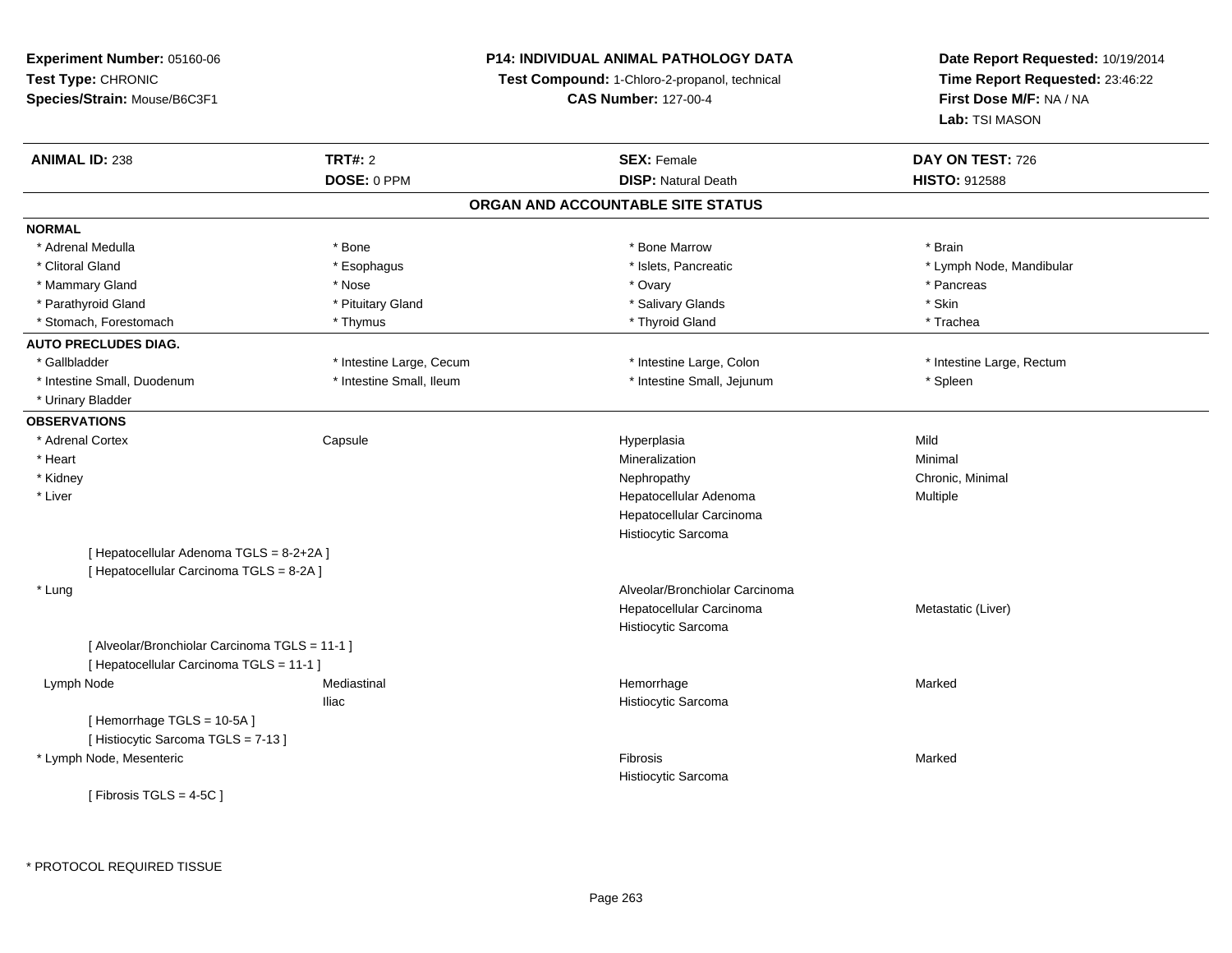| <b>Experiment Number: 05160-06</b><br><b>Test Type: CHRONIC</b><br>Species/Strain: Mouse/B6C3F1 |                                        | P14: INDIVIDUAL ANIMAL PATHOLOGY DATA<br>Test Compound: 1-Chloro-2-propanol, technical<br><b>CAS Number: 127-00-4</b> | Date Report Requested: 10/19/2014<br>Time Report Requested: 23:46:22<br>First Dose M/F: NA / NA<br>Lab: TSI MASON |
|-------------------------------------------------------------------------------------------------|----------------------------------------|-----------------------------------------------------------------------------------------------------------------------|-------------------------------------------------------------------------------------------------------------------|
| <b>ANIMAL ID: 238</b>                                                                           | <b>TRT#:</b> 2                         | <b>SEX: Female</b>                                                                                                    | DAY ON TEST: 726                                                                                                  |
|                                                                                                 | DOSE: 0 PPM                            | <b>DISP: Natural Death</b>                                                                                            | <b>HISTO: 912588</b>                                                                                              |
|                                                                                                 |                                        | ORGAN AND ACCOUNTABLE SITE STATUS                                                                                     |                                                                                                                   |
| Mesentery                                                                                       |                                        | Histiocytic Sarcoma                                                                                                   |                                                                                                                   |
|                                                                                                 | Fat                                    | <b>Necrosis</b>                                                                                                       | Marked                                                                                                            |
| [Necrosis TGLS = $5,6-5B+12$ ]                                                                  |                                        |                                                                                                                       |                                                                                                                   |
| * Pancreas                                                                                      |                                        |                                                                                                                       |                                                                                                                   |
| Note: TGL 5 nodule involves mesentery rather than pancreas on micro exam.                       |                                        |                                                                                                                       |                                                                                                                   |
| * Stomach, Glandular                                                                            |                                        | Erosion                                                                                                               | Minimal                                                                                                           |
| [ Erosion TGLS = 12-6A ]                                                                        |                                        |                                                                                                                       |                                                                                                                   |
| * Uterus                                                                                        |                                        | Histiocytic Sarcoma                                                                                                   |                                                                                                                   |
|                                                                                                 |                                        | Hyperplasia                                                                                                           | Cystic, Moderate                                                                                                  |
| [Histiocytic Sarcoma TGLS = 3-4A]                                                               |                                        |                                                                                                                       |                                                                                                                   |
| [Hyperplasia TGLS = 2-4 ]                                                                       |                                        |                                                                                                                       |                                                                                                                   |
| PRIMARY CAUSE OF DEATH                                                                          | <b>Histiocytic Sarcoma</b><br>- Uterus |                                                                                                                       |                                                                                                                   |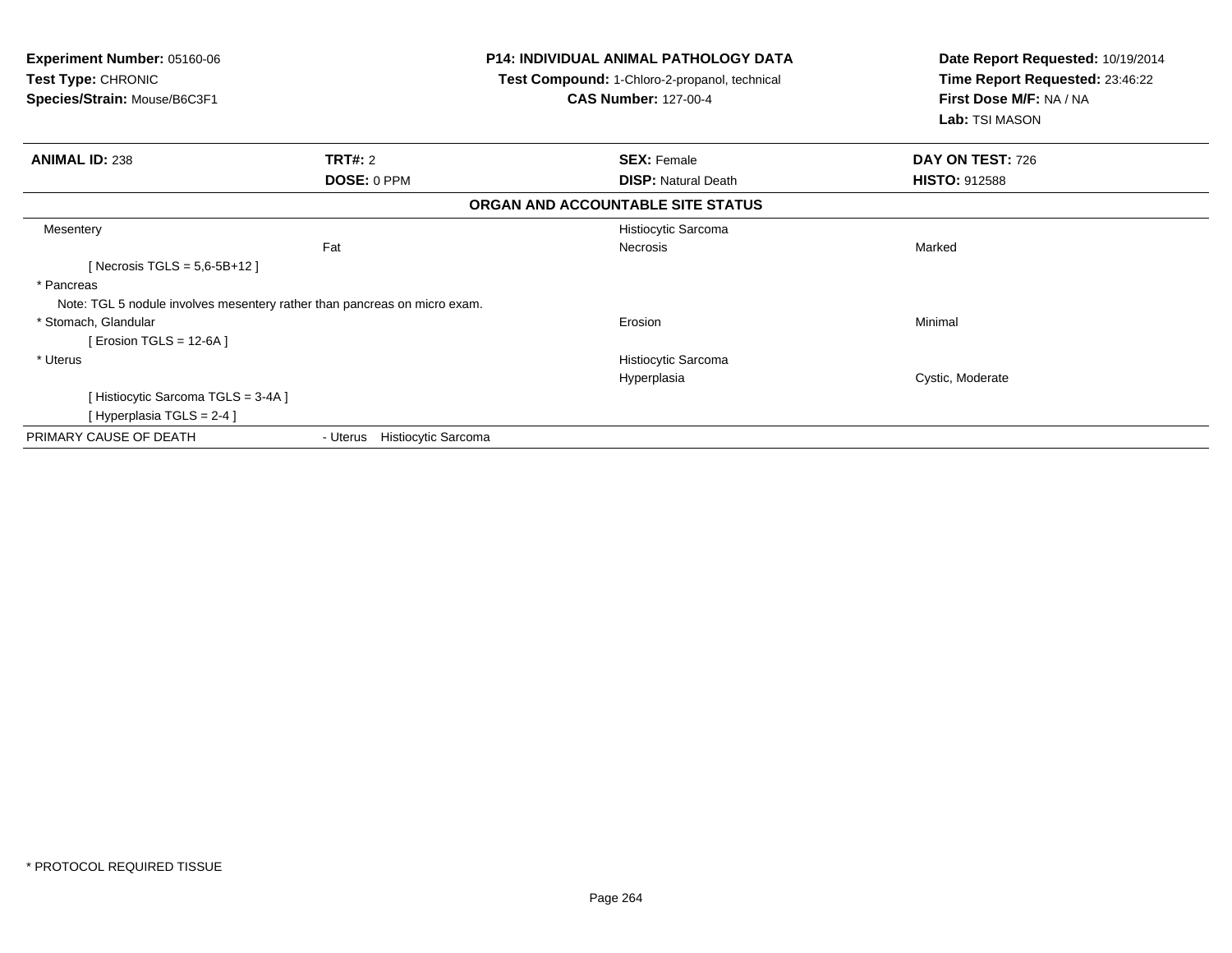**Experiment Number:** 05160-06**Test Type:** CHRONIC **Species/Strain:** Mouse/B6C3F1**P14: INDIVIDUAL ANIMAL PATHOLOGY DATATest Compound:** 1-Chloro-2-propanol, technical **CAS Number:** 127-00-4**Date Report Requested:** 10/19/2014**Time Report Requested:** 23:46:22**First Dose M/F:** NA / NA**Lab:** TSI MASON**ANIMAL ID:** 239**TRT#:** 2 **SEX:** Female **DAY ON TEST:** 733 **DOSE:** 0 PPM**DISP:** Natural Death **HISTO:** 912589 **ORGAN AND ACCOUNTABLE SITE STATUSNORMAL**\* Adrenal Medulla \* \* Annual Medulla \* Brain \* Bone \* \* Bone Marrow \* Bone Marrow \* \* Brain \* Brain \* Brain \* Brain \* Brain \* Brain \* Brain \* Brain \* Brain \* Brain \* Brain \* Brain \* Brain \* Brain \* Brain \* Brain \* Brain \* \* Clitoral Gland \* \* Muslim to the subset of the subset of the subset of the subset of the subset of the subset of the subset of the subset of the subset of the subset of the subset of the subset of the subset of the subse \* Intestine Small, Duodenum \* \* Thestine Small, Ileum \* \* Stets, Pancreatic \* \* Lymph Node, Mandibular \* Lymph Node, Mandibular \* Mammary Gland \* \* Andrew \* Nose \* \* Nose \* \* Ovary \* Ovary \* Ovary \* \* Ovary \* \* Pancreas \* \* Pancreas \* \* Pancreas \* \* Pancreas \* \* Pancreas \* \* Pancreas \* \* Pancreas \* \* Pancreas \* \* Pancreas \* \* Pancreas \* \* Pancreas \* Parathyroid Gland \* \* Salivary Glands \* Salivary Glands \* Skin \* \* Skin \* \* Stomach, Forestomach, Forestomach \* Stomach, Glandular \* Thymus \* Thymus \* Thwnus \* Trachea \* Trachea \* Trachea \* Urinary Bladder **AUTO PRECLUDES DIAG.** \* Gallbladder \* Intestine Large, Cecum**OBSERVATIONS** \* Adrenal Cortex**Capsule**  Hyperplasia Mild \* Heart Cardiomyopathyy Mild \* Intestine Small, Jejunum Lymphoma Malignant [ Lymphoma Malignant TGLS = 4-6A ] \* Kidneyy which is a state of the control of the control of the control of the control of the control of the control of the control of the control of the control of the control of the control of the control of the control of the c n and Acute, Marked Inflammation[ Cyst TGLS = 2-3A ] \* Liver Amyloid Depositionn Mild Hepatocellular Adenoma[ Hepatocellular Adenoma TGLS = 8-2 ] \* Lung Alveolar/Bronchiolar Adenoma Lymphoma Malignant[ Alveolar/Bronchiolar Adenoma TGLS = 7-1 ] Lymph Node Lymphoma Malignant Note: TGL 1 enlargement is in Axillary lymph node, but there is no TDMS term for that site.[ Lymphoma Malignant TGLS = 1-12 ] \* Lymph Node, Mesenteric Lymphoma Malignant [ Lymphoma Malignant TGLS = 3-5A ] \* Pituitary Glandd and the set of Pars Distalis and the Second Adenomal Adenomal Second Second Pars Distallis Hemorrhage Moderate [ Hemorrhage TGLS = 9-7.1 ]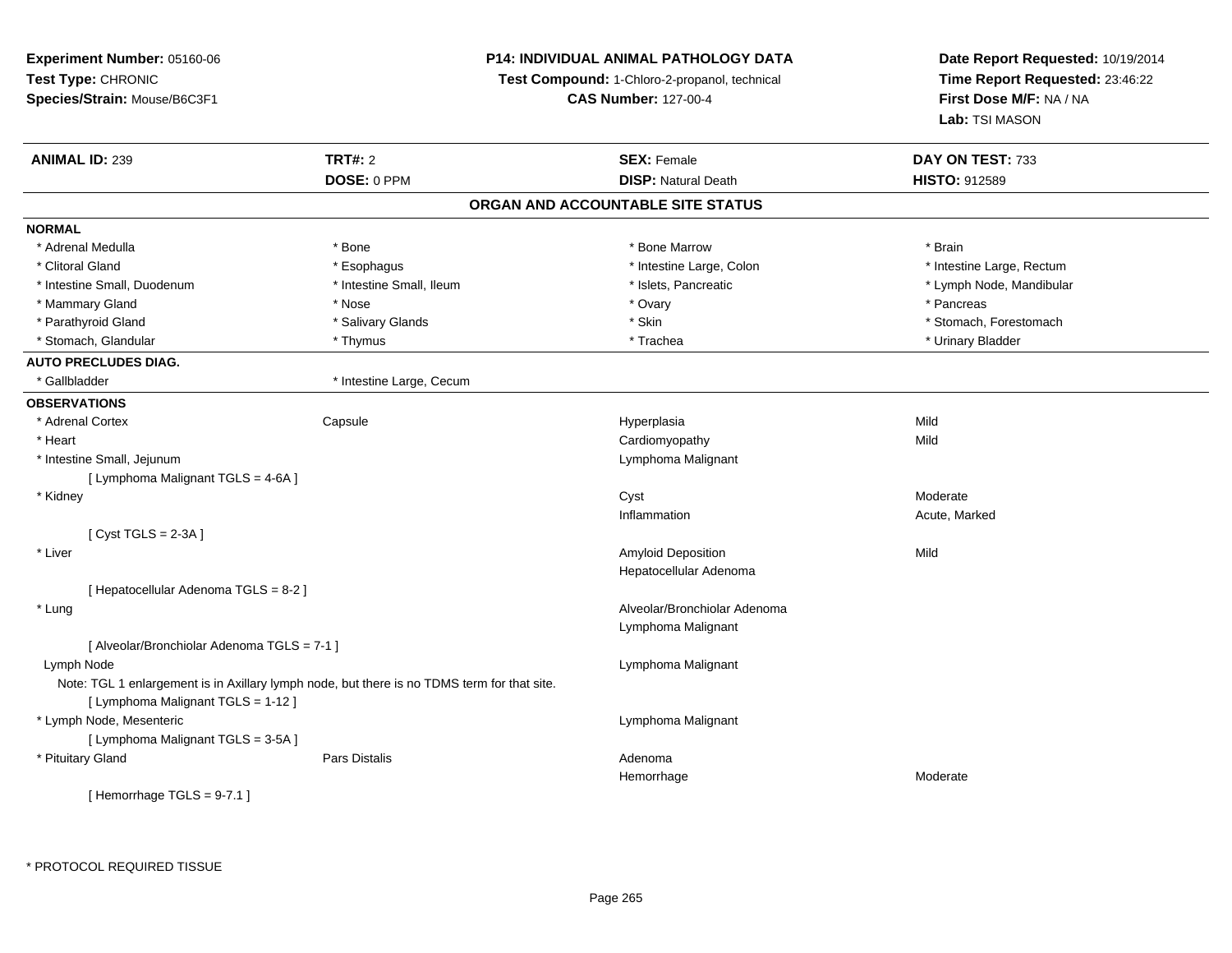| <b>Experiment Number: 05160-06</b><br><b>Test Type: CHRONIC</b><br>Species/Strain: Mouse/B6C3F1 |                                                  | <b>P14: INDIVIDUAL ANIMAL PATHOLOGY DATA</b><br>Test Compound: 1-Chloro-2-propanol, technical<br><b>CAS Number: 127-00-4</b> | Date Report Requested: 10/19/2014<br>Time Report Requested: 23:46:22<br>First Dose M/F: NA / NA<br>Lab: TSI MASON |  |
|-------------------------------------------------------------------------------------------------|--------------------------------------------------|------------------------------------------------------------------------------------------------------------------------------|-------------------------------------------------------------------------------------------------------------------|--|
| <b>ANIMAL ID: 239</b>                                                                           | TRT#: 2                                          | <b>SEX: Female</b>                                                                                                           | DAY ON TEST: 733                                                                                                  |  |
|                                                                                                 | DOSE: 0 PPM                                      | <b>DISP:</b> Natural Death                                                                                                   | <b>HISTO: 912589</b>                                                                                              |  |
|                                                                                                 |                                                  | ORGAN AND ACCOUNTABLE SITE STATUS                                                                                            |                                                                                                                   |  |
| * Spleen                                                                                        |                                                  | Hematopoietic Cell Proliferation                                                                                             | Moderate                                                                                                          |  |
|                                                                                                 |                                                  | Lymphoma Malignant                                                                                                           |                                                                                                                   |  |
| [ Lymphoma Malignant TGLS = 5,6-11 ]                                                            |                                                  |                                                                                                                              |                                                                                                                   |  |
| * Thyroid Gland                                                                                 | <b>Follicular Cel</b>                            | Hyperplasia                                                                                                                  | Mild                                                                                                              |  |
| * Uterus                                                                                        |                                                  | Hyperplasia                                                                                                                  | Cystic, Minimal                                                                                                   |  |
| PRIMARY CAUSE OF DEATH                                                                          | - Intestine Small, Jejunum<br>Lymphoma Malignant |                                                                                                                              |                                                                                                                   |  |
| CONTRIBUTORY CAUSE OF DEATH                                                                     | Inflammation<br>- Kidney                         |                                                                                                                              |                                                                                                                   |  |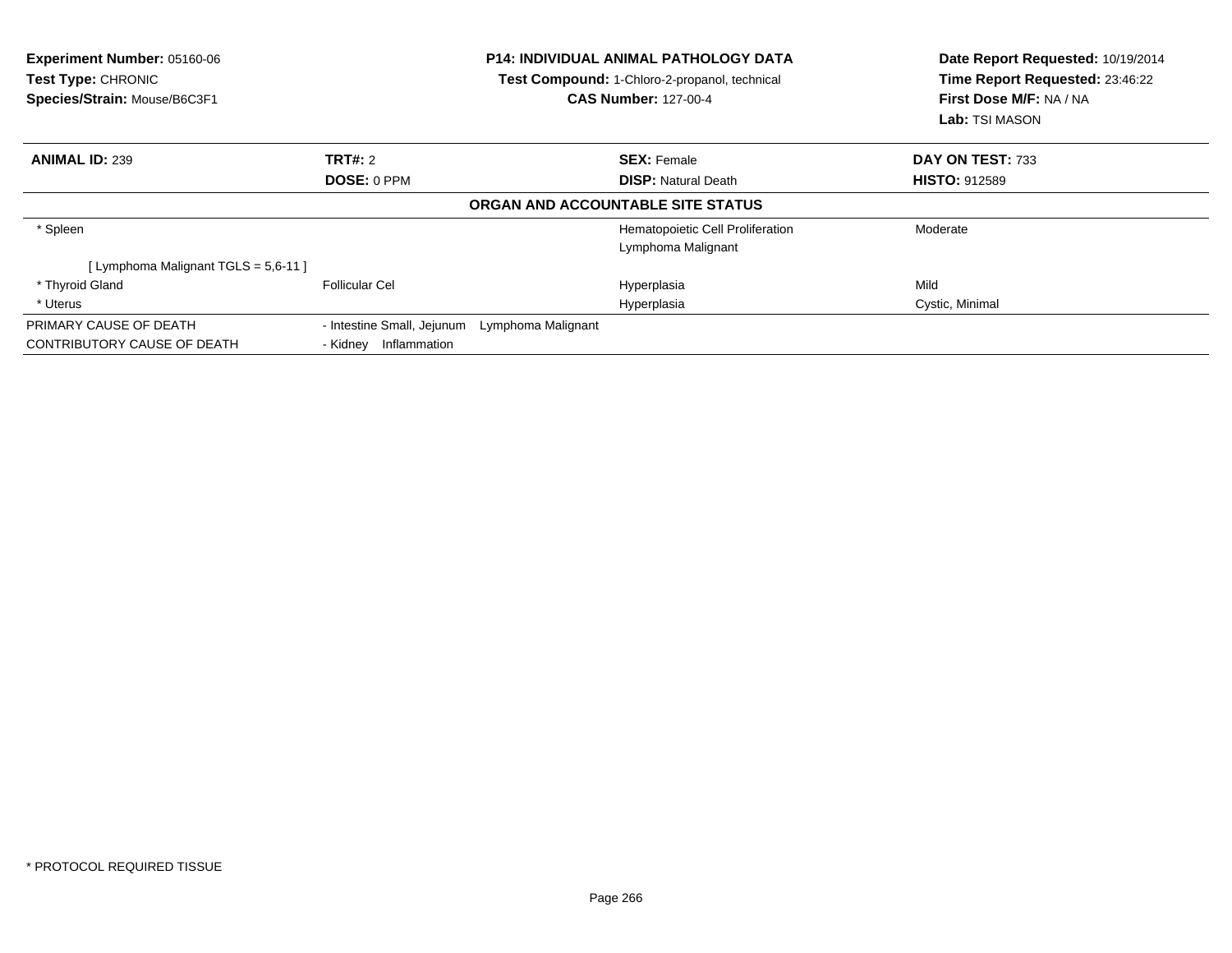### **P14: INDIVIDUAL ANIMAL PATHOLOGY DATA**

**Test Compound:** 1-Chloro-2-propanol, technical

**CAS Number:** 127-00-4

| <b>ANIMAL ID: 240</b>                      | <b>TRT#: 2</b>                    | <b>SEX: Female</b>              | DAY ON TEST: 735         |  |  |  |  |
|--------------------------------------------|-----------------------------------|---------------------------------|--------------------------|--|--|--|--|
|                                            | DOSE: 0 PPM                       | <b>DISP: Terminal Sacrifice</b> | <b>HISTO: 912590</b>     |  |  |  |  |
|                                            | ORGAN AND ACCOUNTABLE SITE STATUS |                                 |                          |  |  |  |  |
| <b>NORMAL</b>                              |                                   |                                 |                          |  |  |  |  |
| * Adrenal Medulla                          | * Bone Marrow                     | * Clitoral Gland                | * Esophagus              |  |  |  |  |
| * Gallbladder                              | * Heart                           | * Intestine Large, Cecum        | * Intestine Large, Colon |  |  |  |  |
| * Intestine Large, Rectum                  | * Intestine Small, Duodenum       | * Intestine Small, Ileum        | * Lung                   |  |  |  |  |
| * Lymph Node, Mandibular                   | * Lymph Node, Mesenteric          | * Mammary Gland                 | * Nose                   |  |  |  |  |
| * Ovary                                    | * Pancreas                        | * Parathyroid Gland             | * Pituitary Gland        |  |  |  |  |
| * Salivary Glands                          | * Skin                            | * Spleen                        | * Stomach, Forestomach   |  |  |  |  |
| * Stomach, Glandular                       | * Thymus                          | * Trachea                       | * Urinary Bladder        |  |  |  |  |
| <b>OBSERVATIONS</b>                        |                                   |                                 |                          |  |  |  |  |
| * Adrenal Cortex                           | Capsule                           | Hyperplasia                     | Mild                     |  |  |  |  |
| * Bone                                     |                                   | Fibrous Osteodystrophy          | Mild                     |  |  |  |  |
| * Brain                                    | Thalamus                          | Mineralization                  | Minimal                  |  |  |  |  |
| * Intestine Small, Jejunum                 | Peyers Patch                      | Hyperplasia                     | Lymphoid, Mild           |  |  |  |  |
| [ Hyperplasia TGLS = 6-6A ]                |                                   |                                 |                          |  |  |  |  |
| * Islets. Pancreatic                       |                                   | Hyperplasia                     | Mild                     |  |  |  |  |
| * Kidney                                   |                                   | Mineralization                  | Minimal                  |  |  |  |  |
|                                            |                                   | Nephropathy                     | Chronic, Mild            |  |  |  |  |
| [ Nephropathy $TGLS = 3-3$ ]               |                                   |                                 |                          |  |  |  |  |
| * Liver                                    |                                   | Hepatocellular Adenoma          | Multiple                 |  |  |  |  |
| [ Hepatocellular Adenoma TGLS = 4,5-2+2A ] |                                   |                                 |                          |  |  |  |  |
| Mesentery                                  | Fat                               | Necrosis                        | Moderate                 |  |  |  |  |
| [ Necrosis TGLS = $1-12$ ]                 |                                   |                                 |                          |  |  |  |  |
| * Thyroid Gland                            | <b>Follicular Cel</b>             | Hyperplasia                     | Minimal                  |  |  |  |  |
| * Uterus                                   |                                   | Hyperplasia                     | Cystic, Moderate         |  |  |  |  |
| [Hyperplasia TGLS = $2-4$ ]                |                                   |                                 |                          |  |  |  |  |
| PRIMARY CAUSE OF DEATH                     | $\blacksquare$                    |                                 |                          |  |  |  |  |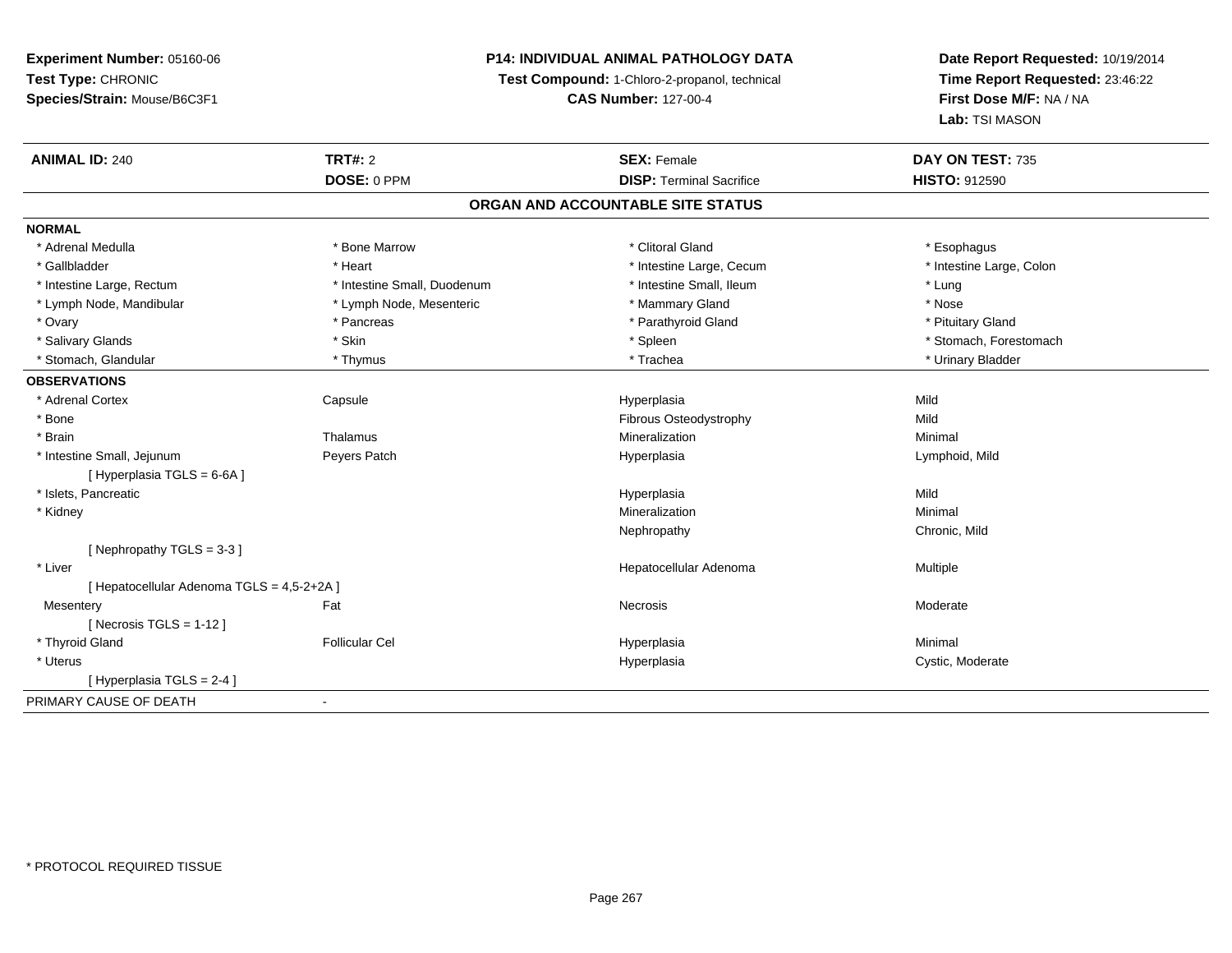**Experiment Number:** 05160-06**Test Type:** CHRONIC **Species/Strain:** Mouse/B6C3F1**P14: INDIVIDUAL ANIMAL PATHOLOGY DATATest Compound:** 1-Chloro-2-propanol, technical **CAS Number:** 127-00-4**Date Report Requested:** 10/19/2014**Time Report Requested:** 23:46:22**First Dose M/F:** NA / NA**Lab:** TSI MASON**ANIMAL ID:** 241**TRT#:** 2 **SEX:** Female **DAY ON TEST:** 735 **DOSE:** 0 PPM**DISP:** Terminal Sacrifice **HISTO:** 912591 **ORGAN AND ACCOUNTABLE SITE STATUSNORMAL**\* Adrenal Medulla \* Adrenal Medulla \* \* Attack the second term in the second term in the second of the second of the second of the second of the second of the second of the second of the second of the second of the second of the second of t \* Intestine Large, Colon \* Gallbladder \* The matter \* Heart \* Heart \* Intestine Large, Cecum \* Intestine Large, Cecum \* \* Intestine Small, Jejunum \* Intestine Large, Rectum \* Intestine Small, Duodenum \* Intestine Small, Duodenum \* \* Intestine Small, Ileum \* Islets, Pancreatic \* Liver \* Lung \* Lymph Node, Mandibular \* Lymph Node, Mesenteric \* \* The mannery Gland \* Mammary Gland \* Nose \* Nose \* \* Pancreas \* Pancreas \* Pancreas \* Parathyroid Gland \* \* Pituitary Gland \* Thuitary Gland \* Salivary Glands \* Stin \* Skin \* Skin \* Skin \* Skin \* Skin \* Skin \* Skin \* Skin \* Skin \* Skin \* Skin \* Skin \* Skin \* Skin \* Skin \* Skin \* Skin \* Skin \* Skin \* Skin \* Thymus \* Spleen \* Stomach, Forestomach \* Stomach \* Stomach \* Stomach \* Stomach \* Thus \* Stomach, Glandular \* Trachea \* Urinary Bladder**OBSERVATIONS** \* Adrenal Cortex Capsule Hyperplasia Mild \* BoneFibrous Osteodystrophy **Minimal**<br>Mineralization Minimal \* Brainn and the Thalamus and the Minimal and Mineralization and Minimal Minimal and Minimal and Minimal and Minimal  $\mu$  \* Kidneyy the controller of the controller of the controller of the controller of the controller of the controller of the controller of the controller of the controller of the controller of the controller of the controller of the \* Ovaryy and the control of the control of the control of the control of the control of the control of the control of the control of the control of the control of the control of the control of the control of the control of the co [ Cyst TGLS = 1-4 ] \* Thyroid Gland Follicular Cel Hyperplasia Mild \* Uteruss and the contract of the contract of the contract of the contract of the contract of the contract of the contract of the contract of the contract of the contract of the contract of the contract of the contract of the cont Hyperplasia Cystic, Mild PRIMARY CAUSE OF DEATH-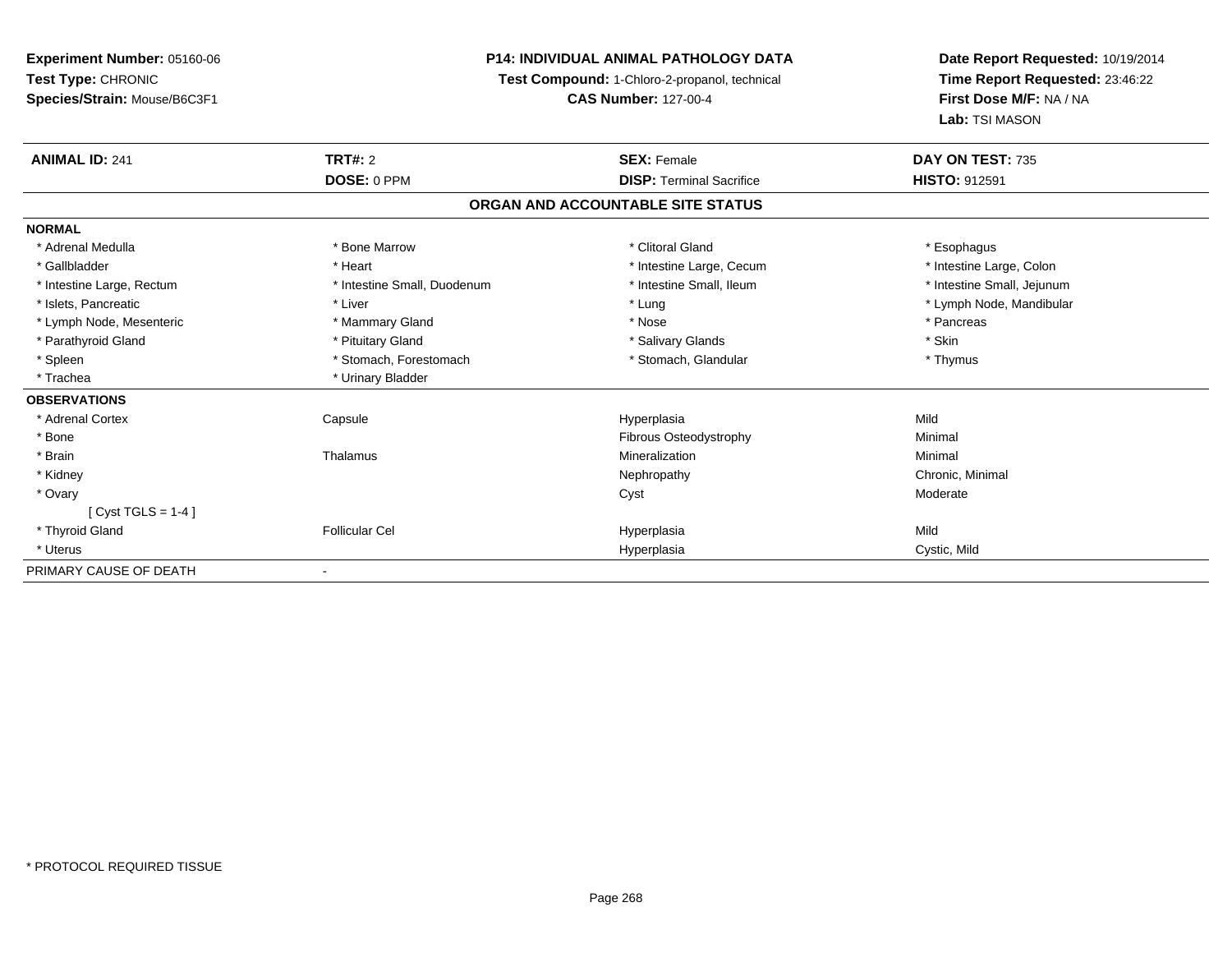**Experiment Number:** 05160-06**Test Type:** CHRONIC **Species/Strain:** Mouse/B6C3F1**P14: INDIVIDUAL ANIMAL PATHOLOGY DATA Test Compound:** 1-Chloro-2-propanol, technical **CAS Number:** 127-00-4**Date Report Requested:** 10/19/2014**Time Report Requested:** 23:46:22**First Dose M/F:** NA / NA**Lab:** TSI MASON**ANIMAL ID:** 242**TRT#:** 2 **SEX:** Female **DAY ON TEST:** 264 **DOSE:** 0 PPM**DISP:** Accidentally Killed **HISTO:** 912592 **ORGAN AND ACCOUNTABLE SITE STATUSNORMAL**\* Adrenal Medulla \* \* Annual Medulla \* Brain \* Bone \* \* Bone Marrow \* Bone Marrow \* \* Brain \* Brain \* Brain \* Brain \* Brain \* Brain \* Brain \* Brain \* Brain \* Brain \* Brain \* Brain \* Brain \* Brain \* Brain \* Brain \* Brain \* \* Clitoral Gland \* \* exphagus \* Esophagus \* \* Heart \* Heart \* Intestine Large, Cecum \* Intestine Large, Colon \* Intestine Large, The Small, Ileum \* Intestine Small, Ileum \* Kidney \* Kidney \* Lymph Node, Mesenteric \* Liver \* Lung \* Lung \* Lung \* Lung \* Lymph Node, Mandibular \* Lymph Node, Mandibular \* Mammary Gland \* \* Andrew \* Nose \* \* Nose \* \* Ovary \* Ovary \* Ovary \* \* Ovary \* \* Pancreas \* \* Pancreas \* \* Pancreas \* \* Pancreas \* \* Pancreas \* \* Pancreas \* \* Pancreas \* \* Pancreas \* \* Pancreas \* \* Pancreas \* \* Pancreas \* Parathyroid Gland \* \* Pituitary Gland \* Thuitary Gland \* Salivary Glands \* Stin \* Skin \* Skin \* Skin \* Skin \* Skin \* Skin \* Skin \* Skin \* Skin \* Skin \* Skin \* Skin \* Skin \* Skin \* Skin \* Skin \* Skin \* Skin \* Skin \* Skin \* Thyroid Gland \* Spleen \* Stomach, Forestomach \* Thymus \* Thymus \* Thymus \* Thymus \* Thymus \* Thymus \* Thymus \* Thymus \* Thymus \* Thymus \* Thymus \* Thymus \* Thymus \* Thymus \* Thymus \* Thymus \* Thymus \* Thymus \* Thymus \* Thymus \* Thymus \* \* Trachea \* Urinary Bladder \* Urinary Bladder \* Urinary Bladder \* Urinary Bladder \* Urinary Bladder **AUTO PRECLUDES DIAG.**\* Gallbladder **\*** Intestine Small, Duodenum \* Intestine Small, Duodenum \* 1ntestine Small, Jejunum **OBSERVATIONS** \* Adrenal Cortex**Capsule**  Hyperplasia Mild \* Islets, Pancreaticc and the control of the control of the control of the control of the control of the control of the control of the control of the control of the control of the control of the control of the control of the control of the co a **Minimal**  \* Stomach, Glandularr and the contract of the contract of the contract of the contract of the contract of the contract of the contract of the contract of the contract of the contract of the contract of the contract of the contract of the cont n Mild  $[$  Erosion TGLS = 1-6  $]$ PRIMARY CAUSE OF DEATH- UNCERTAIN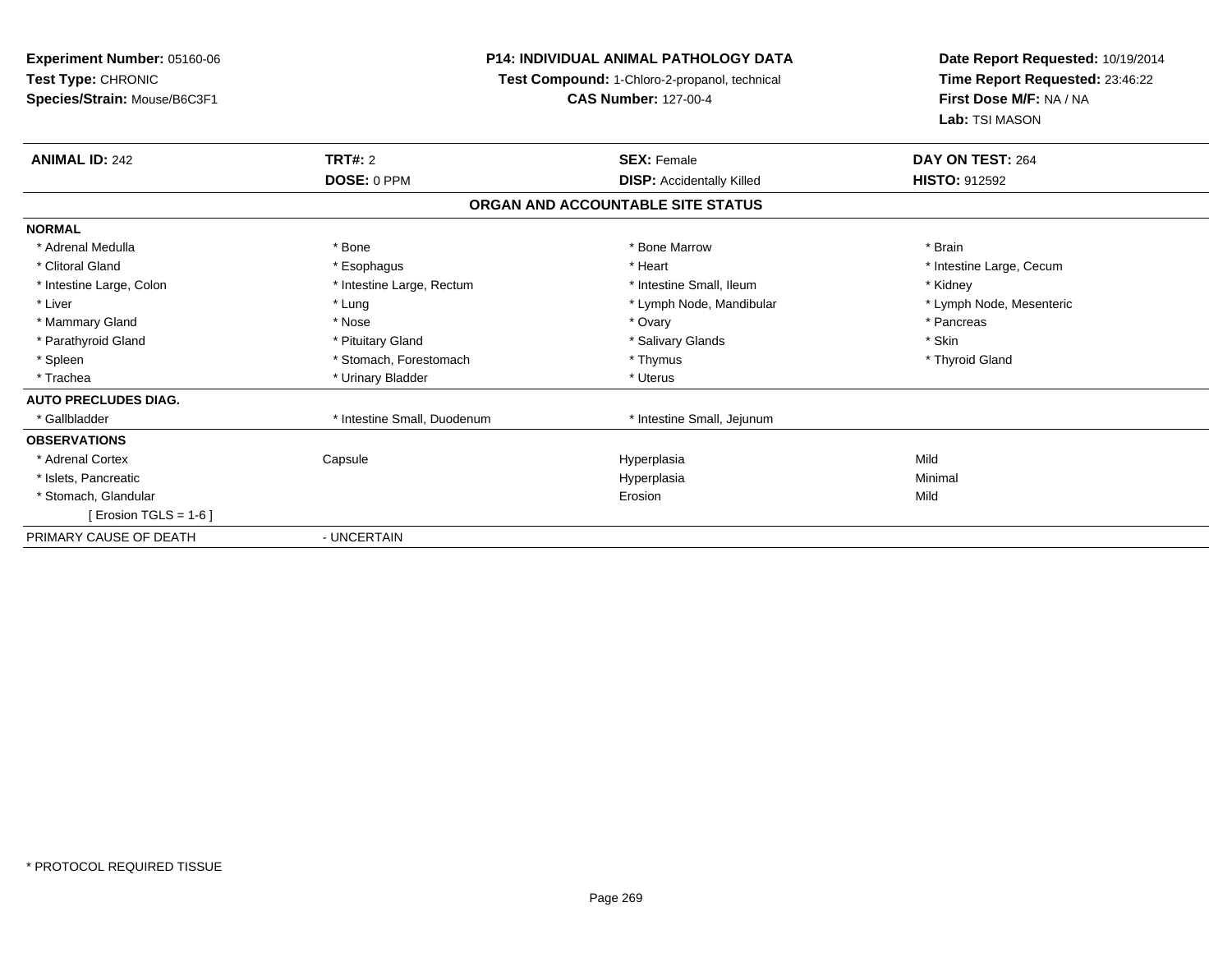## **P14: INDIVIDUAL ANIMAL PATHOLOGY DATA**

**Test Compound:** 1-Chloro-2-propanol, technical

**CAS Number:** 127-00-4

| <b>ANIMAL ID: 243</b>                                                         | <b>TRT#: 2</b>            | <b>SEX: Female</b>                | DAY ON TEST: 735         |
|-------------------------------------------------------------------------------|---------------------------|-----------------------------------|--------------------------|
|                                                                               | DOSE: 0 PPM               | <b>DISP: Terminal Sacrifice</b>   | <b>HISTO: 912593</b>     |
|                                                                               |                           | ORGAN AND ACCOUNTABLE SITE STATUS |                          |
| <b>NORMAL</b>                                                                 |                           |                                   |                          |
| * Adrenal Medulla                                                             | * Bone                    | * Bone Marrow                     | * Clitoral Gland         |
| * Esophagus                                                                   | * Gallbladder             | * Heart                           | * Intestine Large, Cecum |
| * Intestine Large, Colon                                                      | * Intestine Large, Rectum | * Intestine Small, Duodenum       | * Intestine Small, Ileum |
| * Intestine Small, Jejunum                                                    | * Islets, Pancreatic      | * Lung                            | * Lymph Node, Mandibular |
| * Lymph Node, Mesenteric                                                      | * Mammary Gland           | * Nose                            | * Ovary                  |
| * Pancreas                                                                    | * Parathyroid Gland       | * Salivary Glands                 | * Skin                   |
| * Spleen                                                                      | * Stomach, Forestomach    | * Stomach, Glandular              | * Thymus                 |
| * Trachea                                                                     | * Urinary Bladder         |                                   |                          |
| <b>OBSERVATIONS</b>                                                           |                           |                                   |                          |
| * Adrenal Cortex                                                              | Capsule                   | Hyperplasia                       | Mild                     |
| * Brain                                                                       | Thalamus                  | Mineralization                    | Minimal                  |
| * Kidney                                                                      |                           | Nephropathy                       | Chronic, Minimal         |
| * Liver                                                                       |                           | <b>Eosinophilic Focus</b>         |                          |
|                                                                               |                           | Hepatocellular Adenoma            | Multiple                 |
| [ Eosinophilic Focus TGLS = 3-2 ]<br>[ Hepatocellular Adenoma TGLS = 3-2+2A ] |                           |                                   |                          |
| Mesentery                                                                     | Fat                       | Necrosis                          | Moderate                 |
| [Necrosis TGLS = $1-12$ ]                                                     |                           |                                   |                          |
| * Pituitary Gland                                                             | <b>Pars Distalis</b>      | Adenoma                           |                          |
| * Thyroid Gland                                                               | <b>Follicular Cel</b>     | Hyperplasia                       | Minimal                  |
| * Uterus                                                                      |                           | Hyperplasia                       | Cystic, Mild             |
|                                                                               |                           | Polyp Stromal                     |                          |
| [ Polyp Stromal TGLS = $2-4$ ]                                                |                           |                                   |                          |
| PRIMARY CAUSE OF DEATH                                                        |                           |                                   |                          |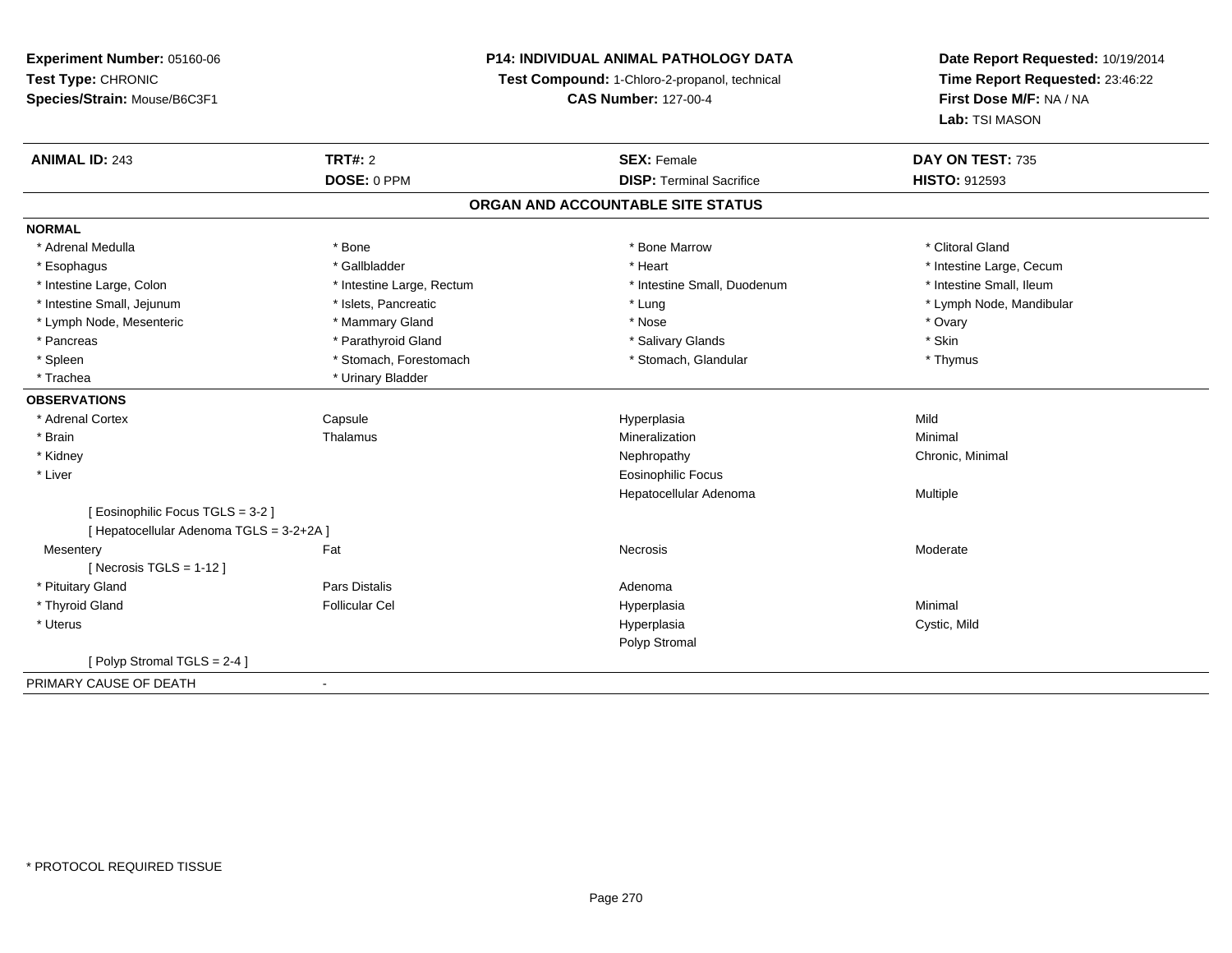### **P14: INDIVIDUAL ANIMAL PATHOLOGY DATA**

**Test Compound:** 1-Chloro-2-propanol, technical

**CAS Number:** 127-00-4

| <b>ANIMAL ID: 244</b>                         | TRT#: 2                   | <b>SEX: Female</b>                | DAY ON TEST: 735         |
|-----------------------------------------------|---------------------------|-----------------------------------|--------------------------|
|                                               | DOSE: 0 PPM               | <b>DISP: Terminal Sacrifice</b>   | <b>HISTO: 912594</b>     |
|                                               |                           | ORGAN AND ACCOUNTABLE SITE STATUS |                          |
| <b>NORMAL</b>                                 |                           |                                   |                          |
| * Adrenal Medulla                             | * Bone                    | * Bone Marrow                     | * Clitoral Gland         |
| * Esophagus                                   | * Gallbladder             | * Heart                           | * Intestine Large, Cecum |
| * Intestine Large, Colon                      | * Intestine Large, Rectum | * Intestine Small, Duodenum       | * Intestine Small, Ileum |
| * Intestine Small, Jejunum                    | * Kidney                  | * Lung                            | * Lymph Node, Mandibular |
| * Lymph Node, Mesenteric                      | * Mammary Gland           | * Nose                            | * Ovary                  |
| * Pancreas                                    | * Parathyroid Gland       | * Pituitary Gland                 | * Salivary Glands        |
| * Skin                                        | * Spleen                  | * Stomach, Glandular              | * Thymus                 |
| * Trachea                                     | * Urinary Bladder         |                                   |                          |
| <b>OBSERVATIONS</b>                           |                           |                                   |                          |
| * Adrenal Cortex                              | Capsule                   | Hyperplasia                       | Moderate                 |
| * Brain                                       | Thalamus                  | Mineralization                    | Minimal                  |
| * Islets, Pancreatic                          |                           | Hyperplasia                       | Minimal                  |
| * Liver                                       |                           | <b>Eosinophilic Focus</b>         |                          |
|                                               |                           | Hepatocellular Adenoma            | Multiple                 |
| [ Eosinophilic Focus TGLS = 2,3,4-2+2A ]      |                           |                                   |                          |
| [ Hepatocellular Adenoma TGLS = 2,3-2+2A+2B ] |                           |                                   |                          |
| Mesentery                                     | Fat                       | Necrosis                          | Moderate                 |
| [ Necrosis TGLS = $1-12$ ]                    |                           |                                   |                          |
| * Stomach. Forestomach                        |                           | Squamous Cell Papilloma           |                          |
| * Thyroid Gland                               | <b>Follicular Cel</b>     | Hyperplasia                       | Minimal                  |
| * Uterus                                      |                           | Hyperplasia                       | Cystic, Mild             |
| PRIMARY CAUSE OF DEATH                        |                           |                                   |                          |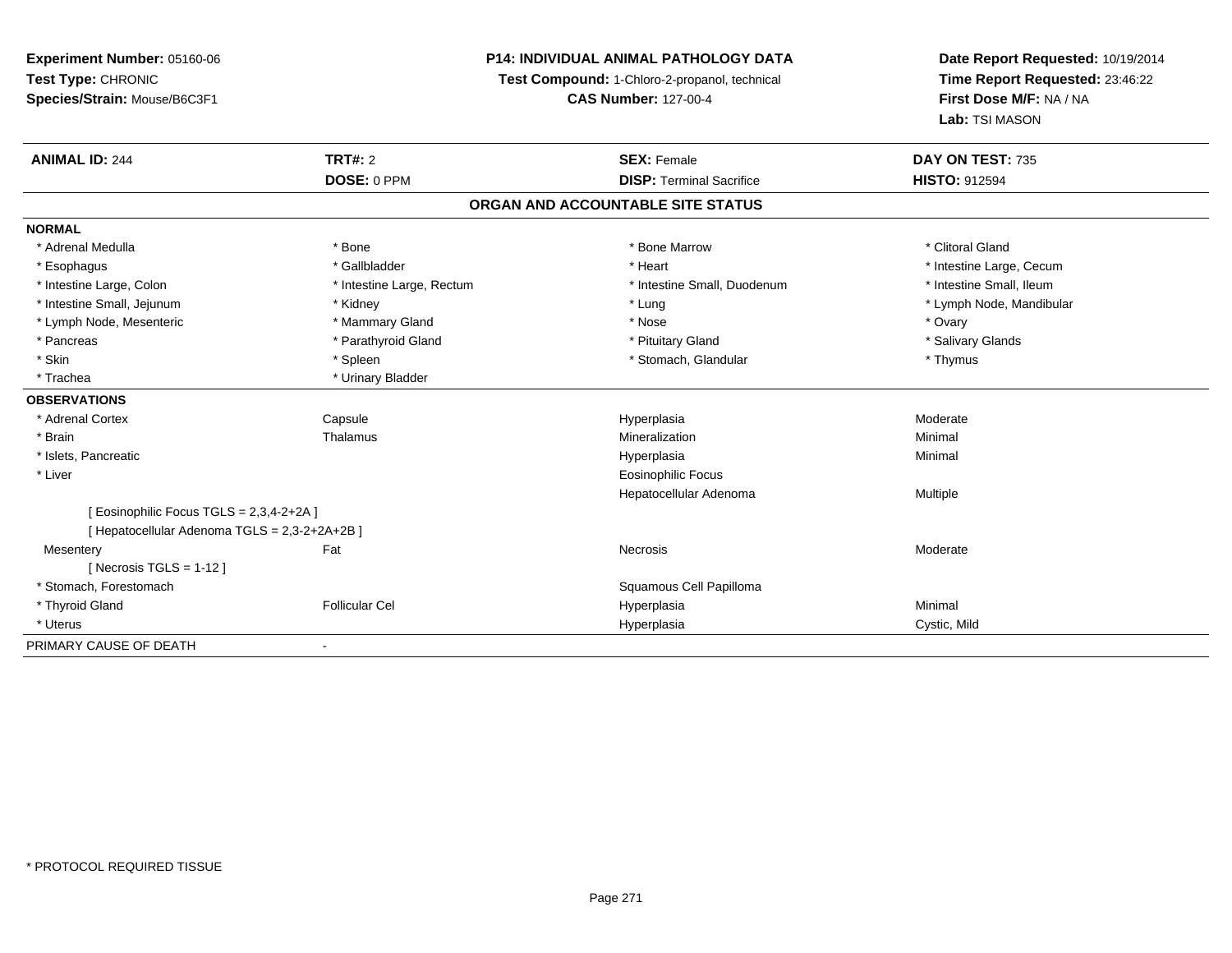### **P14: INDIVIDUAL ANIMAL PATHOLOGY DATA**

**Test Compound:** 1-Chloro-2-propanol, technical

**CAS Number:** 127-00-4

| <b>ANIMAL ID: 245</b>                            | <b>TRT#: 2</b>            | <b>SEX: Female</b>                | DAY ON TEST: 735         |  |
|--------------------------------------------------|---------------------------|-----------------------------------|--------------------------|--|
|                                                  | DOSE: 0 PPM               | <b>DISP: Terminal Sacrifice</b>   | <b>HISTO: 912595</b>     |  |
|                                                  |                           | ORGAN AND ACCOUNTABLE SITE STATUS |                          |  |
| <b>NORMAL</b>                                    |                           |                                   |                          |  |
| * Adrenal Medulla                                | * Bone                    | * Bone Marrow                     | * Clitoral Gland         |  |
| * Esophagus                                      | * Gallbladder             | * Heart                           | * Intestine Large, Cecum |  |
| * Intestine Large, Colon                         | * Intestine Large, Rectum | * Intestine Small, Duodenum       | * Intestine Small, Ileum |  |
| * Intestine Small, Jejunum                       | * Islets, Pancreatic      | * Kidney                          | * Lymph Node, Mandibular |  |
| * Lymph Node, Mesenteric                         | * Mammary Gland           | * Nose                            | * Ovary                  |  |
| * Pancreas                                       | * Parathyroid Gland       | * Pituitary Gland                 | * Salivary Glands        |  |
| * Skin                                           | * Spleen                  | * Stomach, Forestomach            | * Stomach, Glandular     |  |
| * Thymus                                         | * Thyroid Gland           | * Trachea                         | * Urinary Bladder        |  |
| <b>OBSERVATIONS</b>                              |                           |                                   |                          |  |
| * Adrenal Cortex                                 | Capsule                   | Hyperplasia                       | Mild                     |  |
| * Brain                                          | Thalamus                  | Mineralization                    | Minimal                  |  |
| * Liver                                          |                           | <b>Eosinophilic Focus</b>         |                          |  |
|                                                  |                           | Hepatocellular Adenoma            | Multiple                 |  |
| [Eosinophilic Focus TGLS = 4,7,9-2+2A+2B.1]      |                           |                                   |                          |  |
| [ Hepatocellular Adenoma TGLS = 3,5,6-2A+2C+2D ] |                           |                                   |                          |  |
| * Lung                                           |                           | Hemorrhage                        | Minimal                  |  |
| [Hemorrhage TGLS = $8-1$ ]                       |                           |                                   |                          |  |
| Mesentery                                        | Fat                       | Necrosis                          | Moderate                 |  |
| [Necrosis TGLS = $2-12$ ]                        |                           |                                   |                          |  |
| * Uterus                                         |                           | Hyperplasia                       | Cystic, Marked           |  |
| [Hyperplasia TGLS = 1-4]                         |                           |                                   |                          |  |
| PRIMARY CAUSE OF DEATH                           |                           |                                   |                          |  |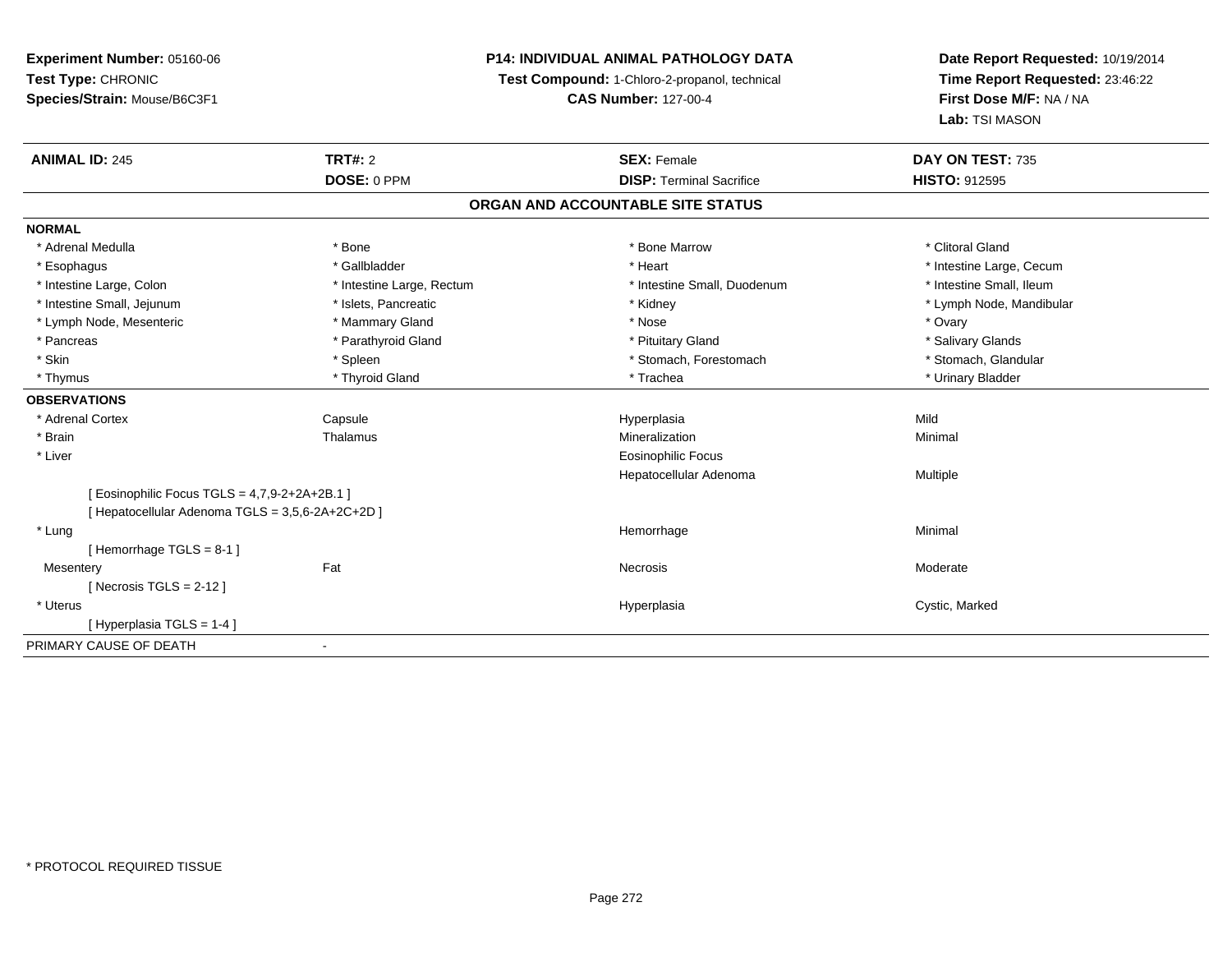| Experiment Number: 05160-06            |                             | P14: INDIVIDUAL ANIMAL PATHOLOGY DATA         | Date Report Requested: 10/19/2014 |
|----------------------------------------|-----------------------------|-----------------------------------------------|-----------------------------------|
| Test Type: CHRONIC                     |                             | Test Compound: 1-Chloro-2-propanol, technical | Time Report Requested: 23:46:22   |
| Species/Strain: Mouse/B6C3F1           |                             | <b>CAS Number: 127-00-4</b>                   |                                   |
|                                        |                             |                                               | Lab: TSI MASON                    |
| <b>ANIMAL ID: 246</b>                  | <b>TRT#: 2</b>              | <b>SEX: Female</b>                            | DAY ON TEST: 670                  |
|                                        | DOSE: 0 PPM                 | <b>DISP: Natural Death</b>                    | <b>HISTO: 912596</b>              |
|                                        |                             | ORGAN AND ACCOUNTABLE SITE STATUS             |                                   |
| <b>NORMAL</b>                          |                             |                                               |                                   |
| * Adrenal Medulla                      | * Bone                      | * Bone Marrow                                 | * Brain                           |
| * Clitoral Gland                       | * Esophagus                 | * Intestine Large, Colon                      | * Intestine Large, Rectum         |
| * Lymph Node, Mandibular               | * Mammary Gland             | * Nose                                        | * Pancreas                        |
| * Parathyroid Gland                    | * Pituitary Gland           | * Salivary Glands                             | * Skin                            |
| * Stomach, Forestomach                 | * Thymus                    | * Thyroid Gland                               | * Trachea                         |
| <b>MISSING</b>                         |                             |                                               |                                   |
| * Urinary Bladder                      |                             |                                               |                                   |
| <b>AUTO PRECLUDES DIAG.</b>            |                             |                                               |                                   |
| * Intestine Large, Cecum               | * Intestine Small, Duodenum | * Intestine Small, Ileum                      |                                   |
| <b>OBSERVATIONS</b>                    |                             |                                               |                                   |
| * Adrenal Cortex                       | Capsule                     | Hyperplasia                                   | Mild                              |
| * Gallbladder                          |                             | Inflammation                                  | Acute, Mild                       |
| * Heart                                |                             | Cardiomyopathy                                | Mild                              |
|                                        |                             | Inflammation                                  | Acute, Mild                       |
|                                        | Atrium                      | Thrombosis                                    | Moderate                          |
| * Intestine Small, Jejunum             | Serosa                      | Inflammation                                  | Chronic Active, Mild              |
| * Islets, Pancreatic                   |                             | Hyperplasia                                   | Mild                              |
| * Kidney                               | <b>Renal Tubule</b>         | Accumulation, Hyaline Droplet                 | Mild                              |
| * Liver                                |                             | Hepatocellular Adenoma                        | Multiple                          |
|                                        | Serosa                      | Inflammation                                  | Chronic Active, Moderate          |
|                                        |                             | Inflammation                                  | Chronic, Moderate                 |
|                                        |                             | Necrosis                                      | Moderate                          |
| [ Hepatocellular Adenoma TGLS = 9-2B ] |                             |                                               |                                   |
| [Inflammation TGLS = $5,6-2+2A$ ]      |                             |                                               |                                   |
| * Lung                                 |                             | Inflammation                                  | Acute, Mild                       |
|                                        |                             | Thrombosis                                    | Mild                              |
| Lymph Node                             | <b>Iliac</b>                | <b>Infiltration Cellular</b>                  | Plasma Cell, Moderate             |
|                                        | Mediastinal                 | Inflammation                                  | Acute, Moderate                   |
| [ Infiltration Cellular TGLS = 7-12 ]  |                             |                                               |                                   |
| [Inflammation $TGLS = 8-5$ ]           |                             |                                               |                                   |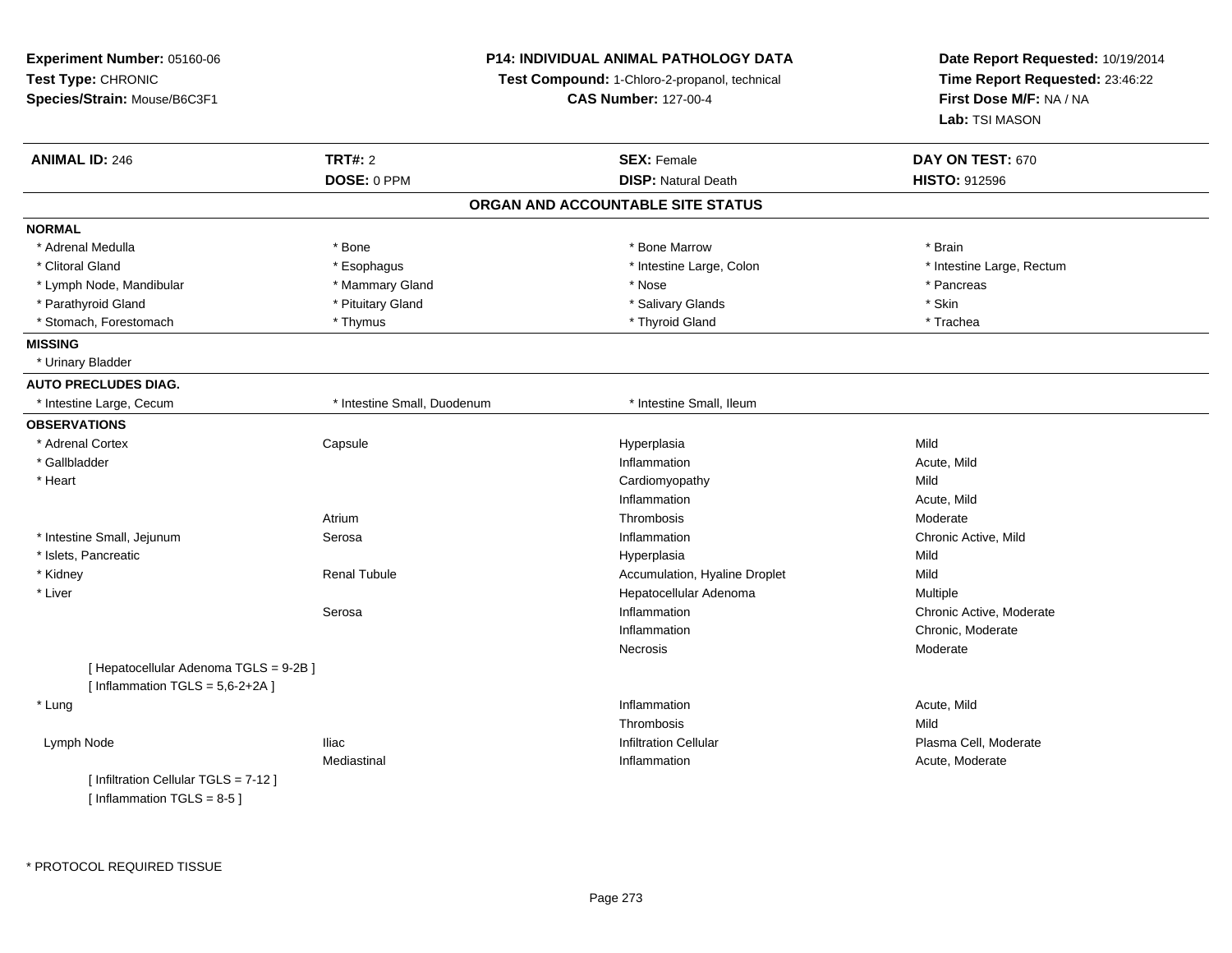| <b>Experiment Number: 05160-06</b><br>Test Type: CHRONIC<br>Species/Strain: Mouse/B6C3F1 |                      | <b>P14: INDIVIDUAL ANIMAL PATHOLOGY DATA</b><br>Test Compound: 1-Chloro-2-propanol, technical<br><b>CAS Number: 127-00-4</b> | Date Report Requested: 10/19/2014<br>Time Report Requested: 23:46:22<br>First Dose M/F: NA / NA<br>Lab: TSI MASON |  |
|------------------------------------------------------------------------------------------|----------------------|------------------------------------------------------------------------------------------------------------------------------|-------------------------------------------------------------------------------------------------------------------|--|
| <b>ANIMAL ID: 246</b>                                                                    | <b>TRT#: 2</b>       | <b>SEX: Female</b>                                                                                                           | DAY ON TEST: 670                                                                                                  |  |
|                                                                                          | DOSE: 0 PPM          | <b>DISP:</b> Natural Death                                                                                                   | <b>HISTO: 912596</b>                                                                                              |  |
|                                                                                          |                      | ORGAN AND ACCOUNTABLE SITE STATUS                                                                                            |                                                                                                                   |  |
| * Lymph Node, Mesenteric                                                                 |                      | Inflammation                                                                                                                 | Acute, Mild                                                                                                       |  |
| * Ovary                                                                                  |                      | Inflammation                                                                                                                 | Chronic Active, Marked                                                                                            |  |
| Inflammation TGLS = 1-4A ]                                                               |                      |                                                                                                                              |                                                                                                                   |  |
| * Spleen                                                                                 |                      | Hematopoietic Cell Proliferation                                                                                             | Marked                                                                                                            |  |
| [Hematopoietic Cell Proliferation TGLS = 4-11]                                           |                      |                                                                                                                              |                                                                                                                   |  |
| * Stomach, Glandular                                                                     |                      | Erosion                                                                                                                      | Mild                                                                                                              |  |
|                                                                                          | Serosa               | Inflammation                                                                                                                 | Chronic Active, Mild                                                                                              |  |
| [ Erosion TGLS = 3-6A ]                                                                  |                      |                                                                                                                              |                                                                                                                   |  |
| * Thymus                                                                                 |                      |                                                                                                                              |                                                                                                                   |  |
| Note: TGL 8 enlargement involves mediastinal L.N. rather than thymus on micro exam.      |                      |                                                                                                                              |                                                                                                                   |  |
| * Uterus                                                                                 |                      | Hyperplasia                                                                                                                  | Cystic, Minimal                                                                                                   |  |
|                                                                                          |                      | Inflammation                                                                                                                 | Acute, Mild                                                                                                       |  |
| PRIMARY CAUSE OF DEATH                                                                   | - Ovary Inflammation |                                                                                                                              |                                                                                                                   |  |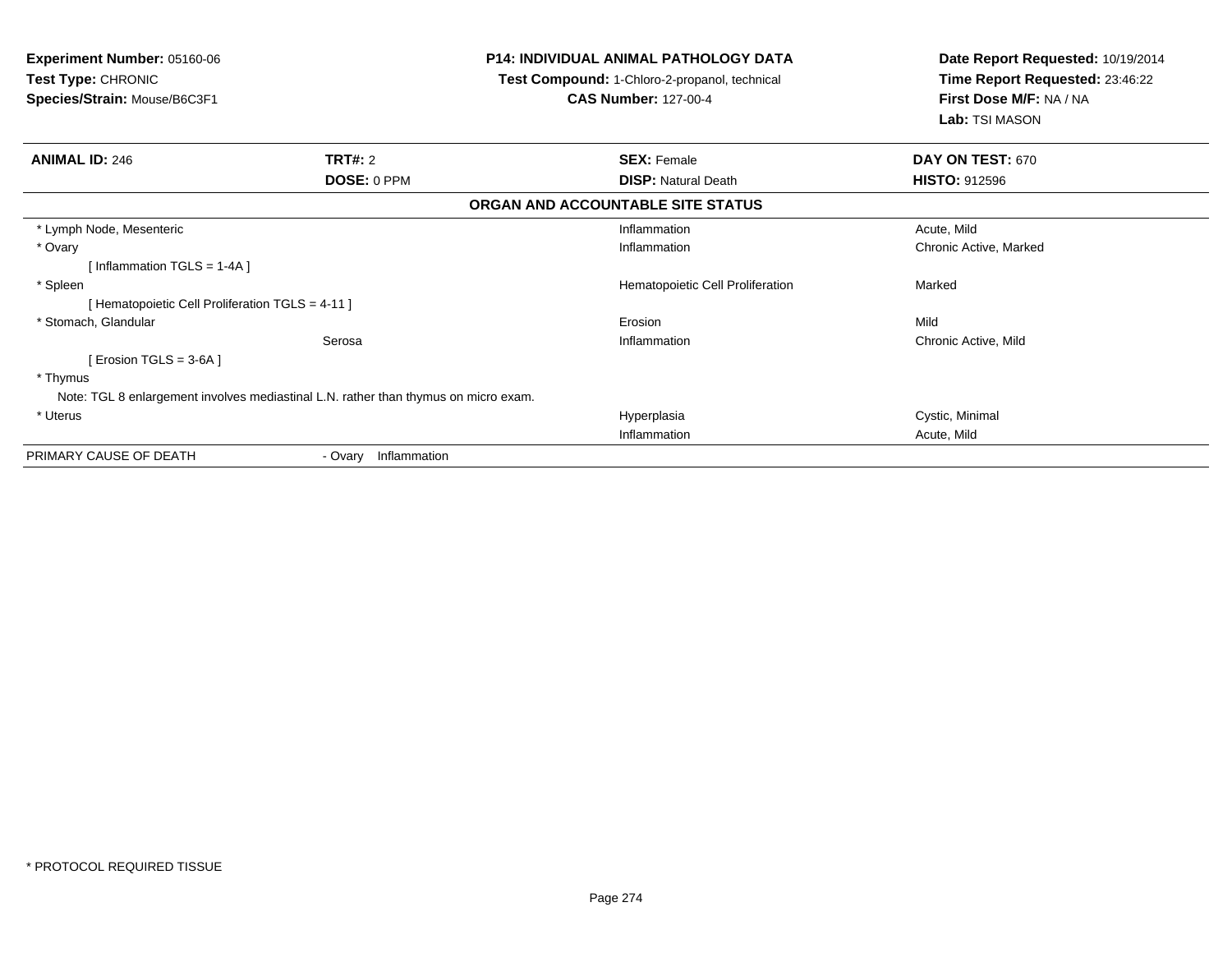**Experiment Number:** 05160-06**Test Type:** CHRONIC **Species/Strain:** Mouse/B6C3F1**P14: INDIVIDUAL ANIMAL PATHOLOGY DATATest Compound:** 1-Chloro-2-propanol, technical **CAS Number:** 127-00-4**Date Report Requested:** 10/19/2014**Time Report Requested:** 23:46:22**First Dose M/F:** NA / NA**Lab:** TSI MASON**ANIMAL ID:** 247**TRT#:** 2 **SEX:** Female **DAY ON TEST:** 735 **DOSE:** 0 PPM**DISP:** Terminal Sacrifice **HISTO:** 912597 **ORGAN AND ACCOUNTABLE SITE STATUSNORMAL**\* Adrenal Medulla \* \* Annual Medulla \* Brain \* Bone \* \* Bone Marrow \* Bone Marrow \* \* Brain \* Brain \* Brain \* Brain \* Brain \* Brain \* Brain \* Brain \* Brain \* Brain \* Brain \* Brain \* Brain \* Brain \* Brain \* Brain \* Brain \* \* Esophagus \* https://www.fragustage.com/web/2019/heart \* Heart \* Heart \* Heart \* Intestine Large, Cecum \* Intestine Large, Cecum \* Sallbladder \* The state of the state of the state of the state of the state of the state o \* Intestine Small, Ileum \* Intestine Large, Colon \* Intestine Large, Rectum \* Intestine Small, Duodenum \* Intestine Small, Duodenum \* Lymph Node, Mesenteric \* Intestine Small, Jejunum \* The material and the state of the state of the state of the state of the state of the state of the state of the state of the state of the state of the state of the state of the state of the sta \* Mammary Gland \* \* Andrew \* Nose \* \* Nose \* \* Ovary \* Ovary \* Ovary \* \* Ovary \* \* Pancreas \* \* Pancreas \* \* Pancreas \* \* Pancreas \* \* Pancreas \* \* Pancreas \* \* Pancreas \* \* Pancreas \* \* Pancreas \* \* Pancreas \* \* Pancreas \* Parathyroid Gland \* \* Pituitary Gland \* Thuitary Gland \* Salivary Glands \* Stin \* Skin \* Skin \* Skin \* Skin \* Skin \* Skin \* Skin \* Skin \* Skin \* Skin \* Skin \* Skin \* Skin \* Skin \* Skin \* Skin \* Skin \* Skin \* Skin \* Skin \* Trachea \* Stomach, Forestomach \* Thymus \* Stomach, Glandular \* Thymus \* Thymus \* Thymus \* Thymus \* Thymus \* Thymus \* Thymus \* Thymus \* Thymus \* Thymus \* Thymus \* Thymus \* Thymus \* Thymus \* Thymus \* Thymus \* Thymus \* Thymus \* Thymu \* Urinary Bladder**OBSERVATIONS** \* Adrenal Cortex Capsule Hyperplasia Mild \* Clitoral Glandd and the control of the control of the control of the Pigmentation and the control of the Minimal of the control of the control of the control of the control of the control of the control of the control of the control of [ Pigmentation TGLS = 1-10 ] \* Islets, Pancreaticc description of the control of the control of the control of the control of the control of the control of the control of the control of the control of the control of the control of the control of the control of the contro a Mild \* Kidneyy the controller of the controller of the controller of the controller of the controller of the controller of the controller of the controller of the controller of the controller of the controller of the controller of the \* Liver Eosinophilic Focus Hepatocellular Adenoma Multiple Hepatocellular Carcinoma[ Hepatocellular Adenoma TGLS = 2,3-2+2B ][ Hepatocellular Carcinoma TGLS = 2-2A ] \* Spleen Hematopoietic Cell Proliferation Mild \* Thyroid Gland Follicular Cel Hyperplasia Mild \* Uteruss and the contract of the contract of the contract of the contract of the contract of the contract of the contract of the contract of the contract of the contract of the contract of the contract of the contract of the cont Hyperplasia **Cystic, Moderate** PRIMARY CAUSE OF DEATH-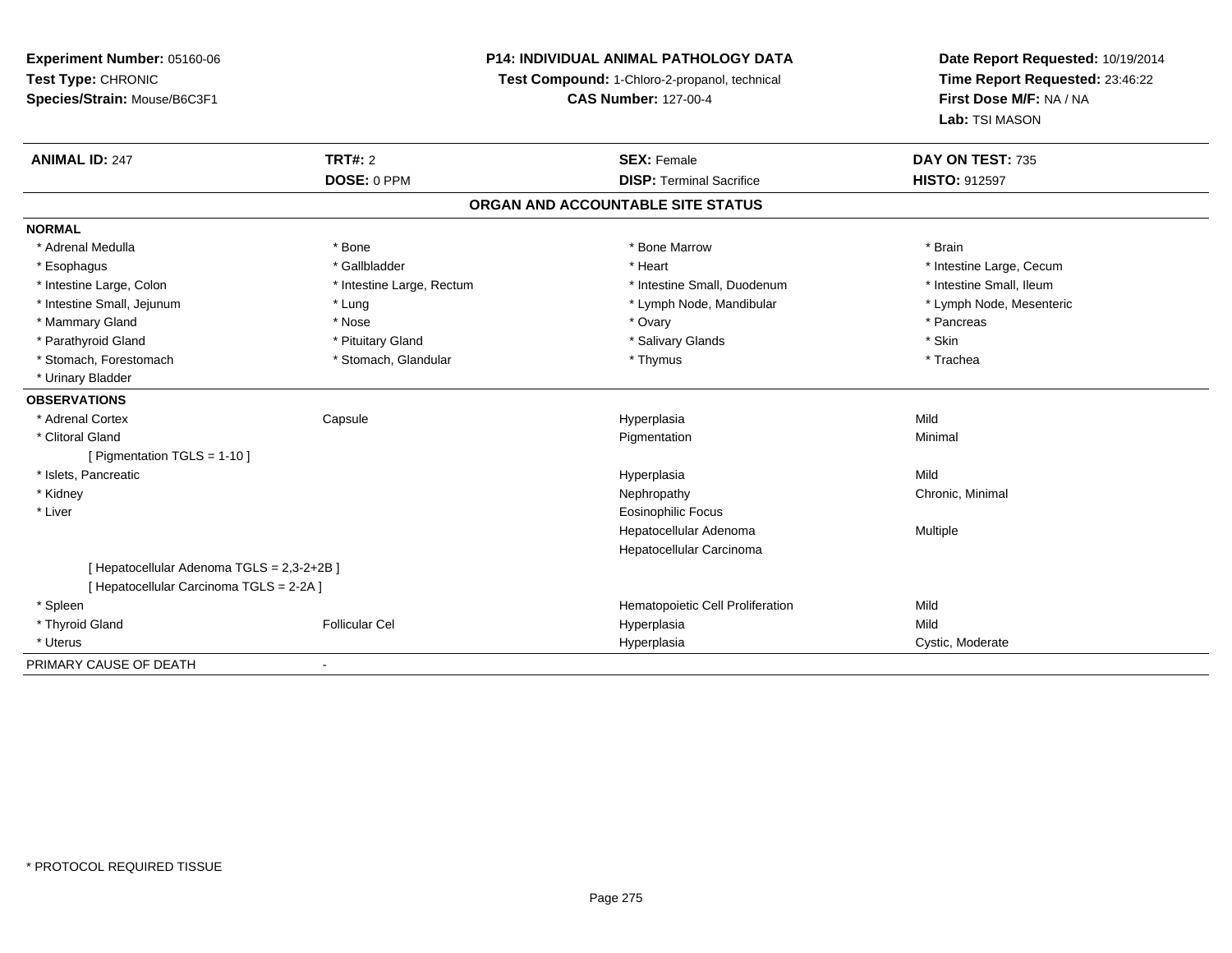### **P14: INDIVIDUAL ANIMAL PATHOLOGY DATA**

**Test Compound:** 1-Chloro-2-propanol, technical

**CAS Number:** 127-00-4

| <b>ANIMAL ID: 248</b>                 | <b>TRT#: 2</b>            | <b>SEX: Female</b>                | DAY ON TEST: 735         |  |
|---------------------------------------|---------------------------|-----------------------------------|--------------------------|--|
|                                       | DOSE: 0 PPM               | <b>DISP: Terminal Sacrifice</b>   | <b>HISTO: 912598</b>     |  |
|                                       |                           | ORGAN AND ACCOUNTABLE SITE STATUS |                          |  |
| <b>NORMAL</b>                         |                           |                                   |                          |  |
| * Adrenal Medulla                     | * Bone                    | * Bone Marrow                     | * Clitoral Gland         |  |
| * Esophagus                           | * Gallbladder             | * Heart                           | * Intestine Large, Cecum |  |
| * Intestine Large, Colon              | * Intestine Large, Rectum | * Intestine Small, Duodenum       | * Intestine Small, Ileum |  |
| * Lung                                | * Lymph Node, Mandibular  | * Lymph Node, Mesenteric          | * Mammary Gland          |  |
| * Nose                                | * Pancreas                | * Parathyroid Gland               | * Pituitary Gland        |  |
| * Salivary Glands                     | * Skin                    | * Spleen                          | * Stomach, Forestomach   |  |
| * Stomach, Glandular                  | * Thymus                  | * Thyroid Gland                   | * Trachea                |  |
| * Urinary Bladder                     |                           |                                   |                          |  |
| <b>OBSERVATIONS</b>                   |                           |                                   |                          |  |
| * Adrenal Cortex                      | Capsule                   | Hyperplasia                       | Mild                     |  |
| * Brain                               | Thalamus                  | Mineralization                    | Minimal                  |  |
| * Intestine Small, Jejunum            | Peyers Patch              | Hyperplasia                       | Lymphoid, Moderate       |  |
| [ Hyperplasia TGLS = 4-6A ]           |                           |                                   |                          |  |
| * Islets, Pancreatic                  |                           | Hyperplasia                       | Minimal                  |  |
| * Kidney                              |                           | Nephropathy                       | Chronic, Minimal         |  |
| * Liver                               |                           | Hepatocellular Adenoma            | <b>Multiple</b>          |  |
| [Hepatocellular Adenoma TGLS = 5,6-2] |                           |                                   |                          |  |
| Mesentery                             | Fat                       | Necrosis                          | Moderate                 |  |
| [Necrosis TGLS = $2-12$ ]             |                           |                                   |                          |  |
| * Ovary                               |                           | Cyst                              | Mild                     |  |
| $[Cyst TGLS = 1-4]$                   |                           |                                   |                          |  |
| * Uterus                              |                           | Hyperplasia                       | Cystic, Moderate         |  |
| [Hyperplasia TGLS = 3-4]              |                           |                                   |                          |  |
| PRIMARY CAUSE OF DEATH                | $\overline{\phantom{a}}$  |                                   |                          |  |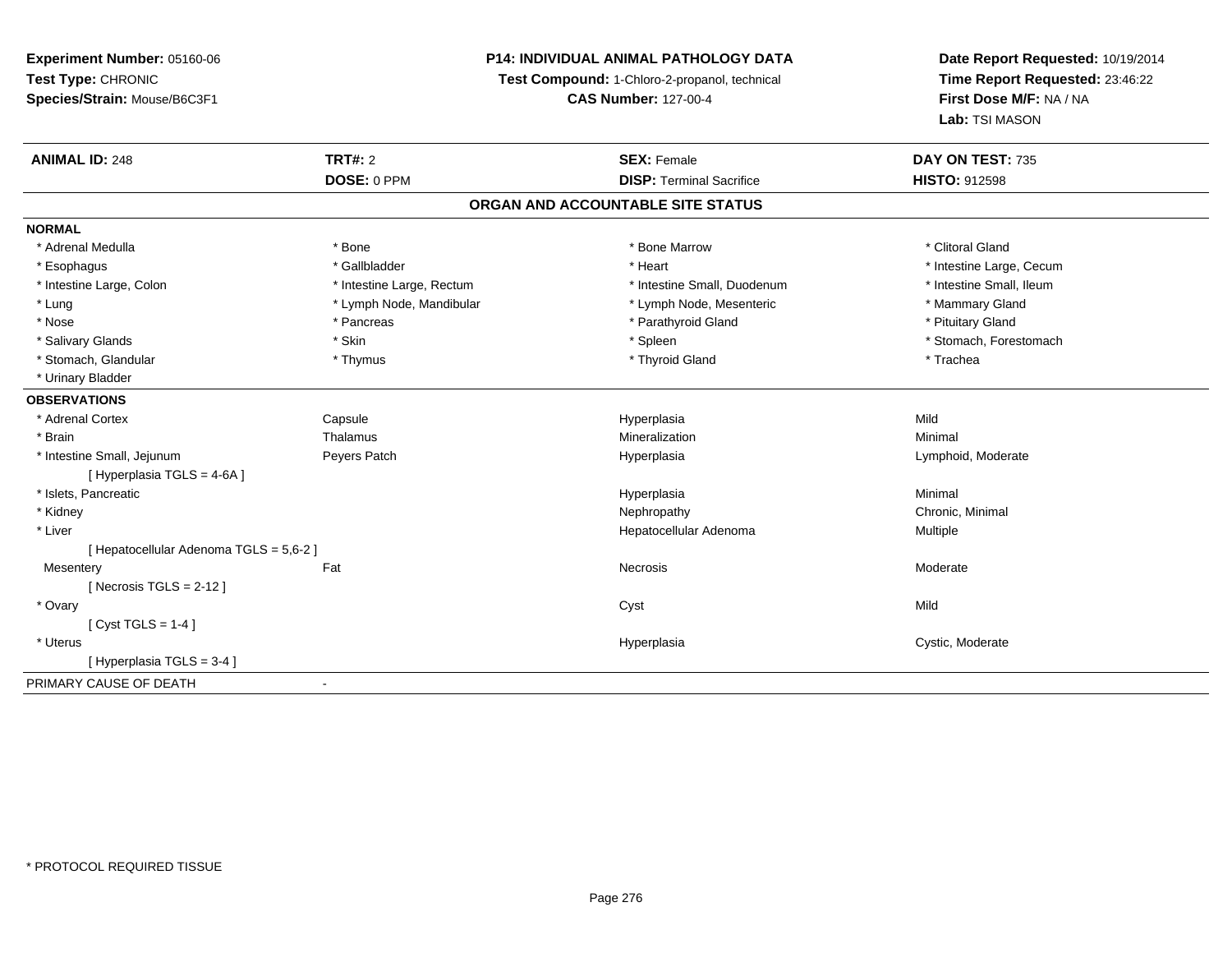| Experiment Number: 05160-06     | <b>P14: INDIVIDUAL ANIMAL PATHOLOGY DATA</b> |                                               | Date Report Requested: 10/19/2014 |
|---------------------------------|----------------------------------------------|-----------------------------------------------|-----------------------------------|
| Test Type: CHRONIC              |                                              | Test Compound: 1-Chloro-2-propanol, technical | Time Report Requested: 23:46:22   |
| Species/Strain: Mouse/B6C3F1    |                                              | <b>CAS Number: 127-00-4</b>                   | First Dose M/F: NA / NA           |
|                                 |                                              |                                               | Lab: TSI MASON                    |
| <b>ANIMAL ID: 249</b>           | <b>TRT#: 2</b>                               | <b>SEX: Female</b>                            | DAY ON TEST: 735                  |
|                                 | DOSE: 0 PPM                                  | <b>DISP: Terminal Sacrifice</b>               | <b>HISTO: 912599</b>              |
|                                 |                                              | ORGAN AND ACCOUNTABLE SITE STATUS             |                                   |
| <b>NORMAL</b>                   |                                              |                                               |                                   |
| * Adrenal Medulla               | * Bone                                       | * Bone Marrow                                 | * Esophagus                       |
| * Gallbladder                   | * Heart                                      | * Intestine Large, Cecum                      | * Intestine Large, Colon          |
| * Intestine Large, Rectum       | * Intestine Small, Duodenum                  | * Intestine Small, Ileum                      | * Intestine Small, Jejunum        |
| * Liver                         | * Lung                                       | * Lymph Node, Mandibular                      | * Mammary Gland                   |
| * Nose                          | * Pancreas                                   | * Parathyroid Gland                           | * Pituitary Gland                 |
| * Salivary Glands               | * Stomach, Forestomach                       | * Stomach, Glandular                          | * Thymus                          |
| * Thyroid Gland                 | * Trachea                                    | * Urinary Bladder                             |                                   |
| <b>MISSING</b>                  |                                              |                                               |                                   |
| * Lymph Node, Mesenteric        |                                              |                                               |                                   |
| <b>OBSERVATIONS</b>             |                                              |                                               |                                   |
| * Adrenal Cortex                | Capsule                                      | Hyperplasia                                   | Mild                              |
| * Brain                         | Thalamus                                     | Mineralization                                | Minimal                           |
| * Clitoral Gland                |                                              | Pigmentation                                  | Mild                              |
| [ Pigmentation TGLS = 2-10 ]    |                                              |                                               |                                   |
| * Islets, Pancreatic            |                                              | Hyperplasia                                   | Minimal                           |
| * Kidney                        | <b>Renal Tubule</b>                          | Accumulation, Hyaline Droplet                 | Mild                              |
| * Ovary                         |                                              | Cyst                                          | Mild                              |
| * Skin                          | <b>Subcut Tiss</b>                           | Fibrosarcoma                                  | Multiple                          |
| [Fibrosarcoma TGLS = 1,3-3A+3B] |                                              |                                               |                                   |
| * Spleen                        |                                              | Hematopoietic Cell Proliferation              | Moderate                          |
| * Uterus                        |                                              | Hyperplasia                                   | Cystic, Mild                      |
| PRIMARY CAUSE OF DEATH          | $\blacksquare$                               |                                               |                                   |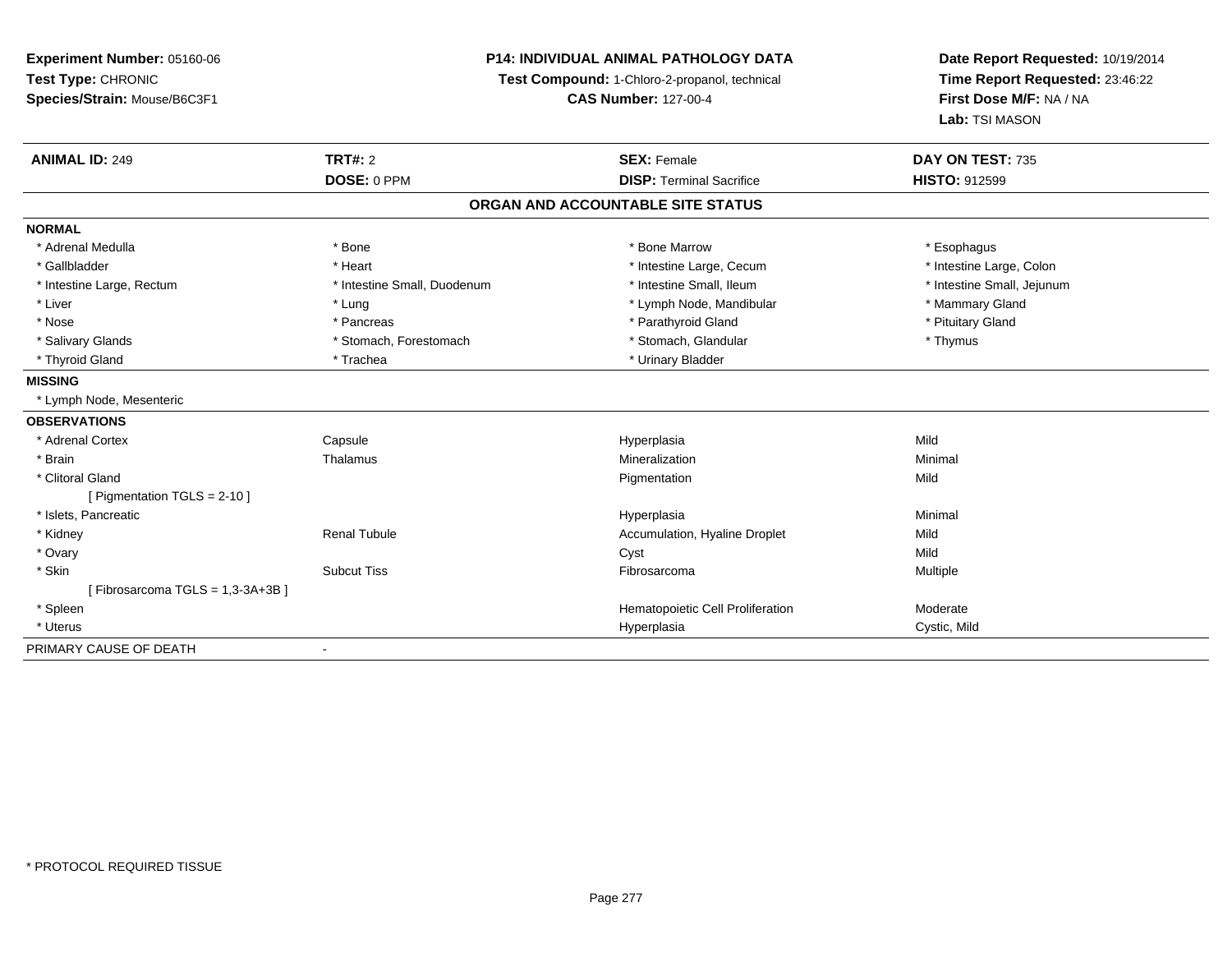### **P14: INDIVIDUAL ANIMAL PATHOLOGY DATA**

**Test Compound:** 1-Chloro-2-propanol, technical

**CAS Number:** 127-00-4

| <b>ANIMAL ID: 250</b>                                | <b>TRT#: 2</b>            | <b>SEX: Female</b>                | DAY ON TEST: 735         |  |
|------------------------------------------------------|---------------------------|-----------------------------------|--------------------------|--|
|                                                      | DOSE: 0 PPM               | <b>DISP: Terminal Sacrifice</b>   | <b>HISTO: 912600</b>     |  |
|                                                      |                           | ORGAN AND ACCOUNTABLE SITE STATUS |                          |  |
| <b>NORMAL</b>                                        |                           |                                   |                          |  |
| * Adrenal Medulla                                    | * Bone                    | * Bone Marrow                     | * Clitoral Gland         |  |
| * Esophagus                                          | * Gallbladder             | * Heart                           | * Intestine Large, Cecum |  |
| * Intestine Large, Colon                             | * Intestine Large, Rectum | * Intestine Small, Duodenum       | * Intestine Small, Ileum |  |
| * Intestine Small, Jejunum                           | * Kidney                  | * Lung                            | * Lymph Node, Mandibular |  |
| * Lymph Node, Mesenteric                             | * Mammary Gland           | * Nose                            | * Ovary                  |  |
| * Pancreas                                           | * Parathyroid Gland       | * Salivary Glands                 | * Skin                   |  |
| * Stomach, Forestomach                               | * Stomach, Glandular      | * Thymus                          | * Thyroid Gland          |  |
| * Trachea                                            | * Urinary Bladder         |                                   |                          |  |
| <b>OBSERVATIONS</b>                                  |                           |                                   |                          |  |
| * Adrenal Cortex                                     | Capsule                   | Hyperplasia                       | Mild                     |  |
| * Brain                                              |                           | Hemorrhage                        | Mild                     |  |
|                                                      | Thalamus                  | Mineralization                    | Minimal                  |  |
| [Hemorrhage TGLS = $8-4$ ]                           |                           |                                   |                          |  |
| * Islets. Pancreatic                                 |                           | Hyperplasia                       | Mild                     |  |
| * Liver                                              |                           | <b>Eosinophilic Focus</b>         |                          |  |
|                                                      |                           | Hepatocellular Adenoma            | Multiple                 |  |
| [ Hepatocellular Adenoma TGLS = 3,4,5,6-2+2A+2B+2C ] |                           |                                   |                          |  |
| Mesentery                                            | Fat                       | Necrosis                          | Mild                     |  |
| [Necrosis TGLS = $2-12$ ]                            |                           |                                   |                          |  |
| * Pituitary Gland                                    | <b>Pars Distalis</b>      | Adenoma                           |                          |  |
| [Adenoma TGLS = $7-7$ ]                              |                           |                                   |                          |  |
| * Spleen                                             |                           | Pigmentation                      | Moderate                 |  |
| * Uterus                                             |                           | Hyperplasia                       | Cystic, Marked           |  |
| [Hyperplasia TGLS = 1-4A]                            |                           |                                   |                          |  |
| PRIMARY CAUSE OF DEATH                               | $\blacksquare$            |                                   |                          |  |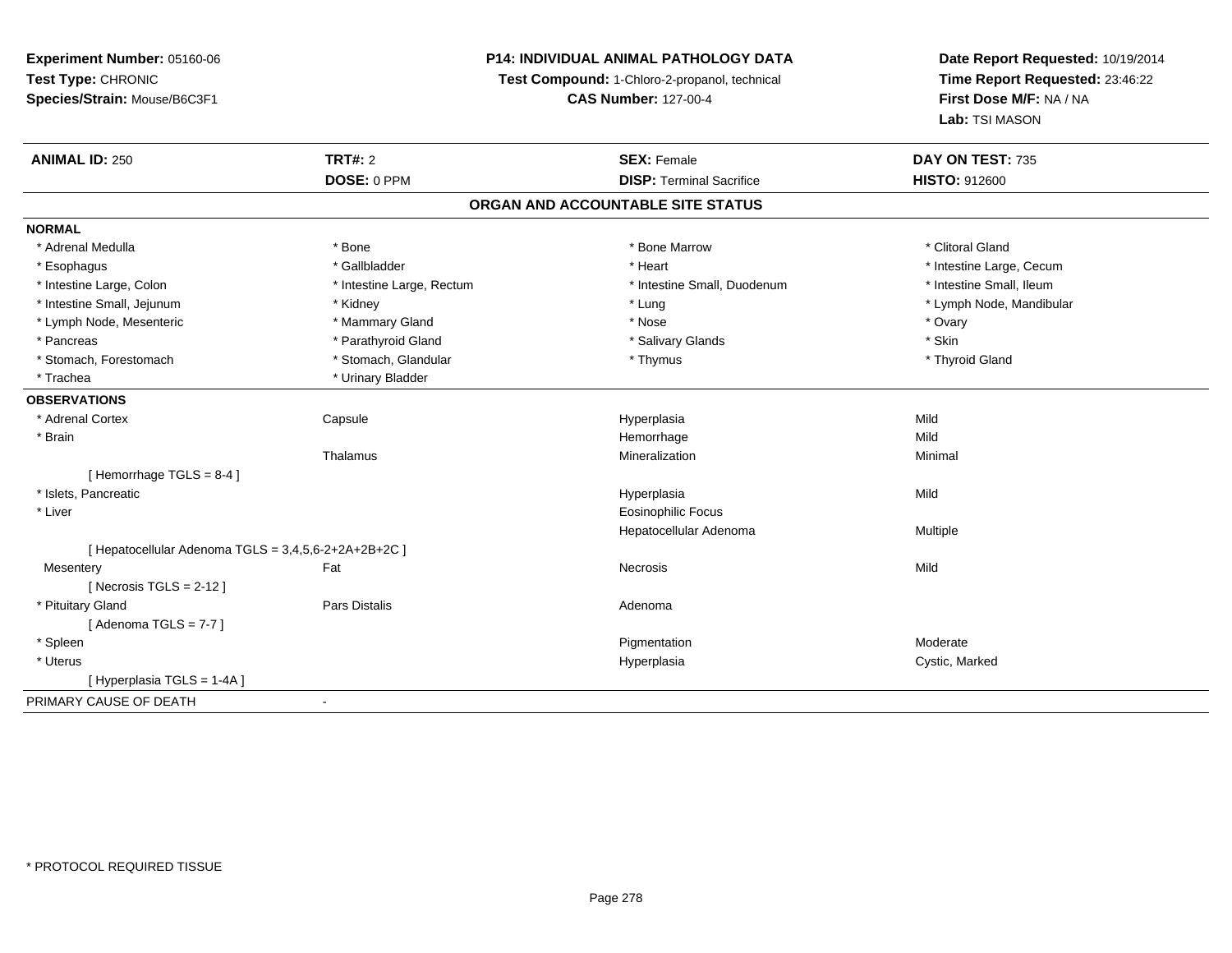**Experiment Number:** 05160-06**Test Type:** CHRONIC **Species/Strain:** Mouse/B6C3F1**P14: INDIVIDUAL ANIMAL PATHOLOGY DATATest Compound:** 1-Chloro-2-propanol, technical **CAS Number:** 127-00-4**Date Report Requested:** 10/19/2014**Time Report Requested:** 23:46:22**First Dose M/F:** NA / NA**Lab:** TSI MASON**ANIMAL ID:** 251**TRT#:** 2 **SEX:** Female **DAY ON TEST:** 587 **DOSE:** 0 PPM**DISP:** Moribund Sacrifice **HISTO:** 912601 **ORGAN AND ACCOUNTABLE SITE STATUSNORMAL**\* Adrenal Medulla \* \* Annual Medulla \* Brain \* Bone \* \* Bone Marrow \* Bone Marrow \* \* Brain \* Brain \* Brain \* Brain \* Brain \* Brain \* Brain \* Brain \* Brain \* Brain \* Brain \* Brain \* Brain \* Brain \* Brain \* Brain \* Brain \* \* Heart \* Clitoral Gland \* \* \* heart \* \* Esophagus \* \* \* \* \* \* \* \* \* \* \* Gallbladder \* \* \* \* \* \* \* \* \* \* \* \* Heart \* Intestine Large, Cecum \* Intestine Large, Colon \* Intestine Large, Rectum \* Intestine Small, Duodenum \* Intestine Small, Ileum \* Intestine Small, Jejunum \* Kidney \* Lymph Node, Mandibular\* Lymph Node, Mesenteric \* \* \* Mammary Gland \* \* Nose \* \* Nose \* \* Nose \* Ovary \* Ovary \* Ovary \* Ovary \* Ovary \* Skin \* Pancreas \* Pancreas \* Parathyroid Gland \* The state of the set of the set of the set of the set of the set of the set of the set of the set of the set of the set of the set of the set of the set of the set of the set of \* Thymus \* Spleen \* Stomach, Forestomach \* Stomach \* Stomach \* Stomach, Glandular \* Stomach, Glandular \* Thyroid Gland \* Trachea \* Trachea \* Trachea \* Urinary Bladder **OBSERVATIONS** \* Adrenal Cortex Angiectasis Minimal Capsule Hyperplasia Mild [ Angiectasis TGLS = 4-7 ] Harderian Glandd and a state of the control of the control of the control of the control of the control of the control of the control of the control of the control of the control of the control of the control of the control of the contro  $[$  Adenoma TGLS = 1-12  $]$  \* Islets, Pancreaticc description of the control of the control of the control of the control of the control of the control of the control of the control of the control of the control of the control of the control of the control of the contro a and a studies of the studies of the Minimal \* Kidney Note: TGL 5 pale color not seen on micro exam. \* Liver Hepatocellular Adenoma[ Hepatocellular Adenoma TGLS = 7-2A ] \* Lung Alveolar/Bronchiolar Carcinoma Infiltration Cellular Histiocyte, Marked[ Alveolar/Bronchiolar Carcinoma TGLS = 6-1 ]**Oviduct** t and the control of the control of the control of the control of the control of the control of the control of the control of the control of the control of the control of the control of the control of the control of the co  $[$  Cyst TGLS = 2-6  $]$  \* Pituitary Gland Pars Distalis Hyperplasia Minimal \* Urin BladderNote: TGL 3 focus is necropsy infusion artifact on micro exam. \* Uteruss and the contract of the contract of the contract of the contract of the contract of the contract of the contract of the contract of the contract of the contract of the contract of the contract of the contract of the cont Hyperplasia **Cystic, Mild** PRIMARY CAUSE OF DEATH- Lung Alveolar/Bronchiolar Carcinoma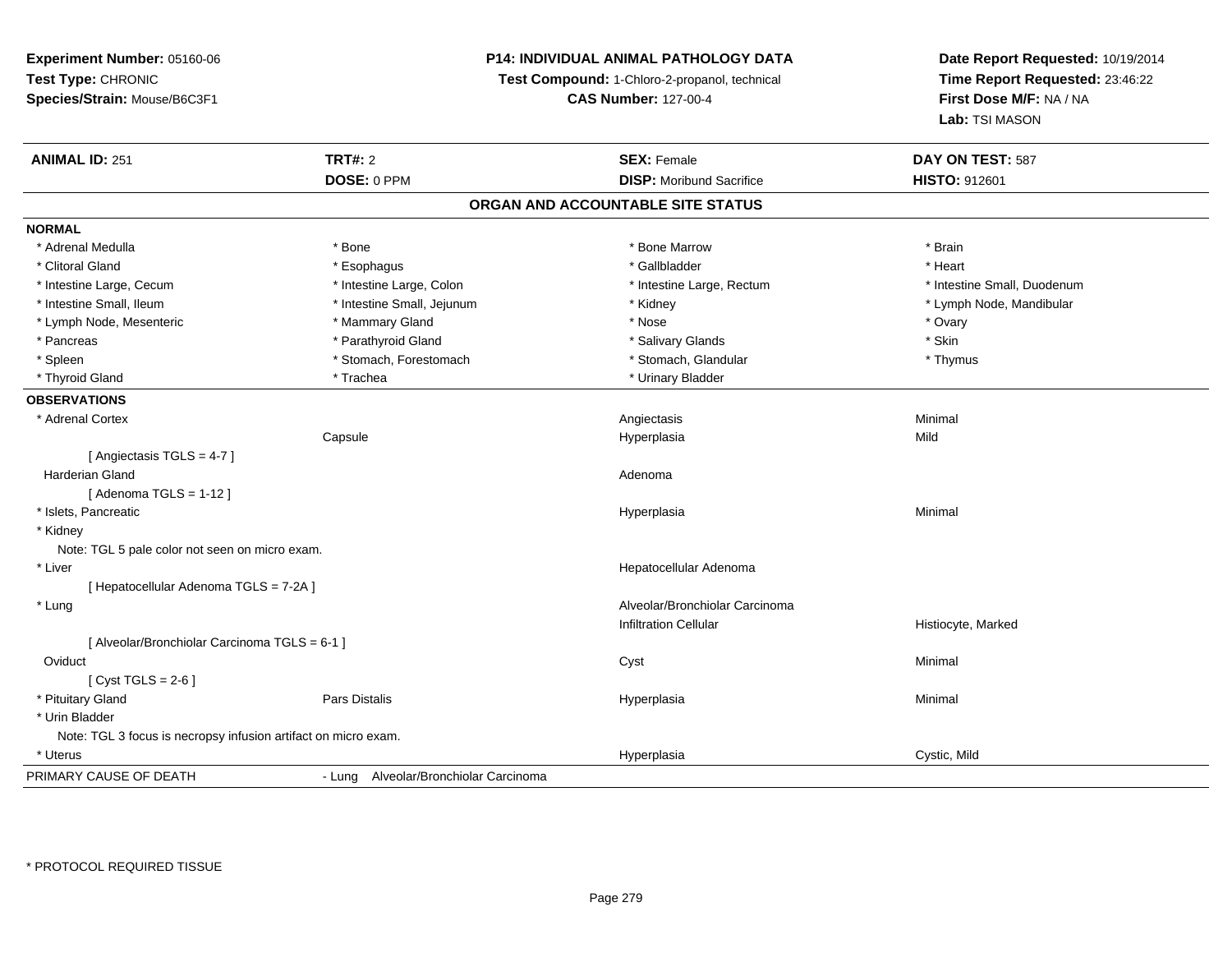### **P14: INDIVIDUAL ANIMAL PATHOLOGY DATA**

**Test Compound:** 1-Chloro-2-propanol, technical

**CAS Number:** 127-00-4

| <b>ANIMAL ID: 252</b>                    | TRT#: 2                   | <b>SEX: Female</b>                | DAY ON TEST: 735         |  |
|------------------------------------------|---------------------------|-----------------------------------|--------------------------|--|
|                                          | DOSE: 0 PPM               | <b>DISP: Terminal Sacrifice</b>   | <b>HISTO: 912602</b>     |  |
|                                          |                           | ORGAN AND ACCOUNTABLE SITE STATUS |                          |  |
| <b>NORMAL</b>                            |                           |                                   |                          |  |
| * Adrenal Medulla                        | * Bone                    | * Bone Marrow                     | * Clitoral Gland         |  |
| * Esophagus                              | * Gallbladder             | * Heart                           | * Intestine Large, Cecum |  |
| * Intestine Large, Colon                 | * Intestine Large, Rectum | * Intestine Small, Duodenum       | * Intestine Small, Ileum |  |
| * Intestine Small, Jejunum               | * Lung                    | * Lymph Node, Mandibular          | * Lymph Node, Mesenteric |  |
| * Mammary Gland                          | * Nose                    | * Ovary                           | * Pancreas               |  |
| * Parathyroid Gland                      | * Pituitary Gland         | * Salivary Glands                 | * Skin                   |  |
| * Spleen                                 | * Stomach, Forestomach    | * Stomach, Glandular              | * Thymus                 |  |
| * Thyroid Gland                          | * Trachea                 | * Urinary Bladder                 |                          |  |
| <b>OBSERVATIONS</b>                      |                           |                                   |                          |  |
| * Adrenal Cortex                         | Capsule                   | Hyperplasia                       | Mild                     |  |
| * Brain                                  | Thalamus                  | Mineralization                    | Minimal                  |  |
| * Islets, Pancreatic                     |                           | Hyperplasia                       | Minimal                  |  |
| * Kidney                                 |                           | Nephropathy                       | Chronic, Minimal         |  |
| * Liver                                  |                           | Hepatocellular Adenoma            | Multiple                 |  |
|                                          |                           | Hepatocellular Carcinoma          |                          |  |
| [ Hepatocellular Adenoma TGLS = 2-2+2B ] |                           |                                   |                          |  |
| [ Hepatocellular Carcinoma TGLS = 3-2A ] |                           |                                   |                          |  |
| * Uterus                                 |                           | Hyperplasia                       | Cystic, Marked           |  |
| [Hyperplasia TGLS = 1-4A]                |                           |                                   |                          |  |
| PRIMARY CAUSE OF DEATH                   |                           |                                   |                          |  |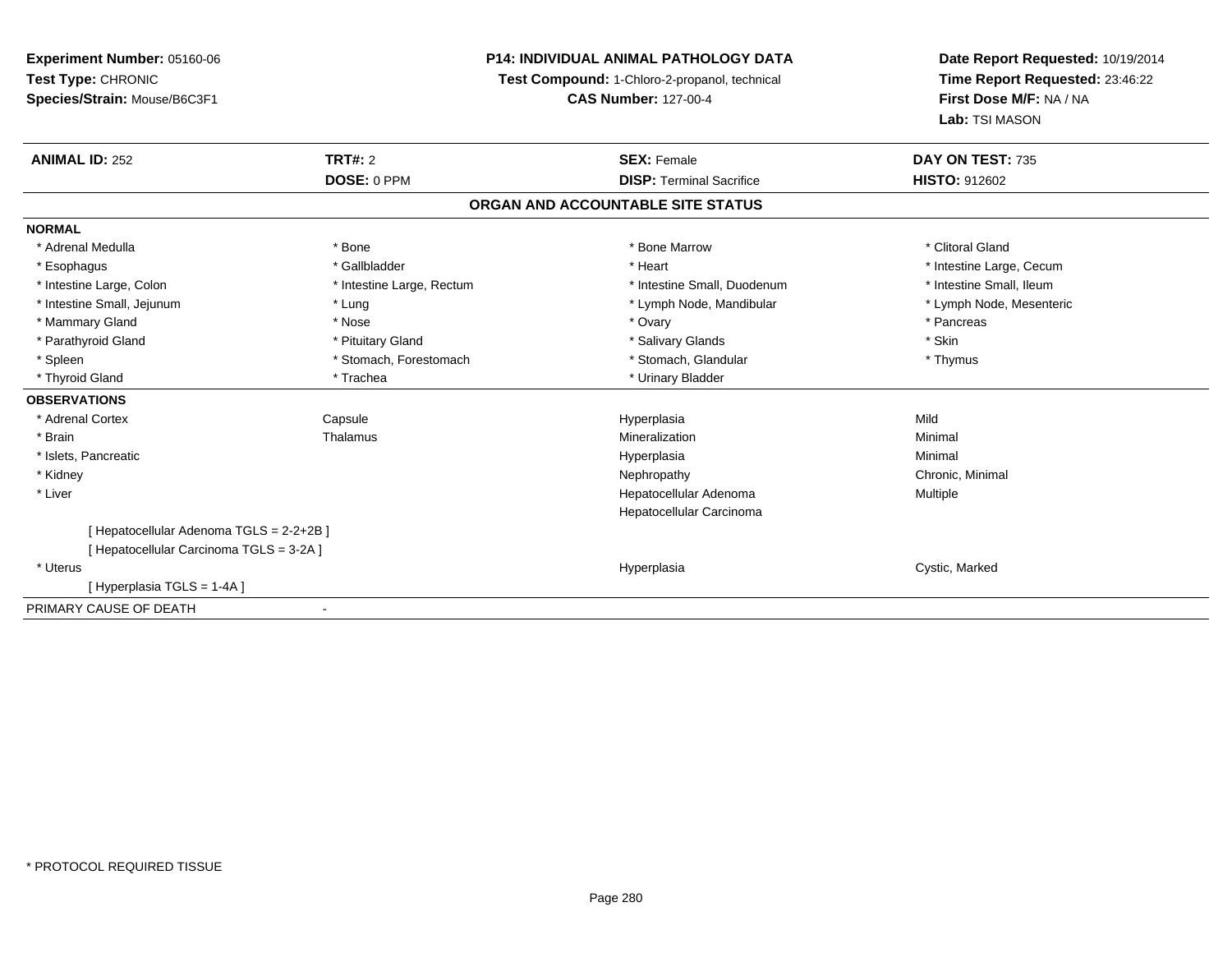| Experiment Number: 05160-06<br>Test Type: CHRONIC<br>Species/Strain: Mouse/B6C3F1 |                            | P14: INDIVIDUAL ANIMAL PATHOLOGY DATA<br>Test Compound: 1-Chloro-2-propanol, technical<br><b>CAS Number: 127-00-4</b> | Date Report Requested: 10/19/2014<br>Time Report Requested: 23:46:22<br>First Dose M/F: NA / NA<br>Lab: TSI MASON |
|-----------------------------------------------------------------------------------|----------------------------|-----------------------------------------------------------------------------------------------------------------------|-------------------------------------------------------------------------------------------------------------------|
| <b>ANIMAL ID: 253</b>                                                             | TRT#: 2                    | <b>SEX: Female</b>                                                                                                    | DAY ON TEST: 735                                                                                                  |
|                                                                                   | DOSE: 0 PPM                | <b>DISP: Terminal Sacrifice</b>                                                                                       | <b>HISTO: 912603</b>                                                                                              |
|                                                                                   |                            | ORGAN AND ACCOUNTABLE SITE STATUS                                                                                     |                                                                                                                   |
| <b>NORMAL</b>                                                                     |                            |                                                                                                                       |                                                                                                                   |
| * Adrenal Medulla                                                                 | * Bone                     | * Bone Marrow                                                                                                         | * Brain                                                                                                           |
| * Clitoral Gland                                                                  | * Esophagus                | * Gallbladder                                                                                                         | * Heart                                                                                                           |
| * Intestine Large, Cecum                                                          | * Intestine Large, Colon   | * Intestine Large, Rectum                                                                                             | * Intestine Small, Duodenum                                                                                       |
| * Intestine Small, Ileum                                                          | * Intestine Small, Jejunum | * Kidney                                                                                                              | * Lung                                                                                                            |
| * Lymph Node, Mandibular                                                          | * Lymph Node, Mesenteric   | * Mammary Gland                                                                                                       | * Nose                                                                                                            |
| * Ovary                                                                           | * Pancreas                 | * Parathyroid Gland                                                                                                   | * Pituitary Gland                                                                                                 |
| * Salivary Glands                                                                 | * Skin                     | * Stomach, Forestomach                                                                                                | * Stomach, Glandular                                                                                              |
| * Thyroid Gland                                                                   | * Trachea                  | * Urinary Bladder                                                                                                     |                                                                                                                   |
| <b>MISSING</b>                                                                    |                            |                                                                                                                       |                                                                                                                   |
| * Thymus                                                                          |                            |                                                                                                                       |                                                                                                                   |
| <b>OBSERVATIONS</b>                                                               |                            |                                                                                                                       |                                                                                                                   |
| * Adrenal Cortex                                                                  | Capsule                    | Hyperplasia                                                                                                           | Moderate                                                                                                          |
| * Islets, Pancreatic                                                              |                            | Hyperplasia                                                                                                           | Minimal                                                                                                           |
| * Liver                                                                           |                            | <b>Eosinophilic Focus</b>                                                                                             |                                                                                                                   |
|                                                                                   |                            | Hemangiosarcoma                                                                                                       |                                                                                                                   |
|                                                                                   |                            | Hepatocellular Adenoma                                                                                                |                                                                                                                   |
| [Eosinophilic Focus TGLS = 4-2]                                                   |                            |                                                                                                                       |                                                                                                                   |
| [Hemangiosarcoma TGLS = 3-2A]                                                     |                            |                                                                                                                       |                                                                                                                   |
| [Hepatocellular Adenoma TGLS = 4-2]                                               |                            |                                                                                                                       |                                                                                                                   |
| * Spleen                                                                          |                            | Hematopoietic Cell Proliferation                                                                                      | Marked                                                                                                            |
| [ Hematopoietic Cell Proliferation TGLS = 2-11 ]                                  |                            |                                                                                                                       |                                                                                                                   |
| * Uterus                                                                          |                            | Hyperplasia                                                                                                           | Cystic, Moderate                                                                                                  |
| [Hyperplasia TGLS = 1-4]                                                          |                            |                                                                                                                       |                                                                                                                   |
| PRIMARY CAUSE OF DEATH                                                            | $\blacksquare$             |                                                                                                                       |                                                                                                                   |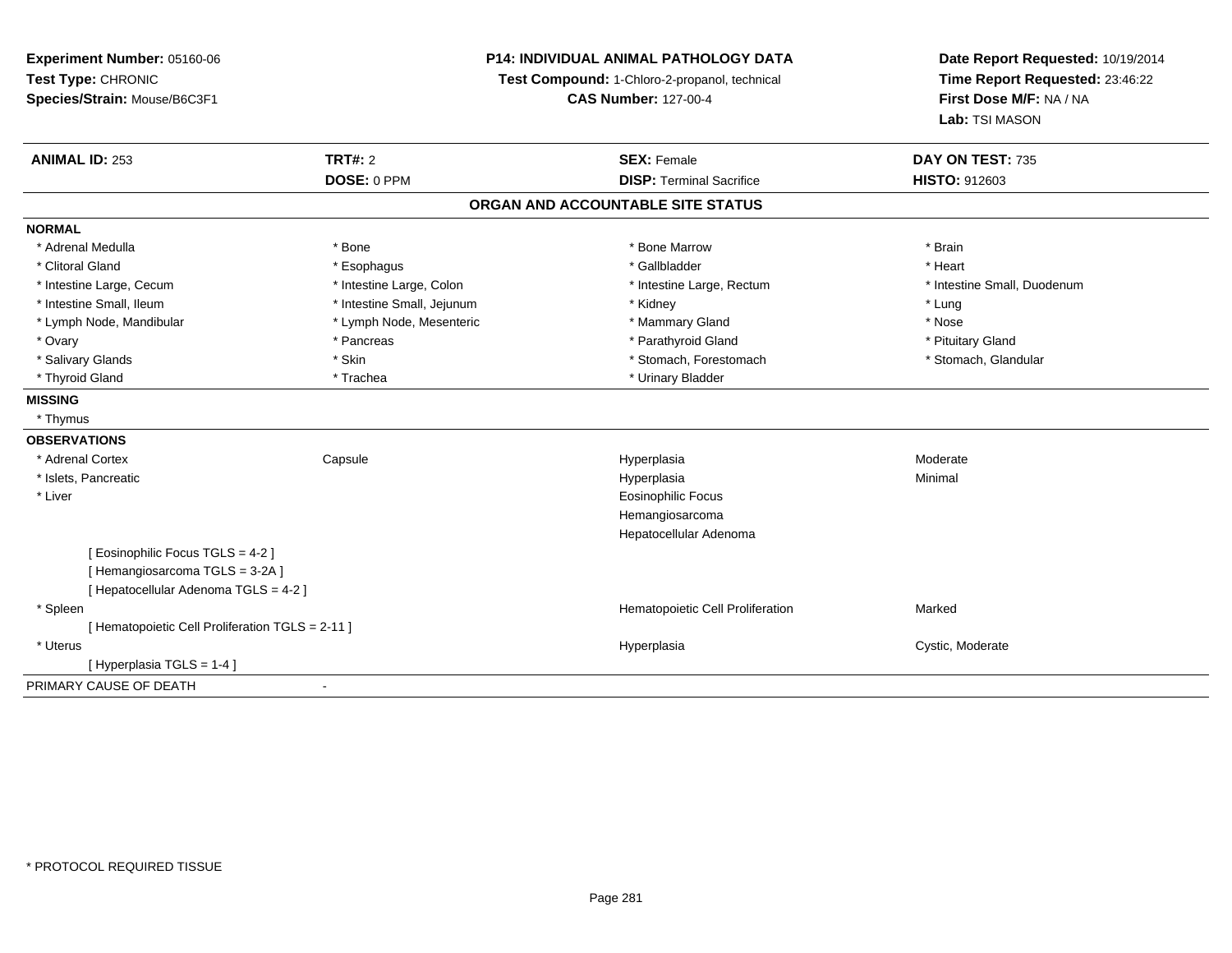**Experiment Number:** 05160-06**Test Type:** CHRONIC **Species/Strain:** Mouse/B6C3F1**P14: INDIVIDUAL ANIMAL PATHOLOGY DATATest Compound:** 1-Chloro-2-propanol, technical **CAS Number:** 127-00-4**Date Report Requested:** 10/19/2014**Time Report Requested:** 23:46:22**First Dose M/F:** NA / NA**Lab:** TSI MASON**ANIMAL ID:** 254**TRT#:** 2 **SEX:** Female **DAY ON TEST:** 677 **DOSE:** 0 PPM**DISP:** Natural Death **HISTO:** 912604 **ORGAN AND ACCOUNTABLE SITE STATUSNORMAL**\* Bone \* Bone \* Bone Marrow \* Clitoral Gland \* Esophagus \* Heart **\*** Intestine Large, Rectum \* Intestine Small, Jejunum \* Meart \* Kidney \* Kidney \* Mammary Gland \* Liver \* Lymph Node, Mandibular \* Mammary Americ \* Lymph Node, Mesenteric \* Mammary Glandibular \* Mammary Glandian \* Nose \* Pancreas \* Pancreas \* Parathyroid Gland \* Parathyroid Gland \* Pituitary Gland \* Pituitary Gland \* Pituitary Computer \* Parathyroid Gland \* Pituitary Gland \* Pituitary Gland \* Pituitary Gland \* Pituitary Gland \* Pi \* Salivary Glands \* The stomach \* Skin \* Spleen \* Spleen \* Stomach, Forestomach \* Stomach, Forestomach \* Stomach, Forestomach \* Stomach, Glandular \* Thymus \* Thymus \* Thymus \* Thyroid Gland \* Thyroid Gland \* Thachea \* Urinary Bladder**AUTO PRECLUDES DIAG.**\* Gallbladder **\* Intestine Large, Cecum** \* Intestine Large, Cecum \* Intestine Large, Colon \* <sup>\*</sup> Intestine Small, Duodenum \* Intestine Small, Ileum**OBSERVATIONS** \* Adrenal Cortex**Capsule**  Hyperplasia Mild \* Adrenal Medulla Pheochromocytoma Malignant [ Pheochromocytoma Malignant TGLS = 3-7A ] \* Brainn and the matter of the Thalamus and the Minimal of the Minimal of the Minimal of the Minimal of the Minimal o<br>Thalamus and the Minimal of the Minimal of the Minimal of the Minimal of the Minimal of the Minimal of the Min \* Islets, Pancreaticc and the control of the control of the control of the control of the control of the control of the control of the control of the control of the control of the control of the control of the control of the control of the co a Mild \* Lungg is a controlled to the controller of the controller of the controller of the controller of the controller of the controller of the controller of the controller of the controller of the controller of the controller of the [ Inflammation TGLS = 4-1 ]**Mesentery** y the control of the set of the control of the Moderate of the Moderate of the Moderate of the Moderate of the Moderate of the Moderate of the Moderate of the Moderate of the Moderate of the Moderate of the Moderate of the [ Necrosis TGLS = 2-12 ] \* Ovaryy the control of the control of the control of the control of the control of the control of the control of the control of the control of the control of the control of the control of the control of the control of the contro \* Uteruss and the contract of the contract of the contract of the contract of the contract of the contract of the contract of the contract of the contract of the contract of the contract of the contract of the contract of the cont Hyperplasia **Cystic, Minimal** PRIMARY CAUSE OF DEATH- Adrenal Medulla Pheochromocytoma Malignant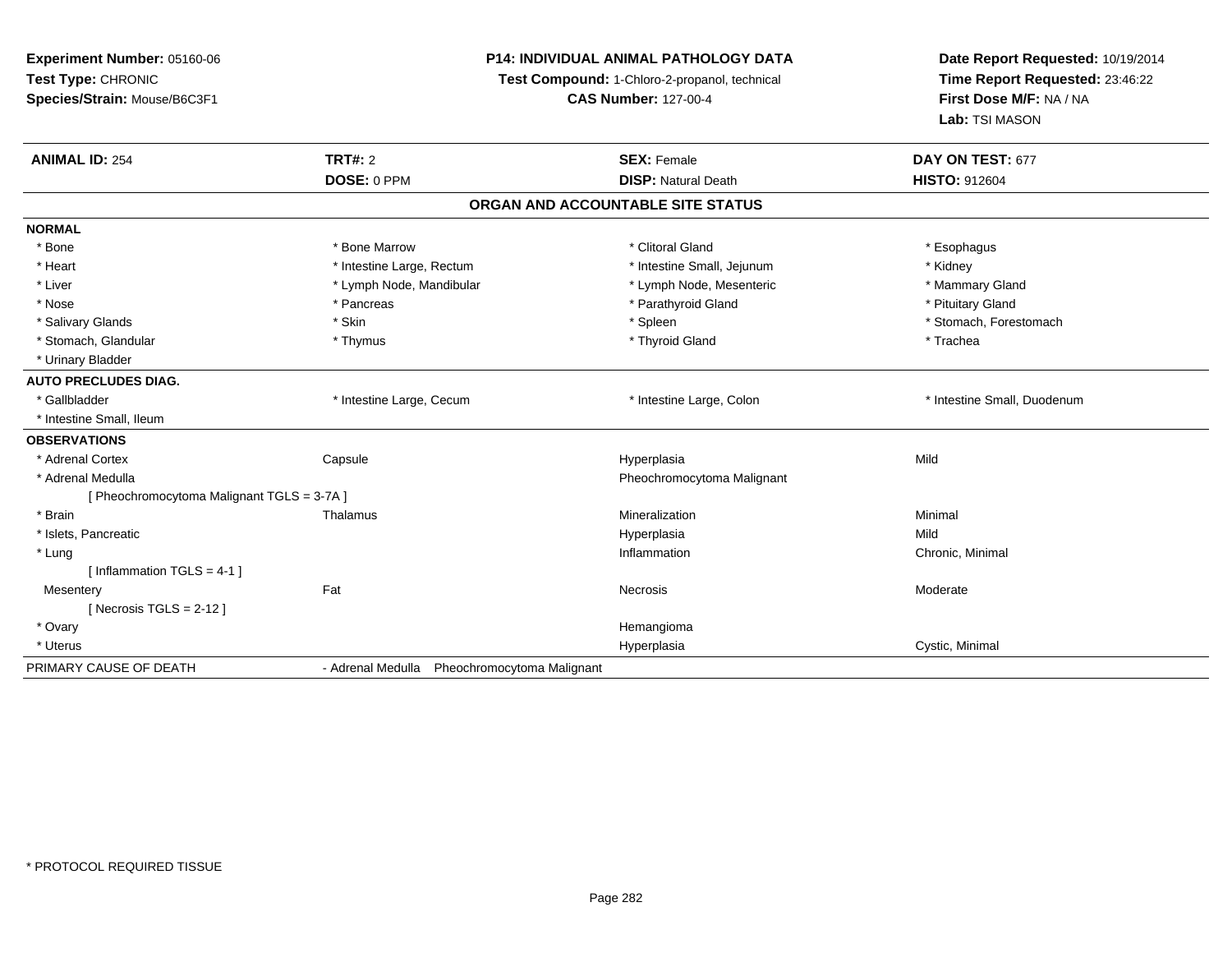| Experiment Number: 05160-06<br>Test Type: CHRONIC<br>Species/Strain: Mouse/B6C3F1 |                            | <b>P14: INDIVIDUAL ANIMAL PATHOLOGY DATA</b><br>Test Compound: 1-Chloro-2-propanol, technical<br><b>CAS Number: 127-00-4</b> | Date Report Requested: 10/19/2014<br>Time Report Requested: 23:46:22<br>First Dose M/F: NA / NA<br>Lab: TSI MASON |  |
|-----------------------------------------------------------------------------------|----------------------------|------------------------------------------------------------------------------------------------------------------------------|-------------------------------------------------------------------------------------------------------------------|--|
| <b>ANIMAL ID: 255</b>                                                             | <b>TRT#: 2</b>             | <b>SEX: Female</b>                                                                                                           | DAY ON TEST: 714                                                                                                  |  |
|                                                                                   | DOSE: 0 PPM                | <b>DISP:</b> Moribund Sacrifice                                                                                              | <b>HISTO: 912605</b>                                                                                              |  |
|                                                                                   |                            | ORGAN AND ACCOUNTABLE SITE STATUS                                                                                            |                                                                                                                   |  |
| <b>NORMAL</b>                                                                     |                            |                                                                                                                              |                                                                                                                   |  |
| * Adrenal Medulla                                                                 | * Bone                     | * Bone Marrow                                                                                                                | * Brain                                                                                                           |  |
| * Clitoral Gland                                                                  | * Esophagus                | * Gallbladder                                                                                                                | * Heart                                                                                                           |  |
| * Intestine Large, Cecum                                                          | * Intestine Large, Colon   | * Intestine Large, Rectum                                                                                                    | * Intestine Small, Duodenum                                                                                       |  |
| * Intestine Small, Ileum                                                          | * Intestine Small, Jejunum | * Islets, Pancreatic                                                                                                         | * Kidney                                                                                                          |  |
| * Lung                                                                            | * Lymph Node, Mandibular   | * Lymph Node, Mesenteric                                                                                                     | * Mammary Gland                                                                                                   |  |
| * Nose                                                                            | * Ovary                    | * Pancreas                                                                                                                   | * Pituitary Gland                                                                                                 |  |
| * Salivary Glands                                                                 | * Skin                     | * Spleen                                                                                                                     | * Stomach, Glandular                                                                                              |  |
| * Thymus                                                                          | * Thyroid Gland            | * Trachea                                                                                                                    | * Urinary Bladder                                                                                                 |  |
| <b>MISSING</b>                                                                    |                            |                                                                                                                              |                                                                                                                   |  |
| * Parathyroid Gland                                                               |                            |                                                                                                                              |                                                                                                                   |  |
| <b>OBSERVATIONS</b>                                                               |                            |                                                                                                                              |                                                                                                                   |  |
| * Adrenal Cortex                                                                  | Capsule                    | Hyperplasia                                                                                                                  | Moderate                                                                                                          |  |
| * Liver                                                                           |                            | <b>Eosinophilic Focus</b>                                                                                                    |                                                                                                                   |  |
| Note: TGL 2 pale color not seen on micro exam.                                    |                            |                                                                                                                              |                                                                                                                   |  |
| [Eosinophilic Focus TGLS = 3-2A]                                                  |                            |                                                                                                                              |                                                                                                                   |  |
| * Stomach, Forestomach                                                            |                            | Hyperplasia                                                                                                                  | Squamous, Mild                                                                                                    |  |
|                                                                                   |                            | Ulcer                                                                                                                        | Mild                                                                                                              |  |
| * Uterus                                                                          |                            | Hyperplasia                                                                                                                  | Cystic, Marked                                                                                                    |  |
| [Hyperplasia TGLS = 1-4A]                                                         |                            |                                                                                                                              |                                                                                                                   |  |
| PRIMARY CAUSE OF DEATH                                                            | - UNCERTAIN                |                                                                                                                              |                                                                                                                   |  |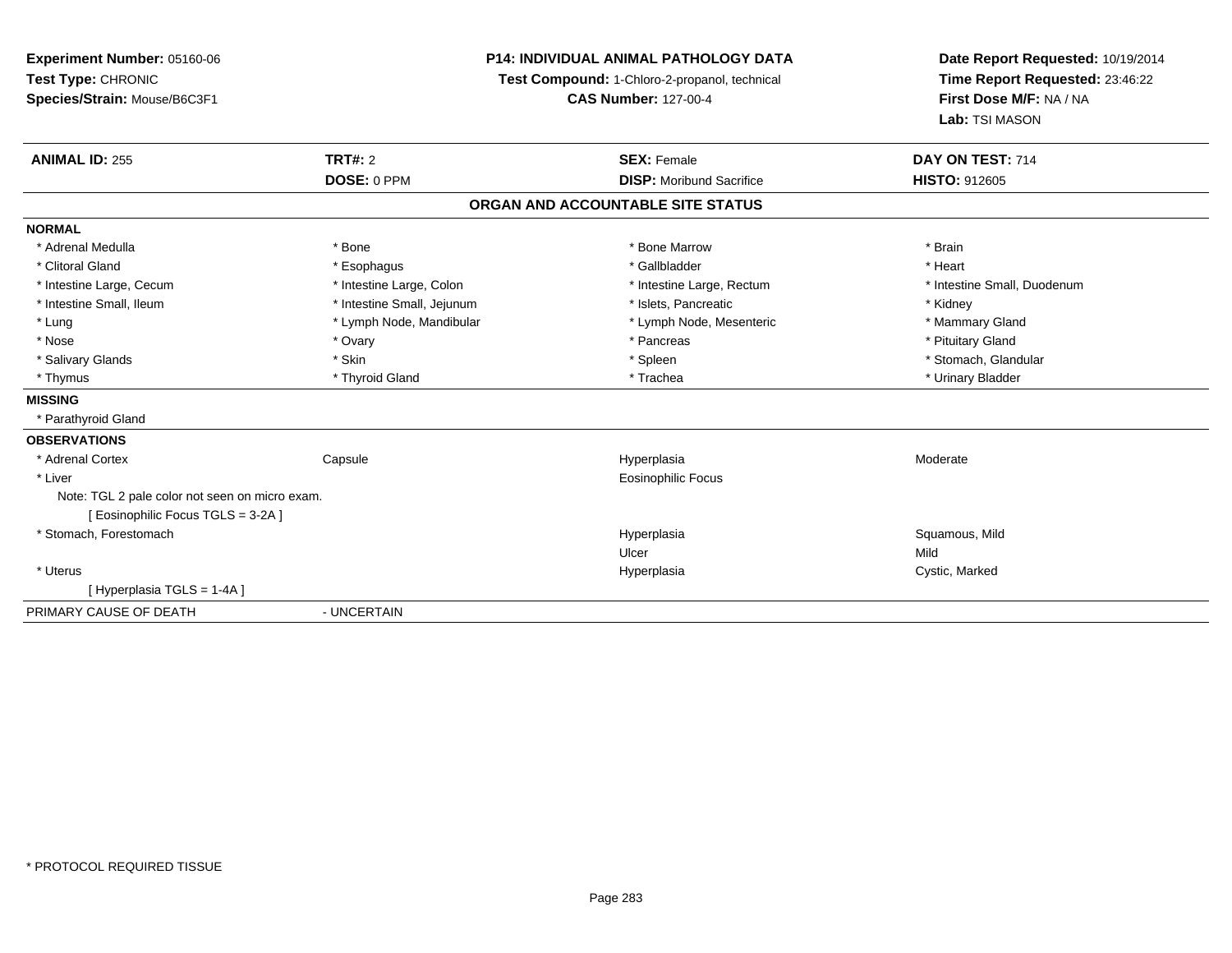**Experiment Number:** 05160-06**Test Type:** CHRONIC **Species/Strain:** Mouse/B6C3F1**P14: INDIVIDUAL ANIMAL PATHOLOGY DATATest Compound:** 1-Chloro-2-propanol, technical **CAS Number:** 127-00-4**Date Report Requested:** 10/19/2014**Time Report Requested:** 23:46:22**First Dose M/F:** NA / NA**Lab:** TSI MASON**ANIMAL ID:** 256**6 DAY ON TEST:** 735 **DOSE:** 0 PPM**DISP:** Terminal Sacrifice **HISTO:** 912606 **ORGAN AND ACCOUNTABLE SITE STATUSNORMAL**\* Adrenal Medulla \* \* Annual Medulla \* Brain \* Bone \* \* Bone Marrow \* Bone Marrow \* \* Brain \* Brain \* Brain \* Brain \* Brain \* Brain \* Brain \* Brain \* Brain \* Brain \* Brain \* Brain \* Brain \* Brain \* Brain \* Brain \* Brain \* \* Heart \* Clitoral Gland \* \* \* heart \* \* Esophagus \* \* \* \* \* \* \* \* \* \* \* Gallbladder \* \* \* \* \* \* \* \* \* \* \* \* Heart \* Intestine Large, Cecum \* Intestine Large, Colon \* Intestine Large, Thestine Large, Rectum \* Intestine Small, Duodenum \* Intestine Small, Ileum \* \* Andrew \* Kidney \* Kidney \* Andrew \* Lung \* Lung \* Lung \* Notestine Small, Ileum \* Lymph Node, Mandibular \* Lymph Node, Mesenteric \* \* \* Mammary Gland \* \* Nose \* Nose \* Ovary \* Ovary \* Ovary \* Ovary \* Ovary \* Ovary \* Ovary \* Skin \* Pancreas \* Pancreas \* Parathyroid Gland \* The state of the set of the set of the set of the set of the set of the set of the set of the set of the set of the set of the set of the set of the set of the set of the set of \* Thymus \* Spleen \* Stomach, Forestomach \* Stomach \* Stomach, Glandular \* Stomach, Glandular \* Trachea \* Urinary Bladder**OBSERVATIONS** \* Adrenal Cortex Capsule Hyperplasia Mild \* Intestine Small, Jejunum Lymphoma Malignant [ Lymphoma Malignant TGLS = 2-6A ] \* Islets, Pancreaticc description of the control of the control of the control of the control of the control of the control of the control of the control of the control of the control of the control of the control of the control of the contro a Mild \* Liver Eosinophilic Focus Hepatocellular Adenoma Multiple Note: TGL 5 red focus is necropsy artifact on micro exam.[ Eosinophilic Focus TGLS = 7-2B ][ Hepatocellular Adenoma TGLS = 3,4-2A+2C ] \* Pituitary Gland Pars Distalis Hyperplasia Moderate [ Hyperplasia TGLS = 6-7 ] \* Thyroid Gland Follicular Cel Hyperplasia Mild \* Uteruss and the contract of the contract of the contract of the contract of the contract of the contract of the contract of the contract of the contract of the contract of the contract of the contract of the contract of the cont Hyperplasia **Cystic, Marked** [ Hyperplasia TGLS = 1-4A ]PRIMARY CAUSE OF DEATH-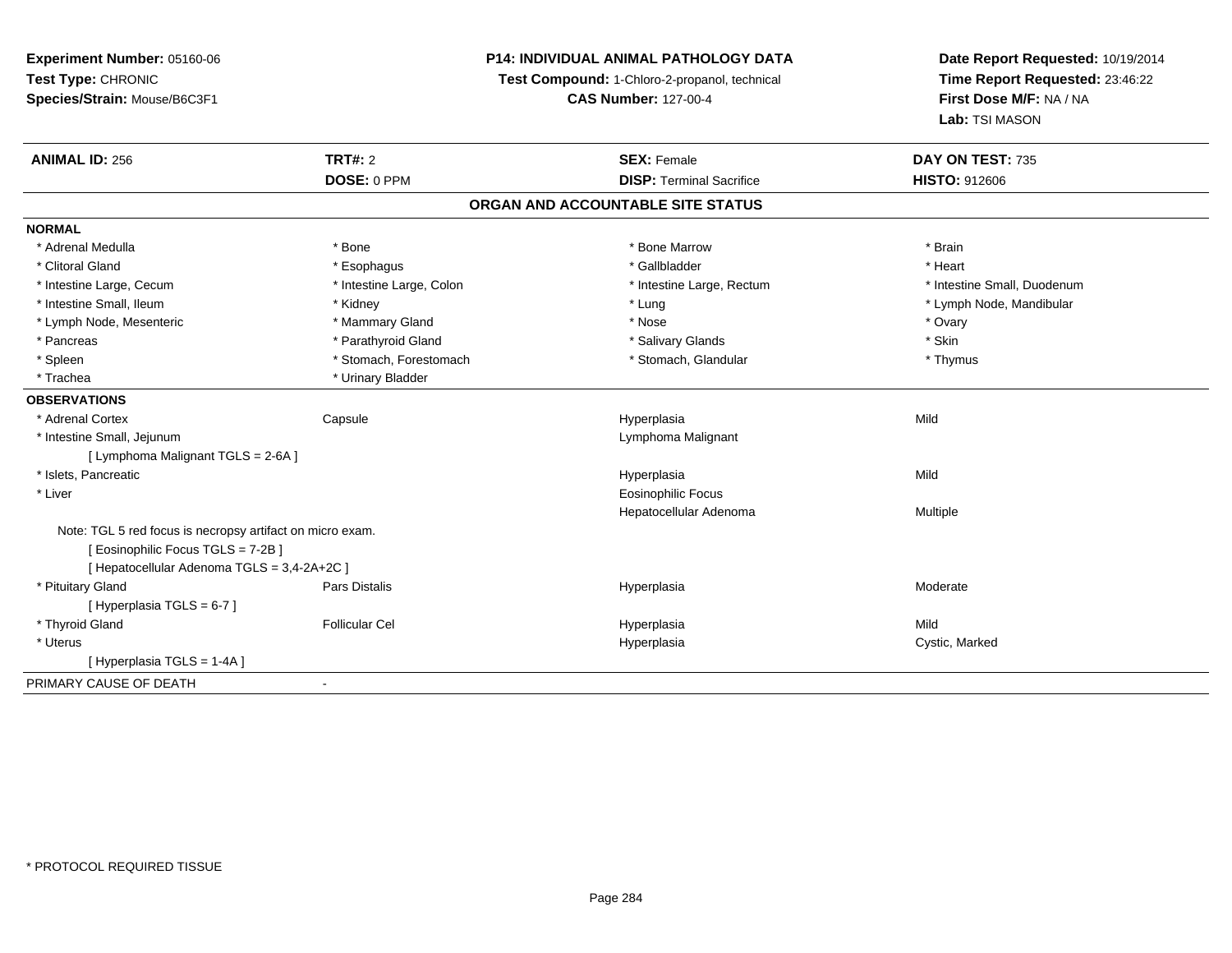### **P14: INDIVIDUAL ANIMAL PATHOLOGY DATA**

**Test Compound:** 1-Chloro-2-propanol, technical

**CAS Number:** 127-00-4

| <b>ANIMAL ID: 257</b>                     | <b>TRT#: 2</b>            | <b>SEX: Female</b>                | DAY ON TEST: 735         |  |
|-------------------------------------------|---------------------------|-----------------------------------|--------------------------|--|
|                                           | DOSE: 0 PPM               | <b>DISP: Terminal Sacrifice</b>   | <b>HISTO: 912607</b>     |  |
|                                           |                           | ORGAN AND ACCOUNTABLE SITE STATUS |                          |  |
| <b>NORMAL</b>                             |                           |                                   |                          |  |
| * Adrenal Medulla                         | * Bone Marrow             | * Brain                           | * Clitoral Gland         |  |
| * Esophagus                               | * Gallbladder             | * Heart                           | * Intestine Large, Cecum |  |
| * Intestine Large, Colon                  | * Intestine Large, Rectum | * Intestine Small, Duodenum       | * Intestine Small, Ileum |  |
| * Intestine Small, Jejunum                | * Islets, Pancreatic      | * Kidney                          | * Lung                   |  |
| * Lymph Node, Mandibular                  | * Lymph Node, Mesenteric  | * Mammary Gland                   | * Nose                   |  |
| * Pancreas                                | * Parathyroid Gland       | * Pituitary Gland                 | * Salivary Glands        |  |
| * Skin                                    | * Spleen                  | * Stomach, Forestomach            | * Stomach, Glandular     |  |
| * Thymus                                  | * Thyroid Gland           | * Trachea                         | * Urinary Bladder        |  |
| <b>OBSERVATIONS</b>                       |                           |                                   |                          |  |
| * Adrenal Cortex                          | Capsule                   | Hyperplasia                       | Mild                     |  |
| * Bone                                    |                           | Fibrous Osteodystrophy            | Minimal                  |  |
| * Liver                                   |                           | <b>Eosinophilic Focus</b>         |                          |  |
|                                           |                           | Hepatocellular Adenoma            | Multiple                 |  |
| [Eosinophilic Focus TGLS = 6-2A]          |                           |                                   |                          |  |
| [Hepatocellular Adenoma TGLS = 5,6-2A+2B] |                           |                                   |                          |  |
| Lymph Node                                | <b>Iliac</b>              | Hyperplasia                       | Lymphoid, Mild           |  |
| [Hyperplasia TGLS = 4-13]                 |                           |                                   |                          |  |
| Mesentery                                 | Fat                       | <b>Necrosis</b>                   | Mild                     |  |
| [Necrosis TGLS = $3-12$ ]                 |                           |                                   |                          |  |
| * Ovary                                   |                           | Cyst                              | Mild                     |  |
| [Cyst TGLS = $7-4C$ ]                     |                           |                                   |                          |  |
| * Uterus                                  |                           | Hyperplasia                       | Cystic, Marked           |  |
|                                           |                           | Inflammation                      | Chronic, Mild            |  |
| [Hyperplasia TGLS = 1-4A]                 |                           |                                   |                          |  |
| [Inflammation TGLS = 2-4B]                |                           |                                   |                          |  |
| PRIMARY CAUSE OF DEATH                    | $\overline{\phantom{a}}$  |                                   |                          |  |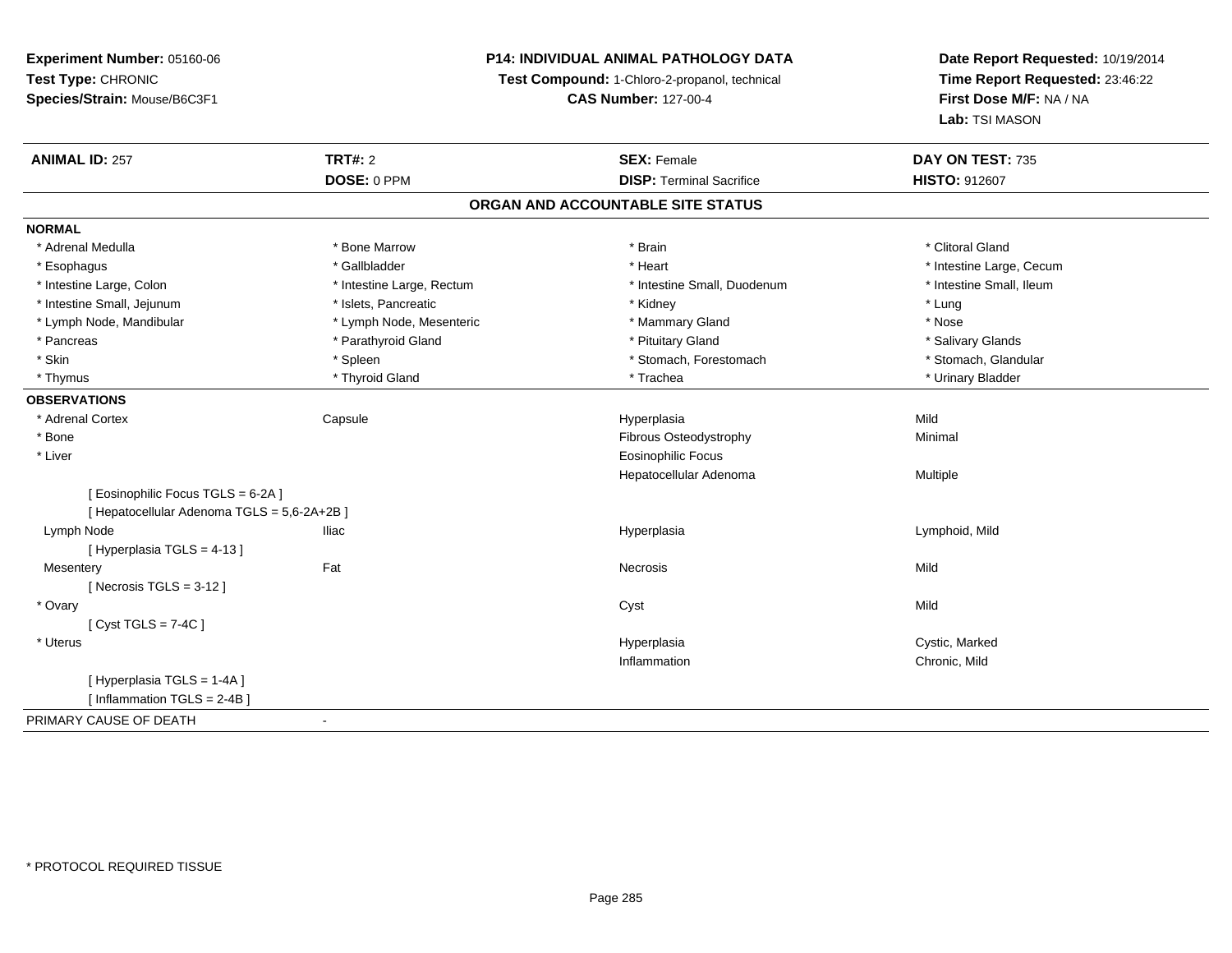### **P14: INDIVIDUAL ANIMAL PATHOLOGY DATA**

**Test Compound:** 1-Chloro-2-propanol, technical

**CAS Number:** 127-00-4

| <b>ANIMAL ID: 258</b>                          | <b>TRT#: 2</b>            | <b>SEX: Female</b>                | DAY ON TEST: 673         |
|------------------------------------------------|---------------------------|-----------------------------------|--------------------------|
|                                                | DOSE: 0 PPM               | <b>DISP:</b> Moribund Sacrifice   | <b>HISTO: 912608</b>     |
|                                                |                           | ORGAN AND ACCOUNTABLE SITE STATUS |                          |
| <b>NORMAL</b>                                  |                           |                                   |                          |
| * Adrenal Medulla                              | * Bone                    | * Bone Marrow                     | * Clitoral Gland         |
| * Esophagus                                    | * Gallbladder             | * Heart                           | * Intestine Large, Cecum |
| * Intestine Large, Colon                       | * Intestine Large, Rectum | * Intestine Small, Duodenum       | * Intestine Small, Ileum |
| * Intestine Small, Jejunum                     | * Islets, Pancreatic      | * Kidney                          | * Lymph Node, Mandibular |
| * Lymph Node, Mesenteric                       | * Mammary Gland           | * Nose                            | * Pancreas               |
| * Parathyroid Gland                            | * Pituitary Gland         | * Salivary Glands                 | * Skin                   |
| * Stomach, Forestomach                         | * Stomach, Glandular      | * Thymus                          | * Thyroid Gland          |
| * Trachea                                      | * Urinary Bladder         |                                   |                          |
| <b>OBSERVATIONS</b>                            |                           |                                   |                          |
| * Adrenal Cortex                               | Capsule                   | Hyperplasia                       | Moderate                 |
| * Brain                                        | Thalamus                  | Mineralization                    | Minimal                  |
| * Kidney                                       |                           |                                   |                          |
| Note: TGL 8 pale color not seen on micro exam. |                           |                                   |                          |
| * Liver                                        |                           | Eosinophilic Focus                |                          |
|                                                |                           | Hepatocellular Adenoma            | Multiple                 |
| [Eosinophilic Focus TGLS = 10-2]               |                           |                                   |                          |
| [ Hepatocellular Adenoma TGLS = 11,12-2A+2B ]  |                           |                                   |                          |
| * Lung                                         |                           | Hemangiosarcoma                   | Metastatic (Uterus)      |
|                                                |                           | Hemorrhage                        | Marked                   |
|                                                |                           | <b>Infiltration Cellular</b>      | Histiocyte, Moderate     |
| [Hemangiosarcoma TGLS = 13-1]                  |                           |                                   |                          |
| [Hemorrhage TGLS = 9-1]                        |                           |                                   |                          |
| Lymph Node                                     | lliac                     | Hemangiosarcoma                   | Metastatic (Uterus)      |
| [Hemangiosarcoma TGLS = 4-13]                  |                           |                                   |                          |
| Mesentery                                      |                           | Hemangiosarcoma                   | Metastatic (Uterus)      |
|                                                | Fat                       | Necrosis                          | Moderate                 |
| [Hemangiosarcoma TGLS = 3,6-12+12A]            |                           |                                   |                          |
| [Necrosis $TGLS = 7-12B$ ]                     |                           |                                   |                          |
| * Ovary                                        |                           | Cyst                              | Mild                     |
| * Spleen                                       |                           | Hematopoietic Cell Proliferation  | Marked                   |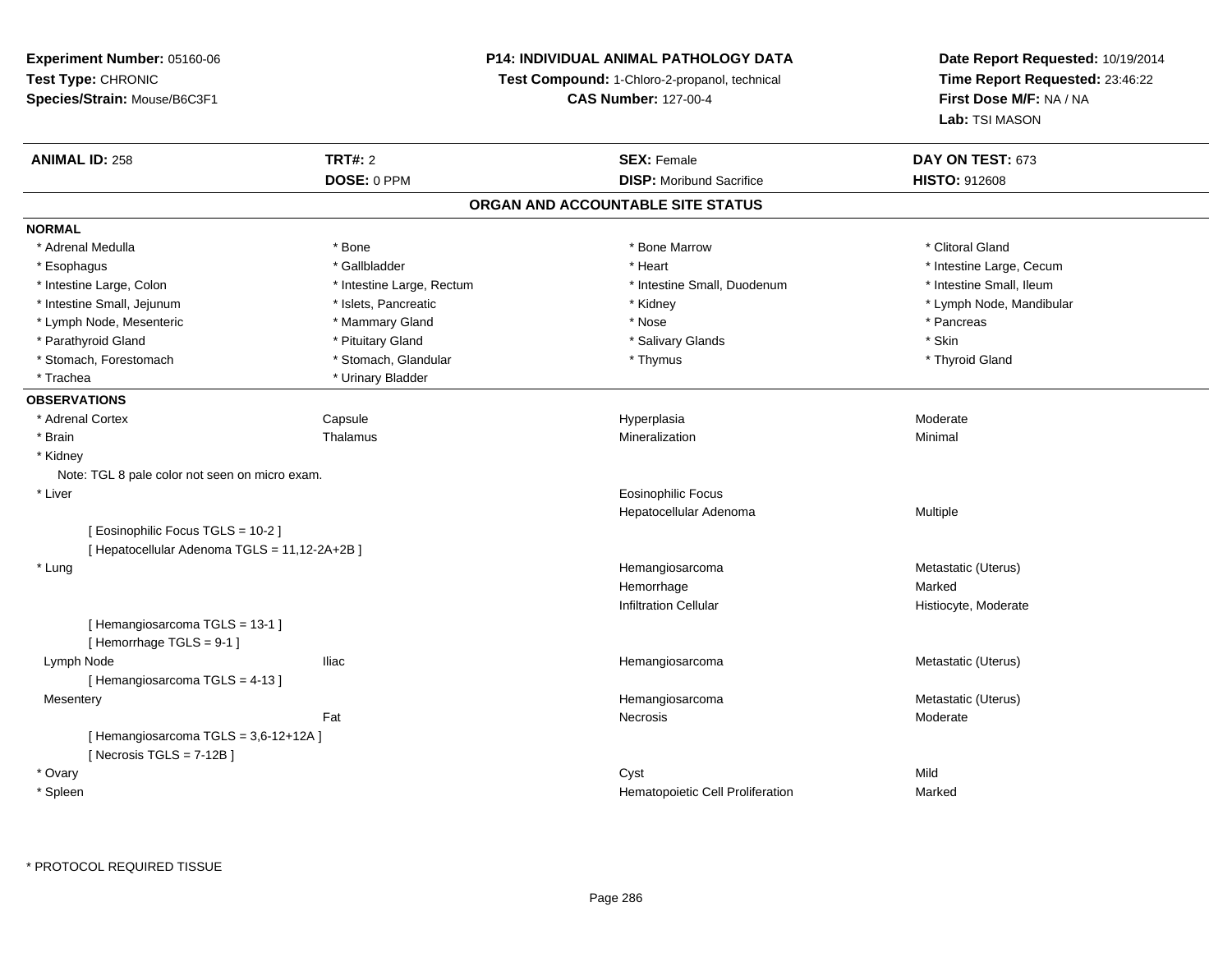| Experiment Number: 05160-06<br>Test Type: CHRONIC<br>Species/Strain: Mouse/B6C3F1 |                             | <b>P14: INDIVIDUAL ANIMAL PATHOLOGY DATA</b><br>Test Compound: 1-Chloro-2-propanol, technical<br><b>CAS Number: 127-00-4</b> | Date Report Requested: 10/19/2014<br>Time Report Requested: 23:46:22<br>First Dose M/F: NA / NA<br>Lab: TSI MASON |
|-----------------------------------------------------------------------------------|-----------------------------|------------------------------------------------------------------------------------------------------------------------------|-------------------------------------------------------------------------------------------------------------------|
| <b>ANIMAL ID: 258</b>                                                             | TRT#: 2                     | <b>SEX: Female</b>                                                                                                           | <b>DAY ON TEST: 673</b>                                                                                           |
|                                                                                   | <b>DOSE: 0 PPM</b>          | <b>DISP:</b> Moribund Sacrifice                                                                                              | <b>HISTO: 912608</b>                                                                                              |
|                                                                                   |                             | ORGAN AND ACCOUNTABLE SITE STATUS                                                                                            |                                                                                                                   |
| [Hematopoietic Cell Proliferation TGLS = 5-11]                                    |                             |                                                                                                                              |                                                                                                                   |
| * Uterus                                                                          |                             | Hemangiosarcoma                                                                                                              |                                                                                                                   |
| [Hemangiosarcoma TGLS = 2-4A]                                                     |                             |                                                                                                                              |                                                                                                                   |
| PRIMARY CAUSE OF DEATH                                                            | Hemorrhage<br>- Luna        |                                                                                                                              |                                                                                                                   |
| CONTRIBUTORY CAUSE OF DEATH                                                       | Hemangiosarcoma<br>- Uterus |                                                                                                                              |                                                                                                                   |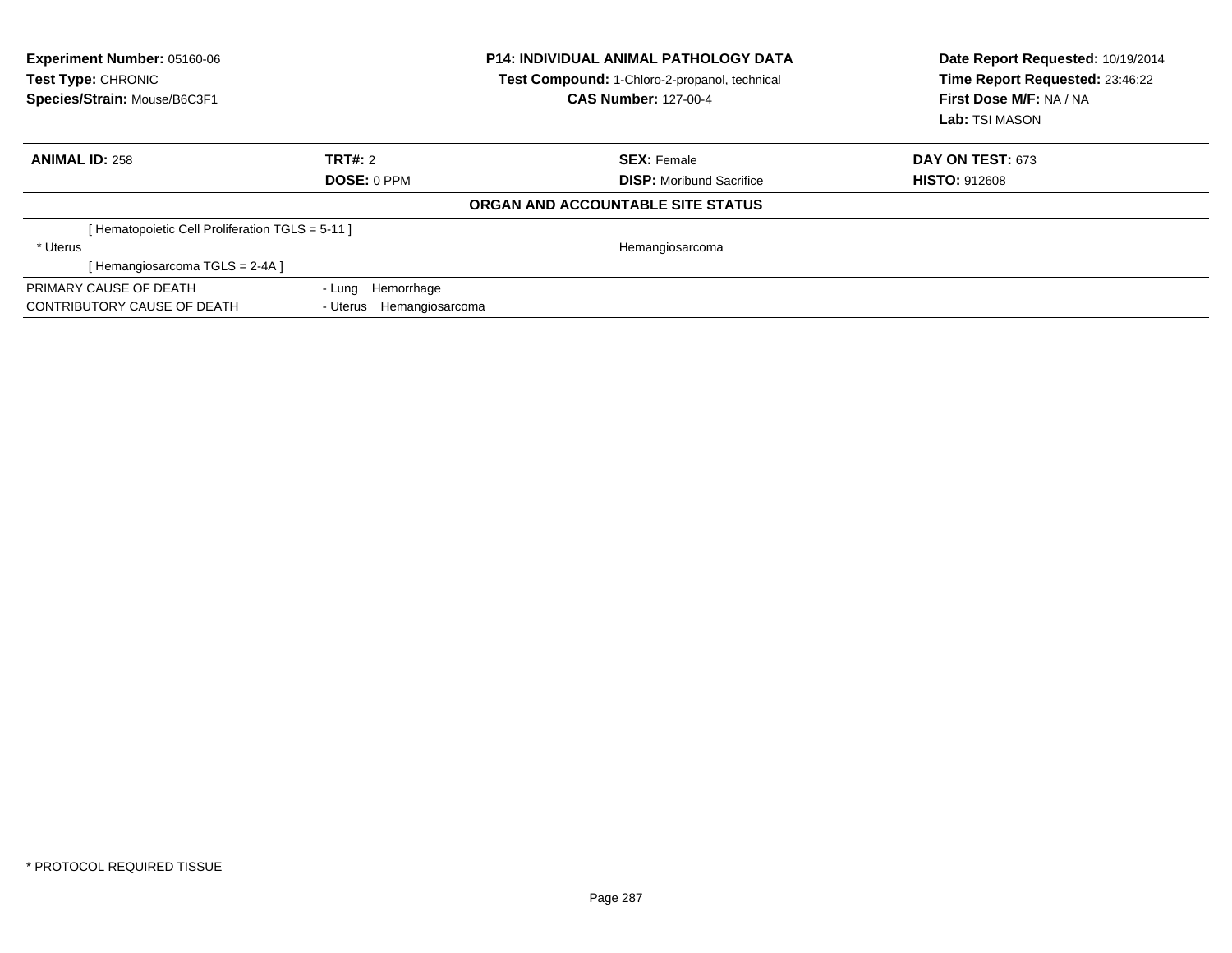**Experiment Number:** 05160-06**Test Type:** CHRONIC **Species/Strain:** Mouse/B6C3F1**P14: INDIVIDUAL ANIMAL PATHOLOGY DATATest Compound:** 1-Chloro-2-propanol, technical **CAS Number:** 127-00-4**Date Report Requested:** 10/19/2014**Time Report Requested:** 23:46:22**First Dose M/F:** NA / NA**Lab:** TSI MASON**ANIMAL ID:** 259**TRT#:** 2 **SEX:** Female **DAY ON TEST:** 735 **DOSE:** 0 PPM**DISP:** Terminal Sacrifice **HISTO:** 912609 **ORGAN AND ACCOUNTABLE SITE STATUSNORMAL**\* Adrenal Medulla \* \* Annual Medulla \* Brain \* Bone \* \* Bone Marrow \* Bone Marrow \* \* Brain \* Brain \* Brain \* Brain \* Brain \* Brain \* Brain \* Brain \* Brain \* Brain \* Brain \* Brain \* Brain \* Brain \* Brain \* Brain \* Brain \* \* Heart \* Clitoral Gland \* \* \* heart \* \* Esophagus \* \* \* \* \* \* \* \* \* \* \* Gallbladder \* \* \* \* \* \* \* \* \* \* \* \* Heart \* Intestine Large, Cecum \* Intestine Large, Colon \* Intestine Large, Rectum \* Intestine Small, Duodenum \* Intestine Small, Ileum \* **Alleman \* Intestine Small, Jejunum** \* The \* Islets, Pancreatic \* \* Kidney \* Kidney \* Mammary Gland \* Lung \* Lymph Node, Mandibular \* Mammary \* Lymph Node, Mesenteric \* Mammary Glands \* Mammary Glands \* Mammary G \* Nose \* Pancreas \* Pancreas \* Pancreas \* Parathyroid Gland \* Parathyroid Gland \* Pituitary Gland \* Pituitary Gland \* Salivary Glands \* The stomach \* Skin \* Spleen \* Spleen \* Stomach, Forestomach \* Stomach, Forestomach \* Stomach, Forestomach \* Stomach, Glandular \* Thymus \* Thymus \* Thymus \* Thyroid Gland \* Thyroid Gland \* Thachea \* Urinary Bladder**OBSERVATIONS** \* Adrenal Cortex Capsule Hyperplasia Mild \* Liver Eosinophilic Focus Hepatocellular Adenoma Multiple [ Eosinophilic Focus TGLS = 3-2A ][ Hepatocellular Adenoma TGLS = 3,4-2A+2B ]**Mesentery** y the contract of the contract of the contract of the contract of the contract of the contract of the contract of the contract of the contract of the contract of the contract of the contract of the contract of the contract  $[$  Necrosis TGLS = 2-12  $]$  \* Ovaryy the control of the control of the control of the control of the control of the control of the control of the control of the control of the control of the control of the control of the control of the control of the contro \* Uteruss and the contract of the contract of the contract of the contract of the contract of the contract of the contract of the contract of the contract of the contract of the contract of the contract of the contract of the cont Hyperplasia **Cystic, Marked** [ Hyperplasia TGLS = 1-4A ]PRIMARY CAUSE OF DEATH-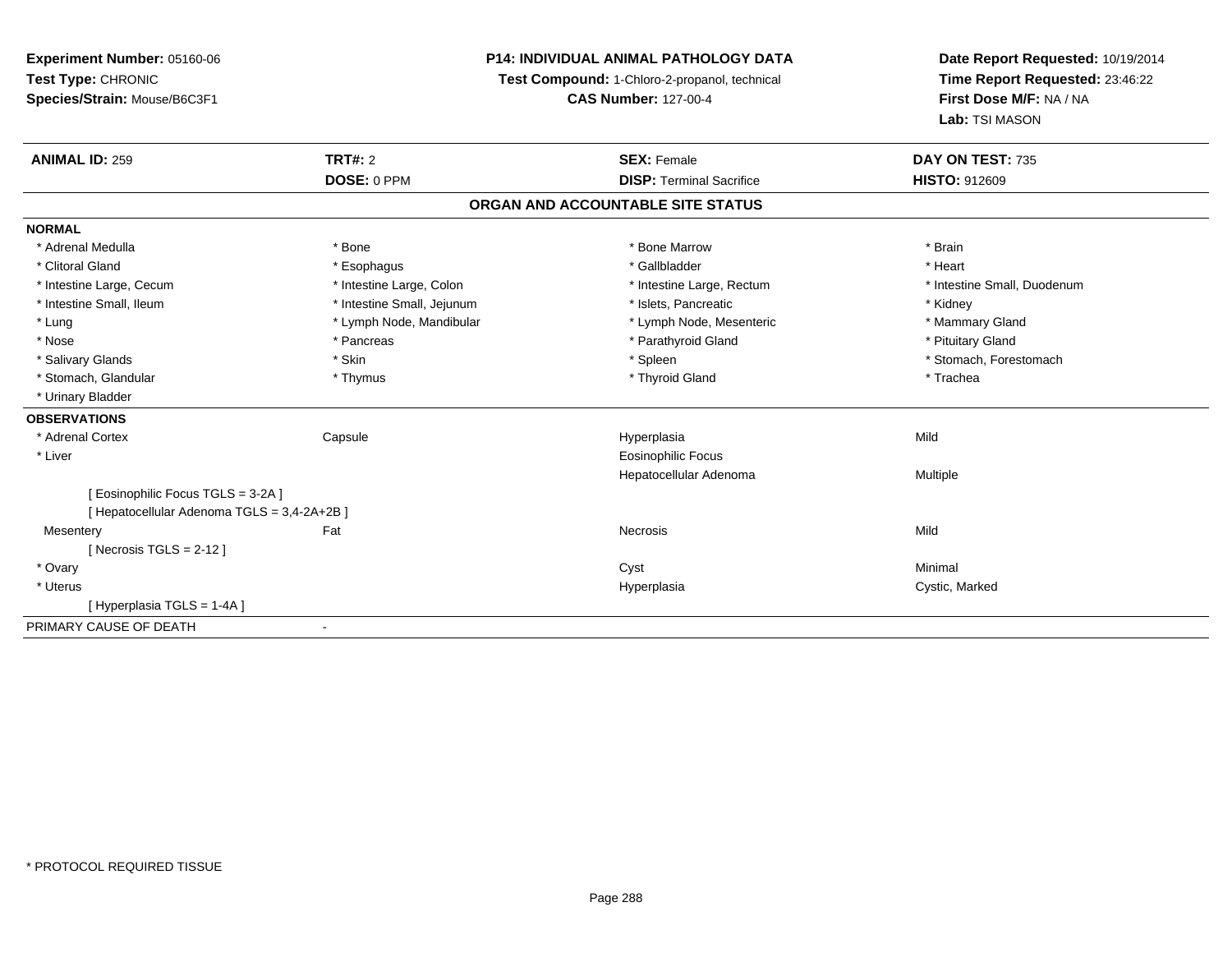# **P14: INDIVIDUAL ANIMAL PATHOLOGY DATA**

**Test Compound:** 1-Chloro-2-propanol, technical

**CAS Number:** 127-00-4

| <b>ANIMAL ID: 260</b>                  | TRT#: 2                   | <b>SEX: Female</b>                | DAY ON TEST: 735         |
|----------------------------------------|---------------------------|-----------------------------------|--------------------------|
|                                        | DOSE: 0 PPM               | <b>DISP: Terminal Sacrifice</b>   | HISTO: 912610            |
|                                        |                           | ORGAN AND ACCOUNTABLE SITE STATUS |                          |
| <b>NORMAL</b>                          |                           |                                   |                          |
| * Adrenal Medulla                      | * Bone                    | * Bone Marrow                     | * Clitoral Gland         |
| * Esophagus                            | * Gallbladder             | * Heart                           | * Intestine Large, Cecum |
| * Intestine Large, Colon               | * Intestine Large, Rectum | * Intestine Small, Duodenum       | * Intestine Small, Ileum |
| * Intestine Small, Jejunum             | * Lung                    | * Lymph Node, Mandibular          | * Lymph Node, Mesenteric |
| * Mammary Gland                        | * Nose                    | * Pancreas                        | * Parathyroid Gland      |
| * Pituitary Gland                      | * Salivary Glands         | * Skin                            | * Stomach, Forestomach   |
| * Stomach, Glandular                   | * Thymus                  | * Thyroid Gland                   | * Trachea                |
| * Urinary Bladder                      |                           |                                   |                          |
| <b>OBSERVATIONS</b>                    |                           |                                   |                          |
| * Adrenal Cortex                       | Capsule                   | Hyperplasia                       | Minimal                  |
| * Brain                                | Thalamus                  | Mineralization                    | Minimal                  |
| * Islets, Pancreatic                   |                           | Hyperplasia                       | Mild                     |
| * Kidney                               |                           | Nephropathy                       | Chronic, Minimal         |
| * Liver                                |                           | Eosinophilic Focus                |                          |
|                                        |                           | Hepatocellular Adenoma            |                          |
|                                        |                           | Hepatocellular Carcinoma          |                          |
| Eosinophilic Focus TGLS = 3-2A ]       |                           |                                   |                          |
| [Hepatocellular Adenoma TGLS = 2-2]    |                           |                                   |                          |
| [Hepatocellular Carcinoma TGLS = 4-2B] |                           |                                   |                          |
| * Ovary                                |                           | Cyst                              | Mild                     |
| * Spleen                               |                           | Hematopoietic Cell Proliferation  | Moderate                 |
| * Uterus                               |                           | Hyperplasia                       | Cystic, Marked           |
| [Hyperplasia TGLS = 1-4A]              |                           |                                   |                          |
| PRIMARY CAUSE OF DEATH                 | $\blacksquare$            |                                   |                          |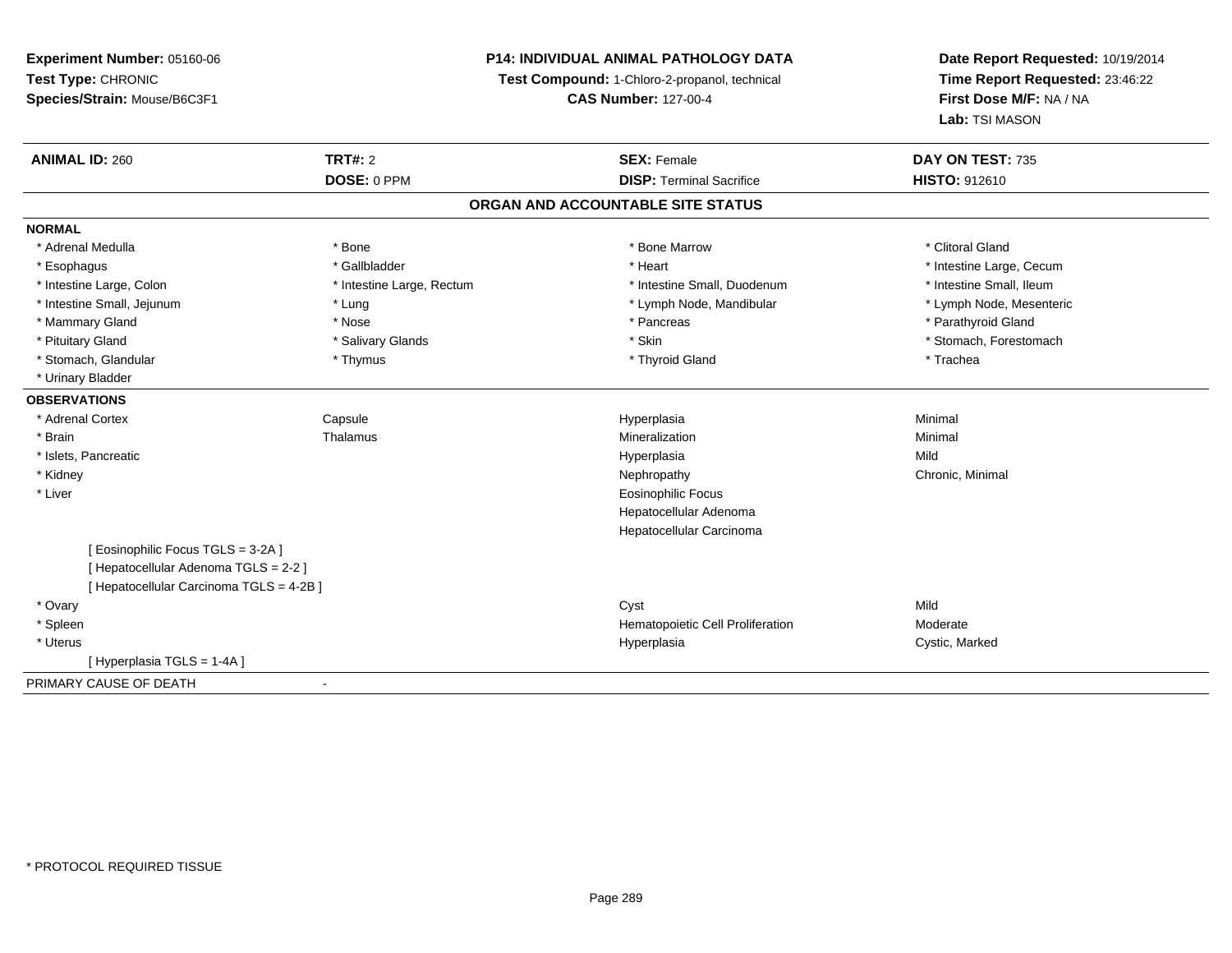# **P14: INDIVIDUAL ANIMAL PATHOLOGY DATA**

**Test Compound:** 1-Chloro-2-propanol, technical

**CAS Number:** 127-00-4

| <b>ANIMAL ID: 261</b>                  | <b>TRT#: 2</b><br>DOSE: 0 PPM | <b>SEX: Female</b><br><b>DISP: Terminal Sacrifice</b> | DAY ON TEST: 735<br>HISTO: 912611 |  |  |  |
|----------------------------------------|-------------------------------|-------------------------------------------------------|-----------------------------------|--|--|--|
| ORGAN AND ACCOUNTABLE SITE STATUS      |                               |                                                       |                                   |  |  |  |
| <b>NORMAL</b>                          |                               |                                                       |                                   |  |  |  |
| * Adrenal Medulla                      | * Bone                        | * Bone Marrow                                         | * Clitoral Gland                  |  |  |  |
| * Esophagus                            | * Gallbladder                 | * Heart                                               | * Intestine Large, Cecum          |  |  |  |
| * Intestine Large, Colon               | * Intestine Large, Rectum     | * Intestine Small, Duodenum                           | * Intestine Small, Ileum          |  |  |  |
| * Intestine Small, Jejunum             | * Lung                        | * Lymph Node, Mandibular                              | * Lymph Node, Mesenteric          |  |  |  |
| * Mammary Gland                        | * Nose                        | * Ovary                                               | * Pancreas                        |  |  |  |
| * Parathyroid Gland                    | * Salivary Glands             | * Skin                                                | Spinal Cord                       |  |  |  |
| * Stomach, Forestomach                 | * Stomach, Glandular          | * Thymus                                              | * Trachea                         |  |  |  |
| * Urinary Bladder                      | * Uterus                      |                                                       |                                   |  |  |  |
| <b>OBSERVATIONS</b>                    |                               |                                                       |                                   |  |  |  |
| * Adrenal Cortex                       | Capsule                       | Hyperplasia                                           | Mild                              |  |  |  |
| * Brain                                | Thalamus                      | Mineralization                                        | Minimal                           |  |  |  |
| <b>Harderian Gland</b>                 |                               | Adenoma                                               |                                   |  |  |  |
| [Adenoma TGLS = $5-13$ ]               |                               |                                                       |                                   |  |  |  |
| * Islets, Pancreatic                   |                               | Hyperplasia                                           | Minimal                           |  |  |  |
| * Kidney                               |                               | Nephropathy                                           | Chronic, Minimal                  |  |  |  |
| * Liver                                |                               | <b>Eosinophilic Focus</b>                             |                                   |  |  |  |
|                                        |                               | Hepatocellular Adenoma                                |                                   |  |  |  |
| [ Hepatocellular Adenoma TGLS = 4-2A ] |                               |                                                       |                                   |  |  |  |
| Mesentery                              | Fat                           | Necrosis                                              | Moderate                          |  |  |  |
| [Necrosis TGLS = $2-12$ ]              |                               |                                                       |                                   |  |  |  |
| Peripheral Nerve                       |                               | Demyelination                                         | Mild                              |  |  |  |
| * Pituitary Gland                      | <b>Pars Distalis</b>          | Angiectasis                                           | Minimal                           |  |  |  |
| * Spleen                               |                               | Lymphoma Malignant                                    |                                   |  |  |  |
| [ Lymphoma Malignant TGLS = 3-11 ]     |                               |                                                       |                                   |  |  |  |
| * Thyroid Gland                        | <b>Follicular Cel</b>         | Hyperplasia                                           | Minimal                           |  |  |  |
| PRIMARY CAUSE OF DEATH                 | $\blacksquare$                |                                                       |                                   |  |  |  |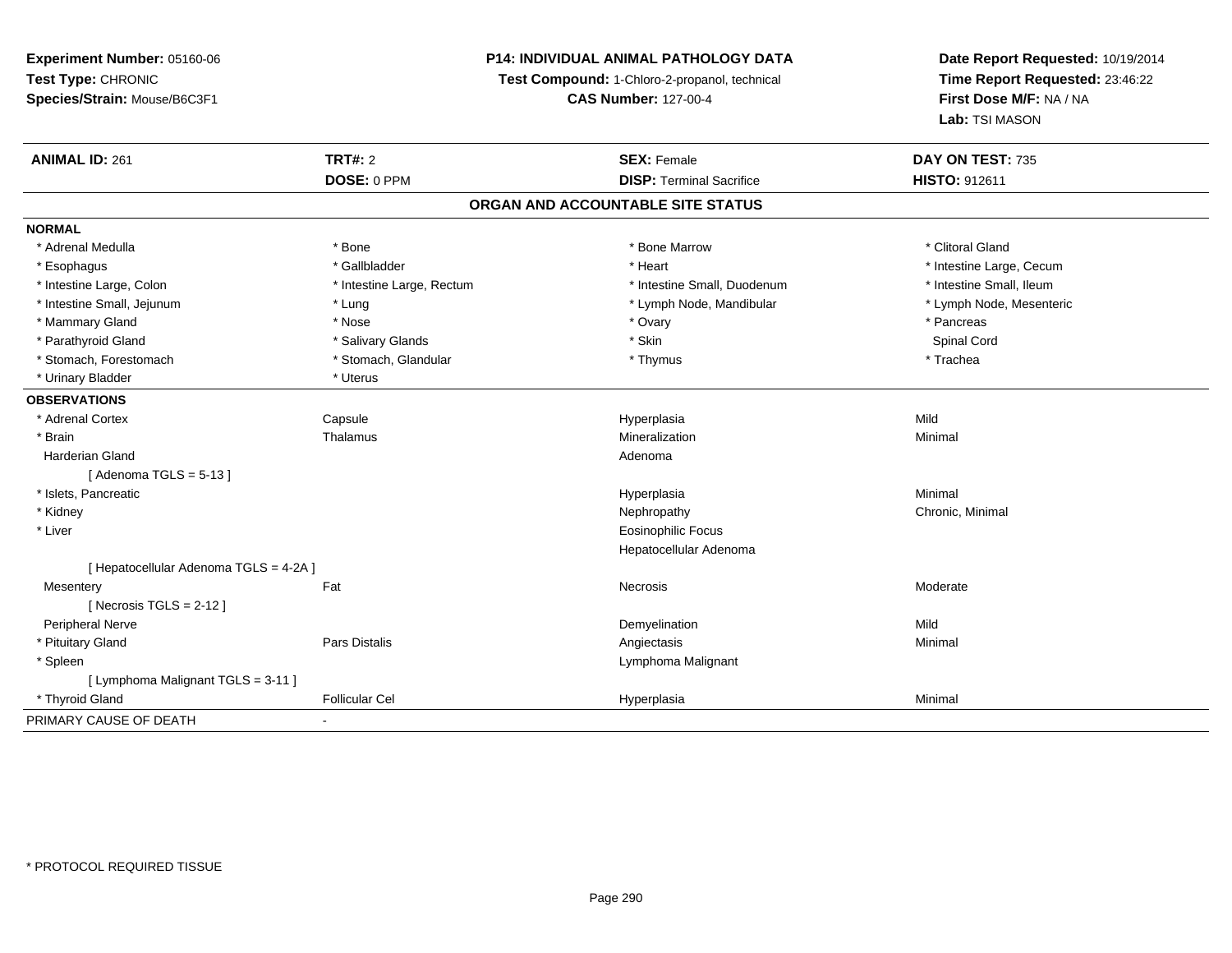**Experiment Number:** 05160-06**Test Type:** CHRONIC **Species/Strain:** Mouse/B6C3F1**P14: INDIVIDUAL ANIMAL PATHOLOGY DATA Test Compound:** 1-Chloro-2-propanol, technical **CAS Number:** 127-00-4**Date Report Requested:** 10/19/2014**Time Report Requested:** 23:46:22**First Dose M/F:** NA / NA**Lab:** TSI MASON**ANIMAL ID:** 262**TRT#:** 2 **SEX:** Female **DAY ON TEST:** 76 **DOSE:** 0 PPM**DISP:** Accidentally Killed **HISTO:** 912612 **ORGAN AND ACCOUNTABLE SITE STATUSNORMAL**\* Adrenal Cortex \* Adrenal Medulla \* Adrenal Medulla \* Bone \* Bone \* Bone \* Bone \* Bone Marrow \* Gallbladder \* Brain \* Allen the second of the second of the second of the second of the second of the second of the second terms of the second of the second of the second of the second of the second of the second of the second of the \* Heart **\*** Intestine Large, Cecum \* Intestine Large, Cecum \* Intestine Large, Colon \* <sup>\*</sup> Intestine Large, Rectum \* Intestine Small, Duodenum \* Intestine Small, Ileum \* 1ntestine Small, Intestine Small, Jejunum \* Islets, Pancreatic \* Kidney \* Noting the second term of the second term of the second term of the second term of the second term of terms and term of terms of terms and terms terms of terms of terms of terms of terms of terms of terms of ter \* Lymph Node, Mesenteric \* \* \* Mammary Gland \* \* Nose \* Nose \* \* Nose \* \* Nose \* Ovary \* Ovary \* Ovary \* Ovary \* Salivary Glands \* Pancreas \* Parathyroid Gland \* Parathyroid Gland \* \* Pituitary Gland \* Stomach, Glandular \* Skin \* Spleen \* Spleen \* Spleen \* Stomach, Forestomach \* Stomach, Forestomach \* Thymus \* Thyroid Gland \* Trachea \* Urinary Bladder \* \* UterusPRIMARY CAUSE OF DEATH- UNCERTAIN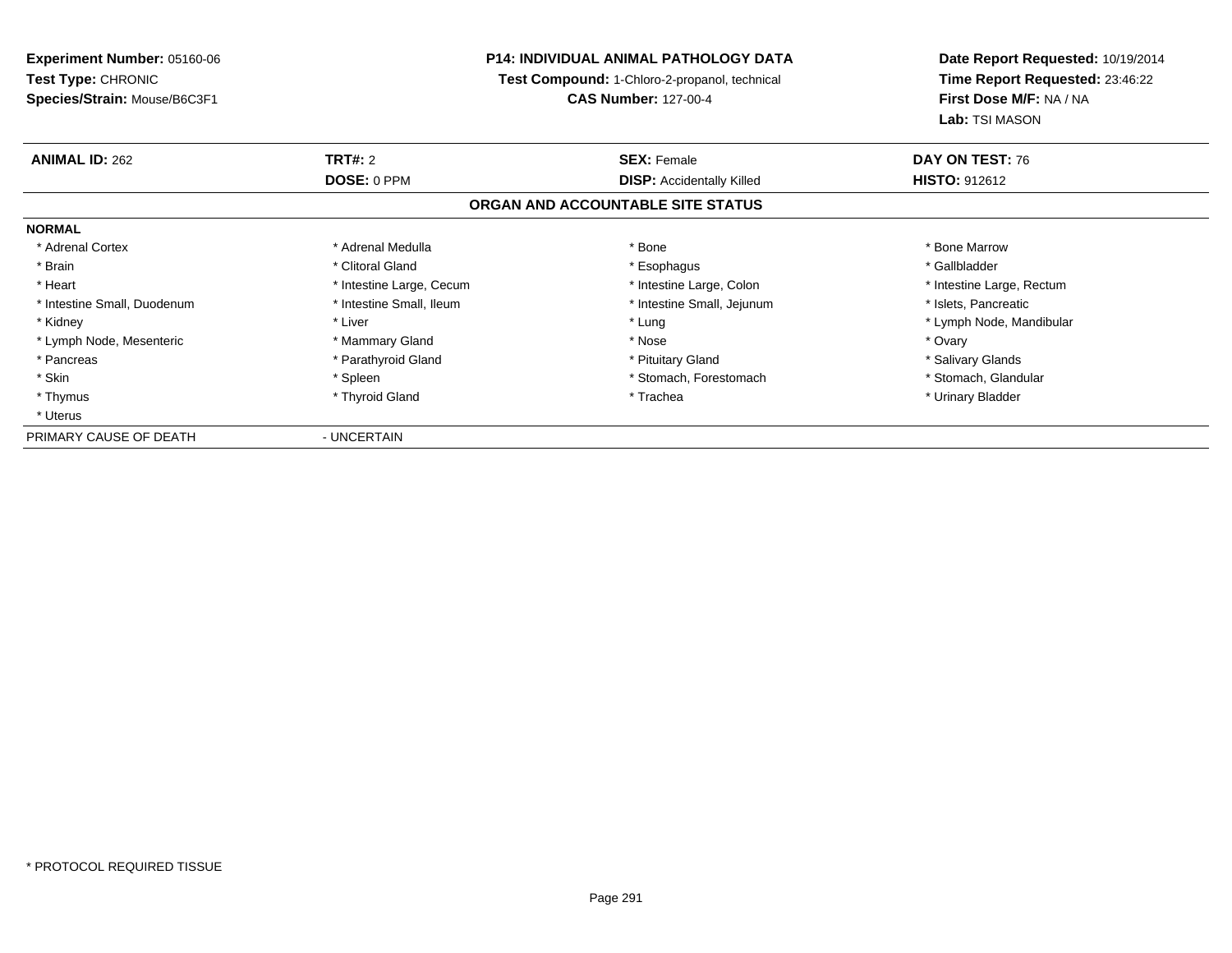**Experiment Number:** 05160-06**Test Type:** CHRONIC **Species/Strain:** Mouse/B6C3F1**P14: INDIVIDUAL ANIMAL PATHOLOGY DATATest Compound:** 1-Chloro-2-propanol, technical **CAS Number:** 127-00-4**Date Report Requested:** 10/19/2014**Time Report Requested:** 23:46:22**First Dose M/F:** NA / NA**Lab:** TSI MASON**ANIMAL ID:** 263**TRT#:** 2 **SEX:** Female **DAY ON TEST:** 735 **DOSE:** 0 PPM**DISP:** Terminal Sacrifice **HISTO:** 912613 **ORGAN AND ACCOUNTABLE SITE STATUSNORMAL**\* Adrenal Medulla \* \* Annual Medulla \* Brain \* Bone \* \* Bone Marrow \* Bone Marrow \* \* Brain \* Brain \* Brain \* Brain \* Brain \* Brain \* Brain \* Brain \* Brain \* Brain \* Brain \* Brain \* Brain \* Brain \* Brain \* Brain \* Brain \* \* Heart \* Clitoral Gland \* \* \* heart \* \* Esophagus \* \* \* \* \* \* \* \* \* \* \* Gallbladder \* \* \* \* \* \* \* \* \* \* \* \* Heart \* Intestine Large, Cecum \* Intestine Large, Colon \* Intestine Large, Rectum \* Intestine Small, Duodenum \* Intestine Small, Ileum \* Intestine Small, Jejunum \* Kidney \* Lymph Node, Mandibular\* Mammary Gland \* \* Andrew \* Nose \* \* Nose \* \* Ovary \* Ovary \* Ovary \* \* Ovary \* \* Pancreas \* \* Pancreas \* \* Pancreas \* \* Pancreas \* \* Pancreas \* \* Pancreas \* \* Pancreas \* \* Pancreas \* \* Pancreas \* \* Pancreas \* \* Pancreas \* Parathyroid Gland \* \* Pituitary Gland \* Thuitary Gland \* Salivary Glands \* Stin \* Skin \* Skin \* Skin \* Skin \* Skin \* Skin \* Skin \* Skin \* Skin \* Skin \* Skin \* Skin \* Skin \* Skin \* Skin \* Skin \* Skin \* Skin \* Skin \* Skin \* Thyroid Gland \* Stomach, Forestomach \* Thymus \* Stomach, Glandular \* Thymus \* Thymus \* Thymus \* Thymus \* Thymus \* Thymus \* Thymus \* Thymus \* Thymus \* Thymus \* Thymus \* Thymus \* Thymus \* Thymus \* Thymus \* Thymus \* Thymus \* Thymus \* Thymu \* Trachea \* Urinary Bladder**OBSERVATIONS** \* Adrenal Cortex Capsulee and the Hyperplasia Minimal Minimal Service and the Hyperplasia Minimal Minimal Service and Minimal Service and Minimal Service and Minimal Service and Minimal Service and Minimal Service and Minimal Service and Minimal \* Islets, Pancreaticc description of the control of the control of the control of the control of the control of the control of the control of the control of the control of the control of the control of the control of the control of the contro a Mild \* Liver Eosinophilic Focus Hepatocellular Adenoma[ Eosinophilic Focus TGLS = 7-2 ][ Hepatocellular Adenoma TGLS = 5-2A ] \* Lung Alveolar/Bronchiolar Carcinoma [ Alveolar/Bronchiolar Carcinoma TGLS = 6-1 ] \* Lymph Node, Mesenteric Lymphoma Malignant [ Lymphoma Malignant TGLS = 3-5 ] \* Spleen Lymphoma Malignant [ Lymphoma Malignant TGLS = 4-11 ] \* Uteruss and the control of the control of the control of the control of the control of the control of the control of the control of the control of the control of the control of the control of the control of the control of the co Cystic, Marked Hyperplasia[ Angiectasis TGLS = 2-4B ] $[$  Hyperplasia TGLS = 1,2-4A+4B  $]$ PRIMARY CAUSE OF DEATH-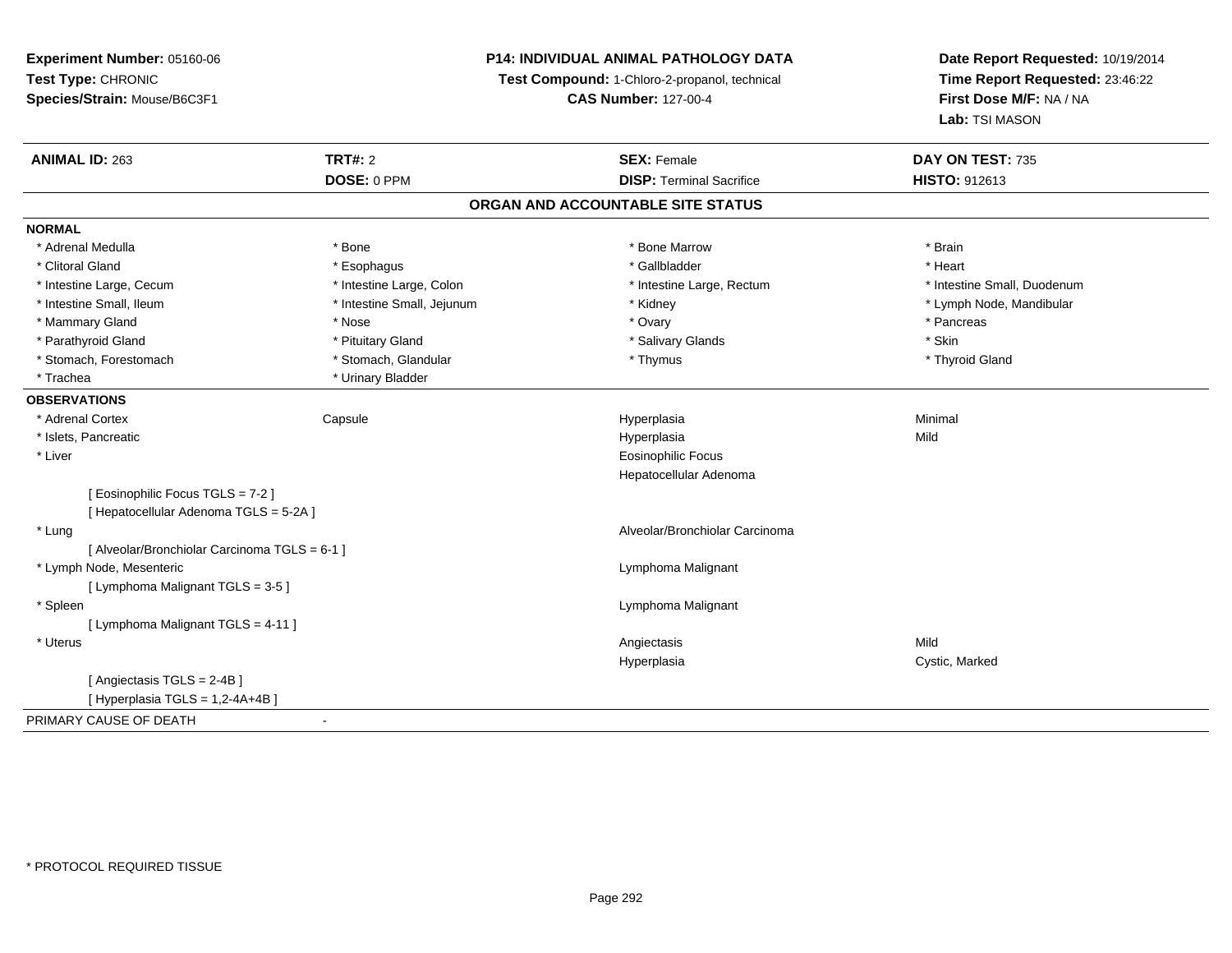**Experiment Number:** 05160-06**Test Type:** CHRONIC **Species/Strain:** Mouse/B6C3F1**P14: INDIVIDUAL ANIMAL PATHOLOGY DATATest Compound:** 1-Chloro-2-propanol, technical **CAS Number:** 127-00-4**Date Report Requested:** 10/19/2014**Time Report Requested:** 23:46:22**First Dose M/F:** NA / NA**Lab:** TSI MASON**ANIMAL ID:** 264**TRT#:** 2 **SEX:** Female **DAY ON TEST:** 735 **DOSE:** 0 PPM**DISP:** Terminal Sacrifice **HISTO:** 912614 **ORGAN AND ACCOUNTABLE SITE STATUSNORMAL**\* Adrenal Medulla \* The state of the state of the state of the state of the Marrow \* Bone Marrow \* Clitoral Gland \* Clitoral Gland \* Esophagus \* https://www.fragustage.com/web/2019/heart \* Heart \* Heart \* Heart \* Intestine Large, Cecum \* Intestine Large, Cecum \* Sallbladder \* The state of the state of the state of the state of the state of the state o \* Intestine Small. Ileum \* Intestine Large, Colon \* Intestine Large, Rectum \* Intestine Small, Duodenum \* Intestine Small, Duodenum \* Intestine Small, Jejunum \* \* \* https://www.fat.com/setter/educitions/mandibular \* Kidney \* Mandibular \* Lymph Node, Mandibular \* Lymph Node, Mandibular \* Lymph Node, Mandibular \* Lymph Node, Mesenteric \* \* Mammary Gland \* Mammary Gland \* Nose \* Nose \* Ovary \* Ovary \* Ovary \* Ovary \* Skin \* Parathyroid Gland \* **All and \* Skinner \* Pituitary Gland \* Skinner \* Skinner \* Skinner \* Skinner \* Skinner \* Skinner \* Skinner \* Skinner \* Skinner \* Skinner \* Skinner \* Skinner \* Skinner \* Skinner \* Skinner \* Skinner \* S** \* Thyroid Gland \* Stomach, Forestomach \* Thymus \* Stomach, Glandular \* Thymus \* Thymus \* Thymus \* Thymus \* Thymus \* Thymus \* Thymus \* Thymus \* Thymus \* Thymus \* Thymus \* Thymus \* Thymus \* Thymus \* Thymus \* Thymus \* Thymus \* Thymus \* Thymu \* Trachea \* Urinary Bladder**OBSERVATIONS** \* Adrenal Cortex Capsule Hyperplasia Mild \* Brainn and the Thalamus and the Minimal and Mineralization and Minimal Minimal and Minimal and Minimal and Minimal  $\mu$  \* Liver Clear Cell Focus Eosinophilic Focus Hepatocellular Adenoma[ Hepatocellular Adenoma TGLS = 3-2A ] \* Lungg is a construction Cellular Historyte, Minimal (1990) and the set of the construction Cellular Historyte, Minimal (1990) and the set of the construction Cellular (1990) and Historyte, Minimal (1990) and the construction [ Infiltration Cellular TGLS = 4-1 ]**Mesentery** y the contract of the contract of the contract of the contract of the contract of the contract of the contract of the contract of the contract of the contract of the contract of the contract of the contract of the contract  $[$  Necrosis TGLS = 1-12  $]$  \* Pancreass the control of the control of the control of the control of the control of the control of the control of the control of the control of the control of the control of the control of the control of the control of the contro \* Spleen Lymphoma Malignant [ Lymphoma Malignant TGLS = 2-11 ] \* Uteruss and the contract of the contract of the contract of the contract of the contract of the contract of the contract of the contract of the contract of the contract of the contract of the contract of the contract of the cont Hyperplasia Cystic, Moderate PRIMARY CAUSE OF DEATH

-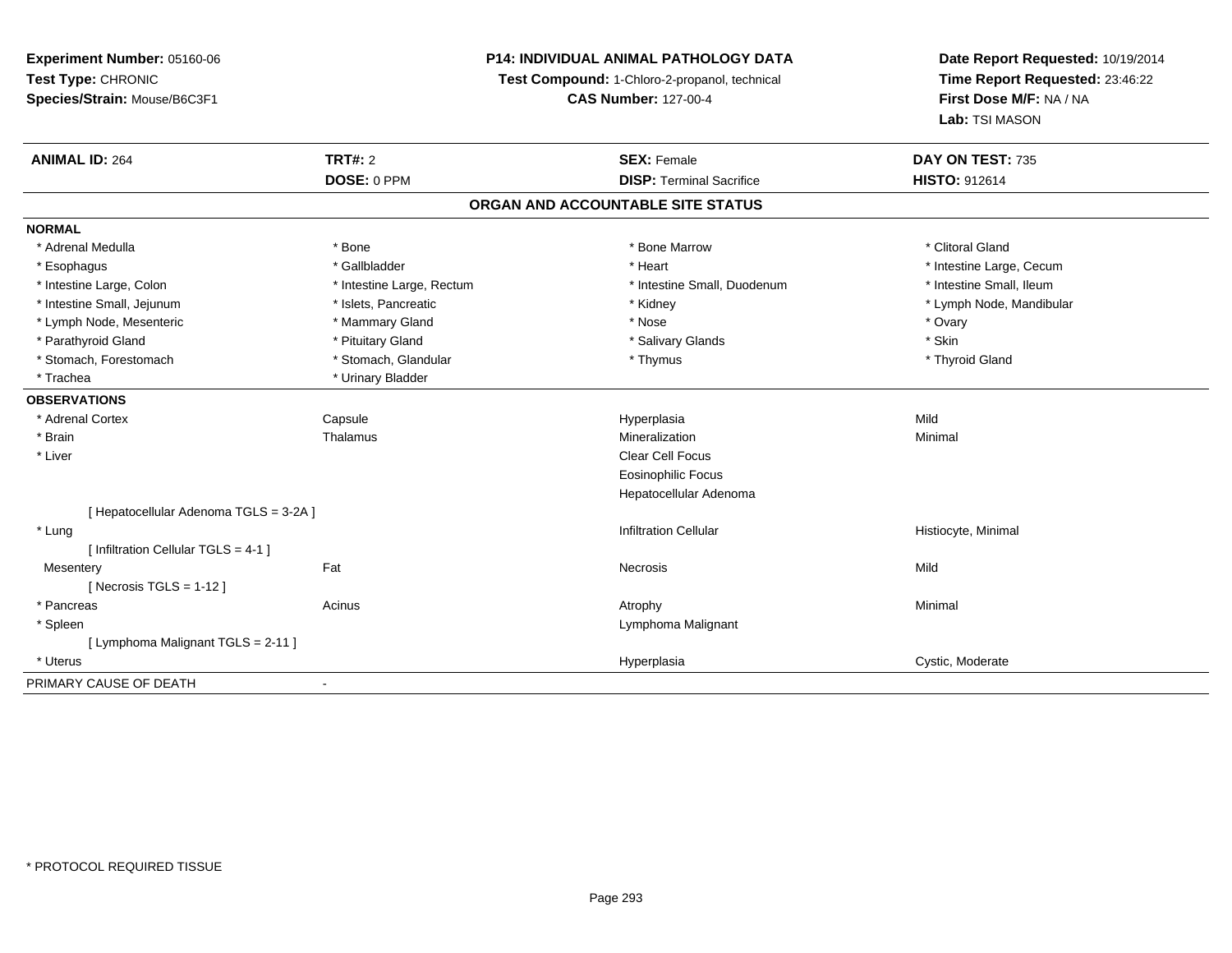| Time Report Requested: 23:46:22<br>Test Compound: 1-Chloro-2-propanol, technical<br>First Dose M/F: NA / NA<br>Species/Strain: Mouse/B6C3F1<br><b>CAS Number: 127-00-4</b><br>Lab: TSI MASON<br><b>TRT#: 2</b><br><b>SEX: Female</b><br>DAY ON TEST: 735<br>DOSE: 0 PPM<br><b>DISP: Terminal Sacrifice</b><br>HISTO: 912615<br>ORGAN AND ACCOUNTABLE SITE STATUS<br>* Adrenal Medulla<br>* Bone<br>* Bone Marrow<br>* Brain<br>* Clitoral Gland<br>* Gallbladder<br>* Heart<br>* Esophagus<br>* Intestine Large, Colon<br>* Intestine Small, Duodenum<br>* Intestine Large, Cecum<br>* Intestine Large, Rectum<br>* Intestine Small, Ileum<br>* Intestine Small, Jejunum<br>* Lung<br>* Kidney<br>* Lymph Node, Mesenteric<br>* Mammary Gland<br>* Nose<br>* Lymph Node, Mandibular<br>* Parathyroid Gland<br>* Salivary Glands<br>* Skin<br>* Pancreas<br>* Stomach, Glandular<br>* Spleen<br>* Thymus<br>* Thyroid Gland<br>* Trachea<br>* Urinary Bladder<br>* Adrenal Cortex<br>Mild<br>Capsule<br>Hyperplasia<br>* Islets, Pancreatic<br>Adenoma<br>Hyperplasia<br>Minimal | <b>Experiment Number: 05160-06</b> | <b>P14: INDIVIDUAL ANIMAL PATHOLOGY DATA</b> |  | Date Report Requested: 10/19/2014 |  |
|---------------------------------------------------------------------------------------------------------------------------------------------------------------------------------------------------------------------------------------------------------------------------------------------------------------------------------------------------------------------------------------------------------------------------------------------------------------------------------------------------------------------------------------------------------------------------------------------------------------------------------------------------------------------------------------------------------------------------------------------------------------------------------------------------------------------------------------------------------------------------------------------------------------------------------------------------------------------------------------------------------------------------------------------------------------------------------|------------------------------------|----------------------------------------------|--|-----------------------------------|--|
|                                                                                                                                                                                                                                                                                                                                                                                                                                                                                                                                                                                                                                                                                                                                                                                                                                                                                                                                                                                                                                                                                 | Test Type: CHRONIC                 |                                              |  |                                   |  |
|                                                                                                                                                                                                                                                                                                                                                                                                                                                                                                                                                                                                                                                                                                                                                                                                                                                                                                                                                                                                                                                                                 |                                    |                                              |  |                                   |  |
|                                                                                                                                                                                                                                                                                                                                                                                                                                                                                                                                                                                                                                                                                                                                                                                                                                                                                                                                                                                                                                                                                 |                                    |                                              |  |                                   |  |
|                                                                                                                                                                                                                                                                                                                                                                                                                                                                                                                                                                                                                                                                                                                                                                                                                                                                                                                                                                                                                                                                                 | <b>ANIMAL ID: 265</b>              |                                              |  |                                   |  |
|                                                                                                                                                                                                                                                                                                                                                                                                                                                                                                                                                                                                                                                                                                                                                                                                                                                                                                                                                                                                                                                                                 |                                    |                                              |  |                                   |  |
|                                                                                                                                                                                                                                                                                                                                                                                                                                                                                                                                                                                                                                                                                                                                                                                                                                                                                                                                                                                                                                                                                 |                                    |                                              |  |                                   |  |
|                                                                                                                                                                                                                                                                                                                                                                                                                                                                                                                                                                                                                                                                                                                                                                                                                                                                                                                                                                                                                                                                                 | <b>NORMAL</b>                      |                                              |  |                                   |  |
|                                                                                                                                                                                                                                                                                                                                                                                                                                                                                                                                                                                                                                                                                                                                                                                                                                                                                                                                                                                                                                                                                 |                                    |                                              |  |                                   |  |
|                                                                                                                                                                                                                                                                                                                                                                                                                                                                                                                                                                                                                                                                                                                                                                                                                                                                                                                                                                                                                                                                                 |                                    |                                              |  |                                   |  |
|                                                                                                                                                                                                                                                                                                                                                                                                                                                                                                                                                                                                                                                                                                                                                                                                                                                                                                                                                                                                                                                                                 |                                    |                                              |  |                                   |  |
|                                                                                                                                                                                                                                                                                                                                                                                                                                                                                                                                                                                                                                                                                                                                                                                                                                                                                                                                                                                                                                                                                 |                                    |                                              |  |                                   |  |
|                                                                                                                                                                                                                                                                                                                                                                                                                                                                                                                                                                                                                                                                                                                                                                                                                                                                                                                                                                                                                                                                                 |                                    |                                              |  |                                   |  |
|                                                                                                                                                                                                                                                                                                                                                                                                                                                                                                                                                                                                                                                                                                                                                                                                                                                                                                                                                                                                                                                                                 |                                    |                                              |  |                                   |  |
|                                                                                                                                                                                                                                                                                                                                                                                                                                                                                                                                                                                                                                                                                                                                                                                                                                                                                                                                                                                                                                                                                 |                                    |                                              |  |                                   |  |
|                                                                                                                                                                                                                                                                                                                                                                                                                                                                                                                                                                                                                                                                                                                                                                                                                                                                                                                                                                                                                                                                                 |                                    |                                              |  |                                   |  |
|                                                                                                                                                                                                                                                                                                                                                                                                                                                                                                                                                                                                                                                                                                                                                                                                                                                                                                                                                                                                                                                                                 | <b>OBSERVATIONS</b>                |                                              |  |                                   |  |
|                                                                                                                                                                                                                                                                                                                                                                                                                                                                                                                                                                                                                                                                                                                                                                                                                                                                                                                                                                                                                                                                                 |                                    |                                              |  |                                   |  |
|                                                                                                                                                                                                                                                                                                                                                                                                                                                                                                                                                                                                                                                                                                                                                                                                                                                                                                                                                                                                                                                                                 |                                    |                                              |  |                                   |  |
|                                                                                                                                                                                                                                                                                                                                                                                                                                                                                                                                                                                                                                                                                                                                                                                                                                                                                                                                                                                                                                                                                 |                                    |                                              |  |                                   |  |
| * Liver<br><b>Eosinophilic Focus</b>                                                                                                                                                                                                                                                                                                                                                                                                                                                                                                                                                                                                                                                                                                                                                                                                                                                                                                                                                                                                                                            |                                    |                                              |  |                                   |  |
| Hepatocellular Adenoma<br>Multiple                                                                                                                                                                                                                                                                                                                                                                                                                                                                                                                                                                                                                                                                                                                                                                                                                                                                                                                                                                                                                                              |                                    |                                              |  |                                   |  |
| [Eosinophilic Focus TGLS = 3-2+2A]                                                                                                                                                                                                                                                                                                                                                                                                                                                                                                                                                                                                                                                                                                                                                                                                                                                                                                                                                                                                                                              |                                    |                                              |  |                                   |  |
| [ Hepatocellular Adenoma TGLS = 3-2+2A+10 ]                                                                                                                                                                                                                                                                                                                                                                                                                                                                                                                                                                                                                                                                                                                                                                                                                                                                                                                                                                                                                                     |                                    |                                              |  |                                   |  |
| Cystadenoma<br>* Ovary                                                                                                                                                                                                                                                                                                                                                                                                                                                                                                                                                                                                                                                                                                                                                                                                                                                                                                                                                                                                                                                          |                                    |                                              |  |                                   |  |
| <b>Pars Distalis</b><br>* Pituitary Gland<br>Adenoma                                                                                                                                                                                                                                                                                                                                                                                                                                                                                                                                                                                                                                                                                                                                                                                                                                                                                                                                                                                                                            |                                    |                                              |  |                                   |  |
| [Adenoma TGLS = $4-7$ ]                                                                                                                                                                                                                                                                                                                                                                                                                                                                                                                                                                                                                                                                                                                                                                                                                                                                                                                                                                                                                                                         |                                    |                                              |  |                                   |  |
| * Stomach, Forestomach<br>Squamous, Minimal<br>Hyperplasia                                                                                                                                                                                                                                                                                                                                                                                                                                                                                                                                                                                                                                                                                                                                                                                                                                                                                                                                                                                                                      |                                    |                                              |  |                                   |  |
| [Hyperplasia TGLS = 5-6A]                                                                                                                                                                                                                                                                                                                                                                                                                                                                                                                                                                                                                                                                                                                                                                                                                                                                                                                                                                                                                                                       |                                    |                                              |  |                                   |  |
| * Uterus<br>Cystic, Marked<br>Hyperplasia                                                                                                                                                                                                                                                                                                                                                                                                                                                                                                                                                                                                                                                                                                                                                                                                                                                                                                                                                                                                                                       |                                    |                                              |  |                                   |  |
| [Hyperplasia TGLS = $2-4$ ]                                                                                                                                                                                                                                                                                                                                                                                                                                                                                                                                                                                                                                                                                                                                                                                                                                                                                                                                                                                                                                                     |                                    |                                              |  |                                   |  |
| $\blacksquare$                                                                                                                                                                                                                                                                                                                                                                                                                                                                                                                                                                                                                                                                                                                                                                                                                                                                                                                                                                                                                                                                  | PRIMARY CAUSE OF DEATH             |                                              |  |                                   |  |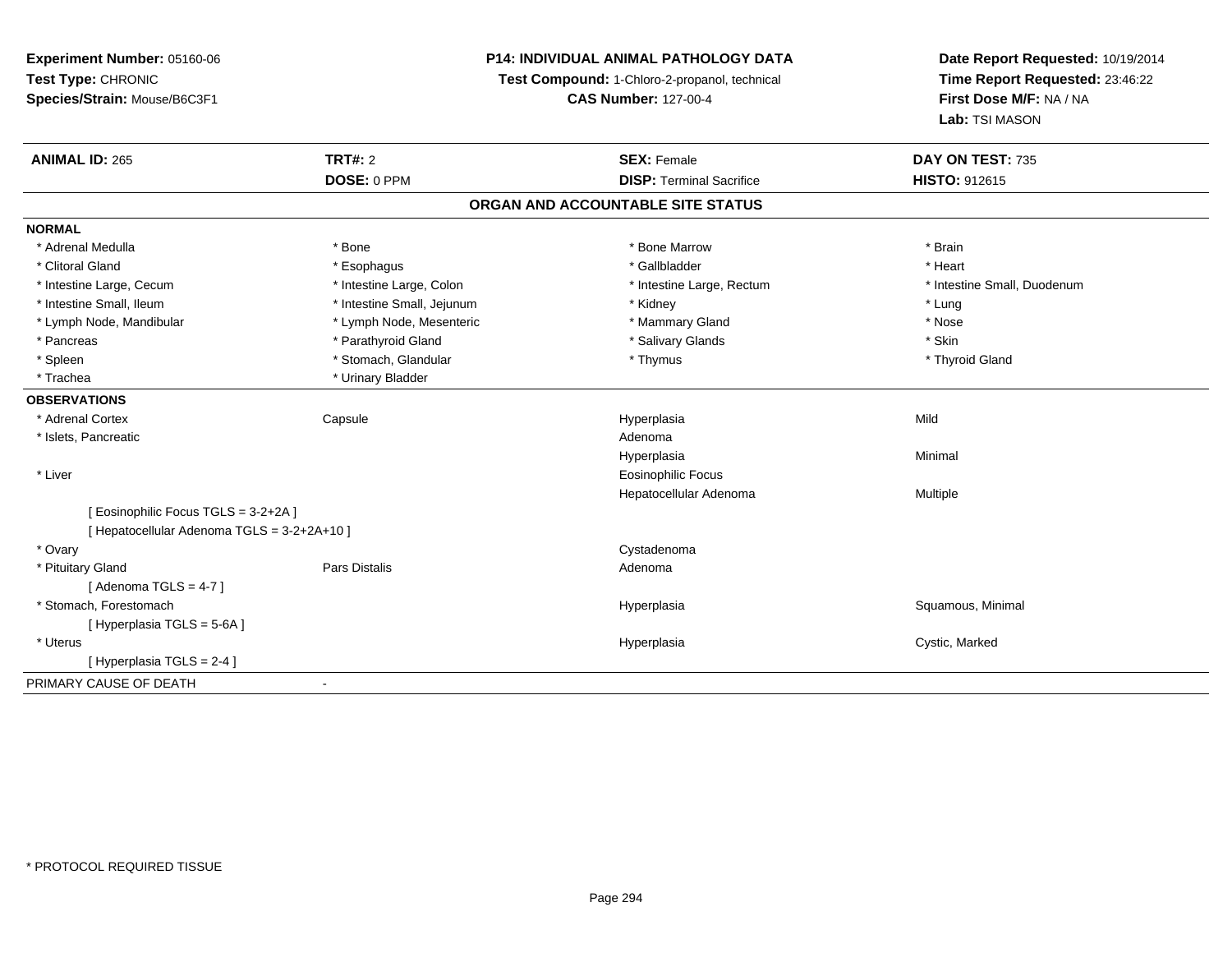# **P14: INDIVIDUAL ANIMAL PATHOLOGY DATA**

**Test Compound:** 1-Chloro-2-propanol, technical

**CAS Number:** 127-00-4

| <b>ANIMAL ID: 266</b>                                                          | <b>TRT#: 4</b>             | <b>SEX: Female</b>                | DAY ON TEST: 735            |
|--------------------------------------------------------------------------------|----------------------------|-----------------------------------|-----------------------------|
|                                                                                | <b>DOSE: 250 PPM</b>       | <b>DISP: Terminal Sacrifice</b>   | <b>HISTO: 912716</b>        |
|                                                                                |                            | ORGAN AND ACCOUNTABLE SITE STATUS |                             |
| <b>NORMAL</b>                                                                  |                            |                                   |                             |
| * Adrenal Medulla                                                              | * Bone                     | * Bone Marrow                     | * Brain                     |
| * Clitoral Gland                                                               | * Esophagus                | * Gallbladder                     | * Heart                     |
| * Intestine Large, Cecum                                                       | * Intestine Large, Colon   | * Intestine Large, Rectum         | * Intestine Small, Duodenum |
| * Intestine Small, Ileum                                                       | * Intestine Small, Jejunum | * Islets, Pancreatic              | * Kidney                    |
| <b>Lacrimal Gland</b>                                                          | * Liver                    | * Lymph Node, Mandibular          | * Mammary Gland             |
| * Nose                                                                         | * Ovary                    | * Pancreas                        | * Parathyroid Gland         |
| * Pituitary Gland                                                              | * Salivary Glands          | * Stomach, Forestomach            | * Stomach, Glandular        |
| * Thymus                                                                       | * Thyroid Gland            | * Trachea                         | * Urinary Bladder           |
| <b>OBSERVATIONS</b>                                                            |                            |                                   |                             |
| * Adrenal Cortex                                                               | Capsule                    | Hyperplasia                       | Mild                        |
| * Lung                                                                         | Alveolar Epith             | Hyperplasia                       | Minimal                     |
| Lymph Node                                                                     | lliac                      | Hyperplasia                       | Lymphoid, Mild              |
| [Hyperplasia TGLS = 2-13]                                                      |                            |                                   |                             |
| * Lymph Node, Mesenteric                                                       |                            | Angiectasis                       | Marked                      |
| Note: TGL 3 cyst involves mesenteric L.N. rather than mesentery on micro exam. |                            |                                   |                             |
| [Angiectasis TGLS = 3-14]                                                      |                            |                                   |                             |
| * Skin                                                                         | <b>Subcut Tiss</b>         | Fibrosarcoma                      |                             |
| [Fibrosarcoma TGLS = 1-12]                                                     |                            |                                   |                             |
| * Spleen                                                                       |                            | Hematopoietic Cell Proliferation  | Mild                        |
| * Uterus                                                                       |                            | Hyperplasia                       | Cystic, Moderate            |
| PRIMARY CAUSE OF DEATH                                                         |                            |                                   |                             |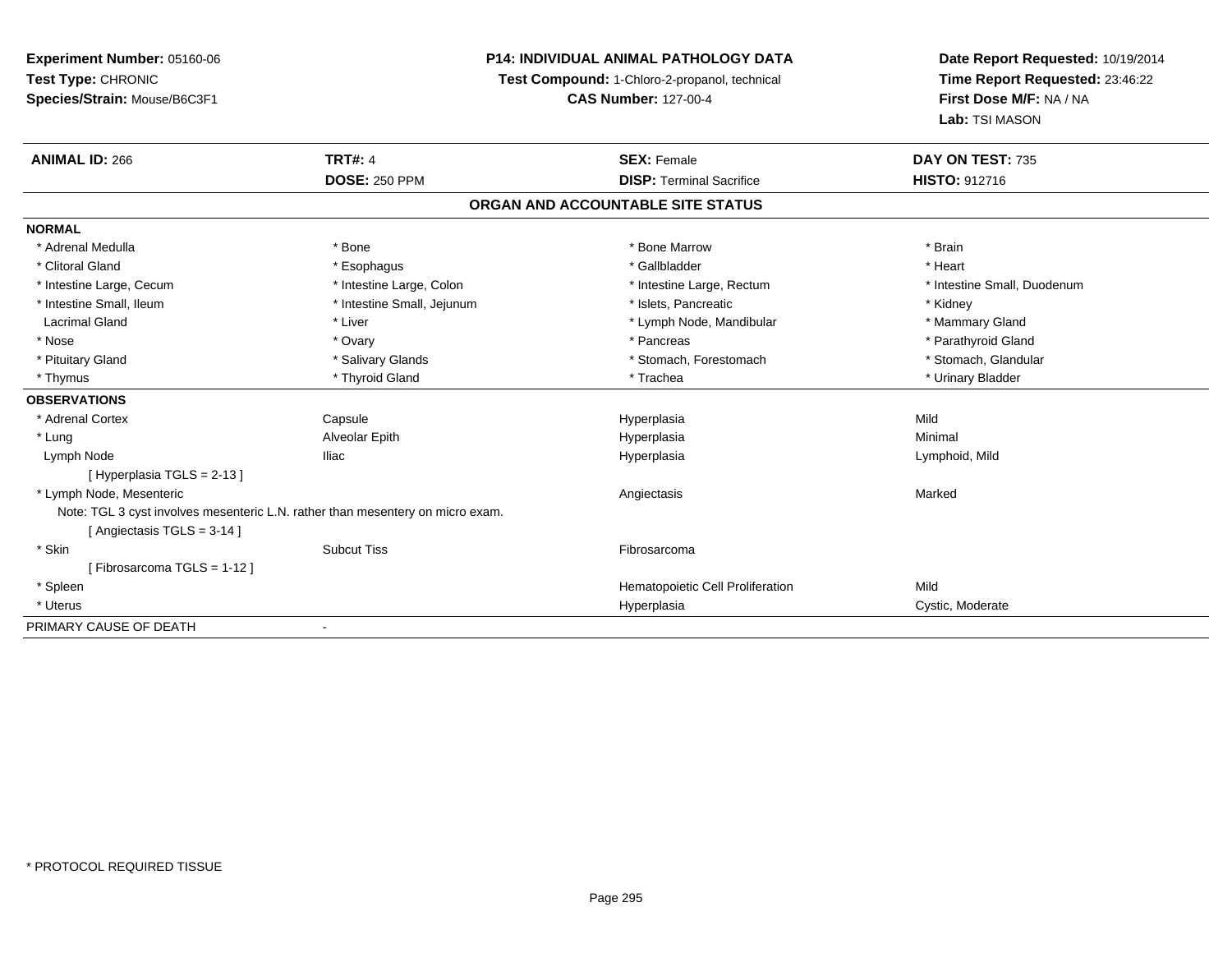**Experiment Number:** 05160-06**Test Type:** CHRONIC **Species/Strain:** Mouse/B6C3F1**P14: INDIVIDUAL ANIMAL PATHOLOGY DATATest Compound:** 1-Chloro-2-propanol, technical **CAS Number:** 127-00-4**Date Report Requested:** 10/19/2014**Time Report Requested:** 23:46:22**First Dose M/F:** NA / NA**Lab:** TSI MASON**ANIMAL ID:** 267**TRT#:** 4 **SEX:** Female **SEX: Female DAY ON TEST:** 735 **DOSE:** 250 PPM**DISP:** Terminal Sacrifice **HISTO:** 912717 **ORGAN AND ACCOUNTABLE SITE STATUSNORMAL**\* Adrenal Medulla \* The state of the state of the state of the state of the state of the state of the state of the state of the state of the state of the state of the state of the state of the state of the state of the sta \* Esophagus \* https://www.fragustage.com/web/2019/heart \* Heart \* Heart \* Heart \* Intestine Large, Cecum \* Intestine Large, Cecum \* Sallbladder \* The state of the state of the state of the state of the state of the state o \* Intestine Small. Ileum \* Intestine Large, Colon \* Intestine Large, Rectum \* Intestine Small, Duodenum \* Intestine Small, Duodenum \* Intestine Small, Jejunum \* \* \* https://www.fat.com/setter/educitions/mandibular \* Kidney \* Mandibular \* Lymph Node, Mandibular \* Lymph Node, Mandibular \* Lymph Node, Mandibular \* Lymph Node, Mesenteric \* \* \* Mammary Gland \* \* Nose \* \* Nose \* \* Nose \* Ovary \* Ovary \* Ovary \* Ovary \* Ovary \* Salivary Glands \* Pancreas \* And the section of the section of the section of the section of the section of the section of the section of the section of the section of the section of the section of the section of the section of the sectio \* Skin \* Stomach, Forestomach \* Stomach \* Stomach, Glandular \* Thymus \* Thymus \* Thyroid Gland \* Trachea \* Trachea \* Trachea \* Urinary Bladder **OBSERVATIONS** \* Adrenal Cortex Capsule Hyperplasia Mild \* BoneFibrous Osteodystrophy Mild Harderian Glandd and a state of the control of the control of the control of the control of the control of the control of the control of the control of the control of the control of the control of the control of the control of the contro  $[$  Adenoma TGLS = 6-12  $]$  \* Liver Eosinophilic Focus Hepatocellular Adenoma Multiple Hepatocellular CarcinomaInflammation Chronic, Minimal Necrosiss and the contract of the Minimal [ Eosinophilic Focus TGLS = 5-2 ][ Hepatocellular Adenoma TGLS = 3,4,7-2+2B+2C ][ Hepatocellular Carcinoma TGLS = 2-2A ]Hepatocellular Carcinoma Metastatic (Liver)

\* Lung

\* Spleen

 \* Uteruss and the contract of the contract of the contract of the contract of the contract of the contract of the contract of the contract of the contract of the contract of the contract of the contract of the contract of the cont

[ Hyperplasia TGLS = 1-4 ]

PRIMARY CAUSE OF DEATH- Hematopoietic Cell Proliferation Mild

Hyperplasia **Cystic, Marked**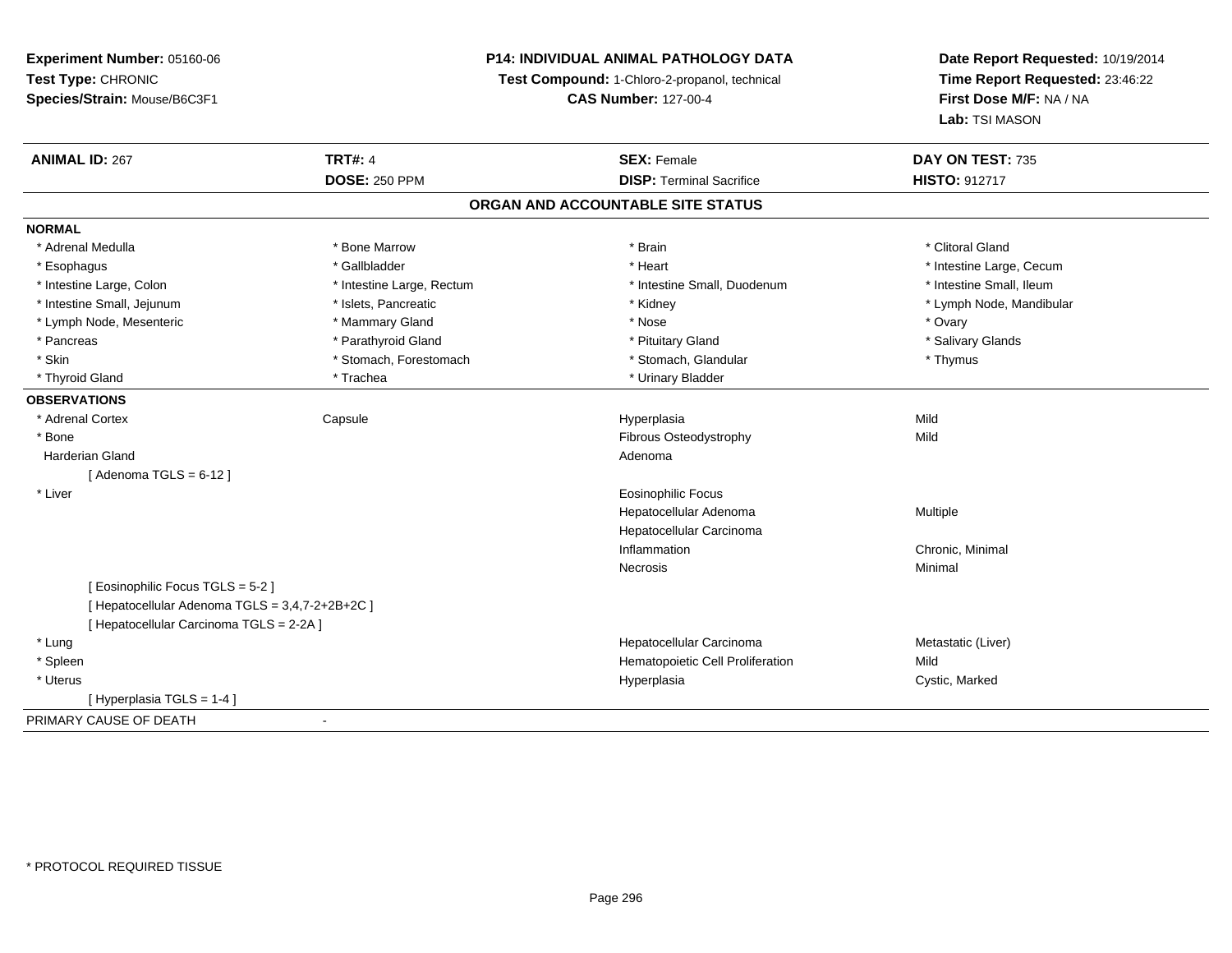# **P14: INDIVIDUAL ANIMAL PATHOLOGY DATA**

**Test Compound:** 1-Chloro-2-propanol, technical

**CAS Number:** 127-00-4

| <b>ANIMAL ID: 268</b>                       | <b>TRT#: 4</b>                   | <b>SEX: Female</b>                | DAY ON TEST: 582            |
|---------------------------------------------|----------------------------------|-----------------------------------|-----------------------------|
|                                             | <b>DOSE: 250 PPM</b>             | <b>DISP: Natural Death</b>        | <b>HISTO: 912718</b>        |
|                                             |                                  | ORGAN AND ACCOUNTABLE SITE STATUS |                             |
| <b>NORMAL</b>                               |                                  |                                   |                             |
| * Adrenal Medulla                           | * Bone                           | * Bone Marrow                     | * Brain                     |
| * Clitoral Gland                            | * Esophagus                      | * Gallbladder                     | * Heart                     |
| * Intestine Large, Cecum                    | * Intestine Large, Colon         | * Intestine Large, Rectum         | * Intestine Small, Duodenum |
| * Intestine Small, Ileum                    | * Intestine Small, Jejunum       | * Kidney                          | * Lymph Node, Mandibular    |
| * Lymph Node, Mesenteric                    | * Mammary Gland                  | * Nose                            | * Ovary                     |
| * Pancreas                                  | * Parathyroid Gland              | * Pituitary Gland                 | * Salivary Glands           |
| * Skin                                      | * Stomach, Forestomach           | * Stomach, Glandular              | * Thymus                    |
| * Thyroid Gland                             | * Trachea                        | * Urinary Bladder                 |                             |
| <b>OBSERVATIONS</b>                         |                                  |                                   |                             |
| * Adrenal Cortex                            | Capsule                          | Hyperplasia                       | Mild                        |
| * Islets, Pancreatic                        |                                  | Hyperplasia                       | Mild                        |
| * Liver                                     |                                  | <b>Eosinophilic Focus</b>         |                             |
|                                             |                                  | Hepatocellular Adenoma            | Multiple                    |
|                                             |                                  | Hepatocellular Carcinoma          |                             |
| Eosinophilic Focus TGLS = 9-2 ]             |                                  |                                   |                             |
| [Hepatocellular Adenoma TGLS = 2,3,5-2A+2D] |                                  |                                   |                             |
| [Hepatocellular Carcinoma TGLS = 4-2B+2C]   |                                  |                                   |                             |
| * Lung                                      |                                  | Hepatocellular Carcinoma          | Metastatic (Liver)          |
| [Hepatocellular Carcinoma TGLS = 7,8-1]     |                                  |                                   |                             |
| * Spleen                                    |                                  | Hematopoietic Cell Proliferation  | Moderate                    |
| * Uterus                                    |                                  | Hyperplasia                       | Cystic, Moderate            |
| Hyperplasia TGLS = 1-4 ]                    |                                  |                                   |                             |
| PRIMARY CAUSE OF DEATH                      | - Liver Hepatocellular Carcinoma |                                   |                             |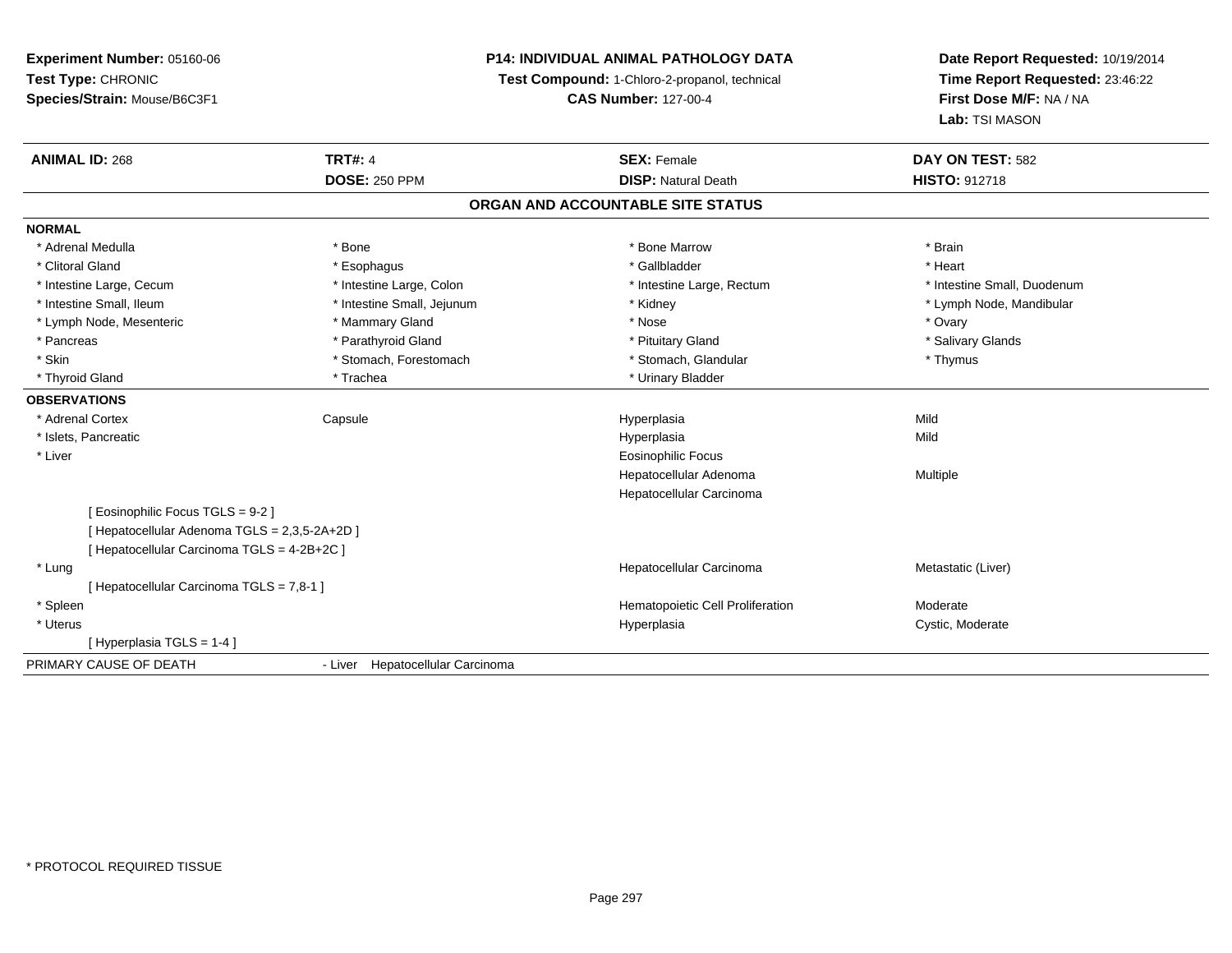**Experiment Number:** 05160-06**Test Type:** CHRONIC **Species/Strain:** Mouse/B6C3F1**P14: INDIVIDUAL ANIMAL PATHOLOGY DATATest Compound:** 1-Chloro-2-propanol, technical **CAS Number:** 127-00-4**Date Report Requested:** 10/19/2014**Time Report Requested:** 23:46:22**First Dose M/F:** NA / NA**Lab:** TSI MASON**ANIMAL ID:** 269**TRT#:** 4 **SEX:** Female **SEX: Female DAY ON TEST:** 735 **DOSE:** 250 PPM**DISP:** Terminal Sacrifice **HISTO:** 912719 **ORGAN AND ACCOUNTABLE SITE STATUSNORMAL**\* Adrenal Medulla \* The state of the state of the state of the state of the Marrow \* Bone Marrow \* Clitoral Gland \* Clitoral Gland \* Esophagus \* https://www.fragustage.com/web/2019/heart \* Heart \* Heart \* Heart \* Intestine Large, Cecum \* Intestine Large, Cecum \* Sallbladder \* The state of the state of the state of the state of the state of the state o \* Intestine Small, Ileum \* Intestine Large, Colon \* Intestine Large, Rectum \* Intestine Small, Duodenum \* Intestine Small, Duodenum \* Intestine Small, Jejunum \* Kidney \* Lung \* Lymph Node, Mandibular\* Lymph Node, Mesenteric \* \* \* Mammary Gland \* \* Nose \* Nose \* Ovary \* Ovary \* Ovary \* Ovary \* Ovary \* Ovary \* Ovary \* Skin \* Pancreas \* Pancreas \* Parathyroid Gland \* The state of the set of the set of the set of the set of the set of the set of the set of the set of the set of the set of the set of the set of the set of the set of the set of \* Thymus \* Spleen \* Stomach, Forestomach \* Stomach \* Stomach, Glandular \* Stomach, Glandular \* Thyroid Gland \* Trachea \* Trachea \* Trachea \* Urinary Bladder **MISSING** \* Brain**OBSERVATIONS** \* Adrenal Cortex**Capsule**  Hyperplasia Mild \* Islets, Pancreaticc and the control of the control of the control of the control of the control of the control of the control of the control of the control of the control of the control of the control of the control of the control of the co a Mild \* Liver Eosinophilic Focus Hepatocellular Adenoma Multiple [ Eosinophilic Focus TGLS = 5-2B ][ Hepatocellular Adenoma TGLS = 3,4-2+2A ]**Mesentery** y the controller of the state of the controller of the Marked State of the Marked State of the Marked State of  $[$  Necrosis TGLS = 1-12  $]$  \* Pituitary Glandd and the set of Pars Distalis and the Second Adenomal Adenomal Second Second Pars Distallis  $[$  Adenoma TGLS = 6-7  $]$  \* Uteruss and the control of the control of the control of the control of the control of the control of the control of the control of the control of the control of the control of the control of the control of the control of the co Cystic, Marked [ Hyperplasia TGLS = 2-4 ]PRIMARY CAUSE OF DEATH-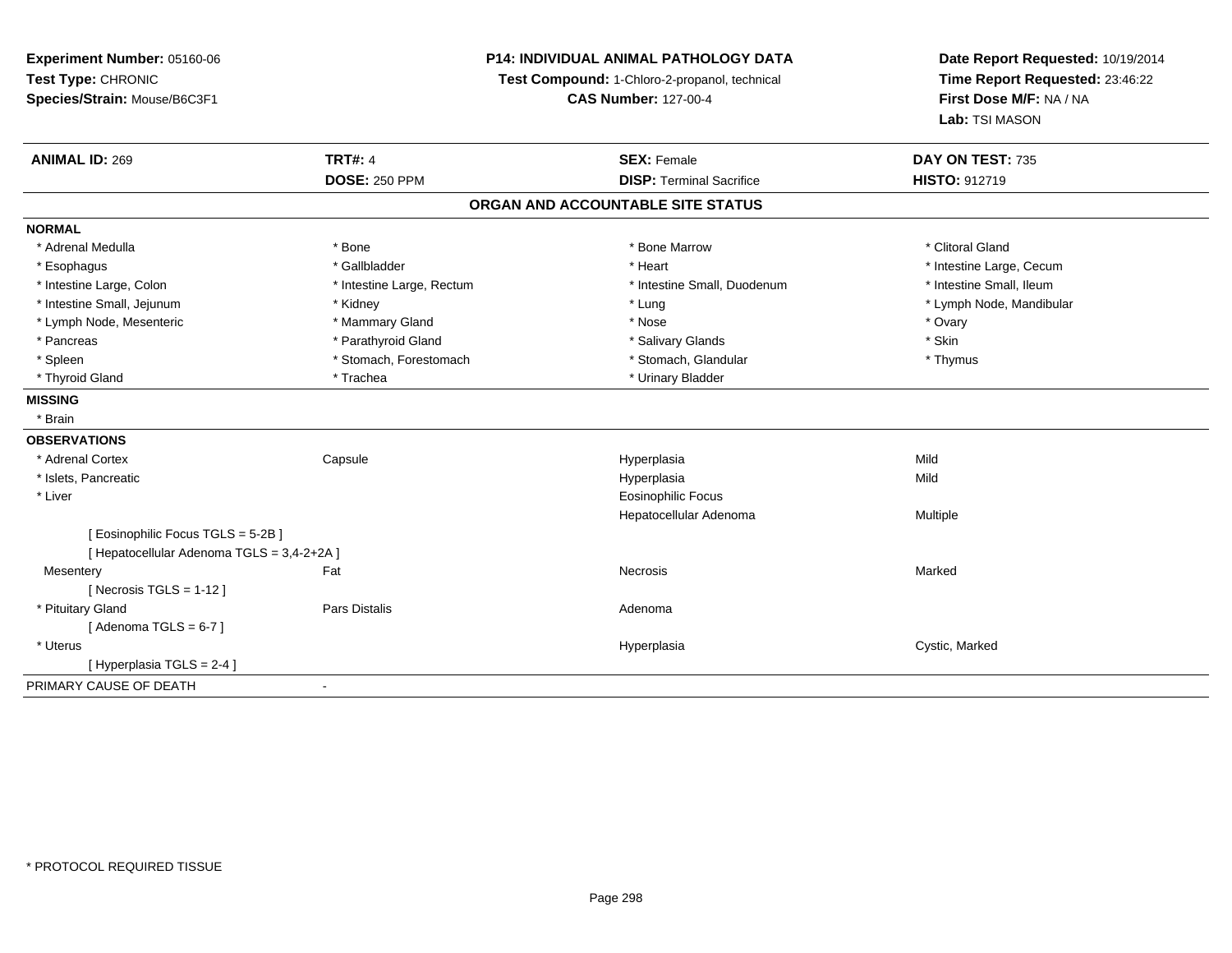# **P14: INDIVIDUAL ANIMAL PATHOLOGY DATA**

**Test Compound:** 1-Chloro-2-propanol, technical

**CAS Number:** 127-00-4

**Date Report Requested:** 10/19/2014 **Time Report Requested:** 23:46:22**First Dose M/F:** NA / NA**Lab:** TSI MASON

| <b>ANIMAL ID: 270</b>                                             | <b>TRT#: 4</b>             | <b>SEX: Female</b>                | DAY ON TEST: 735            |
|-------------------------------------------------------------------|----------------------------|-----------------------------------|-----------------------------|
|                                                                   | <b>DOSE: 250 PPM</b>       | <b>DISP: Terminal Sacrifice</b>   | <b>HISTO: 912720</b>        |
|                                                                   |                            | ORGAN AND ACCOUNTABLE SITE STATUS |                             |
| <b>NORMAL</b>                                                     |                            |                                   |                             |
| * Adrenal Medulla                                                 | * Bone                     | * Bone Marrow                     | * Brain                     |
| * Clitoral Gland                                                  | * Esophagus                | * Gallbladder                     | * Heart                     |
| * Intestine Large, Cecum                                          | * Intestine Large, Colon   | * Intestine Large, Rectum         | * Intestine Small, Duodenum |
| * Intestine Small, Ileum                                          | * Intestine Small, Jejunum | * Lymph Node, Mandibular          | * Lymph Node, Mesenteric    |
| * Mammary Gland                                                   | * Nose                     | * Pancreas                        | * Parathyroid Gland         |
| * Pituitary Gland                                                 | * Salivary Glands          | * Skin                            | * Stomach, Forestomach      |
| * Stomach, Glandular                                              | * Thymus                   | * Trachea                         | * Urinary Bladder           |
| <b>OBSERVATIONS</b>                                               |                            |                                   |                             |
| * Adrenal Cortex                                                  | Capsule                    | Hyperplasia                       | Mild                        |
| * Islets, Pancreatic                                              |                            | Hyperplasia                       | Mild                        |
| * Kidney                                                          |                            | Nephropathy                       | Chronic, Minimal            |
| * Liver                                                           |                            | Clear Cell Focus                  |                             |
|                                                                   |                            | <b>Eosinophilic Focus</b>         |                             |
|                                                                   |                            | Hepatocellular Adenoma            | Multiple                    |
|                                                                   |                            | Hepatocellular Carcinoma          |                             |
| [ Eosinophilic Focus TGLS = 8,11-2B+2C ]                          |                            |                                   |                             |
| [ Hepatocellular Adenoma TGLS = 6,7,9,10-2+2A+2B ]                |                            |                                   |                             |
| [ Hepatocellular Carcinoma TGLS = 5-2 ]                           |                            |                                   |                             |
| * Lung                                                            |                            | Hepatocellular Carcinoma          | Metastatic (Liver)          |
| Mesentery                                                         |                            | Hemangioma                        |                             |
|                                                                   | Fat                        | <b>Necrosis</b>                   | Mild                        |
| [Hemangioma TGLS = 1-12]                                          |                            |                                   |                             |
| [ Necrosis TGLS = $1-12$ ]                                        |                            |                                   |                             |
| * Ovary                                                           |                            | Cyst                              | Mild                        |
| <b>Skeletal Muscle</b>                                            |                            | Inflammation                      | Chronic, Mild               |
| Note: Inflammagion is in Diaphragm, but this is not on TDMS menu. |                            |                                   |                             |
| [Inflammation $TGLS = 4-13$ ]                                     |                            |                                   |                             |
| * Spleen                                                          |                            | Hematopoietic Cell Proliferation  | Marked                      |
| [ Hematopoietic Cell Proliferation TGLS = 2-11 ]                  |                            |                                   |                             |
| * Thyroid Gland                                                   | <b>Follicular Cel</b>      | Hyperplasia                       | Minimal                     |

\* PROTOCOL REQUIRED TISSUE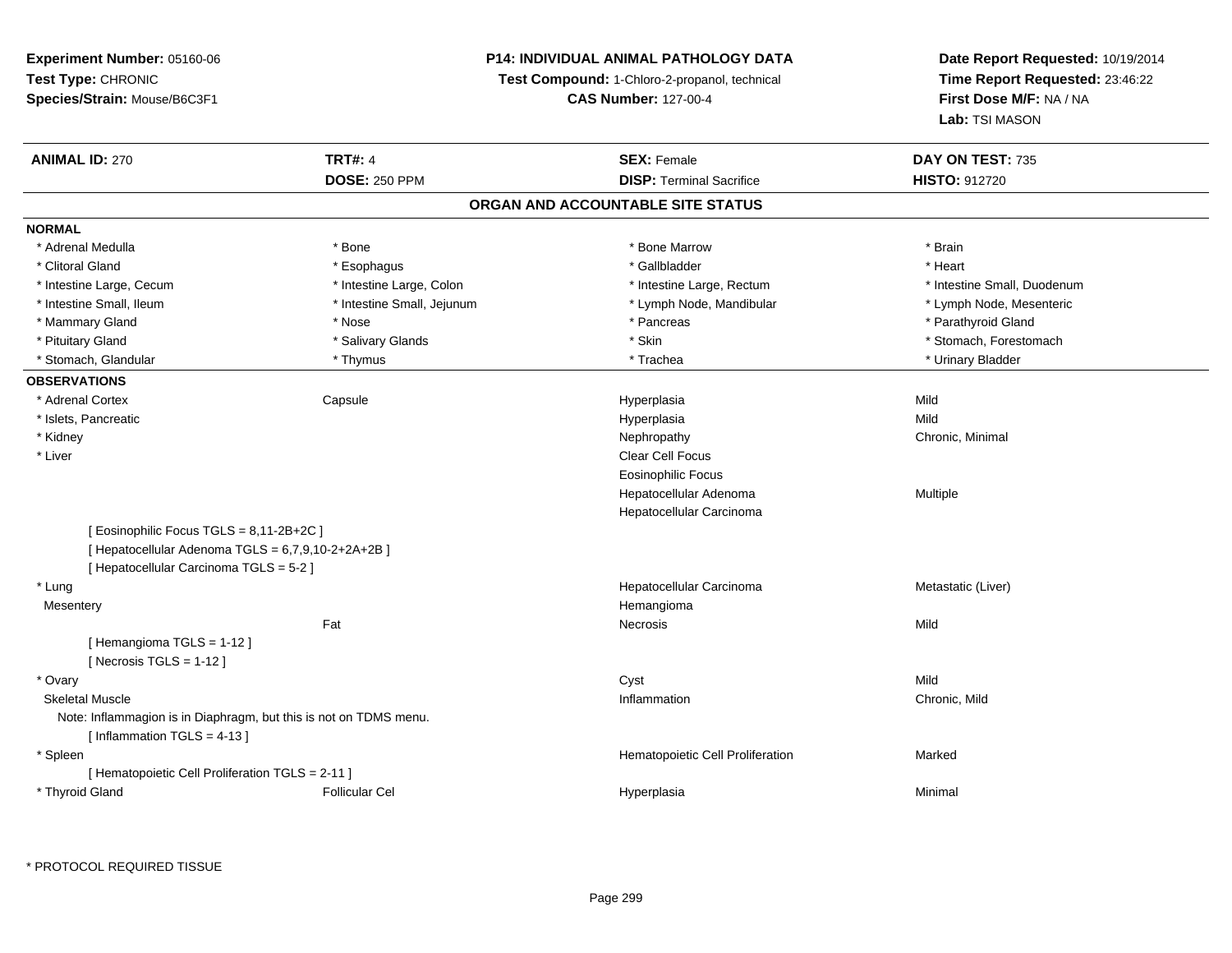| <b>Experiment Number: 05160-06</b><br>Test Type: CHRONIC<br>Species/Strain: Mouse/B6C3F1 | <b>P14: INDIVIDUAL ANIMAL PATHOLOGY DATA</b><br>Test Compound: 1-Chloro-2-propanol, technical<br><b>CAS Number: 127-00-4</b> |                                   | Date Report Requested: 10/19/2014<br>Time Report Requested: 23:46:22<br>First Dose M/F: NA / NA<br><b>Lab:</b> TSI MASON |
|------------------------------------------------------------------------------------------|------------------------------------------------------------------------------------------------------------------------------|-----------------------------------|--------------------------------------------------------------------------------------------------------------------------|
| <b>ANIMAL ID: 270</b>                                                                    | <b>TRT#: 4</b>                                                                                                               | <b>SEX: Female</b>                | <b>DAY ON TEST: 735</b>                                                                                                  |
|                                                                                          | <b>DOSE: 250 PPM</b>                                                                                                         | <b>DISP: Terminal Sacrifice</b>   | <b>HISTO: 912720</b>                                                                                                     |
|                                                                                          |                                                                                                                              | ORGAN AND ACCOUNTABLE SITE STATUS |                                                                                                                          |
| * Uterus                                                                                 |                                                                                                                              | Hyperplasia                       | Cystic, Moderate                                                                                                         |
| PRIMARY CAUSE OF DEATH                                                                   |                                                                                                                              |                                   |                                                                                                                          |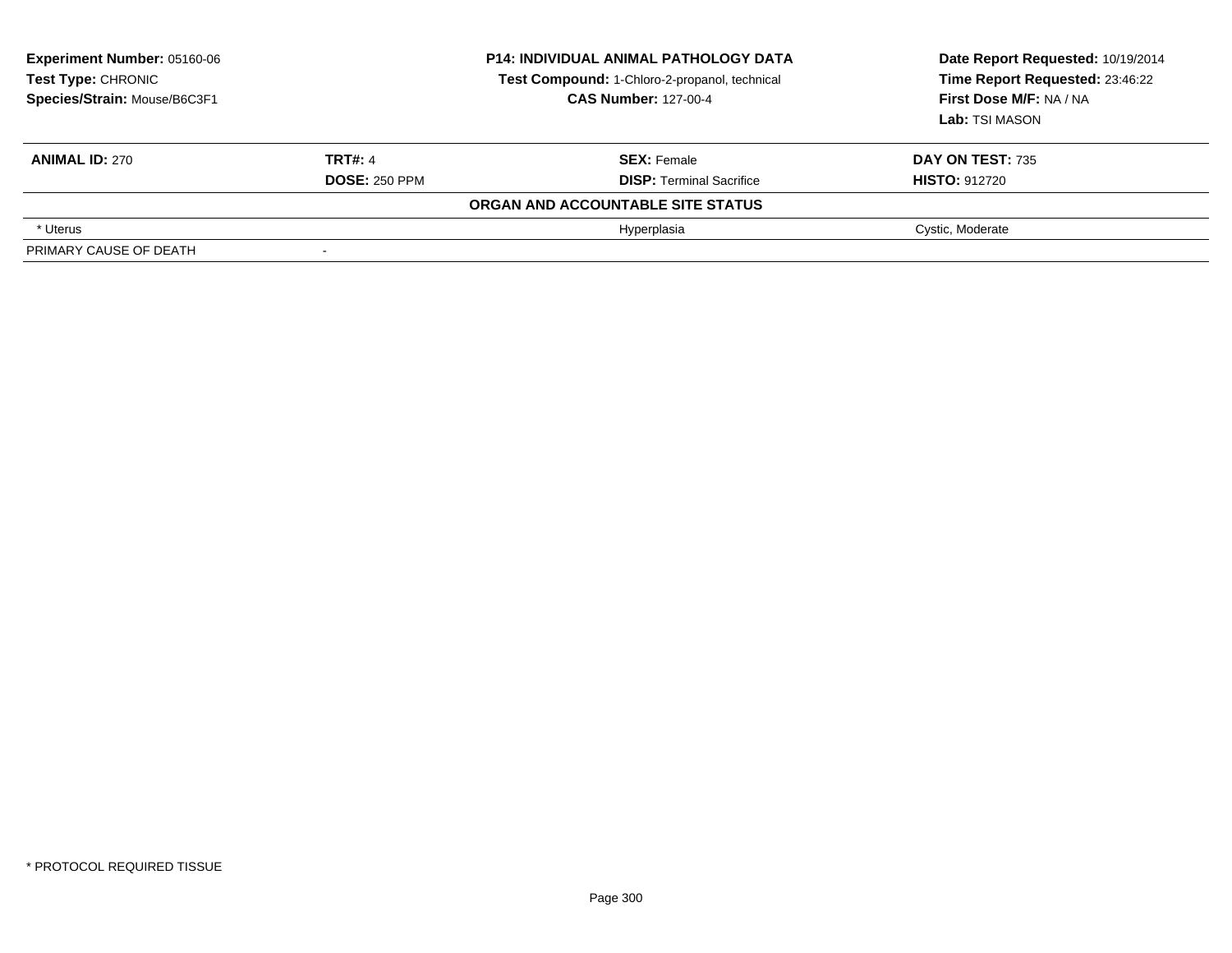| Experiment Number: 05160-06<br>Test Type: CHRONIC<br>Species/Strain: Mouse/B6C3F1 | <b>P14: INDIVIDUAL ANIMAL PATHOLOGY DATA</b><br>Test Compound: 1-Chloro-2-propanol, technical<br><b>CAS Number: 127-00-4</b> |                                   | Date Report Requested: 10/19/2014<br>Time Report Requested: 23:46:22<br>First Dose M/F: NA / NA<br>Lab: TSI MASON |  |
|-----------------------------------------------------------------------------------|------------------------------------------------------------------------------------------------------------------------------|-----------------------------------|-------------------------------------------------------------------------------------------------------------------|--|
| <b>ANIMAL ID: 271</b>                                                             | <b>TRT#: 4</b>                                                                                                               | <b>SEX: Female</b>                | DAY ON TEST: 691                                                                                                  |  |
|                                                                                   | <b>DOSE: 250 PPM</b>                                                                                                         | <b>DISP: Natural Death</b>        | HISTO: 912721                                                                                                     |  |
|                                                                                   |                                                                                                                              | ORGAN AND ACCOUNTABLE SITE STATUS |                                                                                                                   |  |
| <b>NORMAL</b>                                                                     |                                                                                                                              |                                   |                                                                                                                   |  |
| * Adrenal Medulla                                                                 | * Bone                                                                                                                       | * Esophagus                       | * Gallbladder                                                                                                     |  |
| * Heart                                                                           | * Intestine Large, Cecum                                                                                                     | * Intestine Large, Colon          | * Intestine Large, Rectum                                                                                         |  |
| * Intestine Small, Duodenum                                                       | * Intestine Small, Jejunum                                                                                                   | * Lung                            | * Lymph Node, Mandibular                                                                                          |  |
| * Lymph Node, Mesenteric                                                          | * Mammary Gland                                                                                                              | * Nose                            | * Pancreas                                                                                                        |  |
| * Parathyroid Gland                                                               | * Pituitary Gland                                                                                                            | * Salivary Glands                 | * Stomach, Forestomach                                                                                            |  |
| * Stomach, Glandular                                                              | * Thymus                                                                                                                     | * Thyroid Gland                   | * Trachea                                                                                                         |  |
| * Urinary Bladder                                                                 |                                                                                                                              |                                   |                                                                                                                   |  |
| <b>MISSING</b>                                                                    |                                                                                                                              |                                   |                                                                                                                   |  |
| * Clitoral Gland                                                                  |                                                                                                                              |                                   |                                                                                                                   |  |
| <b>AUTO PRECLUDES DIAG.</b>                                                       |                                                                                                                              |                                   |                                                                                                                   |  |
| * Intestine Small, Ileum                                                          |                                                                                                                              |                                   |                                                                                                                   |  |
| <b>OBSERVATIONS</b>                                                               |                                                                                                                              |                                   |                                                                                                                   |  |
| * Adrenal Cortex                                                                  | Capsule                                                                                                                      | Hyperplasia                       | Mild                                                                                                              |  |
| * Bone Marrow                                                                     |                                                                                                                              | Hemangiosarcoma                   |                                                                                                                   |  |
| * Brain                                                                           | Thalamus                                                                                                                     | Mineralization                    | Minimal                                                                                                           |  |
| * Islets, Pancreatic                                                              |                                                                                                                              | Hyperplasia                       | Mild                                                                                                              |  |
| * Kidney                                                                          |                                                                                                                              | Mineralization                    | Mild                                                                                                              |  |
| * Liver                                                                           |                                                                                                                              | Hepatocellular Adenoma            |                                                                                                                   |  |
|                                                                                   |                                                                                                                              | Necrosis                          | Mild                                                                                                              |  |
| [ Hepatocellular Adenoma TGLS = 8-2A ]                                            |                                                                                                                              |                                   |                                                                                                                   |  |
| Lymph Node                                                                        | <b>Iliac</b>                                                                                                                 | Hemangiosarcoma                   |                                                                                                                   |  |
| [Hemangiosarcoma TGLS = 7-12]                                                     |                                                                                                                              |                                   |                                                                                                                   |  |
| * Ovary                                                                           |                                                                                                                              | Cyst                              | Moderate                                                                                                          |  |
| [Cyst TGLS = $3-4A$ ]                                                             |                                                                                                                              |                                   |                                                                                                                   |  |
| * Skin                                                                            | <b>Subcut Tiss</b>                                                                                                           | Hemangiosarcoma                   |                                                                                                                   |  |
| [Hemangiosarcoma TGLS = 1-3A]                                                     |                                                                                                                              |                                   |                                                                                                                   |  |
| * Spleen                                                                          |                                                                                                                              | Hemangiosarcoma                   |                                                                                                                   |  |
|                                                                                   |                                                                                                                              | Hematopoietic Cell Proliferation  | Marked                                                                                                            |  |
| [Hemangiosarcoma TGLS = 5,6,9-11+11A]                                             |                                                                                                                              |                                   |                                                                                                                   |  |

[ Hematopoietic Cell Proliferation TGLS = 5-11 ]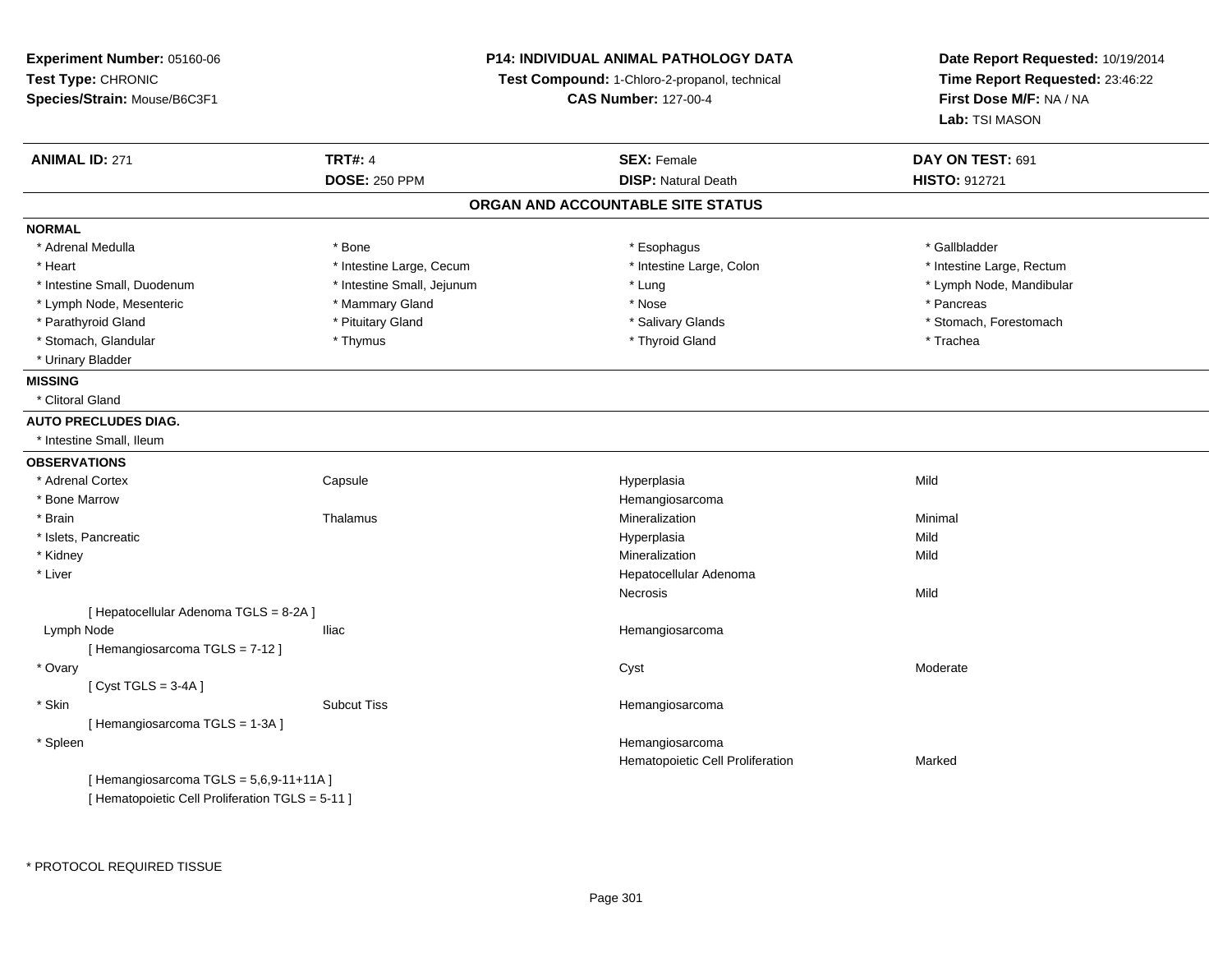| <b>Experiment Number: 05160-06</b><br>Test Type: CHRONIC<br>Species/Strain: Mouse/B6C3F1 |                                | <b>P14: INDIVIDUAL ANIMAL PATHOLOGY DATA</b><br>Test Compound: 1-Chloro-2-propanol, technical<br><b>CAS Number: 127-00-4</b> | Date Report Requested: 10/19/2014<br>Time Report Requested: 23:46:22<br>First Dose M/F: NA / NA<br>Lab: TSI MASON |
|------------------------------------------------------------------------------------------|--------------------------------|------------------------------------------------------------------------------------------------------------------------------|-------------------------------------------------------------------------------------------------------------------|
| <b>ANIMAL ID: 271</b>                                                                    | <b>TRT#: 4</b>                 | <b>SEX:</b> Female                                                                                                           | DAY ON TEST: 691                                                                                                  |
|                                                                                          | <b>DOSE: 250 PPM</b>           | <b>DISP:</b> Natural Death                                                                                                   | <b>HISTO: 912721</b>                                                                                              |
|                                                                                          |                                | ORGAN AND ACCOUNTABLE SITE STATUS                                                                                            |                                                                                                                   |
| * Uterus                                                                                 |                                | Hyperplasia                                                                                                                  | Cystic, Moderate                                                                                                  |
| [Hyperplasia TGLS = 4-4B]                                                                |                                |                                                                                                                              |                                                                                                                   |
| PRIMARY CAUSE OF DEATH                                                                   | - Liver Hepatocellular Adenoma |                                                                                                                              |                                                                                                                   |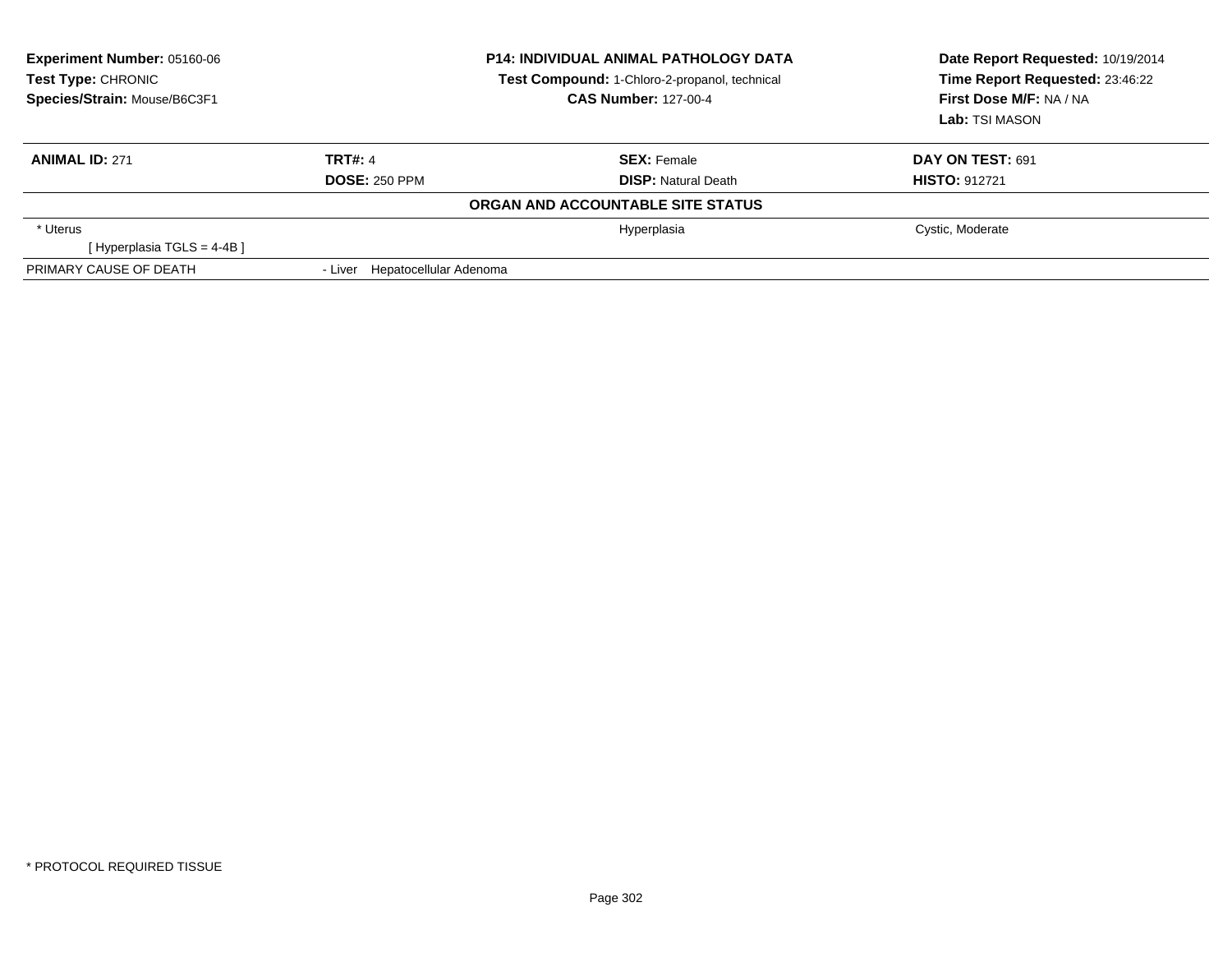**Experiment Number:** 05160-06**Test Type:** CHRONIC **Species/Strain:** Mouse/B6C3F1**P14: INDIVIDUAL ANIMAL PATHOLOGY DATATest Compound:** 1-Chloro-2-propanol, technical **CAS Number:** 127-00-4**Date Report Requested:** 10/19/2014**Time Report Requested:** 23:46:22**First Dose M/F:** NA / NA**Lab:** TSI MASON**ANIMAL ID:** 272**TRT#:** 4 **SEX:** Female **SEX: Female DAY ON TEST:** 735 **DOSE:** 250 PPM**DISP:** Terminal Sacrifice **HISTO:** 912722 **ORGAN AND ACCOUNTABLE SITE STATUSNORMAL**\* Adrenal Medulla \* The state of the state of the state of the state of the Marrow \* Bone Marrow \* Clitoral Gland \* Clitoral Gland \* Esophagus \* https://www.fragustage.com/web/2019/heart \* Heart \* Heart \* Heart \* Intestine Large, Cecum \* Intestine Large, Cecum \* Sallbladder \* The state of the state of the state of the state of the state of the state o \* Intestine Small, Ileum \* Intestine Large, Colon \* Intestine Large, Rectum \* Intestine Small, Duodenum \* Intestine Small, Duodenum \* Intestine Small, Jejunum \* The matches of the state of the state of the state of the state of the state of the state of the state of the state of the state of the state of the state of the state of the state of the state \* Nose \* Lymph Node, Mandibular \* Lymph Node, Mesenteric \* Mammary Gland \* Mammary Gland \* Pituitary Gland \* Ovary \* Pancreas \* Pancreas \* Pancreas \* Parathyroid Gland \* Parathyroid Gland \* Salivary Glands \* The stomach \* Skin \* Spleen \* Spleen \* Stomach, Forestomach \* Stomach, Forestomach \* Stomach, Forestomach \* Stomach, Glandular \* Thymus \* Thymus \* Thymus \* Thyroid Gland \* Thyroid Gland \* Thachea \* Urinary Bladder**OBSERVATIONS** \* Adrenal Cortexx and the control of the control of the control of the control of the control of the control of the control of the control of the control of the control of the control of the control of the control of the control of the co Mild Capsule Hyperplasia Mild \* Brainn and the Thalamus and the Minimal and Mineralization and Minimal Minimal and Minimal and Minimal and Minimal  $\mu$  \* Liver Eosinophilic Focus Hepatocellular Adenoma[ Eosinophilic Focus TGLS = 3-2A ][ Hepatocellular Adenoma TGLS = 2-2 ] \* Uteruss and the stromal stromal stromal stromal stromal stromal stromal stromal stromal stromal stromal stromal stroma [ Sarcoma Stromal TGLS = 1-4A ]PRIMARY CAUSE OF DEATH-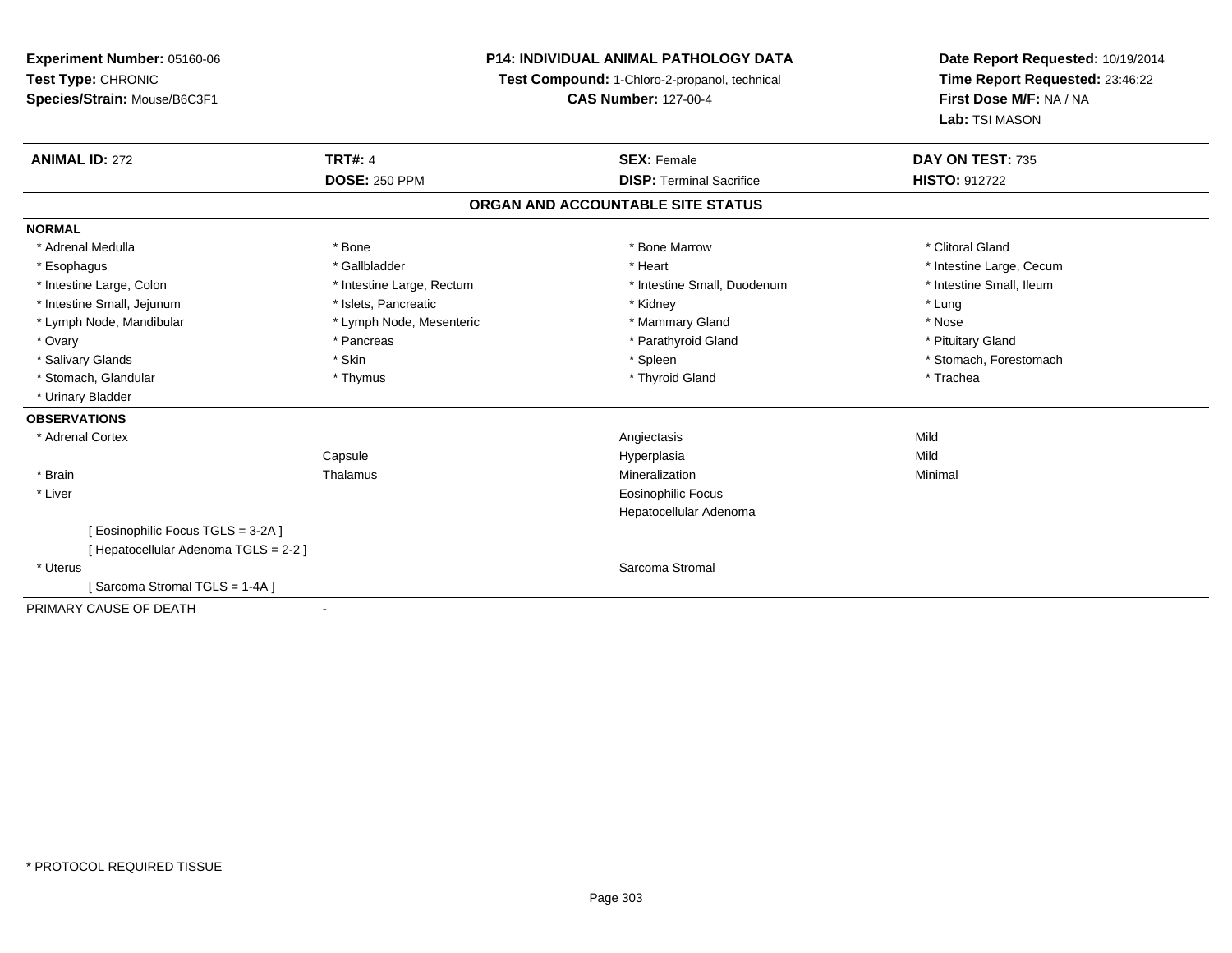# **P14: INDIVIDUAL ANIMAL PATHOLOGY DATA**

**Test Compound:** 1-Chloro-2-propanol, technical

**CAS Number:** 127-00-4

| <b>ANIMAL ID: 273</b>                      | <b>TRT#: 4</b>              | <b>SEX: Female</b>                | DAY ON TEST: 735           |
|--------------------------------------------|-----------------------------|-----------------------------------|----------------------------|
|                                            | <b>DOSE: 250 PPM</b>        | <b>DISP: Terminal Sacrifice</b>   | <b>HISTO: 912723</b>       |
|                                            |                             | ORGAN AND ACCOUNTABLE SITE STATUS |                            |
| <b>NORMAL</b>                              |                             |                                   |                            |
| * Adrenal Medulla                          | * Bone Marrow               | * Clitoral Gland                  | * Esophagus                |
| * Gallbladder                              | * Heart                     | * Intestine Large, Cecum          | * Intestine Large, Colon   |
| * Intestine Large, Rectum                  | * Intestine Small, Duodenum | * Intestine Small, Ileum          | * Intestine Small, Jejunum |
| * Kidney                                   | * Lung                      | * Lymph Node, Mandibular          | * Lymph Node, Mesenteric   |
| * Mammary Gland                            | * Nose                      | * Ovary                           | * Pancreas                 |
| * Parathyroid Gland                        | * Pituitary Gland           | * Salivary Glands                 | * Skin                     |
| * Spleen                                   | * Stomach, Glandular        | * Thymus                          | * Thyroid Gland            |
| * Trachea                                  | * Urinary Bladder           |                                   |                            |
| <b>OBSERVATIONS</b>                        |                             |                                   |                            |
| * Adrenal Cortex                           | Capsule                     | Hyperplasia                       | Mild                       |
| * Bone                                     |                             | Fibrous Osteodystrophy            | Mild                       |
| * Brain                                    | Thalamus                    | Mineralization                    | Minimal                    |
| * Islets, Pancreatic                       |                             | Hyperplasia                       | Mild                       |
| * Liver                                    |                             | <b>Clear Cell Focus</b>           |                            |
|                                            |                             | Hepatocellular Adenoma            | Multiple                   |
| [Clear Cell Focus TGLS = 4-2A]             |                             |                                   |                            |
| [ Hepatocellular Adenoma TGLS = 2,3-2+2B ] |                             |                                   |                            |
| * Stomach, Forestomach                     |                             | Hyperplasia                       | Squamous, Minimal          |
|                                            |                             | Ulcer                             | Mild                       |
| [ Hyperplasia TGLS = 5-6A ]                |                             |                                   |                            |
| [Ulcer TGLS = $5-6A$ ]                     |                             |                                   |                            |
| * Uterus                                   |                             | Hyperplasia                       | Cystic, Moderate           |
| [Hyperplasia TGLS = 1-4]                   |                             |                                   |                            |
| PRIMARY CAUSE OF DEATH                     |                             |                                   |                            |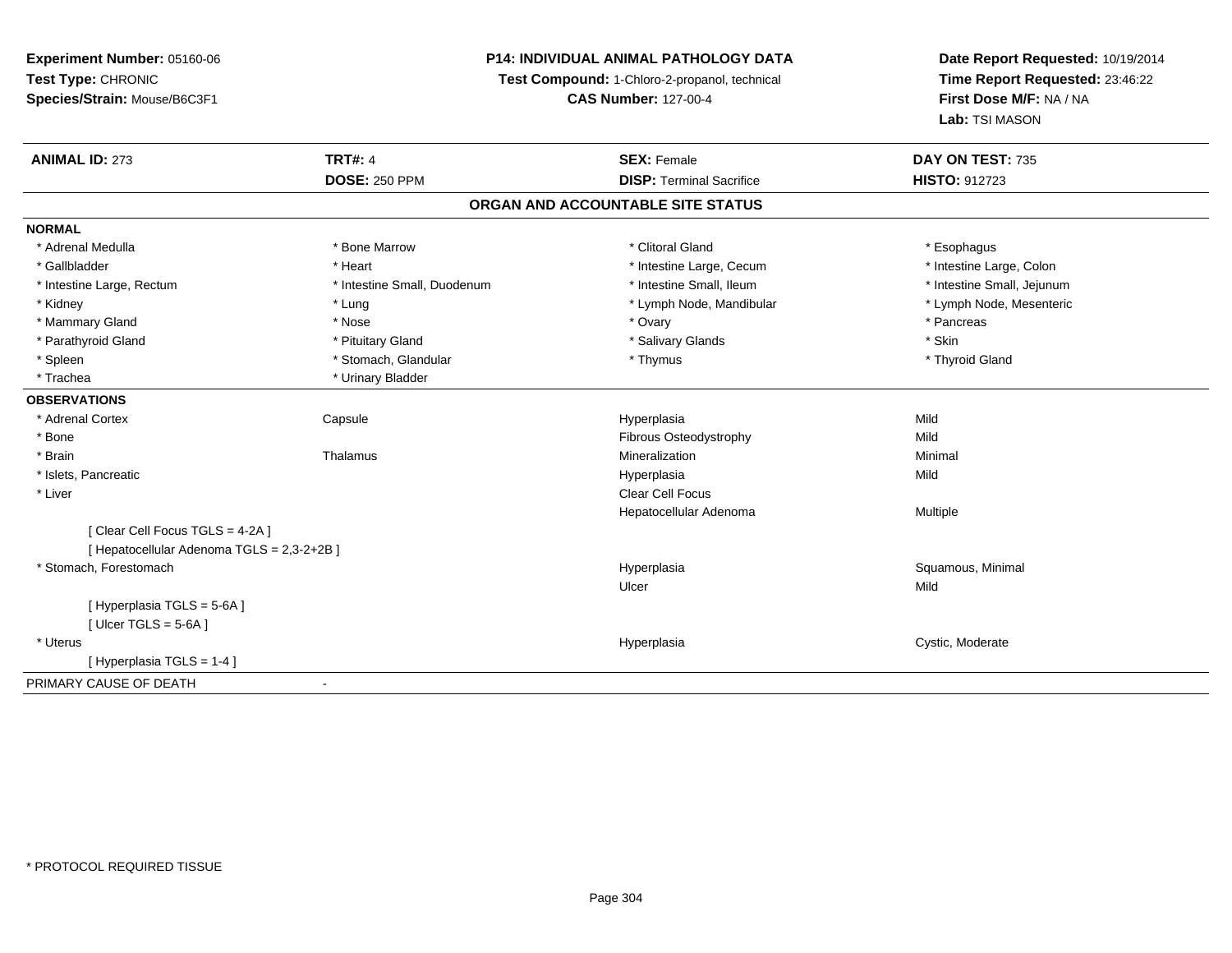# **P14: INDIVIDUAL ANIMAL PATHOLOGY DATA**

**Test Compound:** 1-Chloro-2-propanol, technical

**CAS Number:** 127-00-4

| <b>ANIMAL ID: 274</b>                | <b>TRT#: 4</b>              | <b>SEX: Female</b>                | DAY ON TEST: 735           |
|--------------------------------------|-----------------------------|-----------------------------------|----------------------------|
|                                      | <b>DOSE: 250 PPM</b>        | <b>DISP: Terminal Sacrifice</b>   | HISTO: 912724              |
|                                      |                             | ORGAN AND ACCOUNTABLE SITE STATUS |                            |
| <b>NORMAL</b>                        |                             |                                   |                            |
| * Adrenal Medulla                    | * Bone                      | * Bone Marrow                     | * Clitoral Gland           |
| * Esophagus                          | * Gallbladder               | * Intestine Large, Cecum          | * Intestine Large, Colon   |
| * Intestine Large, Rectum            | * Intestine Small, Duodenum | * Intestine Small, Ileum          | * Intestine Small, Jejunum |
| * Islets, Pancreatic                 | * Kidney                    | * Lung                            | * Mammary Gland            |
| * Nose                               | * Pancreas                  | * Parathyroid Gland               | * Pituitary Gland          |
| * Salivary Glands                    | * Skin                      | * Stomach, Forestomach            | * Stomach, Glandular       |
| * Thymus                             | * Thyroid Gland             | * Trachea                         | * Urinary Bladder          |
| <b>OBSERVATIONS</b>                  |                             |                                   |                            |
| * Adrenal Cortex                     | Capsule                     | Hyperplasia                       | Mild                       |
| * Brain                              | Thalamus                    | Mineralization                    | Minimal                    |
| * Heart                              |                             | Inflammation                      | Chronic, Minimal           |
| * Liver                              |                             | <b>Eosinophilic Focus</b>         |                            |
|                                      |                             | Hepatocellular Adenoma            |                            |
| [Hepatocellular Adenoma TGLS = 7-2]  |                             |                                   |                            |
| Lymph Node                           | Renal                       | Angiectasis                       | Mild                       |
|                                      | <b>Iliac</b>                | Lymphoma Malignant                |                            |
| [Angiectasis TGLS = $5-12$ ]         |                             |                                   |                            |
| [ Lymphoma Malignant TGLS = 6-13 ]   |                             |                                   |                            |
| * Lymph Node, Mandibular             |                             | Hyperplasia                       | Lymphoid, Minimal          |
| [Hyperplasia TGLS = 8-5]             |                             |                                   |                            |
| * Lymph Node, Mesenteric             |                             | Angiectasis                       | Mild                       |
| [Angiectasis TGLS = 9-5]             |                             |                                   |                            |
| * Ovary                              |                             | Hemorrhage                        | Marked                     |
| [Hemorrhage TGLS = 1-4]              |                             |                                   |                            |
| * Spleen                             |                             | Lymphoma Malignant                |                            |
| [ Lymphoma Malignant TGLS = 3,4-11 ] |                             |                                   |                            |
| * Uterus                             |                             | Hyperplasia                       | Cystic, Moderate           |
| [ Hyperplasia TGLS = 2-4 ]           |                             |                                   |                            |
| PRIMARY CAUSE OF DEATH               | $\blacksquare$              |                                   |                            |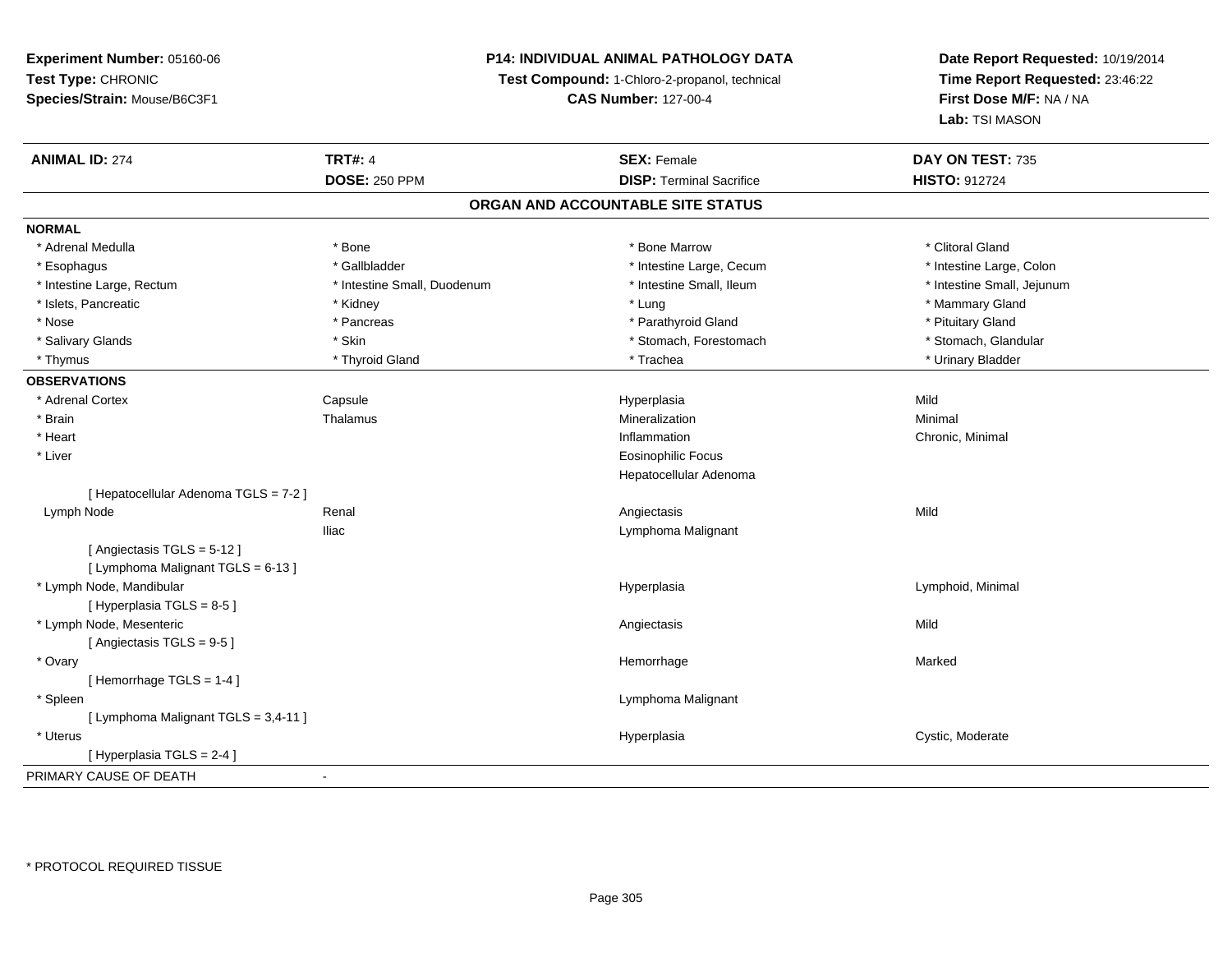# **P14: INDIVIDUAL ANIMAL PATHOLOGY DATA**

**Test Compound:** 1-Chloro-2-propanol, technical

**CAS Number:** 127-00-4

| <b>ANIMAL ID: 275</b>               | <b>TRT#: 4</b><br><b>DOSE: 250 PPM</b>                                                            | <b>SEX: Female</b><br><b>DISP:</b> Moribund Sacrifice | DAY ON TEST: 538<br><b>HISTO: 912725</b> |  |  |  |  |
|-------------------------------------|---------------------------------------------------------------------------------------------------|-------------------------------------------------------|------------------------------------------|--|--|--|--|
|                                     | ORGAN AND ACCOUNTABLE SITE STATUS                                                                 |                                                       |                                          |  |  |  |  |
| <b>NORMAL</b>                       |                                                                                                   |                                                       |                                          |  |  |  |  |
| * Adrenal Medulla                   | * Bone                                                                                            | * Brain                                               | * Clitoral Gland                         |  |  |  |  |
| * Esophagus                         | * Intestine Large, Cecum                                                                          | * Intestine Large, Colon                              | * Intestine Large, Rectum                |  |  |  |  |
| * Intestine Small, Duodenum         | * Intestine Small, Ileum                                                                          | * Intestine Small, Jejunum                            | * Mammary Gland                          |  |  |  |  |
| * Nose                              | * Parathyroid Gland                                                                               | * Salivary Glands                                     | * Stomach, Forestomach                   |  |  |  |  |
| * Thyroid Gland                     | * Trachea                                                                                         |                                                       |                                          |  |  |  |  |
| <b>OBSERVATIONS</b>                 |                                                                                                   |                                                       |                                          |  |  |  |  |
| * Adrenal Cortex                    | Capsule                                                                                           | Hyperplasia                                           | Minimal                                  |  |  |  |  |
| * Bone Marrow                       |                                                                                                   | Lymphoma Malignant                                    |                                          |  |  |  |  |
| * Gallbladder                       |                                                                                                   | Lymphoma Malignant                                    |                                          |  |  |  |  |
| * Heart                             |                                                                                                   | Lymphoma Malignant                                    |                                          |  |  |  |  |
| * Islets, Pancreatic                |                                                                                                   | Hyperplasia                                           | Mild                                     |  |  |  |  |
| * Kidney                            |                                                                                                   | Lymphoma Malignant                                    |                                          |  |  |  |  |
| [ Lymphoma Malignant TGLS = 8-3 ]   |                                                                                                   |                                                       |                                          |  |  |  |  |
| * Liver                             |                                                                                                   | Lymphoma Malignant                                    |                                          |  |  |  |  |
| [ Lymphoma Malignant TGLS = 9-2 ]   |                                                                                                   |                                                       |                                          |  |  |  |  |
| * Lung                              |                                                                                                   | Lymphoma Malignant                                    |                                          |  |  |  |  |
| [ Lymphoma Malignant TGLS = 11-1 ]  |                                                                                                   |                                                       |                                          |  |  |  |  |
| Lymph Node                          | <b>Iliac</b>                                                                                      | Lymphoma Malignant                                    |                                          |  |  |  |  |
|                                     | Mediastinal                                                                                       | Lymphoma Malignant                                    |                                          |  |  |  |  |
|                                     | Pancreatic                                                                                        | Lymphoma Malignant                                    |                                          |  |  |  |  |
|                                     | Renal                                                                                             | Lymphoma Malignant                                    |                                          |  |  |  |  |
|                                     |                                                                                                   | Lymphoma Malignant                                    |                                          |  |  |  |  |
|                                     | Note: TGL 12 enlargement is in axillary lymph node, but no corresponding TDMS term for that site. |                                                       |                                          |  |  |  |  |
| [ Lymphoma Malignant TGLS = 10-5A]  |                                                                                                   |                                                       |                                          |  |  |  |  |
| [ Lymphoma Malignant TGLS = 5-5B ]  |                                                                                                   |                                                       |                                          |  |  |  |  |
| [ Lymphoma Malignant TGLS = 7-13 ]  |                                                                                                   |                                                       |                                          |  |  |  |  |
| [ Lymphoma Malignant TGLS = 6-12 ]  |                                                                                                   |                                                       |                                          |  |  |  |  |
| [ Lymphoma Malignant TGLS = 12-14 ] |                                                                                                   |                                                       |                                          |  |  |  |  |
| * Lymph Node, Mandibular            |                                                                                                   | Lymphoma Malignant                                    |                                          |  |  |  |  |
| [ Lymphoma Malignant TGLS = 1-5 ]   |                                                                                                   |                                                       |                                          |  |  |  |  |
|                                     |                                                                                                   |                                                       |                                          |  |  |  |  |
|                                     |                                                                                                   |                                                       |                                          |  |  |  |  |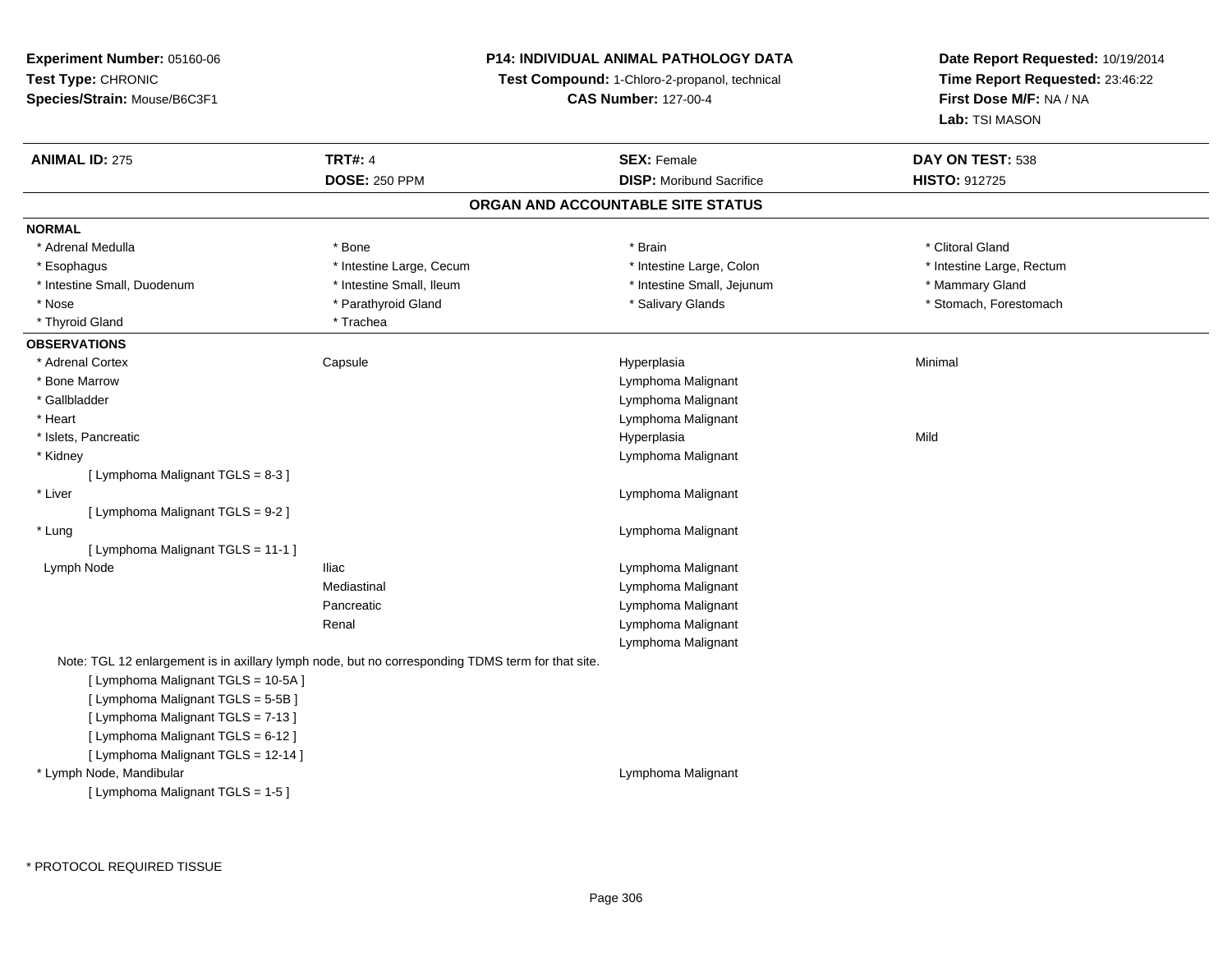**Experiment Number:** 05160-06**Test Type:** CHRONIC **Species/Strain:** Mouse/B6C3F1**P14: INDIVIDUAL ANIMAL PATHOLOGY DATA Test Compound:** 1-Chloro-2-propanol, technical **CAS Number:** 127-00-4**Date Report Requested:** 10/19/2014**Time Report Requested:** 23:46:22**First Dose M/F:** NA / NA**Lab:** TSI MASON**ANIMAL ID:** 275**TRT#:** 4 **SEX:** Female **SEX: Female DAY ON TEST:** 538 **DOSE:** 250 PPM **DISP:** Moribund Sacrifice **HISTO:** <sup>912725</sup> **ORGAN AND ACCOUNTABLE SITE STATUS** \* Lymph Node, Mesenteric Lymphoma Malignant [ Lymphoma Malignant TGLS = 3-5C ] \* Ovary Lymphoma Malignant \* Pancreas Lymphoma Malignant \* Pituitary GlandPars Distalis **Pars Distalis Lymphoma Malignant**<br>
Subcut Tiss **Reserves Controller Subcut Tiss**  \* SkinLymphoma Malignant \* Spleen Lymphoma Malignant [ Lymphoma Malignant TGLS = 4-11 ] \* Stomach, Glandular Lymphoma Malignant \* Thymus Lymphoma Malignant \* Urinary Bladder Lymphoma Malignant \* Uteruss and the control of the control of the control of the control of the control of the control of the control of the control of the control of the control of the control of the control of the control of the control of the co Hyperplasia **Cystic, Moderate** Lymphoma Malignant[ Hyperplasia TGLS = 2-4 ][ Lymphoma Malignant TGLS = 2-4 ]PRIMARY CAUSE OF DEATH- Liver Lymphoma Malignant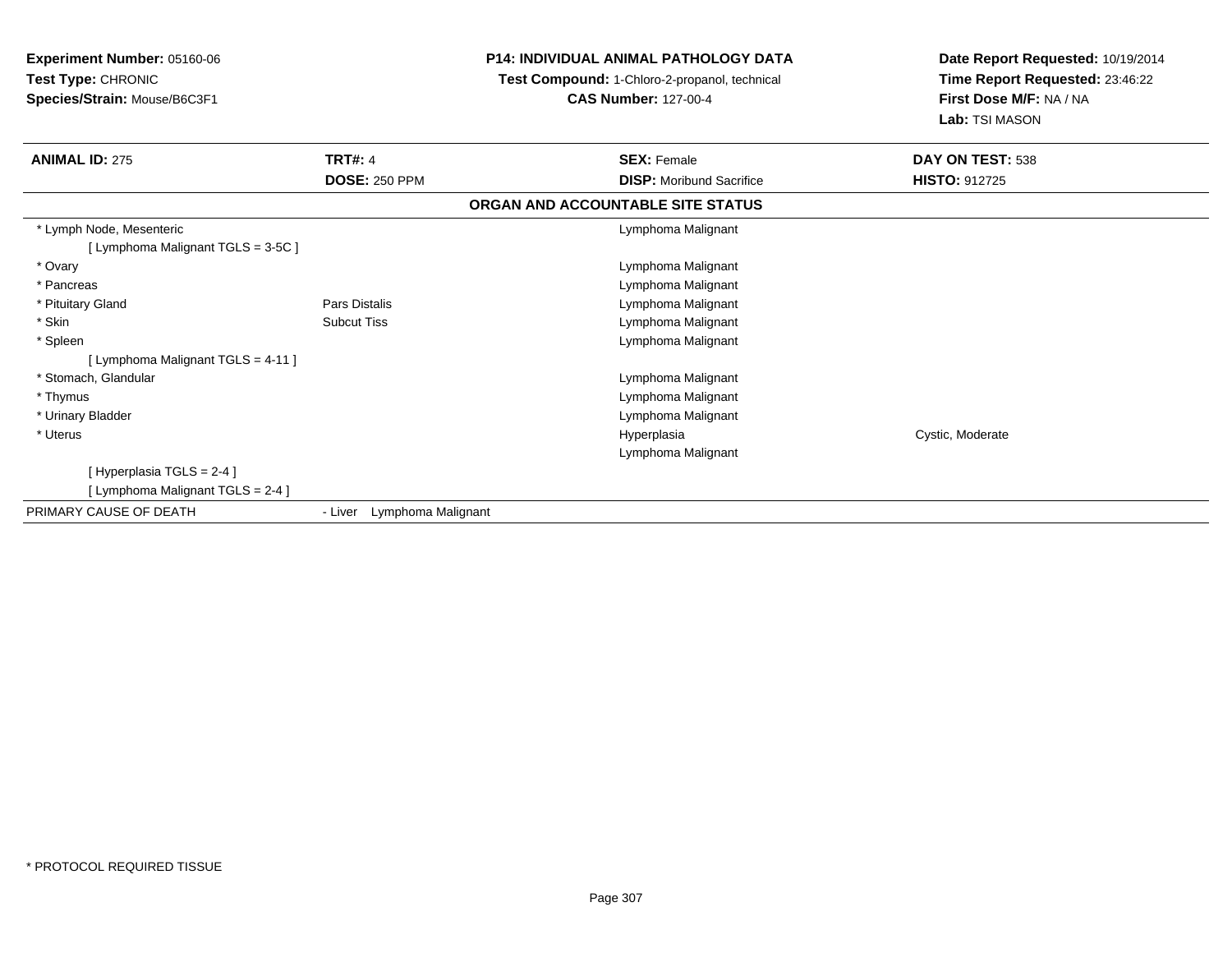**Experiment Number:** 05160-06**Test Type:** CHRONIC **Species/Strain:** Mouse/B6C3F1**P14: INDIVIDUAL ANIMAL PATHOLOGY DATATest Compound:** 1-Chloro-2-propanol, technical **CAS Number:** 127-00-4**Date Report Requested:** 10/19/2014**Time Report Requested:** 23:46:22**First Dose M/F:** NA / NA**Lab:** TSI MASON**ANIMAL ID:** 276**6 DAY ON TEST:** 735 **DOSE:** 250 PPM**DISP:** Terminal Sacrifice **HISTO:** 912726 **ORGAN AND ACCOUNTABLE SITE STATUSNORMAL**\* Adrenal Medulla \* \* Annual Medulla \* Brain \* Bone \* \* Bone Marrow \* Bone Marrow \* \* Brain \* Brain \* Brain \* Brain \* Brain \* Brain \* Brain \* Brain \* Brain \* Brain \* Brain \* Brain \* Brain \* Brain \* Brain \* Brain \* Brain \* \* Heart \* Clitoral Gland \* \* \* heart \* \* Esophagus \* \* \* \* \* \* \* \* \* \* \* Gallbladder \* \* \* \* \* \* \* \* \* \* \* \* Heart \* Intestine Large, Cecum \* Intestine Large, Colon \* Intestine Large, Rectum \* Intestine Small, Duodenum \* Intestine Small, Ileum \* Intestine Small, Jejunum \* Lung \* Lymph Node, Mandibular\* Lymph Node, Mesenteric \* \* \* Mammary Gland \* \* Nose \* \* Nose \* \* Nose \* Ovary \* Ovary \* Ovary \* Ovary \* Ovary \* Salivary Glands \* Pancreas \* And the section of the section of the section of the section of the section of the section of the section of the section of the section of the section of the section of the section of the section of the sectio \* Stomach. Glandular \* Skin \* Spleen \* Spleen \* Spleen \* Stomach, Forestomach \* Stomach, Suite and the storage \* Stomach, Glandular \* Thymus \* Thyroid Gland \* Trachea \* Urinary Bladder \* **OBSERVATIONS** \* Adrenal Cortex Capsule Hyperplasia Mild \* Islets, Pancreaticc description of the control of the control of the control of the control of the control of the control of the control of the control of the control of the control of the control of the control of the control of the contro a Mild \* Kidneyy the controller of the controller of the controller of the controller of the controller of the chronic, Mild \* Liver Eosinophilic Focus Hepatocellular Adenoma Multiple [ Eosinophilic Focus TGLS = 4-2A ][ Hepatocellular Adenoma TGLS = 3,4-2+2A+10 ] \* Uteruss and the contract of the contract of the contract of the contract of the contract of the contract of the contract of the contract of the contract of the contract of the contract of the contract of the contract of the cont Hyperplasia **Cystic, Marked** [ Hyperplasia TGLS = 1-4 ]PRIMARY CAUSE OF DEATH-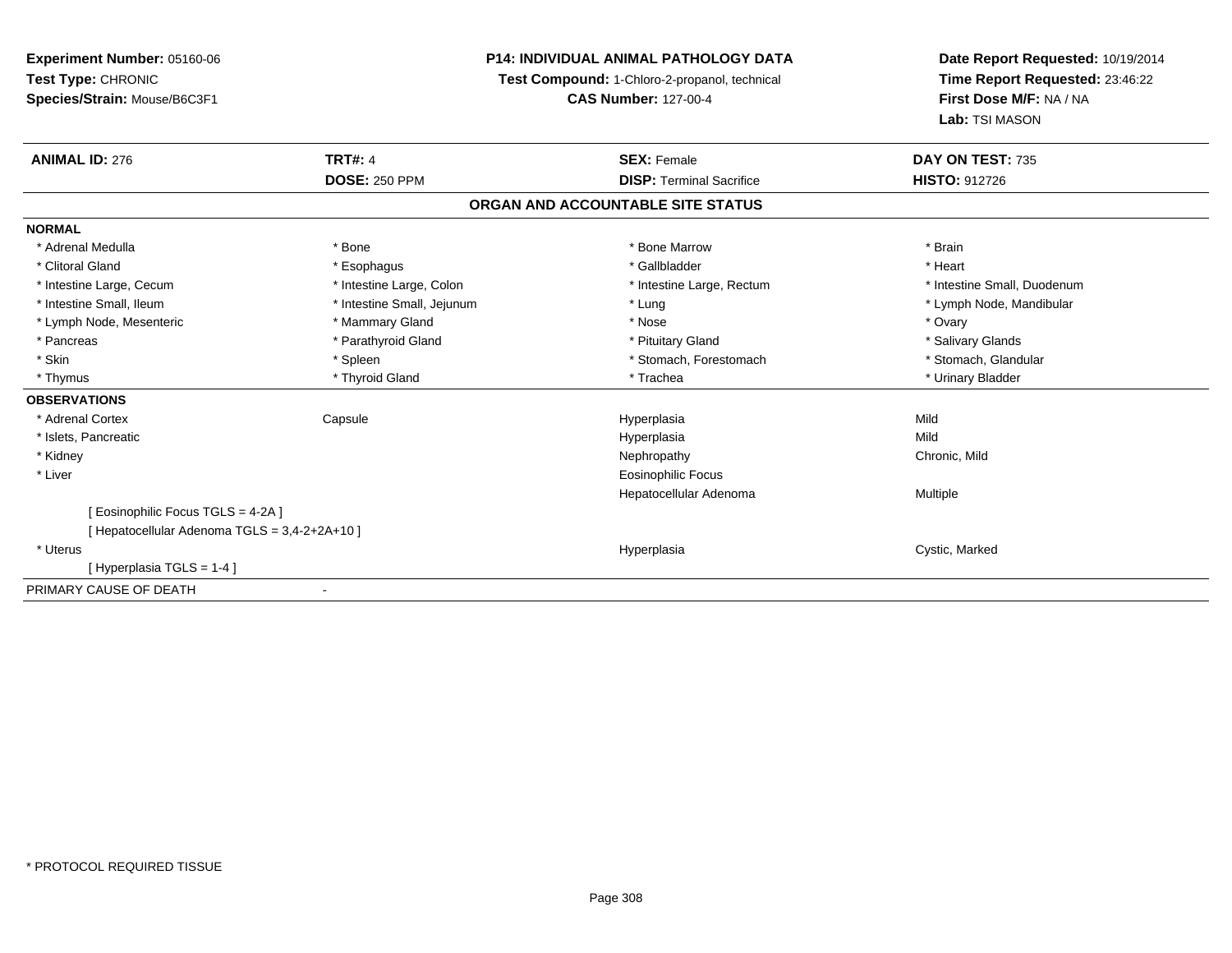| Experiment Number: 05160-06<br>Test Type: CHRONIC<br>Species/Strain: Mouse/B6C3F1 | P14: INDIVIDUAL ANIMAL PATHOLOGY DATA<br>Test Compound: 1-Chloro-2-propanol, technical<br><b>CAS Number: 127-00-4</b> |                                   | Date Report Requested: 10/19/2014<br>Time Report Requested: 23:46:22<br>First Dose M/F: NA / NA<br>Lab: TSI MASON |
|-----------------------------------------------------------------------------------|-----------------------------------------------------------------------------------------------------------------------|-----------------------------------|-------------------------------------------------------------------------------------------------------------------|
| <b>ANIMAL ID: 277</b>                                                             | <b>TRT#: 4</b>                                                                                                        | <b>SEX: Female</b>                | DAY ON TEST: 732                                                                                                  |
|                                                                                   | <b>DOSE: 250 PPM</b>                                                                                                  | <b>DISP: Natural Death</b>        | <b>HISTO: 912727</b>                                                                                              |
|                                                                                   |                                                                                                                       | ORGAN AND ACCOUNTABLE SITE STATUS |                                                                                                                   |
| <b>NORMAL</b>                                                                     |                                                                                                                       |                                   |                                                                                                                   |
| * Adrenal Medulla                                                                 | * Bone                                                                                                                | * Bone Marrow                     | * Brain                                                                                                           |
| * Clitoral Gland                                                                  | * Esophagus                                                                                                           | * Heart                           | * Intestine Large, Cecum                                                                                          |
| * Intestine Large, Colon                                                          | * Intestine Large, Rectum                                                                                             | * Intestine Small, Duodenum       | * Islets, Pancreatic                                                                                              |
| * Kidney                                                                          | * Lung                                                                                                                | * Lymph Node, Mesenteric          | * Mammary Gland                                                                                                   |
| * Nose                                                                            | * Ovary                                                                                                               | * Pancreas                        | * Parathyroid Gland                                                                                               |
| * Pituitary Gland                                                                 | * Salivary Glands                                                                                                     | * Skin                            | * Spleen                                                                                                          |
| * Stomach, Forestomach                                                            | * Stomach, Glandular                                                                                                  | * Thyroid Gland                   | * Trachea                                                                                                         |
| * Urinary Bladder                                                                 |                                                                                                                       |                                   |                                                                                                                   |
| <b>MISSING</b>                                                                    |                                                                                                                       |                                   |                                                                                                                   |
| * Thymus                                                                          |                                                                                                                       |                                   |                                                                                                                   |
| <b>AUTO PRECLUDES DIAG.</b>                                                       |                                                                                                                       |                                   |                                                                                                                   |
| * Gallbladder                                                                     | * Intestine Small, Ileum                                                                                              | * Intestine Small, Jejunum        |                                                                                                                   |
| <b>OBSERVATIONS</b>                                                               |                                                                                                                       |                                   |                                                                                                                   |
| * Adrenal Cortex                                                                  | Capsule                                                                                                               | Hyperplasia                       | Mild                                                                                                              |
| * Liver                                                                           |                                                                                                                       | Hepatocellular Adenoma            |                                                                                                                   |
| [ Hepatocellular Adenoma TGLS = 3-2A ]                                            |                                                                                                                       |                                   |                                                                                                                   |
| * Lymph Node, Mandibular                                                          |                                                                                                                       | Angiectasis                       | Mild                                                                                                              |
| [Angiectasis TGLS = 4-5]                                                          |                                                                                                                       |                                   |                                                                                                                   |
| * Uterus                                                                          |                                                                                                                       | Hyperplasia                       | Cystic, Moderate                                                                                                  |
| [ Hyperplasia TGLS = 1,2-4A+4B ]                                                  |                                                                                                                       |                                   |                                                                                                                   |
| PRIMARY CAUSE OF DEATH                                                            | - Liver Hepatocellular Adenoma                                                                                        |                                   |                                                                                                                   |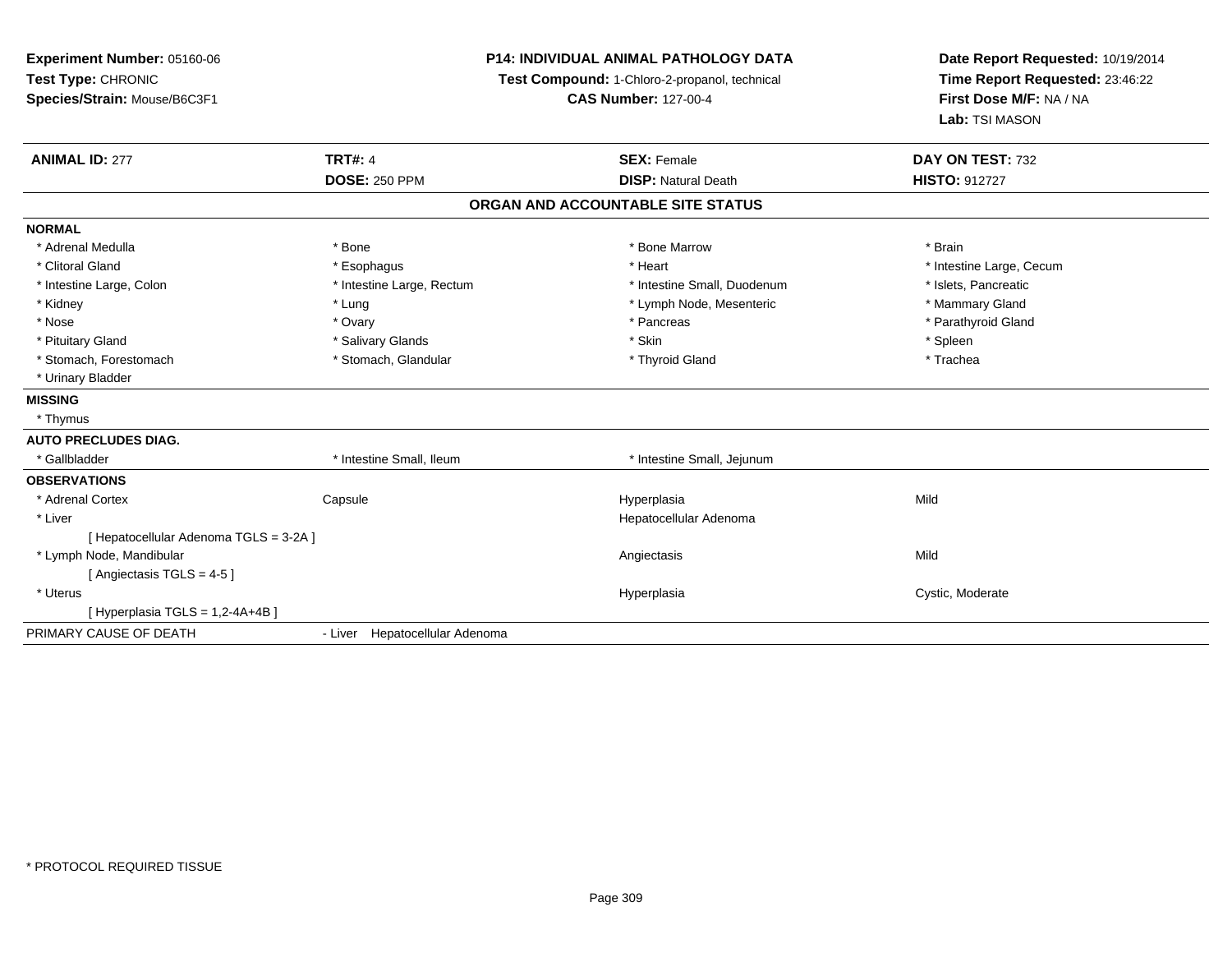| Experiment Number: 05160-06      | <b>P14: INDIVIDUAL ANIMAL PATHOLOGY DATA</b><br>Test Compound: 1-Chloro-2-propanol, technical |                                   | Date Report Requested: 10/19/2014 |  |
|----------------------------------|-----------------------------------------------------------------------------------------------|-----------------------------------|-----------------------------------|--|
| Test Type: CHRONIC               |                                                                                               |                                   | Time Report Requested: 23:46:22   |  |
| Species/Strain: Mouse/B6C3F1     |                                                                                               | <b>CAS Number: 127-00-4</b>       | First Dose M/F: NA / NA           |  |
|                                  |                                                                                               |                                   | Lab: TSI MASON                    |  |
| <b>ANIMAL ID: 278</b>            | <b>TRT#: 4</b>                                                                                | <b>SEX: Female</b>                | DAY ON TEST: 735                  |  |
|                                  | <b>DOSE: 250 PPM</b>                                                                          | <b>DISP: Terminal Sacrifice</b>   | <b>HISTO: 912728</b>              |  |
|                                  |                                                                                               | ORGAN AND ACCOUNTABLE SITE STATUS |                                   |  |
| <b>NORMAL</b>                    |                                                                                               |                                   |                                   |  |
| * Adrenal Medulla                | * Bone                                                                                        | * Bone Marrow                     | * Clitoral Gland                  |  |
| * Esophagus                      | * Gallbladder                                                                                 | * Heart                           | * Intestine Large, Cecum          |  |
| * Intestine Large, Colon         | * Intestine Large, Rectum                                                                     | * Intestine Small, Duodenum       | * Intestine Small, Ileum          |  |
| * Intestine Small, Jejunum       | * Islets, Pancreatic                                                                          | * Kidney                          | * Lung                            |  |
| * Lymph Node, Mandibular         | * Lymph Node, Mesenteric                                                                      | * Mammary Gland                   | * Nose                            |  |
| * Ovary                          | * Pancreas                                                                                    | * Parathyroid Gland               | * Pituitary Gland                 |  |
| * Salivary Glands                | * Skin                                                                                        | * Spleen                          | * Stomach, Forestomach            |  |
| * Stomach, Glandular             | * Thymus                                                                                      | * Thyroid Gland                   | * Trachea                         |  |
| * Urinary Bladder                |                                                                                               |                                   |                                   |  |
| <b>OBSERVATIONS</b>              |                                                                                               |                                   |                                   |  |
| * Adrenal Cortex                 | Capsule                                                                                       | Hyperplasia                       | Mild                              |  |
| * Brain                          | Thalamus                                                                                      | Mineralization                    | Minimal                           |  |
| * Liver                          |                                                                                               | <b>Eosinophilic Focus</b>         |                                   |  |
| [Eosinophilic Focus TGLS = 1-2A] |                                                                                               |                                   |                                   |  |
| * Uterus                         |                                                                                               | Hyperplasia                       | Cystic, Marked                    |  |
| [Hyperplasia TGLS = 2-4A ]       |                                                                                               |                                   |                                   |  |
| PRIMARY CAUSE OF DEATH           |                                                                                               |                                   |                                   |  |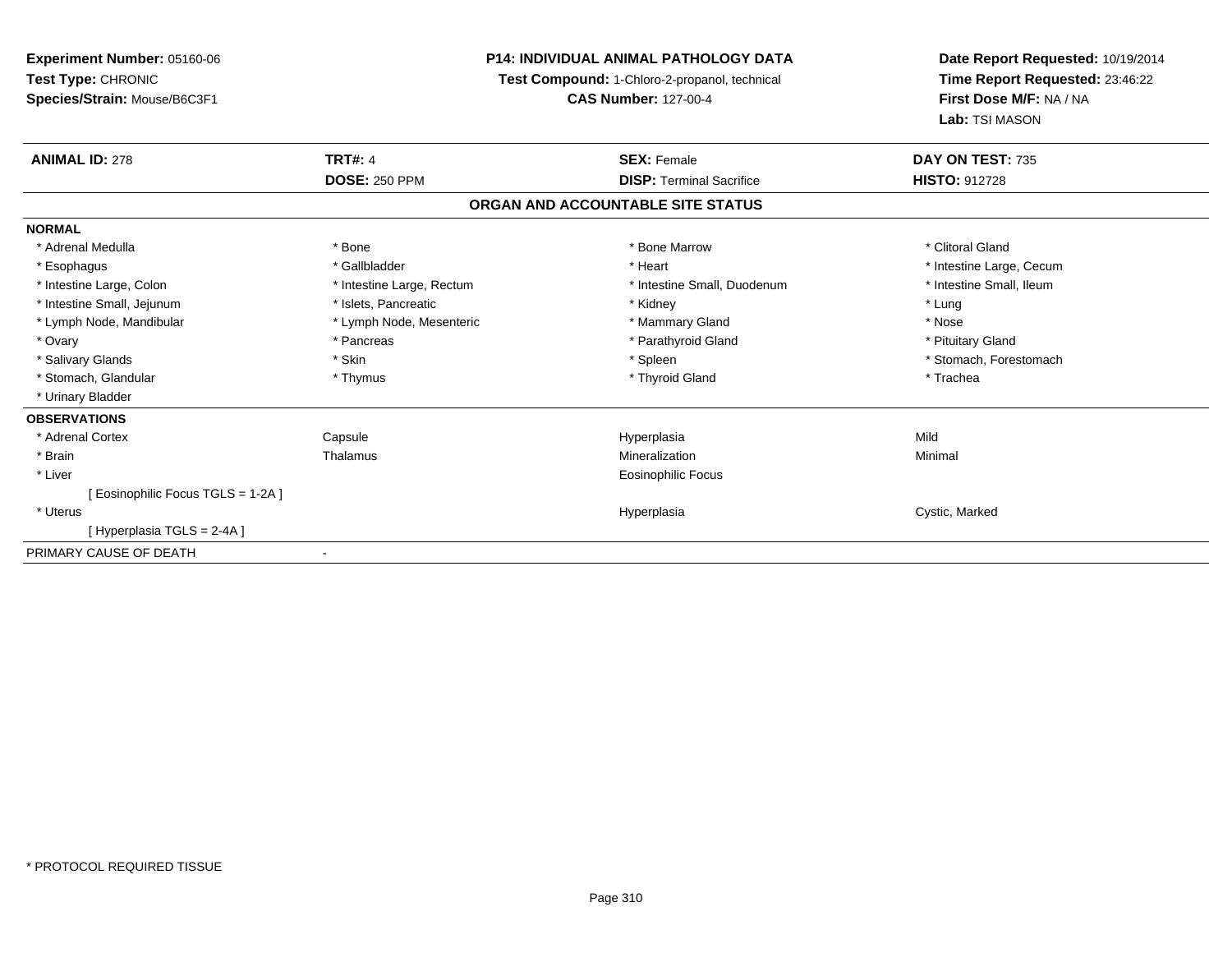| <b>Experiment Number: 05160-06</b> | <b>P14: INDIVIDUAL ANIMAL PATHOLOGY DATA</b><br>Test Compound: 1-Chloro-2-propanol, technical<br><b>CAS Number: 127-00-4</b> |                                   | Date Report Requested: 10/19/2014                          |  |
|------------------------------------|------------------------------------------------------------------------------------------------------------------------------|-----------------------------------|------------------------------------------------------------|--|
| Test Type: CHRONIC                 |                                                                                                                              |                                   | Time Report Requested: 23:46:22<br>First Dose M/F: NA / NA |  |
| Species/Strain: Mouse/B6C3F1       |                                                                                                                              |                                   |                                                            |  |
|                                    |                                                                                                                              |                                   | Lab: TSI MASON                                             |  |
| <b>ANIMAL ID: 279</b>              | <b>TRT#: 4</b>                                                                                                               | <b>SEX: Female</b>                | DAY ON TEST: 735                                           |  |
|                                    | <b>DOSE: 250 PPM</b>                                                                                                         | <b>DISP: Terminal Sacrifice</b>   | HISTO: 912729                                              |  |
|                                    |                                                                                                                              | ORGAN AND ACCOUNTABLE SITE STATUS |                                                            |  |
| <b>NORMAL</b>                      |                                                                                                                              |                                   |                                                            |  |
| * Adrenal Medulla                  | * Bone                                                                                                                       | * Bone Marrow                     | * Brain                                                    |  |
| * Clitoral Gland                   | * Esophagus                                                                                                                  | * Gallbladder                     | * Heart                                                    |  |
| * Intestine Large, Cecum           | * Intestine Large, Colon                                                                                                     | * Intestine Large, Rectum         | * Intestine Small, Duodenum                                |  |
| * Intestine Small, Ileum           | * Intestine Small, Jejunum                                                                                                   | * Kidney                          | * Lung                                                     |  |
| * Lymph Node, Mandibular           | * Lymph Node, Mesenteric                                                                                                     | * Mammary Gland                   | * Nose                                                     |  |
| * Ovary                            | * Pancreas                                                                                                                   | * Parathyroid Gland               | * Salivary Glands                                          |  |
| * Skin                             | * Spleen                                                                                                                     | * Stomach, Forestomach            | * Stomach, Glandular                                       |  |
| * Thymus                           | * Trachea                                                                                                                    | * Urinary Bladder                 |                                                            |  |
| <b>OBSERVATIONS</b>                |                                                                                                                              |                                   |                                                            |  |
| * Adrenal Cortex                   | Capsule                                                                                                                      | Hyperplasia                       | Mild                                                       |  |
| * Islets, Pancreatic               |                                                                                                                              | Hyperplasia                       | Minimal                                                    |  |
| * Liver                            |                                                                                                                              | <b>Eosinophilic Focus</b>         |                                                            |  |
| * Pituitary Gland                  | Pars Distalis                                                                                                                | Adenoma                           |                                                            |  |
| [Adenoma TGLS = $2-7$ ]            |                                                                                                                              |                                   |                                                            |  |
| * Thyroid Gland                    | <b>Follicular Cel</b>                                                                                                        | Hyperplasia                       | Minimal                                                    |  |
| * Uterus                           |                                                                                                                              | Hyperplasia                       | Cystic, Marked                                             |  |
| [Hyperplasia TGLS = 1-4A]          |                                                                                                                              |                                   |                                                            |  |
| PRIMARY CAUSE OF DEATH             |                                                                                                                              |                                   |                                                            |  |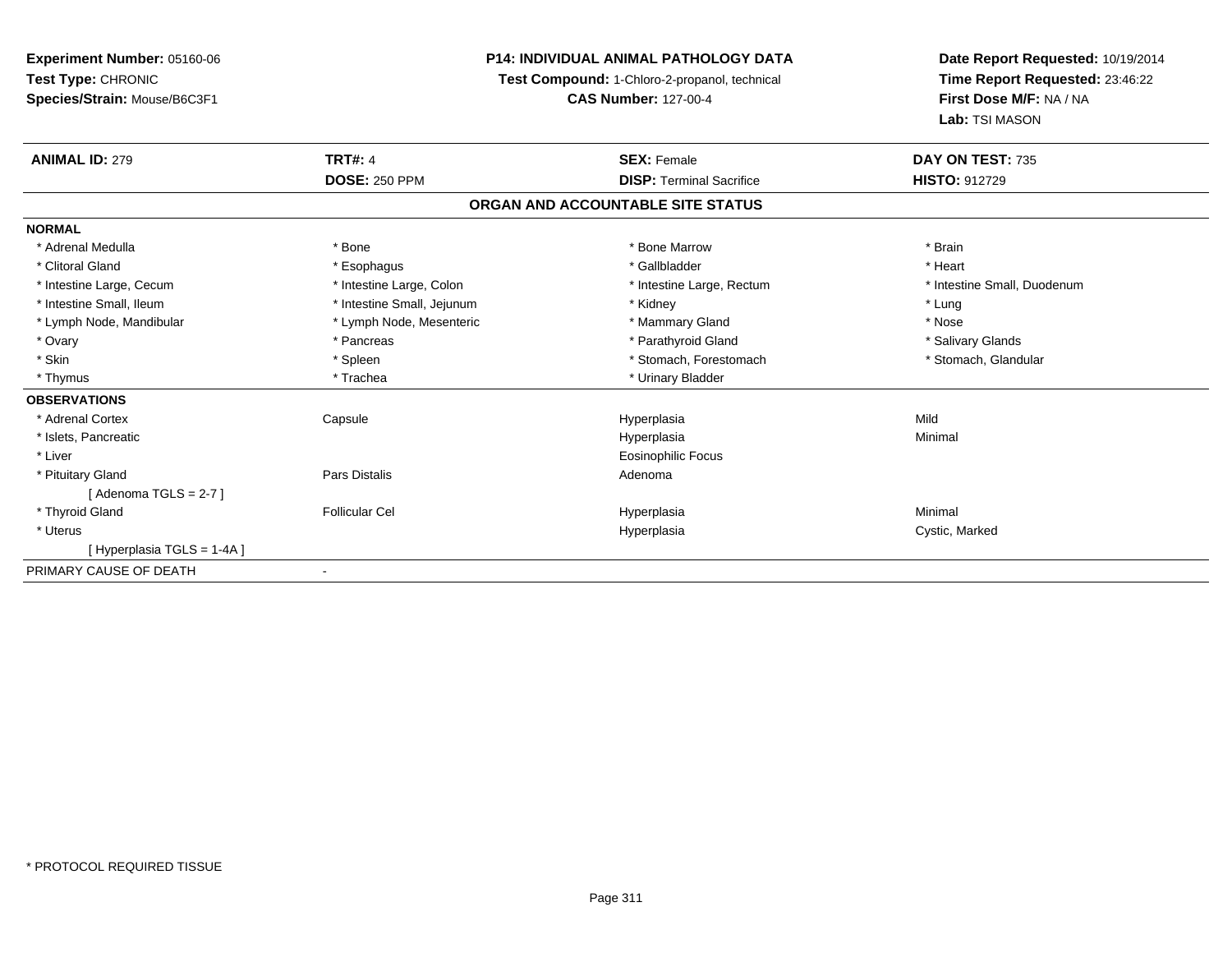# **P14: INDIVIDUAL ANIMAL PATHOLOGY DATA**

**Test Compound:** 1-Chloro-2-propanol, technical

**CAS Number:** 127-00-4

| <b>ANIMAL ID: 280</b>                  | <b>TRT#: 4</b>            | <b>SEX: Female</b>                | DAY ON TEST: 735         |
|----------------------------------------|---------------------------|-----------------------------------|--------------------------|
|                                        | <b>DOSE: 250 PPM</b>      | <b>DISP: Terminal Sacrifice</b>   | <b>HISTO: 912730</b>     |
|                                        |                           | ORGAN AND ACCOUNTABLE SITE STATUS |                          |
| <b>NORMAL</b>                          |                           |                                   |                          |
| * Adrenal Medulla                      | * Bone                    | * Bone Marrow                     | * Clitoral Gland         |
| * Esophagus                            | * Gallbladder             | * Heart                           | * Intestine Large, Cecum |
| * Intestine Large, Colon               | * Intestine Large, Rectum | * Intestine Small, Duodenum       | * Intestine Small, Ileum |
| * Intestine Small, Jejunum             | * Kidney                  | * Lung                            | * Lymph Node, Mandibular |
| * Mammary Gland                        | * Nose                    | * Ovary                           | * Parathyroid Gland      |
| * Pituitary Gland                      | * Salivary Glands         | * Skin                            | * Stomach, Forestomach   |
| * Stomach, Glandular                   | * Trachea                 | * Urinary Bladder                 |                          |
| <b>OBSERVATIONS</b>                    |                           |                                   |                          |
| * Adrenal Cortex                       | Capsule                   | Hyperplasia                       | Mild                     |
| * Brain                                | Thalamus                  | Mineralization                    | Minimal                  |
| * Islets, Pancreatic                   |                           | Hyperplasia                       | Mild                     |
| * Liver                                |                           | <b>Eosinophilic Focus</b>         |                          |
|                                        |                           | Hepatocellular Adenoma            | Multiple                 |
| [ Eosinophilic Focus TGLS = 7-2A ]     |                           |                                   |                          |
| [ Hepatocellular Adenoma TGLS = 7-2A ] |                           |                                   |                          |
| Lymph Node                             | Mediastinal               | Lymphoma Malignant                |                          |
|                                        | Renal                     | Lymphoma Malignant                |                          |
| [ Lymphoma Malignant TGLS = 4-13 ]     |                           |                                   |                          |
| [ Lymphoma Malignant TGLS = 8-5B ]     |                           |                                   |                          |
| * Lymph Node, Mesenteric               |                           | Lymphoma Malignant                |                          |
| [ Lymphoma Malignant TGLS = 2-5A ]     |                           |                                   |                          |
| Mesentery                              | Fat                       | Necrosis                          | Moderate                 |
| [Necrosis TGLS = $3-12$ ]              |                           |                                   |                          |
| * Pancreas                             | Acinus                    | Adenoma                           |                          |
|                                        | Acinus                    | Atrophy                           | Minimal                  |
| * Spleen                               |                           | Lymphoma Malignant                |                          |
| [ Lymphoma Malignant TGLS = 5,6-11 ]   |                           |                                   |                          |
| * Thymus                               |                           | Lymphoma Malignant                |                          |
| * Thyroid Gland                        | <b>Follicular Cel</b>     | Hyperplasia                       | Mild                     |
| * Uterus                               |                           | Hyperplasia                       | Cystic, Moderate         |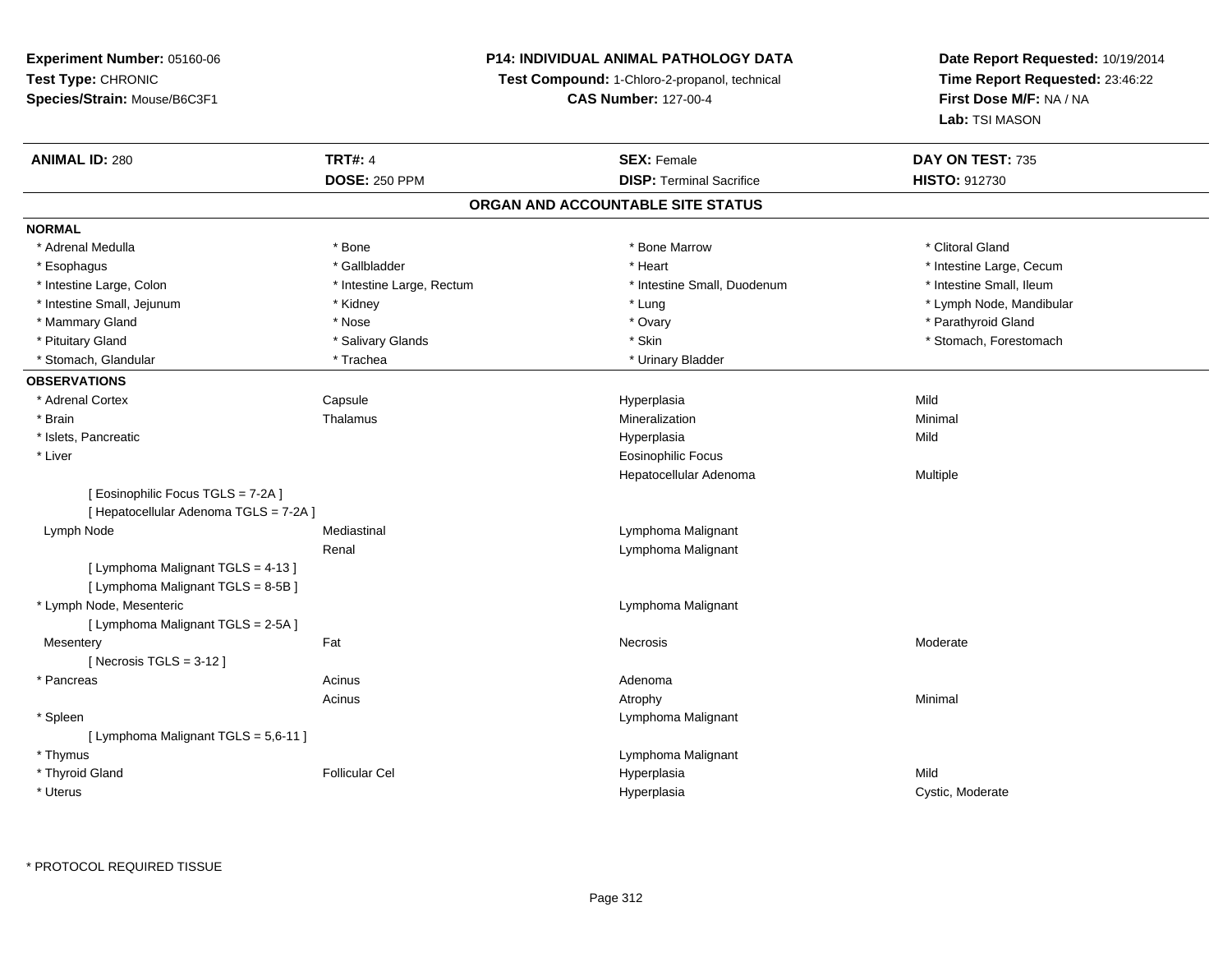| <b>Experiment Number: 05160-06</b><br>Test Type: CHRONIC<br>Species/Strain: Mouse/B6C3F1 |                          | <b>P14: INDIVIDUAL ANIMAL PATHOLOGY DATA</b><br>Test Compound: 1-Chloro-2-propanol, technical<br><b>CAS Number: 127-00-4</b> | Date Report Requested: 10/19/2014<br>Time Report Requested: 23:46:22<br>First Dose M/F: NA / NA<br>Lab: TSI MASON |
|------------------------------------------------------------------------------------------|--------------------------|------------------------------------------------------------------------------------------------------------------------------|-------------------------------------------------------------------------------------------------------------------|
| <b>ANIMAL ID: 280</b>                                                                    | <b>TRT#: 4</b>           | <b>SEX: Female</b>                                                                                                           | <b>DAY ON TEST: 735</b>                                                                                           |
|                                                                                          | <b>DOSE: 250 PPM</b>     | <b>DISP:</b> Terminal Sacrifice                                                                                              | <b>HISTO: 912730</b>                                                                                              |
|                                                                                          |                          | ORGAN AND ACCOUNTABLE SITE STATUS                                                                                            |                                                                                                                   |
| [Hyperplasia TGLS = 1-4A]                                                                |                          |                                                                                                                              |                                                                                                                   |
| PRIMARY CAUSE OF DEATH                                                                   | $\overline{\phantom{a}}$ |                                                                                                                              |                                                                                                                   |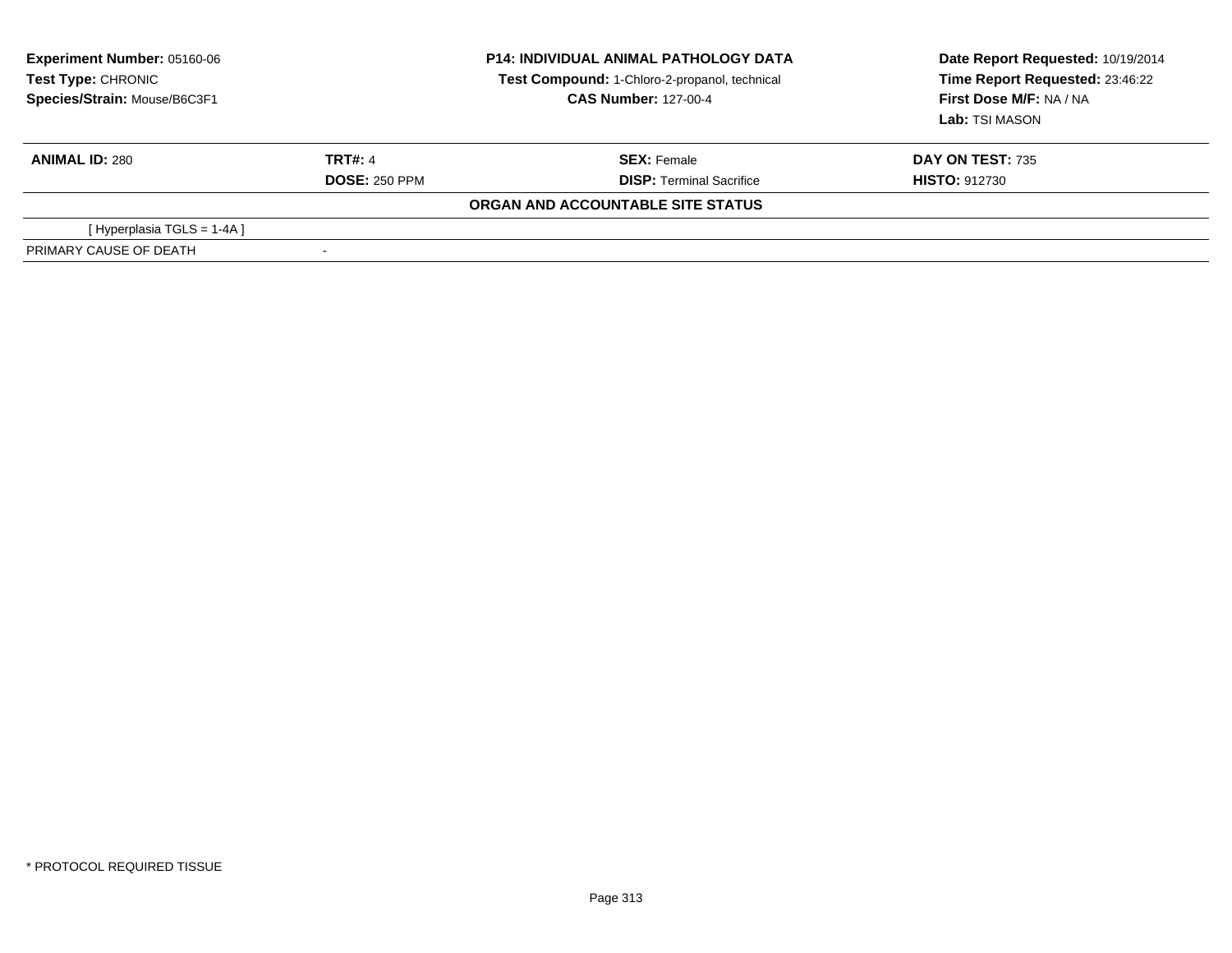| Experiment Number: 05160-06<br>Test Type: CHRONIC<br>Species/Strain: Mouse/B6C3F1 |                                        | <b>P14: INDIVIDUAL ANIMAL PATHOLOGY DATA</b><br>Test Compound: 1-Chloro-2-propanol, technical<br><b>CAS Number: 127-00-4</b> | Date Report Requested: 10/19/2014<br>Time Report Requested: 23:46:22<br>First Dose M/F: NA / NA<br>Lab: TSI MASON |  |
|-----------------------------------------------------------------------------------|----------------------------------------|------------------------------------------------------------------------------------------------------------------------------|-------------------------------------------------------------------------------------------------------------------|--|
| <b>ANIMAL ID: 281</b>                                                             | <b>TRT#: 4</b><br><b>DOSE: 250 PPM</b> | <b>SEX: Female</b><br><b>DISP: Terminal Sacrifice</b>                                                                        | DAY ON TEST: 735<br><b>HISTO: 912731</b>                                                                          |  |
|                                                                                   |                                        |                                                                                                                              |                                                                                                                   |  |
|                                                                                   |                                        | ORGAN AND ACCOUNTABLE SITE STATUS                                                                                            |                                                                                                                   |  |
| <b>NORMAL</b>                                                                     |                                        |                                                                                                                              |                                                                                                                   |  |
| * Adrenal Medulla                                                                 | * Bone                                 | * Bone Marrow                                                                                                                | * Brain                                                                                                           |  |
| * Clitoral Gland                                                                  | * Esophagus                            | * Gallbladder                                                                                                                | * Heart                                                                                                           |  |
| * Intestine Large, Cecum                                                          | * Intestine Large, Colon               | * Intestine Large, Rectum                                                                                                    | * Intestine Small, Duodenum                                                                                       |  |
| * Intestine Small, Ileum                                                          | * Intestine Small, Jejunum             | * Kidney                                                                                                                     | * Lung                                                                                                            |  |
| * Lymph Node, Mandibular                                                          | * Lymph Node, Mesenteric               | * Mammary Gland                                                                                                              | * Nose                                                                                                            |  |
| * Ovary                                                                           | * Pancreas                             | * Parathyroid Gland                                                                                                          | * Pituitary Gland                                                                                                 |  |
| * Salivary Glands                                                                 | * Skin                                 | * Spleen                                                                                                                     | * Stomach, Forestomach                                                                                            |  |
| * Stomach, Glandular                                                              | * Thymus                               | * Thyroid Gland                                                                                                              | * Trachea                                                                                                         |  |
| * Urinary Bladder                                                                 |                                        |                                                                                                                              |                                                                                                                   |  |
| <b>OBSERVATIONS</b>                                                               |                                        |                                                                                                                              |                                                                                                                   |  |
| * Adrenal Cortex                                                                  | Capsule                                | Hyperplasia                                                                                                                  | Mild                                                                                                              |  |
| * Islets, Pancreatic                                                              |                                        | Hyperplasia                                                                                                                  | Minimal                                                                                                           |  |
| * Liver                                                                           |                                        | Eosinophilic Focus                                                                                                           |                                                                                                                   |  |
|                                                                                   |                                        | Hepatocellular Adenoma                                                                                                       | Multiple                                                                                                          |  |
| [ Eosinophilic Focus TGLS = 3-2C ]                                                |                                        |                                                                                                                              |                                                                                                                   |  |
| [ Hepatocellular Adenoma TGLS = 1,2-2A+2B ]                                       |                                        |                                                                                                                              |                                                                                                                   |  |
| * Uterus                                                                          |                                        | Hyperplasia                                                                                                                  | Cystic, Moderate                                                                                                  |  |
| PRIMARY CAUSE OF DEATH                                                            |                                        |                                                                                                                              |                                                                                                                   |  |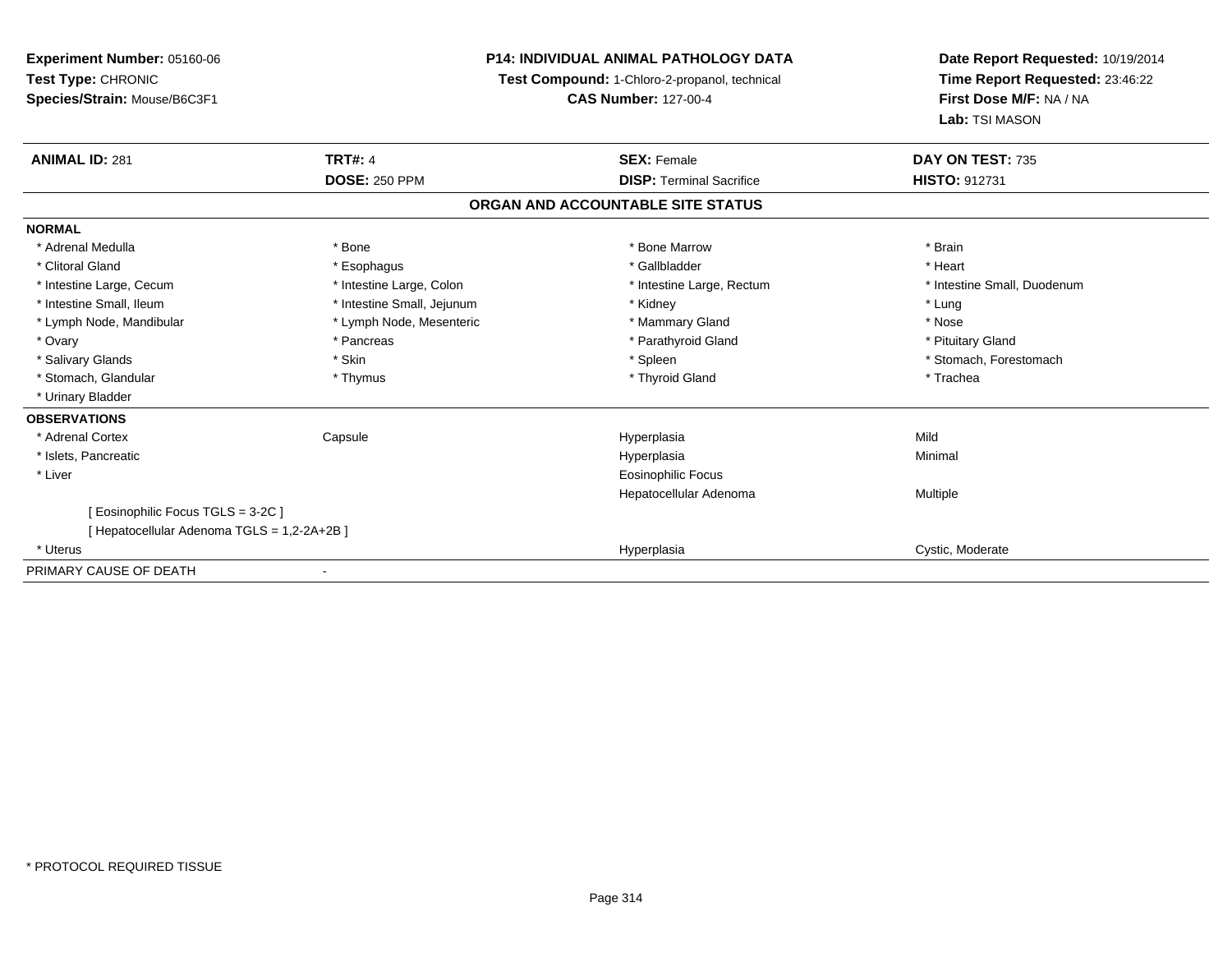# **P14: INDIVIDUAL ANIMAL PATHOLOGY DATA**

**Test Compound:** 1-Chloro-2-propanol, technical

**CAS Number:** 127-00-4

| <b>ANIMAL ID: 282</b>                   | <b>TRT#: 4</b>            | <b>SEX: Female</b>                | DAY ON TEST: 735         |
|-----------------------------------------|---------------------------|-----------------------------------|--------------------------|
|                                         | <b>DOSE: 250 PPM</b>      | <b>DISP: Terminal Sacrifice</b>   | <b>HISTO: 912732</b>     |
|                                         |                           | ORGAN AND ACCOUNTABLE SITE STATUS |                          |
| <b>NORMAL</b>                           |                           |                                   |                          |
| * Adrenal Medulla                       | * Bone                    | * Bone Marrow                     | * Clitoral Gland         |
| * Esophagus                             | * Gallbladder             | * Heart                           | * Intestine Large, Cecum |
| * Intestine Large, Colon                | * Intestine Large, Rectum | * Intestine Small, Duodenum       | * Intestine Small, Ileum |
| * Intestine Small, Jejunum              | * Kidney                  | * Lymph Node, Mandibular          | * Lymph Node, Mesenteric |
| * Mammary Gland                         | * Nose                    | * Pancreas                        | * Parathyroid Gland      |
| * Pituitary Gland                       | * Salivary Glands         | * Skin                            | * Spleen                 |
| * Stomach, Forestomach                  | * Stomach, Glandular      | * Thymus                          | * Thyroid Gland          |
| * Trachea                               | * Urinary Bladder         |                                   |                          |
| <b>OBSERVATIONS</b>                     |                           |                                   |                          |
| * Adrenal Cortex                        | Capsule                   | Hyperplasia                       | Mild                     |
| * Brain                                 | Thalamus                  | Mineralization                    | Minimal                  |
| * Islets, Pancreatic                    |                           | Hyperplasia                       | Mild                     |
| * Liver                                 |                           | <b>Eosinophilic Focus</b>         |                          |
|                                         |                           | Hepatocellular Adenoma            | Multiple                 |
| [ Eosinophilic Focus TGLS = 5-2 ]       |                           |                                   |                          |
| [ Hepatocellular Adenoma TGLS = 2,3-2 ] |                           |                                   |                          |
| * Lung                                  |                           | Hemorrhage                        | Minimal                  |
| [Hemorrhage TGLS = 4-1A]                |                           |                                   |                          |
| * Ovary                                 |                           | Cyst                              | Mild                     |
| * Uterus                                |                           | Hyperplasia                       | Cystic, Moderate         |
| [Hyperplasia TGLS = 1-4]                |                           |                                   |                          |
| PRIMARY CAUSE OF DEATH                  | $\blacksquare$            |                                   |                          |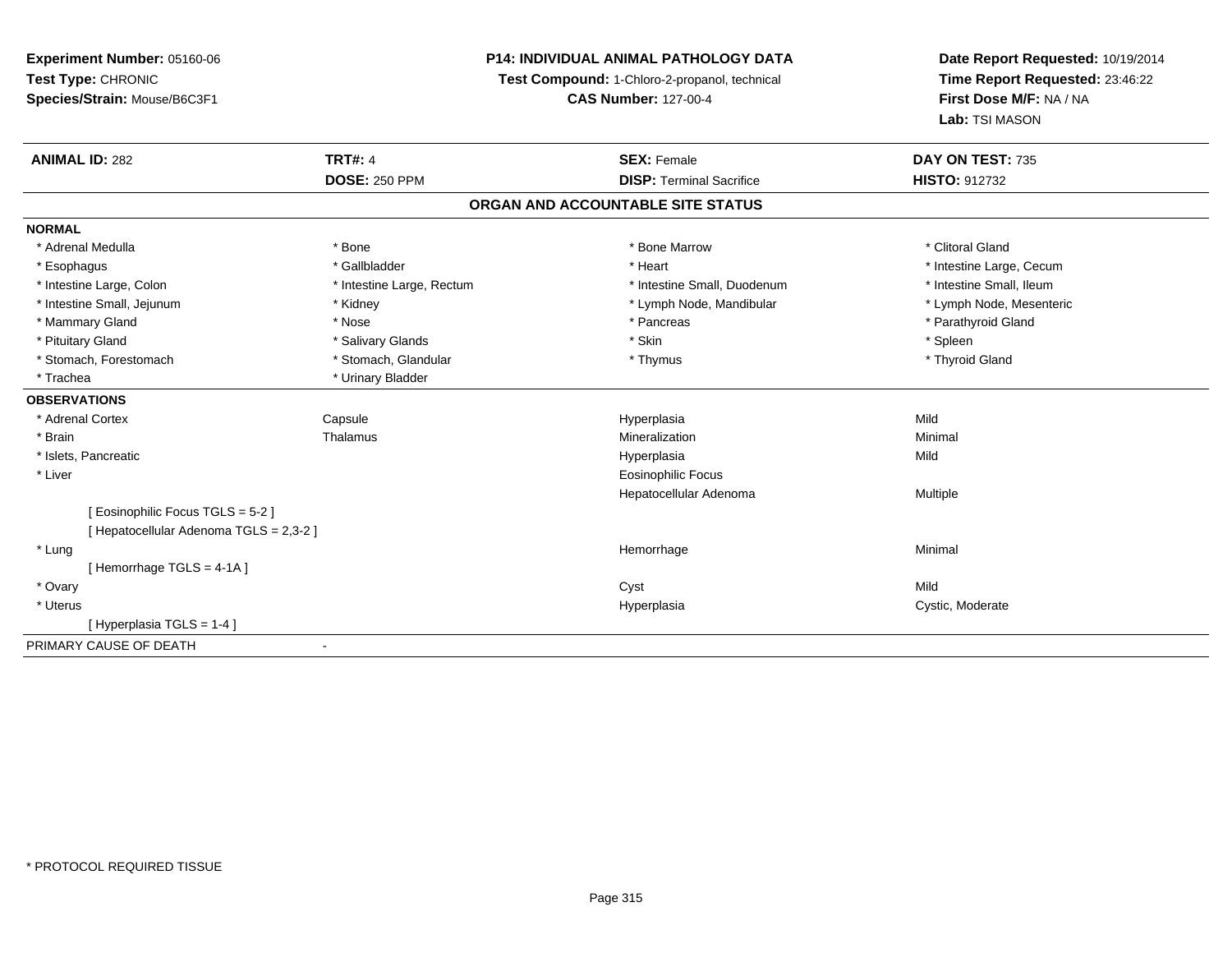**Experiment Number:** 05160-06**Test Type:** CHRONIC **Species/Strain:** Mouse/B6C3F1**P14: INDIVIDUAL ANIMAL PATHOLOGY DATATest Compound:** 1-Chloro-2-propanol, technical **CAS Number:** 127-00-4**Date Report Requested:** 10/19/2014**Time Report Requested:** 23:46:22**First Dose M/F:** NA / NA**Lab:** TSI MASON**ANIMAL ID:** 283**TRT#:** 4 **SEX:** Female **SEX: Female DAY ON TEST:** 735 **DOSE:** 250 PPM **DISP:** Terminal Sacrifice **HISTO:** <sup>912733</sup> **ORGAN AND ACCOUNTABLE SITE STATUSNORMAL**\* Adrenal Medulla \* The state of the state of the state of the state of the Marrow \* Bone Marrow \* Clitoral Gland \* Clitoral Gland \* Intestine Large, Colon \* Esophagus \* **Esophagus \* Intestine Large, Cecum \* Intestine Large, Cecum \* Intestine Large, Cecum \*** \* Intestine Large, Rectum \* Thestine Small, Duodenum \* Number of the small, Ileum \* Intestine Small, Jejunum \* Intestine Small, Jejunum \* Kidney \* Liver \* Lung \* Lymph Node, Mandibular \* Lymph Node, Mesenteric \* \* \* Mammary Gland \* \* Nose \* Nose \* \* Nose \* \* Nose \* Ovary \* Ovary \* Ovary \* Ovary \* Skin \* Pancreas \* Pancreas \* Parathyroid Gland \* The state of the set of the set of the set of the set of the set of the set of the set of the set of the set of the set of the set of the set of the set of the set of the set of \* Thymus \* Spleen \* Stomach, Forestomach \* Stomach \* Stomach, Glandular \* Stomach, Glandular \* Thyroid Gland \* Trachea \* Trachea \* Trachea \* Urinary Bladder **MISSING** \* Gallbladder**OBSERVATIONS** \* Adrenal CortexCapsule<br>Thalamus Hyperplasia Mild \* Brainn and the matter of the Thalamus and the Minimal of the Minimal of the Minimal of the Minimal of the Minimal o<br>Thalamus and the Minimal of the Minimal of the Minimal of the Minimal of the Minimal of the Minimal of the Min \* Islets, Pancreaticc and the control of the control of the control of the control of the control of the control of the control of the control of the control of the control of the control of the control of the control of the control of the co a **Minimal**  \* Pituitary Glandd and the set of Pars Distalis and the Second Adenomal Adenomal Second Second Pars Distallis  $[$  Adenoma TGLS = 1-7  $]$  \* Uteruss and the contract of the contract of the contract of the contract of the contract of the contract of the contract of the contract of the contract of the contract of the contract of the contract of the contract of the cont Hyperplasia extension of the Cystic, Moderate PRIMARY CAUSE OF DEATH-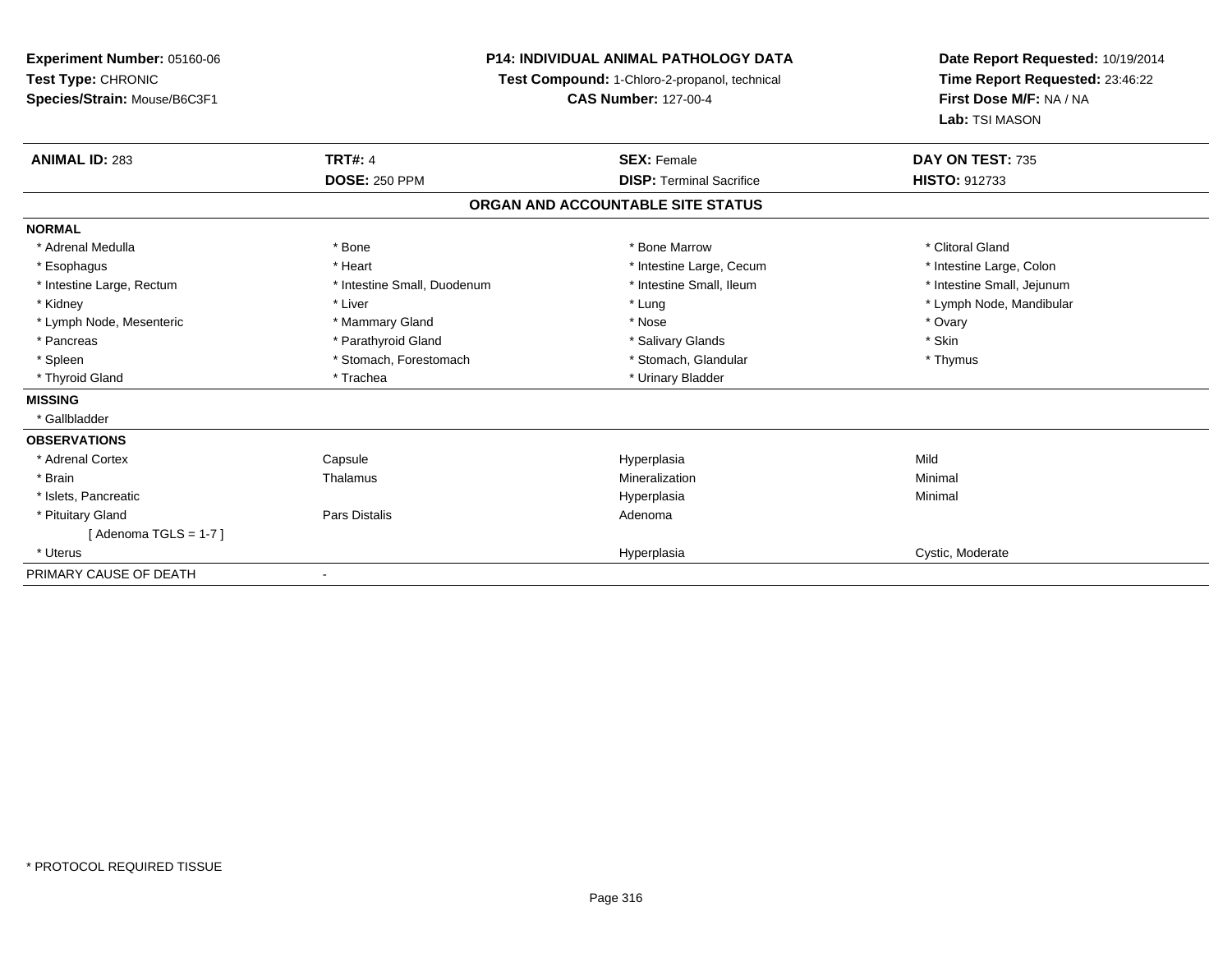# **P14: INDIVIDUAL ANIMAL PATHOLOGY DATA**

**Test Compound:** 1-Chloro-2-propanol, technical

**CAS Number:** 127-00-4

| <b>ANIMAL ID: 284</b>                  | <b>TRT#: 4</b>                                                                                    | <b>SEX: Female</b>                | DAY ON TEST: 449          |
|----------------------------------------|---------------------------------------------------------------------------------------------------|-----------------------------------|---------------------------|
|                                        | <b>DOSE: 250 PPM</b>                                                                              | <b>DISP:</b> Moribund Sacrifice   | HISTO: 912734             |
|                                        |                                                                                                   | ORGAN AND ACCOUNTABLE SITE STATUS |                           |
| <b>NORMAL</b>                          |                                                                                                   |                                   |                           |
| * Adrenal Medulla                      | * Bone                                                                                            | * Brain                           | * Clitoral Gland          |
| * Esophagus                            | * Gallbladder                                                                                     | * Intestine Large, Colon          | * Intestine Large, Rectum |
| * Intestine Small, Ileum               | * Mammary Gland                                                                                   | * Nose                            | * Pancreas                |
| * Parathyroid Gland                    | * Pituitary Gland                                                                                 | * Skin                            | * Stomach, Forestomach    |
| * Thyroid Gland                        | * Trachea                                                                                         | * Urinary Bladder                 |                           |
| <b>OBSERVATIONS</b>                    |                                                                                                   |                                   |                           |
| * Adrenal Cortex                       | Capsule                                                                                           | Hyperplasia                       | Mild                      |
| * Bone Marrow                          |                                                                                                   | <b>Depletion Cellular</b>         | Moderate                  |
| * Heart                                |                                                                                                   | Lymphoma Malignant                |                           |
| * Intestine Large, Cecum               |                                                                                                   | Lymphoma Malignant                |                           |
| * Intestine Small, Duodenum            |                                                                                                   | Lymphoma Malignant                |                           |
| [ Lymphoma Malignant TGLS = 6-6B ]     |                                                                                                   |                                   |                           |
| * Intestine Small, Jejunum             |                                                                                                   | Lymphoma Malignant                |                           |
| * Islets, Pancreatic                   |                                                                                                   | Hyperplasia                       | Minimal                   |
| * Kidney                               | <b>Renal Tubule</b>                                                                               | Accumulation, Hyaline Droplet     | Mild                      |
| * Liver                                |                                                                                                   | Lymphoma Malignant                |                           |
| [ Lymphoma Malignant TGLS = 10-2 ]     |                                                                                                   |                                   |                           |
| * Lung                                 |                                                                                                   | Lymphoma Malignant                |                           |
| [ Lymphoma Malignant TGLS = 13-1 ]     |                                                                                                   |                                   |                           |
| Lymph Node                             | <b>Iliac</b>                                                                                      | Lymphoma Malignant                |                           |
|                                        | Inguinal                                                                                          | Lymphoma Malignant                |                           |
|                                        | Renal                                                                                             | Lymphoma Malignant                |                           |
|                                        |                                                                                                   | Lymphoma Malignant                |                           |
|                                        | Note: TGL 11 enlargement is in axillary lymph node, but no corresponding TDMS term for that site. |                                   |                           |
| [ Lymphoma Malignant TGLS = 5-12 ]     |                                                                                                   |                                   |                           |
| [ Lymphoma Malignant TGLS = 1,2-3+3A ] |                                                                                                   |                                   |                           |
| [ Lymphoma Malignant TGLS = 9-13 ]     |                                                                                                   |                                   |                           |
| [ Lymphoma Malignant TGLS = 11-14 ]    |                                                                                                   |                                   |                           |
| * Lymph Node, Mandibular               |                                                                                                   | Lymphoma Malignant                |                           |
| [ Lymphoma Malignant TGLS = 3-5 ]      |                                                                                                   |                                   |                           |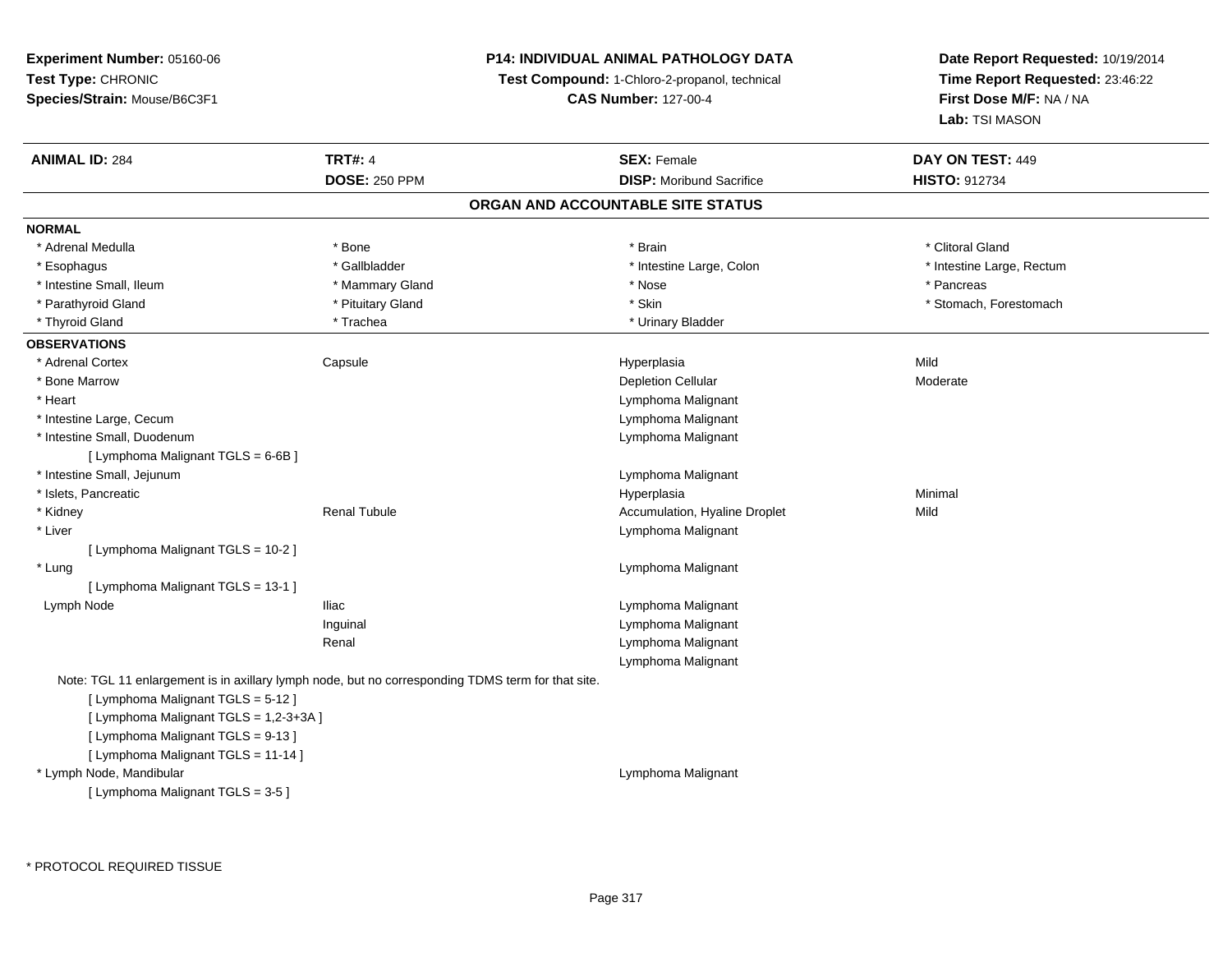| <b>Experiment Number: 05160-06</b><br>Test Type: CHRONIC<br>Species/Strain: Mouse/B6C3F1                 |                            | <b>P14: INDIVIDUAL ANIMAL PATHOLOGY DATA</b><br>Test Compound: 1-Chloro-2-propanol, technical<br><b>CAS Number: 127-00-4</b> | Date Report Requested: 10/19/2014<br>Time Report Requested: 23:46:22<br>First Dose M/F: NA / NA<br>Lab: TSI MASON |
|----------------------------------------------------------------------------------------------------------|----------------------------|------------------------------------------------------------------------------------------------------------------------------|-------------------------------------------------------------------------------------------------------------------|
| <b>ANIMAL ID: 284</b>                                                                                    | <b>TRT#: 4</b>             | <b>SEX: Female</b>                                                                                                           | DAY ON TEST: 449                                                                                                  |
|                                                                                                          | <b>DOSE: 250 PPM</b>       | <b>DISP:</b> Moribund Sacrifice                                                                                              | <b>HISTO: 912734</b>                                                                                              |
|                                                                                                          |                            | ORGAN AND ACCOUNTABLE SITE STATUS                                                                                            |                                                                                                                   |
| * Lymph Node, Mesenteric<br>[ Lymphoma Malignant TGLS = 7-5A ]<br>* Mammary GI                           |                            | Lymphoma Malignant                                                                                                           |                                                                                                                   |
| Note: TGL 1+2 masses are in inguinal lymph nodes rather than mammary gland on micro exam.                |                            |                                                                                                                              |                                                                                                                   |
| * Ovary                                                                                                  |                            | Lymphoma Malignant                                                                                                           |                                                                                                                   |
| * Salivary Glands                                                                                        |                            | Lymphoma Malignant                                                                                                           |                                                                                                                   |
| * Spleen                                                                                                 |                            | Lymphoma Malignant                                                                                                           |                                                                                                                   |
| [ Lymphoma Malignant TGLS = 4-11 ]<br>* Stomach, Glandular<br>[ Lymphoma Malignant TGLS = 8-6A ]         |                            | Lymphoma Malignant                                                                                                           |                                                                                                                   |
| * Thymus                                                                                                 |                            | Lymphoma Malignant                                                                                                           |                                                                                                                   |
| [Lymphoma Malignant TGLS = 12-5 ]                                                                        |                            |                                                                                                                              |                                                                                                                   |
| * Uterus                                                                                                 |                            | Lymphoma Malignant                                                                                                           |                                                                                                                   |
| PRIMARY CAUSE OF DEATH                                                                                   | - Liver Lymphoma Malignant |                                                                                                                              |                                                                                                                   |
| Animal Note: TGL 11 enlargement is in Axillary L.N., but no corresponding TDMS site for that lymph node. |                            |                                                                                                                              |                                                                                                                   |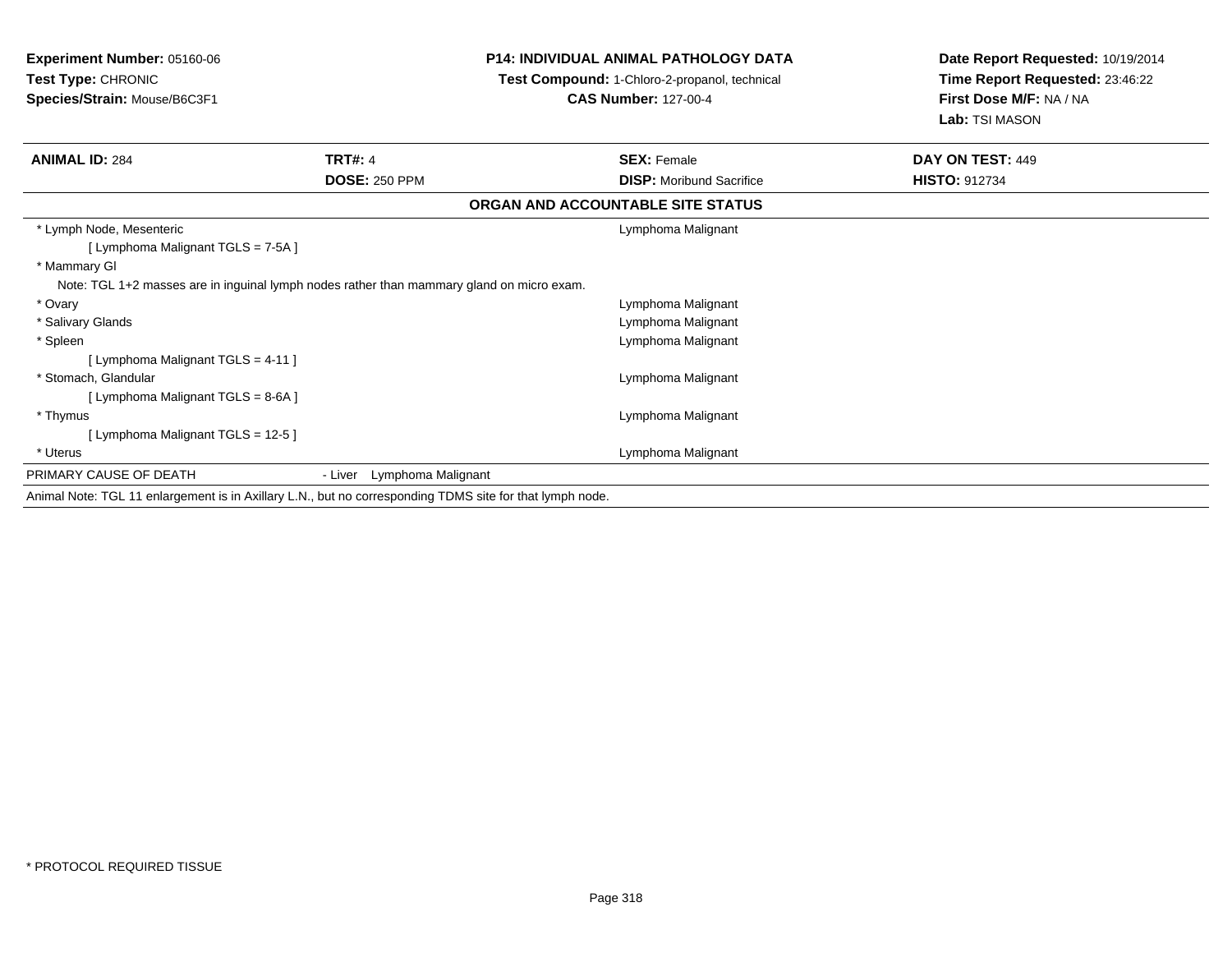| Experiment Number: 05160-06<br>Test Type: CHRONIC<br>Species/Strain: Mouse/B6C3F1 |                            | <b>P14: INDIVIDUAL ANIMAL PATHOLOGY DATA</b><br>Test Compound: 1-Chloro-2-propanol, technical<br><b>CAS Number: 127-00-4</b> | Date Report Requested: 10/19/2014<br>Time Report Requested: 23:46:22<br>First Dose M/F: NA / NA<br>Lab: TSI MASON |
|-----------------------------------------------------------------------------------|----------------------------|------------------------------------------------------------------------------------------------------------------------------|-------------------------------------------------------------------------------------------------------------------|
| <b>ANIMAL ID: 285</b>                                                             | <b>TRT#: 4</b>             | <b>SEX: Female</b>                                                                                                           | DAY ON TEST: 735                                                                                                  |
|                                                                                   | <b>DOSE: 250 PPM</b>       | <b>DISP: Terminal Sacrifice</b>                                                                                              | <b>HISTO: 912735</b>                                                                                              |
|                                                                                   |                            | ORGAN AND ACCOUNTABLE SITE STATUS                                                                                            |                                                                                                                   |
| <b>NORMAL</b>                                                                     |                            |                                                                                                                              |                                                                                                                   |
| * Adrenal Medulla                                                                 | * Bone                     | * Bone Marrow                                                                                                                | * Brain                                                                                                           |
| * Clitoral Gland                                                                  | * Esophagus                | * Gallbladder                                                                                                                | * Heart                                                                                                           |
| * Intestine Large, Cecum                                                          | * Intestine Large, Colon   | * Intestine Large, Rectum                                                                                                    | * Intestine Small, Duodenum                                                                                       |
| * Intestine Small, Ileum                                                          | * Intestine Small, Jejunum | * Kidney                                                                                                                     | * Lung                                                                                                            |
| * Lymph Node, Mesenteric                                                          | * Mammary Gland            | * Nose                                                                                                                       | * Ovary                                                                                                           |
| * Pancreas                                                                        | * Parathyroid Gland        | * Pituitary Gland                                                                                                            | * Salivary Glands                                                                                                 |
| * Skin                                                                            | * Stomach, Forestomach     | * Stomach, Glandular                                                                                                         | * Thymus                                                                                                          |
| * Thyroid Gland                                                                   | * Trachea                  | * Urinary Bladder                                                                                                            |                                                                                                                   |
| <b>MISSING</b>                                                                    |                            |                                                                                                                              |                                                                                                                   |
| * Lymph Node, Mandibular                                                          |                            |                                                                                                                              |                                                                                                                   |
| <b>OBSERVATIONS</b>                                                               |                            |                                                                                                                              |                                                                                                                   |
| * Adrenal Cortex                                                                  | Capsule                    | Hyperplasia                                                                                                                  | Mild                                                                                                              |
| * Islets, Pancreatic                                                              |                            | Hyperplasia                                                                                                                  | Mild                                                                                                              |
| * Liver                                                                           |                            | Hepatocellular Adenoma                                                                                                       | Multiple                                                                                                          |
| [ Hepatocellular Adenoma TGLS = 3,4,5-2+2A ]                                      |                            |                                                                                                                              |                                                                                                                   |
| Mesentery                                                                         | Fat                        | Necrosis                                                                                                                     | Moderate                                                                                                          |
| [ Necrosis TGLS = $1-12$ ]                                                        |                            |                                                                                                                              |                                                                                                                   |
| * Spleen                                                                          |                            | Hematopoietic Cell Proliferation                                                                                             | Moderate                                                                                                          |
| [ Hematopoietic Cell Proliferation TGLS = 2-11 ]                                  |                            |                                                                                                                              |                                                                                                                   |
| * Uterus                                                                          |                            | Hyperplasia                                                                                                                  | Cystic, Moderate                                                                                                  |
| [Hyperplasia TGLS = $6-4$ ]                                                       |                            |                                                                                                                              |                                                                                                                   |
| PRIMARY CAUSE OF DEATH                                                            | $\blacksquare$             |                                                                                                                              |                                                                                                                   |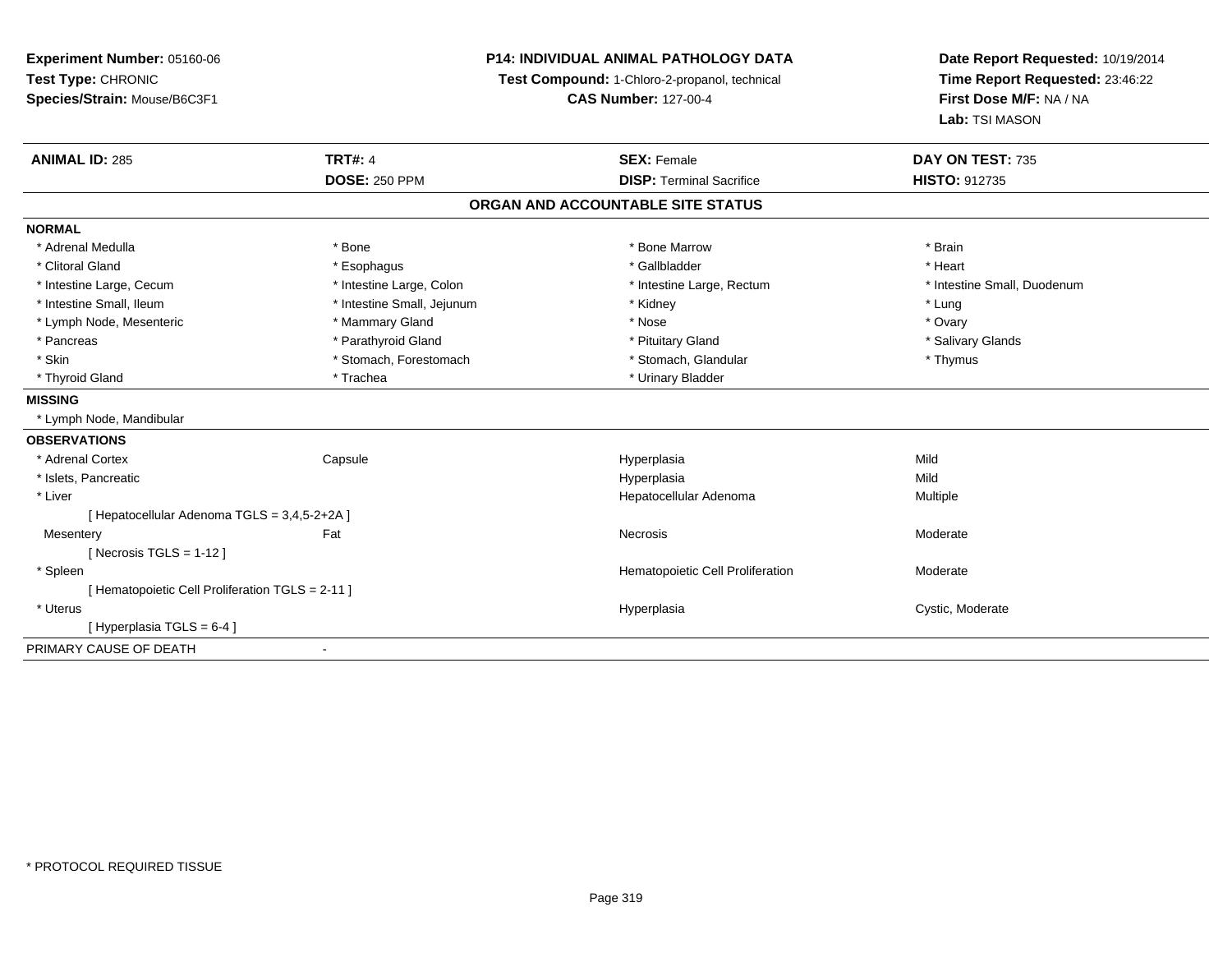| Experiment Number: 05160-06              | P14: INDIVIDUAL ANIMAL PATHOLOGY DATA<br>Test Compound: 1-Chloro-2-propanol, technical<br><b>CAS Number: 127-00-4</b> |                                   | Date Report Requested: 10/19/2014<br>Time Report Requested: 23:46:22<br>First Dose M/F: NA / NA |
|------------------------------------------|-----------------------------------------------------------------------------------------------------------------------|-----------------------------------|-------------------------------------------------------------------------------------------------|
| Test Type: CHRONIC                       |                                                                                                                       |                                   |                                                                                                 |
| Species/Strain: Mouse/B6C3F1             |                                                                                                                       |                                   |                                                                                                 |
|                                          |                                                                                                                       |                                   | Lab: TSI MASON                                                                                  |
| <b>ANIMAL ID: 286</b>                    | <b>TRT#: 4</b>                                                                                                        | <b>SEX: Female</b>                | DAY ON TEST: 668                                                                                |
|                                          | <b>DOSE: 250 PPM</b>                                                                                                  | <b>DISP: Natural Death</b>        | HISTO: 912736                                                                                   |
|                                          |                                                                                                                       | ORGAN AND ACCOUNTABLE SITE STATUS |                                                                                                 |
| <b>NORMAL</b>                            |                                                                                                                       |                                   |                                                                                                 |
| * Adrenal Medulla                        | * Bone                                                                                                                | * Bone Marrow                     | * Brain                                                                                         |
| * Clitoral Gland                         | * Esophagus                                                                                                           | * Heart                           | * Intestine Large, Colon                                                                        |
| * Intestine Large, Rectum                | * Kidney                                                                                                              | * Lymph Node, Mandibular          | * Mammary Gland                                                                                 |
| * Nose                                   | * Parathyroid Gland                                                                                                   | * Pituitary Gland                 | * Salivary Glands                                                                               |
| * Skin                                   | * Spleen                                                                                                              | * Stomach, Forestomach            | * Thymus                                                                                        |
| * Thyroid Gland                          | * Trachea                                                                                                             | * Urinary Bladder                 |                                                                                                 |
| <b>MISSING</b>                           |                                                                                                                       |                                   |                                                                                                 |
| * Lymph Node, Mesenteric                 |                                                                                                                       |                                   |                                                                                                 |
| <b>AUTO PRECLUDES DIAG.</b>              |                                                                                                                       |                                   |                                                                                                 |
| * Gallbladder                            | * Intestine Large, Cecum                                                                                              | * Intestine Small, Duodenum       | * Intestine Small, Ileum                                                                        |
| * Intestine Small, Jejunum               |                                                                                                                       |                                   |                                                                                                 |
| <b>OBSERVATIONS</b>                      |                                                                                                                       |                                   |                                                                                                 |
| * Adrenal Cortex                         | Capsule                                                                                                               | Hyperplasia                       | Mild                                                                                            |
| * Islets, Pancreatic                     |                                                                                                                       | Hyperplasia                       | Minimal                                                                                         |
| * Liver                                  |                                                                                                                       | Carcinoma                         | Metastatic (Uncertain Primary Site)                                                             |
|                                          |                                                                                                                       | Hepatocellular Carcinoma          |                                                                                                 |
| [Carcinoma TGLS = 5-2A]                  |                                                                                                                       |                                   |                                                                                                 |
| [ Hepatocellular Carcinoma TGLS = 4-2B ] |                                                                                                                       |                                   |                                                                                                 |
| * Lung                                   |                                                                                                                       | Hepatocellular Carcinoma          | Metastatic (Liver)                                                                              |
| [ Hepatocellular Carcinoma TGLS = 7-1 ]  |                                                                                                                       |                                   |                                                                                                 |
| Mesentery                                |                                                                                                                       | Carcinoma                         | Metastatic (Uncertain Primary Site)                                                             |
| * Ovary                                  |                                                                                                                       | Carcinoma                         | Metastatic (Uncertain Primary Site)                                                             |
| [Carcinoma TGLS = 3-4B]                  |                                                                                                                       |                                   |                                                                                                 |
| * Pancreas                               |                                                                                                                       | Carcinoma                         | Metastatic (Uncertain Primary Site)                                                             |
| * Stomach, Glandular                     |                                                                                                                       | Carcinoma                         | Metastatic (Uncertain Primary Site)                                                             |
| [Carcinoma TGLS = 9-6A]                  |                                                                                                                       |                                   |                                                                                                 |
| * Uterus                                 |                                                                                                                       | Hyperplasia                       | Cystic, Mild                                                                                    |
| [Hyperplasia TGLS = 2-4A]                |                                                                                                                       |                                   |                                                                                                 |
| PRIMARY CAUSE OF DEATH                   | - Liver Carcinoma Uncertain Primary Site                                                                              |                                   |                                                                                                 |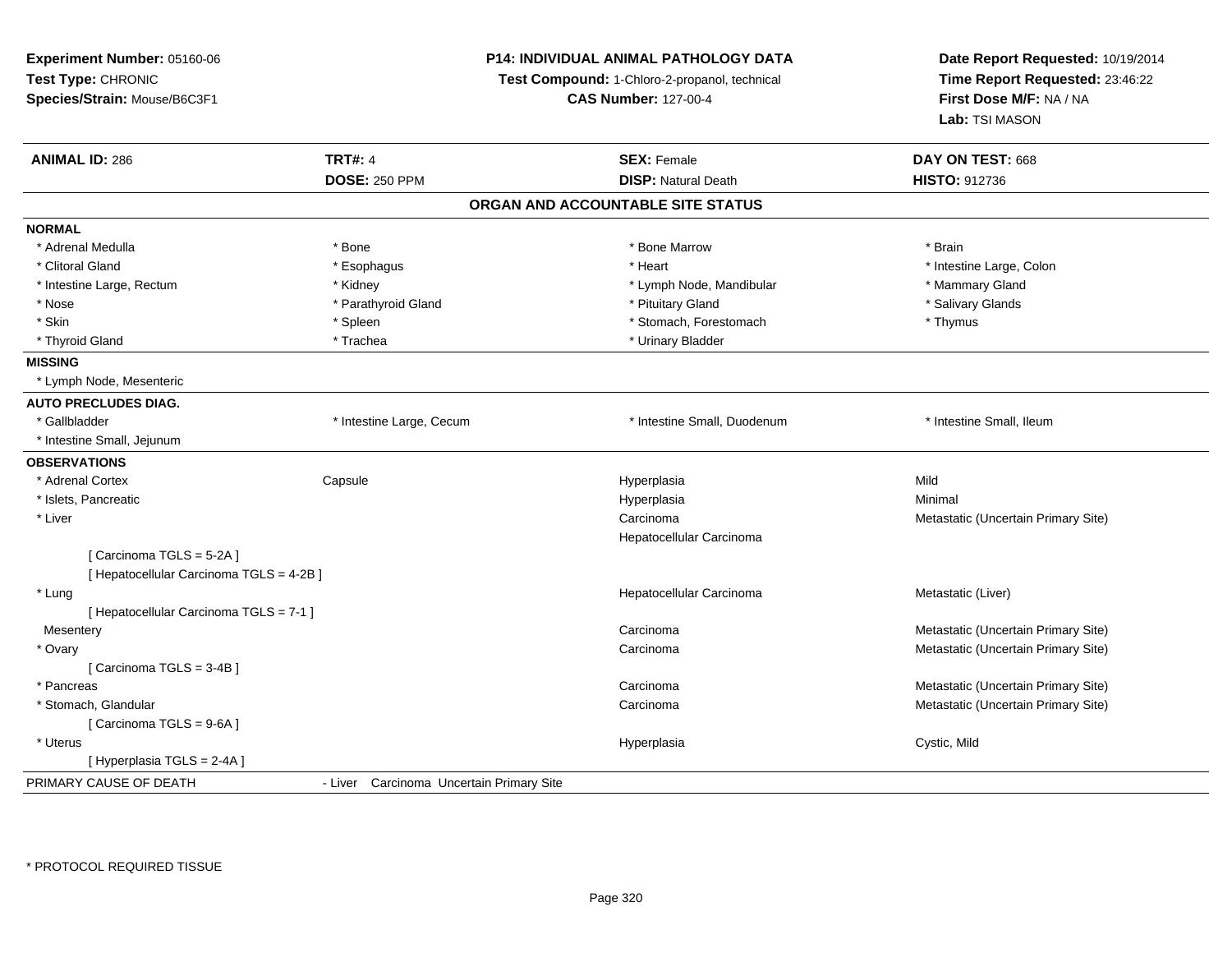# **P14: INDIVIDUAL ANIMAL PATHOLOGY DATA**

**Test Compound:** 1-Chloro-2-propanol, technical

**CAS Number:** 127-00-4

| <b>ANIMAL ID: 287</b>                   | <b>TRT#: 4</b>              | <b>SEX: Female</b>                | DAY ON TEST: 735           |
|-----------------------------------------|-----------------------------|-----------------------------------|----------------------------|
|                                         | <b>DOSE: 250 PPM</b>        | <b>DISP: Terminal Sacrifice</b>   | <b>HISTO: 912737</b>       |
|                                         |                             | ORGAN AND ACCOUNTABLE SITE STATUS |                            |
| <b>NORMAL</b>                           |                             |                                   |                            |
| * Adrenal Medulla                       | * Bone Marrow               | * Clitoral Gland                  | * Esophagus                |
| * Gallbladder                           | * Heart                     | * Intestine Large, Cecum          | * Intestine Large, Colon   |
| * Intestine Large, Rectum               | * Intestine Small, Duodenum | * Intestine Small, Ileum          | * Intestine Small, Jejunum |
| * Kidney                                | * Lung                      | * Lymph Node, Mandibular          | * Lymph Node, Mesenteric   |
| * Mammary Gland                         | * Nose                      | * Ovary                           | * Pancreas                 |
| * Parathyroid Gland                     | * Pituitary Gland           | * Salivary Glands                 | * Skin                     |
| * Stomach, Forestomach                  | * Stomach, Glandular        | * Thymus                          | * Thyroid Gland            |
| * Trachea                               | * Urinary Bladder           |                                   |                            |
| <b>OBSERVATIONS</b>                     |                             |                                   |                            |
| * Adrenal Cortex                        | Capsule                     | Hyperplasia                       | Mild                       |
| * Bone                                  |                             | Fibrous Osteodystrophy            | Mild                       |
| * Brain                                 | Thalamus                    | Mineralization                    | Minimal                    |
| * Islets, Pancreatic                    |                             | Hyperplasia                       | Mild                       |
| * Liver                                 |                             | Hepatocellular Adenoma            | Multiple                   |
| [ Hepatocellular Adenoma TGLS = 2,3-2 ] |                             |                                   |                            |
| * Spleen                                |                             | Lymphoma Malignant                |                            |
| * Uterus                                |                             | Hyperplasia                       | Cystic, Marked             |
| [Hyperplasia TGLS = 1-4]                |                             |                                   |                            |
| PRIMARY CAUSE OF DEATH                  | $\overline{\phantom{a}}$    |                                   |                            |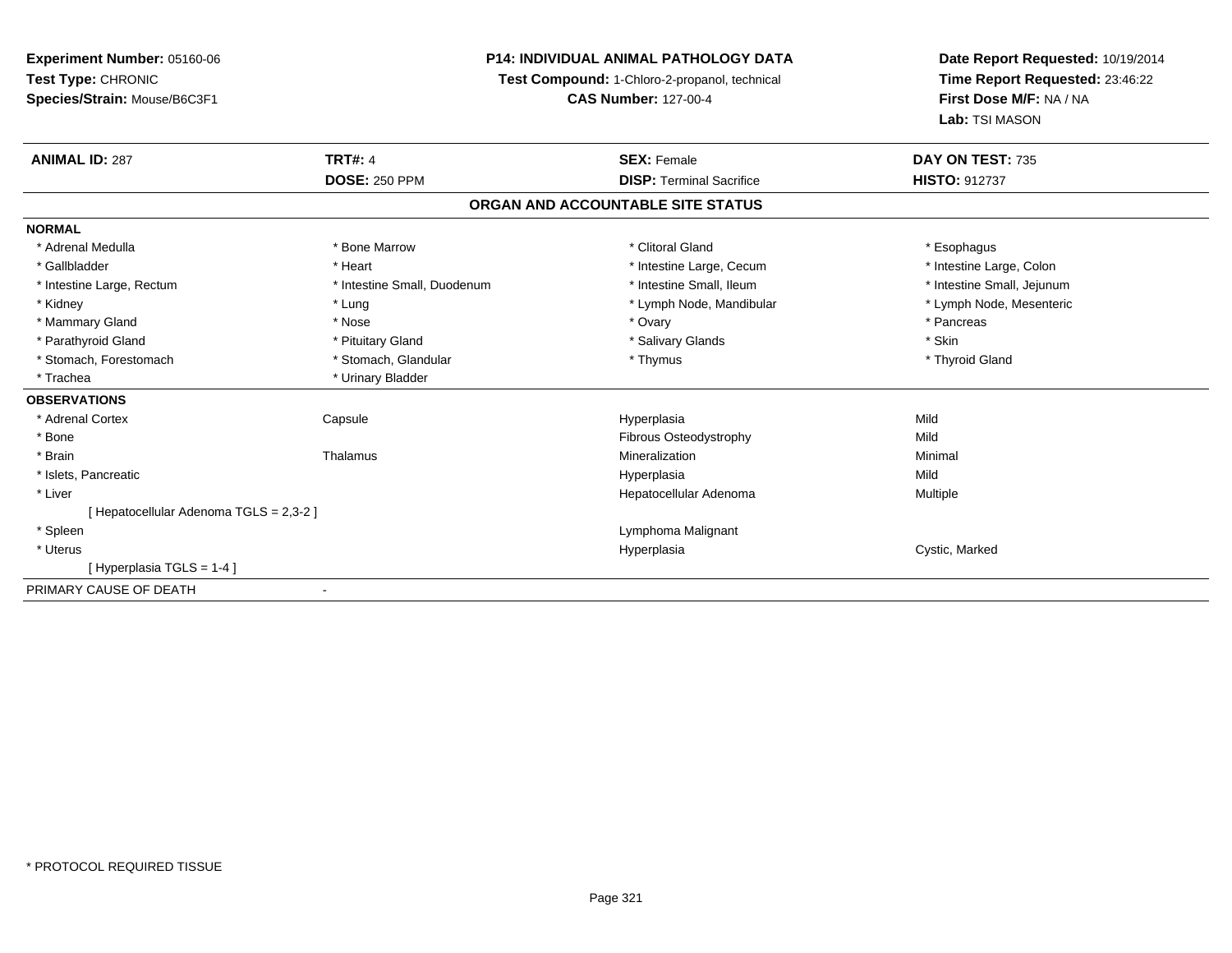**Experiment Number:** 05160-06**Test Type:** CHRONIC **Species/Strain:** Mouse/B6C3F1**P14: INDIVIDUAL ANIMAL PATHOLOGY DATATest Compound:** 1-Chloro-2-propanol, technical **CAS Number:** 127-00-4**Date Report Requested:** 10/19/2014**Time Report Requested:** 23:46:22**First Dose M/F:** NA / NA**Lab:** TSI MASON**ANIMAL ID:** 288**TRT#:** 4 **SEX:** Female **SEX: Female DAY ON TEST:** 735 **DOSE:** 250 PPM**DISP:** Terminal Sacrifice **HISTO:** 912738 **ORGAN AND ACCOUNTABLE SITE STATUSNORMAL**\* Adrenal Medulla \* \* Annual Medulla \* Brain \* Bone \* \* Bone Marrow \* Bone Marrow \* \* Brain \* Brain \* Brain \* Brain \* Brain \* Brain \* Brain \* Brain \* Brain \* Brain \* Brain \* Brain \* Brain \* Brain \* Brain \* Brain \* Brain \* \* Heart \* Clitoral Gland \* \* \* heart \* \* Esophagus \* \* \* \* \* \* \* \* \* \* \* Gallbladder \* \* \* \* \* \* \* \* \* \* \* \* Heart \* Intestine Large, Cecum \* Intestine Large, Colon \* Intestine Large, Thestine Large, Rectum \* Intestine Small, Duodenum \* Intestine Small, Ileum \* Intestine Small, Jejunum \* Lung \* Lymph Node, Mandibular\* Lymph Node, Mesenteric \* \* \* Mammary Gland \* \* Nose \* Nose \* Ovary \* Ovary \* Ovary \* Ovary \* Ovary \* Ovary \* Ovary \* Pancreas \* The state of the state of the state of the state of the state of the state of the state of the stomach, Forestomach \* Stomach, Forestomach \* Stomach, Glandular \* Thymus \* Thyroid Gland \* Trachea \* Urinary Bladder**OBSERVATIONS** \* Adrenal Cortex Capsule Hyperplasia Mild \* Islets, Pancreaticc description of the control of the control of the control of the control of the control of the control of the control of the control of the control of the control of the control of the control of the control of the contro a Mild \* Kidney Lymphoma Malignant \* Liver Eosinophilic Focus Hepatocellular Adenoma Multiple Lymphoma Malignant[ Eosinophilic Focus TGLS = 6-2 ][ Hepatocellular Adenoma TGLS = 3,4-2+2A ] \* Pituitary Glandd and the contract of Pars Intermed and the contract of Adenoma [ Adenoma  $TGLS = 5-7$  ] \* Salivary Glands Lymphoma Malignant \* Spleen Lymphoma Malignant  $[$  Lymphoma Malignant TGLS = 1,2-11+11A  $]$  \* Uteruss and the contract of the contract of the contract of the contract of the contract of the contract of the contract of the contract of the contract of the contract of the contract of the contract of the contract of the cont Hyperplasia Cystic, Mild PRIMARY CAUSE OF DEATH-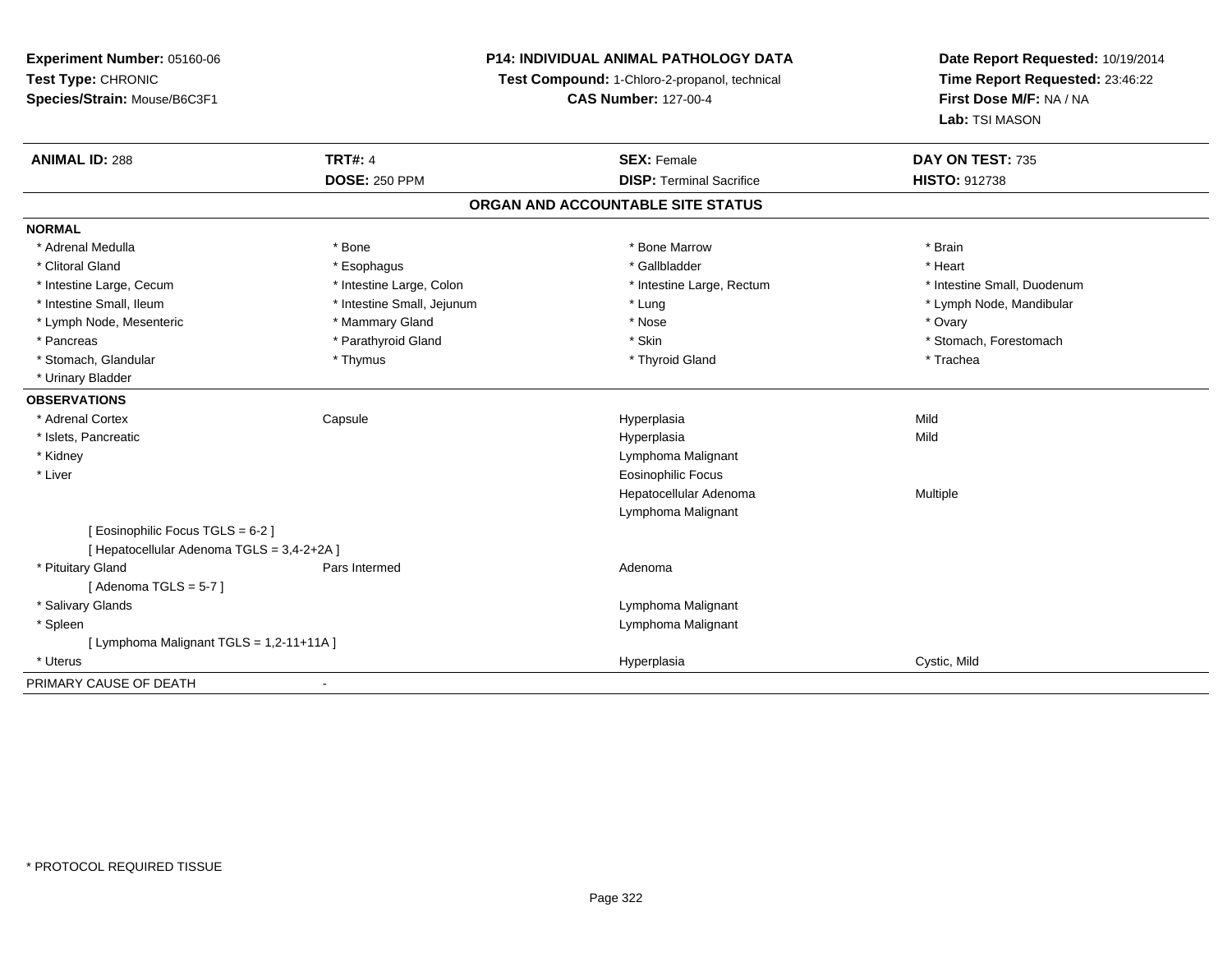**Experiment Number:** 05160-06**Test Type:** CHRONIC **Species/Strain:** Mouse/B6C3F1**P14: INDIVIDUAL ANIMAL PATHOLOGY DATATest Compound:** 1-Chloro-2-propanol, technical **CAS Number:** 127-00-4**Date Report Requested:** 10/19/2014**Time Report Requested:** 23:46:22**First Dose M/F:** NA / NA**Lab:** TSI MASON**ANIMAL ID:** 289**TRT#:** 4 **SEX:** Female **SEX: Female DAY ON TEST:** 735 **DOSE:** 250 PPM**DISP:** Terminal Sacrifice **HISTO:** 912739 **ORGAN AND ACCOUNTABLE SITE STATUSNORMAL**\* Adrenal Medulla \* The state of the state of the state of the state of the Marrow \* Bone Marrow \* Clitoral Gland \* Clitoral Gland \* Esophagus \* https://www.fragustage.com/web/2019/heart \* Heart \* Heart \* Heart \* Intestine Large, Cecum \* Intestine Large, Cecum \* Sallbladder \* The state of the state of the state of the state of the state of the state o \* Intestine Small. Ileum \* Intestine Large, Colon \* Intestine Large, Rectum \* Intestine Small, Duodenum \* Intestine Small, Duodenum \* Lymph Node, Mesenteric \* Intestine Small, Jejunum \* Michael \* Kidney \* Kidney \* Lymph Node, Mandibular \* Lymph Node, Mandibular \* Mammary Gland \* \* Andrew \* Nose \* \* Nose \* \* Ovary \* Ovary \* Ovary \* \* Ovary \* \* Pancreas \* \* Pancreas \* \* Pancreas \* \* Pancreas \* \* Pancreas \* \* Pancreas \* \* Pancreas \* \* Pancreas \* \* Pancreas \* \* Pancreas \* \* Pancreas \* Salivary Glands \* The stomach \* Skin \* Spleen \* Spleen \* Stomach, Forestomach \* Stomach, Forestomach \* Stomach, Forestomach \* Stomach, Glandular \* \* \* Thymus \* \* Thymus \* \* The \* \* Trachea \* \* Trachea \* \* Urinary Bladder \* \* Urinary Bladder \* **MISSING** \* Parathyroid Gland**OBSERVATIONS** \* Adrenal Cortex**Capsule**  Hyperplasia Mild \* Brainn and the matter of the Thalamus and the Minimal of the Minimal of the Minimal of the Minimal of the Minimal o<br>Thalamus and the Minimal of the Minimal of the Minimal of the Minimal of the Minimal of the Minimal of the Min \* Islets, Pancreaticc and the control of the control of the control of the control of the control of the control of the control of the control of the control of the control of the control of the control of the control of the control of the co a Mild \* Liverr and the contract of the contract of the contract of the contract of the contract of the contract of the contract of the contract of the contract of the contract of the contract of the contract of the contract of the cont Hepatocellular Adenoma Multiple Hepatocellular CarcinomaNote: TGL 6 focus is necropsy artifact on micro exam.[ Hepatocellular Adenoma TGLS = 3,4,2A+2B ][ Hepatocellular Carcinoma TGLS = 2-2 ] \* Lungg and the state of the state of the state of the state of the Minimal Section 1, and the state of the state of the state of the state of the state of the state of the state of the state of the state of the state of the sta [ Hemorrhage TGLS = 5-1 ]**Mesentery** y the contract of the contract of the contract of the contract of the contract of the contract of the contract of the contract of the contract of the contract of the contract of the contract of the contract of the contract  $[$  Necrosis TGLS = 1-12  $]$  \* Pituitary Gland Pars Distalis Hyperplasia Minimal \* Thyroid Gland Follicular Cel Hyperplasia Minimal \* Uteruss and the contract of the contract of the contract of the contract of the contract of the contract of the contract of the contract of the contract of the contract of the contract of the contract of the contract of the cont Hyperplasia extension of the Cystic, Moderate PRIMARY CAUSE OF DEATH-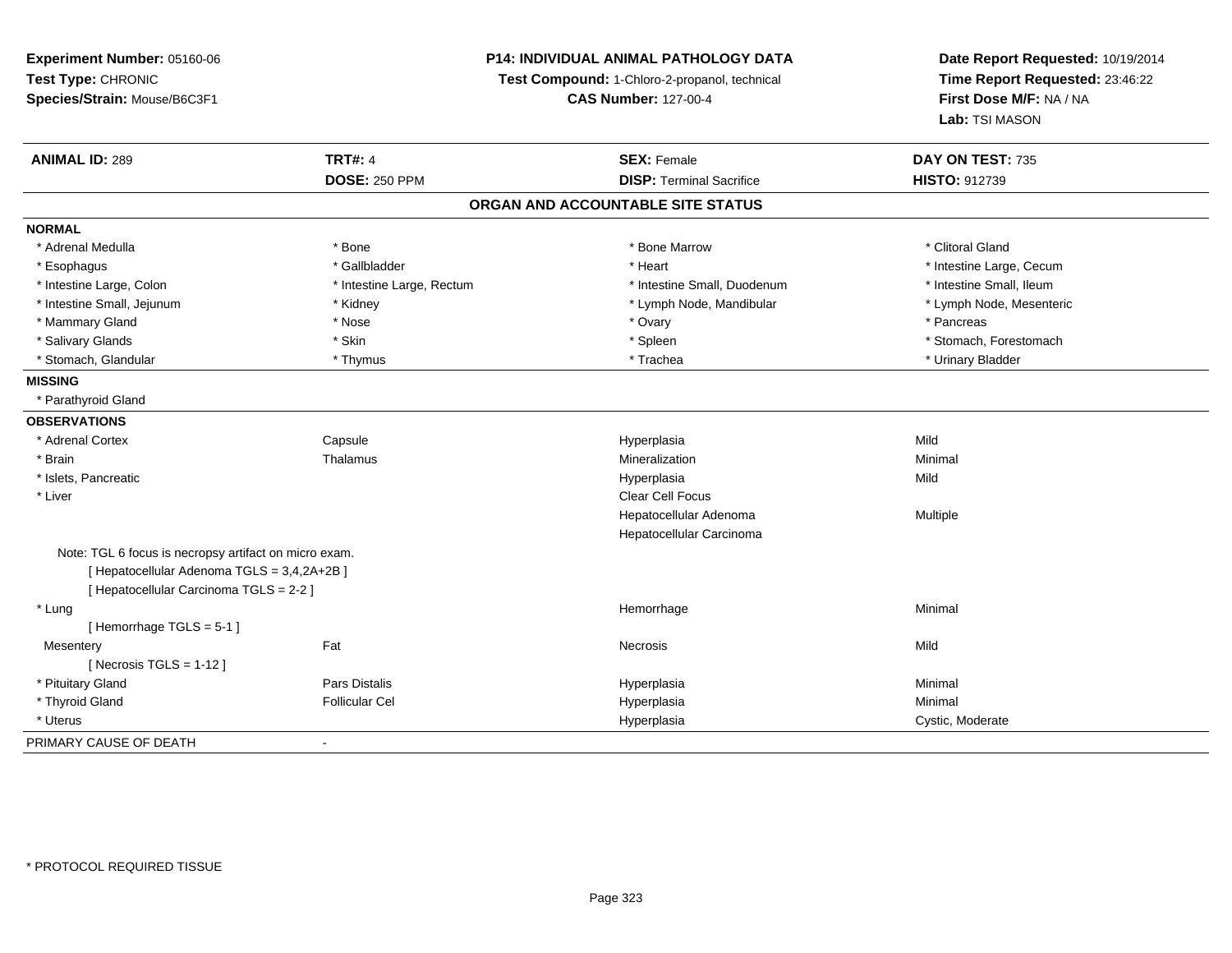# **P14: INDIVIDUAL ANIMAL PATHOLOGY DATA**

**Test Compound:** 1-Chloro-2-propanol, technical

**CAS Number:** 127-00-4

| <b>ANIMAL ID: 290</b>                       | <b>TRT#: 4</b>            | <b>SEX: Female</b>                | DAY ON TEST: 707         |  |
|---------------------------------------------|---------------------------|-----------------------------------|--------------------------|--|
|                                             | <b>DOSE: 250 PPM</b>      | <b>DISP: Natural Death</b>        | <b>HISTO: 912740</b>     |  |
|                                             |                           | ORGAN AND ACCOUNTABLE SITE STATUS |                          |  |
| <b>NORMAL</b>                               |                           |                                   |                          |  |
| * Adrenal Medulla                           | * Bone                    | * Bone Marrow                     | * Clitoral Gland         |  |
| * Esophagus                                 | * Gallbladder             | * Heart                           | * Intestine Large, Cecum |  |
| * Intestine Large, Colon                    | * Intestine Large, Rectum | * Intestine Small, Duodenum       | * Intestine Small, Ileum |  |
| * Intestine Small, Jejunum                  | * Islets, Pancreatic      | * Kidney                          | * Lung                   |  |
| * Lymph Node, Mandibular                    | * Mammary Gland           | * Nose                            | * Ovary                  |  |
| * Pancreas                                  | * Parathyroid Gland       | * Pituitary Gland                 | * Salivary Glands        |  |
| * Skin                                      | * Spleen                  | * Stomach, Forestomach            | * Thymus                 |  |
| * Thyroid Gland                             | * Trachea                 | * Urinary Bladder                 |                          |  |
| <b>OBSERVATIONS</b>                         |                           |                                   |                          |  |
| * Adrenal Cortex                            | Capsule                   | Hyperplasia                       | Mild                     |  |
| * Brain                                     | Thalamus                  | Mineralization                    | Minimal                  |  |
| * Liver                                     |                           | Hepatocellular Adenoma            | Multiple                 |  |
| [ Hepatocellular Adenoma TGLS = 6,7-2,+2A ] |                           |                                   |                          |  |
| Lymph Node                                  | Renal                     | Ectasia                           | Mild                     |  |
|                                             | <b>Iliac</b>              | <b>Infiltration Cellular</b>      | Plasma Cell, Mild        |  |
| [Ectasia TGLS = $5-13$ ]                    |                           |                                   |                          |  |
| [ Infiltration Cellular TGLS = 4-12 ]       |                           |                                   |                          |  |
| * Lymph Node, Mesenteric                    |                           | Ectasia                           | Moderate                 |  |
| [Ectasia TGLS = $2-5$ ]                     |                           |                                   |                          |  |
| * Stomach, Glandular                        |                           | Erosion                           | Minimal                  |  |
| [Erosion TGLS = $3-6A$ ]                    |                           |                                   |                          |  |
| * Uterus                                    |                           | Angiectasis                       | Marked                   |  |
|                                             |                           | Hyperplasia                       | Cystic, Marked           |  |
|                                             |                           | Inflammation                      | Acute, Moderate          |  |
| [Angiectasis TGLS = 1-4A]                   |                           |                                   |                          |  |
| [ Hyperplasia TGLS = 1-4A ]                 |                           |                                   |                          |  |
| [Inflammation TGLS = 1-4A]                  |                           |                                   |                          |  |
| PRIMARY CAUSE OF DEATH                      | - Uterus Inflammation     |                                   |                          |  |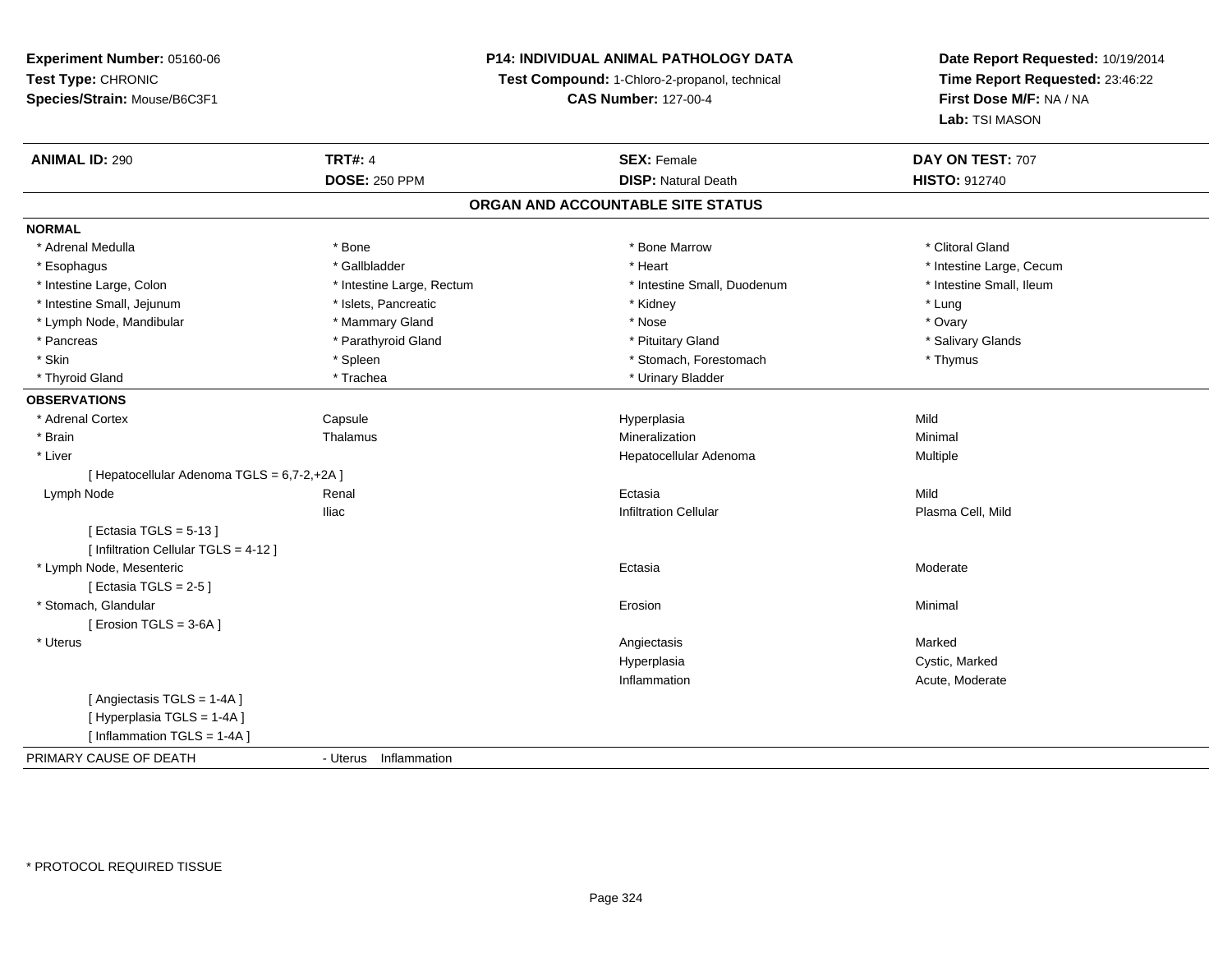# **P14: INDIVIDUAL ANIMAL PATHOLOGY DATA**

**Test Compound:** 1-Chloro-2-propanol, technical

**CAS Number:** 127-00-4

| <b>ANIMAL ID: 291</b>                | <b>TRT#: 4</b>           | <b>SEX: Female</b>                | DAY ON TEST: 735          |
|--------------------------------------|--------------------------|-----------------------------------|---------------------------|
|                                      | <b>DOSE: 250 PPM</b>     | <b>DISP: Terminal Sacrifice</b>   | <b>HISTO: 912741</b>      |
|                                      |                          | ORGAN AND ACCOUNTABLE SITE STATUS |                           |
| <b>NORMAL</b>                        |                          |                                   |                           |
| * Adrenal Medulla                    | * Bone                   | * Clitoral Gland                  | * Esophagus               |
| * Gallbladder                        | * Heart                  | * Intestine Large, Colon          | * Intestine Large, Rectum |
| * Intestine Small, Duodenum          | * Intestine Small, Ileum | * Intestine Small, Jejunum        | * Islets, Pancreatic      |
| * Mammary Gland                      | * Nose                   | * Parathyroid Gland               | * Salivary Glands         |
| * Skin                               | * Thyroid Gland          | * Trachea                         |                           |
| <b>OBSERVATIONS</b>                  |                          |                                   |                           |
| * Adrenal Cortex                     | Capsule                  | Hyperplasia                       | Mild                      |
| * Bone Marrow                        |                          | Lymphoma Malignant                |                           |
| * Brain                              | Thalamus                 | Mineralization                    | Minimal                   |
| * Intestine Large, Cecum             |                          | Lymphoma Malignant                |                           |
| * Kidney                             |                          | Lymphoma Malignant                |                           |
| * Liver                              |                          | Lymphoma Malignant                |                           |
| [ Lymphoma Malignant TGLS = 3-2A ]   |                          |                                   |                           |
| * Lung                               |                          | Lymphoma Malignant                |                           |
| * Lymph Node, Mandibular             |                          | Lymphoma Malignant                |                           |
| * Lymph Node, Mesenteric             |                          | Lymphoma Malignant                |                           |
| * Ovary                              |                          | Lymphoma Malignant                |                           |
| * Pancreas                           |                          | Lymphoma Malignant                |                           |
| * Pituitary Gland                    | <b>Pars Distalis</b>     | Hemorrhage                        | Moderate                  |
| [Hemorrhage TGLS = $6-7$ ]           |                          |                                   |                           |
| * Spleen                             |                          | Lymphoma Malignant                |                           |
| [ Lymphoma Malignant TGLS = 2-11 ]   |                          |                                   |                           |
| * Stomach, Forestomach               |                          | Lymphoma Malignant                |                           |
| * Stomach, Glandular                 |                          | Lymphoma Malignant                |                           |
| * Thymus                             |                          | Lymphoma Malignant                |                           |
| <b>Tissue NOS</b>                    | Mediastinum              | Lymphoma Malignant                |                           |
| [ Lymphoma Malignant TGLS = 5-5+5A ] |                          |                                   |                           |
| * Urinary Bladder                    |                          | Lymphoma Malignant                |                           |
| * Uterus                             |                          | Hyperplasia                       | Cystic, Moderate          |
|                                      |                          | Lymphoma Malignant                |                           |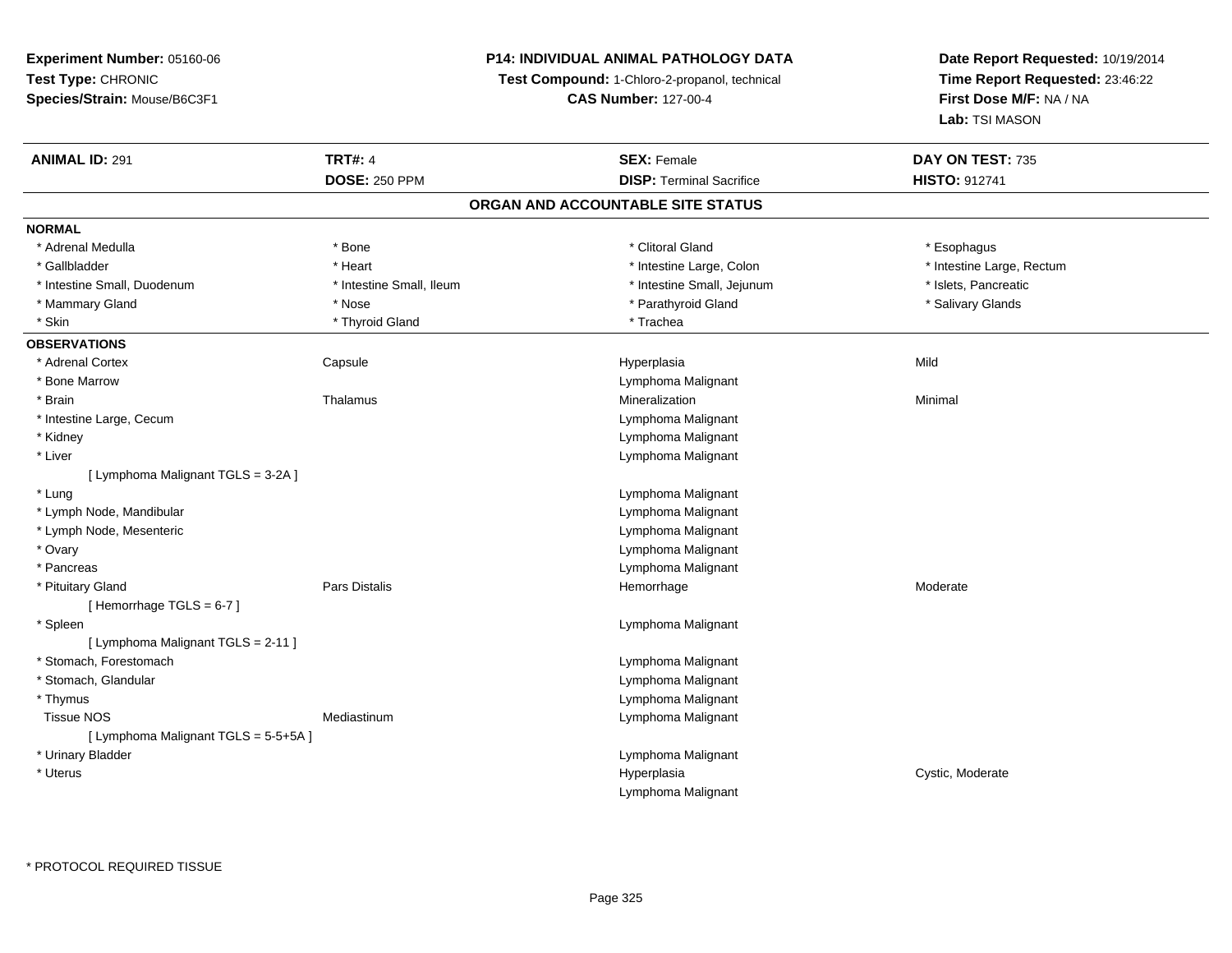| <b>Experiment Number: 05160-06</b><br>Test Type: CHRONIC<br>Species/Strain: Mouse/B6C3F1 |                      | <b>P14: INDIVIDUAL ANIMAL PATHOLOGY DATA</b><br>Test Compound: 1-Chloro-2-propanol, technical<br><b>CAS Number: 127-00-4</b> | Date Report Requested: 10/19/2014<br>Time Report Requested: 23:46:22<br>First Dose M/F: NA / NA<br>Lab: TSI MASON |
|------------------------------------------------------------------------------------------|----------------------|------------------------------------------------------------------------------------------------------------------------------|-------------------------------------------------------------------------------------------------------------------|
| <b>ANIMAL ID: 291</b>                                                                    | TRT#: 4              | <b>SEX: Female</b>                                                                                                           | DAY ON TEST: 735                                                                                                  |
|                                                                                          | <b>DOSE: 250 PPM</b> | <b>DISP:</b> Terminal Sacrifice                                                                                              | <b>HISTO: 912741</b>                                                                                              |
|                                                                                          |                      | ORGAN AND ACCOUNTABLE SITE STATUS                                                                                            |                                                                                                                   |
| [Hyperplasia TGLS = $1-4$ ]                                                              |                      |                                                                                                                              |                                                                                                                   |
| [Lymphoma Malignant TGLS = 1-4]                                                          |                      |                                                                                                                              |                                                                                                                   |
| PRIMARY CAUSE OF DEATH                                                                   |                      |                                                                                                                              |                                                                                                                   |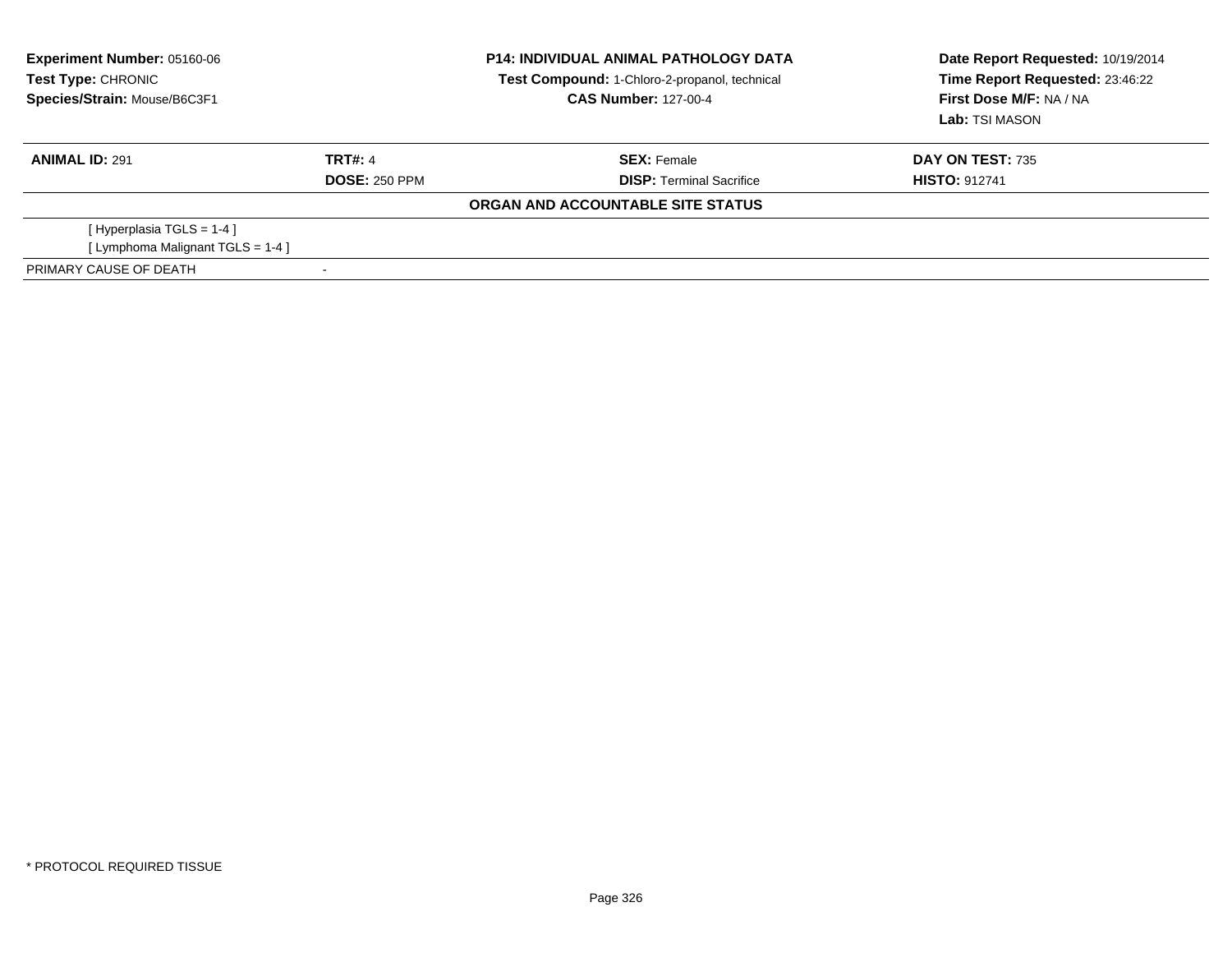| Experiment Number: 05160-06            | P14: INDIVIDUAL ANIMAL PATHOLOGY DATA<br>Test Compound: 1-Chloro-2-propanol, technical |  | Date Report Requested: 10/19/2014 |                         |
|----------------------------------------|----------------------------------------------------------------------------------------|--|-----------------------------------|-------------------------|
| Test Type: CHRONIC                     |                                                                                        |  | Time Report Requested: 23:46:22   |                         |
| Species/Strain: Mouse/B6C3F1           |                                                                                        |  | <b>CAS Number: 127-00-4</b>       | First Dose M/F: NA / NA |
|                                        |                                                                                        |  |                                   | Lab: TSI MASON          |
| <b>ANIMAL ID: 292</b>                  | <b>TRT#: 4</b>                                                                         |  | <b>SEX: Female</b>                | DAY ON TEST: 449        |
|                                        | <b>DOSE: 250 PPM</b>                                                                   |  | <b>DISP:</b> Moribund Sacrifice   | <b>HISTO: 912742</b>    |
|                                        |                                                                                        |  | ORGAN AND ACCOUNTABLE SITE STATUS |                         |
| <b>NORMAL</b>                          |                                                                                        |  |                                   |                         |
| * Adrenal Medulla                      | * Bone                                                                                 |  | * Bone Marrow                     | * Brain                 |
| * Clitoral Gland                       | * Esophagus                                                                            |  | * Gallbladder                     | * Heart                 |
| * Intestine Large, Colon               | * Intestine Large, Rectum                                                              |  | * Kidney                          | * Lung                  |
| * Lymph Node, Mandibular               | * Mammary Gland                                                                        |  | * Nose                            | * Ovary                 |
| * Parathyroid Gland                    | * Pituitary Gland                                                                      |  | * Salivary Glands                 | * Skin                  |
| * Stomach, Forestomach                 | * Thyroid Gland                                                                        |  | * Trachea                         | * Urinary Bladder       |
| * Uterus                               |                                                                                        |  |                                   |                         |
| <b>OBSERVATIONS</b>                    |                                                                                        |  |                                   |                         |
| * Adrenal Cortex                       | Capsule                                                                                |  | Hyperplasia<br>Lymphoma Malignant | Mild                    |
| * Intestine Large, Cecum               |                                                                                        |  | Lymphoma Malignant                |                         |
| * Intestine Small, Duodenum            |                                                                                        |  | Lymphoma Malignant                |                         |
| * Intestine Small, Ileum               |                                                                                        |  | Lymphoma Malignant                |                         |
| * Intestine Small, Jejunum             |                                                                                        |  | Lymphoma Malignant                |                         |
| * Islets, Pancreatic                   |                                                                                        |  | Hyperplasia                       | Mild                    |
| * Liver                                |                                                                                        |  | Hepatocellular Adenoma            |                         |
|                                        |                                                                                        |  | Lymphoma Malignant                |                         |
|                                        | Hepatocyte                                                                             |  | Vacuolization Cytoplasmic         | Marked                  |
| [ Hepatocellular Adenoma TGLS = 5-2A ] |                                                                                        |  |                                   |                         |
| [Vacuolization Cytoplasmic TGLS = 3-2] |                                                                                        |  |                                   |                         |
| Lymph Node                             | Renal                                                                                  |  | Lymphoma Malignant                |                         |
| [ Lymphoma Malignant TGLS = 4-12 ]     |                                                                                        |  |                                   |                         |
| * Lymph Node, Mesenteric               |                                                                                        |  | Lymphoma Malignant                |                         |
| [ Lymphoma Malignant TGLS = 2-5A ]     |                                                                                        |  |                                   |                         |
| * Pancreas                             |                                                                                        |  | Lymphoma Malignant                |                         |
| * Spleen                               |                                                                                        |  | Lymphoma Malignant                |                         |
| [ Lymphoma Malignant TGLS = 1-11 ]     |                                                                                        |  |                                   |                         |
| * Stomach, Glandular                   |                                                                                        |  | Lymphoma Malignant                |                         |
| * Thymus                               |                                                                                        |  | Lymphoma Malignant                |                         |
| PRIMARY CAUSE OF DEATH                 | - Lymph Node, Mesenteric Lymphoma Malignant                                            |  |                                   |                         |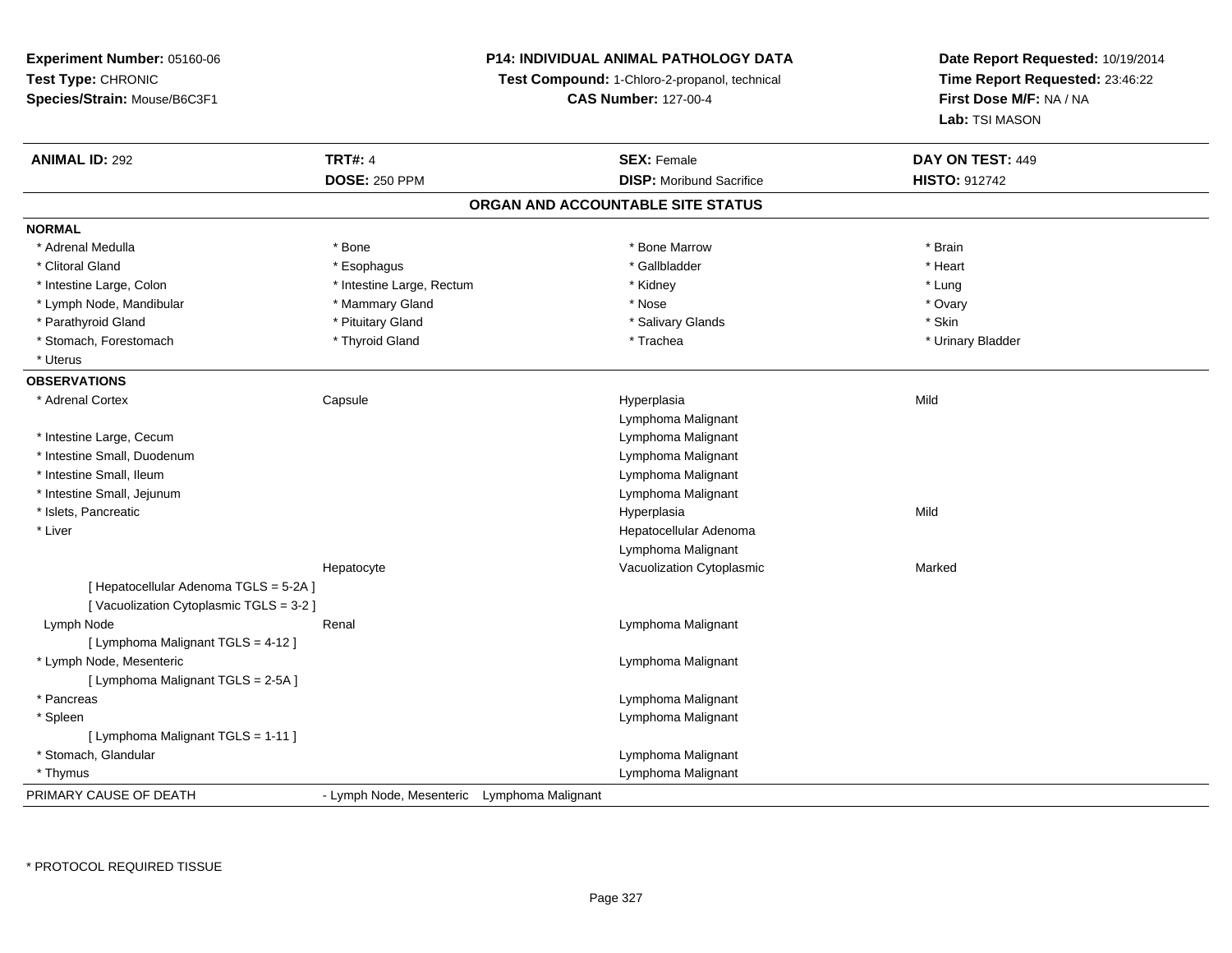**Experiment Number:** 05160-06**Test Type:** CHRONIC **Species/Strain:** Mouse/B6C3F1**P14: INDIVIDUAL ANIMAL PATHOLOGY DATATest Compound:** 1-Chloro-2-propanol, technical **CAS Number:** 127-00-4**Date Report Requested:** 10/19/2014**Time Report Requested:** 23:46:22**First Dose M/F:** NA / NA**Lab:** TSI MASON**ANIMAL ID:** 293**TRT#:** 4 **SEX:** Female **SEX: Female DAY ON TEST:** 735 **DOSE:** 250 PPM **DISP:** Terminal Sacrifice **HISTO:** <sup>912743</sup> **ORGAN AND ACCOUNTABLE SITE STATUSNORMAL**\* Adrenal Medulla \* The state of the state of the state of the state of the Marrow \* Bone Marrow \* Clitoral Gland \* Clitoral Gland \* Esophagus \* https://www.fragustage.com/web/2019/heart \* Heart \* Heart \* Heart \* Intestine Large, Cecum \* Intestine Large, Cecum \* Sallbladder \* The state of the state of the state of the state of the state of the state o \* Intestine Small, Ileum \* Intestine Large, Colon \* Intestine Large, Rectum \* Intestine Small, Duodenum \* Intestine Small, Duodenum \* Intestine Small, Jejunum \* The metal was a structure of the structure of the structure of the structure of the structure of the structure of the structure of the structure of the structure of the structure of the structu \* Nose \* Lymph Node, Mandibular \* Lymph Node, Mesenteric \* Mammary Gland \* Mammary Gland \* Pituitary Gland \* Ovary \* Pancreas \* Pancreas \* Pancreas \* Parathyroid Gland \* Parathyroid Gland \* Stomach, Glandular \* Salivary Glands \* Spleen \* Spleen \* Spleen \* Stomach, Forestomach \* Stomach, Forestomach \* Thymus \* Thyroid Gland \* Trachea \* Urinary Bladder \* **OBSERVATIONS** \* Adrenal Cortex Capsule Hyperplasia Mild \* Brainn and the Thalamus and the Minimal and Mineralization and Minimal Minimal and Minimal and Minimal and Minimal  $\mu$  \* Liver Hepatocellular Adenoma[ Hepatocellular Adenoma TGLS = 1-2A ] \* Skinn the contract the Subcut Tiss the Subcut Tiss of the Chronic, Minimal of the Subcut Tiss of the Chronic, Minimal of the Subcut Tiss of the Chronic, Minimal of the Subcut Tiss of the Chronic, Minimal of the Subcut Tiss of \* Uteruss and the contract of the contract of the contract of the contract of the contract of the contract of the contract of the contract of the contract of the contract of the contract of the contract of the contract of the cont Hyperplasia **Cystic, Moderate** PRIMARY CAUSE OF DEATH-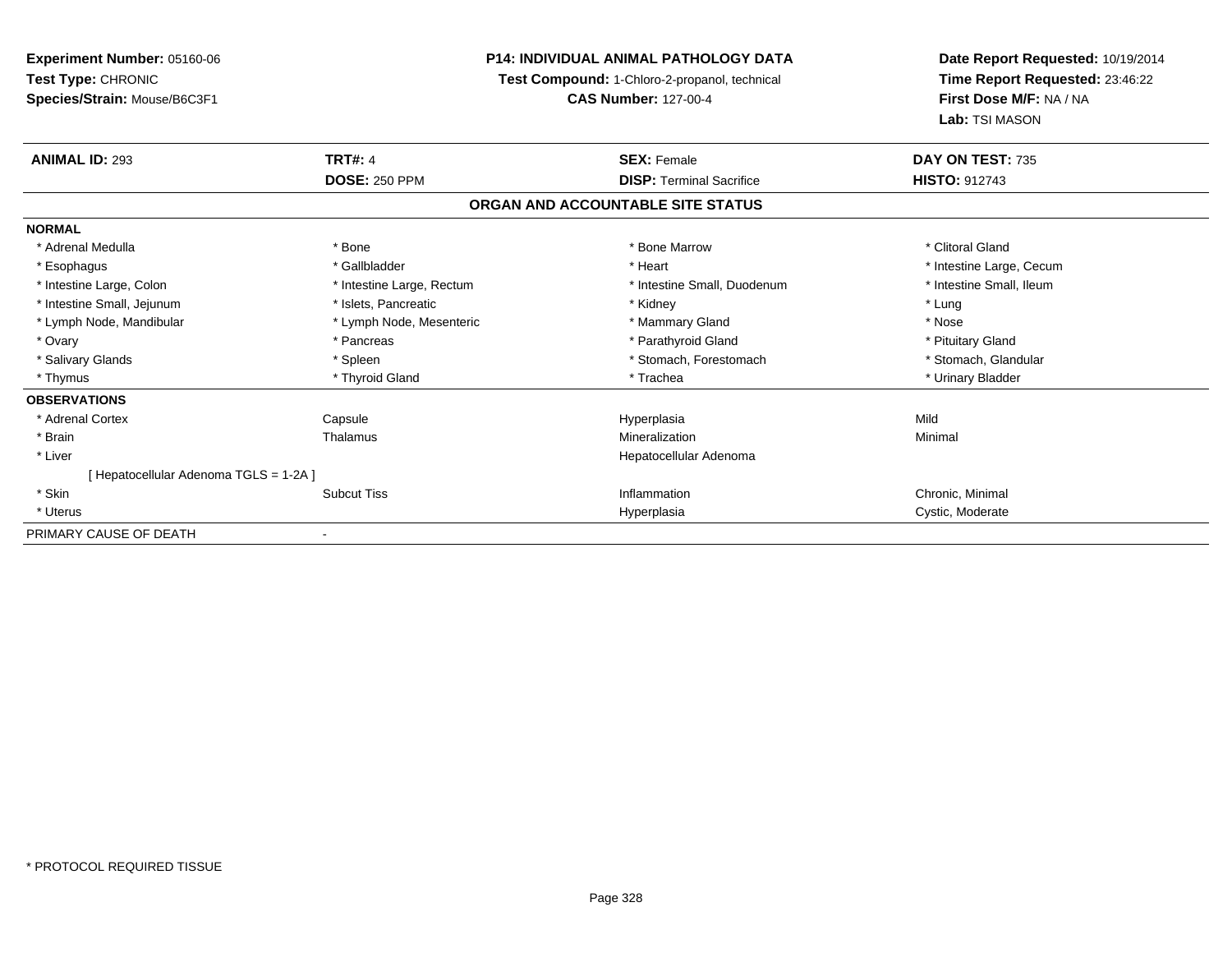# **P14: INDIVIDUAL ANIMAL PATHOLOGY DATA**

**Test Compound:** 1-Chloro-2-propanol, technical

**CAS Number:** 127-00-4

| <b>ANIMAL ID: 294</b>                | <b>TRT#: 4</b><br><b>DOSE: 250 PPM</b> | <b>SEX: Female</b><br><b>DISP: Terminal Sacrifice</b> | DAY ON TEST: 735<br><b>HISTO: 912744</b> |
|--------------------------------------|----------------------------------------|-------------------------------------------------------|------------------------------------------|
|                                      |                                        | ORGAN AND ACCOUNTABLE SITE STATUS                     |                                          |
| <b>NORMAL</b>                        |                                        |                                                       |                                          |
| * Adrenal Medulla                    | * Bone Marrow                          | * Clitoral Gland                                      | * Esophagus                              |
| * Gallbladder                        | * Heart                                | * Intestine Large, Cecum                              | * Intestine Large, Colon                 |
| * Intestine Large, Rectum            | * Intestine Small, Duodenum            | * Intestine Small. Ileum                              | * Intestine Small, Jejunum               |
| * Kidney                             | * Lung                                 | * Lymph Node, Mandibular                              | * Lymph Node, Mesenteric                 |
| * Mammary Gland                      | * Nose                                 | * Ovary                                               | * Pancreas                               |
| * Parathyroid Gland                  | * Salivary Glands                      | * Skin                                                | * Spleen                                 |
| * Stomach, Forestomach               | * Stomach, Glandular                   | * Thymus                                              | * Thyroid Gland                          |
| * Trachea                            | * Urinary Bladder                      |                                                       |                                          |
| <b>OBSERVATIONS</b>                  |                                        |                                                       |                                          |
| * Adrenal Cortex                     | Capsule                                | Hyperplasia                                           | Mild                                     |
| * Bone                               |                                        | <b>Fibrous Osteodystrophy</b>                         | Mild                                     |
| * Brain                              | Thalamus                               | Mineralization                                        | Minimal                                  |
| * Islets, Pancreatic                 |                                        | Hyperplasia                                           | Mild                                     |
| * Liver                              |                                        | Hepatocellular Adenoma                                |                                          |
| [Hepatocellular Adenoma TGLS = 2-2A] |                                        |                                                       |                                          |
| * Pituitary Gland                    | <b>Pars Distalis</b>                   | Adenoma                                               |                                          |
| [Adenoma TGLS = $3-7$ ]              |                                        |                                                       |                                          |
| * Uterus                             |                                        | Hyperplasia                                           | Cystic, Marked                           |
| [Hyperplasia TGLS = 1-4]             |                                        |                                                       |                                          |
| PRIMARY CAUSE OF DEATH               |                                        |                                                       |                                          |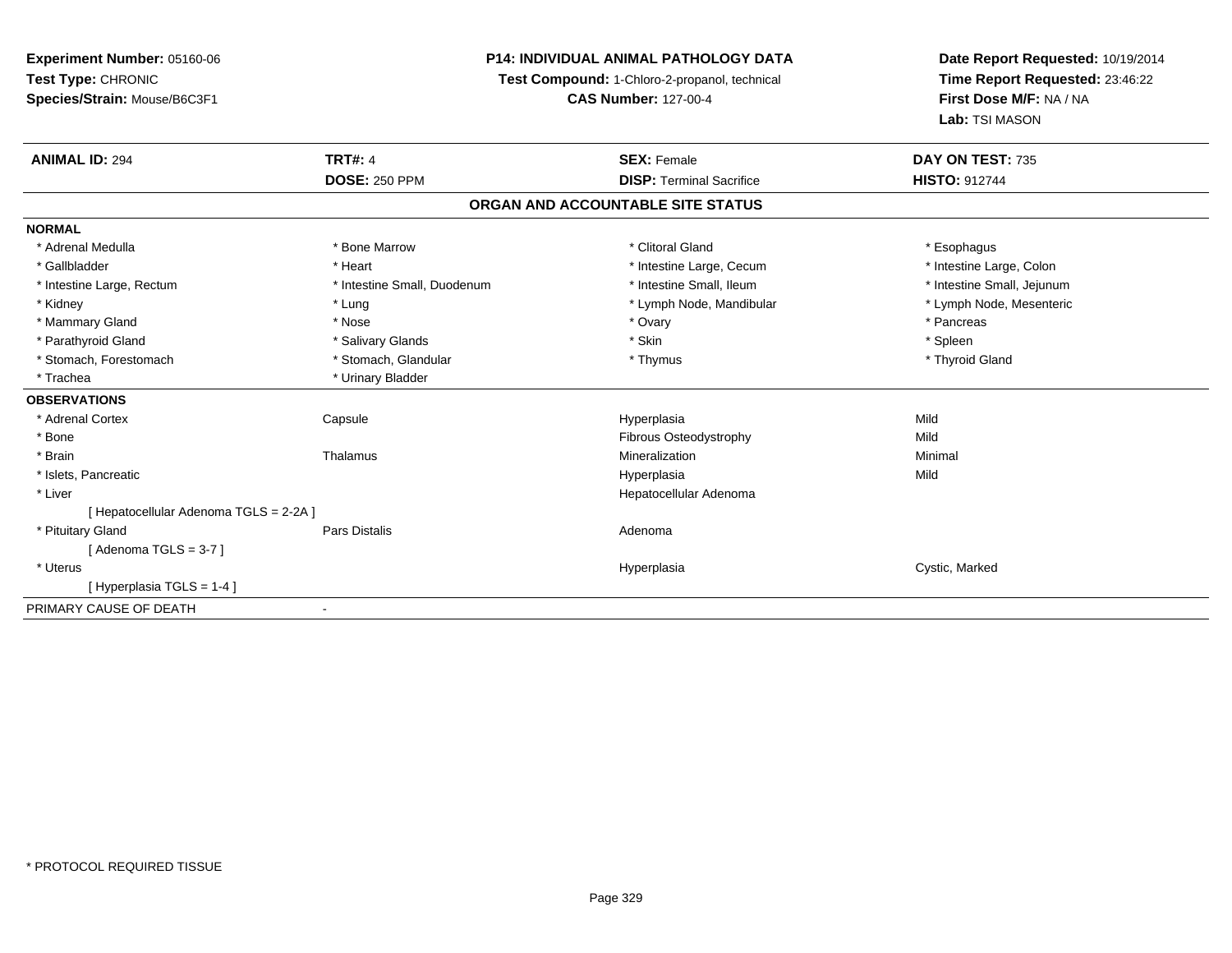# **P14: INDIVIDUAL ANIMAL PATHOLOGY DATA**

**Test Compound:** 1-Chloro-2-propanol, technical

**CAS Number:** 127-00-4

| <b>ANIMAL ID: 295</b>               | <b>TRT#: 4</b>            | <b>SEX: Female</b>                | DAY ON TEST: 712         |  |
|-------------------------------------|---------------------------|-----------------------------------|--------------------------|--|
|                                     | <b>DOSE: 250 PPM</b>      | <b>DISP: Natural Death</b>        | <b>HISTO: 912745</b>     |  |
|                                     |                           | ORGAN AND ACCOUNTABLE SITE STATUS |                          |  |
| <b>NORMAL</b>                       |                           |                                   |                          |  |
| * Adrenal Medulla                   | * Bone                    | * Bone Marrow                     | * Clitoral Gland         |  |
| * Esophagus                         | * Gallbladder             | * Heart                           | * Intestine Large, Cecum |  |
| * Intestine Large, Colon            | * Intestine Large, Rectum | * Intestine Small, Duodenum       | * Intestine Small, Ileum |  |
| * Intestine Small, Jejunum          | * Islets, Pancreatic      | * Kidney                          | * Lung                   |  |
| * Lymph Node, Mandibular            | * Mammary Gland           | * Nose                            | * Ovary                  |  |
| * Pancreas                          | * Parathyroid Gland       | * Pituitary Gland                 | * Salivary Glands        |  |
| * Skin                              | * Stomach, Forestomach    | * Stomach, Glandular              | * Thymus                 |  |
| * Thyroid Gland                     | * Trachea                 | * Urinary Bladder                 |                          |  |
| <b>OBSERVATIONS</b>                 |                           |                                   |                          |  |
| * Adrenal Cortex                    | Capsule                   | Hyperplasia                       | Mild                     |  |
| * Brain                             | Thalamus                  | Mineralization                    | Minimal                  |  |
| * Liver                             |                           | Hepatocellular Adenoma            |                          |  |
| [Hepatocellular Adenoma TGLS = 2-2] |                           |                                   |                          |  |
| * Lymph Node, Mesenteric            |                           | Hyperplasia                       | Lymphoid, Marked         |  |
| * Spleen                            |                           | Hyperplasia                       | Lymphoid, Marked         |  |
| * Uterus                            |                           | Hyperplasia                       | Cystic, Moderate         |  |
| [Hyperplasia TGLS = 1-4A]           |                           |                                   |                          |  |
| PRIMARY CAUSE OF DEATH              | - UNCERTAIN               |                                   |                          |  |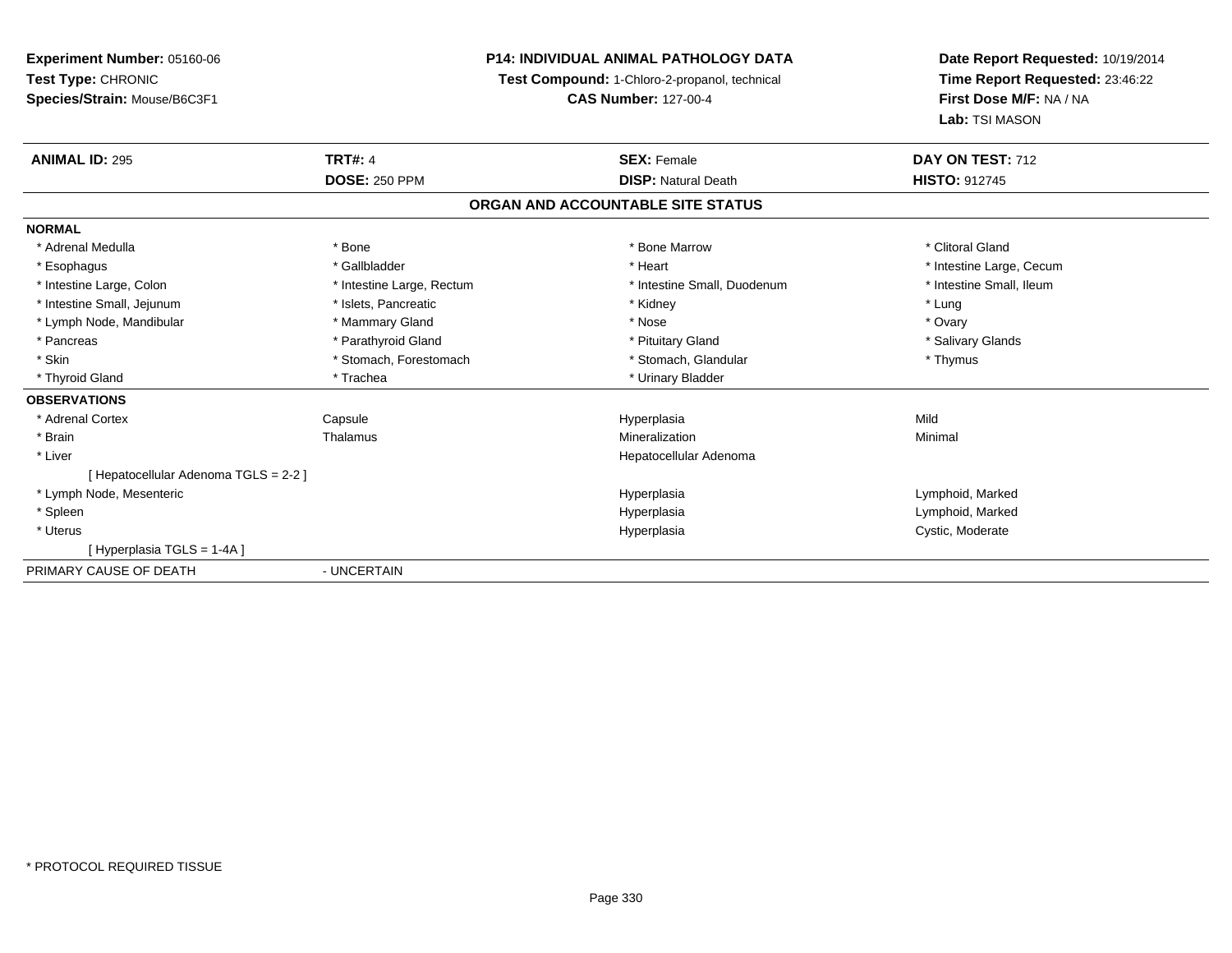# **P14: INDIVIDUAL ANIMAL PATHOLOGY DATA**

**Test Compound:** 1-Chloro-2-propanol, technical

**CAS Number:** 127-00-4

| <b>ANIMAL ID: 296</b>                                   | <b>TRT#: 4</b>                                                                   | <b>SEX: Female</b>                | DAY ON TEST: 735         |  |
|---------------------------------------------------------|----------------------------------------------------------------------------------|-----------------------------------|--------------------------|--|
|                                                         | <b>DOSE: 250 PPM</b>                                                             | <b>DISP: Terminal Sacrifice</b>   | <b>HISTO: 912746</b>     |  |
|                                                         |                                                                                  | ORGAN AND ACCOUNTABLE SITE STATUS |                          |  |
| <b>NORMAL</b>                                           |                                                                                  |                                   |                          |  |
| * Adrenal Medulla                                       | * Bone                                                                           | * Bone Marrow                     | * Clitoral Gland         |  |
| * Esophagus                                             | * Gallbladder                                                                    | * Intestine Large, Cecum          | * Intestine Large, Colon |  |
| * Intestine Large, Rectum                               | * Intestine Small, Duodenum                                                      | * Intestine Small, Ileum          | * Kidney                 |  |
| * Lung                                                  | * Lymph Node, Mandibular                                                         | * Lymph Node, Mesenteric          | * Mammary Gland          |  |
| * Nose                                                  | * Pancreas                                                                       | * Parathyroid Gland               | * Pituitary Gland        |  |
| * Salivary Glands                                       | * Stomach, Forestomach                                                           | * Stomach, Glandular              | * Thymus                 |  |
| * Thyroid Gland                                         | * Trachea                                                                        | * Urinary Bladder                 |                          |  |
| <b>OBSERVATIONS</b>                                     |                                                                                  |                                   |                          |  |
| * Adrenal Cortex                                        | Capsule                                                                          | Hyperplasia                       | Mild                     |  |
| * Brain                                                 | Thalamus                                                                         | Mineralization                    | Minimal                  |  |
| * Heart                                                 |                                                                                  | Cardiomyopathy                    | Mild                     |  |
| * Intestine Small, Jejunum<br>[Hyperplasia TGLS = 3-6A] | Peyers Patch                                                                     | Hyperplasia                       | Lymphoid, Moderate       |  |
| * Islets, Pancreatic                                    |                                                                                  | Hyperplasia                       | Mild                     |  |
| * Liver                                                 |                                                                                  | <b>Eosinophilic Focus</b>         |                          |  |
|                                                         |                                                                                  | Hepatoblastoma                    |                          |  |
|                                                         |                                                                                  | Hepatocellular Adenoma            | Multiple                 |  |
| [ Eosinophilic Focus TGLS = 8-2+2B ]                    |                                                                                  |                                   |                          |  |
| [ Hepatocellular Adenoma TGLS = 6,7,8,9-2+2A+2B+2C ]    |                                                                                  |                                   |                          |  |
| * Mammary GI                                            |                                                                                  |                                   |                          |  |
|                                                         | Note: TGL 1 mass involves skin, subcut. rather than mammary gland on micro exam. |                                   |                          |  |
| Mesentery                                               | Fat                                                                              | Necrosis                          | Moderate                 |  |
| [Necrosis TGLS = $2-12$ ]                               |                                                                                  |                                   |                          |  |
| * Ovary                                                 |                                                                                  | Cyst                              | Mild                     |  |
| * Skin                                                  | <b>Subcut Tiss</b>                                                               | Sarcoma                           |                          |  |
| [Sarcoma TGLS = $1-3A$ ]                                |                                                                                  |                                   |                          |  |
| * Spleen                                                |                                                                                  | Hematopoietic Cell Proliferation  | Moderate                 |  |
| [ Hematopoietic Cell Proliferation TGLS = 4-11 ]        |                                                                                  |                                   |                          |  |
| * Uterus                                                |                                                                                  | Hyperplasia                       | Cystic, Moderate         |  |
| PRIMARY CAUSE OF DEATH                                  |                                                                                  |                                   |                          |  |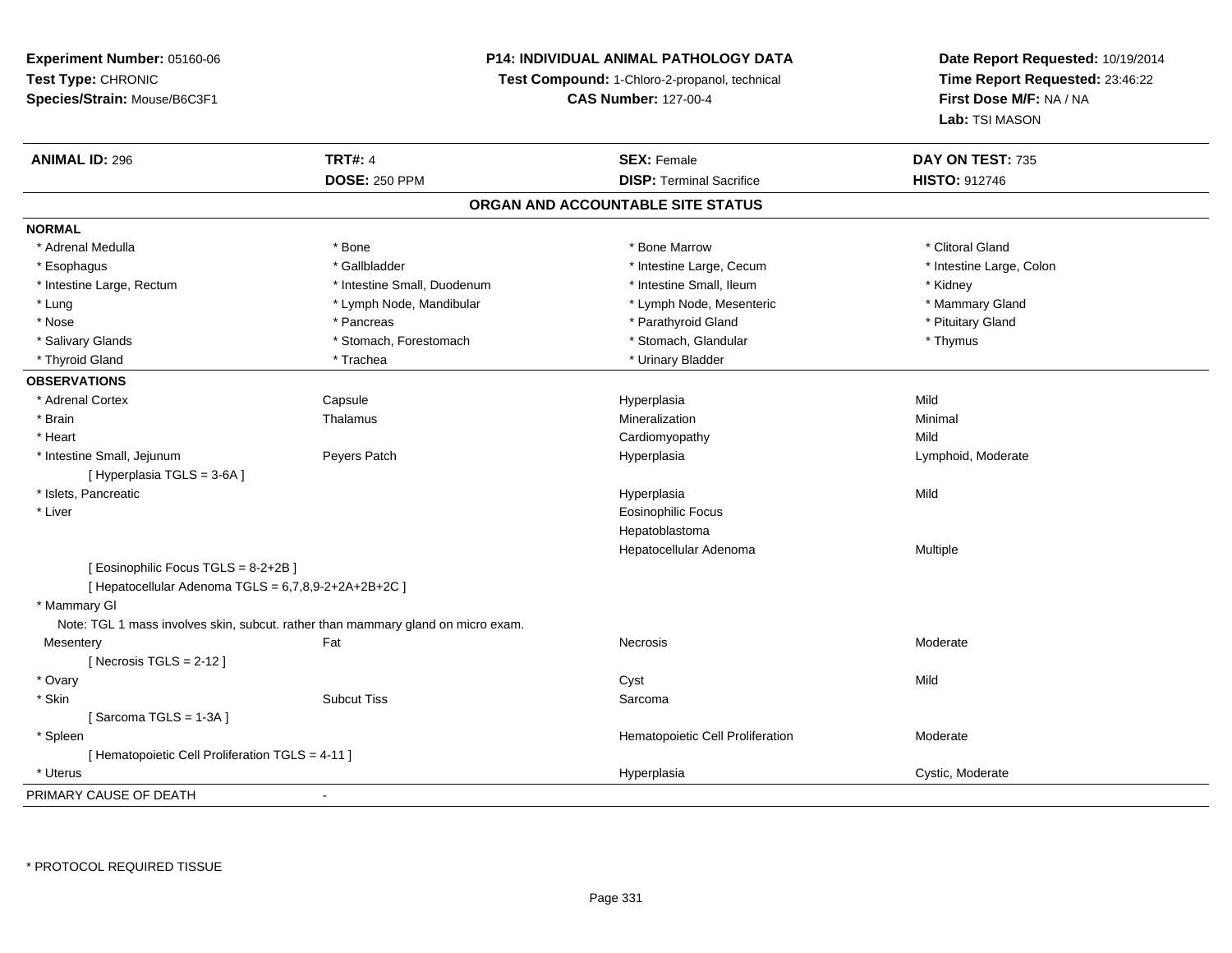| Experiment Number: 05160-06                    |                           | P14: INDIVIDUAL ANIMAL PATHOLOGY DATA         | Date Report Requested: 10/19/2014                          |  |
|------------------------------------------------|---------------------------|-----------------------------------------------|------------------------------------------------------------|--|
| Test Type: CHRONIC                             |                           | Test Compound: 1-Chloro-2-propanol, technical | Time Report Requested: 23:46:22<br>First Dose M/F: NA / NA |  |
| Species/Strain: Mouse/B6C3F1                   |                           | <b>CAS Number: 127-00-4</b>                   |                                                            |  |
|                                                |                           |                                               | Lab: TSI MASON                                             |  |
| <b>ANIMAL ID: 297</b>                          | <b>TRT#: 4</b>            | <b>SEX: Female</b>                            | DAY ON TEST: 710                                           |  |
|                                                | <b>DOSE: 250 PPM</b>      | <b>DISP: Natural Death</b>                    | <b>HISTO: 912747</b>                                       |  |
|                                                |                           | ORGAN AND ACCOUNTABLE SITE STATUS             |                                                            |  |
| <b>NORMAL</b>                                  |                           |                                               |                                                            |  |
| * Adrenal Medulla                              | $*$ Bone                  | * Bone Marrow                                 | * Brain                                                    |  |
| * Clitoral Gland                               | * Esophagus               | * Heart                                       | * Intestine Large, Cecum                                   |  |
| * Intestine Large, Colon                       | * Intestine Large, Rectum | * Intestine Small, Duodenum                   | * Intestine Small, Ileum                                   |  |
| * Intestine Small, Jejunum                     | * Islets, Pancreatic      | * Mammary Gland                               | * Nose                                                     |  |
| * Parathyroid Gland                            | * Pituitary Gland         | * Salivary Glands                             | * Skin                                                     |  |
| * Stomach, Forestomach                         | * Stomach, Glandular      | * Trachea                                     |                                                            |  |
| <b>AUTO PRECLUDES DIAG.</b>                    |                           |                                               |                                                            |  |
| * Gallbladder                                  |                           |                                               |                                                            |  |
| <b>OBSERVATIONS</b>                            |                           |                                               |                                                            |  |
| * Adrenal Cortex                               | Capsule                   | Hyperplasia                                   | Mild                                                       |  |
| * Kidney                                       |                           | Lymphoma Malignant                            |                                                            |  |
| * Liver                                        |                           | <b>Eosinophilic Focus</b>                     |                                                            |  |
|                                                |                           | Hepatocellular Adenoma                        |                                                            |  |
|                                                |                           | Lymphoma Malignant                            |                                                            |  |
| [ Hepatocellular Adenoma TGLS = 9-2 ]          |                           |                                               |                                                            |  |
| [ Lymphoma Malignant TGLS = 8,10-2+2A ]        |                           |                                               |                                                            |  |
| * Lung                                         |                           | Alveolar/Bronchiolar Carcinoma                |                                                            |  |
|                                                |                           | <b>Infiltration Cellular</b>                  | Histiocyte, Mild                                           |  |
|                                                |                           | Lymphoma Malignant                            |                                                            |  |
| [ Alveolar/Bronchiolar Carcinoma TGLS = 12-1 ] |                           |                                               |                                                            |  |
| Lymph Node                                     | <b>Iliac</b>              | Lymphoma Malignant                            |                                                            |  |
|                                                | Mediastinal               | Lymphoma Malignant                            |                                                            |  |
|                                                | Renal                     | Lymphoma Malignant                            |                                                            |  |
| [ Lymphoma Malignant TGLS = 11-5A]             |                           |                                               |                                                            |  |
| [ Lymphoma Malignant TGLS = 6-12 ]             |                           |                                               |                                                            |  |
| [ Lymphoma Malignant TGLS = 7-13 ]             |                           |                                               |                                                            |  |
| * Lymph Node, Mandibular                       |                           | Lymphoma Malignant                            |                                                            |  |
| [ Lymphoma Malignant TGLS = 1-5 ]              |                           |                                               |                                                            |  |
| * Lymph Node, Mesenteric                       |                           | Lymphoma Malignant                            |                                                            |  |
| [ Lymphoma Malignant TGLS = 3-5B]              |                           |                                               |                                                            |  |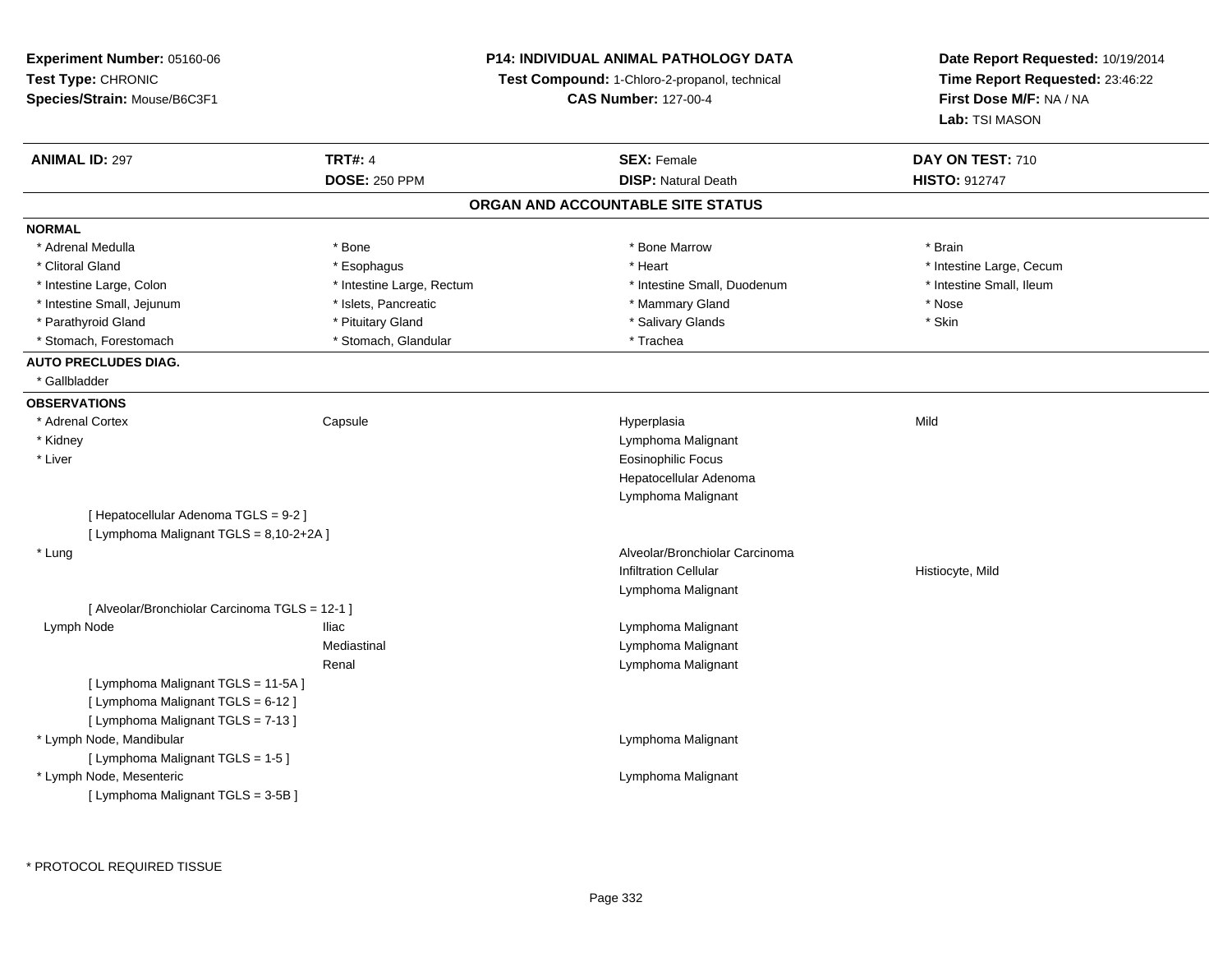| Experiment Number: 05160-06<br><b>Test Type: CHRONIC</b><br>Species/Strain: Mouse/B6C3F1 |                                | <b>P14: INDIVIDUAL ANIMAL PATHOLOGY DATA</b><br>Test Compound: 1-Chloro-2-propanol, technical<br><b>CAS Number: 127-00-4</b> | Date Report Requested: 10/19/2014<br>Time Report Requested: 23:46:22<br>First Dose M/F: NA / NA<br>Lab: TSI MASON |  |
|------------------------------------------------------------------------------------------|--------------------------------|------------------------------------------------------------------------------------------------------------------------------|-------------------------------------------------------------------------------------------------------------------|--|
| <b>ANIMAL ID: 297</b>                                                                    | <b>TRT#: 4</b>                 | <b>SEX: Female</b>                                                                                                           | DAY ON TEST: 710                                                                                                  |  |
|                                                                                          | <b>DOSE: 250 PPM</b>           | <b>DISP: Natural Death</b>                                                                                                   | <b>HISTO: 912747</b>                                                                                              |  |
|                                                                                          |                                | ORGAN AND ACCOUNTABLE SITE STATUS                                                                                            |                                                                                                                   |  |
| * Ovary                                                                                  |                                | Cyst                                                                                                                         | Mild                                                                                                              |  |
| [Cyst TGLS = $2-4A$ ]                                                                    |                                |                                                                                                                              |                                                                                                                   |  |
| * Pancreas                                                                               |                                | Lymphoma Malignant                                                                                                           |                                                                                                                   |  |
| * Spleen                                                                                 |                                | Lymphoma Malignant                                                                                                           |                                                                                                                   |  |
| [Lymphoma Malignant TGLS = $4,5,13-11+11A$ ]                                             |                                |                                                                                                                              |                                                                                                                   |  |
| * Thymus                                                                                 |                                | Lymphoma Malignant                                                                                                           |                                                                                                                   |  |
| * Thyroid Gland                                                                          | <b>Follicular Cel</b>          | Hyperplasia                                                                                                                  | Minimal                                                                                                           |  |
| * Urinary Bladder                                                                        |                                | Lymphoma Malignant                                                                                                           |                                                                                                                   |  |
| * Uterus                                                                                 |                                | Hyperplasia                                                                                                                  | Cystic, Mild                                                                                                      |  |
| PRIMARY CAUSE OF DEATH                                                                   | - Spleen<br>Lymphoma Malignant |                                                                                                                              |                                                                                                                   |  |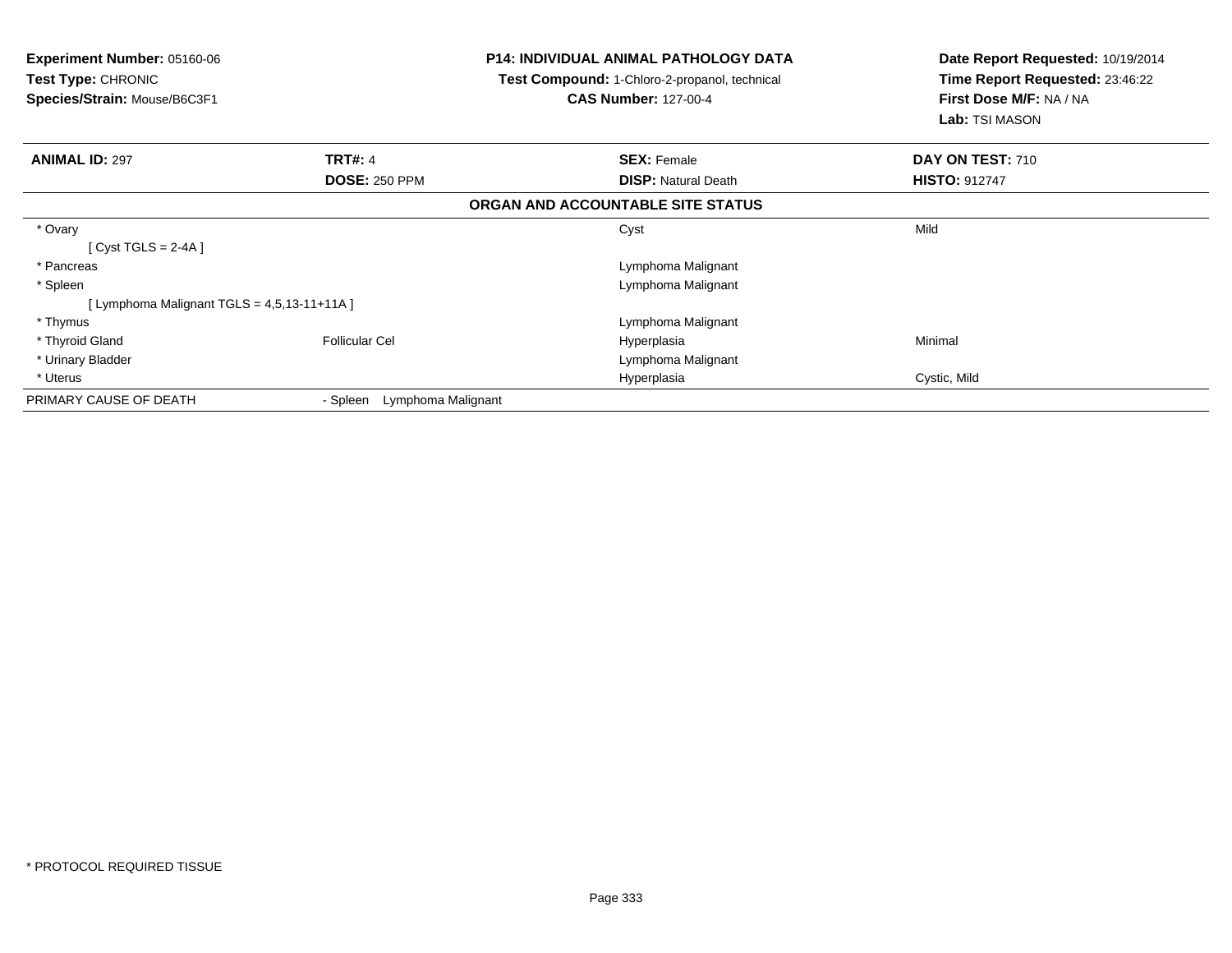# **P14: INDIVIDUAL ANIMAL PATHOLOGY DATA**

**Test Compound:** 1-Chloro-2-propanol, technical

**CAS Number:** 127-00-4

| <b>ANIMAL ID: 298</b>                 | <b>TRT#: 4</b>            | <b>SEX: Female</b>                | DAY ON TEST: 735         |
|---------------------------------------|---------------------------|-----------------------------------|--------------------------|
|                                       | <b>DOSE: 250 PPM</b>      | <b>DISP: Terminal Sacrifice</b>   | <b>HISTO: 912748</b>     |
|                                       |                           | ORGAN AND ACCOUNTABLE SITE STATUS |                          |
| <b>NORMAL</b>                         |                           |                                   |                          |
| * Adrenal Medulla                     | * Bone                    | * Bone Marrow                     | * Clitoral Gland         |
| * Esophagus                           | * Gallbladder             | * Heart                           | * Intestine Large, Cecum |
| * Intestine Large, Colon              | * Intestine Large, Rectum | * Intestine Small, Duodenum       | * Intestine Small, Ileum |
| * Intestine Small, Jejunum            | * Kidney                  | * Lung                            | * Mammary Gland          |
| * Nose                                | * Ovary                   | * Pancreas                        | * Parathyroid Gland      |
| * Pituitary Gland                     | * Skin                    | * Stomach, Forestomach            | * Stomach, Glandular     |
| * Thymus                              | * Trachea                 | * Urinary Bladder                 |                          |
| <b>OBSERVATIONS</b>                   |                           |                                   |                          |
| * Adrenal Cortex                      | Capsule                   | Hyperplasia                       | Mild                     |
| * Brain                               | Thalamus                  | Mineralization                    | Minimal                  |
| * Islets, Pancreatic                  |                           | Hyperplasia                       | Minimal                  |
| * Liver                               |                           | <b>Eosinophilic Focus</b>         |                          |
|                                       |                           | Hepatocellular Adenoma            |                          |
| [ Hepatocellular Adenoma TGLS = 3-2 ] |                           |                                   |                          |
| * Lymph Node, Mandibular              |                           | Lymphoma Malignant                |                          |
| * Lymph Node, Mesenteric              |                           | Lymphoma Malignant                |                          |
| * Salivary Glands                     |                           | Lymphoma Malignant                |                          |
| * Spleen                              |                           | Lymphoma Malignant                |                          |
| [ Lymphoma Malignant TGLS = 2-11 ]    |                           |                                   |                          |
| * Thyroid Gland                       | <b>Follicular Cel</b>     | Hyperplasia                       | Minimal                  |
| * Uterus                              |                           | Hyperplasia                       | Cystic, Marked           |
| [Hyperplasia TGLS = 1-4]              |                           |                                   |                          |
| PRIMARY CAUSE OF DEATH                | $\blacksquare$            |                                   |                          |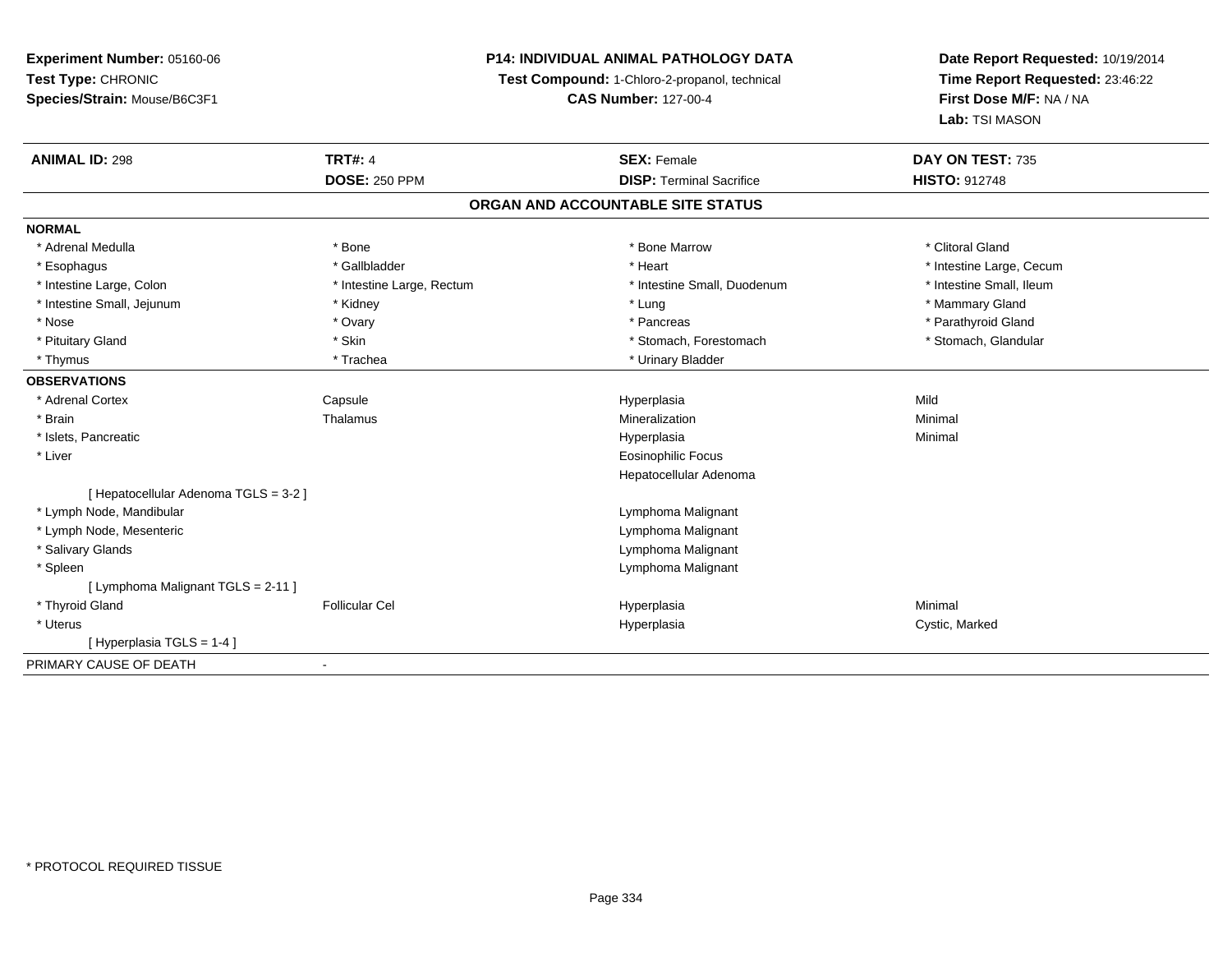# **P14: INDIVIDUAL ANIMAL PATHOLOGY DATA**

**Test Compound:** 1-Chloro-2-propanol, technical

**CAS Number:** 127-00-4

| <b>ANIMAL ID: 299</b>                           | <b>TRT#: 4</b>              | <b>SEX: Female</b>                | DAY ON TEST: 735           |
|-------------------------------------------------|-----------------------------|-----------------------------------|----------------------------|
|                                                 | <b>DOSE: 250 PPM</b>        | <b>DISP: Terminal Sacrifice</b>   | <b>HISTO: 912749</b>       |
|                                                 |                             | ORGAN AND ACCOUNTABLE SITE STATUS |                            |
| <b>NORMAL</b>                                   |                             |                                   |                            |
| * Adrenal Medulla                               | * Bone                      | * Bone Marrow                     | * Esophagus                |
| * Gallbladder                                   | * Heart                     | * Intestine Large, Cecum          | * Intestine Large, Colon   |
| * Intestine Large, Rectum                       | * Intestine Small, Duodenum | * Intestine Small, Ileum          | * Intestine Small, Jejunum |
| * Lung                                          | * Lymph Node, Mandibular    | * Lymph Node, Mesenteric          | * Mammary Gland            |
| * Nose                                          | * Ovary                     | * Pancreas                        | * Parathyroid Gland        |
| * Salivary Glands                               | * Skin                      | * Spleen                          | * Stomach, Forestomach     |
| * Stomach, Glandular                            | * Thymus                    | * Thyroid Gland                   | * Trachea                  |
| * Urinary Bladder                               |                             |                                   |                            |
| <b>OBSERVATIONS</b>                             |                             |                                   |                            |
| * Adrenal Cortex                                | Capsule                     | Hyperplasia                       | Mild                       |
| * Brain                                         | Thalamus                    | Mineralization                    | Minimal                    |
| * Clitoral Gland                                |                             | Pigmentation                      | Minimal                    |
| [ Pigmentation TGLS = $1-10$ ]                  |                             |                                   |                            |
| * Islets, Pancreatic                            |                             | Hyperplasia                       | Mild                       |
| * Kidney                                        |                             | Nephropathy                       | Chronic, Minimal           |
| * Liver                                         |                             | Hepatocellular Adenoma            | Multiple                   |
| [ Hepatocellular Adenoma TGLS = 4,5,6-2+2A+2B ] |                             |                                   |                            |
| Mesentery                                       | Fat                         | <b>Necrosis</b>                   | Moderate                   |
| [Necrosis TGLS = $2-12$ ]                       |                             |                                   |                            |
| * Pituitary Gland                               | Pars Distalis               | Hyperplasia                       | Minimal                    |
| * Uterus                                        |                             | Hyperplasia                       | Cystic, Moderate           |
| [Hyperplasia TGLS = 3-4]                        |                             |                                   |                            |
| PRIMARY CAUSE OF DEATH                          | ۰                           |                                   |                            |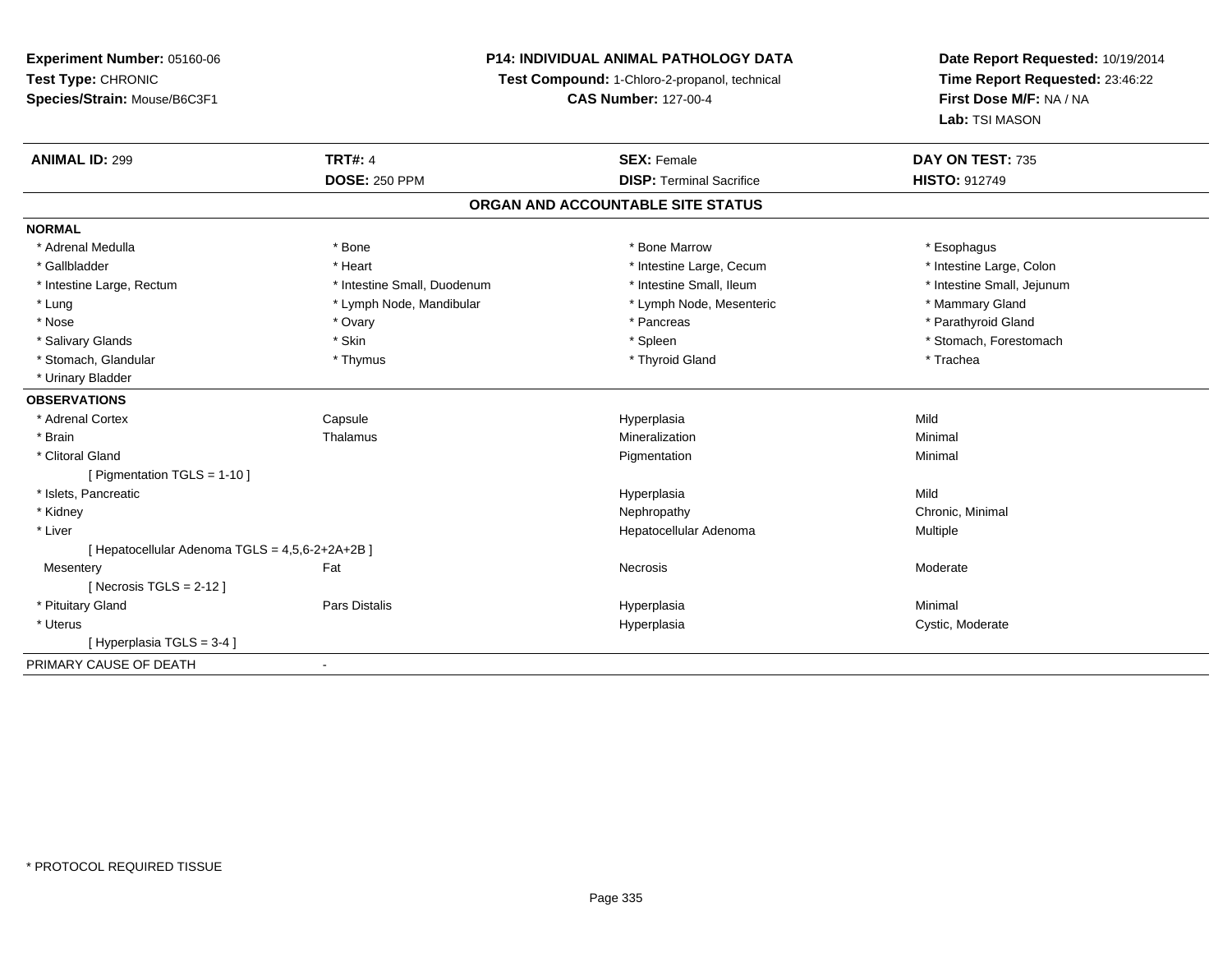# **P14: INDIVIDUAL ANIMAL PATHOLOGY DATA**

**Test Compound:** 1-Chloro-2-propanol, technical

**CAS Number:** 127-00-4

| <b>ANIMAL ID: 300</b>                         | <b>TRT#: 4</b>            | <b>SEX: Female</b>                | DAY ON TEST: 735         |
|-----------------------------------------------|---------------------------|-----------------------------------|--------------------------|
|                                               | <b>DOSE: 250 PPM</b>      | <b>DISP: Terminal Sacrifice</b>   | <b>HISTO: 912750</b>     |
|                                               |                           | ORGAN AND ACCOUNTABLE SITE STATUS |                          |
| <b>NORMAL</b>                                 |                           |                                   |                          |
| * Adrenal Medulla                             | * Bone                    | * Bone Marrow                     | * Clitoral Gland         |
| * Esophagus                                   | * Gallbladder             | * Heart                           | * Intestine Large, Cecum |
| * Intestine Large, Colon                      | * Intestine Large, Rectum | * Intestine Small, Duodenum       | * Intestine Small, Ileum |
| * Intestine Small, Jejunum                    | * Islets, Pancreatic      | * Lung                            | * Lymph Node, Mandibular |
| * Lymph Node, Mesenteric                      | * Mammary Gland           | * Nose                            | * Pancreas               |
| * Parathyroid Gland                           | * Salivary Glands         | * Skin                            | * Spleen                 |
| * Stomach, Forestomach                        | * Stomach, Glandular      | * Thymus                          | * Thyroid Gland          |
| * Trachea                                     | * Urinary Bladder         |                                   |                          |
| <b>OBSERVATIONS</b>                           |                           |                                   |                          |
| * Adrenal Cortex                              | Capsule                   | Hyperplasia                       | Mild                     |
| * Brain                                       | Thalamus                  | Mineralization                    | Minimal                  |
| * Kidney                                      |                           | Nephropathy                       | Chronic, Minimal         |
| * Liver                                       |                           | <b>Eosinophilic Focus</b>         |                          |
|                                               |                           | Hepatocellular Adenoma            | Multiple                 |
| [Eosinophilic Focus TGLS = 5-2]               |                           |                                   |                          |
| [Hepatocellular Adenoma TGLS = 5,6,7-2+2A+2B] |                           |                                   |                          |
| Mesentery                                     | Fat                       | Necrosis                          | Moderate                 |
| [Necrosis TGLS = $1-12$ ]                     |                           |                                   |                          |
| * Ovary                                       |                           | Angiectasis                       | Marked                   |
|                                               |                           | Cyst                              | Mild                     |
| [Angiectasis TGLS = 3-4 ]                     |                           |                                   |                          |
| [Cyst TGLS = $4-4$ ]                          |                           |                                   |                          |
| * Pituitary Gland                             | Pars Distalis             | Cyst                              | Minimal                  |
| * Uterus                                      |                           | Hyperplasia                       | Cystic, Marked           |
| [Hyperplasia TGLS = 2-4 ]                     |                           |                                   |                          |
| PRIMARY CAUSE OF DEATH                        | $\blacksquare$            |                                   |                          |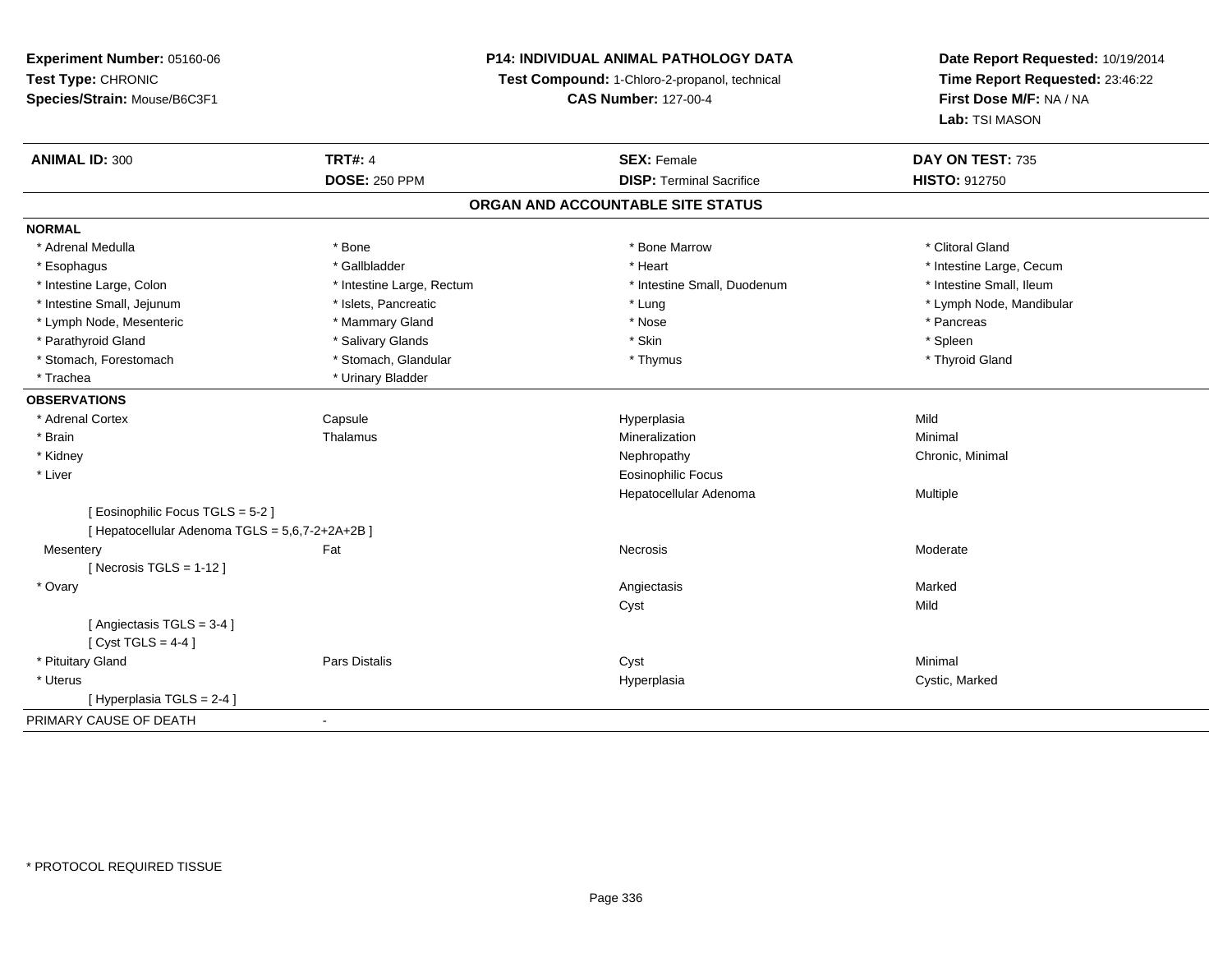# **P14: INDIVIDUAL ANIMAL PATHOLOGY DATA**

**Test Compound:** 1-Chloro-2-propanol, technical

**CAS Number:** 127-00-4

| <b>ANIMAL ID: 301</b>                                 | <b>TRT#: 4</b>            | <b>SEX: Female</b>                | DAY ON TEST: 735         |
|-------------------------------------------------------|---------------------------|-----------------------------------|--------------------------|
|                                                       | <b>DOSE: 250 PPM</b>      | <b>DISP: Terminal Sacrifice</b>   | HISTO: 912751            |
|                                                       |                           | ORGAN AND ACCOUNTABLE SITE STATUS |                          |
| <b>NORMAL</b>                                         |                           |                                   |                          |
| * Adrenal Medulla                                     | * Bone Marrow             | * Brain                           | * Clitoral Gland         |
| * Esophagus                                           | * Gallbladder             | * Heart                           | * Intestine Large, Cecum |
| * Intestine Large, Colon                              | * Intestine Large, Rectum | * Intestine Small, Duodenum       | * Intestine Small, Ileum |
| * Intestine Small, Jejunum                            | * Islets, Pancreatic      | * Lymph Node, Mandibular          | * Lymph Node, Mesenteric |
| * Mammary Gland                                       | * Nose                    | * Ovary                           | * Parathyroid Gland      |
| * Pituitary Gland                                     | * Salivary Glands         | * Skin                            | * Stomach, Forestomach   |
| * Stomach, Glandular                                  | * Thymus                  | * Thyroid Gland                   | * Trachea                |
| * Urinary Bladder                                     |                           |                                   |                          |
| <b>OBSERVATIONS</b>                                   |                           |                                   |                          |
| * Adrenal Cortex                                      | Capsule                   | Hyperplasia                       | Mild                     |
| * Bone                                                |                           | Fibrous Osteodystrophy            | Mild                     |
| <b>Harderian Gland</b>                                |                           | Carcinoma                         |                          |
| [Carcinoma TGLS = 11-14]                              |                           |                                   |                          |
| * Kidney                                              |                           | Lymphoma Malignant                |                          |
| [ Lymphoma Malignant TGLS = 4,5-3+3A ]                |                           |                                   |                          |
| * Liver                                               |                           | <b>Eosinophilic Focus</b>         |                          |
|                                                       |                           | Hepatocellular Adenoma            | Multiple                 |
| [Eosinophilic Focus TGLS = 8-2A]                      |                           |                                   |                          |
| [ Hepatocellular Adenoma TGLS = 7,8,9,12-2+2A+2B+2C ] |                           |                                   |                          |
| * Lung                                                |                           | Alveolar/Bronchiolar Adenoma      |                          |
| [ Alveolar/Bronchiolar Adenoma TGLS = 10-1 ]          |                           |                                   |                          |
| Mesentery                                             | Fat                       | Necrosis                          | Mild                     |
| [Necrosis TGLS = $6-12$ ]                             |                           |                                   |                          |
| * Pancreas                                            | Duct                      | Cyst                              | Marked                   |
| [Cyst TGLS = $1-5$ ]                                  |                           |                                   |                          |
| * Spleen                                              |                           | Congestion                        | Moderate                 |
| [Congestion TGLS = 2-11]                              |                           |                                   |                          |
| * Uterus                                              |                           | Hyperplasia                       | Cystic, Mild             |
| PRIMARY CAUSE OF DEATH                                |                           |                                   |                          |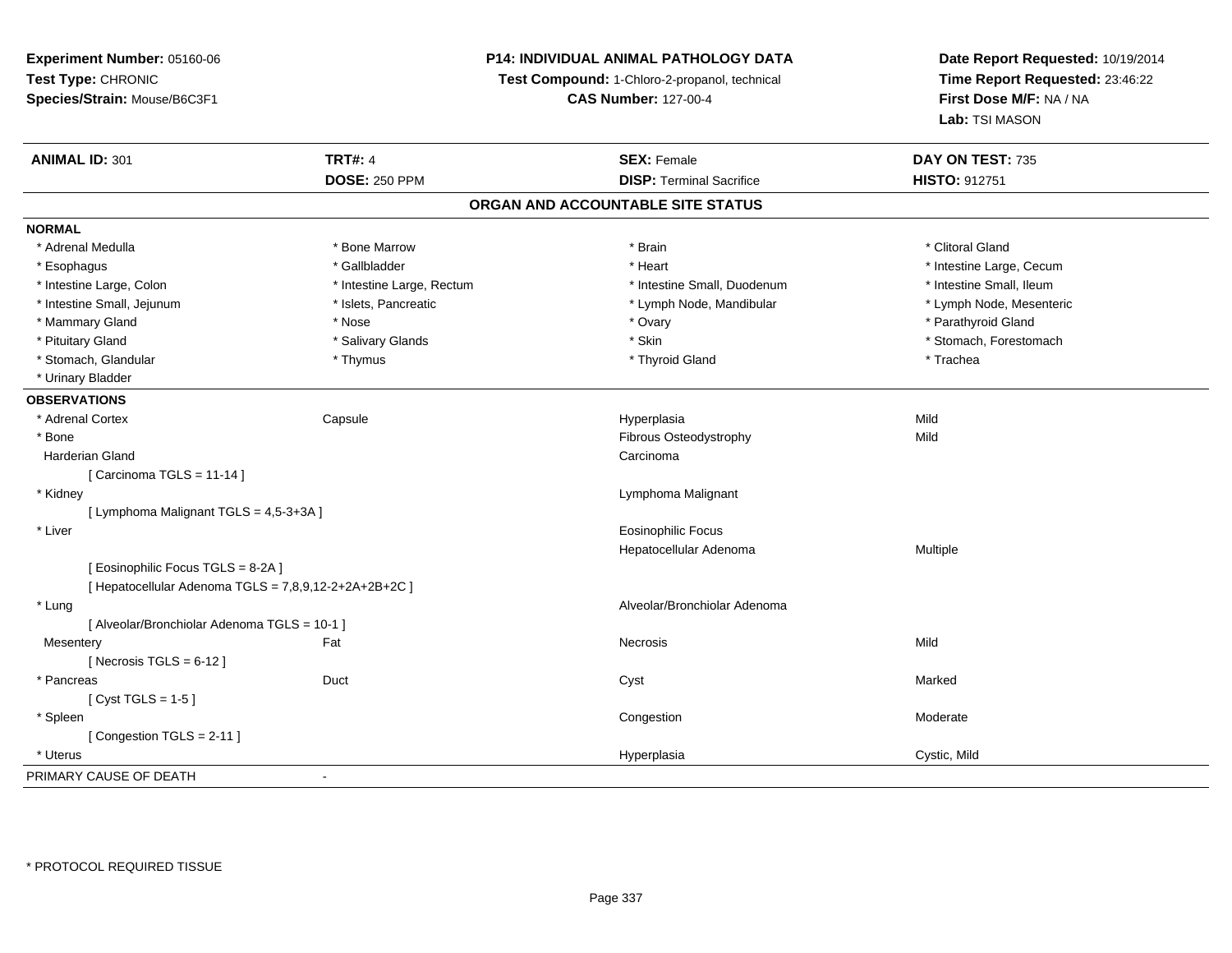**Experiment Number:** 05160-06**Test Type:** CHRONIC **Species/Strain:** Mouse/B6C3F1**P14: INDIVIDUAL ANIMAL PATHOLOGY DATATest Compound:** 1-Chloro-2-propanol, technical **CAS Number:** 127-00-4**Date Report Requested:** 10/19/2014**Time Report Requested:** 23:46:22**First Dose M/F:** NA / NA**Lab:** TSI MASON**ANIMAL ID:** 302**TRT#:** 4 **SEX:** Female **SEX: Female DAY ON TEST:** 647 **DOSE:** 250 PPM **DISP:** Moribund Sacrifice **HISTO:** <sup>912752</sup> **ORGAN AND ACCOUNTABLE SITE STATUSNORMAL**\* Adrenal Medulla \* The state of the state of the state of the state of the Marrow \* Bone Marrow \* Clitoral Gland \* Clitoral Gland \* Esophagus \* https://www.fragustage.com/web/2019/heart \* Heart \* Heart \* Heart \* Intestine Large, Cecum \* Intestine Large, Cecum \* Sallbladder \* The state of the state of the state of the state of the state of the state o \* Intestine Small. Ileum \* Intestine Large, Colon \* Intestine Large, Rectum \* Intestine Small, Duodenum \* Intestine Small, Duodenum \* Intestine Small, Jejunum \* \* Android \* \* Kidney \* Android \* Liver \* Liver \* Liver \* \* Liver \* \* Lymph Node, Mandibular \* Lymph Node, Mandibular \* Lymph Node, Mandibular \* Lymph Node, Mandibular \* Lymph Node, Mandibular \* \* Lymph Node, Mesenteric \* \* Mammary Gland \* \* Mammary Gland \* Ovary \* Ovary \* \* Pancreas \* Pancreas \* Parathyroid Gland \* \* Salivary Glands \* Salivary Glands \* Skin \* Skin \* State \* Spleen \* Spleen \* Spleen \* Spleen \* Trachea \* Stomach, Forestomach \* The stormach \* Stomach, Glandular \* Thyroid Gland \* Thyroid Gland \* Thyroid Gland \* \* Urinary Bladder**MISSING** \* Pituitary Gland**OBSERVATIONS** \* Adrenal Cortex**Capsule**  Hyperplasia Minimal \* Brainn and the matter of the Thalamus and the Minimal of the Minimal of the Minimal of the Minimal of the Minimal o<br>Thalamus and the Minimal of the Minimal of the Minimal of the Minimal of the Minimal of the Minimal of the Min Harderian Glandd<sub>d</sub> Carcinoma [ Carcinoma TGLS = 5-12 ] \* Islets, Pancreaticc and the control of the control of the control of the control of the control of the control of the control of the control of the control of the control of the control of the control of the control of the control of the co a **Minimal**  \* Lungg and the contract of the contract of the contract of the contract of the contract of the contract of the contract of the contract of the contract of the contract of the contract of the contract of the contract of the cont [ Carcinoma TGLS = 4-1 ] \* Nosee and the contract of the contract of the contract of the contract of the contract of the contract of the contract of the contract of the contract of the contract of the contract of the contract of the contract of the cont \* Thymuss and the contract of the contract of the contract of the contract of the contract of the contract of the contract of the contract of the contract of the contract of the contract of the contract of the contract of the cont Carcinoma<br>
Hyperplasia<br>
Hyperplasia<br>
Hyperplasia<br>
Metastatic (Harderian Gland)<br>
Cystic Marked \* Uteruss and the control of the control of the control of the control of the control of the control of the control of the control of the control of the control of the control of the control of the control of the control of the co Cystic, Marked [ Hyperplasia TGLS = 2,3-4A ]PRIMARY CAUSE OF DEATH- Lung Carcinoma Harderian Gland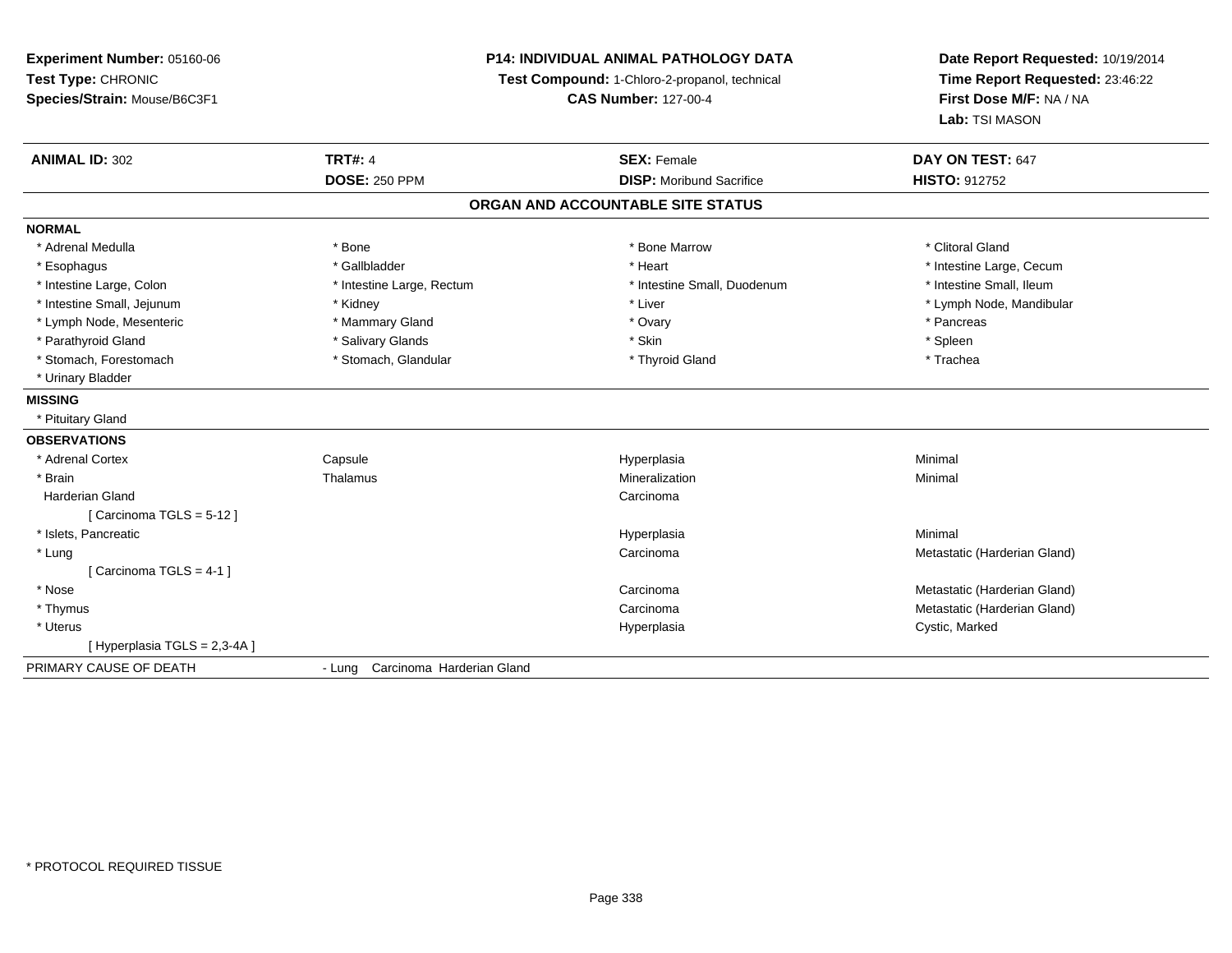| Experiment Number: 05160-06                                                     | <b>P14: INDIVIDUAL ANIMAL PATHOLOGY DATA</b> |                                               | Date Report Requested: 10/19/2014 |
|---------------------------------------------------------------------------------|----------------------------------------------|-----------------------------------------------|-----------------------------------|
| Test Type: CHRONIC                                                              |                                              | Test Compound: 1-Chloro-2-propanol, technical | Time Report Requested: 23:46:22   |
| Species/Strain: Mouse/B6C3F1                                                    |                                              | <b>CAS Number: 127-00-4</b>                   | First Dose M/F: NA / NA           |
|                                                                                 |                                              |                                               | Lab: TSI MASON                    |
| ANIMAL ID: 303                                                                  | <b>TRT#: 4</b>                               | <b>SEX: Female</b>                            | DAY ON TEST: 695                  |
|                                                                                 | <b>DOSE: 250 PPM</b>                         | <b>DISP: Natural Death</b>                    | HISTO: 912753                     |
|                                                                                 |                                              | ORGAN AND ACCOUNTABLE SITE STATUS             |                                   |
| <b>NORMAL</b>                                                                   |                                              |                                               |                                   |
| * Adrenal Medulla                                                               | * Bone                                       | * Bone Marrow                                 | * Brain                           |
| * Clitoral Gland                                                                | * Esophagus                                  | * Heart                                       | * Intestine Large, Colon          |
| * Intestine Large, Rectum                                                       | * Islets, Pancreatic                         | * Kidney                                      | * Lung                            |
| * Lymph Node, Mandibular                                                        | * Lymph Node, Mesenteric                     | * Mammary Gland                               | * Nose                            |
| * Pancreas                                                                      | * Parathyroid Gland                          | * Salivary Glands                             | * Skin                            |
| * Spleen                                                                        | * Stomach, Forestomach                       | * Stomach, Glandular                          | * Thymus                          |
| * Thyroid Gland                                                                 | * Trachea                                    | * Urinary Bladder                             |                                   |
| <b>AUTO PRECLUDES DIAG.</b>                                                     |                                              |                                               |                                   |
| * Gallbladder                                                                   | * Intestine Large, Cecum                     | * Intestine Small, Duodenum                   | * Intestine Small, Ileum          |
| * Intestine Small, Jejunum                                                      |                                              |                                               |                                   |
| <b>OBSERVATIONS</b>                                                             |                                              |                                               |                                   |
| * Adrenal Cortex<br>Capsule                                                     |                                              | Hyperplasia                                   | Mild                              |
| * Liver                                                                         |                                              | Hepatocellular Adenoma                        | Multiple                          |
| [ Hepatocellular Adenoma TGLS = 3-2+2A ]                                        |                                              |                                               |                                   |
| Lymph Node                                                                      |                                              |                                               |                                   |
| Note: TGL 2 enlarged pancreatic lymph node is autolyzed pancreas on micro exam. |                                              |                                               |                                   |
| * Ovary                                                                         |                                              | Cyst                                          | Mild                              |
| * Pituitary Gland                                                               | Pars Distalis                                | Adenoma                                       |                                   |
| [Adenoma TGLS = $4-7$ ]                                                         |                                              |                                               |                                   |
| * Uterus                                                                        |                                              | Hyperplasia                                   | Cystic, Mild                      |
|                                                                                 |                                              | Polyp Stromal                                 |                                   |
| [Hyperplasia TGLS = 1-4]                                                        |                                              |                                               |                                   |
| [Polyp Stromal TGLS = 1-4]                                                      |                                              |                                               |                                   |
| PRIMARY CAUSE OF DEATH                                                          | - Pituitary Gland Pars Distalis Adenoma      |                                               |                                   |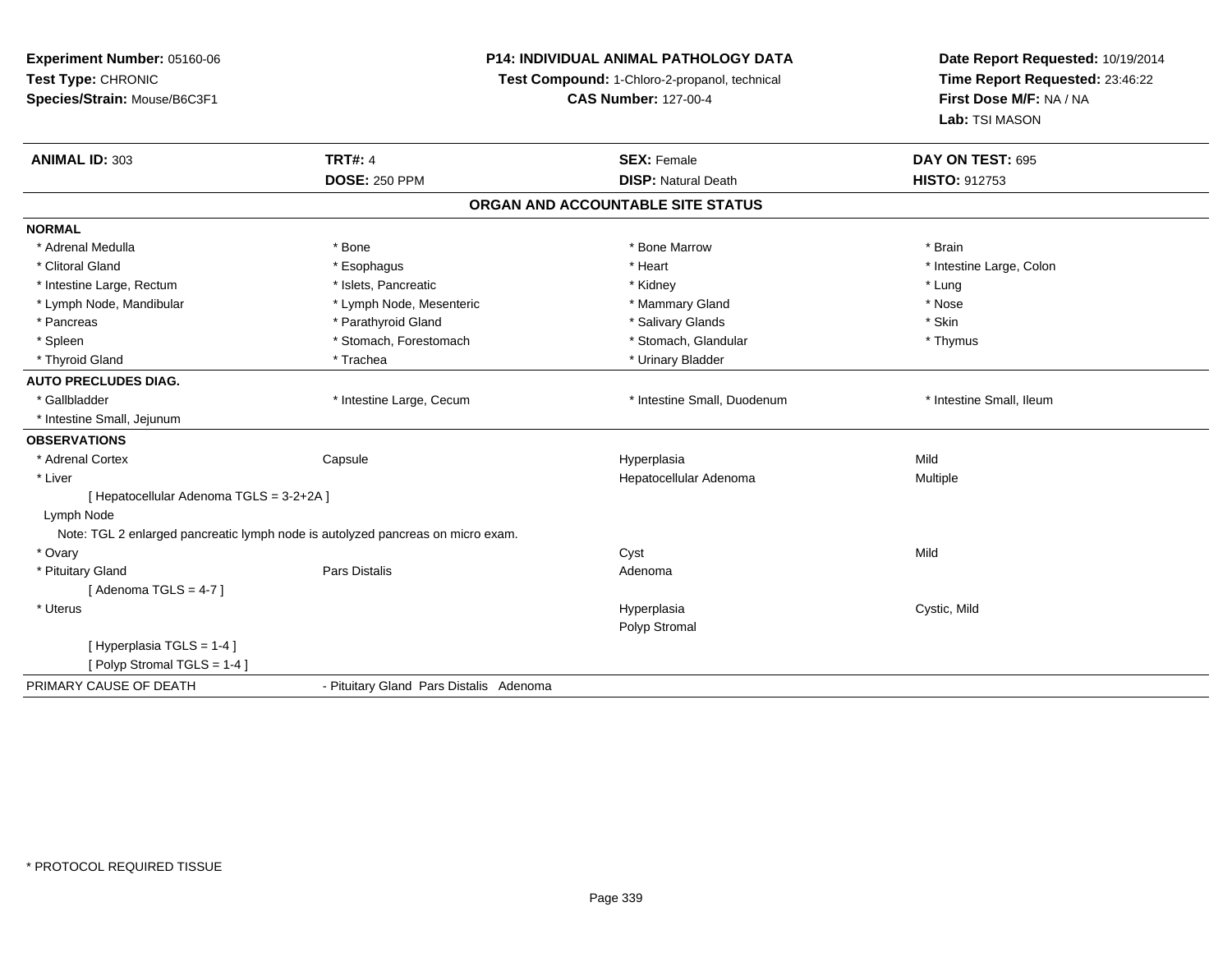# **P14: INDIVIDUAL ANIMAL PATHOLOGY DATA**

**Test Compound:** 1-Chloro-2-propanol, technical

**CAS Number:** 127-00-4

| <b>ANIMAL ID: 304</b>                    | <b>TRT#: 4</b>            | <b>SEX: Female</b>                | DAY ON TEST: 735         |  |
|------------------------------------------|---------------------------|-----------------------------------|--------------------------|--|
|                                          | <b>DOSE: 250 PPM</b>      | <b>DISP: Terminal Sacrifice</b>   | <b>HISTO: 912754</b>     |  |
|                                          |                           | ORGAN AND ACCOUNTABLE SITE STATUS |                          |  |
| <b>NORMAL</b>                            |                           |                                   |                          |  |
| * Adrenal Medulla                        | * Bone                    | * Bone Marrow                     | * Clitoral Gland         |  |
| * Esophagus                              | * Gallbladder             | * Heart                           | * Intestine Large, Cecum |  |
| * Intestine Large, Colon                 | * Intestine Large, Rectum | * Intestine Small, Duodenum       | * Intestine Small, Ileum |  |
| * Intestine Small, Jejunum               | * Islets, Pancreatic      | * Kidney                          | * Lung                   |  |
| * Lymph Node, Mandibular                 | * Lymph Node, Mesenteric  | * Mammary Gland                   | * Nose                   |  |
| * Ovary                                  | * Pancreas                | * Parathyroid Gland               | * Pituitary Gland        |  |
| * Salivary Glands                        | * Skin                    | * Stomach, Forestomach            | * Stomach, Glandular     |  |
| * Thymus                                 | * Trachea                 | * Urinary Bladder                 |                          |  |
| <b>OBSERVATIONS</b>                      |                           |                                   |                          |  |
| * Adrenal Cortex                         | Capsule                   | Hyperplasia                       | Mild                     |  |
| * Brain                                  | Thalamus                  | Mineralization                    | Minimal                  |  |
| * Liver                                  |                           | Fibrosis                          | Mild                     |  |
|                                          |                           | Hepatocellular Adenoma            | Multiple                 |  |
| Fibrosis TGLS = 4-2B ]                   |                           |                                   |                          |  |
| [Hepatocellular Adenoma TGLS = 1,3-2+2A] |                           |                                   |                          |  |
| Mesentery                                | Fat                       | Necrosis                          | Moderate                 |  |
| [Necrosis TGLS = $2-12$ ]                |                           |                                   |                          |  |
| * Spleen                                 |                           | Hyperplasia                       | Lymphoid, Marked         |  |
| * Thyroid Gland                          | C Cell                    | Hyperplasia                       | Minimal                  |  |
| * Uterus                                 |                           | Hyperplasia                       | Cystic, Moderate         |  |
| PRIMARY CAUSE OF DEATH                   |                           |                                   |                          |  |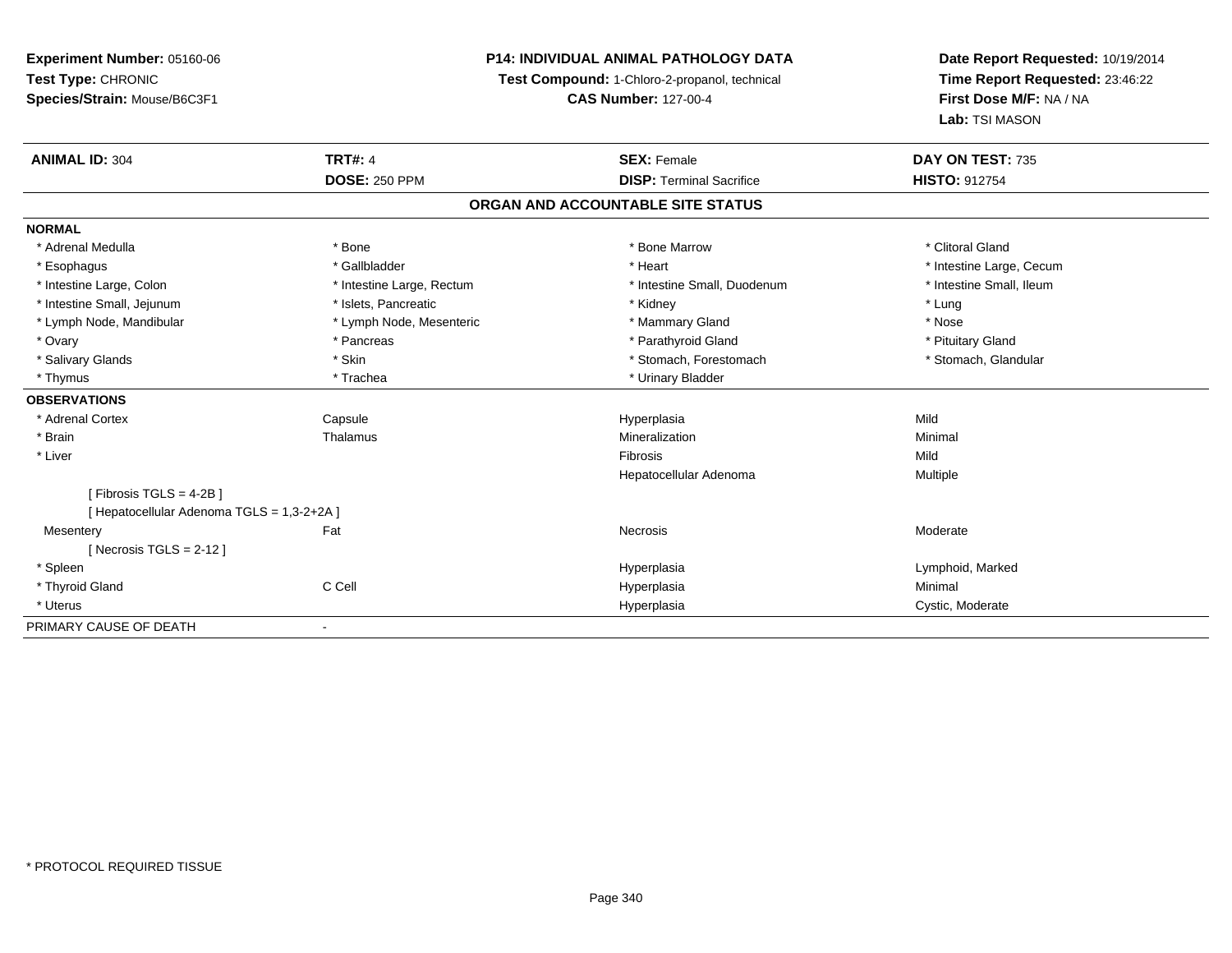**Experiment Number:** 05160-06**Test Type:** CHRONIC **Species/Strain:** Mouse/B6C3F1**P14: INDIVIDUAL ANIMAL PATHOLOGY DATATest Compound:** 1-Chloro-2-propanol, technical **CAS Number:** 127-00-4**Date Report Requested:** 10/19/2014**Time Report Requested:** 23:46:22**First Dose M/F:** NA / NA**Lab:** TSI MASON**ANIMAL ID:** 305**TRT#:** 4 **SEX:** Female **SEX: Female DAY ON TEST:** 735 **DOSE:** 250 PPM**DISP:** Terminal Sacrifice **HISTO:** 912755 **ORGAN AND ACCOUNTABLE SITE STATUSNORMAL**\* Adrenal Medulla \* The state of the state of the state of the state of the state of the state of the state of the state of the state of the state of the state of the state of the state of the state of the state of the sta \* Esophagus \* https://www.fragustage.com/web/2019/heart \* Heart \* Heart \* Heart \* Intestine Large, Cecum \* Intestine Large, Cecum \* Sallbladder \* The state of the state of the state of the state of the state of the state o \* Intestine Small. Ileum \* Intestine Large, Colon \* Intestine Large, Rectum \* Intestine Small, Duodenum \* Intestine Small, Duodenum \* Intestine Small, Jejunum \* The metal was a structure of the structure of the structure of the structure of the structure of the structure of the structure of the structure of the structure of the structure of the structu \* Nose \* Lymph Node, Mandibular \* Lymph Node, Mesenteric \* Mammary Gland \* Mammary Gland \* Salivary Glands \* Pancreas \* And the section of the section of the section of the section of the section of the section of the section of the section of the section of the section of the section of the section of the section of the sectio \* Skin \* Stomach, Glandular \* Stomach, Glandular \* Stomach, Glandular \* Stomach, Glandular \* Thymus \* Thymus \* Thyroid Gland \* Trachea \* Trachea \* Trachea \* Urinary Bladder **OBSERVATIONS** \* Adrenal Cortex Capsule Hyperplasia Mild \* BoneFibrous Osteodystrophy **Minimal**  \* Liver Eosinophilic Focus Hepatocellular Adenoma Multiple Note: TGL 5 nodule not seen on micro exam.[ Eosinophilic Focus TGLS = 6-2A ][ Hepatocellular Adenoma TGLS = 3-2 ]**Mesentery** y the control of the set of the control of the Moderate of the Moderate of the Moderate of the Moderate of the Moderate of the Moderate of the Moderate of the Moderate of the Moderate of the Moderate of the Moderate of the  $[$  Necrosis TGLS = 2-12  $]$  \* Ovaryy and the control of the control of the control of the control of the control of the control of the control of the control of the control of the control of the control of the control of the control of the control of the co  $[$  Cyst TGLS = 1-4  $]$  \* Stomach, Forestomach Squamous Cell Papilloma [ Squamous Cell Papilloma TGLS = 4-6A ] \* Uteruss and the contract of the contract of the contract of the contract of the contract of the contract of the contract of the contract of the contract of the contract of the contract of the contract of the contract of the cont Hyperplasia Cystic, Moderate PRIMARY CAUSE OF DEATH-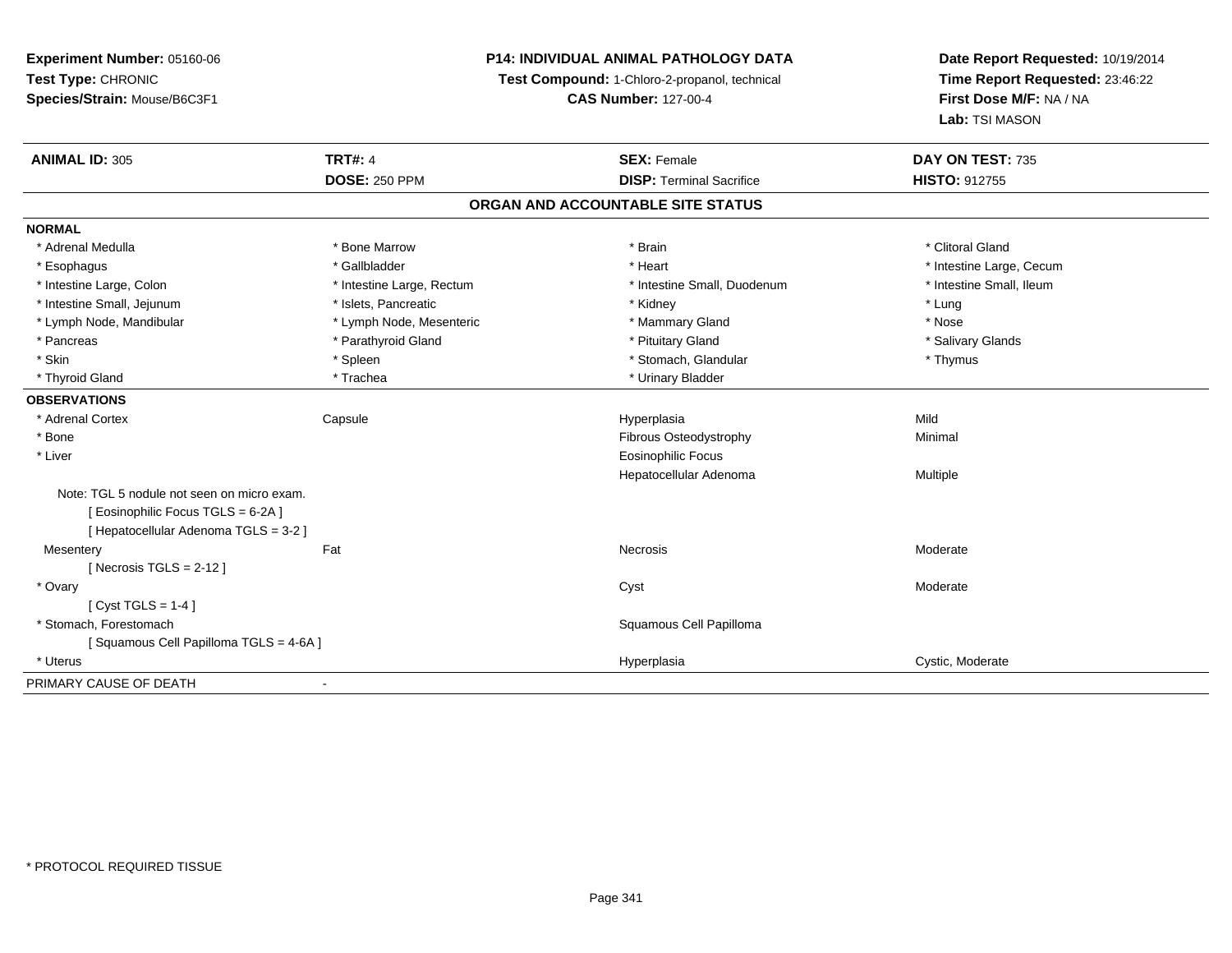**Experiment Number:** 05160-06**Test Type:** CHRONIC **Species/Strain:** Mouse/B6C3F1**P14: INDIVIDUAL ANIMAL PATHOLOGY DATATest Compound:** 1-Chloro-2-propanol, technical **CAS Number:** 127-00-4**Date Report Requested:** 10/19/2014**Time Report Requested:** 23:46:22**First Dose M/F:** NA / NA**Lab:** TSI MASON**ANIMAL ID:** 306**6 DAY ON TEST:** 703 **DOSE:** 250 PPM**DISP:** Natural Death **HISTO:** 912756 **ORGAN AND ACCOUNTABLE SITE STATUSNORMAL**\* Adrenal Medulla \* The state of the state of the state of the state of the state of the state of the state of the state of the state of the state of the state of the state of the state of the state of the state of the sta \* Esophagus \* https://www.fragustage.com/web/2019/heart \* Heart \* Heart \* Heart \* Intestine Large, Cecum \* Intestine Large, Cecum \* Sallbladder \* The state of the state of the state of the state of the state of the state o \* Intestine Small. Ileum \* Intestine Large, Colon \* Intestine Large, Rectum \* Intestine Small, Duodenum \* Intestine Small, Duodenum \* Intestine Small, Jejunum \* \* 19ets, Pancreatic \* \* Kidney \* Kidney \* Lung \* Lung \* Lung \* Lung \* Lung \* Lung \* Lung \* Lung \* Lung \* Lung \* Lung \* Lung \* Lung \* Lung \* Lung \* Lung \* Lung \* Lung \* Lung \* Lung \* Lung \* Lung \* Nose \* Lymph Node, Mandibular \* Lymph Node, Mesenteric \* Mammary Gland \* Mammary Gland \* Salivary Glands \* Pancreas \* And the section of the section of the section of the section of the section of the section of the section of the section of the section of the section of the section of the section of the section of the sectio \* Urinary Bladder \* Stomach, Glandular \* \* Thyroid Gland \* \* Thyroid Gland \* \* Trachea \* \* Trachea \* \* Urinary Bladder \* \* Urinary Bladder \* \* Urinary Bladder \* \* Urinary Bladder \* \* Urinary Bladder \* \* Urinary Bladder \* \* Urinary Bladder \* **MISSING** \* Thymus**OBSERVATIONS** \* Adrenal Cortex**Capsule**  Hyperplasia Mild \* Bone Marroww the contraction of the contraction of the contraction of the contraction of the contraction of the contraction of the contraction of the contraction of the contraction of the contraction of the contraction of the contrac Depletion Cellular Moderate \* Liverr and the contract of the contract of the contract of the contract of the contract of the contract of the contract of the contract of the contract of the contract of the contract of the contract of the contract of the cont s Mild **Mild** Hematopoietic Cell Proliferationn Mild [ Angiectasis TGLS = 9-2 ] \* Ovaryy the control of the control of the control of the control of the control of the control of the control of the control of the control of the control of the control of the control of the control of the control of the contro [ Hemangioma TGLS = 2-4A ] \* SkinSubcut Tiss **Hemangiosarcoma** Ulcer Moderate[ Hemangiosarcoma TGLS = 7-12 ] $[$  Ulcer TGLS = 1-13  $]$  \* Spleen Hemangiosarcoma [ Hemangiosarcoma TGLS = 5,6-11 ] \* Stomach, Forestomachh ann an t-ìre ann am San Amhaidh ann an t-ìre ann am Mhearpasia ann an San Aonaichte ann an Saluamous, Mild a Ulcerr **Mild** [ Hyperplasia TGLS = 10-6A ] $[$  Ulcer TGLS = 10-6A  $]$ \* Urin Bladder

Note: TGL 4 distention not seen on micro exam.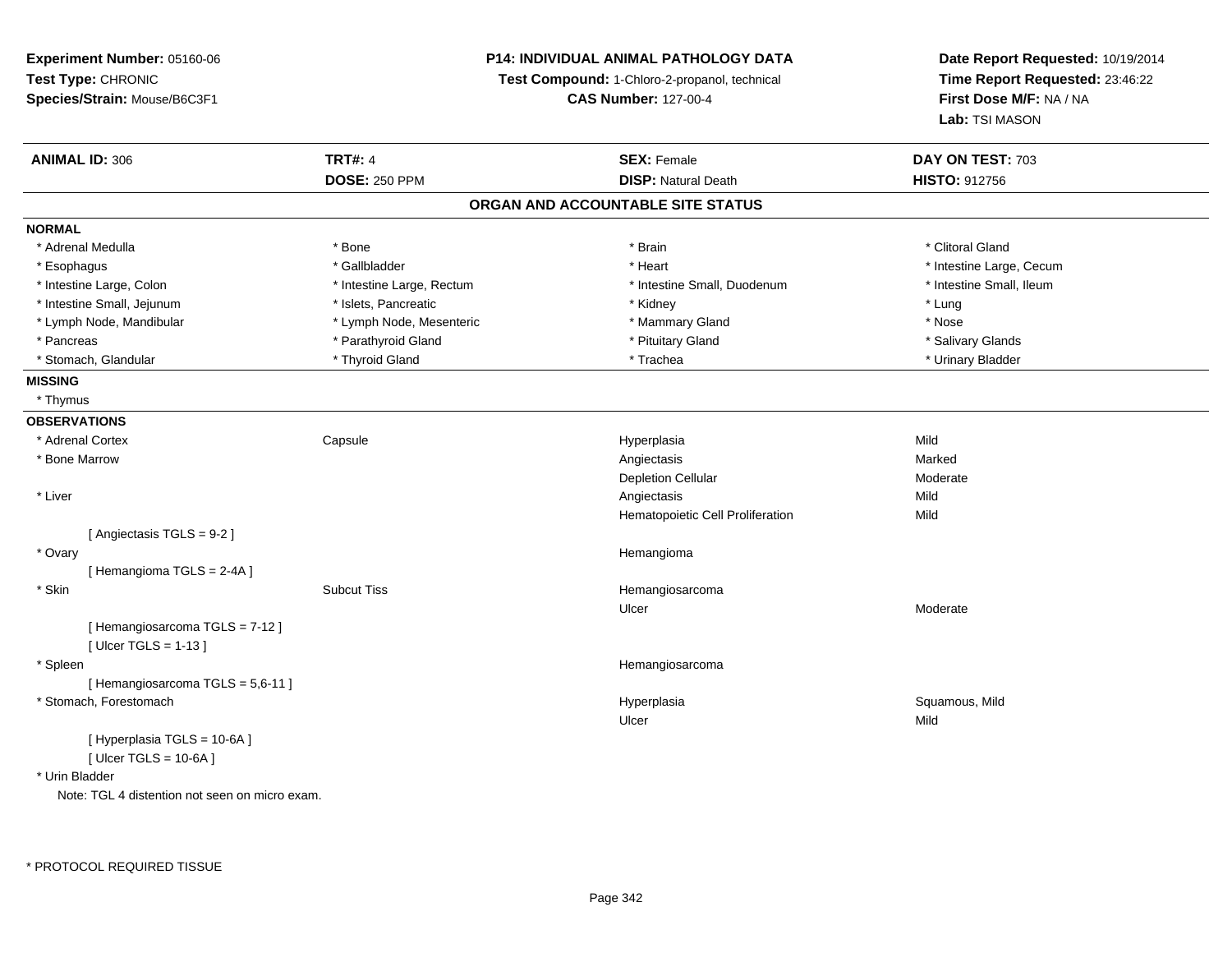| <b>Experiment Number: 05160-06</b><br>Test Type: CHRONIC<br>Species/Strain: Mouse/B6C3F1               | <b>P14: INDIVIDUAL ANIMAL PATHOLOGY DATA</b><br>Test Compound: 1-Chloro-2-propanol, technical<br><b>CAS Number: 127-00-4</b> |                                                  | Date Report Requested: 10/19/2014<br>Time Report Requested: 23:46:22<br>First Dose M/F: NA / NA<br>Lab: TSI MASON |
|--------------------------------------------------------------------------------------------------------|------------------------------------------------------------------------------------------------------------------------------|--------------------------------------------------|-------------------------------------------------------------------------------------------------------------------|
| <b>ANIMAL ID: 306</b>                                                                                  | <b>TRT#: 4</b><br><b>DOSE: 250 PPM</b>                                                                                       | <b>SEX:</b> Female<br><b>DISP:</b> Natural Death | DAY ON TEST: 703<br><b>HISTO: 912756</b>                                                                          |
|                                                                                                        |                                                                                                                              | ORGAN AND ACCOUNTABLE SITE STATUS                |                                                                                                                   |
| * Uterus<br>[Hyperplasia TGLS = 3-4B ]                                                                 |                                                                                                                              | Hyperplasia                                      | Cystic, Marked                                                                                                    |
| PRIMARY CAUSE OF DEATH                                                                                 | - Spleen Hemangiosarcoma                                                                                                     |                                                  |                                                                                                                   |
| Animal Note: TGL 7 enlargement involves skin, subcut., rather than inguinal lymph node on mic ro exam. |                                                                                                                              |                                                  |                                                                                                                   |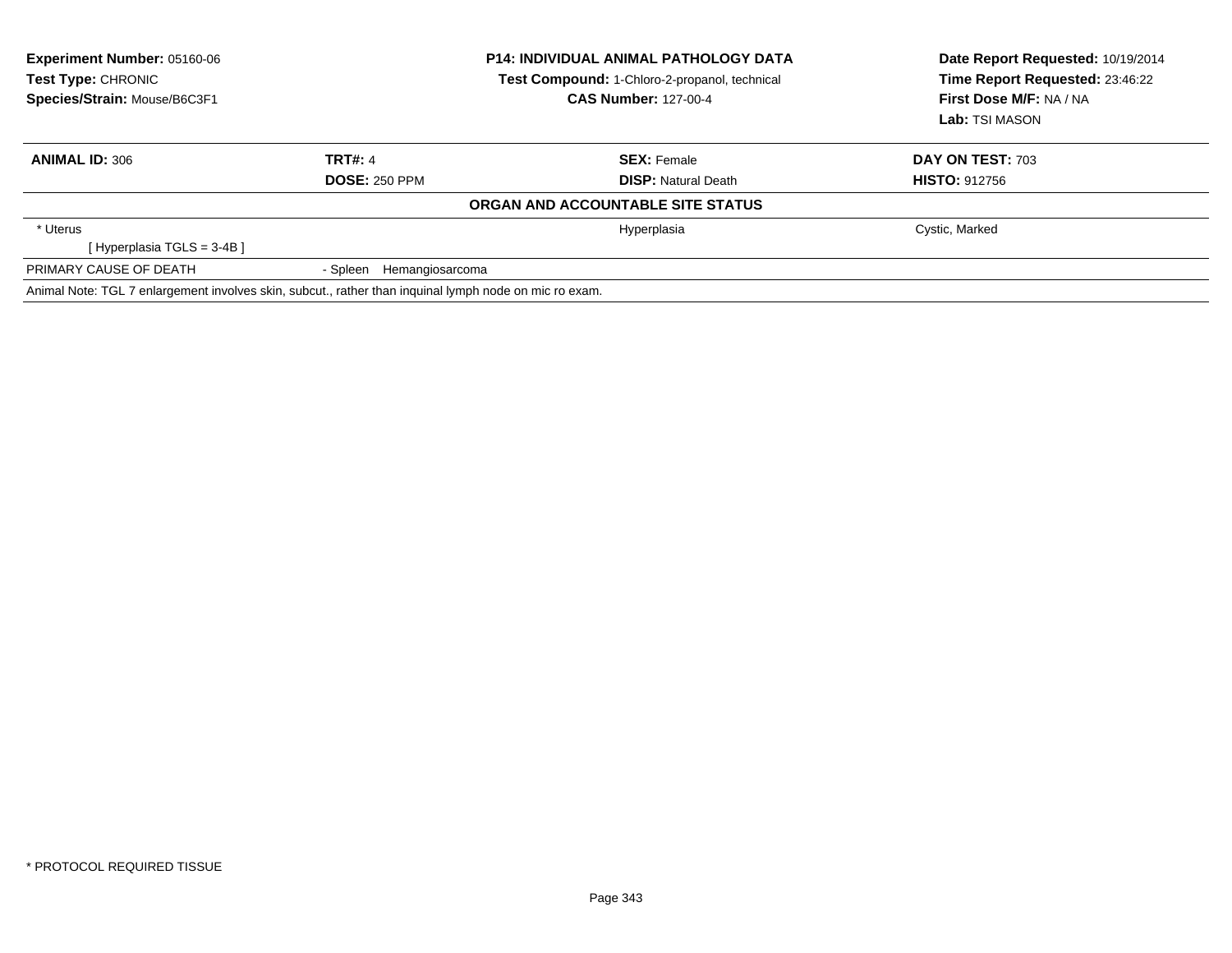| Experiment Number: 05160-06<br>Test Type: CHRONIC<br>Species/Strain: Mouse/B6C3F1 | <b>P14: INDIVIDUAL ANIMAL PATHOLOGY DATA</b><br>Test Compound: 1-Chloro-2-propanol, technical<br><b>CAS Number: 127-00-4</b>      |                                   | Date Report Requested: 10/19/2014<br>Time Report Requested: 23:46:22<br>First Dose M/F: NA / NA |  |
|-----------------------------------------------------------------------------------|-----------------------------------------------------------------------------------------------------------------------------------|-----------------------------------|-------------------------------------------------------------------------------------------------|--|
| <b>ANIMAL ID: 307</b>                                                             | <b>TRT#: 4</b>                                                                                                                    | <b>SEX: Female</b>                | Lab: TSI MASON<br>DAY ON TEST: 575                                                              |  |
|                                                                                   | <b>DOSE: 250 PPM</b>                                                                                                              | <b>DISP:</b> Moribund Sacrifice   | <b>HISTO: 912757</b>                                                                            |  |
|                                                                                   |                                                                                                                                   | ORGAN AND ACCOUNTABLE SITE STATUS |                                                                                                 |  |
| <b>NORMAL</b>                                                                     |                                                                                                                                   |                                   |                                                                                                 |  |
| * Adrenal Medulla                                                                 | * Bone                                                                                                                            | * Bone Marrow                     | * Brain                                                                                         |  |
| * Clitoral Gland                                                                  | * Esophagus                                                                                                                       | * Intestine Large, Cecum          | * Intestine Large, Colon                                                                        |  |
| * Intestine Large, Rectum                                                         | * Intestine Small, Duodenum                                                                                                       | * Intestine Small, Ileum          | * Intestine Small, Jejunum                                                                      |  |
| * Lymph Node, Mandibular                                                          | * Mammary Gland                                                                                                                   | * Nose                            | * Parathyroid Gland                                                                             |  |
| * Pituitary Gland                                                                 | * Salivary Glands                                                                                                                 | * Skin                            | * Spleen                                                                                        |  |
| * Stomach, Forestomach                                                            | * Stomach, Glandular                                                                                                              | * Thymus                          | * Thyroid Gland                                                                                 |  |
| * Trachea                                                                         | * Urinary Bladder                                                                                                                 |                                   |                                                                                                 |  |
| <b>MISSING</b>                                                                    |                                                                                                                                   |                                   |                                                                                                 |  |
| * Lymph Node, Mesenteric                                                          | * Ovary                                                                                                                           |                                   |                                                                                                 |  |
| <b>OBSERVATIONS</b>                                                               |                                                                                                                                   |                                   |                                                                                                 |  |
| * Adrenal Cortex                                                                  | Capsule                                                                                                                           | Hyperplasia                       | Mild                                                                                            |  |
| * Gallbladder                                                                     |                                                                                                                                   | Carcinoma                         | Metastatic (Uncertain Primary Site)                                                             |  |
| Note: TGL 5 dilatation not seen on micro exam.                                    |                                                                                                                                   |                                   |                                                                                                 |  |
| * Heart                                                                           |                                                                                                                                   | Cardiomyopathy                    | Mild                                                                                            |  |
| * Islets, Pancreatic                                                              |                                                                                                                                   | Hyperplasia                       | Mild                                                                                            |  |
| * Kidney                                                                          |                                                                                                                                   | Carcinoma                         | Metastatic (Uncertain Primary Site)                                                             |  |
|                                                                                   |                                                                                                                                   | Nephropathy                       | Acute, Moderate                                                                                 |  |
| [Carcinoma TGLS = 8-3A]<br>[Nephropathy TGLS = 7-3]                               |                                                                                                                                   |                                   |                                                                                                 |  |
| * Liver                                                                           |                                                                                                                                   | Hepatocellular Carcinoma          |                                                                                                 |  |
|                                                                                   |                                                                                                                                   | Lipoma                            |                                                                                                 |  |
|                                                                                   |                                                                                                                                   | <b>Mixed Cell Focus</b>           |                                                                                                 |  |
|                                                                                   |                                                                                                                                   | Necrosis                          | Mild                                                                                            |  |
| [ Hepatocellular Carcinoma TGLS = 3-12A ]<br>[Mixed Cell Focus TGLS = 9-2A]       | Note: TGL 3 mass is detached pedunculated liver tissue containing neoplasm seeded onto mesentery. liver regarded as primary site. |                                   |                                                                                                 |  |
| * Lung                                                                            |                                                                                                                                   | Carcinoma                         | Metastatic (Uncertain Primary Site)                                                             |  |
| Mesentery                                                                         |                                                                                                                                   | Carcinoma                         | Metastatic (Uncertain Primary Site)                                                             |  |
| [ Carcinoma TGLS = 2,4-12+12B]                                                    |                                                                                                                                   |                                   |                                                                                                 |  |
| * Pancreas                                                                        |                                                                                                                                   | Carcinoma                         | Metastatic (Uncertain Primary Site)                                                             |  |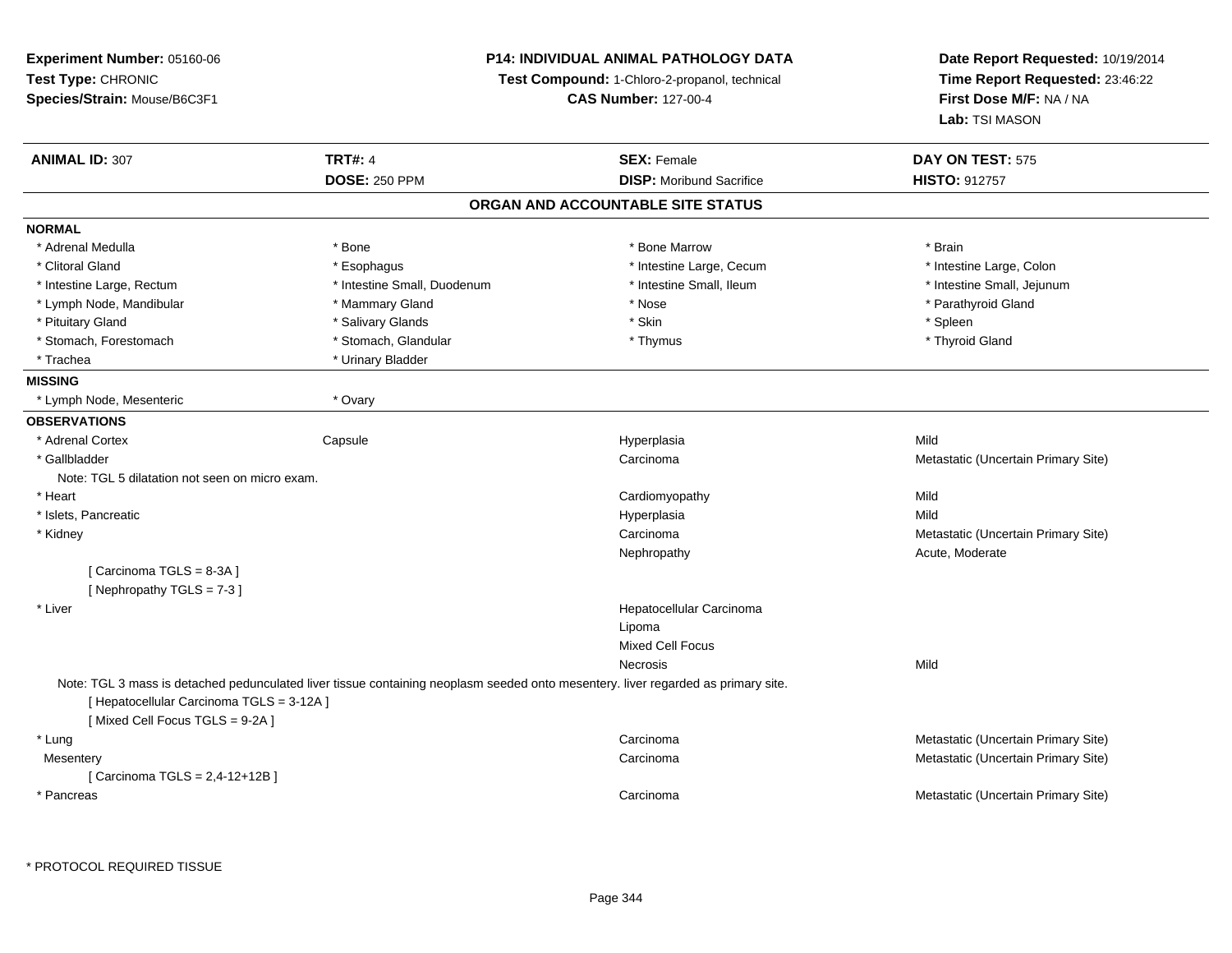| Experiment Number: 05160-06<br><b>Test Type: CHRONIC</b><br>Species/Strain: Mouse/B6C3F1 | <b>P14: INDIVIDUAL ANIMAL PATHOLOGY DATA</b><br>Test Compound: 1-Chloro-2-propanol, technical<br><b>CAS Number: 127-00-4</b> |                                   | Date Report Requested: 10/19/2014<br>Time Report Requested: 23:46:22<br>First Dose M/F: NA / NA<br>Lab: TSI MASON |  |
|------------------------------------------------------------------------------------------|------------------------------------------------------------------------------------------------------------------------------|-----------------------------------|-------------------------------------------------------------------------------------------------------------------|--|
| <b>ANIMAL ID: 307</b>                                                                    | <b>TRT#: 4</b>                                                                                                               | <b>SEX: Female</b>                | <b>DAY ON TEST: 575</b>                                                                                           |  |
|                                                                                          | <b>DOSE: 250 PPM</b>                                                                                                         | <b>DISP:</b> Moribund Sacrifice   | <b>HISTO: 912757</b>                                                                                              |  |
|                                                                                          |                                                                                                                              | ORGAN AND ACCOUNTABLE SITE STATUS |                                                                                                                   |  |
| [Carcinoma TGLS = $6-5$ ]                                                                |                                                                                                                              |                                   |                                                                                                                   |  |
| * Uterus                                                                                 |                                                                                                                              | Hyperplasia                       | Cystic, Mild                                                                                                      |  |
| PRIMARY CAUSE OF DEATH                                                                   | - Liver Hepatocellular Carcinoma                                                                                             |                                   |                                                                                                                   |  |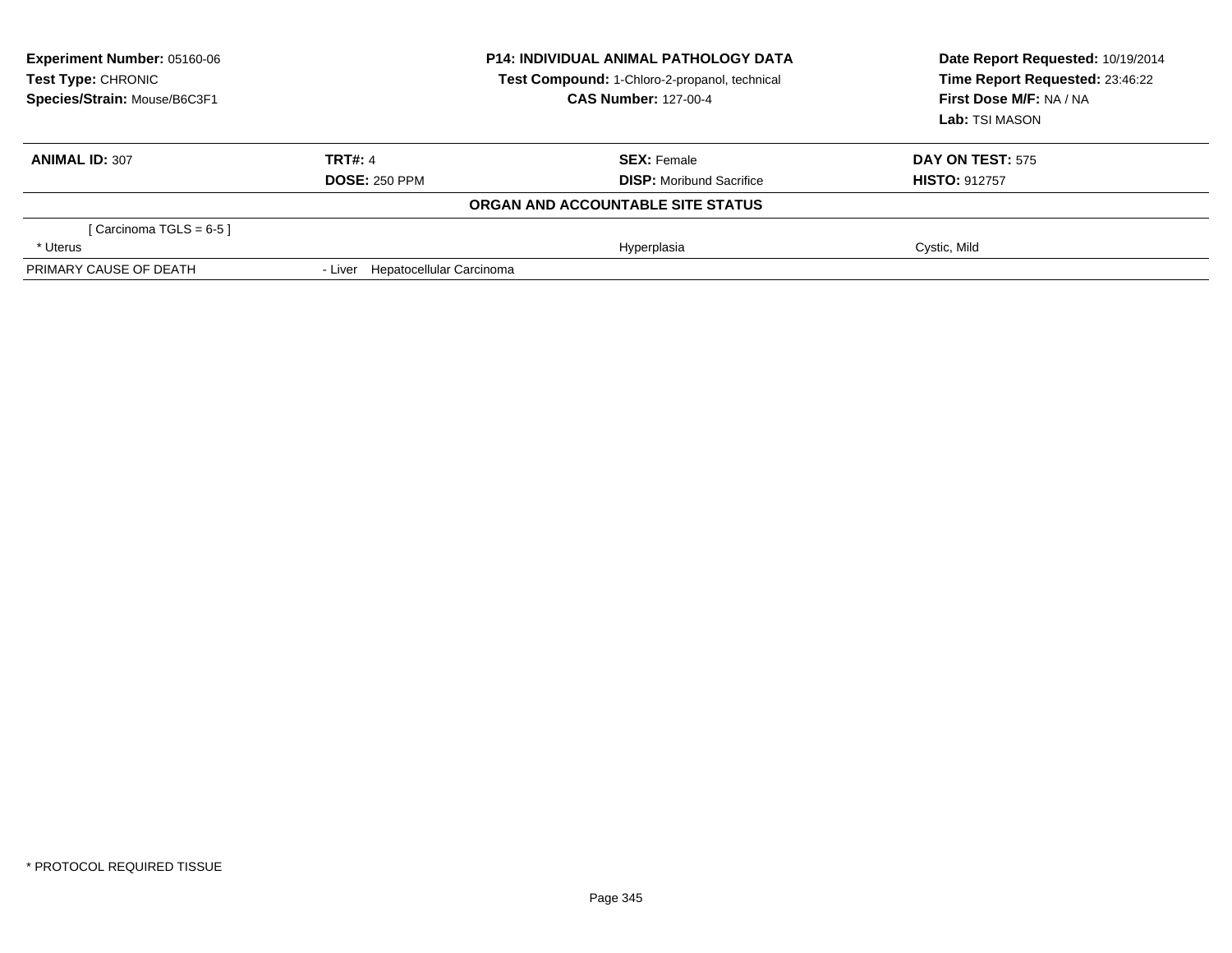**Experiment Number:** 05160-06**Test Type:** CHRONIC **Species/Strain:** Mouse/B6C3F1**P14: INDIVIDUAL ANIMAL PATHOLOGY DATATest Compound:** 1-Chloro-2-propanol, technical **CAS Number:** 127-00-4**Date Report Requested:** 10/19/2014**Time Report Requested:** 23:46:22**First Dose M/F:** NA / NA**Lab:** TSI MASON**ANIMAL ID:** 308**TRT#:** 4 **SEX:** Female **SEX: Female DAY ON TEST:** 704 **DOSE:** 250 PPM**DISP:** Natural Death **HISTO:** 912758 **ORGAN AND ACCOUNTABLE SITE STATUSNORMAL**\* Adrenal Medulla \* The state of the state of the state of the state of the Marrow \* Bone Marrow \* Clitoral Gland \* Clitoral Gland \* Esophagus \* The metallocom to the settlement of the settlement of the settlement of the settlement of the settlement of the settlement of the settlement of the settlement of the settlement of the settlement of the settle \* Intestine Large, Rectum \* \* Widney \* Kidney \* Kidney \* Lung \* Lung \* Lung \* Loung \* Loung \* Lymph Node, Mandibular \* Lymph Node, Mesenteric \* \* \* Mammary Gland \* \* Nose \* \* Nose \* \* Nose \* \* Nose \* Ovary \* Ovary \* Ovary \* Salivary Glands \* Pancreas \* And the section of the section of the section of the section of the section of the section of the section of the section of the section of the section of the section of the section of the section of the sectio \* Skin \* Stomach, Forestomach \* Stomach \* Stomach, Glandular \* Thymus \* Thymus \* Thyroid Gland \* Trachea \* Trachea \* Trachea \* Thyroid Gland \* Urinary Bladder **AUTO PRECLUDES DIAG.** \* Intestine Large, Cecum \* Intestine Small, Duodenum \* Intestine Small, Ileum \* Intestine Small, Jejunum**OBSERVATIONS** \* Adrenal Cortex**Capsule**  Hyperplasia Mild \* Brainn and the matter of the Thalamus and the Minimal of the Minimal of the Minimal of the Minimal of the Minimal o<br>Thalamus and the Minimal of the Minimal of the Minimal of the Minimal of the Minimal of the Minimal of the Min \* Islets, Pancreaticc and the control of the control of the control of the control of the control of the control of the control of the control of the control of the control of the control of the control of the control of the control of the co a Mild \* Liver Eosinophilic Focus Hepatocellular Adenoma Multiple Hepatocellular Carcinoma[ Hepatocellular Adenoma TGLS = 5,6,7-2+2B+2C ][ Hepatocellular Carcinoma TGLS = 4-2A ] Lymph Node Iliac Hyperplasia Lymphoid, Mild [ Hyperplasia TGLS = 3-13 ] Mesenteryy the control of the set of the control of the Moderate of the Moderate of the Moderate of the Moderate of the Moderate of the Moderate of the Moderate of the Moderate of the Moderate of the Moderate of the Moderate of the  $[$  Necrosis TGLS = 2-12  $]$  \* Ovary Note: TGL 1 cyst not seen on micr exam. \* SpleenHematopoietic Cell Proliferation<br>
Hyperplasia Cyst \* Uteruss and the contract of the contract of the contract of the contract of the contract of the contract of the contract of the contract of the contract of the contract of the contract of the contract of the contract of the cont Cystic, Mild PRIMARY CAUSE OF DEATH- Liver Hepatocellular Carcinoma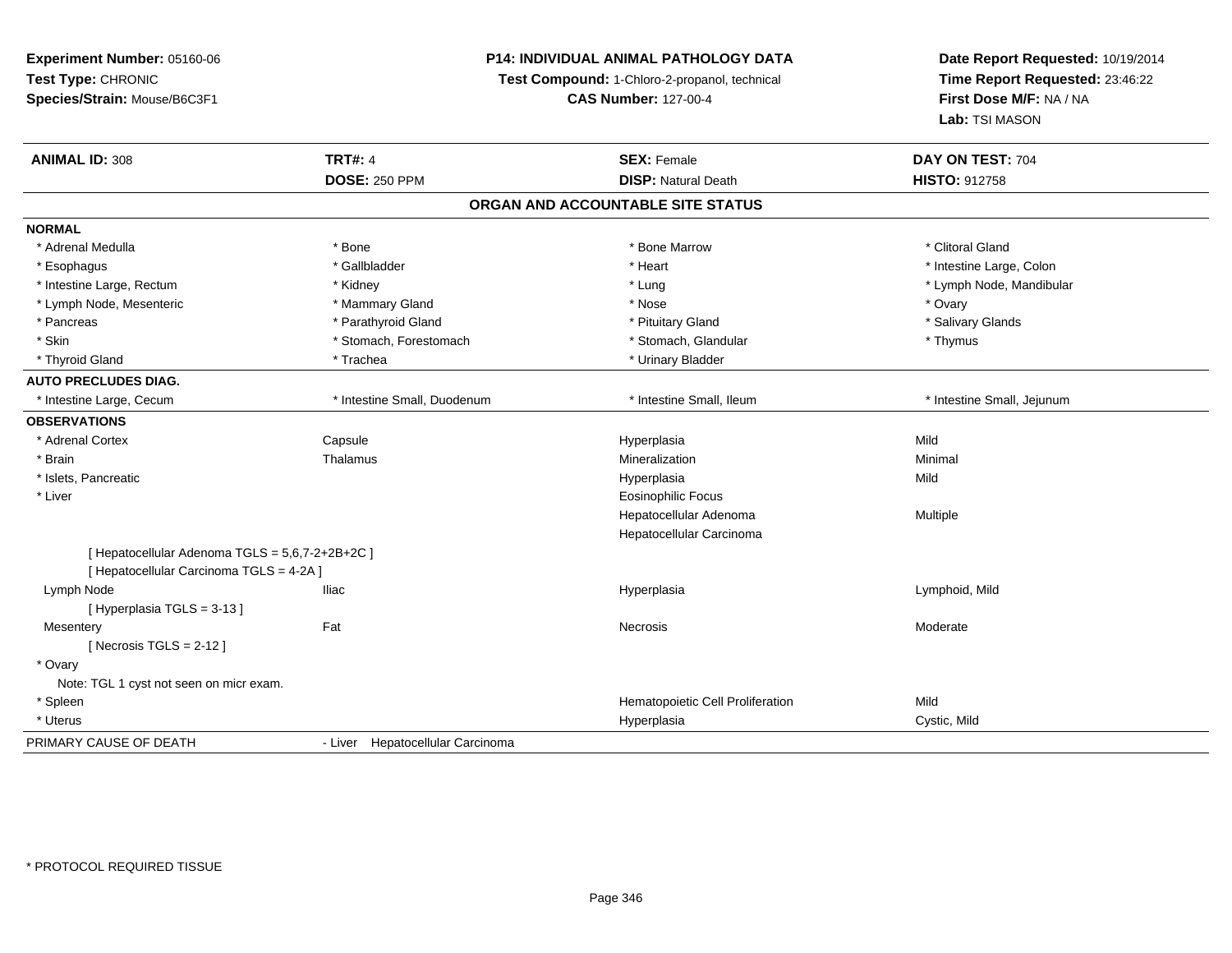**Experiment Number:** 05160-06**Test Type:** CHRONIC **Species/Strain:** Mouse/B6C3F1**P14: INDIVIDUAL ANIMAL PATHOLOGY DATATest Compound:** 1-Chloro-2-propanol, technical **CAS Number:** 127-00-4**Date Report Requested:** 10/19/2014**Time Report Requested:** 23:46:22**First Dose M/F:** NA / NA**Lab:** TSI MASON**ANIMAL ID:** 309**TRT#:** 4 **SEX:** Female **SEX: Female DAY ON TEST:** 735 **DOSE:** 250 PPM**DISP:** Terminal Sacrifice **HISTO:** 912759 **ORGAN AND ACCOUNTABLE SITE STATUSNORMAL**\* Adrenal Medulla \* \* Annual Medulla \* Brain \* Bone \* \* Bone Marrow \* Bone Marrow \* \* Brain \* Brain \* Brain \* Brain \* Brain \* Brain \* Brain \* Brain \* Brain \* Brain \* Brain \* Brain \* Brain \* Brain \* Brain \* Brain \* Brain \* \* Heart \* Clitoral Gland \* \* \* heart \* \* Esophagus \* \* \* \* \* \* \* \* \* \* \* Gallbladder \* \* \* \* \* \* \* \* \* \* \* \* Heart \* Intestine Large, Cecum \* Intestine Large, Colon \* Intestine Large, Thestine Large, Rectum \* Intestine Small, Duodenum \* Intestine Small, Ileum \* https://www.fatheratic \* Lung \* Intestine Small, Jejunum \* Islets, Pancreatic \* Lung \* Lung \* Nose \* Lymph Node, Mandibular \* Lymph Node, Mesenteric \* Mammary Gland \* Mammary Gland \* Pituitary Gland \* Ovary \* Pancreas \* Pancreas \* Pancreas \* Parathyroid Gland \* Parathyroid Gland \* Stomach, Glandular \* Salivary Glands \* Spleen \* Spleen \* Spleen \* Stomach, Forestomach \* Stomach, Forestomach \* Thymus \* Trachea \* Trachea \* Urinary Bladder **OBSERVATIONS** \* Adrenal Cortex Capsule Hyperplasia Mild \* Kidneyy the controller of the controller of the controller of the controller of the controller of the controller of the controller of the controller of the controller of the controller of the controller of the controller of the \* Liverr and the contract of the contract of the contract of the contract of the contract of the contract of the contract of the contract of the contract of the contract of the contract of the contract of the contract of the cont Eosinophilic Focus Hepatocellular Adenoma Multiple Mixed Cell Focus[ Cyst TGLS = 9-2D ] $[$  Hepatocellular Adenoma TGLS = 5,6,7,8-2+2A+2B+2C  $]$ **Mesentery** y the control of the Marked States of the Marked States of the Marked States of the Marked States of the Marked States of the Marked States of the Marked States of the Marked States of the Marked States of the Marked State  $[$  Necrosis TGLS = 2-12  $]$  \* SkinSubcut Tiss **Fibrous Histiocytoma** [ Fibrous Histiocytoma TGLS = 1-13 ] \* Thyroid Glandd and the set of the Follicular Cel the set of the Second Adenomal Adenomal Second Second Second Second Second Second Second Second Second Second Second Second Second Second Second Second Second Second Second Second Second \* Uteruss and the contract of the contract of the contract of the contract of the contract of the contract of the contract of the contract of the contract of the contract of the contract of the contract of the contract of the cont Hyperplasia **Cystic, Marked**  $[$  Hyperplasia TGLS = 3,4-4A+4B  $]$ PRIMARY CAUSE OF DEATH-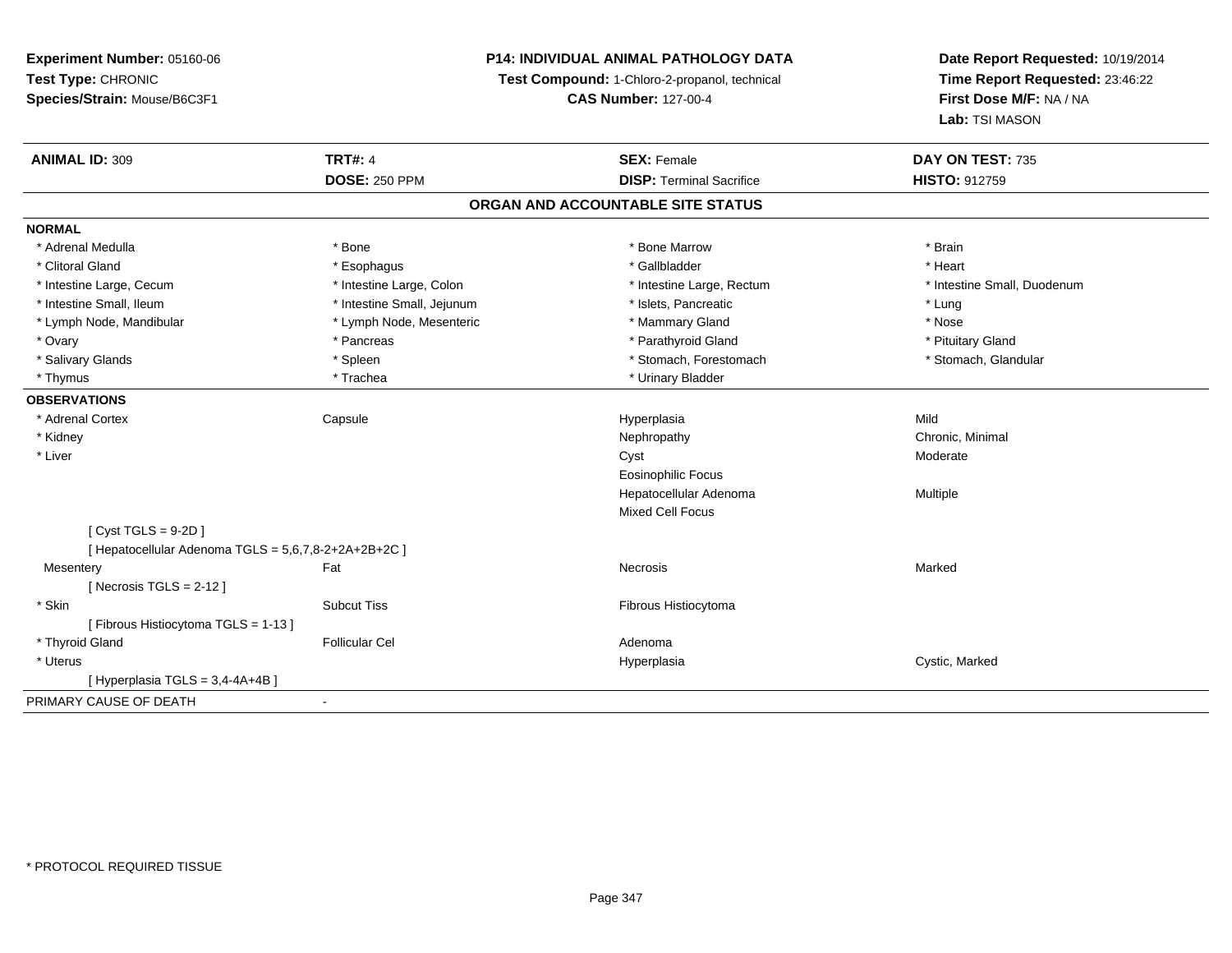| Experiment Number: 05160-06                 |                             | P14: INDIVIDUAL ANIMAL PATHOLOGY DATA         | Date Report Requested: 10/19/2014<br>Time Report Requested: 23:46:22<br>First Dose M/F: NA / NA |
|---------------------------------------------|-----------------------------|-----------------------------------------------|-------------------------------------------------------------------------------------------------|
| Test Type: CHRONIC                          |                             | Test Compound: 1-Chloro-2-propanol, technical |                                                                                                 |
| Species/Strain: Mouse/B6C3F1                |                             | <b>CAS Number: 127-00-4</b>                   |                                                                                                 |
|                                             |                             |                                               | Lab: TSI MASON                                                                                  |
| <b>ANIMAL ID: 310</b>                       | <b>TRT#: 4</b>              | <b>SEX: Female</b>                            | DAY ON TEST: 735                                                                                |
|                                             | <b>DOSE: 250 PPM</b>        | <b>DISP: Terminal Sacrifice</b>               | <b>HISTO: 912760</b>                                                                            |
|                                             |                             | ORGAN AND ACCOUNTABLE SITE STATUS             |                                                                                                 |
| <b>NORMAL</b>                               |                             |                                               |                                                                                                 |
| * Adrenal Medulla                           | * Bone                      | * Bone Marrow                                 | * Clitoral Gland                                                                                |
| * Esophagus                                 | * Gallbladder               | * Heart                                       | * Intestine Large, Colon                                                                        |
| * Intestine Large, Rectum                   | * Intestine Small, Duodenum | * Lung                                        | * Mammary Gland                                                                                 |
| * Nose                                      | * Ovary                     | * Parathyroid Gland                           | * Pituitary Gland                                                                               |
| * Salivary Glands                           | * Skin                      | * Stomach, Forestomach                        | * Stomach, Glandular                                                                            |
| * Thyroid Gland                             | * Trachea                   |                                               |                                                                                                 |
| <b>MISSING</b>                              |                             |                                               |                                                                                                 |
| * Urinary Bladder                           |                             |                                               |                                                                                                 |
| <b>OBSERVATIONS</b>                         |                             |                                               |                                                                                                 |
| * Adrenal Cortex                            | Capsule                     | Hyperplasia                                   | Mild                                                                                            |
| * Brain                                     | Thalamus                    | Mineralization                                | Minimal                                                                                         |
| * Intestine Large, Cecum                    |                             | Lymphoma Malignant                            |                                                                                                 |
| * Intestine Small, Ileum                    |                             | Lymphoma Malignant                            |                                                                                                 |
| [ Lymphoma Malignant TGLS = 5-6A ]          |                             |                                               |                                                                                                 |
| * Intestine Small, Jejunum                  |                             | Lymphoma Malignant                            |                                                                                                 |
| [ Lymphoma Malignant TGLS = 5-6A ]          |                             |                                               |                                                                                                 |
| * Islets, Pancreatic                        |                             | Hyperplasia                                   | Moderate                                                                                        |
| * Kidney                                    |                             | Lymphoma Malignant                            |                                                                                                 |
|                                             |                             | Nephropathy                                   | Chronic, Mild                                                                                   |
| * Liver                                     |                             | <b>Eosinophilic Focus</b>                     |                                                                                                 |
|                                             |                             | Hepatocellular Adenoma                        | Multiple                                                                                        |
| [ Hepatocellular Adenoma TGLS = 9,10-2+2A ] |                             |                                               |                                                                                                 |
| Lymph Node                                  | lliac                       | Lymphoma Malignant                            |                                                                                                 |
|                                             | Mediastinal                 | Lymphoma Malignant                            |                                                                                                 |
|                                             | Pancreatic                  | Lymphoma Malignant                            |                                                                                                 |
|                                             | Renal                       | Lymphoma Malignant                            |                                                                                                 |
| [ Lymphoma Malignant TGLS = 8-13 ]          |                             |                                               |                                                                                                 |
| [ Lymphoma Malignant TGLS = 6-5A ]          |                             |                                               |                                                                                                 |
| [ Lymphoma Malignant TGLS = 7-12 ]          |                             |                                               |                                                                                                 |
| [ Lymphoma Malignant TGLS = 11-5B]          |                             |                                               |                                                                                                 |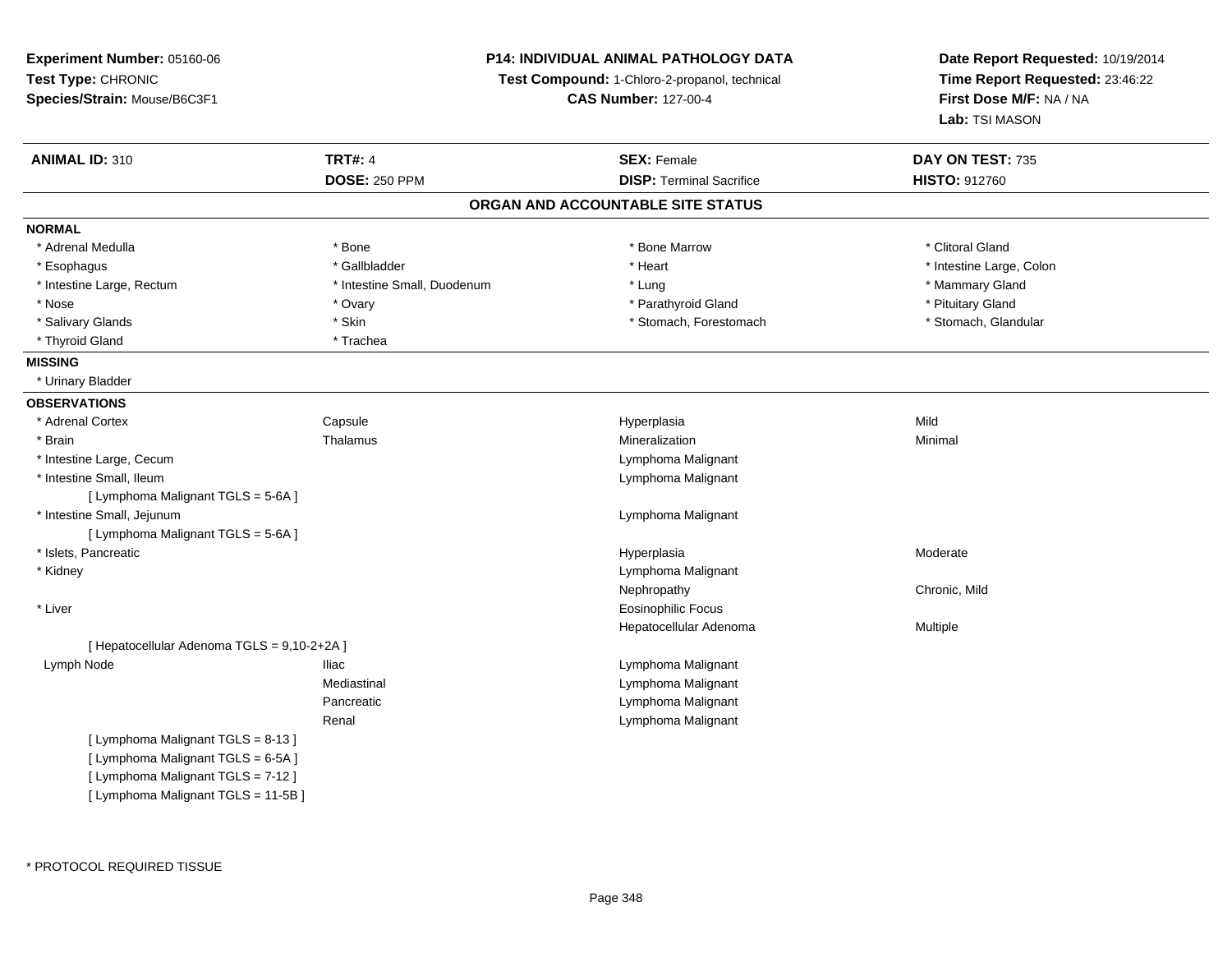| <b>Experiment Number: 05160-06</b><br>Test Type: CHRONIC<br>Species/Strain: Mouse/B6C3F1 |                      | <b>P14: INDIVIDUAL ANIMAL PATHOLOGY DATA</b><br>Test Compound: 1-Chloro-2-propanol, technical<br><b>CAS Number: 127-00-4</b> | Date Report Requested: 10/19/2014<br>Time Report Requested: 23:46:22<br>First Dose M/F: NA / NA<br>Lab: TSI MASON |  |
|------------------------------------------------------------------------------------------|----------------------|------------------------------------------------------------------------------------------------------------------------------|-------------------------------------------------------------------------------------------------------------------|--|
| <b>ANIMAL ID: 310</b>                                                                    | <b>TRT#: 4</b>       | <b>SEX: Female</b>                                                                                                           | DAY ON TEST: 735                                                                                                  |  |
|                                                                                          | <b>DOSE: 250 PPM</b> | <b>DISP:</b> Terminal Sacrifice                                                                                              | <b>HISTO: 912760</b>                                                                                              |  |
|                                                                                          |                      | ORGAN AND ACCOUNTABLE SITE STATUS                                                                                            |                                                                                                                   |  |
| * Lymph Node, Mandibular<br>[ Lymphoma Malignant TGLS = 1-5 ]                            |                      | Lymphoma Malignant                                                                                                           |                                                                                                                   |  |
| * Lymph Node, Mesenteric<br>[ Lymphoma Malignant TGLS = 4-5 ]                            |                      | Lymphoma Malignant                                                                                                           |                                                                                                                   |  |
| * Pancreas                                                                               |                      | Lymphoma Malignant                                                                                                           |                                                                                                                   |  |
| * Spleen                                                                                 |                      | Lymphoma Malignant                                                                                                           |                                                                                                                   |  |
| [ Lymphoma Malignant TGLS = 3-11 ]                                                       |                      |                                                                                                                              |                                                                                                                   |  |
| * Thymus                                                                                 |                      | Lymphoma Malignant                                                                                                           |                                                                                                                   |  |
| * Uterus                                                                                 |                      | Hyperplasia                                                                                                                  | Cystic, Moderate                                                                                                  |  |
|                                                                                          |                      | Lymphoma Malignant                                                                                                           |                                                                                                                   |  |
|                                                                                          |                      | Polyp Stromal                                                                                                                |                                                                                                                   |  |
| [Hyperplasia TGLS = 2,12-4A]                                                             |                      |                                                                                                                              |                                                                                                                   |  |
| PRIMARY CAUSE OF DEATH                                                                   |                      |                                                                                                                              |                                                                                                                   |  |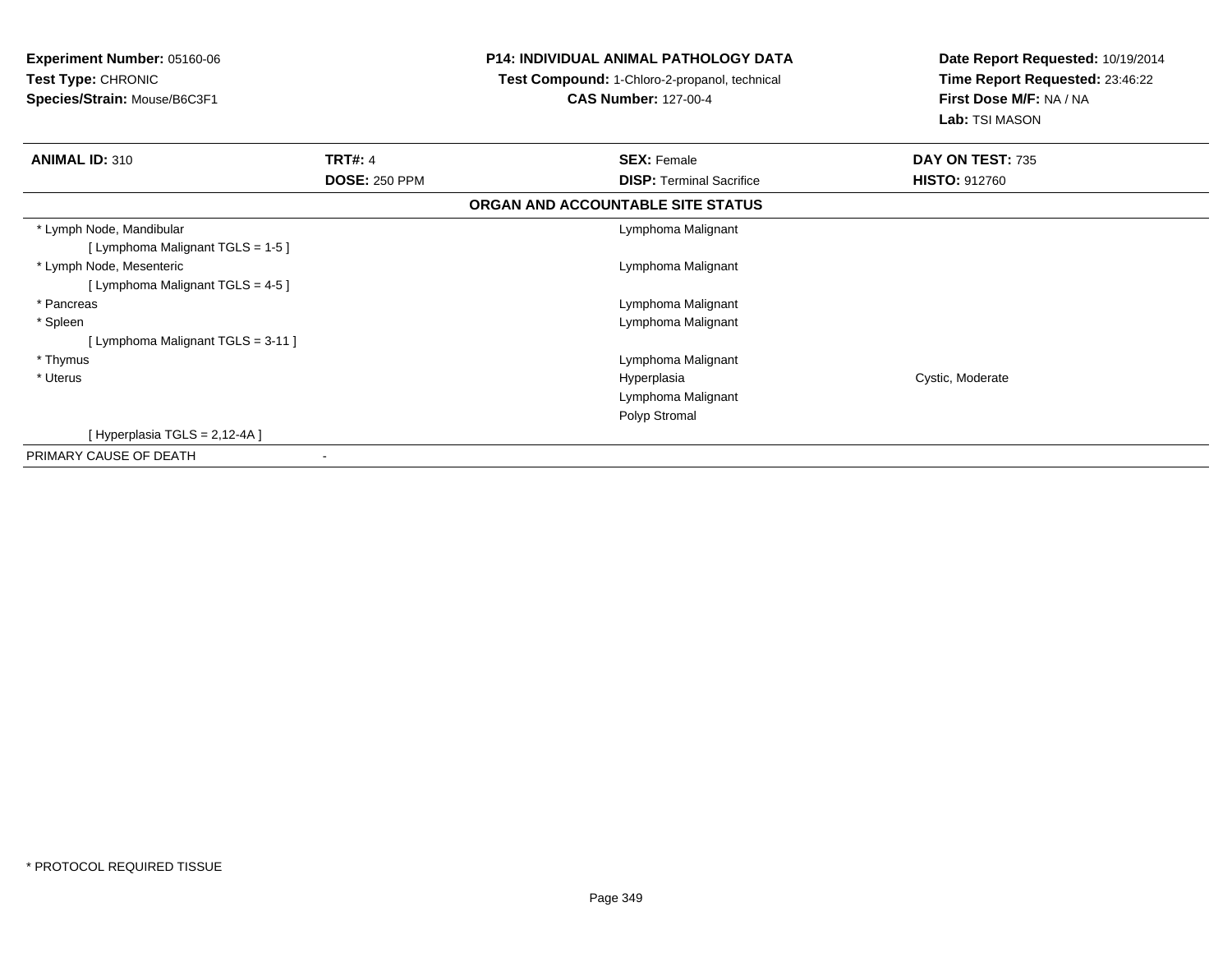**Experiment Number:** 05160-06**Test Type:** CHRONIC **Species/Strain:** Mouse/B6C3F1**ANIMAL ID:** 311**DOSE:** 250 PPM

**P14: INDIVIDUAL ANIMAL PATHOLOGY DATA**

**Test Compound:** 1-Chloro-2-propanol, technical

**CAS Number:** 127-00-4

| <b>ANIMAL ID: 311</b>                         | <b>TRT#: 4</b>                    | <b>SEX: Female</b>              | DAY ON TEST: 735         |  |  |  |  |
|-----------------------------------------------|-----------------------------------|---------------------------------|--------------------------|--|--|--|--|
|                                               | <b>DOSE: 250 PPM</b>              | <b>DISP: Terminal Sacrifice</b> | <b>HISTO: 912761</b>     |  |  |  |  |
|                                               | ORGAN AND ACCOUNTABLE SITE STATUS |                                 |                          |  |  |  |  |
| <b>NORMAL</b>                                 |                                   |                                 |                          |  |  |  |  |
| * Adrenal Medulla                             | * Bone                            | * Bone Marrow                   | * Clitoral Gland         |  |  |  |  |
| * Esophagus                                   | * Gallbladder                     | * Heart                         | * Intestine Large, Cecum |  |  |  |  |
| * Intestine Large, Colon                      | * Intestine Large, Rectum         | * Intestine Small, Duodenum     | * Intestine Small, Ileum |  |  |  |  |
| * Intestine Small, Jejunum                    | * Islets, Pancreatic              | * Kidney                        | * Lung                   |  |  |  |  |
| * Lymph Node, Mandibular                      | * Lymph Node, Mesenteric          | * Mammary Gland                 | * Nose                   |  |  |  |  |
| * Ovary                                       | * Pancreas                        | * Parathyroid Gland             | * Pituitary Gland        |  |  |  |  |
| * Salivary Glands                             | * Skin                            | * Stomach, Forestomach          | * Thymus                 |  |  |  |  |
| * Trachea                                     | * Urinary Bladder                 |                                 |                          |  |  |  |  |
| <b>OBSERVATIONS</b>                           |                                   |                                 |                          |  |  |  |  |
| * Adrenal Cortex                              |                                   | Adenoma                         |                          |  |  |  |  |
|                                               | Capsule                           | Hyperplasia                     | Mild                     |  |  |  |  |
| * Brain                                       | Thalamus                          | Mineralization                  | Minimal                  |  |  |  |  |
| * Liver                                       |                                   | <b>Eosinophilic Focus</b>       |                          |  |  |  |  |
|                                               |                                   | Hepatocellular Adenoma          | Multiple                 |  |  |  |  |
| [Eosinophilic Focus TGLS = 8-2C]              |                                   |                                 |                          |  |  |  |  |
| [Hepatocellular Adenoma TGLS = 5,6,7-2+2A+2B] |                                   |                                 |                          |  |  |  |  |
| Mesentery                                     | Fat                               | Necrosis                        | Moderate                 |  |  |  |  |
| [Necrosis TGLS = $1-12$ ]                     |                                   |                                 |                          |  |  |  |  |
| * Spleen                                      |                                   | Hyperplasia                     | Lymphoid, Moderate       |  |  |  |  |
| [Hyperplasia TGLS = 4-11]                     |                                   |                                 |                          |  |  |  |  |
| * Stomach, Glandular                          | Glands                            | Hyperplasia                     | Moderate                 |  |  |  |  |
| * Thyroid Gland                               | <b>Follicular Cel</b>             | Adenoma                         |                          |  |  |  |  |
| * Uterus                                      |                                   | Hyperplasia                     | Cystic, Moderate         |  |  |  |  |
| [Hyperplasia TGLS = 2-4A]                     |                                   |                                 |                          |  |  |  |  |
| PRIMARY CAUSE OF DEATH                        |                                   |                                 |                          |  |  |  |  |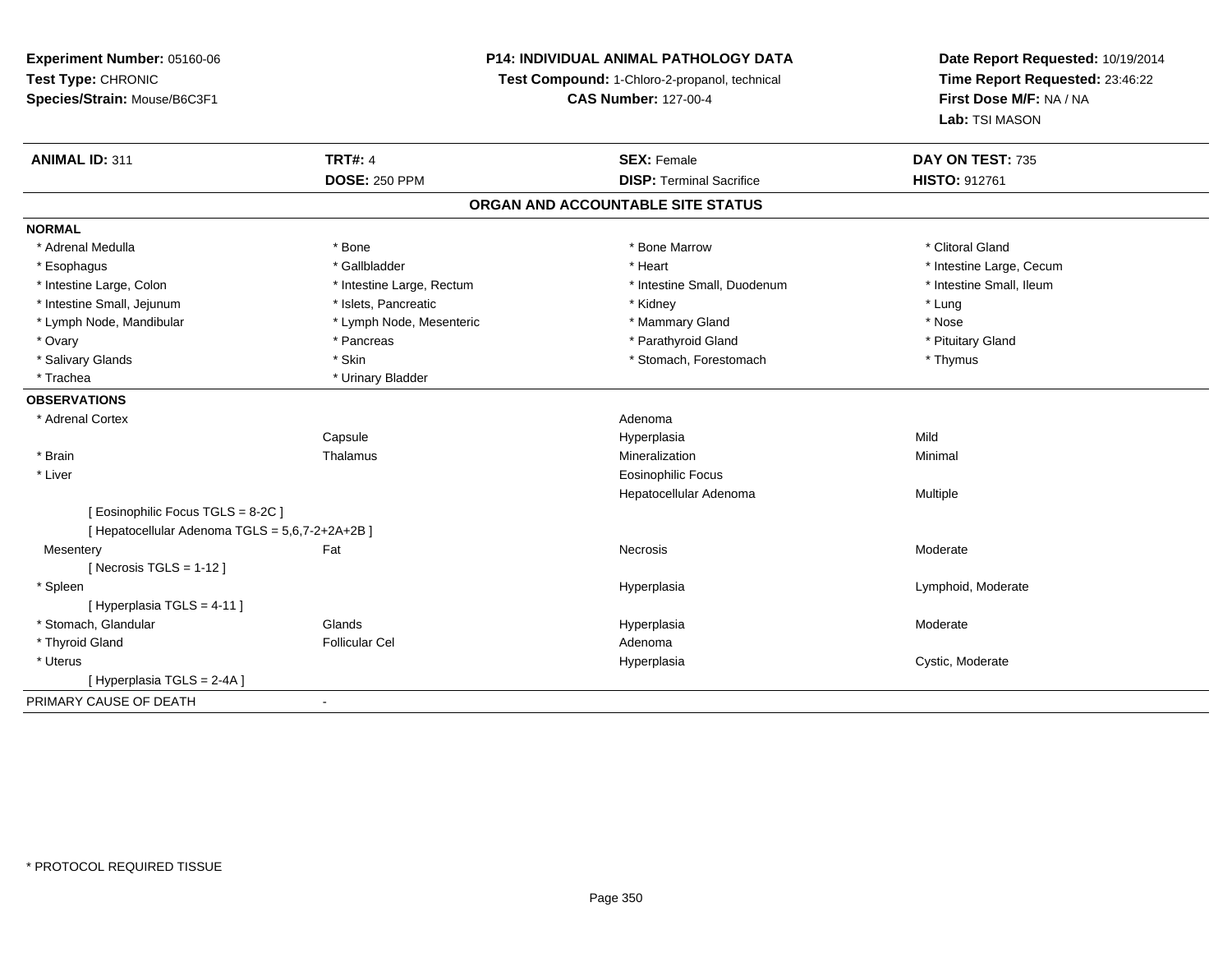# **P14: INDIVIDUAL ANIMAL PATHOLOGY DATA**

**Test Compound:** 1-Chloro-2-propanol, technical

**CAS Number:** 127-00-4

| <b>ANIMAL ID: 312</b>                      | <b>TRT#: 4</b>                 | <b>SEX: Female</b>                | DAY ON TEST: 594         |
|--------------------------------------------|--------------------------------|-----------------------------------|--------------------------|
|                                            | <b>DOSE: 250 PPM</b>           | <b>DISP:</b> Moribund Sacrifice   | <b>HISTO: 912762</b>     |
|                                            |                                | ORGAN AND ACCOUNTABLE SITE STATUS |                          |
| <b>NORMAL</b>                              |                                |                                   |                          |
| * Adrenal Medulla                          | * Bone                         | * Bone Marrow                     | * Clitoral Gland         |
| * Esophagus                                | * Gallbladder                  | * Heart                           | * Intestine Large, Cecum |
| * Intestine Large, Colon                   | * Intestine Large, Rectum      | * Intestine Small, Duodenum       | * Intestine Small, Ileum |
| * Intestine Small, Jejunum                 | * Lymph Node, Mandibular       | * Lymph Node, Mesenteric          | * Mammary Gland          |
| * Nose                                     | * Ovary                        | * Pancreas                        | * Parathyroid Gland      |
| * Salivary Glands                          | * Skin                         | * Spleen                          | * Stomach, Forestomach   |
| * Thymus                                   | * Thyroid Gland                | * Trachea                         | * Urinary Bladder        |
| <b>OBSERVATIONS</b>                        |                                |                                   |                          |
| * Adrenal Cortex                           | Capsule                        | Hyperplasia                       | Minimal                  |
| * Brain                                    | Thalamus                       | Mineralization                    | Minimal                  |
| * Islets, Pancreatic                       |                                | Hyperplasia                       | Mild                     |
| * Kidney                                   | <b>Renal Tubule</b>            | Accumulation, Hyaline Droplet     | Mild                     |
| [Accumulation, Hyaline Droplet TGLS = 2-3] |                                |                                   |                          |
| * Liver                                    |                                | Hepatocellular Adenoma            |                          |
|                                            |                                | Hepatocellular Carcinoma          |                          |
| [ Hepatocellular Carcinoma TGLS = 1-2A ]   |                                |                                   |                          |
| * Lung                                     |                                | Hemorrhage                        | Mild                     |
|                                            |                                | <b>Infiltration Cellular</b>      | Histiocyte, Mild         |
| [ Infiltration Cellular TGLS = 3-1 ]       |                                |                                   |                          |
| * Pituitary Gland                          | Pars Distalis                  | Hyperplasia                       | Moderate                 |
| * Stomach, Glandular                       |                                | Mineralization                    | Mild                     |
| * Uterus                                   |                                | Hyperplasia                       | Cystic, Mild             |
| PRIMARY CAUSE OF DEATH                     | - Liver Hepatocellular Adenoma |                                   |                          |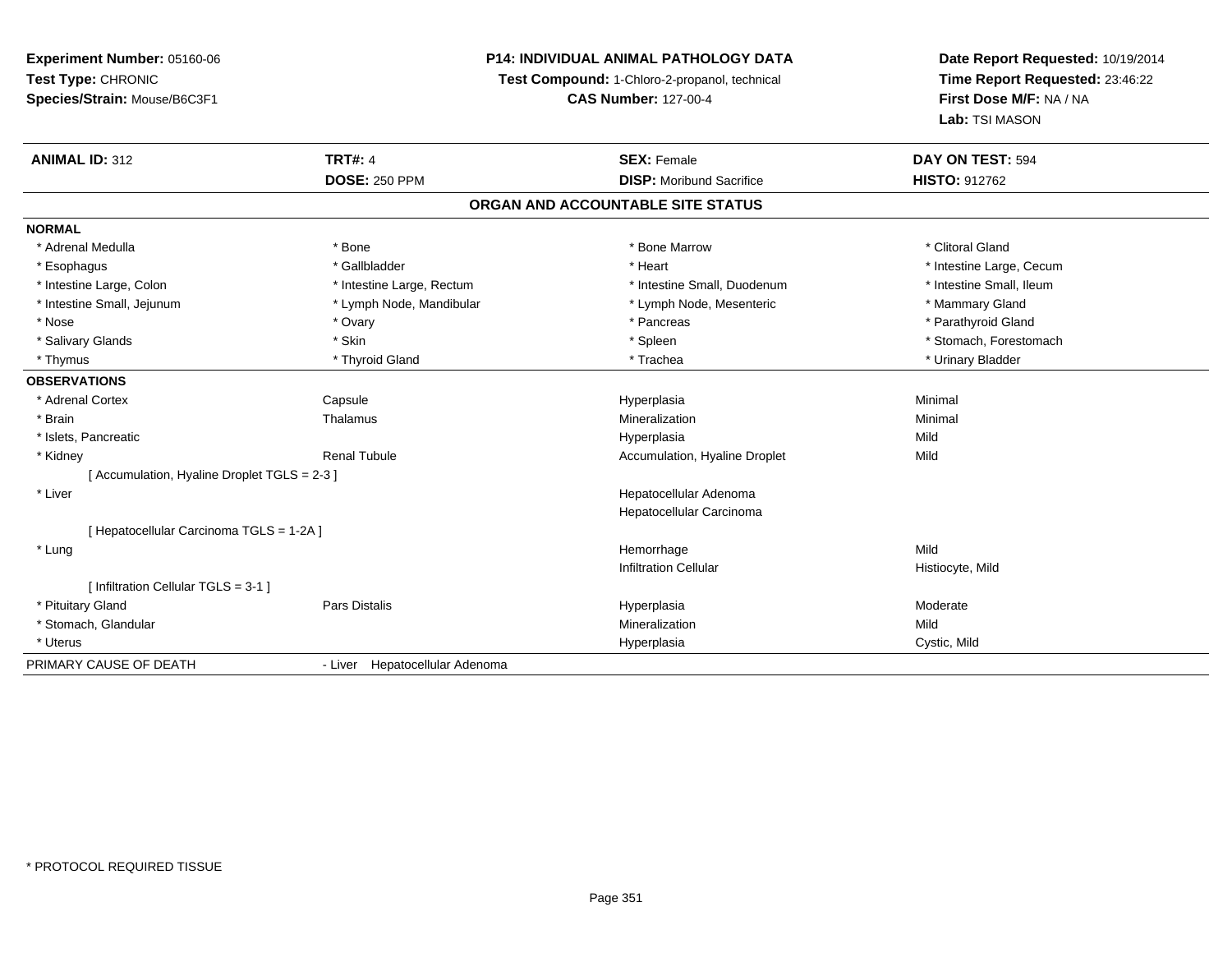# **P14: INDIVIDUAL ANIMAL PATHOLOGY DATA**

**Test Compound:** 1-Chloro-2-propanol, technical

**CAS Number:** 127-00-4

| <b>ANIMAL ID: 313</b>                           | <b>TRT#: 4</b>            | <b>SEX: Female</b>              | DAY ON TEST: 735         |  |  |  |
|-------------------------------------------------|---------------------------|---------------------------------|--------------------------|--|--|--|
|                                                 | <b>DOSE: 250 PPM</b>      | <b>DISP: Terminal Sacrifice</b> | <b>HISTO: 912763</b>     |  |  |  |
| ORGAN AND ACCOUNTABLE SITE STATUS               |                           |                                 |                          |  |  |  |
| <b>NORMAL</b>                                   |                           |                                 |                          |  |  |  |
| * Adrenal Medulla                               | * Bone                    | * Bone Marrow                   | * Clitoral Gland         |  |  |  |
| * Esophagus                                     | * Gallbladder             | * Heart                         | * Intestine Large, Cecum |  |  |  |
| * Intestine Large, Colon                        | * Intestine Large, Rectum | * Intestine Small, Duodenum     | * Intestine Small, Ileum |  |  |  |
| * Intestine Small, Jejunum                      | * Islets, Pancreatic      | * Kidney                        | * Lung                   |  |  |  |
| * Mammary Gland                                 | * Nose                    | * Pancreas                      | * Parathyroid Gland      |  |  |  |
| * Pituitary Gland                               | * Salivary Glands         | * Skin                          | * Stomach, Forestomach   |  |  |  |
| * Stomach, Glandular                            | * Thyroid Gland           | * Trachea                       | * Urinary Bladder        |  |  |  |
| <b>OBSERVATIONS</b>                             |                           |                                 |                          |  |  |  |
| * Adrenal Cortex                                | Capsule                   | Hyperplasia                     | Mild                     |  |  |  |
| * Brain                                         | Thalamus                  | Mineralization                  | Minimal                  |  |  |  |
| * Liver                                         |                           | <b>Eosinophilic Focus</b>       |                          |  |  |  |
|                                                 |                           | Hepatocellular Adenoma          | Multiple                 |  |  |  |
| [ Hepatocellular Adenoma TGLS = 5,6,7-2+2A+2B ] |                           |                                 |                          |  |  |  |
| * Lymph Node, Mandibular                        |                           | Lymphoma Malignant              |                          |  |  |  |
| * Lymph Node, Mesenteric                        |                           | Lymphoma Malignant              |                          |  |  |  |
| Mesentery                                       | Fat                       | <b>Necrosis</b>                 | Moderate                 |  |  |  |
| [Necrosis TGLS = $1-12$ ]                       |                           |                                 |                          |  |  |  |
| * Ovary                                         |                           | Angiectasis                     | Mild                     |  |  |  |
|                                                 |                           | Cyst                            | Moderate                 |  |  |  |
| [Cyst TGLS = $2-4A$ ]                           |                           |                                 |                          |  |  |  |
| * Spleen                                        |                           | Lymphoma Malignant              |                          |  |  |  |
| [ Lymphoma Malignant TGLS = 4-11A ]             |                           |                                 |                          |  |  |  |
| * Thymus                                        |                           | Lymphoma Malignant              |                          |  |  |  |
| [Lymphoma Malignant TGLS = 8-5A]                |                           |                                 |                          |  |  |  |
| * Uterus                                        |                           | Hyperplasia                     | Cystic, Marked           |  |  |  |
| [Hyperplasia TGLS = 3-4B]                       |                           |                                 |                          |  |  |  |
| PRIMARY CAUSE OF DEATH                          | $\blacksquare$            |                                 |                          |  |  |  |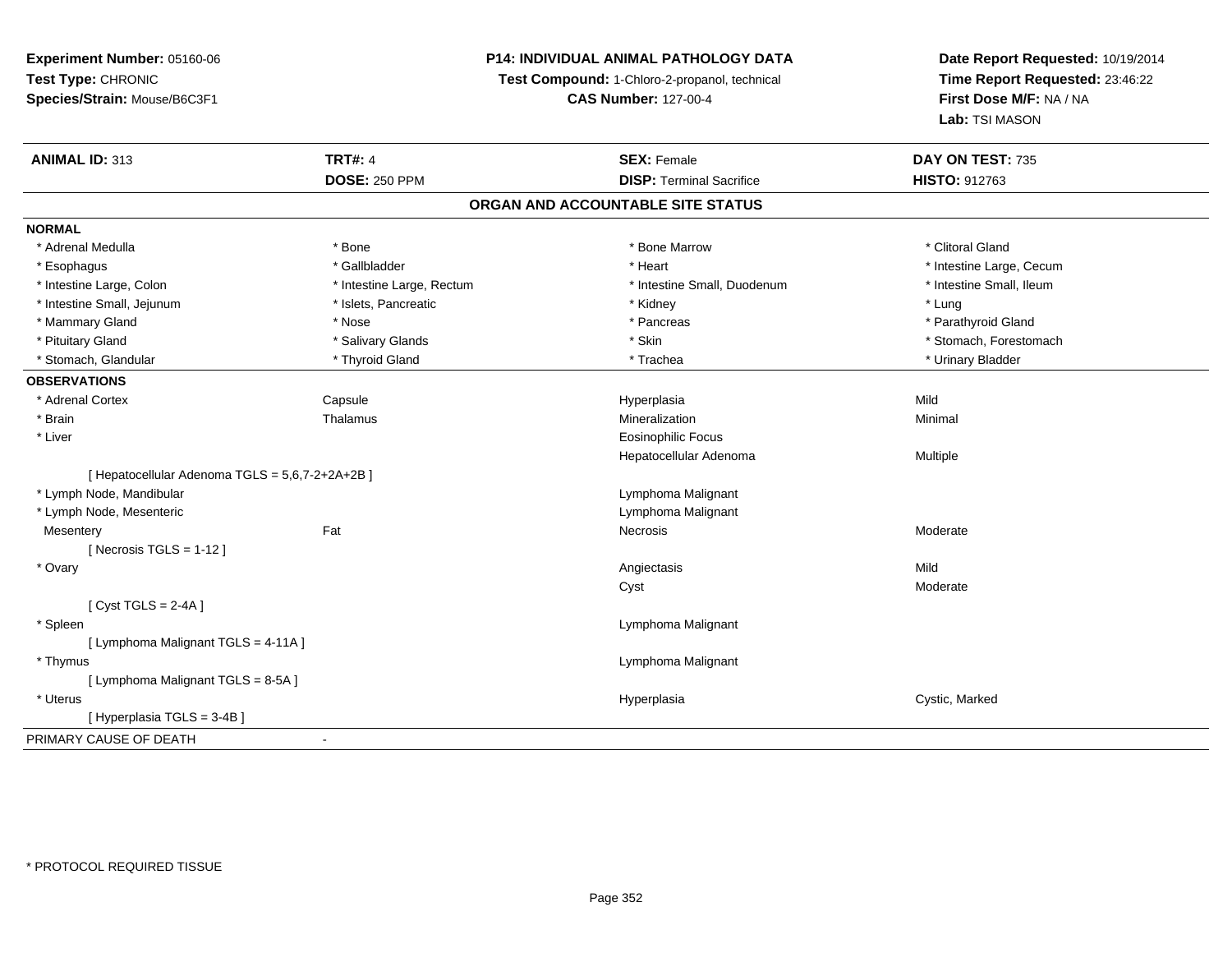**Experiment Number:** 05160-06**Test Type:** CHRONIC **Species/Strain:** Mouse/B6C3F1**P14: INDIVIDUAL ANIMAL PATHOLOGY DATATest Compound:** 1-Chloro-2-propanol, technical **CAS Number:** 127-00-4**Date Report Requested:** 10/19/2014**Time Report Requested:** 23:46:22**First Dose M/F:** NA / NA**Lab:** TSI MASON**ANIMAL ID:** 314**TRT#:** 4 **SEX:** Female **SEX: Female DAY ON TEST:** 662 **DOSE:** 250 PPM**DISP:** Moribund Sacrifice **HISTO:** 912764 **ORGAN AND ACCOUNTABLE SITE STATUSNORMAL**\* Adrenal Medulla \* \* Annual Medulla \* Brain \* Bone \* \* Bone Marrow \* Bone Marrow \* \* Brain \* Brain \* Brain \* Brain \* Brain \* Brain \* Brain \* Brain \* Brain \* Brain \* Brain \* Brain \* Brain \* Brain \* Brain \* Brain \* Brain \* \* Clitoral Gland \* \* Esophagus \* Esophagus \* The state and the state of the state of the state of the state of the state of the state of the state of the state of the state of the state of the state of the state of the sta \* Intestine Small, Ileum \* Intestine Large, Colon \* Intestine Large, Rectum \* Intestine Small, Duodenum \* 1 \* Intestine Small, Jejunum \* \* The matter of the Mammary Gland \* The matter of the Mose \* Pancreas \* Pancreas \* Pancreas \* Parathyroid Gland \* \* Pituitary Gland \* Thuitary Gland \* Salivary Glands \* Stin \* Skin \* Skin \* Skin \* Skin \* Skin \* Skin \* Skin \* Skin \* Skin \* Skin \* Skin \* Skin \* Skin \* Skin \* Skin \* Skin \* Skin \* Skin \* Skin \* Skin \* Trachea \* Stomach, Forestomach \* Thymus \* Thymus \* Thymus \* Thyroid Gland \* Thyroid Gland \* Urinary Bladder**OBSERVATIONS** \* Adrenal Cortex Capsule Hyperplasia Mild \* Heart Histiocytic SarcomaMineralizationn Minimal \* Islets, Pancreaticc description of the control of the control of the control of the control of the control of the control of the control of the control of the control of the control of the control of the control of the control of the contro a and a studies of the studies of the Minimal \* Kidney Renal TubuleAccumulation, Hyaline Droplet Moderate Histiocytic Sarcoma Hepatocellular Adenoma \* Liver Hepatocellular CarcinomaHistiocytic SarcomaNote: TGL 6 mass involves mesentery (adhered to liver) rather than liver on micro exam.[ Hepatocellular Adenoma TGLS = 7-2 ][ Hepatocellular Carcinoma TGLS = 14-2C ][ Histiocytic Sarcoma TGLS = 6,8,9-2+2A+2B ] \* Lung Histiocytic Sarcoma [ Histiocytic Sarcoma TGLS = 11-1 ] Lymph NodeIliac **Histiocytic Sarcoma** Mediastinal Histiocytic Sarcoma[ Histiocytic Sarcoma TGLS = 12-12 ] \* Lymph Node, Mandibular Histiocytic Sarcoma Histiocytic Sarcoma \* Lymph Node, Mesenteric[ Histiocytic Sarcoma TGLS = 3-5 ] Mesenteryy the control of the Marked States of the Marked States of the Marked States of the Marked States of the Marked States of the Marked States of the Marked States of the Marked States of the Marked States of the Marked State

\* PROTOCOL REQUIRED TISSUE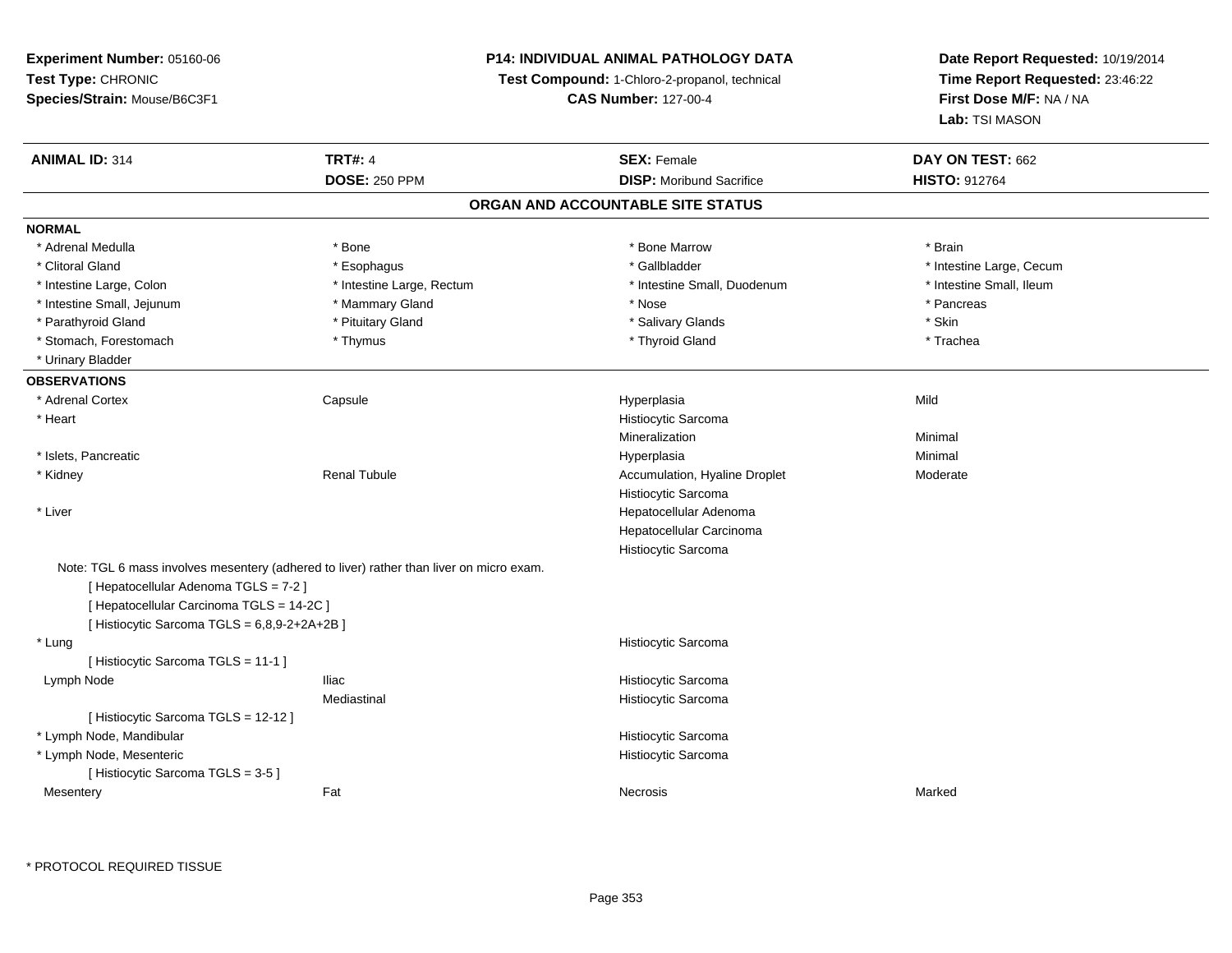| <b>Experiment Number: 05160-06</b><br>Test Type: CHRONIC<br>Species/Strain: Mouse/B6C3F1 |                             | <b>P14: INDIVIDUAL ANIMAL PATHOLOGY DATA</b><br>Test Compound: 1-Chloro-2-propanol, technical<br><b>CAS Number: 127-00-4</b> | Date Report Requested: 10/19/2014<br>Time Report Requested: 23:46:22<br>First Dose M/F: NA / NA<br>Lab: TSI MASON |
|------------------------------------------------------------------------------------------|-----------------------------|------------------------------------------------------------------------------------------------------------------------------|-------------------------------------------------------------------------------------------------------------------|
| <b>ANIMAL ID: 314</b>                                                                    | <b>TRT#: 4</b>              | <b>SEX: Female</b>                                                                                                           | DAY ON TEST: 662                                                                                                  |
|                                                                                          | <b>DOSE: 250 PPM</b>        | <b>DISP:</b> Moribund Sacrifice                                                                                              | <b>HISTO: 912764</b>                                                                                              |
|                                                                                          |                             | ORGAN AND ACCOUNTABLE SITE STATUS                                                                                            |                                                                                                                   |
| [ Necrosis TGLS = $6-2A$ ]                                                               |                             |                                                                                                                              |                                                                                                                   |
| * Ovary                                                                                  |                             | Histiocytic Sarcoma                                                                                                          |                                                                                                                   |
| [Histiocytic Sarcoma TGLS = 1-4]                                                         |                             |                                                                                                                              |                                                                                                                   |
| * Spleen                                                                                 |                             | Hematopoietic Cell Proliferation                                                                                             | Marked                                                                                                            |
| [ Hematopoietic Cell Proliferation TGLS = 4,5-11 ]                                       |                             |                                                                                                                              |                                                                                                                   |
| * Stomach, Glandular                                                                     |                             | Erosion                                                                                                                      | Mild                                                                                                              |
| [ Erosion TGLS = $13-6A$ ]                                                               |                             |                                                                                                                              |                                                                                                                   |
| * Uterus                                                                                 |                             | Histiocytic Sarcoma                                                                                                          |                                                                                                                   |
|                                                                                          |                             | Hyperplasia                                                                                                                  | Cystic, Marked                                                                                                    |
| [Histiocytic Sarcoma TGLS = 2-4]                                                         |                             |                                                                                                                              |                                                                                                                   |
| [ Hyperplasia TGLS = 2-4 ]                                                               |                             |                                                                                                                              |                                                                                                                   |
| PRIMARY CAUSE OF DEATH                                                                   | - Liver Histiocytic Sarcoma |                                                                                                                              |                                                                                                                   |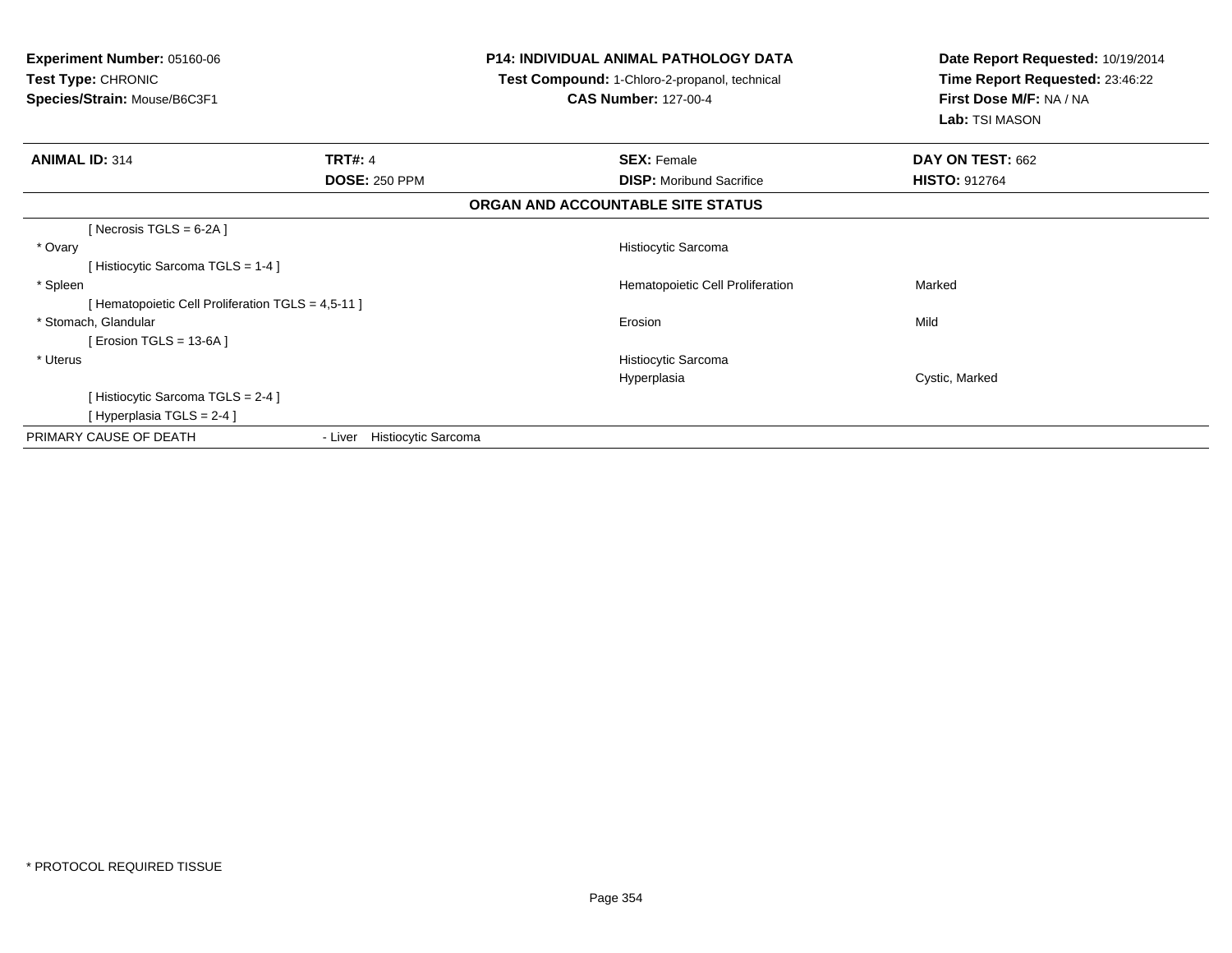| Time Report Requested: 23:46:22<br>Test Type: CHRONIC<br>Test Compound: 1-Chloro-2-propanol, technical<br>First Dose M/F: NA / NA<br>Species/Strain: Mouse/B6C3F1<br><b>CAS Number: 127-00-4</b><br>Lab: TSI MASON<br><b>ANIMAL ID: 315</b><br><b>TRT#: 4</b><br><b>SEX: Female</b><br>DAY ON TEST: 663<br><b>DOSE: 250 PPM</b><br><b>DISP: Natural Death</b><br><b>HISTO: 912765</b><br>ORGAN AND ACCOUNTABLE SITE STATUS<br>* Clitoral Gland<br>* Adrenal Medulla<br>* Bone<br>* Bone Marrow<br>* Heart<br>* Intestine Large, Colon<br>* Intestine Large, Rectum<br>* Esophagus<br>* Lymph Node, Mandibular<br>* Lymph Node, Mesenteric<br>* Kidney<br>* Lung<br>* Parathyroid Gland<br>* Mammary Gland<br>* Nose<br>* Ovary<br>* Salivary Glands<br>* Stomach, Glandular<br>* Skin<br>* Stomach, Forestomach<br>* Thymus<br>* Thyroid Gland<br>* Trachea<br>* Urinary Bladder<br>* Uterus<br><b>AUTO PRECLUDES DIAG.</b><br>* Gallbladder<br>* Intestine Small, Duodenum<br>* Intestine Small, Ileum<br>* Intestine Large, Cecum<br>* Intestine Small, Jejunum<br>* Adrenal Cortex<br>Mild<br>Capsule<br>Hyperplasia<br>* Brain<br>Mineralization<br>Thalamus<br>Minimal<br>* Islets, Pancreatic<br>Hyperplasia<br>Minimal<br>* Liver<br>Hepatocellular Adenoma<br>Multiple<br>Lymphoma Malignant<br>[ Hepatocellular Adenoma TGLS = 2,3-2+2A ]<br>Fat<br>Necrosis<br>Moderate<br>Mesentery<br>[ Necrosis TGLS = $1-12$ ]<br>* Pancreas<br>Lymphoma Malignant<br>* Pituitary Gland<br>Pars Distalis<br>Angiectasis<br>Mild<br>* Spleen<br>Lymphoma Malignant<br>[ Lymphoma Malignant TGLS = 4-11 ]<br>- Liver Hepatocellular Adenoma | Experiment Number: 05160-06 | <b>P14: INDIVIDUAL ANIMAL PATHOLOGY DATA</b> | Date Report Requested: 10/19/2014 |  |
|-----------------------------------------------------------------------------------------------------------------------------------------------------------------------------------------------------------------------------------------------------------------------------------------------------------------------------------------------------------------------------------------------------------------------------------------------------------------------------------------------------------------------------------------------------------------------------------------------------------------------------------------------------------------------------------------------------------------------------------------------------------------------------------------------------------------------------------------------------------------------------------------------------------------------------------------------------------------------------------------------------------------------------------------------------------------------------------------------------------------------------------------------------------------------------------------------------------------------------------------------------------------------------------------------------------------------------------------------------------------------------------------------------------------------------------------------------------------------------------------------------------------------------------------------------------------------------------------------------------------------------------------|-----------------------------|----------------------------------------------|-----------------------------------|--|
|                                                                                                                                                                                                                                                                                                                                                                                                                                                                                                                                                                                                                                                                                                                                                                                                                                                                                                                                                                                                                                                                                                                                                                                                                                                                                                                                                                                                                                                                                                                                                                                                                                         |                             |                                              |                                   |  |
|                                                                                                                                                                                                                                                                                                                                                                                                                                                                                                                                                                                                                                                                                                                                                                                                                                                                                                                                                                                                                                                                                                                                                                                                                                                                                                                                                                                                                                                                                                                                                                                                                                         |                             |                                              |                                   |  |
|                                                                                                                                                                                                                                                                                                                                                                                                                                                                                                                                                                                                                                                                                                                                                                                                                                                                                                                                                                                                                                                                                                                                                                                                                                                                                                                                                                                                                                                                                                                                                                                                                                         |                             |                                              |                                   |  |
|                                                                                                                                                                                                                                                                                                                                                                                                                                                                                                                                                                                                                                                                                                                                                                                                                                                                                                                                                                                                                                                                                                                                                                                                                                                                                                                                                                                                                                                                                                                                                                                                                                         |                             |                                              |                                   |  |
|                                                                                                                                                                                                                                                                                                                                                                                                                                                                                                                                                                                                                                                                                                                                                                                                                                                                                                                                                                                                                                                                                                                                                                                                                                                                                                                                                                                                                                                                                                                                                                                                                                         |                             |                                              |                                   |  |
|                                                                                                                                                                                                                                                                                                                                                                                                                                                                                                                                                                                                                                                                                                                                                                                                                                                                                                                                                                                                                                                                                                                                                                                                                                                                                                                                                                                                                                                                                                                                                                                                                                         |                             |                                              |                                   |  |
|                                                                                                                                                                                                                                                                                                                                                                                                                                                                                                                                                                                                                                                                                                                                                                                                                                                                                                                                                                                                                                                                                                                                                                                                                                                                                                                                                                                                                                                                                                                                                                                                                                         | <b>NORMAL</b>               |                                              |                                   |  |
|                                                                                                                                                                                                                                                                                                                                                                                                                                                                                                                                                                                                                                                                                                                                                                                                                                                                                                                                                                                                                                                                                                                                                                                                                                                                                                                                                                                                                                                                                                                                                                                                                                         |                             |                                              |                                   |  |
|                                                                                                                                                                                                                                                                                                                                                                                                                                                                                                                                                                                                                                                                                                                                                                                                                                                                                                                                                                                                                                                                                                                                                                                                                                                                                                                                                                                                                                                                                                                                                                                                                                         |                             |                                              |                                   |  |
|                                                                                                                                                                                                                                                                                                                                                                                                                                                                                                                                                                                                                                                                                                                                                                                                                                                                                                                                                                                                                                                                                                                                                                                                                                                                                                                                                                                                                                                                                                                                                                                                                                         |                             |                                              |                                   |  |
|                                                                                                                                                                                                                                                                                                                                                                                                                                                                                                                                                                                                                                                                                                                                                                                                                                                                                                                                                                                                                                                                                                                                                                                                                                                                                                                                                                                                                                                                                                                                                                                                                                         |                             |                                              |                                   |  |
|                                                                                                                                                                                                                                                                                                                                                                                                                                                                                                                                                                                                                                                                                                                                                                                                                                                                                                                                                                                                                                                                                                                                                                                                                                                                                                                                                                                                                                                                                                                                                                                                                                         |                             |                                              |                                   |  |
|                                                                                                                                                                                                                                                                                                                                                                                                                                                                                                                                                                                                                                                                                                                                                                                                                                                                                                                                                                                                                                                                                                                                                                                                                                                                                                                                                                                                                                                                                                                                                                                                                                         |                             |                                              |                                   |  |
|                                                                                                                                                                                                                                                                                                                                                                                                                                                                                                                                                                                                                                                                                                                                                                                                                                                                                                                                                                                                                                                                                                                                                                                                                                                                                                                                                                                                                                                                                                                                                                                                                                         |                             |                                              |                                   |  |
|                                                                                                                                                                                                                                                                                                                                                                                                                                                                                                                                                                                                                                                                                                                                                                                                                                                                                                                                                                                                                                                                                                                                                                                                                                                                                                                                                                                                                                                                                                                                                                                                                                         |                             |                                              |                                   |  |
|                                                                                                                                                                                                                                                                                                                                                                                                                                                                                                                                                                                                                                                                                                                                                                                                                                                                                                                                                                                                                                                                                                                                                                                                                                                                                                                                                                                                                                                                                                                                                                                                                                         |                             |                                              |                                   |  |
|                                                                                                                                                                                                                                                                                                                                                                                                                                                                                                                                                                                                                                                                                                                                                                                                                                                                                                                                                                                                                                                                                                                                                                                                                                                                                                                                                                                                                                                                                                                                                                                                                                         |                             |                                              |                                   |  |
|                                                                                                                                                                                                                                                                                                                                                                                                                                                                                                                                                                                                                                                                                                                                                                                                                                                                                                                                                                                                                                                                                                                                                                                                                                                                                                                                                                                                                                                                                                                                                                                                                                         | <b>OBSERVATIONS</b>         |                                              |                                   |  |
|                                                                                                                                                                                                                                                                                                                                                                                                                                                                                                                                                                                                                                                                                                                                                                                                                                                                                                                                                                                                                                                                                                                                                                                                                                                                                                                                                                                                                                                                                                                                                                                                                                         |                             |                                              |                                   |  |
|                                                                                                                                                                                                                                                                                                                                                                                                                                                                                                                                                                                                                                                                                                                                                                                                                                                                                                                                                                                                                                                                                                                                                                                                                                                                                                                                                                                                                                                                                                                                                                                                                                         |                             |                                              |                                   |  |
|                                                                                                                                                                                                                                                                                                                                                                                                                                                                                                                                                                                                                                                                                                                                                                                                                                                                                                                                                                                                                                                                                                                                                                                                                                                                                                                                                                                                                                                                                                                                                                                                                                         |                             |                                              |                                   |  |
|                                                                                                                                                                                                                                                                                                                                                                                                                                                                                                                                                                                                                                                                                                                                                                                                                                                                                                                                                                                                                                                                                                                                                                                                                                                                                                                                                                                                                                                                                                                                                                                                                                         |                             |                                              |                                   |  |
|                                                                                                                                                                                                                                                                                                                                                                                                                                                                                                                                                                                                                                                                                                                                                                                                                                                                                                                                                                                                                                                                                                                                                                                                                                                                                                                                                                                                                                                                                                                                                                                                                                         |                             |                                              |                                   |  |
|                                                                                                                                                                                                                                                                                                                                                                                                                                                                                                                                                                                                                                                                                                                                                                                                                                                                                                                                                                                                                                                                                                                                                                                                                                                                                                                                                                                                                                                                                                                                                                                                                                         |                             |                                              |                                   |  |
|                                                                                                                                                                                                                                                                                                                                                                                                                                                                                                                                                                                                                                                                                                                                                                                                                                                                                                                                                                                                                                                                                                                                                                                                                                                                                                                                                                                                                                                                                                                                                                                                                                         |                             |                                              |                                   |  |
|                                                                                                                                                                                                                                                                                                                                                                                                                                                                                                                                                                                                                                                                                                                                                                                                                                                                                                                                                                                                                                                                                                                                                                                                                                                                                                                                                                                                                                                                                                                                                                                                                                         |                             |                                              |                                   |  |
|                                                                                                                                                                                                                                                                                                                                                                                                                                                                                                                                                                                                                                                                                                                                                                                                                                                                                                                                                                                                                                                                                                                                                                                                                                                                                                                                                                                                                                                                                                                                                                                                                                         |                             |                                              |                                   |  |
|                                                                                                                                                                                                                                                                                                                                                                                                                                                                                                                                                                                                                                                                                                                                                                                                                                                                                                                                                                                                                                                                                                                                                                                                                                                                                                                                                                                                                                                                                                                                                                                                                                         |                             |                                              |                                   |  |
|                                                                                                                                                                                                                                                                                                                                                                                                                                                                                                                                                                                                                                                                                                                                                                                                                                                                                                                                                                                                                                                                                                                                                                                                                                                                                                                                                                                                                                                                                                                                                                                                                                         |                             |                                              |                                   |  |
|                                                                                                                                                                                                                                                                                                                                                                                                                                                                                                                                                                                                                                                                                                                                                                                                                                                                                                                                                                                                                                                                                                                                                                                                                                                                                                                                                                                                                                                                                                                                                                                                                                         |                             |                                              |                                   |  |
|                                                                                                                                                                                                                                                                                                                                                                                                                                                                                                                                                                                                                                                                                                                                                                                                                                                                                                                                                                                                                                                                                                                                                                                                                                                                                                                                                                                                                                                                                                                                                                                                                                         | PRIMARY CAUSE OF DEATH      |                                              |                                   |  |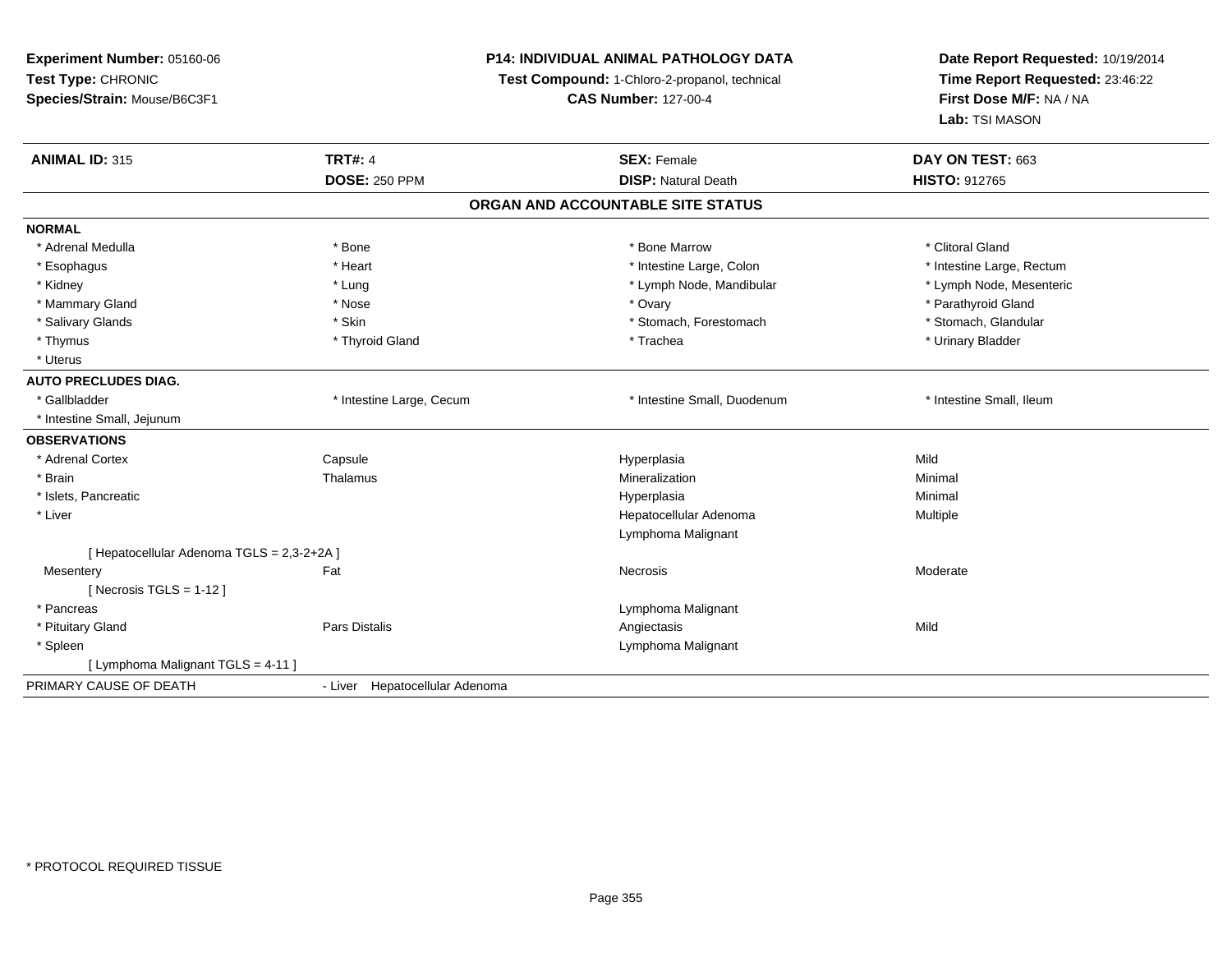**Experiment Number:** 05160-06**Test Type:** CHRONIC **Species/Strain:** Mouse/B6C3F1**P14: INDIVIDUAL ANIMAL PATHOLOGY DATATest Compound:** 1-Chloro-2-propanol, technical **CAS Number:** 127-00-4**ANIMAL ID:** 316**6 DAY ON TEST:** 633 **DOSE:** 500 PPM**ORGAN AND ACCOUNTABLE SITE STATUSNORMAL**\* Adrenal Medulla \* \* Annual Medulla \* Brain \* Bone \* \* Bone Marrow \* Bone Marrow \* \* Brain \* Brain \* Brain \* Brain \* Brain \* Brain \* Brain \* Brain \* Brain \* Brain \* Brain \* Brain \* Brain \* Brain \* Brain \* Brain \* Brain \* \* Clitoral Gland \* \* Esophagus \* Esophagus \* The state and the state of the state of the state of the state of the state of the state of the state of the state of the state of the state of the state of the state of the sta \* Intestine Large, Colon \* Intestine Large, Rectum \* Intestine Small, Duodenum \* Intestine Small, Jejunum\* Kidney \* Lung \* Lung \* Lung \* Lung \* Lower \* Lymph Node, Mandibular \* Lymph Node, Mandibular \* Mammary Gland \* \* Nose \* \* Nose \* \* Pancreas \* Pancreas \* \* Pancreas \* \* Pancreas \* \* Pancreas \* \* Parathyroid Gland \* Pituitary Gland \* \* Salivary Glands \* Salivary Glands \* Skin \* Skin \* Stomach, Glandular \* Stomach, Glandular \* Thymus \* Thyroid Gland \* Trachea \* Urinary Bladder \* **AUTO PRECLUDES DIAG.**\* Intestine Small, Ileum

**OBSERVATIONS** \* Adrenal Cortex**Capsule**  Hyperplasia Mild \* Heartt to the contract of the contract of the contract of the contract of the contract of the contract of the contract of the contract of the contract of the contract of the contract of the contract of the contract of the contr Mineralization Moderate<br>
Thrombosis Moderate<br>
Moderate Atriumm and the moderate of the Thrombosis and the Moderate Moderate of the Moderate of the Moderate of the Moderate \* Islets, Pancreaticc and the control of the control of the control of the control of the control of the control of the control of the control of the control of the control of the control of the control of the control of the control of the co a Mild \* Liver Hematopoietic Cell Proliferation Minimal Hepatocellular AdenomaMultiple<br>Moderate Necrosis ModerateModerate Centrilobular, HepatocyteVacuolization Cytoplasmic [ Hepatocellular Adenoma TGLS = 5,6,7-2A+2B+2C ]**Mesentery** y the controller of the state of the controller of the Marked State of the Marked State of the Marked State of  $[$  Necrosis TGLS = 3-12  $]$  \* Ovaryy and the control of the control of the control of the control of the control of the control of the control of the control of the control of the control of the control of the control of the control of the control of the co Marked Hemorrhagee Marked Note: TGL 2 mass not seen on micro exam. $[$  Cyst TGLS = 1-4A  $]$ [ Hemorrhage TGLS = 1-4A ] \* SpleenHematopoietic Cell Proliferation Marked [ Hematopoietic Cell Proliferation TGLS = 4-11 ] \* Stomach, Forestomachh and the control of the control of the control of the Ulcer Changes of the Changes of the Moderate of the Moderate  $\sim$  $[$  Ulcer TGLS = 8-6A  $]$ 

**Date Report Requested:** 10/19/2014**Time Report Requested:** 23:46:22

**First Dose M/F:** NA / NA

**Lab:** TSI MASON

\* Lymph Node, Mesenteric

**DISP:** Natural Death **HISTO:** 912666

\* PROTOCOL REQUIRED TISSUE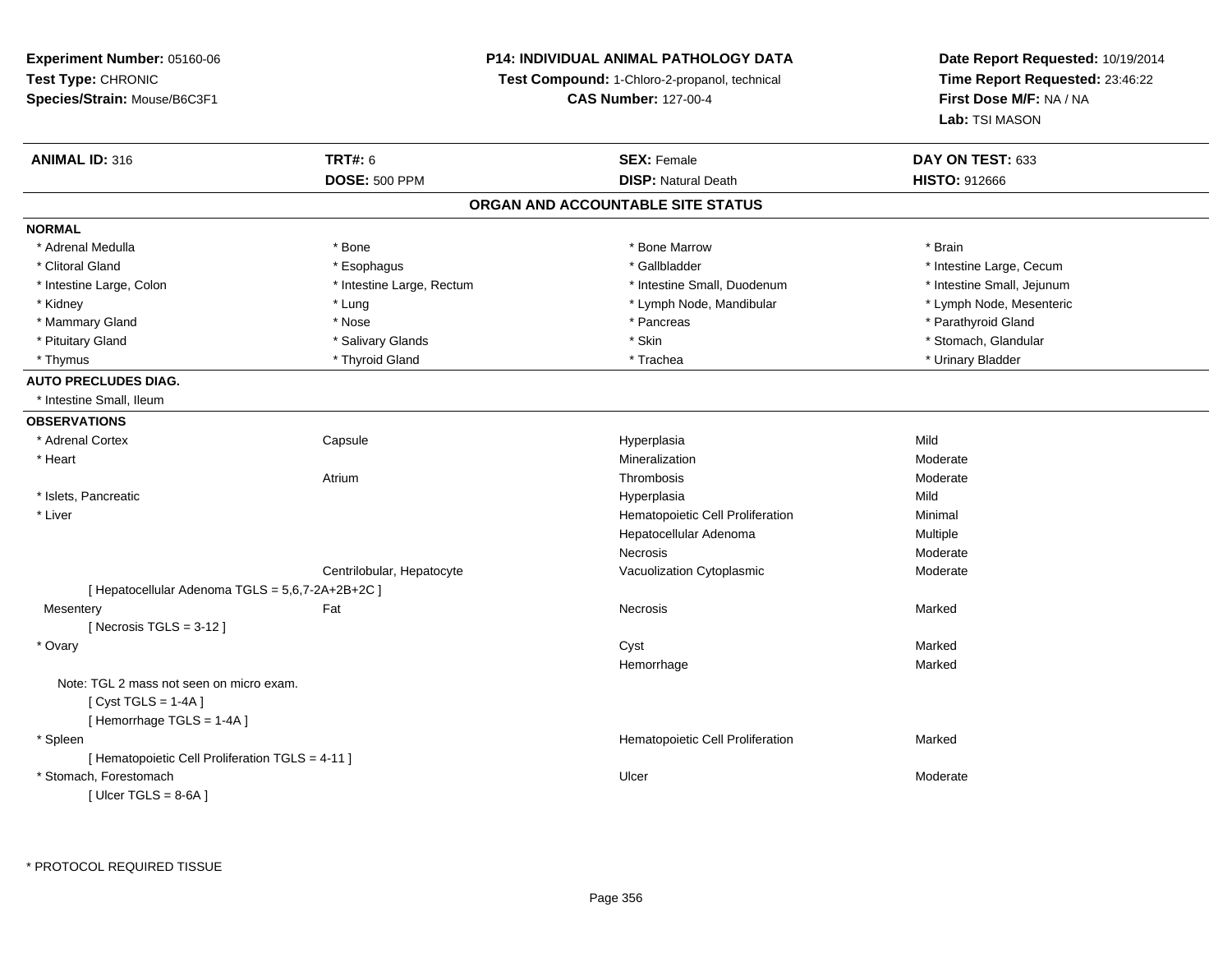| <b>Experiment Number: 05160-06</b><br>Test Type: CHRONIC<br>Species/Strain: Mouse/B6C3F1 |                      | <b>P14: INDIVIDUAL ANIMAL PATHOLOGY DATA</b><br>Test Compound: 1-Chloro-2-propanol, technical<br><b>CAS Number: 127-00-4</b> | Date Report Requested: 10/19/2014<br>Time Report Requested: 23:46:22<br>First Dose M/F: NA / NA<br>Lab: TSI MASON |
|------------------------------------------------------------------------------------------|----------------------|------------------------------------------------------------------------------------------------------------------------------|-------------------------------------------------------------------------------------------------------------------|
| <b>ANIMAL ID: 316</b>                                                                    | <b>TRT#: 6</b>       | <b>SEX: Female</b>                                                                                                           | DAY ON TEST: 633                                                                                                  |
|                                                                                          | <b>DOSE: 500 PPM</b> | <b>DISP:</b> Natural Death                                                                                                   | <b>HISTO: 912666</b>                                                                                              |
|                                                                                          |                      | ORGAN AND ACCOUNTABLE SITE STATUS                                                                                            |                                                                                                                   |
| * Uterus                                                                                 |                      | Hyperplasia                                                                                                                  | Cystic, Moderate                                                                                                  |
| PRIMARY CAUSE OF DEATH                                                                   | - Ovary Hemorrhage   |                                                                                                                              |                                                                                                                   |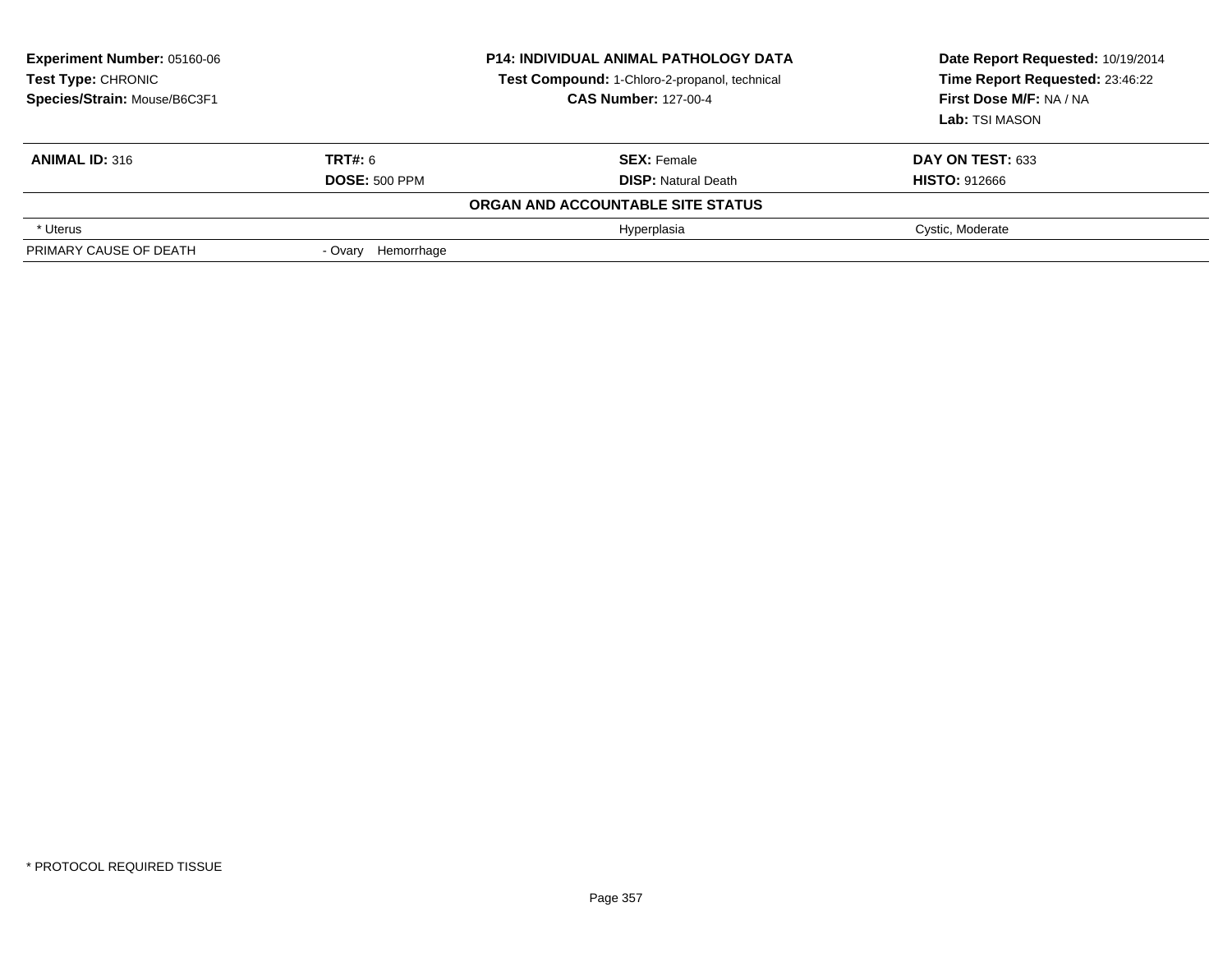| Experiment Number: 05160-06<br>Test Type: CHRONIC                                | <b>P14: INDIVIDUAL ANIMAL PATHOLOGY DATA</b><br>Test Compound: 1-Chloro-2-propanol, technical |                                   | Date Report Requested: 10/19/2014<br>Time Report Requested: 23:46:22 |  |
|----------------------------------------------------------------------------------|-----------------------------------------------------------------------------------------------|-----------------------------------|----------------------------------------------------------------------|--|
| Species/Strain: Mouse/B6C3F1                                                     |                                                                                               | <b>CAS Number: 127-00-4</b>       | First Dose M/F: NA / NA<br>Lab: TSI MASON                            |  |
| <b>ANIMAL ID: 317</b>                                                            | <b>TRT#: 6</b>                                                                                | <b>SEX: Female</b>                | DAY ON TEST: 735                                                     |  |
|                                                                                  | <b>DOSE: 500 PPM</b>                                                                          | <b>DISP: Terminal Sacrifice</b>   | <b>HISTO: 912667</b>                                                 |  |
|                                                                                  |                                                                                               | ORGAN AND ACCOUNTABLE SITE STATUS |                                                                      |  |
| <b>NORMAL</b>                                                                    |                                                                                               |                                   |                                                                      |  |
| * Adrenal Medulla                                                                | * Bone                                                                                        | * Bone Marrow                     | * Clitoral Gland                                                     |  |
| * Esophagus                                                                      | * Gallbladder                                                                                 | * Heart                           | * Intestine Large, Cecum                                             |  |
| * Intestine Large, Colon                                                         | * Intestine Large, Rectum                                                                     | * Intestine Small, Duodenum       | * Intestine Small, Ileum                                             |  |
| * Intestine Small, Jejunum                                                       | * Islets, Pancreatic                                                                          | * Kidney                          | * Lung                                                               |  |
| * Lymph Node, Mandibular                                                         | * Lymph Node, Mesenteric                                                                      | * Mammary Gland                   | * Nose                                                               |  |
| * Ovary                                                                          | * Pancreas                                                                                    | * Salivary Glands                 | * Skin                                                               |  |
| * Spleen                                                                         | * Stomach, Forestomach                                                                        | * Stomach, Glandular              | * Thymus                                                             |  |
| * Thyroid Gland                                                                  | * Trachea                                                                                     | * Urinary Bladder                 |                                                                      |  |
| <b>MISSING</b>                                                                   |                                                                                               |                                   |                                                                      |  |
| * Parathyroid Gland                                                              |                                                                                               |                                   |                                                                      |  |
| <b>OBSERVATIONS</b>                                                              |                                                                                               |                                   |                                                                      |  |
| * Adrenal Cortex                                                                 | Capsule                                                                                       | Hyperplasia                       | Mild                                                                 |  |
| * Brain                                                                          | Thalamus                                                                                      | Mineralization                    | Minimal                                                              |  |
| * Liver                                                                          |                                                                                               | <b>Eosinophilic Focus</b>         |                                                                      |  |
|                                                                                  |                                                                                               | Hepatocellular Adenoma            |                                                                      |  |
| [ Eosinophilic Focus TGLS = 2,3-2+2A ]<br>[ Hepatocellular Adenoma TGLS = 4-2C ] |                                                                                               |                                   |                                                                      |  |
| * Pituitary Gland                                                                | <b>Pars Distalis</b>                                                                          | Hyperplasia                       | Marked                                                               |  |
| [Hyperplasia TGLS = 5-7]                                                         |                                                                                               |                                   |                                                                      |  |
| * Uterus                                                                         |                                                                                               | Hyperplasia                       | Cystic, Marked                                                       |  |
| [Hyperplasia TGLS = 1-4]                                                         |                                                                                               |                                   |                                                                      |  |
| PRIMARY CAUSE OF DEATH                                                           | $\blacksquare$                                                                                |                                   |                                                                      |  |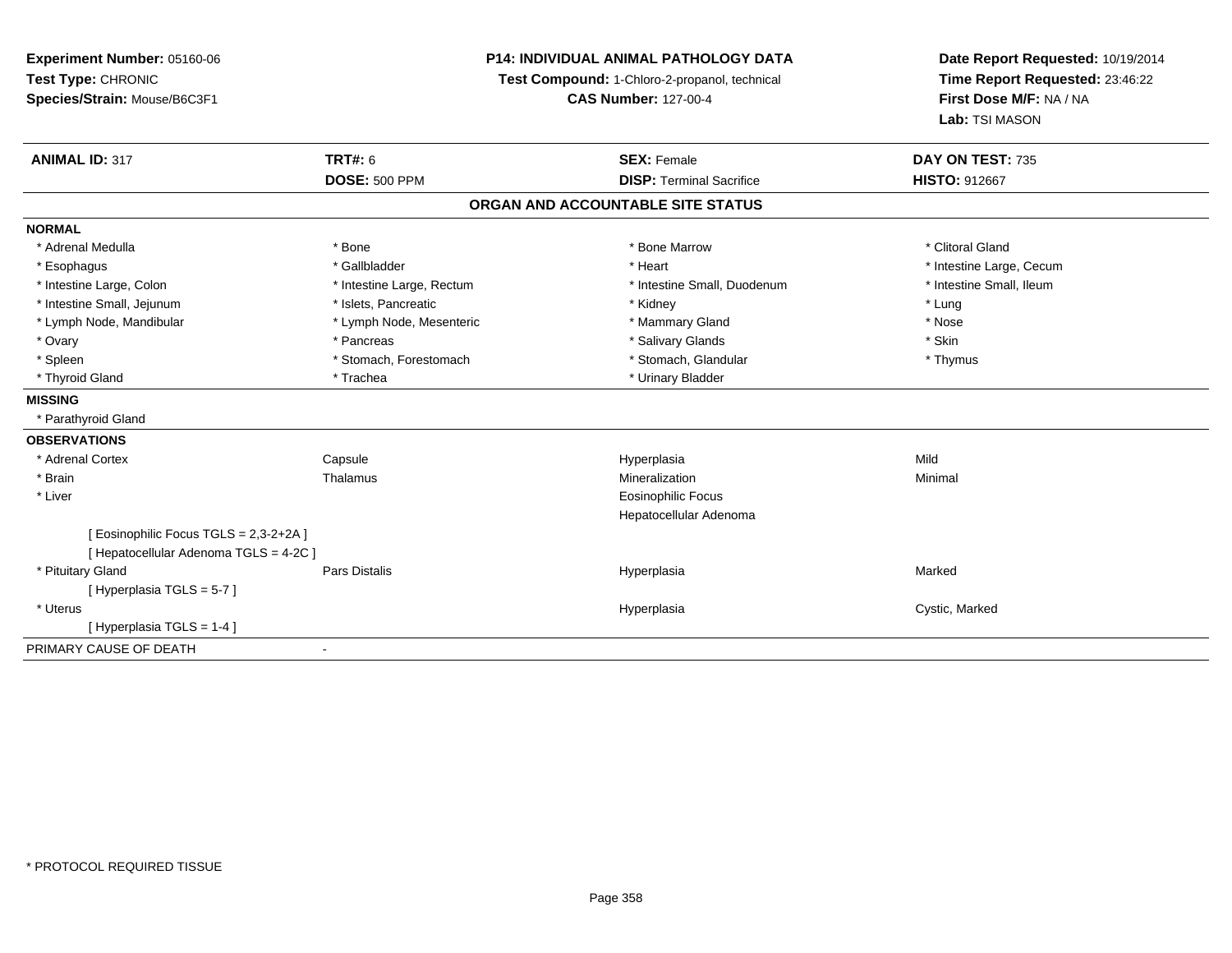**Experiment Number:** 05160-06**Test Type:** CHRONIC **Species/Strain:** Mouse/B6C3F1**P14: INDIVIDUAL ANIMAL PATHOLOGY DATATest Compound:** 1-Chloro-2-propanol, technical **CAS Number:** 127-00-4**Date Report Requested:** 10/19/2014**Time Report Requested:** 23:46:22**First Dose M/F:** NA / NA**Lab:** TSI MASON**ANIMAL ID:** 318**TRT#:** 6 **SEX:** Female **SEX: Female DAY ON TEST:** 735 **DOSE:** 500 PPM**DISP:** Terminal Sacrifice **HISTO:** 912668 **ORGAN AND ACCOUNTABLE SITE STATUSNORMAL**\* Adrenal Medulla \* The state of the state of the state of the state of the Marrow \* Bone Marrow \* Clitoral Gland \* Clitoral Gland \* Esophagus \* https://www.fragustage.com/web/2019/heart \* Heart \* Heart \* Heart \* Intestine Large, Cecum \* Intestine Large, Cecum \* Sallbladder \* The state of the state of the state of the state of the state of the state o \* Intestine Small. Ileum \* Intestine Large, Colon \* Intestine Large, Rectum \* Intestine Small, Duodenum \* Intestine Small, Duodenum \* Intestine Small, Jejunum \* Kidney \* Lung \* Lymph Node, Mandibular\* Mammary Gland \* \* Amery \* Nose \* \* Pancreas \* Pancreas \* Pancreas \* Pancreas \* Pituitary Gland \* Pituitary Gland \* Pancreas \* \* Pancreas \* \* Pancreas \* \* Pituitary Gland \* Pituitary Gland \* \* Pancreas \* \* Pancreas \* \* \* \* Salivary Glands \* The stomach \* Skin \* Spleen \* Spleen \* Stomach, Forestomach \* Stomach, Forestomach \* Stomach, Forestomach \* Stomach, Glandular \* \* \* Thymus \* \* Thymus \* \* The \* \* Trachea \* \* Trachea \* \* Urinary Bladder \* \* Urinary Bladder \* **MISSING** \* Parathyroid Gland**OBSERVATIONS** \* Adrenal Cortex**Capsule**  Hyperplasia Mild \* Brainn and the matter of the Thalamus and the Minimal of the Minimal of the Minimal of the Minimal of the Minimal o<br>Thalamus and the Minimal of the Minimal of the Minimal of the Minimal of the Minimal of the Minimal of the Min \* Islets, Pancreaticc and the control of the control of the control of the control of the control of the control of the control of the control of the control of the control of the control of the control of the control of the control of the co a Mild \* Liverr and the control of the control of the control of the control of the control of the control of the control of the control of the control of the control of the control of the control of the control of the control of the co a **Multiple** Hepatocellular Adenoma $[$  Cyst TGLS = 5-2B  $]$ [ Hepatocellular Adenoma TGLS = 4,6,7-2+2A+2C ] Lymph Node Renal Hyperplasia Lymphoid, Mild [ Hyperplasia TGLS = 3-13 ] \* Lymph Node, Mesentericc **Example 2018 Hemorrhage** e Marked Note: TGL 2 red cyst is in mesenteric L.N. rather than in mesentery on micro exam.[ Hemorrhage TGLS = 2-12 ] \* Ovaryy and the control of the control of the control of the control of the control of the control of the control of the control of the control of the control of the control of the control of the control of the control of the co **Mild**  \* Thyroid Gland Follicular Cel Hyperplasia Mild \* Uteruss and the control of the control of the control of the control of the control of the control of the control of the control of the control of the control of the control of the control of the control of the control of the co Hyperplasia **Cystic, Marked** [ Hyperplasia TGLS = 1-4 ]PRIMARY CAUSE OF DEATH-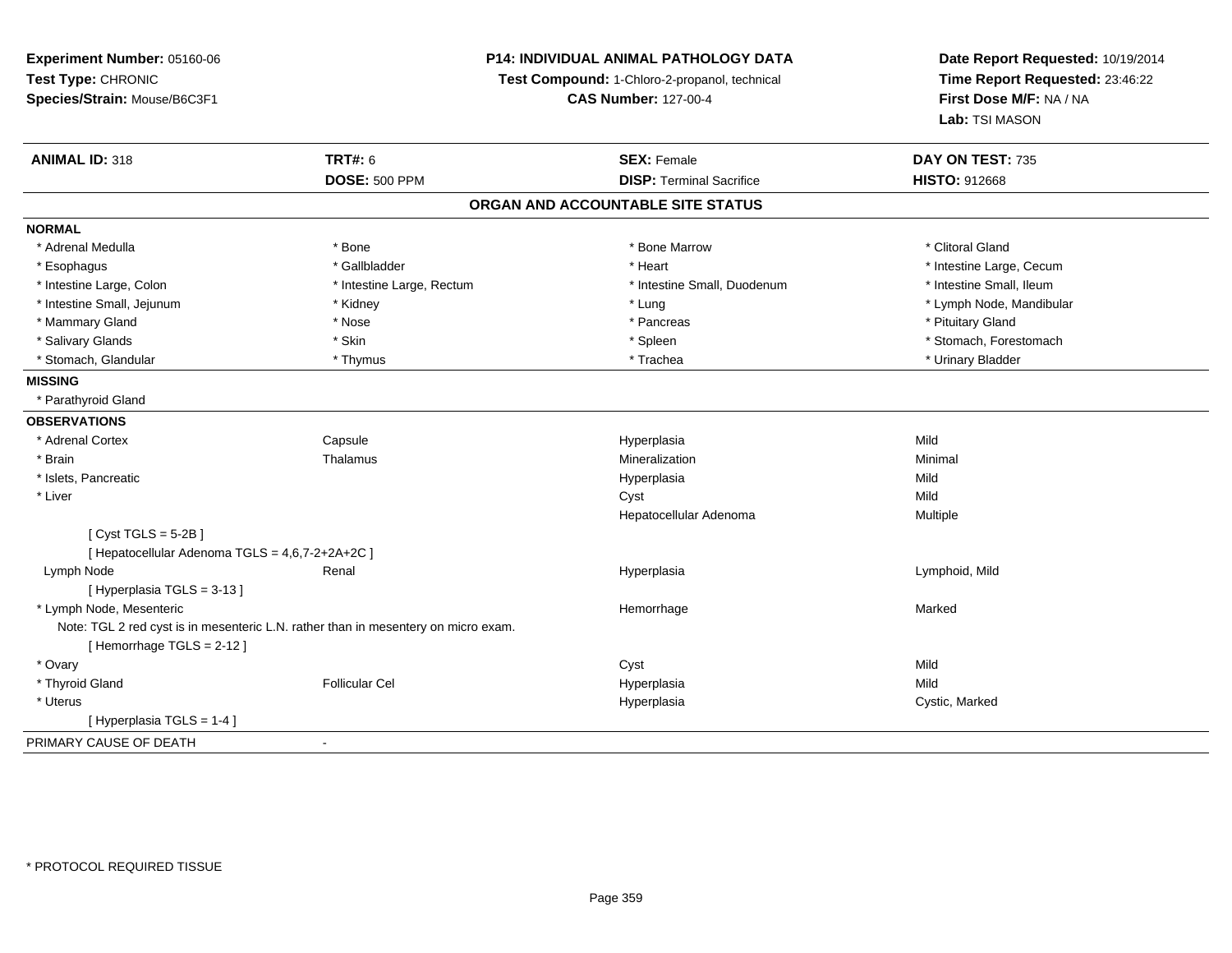| Experiment Number: 05160-06<br>Test Type: CHRONIC<br>Species/Strain: Mouse/B6C3F1 | <b>P14: INDIVIDUAL ANIMAL PATHOLOGY DATA</b><br>Test Compound: 1-Chloro-2-propanol, technical<br><b>CAS Number: 127-00-4</b> |                                   | Date Report Requested: 10/19/2014<br>Time Report Requested: 23:46:22<br>First Dose M/F: NA / NA<br>Lab: TSI MASON |
|-----------------------------------------------------------------------------------|------------------------------------------------------------------------------------------------------------------------------|-----------------------------------|-------------------------------------------------------------------------------------------------------------------|
| <b>ANIMAL ID: 319</b>                                                             | <b>TRT#: 6</b>                                                                                                               | <b>SEX: Female</b>                | DAY ON TEST: 113                                                                                                  |
|                                                                                   | <b>DOSE: 500 PPM</b>                                                                                                         | <b>DISP:</b> Accidentally Killed  | <b>HISTO: 912669</b>                                                                                              |
|                                                                                   |                                                                                                                              | ORGAN AND ACCOUNTABLE SITE STATUS |                                                                                                                   |
| <b>NORMAL</b>                                                                     |                                                                                                                              |                                   |                                                                                                                   |
| * Adrenal Medulla                                                                 | * Bone                                                                                                                       | * Bone Marrow                     | * Brain                                                                                                           |
| * Clitoral Gland                                                                  | * Esophagus                                                                                                                  | * Heart                           | * Intestine Large, Rectum                                                                                         |
| * Islets, Pancreatic                                                              | * Kidney                                                                                                                     | * Liver                           | * Lung                                                                                                            |
| * Lymph Node, Mandibular                                                          | * Mammary Gland                                                                                                              | * Nose                            | * Ovary                                                                                                           |
| * Pancreas                                                                        | * Pituitary Gland                                                                                                            | * Salivary Glands                 | * Skin                                                                                                            |
| * Spleen                                                                          | * Stomach, Forestomach                                                                                                       | * Thymus                          | * Thyroid Gland                                                                                                   |
| * Trachea                                                                         | * Uterus                                                                                                                     |                                   |                                                                                                                   |
| <b>MISSING</b>                                                                    |                                                                                                                              |                                   |                                                                                                                   |
| * Parathyroid Gland                                                               |                                                                                                                              |                                   |                                                                                                                   |
| <b>AUTO PRECLUDES DIAG.</b>                                                       |                                                                                                                              |                                   |                                                                                                                   |
| * Gallbladder                                                                     | * Intestine Large, Cecum                                                                                                     | * Intestine Large, Colon          | * Intestine Small, Duodenum                                                                                       |
| * Intestine Small, Ileum                                                          | * Intestine Small, Jejunum                                                                                                   | * Lymph Node, Mesenteric          | * Stomach, Glandular                                                                                              |
| * Urinary Bladder                                                                 |                                                                                                                              |                                   |                                                                                                                   |
| <b>OBSERVATIONS</b>                                                               |                                                                                                                              |                                   |                                                                                                                   |
| * Adrenal Cortex                                                                  | Capsule                                                                                                                      | Hyperplasia                       | Minimal                                                                                                           |
| PRIMARY CAUSE OF DEATH                                                            | - UNCERTAIN                                                                                                                  |                                   |                                                                                                                   |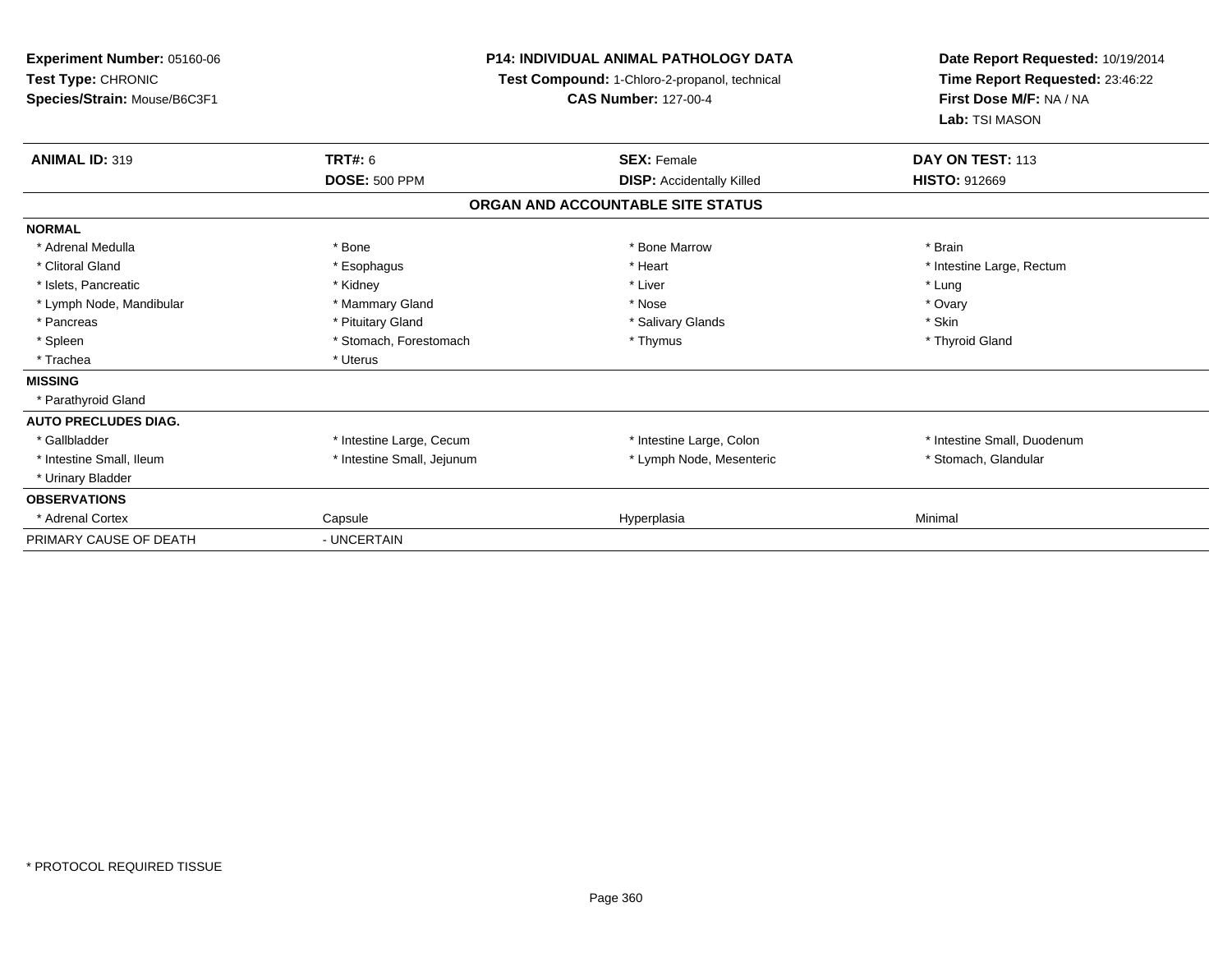# **P14: INDIVIDUAL ANIMAL PATHOLOGY DATA**

**Test Compound:** 1-Chloro-2-propanol, technical

**CAS Number:** 127-00-4

| <b>ANIMAL ID: 320</b>                                        | <b>TRT#: 6</b>              | <b>SEX: Female</b>              | DAY ON TEST: 735           |  |  |  |
|--------------------------------------------------------------|-----------------------------|---------------------------------|----------------------------|--|--|--|
|                                                              | <b>DOSE: 500 PPM</b>        | <b>DISP: Terminal Sacrifice</b> | <b>HISTO: 912670</b>       |  |  |  |
| ORGAN AND ACCOUNTABLE SITE STATUS                            |                             |                                 |                            |  |  |  |
| <b>NORMAL</b>                                                |                             |                                 |                            |  |  |  |
| * Adrenal Medulla                                            | * Bone Marrow               | * Clitoral Gland                | * Esophagus                |  |  |  |
| * Gallbladder                                                | * Heart                     | * Intestine Large, Cecum        | * Intestine Large, Colon   |  |  |  |
| * Intestine Large, Rectum                                    | * Intestine Small, Duodenum | * Intestine Small, Ileum        | * Intestine Small, Jejunum |  |  |  |
| * Islets, Pancreatic                                         | * Lymph Node, Mandibular    | * Lymph Node, Mesenteric        | * Mammary Gland            |  |  |  |
| * Nose                                                       | * Ovary                     | * Pancreas                      | * Parathyroid Gland        |  |  |  |
| * Salivary Glands                                            | * Skin                      | * Spleen                        | * Stomach, Forestomach     |  |  |  |
| * Stomach, Glandular                                         | * Thymus                    | * Thyroid Gland                 | * Trachea                  |  |  |  |
| * Urinary Bladder                                            |                             |                                 |                            |  |  |  |
| <b>OBSERVATIONS</b>                                          |                             |                                 |                            |  |  |  |
| * Adrenal Cortex                                             | Capsule                     | Hyperplasia                     | Mild                       |  |  |  |
| * Bone                                                       |                             | Fibrous Osteodystrophy          | Mild                       |  |  |  |
| * Brain                                                      | Thalamus                    | Mineralization                  | Minimal                    |  |  |  |
| * Kidney                                                     |                             | Nephropathy                     | Chronic, Moderate          |  |  |  |
| * Liver                                                      |                             | <b>Eosinophilic Focus</b>       |                            |  |  |  |
|                                                              |                             | Hepatocellular Adenoma          | Multiple                   |  |  |  |
| [ Eosinophilic Focus TGLS = 5,7-2C+2D ]                      |                             |                                 |                            |  |  |  |
| [ Hepatocellular Adenoma TGLS = 3,4,5,7,8-2+2A+2B+2C+2D+2E ] |                             |                                 |                            |  |  |  |
| * Lung                                                       |                             | Hemorrhage                      | Minimal                    |  |  |  |
| [Hemorrhage TGLS = 6-1]                                      |                             |                                 |                            |  |  |  |
| Mesentery                                                    | Fat                         | Necrosis                        | Moderate                   |  |  |  |
| [Necrosis TGLS = $2-12$ ]                                    |                             |                                 |                            |  |  |  |
| * Ovary                                                      |                             |                                 |                            |  |  |  |
| Note: TGL 1 cyst not visible on micro exam.                  |                             |                                 |                            |  |  |  |
| * Pituitary Gland                                            | <b>Pars Distalis</b>        | Hyperplasia                     | Mild                       |  |  |  |
| * Uterus                                                     |                             | Hyperplasia                     | Cystic, Moderate           |  |  |  |
| PRIMARY CAUSE OF DEATH                                       | $\blacksquare$              |                                 |                            |  |  |  |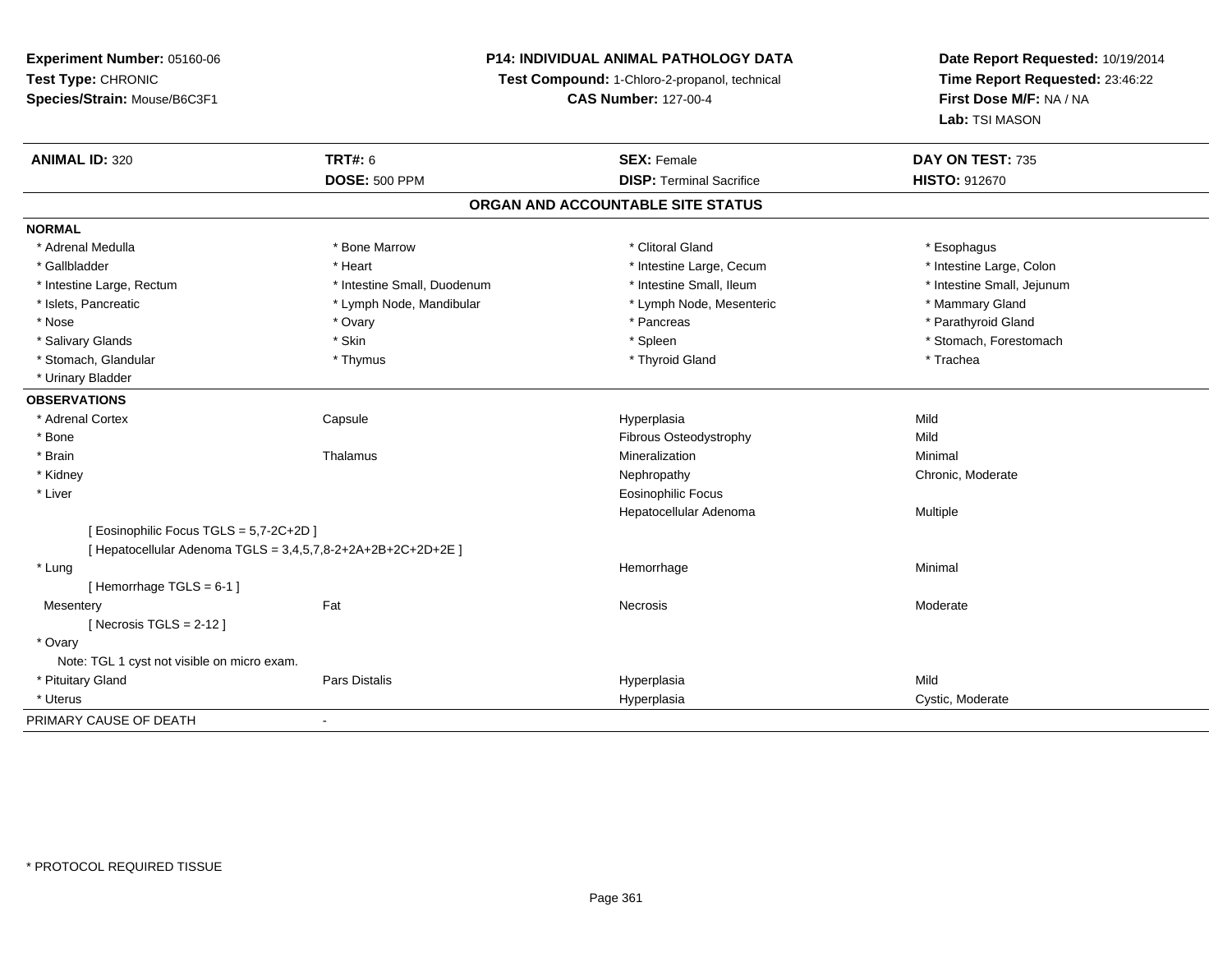**Experiment Number:** 05160-06**Test Type:** CHRONIC **Species/Strain:** Mouse/B6C3F1**P14: INDIVIDUAL ANIMAL PATHOLOGY DATATest Compound:** 1-Chloro-2-propanol, technical **CAS Number:** 127-00-4**Date Report Requested:** 10/19/2014**Time Report Requested:** 23:46:22**First Dose M/F:** NA / NA**Lab:** TSI MASON**ANIMAL ID:** 321**TRT#:** 6 **SEX:** Female **SEX: Female DAY ON TEST:** 735 **DOSE:** 500 PPM**DISP:** Terminal Sacrifice **HISTO:** 912671 **ORGAN AND ACCOUNTABLE SITE STATUSNORMAL**\* Adrenal Medulla \* The state of the state of the state of the state of the Marrow \* Bone Marrow \* Clitoral Gland \* Clitoral Gland \* Esophagus \* https://www.fragustage.com/web/2019/heart \* Heart \* Heart \* Heart \* Intestine Large, Cecum \* Intestine Large, Cecum \* Sallbladder \* The state of the state of the state of the state of the state of the state o \* Intestine Small, Ileum \* Intestine Large, Colon \* Intestine Large, Rectum \* Intestine Small, Duodenum \* Intestine Small, Duodenum \* Lymph Node, Mesenteric \* Intestine Small, Jejunum \* The material and the state of the state of the state of the state of the state of the state of the state of the state of the state of the state of the state of the state of the state of the sta \* Mammary Gland \* \* Andrew \* Nose \* \* Nose \* \* Ovary \* Ovary \* Ovary \* \* Ovary \* \* Pancreas \* \* Pancreas \* \* Pancreas \* \* Pancreas \* \* Pancreas \* \* Pancreas \* \* Pancreas \* \* Pancreas \* \* Pancreas \* \* Pancreas \* \* Pancreas \* Parathyroid Gland \* \* Pituitary Gland \* Thuitary Gland \* Salivary Glands \* Stin \* Skin \* Skin \* Skin \* Skin \* Skin \* Skin \* Skin \* Skin \* Skin \* Skin \* Skin \* Skin \* Skin \* Skin \* Skin \* Skin \* Skin \* Skin \* Skin \* Skin \* Thymus \* Spleen \* Stomach, Forestomach \* Stomach \* Stomach \* Stomach \* Stomach \* Thus \* Stomach, Glandular \* Thyroid Gland \* Trachea \* Trachea \* Trachea \* Urinary Bladder **OBSERVATIONS** \* Adrenal Cortex Capsule Hyperplasia Mild \* Brainn and the Thalamus and the Minimal and Mineralization and Minimal Minimal and Minimal and Minimal and Minimal  $\mu$  \* Islets, Pancreaticc description of the control of the control of the control of the control of the control of the control of the control of the control of the control of the control of the control of the control of the control of the contro a Mild \* Kidneyy the controller of the controller of the controller of the controller of the controller of the controller of the controller of the controller of the controller of the controller of the controller of the controller of the \* Liver Hepatocellular Adenoma[ Hepatocellular Adenoma TGLS = 2-2A ] \* Uteruss and the contract of the contract of the contract of the contract of the contract of the contract of the contract of the contract of the contract of the contract of the contract of the contract of the contract of the cont Hyperplasia **Cystic, Marked** [ Hyperplasia TGLS = 1-4 ]PRIMARY CAUSE OF DEATH-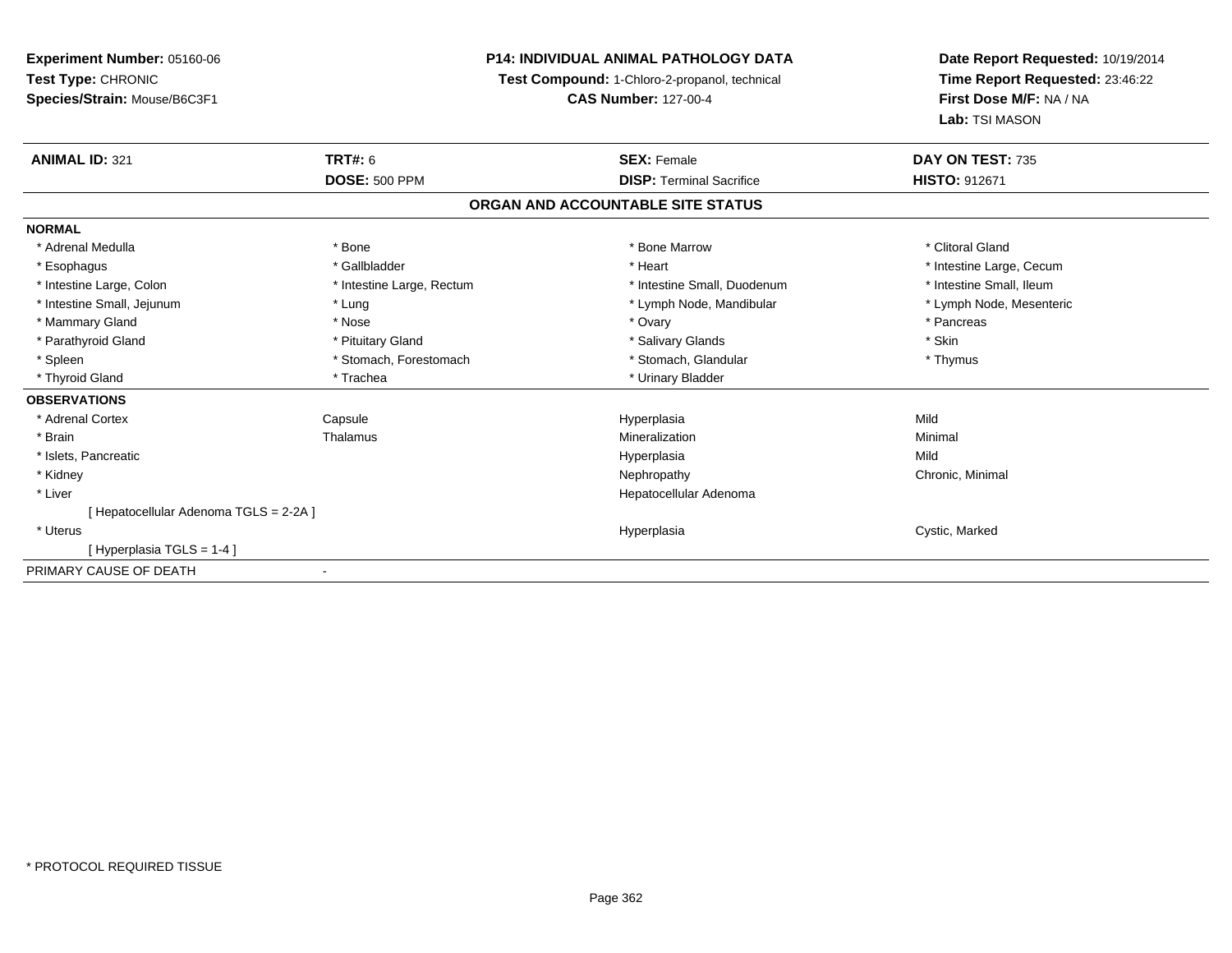| <b>Experiment Number: 05160-06</b>          | <b>P14: INDIVIDUAL ANIMAL PATHOLOGY DATA</b><br>Test Compound: 1-Chloro-2-propanol, technical |                                   | Date Report Requested: 10/19/2014 |  |
|---------------------------------------------|-----------------------------------------------------------------------------------------------|-----------------------------------|-----------------------------------|--|
| Test Type: CHRONIC                          |                                                                                               |                                   | Time Report Requested: 23:46:22   |  |
| Species/Strain: Mouse/B6C3F1                |                                                                                               | <b>CAS Number: 127-00-4</b>       | First Dose M/F: NA / NA           |  |
|                                             |                                                                                               |                                   | Lab: TSI MASON                    |  |
| <b>ANIMAL ID: 322</b>                       | TRT#: 6                                                                                       | <b>SEX: Female</b>                | DAY ON TEST: 735                  |  |
|                                             | <b>DOSE: 500 PPM</b>                                                                          | <b>DISP: Terminal Sacrifice</b>   | <b>HISTO: 912672</b>              |  |
|                                             |                                                                                               | ORGAN AND ACCOUNTABLE SITE STATUS |                                   |  |
| <b>NORMAL</b>                               |                                                                                               |                                   |                                   |  |
| * Adrenal Medulla                           | * Bone                                                                                        | * Bone Marrow                     | * Brain                           |  |
| * Clitoral Gland                            | * Esophagus                                                                                   | * Gallbladder                     | * Heart                           |  |
| * Intestine Large, Cecum                    | * Intestine Large, Colon                                                                      | * Intestine Large, Rectum         | * Intestine Small, Duodenum       |  |
| * Intestine Small. Ileum                    | * Intestine Small, Jejunum                                                                    | * Islets, Pancreatic              | * Kidney                          |  |
| * Lung                                      | * Lymph Node, Mandibular                                                                      | * Lymph Node, Mesenteric          | * Mammary Gland                   |  |
| * Nose                                      | * Ovary                                                                                       | * Pancreas                        | * Parathyroid Gland               |  |
| * Pituitary Gland                           | * Salivary Glands                                                                             | * Skin                            | * Spleen                          |  |
| * Stomach, Forestomach                      | * Stomach, Glandular                                                                          | * Thymus                          | * Thyroid Gland                   |  |
| * Trachea                                   | * Urinary Bladder                                                                             |                                   |                                   |  |
| <b>OBSERVATIONS</b>                         |                                                                                               |                                   |                                   |  |
| * Adrenal Cortex                            | Capsule                                                                                       | Hyperplasia                       | Mild                              |  |
| * Liver                                     |                                                                                               | Eosinophilic Focus                |                                   |  |
|                                             |                                                                                               | Hepatocellular Adenoma            | Multiple                          |  |
| [ Eosinophilic Focus TGLS = 3-2 ]           |                                                                                               |                                   |                                   |  |
| [ Hepatocellular Adenoma TGLS = 2,3-2A+2B ] |                                                                                               |                                   |                                   |  |
| * Uterus                                    |                                                                                               | Hyperplasia                       | Cystic, Marked                    |  |
| [Hyperplasia TGLS = 1-4]                    |                                                                                               |                                   |                                   |  |
| PRIMARY CAUSE OF DEATH                      |                                                                                               |                                   |                                   |  |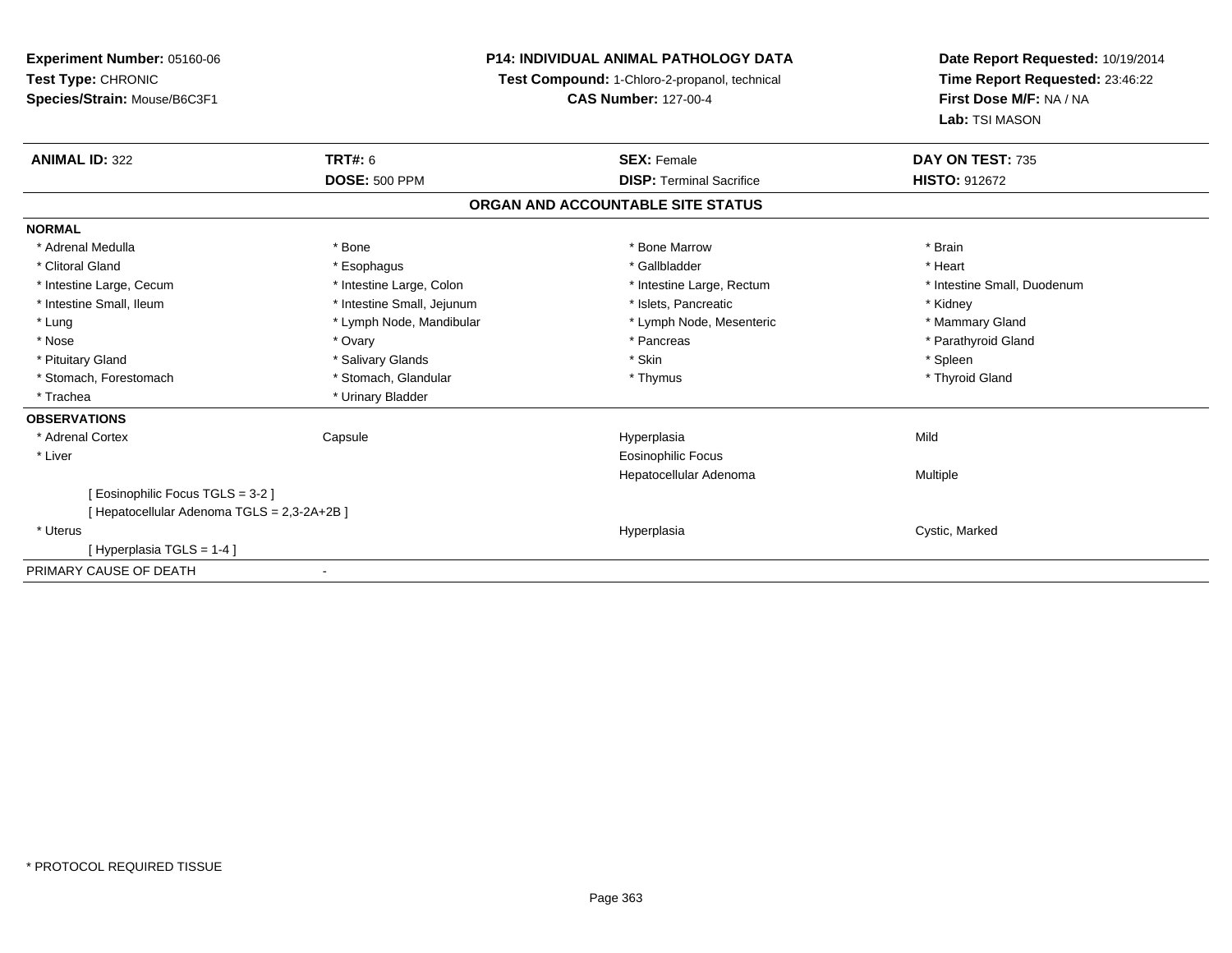# **P14: INDIVIDUAL ANIMAL PATHOLOGY DATA**

**Test Compound:** 1-Chloro-2-propanol, technical

**CAS Number:** 127-00-4

| <b>ANIMAL ID: 323</b>                  | <b>TRT#: 6</b>             | <b>SEX: Female</b>                | DAY ON TEST: 622          |
|----------------------------------------|----------------------------|-----------------------------------|---------------------------|
|                                        | <b>DOSE: 500 PPM</b>       | <b>DISP: Natural Death</b>        | HISTO: 912673             |
|                                        |                            | ORGAN AND ACCOUNTABLE SITE STATUS |                           |
| <b>NORMAL</b>                          |                            |                                   |                           |
| * Adrenal Medulla                      | * Bone                     | * Bone Marrow                     | * Brain                   |
| * Esophagus                            | * Gallbladder              | * Intestine Large, Colon          | * Intestine Large, Rectum |
| * Intestine Small, Duodenum            | * Intestine Small, Jejunum | * Kidney                          | * Lymph Node, Mandibular  |
| * Mammary Gland                        | * Nose                     | * Pancreas                        | * Parathyroid Gland       |
| * Pituitary Gland                      | * Salivary Glands          | * Skin                            | * Stomach, Glandular      |
| * Thymus                               | * Thyroid Gland            | * Trachea                         | * Urinary Bladder         |
| <b>OBSERVATIONS</b>                    |                            |                                   |                           |
| * Adrenal Cortex                       | Capsule                    | Hyperplasia                       | Mild                      |
| * Clitoral Gland                       |                            | Cyst                              | Mild                      |
| [ $Cyst TGLS = 3-10$ ]                 |                            |                                   |                           |
| * Heart                                |                            | Inflammation                      | Chronic Active, Mild      |
| * Intestine Large, Cecum               | Serosa                     | Inflammation                      | Chronic Active, Mild      |
| * Intestine Small, Ileum               | Serosa                     | Inflammation                      | Chronic Active, Mild      |
| * Islets, Pancreatic                   |                            | Hyperplasia                       | Mild                      |
| * Liver                                |                            | Hematopoietic Cell Proliferation  | Mild                      |
|                                        |                            | Hepatocellular Adenoma            |                           |
|                                        | Serosa                     | Inflammation                      | Chronic Active, Mild      |
|                                        |                            | Inflammation                      | Suppurative, Marked       |
|                                        |                            | Leukocytosis                      | Moderate                  |
| [ Hepatocellular Adenoma TGLS = 7-2A ] |                            |                                   |                           |
| [ Inflammation $TGLS = 6-10$ ]         |                            |                                   |                           |
| * Lung                                 |                            | Thrombosis                        | Minimal                   |
| Lymph Node                             | Renal                      | Hyperplasia                       | Lymphoid, Mild            |
|                                        | <b>Iliac</b>               | <b>Infiltration Cellular</b>      | Plasma Cell, Moderate     |
|                                        | Renal                      | <b>Infiltration Cellular</b>      | Plasma Cell, Moderate     |
| [Hyperplasia TGLS = 5-14]              |                            |                                   |                           |
| [ Infiltration Cellular TGLS = 4-13 ]  |                            |                                   |                           |
| [ Infiltration Cellular TGLS = 5-14 ]  |                            |                                   |                           |
| * Lymph Node, Mesenteric               |                            | <b>Infiltration Cellular</b>      | Plasma Cell, Moderate     |
| Mesentery                              |                            | Inflammation                      | Chronic Active, Marked    |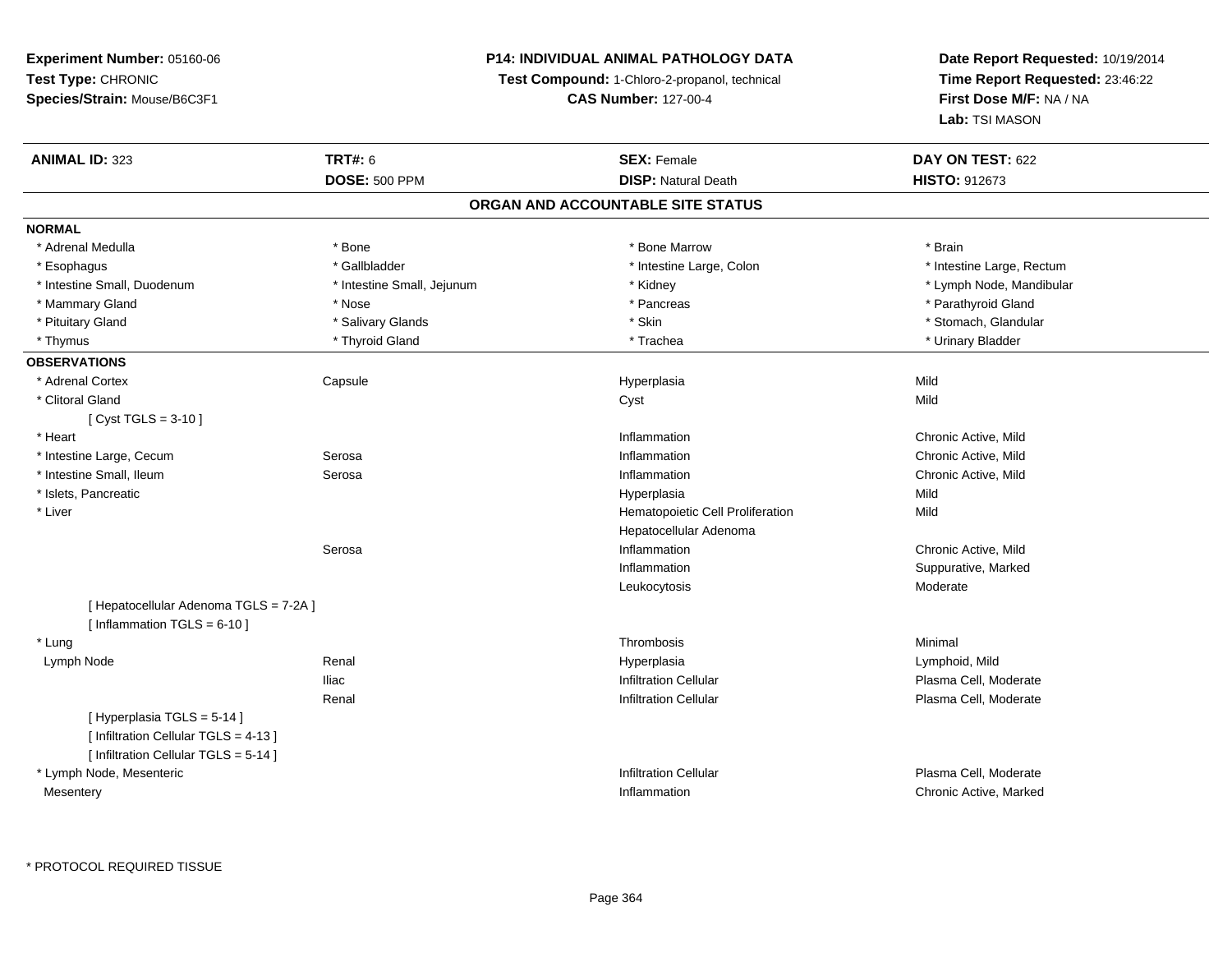| <b>Experiment Number: 05160-06</b><br>Test Type: CHRONIC<br>Species/Strain: Mouse/B6C3F1 |                             | <b>P14: INDIVIDUAL ANIMAL PATHOLOGY DATA</b><br>Test Compound: 1-Chloro-2-propanol, technical<br><b>CAS Number: 127-00-4</b> | Date Report Requested: 10/19/2014<br>Time Report Requested: 23:46:22<br>First Dose M/F: NA / NA<br>Lab: TSI MASON |
|------------------------------------------------------------------------------------------|-----------------------------|------------------------------------------------------------------------------------------------------------------------------|-------------------------------------------------------------------------------------------------------------------|
| <b>ANIMAL ID: 323</b>                                                                    | TRT#: 6                     | <b>SEX: Female</b>                                                                                                           | <b>DAY ON TEST: 622</b>                                                                                           |
|                                                                                          | <b>DOSE: 500 PPM</b>        | <b>DISP:</b> Natural Death                                                                                                   | <b>HISTO: 912673</b>                                                                                              |
|                                                                                          |                             | ORGAN AND ACCOUNTABLE SITE STATUS                                                                                            |                                                                                                                   |
| [Inflammation TGLS = $1-12+12A$ ]                                                        |                             |                                                                                                                              |                                                                                                                   |
| * Ovary                                                                                  |                             | Inflammation                                                                                                                 | Chronic Active, Marked                                                                                            |
| * Spleen                                                                                 |                             | Hematopoietic Cell Proliferation                                                                                             | Marked                                                                                                            |
| [Hematopoietic Cell Proliferation TGLS = 2-11]                                           |                             |                                                                                                                              |                                                                                                                   |
| * Stomach, Forestomach                                                                   |                             | Ulcer                                                                                                                        | Moderate                                                                                                          |
| [ Ulcer TGLS = $8-6A$ ]                                                                  |                             |                                                                                                                              |                                                                                                                   |
| * Uterus                                                                                 |                             | Hyperplasia                                                                                                                  | Cystic, Mild                                                                                                      |
| PRIMARY CAUSE OF DEATH                                                                   | Inflammation<br>- Mesentery |                                                                                                                              |                                                                                                                   |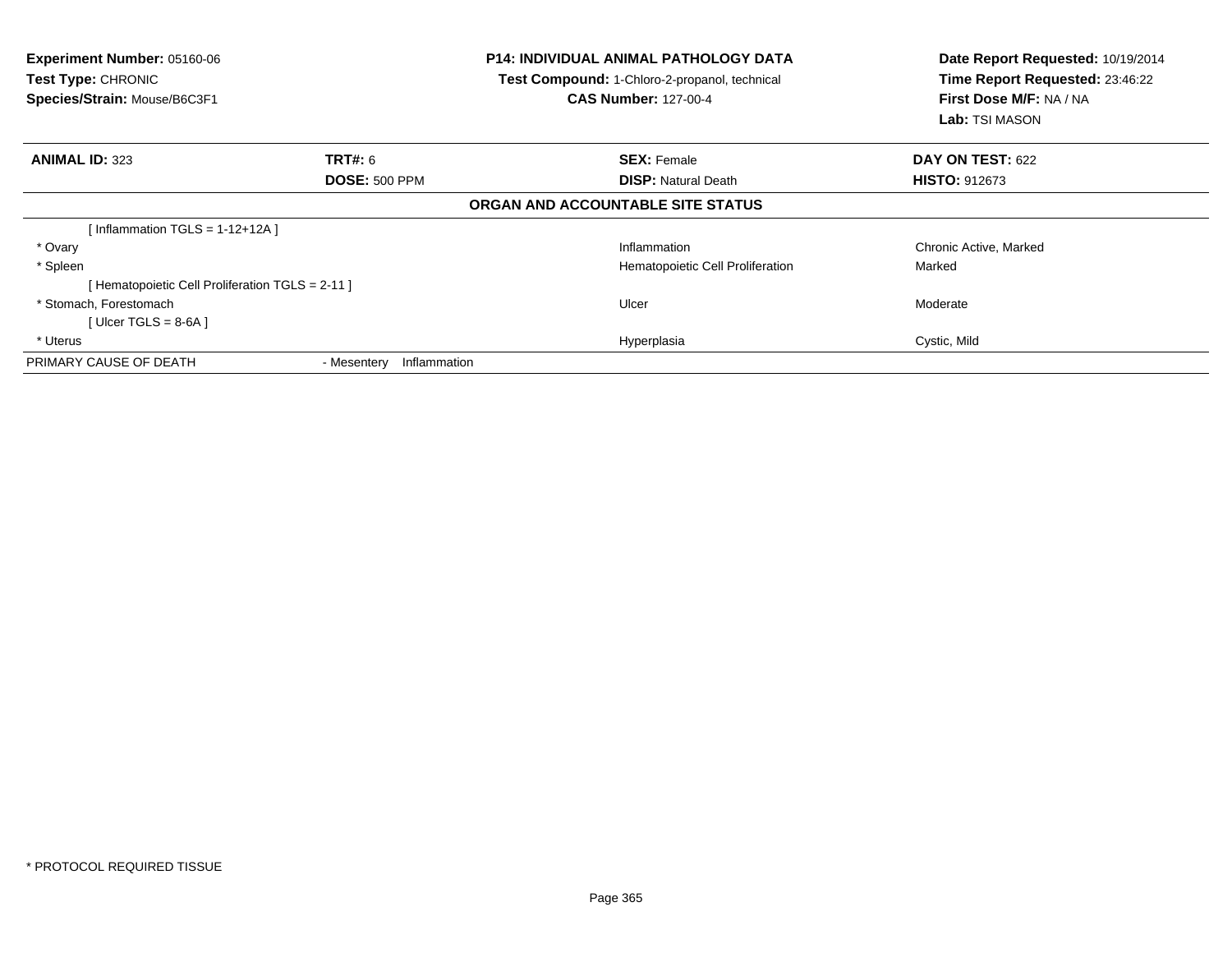| Experiment Number: 05160-06<br>Test Type: CHRONIC<br>Species/Strain: Mouse/B6C3F1 |                           | <b>P14: INDIVIDUAL ANIMAL PATHOLOGY DATA</b><br>Test Compound: 1-Chloro-2-propanol, technical<br><b>CAS Number: 127-00-4</b> | Date Report Requested: 10/19/2014<br>Time Report Requested: 23:46:22<br>First Dose M/F: NA / NA<br>Lab: TSI MASON |
|-----------------------------------------------------------------------------------|---------------------------|------------------------------------------------------------------------------------------------------------------------------|-------------------------------------------------------------------------------------------------------------------|
| <b>ANIMAL ID: 324</b>                                                             | <b>TRT#: 6</b>            | <b>SEX: Female</b>                                                                                                           | DAY ON TEST: 735                                                                                                  |
|                                                                                   | <b>DOSE: 500 PPM</b>      | <b>DISP: Terminal Sacrifice</b>                                                                                              | HISTO: 912674                                                                                                     |
|                                                                                   |                           | ORGAN AND ACCOUNTABLE SITE STATUS                                                                                            |                                                                                                                   |
| <b>NORMAL</b>                                                                     |                           |                                                                                                                              |                                                                                                                   |
| * Adrenal Medulla                                                                 | * Bone                    | * Bone Marrow                                                                                                                | * Brain                                                                                                           |
| * Clitoral Gland                                                                  | * Esophagus               | * Gallbladder                                                                                                                | * Intestine Large, Cecum                                                                                          |
| * Intestine Large, Colon                                                          | * Intestine Large, Rectum | * Intestine Small, Duodenum                                                                                                  | * Intestine Small, Ileum                                                                                          |
| * Intestine Small, Jejunum                                                        | * Islets, Pancreatic      | * Mammary Gland                                                                                                              | * Nose                                                                                                            |
| * Pancreas                                                                        | * Parathyroid Gland       | * Pituitary Gland                                                                                                            | * Skin                                                                                                            |
| * Stomach, Forestomach                                                            | * Stomach, Glandular      | * Thyroid Gland                                                                                                              | * Trachea                                                                                                         |
| * Urinary Bladder                                                                 |                           |                                                                                                                              |                                                                                                                   |
| <b>MISSING</b>                                                                    |                           |                                                                                                                              |                                                                                                                   |
| * Lymph Node, Mandibular                                                          | * Salivary Glands         |                                                                                                                              |                                                                                                                   |
| <b>INSUFFICIENT TISSUE</b>                                                        |                           |                                                                                                                              |                                                                                                                   |
| * Thymus                                                                          |                           |                                                                                                                              |                                                                                                                   |
| <b>OBSERVATIONS</b>                                                               |                           |                                                                                                                              |                                                                                                                   |
| * Adrenal Cortex                                                                  | Capsule                   | Hyperplasia                                                                                                                  | Mild                                                                                                              |
| * Heart                                                                           |                           | Mineralization                                                                                                               | Minimal                                                                                                           |
| * Kidney                                                                          |                           | Histiocytic Sarcoma                                                                                                          |                                                                                                                   |
| [Histiocytic Sarcoma TGLS = 9-3]                                                  |                           |                                                                                                                              |                                                                                                                   |
| * Liver                                                                           |                           | Hepatocellular Adenoma                                                                                                       |                                                                                                                   |
|                                                                                   |                           | Histiocytic Sarcoma                                                                                                          |                                                                                                                   |
| [ Hepatocellular Adenoma TGLS = 11-2A ]                                           |                           |                                                                                                                              |                                                                                                                   |
| [ Histiocytic Sarcoma TGLS = 10,12,15-2+2A+2B ]                                   |                           |                                                                                                                              |                                                                                                                   |
| * Lung                                                                            |                           | Alveolar/Bronchiolar Adenoma                                                                                                 |                                                                                                                   |
|                                                                                   |                           | Histiocytic Sarcoma                                                                                                          |                                                                                                                   |
| [ Alveolar/Bronchiolar Adenoma TGLS = 13-1 ]                                      |                           |                                                                                                                              |                                                                                                                   |
| Lymph Node                                                                        | Renal                     | Histiocytic Sarcoma                                                                                                          |                                                                                                                   |
| [ Histiocytic Sarcoma TGLS = 14-13 ]                                              |                           |                                                                                                                              |                                                                                                                   |
| * Lymph Node, Mesenteric                                                          |                           | Histiocytic Sarcoma                                                                                                          |                                                                                                                   |
| [Histiocytic Sarcoma TGLS = 7-5]                                                  |                           |                                                                                                                              |                                                                                                                   |
| Mesentery                                                                         |                           | Histiocytic Sarcoma                                                                                                          |                                                                                                                   |
|                                                                                   | Fat                       | Necrosis                                                                                                                     | Mild                                                                                                              |
| [Histiocytic Sarcoma TGLS = 6-12]                                                 |                           |                                                                                                                              |                                                                                                                   |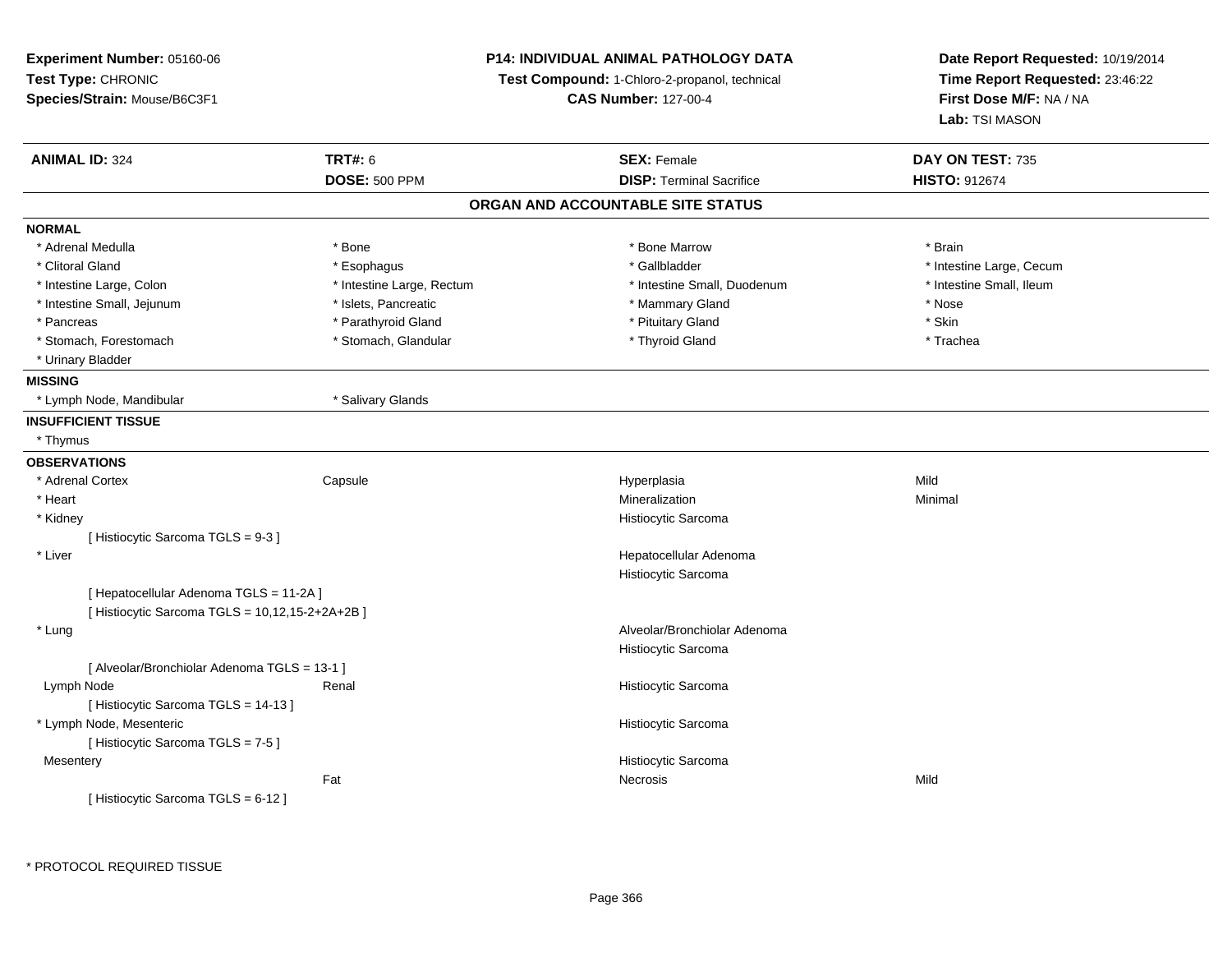| <b>Experiment Number: 05160-06</b><br>Test Type: CHRONIC<br>Species/Strain: Mouse/B6C3F1 |                      | <b>P14: INDIVIDUAL ANIMAL PATHOLOGY DATA</b><br>Test Compound: 1-Chloro-2-propanol, technical<br><b>CAS Number: 127-00-4</b> | Date Report Requested: 10/19/2014<br>Time Report Requested: 23:46:22<br>First Dose M/F: NA / NA<br><b>Lab:</b> TSI MASON |
|------------------------------------------------------------------------------------------|----------------------|------------------------------------------------------------------------------------------------------------------------------|--------------------------------------------------------------------------------------------------------------------------|
| <b>ANIMAL ID: 324</b>                                                                    | TRT#: 6              | <b>SEX: Female</b>                                                                                                           | DAY ON TEST: 735                                                                                                         |
|                                                                                          | <b>DOSE: 500 PPM</b> | <b>DISP:</b> Terminal Sacrifice                                                                                              | <b>HISTO: 912674</b>                                                                                                     |
|                                                                                          |                      | ORGAN AND ACCOUNTABLE SITE STATUS                                                                                            |                                                                                                                          |
| [Necrosis TGLS = $6-12$ ]                                                                |                      |                                                                                                                              |                                                                                                                          |
| * Ovary                                                                                  |                      | Histiocytic Sarcoma                                                                                                          |                                                                                                                          |
| [Histiocytic Sarcoma TGLS = 4-4]                                                         |                      |                                                                                                                              |                                                                                                                          |
| * Spleen                                                                                 |                      | Hematopoietic Cell Proliferation                                                                                             | Marked                                                                                                                   |
| [ Hematopoietic Cell Proliferation TGLS = 8-11 ]                                         |                      |                                                                                                                              |                                                                                                                          |
| * Uterus                                                                                 |                      | Histiocytic Sarcoma                                                                                                          |                                                                                                                          |
| [Histiocytic Sarcoma TGLS = 5-4]                                                         |                      |                                                                                                                              |                                                                                                                          |
| PRIMARY CAUSE OF DEATH                                                                   |                      |                                                                                                                              |                                                                                                                          |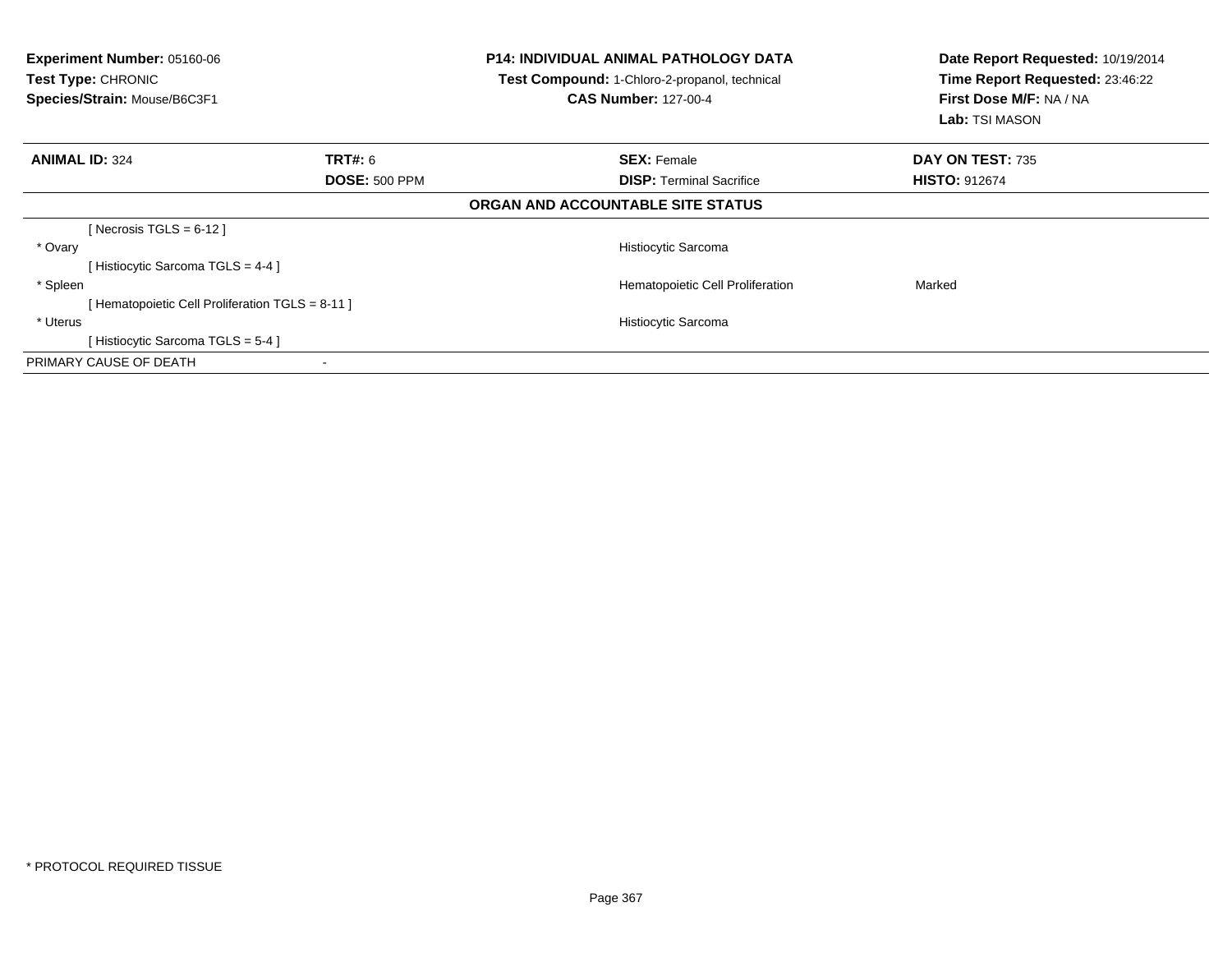# **P14: INDIVIDUAL ANIMAL PATHOLOGY DATA**

**Test Compound:** 1-Chloro-2-propanol, technical

**CAS Number:** 127-00-4

| <b>ANIMAL ID: 325</b>                           | <b>TRT#: 6</b>               | <b>SEX: Female</b>                | DAY ON TEST: 735         |
|-------------------------------------------------|------------------------------|-----------------------------------|--------------------------|
|                                                 | <b>DOSE: 500 PPM</b>         | <b>DISP: Terminal Sacrifice</b>   | <b>HISTO: 912675</b>     |
|                                                 |                              | ORGAN AND ACCOUNTABLE SITE STATUS |                          |
| <b>NORMAL</b>                                   |                              |                                   |                          |
| * Adrenal Medulla                               | * Bone                       | * Bone Marrow                     | * Clitoral Gland         |
| * Esophagus                                     | * Gallbladder                | * Heart                           | * Intestine Large, Cecum |
| * Intestine Large, Colon                        | * Intestine Large, Rectum    | * Intestine Small, Duodenum       | * Intestine Small, Ileum |
| * Intestine Small, Jejunum                      | * Kidney                     | * Lung                            | * Lymph Node, Mandibular |
| * Lymph Node, Mesenteric                        | * Mammary Gland              | * Nose                            | * Pancreas               |
| * Parathyroid Gland                             | * Pituitary Gland            | * Salivary Glands                 | * Skin                   |
| * Spleen                                        | * Stomach, Forestomach       | * Stomach, Glandular              | * Thymus                 |
| * Thyroid Gland                                 | * Trachea                    | * Urinary Bladder                 |                          |
| <b>OBSERVATIONS</b>                             |                              |                                   |                          |
| * Adrenal Cortex                                | Capsule                      | Hyperplasia                       | Mild                     |
| * Brain                                         | Thalamus                     | Mineralization                    | Minimal                  |
| * Islets, Pancreatic                            |                              | Hyperplasia                       | Minimal                  |
| * Liver                                         |                              | Eosinophilic Focus                |                          |
|                                                 |                              | Hepatocellular Adenoma            | Multiple                 |
| [Hepatocellular Adenoma $TGLS = 2,3,4,5-2+2A$ ] |                              |                                   |                          |
| * Ovary                                         |                              | Cyst                              | Mild                     |
| * Uterus                                        |                              | Hyperplasia                       | Cystic, Marked           |
| Hyperplasia TGLS = 1-4A ]                       |                              |                                   |                          |
| PRIMARY CAUSE OF DEATH                          | $\qquad \qquad \blacksquare$ |                                   |                          |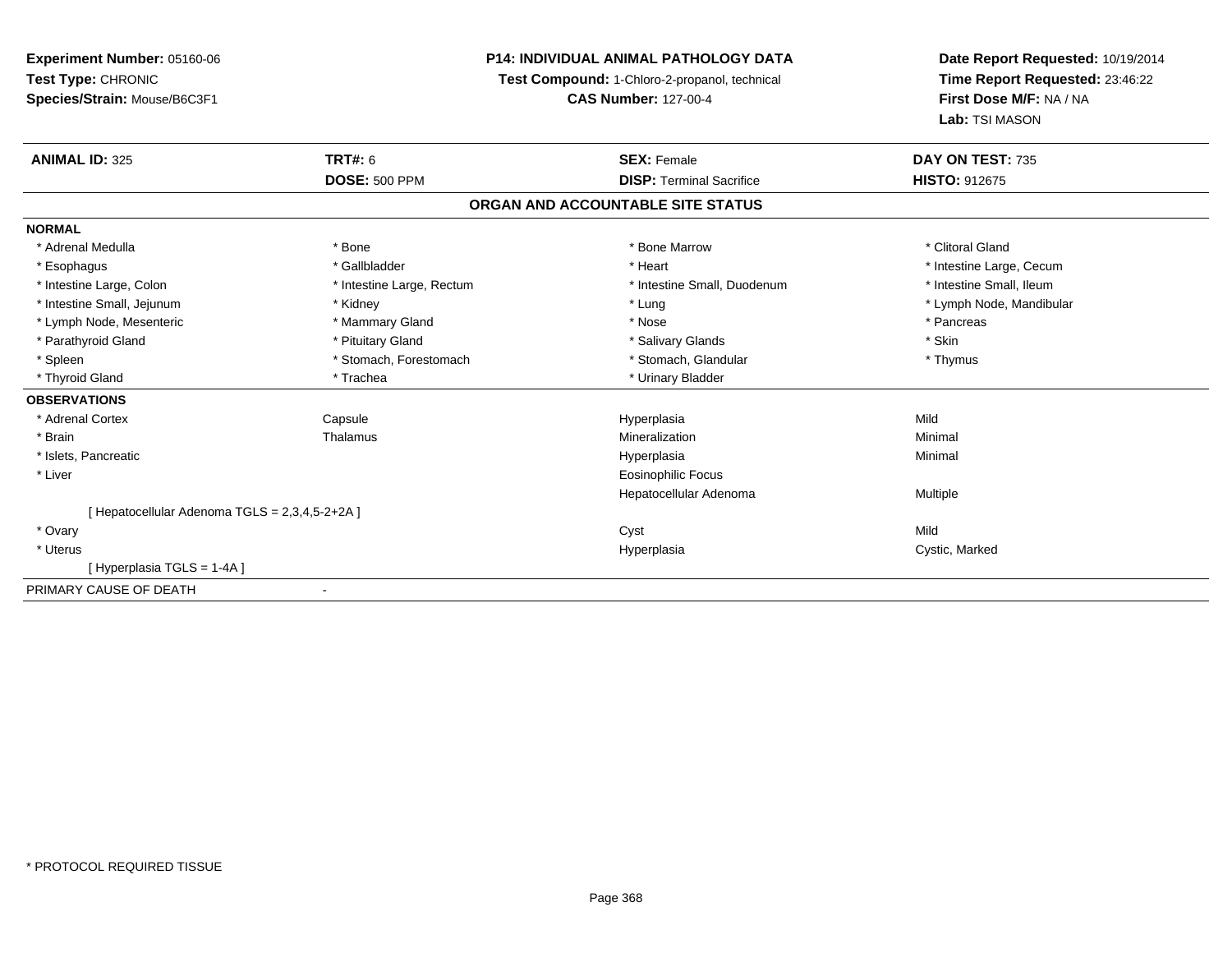**Experiment Number:** 05160-06**Test Type:** CHRONIC **Species/Strain:** Mouse/B6C3F1**P14: INDIVIDUAL ANIMAL PATHOLOGY DATATest Compound:** 1-Chloro-2-propanol, technical **CAS Number:** 127-00-4**Date Report Requested:** 10/19/2014**Time Report Requested:** 23:46:22**First Dose M/F:** NA / NA**Lab:** TSI MASON**ANIMAL ID:** 326**6 DAY ON TEST:** 735 **DOSE:** 500 PPM**DISP:** Terminal Sacrifice **HISTO:** 912676 **ORGAN AND ACCOUNTABLE SITE STATUSNORMAL**\* Adrenal Medulla \* \* Annual Medulla \* Brain \* Bone \* \* Bone Marrow \* Bone Marrow \* \* Brain \* Brain \* Brain \* Brain \* Brain \* Brain \* Brain \* Brain \* Brain \* Brain \* Brain \* Brain \* Brain \* Brain \* Brain \* Brain \* Brain \* \* Esophagus \* https://www.fragustage.com/web/2019/heart \* Heart \* Heart \* Heart \* Intestine Large, Cecum \* Intestine Large, Cecum \* Sallbladder \* The state of the state of the state of the state of the state of the state o \* Intestine Small, Ileum \* Intestine Large, Colon \* Intestine Large, Rectum \* Intestine Small, Duodenum \* Intestine Small, Duodenum \* Intestine Small, Jejunum \* Kidney \* Lung \* Lymph Node, Mandibular\* Lymph Node, Mesenteric \* \* \* Mammary Gland \* \* Nose \* Nose \* Ovary \* Ovary \* Ovary \* Ovary \* Ovary \* Ovary \* Ovary \* Salivary Glands \* Pancreas \* And the section of the section of the section of the section of the section of the section of the section of the section of the section of the section of the section of the section of the section of the sectio \* Stomach. Glandular \* Skin \* Spleen \* Spleen \* Spleen \* Stomach, Forestomach \* Stomach, Suite and the storage \* Stomach, Glandular \* Thymus \* Thyroid Gland \* Trachea \* Urinary Bladder \* **OBSERVATIONS** \* Adrenal Cortex Capsule Hyperplasia Mild \* Clitoral Glandd and the control of the control of the control of the Pigmentation and the control of the Minimal of the control of the control of the control of the control of the control of the control of the control of the control of [ Pigmentation TGLS = 1-10 ] \* Islets, Pancreaticc description of the control of the control of the control of the control of the control of the control of the control of the control of the control of the control of the control of the control of the control of the contro a and a studies of the studies of the Minimal \* Liver Eosinophilic Focus Hepatocellular Adenoma[ Eosinophilic Focus TGLS = 4-2 ][ Hepatocellular Adenoma TGLS = 2-2 ] \* Uteruss and the contract of the contract of the contract of the contract of the contract of the contract of the contract of the contract of the contract of the contract of the contract of the contract of the contract of the cont Hyperplasia Cystic, Moderate PRIMARY CAUSE OF DEATH-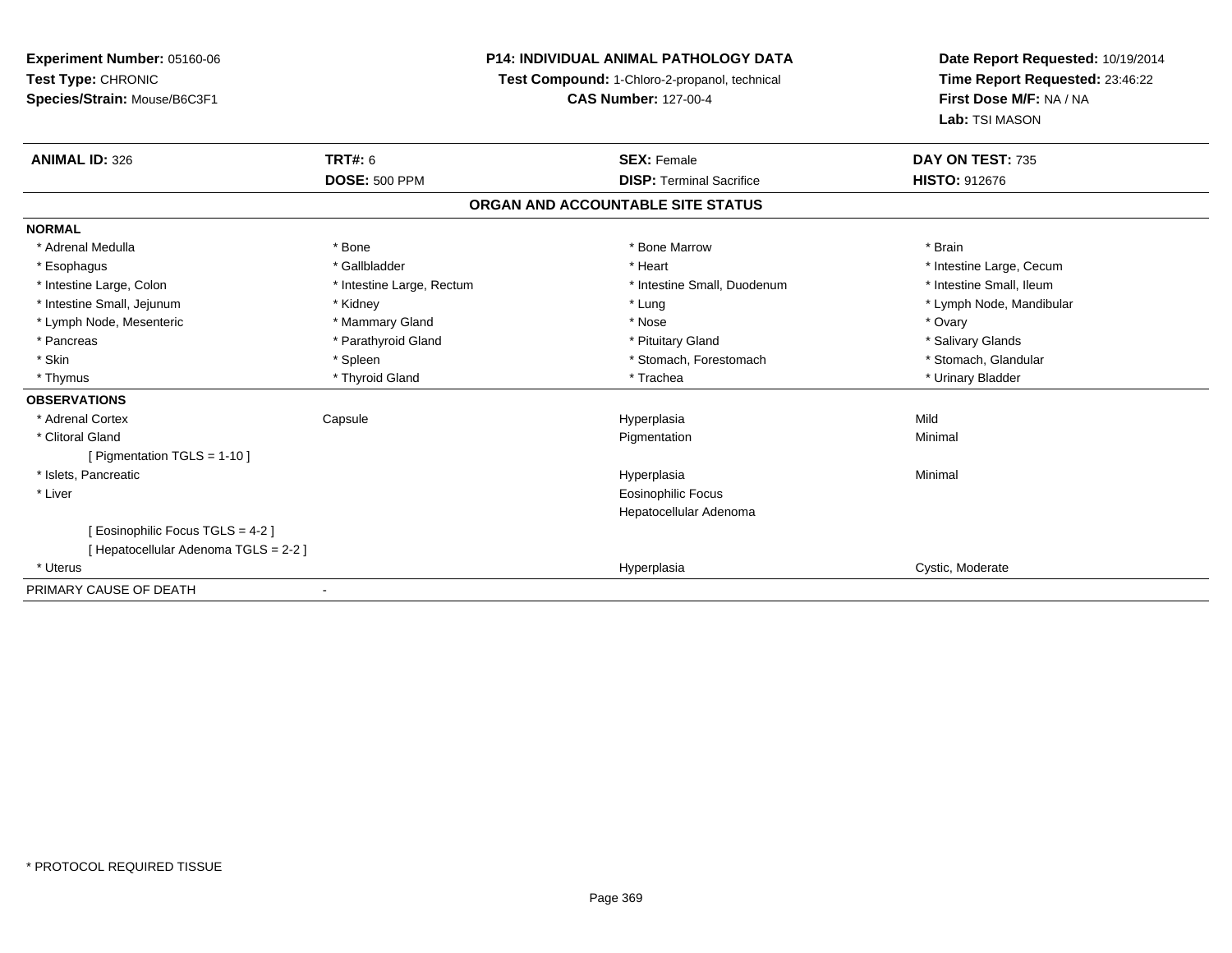# **P14: INDIVIDUAL ANIMAL PATHOLOGY DATA**

**Test Compound:** 1-Chloro-2-propanol, technical

**CAS Number:** 127-00-4

| <b>ANIMAL ID: 327</b>                            | <b>TRT#: 6</b>            | <b>SEX: Female</b>                | DAY ON TEST: 735             |
|--------------------------------------------------|---------------------------|-----------------------------------|------------------------------|
|                                                  | <b>DOSE: 500 PPM</b>      | <b>DISP: Terminal Sacrifice</b>   | HISTO: 912677                |
|                                                  |                           | ORGAN AND ACCOUNTABLE SITE STATUS |                              |
| <b>NORMAL</b>                                    |                           |                                   |                              |
| * Adrenal Medulla                                | * Bone                    | * Bone Marrow                     | * Clitoral Gland             |
| * Esophagus                                      | * Gallbladder             | * Heart                           | * Intestine Large, Cecum     |
| * Intestine Large, Colon                         | * Intestine Large, Rectum | * Intestine Small, Duodenum       | * Intestine Small, Ileum     |
| * Intestine Small, Jejunum                       | * Kidney                  | * Lung                            | * Lymph Node, Mesenteric     |
| * Mammary Gland                                  | * Ovary                   | * Pancreas                        | * Parathyroid Gland          |
| * Salivary Glands                                | * Skin                    | * Stomach, Forestomach            | * Stomach, Glandular         |
| * Thymus                                         | * Trachea                 | * Urinary Bladder                 |                              |
| <b>OBSERVATIONS</b>                              |                           |                                   |                              |
| * Adrenal Cortex                                 | Capsule                   | Hyperplasia                       | Mild                         |
| * Brain                                          | Thalamus                  | Mineralization                    | Minimal                      |
| <b>Harderian Gland</b>                           |                           | Carcinoma                         |                              |
| [ Carcinoma TGLS = 11-13 ]                       |                           |                                   |                              |
| * Islets, Pancreatic                             |                           | Hyperplasia                       | Mild                         |
| * Liver                                          |                           | <b>Eosinophilic Focus</b>         |                              |
|                                                  |                           | Hepatocellular Adenoma            | Multiple                     |
| [ Hepatocellular Adenoma TGLS = 6,7,9-2+2A ]     |                           |                                   |                              |
| Lymph Node                                       | Iliac                     | Hyperplasia                       | Lymphoid, Mild               |
|                                                  | Renal                     | Hyperplasia                       | Lymphoid, Mild               |
| [ Hyperplasia TGLS = 4-14 ]                      |                           |                                   |                              |
| [Hyperplasia TGLS = 10-15]                       |                           |                                   |                              |
| * Lymph Node, Mandibular                         |                           | Hyperplasia                       | Lymphoid, Mild               |
|                                                  |                           | <b>Infiltration Cellular</b>      | Plasma Cell, Moderate        |
| [Hyperplasia TGLS = 1-5]                         |                           |                                   |                              |
| [ Infiltration Cellular TGLS = 1-5 ]             |                           |                                   |                              |
| Mesentery                                        | Fat                       | Necrosis                          | Moderate                     |
| [Necrosis $TGLS = 3-12$ ]                        |                           |                                   |                              |
| * Nose                                           |                           | Carcinoma                         | Metastatic (Harderian Gland) |
| * Pituitary Gland                                | <b>Pars Distalis</b>      | Hyperplasia                       | Mild                         |
| * Spleen                                         |                           | Hematopoietic Cell Proliferation  | Moderate                     |
| [ Hematopoietic Cell Proliferation TGLS = 5-11 ] |                           |                                   |                              |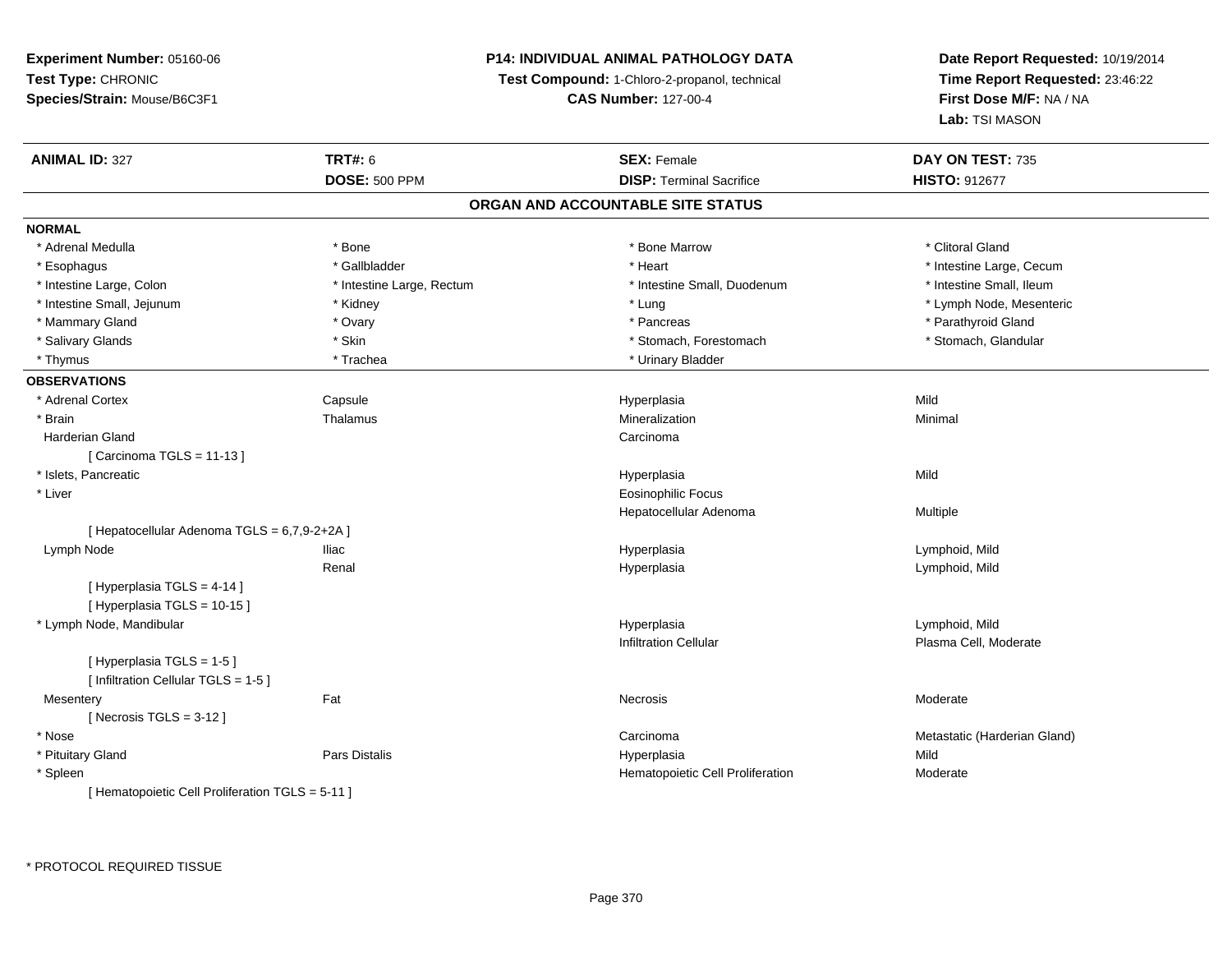| <b>Experiment Number: 05160-06</b><br>Test Type: CHRONIC<br>Species/Strain: Mouse/B6C3F1 | <b>P14: INDIVIDUAL ANIMAL PATHOLOGY DATA</b><br>Test Compound: 1-Chloro-2-propanol, technical<br><b>CAS Number: 127-00-4</b> |                                   | Date Report Requested: 10/19/2014<br>Time Report Requested: 23:46:22<br>First Dose M/F: NA / NA<br>Lab: TSI MASON |
|------------------------------------------------------------------------------------------|------------------------------------------------------------------------------------------------------------------------------|-----------------------------------|-------------------------------------------------------------------------------------------------------------------|
| <b>ANIMAL ID: 327</b>                                                                    | TRT#: 6                                                                                                                      | <b>SEX: Female</b>                | <b>DAY ON TEST: 735</b>                                                                                           |
|                                                                                          | <b>DOSE: 500 PPM</b>                                                                                                         | <b>DISP:</b> Terminal Sacrifice   | <b>HISTO: 912677</b>                                                                                              |
|                                                                                          |                                                                                                                              | ORGAN AND ACCOUNTABLE SITE STATUS |                                                                                                                   |
| * Thyroid Gland                                                                          | Follicular Cel                                                                                                               | Hyperplasia                       | Minimal                                                                                                           |
| * Uterus                                                                                 |                                                                                                                              | Hyperplasia                       | Cystic, Marked                                                                                                    |
| [Hyperplasia TGLS = $2-4$ ]                                                              |                                                                                                                              |                                   |                                                                                                                   |
| PRIMARY CAUSE OF DEATH                                                                   |                                                                                                                              |                                   |                                                                                                                   |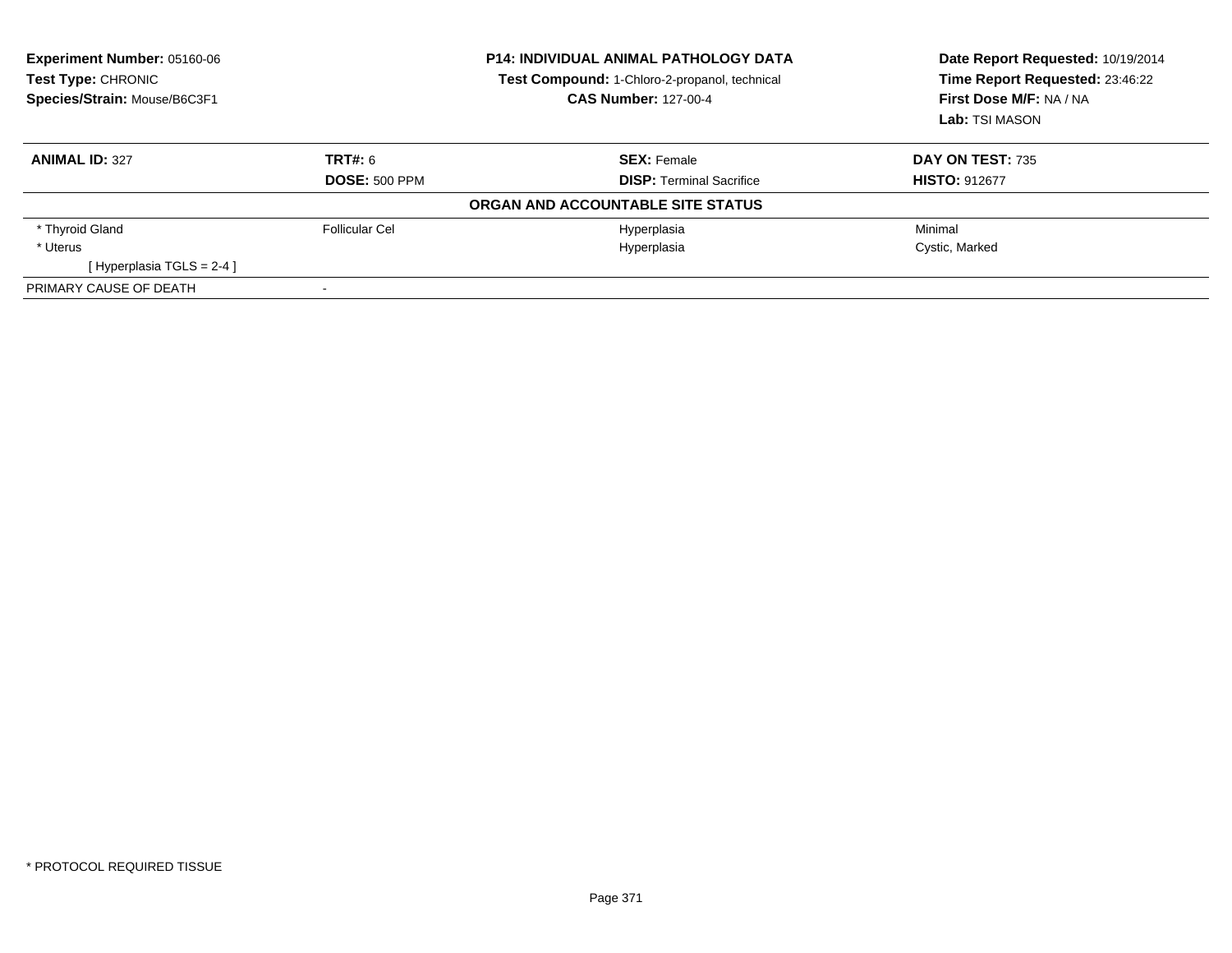# **P14: INDIVIDUAL ANIMAL PATHOLOGY DATA**

**Test Compound:** 1-Chloro-2-propanol, technical

**CAS Number:** 127-00-4

| <b>ANIMAL ID: 328</b>                                                                        | <b>TRT#: 6</b>            | <b>SEX: Female</b>                | DAY ON TEST: 540                    |
|----------------------------------------------------------------------------------------------|---------------------------|-----------------------------------|-------------------------------------|
|                                                                                              | <b>DOSE: 500 PPM</b>      | <b>DISP: Natural Death</b>        | <b>HISTO: 912678</b>                |
|                                                                                              |                           | ORGAN AND ACCOUNTABLE SITE STATUS |                                     |
| <b>NORMAL</b>                                                                                |                           |                                   |                                     |
| * Adrenal Medulla                                                                            | * Bone                    | * Bone Marrow                     | * Brain                             |
| * Clitoral Gland                                                                             | * Esophagus               | * Gallbladder                     | * Heart                             |
| * Intestine Large, Colon                                                                     | * Intestine Large, Rectum | * Intestine Small, Duodenum       | * Intestine Small, Ileum            |
| * Intestine Small, Jejunum                                                                   | * Lung                    | * Mammary Gland                   | * Nose                              |
| * Ovary                                                                                      | * Parathyroid Gland       | * Pituitary Gland                 | * Salivary Glands                   |
| * Skin                                                                                       | * Stomach, Forestomach    | * Stomach, Glandular              | * Thymus                            |
| * Thyroid Gland                                                                              | * Trachea                 |                                   |                                     |
| <b>OBSERVATIONS</b>                                                                          |                           |                                   |                                     |
| * Adrenal Cortex                                                                             | Capsule                   | Hyperplasia                       | Mild                                |
| * Intestine Large, Cecum                                                                     | Lymphoid Tiss             | Hyperplasia                       | Mild                                |
| * Islets, Pancreatic                                                                         |                           | Hyperplasia                       | Mild                                |
| * Kidney                                                                                     |                           | Hydronephrosis                    | Marked                              |
|                                                                                              |                           | Inflammation                      | Chronic, Moderate                   |
| [Hydronephrosis TGLS = 9-3]                                                                  |                           |                                   |                                     |
| [Inflammation TGLS = $10-13$ ]                                                               |                           |                                   |                                     |
| * Liver                                                                                      |                           | Fibrous Histiocytoma              | Metastatic (Uncertain Primary Site) |
| [ Fibrous Histiocytoma TGLS = 11,12-2 ]                                                      |                           |                                   |                                     |
| Lymph Node                                                                                   | Pancreatic                | Fibrous Histiocytoma              | Metastatic (Uncertain Primary Site) |
| [Fibrous Histiocytoma TGLS = 6-5]                                                            |                           |                                   |                                     |
| * Lymph Node, Mandibular                                                                     |                           | Hyperplasia                       | Lymphoid, Moderate                  |
| * Lymph Node, Mesenteric                                                                     |                           | Fibrous Histiocytoma              | Metastatic (Uncertain Primary Site) |
| [Fibrous Histiocytoma TGLS = 5-5A]                                                           |                           |                                   |                                     |
| * Pancreas                                                                                   |                           | Fibrous Histiocytoma              | Metastatic (Uncertain Primary Site) |
| * Spleen                                                                                     |                           | Fibrous Histiocytoma              | Metastatic (Uncertain Primary Site) |
|                                                                                              |                           | Hematopoietic Cell Proliferation  | Marked                              |
| [Fibrous Histiocytoma TGLS = 7,8-11+11A]<br>[ Hematopoietic Cell Proliferation TGLS = 7-11 ] |                           |                                   |                                     |
| * Urinary Bladder                                                                            |                           | Fibrous Histiocytoma              | Metastatic (Uncertain Primary Site) |
| [Fibrous Histiocytoma TGLS = 3-10]                                                           |                           |                                   |                                     |
| * Uterus                                                                                     |                           | Hyperplasia                       | Cystic, Marked                      |
|                                                                                              |                           |                                   |                                     |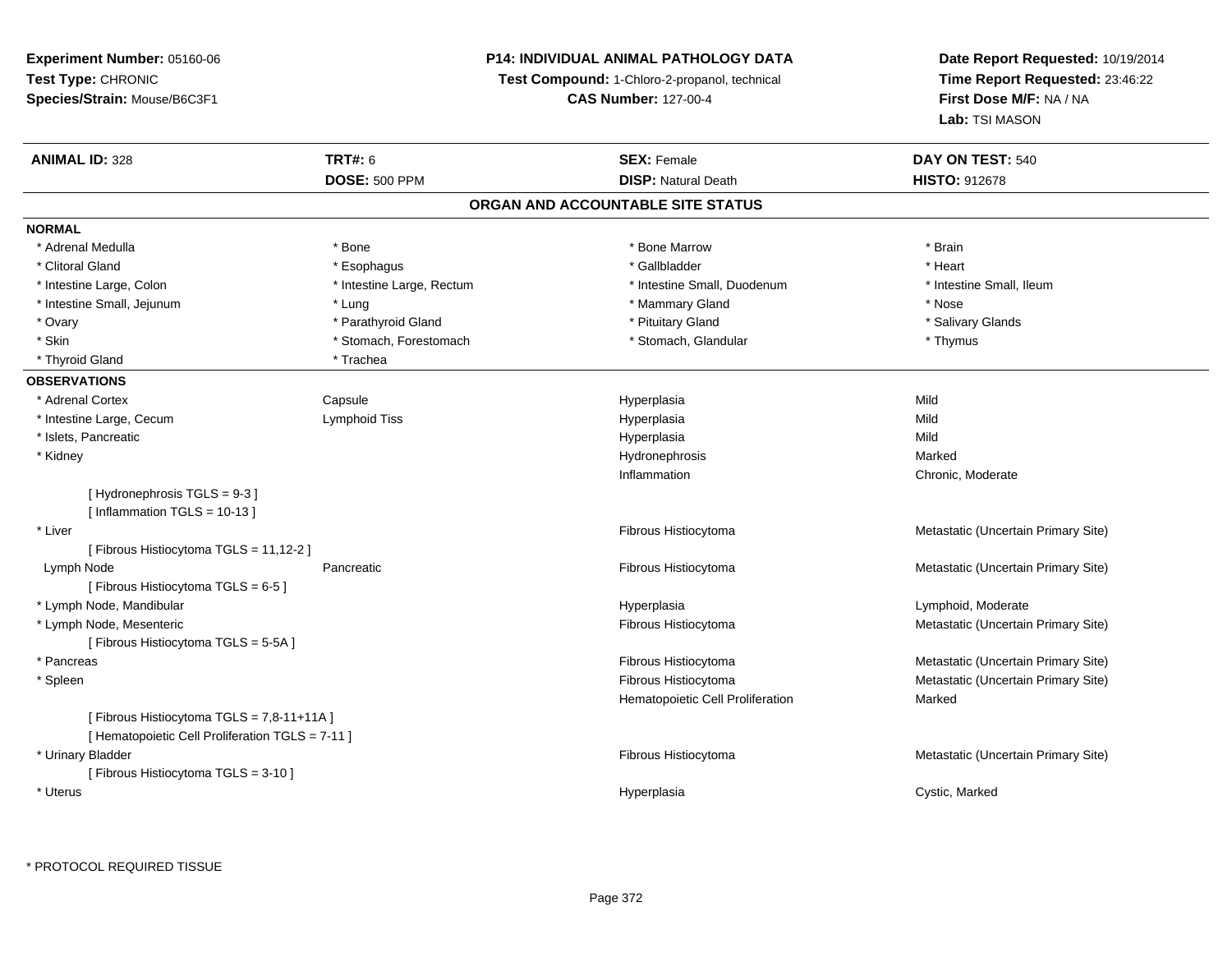| Experiment Number: 05160-06<br><b>Test Type: CHRONIC</b><br>Species/Strain: Mouse/B6C3F1 | <b>P14: INDIVIDUAL ANIMAL PATHOLOGY DATA</b><br>Test Compound: 1-Chloro-2-propanol, technical<br><b>CAS Number: 127-00-4</b> |                                   | Date Report Requested: 10/19/2014<br>Time Report Requested: 23:46:22<br>First Dose M/F: NA / NA<br>Lab: TSI MASON |
|------------------------------------------------------------------------------------------|------------------------------------------------------------------------------------------------------------------------------|-----------------------------------|-------------------------------------------------------------------------------------------------------------------|
| <b>ANIMAL ID: 328</b>                                                                    | <b>TRT#: 6</b>                                                                                                               | <b>SEX: Female</b>                | <b>DAY ON TEST: 540</b>                                                                                           |
|                                                                                          | <b>DOSE: 500 PPM</b>                                                                                                         | <b>DISP:</b> Natural Death        | <b>HISTO: 912678</b>                                                                                              |
|                                                                                          |                                                                                                                              | ORGAN AND ACCOUNTABLE SITE STATUS |                                                                                                                   |
| [Hyperplasia TGLS = $1,2-4+4A$ ]                                                         |                                                                                                                              |                                   |                                                                                                                   |
| Vagina                                                                                   |                                                                                                                              | Fibrosis                          | Moderate                                                                                                          |
| [Fibrosis TGLS = $4-12$ ]                                                                |                                                                                                                              |                                   |                                                                                                                   |
| PRIMARY CAUSE OF DEATH                                                                   | - Kidnev<br>Hydronephrosis                                                                                                   |                                   |                                                                                                                   |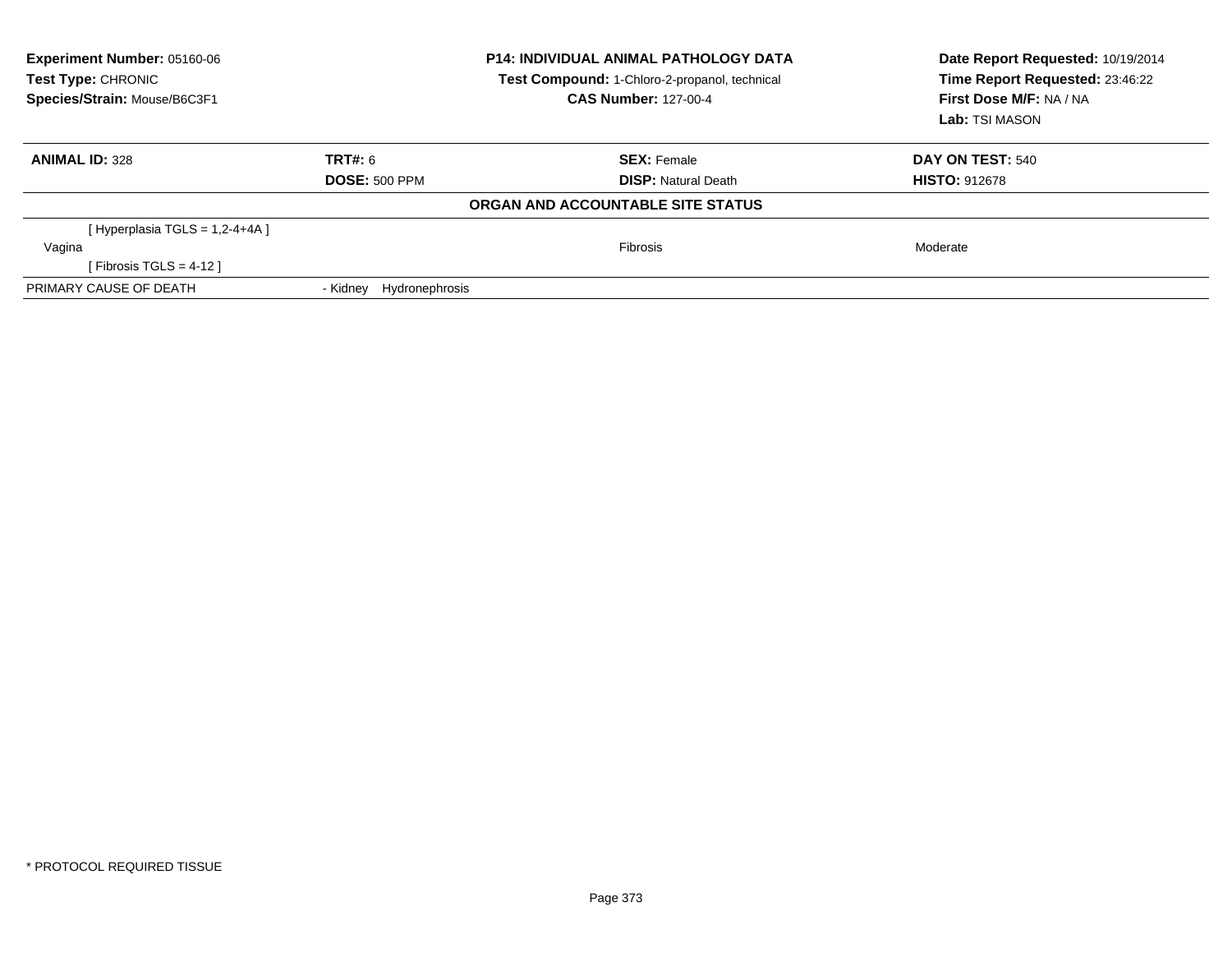**Experiment Number:** 05160-06**Test Type:** CHRONIC **Species/Strain:** Mouse/B6C3F1**P14: INDIVIDUAL ANIMAL PATHOLOGY DATATest Compound:** 1-Chloro-2-propanol, technical **CAS Number:** 127-00-4**Date Report Requested:** 10/19/2014**Time Report Requested:** 23:46:22**First Dose M/F:** NA / NA**Lab:** TSI MASON**ANIMAL ID:** 329**TRT#:** 6 **SEX:** Female **SEX: Female DAY ON TEST:** 735 **DOSE:** 500 PPM**DISP:** Terminal Sacrifice **HISTO:** 912679 **ORGAN AND ACCOUNTABLE SITE STATUSNORMAL**\* Adrenal Medulla \* \* Annual Medulla \* Brain \* Bone \* \* Bone Marrow \* Bone Marrow \* \* Brain \* Brain \* Brain \* Brain \* Brain \* Brain \* Brain \* Brain \* Brain \* Brain \* Brain \* Brain \* Brain \* Brain \* Brain \* Brain \* Brain \* \* Heart \* Clitoral Gland \* \* \* heart \* \* Esophagus \* \* \* \* \* \* \* \* \* \* \* Gallbladder \* \* \* \* \* \* \* \* \* \* \* \* Heart \* Intestine Large, Cecum \* Intestine Large, Colon \* Intestine Large, Thestine Large, Rectum \* Intestine Small, Duodenum \* Intestine Small, Ileum \* **All and All and All and All and All and All and All and All and All and All and All and All and All and All and All and All and All and All and All and All and All and All and All and All and Al** \* Nose \* Lymph Node, Mandibular \* Lymph Node, Mesenteric \* Mammary Gland \* Mammary Gland \* Pituitary Gland \* Ovary \* Pancreas \* Pancreas \* Pancreas \* Parathyroid Gland \* Parathyroid Gland \* Stomach, Glandular \* Salivary Glands \* Stomach, Forestomach \* Skin \* Skin \* Stomach, Forestomach \* Stomach, Forestomach \* Thymus \* Trachea \* Trachea \* Urinary Bladder **OBSERVATIONS** \* Adrenal Cortex Capsule Hyperplasia Mild \* Islets, Pancreaticc description of the control of the control of the control of the control of the control of the control of the control of the control of the control of the control of the control of the control of the control of the contro a and a studies of the studies of the Minimal \* Liver Eosinophilic Focus Hepatocellular Adenoma Multiple [ Eosinophilic Focus TGLS = 3-2B ][ Hepatocellular Adenoma TGLS = 2,3-2A+2B ]**Mesentery** y the control of the set of the control of the Moderate of the Moderate of the Moderate of the Moderate of the Moderate of the Moderate of the Moderate of the Moderate of the Moderate of the Moderate of the Moderate of the  $[$  Necrosis TGLS = 1-12  $]$  \* Spleen Lymphoma Malignant \* Thyroid Gland Follicular Cel Hyperplasia Minimal \* Uteruss and the contract of the contract of the contract of the contract of the contract of the contract of the contract of the contract of the contract of the contract of the contract of the contract of the contract of the cont Hyperplasia **Cystic, Moderate** PRIMARY CAUSE OF DEATH-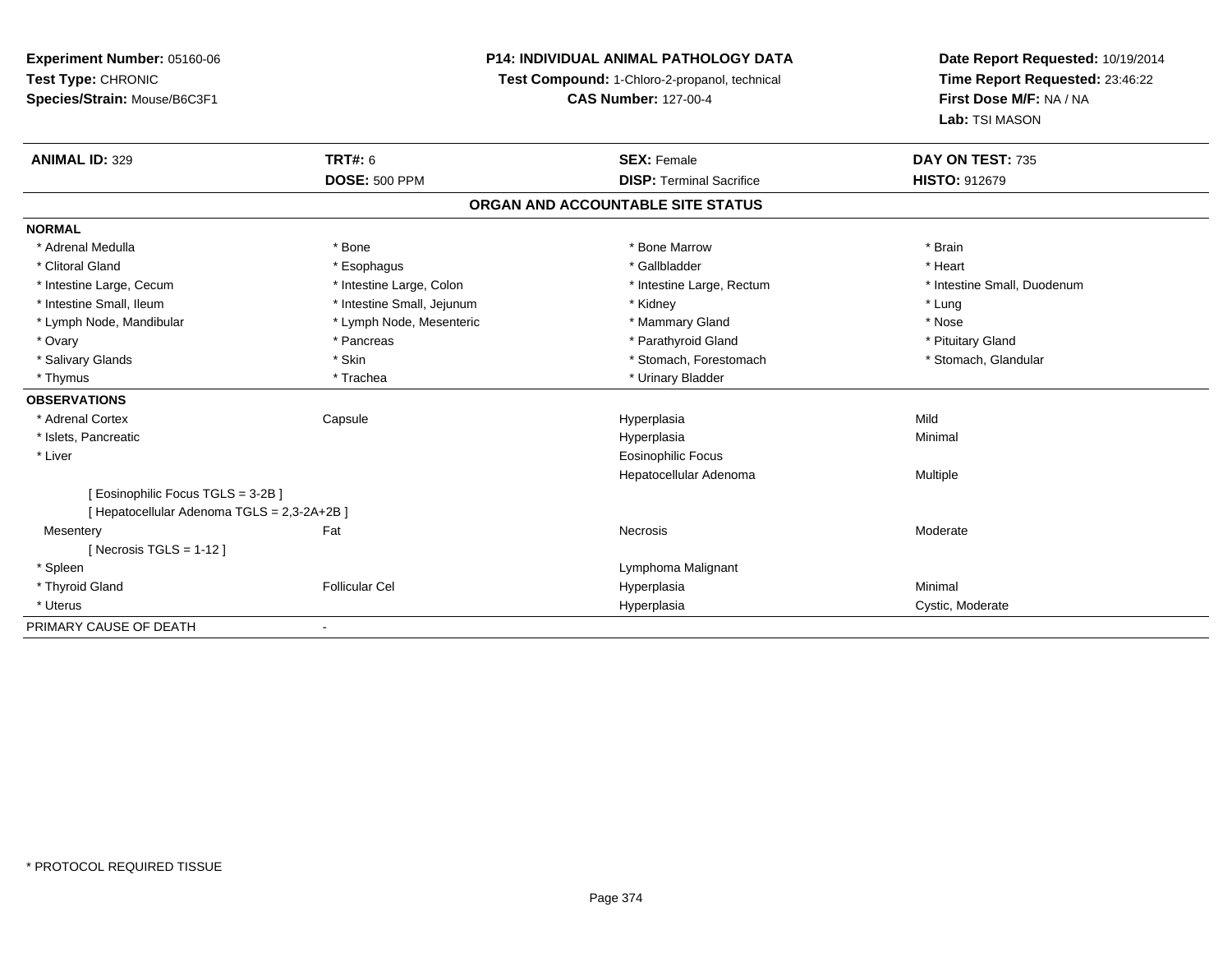# **P14: INDIVIDUAL ANIMAL PATHOLOGY DATA**

**Test Compound:** 1-Chloro-2-propanol, technical

**CAS Number:** 127-00-4

| <b>ANIMAL ID: 330</b>                            | <b>TRT#: 6</b><br><b>DOSE: 500 PPM</b> | <b>SEX: Female</b><br><b>DISP: Terminal Sacrifice</b> | DAY ON TEST: 735         |  |  |
|--------------------------------------------------|----------------------------------------|-------------------------------------------------------|--------------------------|--|--|
|                                                  |                                        |                                                       | <b>HISTO: 912680</b>     |  |  |
|                                                  |                                        | ORGAN AND ACCOUNTABLE SITE STATUS                     |                          |  |  |
| <b>NORMAL</b>                                    |                                        |                                                       |                          |  |  |
| * Adrenal Medulla                                | * Bone Marrow                          | * Brain                                               | * Clitoral Gland         |  |  |
| * Esophagus                                      | * Gallbladder                          | * Heart                                               | * Intestine Large, Cecum |  |  |
| * Intestine Large, Colon                         | * Intestine Large, Rectum              | * Intestine Small, Duodenum                           | * Intestine Small, Ileum |  |  |
| * Intestine Small, Jejunum                       | * Kidney                               | * Lung                                                | * Lymph Node, Mandibular |  |  |
| * Lymph Node, Mesenteric                         | * Mammary Gland                        | * Nose                                                | * Ovary                  |  |  |
| * Pancreas                                       | * Parathyroid Gland                    | * Pituitary Gland                                     | * Salivary Glands        |  |  |
| * Skin                                           | * Spleen                               | * Stomach, Forestomach                                | * Stomach, Glandular     |  |  |
| * Thymus                                         | * Thyroid Gland                        | * Trachea                                             | * Urinary Bladder        |  |  |
| <b>OBSERVATIONS</b>                              |                                        |                                                       |                          |  |  |
| * Adrenal Cortex                                 | Capsule                                | Hyperplasia                                           | Mild                     |  |  |
| * Bone                                           |                                        | <b>Fibrous Osteodystrophy</b>                         | Minimal                  |  |  |
| * Islets, Pancreatic                             |                                        | Hyperplasia                                           | Mild                     |  |  |
| * Liver                                          |                                        | Eosinophilic Focus                                    |                          |  |  |
|                                                  |                                        | Hepatocellular Adenoma                                | Multiple                 |  |  |
| [ Eosinophilic Focus TGLS = 2-2A ]               |                                        |                                                       |                          |  |  |
| [ Hepatocellular Adenoma TGLS = 2,3,5-2A+2B+2C ] |                                        |                                                       |                          |  |  |
| Mesentery                                        | Fat                                    | Necrosis                                              | Moderate                 |  |  |
| [ Necrosis TGLS = $1-12$ ]                       |                                        |                                                       |                          |  |  |
| * Uterus                                         |                                        | Hyperplasia                                           | Cystic, Marked           |  |  |
| [Hyperplasia TGLS = 4-4A]                        |                                        |                                                       |                          |  |  |
| PRIMARY CAUSE OF DEATH                           |                                        |                                                       |                          |  |  |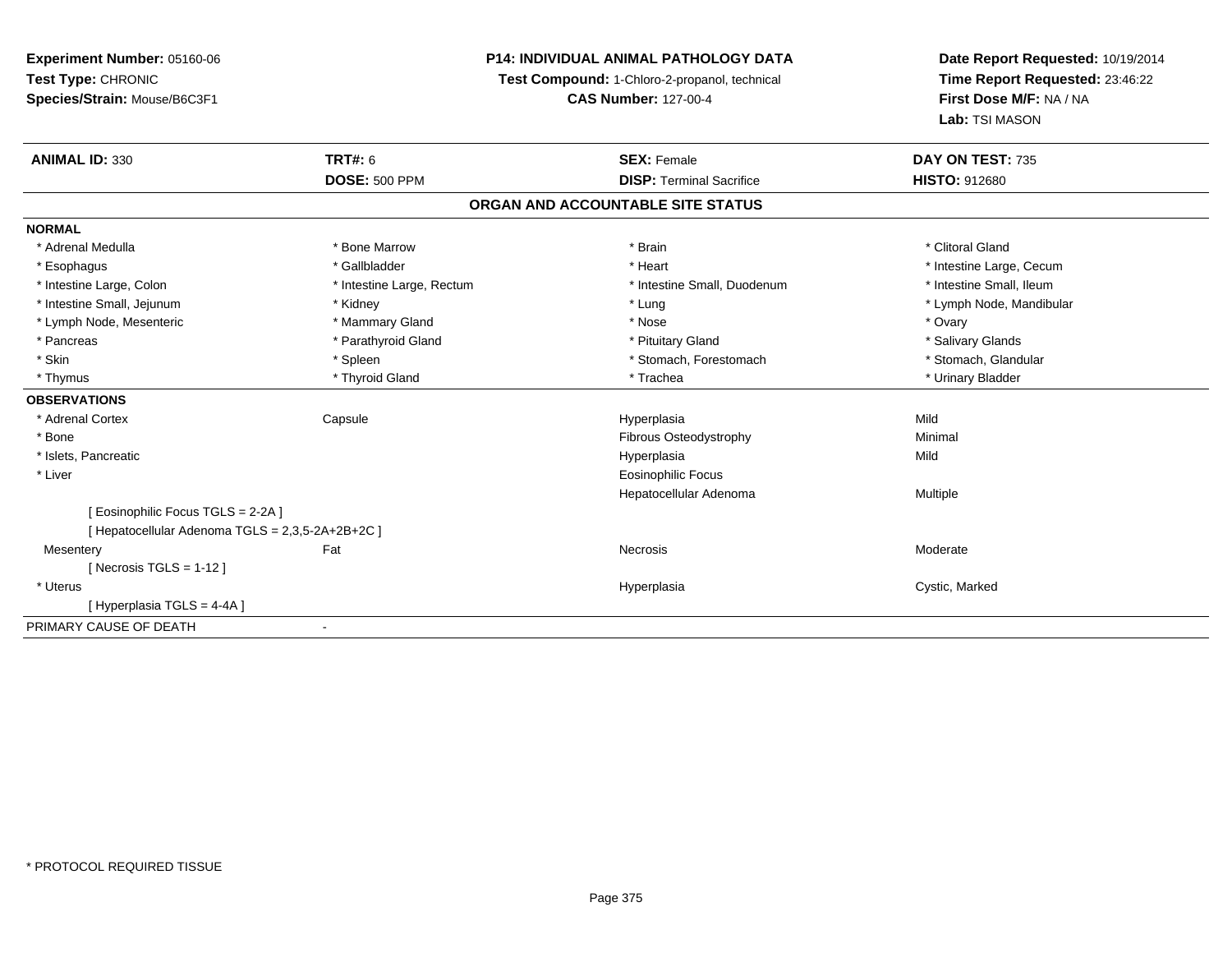# **P14: INDIVIDUAL ANIMAL PATHOLOGY DATA**

**Test Compound:** 1-Chloro-2-propanol, technical

**CAS Number:** 127-00-4

| <b>ANIMAL ID: 331</b>                             | <b>TRT#: 6</b><br><b>DOSE: 500 PPM</b> | <b>SEX: Female</b><br><b>DISP: Terminal Sacrifice</b> | DAY ON TEST: 735<br>HISTO: 912681 |  |  |  |  |
|---------------------------------------------------|----------------------------------------|-------------------------------------------------------|-----------------------------------|--|--|--|--|
|                                                   | ORGAN AND ACCOUNTABLE SITE STATUS      |                                                       |                                   |  |  |  |  |
| <b>NORMAL</b>                                     |                                        |                                                       |                                   |  |  |  |  |
| * Adrenal Medulla                                 | * Bone                                 | * Bone Marrow                                         | * Clitoral Gland                  |  |  |  |  |
| * Esophagus                                       | * Gallbladder                          | * Heart                                               | * Intestine Large, Cecum          |  |  |  |  |
| * Intestine Large, Colon                          | * Intestine Large, Rectum              | * Intestine Small, Duodenum                           | * Intestine Small, Ileum          |  |  |  |  |
| * Intestine Small, Jejunum                        | * Kidney                               | * Lymph Node, Mesenteric                              | * Mammary Gland                   |  |  |  |  |
| * Nose                                            | * Pancreas                             | * Parathyroid Gland                                   | * Pituitary Gland                 |  |  |  |  |
| * Salivary Glands                                 | * Skin                                 | * Stomach, Forestomach                                | * Stomach, Glandular              |  |  |  |  |
| * Thymus                                          | * Thyroid Gland                        | * Trachea                                             | * Urinary Bladder                 |  |  |  |  |
| <b>OBSERVATIONS</b>                               |                                        |                                                       |                                   |  |  |  |  |
| * Adrenal Cortex                                  | Capsule                                | Hyperplasia                                           | Mild                              |  |  |  |  |
| * Brain                                           | Thalamus                               | Mineralization                                        | Minimal                           |  |  |  |  |
| * Islets, Pancreatic                              |                                        | Hyperplasia                                           | Mild                              |  |  |  |  |
| * Liver                                           |                                        | <b>Eosinophilic Focus</b>                             |                                   |  |  |  |  |
|                                                   |                                        | Hepatocellular Adenoma                                | Multiple                          |  |  |  |  |
|                                                   |                                        | Hepatocellular Carcinoma                              |                                   |  |  |  |  |
| [ Hepatocellular Adenoma TGLS = 5,6,7,8-2+2B+2C ] |                                        |                                                       |                                   |  |  |  |  |
| [ Hepatocellular Carcinoma TGLS = 4-2A ]          |                                        |                                                       |                                   |  |  |  |  |
| * Lung                                            |                                        | Hemorrhage                                            | Minimal                           |  |  |  |  |
| [Hemorrhage TGLS = $7-1$ ]                        |                                        |                                                       |                                   |  |  |  |  |
| * Lymph Node, Mandibular                          |                                        | Lymphoma Malignant                                    |                                   |  |  |  |  |
| [ Lymphoma Malignant TGLS = 1-5 ]                 |                                        |                                                       |                                   |  |  |  |  |
| * Ovary                                           |                                        | Cyst                                                  | Mild                              |  |  |  |  |
| [Cyst TGLS = $2-4A$ ]                             |                                        |                                                       |                                   |  |  |  |  |
| * Spleen                                          |                                        | Hyperplasia                                           | Lymphoid, Moderate                |  |  |  |  |
| * Uterus                                          |                                        | Hyperplasia                                           | Cystic, Marked                    |  |  |  |  |
| [Hyperplasia TGLS = 3-4B]                         |                                        |                                                       |                                   |  |  |  |  |
| PRIMARY CAUSE OF DEATH                            | $\overline{\phantom{a}}$               |                                                       |                                   |  |  |  |  |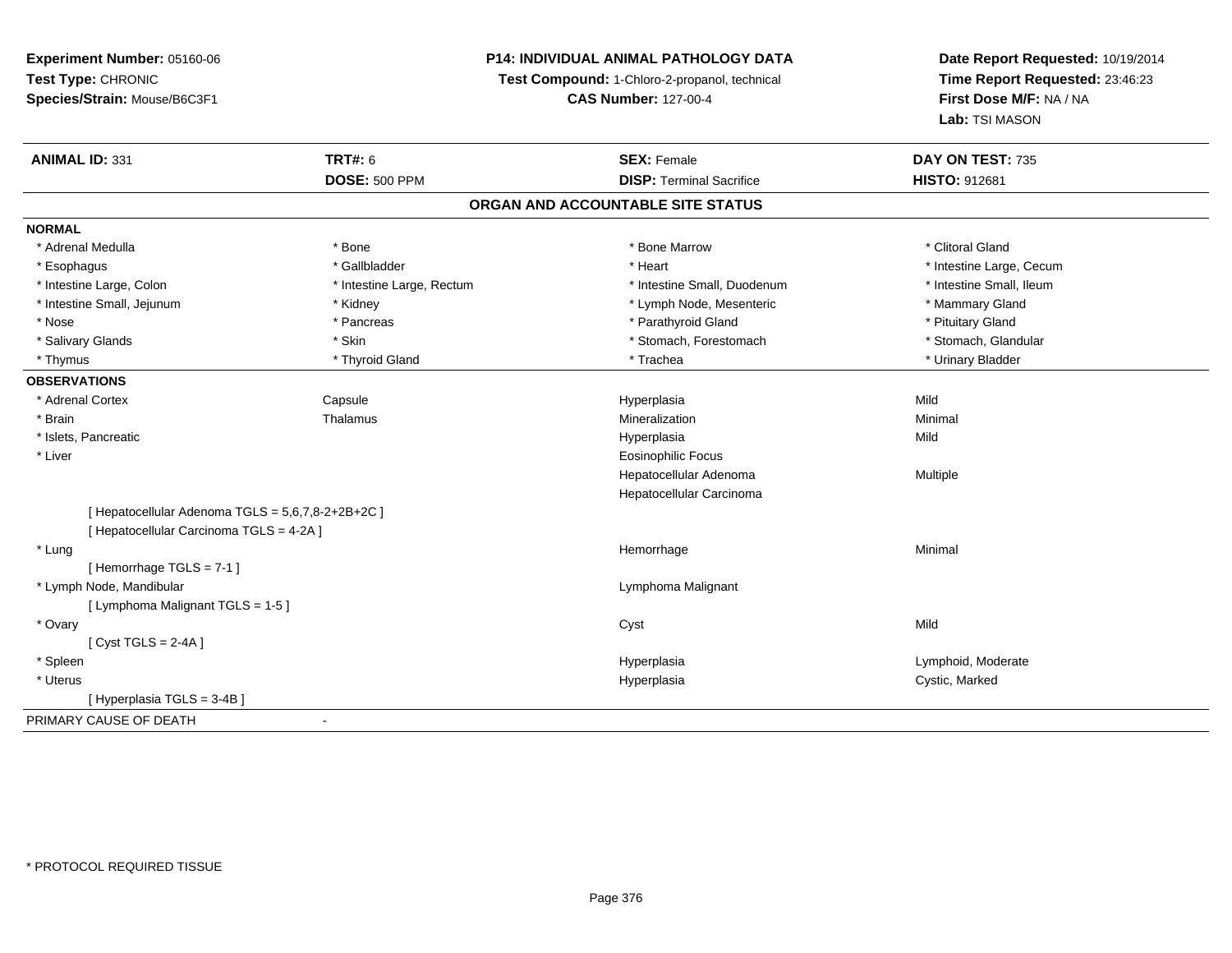# **P14: INDIVIDUAL ANIMAL PATHOLOGY DATA**

**Test Compound:** 1-Chloro-2-propanol, technical

**CAS Number:** 127-00-4

| <b>ANIMAL ID: 332</b>                              | TRT#: 6                           | <b>SEX: Female</b>              | DAY ON TEST: 735         |  |  |  |
|----------------------------------------------------|-----------------------------------|---------------------------------|--------------------------|--|--|--|
|                                                    | <b>DOSE: 500 PPM</b>              | <b>DISP: Terminal Sacrifice</b> | <b>HISTO: 912682</b>     |  |  |  |
|                                                    | ORGAN AND ACCOUNTABLE SITE STATUS |                                 |                          |  |  |  |
| <b>NORMAL</b>                                      |                                   |                                 |                          |  |  |  |
| * Adrenal Medulla                                  | * Bone                            | * Bone Marrow                   | * Clitoral Gland         |  |  |  |
| * Esophagus                                        | * Gallbladder                     | * Heart                         | * Intestine Large, Cecum |  |  |  |
| * Intestine Large, Colon                           | * Intestine Large, Rectum         | * Intestine Small, Duodenum     | * Intestine Small, Ileum |  |  |  |
| * Intestine Small, Jejunum                         | * Kidney                          | * Lymph Node, Mandibular        | * Lymph Node, Mesenteric |  |  |  |
| * Mammary Gland                                    | * Nose                            | * Ovary                         | * Pancreas               |  |  |  |
| * Parathyroid Gland                                | * Salivary Glands                 | * Skin                          | * Spleen                 |  |  |  |
| * Stomach, Forestomach                             | * Stomach, Glandular              | * Thymus                        | * Thyroid Gland          |  |  |  |
| * Trachea                                          | * Urinary Bladder                 |                                 |                          |  |  |  |
| <b>OBSERVATIONS</b>                                |                                   |                                 |                          |  |  |  |
| * Adrenal Cortex                                   | Capsule                           | Hyperplasia                     | Mild                     |  |  |  |
| * Brain                                            | Thalamus                          | Mineralization                  | Minimal                  |  |  |  |
| * Islets, Pancreatic                               |                                   | Hyperplasia                     | Mild                     |  |  |  |
| * Liver                                            |                                   | Hepatocellular Adenoma          | Multiple                 |  |  |  |
|                                                    |                                   | Hepatocellular Carcinoma        | <b>Multiple</b>          |  |  |  |
| [ Hepatocellular Adenoma TGLS = 4,6-2+2B ]         |                                   |                                 |                          |  |  |  |
| [ Hepatocellular Carcinoma TGLS = 5.6.7-2A+2B+2C ] |                                   |                                 |                          |  |  |  |
| * Lung                                             |                                   | Hepatocellular Carcinoma        | Metastatic (Liver)       |  |  |  |
| Lymph Node                                         | <b>Iliac</b>                      | Angiectasis                     | Moderate                 |  |  |  |
| [Angiectasis TGLS = 3-12]                          |                                   |                                 |                          |  |  |  |
| * Pituitary Gland                                  | Pars Distalis                     | Adenoma                         |                          |  |  |  |
| * Uterus                                           |                                   | Hyperplasia                     | Cystic, Marked           |  |  |  |
| [Hyperplasia TGLS = 2-4A]                          |                                   |                                 |                          |  |  |  |
| PRIMARY CAUSE OF DEATH                             | $\blacksquare$                    |                                 |                          |  |  |  |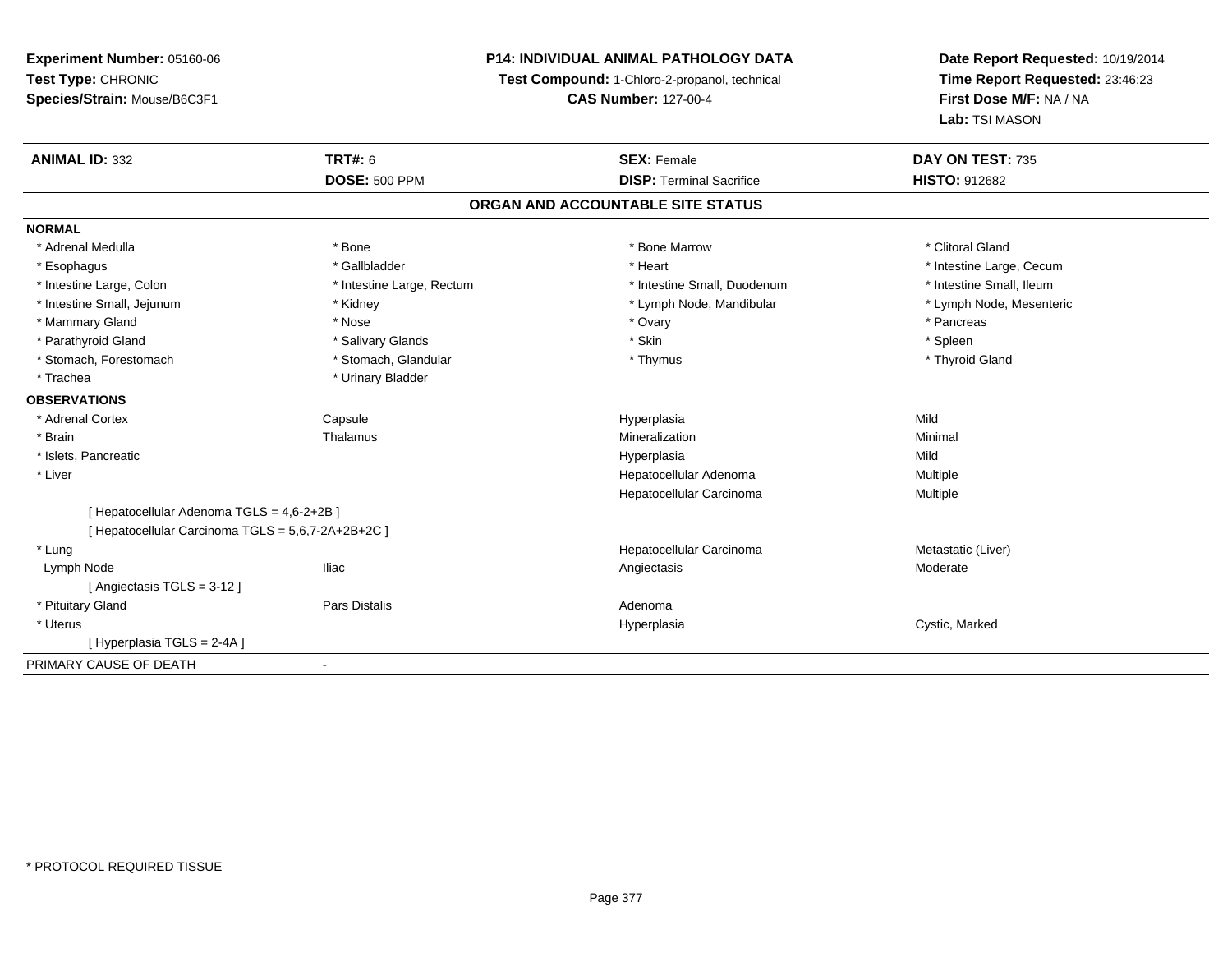**Experiment Number:** 05160-06**Test Type:** CHRONIC **Species/Strain:** Mouse/B6C3F1**P14: INDIVIDUAL ANIMAL PATHOLOGY DATATest Compound:** 1-Chloro-2-propanol, technical **CAS Number:** 127-00-4**Date Report Requested:** 10/19/2014**Time Report Requested:** 23:46:23**First Dose M/F:** NA / NA**Lab:** TSI MASON**ANIMAL ID:** 333**TRT#:** 6 **SEX:** Female **SEX: Female DAY ON TEST:** 655 **DOSE:** 500 PPM**DISP:** Natural Death **HISTO:** 912683 **ORGAN AND ACCOUNTABLE SITE STATUSNORMAL**\* Adrenal Medulla \* \* Annual Medulla \* Brain \* Bone \* \* Bone Marrow \* Bone Marrow \* \* Brain \* Brain \* Brain \* Brain \* Brain \* Brain \* Brain \* Brain \* Brain \* Brain \* Brain \* Brain \* Brain \* Brain \* Brain \* Brain \* Brain \* \* Esophagus \* https://www.fragustage.com/web/2019/heart \* Heart \* Heart \* Heart \* Intestine Large, Cecum \* Intestine Large, Cecum \* Sallbladder \* The state of the state of the state of the state of the state of the state o \* Intestine Small, Ileum \* Intestine Large, Colon \* Intestine Large, Rectum \* Intestine Small, Duodenum \* Intestine Small, Duodenum \* Intestine Small, Jejunum \* The mannery Gland \* Lymph Node, Mandibular \* The mannery Stand \* Mammary Gland \* Mammary Gland \* Parathyroid Gland \* Nose \* Ovary \* Pancreas \* Parathyroid Gland \* Pituitary Gland \* \* Salivary Glands \* Salivary Glands \* Skin \* \* Skin \* \* Stomach, Forestomach \* Stomach, Glandular \* \* Thyroid Gland \* \* Thyroid Gland \* \* Trachea \* \* Trachea \* \* Urinary Bladder \* \* Urinary Bladder \* \* Urinary Bladder \* \* Urinary Bladder \* \* Urinary Bladder \* \* Urinary Bladder \* \* Urinary Bladder \* **MISSING** \* Clitoral Gland \* Thymus**OBSERVATIONS** \* Adrenal Cortex**Capsule**  Hyperplasia Minimal Harderian Glandd and a state of the control of the control of the control of the control of the control of the control of the control of the control of the control of the control of the control of the control of the control of the contro  $[$  Adenoma TGLS = 7-12  $]$  \* Islets, Pancreaticc and the contract of the contract of the contract of the contract of the contract of the contract of the contract of the contract of the contract of the contract of the contract of the contract of the contract of the cont a Mild \* Kidneyy the control of the control of the control of the control of the control of the control of the control of the control of the control of the control of the control of the control of the control of the control of the contro y **Chronic, Mild** Nephropathy \* Liver Eosinophilic Focus Hepatocellular Adenoma Hepatocellular Carcinoma Multiple [ Hepatocellular Adenoma TGLS = 4-2 ][ Hepatocellular Carcinoma TGLS = 3,5-2+2A ] \* Lung Alveolar/Bronchiolar Adenoma Hepatocellular Carcinoma Metastatic (Liver) [ Alveolar/Bronchiolar Adenoma TGLS = 6-1 ] \* SpleenHematopoietic Cell Proliferation Moderate \* Uterus HemangiosarcomaHyperplasia Cystic, Moderate [ Hemangiosarcoma TGLS = 2-4 ]PRIMARY CAUSE OF DEATH- Liver Hepatocellular Carcinoma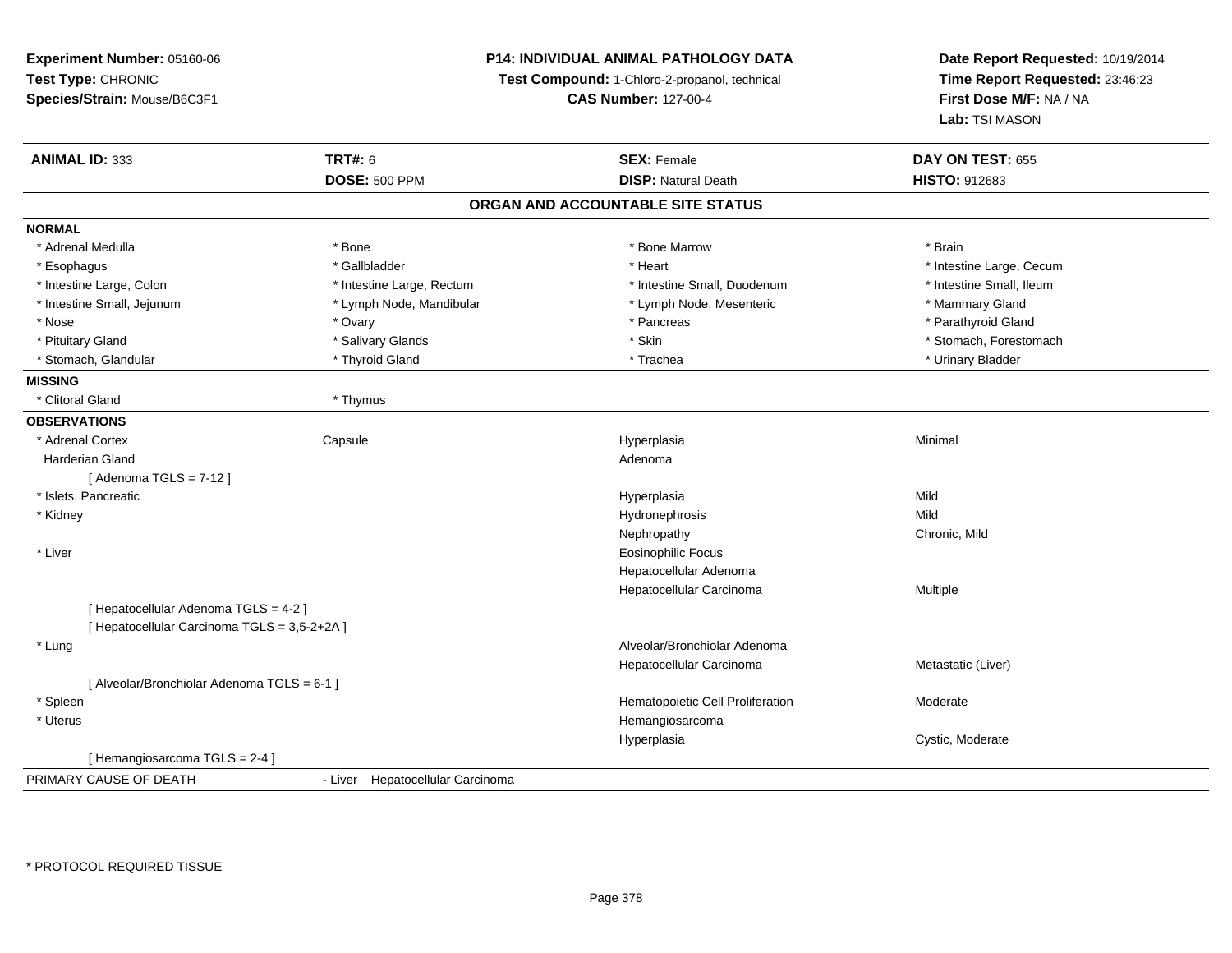# **P14: INDIVIDUAL ANIMAL PATHOLOGY DATA**

**Test Compound:** 1-Chloro-2-propanol, technical

**CAS Number:** 127-00-4

| <b>ANIMAL ID: 334</b>                 | <b>TRT#: 6</b>                    | <b>SEX: Female</b>              | DAY ON TEST: 735           |  |  |  |  |
|---------------------------------------|-----------------------------------|---------------------------------|----------------------------|--|--|--|--|
|                                       | <b>DOSE: 500 PPM</b>              | <b>DISP: Terminal Sacrifice</b> | <b>HISTO: 912684</b>       |  |  |  |  |
|                                       | ORGAN AND ACCOUNTABLE SITE STATUS |                                 |                            |  |  |  |  |
| <b>NORMAL</b>                         |                                   |                                 |                            |  |  |  |  |
| * Adrenal Medulla                     | * Bone Marrow                     | * Clitoral Gland                | * Esophagus                |  |  |  |  |
| * Gallbladder                         | * Heart                           | * Intestine Large, Cecum        | * Intestine Large, Colon   |  |  |  |  |
| * Intestine Large, Rectum             | * Intestine Small, Duodenum       | * Intestine Small, Ileum        | * Intestine Small, Jejunum |  |  |  |  |
| * Islets, Pancreatic                  | * Kidney                          | * Lung                          | * Lymph Node, Mandibular   |  |  |  |  |
| * Lymph Node, Mesenteric              | * Mammary Gland                   | * Nose                          | * Ovary                    |  |  |  |  |
| * Pancreas                            | * Parathyroid Gland               | * Salivary Glands               | * Skin                     |  |  |  |  |
| * Spleen                              | * Stomach, Forestomach            | * Stomach, Glandular            | * Thymus                   |  |  |  |  |
| * Thyroid Gland                       | * Trachea                         | * Urinary Bladder               |                            |  |  |  |  |
| <b>OBSERVATIONS</b>                   |                                   |                                 |                            |  |  |  |  |
| * Adrenal Cortex                      | Capsule                           | Hyperplasia                     | Mild                       |  |  |  |  |
| * Bone                                |                                   | Hyperplasia                     | Mild                       |  |  |  |  |
| * Brain                               | Thalamus                          | Mineralization                  | Minimal                    |  |  |  |  |
| * Liver                               |                                   | Clear Cell Focus                |                            |  |  |  |  |
|                                       |                                   | <b>Eosinophilic Focus</b>       |                            |  |  |  |  |
|                                       |                                   | Hepatocellular Adenoma          |                            |  |  |  |  |
| Clear Cell Focus TGLS = 1-2A ]        |                                   |                                 |                            |  |  |  |  |
| Eosinophilic Focus TGLS = 1,2-2A+2B ] |                                   |                                 |                            |  |  |  |  |
| [Hepatocellular Adenoma TGLS = 4-2]   |                                   |                                 |                            |  |  |  |  |
| * Pituitary Gland                     | Pars Distalis                     | Angiectasis                     | Mild                       |  |  |  |  |
| [Angiectasis TGLS = 3-7]              |                                   |                                 |                            |  |  |  |  |
| * Uterus                              |                                   | Hyperplasia                     | Cystic, Moderate           |  |  |  |  |
| PRIMARY CAUSE OF DEATH                |                                   |                                 |                            |  |  |  |  |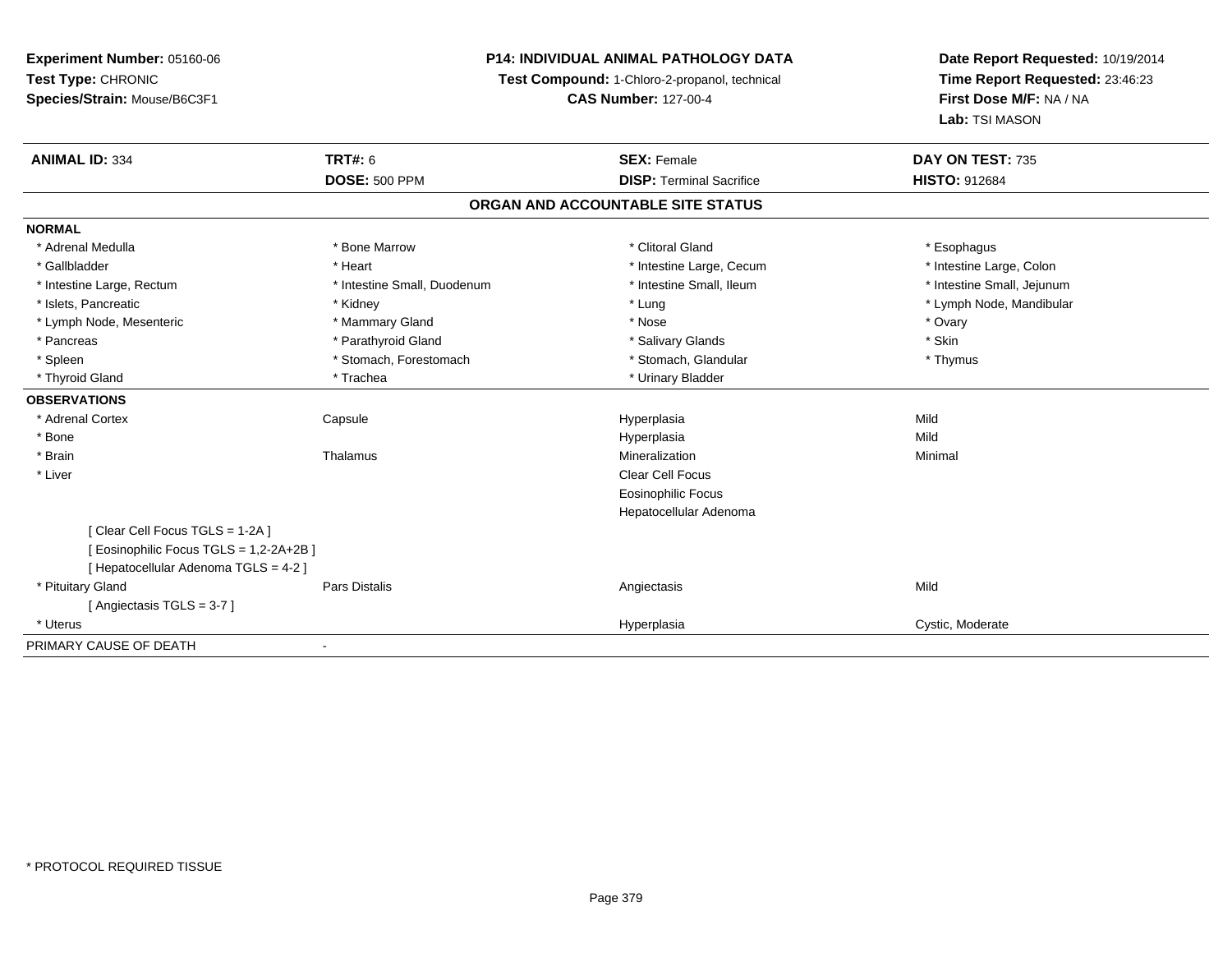# **P14: INDIVIDUAL ANIMAL PATHOLOGY DATA**

**Test Compound:** 1-Chloro-2-propanol, technical

**CAS Number:** 127-00-4

| <b>ANIMAL ID: 335</b>                      | <b>TRT#: 6</b>                    | <b>SEX: Female</b>               | DAY ON TEST: 735         |  |  |  |  |
|--------------------------------------------|-----------------------------------|----------------------------------|--------------------------|--|--|--|--|
|                                            | <b>DOSE: 500 PPM</b>              | <b>DISP: Terminal Sacrifice</b>  | <b>HISTO: 912685</b>     |  |  |  |  |
|                                            | ORGAN AND ACCOUNTABLE SITE STATUS |                                  |                          |  |  |  |  |
| <b>NORMAL</b>                              |                                   |                                  |                          |  |  |  |  |
| * Adrenal Medulla                          | * Bone                            | * Bone Marrow                    | * Clitoral Gland         |  |  |  |  |
| * Esophagus                                | * Gallbladder                     | * Heart                          | * Intestine Large, Cecum |  |  |  |  |
| * Intestine Large, Colon                   | * Intestine Large, Rectum         | * Intestine Small, Duodenum      | * Intestine Small, Ileum |  |  |  |  |
| * Intestine Small, Jejunum                 | * Lung                            | * Lymph Node, Mandibular         | * Mammary Gland          |  |  |  |  |
| * Nose                                     | * Ovary                           | * Pancreas                       | * Parathyroid Gland      |  |  |  |  |
| * Pituitary Gland                          | * Salivary Glands                 | * Skin                           | * Stomach, Forestomach   |  |  |  |  |
| * Stomach, Glandular                       | * Thymus                          | * Trachea                        | * Urinary Bladder        |  |  |  |  |
| <b>OBSERVATIONS</b>                        |                                   |                                  |                          |  |  |  |  |
| * Adrenal Cortex                           | Capsule                           | Hyperplasia                      | Mild                     |  |  |  |  |
| * Brain                                    | Thalamus                          | Mineralization                   | Minimal                  |  |  |  |  |
| * Islets, Pancreatic                       |                                   | Hyperplasia                      | Mild                     |  |  |  |  |
| * Kidney                                   |                                   | Nephropathy                      | Chronic, Mild            |  |  |  |  |
| * Liver                                    |                                   | <b>Eosinophilic Focus</b>        |                          |  |  |  |  |
|                                            |                                   | Hepatocellular Adenoma           | Multiple                 |  |  |  |  |
|                                            |                                   | Hepatocellular Carcinoma         |                          |  |  |  |  |
| [ Hepatocellular Adenoma TGLS = 2,3-2+2A ] |                                   |                                  |                          |  |  |  |  |
| [ Hepatocellular Carcinoma TGLS = 1-2 ]    |                                   |                                  |                          |  |  |  |  |
| * Lymph Node, Mesenteric                   |                                   | Angiectasis                      | Mild                     |  |  |  |  |
| [Angiectasis TGLS = $4-5$ ]                |                                   |                                  |                          |  |  |  |  |
| * Spleen                                   |                                   | Hematopoietic Cell Proliferation | Mild                     |  |  |  |  |
| * Thyroid Gland                            | <b>Follicular Cel</b>             | Adenoma                          |                          |  |  |  |  |
|                                            | <b>Follicular Cel</b>             | Hyperplasia                      | Mild                     |  |  |  |  |
| * Uterus                                   |                                   | Hyperplasia                      | Cystic, Moderate         |  |  |  |  |
| PRIMARY CAUSE OF DEATH                     |                                   |                                  |                          |  |  |  |  |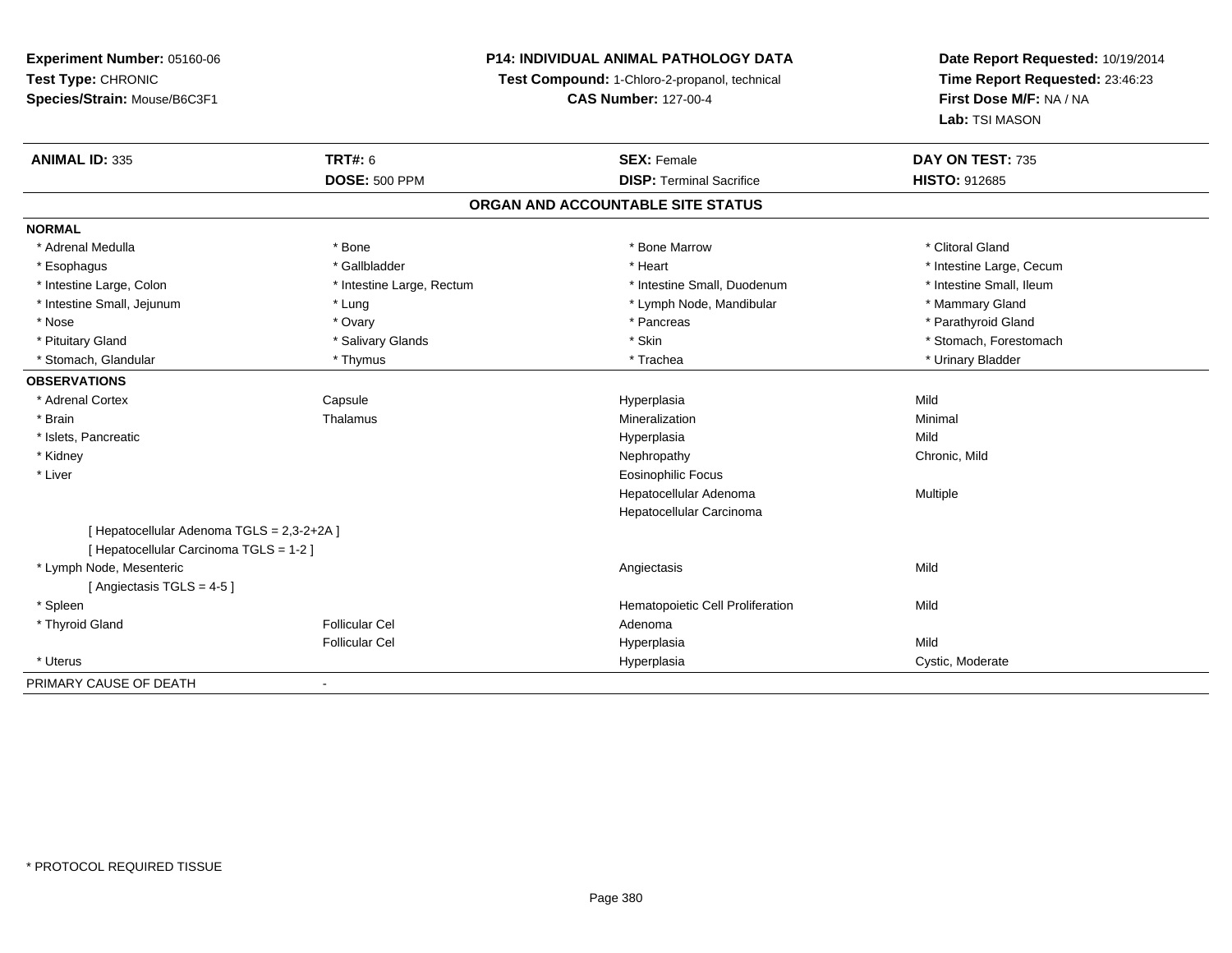**Experiment Number:** 05160-06**Test Type:** CHRONIC **Species/Strain:** Mouse/B6C3F1**P14: INDIVIDUAL ANIMAL PATHOLOGY DATATest Compound:** 1-Chloro-2-propanol, technical **CAS Number:** 127-00-4**Date Report Requested:** 10/19/2014**Time Report Requested:** 23:46:23**First Dose M/F:** NA / NA**Lab:** TSI MASON**ANIMAL ID:** 336**6 DAY ON TEST:** 735 **DOSE:** 500 PPM**DISP:** Terminal Sacrifice **HISTO:** 912686 **ORGAN AND ACCOUNTABLE SITE STATUSNORMAL**\* Adrenal Medulla \* The state of the state of the state of the state of the state of the state of the state of the state of the state of the state of the state of the state of the state of the state of the state of the sta \* Esophagus \* https://www.fragustage.com/web/2019/heart \* Heart \* Heart \* Heart \* Intestine Large, Cecum \* Intestine Large, Cecum \* Sallbladder \* The state of the state of the state of the state of the state of the state o \* Intestine Small. Ileum \* Intestine Large, Colon \* Intestine Large, Rectum \* Intestine Small, Duodenum \* 1 \* Lung \* Mammary Gland \* Nose \* Ovary\* Salivary Glands \* Pancreas \* And the section of the section of the section of the section of the section of the section of the section of the section of the section of the section of the section of the section of the section of the sectio \* Skin \* Stomach, Forestomach \* Stomach \* Stomach, Glandular \* Stomach, Glandular \* Thyroid Gland \* Trachea**OBSERVATIONS** \* Adrenal Cortex Capsule Hyperplasia Mild \* BoneFibrous Osteodystrophy **Mild**  \* Intestine Small, Jejunum Lymphoma Malignant [ Lymphoma Malignant TGLS = 13-6A ] \* Islets, Pancreaticc description of the control of the control of the control of the control of the control of the control of the control of the control of the control of the control of the control of the control of the control of the contro a and a studies of the studies of the Minimal \* Kidneyy the controller of the controller of the controller of the controller of the controller of the controller of the controller of the controller of the controller of the controller of the controller of the controller of the \* Liver Eosinophilic Focus Hepatocellular Adenoma Multiple [ Eosinophilic Focus TGLS = 9-2A ][ Hepatocellular Adenoma TGLS = 10,11-2B+2C ] Lymph NodeIliac **Lymphoma Malignant** Note:  $TGL_8-13 = NCL$  [ Lymphoma Malignant TGLS = 7-12 ] \* Lymph Node, Mandibular Lymphoma Malignant [ Lymphoma Malignant TGLS = 1-5 ] \* Lymph Node, Mesenteric Lymphoma Malignant [ Lymphoma Malignant TGLS = 6-5B ] \* SpleenHematopoietic Cell Proliferation Marked Lymphoma Malignant[ Hematopoietic Cell Proliferation TGLS = 5-11 ][ Lymphoma Malignant TGLS = 5-11 ] \* ThymusLymphoma Malignant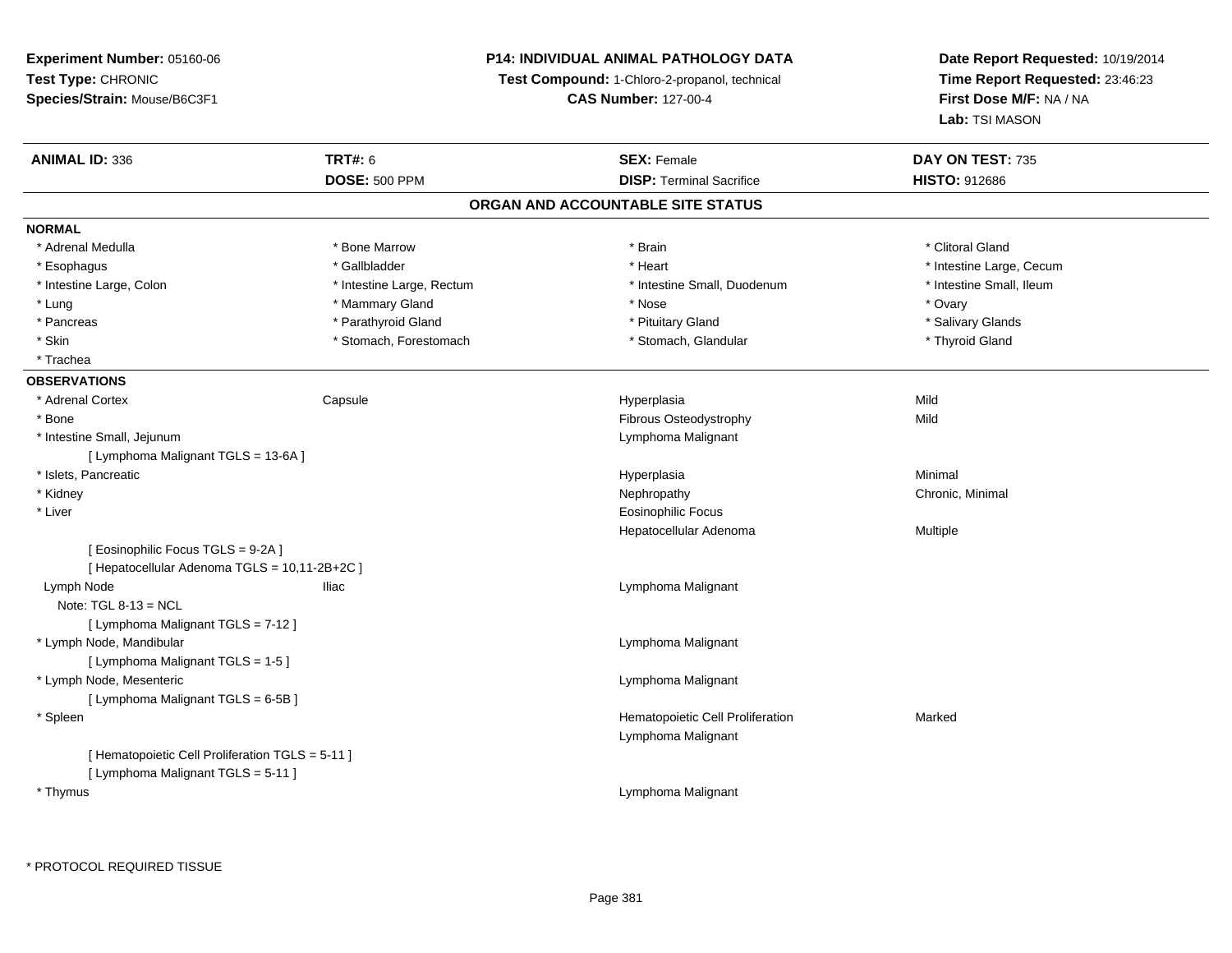| Experiment Number: 05160-06<br>Test Type: CHRONIC<br>Species/Strain: Mouse/B6C3F1 |                                                                                      | <b>P14: INDIVIDUAL ANIMAL PATHOLOGY DATA</b><br>Test Compound: 1-Chloro-2-propanol, technical<br><b>CAS Number: 127-00-4</b> | Date Report Requested: 10/19/2014<br>Time Report Requested: 23:46:23<br>First Dose M/F: NA / NA<br><b>Lab:</b> TSI MASON |
|-----------------------------------------------------------------------------------|--------------------------------------------------------------------------------------|------------------------------------------------------------------------------------------------------------------------------|--------------------------------------------------------------------------------------------------------------------------|
| <b>ANIMAL ID: 336</b>                                                             | <b>TRT#: 6</b>                                                                       | <b>SEX:</b> Female                                                                                                           | DAY ON TEST: 735                                                                                                         |
|                                                                                   | <b>DOSE: 500 PPM</b>                                                                 | <b>DISP: Terminal Sacrifice</b>                                                                                              | <b>HISTO: 912686</b>                                                                                                     |
|                                                                                   |                                                                                      | <b>ORGAN AND ACCOUNTABLE SITE STATUS</b>                                                                                     |                                                                                                                          |
|                                                                                   | Note: TGL 12 enlargement involves thymus rather than mediastinal L.N. on micro exam. |                                                                                                                              |                                                                                                                          |
| [Lymphoma Malignant TGLS = 12-5A]                                                 |                                                                                      |                                                                                                                              |                                                                                                                          |
| * Uterus                                                                          |                                                                                      | Hemorrhage                                                                                                                   | Mild                                                                                                                     |
|                                                                                   |                                                                                      | Hyperplasia                                                                                                                  | Cystic, Moderate                                                                                                         |
| [Hemorrhage TGLS = 3-4A]                                                          |                                                                                      |                                                                                                                              |                                                                                                                          |
| [Hyperplasia TGLS = 3,4-4A+4B ]                                                   |                                                                                      |                                                                                                                              |                                                                                                                          |
| PRIMARY CAUSE OF DEATH                                                            |                                                                                      |                                                                                                                              |                                                                                                                          |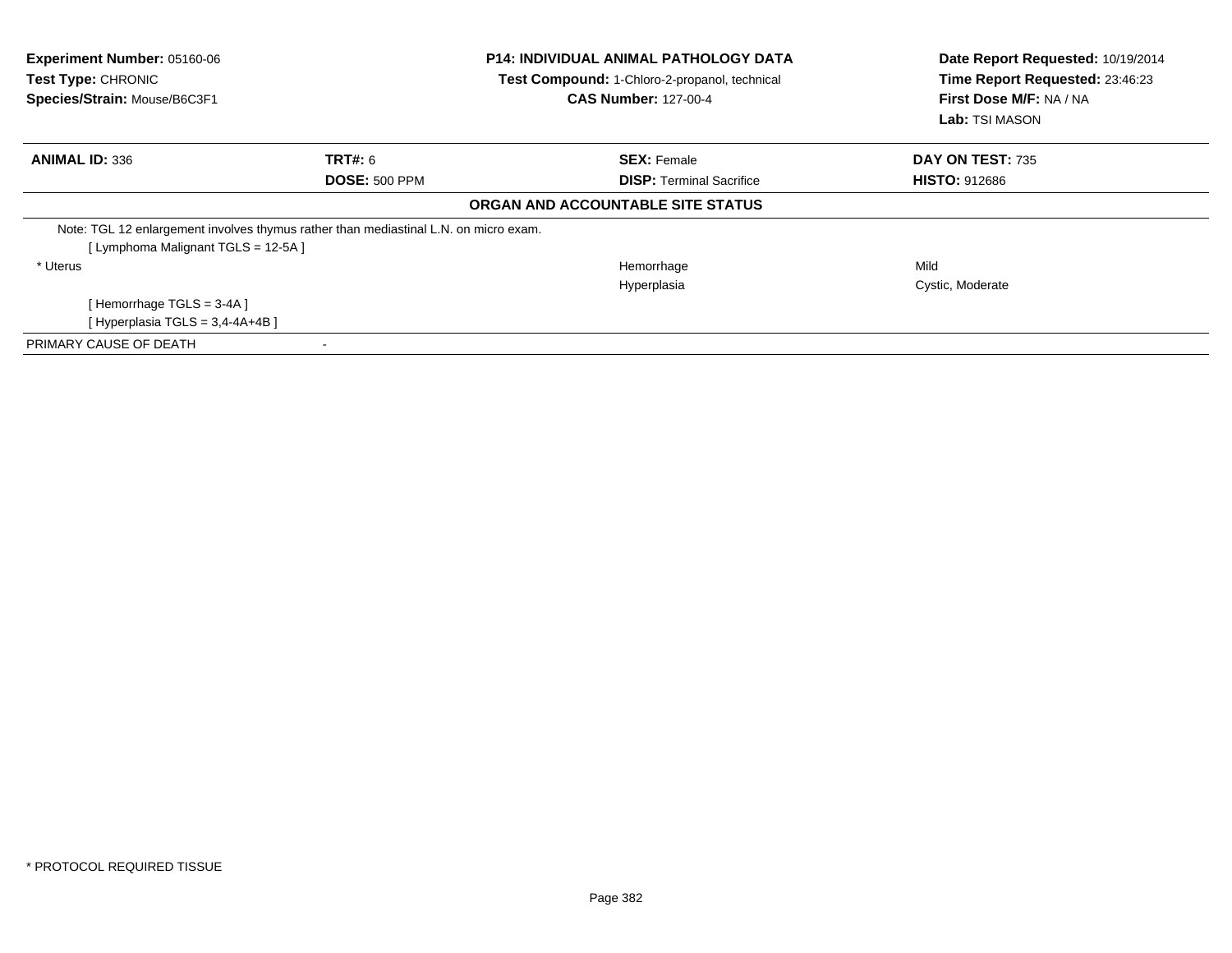**Experiment Number:** 05160-06**Test Type:** CHRONIC **Species/Strain:** Mouse/B6C3F1**P14: INDIVIDUAL ANIMAL PATHOLOGY DATATest Compound:** 1-Chloro-2-propanol, technical **CAS Number:** 127-00-4**Date Report Requested:** 10/19/2014**Time Report Requested:** 23:46:23**First Dose M/F:** NA / NA**Lab:** TSI MASON**ANIMAL ID:** 337**TRT#:** 6 **SEX:** Female **SEX: Female DAY ON TEST:** 735 **DOSE:** 500 PPM**DISP:** Terminal Sacrifice **HISTO:** 912687 **ORGAN AND ACCOUNTABLE SITE STATUSNORMAL**\* Adrenal Medulla \* The state of the state of the state of the state of the state of the state of the state of the state of the state of the state of the state of the state of the state of the state of the state of the sta \* Intestine Large, Colon \* Esophagus \* **Esophagus \* Intestine Large, Cecum \*** Heart \* **intestine Large, Cecum** \* Intestine Large, Cecum \* Intestine Large, Rectum \* Thestine Small, Duodenum \* Number of the small, Ileum \* Intestine Small, Jejunum \* Intestine Small, Jejunum \* Lung \* Lymph Node, Mandibular \* Mannipular \* Lymph Node, Mesenteric \* Mammary Gland \* Parathyroid Gland \* Nose \* Ovary \* Pancreas \* Parathyroid Gland \* Pituitary Gland \* \* \* Sheen \* Salivary Glands \* \* State \* \* Skin \* \* Skin \* \* Spleen \* \* Spleen \* \* Spleen \* \* Thyroid Gland \* Stomach, Forestomach \* Thymus \* Stomach, Glandular \* Thymus \* Thymus \* Thymus \* Thymus \* Thymus \* Thymus \* Thymus \* Thymus \* Thymus \* Thymus \* Thymus \* Thymus \* Thymus \* Thymus \* Thymus \* Thymus \* Thymus \* Thymus \* Thymu \* Trachea \* Urinary Bladder**MISSING** \* Gallbladder**OBSERVATIONS** \* Adrenal Cortex**Capsule**  Hyperplasia Mild \* Bonee the contract of the contract of the contract of the contract of the contract of the contract of the contract of the contract of the contract of the contract of the contract of the contract of the contract of the contract \* Islets, Pancreaticc and the contract of the contract of the contract of the contract of the contract of the contract of the contract of the contract of the contract of the contract of the contract of the contract of the contract of the cont a **Minimal**  \* Kidneyy the controller of the controller of the controller of the Nephropathy Chronic, Minimal (Chronic, Minimal  $\mu$  \* Liver Eosinophilic Focus Hepatocellular Adenoma Multiple [ Eosinophilic Focus TGLS = 2-2A ][ Hepatocellular Adenoma TGLS = 2-2A ] \* Uteruss and the control of the control of the control of the control of the control of the control of the control of the control of the control of the control of the control of the control of the control of the control of the co Hyperplasia **Cystic, Marked** [ Hyperplasia TGLS = 1-4A ]PRIMARY CAUSE OF DEATH-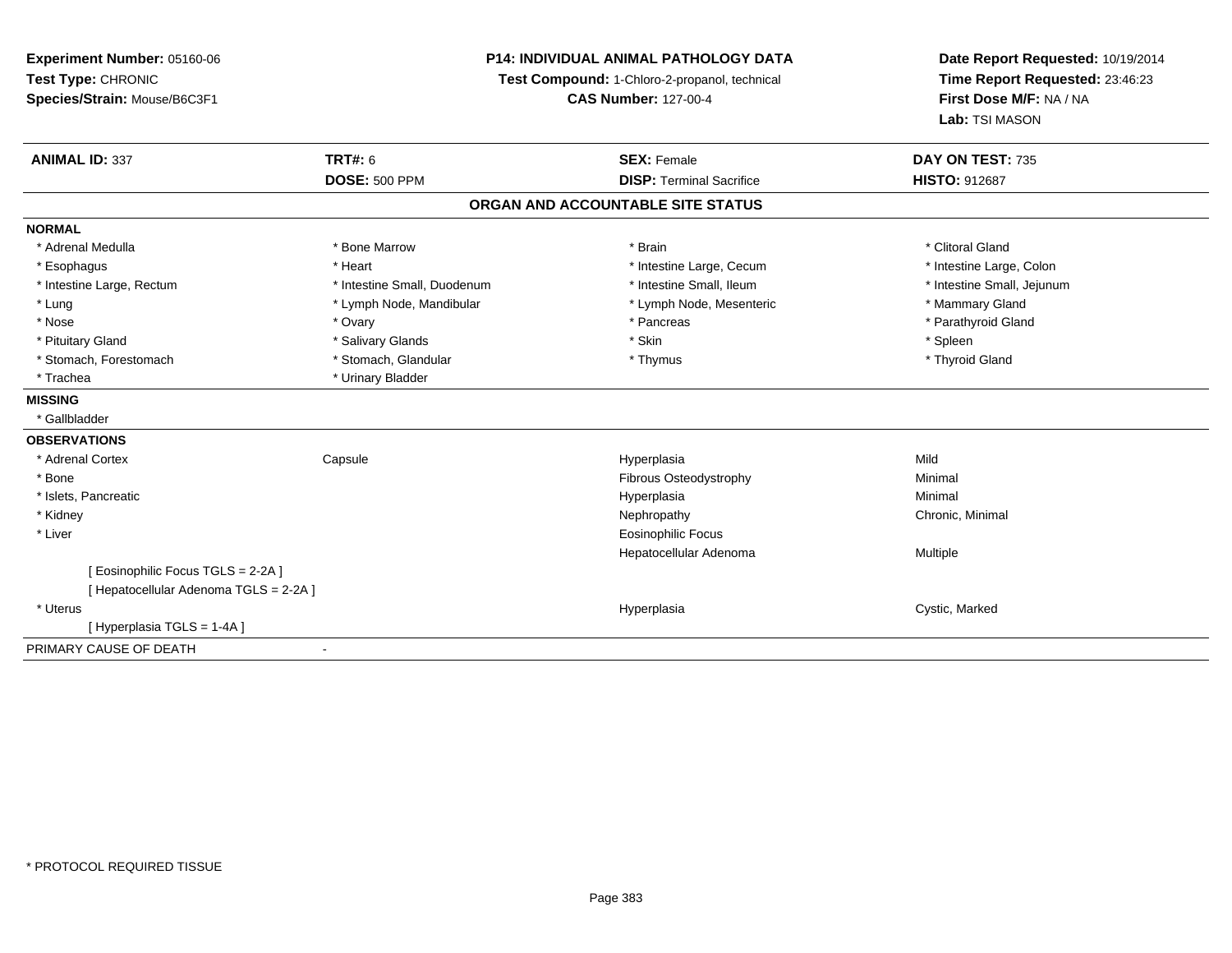# **P14: INDIVIDUAL ANIMAL PATHOLOGY DATA**

**Test Compound:** 1-Chloro-2-propanol, technical

**CAS Number:** 127-00-4

| <b>ANIMAL ID: 338</b>                   | <b>TRT#: 6</b>           | <b>SEX: Female</b>               | DAY ON TEST: 697          |  |  |  |
|-----------------------------------------|--------------------------|----------------------------------|---------------------------|--|--|--|
|                                         | <b>DOSE: 500 PPM</b>     | <b>DISP: Natural Death</b>       | <b>HISTO: 912688</b>      |  |  |  |
| ORGAN AND ACCOUNTABLE SITE STATUS       |                          |                                  |                           |  |  |  |
| <b>NORMAL</b>                           |                          |                                  |                           |  |  |  |
| * Adrenal Medulla                       | * Bone                   | * Esophagus                      | * Gallbladder             |  |  |  |
| * Heart                                 | * Intestine Large, Cecum | * Intestine Large, Colon         | * Intestine Large, Rectum |  |  |  |
| * Intestine Small, Jejunum              | * Islets, Pancreatic     | * Lymph Node, Mandibular         | * Mammary Gland           |  |  |  |
| * Pancreas                              | * Parathyroid Gland      | * Salivary Glands                | * Skin                    |  |  |  |
| * Stomach, Forestomach                  | * Thymus                 | * Thyroid Gland                  | * Trachea                 |  |  |  |
| <b>AUTO PRECLUDES DIAG.</b>             |                          |                                  |                           |  |  |  |
| * Intestine Small, Duodenum             | * Intestine Small, Ileum |                                  |                           |  |  |  |
| <b>OBSERVATIONS</b>                     |                          |                                  |                           |  |  |  |
| * Adrenal Cortex                        | Capsule                  | Hyperplasia                      | Mild                      |  |  |  |
| * Bone Marrow                           |                          | Histiocytic Sarcoma              |                           |  |  |  |
| * Brain                                 | Thalamus                 | Mineralization                   | Minimal                   |  |  |  |
| * Clitoral Gland                        |                          | Histiocytic Sarcoma              |                           |  |  |  |
| * Kidney                                | <b>Renal Tubule</b>      | Accumulation, Hyaline Droplet    | Moderate                  |  |  |  |
|                                         |                          | Cyst                             | Mild                      |  |  |  |
|                                         |                          | Hydronephrosis                   | Mild                      |  |  |  |
|                                         |                          | Metaplasia                       | Osseous, Minimal          |  |  |  |
| [Cyst TGLS = $3-3+3A$ ]                 |                          |                                  |                           |  |  |  |
| * Liver                                 |                          | Histiocytic Sarcoma              |                           |  |  |  |
| [ Histiocytic Sarcoma TGLS = 4,6-2+2A ] |                          |                                  |                           |  |  |  |
| * Lung                                  |                          | Histiocytic Sarcoma              |                           |  |  |  |
| * Lymph Node, Mesenteric                |                          | Histiocytic Sarcoma              |                           |  |  |  |
| * Nose                                  |                          | Histiocytic Sarcoma              |                           |  |  |  |
| * Ovary                                 |                          | Histiocytic Sarcoma              |                           |  |  |  |
| [ Histiocytic Sarcoma TGLS = 2-4B ]     |                          |                                  |                           |  |  |  |
| * Pituitary Gland                       | <b>Pars Distalis</b>     | Hyperplasia                      | Mild                      |  |  |  |
| * Spleen                                |                          | Hematopoietic Cell Proliferation | Marked                    |  |  |  |
| * Stomach, Glandular                    |                          | Erosion                          | Mild                      |  |  |  |
| [ Erosion TGLS = $7-6+6A$ ]             |                          |                                  |                           |  |  |  |
| * Urinary Bladder                       |                          | Histiocytic Sarcoma              |                           |  |  |  |
|                                         |                          | Inflammation                     | Acute, Moderate           |  |  |  |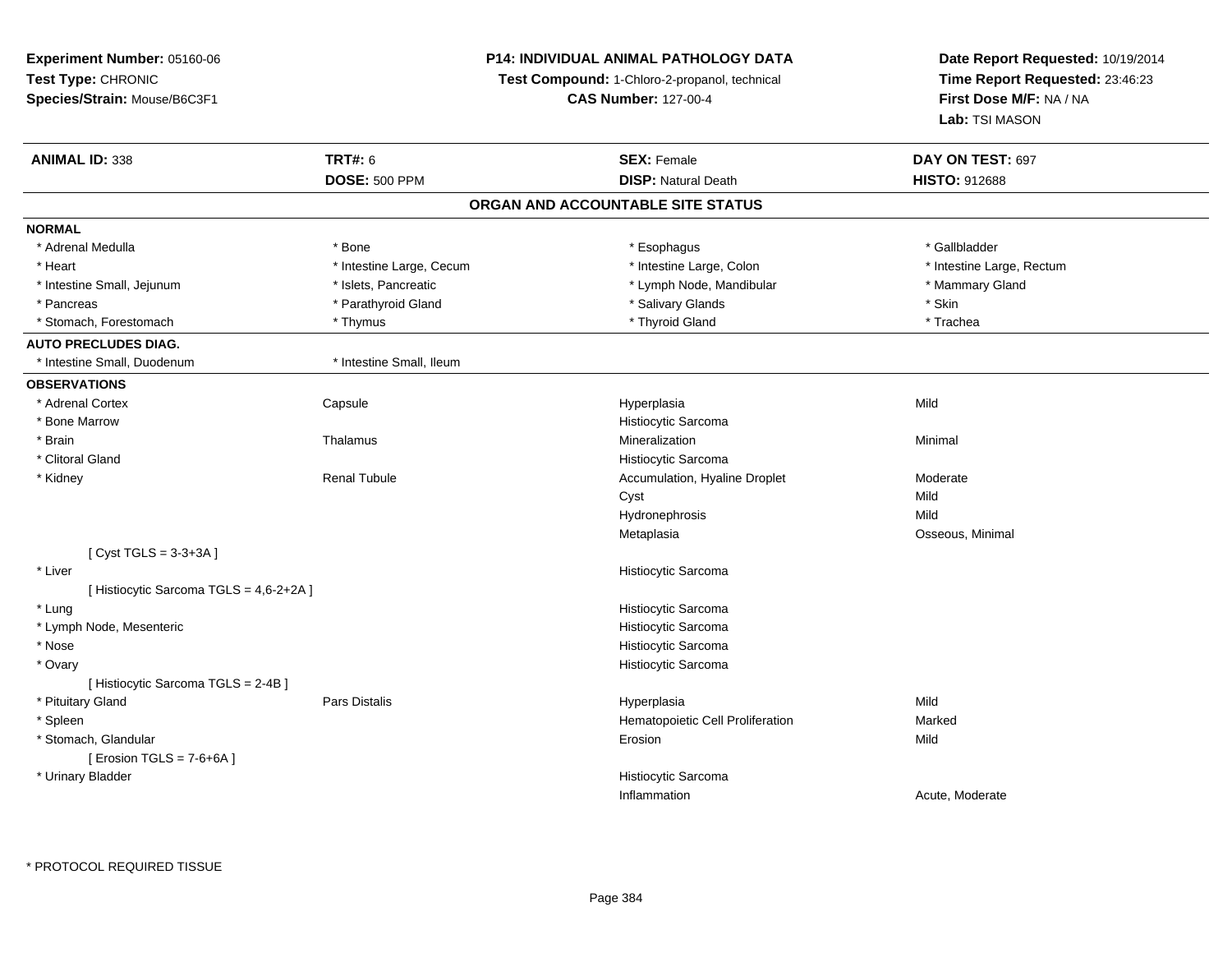| Experiment Number: 05160-06<br>Test Type: CHRONIC<br>Species/Strain: Mouse/B6C3F1 |                                        | <b>P14: INDIVIDUAL ANIMAL PATHOLOGY DATA</b><br>Test Compound: 1-Chloro-2-propanol, technical<br><b>CAS Number: 127-00-4</b> | Date Report Requested: 10/19/2014<br>Time Report Requested: 23:46:23<br>First Dose M/F: NA / NA<br>Lab: TSI MASON |
|-----------------------------------------------------------------------------------|----------------------------------------|------------------------------------------------------------------------------------------------------------------------------|-------------------------------------------------------------------------------------------------------------------|
| <b>ANIMAL ID: 338</b>                                                             | TRT#: 6                                | <b>SEX: Female</b>                                                                                                           | DAY ON TEST: 697                                                                                                  |
|                                                                                   | <b>DOSE: 500 PPM</b>                   | <b>DISP:</b> Natural Death                                                                                                   | <b>HISTO: 912688</b>                                                                                              |
|                                                                                   |                                        | ORGAN AND ACCOUNTABLE SITE STATUS                                                                                            |                                                                                                                   |
| Inflammation TGLS = 1-10 ]                                                        |                                        |                                                                                                                              |                                                                                                                   |
| * Uterus                                                                          |                                        | Histiocytic Sarcoma                                                                                                          |                                                                                                                   |
| [Histiocytic Sarcoma TGLS = 5-4A]                                                 |                                        |                                                                                                                              |                                                                                                                   |
| PRIMARY CAUSE OF DEATH                                                            | <b>Histiocytic Sarcoma</b><br>- Uterus |                                                                                                                              |                                                                                                                   |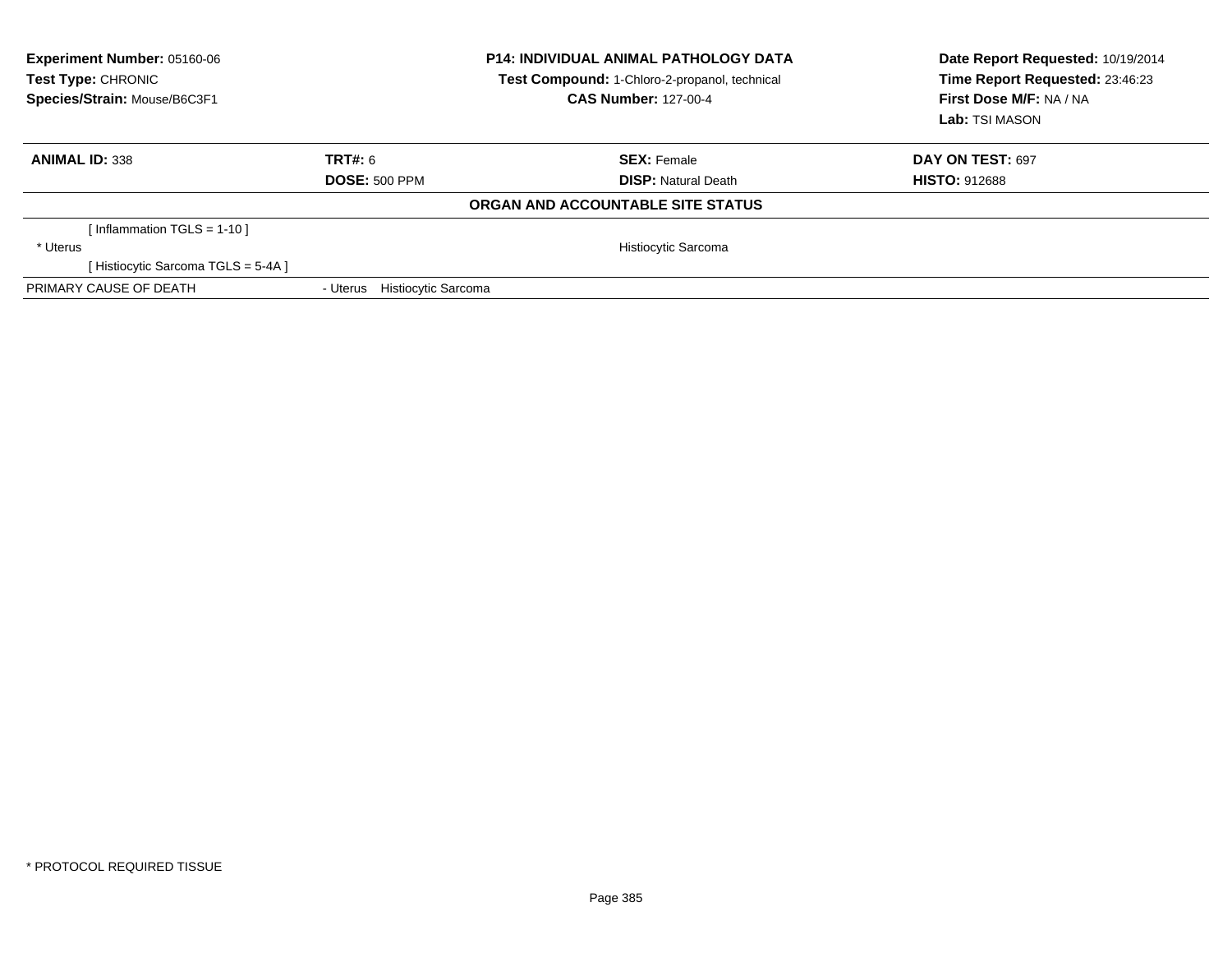| Experiment Number: 05160-06          |                             | <b>P14: INDIVIDUAL ANIMAL PATHOLOGY DATA</b>  | Date Report Requested: 10/19/2014 |  |
|--------------------------------------|-----------------------------|-----------------------------------------------|-----------------------------------|--|
| Test Type: CHRONIC                   |                             | Test Compound: 1-Chloro-2-propanol, technical | Time Report Requested: 23:46:23   |  |
| Species/Strain: Mouse/B6C3F1         | <b>CAS Number: 127-00-4</b> |                                               | First Dose M/F: NA / NA           |  |
|                                      |                             |                                               | Lab: TSI MASON                    |  |
| <b>ANIMAL ID: 339</b>                | <b>TRT#: 6</b>              | <b>SEX: Female</b>                            | DAY ON TEST: 649                  |  |
|                                      | <b>DOSE: 500 PPM</b>        | <b>DISP: Natural Death</b>                    | HISTO: 912689                     |  |
|                                      |                             | ORGAN AND ACCOUNTABLE SITE STATUS             |                                   |  |
| <b>NORMAL</b>                        |                             |                                               |                                   |  |
| * Adrenal Medulla                    | * Bone                      | * Bone Marrow                                 | * Brain                           |  |
| * Clitoral Gland                     | * Esophagus                 | * Heart                                       | * Intestine Large, Cecum          |  |
| * Intestine Large, Colon             | * Intestine Large, Rectum   | * Islets, Pancreatic                          | * Kidney                          |  |
| * Lymph Node, Mesenteric             | * Mammary Gland             | * Nose                                        | * Parathyroid Gland               |  |
| * Salivary Glands                    | * Skin                      | * Spleen                                      | * Thyroid Gland                   |  |
| * Trachea                            |                             |                                               |                                   |  |
| <b>MISSING</b>                       |                             |                                               |                                   |  |
| * Pituitary Gland                    | * Thymus                    |                                               |                                   |  |
| <b>AUTO PRECLUDES DIAG.</b>          |                             |                                               |                                   |  |
| * Intestine Small, Duodenum          | * Intestine Small, Ileum    | * Intestine Small, Jejunum                    |                                   |  |
| <b>OBSERVATIONS</b>                  |                             |                                               |                                   |  |
| * Adrenal Cortex                     | Capsule                     | Hyperplasia                                   | Mild                              |  |
| * Gallbladder                        |                             | Carcinoma                                     | Metastatic (Urinary Bladder)      |  |
| * Liver                              |                             | Carcinoma                                     | Metastatic (Urinary Bladder)      |  |
| [ Carcinoma TGLS = 7,8,9-2+2B+10A ]  |                             |                                               |                                   |  |
| * Lung                               |                             | Carcinoma                                     | Metastatic (Urinary Bladder)      |  |
| * Lymph Node, Mandibular             |                             | Carcinoma                                     | Metastatic (Urinary Bladder)      |  |
|                                      |                             | <b>Infiltration Cellular</b>                  | Histiocyte, Mild                  |  |
| [Carcinoma TGLS = $1-5$ ]            |                             |                                               |                                   |  |
| [ Infiltration Cellular TGLS = 1-5 ] |                             |                                               |                                   |  |
| Mesentery                            |                             | Carcinoma                                     | Metastatic (Urinary Bladder)      |  |
| [Carcinoma TGLS = 5-12]              |                             |                                               |                                   |  |
| * Ovary                              |                             | Carcinoma                                     | Metastatic (Urinary Bladder)      |  |
| [Carcinoma TGLS = 3-4A]              |                             |                                               |                                   |  |
| * Pancreas                           |                             | Carcinoma                                     | Metastatic (Urinary Bladder)      |  |
| [ Carcinoma TGLS = 4-5A ]            |                             |                                               |                                   |  |
| * Stomach, Forestomach               |                             | Carcinoma                                     | Metastatic (Urinary Bladder)      |  |
| [Carcinoma TGLS = 6-6A]              |                             |                                               |                                   |  |
| * Stomach, Glandular                 |                             | Carcinoma                                     | Metastatic (Urinary Bladder)      |  |
| [ Carcinoma TGLS = 6-6A ]            |                             |                                               |                                   |  |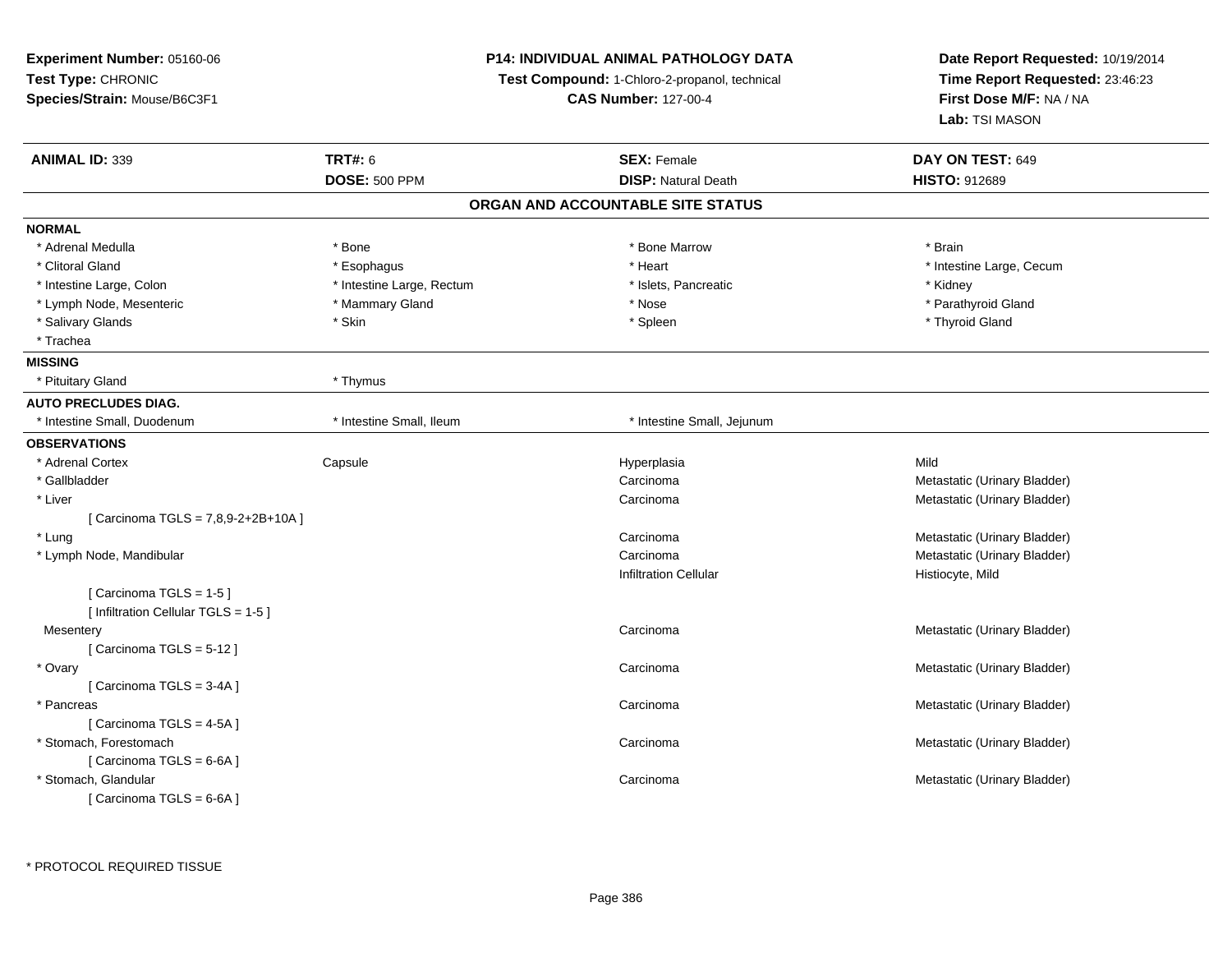| Experiment Number: 05160-06<br>Test Type: CHRONIC<br>Species/Strain: Mouse/B6C3F1 |                       | <b>P14: INDIVIDUAL ANIMAL PATHOLOGY DATA</b><br>Test Compound: 1-Chloro-2-propanol, technical<br><b>CAS Number: 127-00-4</b> | Date Report Requested: 10/19/2014<br>Time Report Requested: 23:46:23<br>First Dose M/F: NA / NA<br>Lab: TSI MASON |
|-----------------------------------------------------------------------------------|-----------------------|------------------------------------------------------------------------------------------------------------------------------|-------------------------------------------------------------------------------------------------------------------|
| <b>ANIMAL ID: 339</b>                                                             | TRT#: 6               | <b>SEX: Female</b>                                                                                                           | DAY ON TEST: 649                                                                                                  |
|                                                                                   | <b>DOSE: 500 PPM</b>  | <b>DISP:</b> Natural Death                                                                                                   | <b>HISTO: 912689</b>                                                                                              |
|                                                                                   |                       | ORGAN AND ACCOUNTABLE SITE STATUS                                                                                            |                                                                                                                   |
| * Urinary Bladder                                                                 | <b>Transit Epithe</b> | Carcinoma                                                                                                                    |                                                                                                                   |
| [ Carcinoma TGLS = 2-2A ]                                                         |                       |                                                                                                                              |                                                                                                                   |
| * Uterus                                                                          |                       | Hyperplasia                                                                                                                  | Cystic, Marked                                                                                                    |
| PRIMARY CAUSE OF DEATH                                                            |                       | - Stomach, Forestomach Carcinoma Urinary Bladder                                                                             |                                                                                                                   |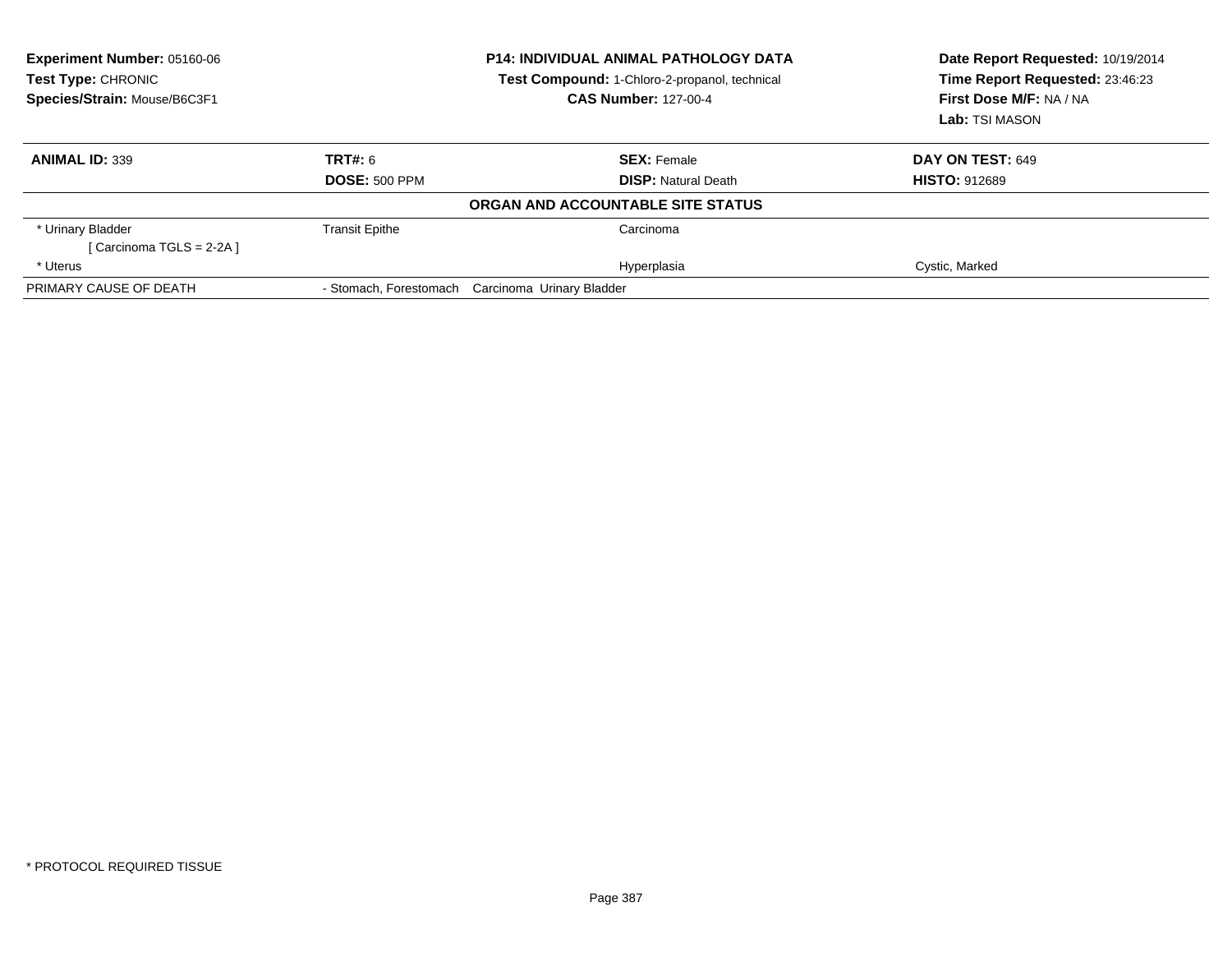**Experiment Number:** 05160-06**Test Type:** CHRONIC **Species/Strain:** Mouse/B6C3F1**P14: INDIVIDUAL ANIMAL PATHOLOGY DATATest Compound:** 1-Chloro-2-propanol, technical **CAS Number:** 127-00-4**Date Report Requested:** 10/19/2014**Time Report Requested:** 23:46:23**First Dose M/F:** NA / NA**Lab:** TSI MASON**ANIMAL ID:** 340**C TRT#:** 6 **SEX:** Female **SEX: Female DAY ON TEST:** 735 **DOSE:** 500 PPM**DISP:** Terminal Sacrifice **HISTO:** 912690 **ORGAN AND ACCOUNTABLE SITE STATUSNORMAL**\* Adrenal Medulla \* \* Annual Medulla \* Brain \* Bone \* \* Bone Marrow \* Bone Marrow \* \* Brain \* Brain \* Brain \* Brain \* Brain \* Brain \* Brain \* Brain \* Brain \* Brain \* Brain \* Brain \* Brain \* Brain \* Brain \* Brain \* Brain \* \* Heart \* Clitoral Gland \* \* \* heart \* \* Esophagus \* \* \* \* \* \* \* \* \* \* \* Gallbladder \* \* \* \* \* \* \* \* \* \* \* \* Heart \* Intestine Large, Cecum \* Intestine Large, Colon \* Intestine Large, Thestine Large, Rectum \* Intestine Small, Duodenum \* Intestine Small, Ileum \* **All and All and All and All and All and All and All and All and All and All and All and All and All and All and All and All and All and All and All and All and All and All and All and All and Al** \* Nose \* Lymph Node, Mandibular \* Lymph Node, Mesenteric \* Mammary Gland \* Mammary Gland \* Salivary Glands \* Ovary \* \* Pancreas \* \* Pancreas \* \* Pancreas \* \* Parathyroid Gland \* \* Salivary Glands \* Salivary Glands \* Salivary Glands \* Salivary Glands \* Salivary Glands \* Salivary Glands \* Salivary Glands \* \* Salivary Glands \* \* S \* Stomach. Glandular \* Skin \* Spleen \* Spleen \* Spleen \* Stomach, Forestomach \* Stomach, Forestomach \* Thymus \* Thyroid Gland \* Trachea \* Urinary Bladder \* **OBSERVATIONS** \* Adrenal Cortex Capsule Hyperplasia Mild \* Islets, Pancreaticc description of the control of the control of the control of the control of the control of the control of the control of the control of the control of the control of the control of the control of the control of the contro a and a studies of the studies of the Minimal \* Liver Clear Cell Focus Eosinophilic Focus Hepatocellular Adenoma Multiple [ Eosinophilic Focus TGLS = 3-2B ][ Hepatocellular Adenoma TGLS = 1,2,3-2+2A+2B ] \* Pituitary Gland Pars Distalis Hyperplasia Minimal \* Uteruss and the contract of the contract of the contract of the contract of the contract of the contract of the contract of the contract of the contract of the contract of the contract of the contract of the contract of the cont Hyperplasia **Cystic, Marked** [ Hyperplasia TGLS = 4-4A ]PRIMARY CAUSE OF DEATH

-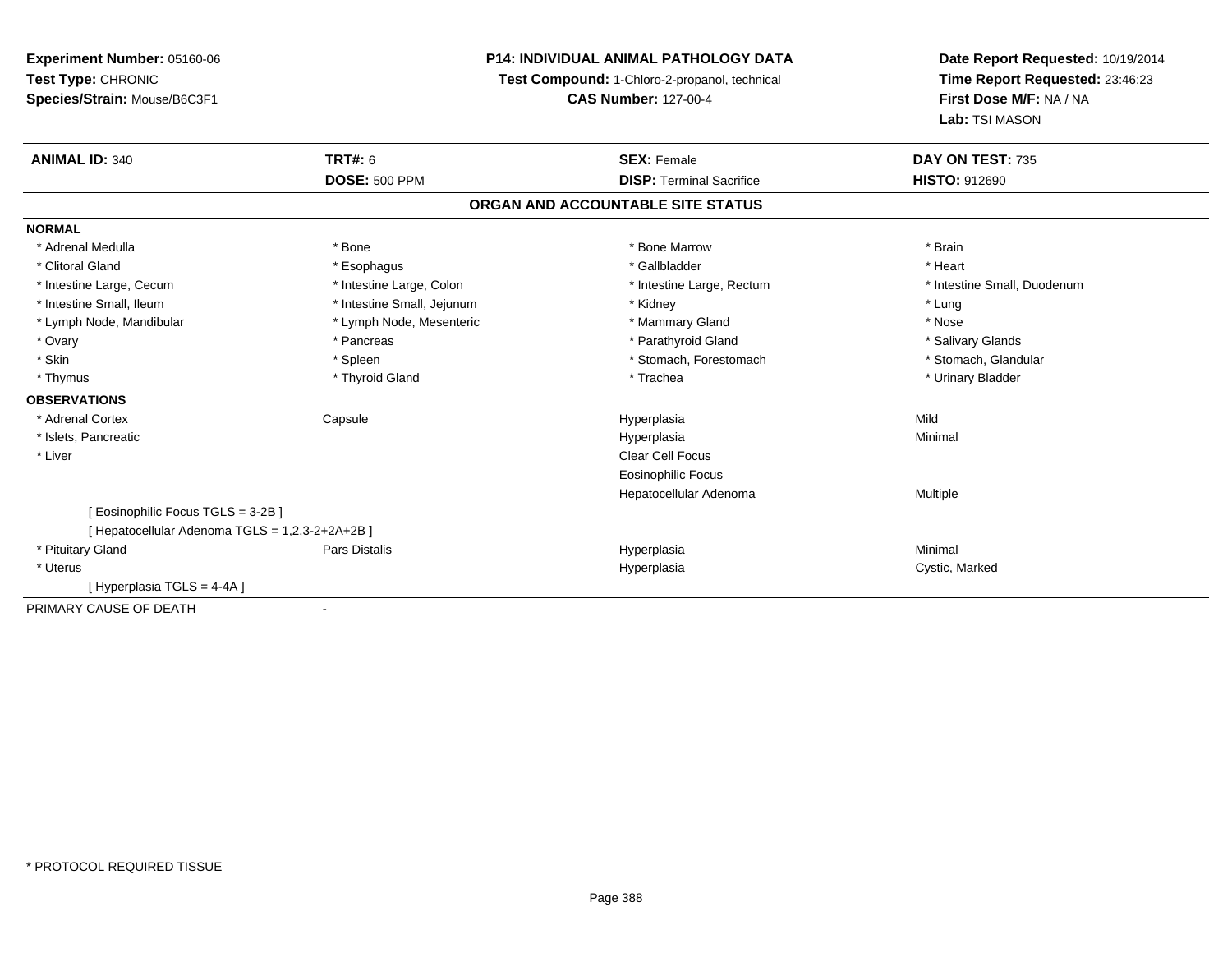# **P14: INDIVIDUAL ANIMAL PATHOLOGY DATA**

**Test Compound:** 1-Chloro-2-propanol, technical

**CAS Number:** 127-00-4

| <b>ANIMAL ID: 341</b>                         | <b>TRT#: 6</b><br><b>DOSE: 500 PPM</b> | <b>SEX: Female</b><br><b>DISP: Terminal Sacrifice</b> | DAY ON TEST: 735<br><b>HISTO: 912691</b> |  |  |  |
|-----------------------------------------------|----------------------------------------|-------------------------------------------------------|------------------------------------------|--|--|--|
| ORGAN AND ACCOUNTABLE SITE STATUS             |                                        |                                                       |                                          |  |  |  |
| <b>NORMAL</b>                                 |                                        |                                                       |                                          |  |  |  |
| * Adrenal Medulla                             | * Bone                                 | * Bone Marrow                                         | * Esophagus                              |  |  |  |
| * Gallbladder                                 | * Heart                                | * Intestine Large, Cecum                              | * Intestine Large, Colon                 |  |  |  |
| * Intestine Large, Rectum                     | * Intestine Small, Duodenum            | * Intestine Small, Ileum                              | * Intestine Small, Jejunum               |  |  |  |
| * Islets, Pancreatic                          | * Lymph Node, Mandibular               | * Lymph Node, Mesenteric                              | * Mammary Gland                          |  |  |  |
| * Nose                                        | * Ovary                                | * Pancreas                                            | * Parathyroid Gland                      |  |  |  |
| * Pituitary Gland                             | * Salivary Glands                      | * Skin                                                | * Spleen                                 |  |  |  |
| * Stomach, Forestomach                        | * Stomach, Glandular                   | * Thymus                                              | * Thyroid Gland                          |  |  |  |
| * Trachea                                     | * Urinary Bladder                      |                                                       |                                          |  |  |  |
| <b>OBSERVATIONS</b>                           |                                        |                                                       |                                          |  |  |  |
| * Adrenal Cortex                              |                                        | Cyst                                                  | Mild                                     |  |  |  |
| * Brain                                       | Thalamus                               | Mineralization                                        | Minimal                                  |  |  |  |
| * Clitoral Gland                              |                                        | Pigmentation                                          | Minimal                                  |  |  |  |
| [ Pigmentation TGLS = $1-10$ ]                |                                        |                                                       |                                          |  |  |  |
| * Kidney                                      |                                        | Nephropathy                                           | Chronic, Minimal                         |  |  |  |
| * Liver                                       |                                        | <b>Eosinophilic Focus</b>                             |                                          |  |  |  |
|                                               |                                        | Hepatocellular Adenoma                                | Multiple                                 |  |  |  |
| [ Eosinophilic Focus TGLS = 7-2B ]            |                                        |                                                       |                                          |  |  |  |
| [Hepatocellular Adenoma TGLS = 4,5,7-2+2A+2B] |                                        |                                                       |                                          |  |  |  |
| * Lung                                        |                                        | Alveolar/Bronchiolar Carcinoma                        |                                          |  |  |  |
|                                               |                                        | <b>Infiltration Cellular</b>                          | Histiocyte, Mild                         |  |  |  |
| [ Alveolar/Bronchiolar Carcinoma TGLS = 6-1 ] |                                        |                                                       |                                          |  |  |  |
| Mesentery                                     | Fat                                    | Necrosis                                              | Moderate                                 |  |  |  |
| [ Necrosis TGLS = $2-12$ ]                    |                                        |                                                       |                                          |  |  |  |
| * Uterus                                      |                                        | Hyperplasia                                           | Cystic, Moderate                         |  |  |  |
| [Hyperplasia TGLS = 3-4A]                     |                                        |                                                       |                                          |  |  |  |
| PRIMARY CAUSE OF DEATH                        |                                        |                                                       |                                          |  |  |  |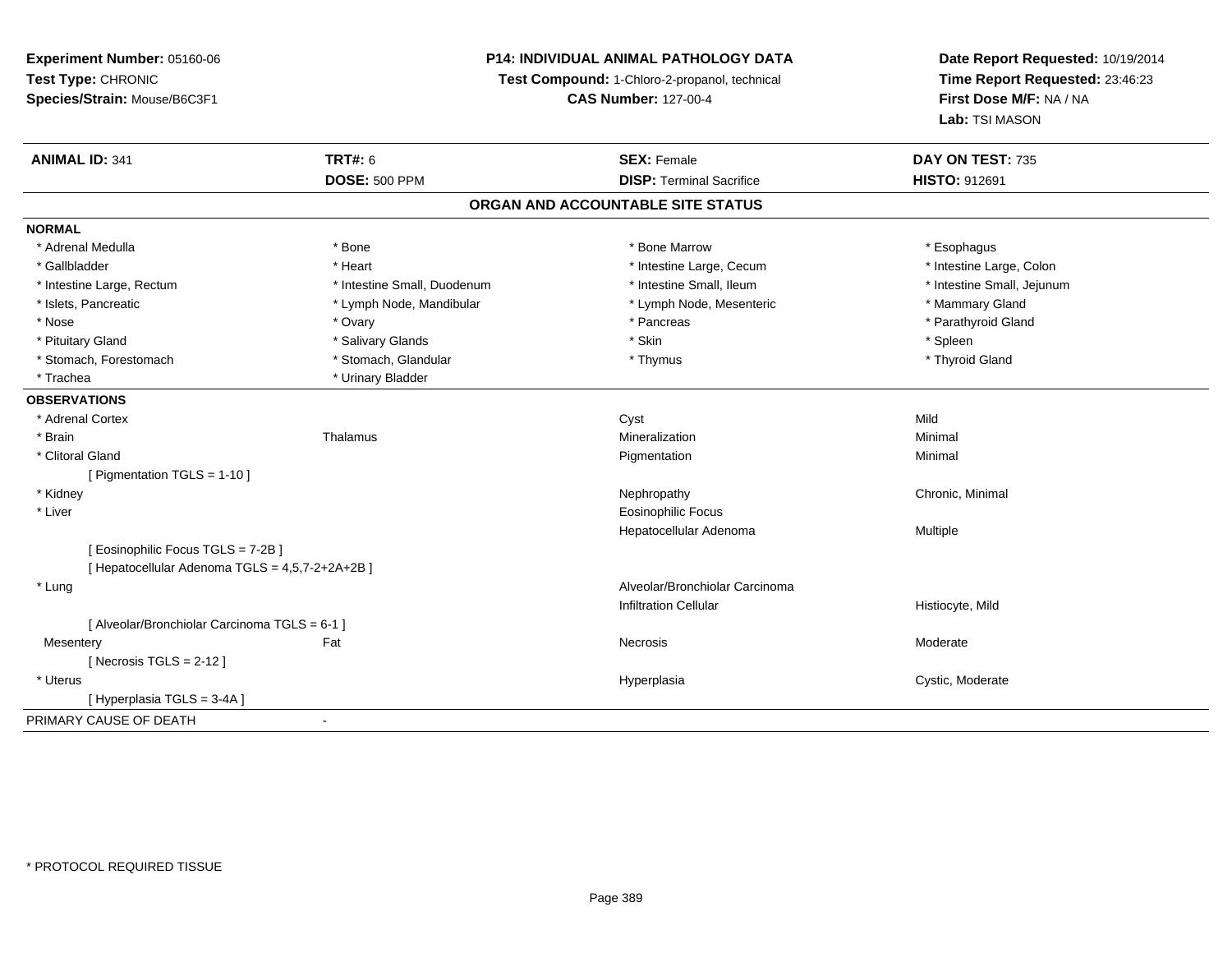# **P14: INDIVIDUAL ANIMAL PATHOLOGY DATA**

**Test Compound:** 1-Chloro-2-propanol, technical

**CAS Number:** 127-00-4

| <b>ANIMAL ID: 342</b>                                                          | <b>TRT#: 6</b>              | <b>SEX: Female</b>                | DAY ON TEST: 735           |  |
|--------------------------------------------------------------------------------|-----------------------------|-----------------------------------|----------------------------|--|
|                                                                                | <b>DOSE: 500 PPM</b>        | <b>DISP: Terminal Sacrifice</b>   | <b>HISTO: 912692</b>       |  |
|                                                                                |                             | ORGAN AND ACCOUNTABLE SITE STATUS |                            |  |
| <b>NORMAL</b>                                                                  |                             |                                   |                            |  |
| * Adrenal Medulla                                                              | * Bone                      | * Bone Marrow                     | * Esophagus                |  |
| * Gallbladder                                                                  | * Heart                     | * Intestine Large, Cecum          | * Intestine Large, Colon   |  |
| * Intestine Large, Rectum                                                      | * Intestine Small, Duodenum | * Intestine Small, Ileum          | * Intestine Small, Jejunum |  |
| * Kidney                                                                       | * Lung                      | * Lymph Node, Mandibular          | * Mammary Gland            |  |
| * Nose                                                                         | * Pancreas                  | * Parathyroid Gland               | * Pituitary Gland          |  |
| * Salivary Glands                                                              | * Skin                      | * Spleen                          | * Stomach, Forestomach     |  |
| * Stomach, Glandular                                                           | * Thymus                    | * Thyroid Gland                   | * Trachea                  |  |
| * Urinary Bladder                                                              |                             |                                   |                            |  |
| <b>OBSERVATIONS</b>                                                            |                             |                                   |                            |  |
| * Adrenal Cortex                                                               | Capsule                     | Hyperplasia                       | Mild                       |  |
| * Brain                                                                        | Thalamus                    | Mineralization                    | Minimal                    |  |
| * Clitoral Gland                                                               |                             | Pigmentation                      | Minimal                    |  |
| [ Pigmentation TGLS = 4-10 ]                                                   |                             |                                   |                            |  |
| * Islets, Pancreatic                                                           |                             | Hyperplasia                       | Mild                       |  |
| * Liver                                                                        |                             | <b>Eosinophilic Focus</b>         |                            |  |
|                                                                                |                             | Hepatocellular Adenoma            | Multiple                   |  |
| [Eosinophilic Focus TGLS = 3-2A]                                               |                             |                                   |                            |  |
| [ Hepatocellular Adenoma TGLS = 3-2A ]                                         |                             |                                   |                            |  |
| * Lung                                                                         |                             |                                   |                            |  |
| Note: TGL 5 nodule not seen on micro after recut.                              |                             |                                   |                            |  |
| * Lymph Node, Mesenteric                                                       |                             | Angiectasis                       | Marked                     |  |
| Note: TGL 2 mass is in mesenteric L.N. rather than in mesentery on micro exam. |                             |                                   |                            |  |
| [ Angiectasis TGLS = 2-12 ]                                                    |                             |                                   |                            |  |
| * Ovary                                                                        |                             | Cyst                              | Mild                       |  |
| [Cyst TGLS = 1-4]                                                              |                             |                                   |                            |  |
| * Uterus                                                                       |                             | Hyperplasia                       | Cystic, Moderate           |  |
| PRIMARY CAUSE OF DEATH                                                         |                             |                                   |                            |  |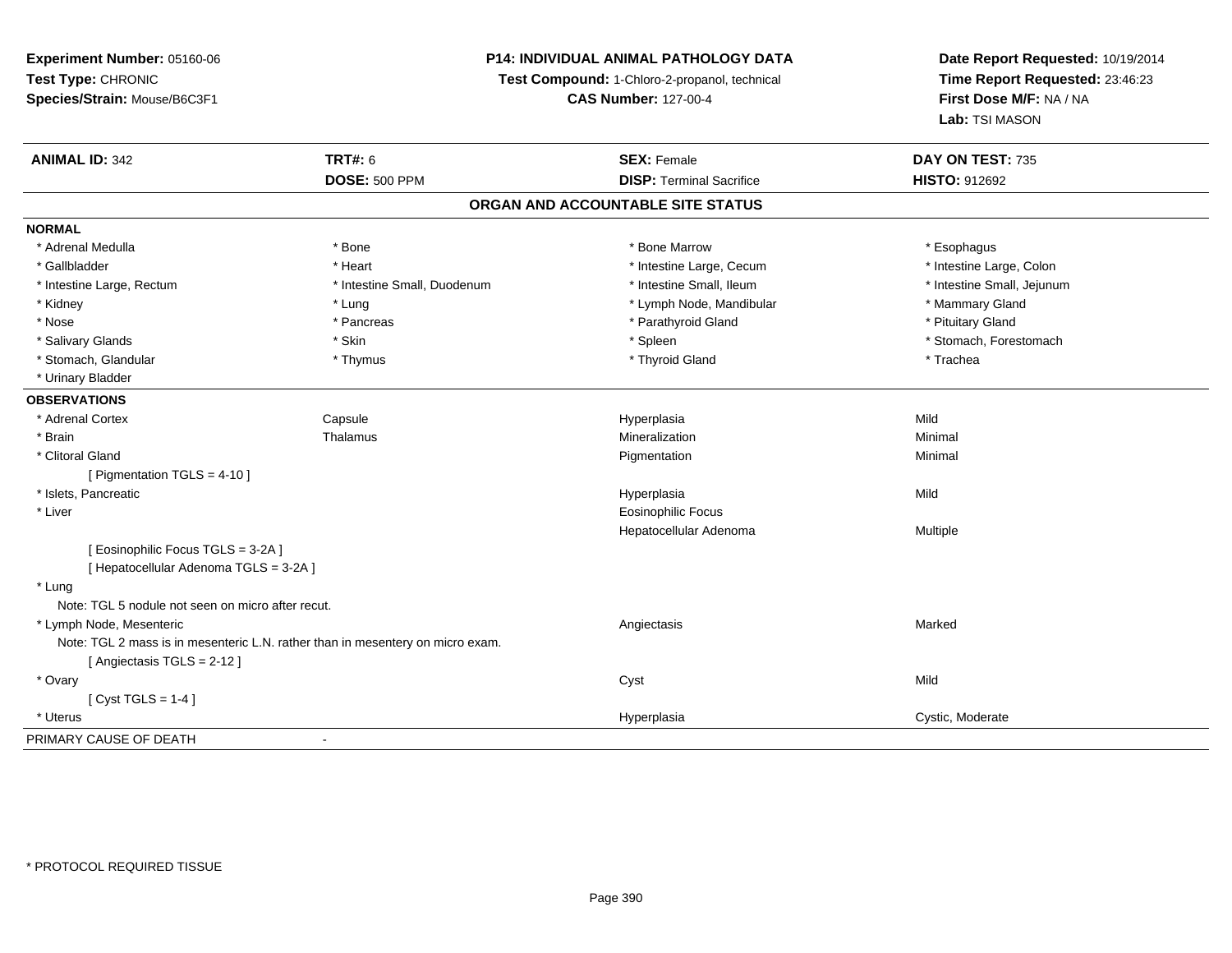| Experiment Number: 05160-06                      |                            | P14: INDIVIDUAL ANIMAL PATHOLOGY DATA         | Date Report Requested: 10/19/2014 |
|--------------------------------------------------|----------------------------|-----------------------------------------------|-----------------------------------|
| Test Type: CHRONIC                               |                            | Test Compound: 1-Chloro-2-propanol, technical | Time Report Requested: 23:46:23   |
| Species/Strain: Mouse/B6C3F1                     |                            | <b>CAS Number: 127-00-4</b>                   | First Dose M/F: NA / NA           |
|                                                  |                            |                                               | Lab: TSI MASON                    |
| <b>ANIMAL ID: 343</b><br><b>TRT#: 6</b>          |                            | <b>SEX: Female</b>                            | DAY ON TEST: 735                  |
|                                                  | <b>DOSE: 500 PPM</b>       | <b>DISP: Terminal Sacrifice</b>               | HISTO: 912693                     |
|                                                  |                            | ORGAN AND ACCOUNTABLE SITE STATUS             |                                   |
| <b>NORMAL</b>                                    |                            |                                               |                                   |
| * Adrenal Medulla<br>* Bone                      |                            | * Bone Marrow                                 | * Brain                           |
| * Clitoral Gland                                 | * Esophagus                | * Gallbladder                                 | * Heart                           |
| * Intestine Large, Cecum                         | * Intestine Large, Colon   | * Intestine Large, Rectum                     | * Intestine Small, Duodenum       |
| * Intestine Small, Ileum                         | * Intestine Small, Jejunum | * Islets, Pancreatic                          | * Kidney                          |
| * Lung                                           | * Lymph Node, Mandibular   | * Lymph Node, Mesenteric                      | * Mammary Gland                   |
| * Nose<br>* Ovary                                |                            | * Pancreas                                    | * Parathyroid Gland               |
| * Skin<br>* Salivary Glands                      |                            | * Spleen                                      | * Stomach, Forestomach            |
| * Stomach, Glandular<br>* Trachea                |                            | * Urinary Bladder                             |                                   |
| <b>MISSING</b>                                   |                            |                                               |                                   |
| * Thymus                                         |                            |                                               |                                   |
| <b>OBSERVATIONS</b>                              |                            |                                               |                                   |
| * Adrenal Cortex<br>Capsule                      |                            | Hyperplasia                                   | Mild                              |
| * Liver                                          |                            | Eosinophilic Focus                            |                                   |
|                                                  |                            | Hepatocellular Adenoma                        | Multiple                          |
| [ Eosinophilic Focus TGLS = 7-2 ]                |                            |                                               |                                   |
| [ Hepatocellular Adenoma TGLS = 4,5,6-2A+2B+2C ] |                            |                                               |                                   |
| Fat<br>Mesentery                                 |                            | <b>Necrosis</b>                               | Moderate                          |
| [ Necrosis $TGLS = 1-12$ ]                       |                            |                                               |                                   |
| Pars Distalis<br>* Pituitary Gland               |                            | Hyperplasia                                   | Minimal                           |
| * Thyroid Gland<br><b>Follicular Cel</b>         |                            | Hyperplasia                                   | Minimal                           |
| * Uterus                                         |                            | Hyperplasia                                   | Cystic, Marked                    |
| [ Hyperplasia TGLS = 2,3-4 ]                     |                            |                                               |                                   |
| PRIMARY CAUSE OF DEATH<br>$\blacksquare$         |                            |                                               |                                   |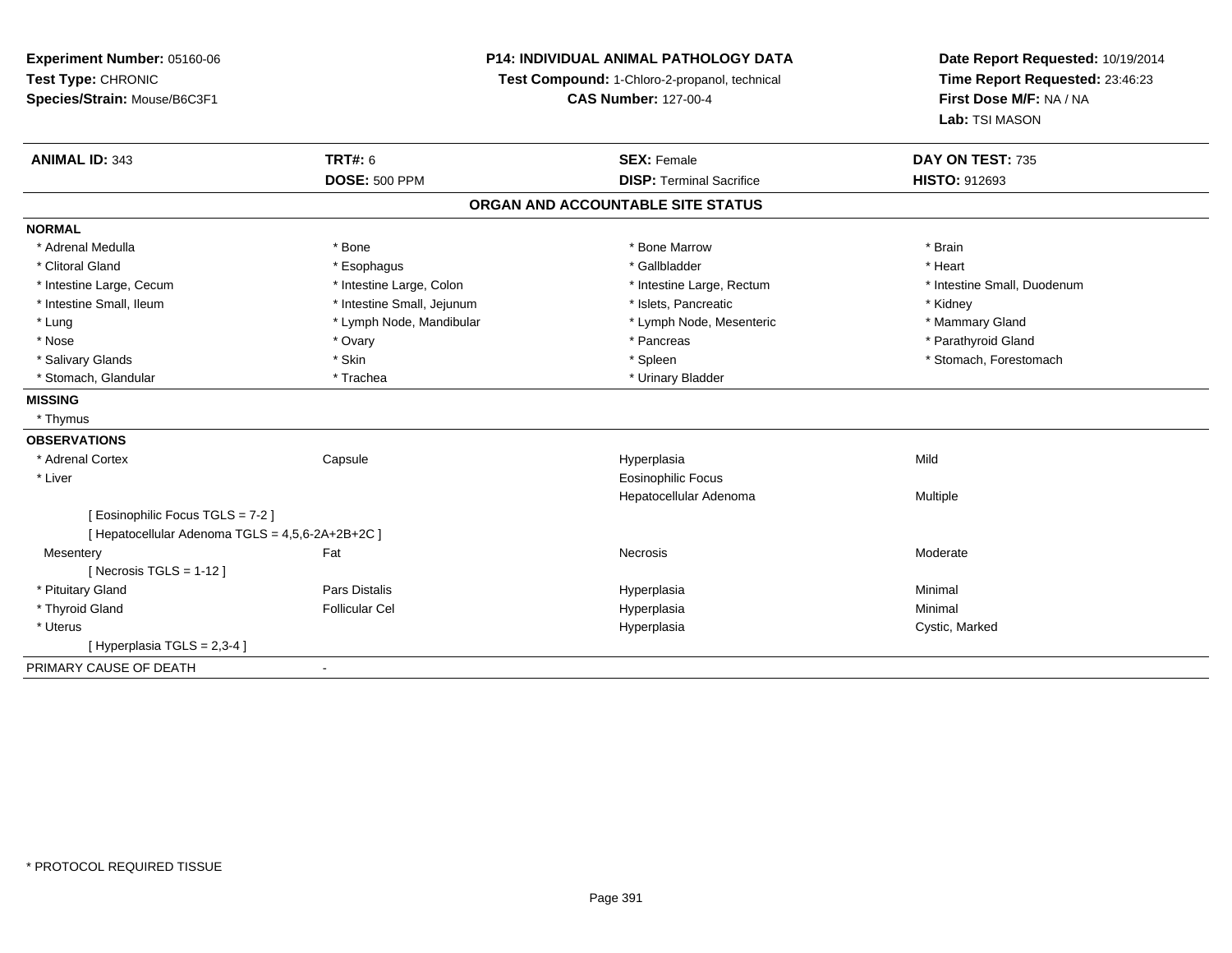# **P14: INDIVIDUAL ANIMAL PATHOLOGY DATA**

**Test Compound:** 1-Chloro-2-propanol, technical

**CAS Number:** 127-00-4

| <b>ANIMAL ID: 344</b>                                 | TRT#: 6                      | <b>SEX: Female</b>              | DAY ON TEST: 735         |  |  |  |  |
|-------------------------------------------------------|------------------------------|---------------------------------|--------------------------|--|--|--|--|
|                                                       | <b>DOSE: 500 PPM</b>         | <b>DISP: Terminal Sacrifice</b> | <b>HISTO: 912694</b>     |  |  |  |  |
| ORGAN AND ACCOUNTABLE SITE STATUS                     |                              |                                 |                          |  |  |  |  |
| <b>NORMAL</b>                                         |                              |                                 |                          |  |  |  |  |
| * Adrenal Medulla                                     | * Bone                       | * Bone Marrow                   | * Clitoral Gland         |  |  |  |  |
| * Esophagus                                           | * Gallbladder                | * Heart                         | * Intestine Large, Cecum |  |  |  |  |
| * Intestine Large, Colon                              | * Intestine Large, Rectum    | * Intestine Small, Duodenum     | * Intestine Small, Ileum |  |  |  |  |
| * Intestine Small, Jejunum                            | * Kidney                     | * Lung                          | * Lymph Node, Mandibular |  |  |  |  |
| * Lymph Node, Mesenteric                              | * Mammary Gland              | * Nose                          | * Pancreas               |  |  |  |  |
| * Parathyroid Gland                                   | * Pituitary Gland            | * Salivary Glands               | * Skin                   |  |  |  |  |
| * Spleen                                              | * Stomach, Forestomach       | * Stomach, Glandular            | * Thymus                 |  |  |  |  |
| * Thyroid Gland                                       | * Trachea                    | * Urinary Bladder               | * Uterus                 |  |  |  |  |
| <b>OBSERVATIONS</b>                                   |                              |                                 |                          |  |  |  |  |
| * Adrenal Cortex                                      | Capsule                      | Hyperplasia                     | Mild                     |  |  |  |  |
| * Brain                                               | Thalamus                     | Mineralization                  | Minimal                  |  |  |  |  |
| * Islets, Pancreatic                                  |                              | Hyperplasia                     | Minimal                  |  |  |  |  |
| * Liver                                               |                              | Hepatocellular Adenoma          | Multiple                 |  |  |  |  |
| [ Hepatocellular Adenoma TGLS = 3,4,5,6-2A+2B+2C+2D ] |                              |                                 |                          |  |  |  |  |
| Mesentery                                             | Fat                          | Necrosis                        | Marked                   |  |  |  |  |
| [ Necrosis TGLS = $2-12$ ]                            |                              |                                 |                          |  |  |  |  |
| * Ovary                                               |                              | Cyst                            | Mild                     |  |  |  |  |
| [Cyst TGLS = $1-4$ ]                                  |                              |                                 |                          |  |  |  |  |
| PRIMARY CAUSE OF DEATH                                | $\qquad \qquad \blacksquare$ |                                 |                          |  |  |  |  |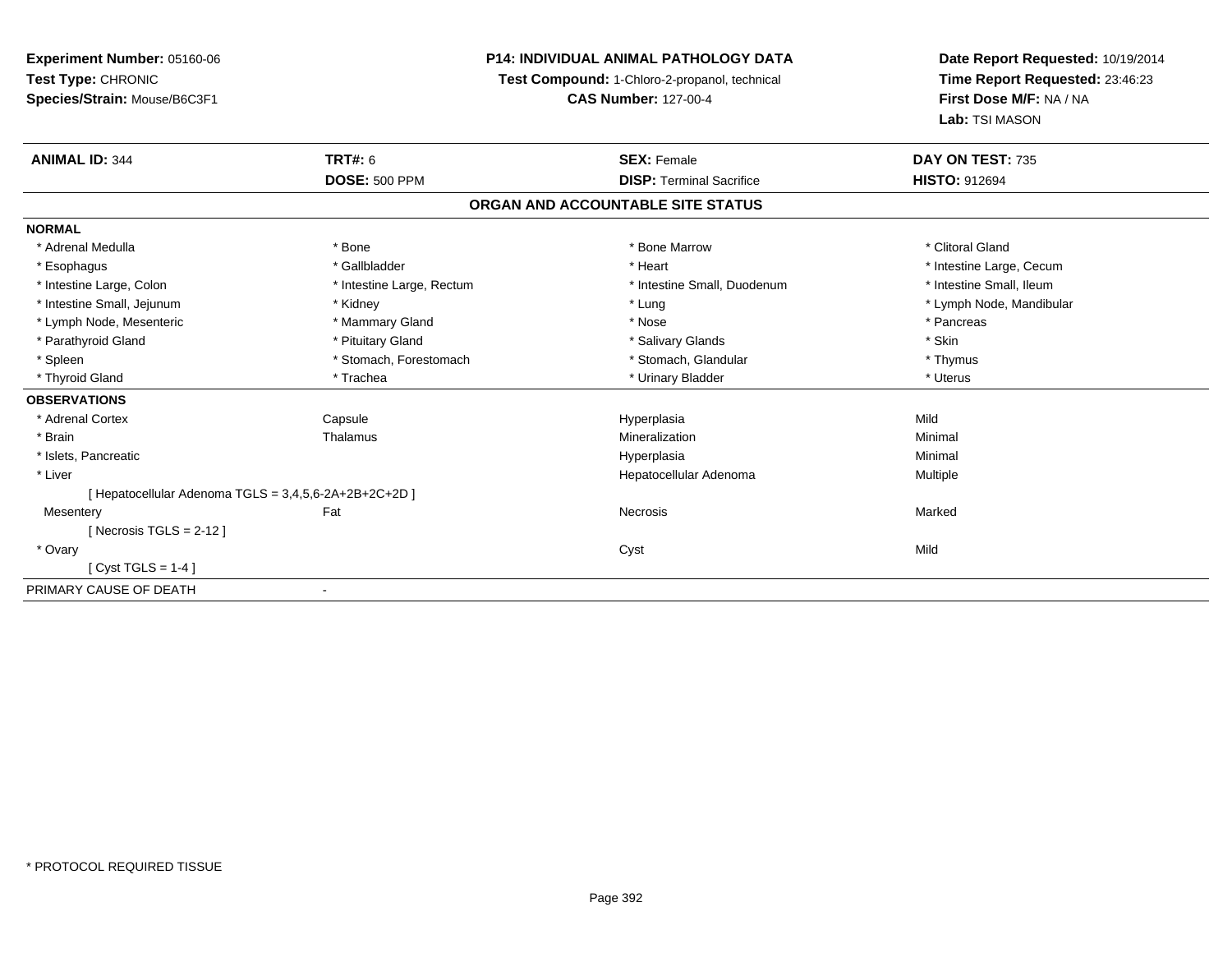**Experiment Number:** 05160-06**Test Type:** CHRONIC **Species/Strain:** Mouse/B6C3F1**P14: INDIVIDUAL ANIMAL PATHOLOGY DATA Test Compound:** 1-Chloro-2-propanol, technical **CAS Number:** 127-00-4**Date Report Requested:** 10/19/2014**Time Report Requested:** 23:46:23**First Dose M/F:** NA / NA**Lab:** TSI MASON**ANIMAL ID:** 345**TRT#:** 6 **SEX:** Female **DAY ON TEST:** 50 **DOSE:** 500 PPM**DISP:** Natural Death **HISTO:** 912695 **ORGAN AND ACCOUNTABLE SITE STATUSNORMAL**\* Adrenal Medulla \* \* Annual Medulla \* Brain \* Bone \* \* Bone Marrow \* Bone Marrow \* \* Brain \* Brain \* Brain \* Brain \* Brain \* Brain \* Brain \* Brain \* Brain \* Brain \* Brain \* Brain \* Brain \* Brain \* Brain \* Brain \* Brain \* \* Intestine Large, Colon \* Esophagus \* **Esophagus \* Intestine Large, Cecum \* Intestine Large, Cecum \* Intestine Large, Cecum \*** \* Intestine Large, Rectum \* Thestine Small, Duodenum \* Number of the small, Ileum \* Intestine Small, Jejunum \* Intestine Small, Jejunum \* Kidney \* Liver \* Lung \* Lymph Node, Mandibular \* Lymph Node, Mesenteric \* \* \* Mammary Gland \* \* Nose \* Nose \* \* Nose \* \* Nose \* Ovary \* Ovary \* Ovary \* Ovary \* Salivary Glands \* Pancreas \* And the section of the section of the section of the section of the section of the section of the section of the section of the section of the section of the section of the section of the section of the sectio \* Stomach, Glandular \* Skin \* Stomach, Forestomach \* Spleen \* Spleen \* Stomach, Forestomach \* Stomach, Forestomach \* Thymus \* Thyroid Gland \* Trachea \* Urinary Bladder \* \* Uterus**MISSING** \* Clitoral Gland \* Gallbladder**OBSERVATIONS** \* Adrenal Cortex Capsule Hyperplasia Minimal \* Islets, Pancreaticc description of the control of the control of the control of the control of the control of the control of the control of the control of the control of the control of the control of the control of the control of the contro a Minimal PRIMARY CAUSE OF DEATH- UNCERTAIN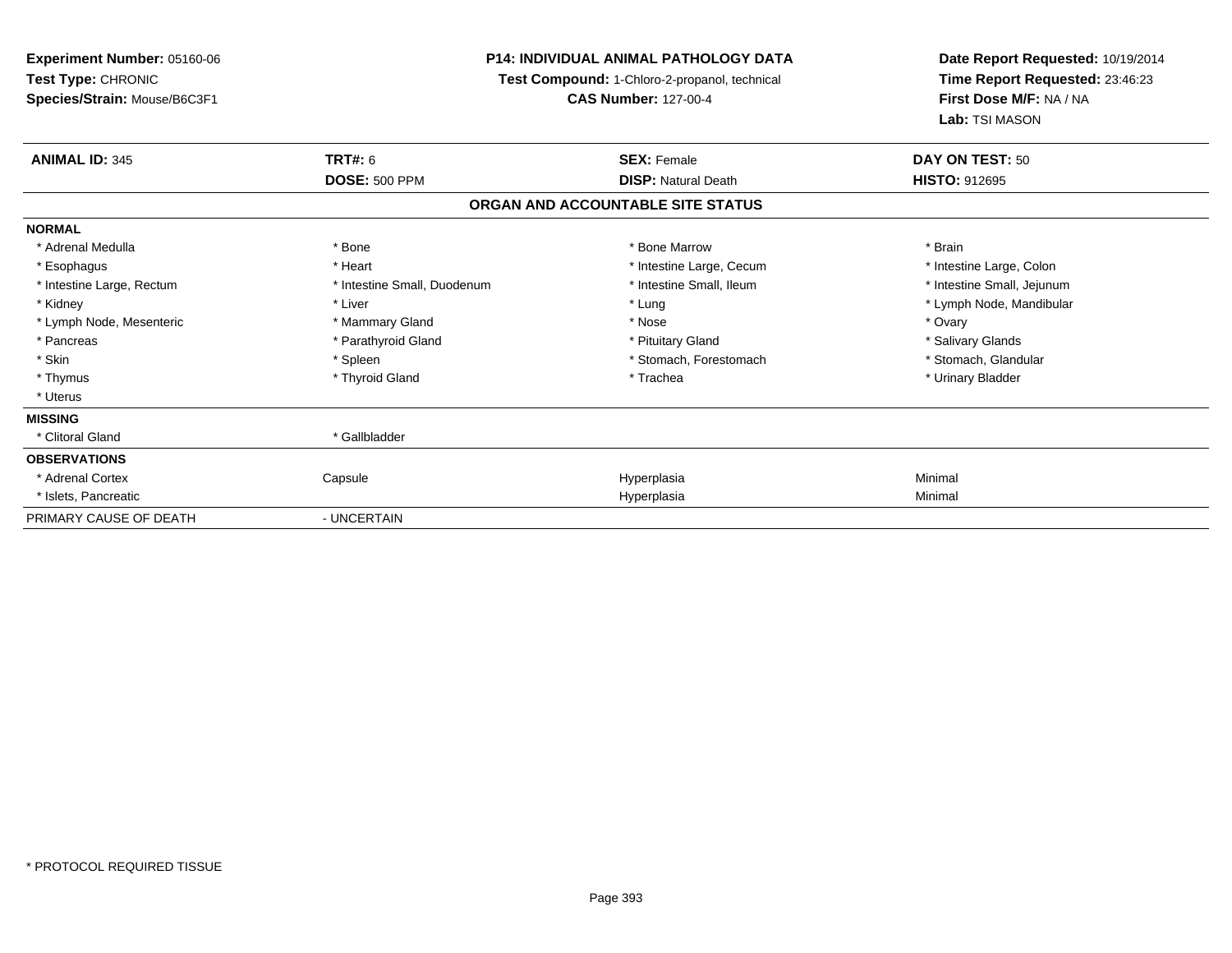# **P14: INDIVIDUAL ANIMAL PATHOLOGY DATA**

**Test Compound:** 1-Chloro-2-propanol, technical

**CAS Number:** 127-00-4

| <b>ANIMAL ID: 346</b>                                                          | <b>TRT#: 6</b>                                                                          | <b>SEX: Female</b>                | DAY ON TEST: 735         |
|--------------------------------------------------------------------------------|-----------------------------------------------------------------------------------------|-----------------------------------|--------------------------|
|                                                                                | <b>DOSE: 500 PPM</b>                                                                    | <b>DISP: Terminal Sacrifice</b>   | <b>HISTO: 912696</b>     |
|                                                                                |                                                                                         | ORGAN AND ACCOUNTABLE SITE STATUS |                          |
| <b>NORMAL</b>                                                                  |                                                                                         |                                   |                          |
| * Adrenal Medulla                                                              | * Bone                                                                                  | * Brain                           | * Clitoral Gland         |
| * Esophagus                                                                    | * Gallbladder                                                                           | * Heart                           | * Intestine Large, Cecum |
| * Intestine Large, Colon                                                       | * Intestine Large, Rectum                                                               | * Intestine Small, Duodenum       | * Intestine Small, Ileum |
| * Intestine Small, Jejunum                                                     | * Kidney                                                                                | * Lymph Node, Mandibular          | * Mammary Gland          |
| * Nose                                                                         | * Ovary                                                                                 | * Pancreas                        | * Parathyroid Gland      |
| * Pituitary Gland                                                              | * Salivary Glands                                                                       | * Stomach, Forestomach            | * Stomach, Glandular     |
| * Thymus                                                                       | * Trachea                                                                               | * Urinary Bladder                 | * Uterus                 |
| <b>OBSERVATIONS</b>                                                            |                                                                                         |                                   |                          |
| * Adrenal Cortex                                                               | Capsule                                                                                 | Hyperplasia                       | Mild                     |
| * Bone Marrow                                                                  |                                                                                         | Myelofibrosis                     | Mild                     |
| * Islets, Pancreatic                                                           |                                                                                         | Hyperplasia                       | Mild                     |
| * Liver                                                                        |                                                                                         | <b>Eosinophilic Focus</b>         |                          |
|                                                                                |                                                                                         | Hepatocellular Adenoma            | Multiple                 |
| [ Eosinophilic Focus TGLS = 3-2A ]                                             |                                                                                         |                                   |                          |
| [ Hepatocellular Adenoma TGLS = 2,4,7-2+2B+2C ]                                |                                                                                         |                                   |                          |
| * Lung                                                                         |                                                                                         | Hemorrhage                        | Minimal                  |
| [Hemorrhage TGLS = $5-1$ ]                                                     |                                                                                         |                                   |                          |
| * Lymph Node, Mesenteric                                                       |                                                                                         | Ectasia                           | Marked                   |
| Note: TGL 1 cyst involves mesenteric L.N. rather than mesentery on micro exam. |                                                                                         |                                   |                          |
| [ Ectasia TGLS = 1-12 ]                                                        |                                                                                         |                                   |                          |
| * Skin                                                                         | <b>Subcut Tiss</b>                                                                      | Hemangiosarcoma                   |                          |
|                                                                                | Note: TGL 6 mass involves skin, subcut., rather than axillary lymph node on micro exam. |                                   |                          |
| [Hemangiosarcoma TGLS = 6-13]                                                  |                                                                                         |                                   |                          |
| * Spleen                                                                       |                                                                                         | Hematopoietic Cell Proliferation  | Mild                     |
| * Thyroid Gland                                                                | <b>Follicular Cel</b>                                                                   | Hyperplasia                       | Minimal                  |
| PRIMARY CAUSE OF DEATH                                                         | $\blacksquare$                                                                          |                                   |                          |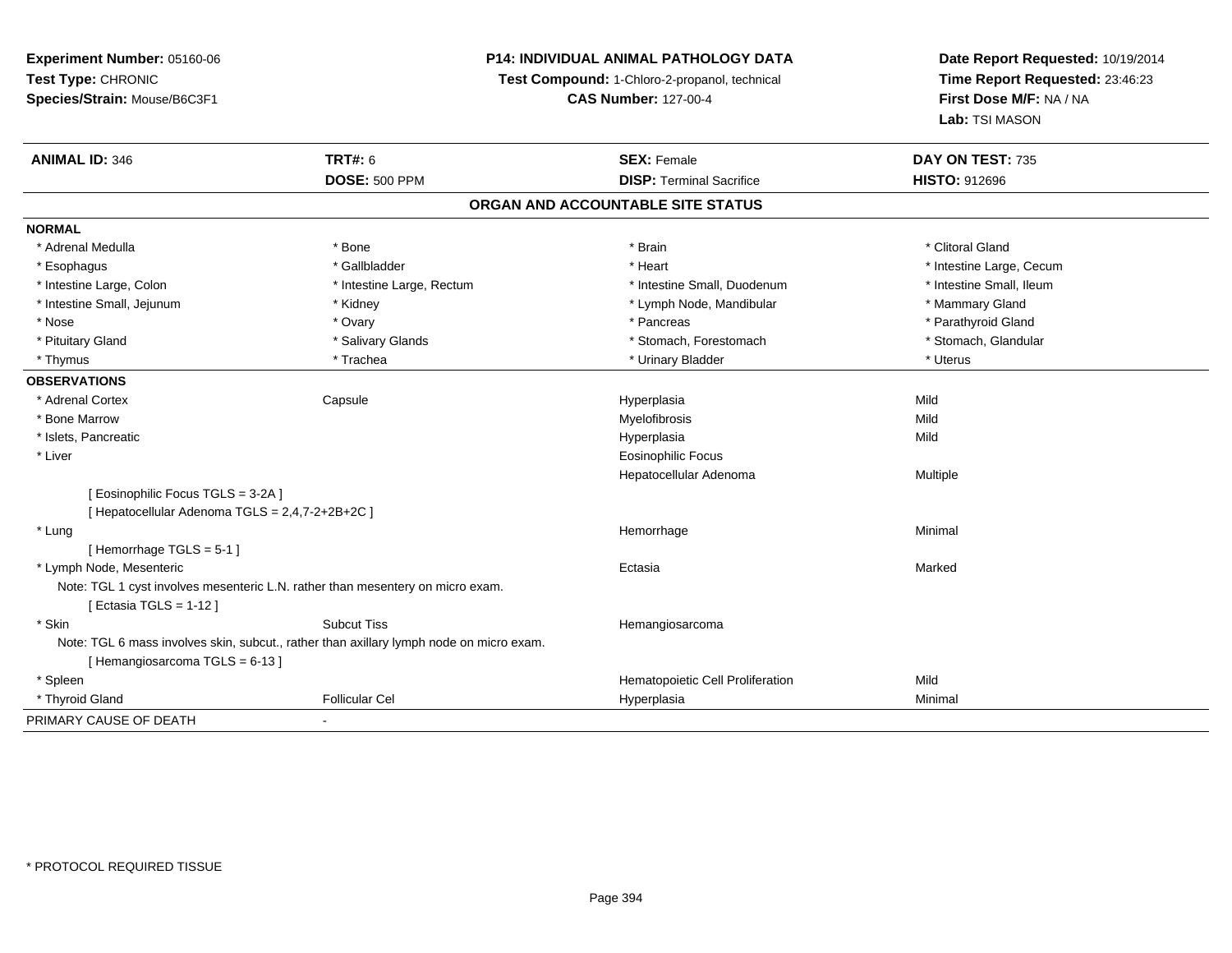| Experiment Number: 05160-06<br>Test Type: CHRONIC<br>Species/Strain: Mouse/B6C3F1 |                            | P14: INDIVIDUAL ANIMAL PATHOLOGY DATA<br>Test Compound: 1-Chloro-2-propanol, technical<br><b>CAS Number: 127-00-4</b> | Date Report Requested: 10/19/2014<br>Time Report Requested: 23:46:23<br>First Dose M/F: NA / NA<br>Lab: TSI MASON |
|-----------------------------------------------------------------------------------|----------------------------|-----------------------------------------------------------------------------------------------------------------------|-------------------------------------------------------------------------------------------------------------------|
| <b>ANIMAL ID: 347</b>                                                             | <b>TRT#: 6</b>             | <b>SEX: Female</b>                                                                                                    | DAY ON TEST: 735                                                                                                  |
|                                                                                   | <b>DOSE: 500 PPM</b>       | <b>DISP: Terminal Sacrifice</b>                                                                                       | <b>HISTO: 912697</b>                                                                                              |
|                                                                                   |                            | ORGAN AND ACCOUNTABLE SITE STATUS                                                                                     |                                                                                                                   |
| <b>NORMAL</b>                                                                     |                            |                                                                                                                       |                                                                                                                   |
| * Adrenal Medulla                                                                 | * Bone                     | * Bone Marrow                                                                                                         | * Brain                                                                                                           |
| * Clitoral Gland                                                                  | * Esophagus                | * Gallbladder                                                                                                         | * Heart                                                                                                           |
| * Intestine Large, Cecum                                                          | * Intestine Large, Colon   | * Intestine Large, Rectum                                                                                             | * Intestine Small, Duodenum                                                                                       |
| * Intestine Small, Ileum                                                          | * Intestine Small, Jejunum | * Lymph Node, Mandibular                                                                                              | * Lymph Node, Mesenteric                                                                                          |
| * Mammary Gland                                                                   | * Nose                     | * Ovary                                                                                                               | * Pancreas                                                                                                        |
| * Parathyroid Gland                                                               | * Salivary Glands          | * Skin                                                                                                                | * Stomach, Forestomach                                                                                            |
| * Stomach, Glandular                                                              | * Thymus                   | * Thyroid Gland                                                                                                       | * Trachea                                                                                                         |
| * Urinary Bladder                                                                 |                            |                                                                                                                       |                                                                                                                   |
| <b>MISSING</b>                                                                    |                            |                                                                                                                       |                                                                                                                   |
| * Pituitary Gland                                                                 |                            |                                                                                                                       |                                                                                                                   |
| <b>OBSERVATIONS</b>                                                               |                            |                                                                                                                       |                                                                                                                   |
| * Adrenal Cortex                                                                  | Capsule                    | Hyperplasia                                                                                                           | Mild                                                                                                              |
| * Islets, Pancreatic                                                              |                            | Hyperplasia                                                                                                           | Moderate                                                                                                          |
| * Kidney                                                                          |                            | Nephropathy                                                                                                           | Chronic, Mild                                                                                                     |
| * Liver                                                                           |                            | <b>Eosinophilic Focus</b>                                                                                             |                                                                                                                   |
|                                                                                   |                            | Hepatocellular Adenoma                                                                                                | Multiple                                                                                                          |
|                                                                                   |                            | Hepatocellular Carcinoma                                                                                              |                                                                                                                   |
| [ Eosinophilic Focus TGLS = 8-2D ]                                                |                            |                                                                                                                       |                                                                                                                   |
| [ Hepatocellular Adenoma TGLS = 3,4-2A+2B ]                                       |                            |                                                                                                                       |                                                                                                                   |
| [ Hepatocellular Carcinoma TGLS = 8-2C ]                                          |                            |                                                                                                                       |                                                                                                                   |
| * Lung                                                                            |                            | Alveolar/Bronchiolar Adenoma                                                                                          |                                                                                                                   |
|                                                                                   |                            | Alveolar/Bronchiolar Carcinoma                                                                                        |                                                                                                                   |
|                                                                                   |                            | <b>Infiltration Cellular</b>                                                                                          | Histiocyte, Marked                                                                                                |
| [ Alveolar/Bronchiolar Adenoma TGLS = 7-1 ]                                       |                            |                                                                                                                       |                                                                                                                   |
| [ Alveolar/Bronchiolar Carcinoma TGLS = 6-1 ]                                     |                            |                                                                                                                       |                                                                                                                   |
| * Spleen                                                                          |                            | Hematopoietic Cell Proliferation                                                                                      | Moderate                                                                                                          |
| [ Hematopoietic Cell Proliferation TGLS = 2-11 ]                                  |                            |                                                                                                                       |                                                                                                                   |
| * Uterus                                                                          |                            | Hyperplasia                                                                                                           | Cystic, Marked                                                                                                    |
| [Hyperplasia TGLS = 1-4]                                                          |                            |                                                                                                                       |                                                                                                                   |

PRIMARY CAUSE OF DEATH-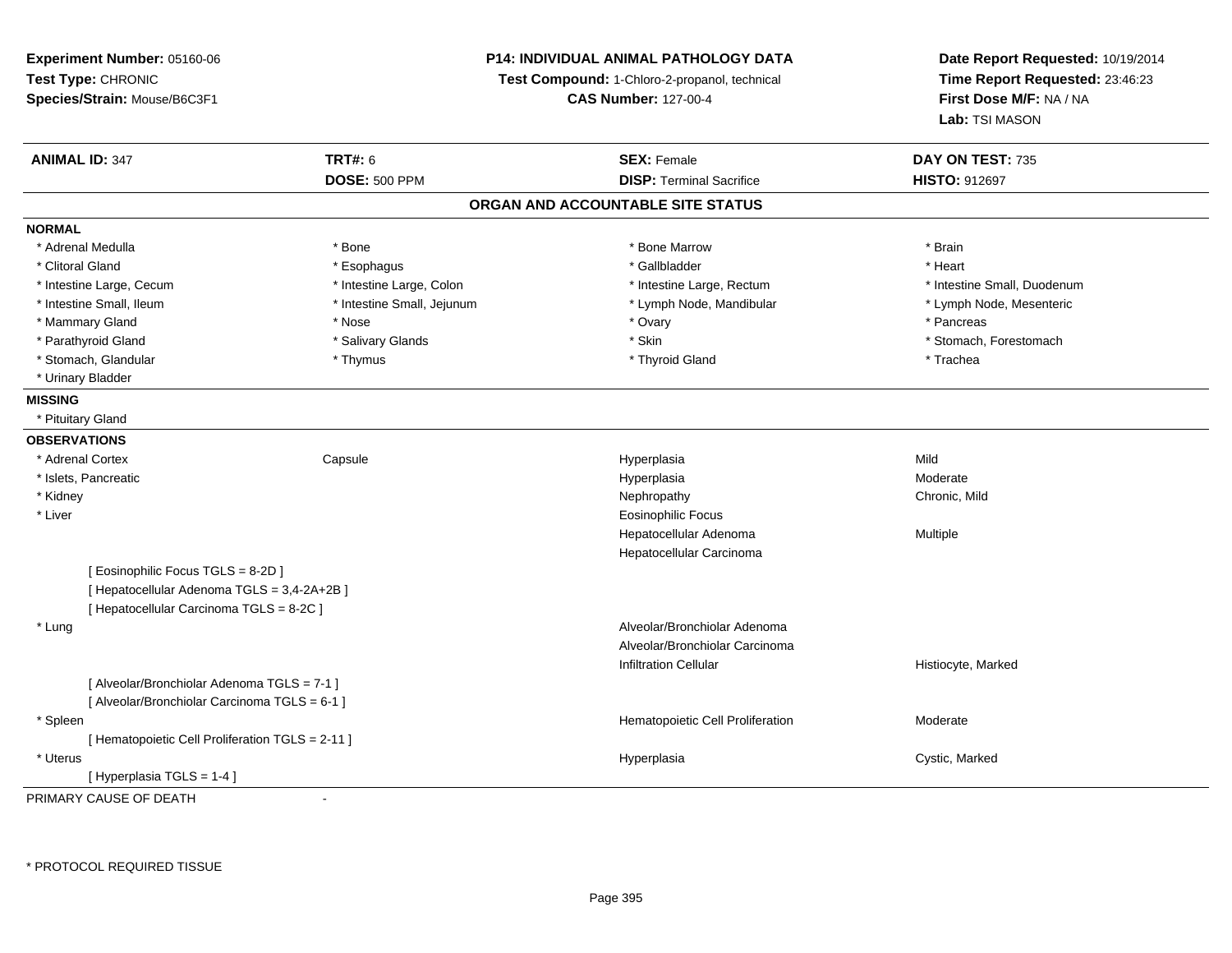| <b>Experiment Number: 05160-06</b><br>Test Type: CHRONIC<br>Species/Strain: Mouse/B6C3F1 |                                 | <b>P14: INDIVIDUAL ANIMAL PATHOLOGY DATA</b><br>Test Compound: 1-Chloro-2-propanol, technical<br><b>CAS Number: 127-00-4</b> | Date Report Requested: 10/19/2014<br>Time Report Requested: 23:46:23<br>First Dose M/F: NA / NA<br>Lab: TSI MASON |
|------------------------------------------------------------------------------------------|---------------------------------|------------------------------------------------------------------------------------------------------------------------------|-------------------------------------------------------------------------------------------------------------------|
| <b>ANIMAL ID: 347</b>                                                                    | TRT#: 6<br><b>DOSE: 500 PPM</b> | <b>SEX:</b> Female<br><b>DISP: Terminal Sacrifice</b>                                                                        | <b>DAY ON TEST: 735</b><br><b>HISTO: 912697</b>                                                                   |
|                                                                                          |                                 | ORGAN AND ACCOUNTABLE SITE STATUS                                                                                            |                                                                                                                   |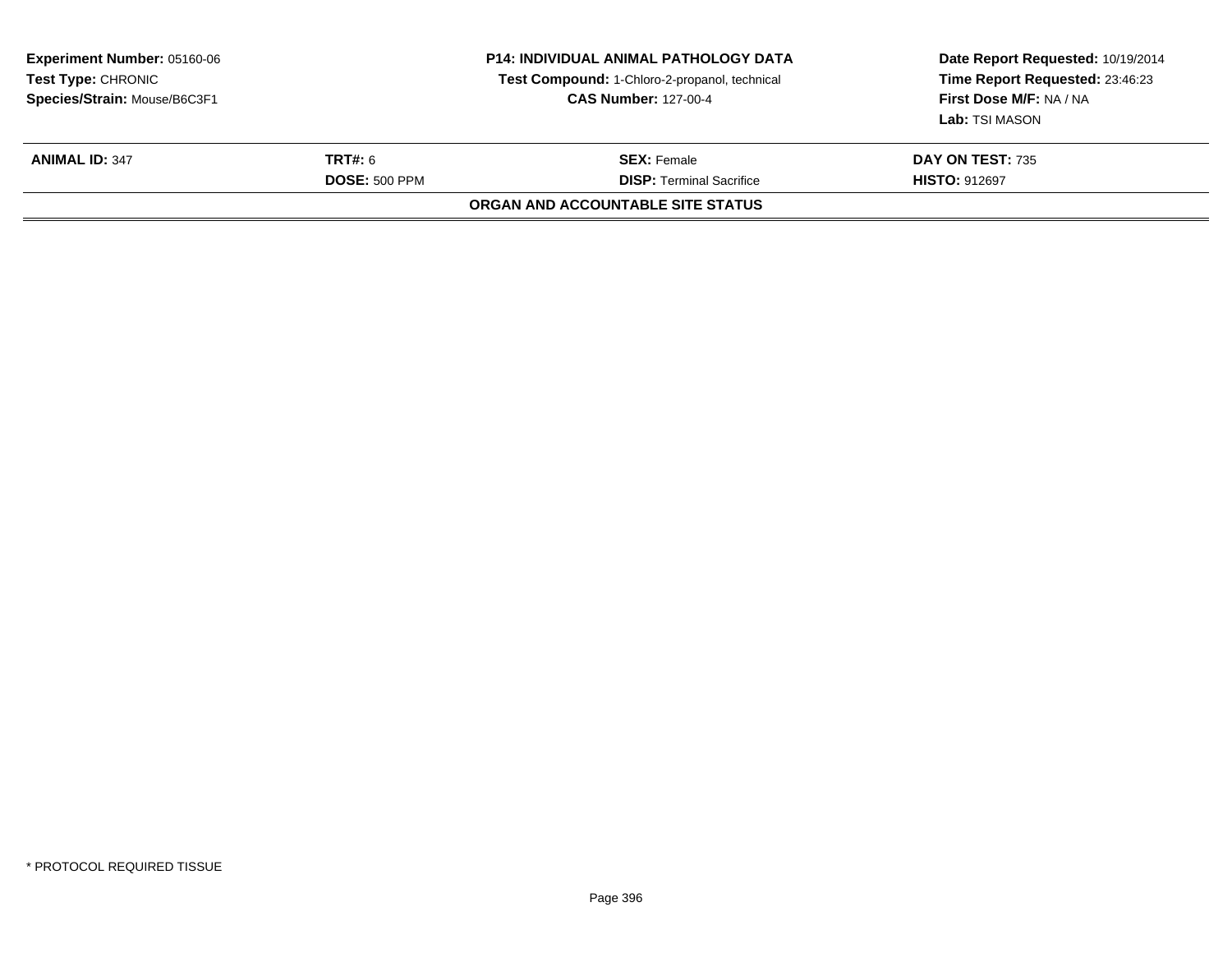**Experiment Number:** 05160-06**Test Type:** CHRONIC **Species/Strain:** Mouse/B6C3F1**P14: INDIVIDUAL ANIMAL PATHOLOGY DATATest Compound:** 1-Chloro-2-propanol, technical **CAS Number:** 127-00-4**Date Report Requested:** 10/19/2014**Time Report Requested:** 23:46:23**First Dose M/F:** NA / NA**Lab:** TSI MASON**ANIMAL ID:** 348**TRT#:** 6 **SEX:** Female **SEX: Female DAY ON TEST:** 735 **DOSE:** 500 PPM**DISP:** Terminal Sacrifice **HISTO:** 912698 **ORGAN AND ACCOUNTABLE SITE STATUSNORMAL**\* Adrenal Medulla \* \* Annual Medulla \* Brain \* Bone \* \* Bone Marrow \* Bone Marrow \* \* Brain \* Brain \* Brain \* Brain \* Brain \* Brain \* Brain \* Brain \* Brain \* Brain \* Brain \* Brain \* Brain \* Brain \* Brain \* Brain \* Brain \* \* Heart \* Clitoral Gland \* \* \* heart \* \* Esophagus \* \* \* \* \* \* \* \* \* \* \* Gallbladder \* \* \* \* \* \* \* \* \* \* \* \* Heart \* Intestine Large, Cecum \* Intestine Large, Colon \* Intestine Large, Rectum \* Intestine Small, Duodenum\* Intestine Small, Ileum \* Thestine Small, Jejunum \* 1998, Pancreatic \* Kidney \* Kidney \* Kidney \* Kidney \* Pancreas \* Lung \* Mammary Gland \* Nose \* Pancreas \* Parathyroid Gland \* \* Pituitary Gland \* Thuitary Gland \* Salivary Glands \* Stin \* Skin \* Skin \* Skin \* Skin \* Skin \* Skin \* Skin \* Skin \* Skin \* Skin \* Skin \* Skin \* Skin \* Skin \* Skin \* Skin \* Skin \* Skin \* Skin \* Skin \* Thyroid Gland \* Stomach, Forestomach \* Thymus \* Stomach, Glandular \* Thymus \* Thymus \* Thymus \* Thymus \* Thymus \* Thymus \* Thymus \* Thymus \* Thymus \* Thymus \* Thymus \* Thymus \* Thymus \* Thymus \* Thymus \* Thymus \* Thymus \* Thymus \* Thymu \* Trachea \* Urinary Bladder**OBSERVATIONS** \* Adrenal Cortex Capsule Hyperplasia Mild \* Kidney Note: TGL 2 mass involves renal lymph node rather than kidney on micro exam. \* Liver Eosinophilic Focus Hepatocellular Adenoma Multiple [ Eosinophilic Focus TGLS = 5-2 ][ Hepatocellular Adenoma TGLS = 4,5-2+2A+2B ] Lymph Nodee the second term of the Renal and the Marked Marked Marked (1990) and the Marked Marked Marked (1990) and the  $\mathbb{R}$ [ Hemorrhage TGLS = 3-3A ] \* Lymph Node, Mandibular Lymphoma Malignant \* Lymph Node, Mesenteric Lymphoma Malignant \* Ovaryy and the control of the control of the control of the control of the control of the control of the control of the control of the control of the control of the control of the control of the control of the control of the co Moderate \* SpleenHematopoietic Cell Proliferation Lymphoma Malignant[ Hematopoietic Cell Proliferation TGLS = 2-11 ][ Lymphoma Malignant TGLS = 2-11 ] \* Uteruss and the contract of the contract of the contract of the contract of the contract of the contract of the contract of the contract of the contract of the contract of the contract of the contract of the contract of the cont Hyperplasia **Cystic, Marked** [ Hyperplasia TGLS = 1-4 ]PRIMARY CAUSE OF DEATH-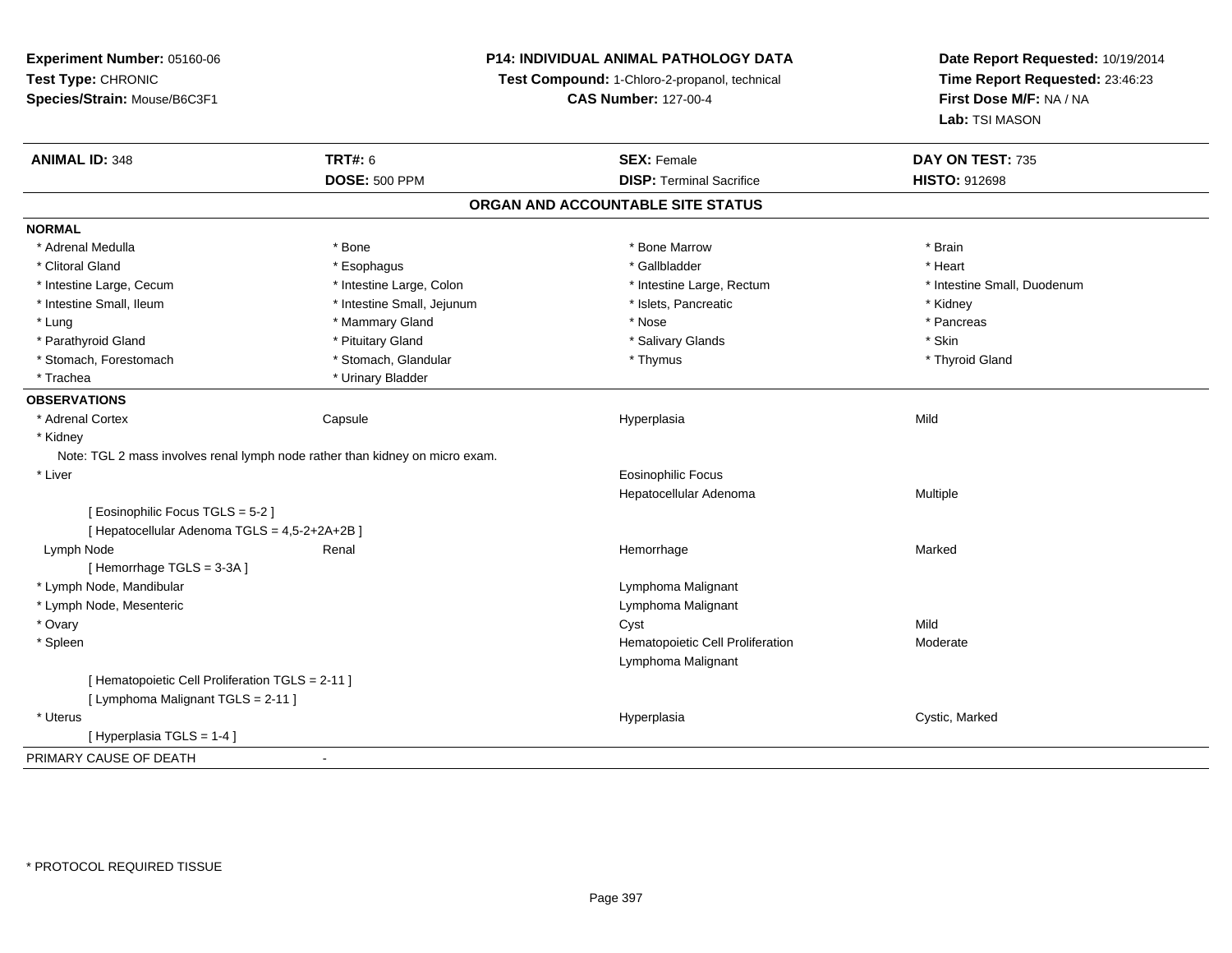# **P14: INDIVIDUAL ANIMAL PATHOLOGY DATA**

**Test Compound:** 1-Chloro-2-propanol, technical

**CAS Number:** 127-00-4

| <b>ANIMAL ID: 349</b>                   | <b>TRT#: 6</b>            | <b>SEX: Female</b>                | DAY ON TEST: 735         |
|-----------------------------------------|---------------------------|-----------------------------------|--------------------------|
|                                         | <b>DOSE: 500 PPM</b>      | <b>DISP: Terminal Sacrifice</b>   | <b>HISTO: 912699</b>     |
|                                         |                           | ORGAN AND ACCOUNTABLE SITE STATUS |                          |
| <b>NORMAL</b>                           |                           |                                   |                          |
| * Adrenal Medulla                       | * Bone                    | * Bone Marrow                     | * Clitoral Gland         |
| * Esophagus                             | * Gallbladder             | * Heart                           | * Intestine Large, Cecum |
| * Intestine Large, Colon                | * Intestine Large, Rectum | * Intestine Small, Duodenum       | * Intestine Small, Ileum |
| * Intestine Small, Jejunum              | * Lung                    | * Mammary Gland                   | * Nose                   |
| * Ovary                                 | * Pancreas                | * Parathyroid Gland               | * Salivary Glands        |
| * Skin                                  | * Stomach, Forestomach    | * Stomach, Glandular              | * Trachea                |
| * Urinary Bladder                       |                           |                                   |                          |
| <b>OBSERVATIONS</b>                     |                           |                                   |                          |
| * Adrenal Cortex                        | Capsule                   | Hyperplasia                       | Mild                     |
| * Brain                                 | Thalamus                  | Mineralization                    | Minimal                  |
| * Islets, Pancreatic                    |                           | Hyperplasia                       | Mild                     |
| * Kidney                                |                           | Lymphoma Malignant                |                          |
| * Liver                                 |                           | <b>Eosinophilic Focus</b>         |                          |
|                                         |                           | Hepatocellular Adenoma            | Multiple                 |
| [ Eosinophilic Focus TGLS = 5,6-2A+2B ] |                           |                                   |                          |
| [ Hepatocellular Adenoma TGLS = 2,3-2 ] |                           |                                   |                          |
| * Lymph Node, Mandibular                |                           | Lymphoma Malignant                |                          |
| * Lymph Node, Mesenteric                |                           | Lymphoma Malignant                |                          |
| * Pituitary Gland                       | Pars Intermed             | Adenoma                           |                          |
| [Adenoma TGLS = $4-7$ ]                 |                           |                                   |                          |
| * Spleen                                |                           | Lymphoma Malignant                |                          |
| [ Lymphoma Malignant TGLS = 1-11 ]      |                           |                                   |                          |
| * Thymus                                |                           | Lymphoma Malignant                |                          |
| * Thyroid Gland                         | <b>Follicular Cel</b>     | Hyperplasia                       | Minimal                  |
| * Uterus                                |                           | Hyperplasia                       | Cystic, Moderate         |
| PRIMARY CAUSE OF DEATH                  | $\overline{\phantom{a}}$  |                                   |                          |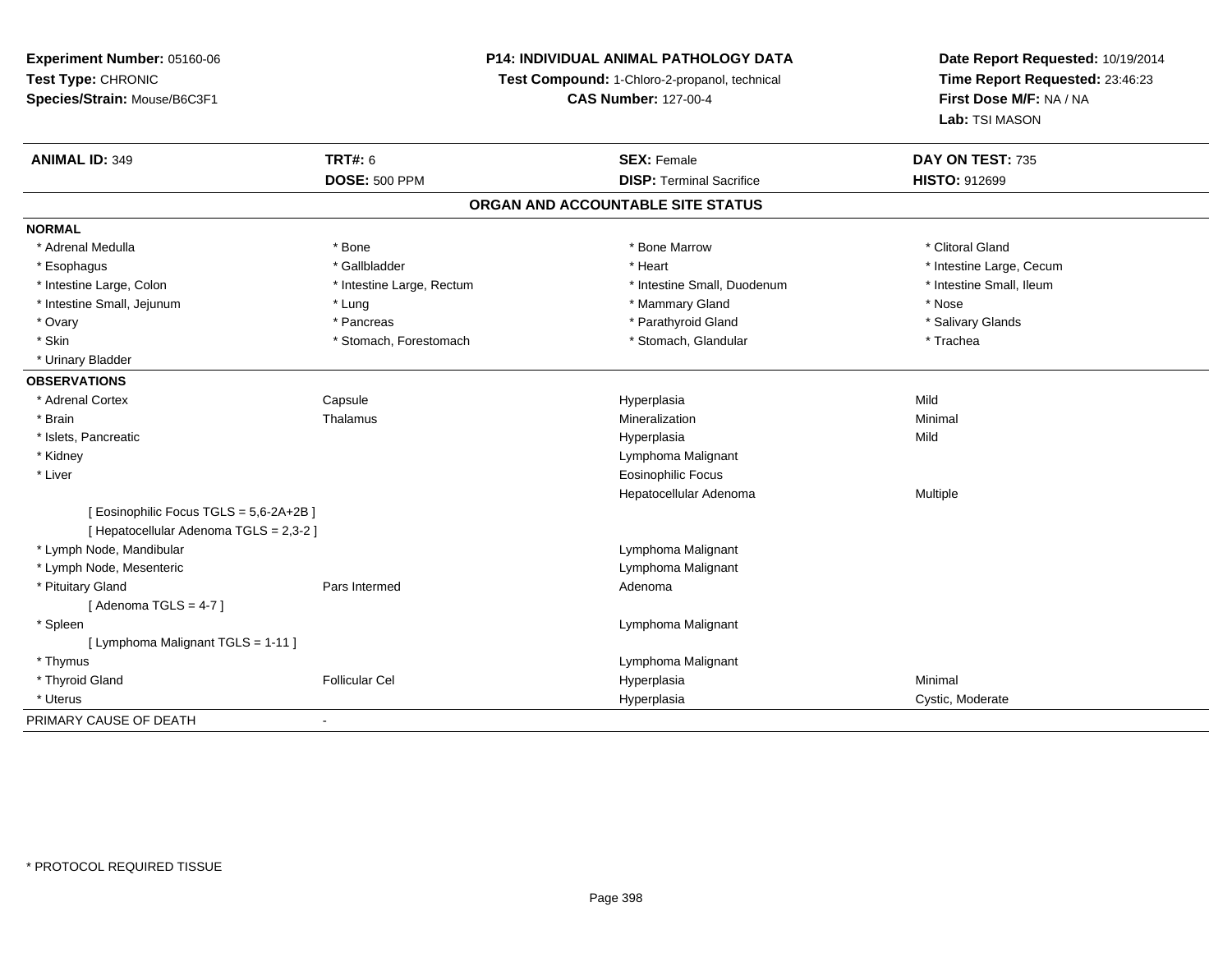**Experiment Number:** 05160-06**Test Type:** CHRONIC **Species/Strain:** Mouse/B6C3F1**P14: INDIVIDUAL ANIMAL PATHOLOGY DATATest Compound:** 1-Chloro-2-propanol, technical **CAS Number:** 127-00-4**Date Report Requested:** 10/19/2014**Time Report Requested:** 23:46:23**First Dose M/F:** NA / NA**Lab:** TSI MASON**ANIMAL ID:** 350**C TRT#:** 6 **SEX:** Female **SEX: Female DAY ON TEST:** 735 **DOSE:** 500 PPM**DISP:** Terminal Sacrifice **HISTO:** 912700 **ORGAN AND ACCOUNTABLE SITE STATUSNORMAL**\* Adrenal Medulla \* The state of the state of the state of the state of the Marrow \* Bone Marrow \* Clitoral Gland \* Clitoral Gland \* Esophagus \* https://www.fragustage.com/web/2019/heart \* Heart \* Heart \* Heart \* Intestine Large, Cecum \* Intestine Large, Cecum \* Sallbladder \* The state of the state of the state of the state of the state of the state o \* Intestine Small, Ileum \* Intestine Large, Colon \* Intestine Large, Rectum \* Intestine Small, Duodenum \* Intestine Small, Duodenum \* Intestine Small, Jejunum \* Kidney \* Lung \* Lymph Node, Mandibular\* Mammary Gland \* \* Nose \* \* Nose \* \* Pancreas \* Pancreas \* \* Pancreas \* \* Pancreas \* \* Pancreas \* \* Parathyroid Gland \* Salivary Glands \* The store of the state of the state of the state of the state of the store of the store of the store of the store of the store of the store of the store of the store of the store of the store of the sto \* Thymus \* Thyroid Gland \* Trachea \* Urinary Bladder \* **MISSING** \* Lymph Node, Mesenteric**OBSERVATIONS** \* Adrenal Cortex**Capsule**  Hyperplasia Mild \* Brainn and the matter of the Thalamus and the Minimal of the Minimal of the Minimal of the Minimal of the Minimal o<br>Thalamus and the Minimal of the Minimal of the Minimal of the Minimal of the Minimal of the Minimal of the Min \* Islets, Pancreaticc and the control of the control of the control of the control of the control of the control of the control of the control of the control of the control of the control of the control of the control of the control of the co a Mild \* Liver Eosinophilic Focus Hepatocellular Adenoma Multiple [ Eosinophilic Focus TGLS = 5-2A ][ Hepatocellular Adenoma TGLS = 4,5,7-2+2A+2B ] Mesenteryy the control of the set of the control of the Moderate of the Moderate of the Moderate of the Moderate of the Moderate of the Moderate of the Moderate of the Moderate of the Moderate of the Moderate of the Moderate of the  $[$  Necrosis TGLS = 2-12  $]$  \* Ovaryy the control of the control of the control of the control of the control of the control of the control of the control of the control of the control of the control of the control of the control of the control of the contro  $[$  Cyst TGLS = 1-4  $]$  \* Pituitary Gland Pars Distalis Hyperplasia Minimal \* Stomach, Forestomachh ann an t-Iomraid ann an t-Iomraid ann an t-Iomraid ann an t-Iomraid ann an t-Iomraid ann an t-Iomraid ann an<br>Iomraid an t-Iomraid ann an t-Iomraid ann an t-Iomraid ann an t-Iomraid ann an t-Iomraid ann an t-Iomraid ann  $[$  Ulcer TGLS = 6-6A  $]$  \* Uteruss and the contract of the contract of the contract of the contract of the contract of the contract of the contract of the contract of the contract of the contract of the contract of the contract of the contract of the cont Hyperplasia **Cystic, Moderate** [ Hyperplasia TGLS = 3-4 ]PRIMARY CAUSE OF DEATH-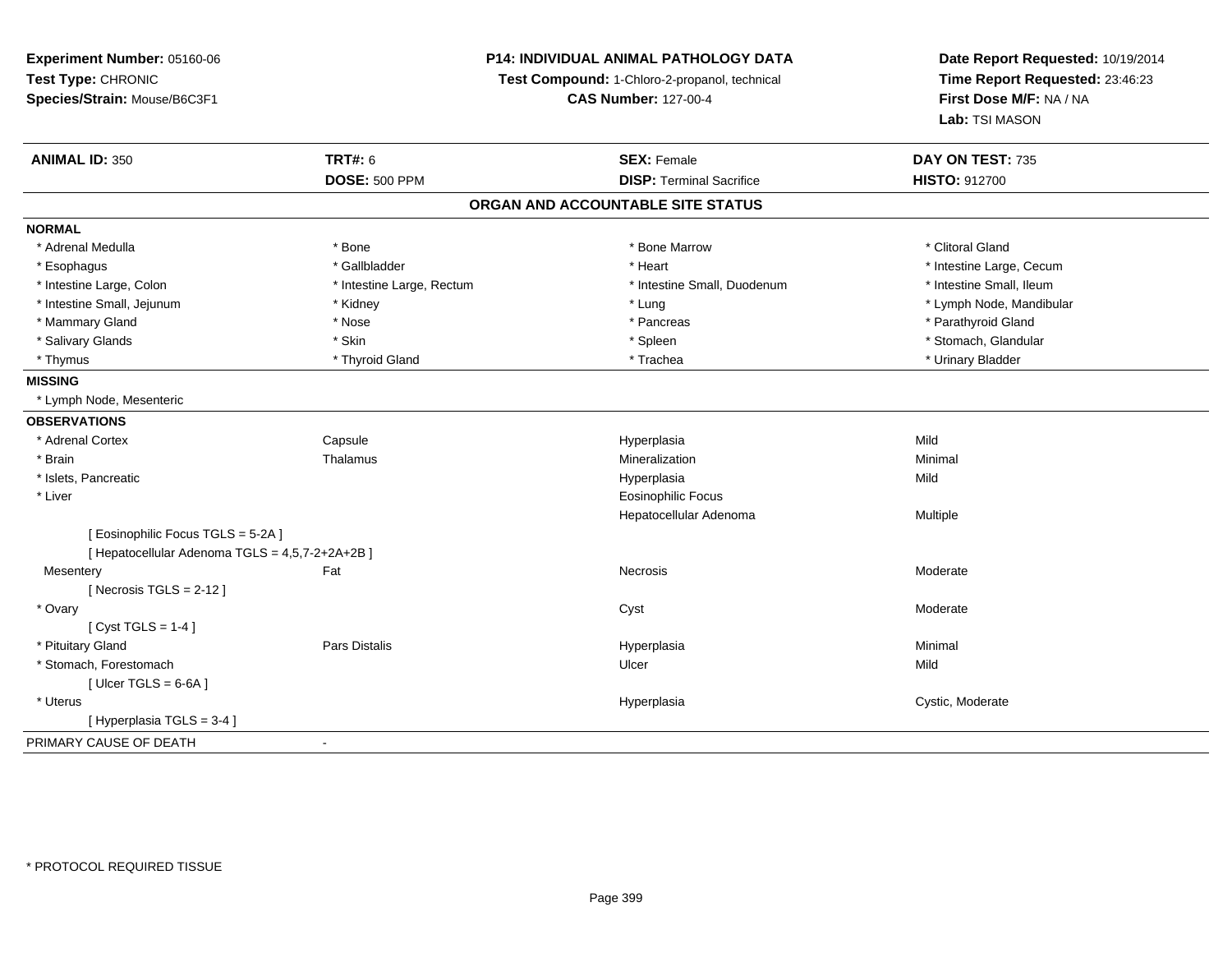# **P14: INDIVIDUAL ANIMAL PATHOLOGY DATA**

**Test Compound:** 1-Chloro-2-propanol, technical

**CAS Number:** 127-00-4

| <b>ANIMAL ID: 351</b>               | <b>TRT#: 6</b>            | <b>SEX: Female</b>                | DAY ON TEST: 735         |
|-------------------------------------|---------------------------|-----------------------------------|--------------------------|
|                                     | <b>DOSE: 500 PPM</b>      | <b>DISP: Terminal Sacrifice</b>   | <b>HISTO: 9127-1</b>     |
|                                     |                           | ORGAN AND ACCOUNTABLE SITE STATUS |                          |
| <b>NORMAL</b>                       |                           |                                   |                          |
| * Adrenal Medulla                   | * Bone Marrow             | * Brain                           | * Clitoral Gland         |
| * Esophagus                         | * Gallbladder             | * Heart                           | * Intestine Large, Cecum |
| * Intestine Large, Colon            | * Intestine Large, Rectum | * Intestine Small, Duodenum       | * Intestine Small, Ileum |
| * Intestine Small, Jejunum          | * Kidney                  | * Lung                            | * Lymph Node, Mandibular |
| * Lymph Node, Mesenteric            | * Mammary Gland           | * Nose                            | * Ovary                  |
| * Pancreas                          | * Parathyroid Gland       | * Pituitary Gland                 | * Salivary Glands        |
| * Skin                              | * Spleen                  | * Stomach, Forestomach            | * Stomach, Glandular     |
| * Thymus                            | * Thyroid Gland           | * Trachea                         | * Urinary Bladder        |
| <b>OBSERVATIONS</b>                 |                           |                                   |                          |
| * Adrenal Cortex                    | Capsule                   | Hyperplasia                       | Mild                     |
| * Bone                              |                           | <b>Fibrous Osteodystrophy</b>     | Mild                     |
| * Islets, Pancreatic                |                           | Hyperplasia                       | Minimal                  |
| * Liver                             |                           | Hepatocellular Adenoma            |                          |
| [Hepatocellular Adenoma TGLS = 3-2] |                           |                                   |                          |
| Lymph Node                          | Renal                     | Hyperplasia                       | Lymphoid, Mild           |
| [Hyperplasia TGLS = 4-13]           |                           |                                   |                          |
| Mesentery                           | Fat                       | Necrosis                          | Moderate                 |
| [Necrosis TGLS = $2-12$ ]           |                           |                                   |                          |
| * Uterus                            |                           | Hyperplasia                       | Cystic, Marked           |
| [Hyperplasia TGLS = 1-4]            |                           |                                   |                          |
| PRIMARY CAUSE OF DEATH              |                           |                                   |                          |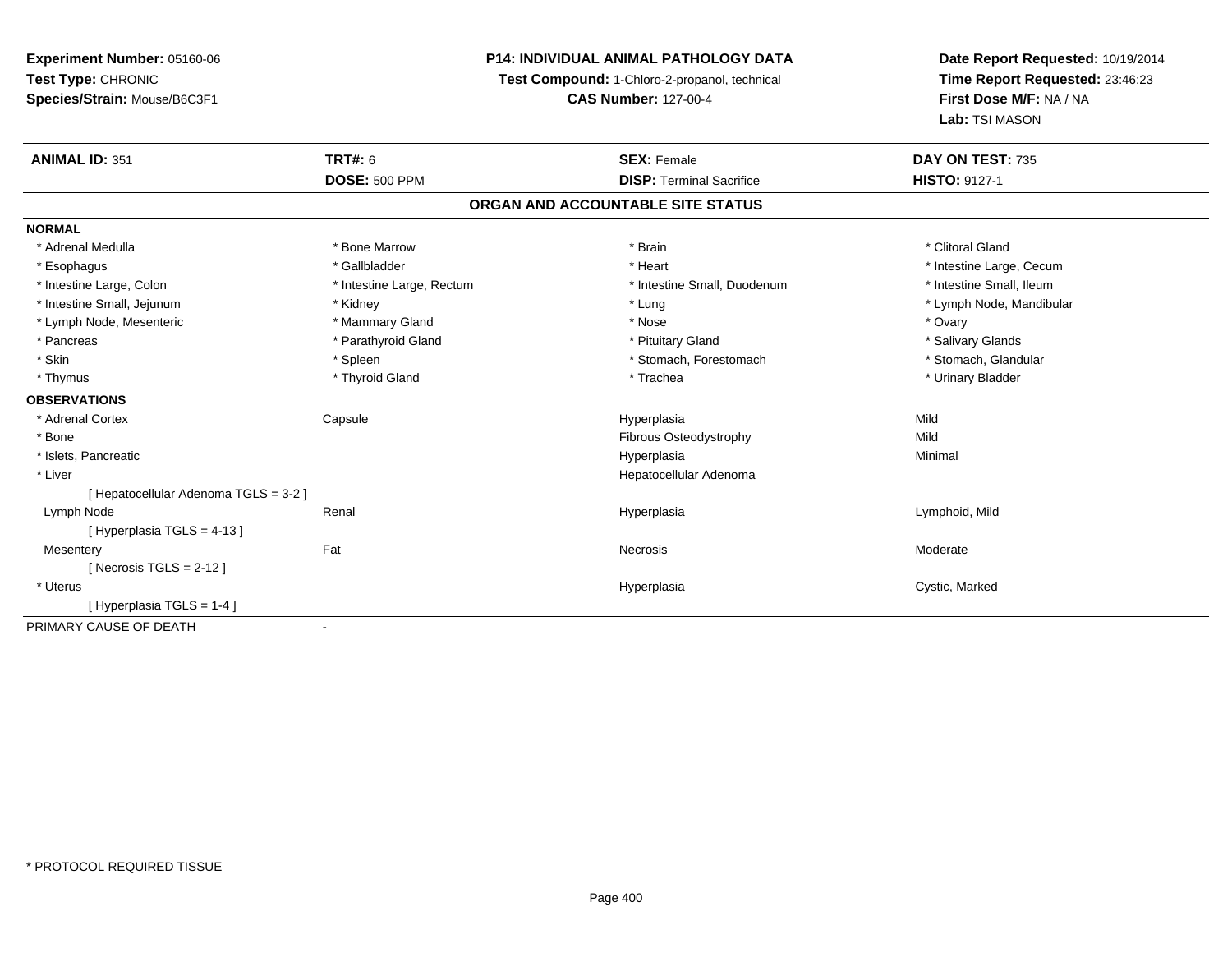# **P14: INDIVIDUAL ANIMAL PATHOLOGY DATA**

**Test Compound:** 1-Chloro-2-propanol, technical

**CAS Number:** 127-00-4

| <b>ANIMAL ID: 352</b>                    | <b>TRT#: 6</b>            | <b>SEX: Female</b>                | DAY ON TEST: 735         |
|------------------------------------------|---------------------------|-----------------------------------|--------------------------|
|                                          | <b>DOSE: 500 PPM</b>      | <b>DISP: Terminal Sacrifice</b>   | <b>HISTO: 912702</b>     |
|                                          |                           | ORGAN AND ACCOUNTABLE SITE STATUS |                          |
| <b>NORMAL</b>                            |                           |                                   |                          |
| * Adrenal Medulla                        | * Bone                    | * Bone Marrow                     | * Clitoral Gland         |
| * Esophagus                              | * Gallbladder             | * Heart                           | * Intestine Large, Cecum |
| * Intestine Large, Colon                 | * Intestine Large, Rectum | * Intestine Small, Duodenum       | * Intestine Small, Ileum |
| * Intestine Small, Jejunum               | * Kidney                  | * Lung                            | * Lymph Node, Mandibular |
| * Lymph Node, Mesenteric                 | * Mammary Gland           | * Nose                            | * Ovary                  |
| * Parathyroid Gland                      | * Pituitary Gland         | * Salivary Glands                 | * Skin                   |
| * Stomach, Forestomach                   | * Stomach, Glandular      | * Thymus                          | * Thyroid Gland          |
| * Trachea                                | * Urinary Bladder         |                                   |                          |
| <b>OBSERVATIONS</b>                      |                           |                                   |                          |
| * Adrenal Cortex                         | Capsule                   | Hyperplasia                       | Mild                     |
| * Brain                                  | Thalamus                  | Mineralization                    | Minimal                  |
| * Islets, Pancreatic                     |                           | Hyperplasia                       | Mild                     |
| * Liver                                  |                           | Hepatocellular Adenoma            | Multiple                 |
|                                          |                           | Hepatocellular Carcinoma          |                          |
| [ Hepatocellular Adenoma TGLS = 4-2+2A ] |                           |                                   |                          |
| [ Hepatocellular Carcinoma TGLS = 5-2 ]  |                           |                                   |                          |
| Lymph Node                               | <b>Iliac</b>              | Angiectasis                       | Moderate                 |
| [Angiectasis TGLS = 2-13]                |                           |                                   |                          |
| Mesentery                                | Fat                       | Necrosis                          | Mild                     |
| [ Necrosis $TGLS = 3-12$ ]               |                           |                                   |                          |
| * Pancreas                               | Acinus                    | Hyperplasia                       | Minimal                  |
| * Spleen                                 |                           | Hematopoietic Cell Proliferation  | Moderate                 |
| * Uterus                                 |                           | Hyperplasia                       | Cystic, Marked           |
|                                          |                           | Inflammation                      | Acute, Moderate          |
| [Hyperplasia TGLS = 1-4]                 |                           |                                   |                          |
| PRIMARY CAUSE OF DEATH                   | $\overline{\phantom{a}}$  |                                   |                          |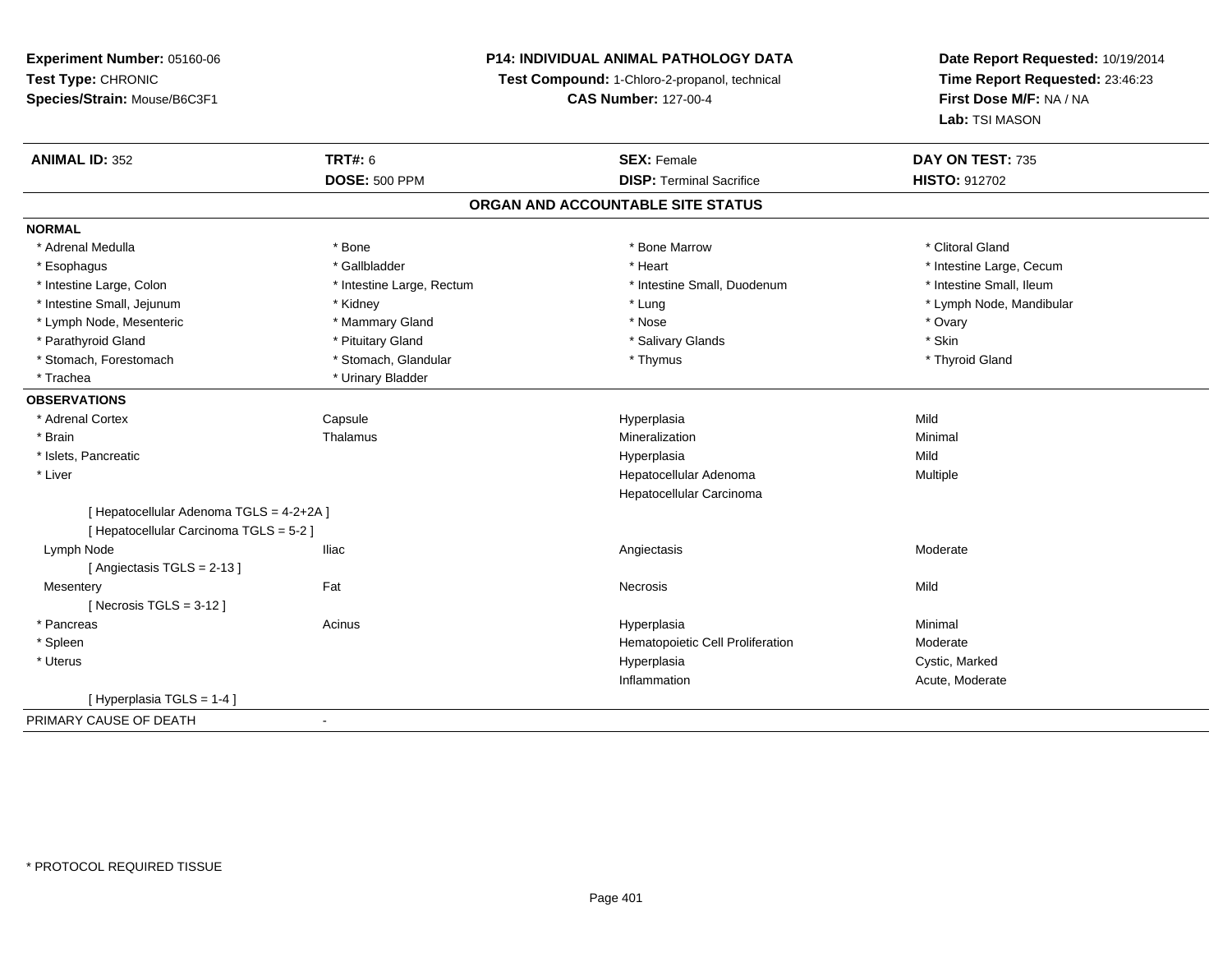| Experiment Number: 05160-06                |                                                                           | P14: INDIVIDUAL ANIMAL PATHOLOGY DATA         | Date Report Requested: 10/19/2014<br>Time Report Requested: 23:46:23 |  |
|--------------------------------------------|---------------------------------------------------------------------------|-----------------------------------------------|----------------------------------------------------------------------|--|
| Test Type: CHRONIC                         |                                                                           | Test Compound: 1-Chloro-2-propanol, technical |                                                                      |  |
| Species/Strain: Mouse/B6C3F1               |                                                                           | <b>CAS Number: 127-00-4</b>                   | First Dose M/F: NA / NA                                              |  |
|                                            |                                                                           |                                               | Lab: TSI MASON                                                       |  |
| <b>ANIMAL ID: 353</b>                      | <b>TRT#: 6</b>                                                            | <b>SEX: Female</b>                            | DAY ON TEST: 735                                                     |  |
|                                            | <b>DOSE: 500 PPM</b>                                                      | <b>DISP: Terminal Sacrifice</b>               | HISTO: 912703                                                        |  |
|                                            |                                                                           | ORGAN AND ACCOUNTABLE SITE STATUS             |                                                                      |  |
| <b>NORMAL</b>                              |                                                                           |                                               |                                                                      |  |
| * Adrenal Medulla                          | * Bone                                                                    | * Esophagus                                   | * Intestine Large, Cecum                                             |  |
| * Intestine Large, Colon                   | * Intestine Large, Rectum                                                 | * Intestine Small, Duodenum                   | * Intestine Small, Ileum                                             |  |
| * Intestine Small, Jejunum                 | * Islets, Pancreatic                                                      | * Mammary Gland                               | * Parathyroid Gland                                                  |  |
| * Pituitary Gland                          | * Thyroid Gland                                                           | * Trachea                                     |                                                                      |  |
| <b>MISSING</b>                             |                                                                           |                                               |                                                                      |  |
| * Thymus                                   |                                                                           |                                               |                                                                      |  |
| <b>OBSERVATIONS</b>                        |                                                                           |                                               |                                                                      |  |
| * Adrenal Cortex                           | Capsule                                                                   | Hyperplasia                                   | Mild                                                                 |  |
|                                            |                                                                           | Lymphoma Malignant                            |                                                                      |  |
| * Bone Marrow                              |                                                                           | Lymphoma Malignant                            |                                                                      |  |
| * Brain                                    | Thalamus                                                                  | Mineralization                                | Minimal                                                              |  |
| * Clitoral Gland                           |                                                                           | Lymphoma Malignant                            |                                                                      |  |
| * Gallbladder                              |                                                                           | Lymphoma Malignant                            |                                                                      |  |
| * Heart                                    |                                                                           | Lymphoma Malignant                            |                                                                      |  |
| * Kidney                                   |                                                                           | Lymphoma Malignant                            |                                                                      |  |
| $*$ Liver                                  |                                                                           | Hepatocellular Adenoma                        | Multiple                                                             |  |
|                                            |                                                                           | Lymphoma Malignant                            |                                                                      |  |
| [ Hepatocellular Adenoma TGLS = 6,8-2+2B ] |                                                                           |                                               |                                                                      |  |
| [ Lymphoma Malignant TGLS = 9-2+2A+2B ]    |                                                                           |                                               |                                                                      |  |
| * Lung                                     |                                                                           | Lymphoma Malignant                            |                                                                      |  |
| Lymph Node                                 | Iliac                                                                     | Lymphoma Malignant                            |                                                                      |  |
|                                            | Mediastinal                                                               | Lymphoma Malignant                            |                                                                      |  |
| [ Lymphoma Malignant TGLS = 10-5A]         |                                                                           |                                               |                                                                      |  |
| [ Lymphoma Malignant TGLS = 11-12 ]        |                                                                           |                                               |                                                                      |  |
| * Lymph Node, Mandibular                   |                                                                           | Lymphoma Malignant                            |                                                                      |  |
| * Lymph Node, Mesenteric                   |                                                                           | Lymphoma Malignant                            |                                                                      |  |
| [ Lymphoma Malignant TGLS = 12-5 ]         |                                                                           |                                               |                                                                      |  |
| * Mammary GI                               |                                                                           |                                               |                                                                      |  |
|                                            | Note: TGL 1 nodules involve skin rather than mammary gland on micro exam. |                                               |                                                                      |  |
| * Nose                                     |                                                                           | Lymphoma Malignant                            |                                                                      |  |
|                                            |                                                                           |                                               |                                                                      |  |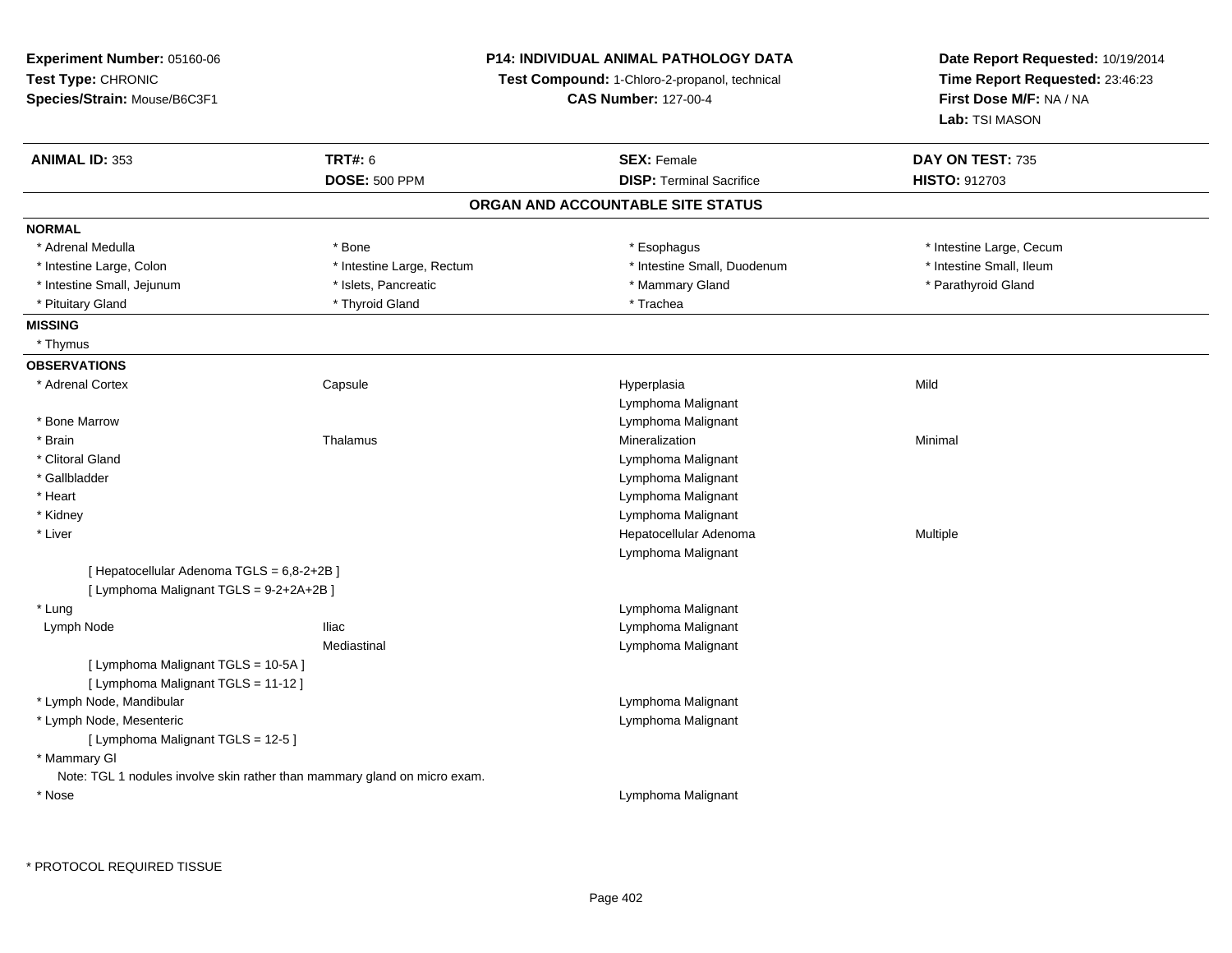| Experiment Number: 05160-06<br>Test Type: CHRONIC |                      | <b>P14: INDIVIDUAL ANIMAL PATHOLOGY DATA</b>  | Date Report Requested: 10/19/2014<br>Time Report Requested: 23:46:23 |
|---------------------------------------------------|----------------------|-----------------------------------------------|----------------------------------------------------------------------|
|                                                   |                      | Test Compound: 1-Chloro-2-propanol, technical |                                                                      |
| Species/Strain: Mouse/B6C3F1                      |                      | <b>CAS Number: 127-00-4</b>                   | First Dose M/F: NA / NA                                              |
|                                                   |                      |                                               | Lab: TSI MASON                                                       |
| <b>ANIMAL ID: 353</b>                             | <b>TRT#: 6</b>       | <b>SEX: Female</b>                            | DAY ON TEST: 735                                                     |
|                                                   | <b>DOSE: 500 PPM</b> | <b>DISP:</b> Terminal Sacrifice               | <b>HISTO: 912703</b>                                                 |
|                                                   |                      | ORGAN AND ACCOUNTABLE SITE STATUS             |                                                                      |
| * Ovary                                           |                      | Lymphoma Malignant                            |                                                                      |
| [ Lymphoma Malignant TGLS = 2-4A ]                |                      |                                               |                                                                      |
| * Pancreas                                        |                      | Lymphoma Malignant                            |                                                                      |
| * Salivary Glands                                 |                      | Lymphoma Malignant                            |                                                                      |
| * Skin                                            | <b>Subcut Tiss</b>   | Lymphoma Malignant                            |                                                                      |
| [ Lymphoma Malignant TGLS = 1-3A ]                |                      |                                               |                                                                      |
| * Spleen                                          |                      | Lymphoma Malignant                            |                                                                      |
| [ Lymphoma Malignant TGLS = 3-11 ]                |                      |                                               |                                                                      |
| * Stomach, Forestomach                            |                      | Lymphoma Malignant                            |                                                                      |
| * Stomach, Glandular                              |                      | Lymphoma Malignant                            |                                                                      |
| * Urinary Bladder                                 |                      | Lymphoma Malignant                            |                                                                      |
| * Uterus                                          |                      | Hyperplasia                                   | Cystic, Mild                                                         |
|                                                   |                      | Lymphoma Malignant                            |                                                                      |
| PRIMARY CAUSE OF DEATH                            |                      |                                               |                                                                      |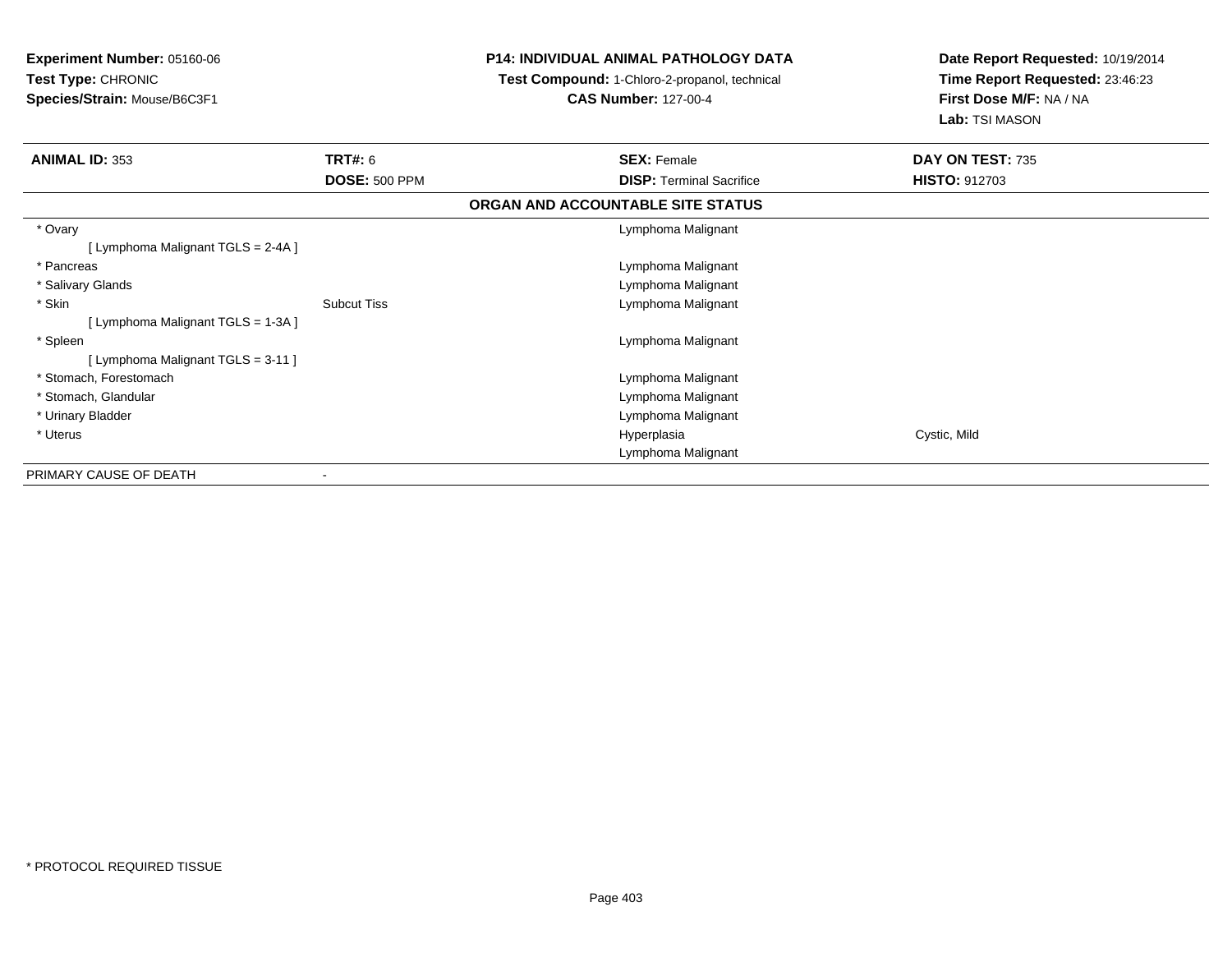| Experiment Number: 05160-06<br>Test Type: CHRONIC<br>Species/Strain: Mouse/B6C3F1 |                                | <b>P14: INDIVIDUAL ANIMAL PATHOLOGY DATA</b><br>Test Compound: 1-Chloro-2-propanol, technical<br><b>CAS Number: 127-00-4</b> | Date Report Requested: 10/19/2014<br>Time Report Requested: 23:46:23<br>First Dose M/F: NA / NA<br>Lab: TSI MASON |  |
|-----------------------------------------------------------------------------------|--------------------------------|------------------------------------------------------------------------------------------------------------------------------|-------------------------------------------------------------------------------------------------------------------|--|
| <b>ANIMAL ID: 354</b>                                                             | <b>TRT#: 6</b>                 | <b>SEX: Female</b>                                                                                                           | DAY ON TEST: 689                                                                                                  |  |
|                                                                                   | <b>DOSE: 500 PPM</b>           | <b>DISP: Natural Death</b>                                                                                                   | <b>HISTO: 912704</b>                                                                                              |  |
|                                                                                   |                                | ORGAN AND ACCOUNTABLE SITE STATUS                                                                                            |                                                                                                                   |  |
| <b>NORMAL</b>                                                                     |                                |                                                                                                                              |                                                                                                                   |  |
| * Adrenal Medulla                                                                 | * Bone                         | * Bone Marrow                                                                                                                | * Brain                                                                                                           |  |
| * Clitoral Gland                                                                  | * Esophagus                    | * Heart                                                                                                                      | * Intestine Large, Colon                                                                                          |  |
| * Intestine Large, Rectum                                                         | * Islets, Pancreatic           | * Kidney                                                                                                                     | * Lung                                                                                                            |  |
| * Lymph Node, Mandibular                                                          | * Mammary Gland                | * Nose                                                                                                                       | * Ovary                                                                                                           |  |
| * Pancreas                                                                        | * Pituitary Gland              | * Salivary Glands                                                                                                            | * Skin                                                                                                            |  |
| * Spleen                                                                          | * Thymus                       | * Thyroid Gland                                                                                                              | * Trachea                                                                                                         |  |
| * Urinary Bladder                                                                 |                                |                                                                                                                              |                                                                                                                   |  |
| <b>MISSING</b>                                                                    |                                |                                                                                                                              |                                                                                                                   |  |
| * Parathyroid Gland                                                               |                                |                                                                                                                              |                                                                                                                   |  |
| <b>AUTO PRECLUDES DIAG.</b>                                                       |                                |                                                                                                                              |                                                                                                                   |  |
| * Gallbladder                                                                     | * Intestine Large, Cecum       | * Intestine Small, Duodenum                                                                                                  | * Intestine Small, Ileum                                                                                          |  |
| * Intestine Small, Jejunum                                                        | * Lymph Node, Mesenteric       | * Stomach, Glandular                                                                                                         |                                                                                                                   |  |
| <b>OBSERVATIONS</b>                                                               |                                |                                                                                                                              |                                                                                                                   |  |
| * Adrenal Cortex                                                                  | Capsule                        | Hyperplasia                                                                                                                  | Minimal                                                                                                           |  |
| * Liver                                                                           |                                | <b>Eosinophilic Focus</b>                                                                                                    |                                                                                                                   |  |
|                                                                                   |                                | Hepatocellular Adenoma                                                                                                       | Multiple                                                                                                          |  |
|                                                                                   |                                | Hepatocellular Carcinoma                                                                                                     |                                                                                                                   |  |
| [ Eosinophilic Focus TGLS = 6-2D ]                                                |                                |                                                                                                                              |                                                                                                                   |  |
| [ Hepatocellular Adenoma TGLS = 2,4,6-2A+2C+2D ]                                  |                                |                                                                                                                              |                                                                                                                   |  |
| [ Hepatocellular Carcinoma TGLS = 3-2B ]                                          |                                |                                                                                                                              |                                                                                                                   |  |
| * Stomach, Forestomach                                                            |                                | Inflammation                                                                                                                 | Chronic, Minimal                                                                                                  |  |
| [ Inflammation TGLS = 1-6A ]                                                      |                                |                                                                                                                              |                                                                                                                   |  |
| * Uterus                                                                          |                                | Hyperplasia                                                                                                                  | Cystic, Mild                                                                                                      |  |
| PRIMARY CAUSE OF DEATH                                                            | - Liver Hepatocellular Adenoma |                                                                                                                              |                                                                                                                   |  |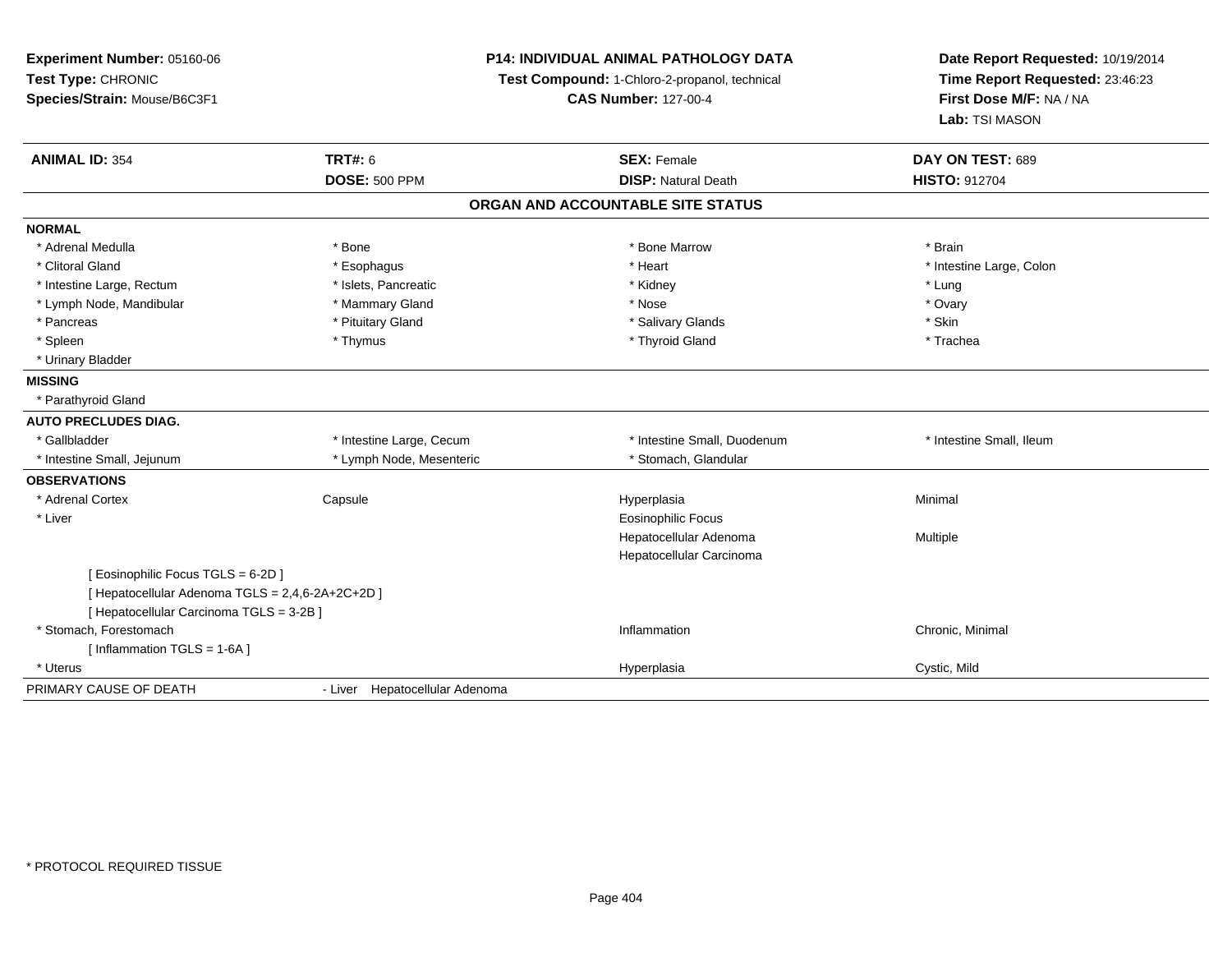**Experiment Number:** 05160-06**Test Type:** CHRONIC **Species/Strain:** Mouse/B6C3F1**P14: INDIVIDUAL ANIMAL PATHOLOGY DATA Test Compound:** 1-Chloro-2-propanol, technical **CAS Number:** 127-00-4**Date Report Requested:** 10/19/2014**Time Report Requested:** 23:46:23**First Dose M/F:** NA / NA**Lab:** TSI MASON**ANIMAL ID:** 355**TRT#:** 6 **SEX:** Female **SEX: Female DAY ON TEST:** 393 **DOSE:** 500 PPM **DISP:** Moribund Sacrifice **HISTO:** <sup>912705</sup> **ORGAN AND ACCOUNTABLE SITE STATUSNORMAL**\* Adrenal Medulla \* The state of the state of the state of the state of the Marrow \* Bone Marrow \* Clitoral Gland \* Clitoral Gland \* Intestine Large, Colon \* Esophagus \* Intestine Large, Cecum \* Callbladder \* 10 \* Intestine Large, Cecum \* Intestine Large, Cecum \* \* Intestine Small, Jejunum \* Intestine Large, Rectum \* Intestine Small, Duodenum \* Intestine Small, Ileum \* Intestine Small, Ileum \* Islets, Pancreatic \* The method of the "Kidney" \* Kidney \* Liver \* Liver \* Liver \* Liver \* Lung \* Lung \* Nose \* Lymph Node, Mandibular \* Lymph Node, Mesenteric \* Mammary Gland \* Mammary Gland \* Pituitary Gland \* Ovary \* Pancreas \* Pancreas \* Pancreas \* Parathyroid Gland \* Parathyroid Gland \* Salivary Glands \* The stomach \* Skin \* Spleen \* Spleen \* Stomach, Forestomach \* Stomach, Forestomach \* Stomach, Forestomach \* Stomach, Glandular \* Thymus \* Thymus \* Thymus \* Thyroid Gland \* Thyroid Gland \* Thachea \* Urinary Bladder**OBSERVATIONS** \* Adrenal Cortex Capsule Hyperplasia Mild \* Brainn and the Thalamus and the Minimal and Mineralization and Minimal Minimal and Minimal and Minimal and Minimal  $\mu$  \* Heartt the contract of the contract of the contract of the contract of the contract of the contract of the contract of the contract of the contract of the contract of the contract of the contract of the contract of the contract Inflammation Chronic, Minimal Spinal CordCyst Epithelial Inclusion Mild \* Uteruss and the contract of the contract of the contract of the contract of the contract of the contract of the contract of the contract of the contract of the contract of the contract of the contract of the contract of the cont Hyperplasia **Cystic, Moderate** PRIMARY CAUSE OF DEATH- UNCERTAIN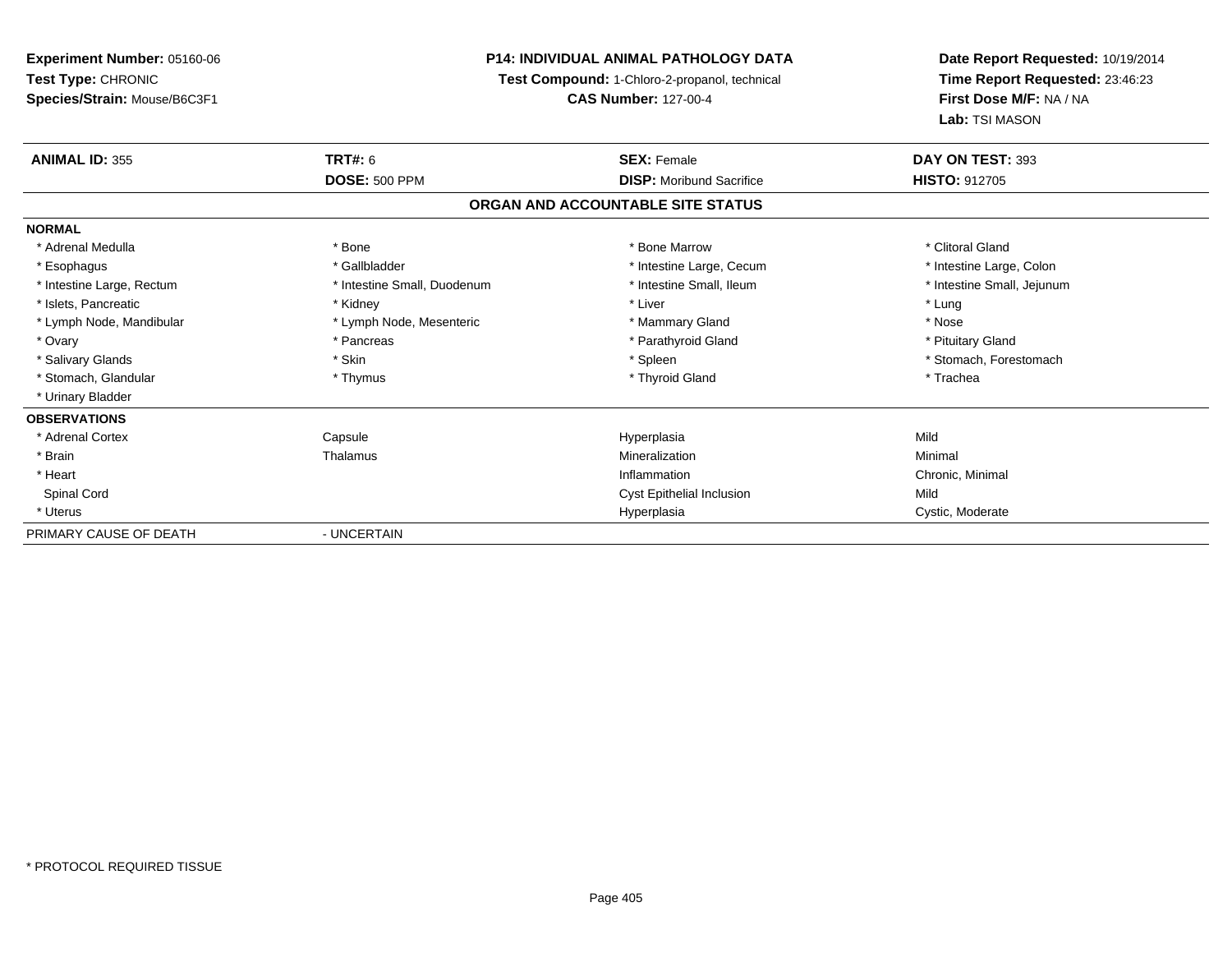# **P14: INDIVIDUAL ANIMAL PATHOLOGY DATA**

**Test Compound:** 1-Chloro-2-propanol, technical

**CAS Number:** 127-00-4

| <b>ANIMAL ID: 356</b>                  | TRT#: 6                   | <b>SEX: Female</b>                | DAY ON TEST: 735         |
|----------------------------------------|---------------------------|-----------------------------------|--------------------------|
|                                        | <b>DOSE: 500 PPM</b>      | <b>DISP: Terminal Sacrifice</b>   | <b>HISTO: 912706</b>     |
|                                        |                           | ORGAN AND ACCOUNTABLE SITE STATUS |                          |
| <b>NORMAL</b>                          |                           |                                   |                          |
| * Adrenal Medulla                      | * Bone Marrow             | * Brain                           | * Clitoral Gland         |
| * Esophagus                            | * Gallbladder             | * Heart                           | * Intestine Large, Cecum |
| * Intestine Large, Colon               | * Intestine Large, Rectum | * Intestine Small. Duodenum       | * Intestine Small, Ileum |
| * Intestine Small, Jejunum             | * Kidney                  | * Lung                            | * Lymph Node, Mandibular |
| * Lymph Node, Mesenteric               | * Mammary Gland           | * Nose                            | * Ovary                  |
| * Pancreas                             | * Parathyroid Gland       | * Salivary Glands                 | * Skin                   |
| * Spleen                               | * Stomach, Forestomach    | * Stomach, Glandular              | * Thymus                 |
| * Trachea                              | * Urinary Bladder         |                                   |                          |
| <b>OBSERVATIONS</b>                    |                           |                                   |                          |
| * Adrenal Cortex                       | Capsule                   | Hyperplasia                       | Mild                     |
| * Bone                                 |                           | Hyperplasia                       | Mild                     |
| * Islets, Pancreatic                   |                           | Hyperplasia                       | Mild                     |
| * Liver                                |                           | <b>Eosinophilic Focus</b>         |                          |
|                                        |                           | Hepatocellular Adenoma            |                          |
| [ Eosinophilic Focus TGLS = 4-2B ]     |                           |                                   |                          |
| [ Hepatocellular Adenoma TGLS = 3-2A ] |                           |                                   |                          |
| Lymph Node                             | <b>Iliac</b>              | Hyperplasia                       | Lymphoid, Mild           |
| [Hyperplasia TGLS = 1-12]              |                           |                                   |                          |
| Mesentery                              | Fat                       | Necrosis                          | Mild                     |
| [Necrosis TGLS = $2-13$ ]              |                           |                                   |                          |
| * Pituitary Gland                      | Pars Distalis             | Adenoma                           |                          |
| * Thyroid Gland                        | <b>Follicular Cel</b>     | Hyperplasia                       | Minimal                  |
| * Uterus                               |                           | Hyperplasia                       | Cystic, Marked           |
| [Hyperplasia TGLS = 5-4A]              |                           |                                   |                          |
| PRIMARY CAUSE OF DEATH                 | $\blacksquare$            |                                   |                          |
|                                        |                           |                                   |                          |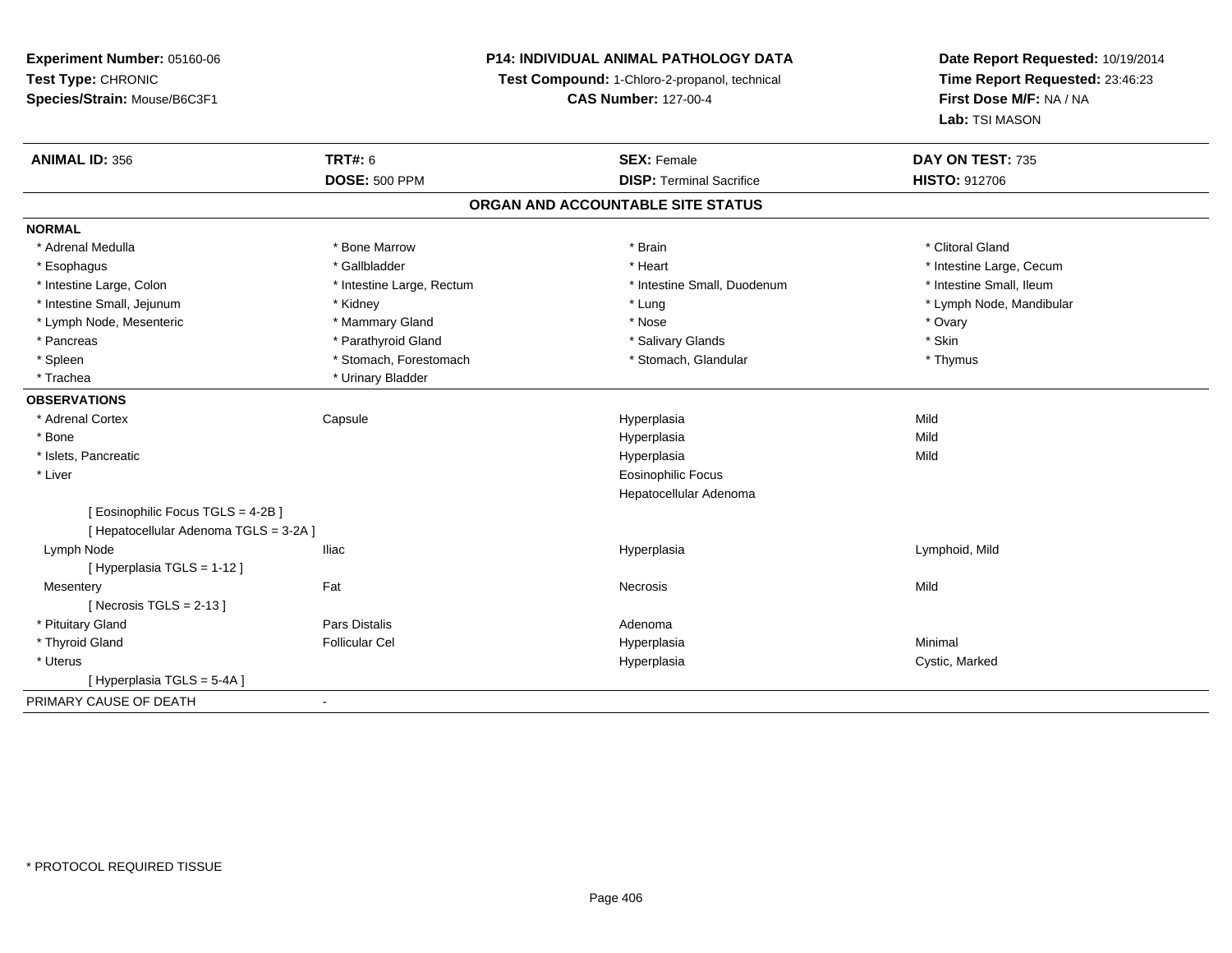**Experiment Number:** 05160-06**Test Type:** CHRONIC **Species/Strain:** Mouse/B6C3F1**P14: INDIVIDUAL ANIMAL PATHOLOGY DATATest Compound:** 1-Chloro-2-propanol, technical **CAS Number:** 127-00-4**Date Report Requested:** 10/19/2014**Time Report Requested:** 23:46:23**First Dose M/F:** NA / NA**Lab:** TSI MASON**ANIMAL ID:** 357**TRT#:** 6 **SEX:** Female **SEX: Female DAY ON TEST:** 735 **DOSE:** 500 PPM **DISP:** Terminal Sacrifice **HISTO:** <sup>912707</sup> **ORGAN AND ACCOUNTABLE SITE STATUSNORMAL**\* Adrenal Medulla \* \* Annual Medulla \* Brain \* Bone \* \* Bone Marrow \* Bone Marrow \* \* Brain \* Brain \* Brain \* Brain \* Brain \* Brain \* Brain \* Brain \* Brain \* Brain \* Brain \* Brain \* Brain \* Brain \* Brain \* Brain \* Brain \* \* Heart \* Clitoral Gland \* \* \* heart \* \* Esophagus \* \* \* \* \* \* \* \* \* \* \* Gallbladder \* \* \* \* \* \* \* \* \* \* \* \* Heart \* Intestine Large, Cecum \* Intestine Large, Colon \* Intestine Large, Thestine Large, Rectum \* Intestine Small, Duodenum \* Intestine Small, Ileum \* Intestine Small, Jejunum \* Kidney \* Lung\* Pancreas \* Lymph Node, Mandibular \* Mammary Gland \* Mammary Gland \* Nose \* Nose \* Parathyroid Gland \* \* Pituitary Gland \* Thuitary Gland \* Salivary Glands \* Stin \* Skin \* Skin \* Skin \* Skin \* Skin \* Skin \* Skin \* Skin \* Skin \* Skin \* Skin \* Skin \* Skin \* Skin \* Skin \* Skin \* Skin \* Skin \* Skin \* Skin \* Trachea \* Stomach, Forestomach \* Thymus \* Stomach, Glandular \* Thymus \* Thymus \* Thymus \* Thymus \* Thymus \* Thymus \* Thymus \* Thymus \* Thymus \* Thymus \* Thymus \* Thymus \* Thymus \* Thymus \* Thymus \* Thymus \* Thymus \* Thymus \* Thymu \* Urinary Bladder**OBSERVATIONS** \* Adrenal Cortex Capsule Hyperplasia Mild \* Islets, Pancreaticc description of the control of the control of the control of the control of the control of the control of the control of the control of the control of the control of the control of the control of the control of the contro a Mild \* Liver Hepatocellular Adenoma Multiple [ Hepatocellular Adenoma TGLS = 5-2+2A ] \* Lymph Node, Mesenteric Lymphoma Malignant \* Ovaryy the control of the control of the control of the control of the control of the control of the control of the control of the control of the control of the control of the control of the control of the control of the contro e Marked [ Hemorrhage TGLS = 2-4B ] \* Spleen Lymphoma Malignant [ Lymphoma Malignant TGLS = 4-11 ] \* Thyroid Gland Follicular Cel Hyperplasia Mild \* Uteruss and the contract of the contract of the contract of the contract of the contract of the contract of the contract of the contract of the contract of the contract of the contract of the contract of the contract of the cont Hyperplasia **Cystic, Marked** [ Hyperplasia TGLS = 1,3-4A ]PRIMARY CAUSE OF DEATH-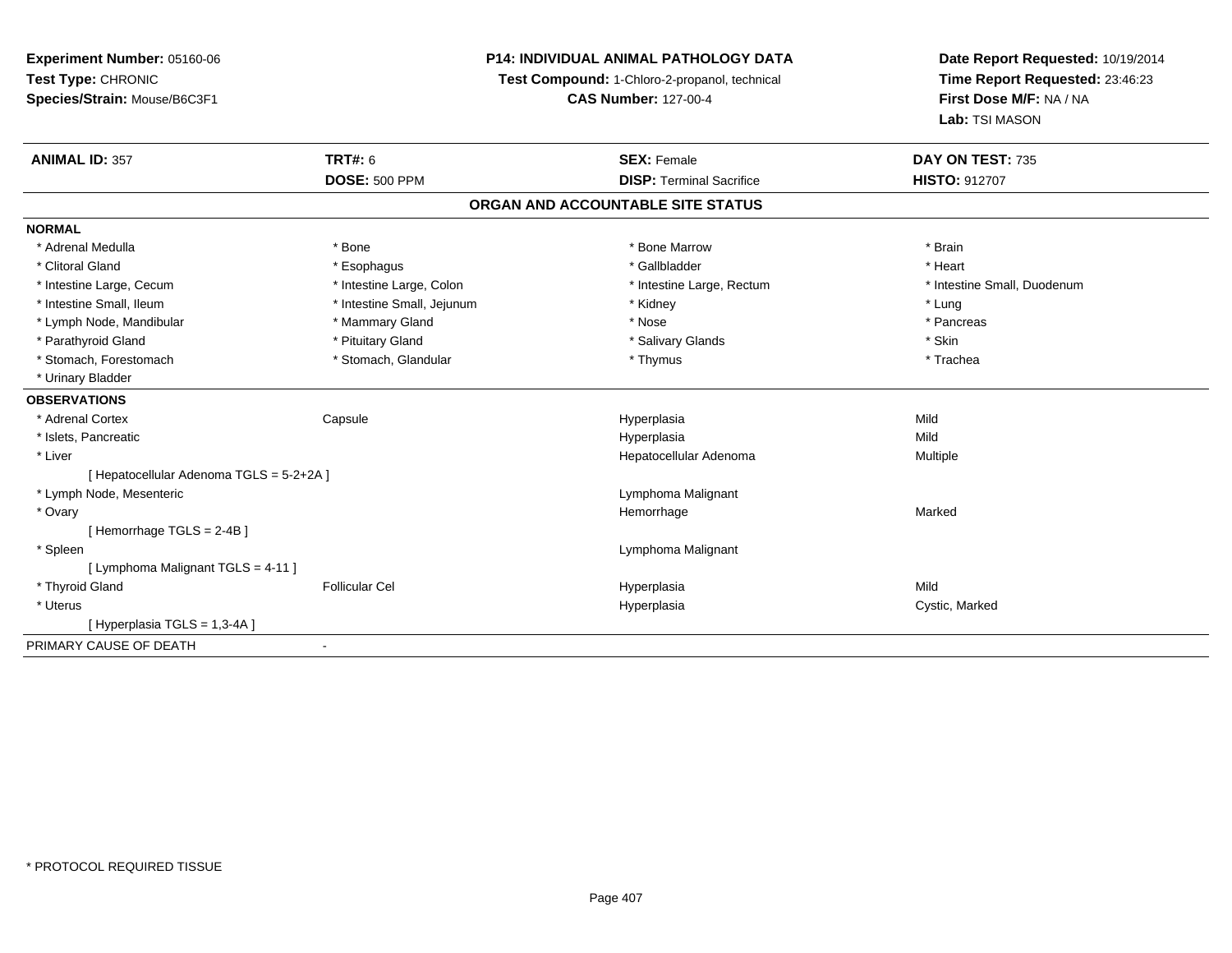**Experiment Number:** 05160-06**Test Type:** CHRONIC **Species/Strain:** Mouse/B6C3F1**P14: INDIVIDUAL ANIMAL PATHOLOGY DATATest Compound:** 1-Chloro-2-propanol, technical **CAS Number:** 127-00-4**Date Report Requested:** 10/19/2014**Time Report Requested:** 23:46:23**First Dose M/F:** NA / NA**Lab:** TSI MASON**ANIMAL ID:** 358**TRT#:** 6 **SEX:** Female **SEX: Female DAY ON TEST:** 735 **DOSE:** 500 PPM**DISP:** Terminal Sacrifice **HISTO:** 912708 **ORGAN AND ACCOUNTABLE SITE STATUSNORMAL**\* Adrenal Medulla \* \* Annual Medulla \* Brain \* Bone \* \* Bone Marrow \* Bone Marrow \* \* Brain \* Brain \* Brain \* Brain \* Brain \* Brain \* Brain \* Brain \* Brain \* Brain \* Brain \* Brain \* Brain \* Brain \* Brain \* Brain \* Brain \* \* Heart \* Clitoral Gland \* \* \* heart \* \* Esophagus \* \* \* \* \* \* \* \* \* \* \* Gallbladder \* \* \* \* \* \* \* \* \* \* \* \* Heart \* Intestine Large, Cecum \* Intestine Large, Colon \* Intestine Large, Rectum \* Intestine Small, Duodenum\* Intestine Small, Ileum \* Thestine Small, Jejunum \* 1998, Pancreatic \* Kidney \* Kidney \* Kidney \* Kidney \* Pancreas \* Lymph Node, Mandibular \* Manus \* Mammary Gland \* Pancrease \* Pancrease \* Pancrease \* Pancrease \* Pancrease \* Pancrease \* Pancrease \* Pancrease \* Pancrease \* Pancrease \* Pancrease \* Pancrease \* Pancrease \* Pancrease \* Pan \* Parathyroid Gland \* \* Pituitary Gland \* Thuitary Gland \* Salivary Glands \* Stin \* Skin \* Skin \* Skin \* Skin \* Skin \* Skin \* Skin \* Skin \* Skin \* Skin \* Skin \* Skin \* Skin \* Skin \* Skin \* Skin \* Skin \* Skin \* Skin \* Skin \* Trachea \* Stomach, Forestomach \* Thymus \* Stomach, Glandular \* Thymus \* Thymus \* Thymus \* Thymus \* Thymus \* Thymus \* Thymus \* Thymus \* Thymus \* Thymus \* Thymus \* Thymus \* Thymus \* Thymus \* Thymus \* Thymus \* Thymus \* Thymus \* Thymu **OBSERVATIONS** \* Adrenal Cortex Capsule Hyperplasia Mild \* Liver Eosinophilic FocusHepatoblastoma Hepatocellular Adenoma Multiple [ Hepatoblastoma TGLS = 6-2B ][ Hepatocellular Adenoma TGLS = 6-2+2A+2B ] \* Lungg and the state of the state of the state of the state of the Minimal Section 1, the state of the state of the Minimal Section 1, the state of the state of the state of the state of the state of the state of the state of t [ Hemorrhage TGLS = 7-1 ] Lymph NodeIliac **Lymphoma Malignant** Renal Lymphoma Malignant[ Lymphoma Malignant TGLS = 4-12 ][ Lymphoma Malignant TGLS = 5-13 ] \* Lymph Node, Mesenteric Lymphoma Malignant \* Ovaryy the control of the control of the control of the control of the control of the control of the control of the control of the control of the control of the control of the control of the control of the control of the contro Lymphoma Malignant \* Spleen[ Lymphoma Malignant TGLS = 3-11 ] \* Thyroid Gland Follicular Cel Hyperplasia Minimal \* Urinary Bladder Lymphoma Malignant \* Uteruss and the contract of the contract of the contract of the contract of the contract of the contract of the contract of the contract of the contract of the contract of the contract of the contract of the contract of the cont Hyperplasia **Cystic, Marked** [ Hyperplasia TGLS = 2-4A ]PRIMARY CAUSE OF DEATH-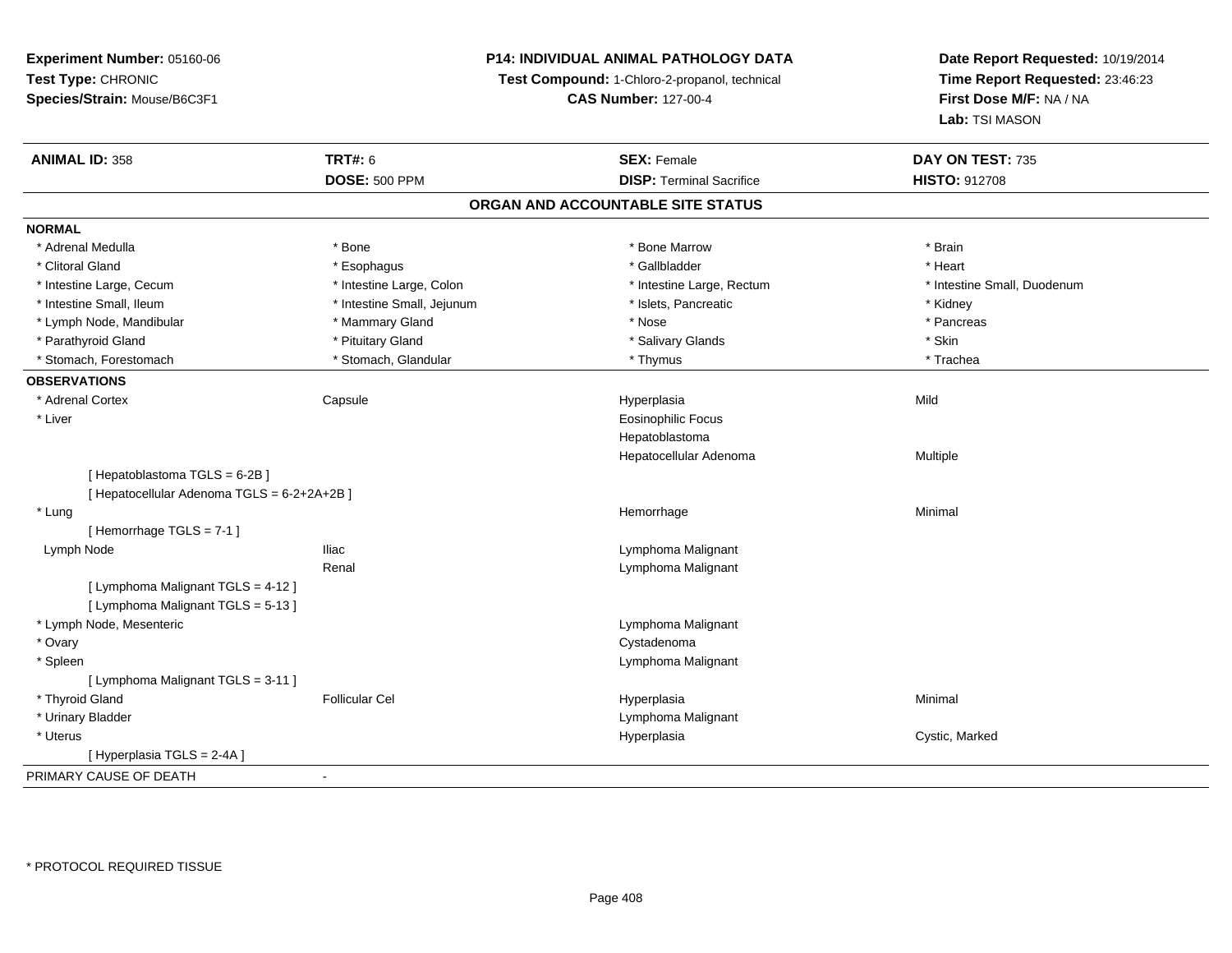# **P14: INDIVIDUAL ANIMAL PATHOLOGY DATA**

**Test Compound:** 1-Chloro-2-propanol, technical

**CAS Number:** 127-00-4

| <b>ANIMAL ID: 359</b>                      | <b>TRT#: 6</b>                                                    | <b>SEX: Female</b>                | DAY ON TEST: 645                    |
|--------------------------------------------|-------------------------------------------------------------------|-----------------------------------|-------------------------------------|
|                                            | <b>DOSE: 500 PPM</b>                                              | <b>DISP:</b> Moribund Sacrifice   | <b>HISTO: 912709</b>                |
|                                            |                                                                   | ORGAN AND ACCOUNTABLE SITE STATUS |                                     |
| <b>NORMAL</b>                              |                                                                   |                                   |                                     |
| * Adrenal Medulla                          | * Bone                                                            | * Bone Marrow                     | * Clitoral Gland                    |
| * Esophagus                                | * Gallbladder                                                     | * Heart                           | * Intestine Large, Cecum            |
| * Intestine Large, Colon                   | * Intestine Large, Rectum                                         | * Intestine Small, Duodenum       | * Intestine Small, Ileum            |
| * Kidney                                   | * Lymph Node, Mandibular                                          | * Mammary Gland                   | * Nose                              |
| * Ovary                                    | * Parathyroid Gland                                               | * Pituitary Gland                 | * Salivary Glands                   |
| * Skin                                     | * Stomach, Forestomach                                            | * Stomach, Glandular              | * Thymus                            |
| * Thyroid Gland                            | * Trachea                                                         | * Urinary Bladder                 |                                     |
| <b>OBSERVATIONS</b>                        |                                                                   |                                   |                                     |
| * Adrenal Cortex                           | Capsule                                                           | Hyperplasia                       | Mild                                |
| * Brain                                    | Thalamus                                                          | Mineralization                    | Minimal                             |
| * Int Lg Cecum                             |                                                                   |                                   |                                     |
|                                            | Note: TGL 3 nodule is in jejunum rather than cecum on micro exam. |                                   |                                     |
| * Intestine Small, Jejunum                 |                                                                   | Leiomyosarcoma                    | Metastatic (Uncertain Primary Site) |
| [ Leiomyosarcoma TGLS = 3-6A ]             |                                                                   |                                   |                                     |
| * Islets, Pancreatic                       |                                                                   | Hyperplasia                       | Mild                                |
| * Liver                                    |                                                                   | Eosinophilic Focus                |                                     |
|                                            |                                                                   | Hepatocellular Adenoma            | Multiple                            |
|                                            |                                                                   | Hepatocellular Carcinoma          |                                     |
|                                            |                                                                   | Leiomyosarcoma                    | Metastatic (Uncertain Primary Site) |
| [ Eosinophilic Focus TGLS = 7-2B]          |                                                                   |                                   |                                     |
| [ Hepatocellular Adenoma TGLS = 5,7-2+2B ] |                                                                   |                                   |                                     |
| [ Hepatocellular Carcinoma TGLS = 4-2A ]   |                                                                   |                                   |                                     |
| * Lung                                     |                                                                   | Hepatocellular Carcinoma          | Metastatic (Liver)                  |
| Lymph Node                                 | Mediastinal                                                       | Angiectasis                       | Mild                                |
| [Angiectasis TGLS = 6-5A]                  |                                                                   |                                   |                                     |
| * Lymph Node, Mesenteric                   |                                                                   | Leiomyosarcoma                    | Metastatic (Uncertain Primary Site) |
| * Pancreas                                 |                                                                   | Leiomyosarcoma                    | Metastatic (Uncertain Primary Site) |
| * Spleen                                   |                                                                   | Hematopoietic Cell Proliferation  | Moderate                            |
| <b>Tissue NOS</b>                          |                                                                   | Leiomyosarcoma                    | Metastatic (Uncertain Primary Site) |
| [Leiomyosarcoma TGLS = 1-12]               |                                                                   |                                   |                                     |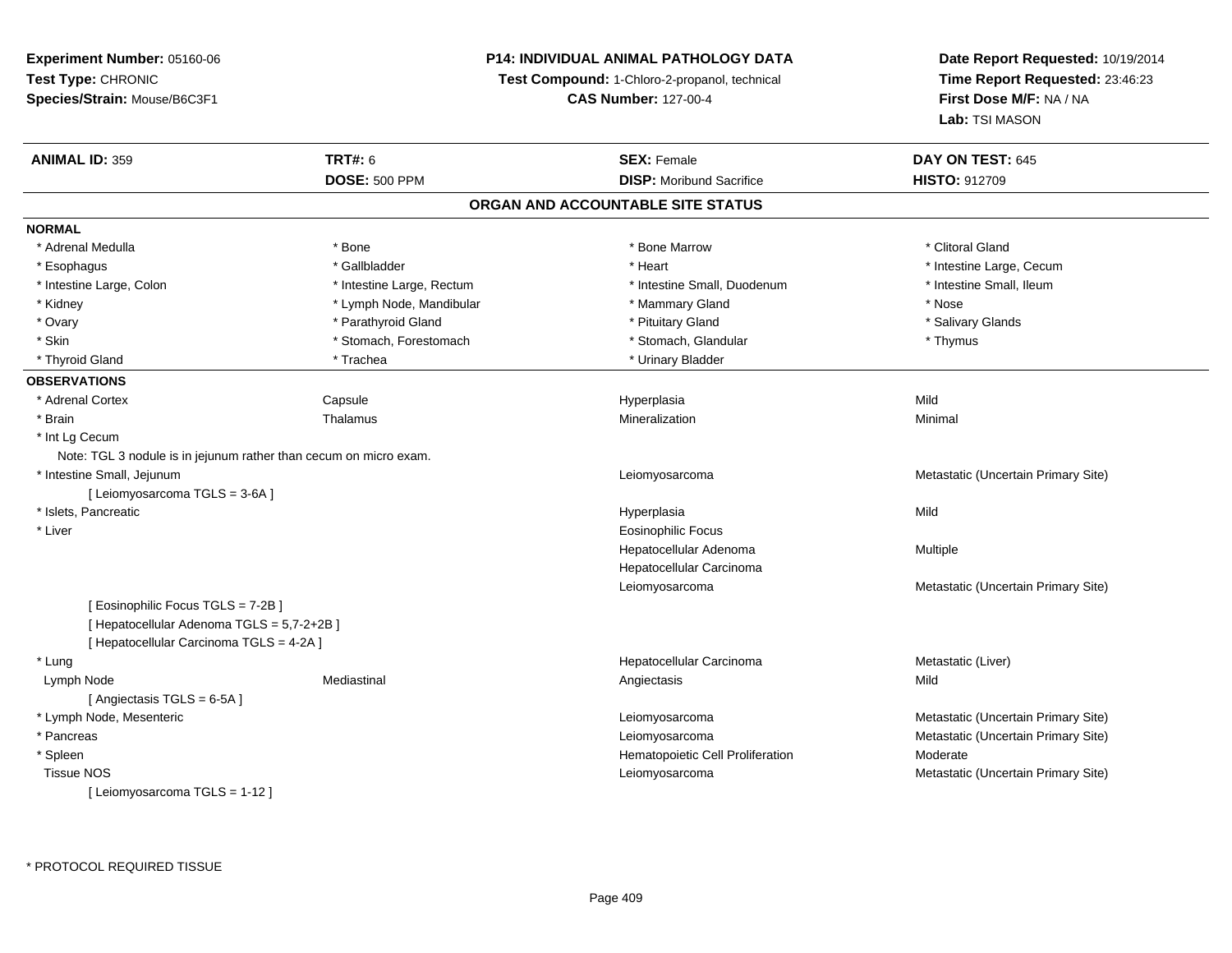| <b>Experiment Number: 05160-06</b><br>Test Type: CHRONIC<br>Species/Strain: Mouse/B6C3F1 | <b>P14: INDIVIDUAL ANIMAL PATHOLOGY DATA</b><br>Test Compound: 1-Chloro-2-propanol, technical<br><b>CAS Number: 127-00-4</b> |                                   | Date Report Requested: 10/19/2014<br>Time Report Requested: 23:46:23<br>First Dose M/F: NA / NA<br><b>Lab: TSI MASON</b> |  |
|------------------------------------------------------------------------------------------|------------------------------------------------------------------------------------------------------------------------------|-----------------------------------|--------------------------------------------------------------------------------------------------------------------------|--|
| <b>ANIMAL ID: 359</b>                                                                    | <b>TRT#: 6</b>                                                                                                               | <b>SEX:</b> Female                | <b>DAY ON TEST: 645</b>                                                                                                  |  |
|                                                                                          | <b>DOSE: 500 PPM</b>                                                                                                         | <b>DISP:</b> Moribund Sacrifice   | <b>HISTO: 912709</b>                                                                                                     |  |
|                                                                                          |                                                                                                                              | ORGAN AND ACCOUNTABLE SITE STATUS |                                                                                                                          |  |
| * Uterus                                                                                 |                                                                                                                              | Hyperplasia                       | Cystic, Moderate                                                                                                         |  |
| [Hyperplasia TGLS = 2-4A]                                                                |                                                                                                                              |                                   |                                                                                                                          |  |
| PRIMARY CAUSE OF DEATH                                                                   |                                                                                                                              |                                   |                                                                                                                          |  |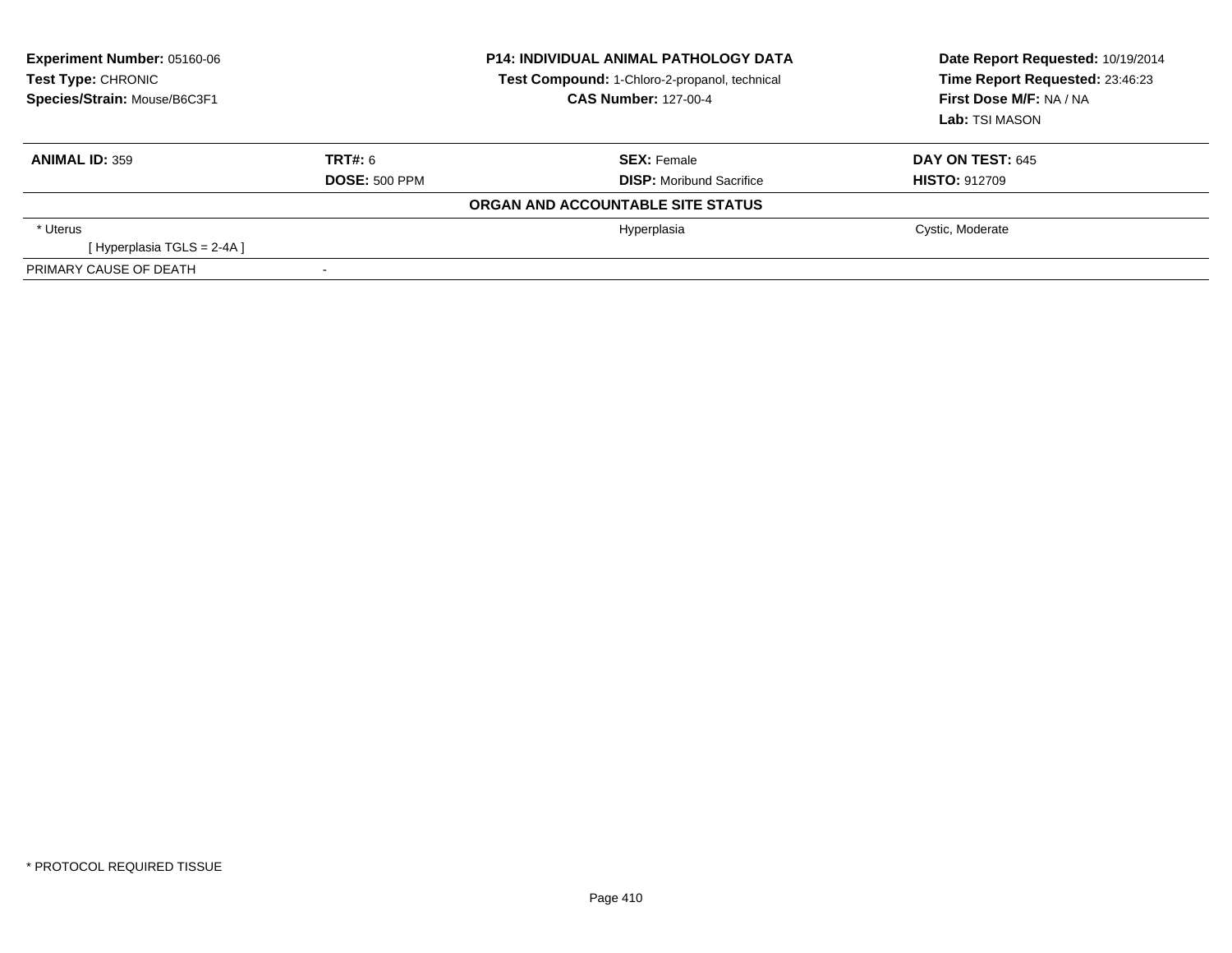**Experiment Number:** 05160-06**Test Type:** CHRONIC **Species/Strain:** Mouse/B6C3F1**P14: INDIVIDUAL ANIMAL PATHOLOGY DATATest Compound:** 1-Chloro-2-propanol, technical **CAS Number:** 127-00-4**Date Report Requested:** 10/19/2014**Time Report Requested:** 23:46:23**First Dose M/F:** NA / NA**Lab:** TSI MASON**ANIMAL ID:** 360**C TRT#:** 6 **SEX:** Female **DAY ON TEST:** 646 **DOSE:** 500 PPM**DISP:** Natural Death **HISTO:** 912710 **ORGAN AND ACCOUNTABLE SITE STATUSNORMAL**\* Adrenal Medulla \* The state of the state of the state of the state of the Marrow \* Bone Marrow \* Clitoral Gland \* Clitoral Gland \* Esophagus \* https://www.fragustage.com/web/2019/heart \* Heart \* Heart \* Heart \* Intestine Large, Cecum \* Intestine Large, Cecum \* Sallbladder \* The state of the state of the state of the state of the state of the state o \* Intestine Small. Ileum \* Intestine Large, Colon \* Intestine Large, Rectum \* Intestine Small, Duodenum \* Intestine Small, Duodenum \* Intestine Small, Jejunum \* The matches of the state of the state of the state of the state of the state of the state of the state of the state of the state of the state of the state of the state of the state of the state \* Nose \* Lymph Node, Mandibular \* Lymph Node, Mesenteric \* Mammary Gland \* Mammary Gland \* Salivary Glands \* Ovary \* \* Pancreas \* \* Pancreas \* \* Pancreas \* \* Parathyroid Gland \* \* Salivary Glands \* Salivary Glands \* Salivary Glands \* Salivary Glands \* Salivary Glands \* Salivary Glands \* Salivary Glands \* \* Salivary Glands \* \* S \* Skin \* Stomach, Forestomach \* Stomach \* Stomach, Glandular \* Thymus \* Thymus \* Trachea \* Urinary Bladder**MISSING** \* Pituitary Gland**OBSERVATIONS** \* Adrenal Cortex**Capsule**  Hyperplasia Mild \* Brainn and the matter of the Thalamus and the Minimal of the Minimal of the Minimal of the Minimal of the Minimal o<br>Thalamus and the Minimal of the Minimal of the Minimal of the Minimal of the Minimal of the Minimal of the Min \* Liver Eosinophilic Focus Hepatocellular Carcinoma[ Eosinophilic Focus TGLS = 4-2A ][ Hepatocellular Carcinoma TGLS = 3-2 ] \* Spleen Hematopoietic Cell Proliferation Moderate \* Thyroid Gland Follicular Cel Hyperplasia Minimal \* Uteruss and the contract of the contract of the contract of the contract of the contract of the contract of the contract of the contract of the contract of the contract of the contract of the contract of the contract of the cont Hyperplasia Cystic, Moderate [ Hyperplasia TGLS = 1,2-4A+4B ]PRIMARY CAUSE OF DEATH- Liver Hepatocellular Carcinoma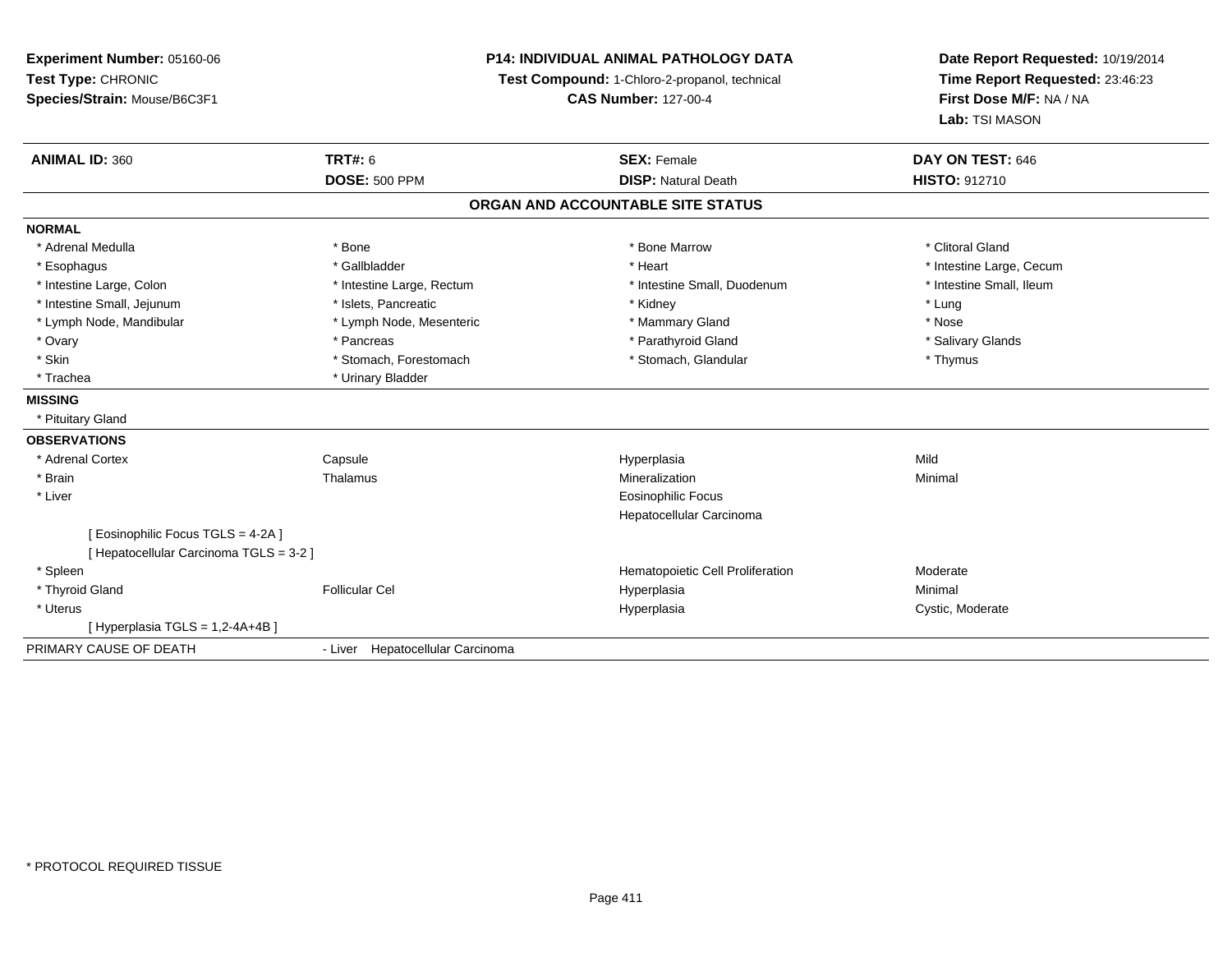**Experiment Number:** 05160-06**Test Type:** CHRONIC **Species/Strain:** Mouse/B6C3F1**P14: INDIVIDUAL ANIMAL PATHOLOGY DATATest Compound:** 1-Chloro-2-propanol, technical **CAS Number:** 127-00-4**Date Report Requested:** 10/19/2014**Time Report Requested:** 23:46:23**First Dose M/F:** NA / NA**Lab:** TSI MASON**ANIMAL ID:** 361**TRT#:** 6 **SEX:** Female **SEX: Female DAY ON TEST:** 735 **DOSE:** 500 PPM**DISP:** Terminal Sacrifice **HISTO:** 912711 **ORGAN AND ACCOUNTABLE SITE STATUSNORMAL**\* Adrenal Medulla \* \* Annual Medulla \* Brain \* Bone \* \* Bone Marrow \* Bone Marrow \* \* Brain \* Brain \* Brain \* Brain \* Brain \* Brain \* Brain \* Brain \* Brain \* Brain \* Brain \* Brain \* Brain \* Brain \* Brain \* Brain \* Brain \* \* Heart \* Clitoral Gland \* \* \* heart \* \* Esophagus \* \* \* \* \* \* \* \* \* \* \* Gallbladder \* \* \* \* \* \* \* \* \* \* \* \* Heart \* Intestine Large, Cecum \* Intestine Large, Colon \* Intestine Large, Rectum \* Intestine Small, Duodenum\* Intestine Small, Ileum \* \* Andrew \* Kidney \* Kidney \* Andrew \* Lung \* Lung \* Lung \* Notestine Small, Ileum \* Lymph Node, Mandibular \* Lymph Node, Mesenteric \* \* \* Mammary Gland \* \* Nose \* Nose \* Ovary \* Ovary \* Ovary \* Ovary \* Ovary \* Ovary \* Ovary \* Skin \* Pancreas \* Pancreas \* Parathyroid Gland \* The state of the set of the set of the set of the set of the set of the set of the set of the set of the set of the set of the set of the set of the set of the set of the set of \* Trachea \* Stomach, Forestomach \* Thymus \* Stomach, Glandular \* Thymus \* Thymus \* Thymus \* Thymus \* Thymus \* Thymus \* Thymus \* Thymus \* Thymus \* Thymus \* Thymus \* Thymus \* Thymus \* Thymus \* Thymus \* Thymus \* Thymus \* Thymus \* Thymu \* Urinary Bladder**OBSERVATIONS** \* Adrenal Cortex Capsule Hyperplasia Mild \* Intestine Small, Jejunum Peyers Patch Hyperplasia Lymphoid, Moderate [ Hyperplasia TGLS = 2-6A ] \* Islets, Pancreaticc description of the control of the control of the control of the control of the control of the control of the control of the control of the control of the control of the control of the control of the control of the contro a Mild \* Liver Eosinophilic Focus Hemangiosarcoma Hepatocellular Adenoma Multiple [ Hemangiosarcoma TGLS = 4-2A ][ Hepatocellular Adenoma TGLS = 3,5-2+2B ] \* Pituitary Glandd and the contract of Pars Distalis and the contract of Adenoma and Adenoma and the Adenoma and the Adenoma and  $\lambda$  \* Spleen Hemangiosarcoma Lymphoma Malignant \* Thyroid Gland Follicular Cel Hyperplasia Minimal \* Uteruss and the contract of the contract of the contract of the contract of the contract of the contract of the contract of the contract of the contract of the contract of the contract of the contract of the contract of the cont Hyperplasia **Cystic, Moderate** [ Hyperplasia TGLS = 1-4A ]PRIMARY CAUSE OF DEATH-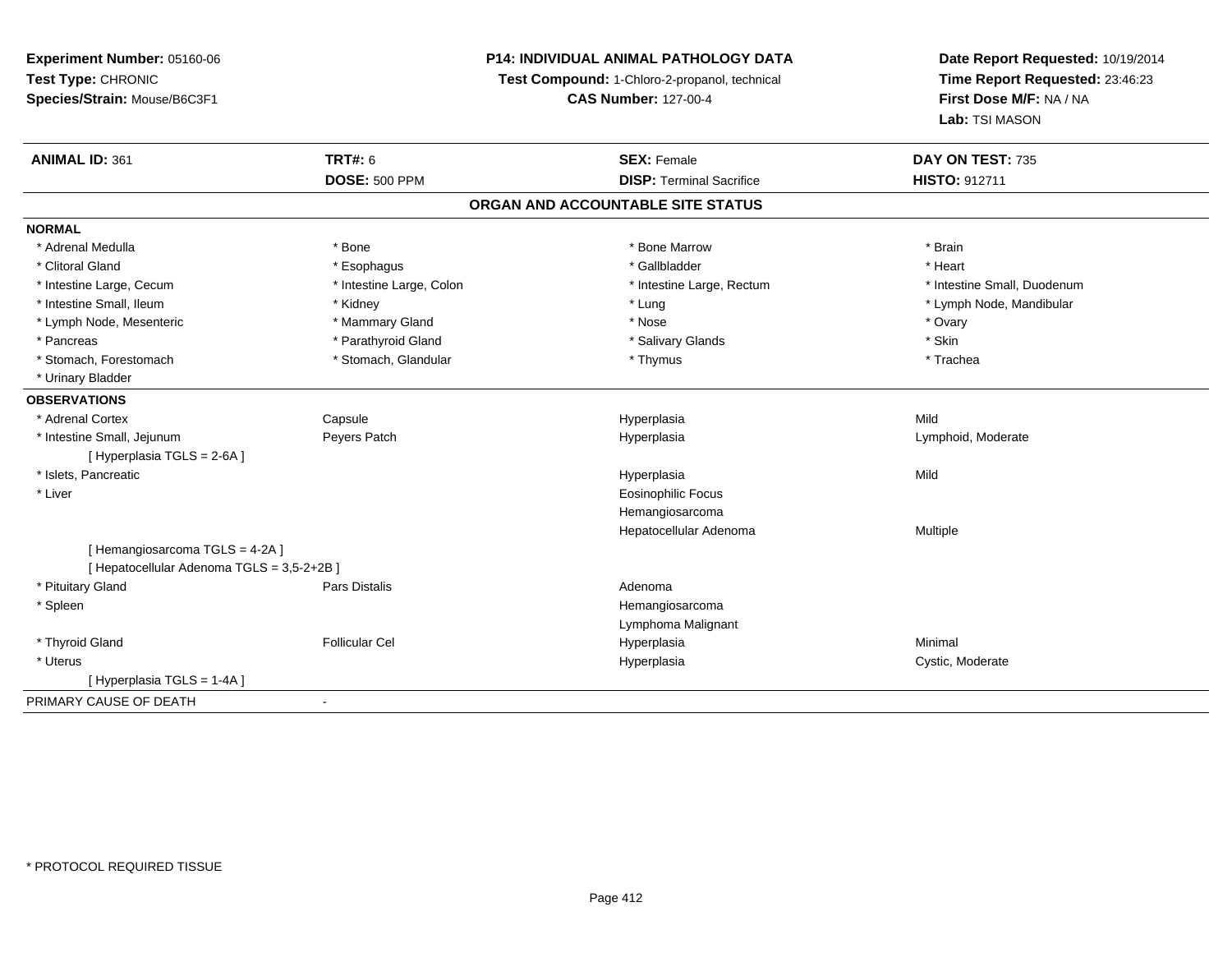**Experiment Number:** 05160-06**Test Type:** CHRONIC **Species/Strain:** Mouse/B6C3F1**P14: INDIVIDUAL ANIMAL PATHOLOGY DATATest Compound:** 1-Chloro-2-propanol, technical **CAS Number:** 127-00-4**Date Report Requested:** 10/19/2014**Time Report Requested:** 23:46:23**First Dose M/F:** NA / NA**Lab:** TSI MASON**ANIMAL ID:** 362**TRT#:** 6 **SEX:** Female **SEX: Female DAY ON TEST:** 543 **DOSE:** 500 PPM**DISP:** Natural Death **HISTO:** 912712 **ORGAN AND ACCOUNTABLE SITE STATUSNORMAL**\* Adrenal Medulla \* \* Annual Medulla \* Brain \* Bone \* \* Bone Marrow \* Bone Marrow \* \* Brain \* Brain \* Brain \* Brain \* Brain \* Brain \* Brain \* Brain \* Brain \* Brain \* Brain \* Brain \* Brain \* Brain \* Brain \* Brain \* Brain \* \* Clitoral Gland \* \* exphagus \* Esophagus \* \* Heart \* Heart \* Intestine Large, Cecum \* Intestine Small, Ileum \* Intestine Large, Colon \* Intestine Large, Rectum \* Intestine Small, Duodenum \* Intestine Small, Duodenum \* Intestine Small, Jejunum \* The matches of the state of the state of the state of the state of the state of the state of the state of the state of the state of the state of the state of the state of the state of the state \* Nose \* Lymph Node, Mandibular \* Lymph Node, Mesenteric \* Mammary Gland \* Mammary Gland \* Pituitary Gland \* Ovary \* Pancreas \* Pancreas \* Pancreas \* Parathyroid Gland \* Parathyroid Gland \* Salivary Glands \* The stomach \* Skin \* Spleen \* Spleen \* Stomach, Forestomach \* Stomach, Forestomach \* Stomach, Forestomach \* Thymus \* Trachea \* Trachea \* Urinary Bladder **AUTO PRECLUDES DIAG.** \* Gallbladder**OBSERVATIONS** \* Adrenal Cortex**Capsule**  Hyperplasia Mild \* Liver Hepatocellular AdenomaNote: TGL 2 pale color not seen on micro exm.[ Hepatocellular Adenoma TGLS = 3-2A ] \* Stomach, Glandularr and the contract of the contract of the contract of the contract of the contract of the contract of the contract of the contract of the contract of the contract of the contract of the contract of the contract of the cont n Mild  $[$  Erosion TGLS = 4-6A  $]$  \* Thyroid Gland Follicular Cel Hyperplasia Minimal \* Uteruss and the control of the control of the control of the control of the control of the control of the control of the control of the control of the control of the control of the control of the control of the control of the co Hyperplasia **Cystic, Marked** [ Hyperplasia TGLS = 1-4A ] PRIMARY CAUSE OF DEATH- UNCERTAIN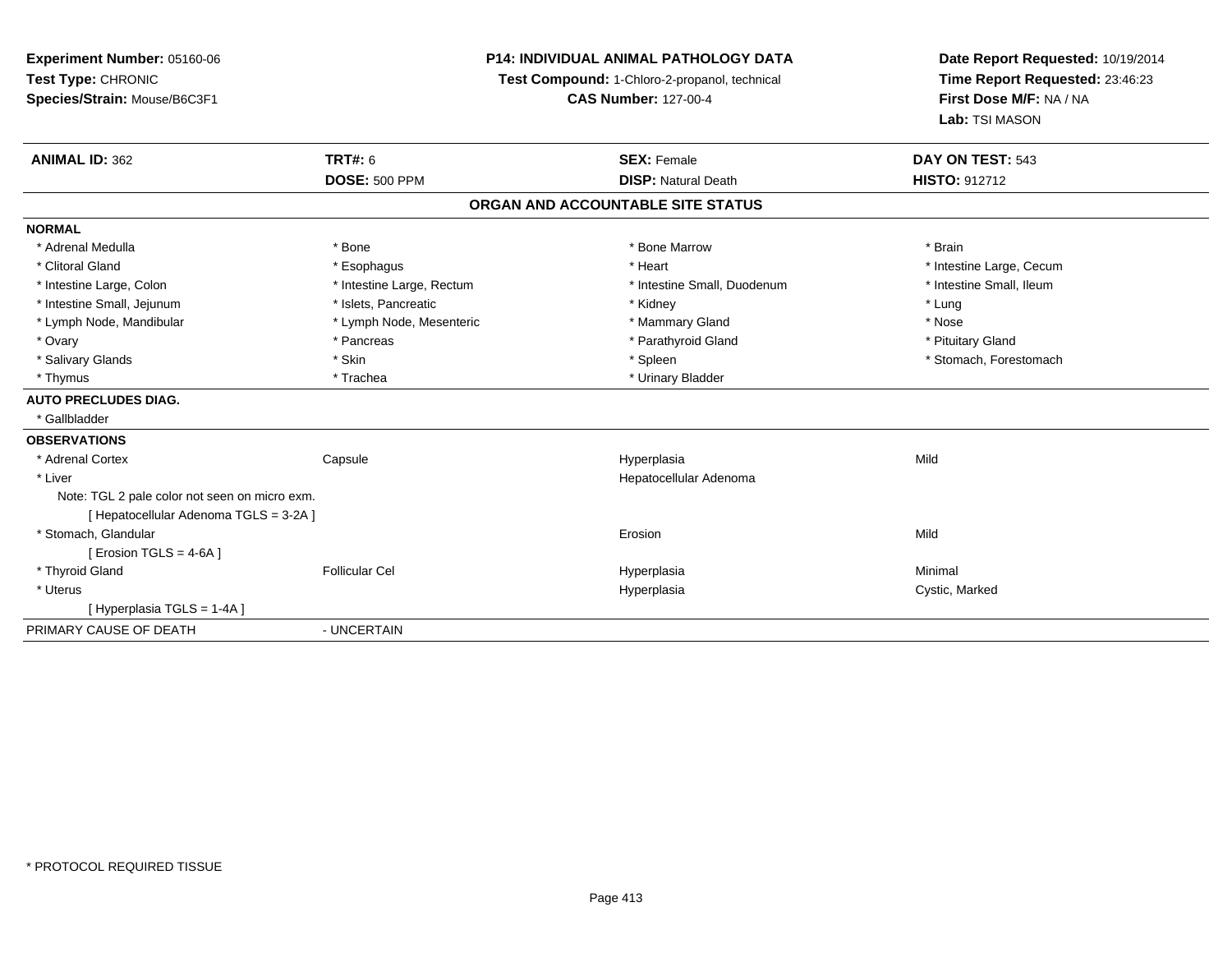**Experiment Number:** 05160-06**Test Type:** CHRONIC **Species/Strain:** Mouse/B6C3F1**P14: INDIVIDUAL ANIMAL PATHOLOGY DATATest Compound:** 1-Chloro-2-propanol, technical **CAS Number:** 127-00-4**Date Report Requested:** 10/19/2014**Time Report Requested:** 23:46:23**First Dose M/F:** NA / NA**Lab:** TSI MASON**ANIMAL ID:** 363**TRT#:** 6 **SEX:** Female **SEX: Female DAY ON TEST:** 735 **DOSE:** 500 PPM**DISP:** Terminal Sacrifice **HISTO:** 912713 **ORGAN AND ACCOUNTABLE SITE STATUSNORMAL**\* Adrenal Medulla \* \* Annual Medulla \* Brain \* Bone \* \* Bone Marrow \* Bone Marrow \* \* Brain \* Brain \* Brain \* Brain \* Brain \* Brain \* Brain \* Brain \* Brain \* Brain \* Brain \* Brain \* Brain \* Brain \* Brain \* Brain \* Brain \* \* Heart \* Clitoral Gland \* \* \* heart \* \* Esophagus \* \* \* \* \* \* \* \* \* \* \* Gallbladder \* \* \* \* \* \* \* \* \* \* \* \* Heart \* Intestine Large, Cecum \* Intestine Large, Colon \* Intestine Large, Rectum \* Intestine Small, Duodenum\* Intestine Small, Ileum \* Thestine Small, Jejunum \* 1998, Pancreatic \* Kidney \* Kidney \* Kidney \* Kidney \* Ovary \* Lymph Node, Mandibular \* Mammary Gland \* Mammary Gland \* Nose \* Nose \* Nose \* Nose \* Nose \* Nose \* Nose \* Ovary \* Nose \* Ovary \* Nose \* Ovary \* Nose \* Ovary \* Nose \* Nose \* Nose \* Nose \* Nose \* Nose \* Nose \* Nose \* Nose \* Pancreas \* The stomach \* Parathyroid Gland \* \* Salivary Glands \* Salivary Glands \* Stomach, Forestomach \* Stomach, Forestomach \* Parathyroid Gland \* Stomach, Glandular \* \* \* Thymus \* \* Thymus \* \* The \* \* Trachea \* \* Trachea \* \* Urinary Bladder \* \* Urinary Bladder \* **OBSERVATIONS** \* Adrenal Cortex Capsule Hyperplasia Mild \* Liver Hepatocellular Adenoma Multiple [ Hepatocellular Adenoma TGLS = 5,7-2+2A ] \* Lungg and the state of the state of the state of the state of the Minimal Section 1, the state of the state of the Minimal Section 1, the state of the state of the state of the state of the state of the state of the state of t [ Hemorrhage TGLS = 6-1 ] \* Lymph Node, Mesenteric Hemangioma[ Hemangioma TGLS = 3-5 ] \* Mammary GlNote: TGL 1 mass involves skin, subcut, rather than mammory gland on micro exam. \* Pituitary Gland Pars Distalis Hyperplasia Mild \* Skinn and the subcut Tiss the subset of the set of the set of the set of the set of the set of the set of the set o [ Fibrosarcoma TGLS = 1-3A ] \* SpleenHematopoietic Cell Proliferation Marked [ Hematopoietic Cell Proliferation TGLS = 4-11 ] \* Thyroid Gland Follicular Cel Hyperplasia Mild \* Uteruss and the contract of the contract of the contract of the contract of the contract of the contract of the contract of the contract of the contract of the contract of the contract of the contract of the contract of the cont Hyperplasia **Cystic, Moderate** Polyp Stromal[ Polyp Stromal TGLS = 2-4A ]PRIMARY CAUSE OF DEATH-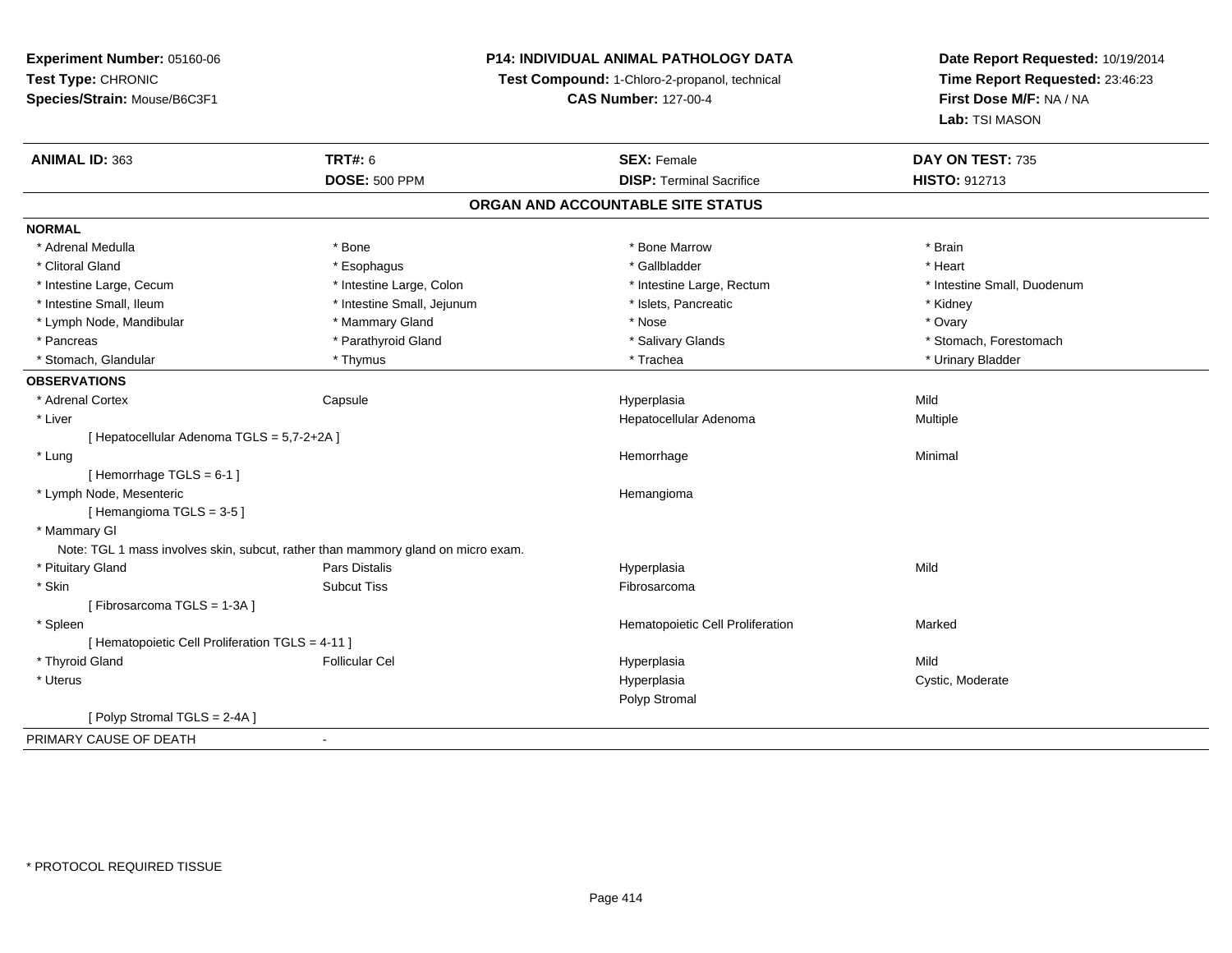# **P14: INDIVIDUAL ANIMAL PATHOLOGY DATA**

**Test Compound:** 1-Chloro-2-propanol, technical

**CAS Number:** 127-00-4

| <b>ANIMAL ID: 364</b>               | <b>TRT#: 6</b>             | <b>SEX: Female</b>                | DAY ON TEST: 645          |
|-------------------------------------|----------------------------|-----------------------------------|---------------------------|
|                                     | <b>DOSE: 500 PPM</b>       | <b>DISP:</b> Moribund Sacrifice   | <b>HISTO: 912714</b>      |
|                                     |                            | ORGAN AND ACCOUNTABLE SITE STATUS |                           |
| <b>NORMAL</b>                       |                            |                                   |                           |
| * Adrenal Medulla                   | * Bone                     | * Bone Marrow                     | * Clitoral Gland          |
| * Esophagus                         | * Heart                    | * Intestine Large, Colon          | * Intestine Large, Rectum |
| * Intestine Small, Duodenum         | * Intestine Small, Jejunum | * Islets, Pancreatic              | * Mammary Gland           |
| * Nose                              | * Parathyroid Gland        | * Pituitary Gland                 | * Skin                    |
| * Stomach, Forestomach              | * Thyroid Gland            | * Trachea                         |                           |
| <b>OBSERVATIONS</b>                 |                            |                                   |                           |
| * Adrenal Cortex                    | Capsule                    | Hyperplasia                       | Mild                      |
| * Brain                             | Thalamus                   | Mineralization                    | Minimal                   |
| * Gallbladder                       |                            | Lymphoma Malignant                |                           |
| * Intestine Large, Cecum            |                            | Lymphoma Malignant                |                           |
| * Intestine Small, Ileum            |                            | Lymphoma Malignant                |                           |
| * Kidney                            |                            | Lymphoma Malignant                |                           |
| [ Lymphoma Malignant TGLS = 8-3 ]   |                            |                                   |                           |
| * Liver                             |                            | Lymphoma Malignant                |                           |
| * Lung                              |                            | Alveolar/Bronchiolar Adenoma      |                           |
|                                     |                            | Lymphoma Malignant                |                           |
| Lymph Node                          | lliac                      | Lymphoma Malignant                |                           |
|                                     | Mediastinal                | Lymphoma Malignant                |                           |
|                                     | Pancreatic                 | Lymphoma Malignant                |                           |
|                                     | Renal                      | Lymphoma Malignant                |                           |
| [ Lymphoma Malignant TGLS = 11-15 ] |                            |                                   |                           |
| [ Lymphoma Malignant TGLS = 9-13 ]  |                            |                                   |                           |
| [ Lymphoma Malignant TGLS = 6-12 ]  |                            |                                   |                           |
| [ Lymphoma Malignant TGLS = 12-5 ]  |                            |                                   |                           |
| * Lymph Node, Mandibular            |                            | Lymphoma Malignant                |                           |
| [ Lymphoma Malignant TGLS = 1-5 ]   |                            |                                   |                           |
| * Lymph Node, Mesenteric            |                            | Lymphoma Malignant                |                           |
| [ Lymphoma Malignant TGLS = 4-5A ]  |                            |                                   |                           |
| * Ovary                             |                            | Lymphoma Malignant                |                           |
| * Pancreas                          |                            | Lymphoma Malignant                |                           |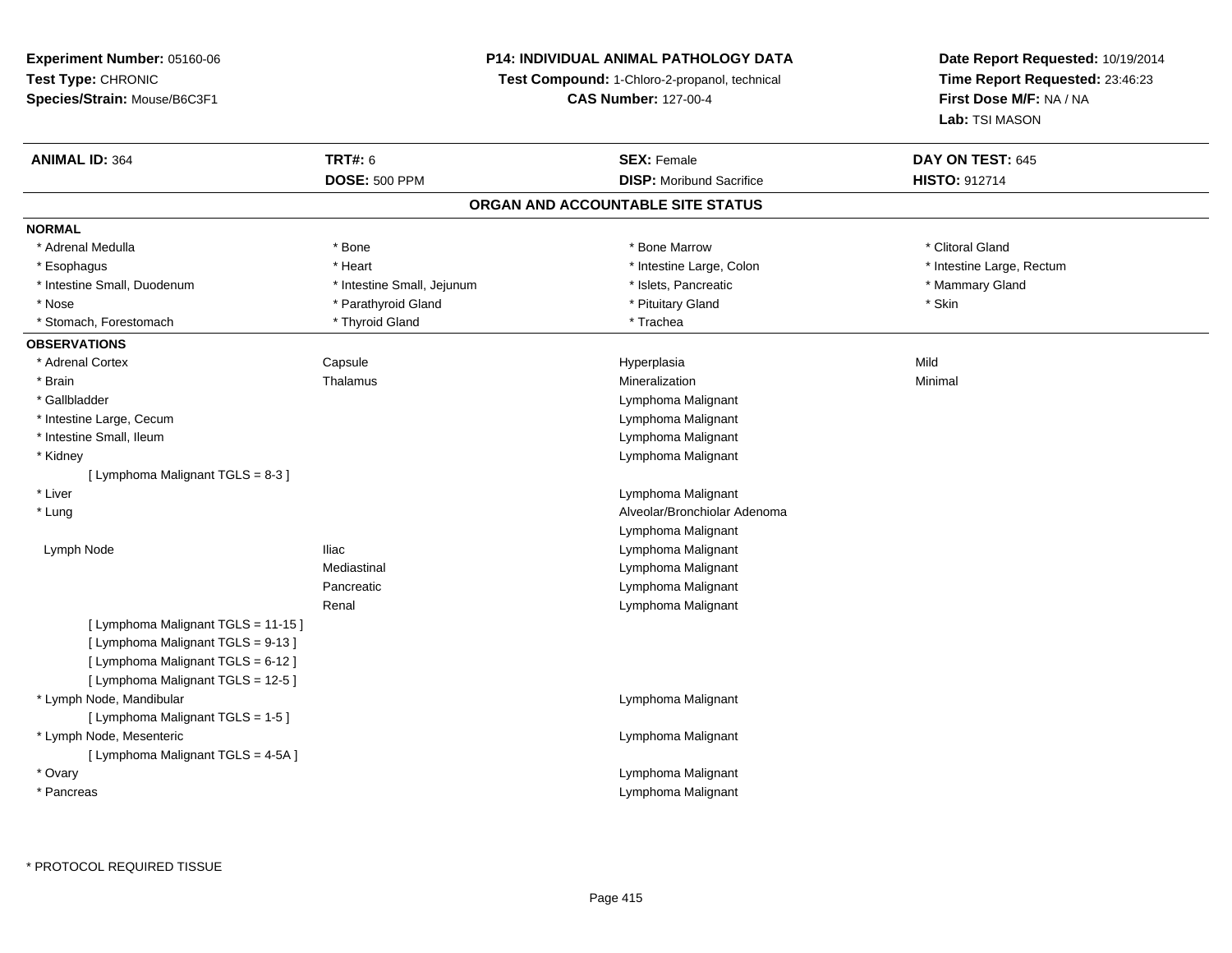| <b>Experiment Number: 05160-06</b><br>Test Type: CHRONIC<br>Species/Strain: Mouse/B6C3F1 |                                | <b>P14: INDIVIDUAL ANIMAL PATHOLOGY DATA</b><br>Test Compound: 1-Chloro-2-propanol, technical<br><b>CAS Number: 127-00-4</b> | Date Report Requested: 10/19/2014<br>Time Report Requested: 23:46:23<br>First Dose M/F: NA / NA |
|------------------------------------------------------------------------------------------|--------------------------------|------------------------------------------------------------------------------------------------------------------------------|-------------------------------------------------------------------------------------------------|
|                                                                                          |                                |                                                                                                                              | Lab: TSI MASON                                                                                  |
| <b>ANIMAL ID: 364</b>                                                                    | <b>TRT#: 6</b>                 | <b>SEX: Female</b>                                                                                                           | DAY ON TEST: 645                                                                                |
|                                                                                          | <b>DOSE: 500 PPM</b>           | <b>DISP:</b> Moribund Sacrifice                                                                                              | <b>HISTO: 912714</b>                                                                            |
|                                                                                          |                                | ORGAN AND ACCOUNTABLE SITE STATUS                                                                                            |                                                                                                 |
| * Salivary Glands                                                                        |                                | Lymphoma Malignant                                                                                                           |                                                                                                 |
| * Spleen                                                                                 |                                | Lymphoma Malignant                                                                                                           |                                                                                                 |
| [Lymphoma Malignant TGLS = 5-11]                                                         |                                |                                                                                                                              |                                                                                                 |
| * Stomach, Glandular                                                                     |                                | Lymphoma Malignant                                                                                                           |                                                                                                 |
| * Thymus                                                                                 |                                | Lymphoma Malignant                                                                                                           |                                                                                                 |
| <b>Tissue NOS</b>                                                                        | Abdominal                      | Lymphoma Malignant                                                                                                           |                                                                                                 |
| [ Lymphoma Malignant TGLS = 10-14 ]                                                      |                                |                                                                                                                              |                                                                                                 |
| * Urinary Bladder                                                                        |                                | Lymphoma Malignant                                                                                                           |                                                                                                 |
| * Uterus                                                                                 |                                | Lymphoma Malignant                                                                                                           |                                                                                                 |
| [ Lymphoma Malignant TGLS = 3-4 ]                                                        |                                |                                                                                                                              |                                                                                                 |
| PRIMARY CAUSE OF DEATH                                                                   | Lymphoma Malignant<br>- Kidney |                                                                                                                              |                                                                                                 |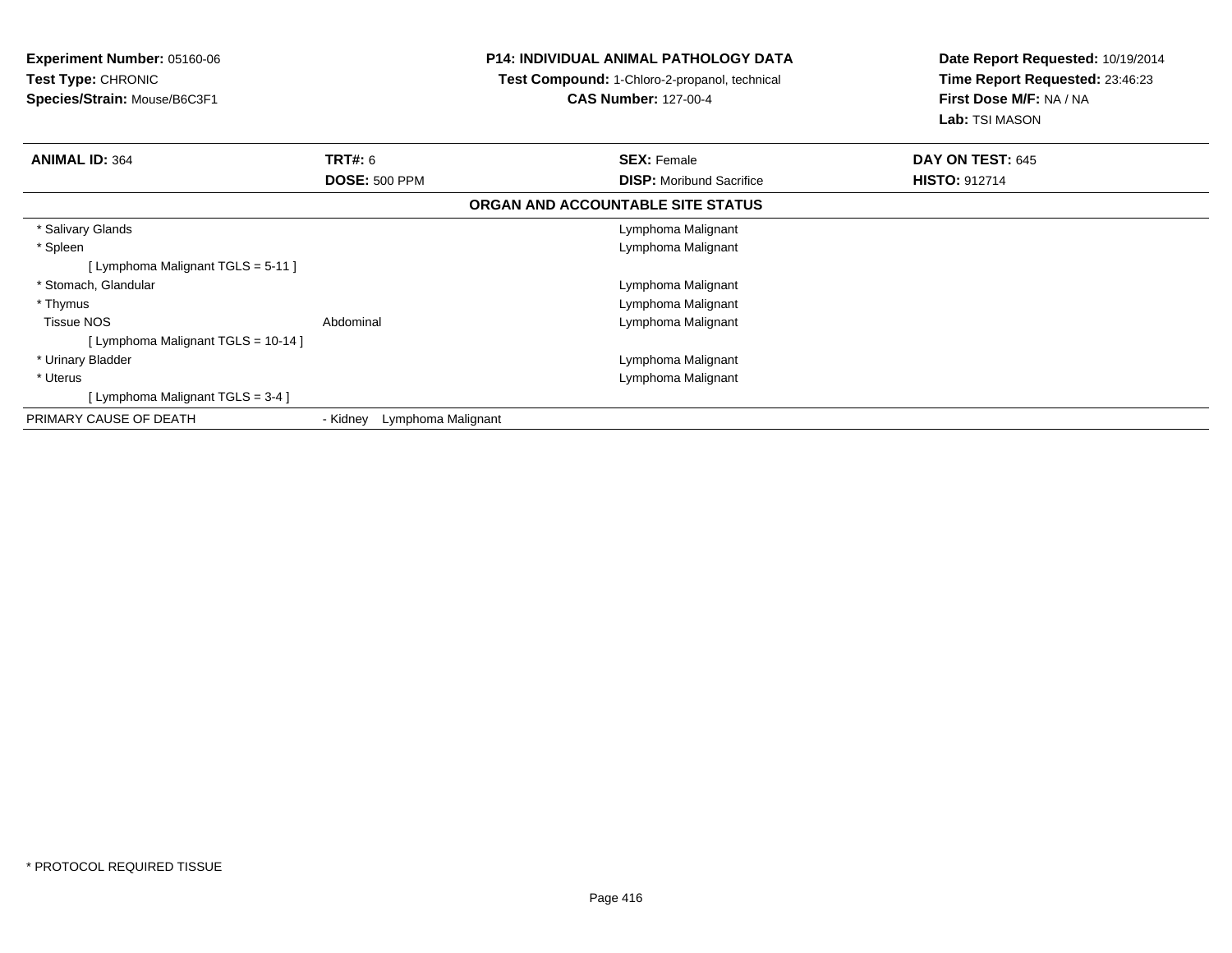**Experiment Number:** 05160-06**Test Type:** CHRONIC **Species/Strain:** Mouse/B6C3F1**P14: INDIVIDUAL ANIMAL PATHOLOGY DATATest Compound:** 1-Chloro-2-propanol, technical **CAS Number:** 127-00-4**Date Report Requested:** 10/19/2014**Time Report Requested:** 23:46:23**First Dose M/F:** NA / NA**Lab:** TSI MASON**ANIMAL ID:** 365**TRT#:** 6 **SEX:** Female **SEX: Female DAY ON TEST:** 735 **DOSE:** 500 PPM**DISP:** Terminal Sacrifice **HISTO:** 912715 **ORGAN AND ACCOUNTABLE SITE STATUSNORMAL**\* Adrenal Medulla \* \* Annual Medulla \* Brain \* Bone \* \* Bone Marrow \* Bone Marrow \* \* Brain \* Brain \* Brain \* Brain \* Brain \* Brain \* Brain \* Brain \* Brain \* Brain \* Brain \* Brain \* Brain \* Brain \* Brain \* Brain \* Brain \* \* Heart \* Clitoral Gland \* \* \* heart \* \* Esophagus \* \* \* \* \* \* \* \* \* \* \* Gallbladder \* \* \* \* \* \* \* \* \* \* \* \* Heart \* Intestine Large, Cecum \* Intestine Large, Colon \* Intestine Large, Rectum \* Intestine Small, Duodenum\* Intestine Small, Ileum \* \* Thestine Small, Jejunum \* \* Sets, Pancreatic \* \* Thestine Small, Nejunum \* Lymph Node, Mandibular \* Mammary Gland \* \* Nose \* \* Nose \* \* Pancreas \* Pancreas \* \* Pancreas \* \* Pancreas \* \* Pancreas \* \* Parathyroid Gland \* Pituitary Gland \* \* \* Sheen \* Salivary Glands \* \* State \* \* Skin \* \* Skin \* \* Spleen \* \* Spleen \* \* Spleen \* \* Trachea \* Stomach, Forestomach \* Thymus \* Stomach, Glandular \* Thymus \* Thymus \* Thymus \* Thymus \* Thymus \* Thymus \* Thymus \* Thymus \* Thymus \* Thymus \* Thymus \* Thymus \* Thymus \* Thymus \* Thymus \* Thymus \* Thymus \* Thymus \* Thymu \* Urinary Bladder**OBSERVATIONS** \* Adrenal Cortex**Capsule**  Hyperplasia Mild \* Kidneyy the controller of the controller of the controller of the controller of the controller of the controller of the controller of the controller of the controller of the controller of the controller of the controller of the \* Liver Hepatocellular Adenoma Multiple [ Hepatocellular Adenoma TGLS = 3-2+2A ] \* Lungg and the state of the state of the state of the state of the Minimal Section 1, the state of the state of the Minimal Section 1, the state of the state of the state of the state of the state of the state of the state of t Infiltration Cellular Lymphocyte, Mild[ Hemorrhage TGLS = 4-1 ][ Infiltration Cellular TGLS = 5-1 ] \* Lymph Node, Mesentericc contract the contract of the contract of the contract of the contract of the contract of the contract of the contract of the contract of the contract of the contract of the contract of the contract of the contract of the Note: TGL 7 nodule involves mesenteric lymph node rather than mesentery on micro exam.[ Angiectasis TGLS = 7-12 ]**Mesentery** y the contract of the contract of the contract of the contract of the contract of the contract of the contract of the contract of the contract of the contract of the contract of the contract of the contract of the contract  $[$  Necrosis TGLS = 6-13  $]$  \* Ovaryy and the control of the control of the control of the control of the control of the control of the control of the control of the control of the control of the control of the control of the control of the control of the co  $[$  Cyst TGLS = 2-4  $]$  \* Thyroid Gland Follicular Cel Hyperplasia Minimal \* Uteruss and the contract of the contract of the contract of the contract of the contract of the contract of the contract of the contract of the contract of the contract of the contract of the contract of the contract of the cont Hyperplasia **Cystic, Marked** [ Hyperplasia TGLS = 1-4 ]PRIMARY CAUSE OF DEATH-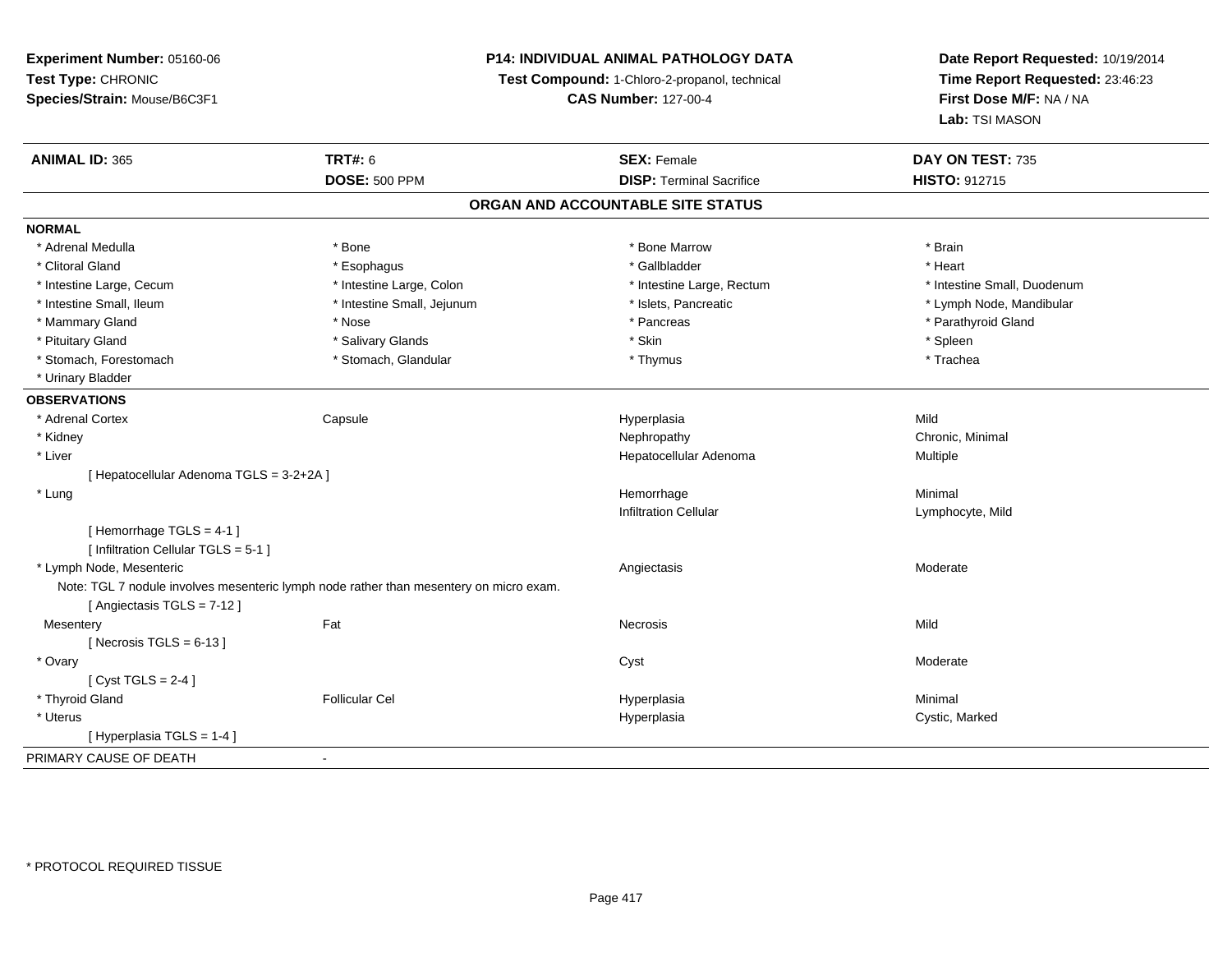**Experiment Number:** 05160-06**Test Type:** CHRONIC **Species/Strain:** Mouse/B6C3F1**P14: INDIVIDUAL ANIMAL PATHOLOGY DATATest Compound:** 1-Chloro-2-propanol, technical **CAS Number:** 127-00-4**Date Report Requested:** 10/19/2014**Time Report Requested:** 23:46:23**First Dose M/F:** NA / NA**Lab:** TSI MASON**ANIMAL ID:** 366**6 DAY ON TEST:** 735 **DOSE:** 1000 PPM**DISP:** Terminal Sacrifice **HISTO:** 912616 **ORGAN AND ACCOUNTABLE SITE STATUSNORMAL**\* Adrenal Medulla \* \* Annual Medulla \* Brain \* Bone \* \* Bone Marrow \* Bone Marrow \* \* Brain \* Brain \* Brain \* Brain \* Brain \* Brain \* Brain \* Brain \* Brain \* Brain \* Brain \* Brain \* Brain \* Brain \* Brain \* Brain \* Brain \* \* Heart \* Clitoral Gland \* \* \* heart \* \* Esophagus \* \* \* \* \* \* \* \* \* \* \* Gallbladder \* \* \* \* \* \* \* \* \* \* \* \* Heart \* Intestine Large, Cecum \* Intestine Large, Colon \* Intestine Large, Thestine Large, Rectum \* Intestine Small, Duodenum \* Intestine Small, Ileum \* Intestine Small, Jejunum \* Lung \* Lymph Node, Mandibular\* Lymph Node, Mesenteric \* \* The matter of the Mammary Gland \* The matter \* Nose \* The matter \* Pancreas \* Pancreas \* Parathyroid Gland \* \* Pituitary Gland \* Thuitary Gland \* Salivary Glands \* Stin \* Skin \* Skin \* Skin \* Skin \* Skin \* Skin \* Skin \* Skin \* Skin \* Skin \* Skin \* Skin \* Skin \* Skin \* Skin \* Skin \* Skin \* Skin \* Skin \* Skin \* Thymus \* Spleen \* Stomach, Forestomach \* Stomach \* Stomach, Glandular \* Stomach, Glandular \* Thyroid Gland \* Trachea \* Trachea \* Trachea \* Urinary Bladder **OBSERVATIONS** \* Adrenal Cortex Capsule Hyperplasia Mild \* Islets, Pancreaticc description of the control of the control of the control of the control of the control of the control of the control of the control of the control of the control of the control of the control of the control of the contro a Mild \* Kidneyy the controller of the controller of the controller of the controller of the controller of the controller of the controller of the controller of the controller of the controller of the controller of the controller of the \* Liver Eosinophilic Focus Hepatocellular Adenoma Multiple Hepatocellular Carcinoma[ Eosinophilic Focus TGLS = 5,6-2+2A ][ Hepatocellular Adenoma TGLS = 4,6-2+2A ][ Hepatocellular Carcinoma TGLS = 3-2A ]**Mesentery** y the contract of the contract of the contract of the contract of the contract of the contract of the contract of the contract of the contract of the contract of the contract of the contract of the contract of the contract  $[$  Necrosis TGLS = 1-12  $]$  \* Ovary Granulosa-Theca Tumor Benign \* Uteruss and the contract of the contract of the contract of the contract of the contract of the contract of the contract of the contract of the contract of the contract of the contract of the contract of the contract of the cont Hyperplasia **Cystic, Marked** [ Hyperplasia TGLS = 2-4 ]PRIMARY CAUSE OF DEATH-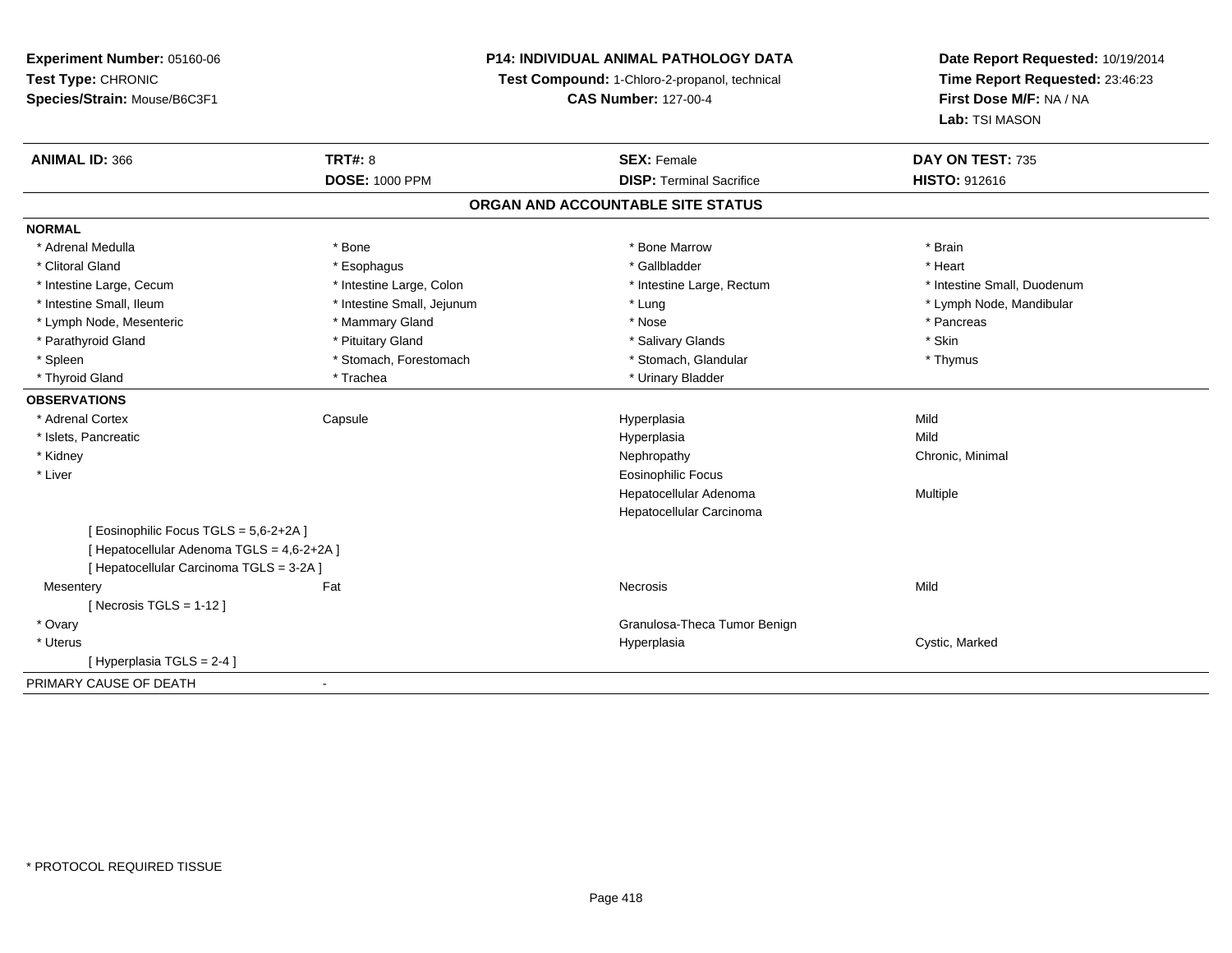**Experiment Number:** 05160-06**Test Type:** CHRONIC **Species/Strain:** Mouse/B6C3F1**P14: INDIVIDUAL ANIMAL PATHOLOGY DATATest Compound:** 1-Chloro-2-propanol, technical **CAS Number:** 127-00-4**Date Report Requested:** 10/19/2014**Time Report Requested:** 23:46:23**First Dose M/F:** NA / NA**Lab:** TSI MASON**ANIMAL ID:** 367**TRT#:** 8 **SEX:** Female **SEX: Female DAY ON TEST:** 735 **DOSE:** 1000 PPM**DISP:** Terminal Sacrifice **HISTO:** 912617 **ORGAN AND ACCOUNTABLE SITE STATUSNORMAL**\* Adrenal Medulla \* The state of the state of the state of the state of the Marrow \* Bone Marrow \* Clitoral Gland \* Clitoral Gland \* Esophagus \* https://www.fragustage.com/web/2019/heart \* Heart \* Heart \* Heart \* Intestine Large, Cecum \* Intestine Large, Cecum \* Sallbladder \* The state of the state of the state of the state of the state of the state o \* Intestine Small, Ileum \* Intestine Large, Colon \* Intestine Large, Rectum \* Intestine Small, Duodenum \* Intestine Small, Duodenum \* Intestine Small, Jejunum \* Kidney \* Lung \* Lymph Node, Mandibular\* Lymph Node, Mesenteric \* \* \* Mammary Gland \* \* Nose \* Nose \* Ovary \* Ovary \* Ovary \* Ovary \* Ovary \* Ovary \* Ovary \* Salivary Glands \* Pancreas \* And the section of the section of the section of the section of the section of the section of the section of the section of the section of the section of the section of the section of the section of the sectio \* Stomach. Glandular \* Skin \* Spleen \* Spleen \* Spleen \* Stomach, Forestomach \* Stomach, Suite and the storage \* Stomach, Glandular \* Thymus \* Thyroid Gland \* Trachea \* Urinary Bladder \* **OBSERVATIONS** \* Adrenal Cortex Capsule Hyperplasia Mild \* Brainn and the Thalamus and the Minimal and Mineralization and Minimal Minimal and Minimal and Minimal and Minimal  $\mu$  \* Islets, Pancreaticc description of the control of the control of the control of the control of the control of the control of the control of the control of the control of the control of the control of the control of the control of the contro a Mild \* Liver Hepatocellular Adenoma Multiple [ Hepatocellular Adenoma TGLS = 2,3-2 ] \* Uteruss and the contract of the contract of the contract of the contract of the contract of the contract of the contract of the contract of the contract of the contract of the contract of the contract of the contract of the cont Hyperplasia **Cystic, Marked** [ Hyperplasia TGLS = 1-4 ]PRIMARY CAUSE OF DEATH-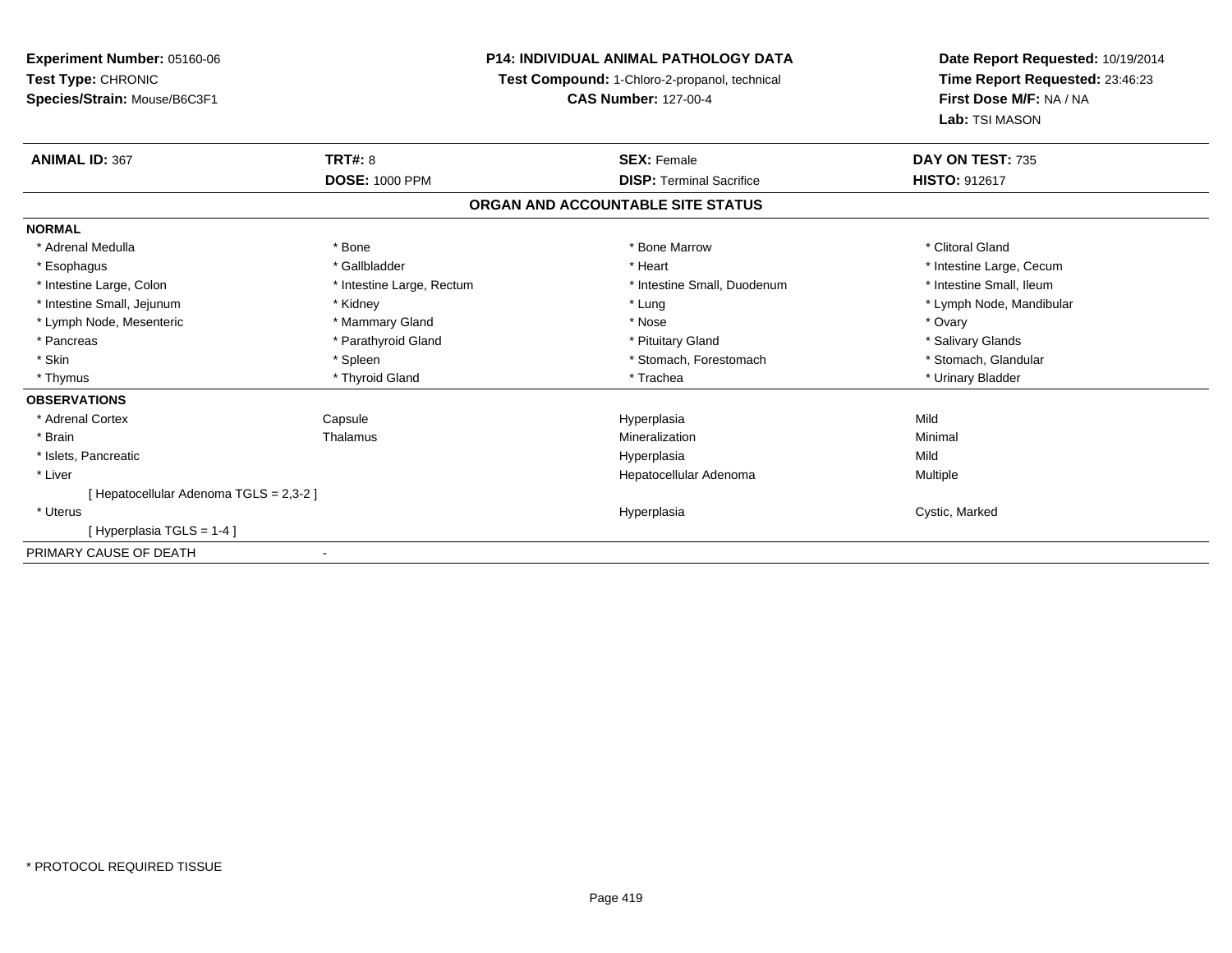| <b>Experiment Number: 05160-06</b><br>Test Type: CHRONIC |                            | <b>P14: INDIVIDUAL ANIMAL PATHOLOGY DATA</b><br>Test Compound: 1-Chloro-2-propanol, technical | Date Report Requested: 10/19/2014<br>Time Report Requested: 23:46:23<br>First Dose M/F: NA / NA<br>Lab: TSI MASON |
|----------------------------------------------------------|----------------------------|-----------------------------------------------------------------------------------------------|-------------------------------------------------------------------------------------------------------------------|
| Species/Strain: Mouse/B6C3F1                             |                            | <b>CAS Number: 127-00-4</b>                                                                   |                                                                                                                   |
| <b>ANIMAL ID: 368</b>                                    | <b>TRT#: 8</b>             | <b>SEX: Female</b>                                                                            | DAY ON TEST: 735                                                                                                  |
|                                                          | <b>DOSE: 1000 PPM</b>      | <b>DISP: Terminal Sacrifice</b>                                                               | <b>HISTO: 912618</b>                                                                                              |
|                                                          |                            | ORGAN AND ACCOUNTABLE SITE STATUS                                                             |                                                                                                                   |
| <b>NORMAL</b>                                            |                            |                                                                                               |                                                                                                                   |
| * Adrenal Medulla                                        | * Bone                     | * Bone Marrow                                                                                 | * Brain                                                                                                           |
| * Clitoral Gland                                         | * Esophagus                | * Gallbladder                                                                                 | * Heart                                                                                                           |
| * Intestine Large, Cecum                                 | * Intestine Large, Colon   | * Intestine Large, Rectum                                                                     | * Intestine Small, Duodenum                                                                                       |
| * Intestine Small, Ileum                                 | * Intestine Small, Jejunum | * Islets, Pancreatic                                                                          | * Lung                                                                                                            |
| * Lymph Node, Mandibular                                 | * Lymph Node, Mesenteric   | * Mammary Gland                                                                               | * Nose                                                                                                            |
| * Ovary                                                  | * Pancreas                 | * Parathyroid Gland                                                                           | * Pituitary Gland                                                                                                 |
| * Salivary Glands                                        | * Skin                     | * Spleen                                                                                      | * Stomach, Forestomach                                                                                            |
| * Stomach, Glandular                                     | * Thymus                   | * Thyroid Gland                                                                               | * Trachea                                                                                                         |
| * Urinary Bladder                                        |                            |                                                                                               |                                                                                                                   |
| <b>OBSERVATIONS</b>                                      |                            |                                                                                               |                                                                                                                   |
| * Adrenal Cortex                                         | Capsule                    | Hyperplasia                                                                                   | Mild                                                                                                              |
| * Kidney                                                 |                            | Nephropathy                                                                                   | Chronic, Minimal                                                                                                  |
| * Liver                                                  |                            | Eosinophilic Focus                                                                            |                                                                                                                   |
|                                                          |                            | Hepatocellular Adenoma                                                                        | Multiple                                                                                                          |
| [ Eosinophilic Focus TGLS = 3-2 ]                        |                            |                                                                                               |                                                                                                                   |
| [ Hepatocellular Adenoma TGLS = 1,2-2 ]                  |                            |                                                                                               |                                                                                                                   |
| * Uterus                                                 |                            | Hyperplasia                                                                                   | Cystic, Marked                                                                                                    |
| PRIMARY CAUSE OF DEATH                                   |                            |                                                                                               |                                                                                                                   |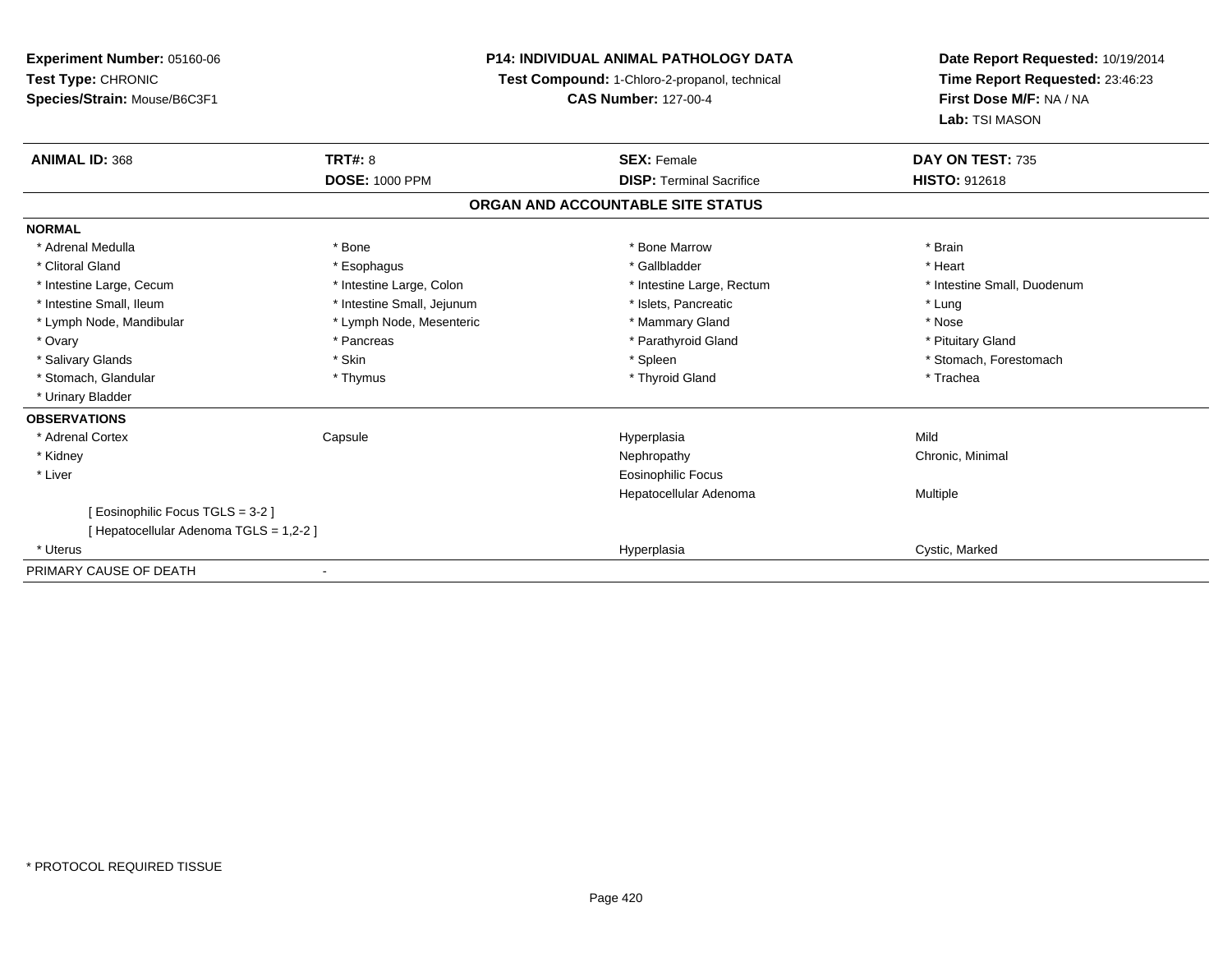**Experiment Number:** 05160-06**Test Type:** CHRONIC **Species/Strain:** Mouse/B6C3F1**P14: INDIVIDUAL ANIMAL PATHOLOGY DATATest Compound:** 1-Chloro-2-propanol, technical **CAS Number:** 127-00-4**Date Report Requested:** 10/19/2014**Time Report Requested:** 23:46:23**First Dose M/F:** NA / NA**Lab:** TSI MASON**ANIMAL ID:** 369**TRT#:** 8 **SEX:** Female **SEX: Female DAY ON TEST:** 735 **DOSE:** 1000 PPM**DISP:** Terminal Sacrifice **HISTO:** 912619 **ORGAN AND ACCOUNTABLE SITE STATUSNORMAL**\* Adrenal Medulla \* \* Annual Medulla \* Brain \* Bone \* \* Bone Marrow \* Bone Marrow \* \* Brain \* Brain \* Brain \* Brain \* Brain \* Brain \* Brain \* Brain \* Brain \* Brain \* Brain \* Brain \* Brain \* Brain \* Brain \* Brain \* Brain \* \* Heart \* Clitoral Gland \* \* \* heart \* \* Esophagus \* \* \* \* \* \* \* \* \* \* \* Gallbladder \* \* \* \* \* \* \* \* \* \* \* \* Heart \* Intestine Large, Cecum \* Intestine Large, Colon \* Intestine Large, Rectum \* Intestine Small, Duodenum \* Intestine Small, Ileum \* Intestine Small, Jejunum \* Kidney \* Lung\* Ovary \* Lymph Node, Mandibular \* Mammary Gland \* Mammary Gland \* Nose \* Nose \* Nose \* Nose \* Nose \* Nose \* Nose \* Ovary \* Nose \* Ovary \* Nose \* Ovary \* Nose \* Ovary \* Nose \* Nose \* Nose \* Nose \* Nose \* Nose \* Nose \* Nose \* Nose \* Salivary Glands \* Pancreas \* And the section of the section of the section of the section of the section of the section of the section of the section of the section of the section of the section of the section of the section of the sectio \* Skin \* Stomach, Forestomach \* Stomach \* Stomach, Glandular \* Stomach, Glandular \* Thyroid Gland \* Trachea \* Urinary Bladder**OBSERVATIONS** \* Adrenal Cortex Capsule Hyperplasia Minimal \* Islets, Pancreaticc description of the control of the control of the control of the control of the control of the control of the control of the control of the control of the control of the control of the control of the control of the contro a Mild \* Liver Hepatocellular Adenoma Multiple Hepatocellular CarcinomaLymphoma Malignant[ Hepatocellular Adenoma TGLS = 4,6,7-2+2A ][ Hepatocellular Carcinoma TGLS = 5-2 ] Lymph NodeMediastinal Mediastinal Channel Communist Lymphoma Malignant Pancreatic Lymphoma Malignant [ Lymphoma Malignant TGLS = 8-5 ][ Lymphoma Malignant TGLS = 3-5 ] \* Lymph Node, Mesenteric Lymphoma Malignant [ Lymphoma Malignant TGLS = 2-5 ] \* Spleen Lymphoma Malignant [ Lymphoma Malignant TGLS = 9-11 ] \* Thymus Lymphoma Malignant \* Uteruss and the contract of the contract of the contract of the contract of the contract of the contract of the contract of the contract of the contract of the contract of the contract of the contract of the contract of the cont Hyperplasia **Cystic, Marked** [ Hyperplasia TGLS = 1-4 ]PRIMARY CAUSE OF DEATH-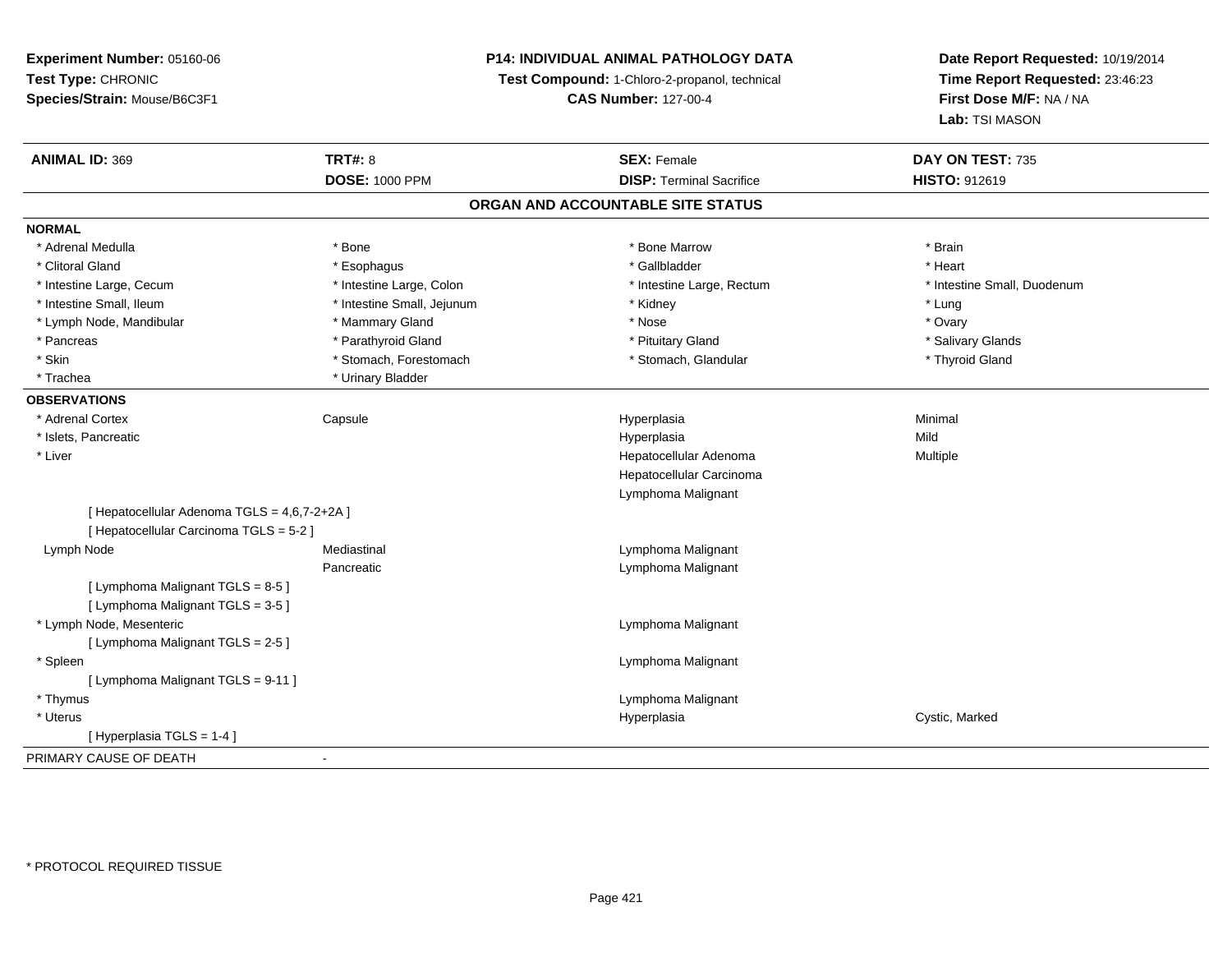**Experiment Number:** 05160-06**Test Type:** CHRONIC **Species/Strain:** Mouse/B6C3F1**P14: INDIVIDUAL ANIMAL PATHOLOGY DATATest Compound:** 1-Chloro-2-propanol, technical **CAS Number:** 127-00-4**Date Report Requested:** 10/19/2014**Time Report Requested:** 23:46:23**First Dose M/F:** NA / NA**Lab:** TSI MASON**ANIMAL ID:** 370**C TRT#:** 8 **SEX:** Female **DAY ON TEST:** 735 **DOSE:** 1000 PPM**DISP:** Terminal Sacrifice **HISTO:** 912620 **ORGAN AND ACCOUNTABLE SITE STATUSNORMAL**\* Adrenal Cortex \* Adrenal Medulla \* Adrenal Medulla \* Bone \* Bone \* Bone \* Bone \* Bone Marrow \* Gallbladder \* Brain \* Allen the second of the second of the second of the second of the second of the second of the second terms of the second of the second of the second of the second of the second of the second of the second of the \* Heart **\*** Intestine Large, Cecum **\* Intestine Large, Cecum** \* Intestine Large, Colon \* Intestine Large, Rectum \* Intestine Large, Rectum \* Intestine Small, Duodenum \* Intestine Small, Ileum \* Intestine Small, Intestine Small, Jejunum \* Islets, Pancreatic \* Mammary Gland \* Kidney **\* Lymph Node, Mandibular \*** Lymph Node, Mesenteric \* Lymph Node, Mesenteric \* Nose \* Ovary \* Ovary \* The state of the state of the state of the state of the state of the state of the state of the state of the state of the state of the state of the state of the state of the state of the state of th \* Stomach. Glandular \* Salivary Glands \* Spleen \* Spleen \* Spleen \* Stomach, Forestomach \* Stomach, Forestomach \* Thymus \* Thyroid Gland \* Trachea \* Urinary Bladder \* **OBSERVATIONS** \* Liver Eosinophilic Focus Hepatocellular Adenoma[ Eosinophilic Focus TGLS = 3-2 ][ Hepatocellular Adenoma TGLS = 3-2 ] \* Lung Alveolar/Bronchiolar Carcinoma Infiltration Cellular Histiocyte, Moderate[ Alveolar/Bronchiolar Carcinoma TGLS = 4-1+1A ] \* Pancreass the contract of the contract of the contract of the contract of the contract of the contract of the contract of the contract of the contract of the contract of the contract of the contract of the contract of the contract [ Cyst TGLS = 2-5A ] Skeletal Musclee and the state of the state of the state of the Sarcoma Sarcoma and the Sarcoma of the Metastatic (Skin)  $[$  Sarcoma TGLS = 5-12  $]$  \* Skinn and the subcut Tiss of the Subcut Tiss and the Sarcoma state of the Sarcoma state of the Sarcoma state of the Sarcoma state of the Sarcoma state of the Sarcoma state of the Sarcoma state of the Sarcoma state of the Sarco Note: TGL 6 mass involves skin (pinna) rather than Zymbal's gland on micro exam. $[$  Sarcoma TGLS = 6-13  $]$  \* Uteruss and the contract of the contract of the contract of the contract of the contract of the contract of the contract of the contract of the contract of the contract of the contract of the contract of the contract of the cont Hyperplasia **Cystic, Marked** [ Hyperplasia TGLS = 1-4 ]PRIMARY CAUSE OF DEATH-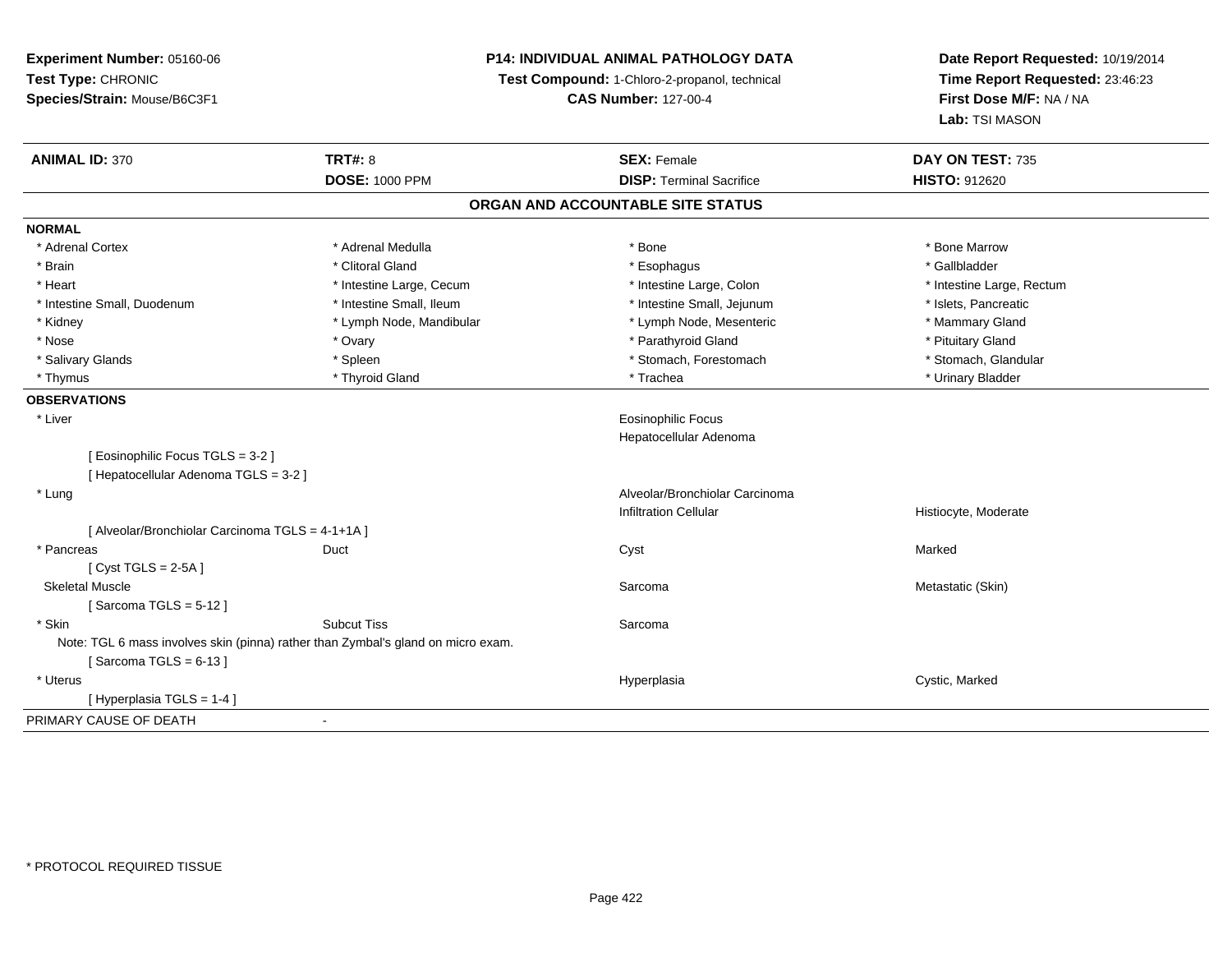**Experiment Number:** 05160-06**Test Type:** CHRONIC **Species/Strain:** Mouse/B6C3F1**P14: INDIVIDUAL ANIMAL PATHOLOGY DATATest Compound:** 1-Chloro-2-propanol, technical **CAS Number:** 127-00-4**Date Report Requested:** 10/19/2014**Time Report Requested:** 23:46:23**First Dose M/F:** NA / NA**Lab:** TSI MASON**ANIMAL ID:** 371**TRT#:** 8 **SEX:** Female **DAY ON TEST:** 523 **DOSE:** 1000 PPM**DISP:** Natural Death **HISTO:** 912621 **ORGAN AND ACCOUNTABLE SITE STATUSNORMAL**\* Adrenal Medulla \* The state of the state of the state of the state of the Marrow \* Bone Marrow \* Clitoral Gland \* Clitoral Gland \* Esophagus \* Thestine Large, Colon \* Intestine Large, Cecum \* Intestine Large, Cecum \* Intestine Large, Colon \* Intestine Large, Colon \* Intestine Large, Rectum \* Thestine Small, Duodenum \* Number of the small, Ileum \* Intestine Small, Jejunum \* Intestine Small, Jejunum \* Islets, Pancreatic \* Kidney \* Lung \* Lymph Node, Mandibular \* Lymph Node, Mesenteric \* \* The mannery Gland \* Mammary Gland \* Nose \* Nose \* \* Pancreas \* Pancreas \* Pancreas \* Parathyroid Gland \* \* Pituitary Gland \* Thuitary Gland \* Salivary Glands \* Stin \* Skin \* Skin \* Skin \* Skin \* Skin \* Skin \* Skin \* Skin \* Skin \* Skin \* Skin \* Skin \* Skin \* Skin \* Skin \* Skin \* Skin \* Skin \* Skin \* Skin \* Thymus \* Spleen \* Stomach, Forestomach \* Stomach, Glandular \* Stomach, Glandular \* Stomach, Glandular \* Thyroid Gland \* Trachea \* Trachea \* Trachea \* Urinary Bladder **AUTO PRECLUDES DIAG.** \* Gallbladder**OBSERVATIONS** \* Adrenal CortexCapsule<br>Thalamus Hyperplasia Mild \* Brainn and the matter of the Thalamus and the Minimal of the Minimal of the Minimal of the Minimal of the Minimal o<br>Thalamus and the Minimal of the Minimal of the Minimal of the Minimal of the Minimal of the Minimal of the Min \* Liver Hepatocellular Adenoma[ Hepatocellular Adenoma TGLS = 1-2A ] \* Ovaryy and the control of the control of the control of the control of the control of the control of the control of the control of the control of the control of the control of the control of the control of the control of the co a Cystic, Marked \* Uteruss and the contract of the contract of the contract of the contract of the contract of the contract of the contract of the contract of the contract of the contract of the contract of the contract of the contract of the cont PRIMARY CAUSE OF DEATH- Liver Hepatocellular Adenoma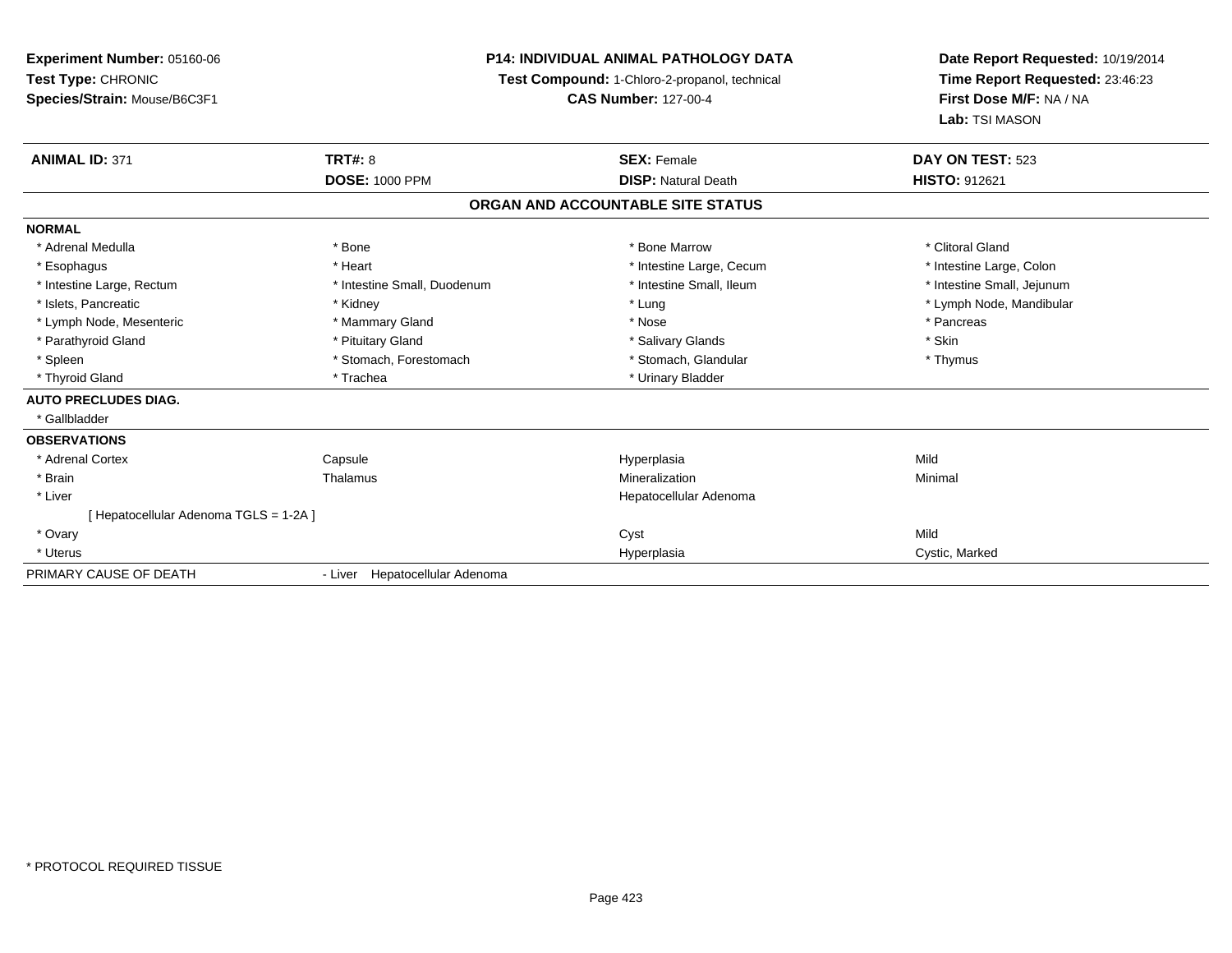**Experiment Number:** 05160-06**Test Type:** CHRONIC **Species/Strain:** Mouse/B6C3F1**P14: INDIVIDUAL ANIMAL PATHOLOGY DATATest Compound:** 1-Chloro-2-propanol, technical **CAS Number:** 127-00-4**Date Report Requested:** 10/19/2014**Time Report Requested:** 23:46:23**First Dose M/F:** NA / NA**Lab:** TSI MASON**ANIMAL ID:** 372**TRT#:** 8 **SEX:** Female **SEX: Female DAY ON TEST:** 735 **DOSE:** 1000 PPM**DISP:** Terminal Sacrifice **HISTO:** 912622 **ORGAN AND ACCOUNTABLE SITE STATUSNORMAL**\* Bone \* Bone \* And \* Bone Marrow \* And \* Bone Marrow \* And \* Brain \* Clitoral Gland \* Clitoral Gland \* Clitoral Gland \* Esophagus \* https://www.fragustage.com/web/2019/heart \* Heart \* Heart \* Heart \* Intestine Large, Cecum \* Intestine Large, Cecum \* Sallbladder \* The state of the state of the state of the state of the state of the state o \* Intestine Small, Ileum \* Intestine Large, Colon \* Intestine Large, Rectum \* Intestine Small, Duodenum \* Intestine Small, Duodenum \* Intestine Small, Jejunum \* 1992 \* The state of the state of the state of the state of the state of the state of the state of the state of the state of the state of the state of the state of the state of the state of the \* Pancreas \* Lymph Node, Mandibular \* Nose \* Mammary Gland \* Nose \* Nose \* Nose \* Pancrease \* Pancrease \* Pancrease \* Pancrease \* Pancrease \* Pancrease \* Pancrease \* Pancrease \* Pancrease \* Pancrease \* Pancrease \* Pancrease \* Pancrea \* Parathyroid Gland \* \* Pituitary Gland \* Thuitary Gland \* Salivary Glands \* Stin \* Skin \* Skin \* Skin \* Skin \* Skin \* Skin \* Skin \* Skin \* Skin \* Skin \* Skin \* Skin \* Skin \* Skin \* Skin \* Skin \* Skin \* Skin \* Skin \* Skin \* Thymus \* Spleen \* Stomach, Forestomach \* Stomach \* Stomach \* Stomach \* Stomach \* Thus \* Stomach, Glandular \* Trachea \* Urinary Bladder**OBSERVATIONS** \* Adrenal Cortex Capsule Hyperplasia Mild \* Adrenal Medullaa and the control of the control of the control of the Hyperplasia and the control of the Minimal of the control of the control of the control of the control of the control of the control of the control of the control of t \* Liver Eosinophilic Focus Hepatocellular Adenoma Multiple [ Hepatocellular Adenoma TGLS = 3,4,5,6,7-2+2A+2B+2C+2D ] \* Lymph Node, Mesentericc and the contract of the contract of the contract of the contract of the contract of the contract of the contract of the contract of the contract of the contract of the contract of the contract of the contract of the cont e Moderate Note: TGL 2 nodule involves mesenteric L.N. rather than mesentery on micro exam.[ Hemorrhage TGLS = 2-12 ] \* Ovaryy and the control of the control of the control of the control of the control of the control of the control of the control of the control of the control of the control of the control of the control of the control of the co Minimal \* Thyroid Gland Follicular Cel Hyperplasia Minimal \* Uteruss and the contract of the contract of the contract of the contract of the contract of the contract of the contract of the contract of the contract of the contract of the contract of the contract of the contract of the cont Hyperplasia **Cystic, Marked** [ Hyperplasia TGLS = 1-4A ]PRIMARY CAUSE OF DEATH-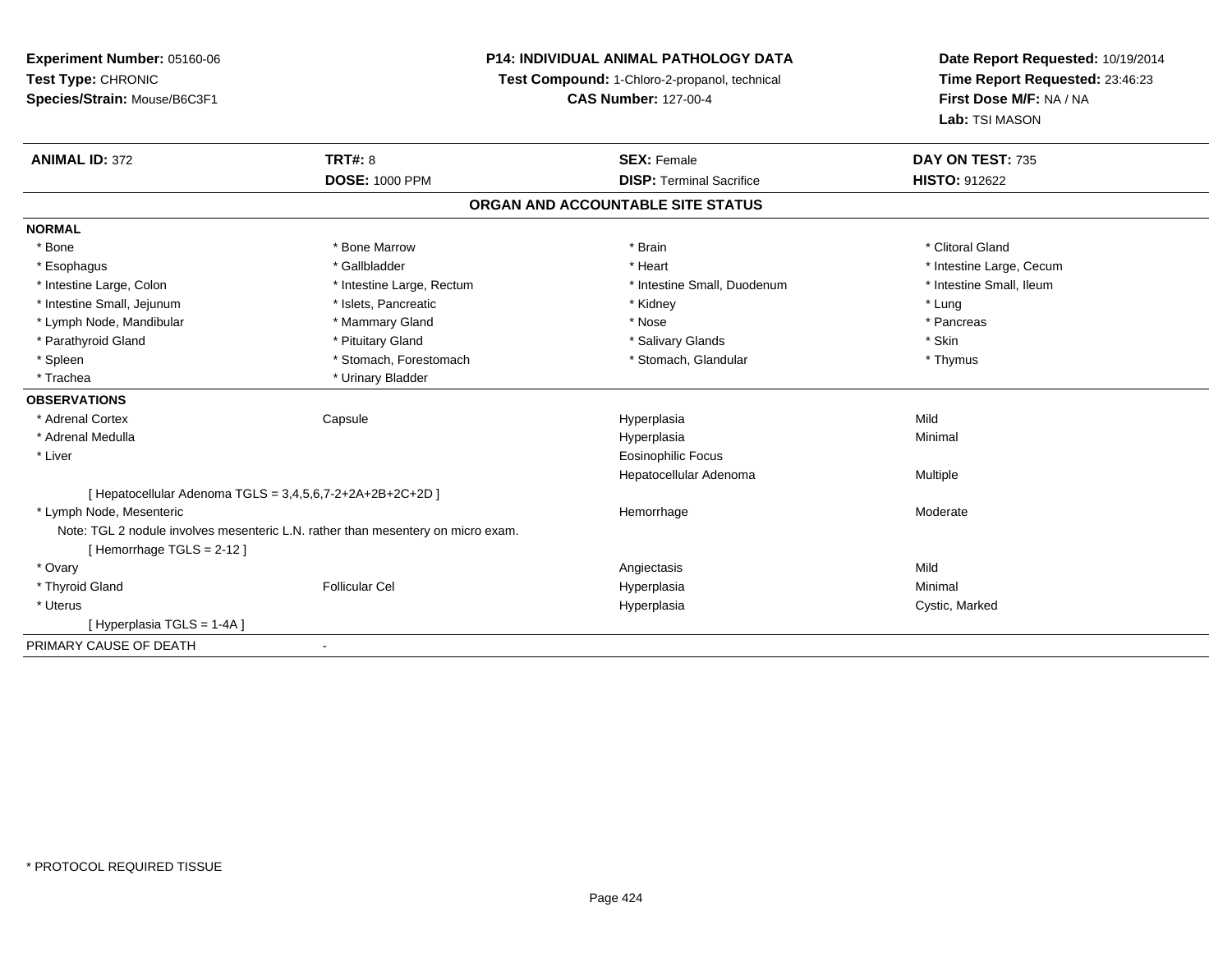| Experiment Number: 05160-06<br>Test Type: CHRONIC<br>Species/Strain: Mouse/B6C3F1 | <b>P14: INDIVIDUAL ANIMAL PATHOLOGY DATA</b><br>Test Compound: 1-Chloro-2-propanol, technical<br><b>CAS Number: 127-00-4</b> |                                   | Date Report Requested: 10/19/2014<br>Time Report Requested: 23:46:23<br>First Dose M/F: NA / NA<br>Lab: TSI MASON |
|-----------------------------------------------------------------------------------|------------------------------------------------------------------------------------------------------------------------------|-----------------------------------|-------------------------------------------------------------------------------------------------------------------|
| <b>ANIMAL ID: 373</b>                                                             | TRT#: 8                                                                                                                      | <b>SEX: Female</b>                | DAY ON TEST: 735                                                                                                  |
|                                                                                   | <b>DOSE: 1000 PPM</b>                                                                                                        | <b>DISP: Terminal Sacrifice</b>   | <b>HISTO: 912623</b>                                                                                              |
|                                                                                   |                                                                                                                              | ORGAN AND ACCOUNTABLE SITE STATUS |                                                                                                                   |
| <b>NORMAL</b>                                                                     |                                                                                                                              |                                   |                                                                                                                   |
| * Adrenal Medulla                                                                 | * Bone                                                                                                                       | * Bone Marrow                     | * Clitoral Gland                                                                                                  |
| * Esophagus                                                                       | * Gallbladder                                                                                                                | * Heart                           | * Intestine Large, Cecum                                                                                          |
| * Intestine Large, Colon                                                          | * Intestine Large, Rectum                                                                                                    | * Intestine Small, Duodenum       | * Intestine Small, Ileum                                                                                          |
| * Intestine Small, Jejunum                                                        | * Kidney                                                                                                                     | * Lymph Node, Mandibular          | * Lymph Node, Mesenteric                                                                                          |
| * Mammary Gland                                                                   | * Nose                                                                                                                       | * Ovary                           | * Pancreas                                                                                                        |
| * Pituitary Gland                                                                 | * Salivary Glands                                                                                                            | * Skin                            | * Stomach, Forestomach                                                                                            |
| * Stomach, Glandular                                                              | * Thymus                                                                                                                     | * Thyroid Gland                   | * Trachea                                                                                                         |
| * Urinary Bladder                                                                 |                                                                                                                              |                                   |                                                                                                                   |
| <b>MISSING</b>                                                                    |                                                                                                                              |                                   |                                                                                                                   |
| * Parathyroid Gland                                                               |                                                                                                                              |                                   |                                                                                                                   |
| <b>OBSERVATIONS</b>                                                               |                                                                                                                              |                                   |                                                                                                                   |
| * Adrenal Cortex                                                                  | Capsule                                                                                                                      | Hyperplasia                       | Minimal                                                                                                           |
| * Brain                                                                           | Thalamus                                                                                                                     | Mineralization                    | Minimal                                                                                                           |
| * Islets, Pancreatic                                                              |                                                                                                                              | Hyperplasia                       | Mild                                                                                                              |
| * Liver                                                                           |                                                                                                                              | <b>Eosinophilic Focus</b>         |                                                                                                                   |
|                                                                                   |                                                                                                                              | Hepatocellular Adenoma            | Multiple                                                                                                          |
| [ Eosinophilic Focus TGLS = 4-2 ]                                                 |                                                                                                                              |                                   |                                                                                                                   |
| [ Hepatocellular Adenoma TGLS = 1,2,3-2A+2B+2C ]                                  |                                                                                                                              |                                   |                                                                                                                   |
| * Lung                                                                            |                                                                                                                              | Lymphoma Malignant                |                                                                                                                   |
| * Spleen                                                                          |                                                                                                                              | Lymphoma Malignant                |                                                                                                                   |
| * Uterus                                                                          |                                                                                                                              | Hyperplasia                       | Cystic, Moderate                                                                                                  |

-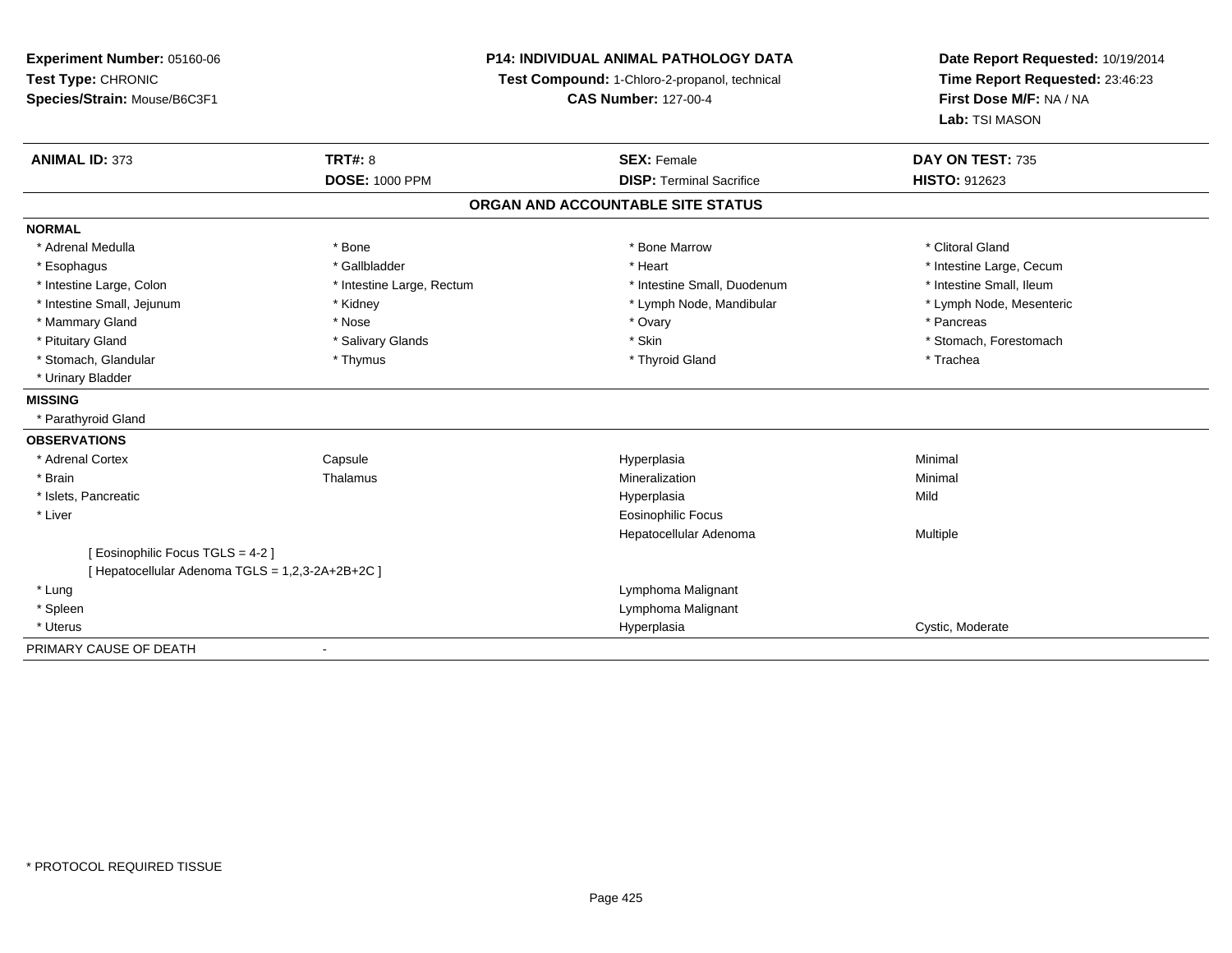| <b>Experiment Number: 05160-06</b>         | P14: INDIVIDUAL ANIMAL PATHOLOGY DATA<br>Test Compound: 1-Chloro-2-propanol, technical |                                   | Date Report Requested: 10/19/2014 |  |
|--------------------------------------------|----------------------------------------------------------------------------------------|-----------------------------------|-----------------------------------|--|
| Test Type: CHRONIC                         |                                                                                        |                                   | Time Report Requested: 23:46:23   |  |
| Species/Strain: Mouse/B6C3F1               |                                                                                        | <b>CAS Number: 127-00-4</b>       | First Dose M/F: NA / NA           |  |
|                                            |                                                                                        |                                   | Lab: TSI MASON                    |  |
| <b>ANIMAL ID: 374</b>                      | <b>TRT#: 8</b>                                                                         | <b>SEX: Female</b>                | DAY ON TEST: 681                  |  |
|                                            | <b>DOSE: 1000 PPM</b>                                                                  | <b>DISP: Natural Death</b>        | <b>HISTO: 912624</b>              |  |
|                                            |                                                                                        | ORGAN AND ACCOUNTABLE SITE STATUS |                                   |  |
| <b>NORMAL</b>                              |                                                                                        |                                   |                                   |  |
| * Adrenal Medulla                          | * Bone                                                                                 | * Bone Marrow                     | * Clitoral Gland                  |  |
| * Esophagus                                | * Gallbladder                                                                          | * Heart                           | * Intestine Large, Cecum          |  |
| * Intestine Large, Colon                   | * Intestine Large, Rectum                                                              | * Intestine Small, Ileum          | * Lung                            |  |
| * Lymph Node, Mandibular                   | * Lymph Node, Mesenteric                                                               | * Mammary Gland                   | * Nose                            |  |
| * Pancreas                                 | * Parathyroid Gland                                                                    | * Pituitary Gland                 | * Salivary Glands                 |  |
| * Skin                                     | * Stomach, Forestomach                                                                 | * Stomach, Glandular              | * Thymus                          |  |
| * Thyroid Gland                            | * Trachea                                                                              |                                   |                                   |  |
| <b>AUTO PRECLUDES DIAG.</b>                |                                                                                        |                                   |                                   |  |
| * Intestine Small, Duodenum                | * Intestine Small, Jejunum                                                             | * Urinary Bladder                 |                                   |  |
| <b>OBSERVATIONS</b>                        |                                                                                        |                                   |                                   |  |
| * Adrenal Cortex                           | Capsule                                                                                | Hyperplasia                       | Mild                              |  |
| * Brain                                    | Thalamus                                                                               | Mineralization                    | Minimal                           |  |
| * Islets, Pancreatic                       |                                                                                        | Hyperplasia                       | Mild                              |  |
| * Kidney                                   |                                                                                        | Mineralization                    | Mild                              |  |
|                                            |                                                                                        | Nephropathy                       | Chronic, Mild                     |  |
| * Liver                                    |                                                                                        | Hepatocellular Carcinoma          |                                   |  |
| [ Hepatocellular Carcinoma TGLS = 1-2+2A ] |                                                                                        |                                   |                                   |  |
| * Ovary                                    |                                                                                        | Cystadenoma                       |                                   |  |
| * Spleen                                   |                                                                                        | Hematopoietic Cell Proliferation  | Mild                              |  |
| * Uterus                                   |                                                                                        | Hyperplasia                       | Cystic, Moderate                  |  |
| PRIMARY CAUSE OF DEATH                     | - Liver Hepatocellular Carcinoma                                                       |                                   |                                   |  |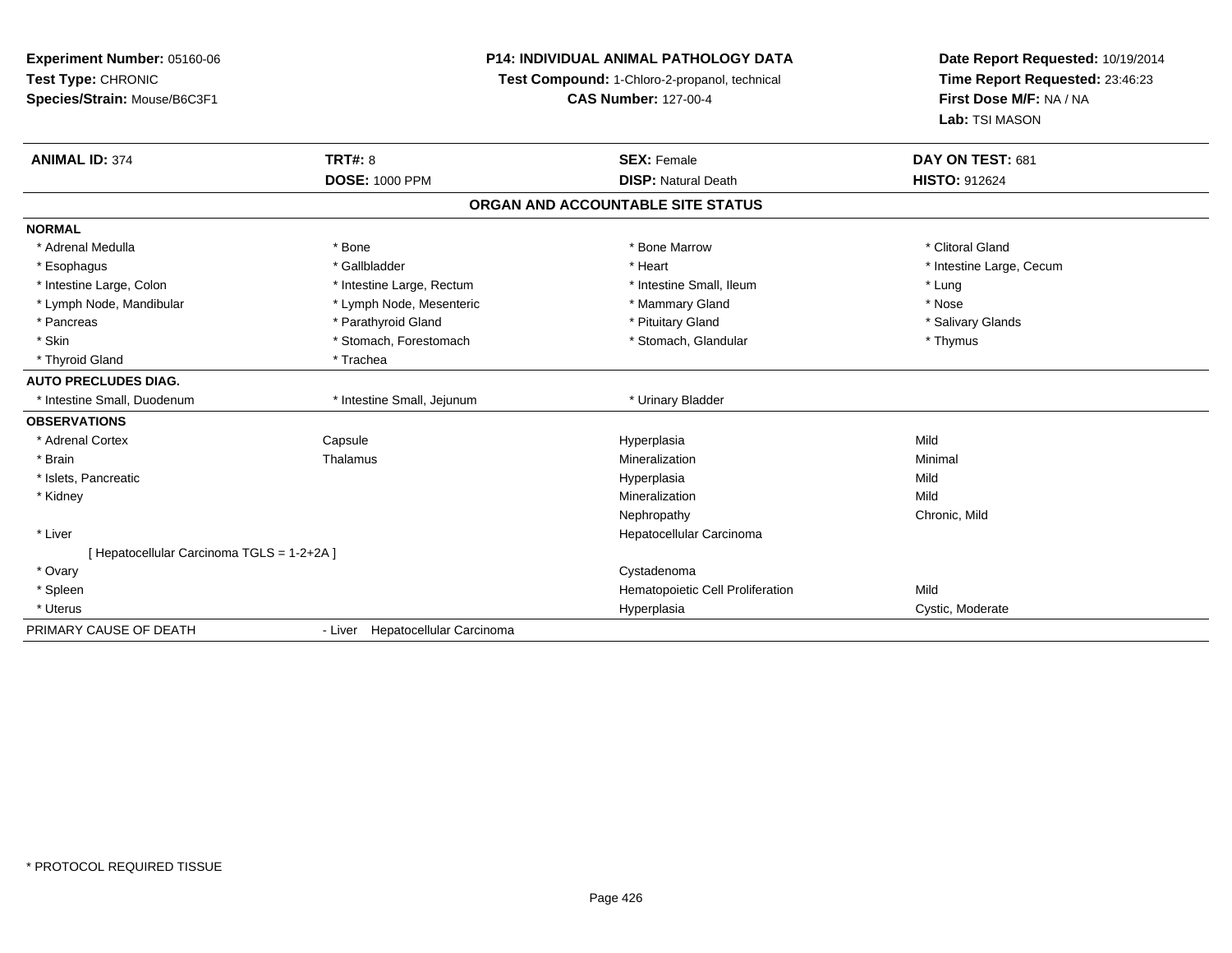**Experiment Number:** 05160-06**Test Type:** CHRONIC **Species/Strain:** Mouse/B6C3F1**P14: INDIVIDUAL ANIMAL PATHOLOGY DATATest Compound:** 1-Chloro-2-propanol, technical **CAS Number:** 127-00-4**Date Report Requested:** 10/19/2014**Time Report Requested:** 23:46:23**First Dose M/F:** NA / NA**Lab:** TSI MASON**ANIMAL ID:** 375**TRT#:** 8 **SEX:** Female **DAY ON TEST:** 735 **DOSE:** 1000 PPM**DISP:** Terminal Sacrifice **HISTO:** 912625 **ORGAN AND ACCOUNTABLE SITE STATUSNORMAL**\* Adrenal Medulla \* The state of the state of the state of the state of the state of the state of the state of the state of the state of the state of the state of the state of the state of the state of the state of the sta \* Esophagus \* https://www.fragustage.com/web/2019/heart \* Heart \* Heart \* Heart \* Intestine Large, Cecum \* Intestine Large, Cecum \* Sallbladder \* The state of the state of the state of the state of the state of the state o \* Intestine Small, Ileum \* Intestine Large, Colon \* Intestine Large, Rectum \* Intestine Small, Duodenum \* Intestine Small, Duodenum \* Intestine Small, Jejunum \* Kidney \* Lung \* Lymph Node, Mandibular\* Lymph Node, Mesenteric \* \* \* Mammary Gland \* \* Nose \* Nose \* Ovary \* Ovary \* Ovary \* Ovary \* Ovary \* Ovary \* Ovary \* Salivary Glands \* Pancreas \* And the section of the section of the section of the section of the section of the section of the section of the section of the section of the section of the section of the section of the section of the sectio \* Stomach. Glandular \* Skin \* Spleen \* Spleen \* Spleen \* Stomach, Forestomach \* Stomach, Suite and the storage \* Stomach, Glandular \* Thymus \* Thyroid Gland \* Trachea \* Urinary Bladder \* **OBSERVATIONS** \* Adrenal Cortex Capsule Hyperplasia Mild \* BoneFibrous Osteodystrophy Mild \* Islets, Pancreaticc description of the control of the control of the control of the control of the control of the control of the control of the control of the control of the control of the control of the control of the control of the contro a and a studies of the studies of the Minimal \* Liver Eosinophilic Focus Hepatocellular Adenoma Multiple [ Eosinophilic Focus TGLS = 2-2 ][ Hepatocellular Adenoma TGLS = 2-2+2A ] \* Uteruss and the contract of the contract of the contract of the contract of the contract of the contract of the contract of the contract of the contract of the contract of the contract of the contract of the contract of the cont Hyperplasia **Cystic, Marked** [ Hyperplasia TGLS = 1-4A ]PRIMARY CAUSE OF DEATH-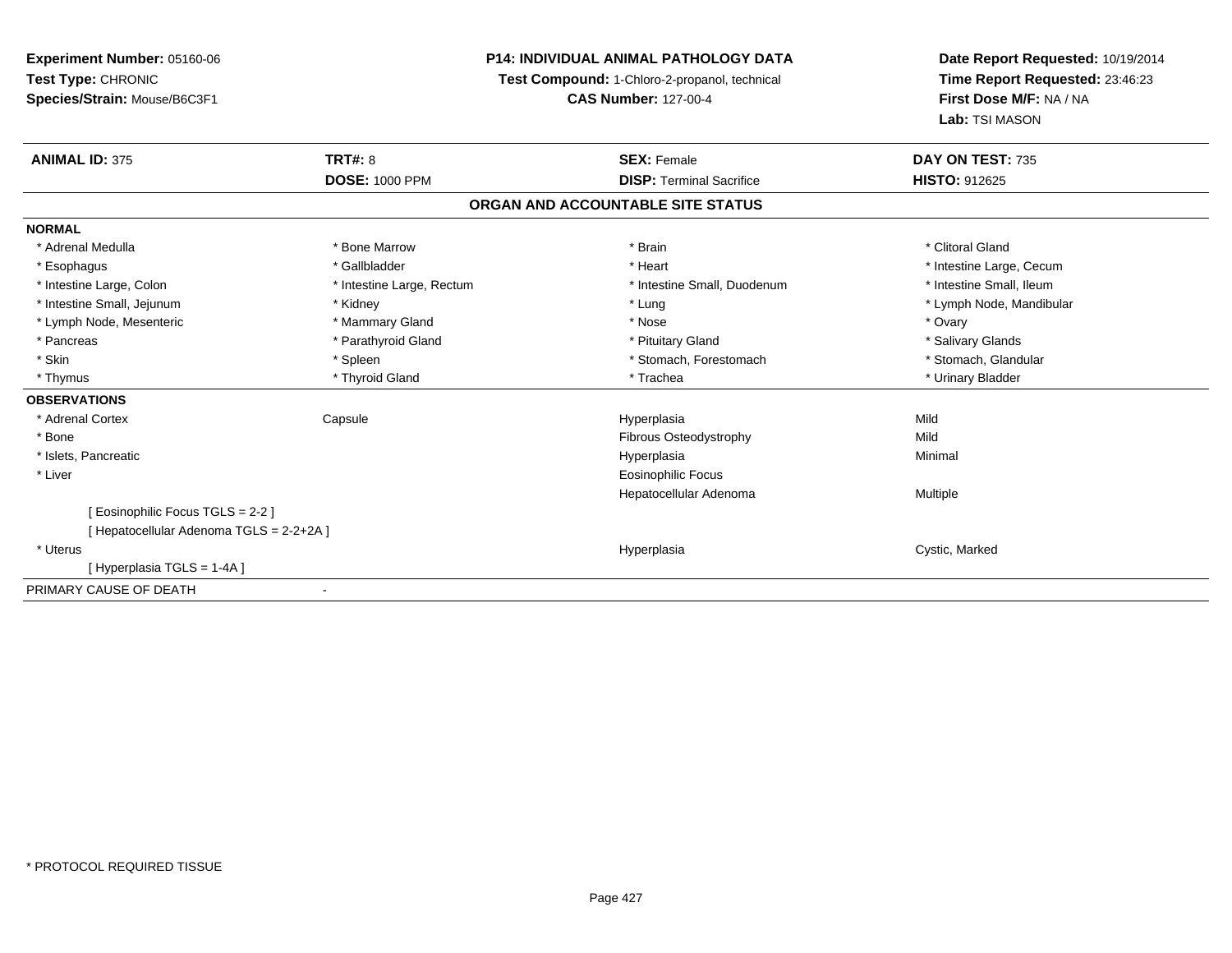| Experiment Number: 05160-06                 | <b>P14: INDIVIDUAL ANIMAL PATHOLOGY DATA</b><br>Test Compound: 1-Chloro-2-propanol, technical |                                                       | Date Report Requested: 10/19/2014<br>Time Report Requested: 23:46:23 |
|---------------------------------------------|-----------------------------------------------------------------------------------------------|-------------------------------------------------------|----------------------------------------------------------------------|
| Test Type: CHRONIC                          |                                                                                               |                                                       |                                                                      |
| Species/Strain: Mouse/B6C3F1                |                                                                                               | <b>CAS Number: 127-00-4</b>                           | First Dose M/F: NA / NA                                              |
|                                             |                                                                                               |                                                       | Lab: TSI MASON                                                       |
| <b>ANIMAL ID: 376</b>                       | <b>TRT#: 8</b>                                                                                | <b>SEX: Female</b><br><b>DISP: Terminal Sacrifice</b> | DAY ON TEST: 735<br><b>HISTO: 912626</b>                             |
|                                             | <b>DOSE: 1000 PPM</b>                                                                         |                                                       |                                                                      |
|                                             |                                                                                               | ORGAN AND ACCOUNTABLE SITE STATUS                     |                                                                      |
| <b>NORMAL</b>                               |                                                                                               |                                                       |                                                                      |
| * Adrenal Medulla                           | * Bone                                                                                        | * Bone Marrow                                         | * Brain                                                              |
| * Clitoral Gland                            | * Esophagus                                                                                   | * Gallbladder                                         | * Heart                                                              |
| * Intestine Large, Cecum                    | * Intestine Large, Colon                                                                      | * Intestine Large, Rectum                             | * Intestine Small, Duodenum                                          |
| * Intestine Small, Ileum                    | * Intestine Small, Jejunum                                                                    | * Kidney                                              | * Lymph Node, Mandibular                                             |
| * Lymph Node, Mesenteric                    | * Mammary Gland                                                                               | * Nose                                                | * Pancreas                                                           |
| * Parathyroid Gland                         | * Salivary Glands                                                                             | * Skin                                                | * Spleen                                                             |
| * Stomach, Forestomach                      | * Stomach, Glandular                                                                          | * Thymus                                              | * Thyroid Gland                                                      |
| * Trachea                                   | * Urinary Bladder                                                                             |                                                       |                                                                      |
| <b>OBSERVATIONS</b>                         |                                                                                               |                                                       |                                                                      |
| * Adrenal Cortex                            | Capsule                                                                                       | Hyperplasia                                           | Mild                                                                 |
| * Islets, Pancreatic                        |                                                                                               | Hyperplasia                                           | Mild                                                                 |
| * Liver                                     |                                                                                               | <b>Eosinophilic Focus</b>                             |                                                                      |
|                                             |                                                                                               | Hepatocellular Adenoma                                |                                                                      |
| [Eosinophilic Focus TGLS = 3-2A]            |                                                                                               |                                                       |                                                                      |
| [ Hepatocellular Adenoma TGLS = 3-2A ]      |                                                                                               |                                                       |                                                                      |
| * Lung                                      |                                                                                               | Alveolar/Bronchiolar Adenoma                          |                                                                      |
| [ Alveolar/Bronchiolar Adenoma TGLS = 2-1 ] |                                                                                               |                                                       |                                                                      |
| * Ovary                                     |                                                                                               | Cyst                                                  | Moderate                                                             |
| * Pituitary Gland                           | Pars Distalis                                                                                 | Hyperplasia                                           | Mild                                                                 |
| [Hyperplasia TGLS = 4-7]                    |                                                                                               |                                                       |                                                                      |
| * Uterus                                    |                                                                                               | Hyperplasia                                           | Cystic, Marked                                                       |
| [ Hyperplasia TGLS = 1-4A ]                 |                                                                                               |                                                       |                                                                      |
| PRIMARY CAUSE OF DEATH                      | $\blacksquare$                                                                                |                                                       |                                                                      |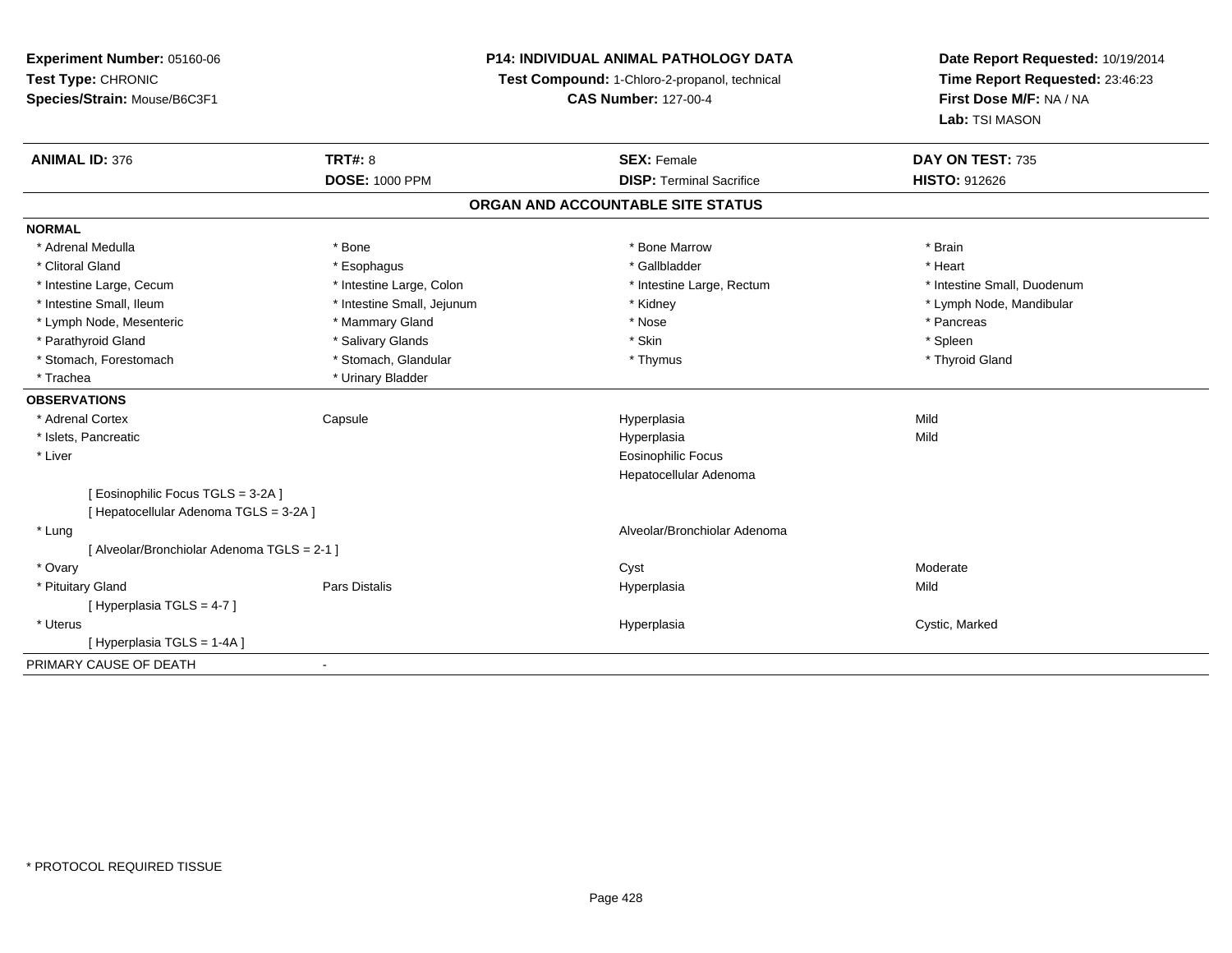| Experiment Number: 05160-06                                                     |                                               | <b>P14: INDIVIDUAL ANIMAL PATHOLOGY DATA</b> | Date Report Requested: 10/19/2014 |
|---------------------------------------------------------------------------------|-----------------------------------------------|----------------------------------------------|-----------------------------------|
| Test Type: CHRONIC                                                              | Test Compound: 1-Chloro-2-propanol, technical |                                              | Time Report Requested: 23:46:23   |
| Species/Strain: Mouse/B6C3F1                                                    |                                               | <b>CAS Number: 127-00-4</b>                  | First Dose M/F: NA / NA           |
|                                                                                 |                                               |                                              | Lab: TSI MASON                    |
| <b>ANIMAL ID: 377</b>                                                           | <b>TRT#: 8</b>                                | <b>SEX: Female</b>                           | DAY ON TEST: 616                  |
|                                                                                 | <b>DOSE: 1000 PPM</b>                         | <b>DISP:</b> Moribund Sacrifice              | HISTO: 912627                     |
|                                                                                 |                                               | ORGAN AND ACCOUNTABLE SITE STATUS            |                                   |
| <b>NORMAL</b>                                                                   |                                               |                                              |                                   |
| * Adrenal Medulla                                                               | * Bone Marrow                                 | * Clitoral Gland                             | * Esophagus                       |
| * Intestine Large, Cecum                                                        | * Intestine Large, Colon                      | * Intestine Large, Rectum                    | * Intestine Small, Duodenum       |
| * Intestine Small, Ileum                                                        | * Intestine Small, Jejunum                    | * Islets, Pancreatic                         | * Lymph Node, Mandibular          |
| * Lymph Node, Mesenteric                                                        | * Mammary Gland                               | * Pancreas                                   | * Salivary Glands                 |
| * Stomach, Forestomach                                                          | * Thymus                                      | * Thyroid Gland                              | * Trachea                         |
| * Urinary Bladder                                                               |                                               |                                              |                                   |
| <b>MISSING</b>                                                                  |                                               |                                              |                                   |
| * Parathyroid Gland                                                             | * Pituitary Gland                             |                                              |                                   |
| <b>OBSERVATIONS</b>                                                             |                                               |                                              |                                   |
| * Adrenal Cortex                                                                | Capsule                                       | Hyperplasia                                  | Mild                              |
| * Bone                                                                          |                                               | Fibrous Osteodystrophy                       | Minimal                           |
| * Brain                                                                         | Thalamus                                      | Mineralization                               | Minimal                           |
| * Gallbladder                                                                   |                                               | <b>Necrosis</b>                              | Mild                              |
| * Heart                                                                         |                                               | Cardiomyopathy                               | Mild                              |
| * Kidney                                                                        | Renal Tubule                                  | Dilatation                                   | Moderate                          |
|                                                                                 |                                               | Lymphoma Malignant                           |                                   |
|                                                                                 |                                               | Nephropathy                                  | Chronic, Mild                     |
| [Dilatation TGLS = 5-3]<br>[Nephropathy TGLS = 5-3]                             |                                               |                                              |                                   |
| * Liver                                                                         |                                               | <b>Eosinophilic Focus</b>                    |                                   |
|                                                                                 |                                               | Hepatocellular Adenoma                       | Multiple                          |
| [Eosinophilic Focus TGLS = 8-2B]<br>[ Hepatocellular Adenoma TGLS = 6,8-2A+2B ] |                                               |                                              |                                   |
| * Lung                                                                          |                                               | Lymphoma Malignant                           |                                   |
| Lymph Node                                                                      | lliac                                         | Lymphoma Malignant                           |                                   |
| [ Lymphoma Malignant TGLS = 4-12 ]                                              |                                               |                                              |                                   |
| * Nose                                                                          |                                               | Hemorrhage                                   | Mild                              |
|                                                                                 |                                               | Inflammation                                 | Acute, Mild                       |
| * Ovary                                                                         |                                               | Lymphoma Malignant                           |                                   |
| * Skin                                                                          | <b>Subcut Tiss</b>                            | Inflammation                                 | Acute, Mild                       |
|                                                                                 |                                               |                                              |                                   |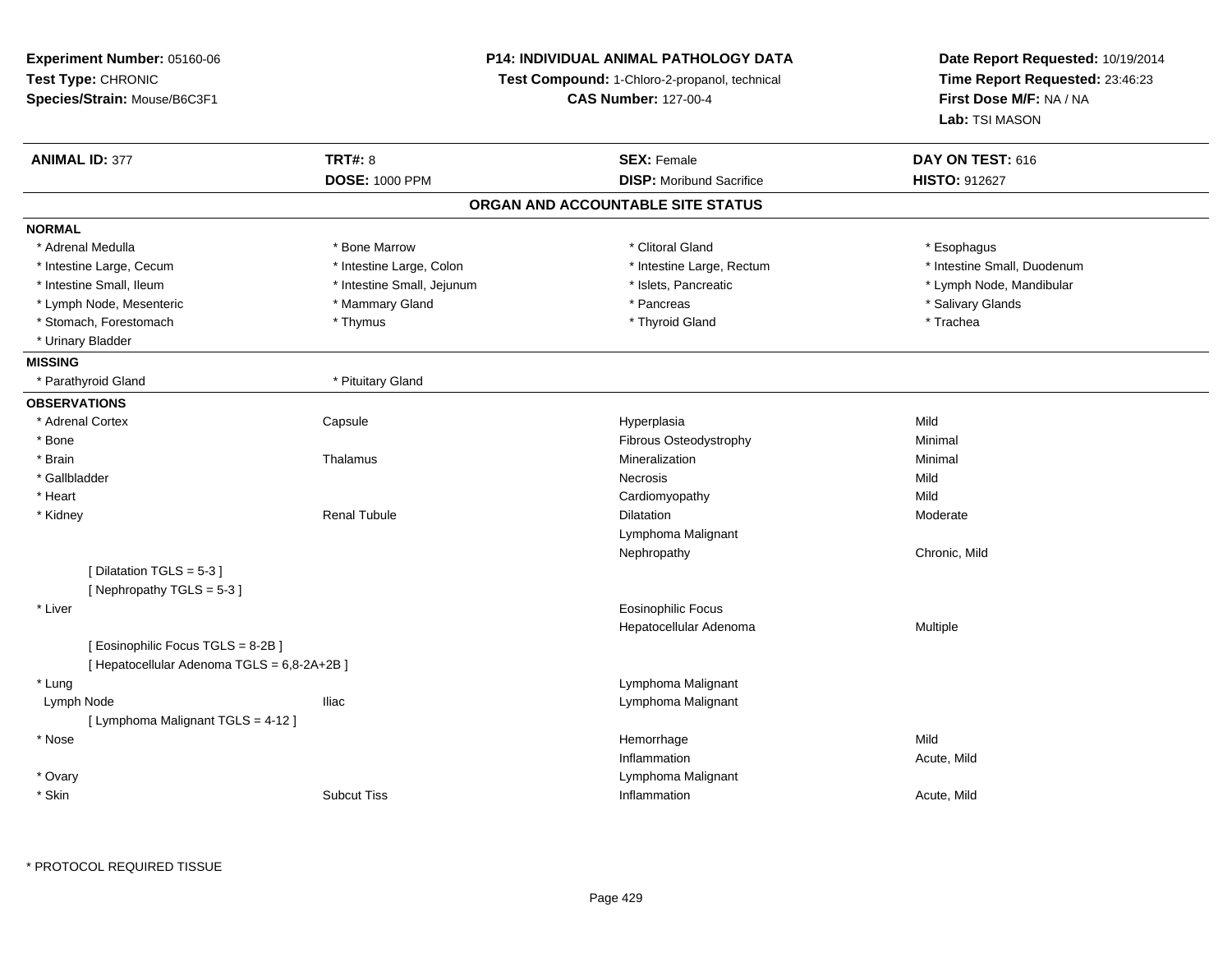| <b>Experiment Number: 05160-06</b><br>Test Type: CHRONIC<br>Species/Strain: Mouse/B6C3F1 |                             | <b>P14: INDIVIDUAL ANIMAL PATHOLOGY DATA</b><br><b>Test Compound: 1-Chloro-2-propanol, technical</b><br><b>CAS Number: 127-00-4</b> | Date Report Requested: 10/19/2014<br>Time Report Requested: 23:46:23<br>First Dose M/F: NA / NA<br>Lab: TSI MASON |
|------------------------------------------------------------------------------------------|-----------------------------|-------------------------------------------------------------------------------------------------------------------------------------|-------------------------------------------------------------------------------------------------------------------|
| <b>ANIMAL ID: 377</b>                                                                    | <b>TRT#: 8</b>              | <b>SEX: Female</b>                                                                                                                  | DAY ON TEST: 616                                                                                                  |
|                                                                                          | <b>DOSE: 1000 PPM</b>       | <b>DISP:</b> Moribund Sacrifice                                                                                                     | <b>HISTO: 912627</b>                                                                                              |
|                                                                                          |                             | ORGAN AND ACCOUNTABLE SITE STATUS                                                                                                   |                                                                                                                   |
|                                                                                          |                             | Ulcer                                                                                                                               | Mild                                                                                                              |
| [Inflammation TGLS = $7-3A$ ]                                                            |                             |                                                                                                                                     |                                                                                                                   |
| [Ulcer TGLS = $7-3A$ ]                                                                   |                             |                                                                                                                                     |                                                                                                                   |
| * Spleen                                                                                 |                             | Lymphoma Malignant                                                                                                                  |                                                                                                                   |
| [ Lymphoma Malignant TGLS = 2,3-11+11A ]                                                 |                             |                                                                                                                                     |                                                                                                                   |
| * Stomach, Glandular                                                                     |                             | Erosion                                                                                                                             | Mild                                                                                                              |
| [ Erosion TGLS = $9-6A$ ]                                                                |                             |                                                                                                                                     |                                                                                                                   |
| * Uterus                                                                                 |                             | Hemangioma                                                                                                                          |                                                                                                                   |
|                                                                                          |                             | Hyperplasia                                                                                                                         | Cystic, Moderate                                                                                                  |
| [Hemangioma TGLS = 1-4A]                                                                 |                             |                                                                                                                                     |                                                                                                                   |
| PRIMARY CAUSE OF DEATH                                                                   | - Spleen Lymphoma Malignant |                                                                                                                                     |                                                                                                                   |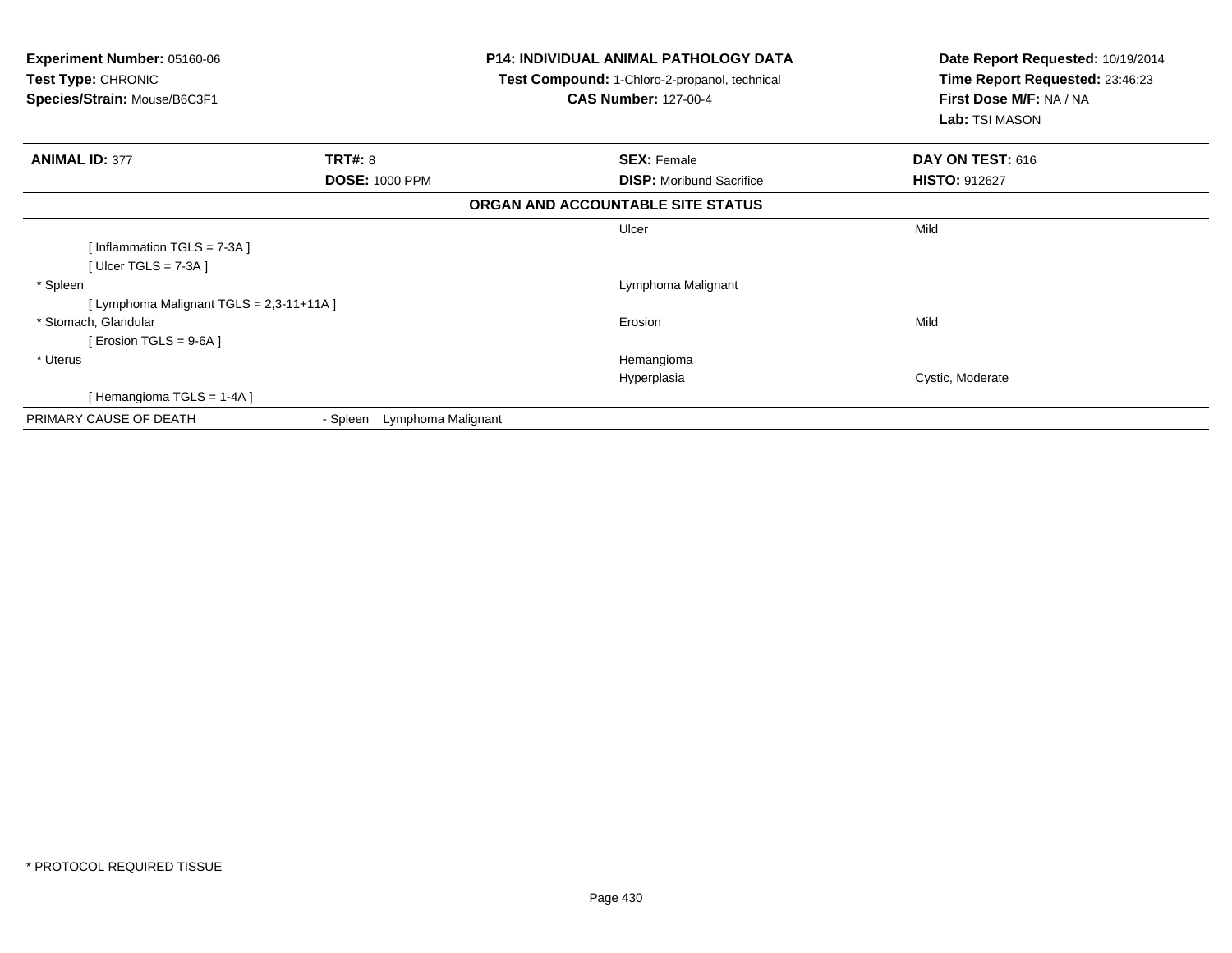# **P14: INDIVIDUAL ANIMAL PATHOLOGY DATA**

**Test Compound:** 1-Chloro-2-propanol, technical

**CAS Number:** 127-00-4

| <b>ANIMAL ID: 378</b>                                  | <b>TRT#: 8</b>             | <b>SEX: Female</b>              | DAY ON TEST: 735            |  |
|--------------------------------------------------------|----------------------------|---------------------------------|-----------------------------|--|
|                                                        | <b>DOSE: 1000 PPM</b>      | <b>DISP: Terminal Sacrifice</b> | HISTO: 912628               |  |
| ORGAN AND ACCOUNTABLE SITE STATUS                      |                            |                                 |                             |  |
| <b>NORMAL</b>                                          |                            |                                 |                             |  |
| * Adrenal Medulla                                      | * Bone                     | * Bone Marrow                   | * Brain                     |  |
| * Clitoral Gland                                       | * Esophagus                | * Gallbladder                   | * Heart                     |  |
| * Intestine Large, Cecum                               | * Intestine Large, Colon   | * Intestine Large, Rectum       | * Intestine Small, Duodenum |  |
| * Intestine Small, Ileum                               | * Intestine Small, Jejunum | * Kidney                        | * Lung                      |  |
| * Lymph Node, Mesenteric                               | * Mammary Gland            | * Nose                          | * Parathyroid Gland         |  |
| * Salivary Glands                                      | * Skin                     | * Stomach, Forestomach          | * Stomach, Glandular        |  |
| * Thymus                                               | * Thyroid Gland            | * Trachea                       | * Urinary Bladder           |  |
| <b>OBSERVATIONS</b>                                    |                            |                                 |                             |  |
| * Adrenal Cortex                                       | Capsule                    | Hyperplasia                     | Mild                        |  |
| * Islets, Pancreatic                                   |                            | Hyperplasia                     | Mild                        |  |
| * Liver                                                |                            | Hepatocellular Adenoma          | Multiple                    |  |
| [ Hepatocellular Adenoma TGLS = 5,6,7,8,9-2+2A+2B+2C ] |                            |                                 |                             |  |
| Lymph Node                                             | Pancreatic                 | Lymphoma Malignant              |                             |  |
| [ Lymphoma Malignant TGLS = 4-5 ]                      |                            |                                 |                             |  |
| * Lymph Node, Mandibular                               |                            | Lymphoma Malignant              |                             |  |
| Mesentery                                              | Fat                        | Necrosis                        | Moderate                    |  |
| [ Necrosis $TGLS = 1-12$ ]                             |                            |                                 |                             |  |
| * Ovary                                                |                            | Lymphoma Malignant              |                             |  |
| * Pancreas                                             |                            | Lymphoma Malignant              |                             |  |
| * Pituitary Gland                                      | Pars Distalis              | Angiectasis                     | Minimal                     |  |
| [Angiectasis TGLS = 10-7]                              |                            |                                 |                             |  |
| * Spleen                                               |                            | Lymphoma Malignant              |                             |  |
| [ Lymphoma Malignant TGLS = 3-11 ]                     |                            |                                 |                             |  |
| * Uterus                                               |                            | Hyperplasia                     | Cystic, Moderate            |  |
| [Hyperplasia TGLS = $2-4$ ]                            |                            |                                 |                             |  |
| PRIMARY CAUSE OF DEATH                                 | $\blacksquare$             |                                 |                             |  |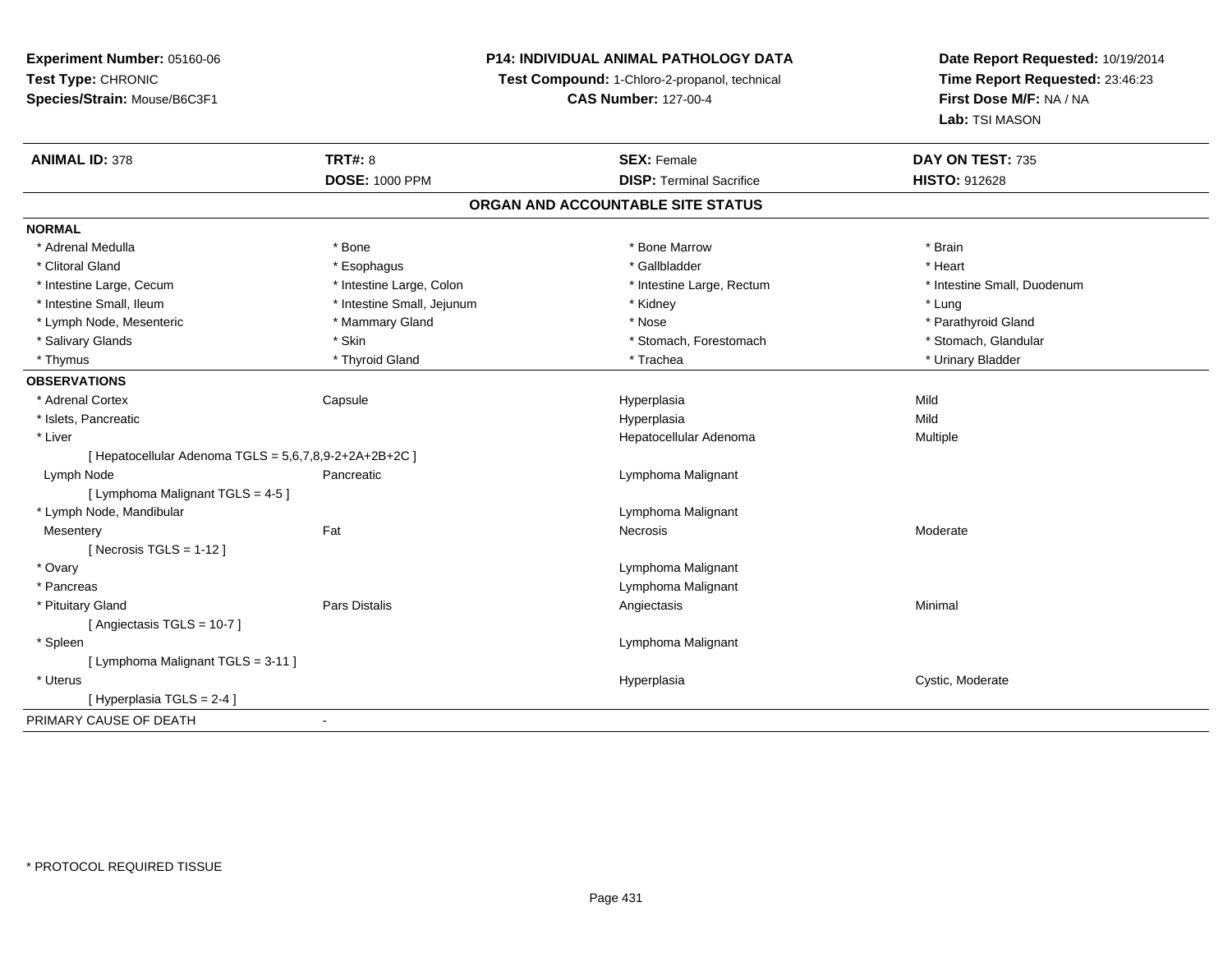**Experiment Number:** 05160-06**Test Type:** CHRONIC **Species/Strain:** Mouse/B6C3F1**P14: INDIVIDUAL ANIMAL PATHOLOGY DATATest Compound:** 1-Chloro-2-propanol, technical **CAS Number:** 127-00-4**Date Report Requested:** 10/19/2014**Time Report Requested:** 23:46:23**First Dose M/F:** NA / NA**Lab:** TSI MASON**ANIMAL ID:** 379**TRT#:** 8 **SEX:** Female **SEX: Female DAY ON TEST:** 642 **DOSE:** 1000 PPM**DISP:** Natural Death **HISTO:** 912629 **ORGAN AND ACCOUNTABLE SITE STATUSNORMAL**\* Adrenal Medulla \* The state of the state of the state of the state of the Marrow \* Bone Marrow \* Clitoral Gland \* Clitoral Gland \* Intestine Large, Colon \* Esophagus \* **Heart \* Intestine Large, Cecum \* Intestine Large, Cecum \*** Intestine Large, Cecum \* Intestine Large, Rectum \* \* 19ets, Pancreatic \* \* Kidney \* Kidney \* Lung \* Lung \* Lung \* Lung \* Lung \* Lung \* Lung \* Lung \* Lung \* Lung \* Lung \* Lung \* Lung \* Lung \* Lung \* Lung \* Lung \* Lung \* Lung \* Lung \* Lung \* Lung \* Nose \* Lymph Node, Mandibular \* Lymph Node, Mesenteric \* Mammary Gland \* Mammary Gland \* Salivary Glands \* Pancreas \* And the section of the section of the section of the section of the section of the section of the section of the section of the section of the section of the section of the section of the section of the sectio \* Stomach, Glandular \* Skin \* Spleen \* Spleen \* Stomach, Forestomach \* Stomach, Forestomach \* Stomach, Forestomach \* Thymus \* Trachea \* Trachea \* Trachea \* Urinary Bladder \* \* Urinary Bladder \* \* Uterus \* Uterus \* Uterus \* Uterus **AUTO PRECLUDES DIAG.**\* Gallbladder **\* Intestine Small, Duodenum** \* Intestine Small, Ileum \* Intestine Small, Ileum \* Intestine Small, Jejunum **OBSERVATIONS** \* Adrenal Cortex**Capsule**  Hyperplasia Mild \* Brainn and the control of the control of the control of the control of the control of the control of the control of the control of the control of the control of the control of the control of the control of the control of the co \* Liver Eosinophilic Focus Hepatocellular Adenoma Multiple [ Eosinophilic Focus TGLS = 2-2+2B ][ Hepatocellular Adenoma TGLS = 1-2A ] \* Ovaryy the control of the control of the control of the control of the control of the control of the control of the control of the control of the control of the control of the control of the control of the control of the contro \* Thyroid Gland Follicular Cel Hyperplasia Minimal PRIMARY CAUSE OF DEATH- Liver Hepatocellular Adenoma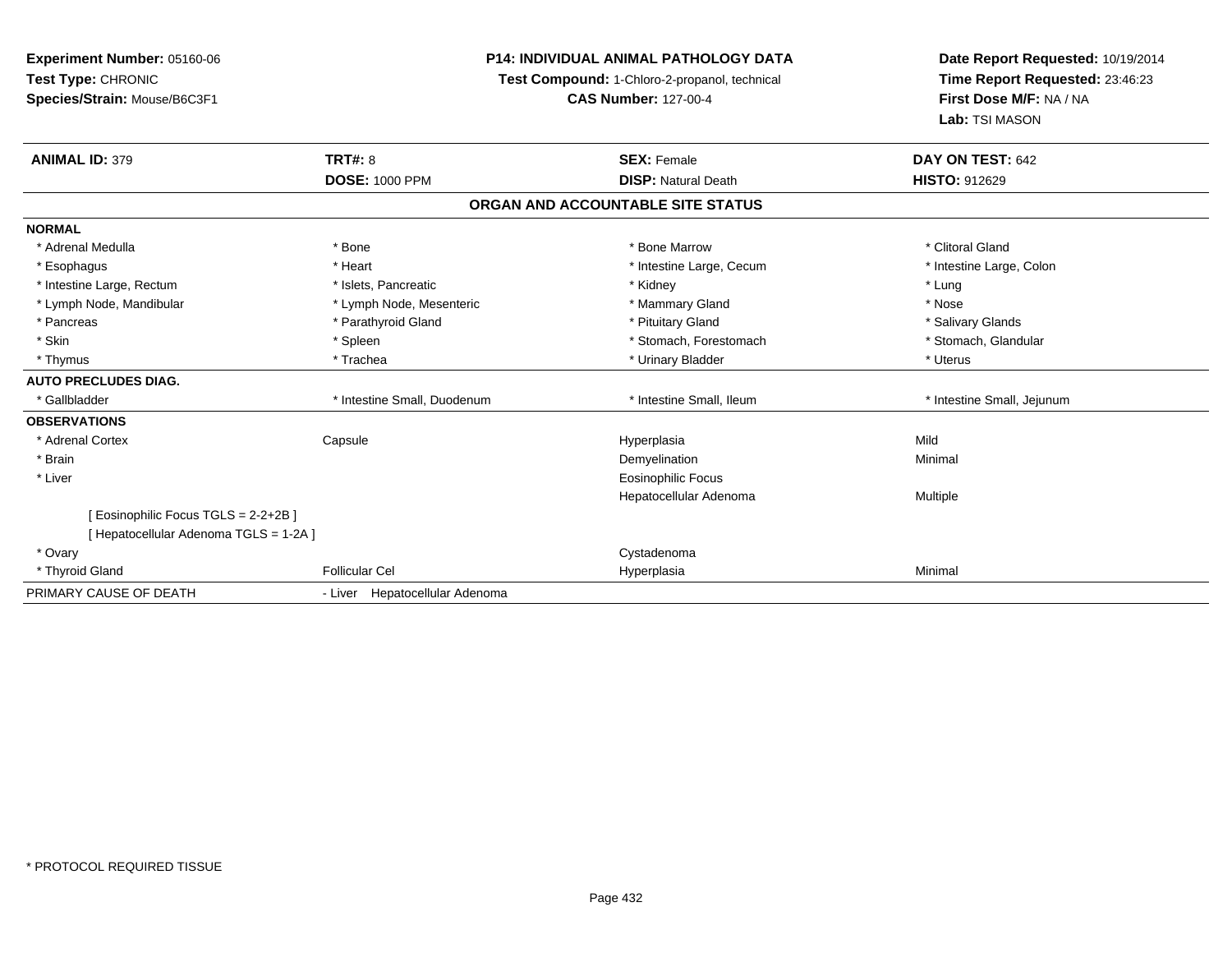**Experiment Number:** 05160-06**Test Type:** CHRONIC **Species/Strain:** Mouse/B6C3F1**P14: INDIVIDUAL ANIMAL PATHOLOGY DATATest Compound:** 1-Chloro-2-propanol, technical **CAS Number:** 127-00-4**Date Report Requested:** 10/19/2014**Time Report Requested:** 23:46:23**First Dose M/F:** NA / NA**Lab:** TSI MASON**ANIMAL ID:** 380**C TRT#:** 8 **SEX:** Female **DAY ON TEST:** 735 **DOSE:** 1000 PPM**DISP:** Terminal Sacrifice **HISTO:** 912630 **ORGAN AND ACCOUNTABLE SITE STATUSNORMAL**\* Adrenal Medulla \* The state of the state of the state of the state of the Marrow \* Bone Marrow \* Clitoral Gland \* Clitoral Gland \* Esophagus \* https://www.fragustage.com/web/2019/heart \* Heart \* Heart \* Heart \* Intestine Large, Cecum \* Intestine Large, Cecum \* Sallbladder \* The state of the state of the state of the state of the state of the state o \* Intestine Small, Ileum \* Intestine Large, Colon \* Intestine Large, Rectum \* Intestine Small, Duodenum \* Intestine Small, Duodenum \* Intestine Small, Jejunum \* Kidney \* Lung \* Lymph Node, Mandibular\* Lymph Node, Mesenteric \* \* The mannery Gland \* Mammary Gland \* Nose \* Nose \* \* Pancreas \* Pancreas \* Pancreas \* Parathyroid Gland \* \* Salivary Glands \* Salivary Glands \* Skin \* Skin \* State \* Spleen \* Spleen \* Spleen \* Spleen \* Thyroid Gland \* Stomach, Forestomach \* Thymus \* Stomach, Glandular \* Thymus \* Thymus \* Thymus \* Thymus \* Thymus \* Thymus \* Thymus \* Thymus \* Thymus \* Thymus \* Thymus \* Thymus \* Thymus \* Thymus \* Thymus \* Thymus \* Thymus \* Thymus \* Thymu \* Trachea \* Urinary Bladder**OBSERVATIONS** \* Adrenal Cortex Capsule Hyperplasia Mild \* Brainn and the Thalamus and the Minimal and Mineralization and Minimal Minimal and Minimal and Minimal and Minimal  $\mu$  \* Islets, Pancreaticc description of the control of the control of the control of the control of the control of the control of the control of the control of the control of the control of the control of the control of the control of the contro a Mild \* Liver Hepatocellular Adenoma Multiple [ Hepatocellular Adenoma TGLS = 2,3-2+2A+2B ] \* Ovaryy and the control of the control of the control of the control of the control of the control of the control of the control of the control of the control of the control of the control of the control of the control of the co [ Cyst TGLS = 1-4A ] \* Pituitary Glandd and the contract of Pars Distalis and the contract of Adenoma and Adenoma and the Adenoma and the Adenoma and  $\lambda$  $[$  Adenoma TGLS = 4-7  $]$  \* Uteruss and the contract of the contract of the contract of the contract of the contract of the contract of the contract of the contract of the contract of the contract of the contract of the contract of the contract of the cont Hyperplasia Cystic, Moderate PRIMARY CAUSE OF DEATH-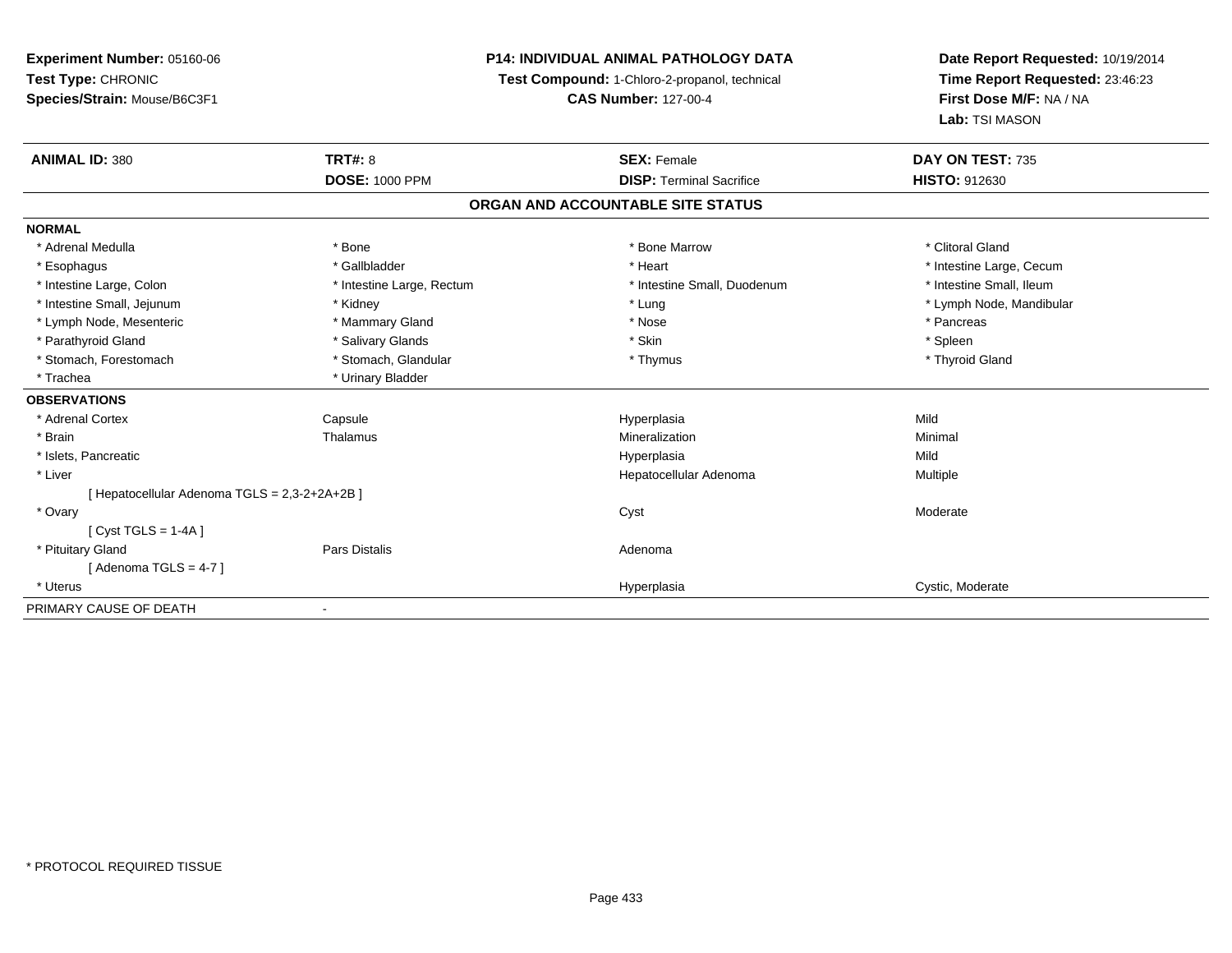# **P14: INDIVIDUAL ANIMAL PATHOLOGY DATA**

**Test Compound:** 1-Chloro-2-propanol, technical

**CAS Number:** 127-00-4

| <b>ANIMAL ID: 381</b>                           | <b>TRT#: 8</b>            | <b>SEX: Female</b>                | DAY ON TEST: 735         |  |
|-------------------------------------------------|---------------------------|-----------------------------------|--------------------------|--|
|                                                 | <b>DOSE: 1000 PPM</b>     | <b>DISP: Terminal Sacrifice</b>   | <b>HISTO: 912631</b>     |  |
|                                                 |                           | ORGAN AND ACCOUNTABLE SITE STATUS |                          |  |
| <b>NORMAL</b>                                   |                           |                                   |                          |  |
| * Adrenal Medulla                               | * Bone                    | * Bone Marrow                     | * Clitoral Gland         |  |
| * Esophagus                                     | * Gallbladder             | * Heart                           | * Intestine Large, Cecum |  |
| * Intestine Large, Colon                        | * Intestine Large, Rectum | * Intestine Small, Duodenum       | * Intestine Small, Ileum |  |
| * Intestine Small, Jejunum                      | * Kidney                  | * Lung                            | * Lymph Node, Mandibular |  |
| * Lymph Node, Mesenteric                        | * Mammary Gland           | * Nose                            | * Ovary                  |  |
| * Pancreas                                      | * Parathyroid Gland       | * Salivary Glands                 | * Skin                   |  |
| * Spleen                                        | * Stomach, Forestomach    | * Stomach, Glandular              | * Thymus                 |  |
| * Thyroid Gland                                 | * Trachea                 | * Urinary Bladder                 |                          |  |
| <b>OBSERVATIONS</b>                             |                           |                                   |                          |  |
| * Adrenal Cortex                                | Capsule                   | Hyperplasia                       | Mild                     |  |
| * Brain                                         | Thalamus                  | Mineralization                    | Minimal                  |  |
| * Islets, Pancreatic                            |                           | Hyperplasia                       | Minimal                  |  |
| * Liver                                         |                           | Hepatocellular Adenoma            | Multiple                 |  |
| [ Hepatocellular Adenoma TGLS = 2,3,4-2+2A+2B ] |                           |                                   |                          |  |
| Mesentery                                       | Fat                       | Necrosis                          | Moderate                 |  |
| [ Necrosis TGLS = $1-12$ ]                      |                           |                                   |                          |  |
| * Pituitary Gland                               | Pars Distalis             | Hyperplasia                       | Mild                     |  |
| * Uterus                                        |                           | Hyperplasia                       | Cystic, Moderate         |  |
| PRIMARY CAUSE OF DEATH                          |                           |                                   |                          |  |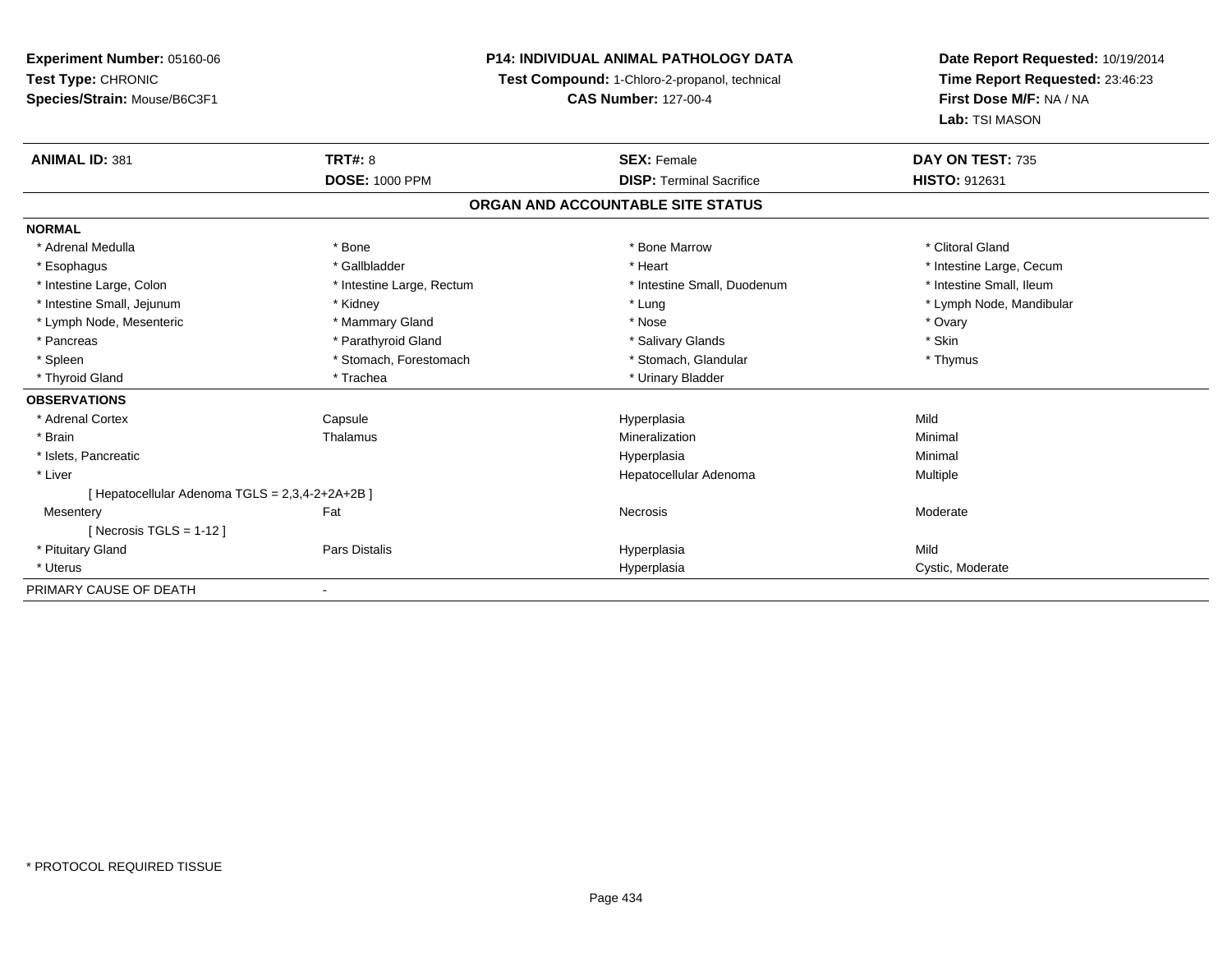**Experiment Number:** 05160-06**Test Type:** CHRONIC **Species/Strain:** Mouse/B6C3F1**P14: INDIVIDUAL ANIMAL PATHOLOGY DATATest Compound:** 1-Chloro-2-propanol, technical **CAS Number:** 127-00-4**Date Report Requested:** 10/19/2014**Time Report Requested:** 23:46:23**First Dose M/F:** NA / NA**Lab:** TSI MASON**ANIMAL ID:** 382**TRT#:** 8 **SEX:** Female **SEX: Female DAY ON TEST:** 735 **DOSE:** 1000 PPM**DISP:** Terminal Sacrifice **HISTO:** 912632 **ORGAN AND ACCOUNTABLE SITE STATUSNORMAL**\* Adrenal Medulla \* The state of the state of the state of the state of the Marrow \* Bone Marrow \* Clitoral Gland \* Clitoral Gland \* Esophagus \* https://www.fragustage.com/web/2019/heart \* Heart \* Heart \* Heart \* Intestine Large, Cecum \* Intestine Large, Cecum \* Sallbladder \* The state of the state of the state of the state of the state of the state o \* Intestine Small, Ileum \* Intestine Large, Colon \* Intestine Large, Rectum \* Intestine Small, Duodenum \* Intestine Small, Duodenum \* Intestine Small, Jejunum \* The matches of the state of the state of the state of the state of the state of the state of the state of the state of the state of the state of the state of the state of the state of the state \* Nose \* Lymph Node, Mandibular \* Lymph Node, Mesenteric \* Mammary Gland \* Mammary Gland \* Salivary Glands \* Ovary \* \* Pancreas \* \* Pancreas \* \* Pancreas \* \* Parathyroid Gland \* \* Salivary Glands \* Salivary Glands \* Salivary Glands \* Salivary Glands \* Salivary Glands \* Salivary Glands \* Salivary Glands \* \* Salivary Glands \* \* S \* Stomach. Glandular \* Skin \* Stomach, Forestomach \* Spleen \* Stomach, Forestomach \* Stomach, Forestomach \* Thymus \* Thyroid Gland \* Trachea \* Urinary Bladder \* **OBSERVATIONS** \* Adrenal Cortex Capsule Hyperplasia Mild \* Brainn and the Thalamus and the Minimal and Mineralization and Minimal Minimal and Minimal and Minimal and Minimal  $\mu$  \* Liver Eosinophilic Focus Hepatocellular AdenomaMixed Cell Focus[ Eosinophilic Focus TGLS = 3-2A ][ Hepatocellular Adenoma TGLS = 1-2 ][ Mixed Cell Focus TGLS = 3-2A ] \* Pituitary Glandd and the contract of Pars Distalis and the contract of Adenoma and Adenoma and the Adenoma and the Adenoma and  $\lambda$  $[$  Adenoma TGLS = 2-7  $]$  \* Uteruss and the contract of the contract of the contract of the contract of the contract of the contract of the contract of the contract of the contract of the contract of the contract of the contract of the contract of the cont Hyperplasia Cystic, Mild PRIMARY CAUSE OF DEATH-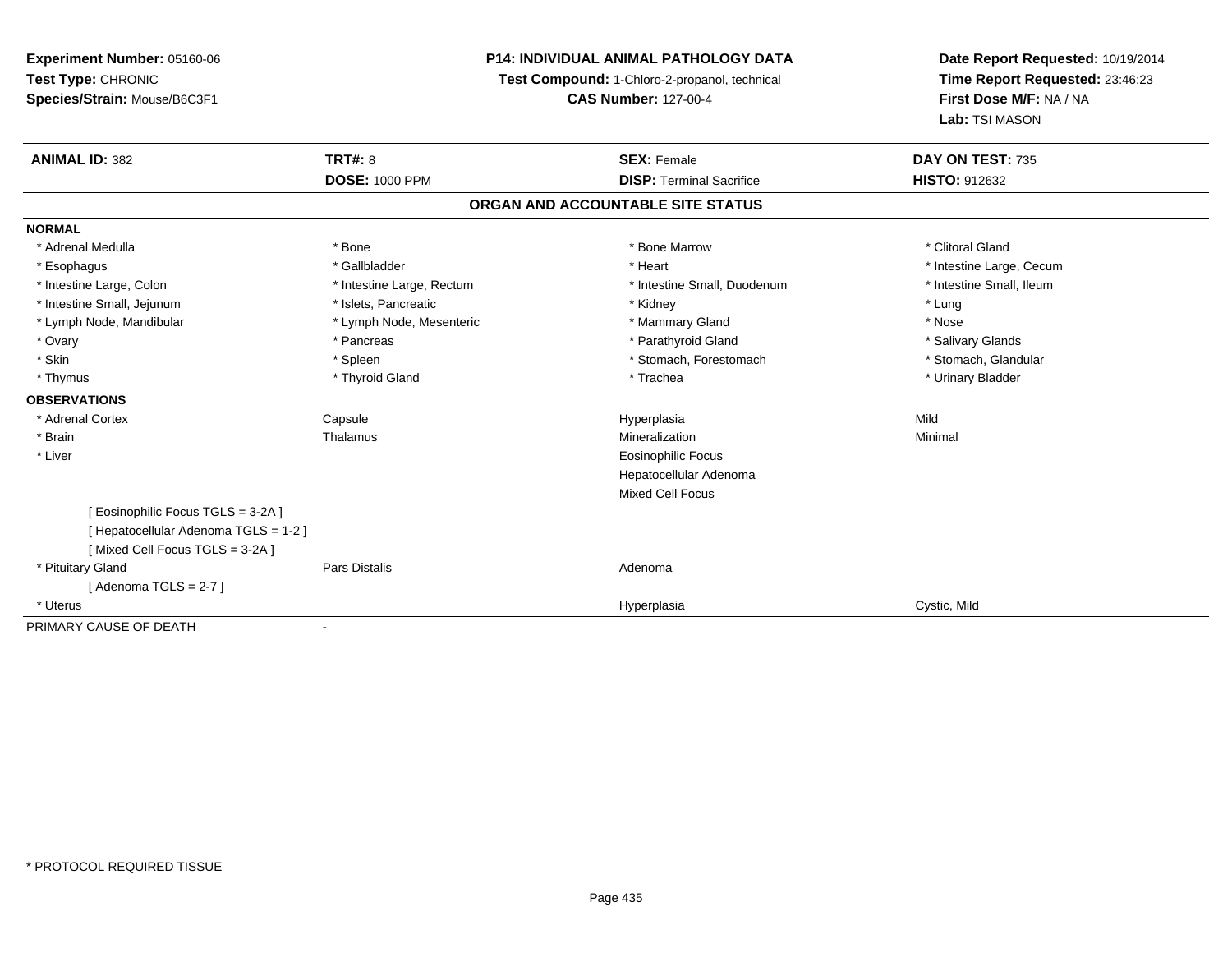**Experiment Number:** 05160-06**Test Type:** CHRONIC **Species/Strain:** Mouse/B6C3F1**P14: INDIVIDUAL ANIMAL PATHOLOGY DATATest Compound:** 1-Chloro-2-propanol, technical **CAS Number:** 127-00-4**Date Report Requested:** 10/19/2014**Time Report Requested:** 23:46:23**First Dose M/F:** NA / NA**Lab:** TSI MASON**ANIMAL ID:** 383**TRT#:** 8 **SEX:** Female **SEX: Female DAY ON TEST:** 735 **DOSE:** 1000 PPM**DISP:** Terminal Sacrifice **HISTO:** 912633 **ORGAN AND ACCOUNTABLE SITE STATUSNORMAL**\* Adrenal Medulla \* The state of the state of the state of the state of the state of the state of the state of the state of the state of the state of the state of the state of the state of the state of the state of the sta \* Esophagus \* https://www.fragustage.com/web/2019/heart \* Heart \* Heart \* Heart \* Intestine Large, Cecum \* Intestine Large, Cecum \* Sallbladder \* The state of the state of the state of the state of the state of the state o \* Intestine Small, Ileum \* Intestine Large, Colon \* Intestine Large, Rectum \* Intestine Small, Duodenum \* Intestine Small, Duodenum \* Lymph Node, Mesenteric \* Intestine Small, Jejunum \* The material and the state of the state of the state of the state of the state of the state of the state of the state of the state of the state of the state of the state of the state of the sta \* Mammary Gland \* \* Andrew \* Nose \* \* Nose \* \* Ovary \* Ovary \* Ovary \* \* Ovary \* \* Pancreas \* \* Pancreas \* \* Pancreas \* \* Pancreas \* \* Pancreas \* \* Pancreas \* \* Pancreas \* \* Pancreas \* \* Pancreas \* \* Pancreas \* \* Pancreas \* Parathyroid Gland \* \* Salivary Glands \* Salivary Glands \* Skin \* Skin \* State \* Spleen \* Spleen \* Spleen \* Spleen \* Thyroid Gland \* Stomach, Forestomach \* Thymus \* Stomach, Glandular \* Thymus \* Thymus \* Thymus \* Thymus \* Thymus \* Thymus \* Thymus \* Thymus \* Thymus \* Thymus \* Thymus \* Thymus \* Thymus \* Thymus \* Thymus \* Thymus \* Thymus \* Thymus \* Thymu \* Trachea \* Urinary Bladder**OBSERVATIONS** \* Adrenal Cortex Capsulee and the Hyperplasia measurement of the Moderate of the Moderate of the Moderate of the Moderate of the Moderate of the Moderate of the Moderate of the Moderate of the Moderate of the Moderate of the Moderate of the Moder \* BoneFibrous Osteodystrophy and a memory of Mild<br>Hyperplasia Mild \* Islets, Pancreaticc description of the control of the control of the control of the control of the control of the control of the control of the control of the control of the control of the control of the control of the control of the contro a Mild \* Kidneyy and the control of the control of the control of the control of the control of the control of the control of the control of the control of the control of the control of the control of the control of the control of the co Metaplasia **Matagoria and Matagoria and Matagoria and Osseous**, Minimal Nephropathy Chronic, Minimal \* Liver Clear Cell Focus Hepatocellular Adenoma Multiple [ Hepatocellular Adenoma TGLS = 2,3,4-2A+2B ] \* Pituitary Gland Pars Distalis Hyperplasia Minimal \* Uteruss and the contract of the contract of the contract of the contract of the contract of the contract of the contract of the contract of the contract of the contract of the contract of the contract of the contract of the cont Hyperplasia **Cystic, Marked** [ Hyperplasia TGLS = 1-4A ]PRIMARY CAUSE OF DEATH-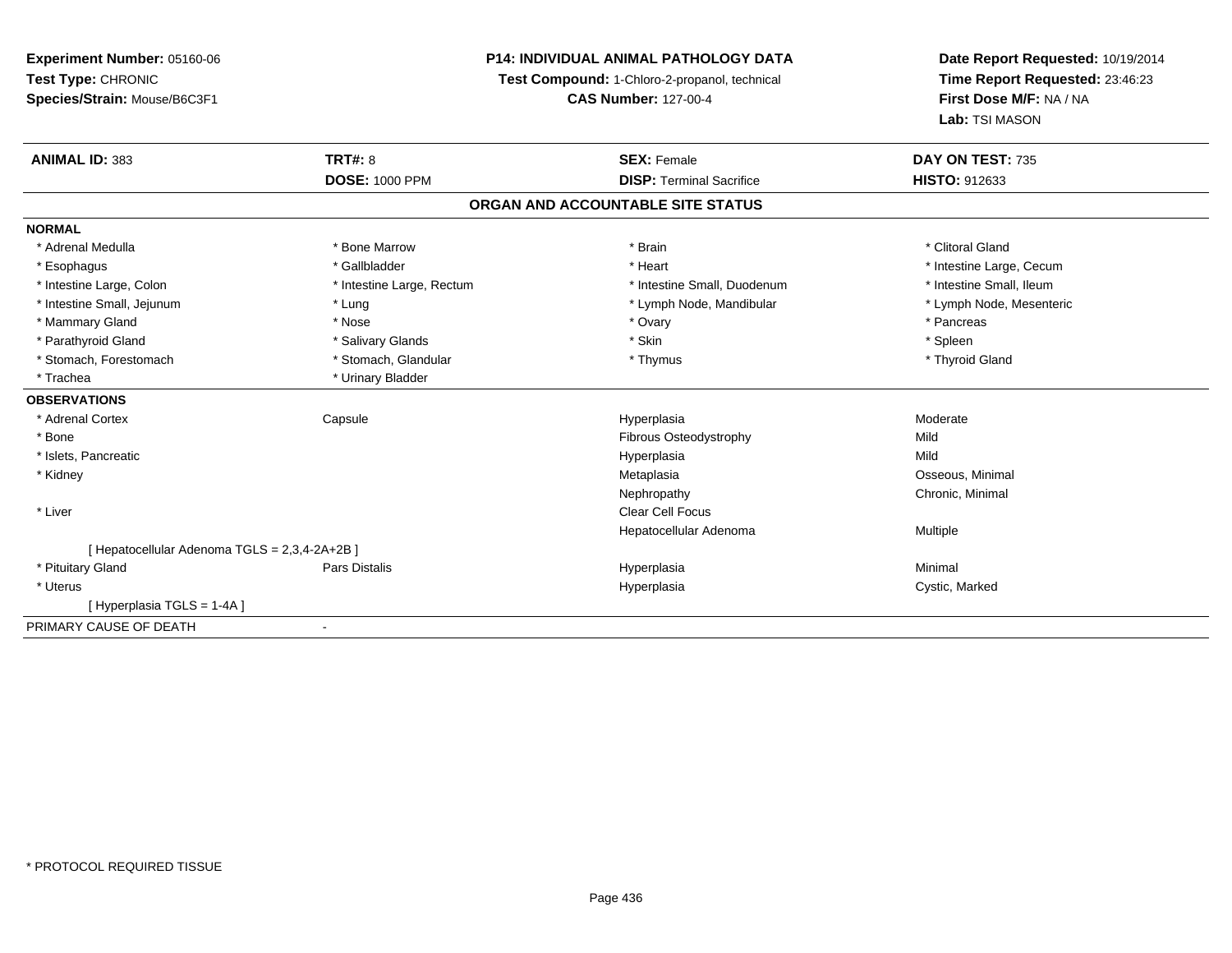**Experiment Number:** 05160-06**Test Type:** CHRONIC **Species/Strain:** Mouse/B6C3F1**P14: INDIVIDUAL ANIMAL PATHOLOGY DATATest Compound:** 1-Chloro-2-propanol, technical **CAS Number:** 127-00-4**Date Report Requested:** 10/19/2014**Time Report Requested:** 23:46:23**First Dose M/F:** NA / NA**Lab:** TSI MASON**ANIMAL ID:** 384**TRT#:** 8 **SEX:** Female **DAY ON TEST:** 735 **DOSE:** 1000 PPM**DISP:** Terminal Sacrifice **HISTO:** 912634 **ORGAN AND ACCOUNTABLE SITE STATUSNORMAL**\* Adrenal Medulla \* \* Annual Medulla \* Brain \* Bone \* \* Bone Marrow \* Bone Marrow \* \* Brain \* Brain \* Brain \* Brain \* Brain \* Brain \* Brain \* Brain \* Brain \* Brain \* Brain \* Brain \* Brain \* Brain \* Brain \* Brain \* Brain \* \* Esophagus \* https://www.fragustage.com/web/2019/heart \* Heart \* Heart \* Heart \* Intestine Large, Cecum \* Intestine Large, Cecum \* Sallbladder \* The state of the state of the state of the state of the state of the state o \* Intestine Small. Ileum \* Intestine Large, Colon \* Intestine Large, Rectum \* Intestine Small, Duodenum \* Intestine Small, Duodenum \* Intestine Small, Jejunum \* The mand \* Lymph Node, Mandibular \* Mammary Gland \* Mose \* Nose \* Nose \* Salivary Glands \* Ovary \* \* Parathyroid Gland \* \* Parathyroid Gland \* \* Parathyroid Gland \* \* Parathyroid Gland \* \* Salivary Glands \* Salivary Glands \* \* Salivary Glands \* \* Salivary Glands \* \* Salivary Glands \* \* Salivary Glands \* \* Sali \* Stomach, Forestomach \* Trachea \* Stomach, Glandular \* Thymus \* Thymus \* The metal \* Trachea \* Urinary Bladder**OBSERVATIONS** \* Adrenal Cortex Capsule Hyperplasia Mild \* Clitoral Glandd and the control of the control of the control of the Pigmentation and the control of the Minimal of the control of the control of the control of the control of the control of the control of the control of the control of [ Pigmentation TGLS = 3-10 ] \* Islets, Pancreaticc contract the contract of the contract of the contract of the Hypertrophy  $\sim$  Minimal Minimal  $\sim$  Minimal  $\sim$  \* Kidneyy the controller of the controller of the controller of the controller of the controller of the chronic, Mild \* Liver Hepatocellular Carcinoma[ Hepatocellular Carcinoma TGLS = 7-2+2A ] \* Lungg and the state of the state of the state of the state of the Minimal Section 1, the state of the state of the Minimal Section 1, the state of the state of the state of the state of the state of the state of the state of t  $[$  Hemorrhage TGLS = 9-1.1  $]$  \* Lymph Node, Mesenteric Angiectasis MildModerate **Mesentery** y the control of the set of the control of the Moderate of the Moderate of the Moderate of the Moderate of the Moderate of the Moderate of the Moderate of the Moderate of the Moderate of the Moderate of the Moderate of the  $[$  Necrosis TGLS = 4-13  $]$  \* Pancreass and the contract of the Acinus and Acinus and Acinus and Acinus Atrophy and Acinus and Mild \* Skinn and the subcut Tiss the subset of the set of the set of the set of the set of the set of the set of the set o [ Fibrosarcoma TGLS = 1-12 ] \* SpleenHematopoietic Cell Proliferation Moderate [ Hematopoietic Cell Proliferation TGLS = 6-11 ] \* Thyroid Gland Follicular Cel Hyperplasia Mild \* Uteruss and the control of the control of the control of the control of the control of the control of the control of the control of the control of the control of the control of the control of the control of the control of the co a Cystic, Mild Hyperplasia[ Angiectasis TGLS = 5-4A ]PRIMARY CAUSE OF DEATH-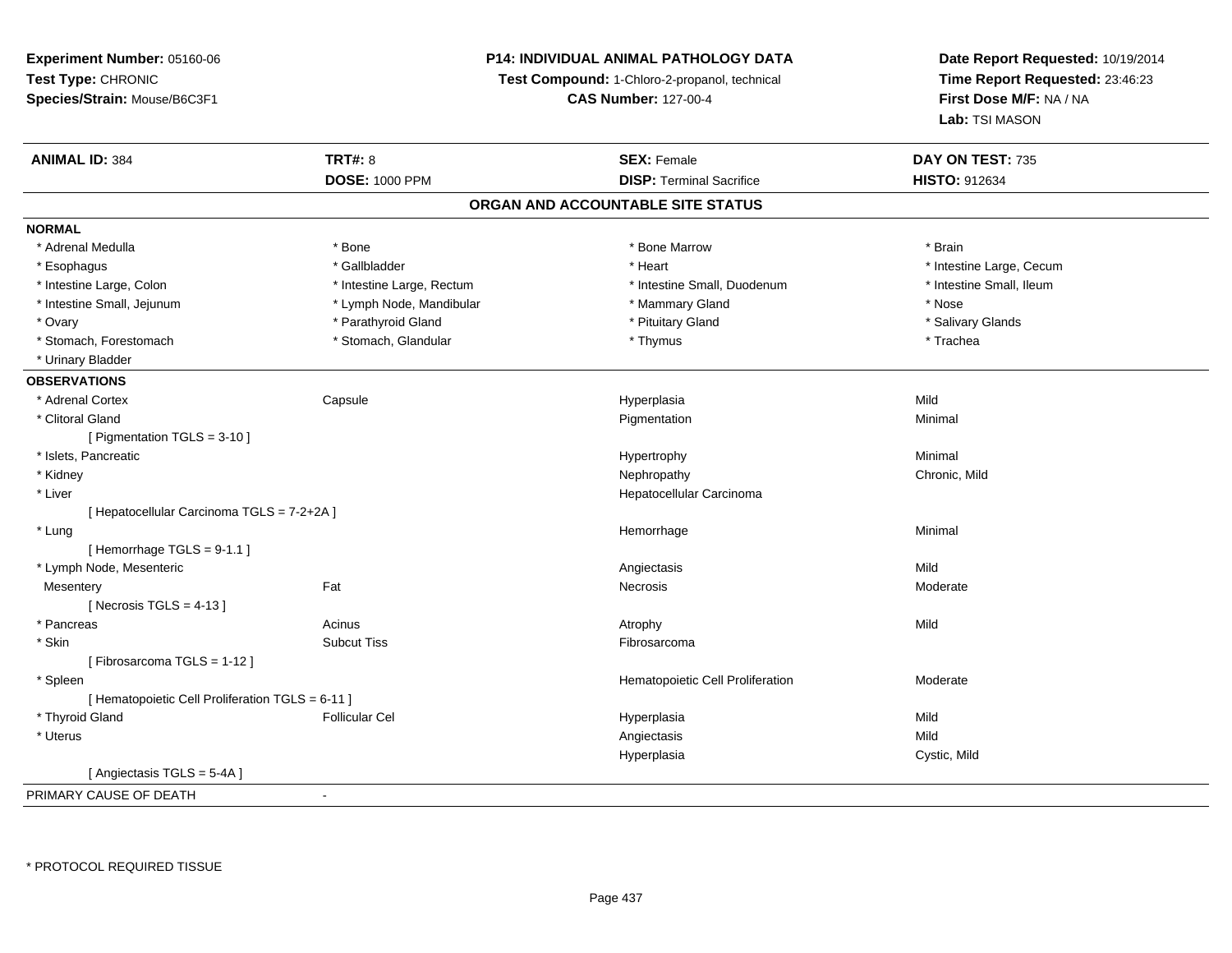### **P14: INDIVIDUAL ANIMAL PATHOLOGY DATA**

**Test Compound:** 1-Chloro-2-propanol, technical

**CAS Number:** 127-00-4

| ORGAN AND ACCOUNTABLE SITE STATUS<br><b>NORMAL</b><br>* Adrenal Medulla<br>* Bone<br>* Clitoral Gland<br>* Esophagus<br>* Intestine Large, Colon<br>* Intestine Small, Duodenum<br>* Gallbladder<br>* Intestine Large, Rectum<br>* Intestine Small, Ileum<br>* Intestine Small, Jejunum<br>* Mammary Gland<br>* Islets, Pancreatic<br>* Skin<br>* Parathyroid Gland<br>* Salivary Glands<br>* Pancreas<br>* Stomach, Glandular<br>* Thyroid Gland<br>* Trachea<br>* Stomach, Forestomach<br><b>OBSERVATIONS</b><br>* Adrenal Cortex<br>Minimal<br>Capsule<br>Hyperplasia<br>* Bone Marrow<br>Lymphoma Malignant<br>Mild<br>* Brain<br>Hemorrhage<br>Lymphoma Malignant<br>[Hemorrhage $TGLS = 6-4$ ]<br>* Heart<br>Lymphoma Malignant<br>* Intestine Large, Cecum<br>Lymphoma Malignant<br>* Kidney<br>Lymphoma Malignant<br>* Liver<br>Lymphoma Malignant<br>Lymphoma Malignant<br>* Lung<br>Thrombosis<br>Marked<br>Mediastinal<br>Lymph Node<br>Lymphoma Malignant<br>Pancreatic<br>Lymphoma Malignant<br>[ Lymphoma Malignant TGLS = 7-5 ]<br>[ Lymphoma Malignant TGLS = 5-5A ]<br>* Lymph Node, Mandibular<br>Lymphoma Malignant<br>[ Lymphoma Malignant TGLS = 1-5 ]<br>* Lymph Node, Mesenteric<br>Lymphoma Malignant<br>* Nose<br>Lymphoma Malignant<br>* Ovary<br>Lymphoma Malignant<br>[ Lymphoma Malignant TGLS = 2-4 ]<br>* Pituitary Gland<br>Lymphoma Malignant<br>Pars Distalis<br>Lymphoma Malignant<br>* Spleen<br>[ Lymphoma Malignant TGLS = 3-11 ] | <b>ANIMAL ID: 385</b> | <b>TRT#: 8</b>        | <b>SEX: Female</b>         | DAY ON TEST: 238     |
|-------------------------------------------------------------------------------------------------------------------------------------------------------------------------------------------------------------------------------------------------------------------------------------------------------------------------------------------------------------------------------------------------------------------------------------------------------------------------------------------------------------------------------------------------------------------------------------------------------------------------------------------------------------------------------------------------------------------------------------------------------------------------------------------------------------------------------------------------------------------------------------------------------------------------------------------------------------------------------------------------------------------------------------------------------------------------------------------------------------------------------------------------------------------------------------------------------------------------------------------------------------------------------------------------------------------------------------------------------------------------------------------------------------------------------------------------------------------------|-----------------------|-----------------------|----------------------------|----------------------|
|                                                                                                                                                                                                                                                                                                                                                                                                                                                                                                                                                                                                                                                                                                                                                                                                                                                                                                                                                                                                                                                                                                                                                                                                                                                                                                                                                                                                                                                                         |                       | <b>DOSE: 1000 PPM</b> | <b>DISP: Natural Death</b> | <b>HISTO: 912635</b> |
|                                                                                                                                                                                                                                                                                                                                                                                                                                                                                                                                                                                                                                                                                                                                                                                                                                                                                                                                                                                                                                                                                                                                                                                                                                                                                                                                                                                                                                                                         |                       |                       |                            |                      |
|                                                                                                                                                                                                                                                                                                                                                                                                                                                                                                                                                                                                                                                                                                                                                                                                                                                                                                                                                                                                                                                                                                                                                                                                                                                                                                                                                                                                                                                                         |                       |                       |                            |                      |
|                                                                                                                                                                                                                                                                                                                                                                                                                                                                                                                                                                                                                                                                                                                                                                                                                                                                                                                                                                                                                                                                                                                                                                                                                                                                                                                                                                                                                                                                         |                       |                       |                            |                      |
|                                                                                                                                                                                                                                                                                                                                                                                                                                                                                                                                                                                                                                                                                                                                                                                                                                                                                                                                                                                                                                                                                                                                                                                                                                                                                                                                                                                                                                                                         |                       |                       |                            |                      |
|                                                                                                                                                                                                                                                                                                                                                                                                                                                                                                                                                                                                                                                                                                                                                                                                                                                                                                                                                                                                                                                                                                                                                                                                                                                                                                                                                                                                                                                                         |                       |                       |                            |                      |
|                                                                                                                                                                                                                                                                                                                                                                                                                                                                                                                                                                                                                                                                                                                                                                                                                                                                                                                                                                                                                                                                                                                                                                                                                                                                                                                                                                                                                                                                         |                       |                       |                            |                      |
|                                                                                                                                                                                                                                                                                                                                                                                                                                                                                                                                                                                                                                                                                                                                                                                                                                                                                                                                                                                                                                                                                                                                                                                                                                                                                                                                                                                                                                                                         |                       |                       |                            |                      |
|                                                                                                                                                                                                                                                                                                                                                                                                                                                                                                                                                                                                                                                                                                                                                                                                                                                                                                                                                                                                                                                                                                                                                                                                                                                                                                                                                                                                                                                                         |                       |                       |                            |                      |
|                                                                                                                                                                                                                                                                                                                                                                                                                                                                                                                                                                                                                                                                                                                                                                                                                                                                                                                                                                                                                                                                                                                                                                                                                                                                                                                                                                                                                                                                         |                       |                       |                            |                      |
|                                                                                                                                                                                                                                                                                                                                                                                                                                                                                                                                                                                                                                                                                                                                                                                                                                                                                                                                                                                                                                                                                                                                                                                                                                                                                                                                                                                                                                                                         |                       |                       |                            |                      |
|                                                                                                                                                                                                                                                                                                                                                                                                                                                                                                                                                                                                                                                                                                                                                                                                                                                                                                                                                                                                                                                                                                                                                                                                                                                                                                                                                                                                                                                                         |                       |                       |                            |                      |
|                                                                                                                                                                                                                                                                                                                                                                                                                                                                                                                                                                                                                                                                                                                                                                                                                                                                                                                                                                                                                                                                                                                                                                                                                                                                                                                                                                                                                                                                         |                       |                       |                            |                      |
|                                                                                                                                                                                                                                                                                                                                                                                                                                                                                                                                                                                                                                                                                                                                                                                                                                                                                                                                                                                                                                                                                                                                                                                                                                                                                                                                                                                                                                                                         |                       |                       |                            |                      |
|                                                                                                                                                                                                                                                                                                                                                                                                                                                                                                                                                                                                                                                                                                                                                                                                                                                                                                                                                                                                                                                                                                                                                                                                                                                                                                                                                                                                                                                                         |                       |                       |                            |                      |
|                                                                                                                                                                                                                                                                                                                                                                                                                                                                                                                                                                                                                                                                                                                                                                                                                                                                                                                                                                                                                                                                                                                                                                                                                                                                                                                                                                                                                                                                         |                       |                       |                            |                      |
|                                                                                                                                                                                                                                                                                                                                                                                                                                                                                                                                                                                                                                                                                                                                                                                                                                                                                                                                                                                                                                                                                                                                                                                                                                                                                                                                                                                                                                                                         |                       |                       |                            |                      |
|                                                                                                                                                                                                                                                                                                                                                                                                                                                                                                                                                                                                                                                                                                                                                                                                                                                                                                                                                                                                                                                                                                                                                                                                                                                                                                                                                                                                                                                                         |                       |                       |                            |                      |
|                                                                                                                                                                                                                                                                                                                                                                                                                                                                                                                                                                                                                                                                                                                                                                                                                                                                                                                                                                                                                                                                                                                                                                                                                                                                                                                                                                                                                                                                         |                       |                       |                            |                      |
|                                                                                                                                                                                                                                                                                                                                                                                                                                                                                                                                                                                                                                                                                                                                                                                                                                                                                                                                                                                                                                                                                                                                                                                                                                                                                                                                                                                                                                                                         |                       |                       |                            |                      |
|                                                                                                                                                                                                                                                                                                                                                                                                                                                                                                                                                                                                                                                                                                                                                                                                                                                                                                                                                                                                                                                                                                                                                                                                                                                                                                                                                                                                                                                                         |                       |                       |                            |                      |
|                                                                                                                                                                                                                                                                                                                                                                                                                                                                                                                                                                                                                                                                                                                                                                                                                                                                                                                                                                                                                                                                                                                                                                                                                                                                                                                                                                                                                                                                         |                       |                       |                            |                      |
|                                                                                                                                                                                                                                                                                                                                                                                                                                                                                                                                                                                                                                                                                                                                                                                                                                                                                                                                                                                                                                                                                                                                                                                                                                                                                                                                                                                                                                                                         |                       |                       |                            |                      |
|                                                                                                                                                                                                                                                                                                                                                                                                                                                                                                                                                                                                                                                                                                                                                                                                                                                                                                                                                                                                                                                                                                                                                                                                                                                                                                                                                                                                                                                                         |                       |                       |                            |                      |
|                                                                                                                                                                                                                                                                                                                                                                                                                                                                                                                                                                                                                                                                                                                                                                                                                                                                                                                                                                                                                                                                                                                                                                                                                                                                                                                                                                                                                                                                         |                       |                       |                            |                      |
|                                                                                                                                                                                                                                                                                                                                                                                                                                                                                                                                                                                                                                                                                                                                                                                                                                                                                                                                                                                                                                                                                                                                                                                                                                                                                                                                                                                                                                                                         |                       |                       |                            |                      |
|                                                                                                                                                                                                                                                                                                                                                                                                                                                                                                                                                                                                                                                                                                                                                                                                                                                                                                                                                                                                                                                                                                                                                                                                                                                                                                                                                                                                                                                                         |                       |                       |                            |                      |
|                                                                                                                                                                                                                                                                                                                                                                                                                                                                                                                                                                                                                                                                                                                                                                                                                                                                                                                                                                                                                                                                                                                                                                                                                                                                                                                                                                                                                                                                         |                       |                       |                            |                      |
|                                                                                                                                                                                                                                                                                                                                                                                                                                                                                                                                                                                                                                                                                                                                                                                                                                                                                                                                                                                                                                                                                                                                                                                                                                                                                                                                                                                                                                                                         |                       |                       |                            |                      |
|                                                                                                                                                                                                                                                                                                                                                                                                                                                                                                                                                                                                                                                                                                                                                                                                                                                                                                                                                                                                                                                                                                                                                                                                                                                                                                                                                                                                                                                                         |                       |                       |                            |                      |
|                                                                                                                                                                                                                                                                                                                                                                                                                                                                                                                                                                                                                                                                                                                                                                                                                                                                                                                                                                                                                                                                                                                                                                                                                                                                                                                                                                                                                                                                         |                       |                       |                            |                      |
|                                                                                                                                                                                                                                                                                                                                                                                                                                                                                                                                                                                                                                                                                                                                                                                                                                                                                                                                                                                                                                                                                                                                                                                                                                                                                                                                                                                                                                                                         |                       |                       |                            |                      |
|                                                                                                                                                                                                                                                                                                                                                                                                                                                                                                                                                                                                                                                                                                                                                                                                                                                                                                                                                                                                                                                                                                                                                                                                                                                                                                                                                                                                                                                                         |                       |                       |                            |                      |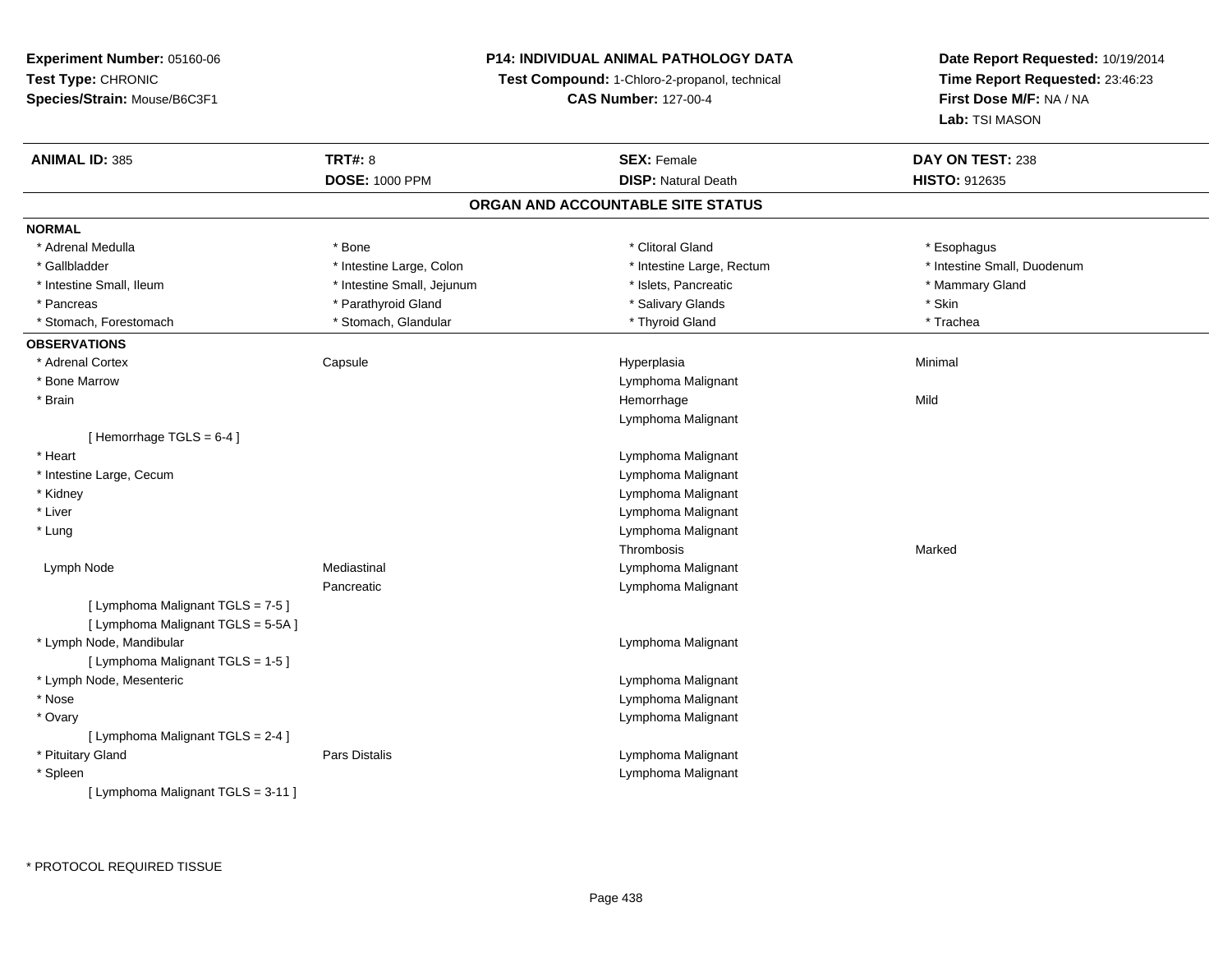| <b>Experiment Number: 05160-06</b><br>Test Type: CHRONIC<br>Species/Strain: Mouse/B6C3F1 |                               | <b>P14: INDIVIDUAL ANIMAL PATHOLOGY DATA</b><br>Test Compound: 1-Chloro-2-propanol, technical<br><b>CAS Number: 127-00-4</b> | Date Report Requested: 10/19/2014<br>Time Report Requested: 23:46:23<br>First Dose M/F: NA / NA<br>Lab: TSI MASON |
|------------------------------------------------------------------------------------------|-------------------------------|------------------------------------------------------------------------------------------------------------------------------|-------------------------------------------------------------------------------------------------------------------|
| <b>ANIMAL ID: 385</b>                                                                    | TRT#: 8                       | <b>SEX: Female</b>                                                                                                           | DAY ON TEST: 238                                                                                                  |
|                                                                                          | <b>DOSE: 1000 PPM</b>         | <b>DISP:</b> Natural Death                                                                                                   | <b>HISTO: 912635</b>                                                                                              |
|                                                                                          |                               | <b>ORGAN AND ACCOUNTABLE SITE STATUS</b>                                                                                     |                                                                                                                   |
| * Thymus                                                                                 |                               | Lymphoma Malignant                                                                                                           |                                                                                                                   |
| * Urinary Bladder                                                                        |                               | Lymphoma Malignant                                                                                                           |                                                                                                                   |
| * Uterus                                                                                 |                               | Lymphoma Malignant                                                                                                           |                                                                                                                   |
| PRIMARY CAUSE OF DEATH                                                                   | Lymphoma Malignant<br>- Liver |                                                                                                                              |                                                                                                                   |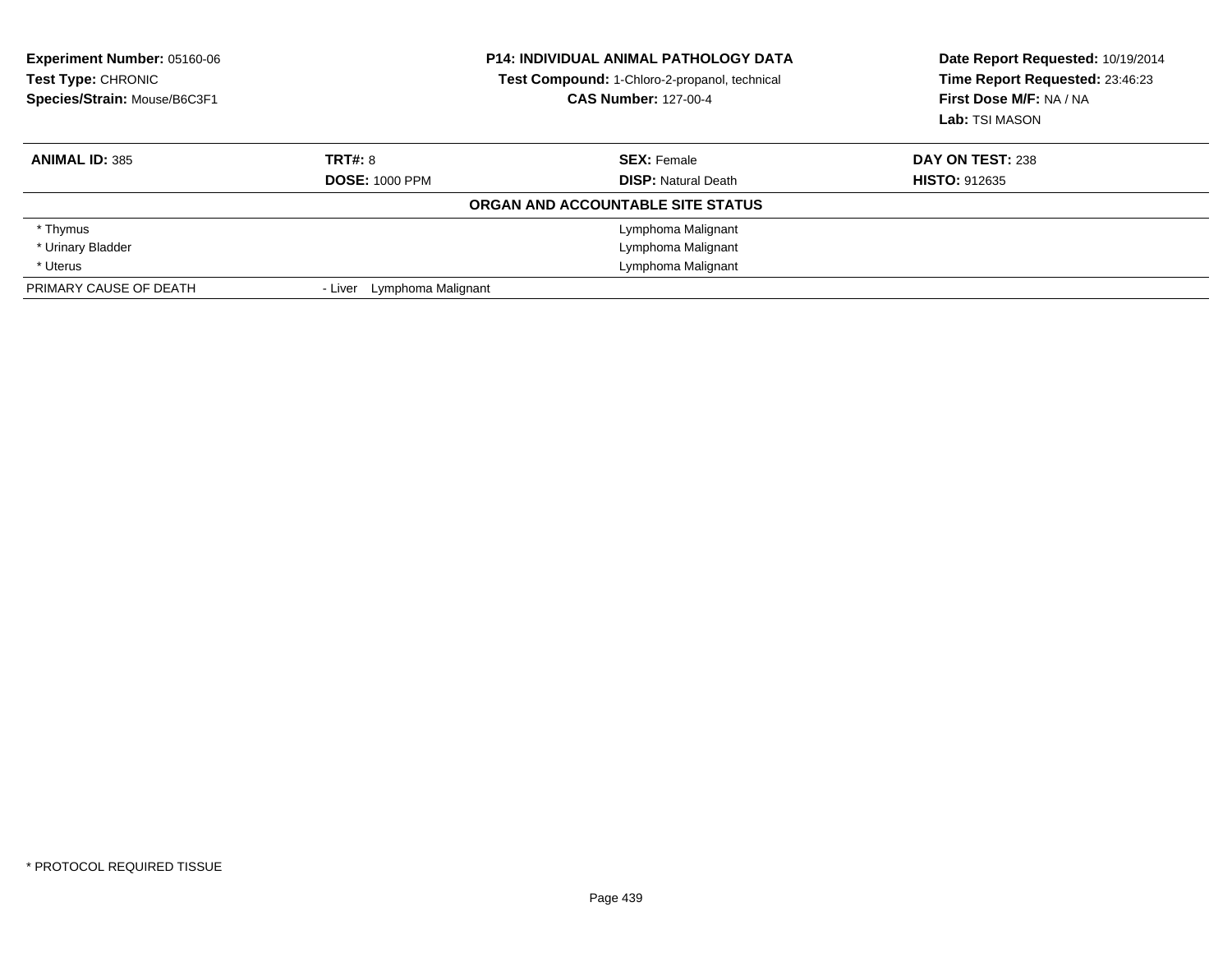**Experiment Number:** 05160-06**Test Type:** CHRONIC **Species/Strain:** Mouse/B6C3F1**P14: INDIVIDUAL ANIMAL PATHOLOGY DATATest Compound:** 1-Chloro-2-propanol, technical **CAS Number:** 127-00-4**Date Report Requested:** 10/19/2014**Time Report Requested:** 23:46:23**First Dose M/F:** NA / NA**Lab:** TSI MASON**ANIMAL ID:** 386 **TRT#:** <sup>8</sup> **SEX:** Female **DAY ON TEST:** <sup>681</sup> **DOSE:** 1000 PPM**DISP:** Natural Death **HISTO:** 912636 **ORGAN AND ACCOUNTABLE SITE STATUSNORMAL**\* Adrenal Medulla \* \* Annual Medulla \* Brain \* Bone \* \* Bone Marrow \* Bone Marrow \* \* Brain \* Brain \* Brain \* Brain \* Brain \* Brain \* Brain \* Brain \* Brain \* Brain \* Brain \* Brain \* Brain \* Brain \* Brain \* Brain \* Brain \* \* Clitoral Gland \* \* exphagus \* Esophagus \* \* Heart \* Heart \* Intestine Large, Cecum \* Intestine Small, Jejunum \* Intestine Large, Colon \* Intestine Large, Rectum \* Intestine Small, Duodenum \* Intestine Small, Duodenum \* Lymph Node, Mesenteric \* Kidney \* Lung \* Lung \* Lung \* Lung \* Lower \* Lymph Node, Mandibular \* Lymph Node, Mandibular \* Mammary Gland \* \* Andrew \* Nose \* \* Nose \* \* Ovary \* Ovary \* Ovary \* \* Ovary \* \* Pancreas \* \* Pancreas \* \* Pancreas \* \* Pancreas \* \* Pancreas \* \* Pancreas \* \* Pancreas \* \* Pancreas \* \* Pancreas \* \* Pancreas \* \* Pancreas \* Parathyroid Gland \* \* Salivary Glands \* Salivary Glands \* Skin \* Skin \* State \* Spleen \* Spleen \* Spleen \* Spleen \* Thyroid Gland \* Stomach, Forestomach \* Thymus \* Stomach, Glandular \* Thymus \* Thymus \* Thymus \* Thymus \* Thymus \* Thymus \* Thymus \* Thymus \* Thymus \* Thymus \* Thymus \* Thymus \* Thymus \* Thymus \* Thymus \* Thymus \* Thymus \* Thymus \* Thymu \* Trachea \* Urinary Bladder**MISSING** \* Pituitary Gland**AUTO PRECLUDES DIAG.**\* Gallbladder \* 10. block \* Intestine Small, Ileum **OBSERVATIONS** \* Adrenal Cortex**Capsule**  Hyperplasia Mild \* Islets, Pancreaticc and the contract of the contract of the contract of the contract of the contract of the contract of the contract of the contract of the contract of the contract of the contract of the contract of the contract of the cont a **Minimal**  \* Liver Eosinophilic Focus Hepatocellular Adenoma[ Eosinophilic Focus TGLS = 1,2,4-2+2A+2B ][ Hepatocellular Adenoma TGLS = 3-2 ] \* Uteruss and the control of the control of the control of the control of the control of the control of the control of the control of the control of the control of the control of the control of the control of the control of the co Hyperplasia **Cystic, Minimal** PRIMARY CAUSE OF DEATH- UNCERTAIN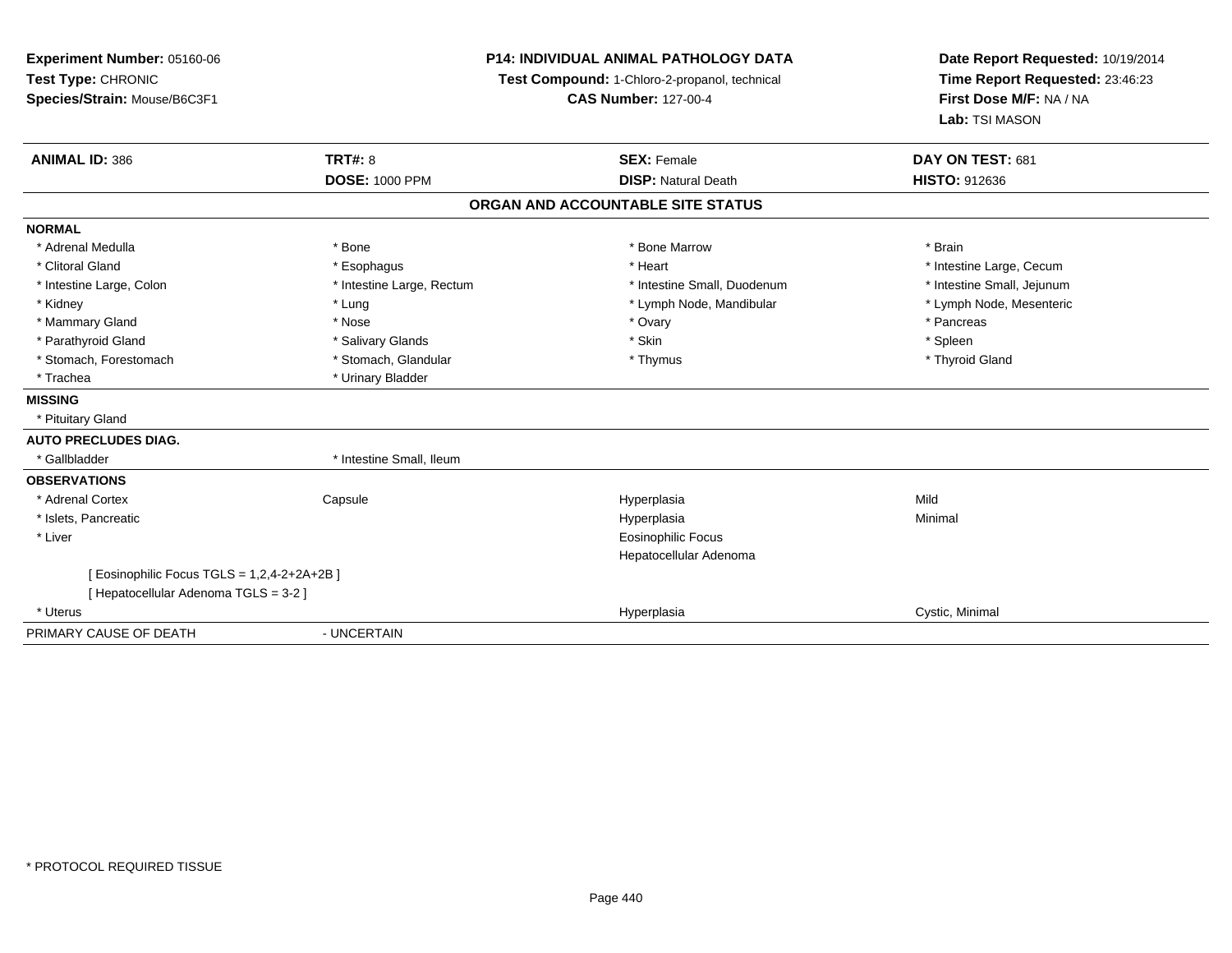### **P14: INDIVIDUAL ANIMAL PATHOLOGY DATA**

**Test Compound:** 1-Chloro-2-propanol, technical

**CAS Number:** 127-00-4

| <b>ANIMAL ID: 387</b>                      | <b>TRT#: 8</b>            | <b>SEX: Female</b>                | DAY ON TEST: 735         |
|--------------------------------------------|---------------------------|-----------------------------------|--------------------------|
|                                            | <b>DOSE: 1000 PPM</b>     | <b>DISP: Terminal Sacrifice</b>   | <b>HISTO: 912637</b>     |
|                                            |                           | ORGAN AND ACCOUNTABLE SITE STATUS |                          |
| <b>NORMAL</b>                              |                           |                                   |                          |
| * Adrenal Medulla                          | * Bone                    | * Bone Marrow                     | * Clitoral Gland         |
| * Esophagus                                | * Gallbladder             | * Heart                           | * Intestine Large, Cecum |
| * Intestine Large, Colon                   | * Intestine Large, Rectum | * Intestine Small, Duodenum       | * Intestine Small, Ileum |
| * Intestine Small, Jejunum                 | * Kidney                  | * Lung                            | * Lymph Node, Mandibular |
| * Lymph Node, Mesenteric                   | * Mammary Gland           | * Nose                            | * Ovary                  |
| * Pancreas                                 | * Parathyroid Gland       | * Pituitary Gland                 | * Salivary Glands        |
| * Skin                                     | * Stomach, Forestomach    | * Stomach, Glandular              | * Trachea                |
| * Urinary Bladder                          |                           |                                   |                          |
| <b>OBSERVATIONS</b>                        |                           |                                   |                          |
| * Adrenal Cortex                           | Capsule                   | Hyperplasia                       | Mild                     |
| * Brain                                    | Thalamus                  | Mineralization                    | Minimal                  |
| * Islets, Pancreatic                       |                           | Hyperplasia                       | Mild                     |
| * Liver                                    |                           | <b>Eosinophilic Focus</b>         |                          |
|                                            |                           | Hepatocellular Adenoma            | Multiple                 |
| [Eosinophilic Focus TGLS = 7-2B]           |                           |                                   |                          |
| [ Hepatocellular Adenoma TGLS = 5,6-2+2A ] |                           |                                   |                          |
| Mesentery                                  |                           | Lymphoma Malignant                |                          |
| [ Lymphoma Malignant TGLS = 4-12 ]         |                           |                                   |                          |
| * Spleen                                   |                           | Hematopoietic Cell Proliferation  | Moderate                 |
| * Thymus                                   |                           | Lymphoma Malignant                |                          |
| * Thyroid Gland                            | <b>Follicular Cel</b>     | Hyperplasia                       | Mild                     |
| * Uterus                                   |                           | Hyperplasia                       | Cystic, Marked           |
|                                            |                           | Sarcoma Stromal                   |                          |
| [ Hyperplasia TGLS = 2-4 ]                 |                           |                                   |                          |
| [Sarcoma Stromal TGLS = 3-4]               |                           |                                   |                          |
| PRIMARY CAUSE OF DEATH                     |                           |                                   |                          |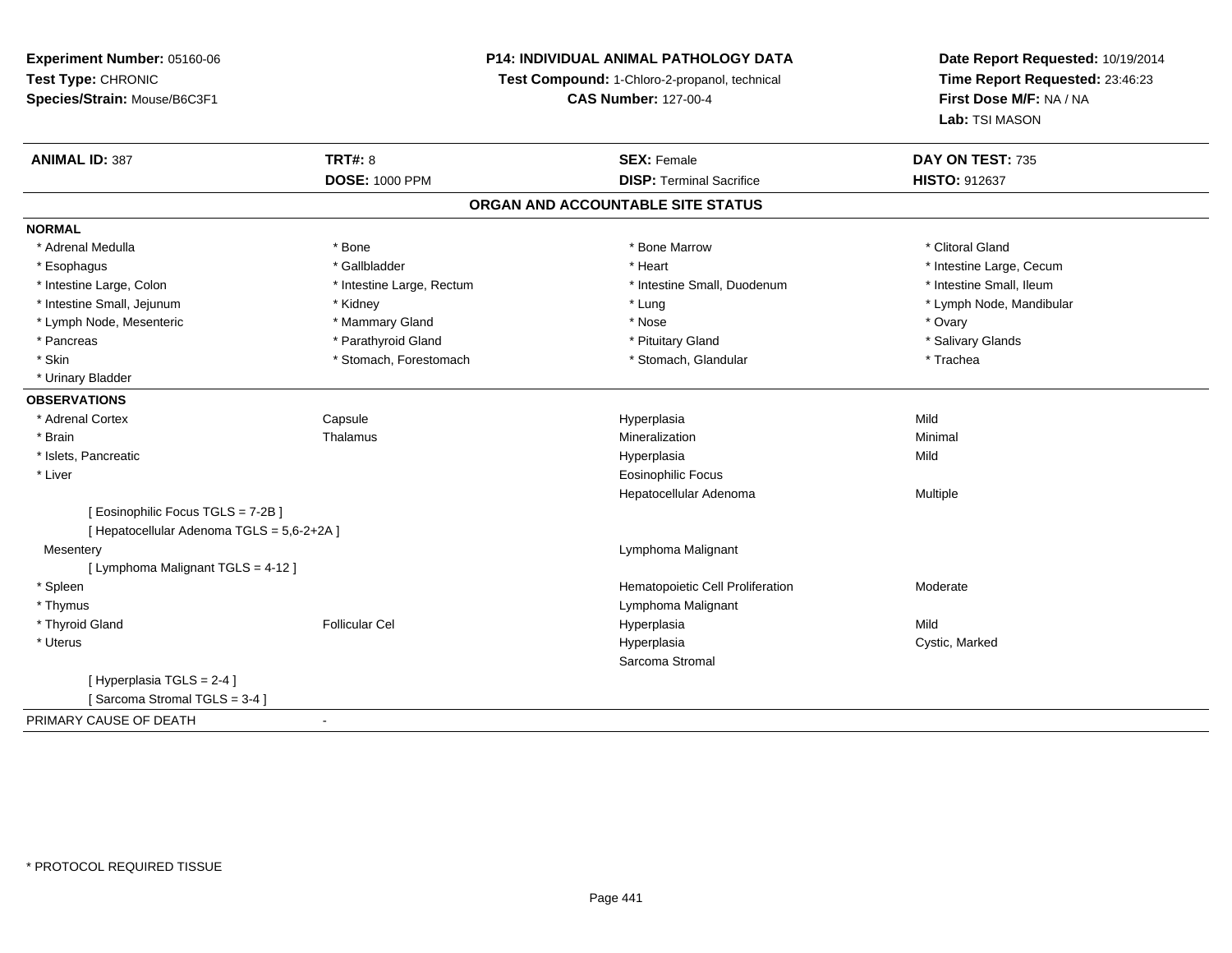### **P14: INDIVIDUAL ANIMAL PATHOLOGY DATA**

**Test Compound:** 1-Chloro-2-propanol, technical

**CAS Number:** 127-00-4

| <b>ANIMAL ID: 388</b>                                 | <b>TRT#: 8</b>                 | <b>SEX: Female</b>                | DAY ON TEST: 701            |
|-------------------------------------------------------|--------------------------------|-----------------------------------|-----------------------------|
|                                                       | <b>DOSE: 1000 PPM</b>          | <b>DISP: Natural Death</b>        | <b>HISTO: 912638</b>        |
|                                                       |                                | ORGAN AND ACCOUNTABLE SITE STATUS |                             |
| <b>NORMAL</b>                                         |                                |                                   |                             |
| * Adrenal Medulla                                     | * Bone                         | * Bone Marrow                     | * Brain                     |
| * Clitoral Gland                                      | * Esophagus                    | * Gallbladder                     | * Heart                     |
| * Intestine Large, Cecum                              | * Intestine Large, Colon       | * Intestine Large, Rectum         | * Intestine Small, Duodenum |
| * Intestine Small, Ileum                              | * Islets, Pancreatic           | * Kidney                          | * Lung                      |
| * Lymph Node, Mandibular                              | * Lymph Node, Mesenteric       | * Mammary Gland                   | * Nose                      |
| * Pancreas                                            | * Parathyroid Gland            | * Pituitary Gland                 | * Salivary Glands           |
| * Skin                                                | * Spleen                       | * Stomach, Forestomach            | * Stomach, Glandular        |
| * Thymus                                              | * Thyroid Gland                | * Trachea                         | * Urinary Bladder           |
| <b>OBSERVATIONS</b>                                   |                                |                                   |                             |
| * Adrenal Cortex                                      | Capsule                        | Hyperplasia                       | Mild                        |
| * Intestine Small, Jejunum                            |                                | Hyperplasia                       | Lymphoid, Mild              |
|                                                       | Peyers Patch                   | Inflammation                      | Acute, Mild                 |
| [Inflammation TGLS = $2-6A$ ]                         |                                |                                   |                             |
| * Liver                                               |                                | <b>Eosinophilic Focus</b>         |                             |
|                                                       |                                | Hepatocellular Adenoma            | Multiple                    |
| [ Eosinophilic Focus TGLS = 7-2D ]                    |                                |                                   |                             |
| [ Hepatocellular Adenoma TGLS = 4,5,6,7-2A+2B+2C+2D ] |                                |                                   |                             |
| Lymph Node                                            | Iliac                          | Hemorrhage                        | Marked                      |
| [Hemorrhage TGLS = $3-12$ ]                           |                                |                                   |                             |
| * Ovary                                               |                                | Angiectasis                       | Mild                        |
| * Uterus                                              |                                | Hyperplasia                       | Cystic, Marked              |
| [Hyperplasia TGLS = 1-4]                              |                                |                                   |                             |
| PRIMARY CAUSE OF DEATH                                | - Liver Hepatocellular Adenoma |                                   |                             |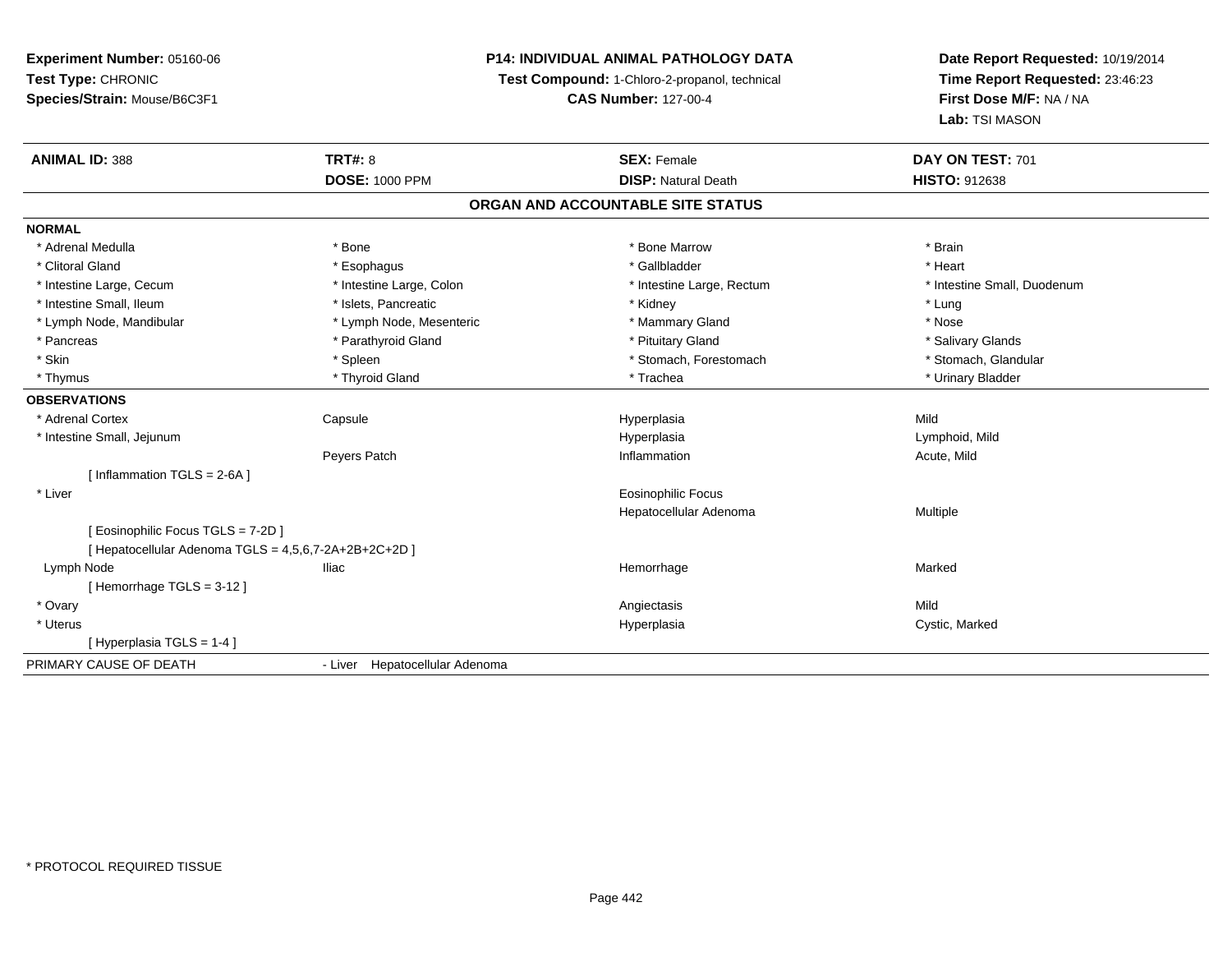### **P14: INDIVIDUAL ANIMAL PATHOLOGY DATA**

**Test Compound:** 1-Chloro-2-propanol, technical

**CAS Number:** 127-00-4

| <b>ANIMAL ID: 389</b>                    | <b>TRT#: 8</b>            | <b>SEX: Female</b>                | DAY ON TEST: 735           |
|------------------------------------------|---------------------------|-----------------------------------|----------------------------|
|                                          | <b>DOSE: 1000 PPM</b>     | <b>DISP: Terminal Sacrifice</b>   | <b>HISTO: 912639</b>       |
|                                          |                           | ORGAN AND ACCOUNTABLE SITE STATUS |                            |
| <b>NORMAL</b>                            |                           |                                   |                            |
| * Adrenal Medulla                        | * Bone                    | * Bone Marrow                     | * Clitoral Gland           |
| * Esophagus                              | * Gallbladder             | * Heart                           | * Intestine Large, Cecum   |
| * Intestine Large, Colon                 | * Intestine Large, Rectum | * Intestine Small. Ileum          | * Intestine Small, Jejunum |
| * Kidney                                 | * Lung                    | * Lymph Node, Mandibular          | * Lymph Node, Mesenteric   |
| * Mammary Gland                          | * Nose                    | * Parathyroid Gland               | * Salivary Glands          |
| * Skin                                   | * Stomach, Forestomach    | * Stomach, Glandular              | * Thymus                   |
| * Thyroid Gland                          | * Trachea                 | * Urinary Bladder                 |                            |
| <b>OBSERVATIONS</b>                      |                           |                                   |                            |
| * Adrenal Cortex                         | Capsule                   | Hyperplasia                       | Mild                       |
| * Brain                                  | Thalamus                  | Mineralization                    | Minimal                    |
| * Intestine Small, Duodenum              |                           | Lymphoma Malignant                |                            |
| [ Lymphoma Malignant TGLS = 1-6A ]       |                           |                                   |                            |
| * Islets, Pancreatic                     |                           | Hyperplasia                       | Mild                       |
| * Liver                                  |                           | <b>Eosinophilic Focus</b>         |                            |
|                                          |                           | Hepatocellular Adenoma            |                            |
|                                          |                           | Hepatocellular Carcinoma          |                            |
| [ Eosinophilic Focus TGLS = 4-2 ]        |                           |                                   |                            |
| [ Hepatocellular Adenoma TGLS = 3-2 ]    |                           |                                   |                            |
| [ Hepatocellular Carcinoma TGLS = 2-2A ] |                           |                                   |                            |
| * Ovary                                  |                           | Cyst                              | Mild                       |
| * Pancreas                               |                           | Lymphoma Malignant                |                            |
| * Pituitary Gland                        | Pars Distalis             | Hyperplasia                       | Mild                       |
| * Spleen                                 |                           | Hematopoietic Cell Proliferation  | Moderate                   |
| * Uterus                                 |                           | Hyperplasia                       | Cystic, Moderate           |
| PRIMARY CAUSE OF DEATH                   |                           |                                   |                            |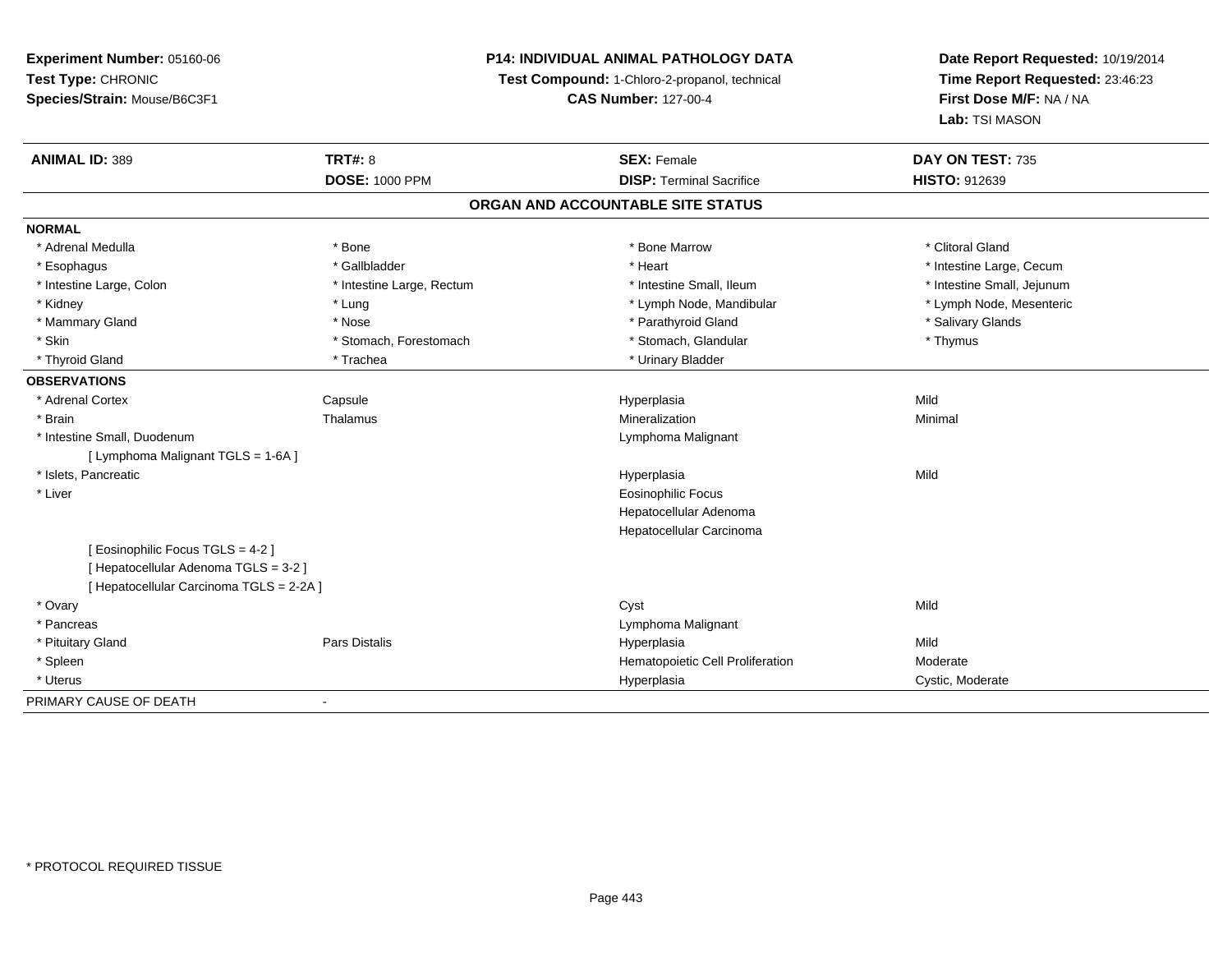**Experiment Number:** 05160-06**Test Type:** CHRONIC **Species/Strain:** Mouse/B6C3F1**P14: INDIVIDUAL ANIMAL PATHOLOGY DATATest Compound:** 1-Chloro-2-propanol, technical **CAS Number:** 127-00-4**Date Report Requested:** 10/19/2014**Time Report Requested:** 23:46:23**First Dose M/F:** NA / NA**Lab:** TSI MASON**ANIMAL ID:** 390**C TRT#:** 8 **SEX:** Female **DAY ON TEST:** 735 **DOSE:** 1000 PPM**DISP:** Terminal Sacrifice **HISTO:** 912640 **ORGAN AND ACCOUNTABLE SITE STATUSNORMAL**\* Adrenal Medulla \* The state of the state of the state of the state of the Marrow \* Bone Marrow \* Clitoral Gland \* Clitoral Gland \* Esophagus \* https://www.fragustage.com/web/2019/heart \* Heart \* Heart \* Heart \* Intestine Large, Cecum \* Intestine Large, Cecum \* Sallbladder \* The state of the state of the state of the state of the state of the state o \* Intestine Small, Ileum \* Intestine Large, Colon \* Intestine Large, Rectum \* Intestine Small, Duodenum \* Intestine Small, Duodenum \* Intestine Small, Jejunum \* Kidney \* Lung \* Lymph Node, Mandibular\* Lymph Node, Mesenteric \* \* \* Mammary Gland \* \* Nose \* \* Nose \* \* Nose \* \* Nose \* Ovary \* Ovary \* Salivary Glands \* Pancreas \* And the section of the section of the section of the section of the section of the section of the section of the section of the section of the section of the section of the section of the section of the sectio \* Stomach. Glandular \* Skin \* Spleen \* Spleen \* Spleen \* Stomach, Forestomach \* Stomach, Suite and the storage \* Stomach, Glandular \* Thymus \* Thyroid Gland \* Trachea \* Urinary Bladder \* **OBSERVATIONS** \* Adrenal Cortex Capsule Hyperplasia Mild \* Brainn and the Thalamus and the Minimal and Mineralization and Minimal Minimal and Minimal and Minimal and Minimal  $\mu$  \* Islets, Pancreaticc description of the control of the control of the control of the control of the control of the control of the control of the control of the control of the control of the control of the control of the control of the contro a Mild \* Liver Eosinophilic FocusNote: TGL 2 focus not seen on micro exam after recut. \* Uteruss and the contract of the contract of the contract of the contract of the contract of the contract of the contract of the contract of the contract of the contract of the contract of the contract of the contract of the cont Hyperplasia **Cystic, Moderate** [ Hyperplasia TGLS = 1-4 ]PRIMARY CAUSE OF DEATH-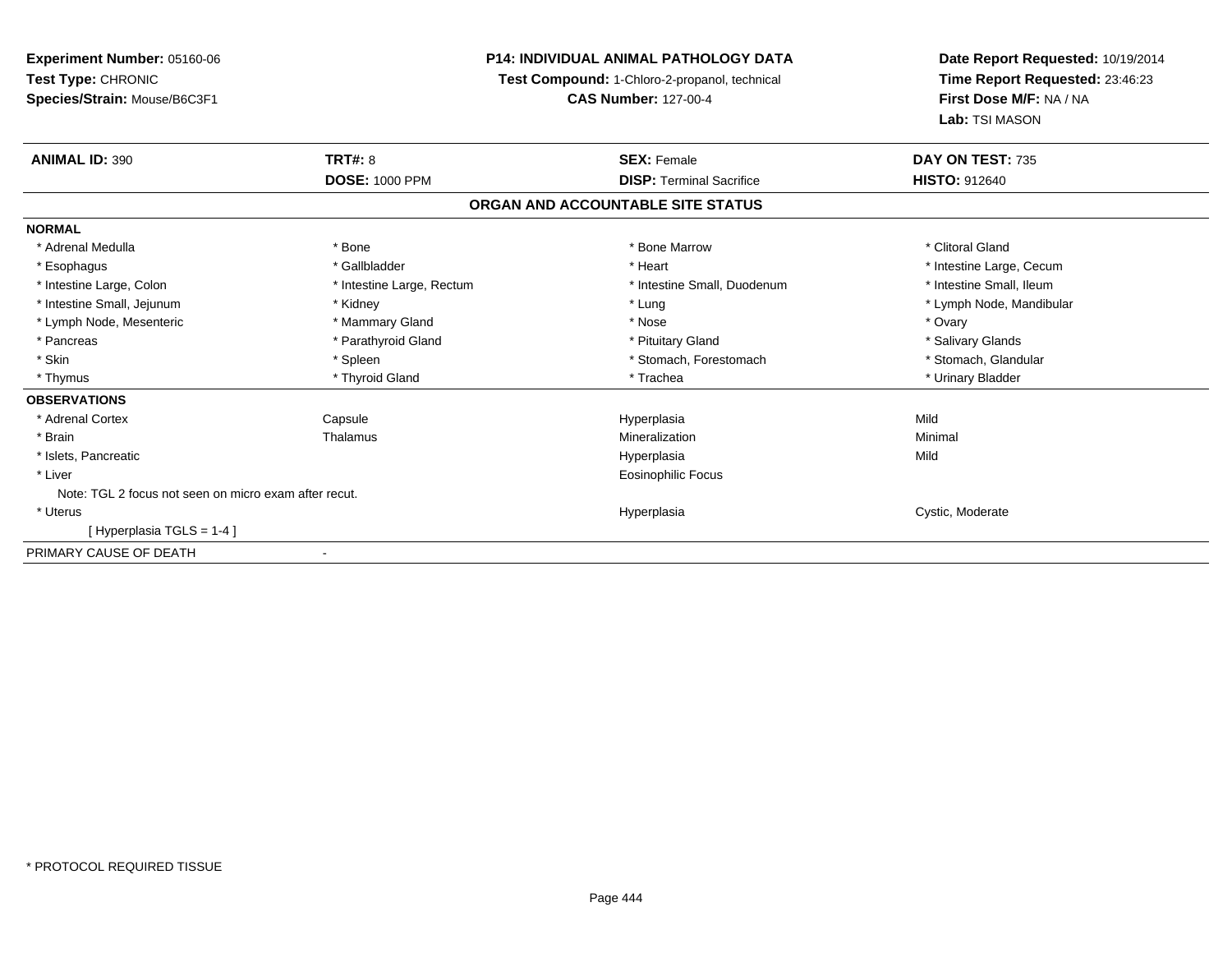**Experiment Number:** 05160-06**Test Type:** CHRONIC **Species/Strain:** Mouse/B6C3F1**P14: INDIVIDUAL ANIMAL PATHOLOGY DATATest Compound:** 1-Chloro-2-propanol, technical **CAS Number:** 127-00-4**Date Report Requested:** 10/19/2014**Time Report Requested:** 23:46:23**First Dose M/F:** NA / NA**Lab:** TSI MASON**ANIMAL ID:** 391**TRT#:** 8 **SEX:** Female **SEX: Female DAY ON TEST:** 150 **DOSE:** 1000 PPM**DISP:** Moribund Sacrifice **HISTO:** 912641 **ORGAN AND ACCOUNTABLE SITE STATUSNORMAL**\* Adrenal Medulla \* \* Annual Medulla \* Brain \* Bone \* \* Bone Marrow \* Bone Marrow \* \* Brain \* Brain \* Brain \* Brain \* Brain \* Brain \* Brain \* Brain \* Brain \* Brain \* Brain \* Brain \* Brain \* Brain \* Brain \* Brain \* Brain \* \* Esophagus \* https://www.fragustage.com/web/2019/heart \* Heart \* Heart \* Heart \* Intestine Large, Cecum \* Intestine Large, Cecum \* Sallbladder \* The state of the state of the state of the state of the state of the state o \* Intestine Small, Ileum \* Intestine Large, Colon \* Intestine Large, Rectum \* Intestine Small, Duodenum \* Intestine Small, Duodenum \* Intestine Small, Jejunum \* The manner of the state of the state of the state of the state of the state of the state of the state of the state of the state of the state of the state of the state of the state of the state \* Parathyroid Gland \* Nose \* Ovary \* Pancreas \* Parathyroid Gland \* Stomach, Glandular \* Pituitary Gland \* Salivary Glands \* Salivary Glands \* Stomach, Forestomach \* Stomach, Forestomach \* Thymus \* Thyroid Gland \* Trachea \* Urinary Bladder \* \* Uterus**MISSING** \* Clitoral Gland**OBSERVATIONS** \* Adrenal CortexCapsule<br>External Far Hyperplasia Minimal Ear External Ear InflammationInflammation **Chronic**, Marked  $[$  Inflammation TGLS = 3-14+14A  $]$  Eyee the controller of the controller of the controller of the controller of the controller of the controller of the controller of the controller of the controller of the controller of the controller of the controller of the  $[$  Atrophy TGLS = 2-13  $]$  \* Islets, Pancreaticc and the contract of the contract of the contract of the contract of the contract of the contract of the contract of the contract of the contract of the contract of the contract of the contract of the contract of the cont a Mild \* Liver Bile Duct Hyperplasiaa Mild \* Lungg is a contract of the contract of the contract of the contract of the contract of the contract of the contract of the contract of the contract of the contract of the contract of the contract of the contract of the contrac Inflammation Chronic, Mild \* Lymph Node, Mandibular Hyperplasia Lymphoid, Marked  $[$  Hyperplasia TGLS = 4-5  $]$  \* Skinn and the Subcut Tiss and the Subcut Tiss and the Chronic, Marked Chronic, Marked Subcut Tiss and the Chronic, Marked Subcut Tiss and the Subcut Tiss and the Subcut Tiss and the Subcut Tiss and the Subcut Tiss and the Subc [ Inflammation TGLS = 1-12 ] \* SpleenHematopoietic Cell Proliferation Mild PRIMARY CAUSE OF DEATH- Skin Subcut Tiss Inflammation

Animal Note: TGL 3 enlargement involves external ear canal rather than zymbal's gland on micr o exam.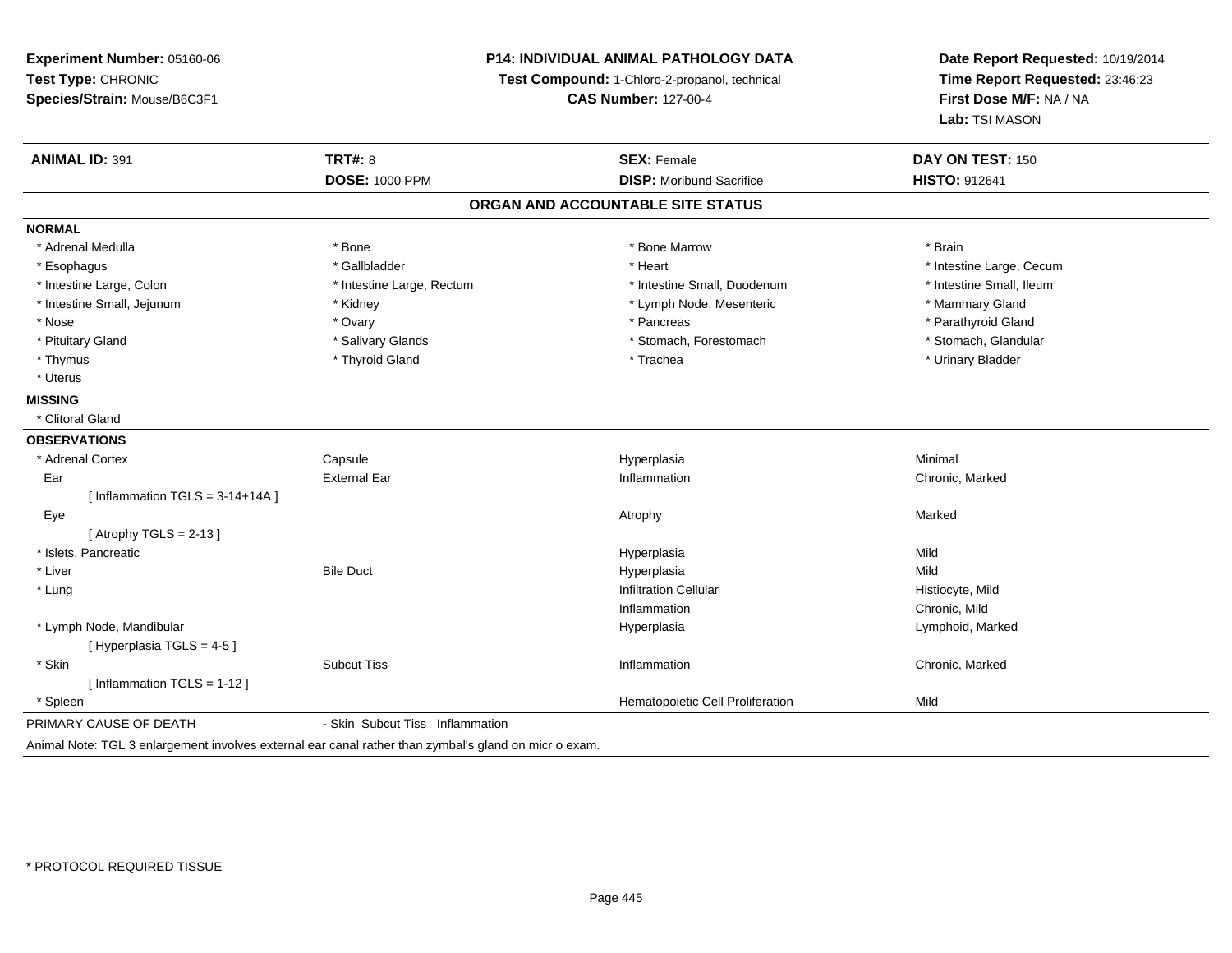**Experiment Number:** 05160-06**Test Type:** CHRONIC **Species/Strain:** Mouse/B6C3F1**P14: INDIVIDUAL ANIMAL PATHOLOGY DATATest Compound:** 1-Chloro-2-propanol, technical **CAS Number:** 127-00-4**Date Report Requested:** 10/19/2014**Time Report Requested:** 23:46:23**First Dose M/F:** NA / NA**Lab:** TSI MASON**ANIMAL ID:** 392**TRT#:** 8 **SEX:** Female **SEX: Female DAY ON TEST:** 735 **DOSE:** 1000 PPM**DISP:** Terminal Sacrifice **HISTO:** 912642 **ORGAN AND ACCOUNTABLE SITE STATUSNORMAL**\* Adrenal Medulla \* \* Annual Medulla \* Brain \* Bone \* \* Bone Marrow \* Bone Marrow \* \* Brain \* Brain \* Brain \* Brain \* Brain \* Brain \* Brain \* Brain \* Brain \* Brain \* Brain \* Brain \* Brain \* Brain \* Brain \* Brain \* Brain \* \* Heart \* Clitoral Gland \* \* \* heart \* \* Esophagus \* \* \* \* \* \* \* \* \* \* \* Gallbladder \* \* \* \* \* \* \* \* \* \* \* \* Heart \* Intestine Large, Cecum \* Intestine Large, Colon \* Intestine Large, Thestine Large, Rectum \* Intestine Small, Duodenum \* Intestine Small, Ileum \* The manner of the state of the state of the state of the state of the state of the state of the state of the state of the state of the state of the state of the state of the state of the state of \* Salivary Glands \* Nose \* Pancreas \* Parathyroid Gland \* Salivary Glands \* Stomach, Glandular \* Skin \* Spleen \* Spleen \* Spleen \* Stomach, Forestomach \* Stomach, Forestomach \* Thymus \* Thyroid Gland \* Trachea \* Urinary Bladder \* **OBSERVATIONS** \* Adrenal Cortex Capsule Hyperplasia Minimal \* Intestine Small, Jejunum Lymphoma Malignant [ Lymphoma Malignant TGLS = 2-6A ] \* Islets, Pancreaticc description of the control of the control of the control of the control of the control of the control of the control of the control of the control of the control of the control of the control of the control of the contro a Mild \* Kidneyy the controller of the controller of the controller of the controller of the controller of the controller of the controller of the controller of the controller of the controller of the controller of the controller of the \* Liver Eosinophilic Focus Hepatocellular Adenoma[ Eosinophilic Focus TGLS = 3-2+2B ][ Hepatocellular Adenoma TGLS = 5-2A ] \* Lymph Node, Mesenteric Lymphoma Malignant [ Lymphoma Malignant TGLS = 4-5 ]**Mesentery** y the control of the set of the control of the Moderate of the Moderate of the Moderate of the Moderate of the Moderate of the Moderate of the Moderate of the Moderate of the Moderate of the Moderate of the Moderate of the  $[$  Necrosis TGLS = 1-12  $]$  \* Ovaryy and the control of the control of the control of the control of the control of the control of the control of the control of the control of the control of the control of the control of the control of the control of the co Minimal \* Pituitary Gland Pars Distalis Hyperplasia Minimal \* Uteruss and the contract of the contract of the contract of the contract of the contract of the contract of the contract of the contract of the contract of the contract of the contract of the contract of the contract of the cont Hyperplasia **Cystic, Moderate** PRIMARY CAUSE OF DEATH-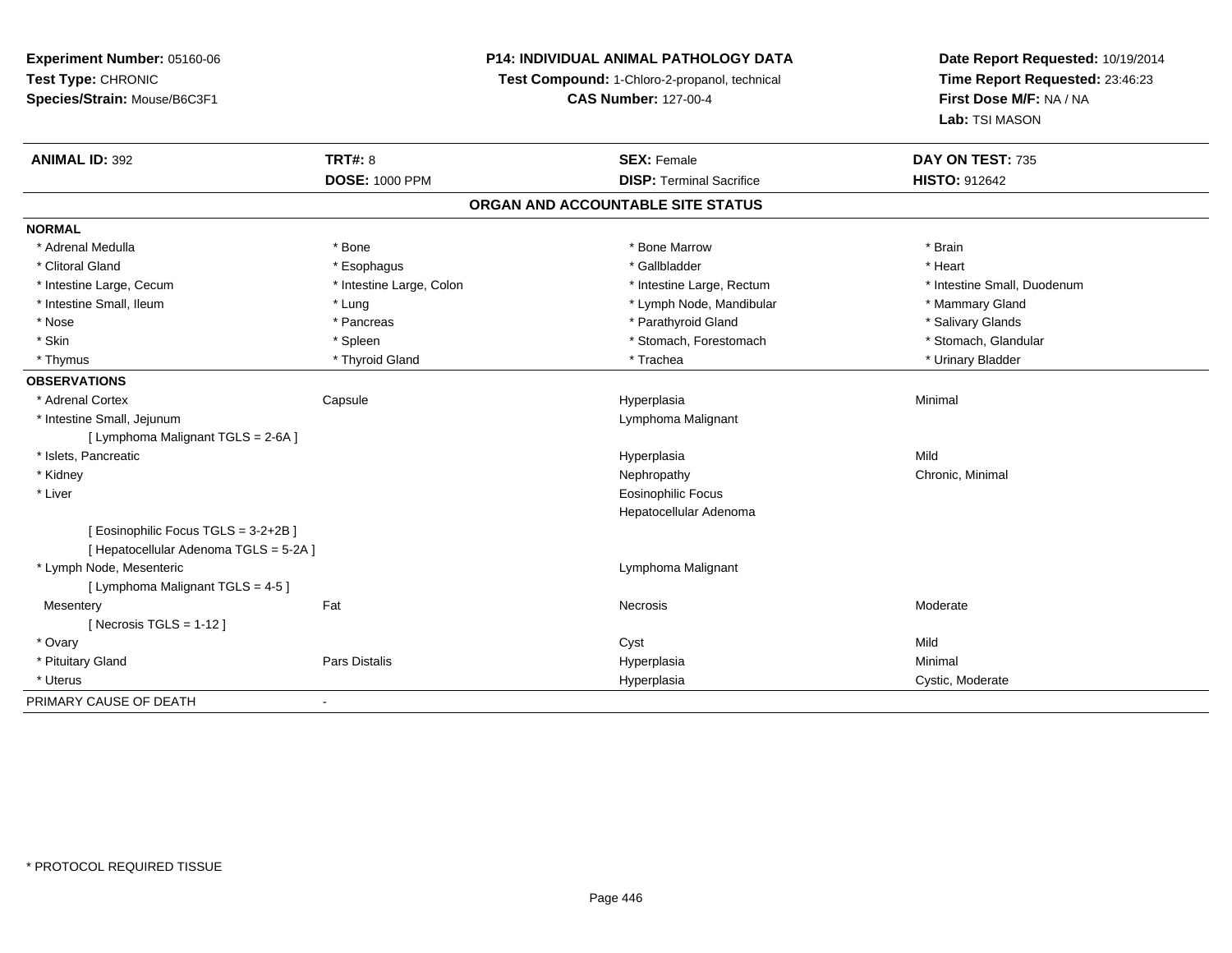| Experiment Number: 05160-06<br>Test Type: CHRONIC<br>Species/Strain: Mouse/B6C3F1 |                           | P14: INDIVIDUAL ANIMAL PATHOLOGY DATA<br>Test Compound: 1-Chloro-2-propanol, technical<br><b>CAS Number: 127-00-4</b> | Date Report Requested: 10/19/2014<br>Time Report Requested: 23:46:23<br>First Dose M/F: NA / NA |  |
|-----------------------------------------------------------------------------------|---------------------------|-----------------------------------------------------------------------------------------------------------------------|-------------------------------------------------------------------------------------------------|--|
|                                                                                   |                           |                                                                                                                       | Lab: TSI MASON                                                                                  |  |
| <b>ANIMAL ID: 393</b>                                                             | <b>TRT#: 8</b>            | <b>SEX: Female</b>                                                                                                    | DAY ON TEST: 735                                                                                |  |
|                                                                                   | <b>DOSE: 1000 PPM</b>     | <b>DISP: Terminal Sacrifice</b>                                                                                       | <b>HISTO: 912643</b>                                                                            |  |
|                                                                                   |                           | ORGAN AND ACCOUNTABLE SITE STATUS                                                                                     |                                                                                                 |  |
| <b>NORMAL</b>                                                                     |                           |                                                                                                                       |                                                                                                 |  |
| * Adrenal Medulla                                                                 | * Bone                    | * Bone Marrow                                                                                                         | * Brain                                                                                         |  |
| * Clitoral Gland                                                                  | * Esophagus               | * Heart                                                                                                               | * Intestine Large, Cecum                                                                        |  |
| * Intestine Large, Colon                                                          | * Intestine Large, Rectum | * Intestine Small, Duodenum                                                                                           | * Intestine Small, Ileum                                                                        |  |
| * Intestine Small, Jejunum                                                        | * Kidney                  | * Lung                                                                                                                | * Lymph Node, Mandibular                                                                        |  |
| * Lymph Node, Mesenteric                                                          | * Mammary Gland           | * Nose                                                                                                                | * Ovary                                                                                         |  |
| * Pancreas                                                                        | * Parathyroid Gland       | * Salivary Glands                                                                                                     | * Skin                                                                                          |  |
| * Spleen                                                                          | * Stomach, Forestomach    | * Stomach, Glandular                                                                                                  | * Thymus                                                                                        |  |
| * Thyroid Gland                                                                   | * Trachea                 | * Urinary Bladder                                                                                                     |                                                                                                 |  |
| <b>MISSING</b>                                                                    |                           |                                                                                                                       |                                                                                                 |  |
| * Gallbladder                                                                     |                           |                                                                                                                       |                                                                                                 |  |
| <b>OBSERVATIONS</b>                                                               |                           |                                                                                                                       |                                                                                                 |  |
| * Adrenal Cortex                                                                  | Capsule                   | Hyperplasia                                                                                                           | Mild                                                                                            |  |
| * Islets, Pancreatic                                                              |                           | Hyperplasia                                                                                                           | Mild                                                                                            |  |
| * Liver                                                                           |                           | Eosinophilic Focus                                                                                                    |                                                                                                 |  |
|                                                                                   |                           | Hepatocellular Adenoma                                                                                                |                                                                                                 |  |
| [Eosinophilic Focus TGLS = 7-2A]                                                  |                           |                                                                                                                       |                                                                                                 |  |
| [ Hepatocellular Adenoma TGLS = 2,3,4,5-2+2B+2C ]                                 |                           |                                                                                                                       |                                                                                                 |  |
| * Pituitary Gland                                                                 | <b>Pars Distalis</b>      | Adenoma                                                                                                               |                                                                                                 |  |
| [Adenoma TGLS = $6-7$ ]                                                           |                           |                                                                                                                       |                                                                                                 |  |
| * Uterus                                                                          |                           | Angiectasis                                                                                                           | Moderate                                                                                        |  |
|                                                                                   |                           | Hyperplasia                                                                                                           | Cystic, Moderate                                                                                |  |
| [Hyperplasia TGLS = 1-4]                                                          |                           |                                                                                                                       |                                                                                                 |  |
| PRIMARY CAUSE OF DEATH                                                            |                           |                                                                                                                       |                                                                                                 |  |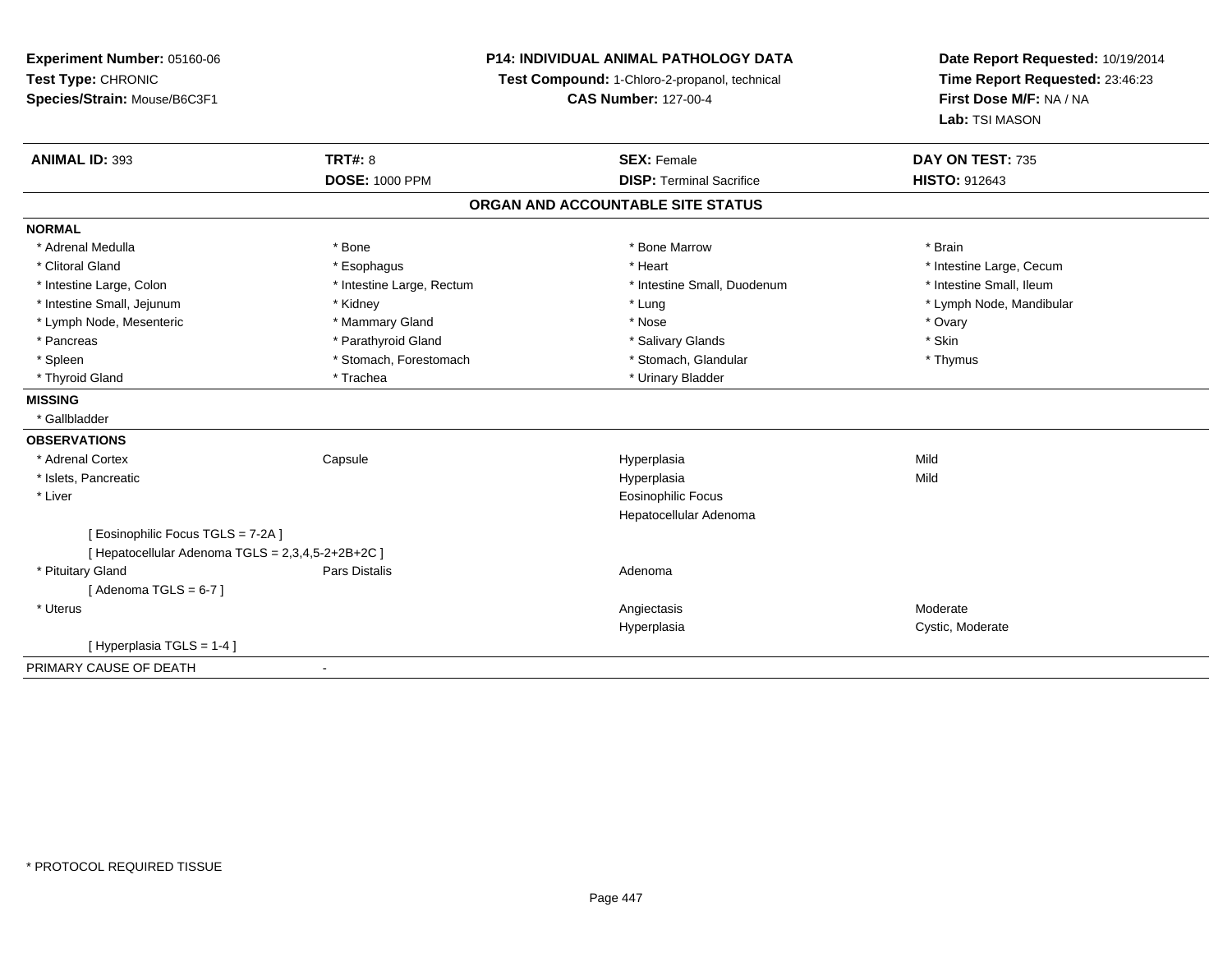### **P14: INDIVIDUAL ANIMAL PATHOLOGY DATA**

**Test Compound:** 1-Chloro-2-propanol, technical

**CAS Number:** 127-00-4

| <b>ANIMAL ID: 394</b>                           | <b>TRT#: 8</b>                 | <b>SEX: Female</b>                | DAY ON TEST: 606         |
|-------------------------------------------------|--------------------------------|-----------------------------------|--------------------------|
|                                                 | <b>DOSE: 1000 PPM</b>          | <b>DISP: Natural Death</b>        | <b>HISTO: 912644</b>     |
|                                                 |                                | ORGAN AND ACCOUNTABLE SITE STATUS |                          |
| <b>NORMAL</b>                                   |                                |                                   |                          |
| * Adrenal Medulla                               | * Bone                         | * Bone Marrow                     | * Clitoral Gland         |
| * Esophagus                                     | * Gallbladder                  | * Heart                           | * Intestine Large, Cecum |
| * Intestine Large, Colon                        | * Intestine Large, Rectum      | * Intestine Small, Duodenum       | * Intestine Small, Ileum |
| * Intestine Small, Jejunum                      | * Kidney                       | * Lung                            | * Lymph Node, Mandibular |
| * Lymph Node, Mesenteric                        | * Mammary Gland                | * Nose                            | * Ovary                  |
| * Pancreas                                      | * Parathyroid Gland            | * Pituitary Gland                 | * Salivary Glands        |
| * Skin                                          | * Spleen                       | * Stomach, Forestomach            | * Stomach, Glandular     |
| * Thymus                                        | * Thyroid Gland                | * Trachea                         | * Urinary Bladder        |
| <b>OBSERVATIONS</b>                             |                                |                                   |                          |
| * Adrenal Cortex                                | Capsule                        | Hyperplasia                       | Mild                     |
| * Brain                                         | Thalamus                       | Mineralization                    | Minimal                  |
| * Islets, Pancreatic                            |                                | Hyperplasia                       | Minimal                  |
| * Liver                                         |                                | <b>Eosinophilic Focus</b>         |                          |
|                                                 |                                | Hepatocellular Adenoma            | Multiple                 |
| [ Hepatocellular Adenoma TGLS = 3,4,5-2+2A+2B ] |                                |                                   |                          |
| Mesentery                                       | Fat                            | Necrosis                          | Marked                   |
| [Necrosis TGLS = $1-12$ ]                       |                                |                                   |                          |
| * Uterus                                        |                                | Angiectasis                       | Mild                     |
|                                                 |                                | Hyperplasia                       | Cystic, Moderate         |
| [ Angiectasis TGLS = 2-4A ]                     |                                |                                   |                          |
| PRIMARY CAUSE OF DEATH                          | - Liver Hepatocellular Adenoma |                                   |                          |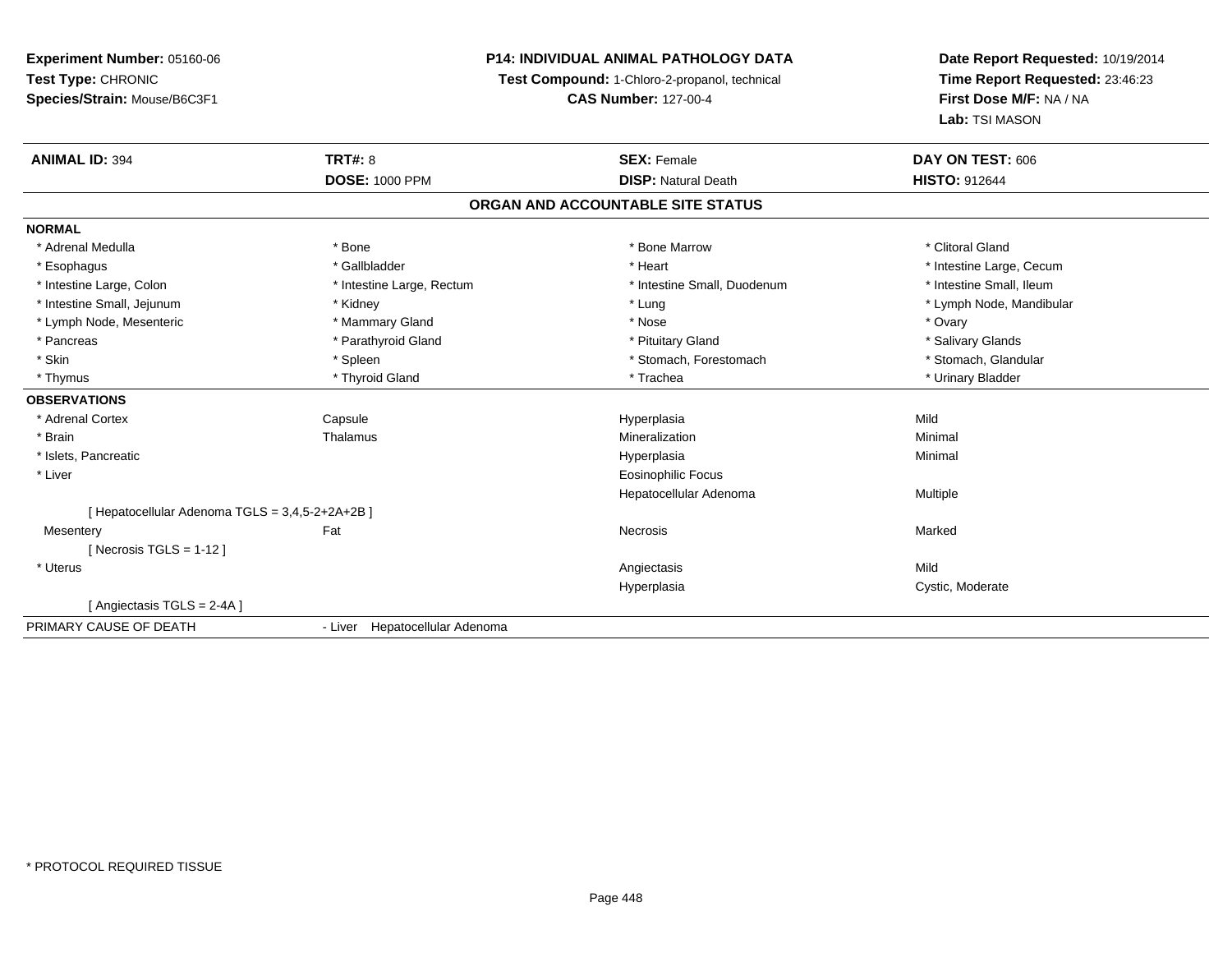| Experiment Number: 05160-06                | P14: INDIVIDUAL ANIMAL PATHOLOGY DATA |                                               | Date Report Requested: 10/19/2014 |  |
|--------------------------------------------|---------------------------------------|-----------------------------------------------|-----------------------------------|--|
| Test Type: CHRONIC                         |                                       | Test Compound: 1-Chloro-2-propanol, technical | Time Report Requested: 23:46:23   |  |
| Species/Strain: Mouse/B6C3F1               | <b>CAS Number: 127-00-4</b>           |                                               | First Dose M/F: NA / NA           |  |
|                                            |                                       |                                               | Lab: TSI MASON                    |  |
| <b>ANIMAL ID: 395</b>                      | <b>TRT#: 8</b>                        | <b>SEX: Female</b>                            | DAY ON TEST: 735                  |  |
|                                            | <b>DOSE: 1000 PPM</b>                 | <b>DISP: Terminal Sacrifice</b>               | <b>HISTO: 912645</b>              |  |
|                                            |                                       | ORGAN AND ACCOUNTABLE SITE STATUS             |                                   |  |
| <b>NORMAL</b>                              |                                       |                                               |                                   |  |
| * Adrenal Medulla                          | * Bone                                | * Bone Marrow                                 | * Clitoral Gland                  |  |
| * Esophagus                                | * Gallbladder                         | * Heart                                       | * Intestine Large, Cecum          |  |
| * Intestine Large, Colon                   | * Intestine Large, Rectum             | * Intestine Small, Duodenum                   | * Intestine Small, Ileum          |  |
| * Intestine Small, Jejunum                 | * Lung                                | * Lymph Node, Mandibular                      | * Lymph Node, Mesenteric          |  |
| * Mammary Gland                            | * Nose                                | * Pancreas                                    | * Parathyroid Gland               |  |
| * Salivary Glands                          | * Skin                                | * Spleen                                      | * Stomach, Forestomach            |  |
| * Stomach, Glandular                       | * Thymus                              | * Trachea                                     | * Urinary Bladder                 |  |
| <b>MISSING</b>                             |                                       |                                               |                                   |  |
| * Pituitary Gland                          |                                       |                                               |                                   |  |
| <b>OBSERVATIONS</b>                        |                                       |                                               |                                   |  |
| * Adrenal Cortex                           |                                       | Hyperplasia                                   | Mild                              |  |
| * Brain                                    | Thalamus                              | Mineralization                                | Minimal                           |  |
| * Islets, Pancreatic                       |                                       | Hyperplasia                                   | Minimal                           |  |
| * Kidney                                   |                                       | Nephropathy                                   | Chronic, Minimal                  |  |
| * Liver                                    |                                       | Hepatocellular Adenoma                        | Multiple                          |  |
| [ Hepatocellular Adenoma TGLS = 2,3-2+2A ] |                                       |                                               |                                   |  |
| * Ovary                                    |                                       | Cyst                                          | Mild                              |  |
| [Cyst TGLS = $1-4A$ ]                      |                                       |                                               |                                   |  |
| * Thyroid Gland                            | <b>Follicular Cel</b>                 | Hyperplasia                                   | Minimal                           |  |
| * Uterus                                   |                                       | Hyperplasia                                   | Cystic, Marked                    |  |
| [Hyperplasia TGLS = 4-4]                   |                                       |                                               |                                   |  |
| PRIMARY CAUSE OF DEATH                     |                                       |                                               |                                   |  |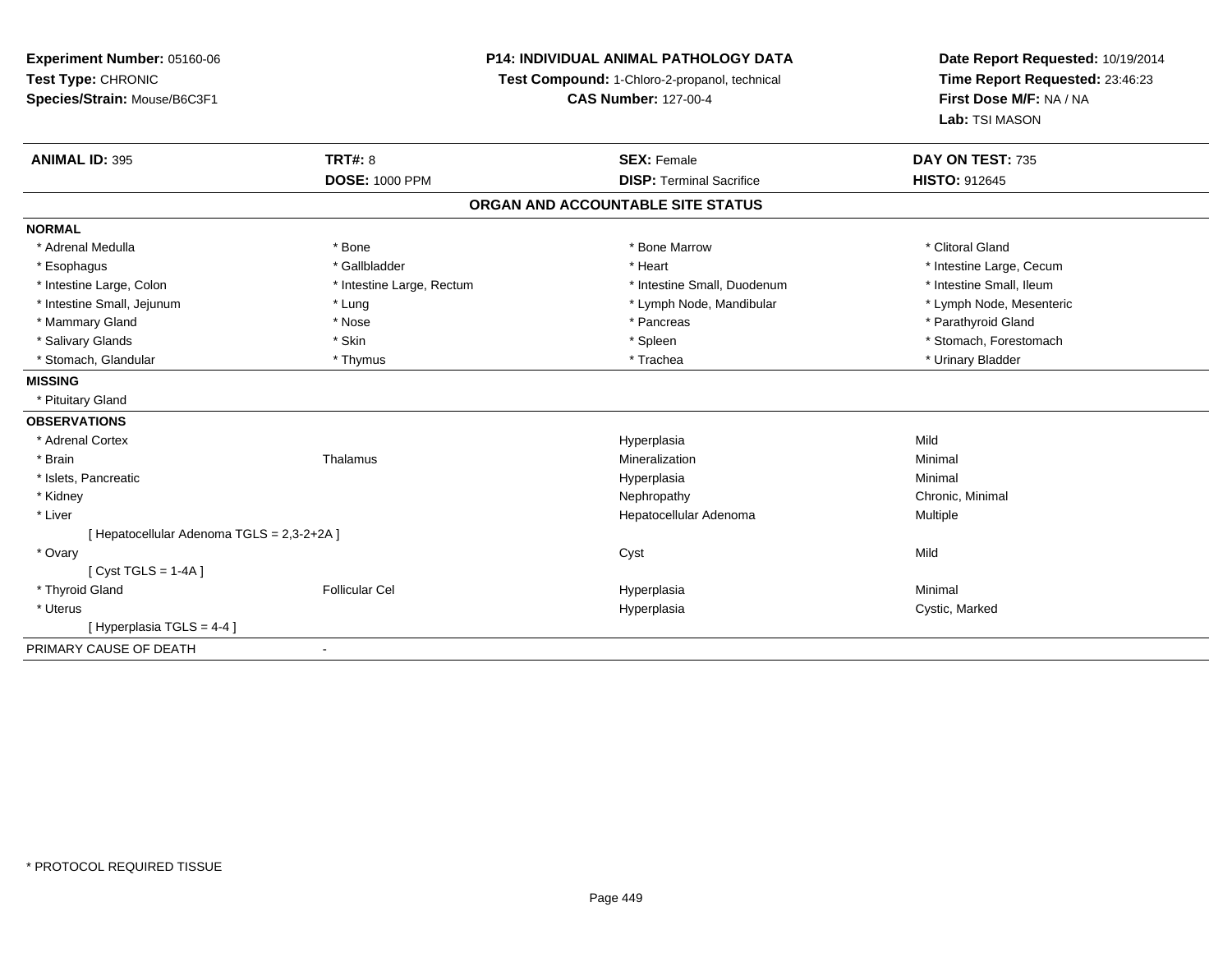### **P14: INDIVIDUAL ANIMAL PATHOLOGY DATA**

**Test Compound:** 1-Chloro-2-propanol, technical

**CAS Number:** 127-00-4

| <b>ANIMAL ID: 396</b>                         | <b>TRT#: 8</b>            | <b>SEX: Female</b>                | DAY ON TEST: 735         |  |
|-----------------------------------------------|---------------------------|-----------------------------------|--------------------------|--|
|                                               | <b>DOSE: 1000 PPM</b>     | <b>DISP: Terminal Sacrifice</b>   | <b>HISTO: 912646</b>     |  |
|                                               |                           | ORGAN AND ACCOUNTABLE SITE STATUS |                          |  |
| <b>NORMAL</b>                                 |                           |                                   |                          |  |
| * Adrenal Medulla                             | * Bone                    | * Bone Marrow                     | * Brain                  |  |
| * Clitoral Gland                              | * Esophagus               | * Gallbladder                     | * Intestine Large, Cecum |  |
| * Intestine Large, Colon                      | * Intestine Large, Rectum | * Intestine Small, Duodenum       | * Intestine Small, Ileum |  |
| * Intestine Small, Jejunum                    | * Kidney                  | * Lung                            | * Lymph Node, Mandibular |  |
| * Mammary Gland                               | * Nose                    | * Ovary                           | * Pancreas               |  |
| * Parathyroid Gland                           | * Salivary Glands         | * Skin                            | * Stomach, Forestomach   |  |
| * Stomach, Glandular                          | * Thymus                  | * Trachea                         | * Urinary Bladder        |  |
| <b>OBSERVATIONS</b>                           |                           |                                   |                          |  |
| * Adrenal Cortex                              | Capsule                   | Hyperplasia                       | Mild                     |  |
| * Heart                                       |                           | Cardiomyopathy                    | Minimal                  |  |
| * Islets, Pancreatic                          |                           | Hyperplasia                       | Mild                     |  |
| * Liver                                       |                           | <b>Eosinophilic Focus</b>         |                          |  |
|                                               |                           | Hepatoblastoma                    |                          |  |
|                                               |                           | Hepatocellular Adenoma            | Multiple                 |  |
|                                               |                           | Hepatocellular Carcinoma          |                          |  |
| [Eosinophilic Focus TGLS = 5-2C]              |                           |                                   |                          |  |
| [Hepatoblastoma TGLS = 3-2A]                  |                           |                                   |                          |  |
| [ Hepatocellular Adenoma TGLS = 4,5-2+2B+2C ] |                           |                                   |                          |  |
| [ Hepatocellular Carcinoma TGLS = 5-2 ]       |                           |                                   |                          |  |
| Lymph Node                                    | <b>Iliac</b>              | Lymphoma Malignant                |                          |  |
| [ Lymphoma Malignant TGLS = 2-12 ]            |                           |                                   |                          |  |
| * Lymph Node, Mesenteric                      |                           | Lymphoma Malignant                |                          |  |
| * Pituitary Gland                             | Pars Distalis             | Hyperplasia                       | Minimal                  |  |
| * Spleen                                      |                           | Lymphoma Malignant                |                          |  |
| [ Lymphoma Malignant TGLS = 1-11 ]            |                           |                                   |                          |  |
| * Thyroid Gland                               | <b>Follicular Cel</b>     | Hyperplasia                       | Mild                     |  |
| * Uterus                                      |                           | Hyperplasia                       | Cystic, Marked           |  |
| PRIMARY CAUSE OF DEATH                        | $\blacksquare$            |                                   |                          |  |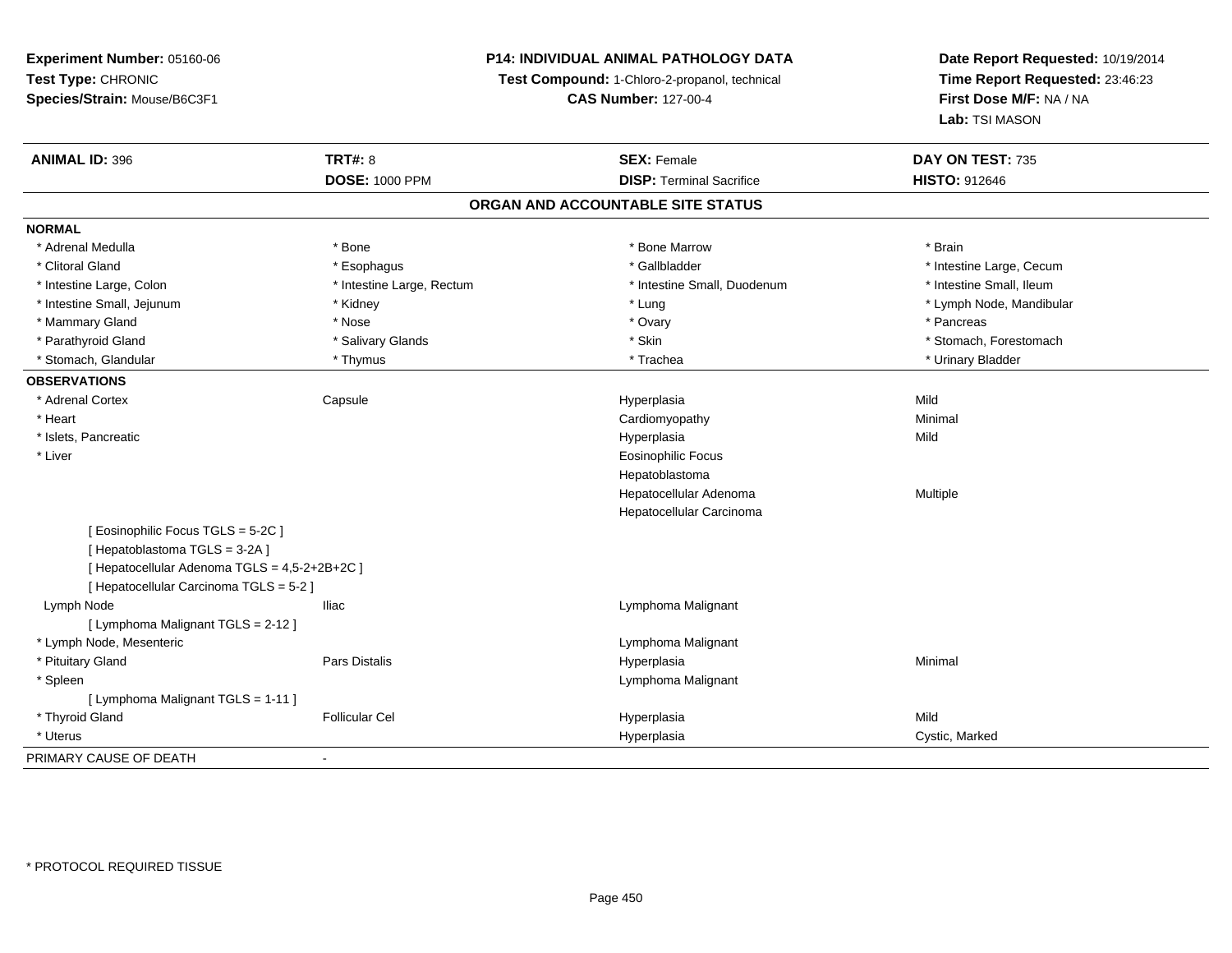**Experiment Number:** 05160-06**Test Type:** CHRONIC **Species/Strain:** Mouse/B6C3F1**P14: INDIVIDUAL ANIMAL PATHOLOGY DATATest Compound:** 1-Chloro-2-propanol, technical **CAS Number:** 127-00-4**Date Report Requested:** 10/19/2014**Time Report Requested:** 23:46:23**First Dose M/F:** NA / NA**Lab:** TSI MASON**ANIMAL ID:** 397**TRT#:** 8 **SEX:** Female **SEX: Female DAY ON TEST:** 646 **DOSE:** 1000 PPM**DISP:** Natural Death **HISTO:** 912647 **ORGAN AND ACCOUNTABLE SITE STATUSNORMAL**\* Adrenal Medulla \* The state of the state of the state of the state of the Marrow \* Bone Marrow \* Clitoral Gland \* Clitoral Gland \* Intestine Large, Colon \* Esophagus \* **Heart \* Intestine Large, Cecum \* Intestine Large, Cecum \*** Intestine Large, Cecum \* Intestine Large, Rectum \* Intestine Small, Duodenum \* Intestine Small, Jejunum \* Islets, Pancreatic\* Lymph Node, Mesenteric \* Kidney The Communication of Lymph Node the Lymph Node, Mandibular \* Lymph Node, Mandibular \* Lymph Node, Mesenteric \* Mammary Gland \* \* Andrew \* Nose \* \* Nose \* \* Ovary \* Ovary \* Ovary \* \* Ovary \* \* Pancreas \* \* Pancreas \* \* Pancreas \* \* Pancreas \* \* Pancreas \* \* Pancreas \* \* Pancreas \* \* Pancreas \* \* Pancreas \* \* Pancreas \* \* Pancreas \* Parathyroid Gland \* \* Salivary Glands \* Salivary Glands \* Skin \* Skin \* State \* Spleen \* Spleen \* Spleen \* Spleen \* Thyroid Gland \* Stomach, Forestomach \* Thymus \* Stomach, Glandular \* Thymus \* Thymus \* Thymus \* Thymus \* Thymus \* Thymus \* Thymus \* Thymus \* Thymus \* Thymus \* Thymus \* Thymus \* Thymus \* Thymus \* Thymus \* Thymus \* Thymus \* Thymus \* Thymu \* Trachea \* Urinary Bladder**MISSING** \* Gallbladder**AUTO PRECLUDES DIAG.** \* Intestine Small, Ileum**OBSERVATIONS** \* Adrenal Cortex**Capsule**  Hyperplasia Mild \* Brainn and the matter of the Thalamus and the Minimal of the Minimal of the Minimal of the Minimal of the Minimal o<br>Thalamus and the Minimal of the Minimal of the Minimal of the Minimal of the Minimal of the Minimal of the Min \* Liver Hepatocellular Adenoma Multiple Hepatocellular Carcinoma[ Hepatocellular Adenoma TGLS = 2,3,4-2+2A+2B ][ Hepatocellular Carcinoma TGLS = 2-2A ] \* Lungg is a construction control of the filtration Cellular and the construction Cellular construction Cellular distribution Cellular distribution Cellular distribution of the Histiocyte, Minimal distribution of the constructio [ Infiltration Cellular TGLS = 5-1 ] \* Pituitary Gland Pars Distalis Angiectasis Mild [ Angiectasis TGLS = 6-7 ] \* Uteruss and the control of the control of the control of the control of the control of the control of the control of the control of the control of the control of the control of the control of the control of the control of the co Hyperplasia Cystic, Mild [ Hyperplasia TGLS = 1-4 ]PRIMARY CAUSE OF DEATH- Liver Hepatocellular Carcinoma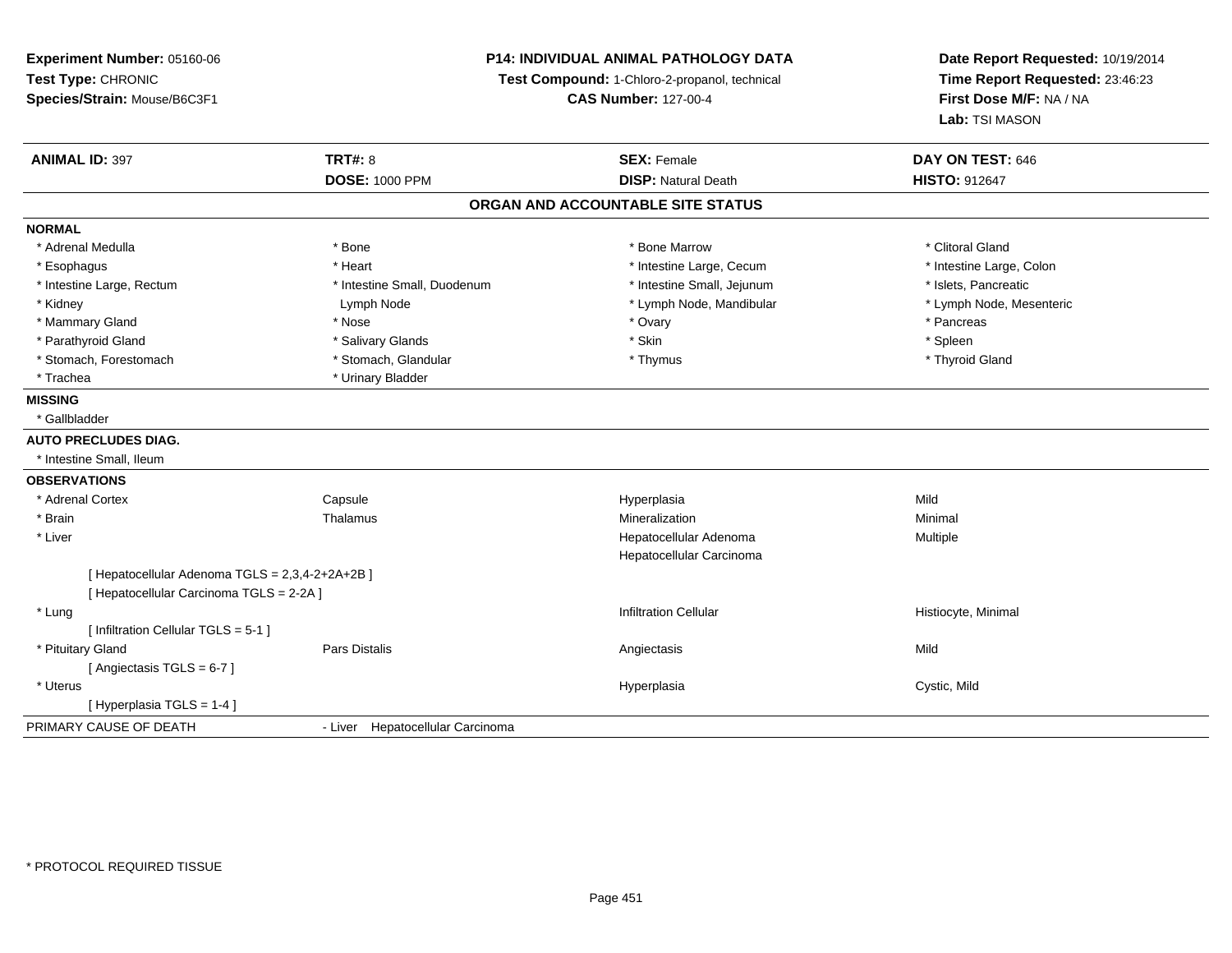**Experiment Number:** 05160-06**Test Type:** CHRONIC **Species/Strain:** Mouse/B6C3F1**P14: INDIVIDUAL ANIMAL PATHOLOGY DATATest Compound:** 1-Chloro-2-propanol, technical **CAS Number:** 127-00-4**Date Report Requested:** 10/19/2014**Time Report Requested:** 23:46:23**First Dose M/F:** NA / NA**Lab:** TSI MASON**ANIMAL ID:** 398**TRT#:** 8 **SEX:** Female **DAY ON TEST:** 735 **DOSE:** 1000 PPM**DISP:** Terminal Sacrifice **HISTO:** 912648 **ORGAN AND ACCOUNTABLE SITE STATUSNORMAL**\* Adrenal Medulla \* \* Annual Medulla \* Brain \* Bone \* \* Bone Marrow \* Bone Marrow \* \* Brain \* Brain \* Brain \* Brain \* Brain \* Brain \* Brain \* Brain \* Brain \* Brain \* Brain \* Brain \* Brain \* Brain \* Brain \* Brain \* Brain \* \* Clitoral Gland \* \* exphagus \* Esophagus \* \* Heart \* Heart \* Intestine Large, Cecum \* Intestine Small, Ileum \* Intestine Large, Colon \* Intestine Large, Rectum \* Intestine Small, Duodenum \* Intestine Small, Duodenum \* Intestine Small, Jejunum \* Kidney \* Lung \* Lymph Node, Mandibular\* Mammary Gland \* \* Andrew \* Nose \* \* Nose \* \* Ovary \* Ovary \* Ovary \* \* Ovary \* \* Pancreas \* \* Pancreas \* \* Pancreas \* \* Pancreas \* \* Pancreas \* \* Pancreas \* \* Pancreas \* \* Pancreas \* \* Pancreas \* \* Pancreas \* \* Pancreas \* Parathyroid Gland \* \* Pituitary Gland \* Thuitary Gland \* Salivary Glands \* Stin \* Skin \* Skin \* Skin \* Skin \* Skin \* Skin \* Skin \* Skin \* Skin \* Skin \* Skin \* Skin \* Skin \* Skin \* Skin \* Skin \* Skin \* Skin \* Skin \* Skin \* Thymus \* Spleen \* Stomach, Forestomach \* Stomach \* Stomach, Glandular \* Stomach, Glandular \* Thyroid Gland \* Trachea \* Trachea \* Trachea \* Urinary Bladder **MISSING** \* Gallbladder**OBSERVATIONS** \* Adrenal Cortex**Capsule**  Hyperplasia Mild \* Islets, Pancreaticc and the contract of the contract of the contract of the contract of the contract of the contract of the contract of the contract of the contract of the contract of the contract of the contract of the contract of the cont a Mild \* Liver Eosinophilic Focus Hepatocellular Adenoma Multiple [ Eosinophilic Focus TGLS = 6-2B ][ Hepatocellular Adenoma TGLS = 4,5,6-2A+2B ] \* Lymph Node, Mesentericc and the contract of the contract of the contract of the contract of the contract of the contract of the contract of the contract of the contract of the contract of the contract of the contract of the contract of the cont Inflammation **Granulomatous**, Marked  $[$  Inflammation TGLS = 3-5A  $]$ **Mesentery** y the control of the set of the control of the Moderate of the Moderate of the Moderate of the Moderate of the Moderate of the Moderate of the Moderate of the Moderate of the Moderate of the Moderate of the Moderate of the  $[$  Necrosis TGLS = 1-12  $]$  \* Uteruss and the control of the control of the control of the control of the control of the control of the control of the control of the control of the control of the control of the control of the control of the control of the co Cystic, Marked [ Hyperplasia TGLS = 2-4A ]PRIMARY CAUSE OF DEATH-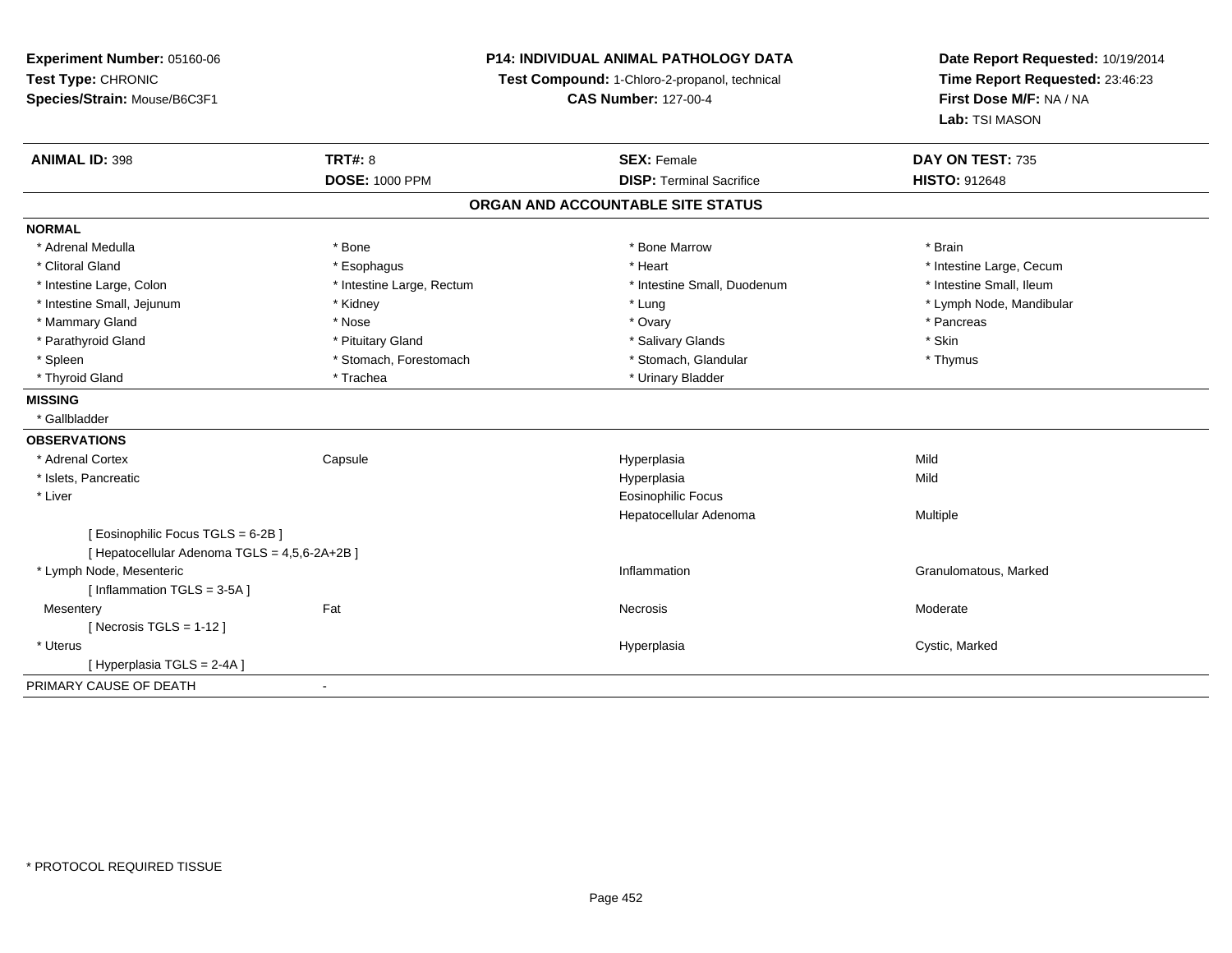**Experiment Number:** 05160-06**Test Type:** CHRONIC **Species/Strain:** Mouse/B6C3F1**P14: INDIVIDUAL ANIMAL PATHOLOGY DATATest Compound:** 1-Chloro-2-propanol, technical **CAS Number:** 127-00-4**Date Report Requested:** 10/19/2014**Time Report Requested:** 23:46:23**First Dose M/F:** NA / NA**Lab:** TSI MASON**ANIMAL ID:** 399**TRT#:** 8 **SEX:** Female **SEX: Female DAY ON TEST:** 466 **DOSE:** 1000 PPM**DISP:** Natural Death **HISTO:** 912649 **ORGAN AND ACCOUNTABLE SITE STATUSNORMAL**\* Adrenal Medulla \* \* Annual Medulla \* Brain \* Bone \* \* Bone Marrow \* Bone Marrow \* \* Brain \* Brain \* Brain \* Brain \* Brain \* Brain \* Brain \* Brain \* Brain \* Brain \* Brain \* Brain \* Brain \* Brain \* Brain \* Brain \* Brain \* \* Clitoral Gland \* \* Muslim to the subset of the subset of the subset of the subset of the subset of the subset of the subset of the subset of the subset of the subset of the subset of the subset of the subset of the subse \* Intestine Small, Jejunum \* The mannery Gland \* Lymph Node, Mandibular \* The mannery The mannery Gland \* Mammary Gland \* Parathyroid Gland \* Nose \* Ovary \* Pancreas \* Parathyroid Gland \* Pituitary Gland \* \* Salivary Glands \* Salivary Glands \* Skin \* \* Skin \* \* Stomach, Forestomach \* Stomach, Glandular \* Thymus \* Thymus \* Thymus \* Thyroid Gland \* Thyroid Gland \* Thachea \* Urinary Bladder**AUTO PRECLUDES DIAG.**\* Gallbladder **\* Intestine Large, Cecum \* Intestine Small**, Duodenum \* 1. Thestine Small, Ileum \* Intestine Small, Ileum **OBSERVATIONS** \* Adrenal Cortex**Capsule**  Hyperplasia Mild \* Heart Alveolar/Bronchiolar CarcinomaMetastatic (Lung)<br>Mild \* Islets, Pancreaticc and the contract of the contract of the contract of the contract of the contract of the contract of the contract of the contract of the contract of the contract of the contract of the contract of the contract of the cont a Mild \* Kidney Alveolar/Bronchiolar Carcinoma Metastatic (Lung) Nephropathy Chronic, Minimal \* Liver Alveolar/Bronchiolar Carcinoma Metastatic (Lung) Hepatocellular Adenoma Hepatocellular CarcinomaI vacuolization Cytoplasmic Hepatocyte, Portalc Mild [ Hepatocellular Adenoma TGLS = 5-2C ][ Hepatocellular Carcinoma TGLS = 3-2+2A ] \* Lung Alveolar/Bronchiolar Adenoma Alveolar/Bronchiolar Carcinoma[ Alveolar/Bronchiolar Adenoma TGLS = 8-1 ][ Alveolar/Bronchiolar Carcinoma TGLS = 7-1 ] Skeletal MuscleAlveolar/Bronchiolar Carcinoma Metastatic (Lung) [ Alveolar/Bronchiolar Carcinoma TGLS = 6-12 ] \* SpleenHematopoietic Cell Proliferation<br>
Hyperplasia Cystic, Mi \* Uteruss and the contract of the contract of the contract of the contract of the contract of the contract of the contract of the contract of the contract of the contract of the contract of the contract of the contract of the cont Cystic, Mild PRIMARY CAUSE OF DEATH- Lung Alveolar/Bronchiolar Carcinoma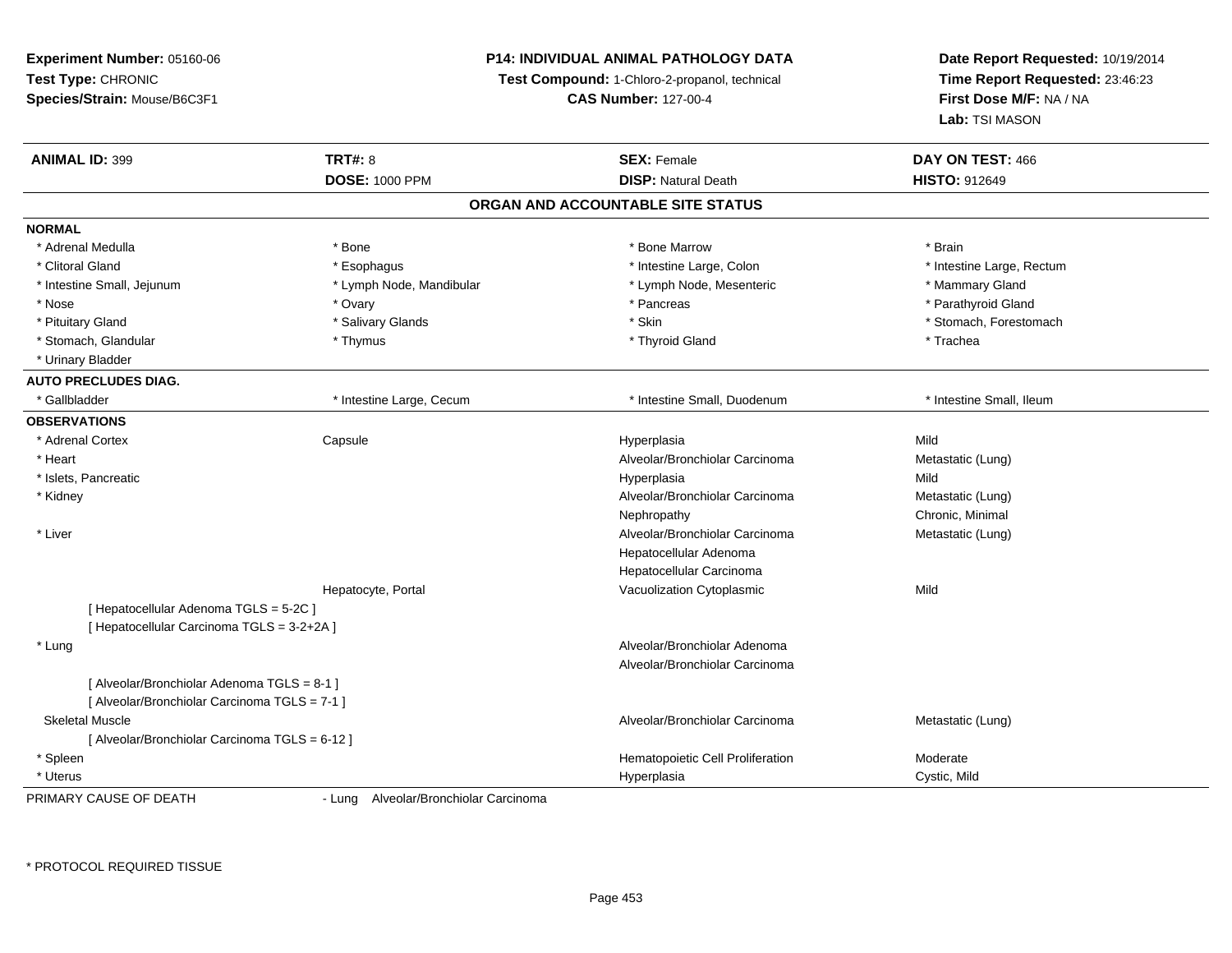| <b>Experiment Number: 05160-06</b><br>Test Type: CHRONIC<br>Species/Strain: Mouse/B6C3F1      | <b>P14: INDIVIDUAL ANIMAL PATHOLOGY DATA</b><br>Test Compound: 1-Chloro-2-propanol, technical<br><b>CAS Number: 127-00-4</b> |                                   | Date Report Requested: 10/19/2014<br>Time Report Requested: 23:46:23<br>First Dose M/F: NA / NA<br>Lab: TSI MASON |
|-----------------------------------------------------------------------------------------------|------------------------------------------------------------------------------------------------------------------------------|-----------------------------------|-------------------------------------------------------------------------------------------------------------------|
| <b>ANIMAL ID: 399</b>                                                                         | TRT#: 8                                                                                                                      | <b>SEX: Female</b>                | DAY ON TEST: 466                                                                                                  |
|                                                                                               | <b>DOSE: 1000 PPM</b>                                                                                                        | <b>DISP:</b> Natural Death        | <b>HISTO: 912649</b>                                                                                              |
|                                                                                               |                                                                                                                              | ORGAN AND ACCOUNTABLE SITE STATUS |                                                                                                                   |
| CONTRIBUTORY CAUSE OF DEATH                                                                   | - Liver Hepatocellular Carcinoma                                                                                             |                                   |                                                                                                                   |
| Animal Note: TGL 6 nodules involve skeletal muscle rather than thoracic cavity on micro exam. |                                                                                                                              |                                   |                                                                                                                   |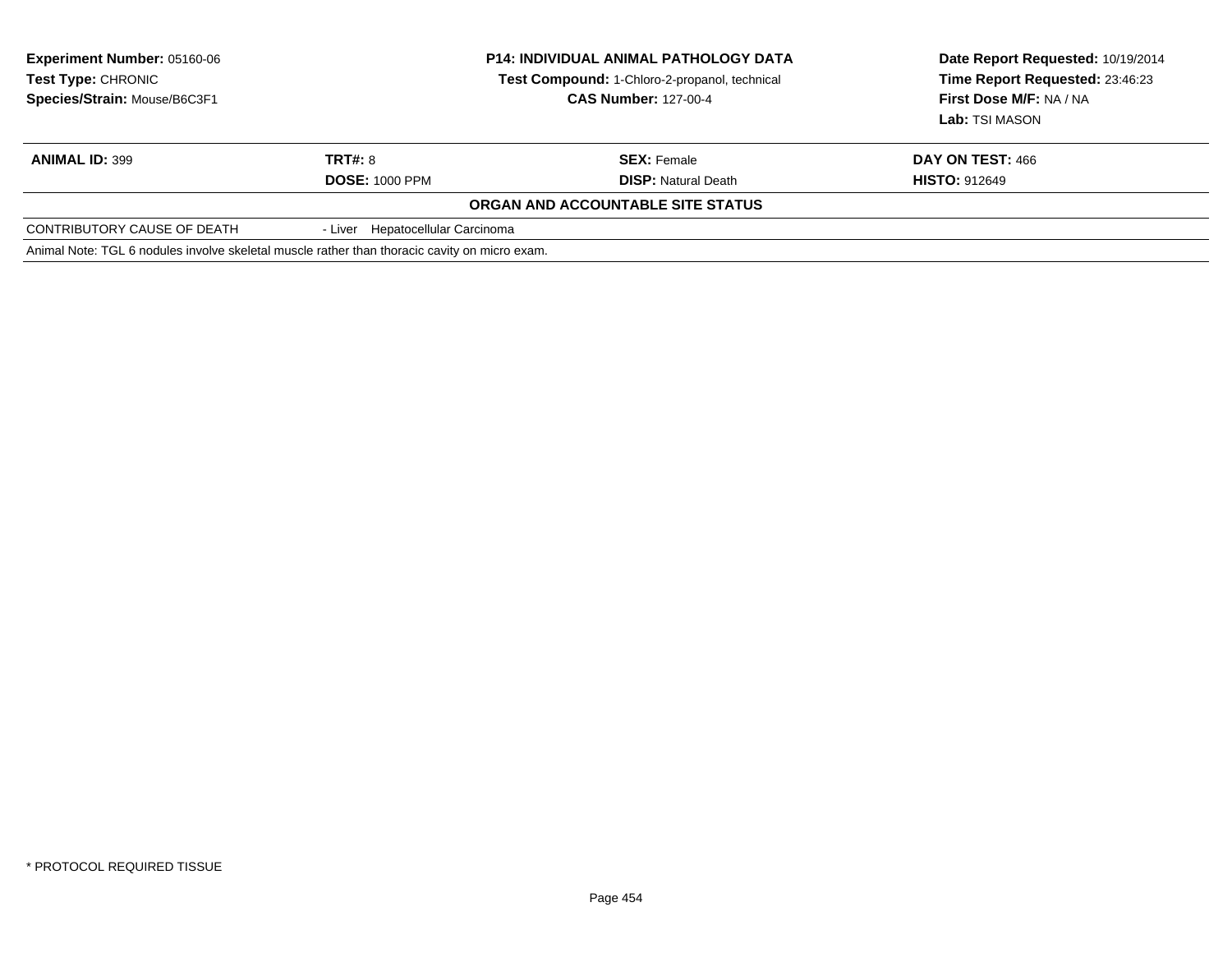# **P14: INDIVIDUAL ANIMAL PATHOLOGY DATA**

**Test Compound:** 1-Chloro-2-propanol, technical

**CAS Number:** 127-00-4

| <b>ANIMAL ID: 400</b>                            | TRT#: 8                    | <b>SEX: Female</b>                | DAY ON TEST: 735            |
|--------------------------------------------------|----------------------------|-----------------------------------|-----------------------------|
|                                                  | <b>DOSE: 1000 PPM</b>      | <b>DISP: Terminal Sacrifice</b>   | <b>HISTO: 912650</b>        |
|                                                  |                            | ORGAN AND ACCOUNTABLE SITE STATUS |                             |
| <b>NORMAL</b>                                    |                            |                                   |                             |
| * Adrenal Medulla                                | * Bone                     | * Bone Marrow                     | * Brain                     |
| * Clitoral Gland                                 | * Esophagus                | * Gallbladder                     | * Heart                     |
| * Intestine Large, Cecum                         | * Intestine Large, Colon   | * Intestine Large, Rectum         | * Intestine Small, Duodenum |
| * Intestine Small, Ileum                         | * Intestine Small, Jejunum | * Islets, Pancreatic              | * Kidney                    |
| * Liver                                          | * Lung                     | * Lymph Node, Mandibular          | * Lymph Node, Mesenteric    |
| * Mammary Gland                                  | * Nose                     | * Pancreas                        | * Parathyroid Gland         |
| * Salivary Glands                                | * Skin                     | * Stomach, Forestomach            | * Stomach, Glandular        |
| * Thymus                                         | * Trachea                  | * Urinary Bladder                 |                             |
| <b>OBSERVATIONS</b>                              |                            |                                   |                             |
| * Adrenal Cortex                                 | Capsule                    | Hyperplasia                       | Mild                        |
| Lymph Node                                       | Mediastinal                | Pigmentation                      | Moderate                    |
| [ Pigmentation TGLS = 5-5A ]                     |                            |                                   |                             |
| * Ovary                                          |                            | Cyst                              | Marked                      |
| $[Cyst TGLS = 1-4A]$                             |                            |                                   |                             |
| * Pituitary Gland                                | Pars Distalis              | Hyperplasia                       | Mild                        |
| * Spleen                                         |                            | Hematopoietic Cell Proliferation  | Moderate                    |
|                                                  |                            | Metaplasia                        | Osseous, Mild               |
| [ Hematopoietic Cell Proliferation TGLS = 3-11 ] |                            |                                   |                             |
| [Metaplasia TGLS = 4-11]                         |                            |                                   |                             |
| * Thyroid Gland                                  | <b>Follicular Cel</b>      | Hyperplasia                       | Minimal                     |
| * Uterus                                         |                            | Hyperplasia                       | Cystic, Marked              |
| [Hyperplasia TGLS = 2-4B]                        |                            |                                   |                             |
| PRIMARY CAUSE OF DEATH                           |                            |                                   |                             |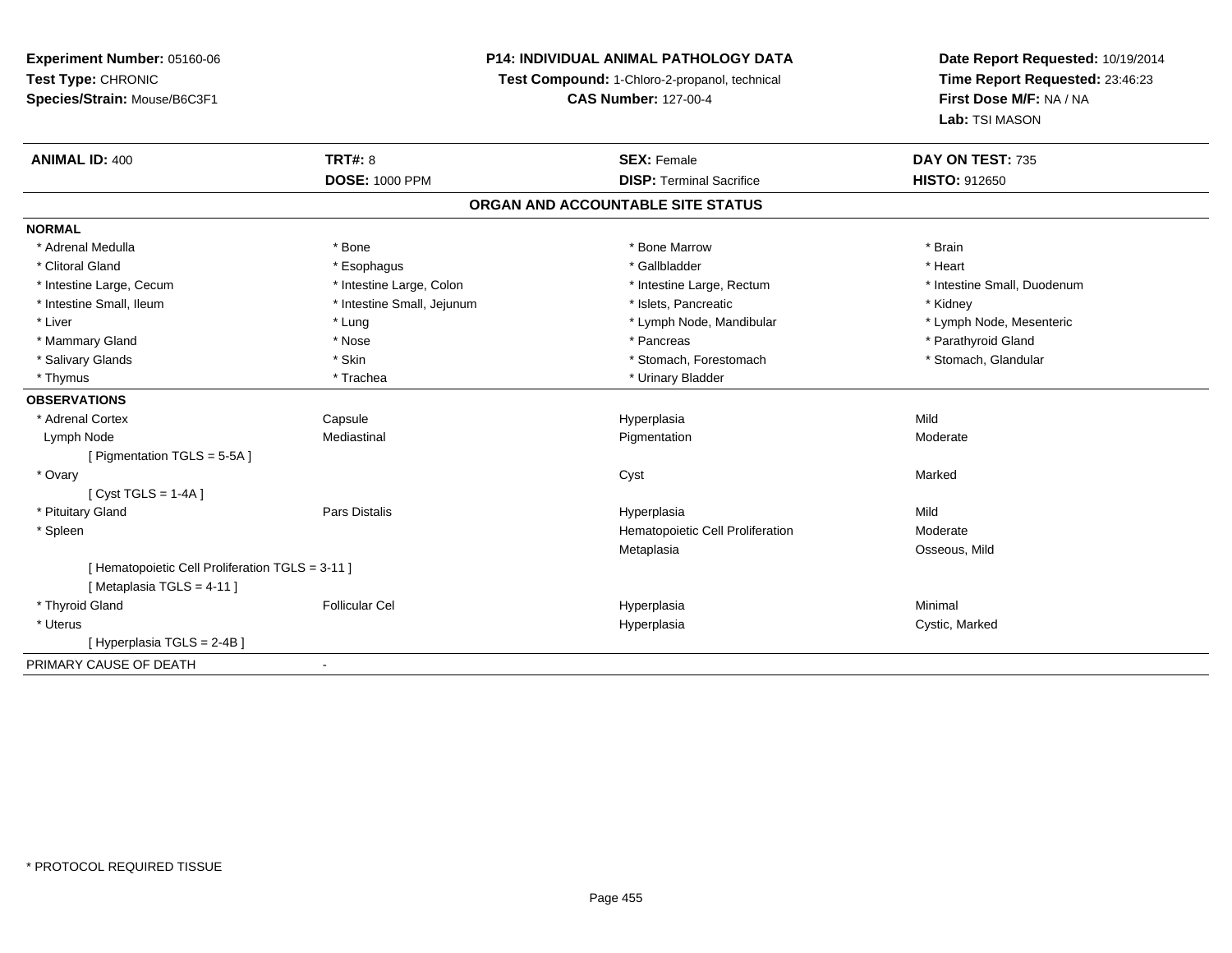**Experiment Number:** 05160-06**Test Type:** CHRONIC **Species/Strain:** Mouse/B6C3F1**P14: INDIVIDUAL ANIMAL PATHOLOGY DATATest Compound:** 1-Chloro-2-propanol, technical **CAS Number:** 127-00-4**Date Report Requested:** 10/19/2014**Time Report Requested:** 23:46:23**First Dose M/F:** NA / NA**Lab:** TSI MASON**ANIMAL ID:** 401**TRT#:** 8 **SEX:** Female **DAY ON TEST:** 735 **DOSE:** 1000 PPM**DISP:** Terminal Sacrifice **HISTO:** 912651 **ORGAN AND ACCOUNTABLE SITE STATUSNORMAL**\* Adrenal Medulla \* The state of the state of the state of the state of the Marrow \* Bone Marrow \* Clitoral Gland \* Clitoral Gland \* Esophagus \* https://www.fragustage.com/web/2019/heart \* Heart \* Heart \* Heart \* Intestine Large, Cecum \* Intestine Large, Cecum \* Sallbladder \* The state of the state of the state of the state of the state of the state o \* Intestine Small, Ileum \* Intestine Large, Colon \* Intestine Large, Rectum \* Intestine Small, Duodenum \* Intestine Small, Duodenum \* Intestine Small, Jejunum \* Kidney \* Lung \* Lymph Node, Mandibular\* Lymph Node, Mesenteric \* \* \* Mammary Gland \* \* Nose \* Nose \* \* Nose \* \* Nose \* Ovary \* Ovary \* Ovary \* Ovary \* Spleen \* Parathyroid Gland \* The state of the second term in the second state of the second state of the second \* Skin \* Skin \* Skin \* Skin \* Skin \* Skin \* Skin \* Skin \* Skin \* Skin \* Skin \* Skin \* Skin \* Skin \* Skin \* Skin \* Ski \* Trachea \* Stomach, Forestomach \* Thymus \* Stomach, Glandular \* Thymus \* Thymus \* Thymus \* Thymus \* Thymus \* Thymus \* Thymus \* Thymus \* Thymus \* Thymus \* Thymus \* Thymus \* Thymus \* Thymus \* Thymus \* Thymus \* Thymus \* Thymus \* Thymu \* Urinary Bladder**OBSERVATIONS** \* Adrenal Cortex Capsule Hyperplasia Mild \* Brainn and the Thalamus and the Minimal and Mineralization and Minimal Minimal and Minimal and Minimal and Minimal  $\mu$  \* Islets, Pancreaticc description of the control of the control of the control of the control of the control of the control of the control of the control of the control of the control of the control of the control of the control of the contro a Mild \* Liver Eosinophilic Focus Hepatocellular Adenoma Multiple [ Eosinophilic Focus TGLS = 3-2+2B ][ Hepatocellular Adenoma TGLS = 2,3-2+2A+2B ] \* Pancreass the control of the control of the control of the control of the control of the control of the control of the control of the control of the control of the control of the control of the control of the control of the contro Marked Ductt the contract of the contract of the contract of the contract of the contract of the contract of the contract of the contract of the contract of the contract of the contract of the contract of the contract of the contract [ Cyst TGLS = 1-5A ] \* Pituitary Glandd and the contract of Pars Distalis and the contract of Adenoma and Adenoma and the Adenoma and the Adenoma and  $\lambda$  $[$  Adenoma TGLS = 4-7  $]$  \* Thyroid Gland Follicular Cel Hyperplasia Mild \* Uteruss and the contract of the contract of the contract of the contract of the contract of the contract of the contract of the contract of the contract of the contract of the contract of the contract of the contract of the cont Hyperplasia Cystic, Moderate PRIMARY CAUSE OF DEATH-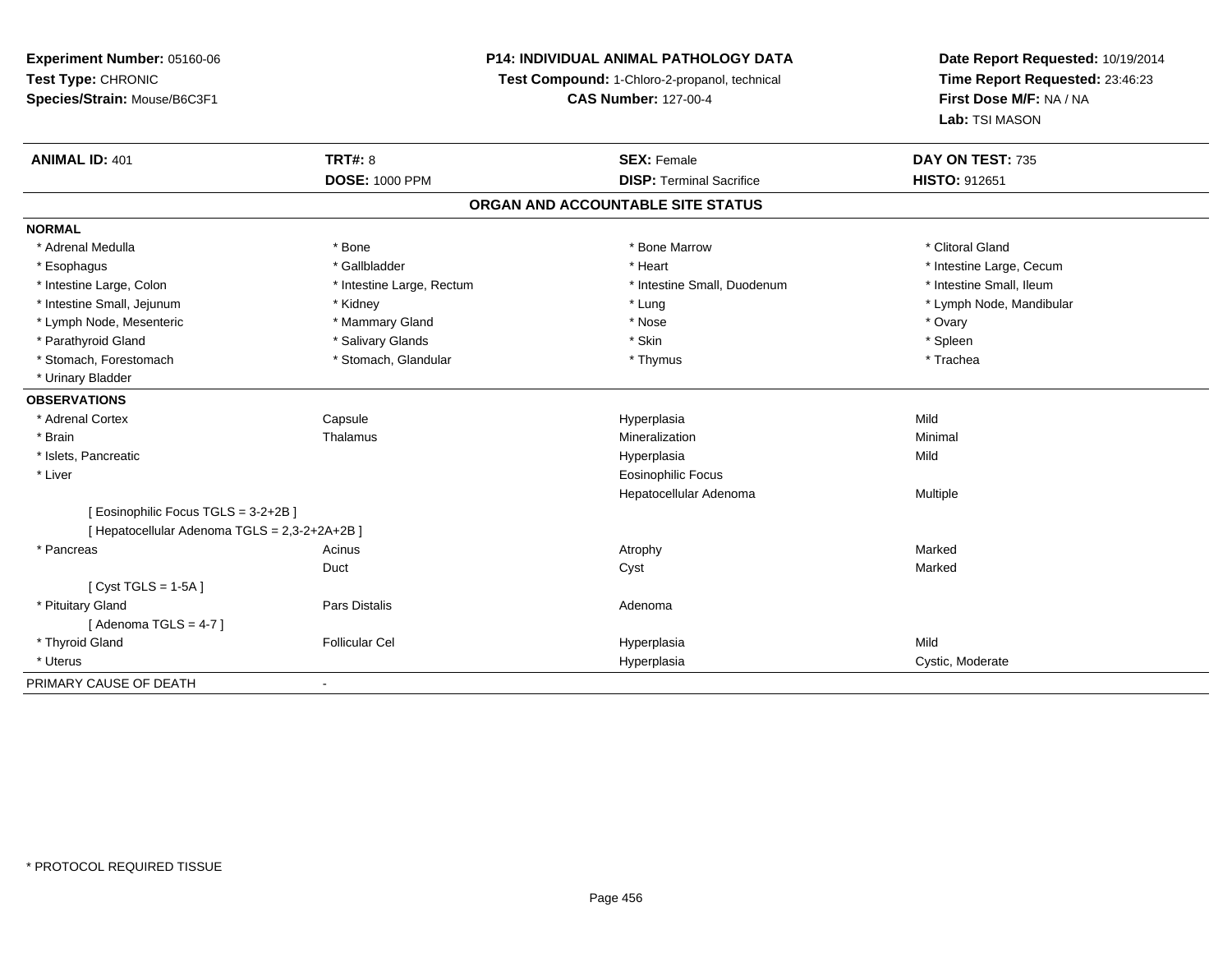| Experiment Number: 05160-06<br>Test Type: CHRONIC<br>Species/Strain: Mouse/B6C3F1 | P14: INDIVIDUAL ANIMAL PATHOLOGY DATA<br>Test Compound: 1-Chloro-2-propanol, technical<br><b>CAS Number: 127-00-4</b> |                                                       | Date Report Requested: 10/19/2014<br>Time Report Requested: 23:46:23<br>First Dose M/F: NA / NA<br>Lab: TSI MASON |  |
|-----------------------------------------------------------------------------------|-----------------------------------------------------------------------------------------------------------------------|-------------------------------------------------------|-------------------------------------------------------------------------------------------------------------------|--|
| <b>ANIMAL ID: 402</b>                                                             | <b>TRT#: 8</b><br><b>DOSE: 1000 PPM</b>                                                                               | <b>SEX: Female</b><br><b>DISP: Terminal Sacrifice</b> | DAY ON TEST: 735<br><b>HISTO: 912652</b>                                                                          |  |
|                                                                                   |                                                                                                                       | ORGAN AND ACCOUNTABLE SITE STATUS                     |                                                                                                                   |  |
| <b>NORMAL</b>                                                                     |                                                                                                                       |                                                       |                                                                                                                   |  |
| * Adrenal Medulla                                                                 | * Bone                                                                                                                | * Bone Marrow                                         | * Brain                                                                                                           |  |
| * Clitoral Gland                                                                  | * Esophagus                                                                                                           | * Gallbladder                                         | * Heart                                                                                                           |  |
| * Intestine Large, Cecum                                                          | * Intestine Large, Colon                                                                                              | * Intestine Large, Rectum                             | * Intestine Small, Duodenum                                                                                       |  |
| * Intestine Small, Ileum                                                          | * Intestine Small, Jejunum                                                                                            | * Kidney                                              | * Lung                                                                                                            |  |
| * Lymph Node, Mandibular                                                          | * Lymph Node, Mesenteric                                                                                              | * Mammary Gland                                       | * Nose                                                                                                            |  |
| * Ovary                                                                           | * Pancreas                                                                                                            | * Parathyroid Gland                                   | * Salivary Glands                                                                                                 |  |
| * Skin                                                                            | * Spleen                                                                                                              | * Stomach, Forestomach                                | * Stomach, Glandular                                                                                              |  |
| * Thymus                                                                          | * Thyroid Gland                                                                                                       | * Trachea                                             | * Urinary Bladder                                                                                                 |  |
| <b>MISSING</b>                                                                    |                                                                                                                       |                                                       |                                                                                                                   |  |
| * Pituitary Gland                                                                 |                                                                                                                       |                                                       |                                                                                                                   |  |
| <b>OBSERVATIONS</b>                                                               |                                                                                                                       |                                                       |                                                                                                                   |  |
| * Adrenal Cortex                                                                  | Capsule                                                                                                               | Hyperplasia                                           | Mild                                                                                                              |  |
| * Islets, Pancreatic                                                              |                                                                                                                       | Hyperplasia                                           | Minimal                                                                                                           |  |
| * Liver                                                                           |                                                                                                                       | <b>Eosinophilic Focus</b>                             |                                                                                                                   |  |
|                                                                                   |                                                                                                                       | Hepatocellular Adenoma                                | Multiple                                                                                                          |  |
| [ Eosinophilic Focus TGLS = 3-2B ]<br>[ Hepatocellular Adenoma TGLS = 3,4-2A+2B ] |                                                                                                                       |                                                       |                                                                                                                   |  |
| * Ovary                                                                           |                                                                                                                       |                                                       |                                                                                                                   |  |
| Note: TGL 1 cyst not visible on micro exam.                                       |                                                                                                                       |                                                       |                                                                                                                   |  |
| * Uterus                                                                          |                                                                                                                       | Hyperplasia                                           | Cystic, Marked                                                                                                    |  |
| [Hyperplasia TGLS = 2-4B]                                                         |                                                                                                                       |                                                       |                                                                                                                   |  |
| PRIMARY CAUSE OF DEATH                                                            | $\blacksquare$                                                                                                        |                                                       |                                                                                                                   |  |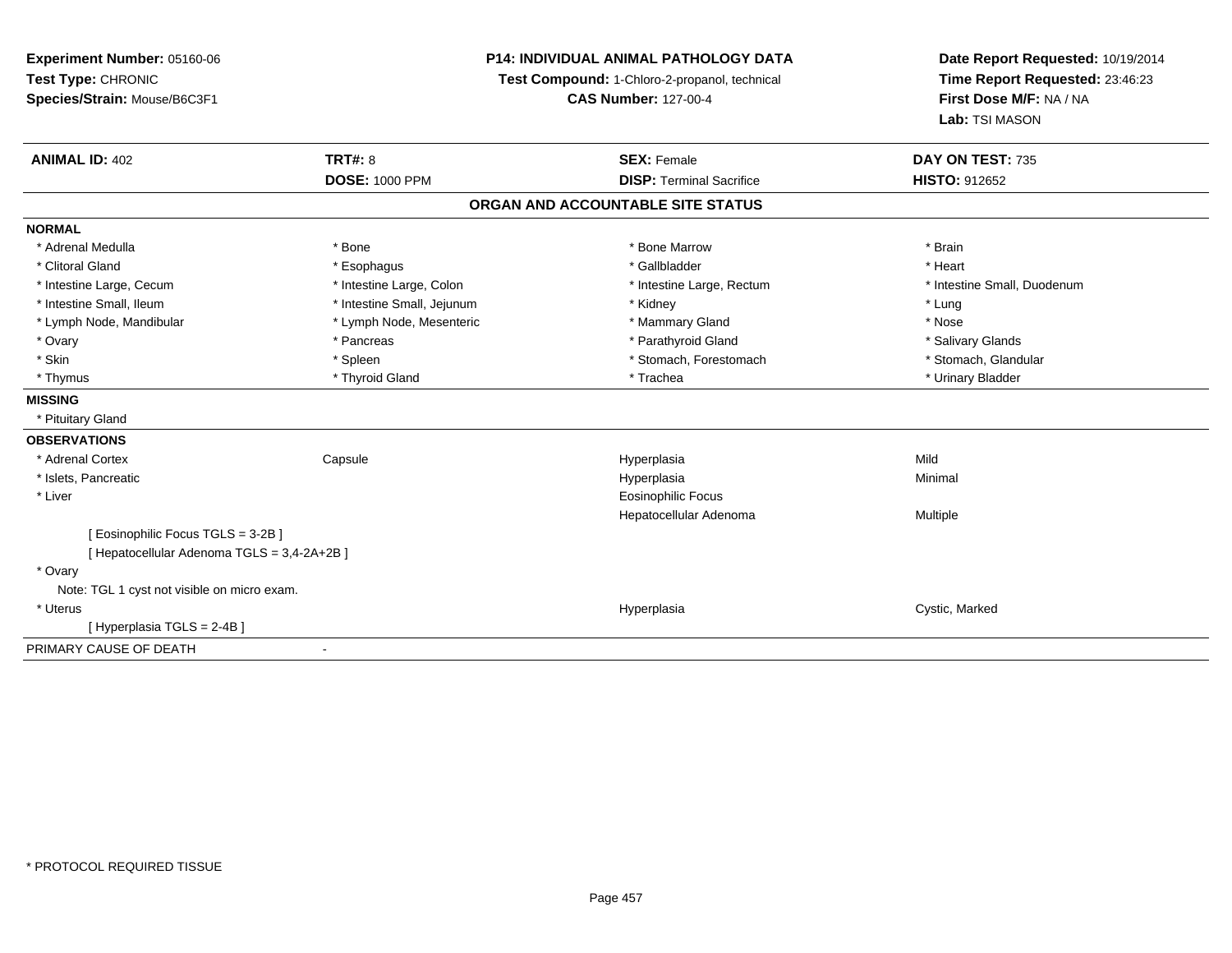### **P14: INDIVIDUAL ANIMAL PATHOLOGY DATA**

**Test Compound:** 1-Chloro-2-propanol, technical

**CAS Number:** 127-00-4

| <b>ANIMAL ID: 403</b>                            | <b>TRT#: 8</b>              | <b>SEX: Female</b>                | DAY ON TEST: 735         |  |
|--------------------------------------------------|-----------------------------|-----------------------------------|--------------------------|--|
|                                                  | <b>DOSE: 1000 PPM</b>       | <b>DISP: Terminal Sacrifice</b>   | <b>HISTO: 912653</b>     |  |
|                                                  |                             | ORGAN AND ACCOUNTABLE SITE STATUS |                          |  |
| <b>NORMAL</b>                                    |                             |                                   |                          |  |
| * Adrenal Medulla                                | * Bone Marrow               | * Clitoral Gland                  | * Esophagus              |  |
| * Gallbladder                                    | * Heart                     | * Intestine Large, Cecum          | * Intestine Large, Colon |  |
| * Intestine Large, Rectum                        | * Intestine Small, Duodenum | * Intestine Small, Ileum          | * Lymph Node, Mandibular |  |
| * Mammary Gland                                  | * Nose                      | * Ovary                           | * Pancreas               |  |
| * Parathyroid Gland                              | * Pituitary Gland           | * Salivary Glands                 | * Skin                   |  |
| * Stomach, Forestomach                           | * Stomach, Glandular        | * Thymus                          | * Thyroid Gland          |  |
| * Trachea                                        | * Urinary Bladder           |                                   |                          |  |
| <b>OBSERVATIONS</b>                              |                             |                                   |                          |  |
| * Adrenal Cortex                                 | Capsule                     | Hyperplasia                       | Moderate                 |  |
| * Bone                                           |                             | Fibrous Osteodystrophy            | Minimal                  |  |
| * Brain                                          | Thalamus                    | Mineralization                    | Minimal                  |  |
| Eye                                              |                             | Inflammation                      | Acute, Marked            |  |
| [Inflammation TGLS = 1-12]                       |                             |                                   |                          |  |
| <b>Harderian Gland</b>                           |                             | Carcinoma                         |                          |  |
| [Carcinoma TGLS = 7-13]                          |                             |                                   |                          |  |
| * Intestine Small, Jejunum                       | Peyers Patch                | Hyperplasia                       | Lymphoid, Mild           |  |
| [ Hyperplasia TGLS = 5-6A ]                      |                             |                                   |                          |  |
| * Islets, Pancreatic                             |                             | Hyperplasia                       | Mild                     |  |
| * Kidney                                         |                             | Hydronephrosis                    | Marked                   |  |
| [Hydronephrosis TGLS = 4-3A]                     |                             |                                   |                          |  |
| * Liver                                          |                             | <b>Eosinophilic Focus</b>         |                          |  |
|                                                  |                             | Hepatocellular Adenoma            | Multiple                 |  |
| [Eosinophilic Focus TGLS = 9-2A]                 |                             |                                   |                          |  |
| [ Hepatocellular Adenoma TGLS = 6,9-2+2A ]       |                             |                                   |                          |  |
| * Lung                                           |                             | Hemorrhage                        | Mild                     |  |
| [Hemorrhage TGLS = 8-1]                          |                             |                                   |                          |  |
| * Lymph Node, Mesenteric                         |                             | Hyperplasia                       | Lymphoid, Marked         |  |
| * Spleen                                         |                             | Hematopoietic Cell Proliferation  | Moderate                 |  |
| [ Hematopoietic Cell Proliferation TGLS = 2-11 ] |                             |                                   |                          |  |
| * Uterus                                         |                             | Hyperplasia                       | Cystic, Marked           |  |
|                                                  |                             |                                   |                          |  |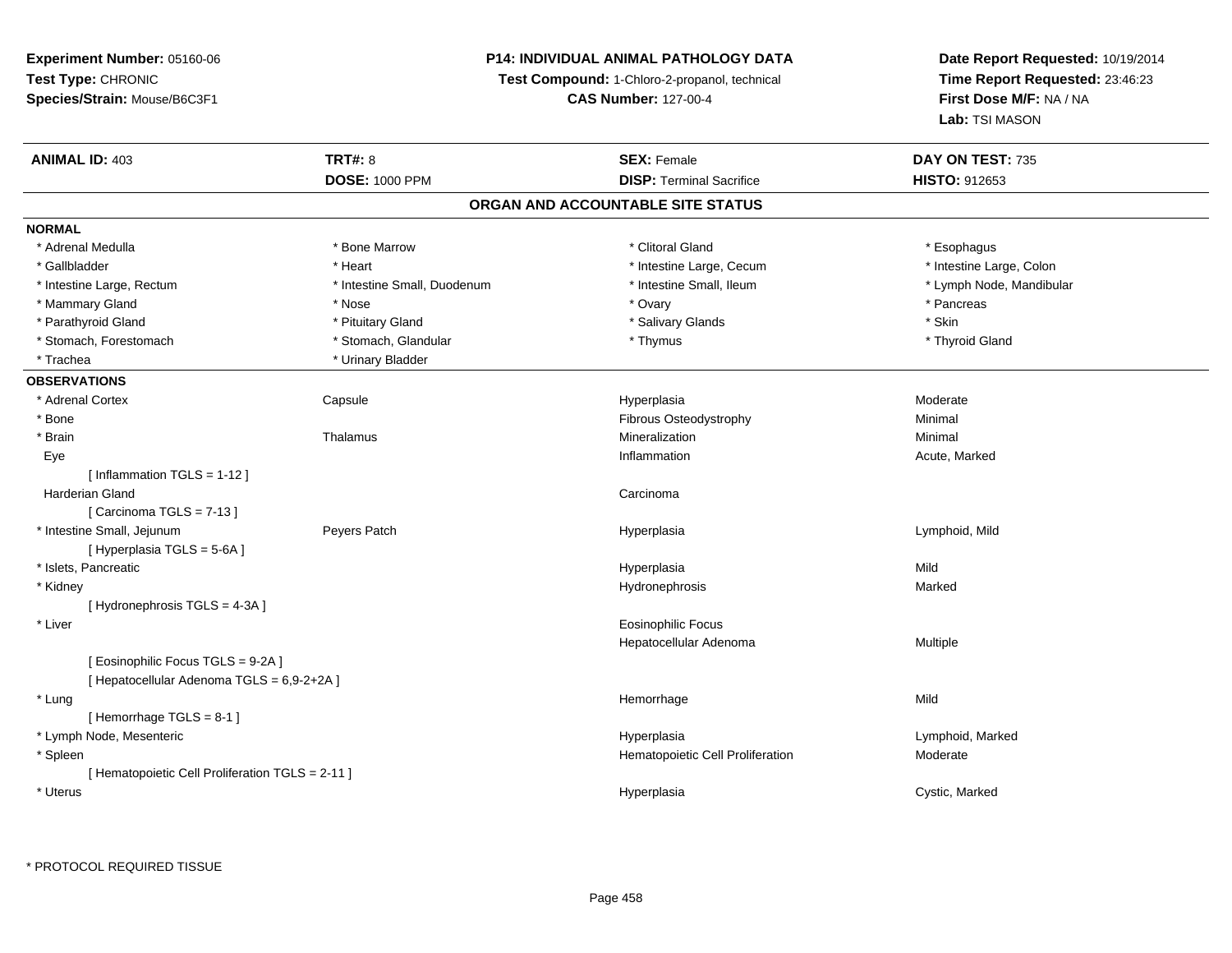| <b>Experiment Number: 05160-06</b><br>Test Type: CHRONIC<br>Species/Strain: Mouse/B6C3F1 |                       | <b>P14: INDIVIDUAL ANIMAL PATHOLOGY DATA</b><br>Test Compound: 1-Chloro-2-propanol, technical<br><b>CAS Number: 127-00-4</b> | Date Report Requested: 10/19/2014<br>Time Report Requested: 23:46:23<br>First Dose M/F: NA / NA<br>Lab: TSI MASON |  |
|------------------------------------------------------------------------------------------|-----------------------|------------------------------------------------------------------------------------------------------------------------------|-------------------------------------------------------------------------------------------------------------------|--|
| <b>ANIMAL ID: 403</b>                                                                    | TRT#: 8               | <b>SEX: Female</b>                                                                                                           | <b>DAY ON TEST: 735</b>                                                                                           |  |
|                                                                                          | <b>DOSE: 1000 PPM</b> | <b>DISP:</b> Terminal Sacrifice                                                                                              | <b>HISTO: 912653</b>                                                                                              |  |
|                                                                                          |                       | ORGAN AND ACCOUNTABLE SITE STATUS                                                                                            |                                                                                                                   |  |
| [Hyperplasia TGLS = 3-4A]                                                                |                       |                                                                                                                              |                                                                                                                   |  |
| PRIMARY CAUSE OF DEATH                                                                   |                       |                                                                                                                              |                                                                                                                   |  |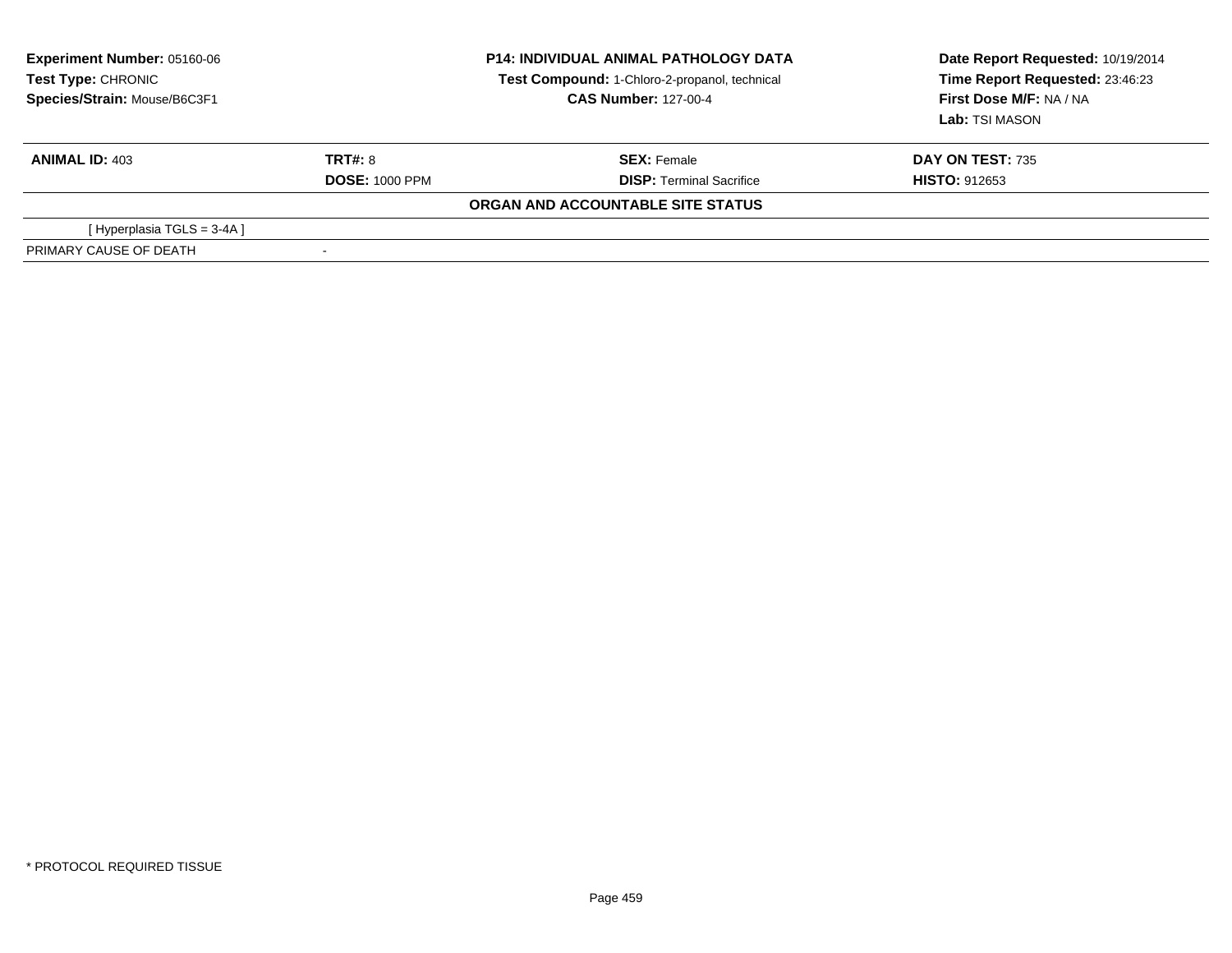| Experiment Number: 05160-06                    | <b>P14: INDIVIDUAL ANIMAL PATHOLOGY DATA</b> |                                               | Date Report Requested: 10/19/2014 |  |
|------------------------------------------------|----------------------------------------------|-----------------------------------------------|-----------------------------------|--|
| Test Type: CHRONIC                             |                                              | Test Compound: 1-Chloro-2-propanol, technical | Time Report Requested: 23:46:23   |  |
| Species/Strain: Mouse/B6C3F1                   |                                              | <b>CAS Number: 127-00-4</b>                   | First Dose M/F: NA / NA           |  |
|                                                |                                              |                                               | Lab: TSI MASON                    |  |
| <b>ANIMAL ID: 404</b>                          | <b>TRT#: 8</b>                               | <b>SEX: Female</b>                            | DAY ON TEST: 664                  |  |
|                                                | <b>DOSE: 1000 PPM</b>                        | <b>DISP:</b> Moribund Sacrifice               | <b>HISTO: 912654</b>              |  |
|                                                |                                              | ORGAN AND ACCOUNTABLE SITE STATUS             |                                   |  |
| <b>NORMAL</b>                                  |                                              |                                               |                                   |  |
| * Adrenal Medulla                              | * Bone                                       | * Bone Marrow                                 | * Brain                           |  |
| * Clitoral Gland                               | * Esophagus                                  | * Gallbladder                                 | * Heart                           |  |
| * Intestine Large, Cecum                       | * Intestine Large, Colon                     | * Intestine Large, Rectum                     | * Intestine Small, Duodenum       |  |
| * Intestine Small, Ileum                       | * Intestine Small, Jejunum                   | * Islets, Pancreatic                          | * Kidney                          |  |
| * Liver                                        | * Lymph Node, Mandibular                     | * Lymph Node, Mesenteric                      | * Mammary Gland                   |  |
| * Nose                                         | * Ovary                                      | * Pancreas                                    | * Parathyroid Gland               |  |
| * Pituitary Gland                              | * Salivary Glands                            | * Skin                                        | * Stomach, Forestomach            |  |
| * Stomach, Glandular                           | * Thymus                                     | * Thyroid Gland                               | * Trachea                         |  |
| * Urinary Bladder                              |                                              |                                               |                                   |  |
| <b>OBSERVATIONS</b>                            |                                              |                                               |                                   |  |
| * Adrenal Cortex                               | Capsule                                      | Hyperplasia                                   | Mild                              |  |
| * Liver                                        |                                              |                                               |                                   |  |
| Note: TGL 3 pale color not seen on micro exam. |                                              |                                               |                                   |  |
| * Lung                                         |                                              | Hemorrhage                                    | Minimal                           |  |
| * Spleen                                       |                                              | Hemangiosarcoma                               |                                   |  |
| [Hemangiosarcoma TGLS = 2-11]                  |                                              |                                               |                                   |  |
| * Uterus                                       |                                              | Hyperplasia                                   | Cystic, Moderate                  |  |
| [Hyperplasia TGLS = 1-4A]                      |                                              |                                               |                                   |  |
| PRIMARY CAUSE OF DEATH                         | - Spleen Hemangiosarcoma                     |                                               |                                   |  |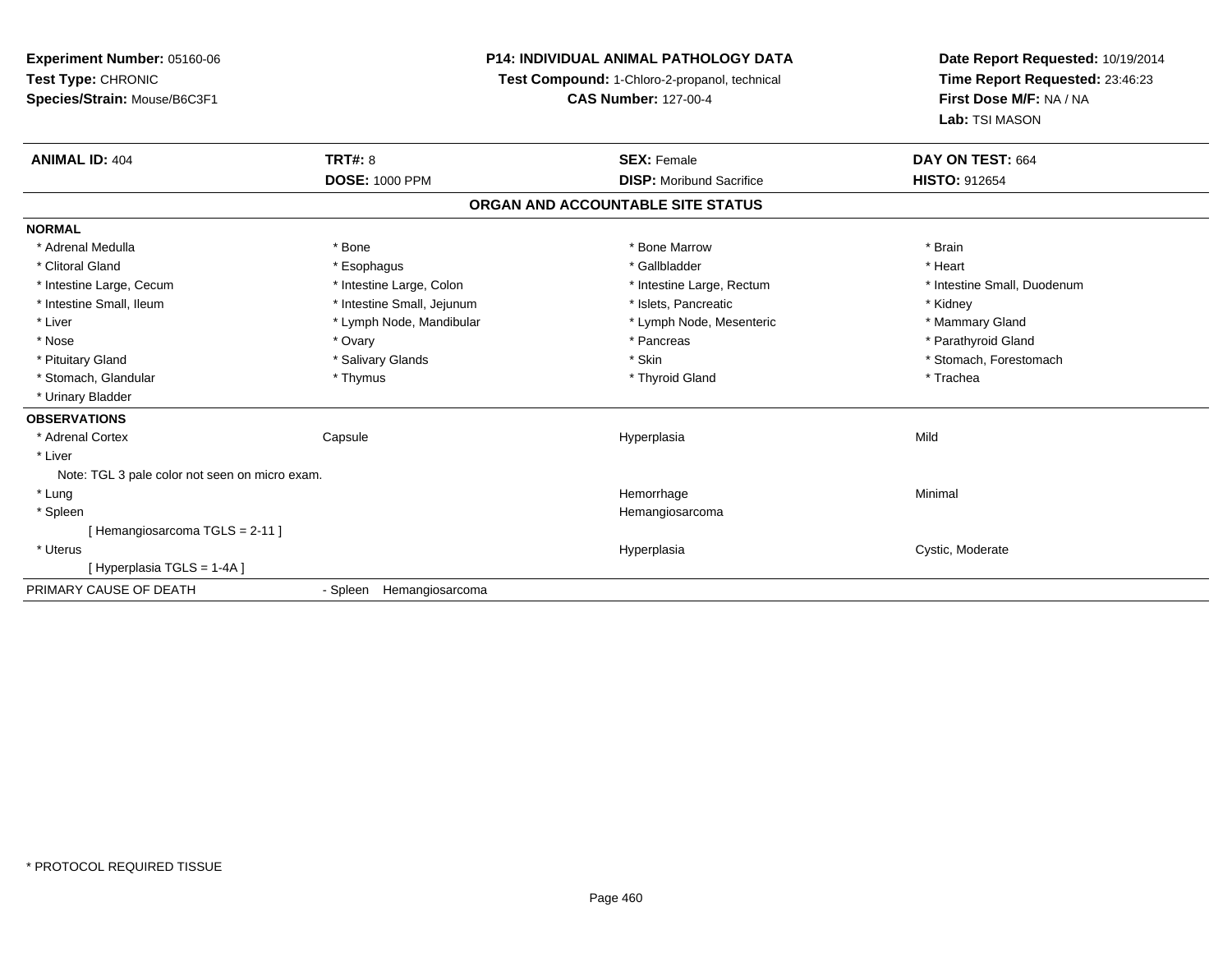| <b>Experiment Number: 05160-06</b><br>Test Type: CHRONIC<br>Species/Strain: Mouse/B6C3F1 | <b>P14: INDIVIDUAL ANIMAL PATHOLOGY DATA</b><br>Test Compound: 1-Chloro-2-propanol, technical<br><b>CAS Number: 127-00-4</b> |                                                        | Date Report Requested: 10/19/2014<br>Time Report Requested: 23:46:23<br>First Dose M/F: NA / NA |  |
|------------------------------------------------------------------------------------------|------------------------------------------------------------------------------------------------------------------------------|--------------------------------------------------------|-------------------------------------------------------------------------------------------------|--|
| <b>ANIMAL ID: 405</b>                                                                    | <b>TRT#: 8</b><br><b>DOSE: 1000 PPM</b>                                                                                      | <b>SEX: Female</b><br><b>DISP:</b> Accidentally Killed | Lab: TSI MASON<br>DAY ON TEST: 77<br><b>HISTO: 912655</b>                                       |  |
|                                                                                          |                                                                                                                              | ORGAN AND ACCOUNTABLE SITE STATUS                      |                                                                                                 |  |
| <b>NORMAL</b>                                                                            |                                                                                                                              |                                                        |                                                                                                 |  |
| * Adrenal Medulla                                                                        | * Bone                                                                                                                       | * Bone Marrow                                          | * Brain                                                                                         |  |
| * Clitoral Gland                                                                         | * Esophagus                                                                                                                  | * Heart                                                | * Intestine Large, Cecum                                                                        |  |
| * Intestine Large, Colon                                                                 | * Intestine Large, Rectum                                                                                                    | * Intestine Small, Duodenum                            | * Intestine Small, Ileum                                                                        |  |
| * Intestine Small, Jejunum                                                               | * Islets, Pancreatic                                                                                                         | * Kidney                                               | * Liver                                                                                         |  |
| * Lung                                                                                   | * Lymph Node, Mandibular                                                                                                     | * Lymph Node, Mesenteric                               | * Mammary Gland                                                                                 |  |
| * Nose                                                                                   | * Ovary                                                                                                                      | * Pancreas                                             | * Parathyroid Gland                                                                             |  |
| * Pituitary Gland                                                                        | * Salivary Glands                                                                                                            | * Skin                                                 | * Spleen                                                                                        |  |
| * Stomach, Forestomach                                                                   | * Stomach, Glandular                                                                                                         | * Thymus                                               | * Thyroid Gland                                                                                 |  |
| * Trachea                                                                                | * Urinary Bladder                                                                                                            | * Uterus                                               |                                                                                                 |  |
| <b>AUTO PRECLUDES DIAG.</b>                                                              |                                                                                                                              |                                                        |                                                                                                 |  |
| * Gallbladder                                                                            |                                                                                                                              |                                                        |                                                                                                 |  |
| <b>OBSERVATIONS</b>                                                                      |                                                                                                                              |                                                        |                                                                                                 |  |
| * Adrenal Cortex                                                                         | Capsule                                                                                                                      | Hyperplasia                                            | Minimal                                                                                         |  |
| PRIMARY CAUSE OF DEATH                                                                   | - UNCERTAIN                                                                                                                  |                                                        |                                                                                                 |  |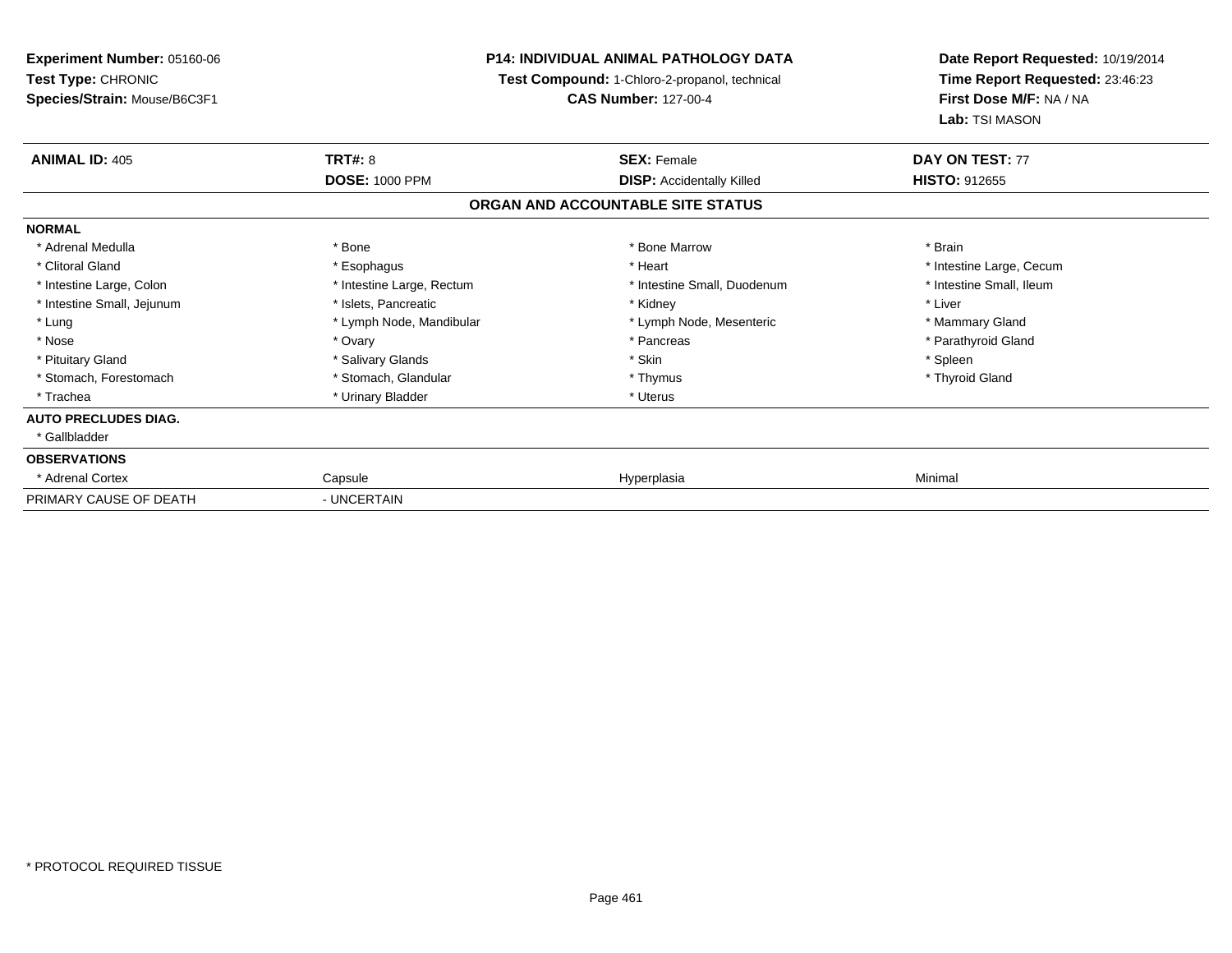| Experiment Number: 05160-06<br>Test Type: CHRONIC<br>Species/Strain: Mouse/B6C3F1 | P14: INDIVIDUAL ANIMAL PATHOLOGY DATA<br>Test Compound: 1-Chloro-2-propanol, technical<br><b>CAS Number: 127-00-4</b> |  | Date Report Requested: 10/19/2014<br>Time Report Requested: 23:46:23<br>First Dose M/F: NA / NA<br>Lab: TSI MASON |                          |
|-----------------------------------------------------------------------------------|-----------------------------------------------------------------------------------------------------------------------|--|-------------------------------------------------------------------------------------------------------------------|--------------------------|
| <b>ANIMAL ID: 406</b>                                                             | <b>TRT#: 8</b>                                                                                                        |  | <b>SEX: Female</b>                                                                                                | DAY ON TEST: 569         |
|                                                                                   | <b>DOSE: 1000 PPM</b>                                                                                                 |  | <b>DISP:</b> Moribund Sacrifice                                                                                   | <b>HISTO: 912656</b>     |
|                                                                                   |                                                                                                                       |  | ORGAN AND ACCOUNTABLE SITE STATUS                                                                                 |                          |
| <b>NORMAL</b>                                                                     |                                                                                                                       |  |                                                                                                                   |                          |
| * Adrenal Medulla                                                                 | * Bone                                                                                                                |  | * Bone Marrow                                                                                                     | * Clitoral Gland         |
| * Esophagus                                                                       | * Gallbladder                                                                                                         |  | * Heart                                                                                                           | * Intestine Large, Cecum |
| * Intestine Large, Colon                                                          | * Intestine Large, Rectum                                                                                             |  | * Intestine Small, Duodenum                                                                                       | * Intestine Small, Ileum |
| * Intestine Small, Jejunum                                                        | * Islets, Pancreatic                                                                                                  |  | * Kidney                                                                                                          | * Lung                   |
| * Lymph Node, Mandibular                                                          | * Mammary Gland                                                                                                       |  | * Nose                                                                                                            | * Ovary                  |
| * Pancreas                                                                        | * Parathyroid Gland                                                                                                   |  | * Salivary Glands                                                                                                 | * Skin                   |
| * Spleen                                                                          | * Stomach, Forestomach                                                                                                |  | * Stomach, Glandular                                                                                              | * Thymus                 |
| * Thyroid Gland                                                                   | * Trachea                                                                                                             |  | * Urinary Bladder                                                                                                 |                          |
| <b>MISSING</b>                                                                    |                                                                                                                       |  |                                                                                                                   |                          |
| * Lymph Node, Mesenteric                                                          |                                                                                                                       |  |                                                                                                                   |                          |
| <b>OBSERVATIONS</b>                                                               |                                                                                                                       |  |                                                                                                                   |                          |
| * Adrenal Cortex                                                                  | Capsule                                                                                                               |  | Hyperplasia                                                                                                       | Mild                     |
| * Brain                                                                           | Thalamus                                                                                                              |  | Mineralization                                                                                                    | Minimal                  |
| * Kidney                                                                          |                                                                                                                       |  |                                                                                                                   |                          |
| Note: TGL 2 pale color not seen on micro exam.                                    |                                                                                                                       |  |                                                                                                                   |                          |
| * Liver                                                                           |                                                                                                                       |  | Eosinophilic Focus                                                                                                |                          |
| Note: TGL 3 pale color not seen on micro exam.                                    |                                                                                                                       |  |                                                                                                                   |                          |
| [Eosinophilic Focus TGLS = 4-2A]                                                  |                                                                                                                       |  |                                                                                                                   |                          |
| Mesentery                                                                         | Fat                                                                                                                   |  | Necrosis                                                                                                          | Moderate                 |
| [ Necrosis TGLS = $1-12$ ]                                                        |                                                                                                                       |  |                                                                                                                   |                          |
| * Pituitary Gland                                                                 | Pars Distalis                                                                                                         |  | Hyperplasia                                                                                                       | Mild                     |
| * Uterus                                                                          |                                                                                                                       |  | Hyperplasia                                                                                                       | Cystic, Moderate         |
| PRIMARY CAUSE OF DEATH                                                            | - UNCERTAIN                                                                                                           |  |                                                                                                                   |                          |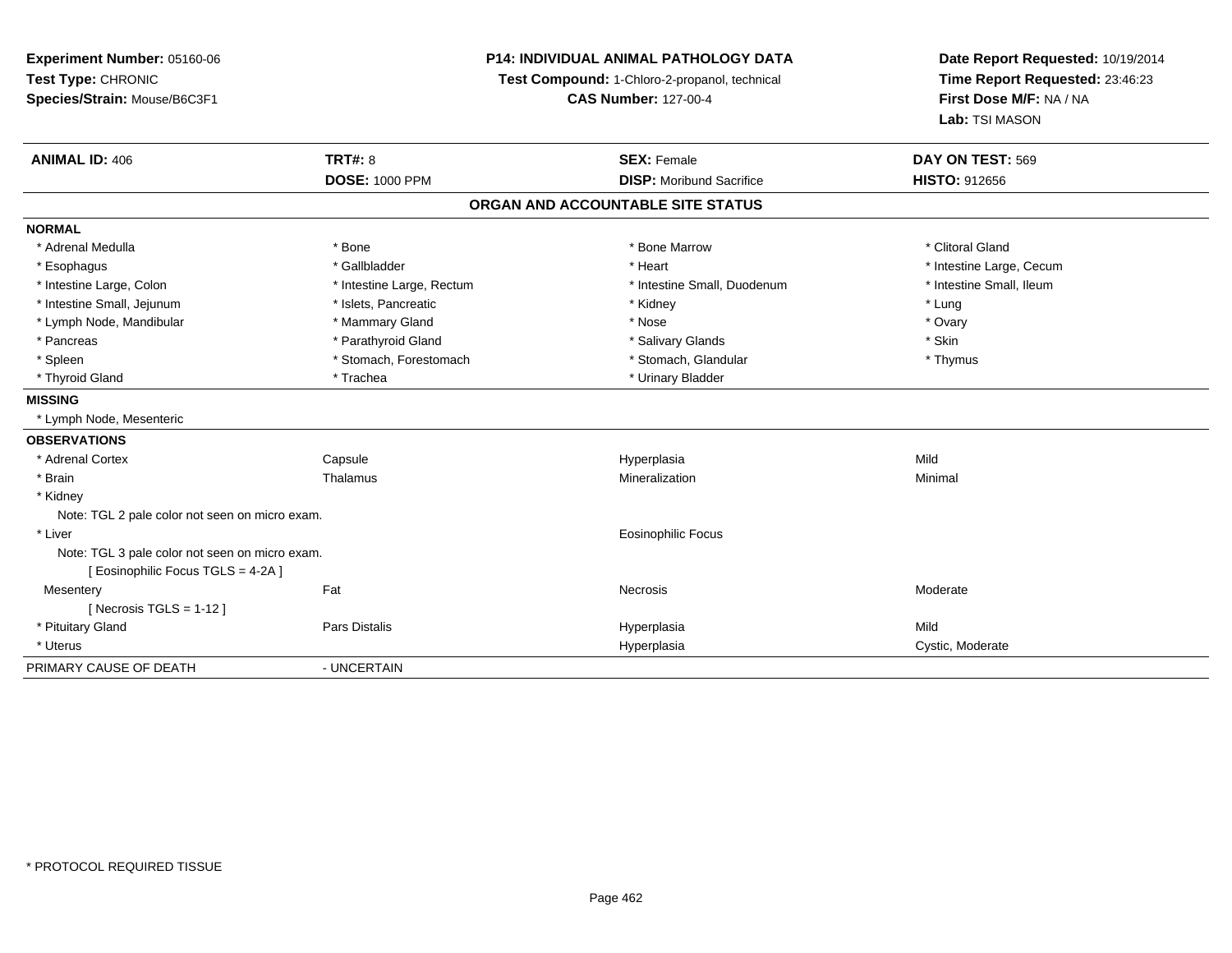# **P14: INDIVIDUAL ANIMAL PATHOLOGY DATA**

**Test Compound:** 1-Chloro-2-propanol, technical

**CAS Number:** 127-00-4

| <b>ANIMAL ID: 407</b>                  | <b>TRT#: 8</b>            | <b>SEX: Female</b>                | DAY ON TEST: 735         |
|----------------------------------------|---------------------------|-----------------------------------|--------------------------|
|                                        | <b>DOSE: 1000 PPM</b>     | <b>DISP: Terminal Sacrifice</b>   | HISTO: 912657            |
|                                        |                           | ORGAN AND ACCOUNTABLE SITE STATUS |                          |
| <b>NORMAL</b>                          |                           |                                   |                          |
| * Adrenal Medulla                      | * Bone                    | * Bone Marrow                     | * Clitoral Gland         |
| * Esophagus                            | * Gallbladder             | * Heart                           | * Intestine Large, Cecum |
| * Intestine Large, Colon               | * Intestine Large, Rectum | * Intestine Small, Duodenum       | * Intestine Small, Ileum |
| * Intestine Small, Jejunum             | * Lymph Node, Mandibular  | * Lymph Node, Mesenteric          | * Mammary Gland          |
| * Nose                                 | * Pancreas                | * Parathyroid Gland               | * Pituitary Gland        |
| * Salivary Glands                      | * Skin                    | * Stomach, Forestomach            | * Stomach, Glandular     |
| * Thymus                               | * Trachea                 | * Urinary Bladder                 |                          |
| <b>OBSERVATIONS</b>                    |                           |                                   |                          |
| * Adrenal Cortex                       | Capsule                   | Hyperplasia                       | Mild                     |
| * Brain                                | Thalamus                  | Mineralization                    | Minimal                  |
| * Islets, Pancreatic                   |                           | Hyperplasia                       | Minimal                  |
| * Kidney                               |                           | Nephropathy                       | Chronic, Minimal         |
| * Liver                                |                           | <b>Eosinophilic Focus</b>         |                          |
|                                        |                           | Hepatocellular Adenoma            |                          |
| [ Eosinophilic Focus TGLS = 4-2A ]     |                           |                                   |                          |
| [ Hepatocellular Adenoma TGLS = 4-2A ] |                           |                                   |                          |
| * Lung                                 | Alveolar Epith            | Hyperplasia                       | Marked                   |
| [Hyperplasia TGLS = 5-1]               |                           |                                   |                          |
| Mesentery                              | Fat                       | Necrosis                          | Mild                     |
| [Necrosis TGLS = $1-12$ ]              |                           |                                   |                          |
| * Ovary                                |                           | Cyst                              | Mild                     |
| [Cyst TGLS = $2-4A$ ]                  |                           |                                   |                          |
| * Spleen                               |                           | Lymphoma Malignant                |                          |
| [ Lymphoma Malignant TGLS = 3-11 ]     |                           |                                   |                          |
| * Thyroid Gland                        | <b>Follicular Cel</b>     | Hyperplasia                       | Mild                     |
| * Uterus                               |                           | Hyperplasia                       | Cystic, Mild             |
| PRIMARY CAUSE OF DEATH                 | ٠                         |                                   |                          |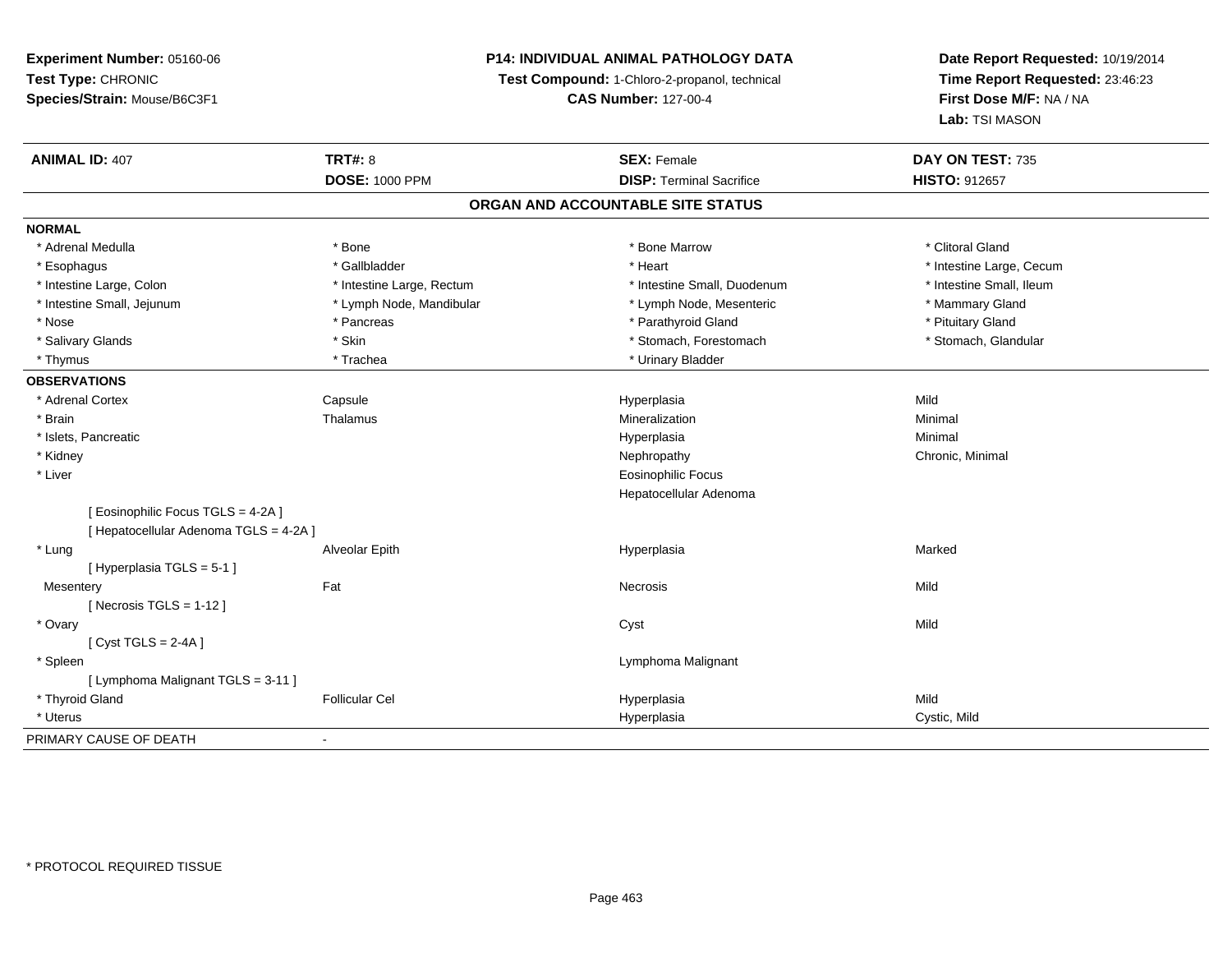| Experiment Number: 05160-06                                             |                                | P14: INDIVIDUAL ANIMAL PATHOLOGY DATA         | Date Report Requested: 10/19/2014<br>Time Report Requested: 23:46:23<br>First Dose M/F: NA / NA |
|-------------------------------------------------------------------------|--------------------------------|-----------------------------------------------|-------------------------------------------------------------------------------------------------|
| Test Type: CHRONIC                                                      |                                | Test Compound: 1-Chloro-2-propanol, technical |                                                                                                 |
| Species/Strain: Mouse/B6C3F1                                            |                                | <b>CAS Number: 127-00-4</b>                   |                                                                                                 |
|                                                                         |                                |                                               | Lab: TSI MASON                                                                                  |
| <b>ANIMAL ID: 408</b>                                                   | <b>TRT#: 8</b>                 | <b>SEX: Female</b>                            | DAY ON TEST: 734                                                                                |
|                                                                         | <b>DOSE: 1000 PPM</b>          | <b>DISP: Natural Death</b>                    | HISTO: 912658                                                                                   |
|                                                                         |                                | ORGAN AND ACCOUNTABLE SITE STATUS             |                                                                                                 |
| <b>NORMAL</b>                                                           |                                |                                               |                                                                                                 |
| * Bone                                                                  | * Bone Marrow                  | * Clitoral Gland                              | * Esophagus                                                                                     |
| * Heart                                                                 | * Intestine Large, Cecum       | * Intestine Large, Colon                      | * Intestine Large, Rectum                                                                       |
| * Intestine Small, Duodenum                                             | * Kidney                       | * Lymph Node, Mandibular                      | * Lymph Node, Mesenteric                                                                        |
| * Mammary Gland                                                         | * Nose                         | * Pancreas                                    | * Parathyroid Gland                                                                             |
| * Pituitary Gland                                                       | * Salivary Glands              | * Skin                                        | * Stomach, Forestomach                                                                          |
| * Stomach, Glandular                                                    | * Thymus                       | * Trachea                                     | * Urinary Bladder                                                                               |
| * Uterus                                                                |                                |                                               |                                                                                                 |
| <b>AUTO PRECLUDES DIAG.</b>                                             |                                |                                               |                                                                                                 |
| * Gallbladder                                                           | * Intestine Small, Ileum       | * Intestine Small, Jejunum                    |                                                                                                 |
| <b>OBSERVATIONS</b>                                                     |                                |                                               |                                                                                                 |
| * Adrenal Cortex                                                        | Capsule                        | Hyperplasia                                   | Mild                                                                                            |
| * Adrenal Medulla                                                       |                                | Hyperplasia                                   | Mild                                                                                            |
| * Brain                                                                 | Thalamus                       | Mineralization                                | Minimal                                                                                         |
| * Islets, Pancreatic                                                    |                                | Hyperplasia                                   | Mild                                                                                            |
| * Liver                                                                 |                                | <b>Eosinophilic Focus</b>                     |                                                                                                 |
|                                                                         |                                | Hemangiosarcoma                               |                                                                                                 |
|                                                                         |                                | Hepatocellular Adenoma                        | Multiple                                                                                        |
| [Hemangiosarcoma TGLS = 8-2B]                                           |                                |                                               |                                                                                                 |
| [ Hepatocellular Adenoma TGLS = 5,6,8-2+2A+2B ]                         |                                |                                               |                                                                                                 |
| * Lung                                                                  |                                | Alveolar/Bronchiolar Adenoma                  |                                                                                                 |
| [ Alveolar/Bronchiolar Adenoma TGLS = 7-1 ]                             |                                |                                               |                                                                                                 |
| Mesentery                                                               | Fat                            | Necrosis                                      | Marked                                                                                          |
| [Necrosis $TGLS = 4-5A$ ]                                               |                                |                                               |                                                                                                 |
| * Ovary                                                                 |                                | Cyst                                          | Minimal                                                                                         |
| * Pancreas                                                              |                                |                                               |                                                                                                 |
| Note: TGL 4 mass involves mesentery rather than pancreas on micro exam. |                                |                                               |                                                                                                 |
| * Spleen                                                                |                                | Hemangiosarcoma                               |                                                                                                 |
| [Hemangiosarcoma TGLS = 3-11]                                           |                                |                                               |                                                                                                 |
| * Thyroid Gland                                                         | <b>Follicular Cel</b>          | Hyperplasia                                   | Minimal                                                                                         |
| PRIMARY CAUSE OF DEATH                                                  | - Liver Hepatocellular Adenoma |                                               |                                                                                                 |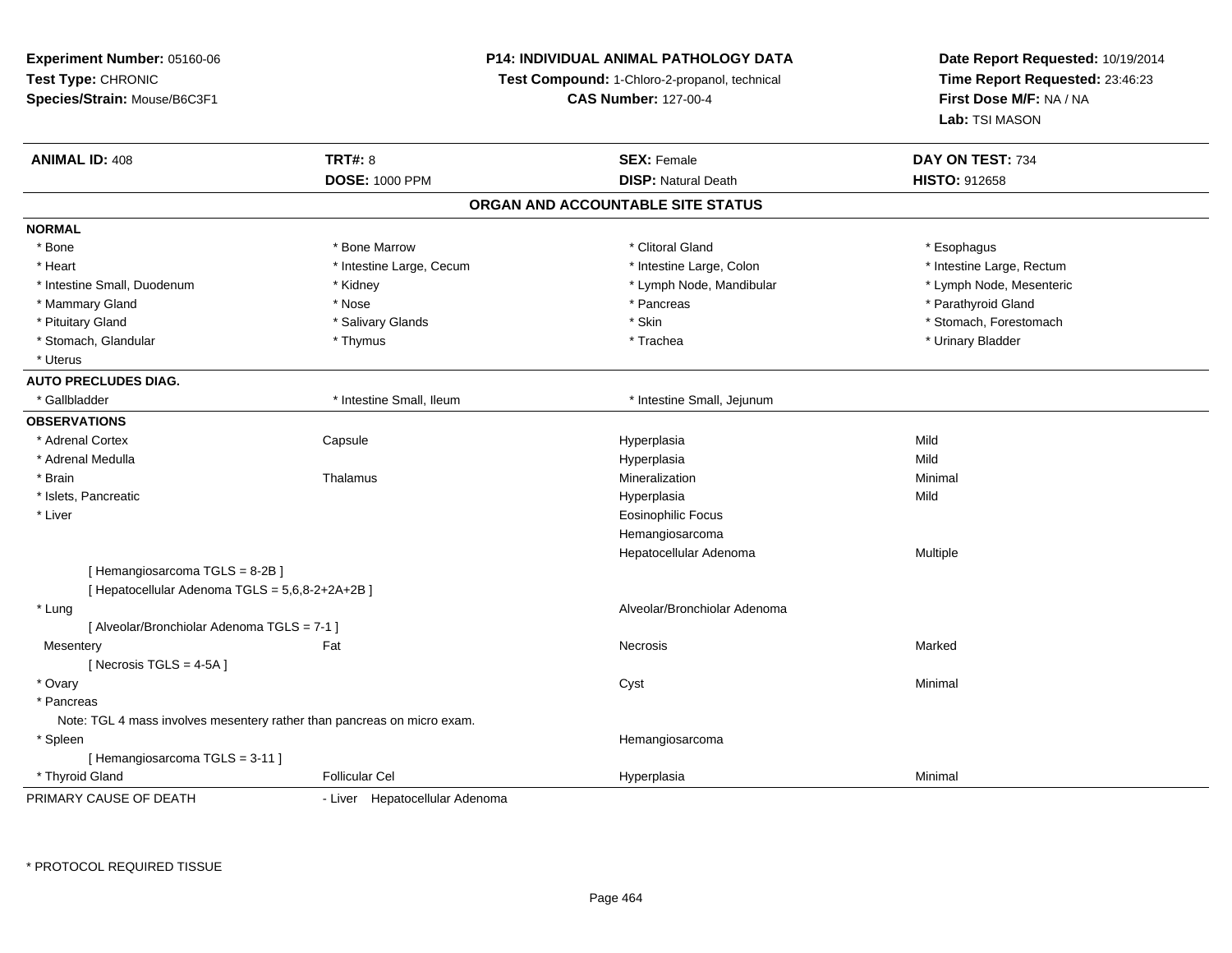| Date Report Requested: 10/19/2014<br>Time Report Requested: 23:46:23<br>First Dose M/F: NA / NA<br><b>Lab:</b> TSI MASON |
|--------------------------------------------------------------------------------------------------------------------------|
| DAY ON TEST: 734                                                                                                         |
|                                                                                                                          |
|                                                                                                                          |
| <b>HISTO: 912658</b>                                                                                                     |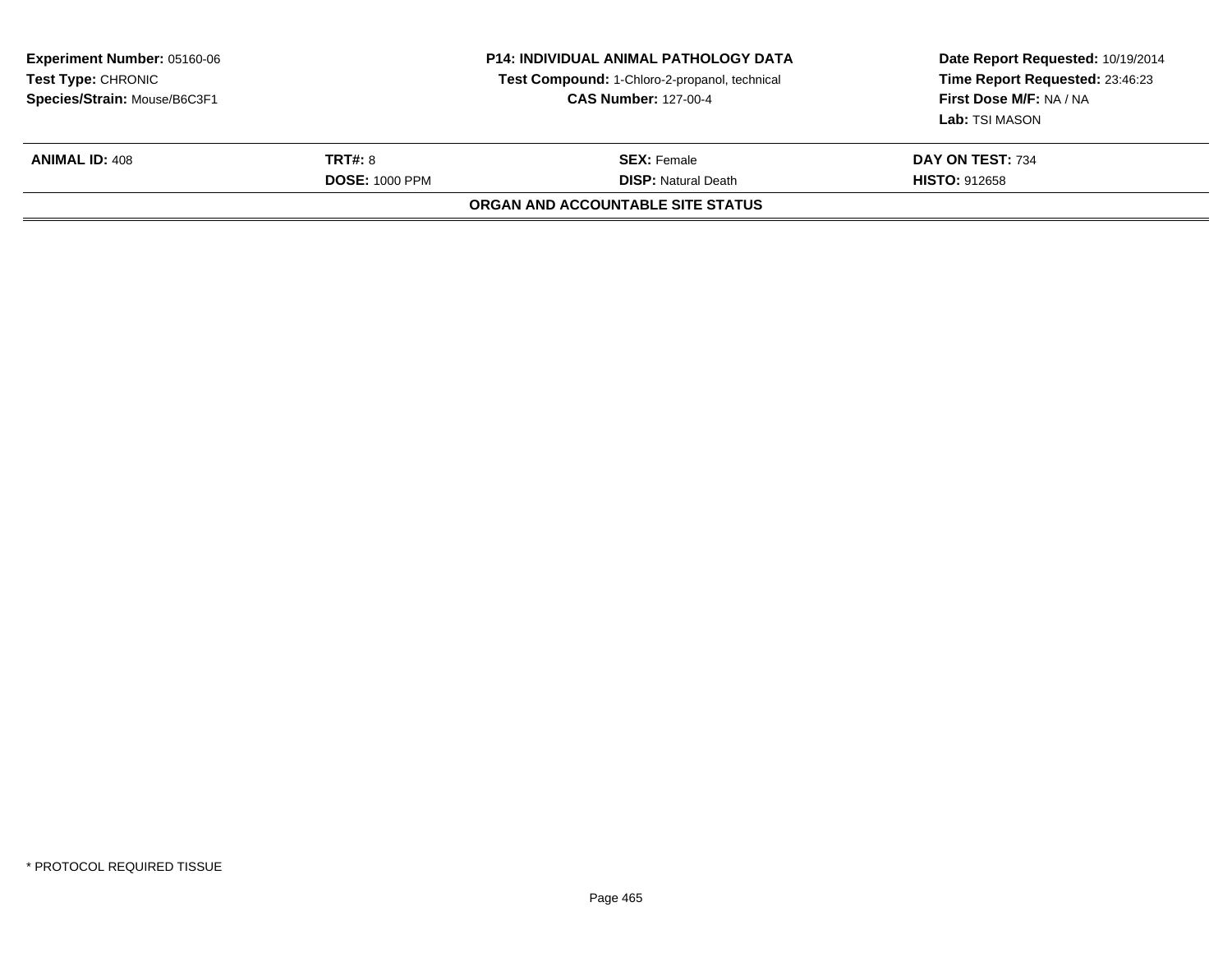| <b>Experiment Number: 05160-06</b><br>Test Type: CHRONIC<br>Species/Strain: Mouse/B6C3F1 |                            | <b>P14: INDIVIDUAL ANIMAL PATHOLOGY DATA</b><br>Test Compound: 1-Chloro-2-propanol, technical<br><b>CAS Number: 127-00-4</b> | Date Report Requested: 10/19/2014<br>Time Report Requested: 23:46:23<br>First Dose M/F: NA / NA |
|------------------------------------------------------------------------------------------|----------------------------|------------------------------------------------------------------------------------------------------------------------------|-------------------------------------------------------------------------------------------------|
|                                                                                          |                            |                                                                                                                              | Lab: TSI MASON                                                                                  |
| <b>ANIMAL ID: 409</b>                                                                    | <b>TRT#: 8</b>             | <b>SEX: Female</b>                                                                                                           | DAY ON TEST: 261                                                                                |
|                                                                                          | <b>DOSE: 1000 PPM</b>      | <b>DISP:</b> Accidentally Killed                                                                                             | <b>HISTO: 912659</b>                                                                            |
|                                                                                          |                            | ORGAN AND ACCOUNTABLE SITE STATUS                                                                                            |                                                                                                 |
| <b>NORMAL</b>                                                                            |                            |                                                                                                                              |                                                                                                 |
| * Adrenal Medulla                                                                        | * Bone                     | * Bone Marrow                                                                                                                | * Brain                                                                                         |
| * Clitoral Gland                                                                         | * Esophagus                | * Gallbladder                                                                                                                | * Heart                                                                                         |
| * Intestine Large, Cecum                                                                 | * Intestine Large, Colon   | * Intestine Large, Rectum                                                                                                    | * Intestine Small, Duodenum                                                                     |
| * Intestine Small, Ileum                                                                 | * Intestine Small, Jejunum | * Islets, Pancreatic                                                                                                         | * Kidney                                                                                        |
| * Liver                                                                                  | * Lung                     | * Lymph Node, Mandibular                                                                                                     | * Lymph Node, Mesenteric                                                                        |
| * Mammary Gland                                                                          | * Nose                     | * Ovary                                                                                                                      | * Pancreas                                                                                      |
| * Parathyroid Gland                                                                      | * Pituitary Gland          | * Salivary Glands                                                                                                            | * Skin                                                                                          |
| * Spleen                                                                                 | * Stomach, Forestomach     | * Stomach, Glandular                                                                                                         | * Thymus                                                                                        |
| * Thyroid Gland                                                                          | * Trachea                  | * Urinary Bladder                                                                                                            | * Uterus                                                                                        |
| <b>OBSERVATIONS</b>                                                                      |                            |                                                                                                                              |                                                                                                 |
| * Adrenal Cortex                                                                         | Capsule                    | Hyperplasia                                                                                                                  | Minimal                                                                                         |
| PRIMARY CAUSE OF DEATH                                                                   | - UNCERTAIN                |                                                                                                                              |                                                                                                 |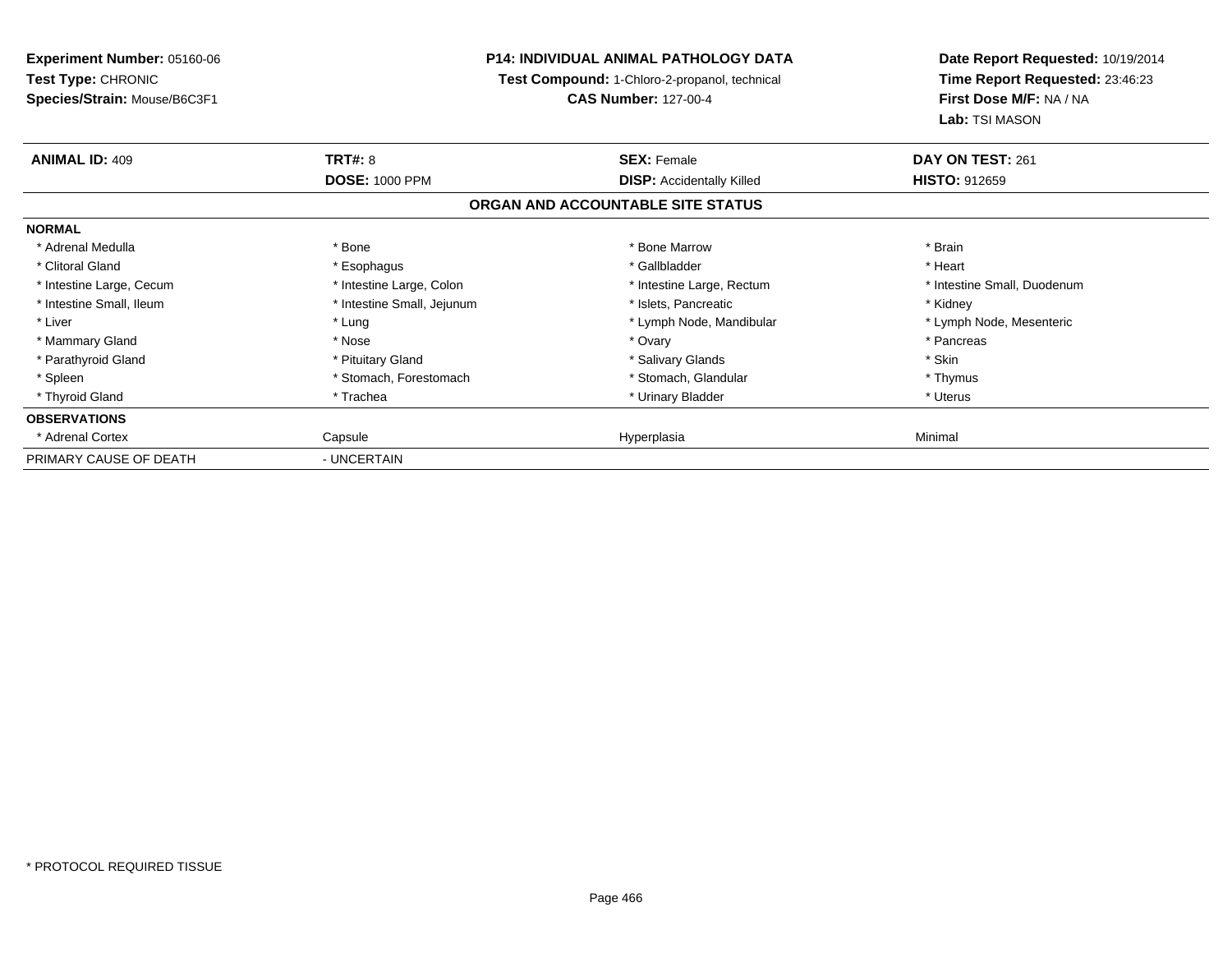### **P14: INDIVIDUAL ANIMAL PATHOLOGY DATA**

**Test Compound:** 1-Chloro-2-propanol, technical

**CAS Number:** 127-00-4

| <b>ANIMAL ID: 410</b>                                                  | <b>TRT#: 8</b>           | <b>SEX: Female</b>                | DAY ON TEST: 629          |
|------------------------------------------------------------------------|--------------------------|-----------------------------------|---------------------------|
|                                                                        | <b>DOSE: 1000 PPM</b>    | <b>DISP: Moribund Sacrifice</b>   | <b>HISTO: 912660</b>      |
|                                                                        |                          | ORGAN AND ACCOUNTABLE SITE STATUS |                           |
| <b>NORMAL</b>                                                          |                          |                                   |                           |
| * Adrenal Medulla                                                      | * Bone                   | * Bone Marrow                     | * Brain                   |
| * Clitoral Gland                                                       | * Intestine Large, Cecum | * Intestine Large, Colon          | * Intestine Large, Rectum |
| * Intestine Small, Duodenum                                            | * Intestine Small, Ileum | * Intestine Small, Jejunum        | * Islets, Pancreatic      |
| * Lymph Node, Mesenteric                                               | * Mammary Gland          | * Nose                            | * Parathyroid Gland       |
| * Pituitary Gland                                                      | * Urinary Bladder        |                                   |                           |
| <b>OBSERVATIONS</b>                                                    |                          |                                   |                           |
| * Adrenal Cortex                                                       | Capsule                  | Hyperplasia                       | Mild                      |
| * Esophagus                                                            |                          | Lymphoma Malignant                |                           |
| Eye                                                                    | Cornea                   | Inflammation                      | Acute, Moderate           |
|                                                                        | Cornea                   | Necrosis                          | Mild                      |
| [Inflammation TGLS = $7-12$ ]                                          |                          |                                   |                           |
| [Necrosis $TGLS = 7-12$ ]                                              |                          |                                   |                           |
| * Gallbladder                                                          |                          | Lymphoma Malignant                |                           |
| * Heart                                                                |                          | Inflammation                      | Chronic Active, Mild      |
|                                                                        |                          | Lymphoma Malignant                |                           |
| * Kidney                                                               |                          | Lymphoma Malignant                |                           |
| [ Lymphoma Malignant TGLS = 11-3 ]                                     |                          |                                   |                           |
| * Liver                                                                |                          | <b>Eosinophilic Focus</b>         |                           |
|                                                                        |                          | Hepatocellular Adenoma            | Multiple                  |
| [ Hepatocellular Adenoma TGLS = 4,5,6-2+2A+2B ]                        |                          |                                   |                           |
| * Lung                                                                 |                          | Lymphoma Malignant                |                           |
| Lymph Node                                                             | Mediastinal              | Lymphoma Malignant                |                           |
| * Lymph Node, Mandibular                                               |                          | Lymphoma Malignant                |                           |
| [ Lymphoma Malignant TGLS = 2-5 ]                                      |                          |                                   |                           |
| * Ovary                                                                |                          | Lymphoma Malignant                |                           |
| * Pancreas                                                             |                          | Lymphoma Malignant                |                           |
| * Salivary Glands                                                      |                          | Lymphoma Malignant                |                           |
| * Skin                                                                 | <b>Subcut Tiss</b>       | Lymphoma Malignant                |                           |
| Note: TGL 10 crust involves skin(pinna) rather than ear on micro exam. |                          |                                   |                           |
| [ Lymphoma Malignant TGLS = $8,9,10-3A+3B+3C$ ]                        |                          |                                   |                           |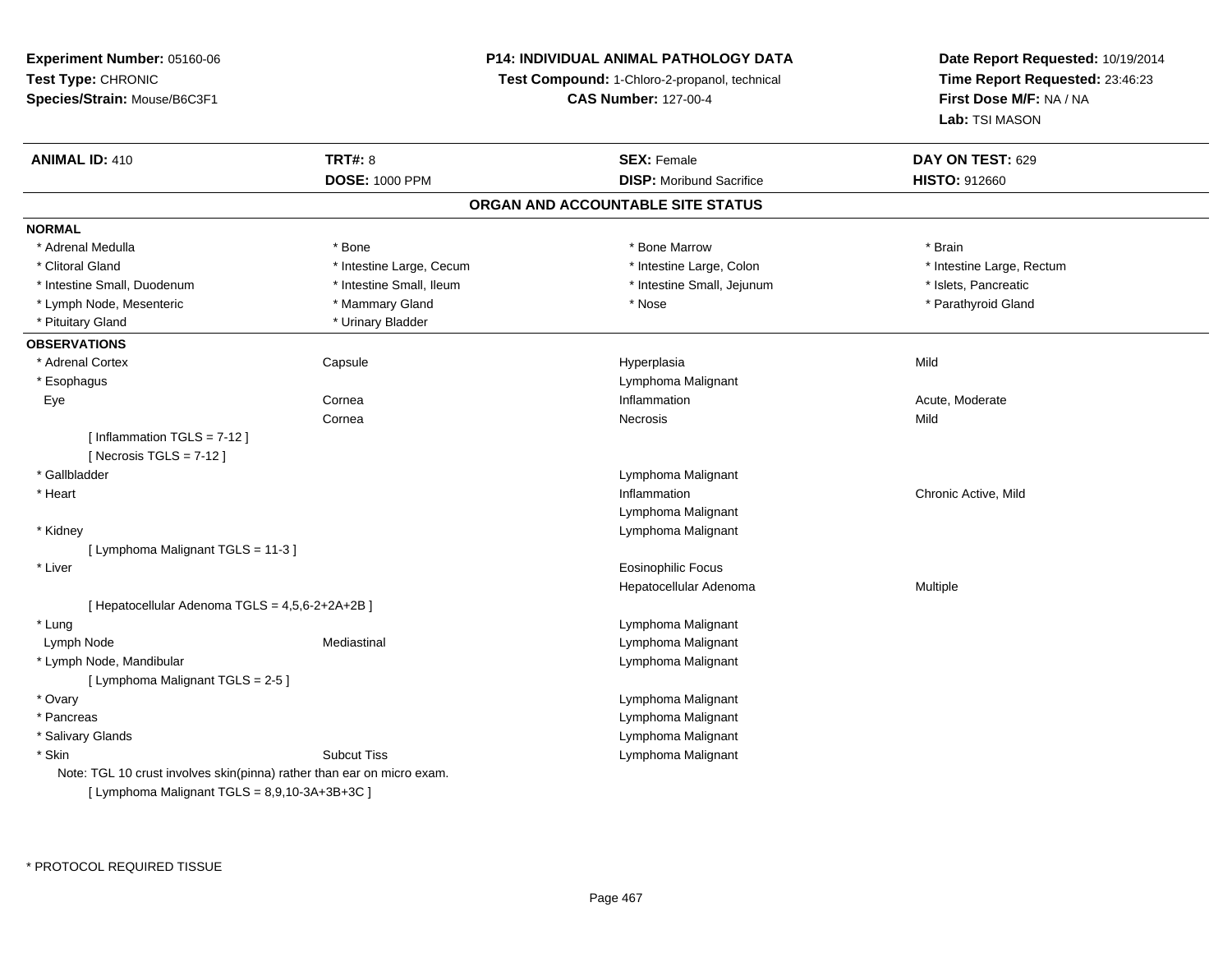| <b>Experiment Number: 05160-06</b><br><b>Test Type: CHRONIC</b><br>Species/Strain: Mouse/B6C3F1 |                           | <b>P14: INDIVIDUAL ANIMAL PATHOLOGY DATA</b><br>Test Compound: 1-Chloro-2-propanol, technical<br><b>CAS Number: 127-00-4</b> | Date Report Requested: 10/19/2014<br>Time Report Requested: 23:46:23<br>First Dose M/F: NA / NA<br>Lab: TSI MASON |
|-------------------------------------------------------------------------------------------------|---------------------------|------------------------------------------------------------------------------------------------------------------------------|-------------------------------------------------------------------------------------------------------------------|
| <b>ANIMAL ID: 410</b>                                                                           | <b>TRT#: 8</b>            | <b>SEX: Female</b>                                                                                                           | DAY ON TEST: 629                                                                                                  |
|                                                                                                 | <b>DOSE: 1000 PPM</b>     | <b>DISP:</b> Moribund Sacrifice                                                                                              | <b>HISTO: 912660</b>                                                                                              |
|                                                                                                 |                           | ORGAN AND ACCOUNTABLE SITE STATUS                                                                                            |                                                                                                                   |
| * Spleen                                                                                        |                           | Hematopoietic Cell Proliferation                                                                                             | Moderate                                                                                                          |
|                                                                                                 |                           | Lymphoma Malignant                                                                                                           |                                                                                                                   |
| * Stomach, Forestomach                                                                          |                           | Lymphoma Malignant                                                                                                           |                                                                                                                   |
| [ Lymphoma Malignant TGLS = 12-6A ]                                                             |                           |                                                                                                                              |                                                                                                                   |
| * Stomach, Glandular                                                                            |                           | Lymphoma Malignant                                                                                                           |                                                                                                                   |
| * Thymus                                                                                        |                           | Lymphoma Malignant                                                                                                           |                                                                                                                   |
| * Thyroid Gland                                                                                 |                           | Lymphoma Malignant                                                                                                           |                                                                                                                   |
| * Trachea                                                                                       |                           | Lymphoma Malignant                                                                                                           |                                                                                                                   |
| * Uterus                                                                                        |                           | Hyperplasia                                                                                                                  | Cystic, Mild                                                                                                      |
|                                                                                                 |                           | Lymphoma Malignant                                                                                                           |                                                                                                                   |
| [Hyperplasia TGLS = $3-4$ ]                                                                     |                           |                                                                                                                              |                                                                                                                   |
| PRIMARY CAUSE OF DEATH                                                                          | - Lung Lymphoma Malignant |                                                                                                                              |                                                                                                                   |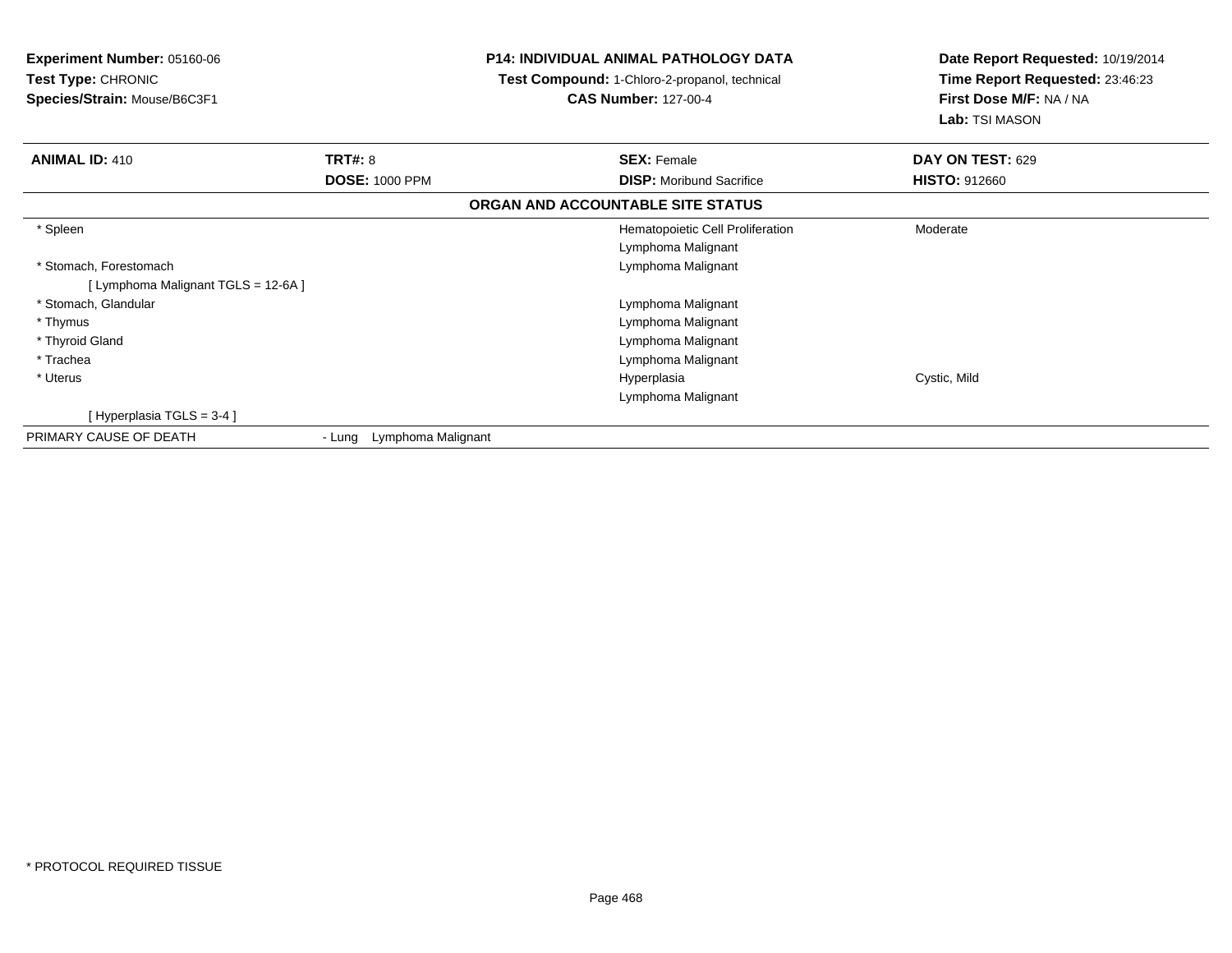**Experiment Number:** 05160-06**Test Type:** CHRONIC **Species/Strain:** Mouse/B6C3F1**P14: INDIVIDUAL ANIMAL PATHOLOGY DATATest Compound:** 1-Chloro-2-propanol, technical **CAS Number:** 127-00-4**Date Report Requested:** 10/19/2014**Time Report Requested:** 23:46:23**First Dose M/F:** NA / NA**Lab:** TSI MASON**ANIMAL ID:** 411**TRT#:** 8 **SEX:** Female **DAY ON TEST:** 735 **DOSE:** 1000 PPM**DISP:** Terminal Sacrifice **HISTO:** 912661 **ORGAN AND ACCOUNTABLE SITE STATUSNORMAL**\* Adrenal Medulla \* \* Annual Medulla \* Brain \* Bone \* \* Bone Marrow \* Bone Marrow \* \* Brain \* Brain \* Brain \* Brain \* Brain \* Brain \* Brain \* Brain \* Brain \* Brain \* Brain \* Brain \* Brain \* Brain \* Brain \* Brain \* Brain \* \* Heart \* Clitoral Gland \* \* \* heart \* \* Esophagus \* \* \* \* \* \* \* \* \* \* \* Gallbladder \* \* \* \* \* \* \* \* \* \* \* \* Heart \* Intestine Large, Cecum \* Intestine Large, Colon \* Intestine Large, Rectum \* Intestine Small, Duodenum\* Intestine Small, Ileum \* Thestine Small, Jejunum \* Lymph Node, Mesenteric \* The \* Mammary Gland \* Nose \* Pancreas \* Pancreas \* Parathyroid Gland \* Parathyroid Gland \* Pituitary Gland \* Pituitary Gland \* Pituitary Computer \* Parathyroid Gland \* Pituitary Gland \* Pituitary Gland \* Pituitary Gland \* Pituitary Gland \* Pi \* Stomach, Glandular \* Salivary Glands \* Stomach, Forestomach \* Skin \* Skin \* Stomach, Forestomach \* Stomach, Forestomach \* Thymus \* Thyroid Gland \* Trachea \* Urinary Bladder \* **OBSERVATIONS** \* Adrenal Cortex Capsule Hyperplasia Mild \* Islets, Pancreaticc description of the control of the control of the control of the control of the control of the control of the control of the control of the control of the control of the control of the control of the control of the contro Hyperplasia Moderate \* Kidneyy the controller of the controller of the controller of the controller of the controller of the chronic, Mild [ Nephropathy TGLS = 8-3 ] \* Liver Eosinophilic Focus Hepatocellular Adenoma Multiple Hepatocellular Carcinoma Multiple [ Hepatocellular Adenoma TGLS = 5,7-2B+2D ][ Hepatocellular Carcinoma TGLS = 4,6-2A+2C ] \* Lung Alveolar/Bronchiolar Adenoma Hepatocellular Carcinoma Metastatic (Liver) \* Lymph Node, Mandibular Hyperplasia Lymphoid, Mild Infiltration Cellular Plasma Cell, Mild[ Hyperplasia TGLS = 1-5 ][ Infiltration Cellular TGLS = 1-5 ] \* Ovaryy and the control of the control of the control of the control of the control of the control of the control of the control of the control of the control of the control of the control of the control of the control of the co Histiocyte, Moderate \* Spleenn Altan Cellular (Infiltration Cellular Altan Cellular Histiocyte, Moderate Altan Altan Cellular Altan Altan A [ Infiltration Cellular TGLS = 3-11 ] \* Uteruss and the contract of the contract of the contract of the contract of the contract of the contract of the contract of the contract of the contract of the contract of the contract of the contract of the contract of the cont Hyperplasia Cystic, Moderate [ Hyperplasia TGLS = 2-4A ]PRIMARY CAUSE OF DEATH-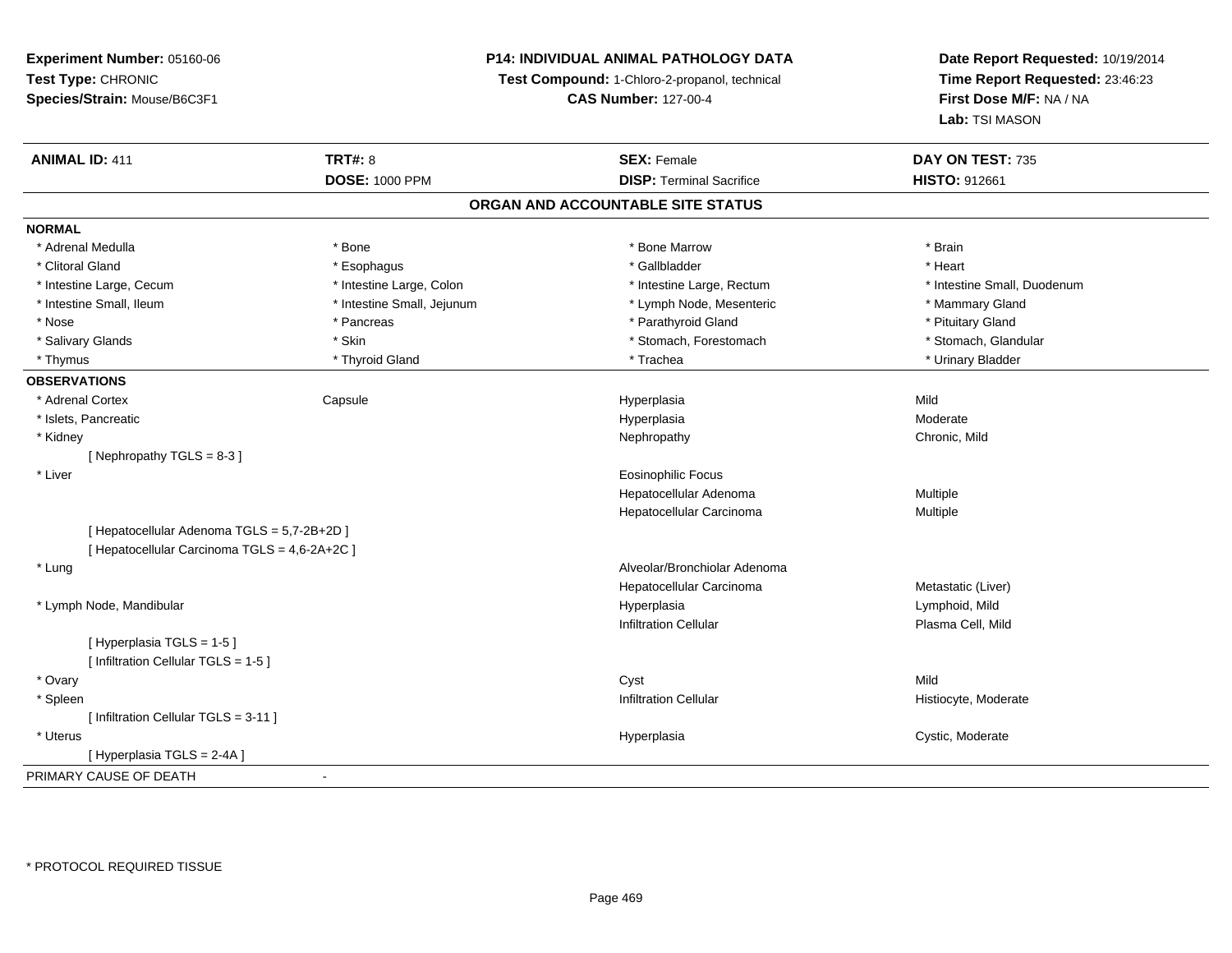**Experiment Number:** 05160-06**Test Type:** CHRONIC**Species/Strain:** Mouse/B6C3F1

## **P14: INDIVIDUAL ANIMAL PATHOLOGY DATA**

**Test Compound:** 1-Chloro-2-propanol, technical

**CAS Number:** 127-00-4

**Date Report Requested:** 10/19/2014**Time Report Requested:** 23:46:23**First Dose M/F:** NA / NA**Lab:** TSI MASON

| <b>ANIMAL ID: 412</b>                     | TRT#: 8                   | <b>SEX: Female</b>              | DAY ON TEST: 735         |  |  |  |  |
|-------------------------------------------|---------------------------|---------------------------------|--------------------------|--|--|--|--|
|                                           | <b>DOSE: 1000 PPM</b>     | <b>DISP: Terminal Sacrifice</b> | <b>HISTO: 912662</b>     |  |  |  |  |
| ORGAN AND ACCOUNTABLE SITE STATUS         |                           |                                 |                          |  |  |  |  |
| <b>NORMAL</b>                             |                           |                                 |                          |  |  |  |  |
| * Adrenal Medulla                         | * Bone                    | * Bone Marrow                   | * Clitoral Gland         |  |  |  |  |
| * Esophagus                               | * Gallbladder             | * Heart                         | * Intestine Large, Cecum |  |  |  |  |
| * Intestine Large, Colon                  | * Intestine Large, Rectum | * Intestine Small, Duodenum     | * Intestine Small, Ileum |  |  |  |  |
| * Intestine Small, Jejunum                | * Islets, Pancreatic      | * Kidney                        | * Lung                   |  |  |  |  |
| * Lymph Node, Mandibular                  | * Lymph Node, Mesenteric  | * Mammary Gland                 | * Nose                   |  |  |  |  |
| * Ovary                                   | * Parathyroid Gland       | * Salivary Glands               | * Skin                   |  |  |  |  |
| * Spleen                                  | * Stomach, Forestomach    | * Stomach, Glandular            | * Thymus                 |  |  |  |  |
| * Trachea                                 | * Urinary Bladder         |                                 |                          |  |  |  |  |
| <b>OBSERVATIONS</b>                       |                           |                                 |                          |  |  |  |  |
| * Adrenal Cortex                          | Capsule                   | Hyperplasia                     | Moderate                 |  |  |  |  |
| * Brain                                   | Thalamus                  | Mineralization                  | Minimal                  |  |  |  |  |
| * Liver                                   |                           | <b>Eosinophilic Focus</b>       |                          |  |  |  |  |
|                                           |                           | Hepatocellular Adenoma          | Multiple                 |  |  |  |  |
| [ Hepatocellular Adenoma TGLS = 3,4,5-2 ] |                           |                                 |                          |  |  |  |  |
| Mesentery                                 | Fat                       | <b>Necrosis</b>                 | Moderate                 |  |  |  |  |
| [ Necrosis $TGLS = 1-12$ ]                |                           |                                 |                          |  |  |  |  |
| * Pancreas                                | Serosa                    | Inflammation                    | Chronic Active, Moderate |  |  |  |  |
| * Pituitary Gland                         | Pars Distalis             | Hyperplasia                     | Mild                     |  |  |  |  |
| * Thyroid Gland                           | <b>Follicular Cel</b>     | Hyperplasia                     | Minimal                  |  |  |  |  |
| * Uterus                                  |                           | Hyperplasia                     | Cystic, Marked           |  |  |  |  |
| [Hyperplasia TGLS = 6-4]                  |                           |                                 |                          |  |  |  |  |
| PRIMARY CAUSE OF DEATH                    |                           |                                 |                          |  |  |  |  |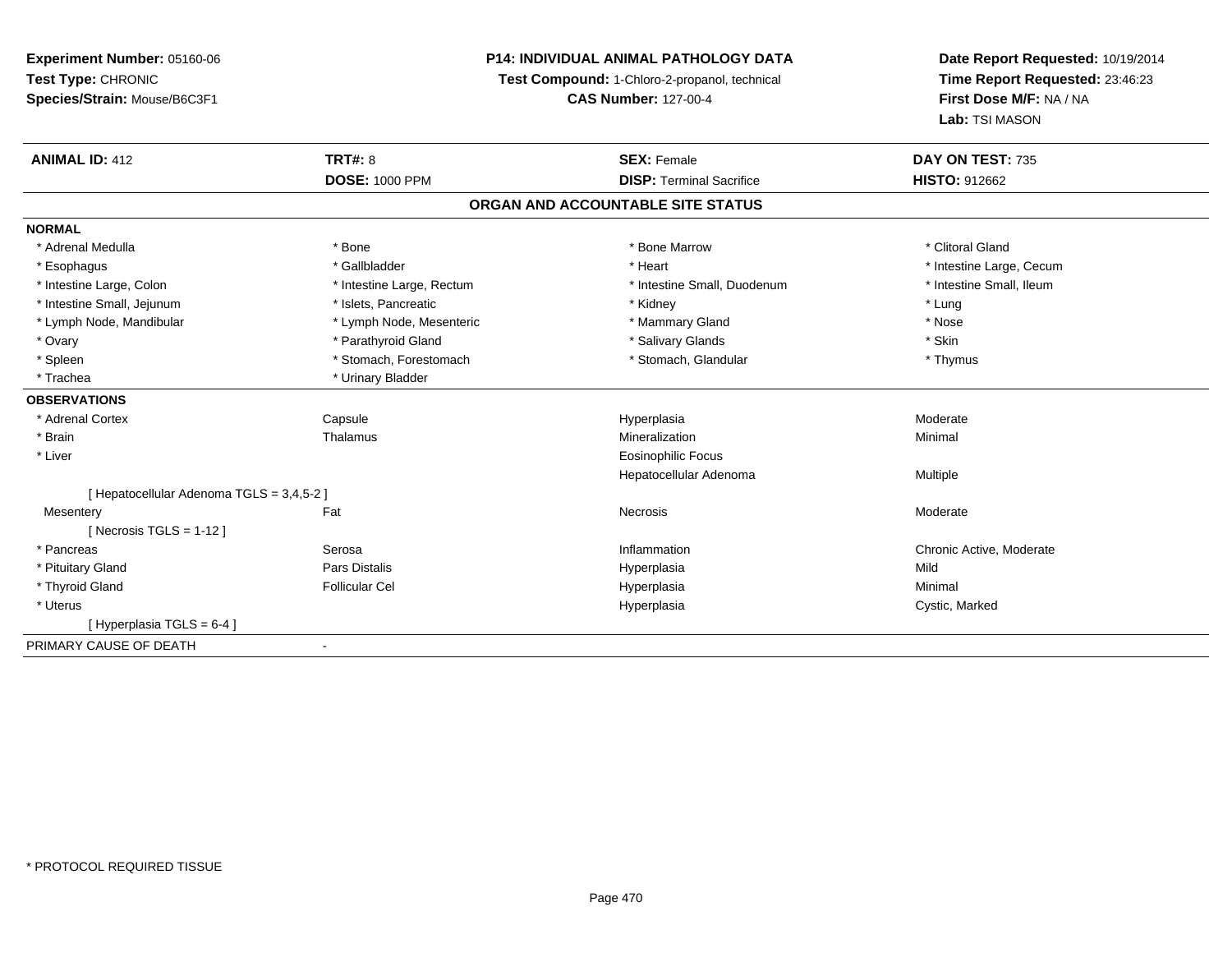**Experiment Number:** 05160-06**Test Type:** CHRONIC **Species/Strain:** Mouse/B6C3F1**P14: INDIVIDUAL ANIMAL PATHOLOGY DATATest Compound:** 1-Chloro-2-propanol, technical **CAS Number:** 127-00-4**Date Report Requested:** 10/19/2014**Time Report Requested:** 23:46:23**First Dose M/F:** NA / NA**Lab:** TSI MASON**ANIMAL ID:** 413**TRT#:** 8 **SEX:** Female **SEX: Female DAY ON TEST:** 735 **DOSE:** 1000 PPM**DISP:** Terminal Sacrifice **HISTO:** 912663 **ORGAN AND ACCOUNTABLE SITE STATUSNORMAL**\* Adrenal Medulla \* The state of the state of the state of the state of the Marrow \* Bone Marrow \* Clitoral Gland \* Clitoral Gland \* Esophagus \* https://www.fragustage.com/web/2019/heart \* Heart \* Heart \* Heart \* Intestine Large, Cecum \* Intestine Large, Cecum \* Sallbladder \* The state of the state of the state of the state of the state of the state o \* Intestine Small. Ileum \* Intestine Large, Colon \* Intestine Large, Rectum \* Intestine Small, Duodenum \* Intestine Small, Duodenum \* Intestine Small, Jejunum \* \* \* https://www.fat.com/setter/educitions/mandibular \* Kidney \* Mandibular \* Lymph Node, Mandibular \* Lymph Node, Mandibular \* Lymph Node, Mandibular \* Lymph Node, Mesenteric \* Mammary Gland \* Nose \* Pancreas\* Parathyroid Gland \* \* Pituitary Gland \* Thuitary Gland \* Salivary Glands \* Stin \* Skin \* Skin \* Skin \* Skin \* Skin \* Skin \* Skin \* Skin \* Skin \* Skin \* Skin \* Skin \* Skin \* Skin \* Skin \* Skin \* Skin \* Skin \* Skin \* Skin \* Trachea \* Stomach, Forestomach \* Thymus \* Stomach, Glandular \* Thymus \* Thymus \* Thymus \* Thymus \* Thymus \* Thymus \* Thymus \* Thymus \* Thymus \* Thymus \* Thymus \* Thymus \* Thymus \* Thymus \* Thymus \* Thymus \* Thymus \* Thymus \* Thymu \* Urinary Bladder**OBSERVATIONS** \* Adrenal Cortex Capsule Hyperplasia Mild \* Brainn and the Thalamus and the Minimal and Mineralization and Minimal Minimal and Minimal and Minimal and Minimal  $\mu$  \* Liver Hepatocellular Adenoma Multiple Hepatocellular Carcinoma[ Hepatocellular Adenoma TGLS = 2,3-2+2A ][ Hepatocellular Carcinoma TGLS = 4-2A ] \* Lung Alveolar/Bronchiolar Carcinoma Infiltration Cellular Histiocyte, Moderate[ Alveolar/Bronchiolar Carcinoma TGLS = 5-1 ] \* Ovaryy the control of the control of the control of the control of the control of the control of the control of the control of the control of the control of the control of the control of the control of the control of the contro \* SpleenHematopoietic Cell Proliferation Moderate [ Hematopoietic Cell Proliferation TGLS = 1-11 ] \* Thyroid Gland Follicular Cel Hyperplasia Minimal \* Uteruss and the contract of the contract of the contract of the contract of the contract of the contract of the contract of the contract of the contract of the contract of the contract of the contract of the contract of the cont Hyperplasia Cystic, Moderate PRIMARY CAUSE OF DEATH-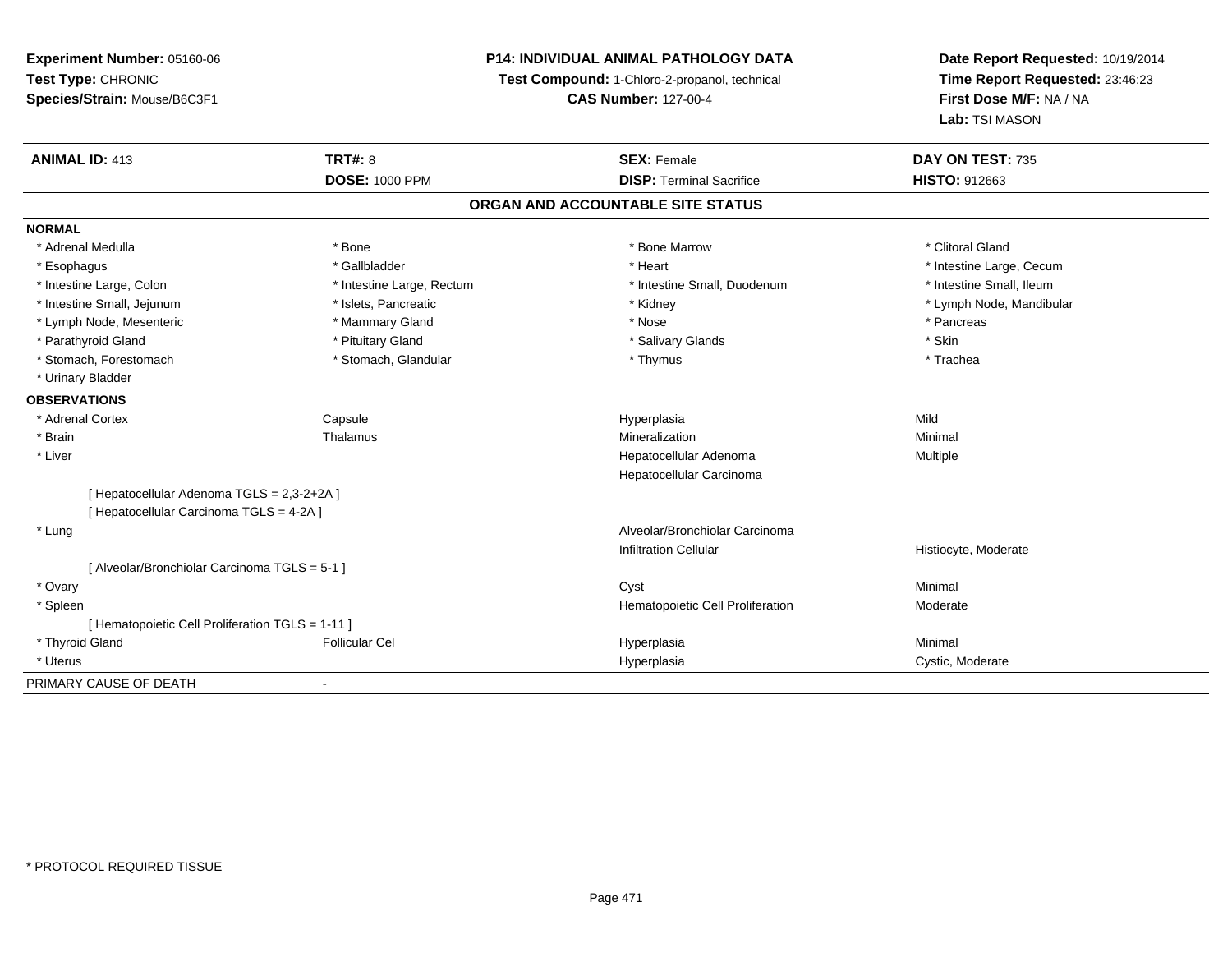**Experiment Number:** 05160-06**Test Type:** CHRONIC **Species/Strain:** Mouse/B6C3F1**P14: INDIVIDUAL ANIMAL PATHOLOGY DATATest Compound:** 1-Chloro-2-propanol, technical **CAS Number:** 127-00-4**Date Report Requested:** 10/19/2014**Time Report Requested:** 23:46:23**First Dose M/F:** NA / NA**Lab:** TSI MASON**ANIMAL ID:** 414**TRT#:** 8 **SEX:** Female **DAY ON TEST:** 717 **DOSE:** 1000 PPM**DISP:** Natural Death **HISTO:** 912664 **ORGAN AND ACCOUNTABLE SITE STATUSNORMAL**\* Adrenal Medulla \* \* Annual Medulla \* Brain \* Bone \* \* Bone Marrow \* Bone Marrow \* \* Brain \* Brain \* Brain \* Brain \* Brain \* Brain \* Brain \* Brain \* Brain \* Brain \* Brain \* Brain \* Brain \* Brain \* Brain \* Brain \* Brain \* \* Clitoral Gland \* \* exphagus \* Esophagus \* \* Heart \* Heart \* Intestine Large, Cecum \* Intestine Small, Ileum \* Intestine Large, Colon \* Intestine Large, Rectum \* Intestine Small, Duodenum \* Intestine Small, Duodenum \* Lymph Node, Mesenteric \* Kidney \* Lung \* Lung \* Lung \* Lung \* Lung \* Lymph Node, Mandibular \* Lymph Node, Mandibular \* Mammary Gland \* \* Andrew \* Nose \* \* Nose \* \* Ovary \* Ovary \* Ovary \* \* Ovary \* \* Pancreas \* \* Pancreas \* \* Pancreas \* \* Pancreas \* \* Pancreas \* \* Pancreas \* \* Pancreas \* \* Pancreas \* \* Pancreas \* \* Pancreas \* \* Pancreas \* Parathyroid Gland \* \* Salivary Glands \* Salivary Glands \* Skin \* Skin \* State \* Spleen \* Spleen \* Spleen \* Spleen \* Trachea \* Stomach, Forestomach \* Thymus \* Thymus \* Thymus \* Thymus \* Thyroid Gland \* Thyroid Gland \* Urinary Bladder**AUTO PRECLUDES DIAG.** \* Gallbladder \* Intestine Small, Jejunum**OBSERVATIONS** \* Adrenal Cortex**Capsule**  Hyperplasia Mild \* Islets, Pancreaticc and the contract of the contract of the contract of the contract of the contract of the contract of the contract of the contract of the contract of the contract of the contract of the contract of the contract of the cont a **Minimal**  \* Liver Eosinophilic Focus Hepatocellular Adenoma Multiple [ Eosinophilic Focus TGLS = 6-2C ][ Hepatocellular Adenoma TGLS = 3,4,5-2+2A+2B ] \* Pituitary Gland Pars Distalis Hyperplasia Moderate \* Stomach, Glandularr and the contract of the contract of the contract of the contract of the contract of the contract of the contract of the contract of the contract of the contract of the contract of the contract of the contract of the cont n Mild [ Erosion TGLS = 7-6A ] \* Uteruss and the control of the control of the control of the control of the control of the control of the control of the control of the control of the control of the control of the control of the control of the control of the co Cystic, Marked [ Hyperplasia TGLS = 1-4A ]PRIMARY CAUSE OF DEATH- Liver Hepatocellular Adenoma